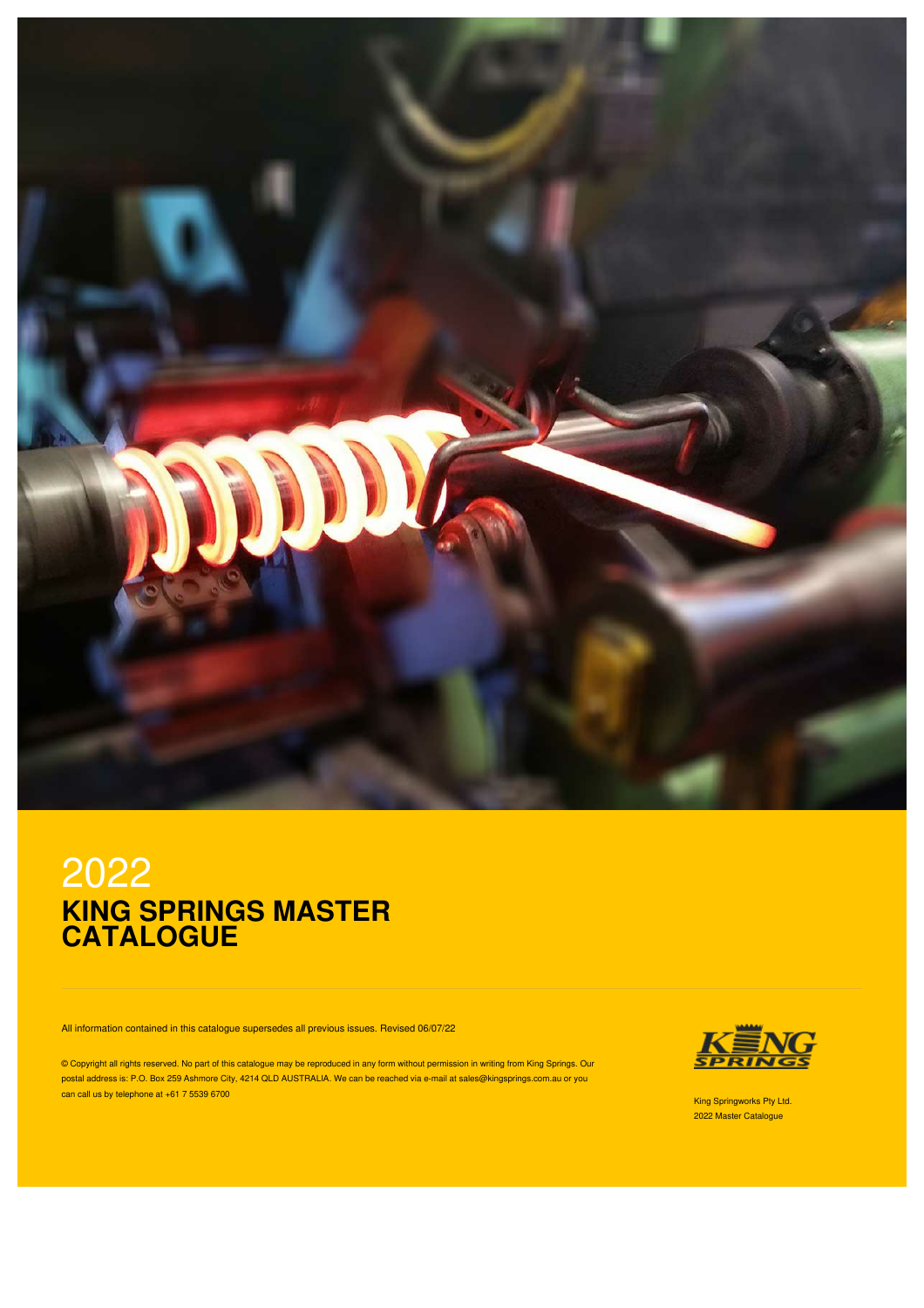# 2022 **KING SPRINGS MASTER CATALOGUE**

AV Armoured Vehicled

| PAGE 3                                    | PAGE 3                           |
|-------------------------------------------|----------------------------------|
| <b>Product Information</b>                | <b>Sales/Technical Points</b>    |
| PAGE $4+$                                 | <b>LAST PAGE</b>                 |
| Car & 4WD performance replacement springs | <b>Warranty &amp; Conditions</b> |

| K          | King                                                 | C          | Comfort Option                                 |
|------------|------------------------------------------------------|------------|------------------------------------------------|
| Т          | Toyota                                               | Т          | Tapered Bar, Progressive Rate Comfort          |
| F          | Front / R-Rear                                       | H          | Extra Height + $10$ mm ~ $+20$ mm              |
|            | Lowered Height / S-Standard Height / R-Raised Height | HD         | Extra Heavy Duty / Increased Height +10mm      |
| <b>SL</b>  | Super Low                                            | <b>HHD</b> | High Extra Heavy Duty / Increased Height +10mm |
| <b>SSL</b> | Super Low -10mm                                      | <b>EHD</b> | Extra Heavy Duty ~ 1mm Thicker Wire            |
| SSSL       | Super Low - 20mm                                     | <b>SP</b>  | Alternate Design                               |
|            |                                                      |            |                                                |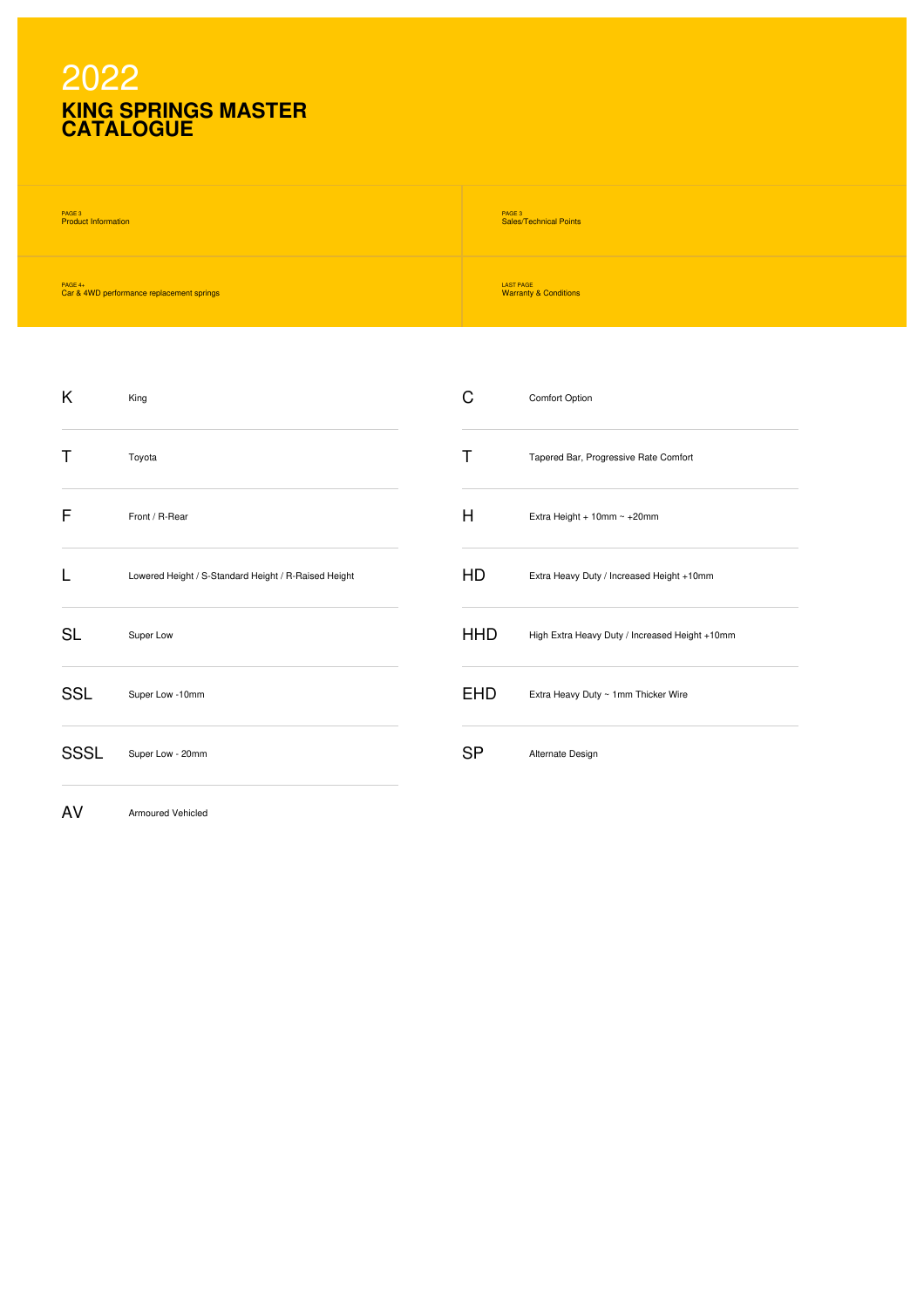# 2022 **KING SPRINGS MASTER CATALOGUE**

### **PRODUCT INFORMATION**

### There are 3 major reasons why springs are replaced

### 1. **Height**

- There are 3 options when changing vehicle ride height.
	- a. **To lower the vehicle (Cosmetic Enhancement):**
		- i. The road
		- ii. The tyres
		- iii. The suspension bump stops
		- For these reasons, performance replacement springs should be fitted.

#### b. **To maintain of return vehicle to standard height:**

Most common when original springs have sagged or previously fitted lowered springs are no longer required.

#### c. **To raise the vehicle:**

Common in 4WD vehicles, heavily laden vehicles, LPG, towing or whenever increased ground clearance is required.

#### 2. **Handling**

When improvement in handling is required, king springs performance replacement springs will substantially reduce body roll and improve vehicles stability.

King springs performance lowered springs will also lower a vehicles centre of gravity.

#### 3. **Heavy Loading**

All vehicles are manufactured to a general acceptable standard and springs are no exception to this rule. With demands for comfort a growing priority, spring rates are kept as low as possible. For his reason, the original spring's ability to carry load and tow etc is, in most cases, poor.

King Springs performance replacement springs will decrease the vehicle's ride height loss under load and improve vehicle stability when laden.

King Springs performance replacement coil springs will achieve improvement in any or all of the above areas.

#### Height options (generalisation options)

## SUPER LOW = Approximately 50mm Low<br>LOW = Approximately 30mm Low<br>STANDARD - Approximately standard plus 10mm **RAISED = Approximately standard plus 20-30mm**

For more specific recommendations call our Hotline on +61 7 55396700. NOTE: Kings Super Low & Ultra Low sports replacement coil spring range is designed primarily for cosmetic enhancement (show cars etc). These parts may therefore render your vehicle illegal for use on public roads. Super low springs lower vehicle approximately 10-15mm lower<br>than normal low ultra low a further 10-15mm a necessary to brake lines shock absorbers etc. These part No's are not covered by king springs general warranty and conditions.

### Progressive Rate (the facts)

King Springs are leaders in progressive rate coil spring technology. We incorporate both tapered wire and variable pitch in many of our designs where necessary to gain maximum achievable benefit in ride comfort, handling and varying load carrying capacity.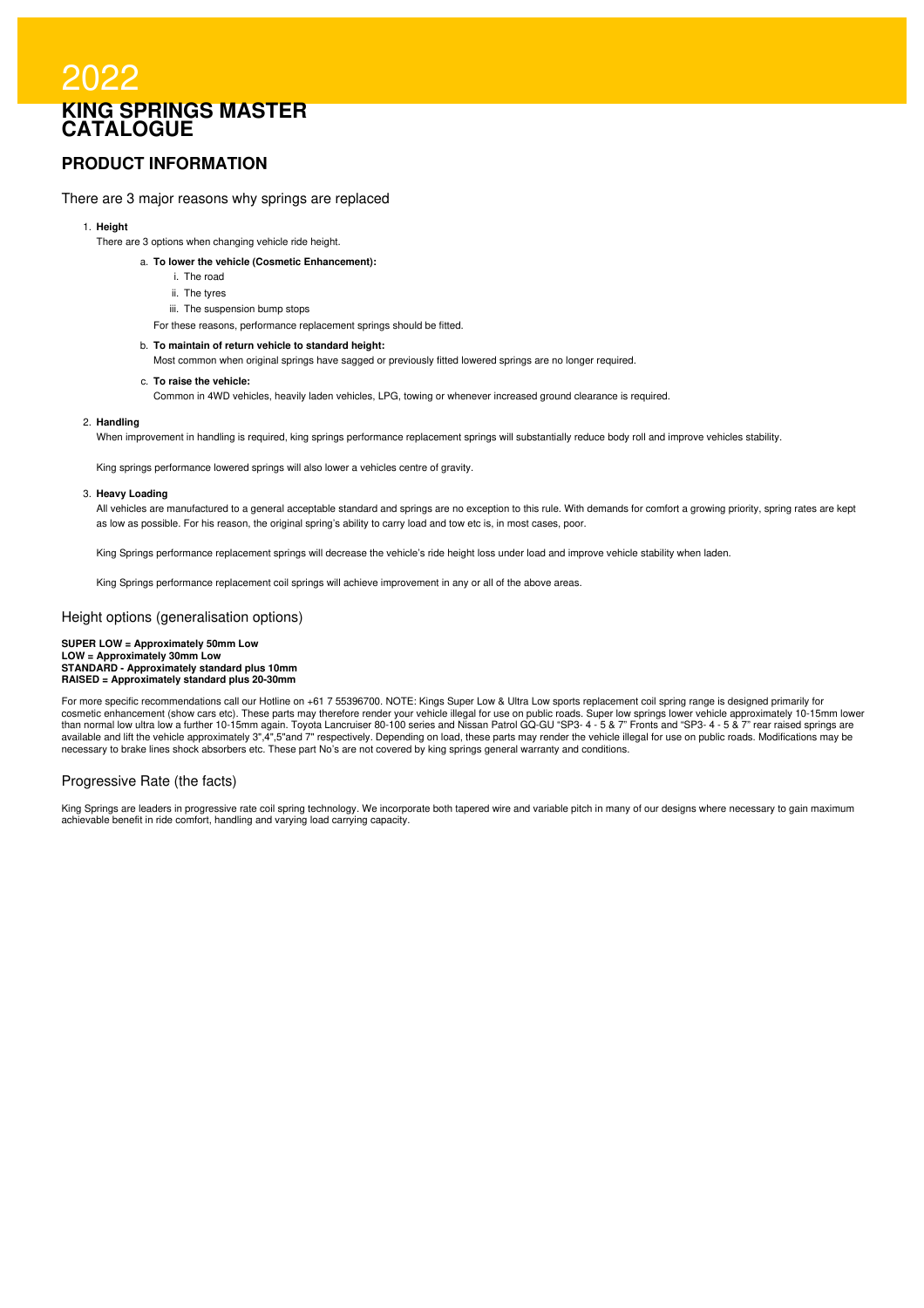**ALFA ROMEO**

|                                     |                                    |                             |                   |     | <b>ALLA HUIVILU</b>                                                                                                    |
|-------------------------------------|------------------------------------|-----------------------------|-------------------|-----|------------------------------------------------------------------------------------------------------------------------|
| <b>ALFA ROMEO</b><br>105 SERIES     | 1964 - 1976                        | <b>Standard Height Coil</b> | Rear KARS-04      | \$D | NON STOCKED ITEM. CURRENTLY UNAVAILABLE                                                                                |
| <b>ALFA ROMEO</b>                   | 2002 - 2003                        | <b>Lowered Coil</b>         | Front KAFL-06     | \$D | NON STOCKED ITEM. CURRENTLY UNAVAILABLE                                                                                |
| 147                                 |                                    |                             | Rear KARL-07      | \$D | PROGRESSIVE RATE DESIGN USED.<br>NON STOCKED ITEM. CURRENTLY UNAVAILABLE                                               |
| <b>ALFA ROMEO</b><br>156            | <b>SEDAN ONLY</b><br>2/1999 - 2006 | <b>Lowered Coil</b>         | Front KAFL-06     | \$D | NON STOCKED ITEM. CURRENTLY UNAVAILABLE                                                                                |
|                                     |                                    |                             | Rear KARL-07      | \$D | PROGRESSIVE RATE DESIGN USED.<br>NON STOCKED ITEM. CURRENTLY UNAVAILABLE                                               |
| <b>ALFA ROMEO</b><br><b>ALFETTA</b> | 1984 - 1986                        | <b>Lowered Coil</b>         | Front TORSION BAR |     | TORSION BARS SHOWN FOR ILLUSTRATION PURPOSES ONLY.<br>KING SPRINGS DO NOT SUPPLY OR MANUFACTURE TORSION<br><b>BARS</b> |
|                                     |                                    |                             | Rear KARL-05      | \$D | PROGRESSIVE RATE DESIGN USED.<br>NON STOCKED ITEM. CURRENTLY UNAVAILABLE                                               |
|                                     |                                    | Standard Height Coil        | Front TORSION BAR |     | TORSION BARS SHOWN FOR ILLUSTRATION PURPOSES ONLY.<br>KING SPRINGS DO NOT SUPPLY OR MANUFACTURE TORSION<br><b>BARS</b> |
|                                     |                                    |                             | Rear KARS-05      | \$D |                                                                                                                        |
|                                     |                                    |                             |                   |     | <b>AUDI</b>                                                                                                            |
| <b>AUDI</b>                         | 1997 - 2001                        | <b>Lowered Coil</b>         | Front KAFL-13     | \$D | NON STOCKED ITEM. CURRENTLY UNAVAILABLE                                                                                |
| A3                                  |                                    |                             | Rear KARL-14      | \$D | PROGRESSIVE RATE DESIGN USED.<br>NON STOCKED ITEM. CURRENTLY UNAVAILABLE                                               |
| <b>AUDI</b>                         | 4 CYL B5 - SEDAN                   | <b>Lowered Coil</b>         | Front KAFL-10SL   | \$D | NON STOCKED ITEM. CURRENTLY UNAVAILABLE                                                                                |
| A4                                  | 1995 - 5/2001                      |                             | Rear KARL-11SL    | \$D | NON STOCKED ITEM. CURRENTLY UNAVAILABLE                                                                                |
|                                     | 6 CYL B5 - SEDAN                   | Super Low Coil              | Front KAFL-10SL   | \$D | NON STOCKED ITEM. CURRENTLY UNAVAILABLE                                                                                |
|                                     | 1995 - 5/2001                      |                             | Rear KARL-11SL    | \$D | NON STOCKED ITEM. CURRENTLY UNAVAILABLE                                                                                |
|                                     |                                    | <b>Lowered Coil</b>         | Front KAFL-10     | \$D | NON STOCKED ITEM. CURRENTLY UNAVAILABLE                                                                                |
|                                     |                                    |                             | Rear KARL-11      | \$D |                                                                                                                        |
|                                     | <b>QUATTRO B5 - SEDAN</b>          | Super Low Coil              | Front KAFL-10SL   | \$D | NON STOCKED ITEM. CURRENTLY UNAVAILABLE                                                                                |
|                                     | 1995 - 5/2001                      |                             | Rear KARL-12SL    | \$D | NON STOCKED ITEM. CURRENTLY UNAVAILABLE                                                                                |
|                                     |                                    | <b>Lowered Coil</b>         | Front KAFL-10     | \$D | NON STOCKED ITEM. CURRENTLY UNAVAILABLE                                                                                |
|                                     |                                    |                             | Rear KARL-12      | \$D | NON STOCKED ITEM. CURRENTLY UNAVAILABLE                                                                                |
| <b>AUDI</b>                         | 4L                                 | <b>Lowered Coil</b>         | Front KAFL-16     | \$D | NON STOCKED ITEM. CURRENTLY UNAVAILABLE                                                                                |
| Q7                                  | 2006 - 2015                        |                             | Rear KARL-17      | \$D | PROGRESSIVE RATE DESIGN USED.<br>NON STOCKED ITEM. CURRENTLY UNAVAILABLE                                               |
|                                     |                                    |                             |                   |     | <b>BEDFORD</b>                                                                                                         |
| <b>BEDFORD</b><br>CF                | VAN<br>1970 - 1985                 | Standard Height Coil        | Front KBFS-01     | \$D | NON STOCKED ITEM. CURRENTLY UNAVAILABLE                                                                                |
|                                     |                                    |                             |                   |     | <b>BMW</b>                                                                                                             |
| <b>BMW</b><br>2002                  | 1966 - 1977                        | <b>Lowered Coil</b>         | Front KBFL-21     | \$D | PROGRESSIVE RATE DESIGN USED.<br>NON STOCKED ITEM. CURRENTLY UNAVAILABLE                                               |
|                                     |                                    |                             | Rear KBRL-22      | \$D | PROGRESSIVE RATE DESIGN USED.<br>NON STOCKED ITEM. CURRENTLY UNAVAILABLE                                               |
|                                     |                                    | Standard Height Coil        | Front KBFS-21     | \$D | NON STOCKED ITEM. CURRENTLY UNAVAILABLE                                                                                |
|                                     |                                    |                             | Rear KBRS-22      | \$D | $\sim$                                                                                                                 |
| <b>BMW</b><br>E21                   | 323<br>1975 - 1980                 | <b>Lowered Coil</b>         | Front KCFL-211    | \$D | PROGRESSIVE RATE DESIGN USED.<br>NON STOCKED ITEM. CURRENTLY UNAVAILABLE                                               |
|                                     |                                    |                             | Rear KBRL-11      | \$D | PROGRESSIVE RATE DESIGN USED.<br>NON STOCKED ITEM. CURRENTLY UNAVAILABLE                                               |
| <b>BMW</b>                          | 733, 735                           | Standard Height Coil        | Front KBFS-23     | \$D | EXCEPT CARS WITH M-TECH SUSPENSION.                                                                                    |
| E23                                 | 1978 - 1986                        |                             | Rear KBRS-24      | \$D | EXCEPT CARS WITH M-TECH SUSPENSION.<br>NON STOCKED ITEM. CURRENTLY UNAVAILABLE                                         |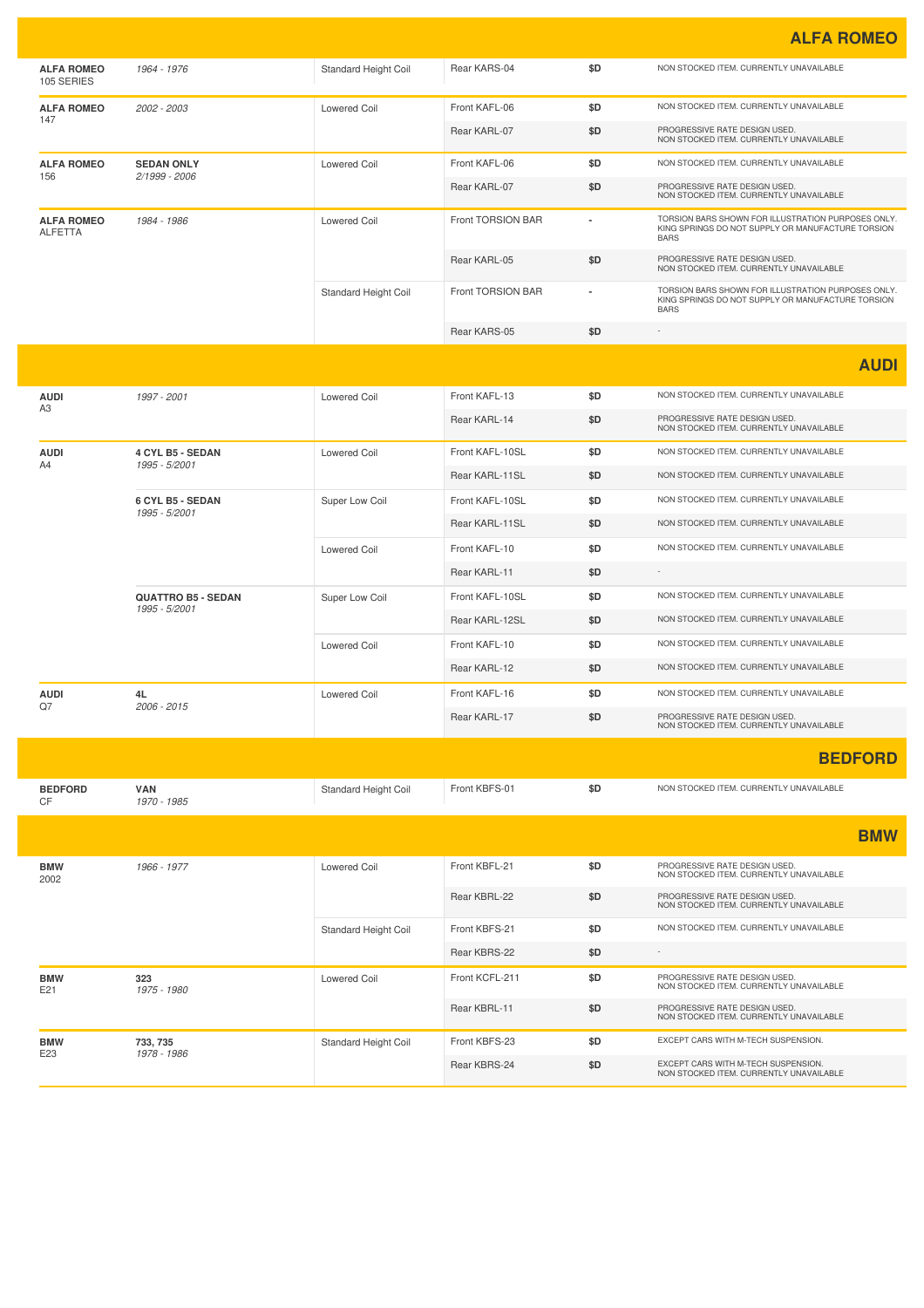| <b>BMW</b><br>E30 | 318<br>1983 - 1991           | Lowered Coil                | Front KDRL-50  | \$A | EXCEPT CARS WITH M-TECH SUSPENSION.<br>PROGRESSIVE RATE DESIGN USED. |
|-------------------|------------------------------|-----------------------------|----------------|-----|----------------------------------------------------------------------|
|                   |                              |                             | Rear KBRL-14   | \$C | EXCEPT CARS WITH M-TECH SUSPENSION.<br>PROGRESSIVE RATE DESIGN USED. |
|                   |                              | <b>Standard Height Coil</b> | Front KDRL-83  | \$A | EXCEPT CARS WITH M-TECH SUSPENSION.<br>PROGRESSIVE RATE DESIGN USED. |
|                   |                              |                             | Rear KHRL-46   | \$B | EXCEPT CARS WITH M-TECH SUSPENSION.<br>PROGRESSIVE RATE DESIGN USED. |
|                   | 320, 323, 325<br>1983 - 1991 | Super Low Coil              | Front KDRL-50  | \$A | EXCEPT CARS WITH M-TECH SUSPENSION.<br>PROGRESSIVE RATE DESIGN USED. |
|                   |                              |                             | Rear KBRL-14SL | \$C | EXCEPT CARS WITH M-TECH SUSPENSION.<br>PROGRESSIVE RATE DESIGN USED. |
|                   |                              | <b>Lowered Coil</b>         | Front KDFL-01  | \$A | EXCEPT CARS WITH M-TECH SUSPENSION.<br>PROGRESSIVE RATE DESIGN USED. |
|                   |                              |                             | Rear KBRL-14   | SC  | EXCEPT CARS WITH M-TECH SUSPENSION.<br>PROGRESSIVE RATE DESIGN USED. |
|                   |                              | Standard Height Coil        | Front KDRL-83  | \$A | EXCEPT CARS WITH M-TECH SUSPENSION.<br>PROGRESSIVE RATE DESIGN USED. |
|                   |                              |                             | Rear KHRL-46   | \$B | EXCEPT CARS WITH M-TECH SUSPENSION.<br>PROGRESSIVE RATE DESIGN USED. |

| <b>BMW</b><br>E34 | 523.525<br>1988 - 1996 | Lowered Coil | Front KDRL-83 | SΑ  | EXCEPT CARS WITH M-TECH SUSPENSION.<br>PROGRESSIVE RATE DESIGN USED.           |
|-------------------|------------------------|--------------|---------------|-----|--------------------------------------------------------------------------------|
|                   |                        |              | Rear KDRS-13  | \$D | EXCEPT CARS WITH M-TECH SUSPENSION.<br>NON STOCKED ITEM. CURRENTLY UNAVAILABLE |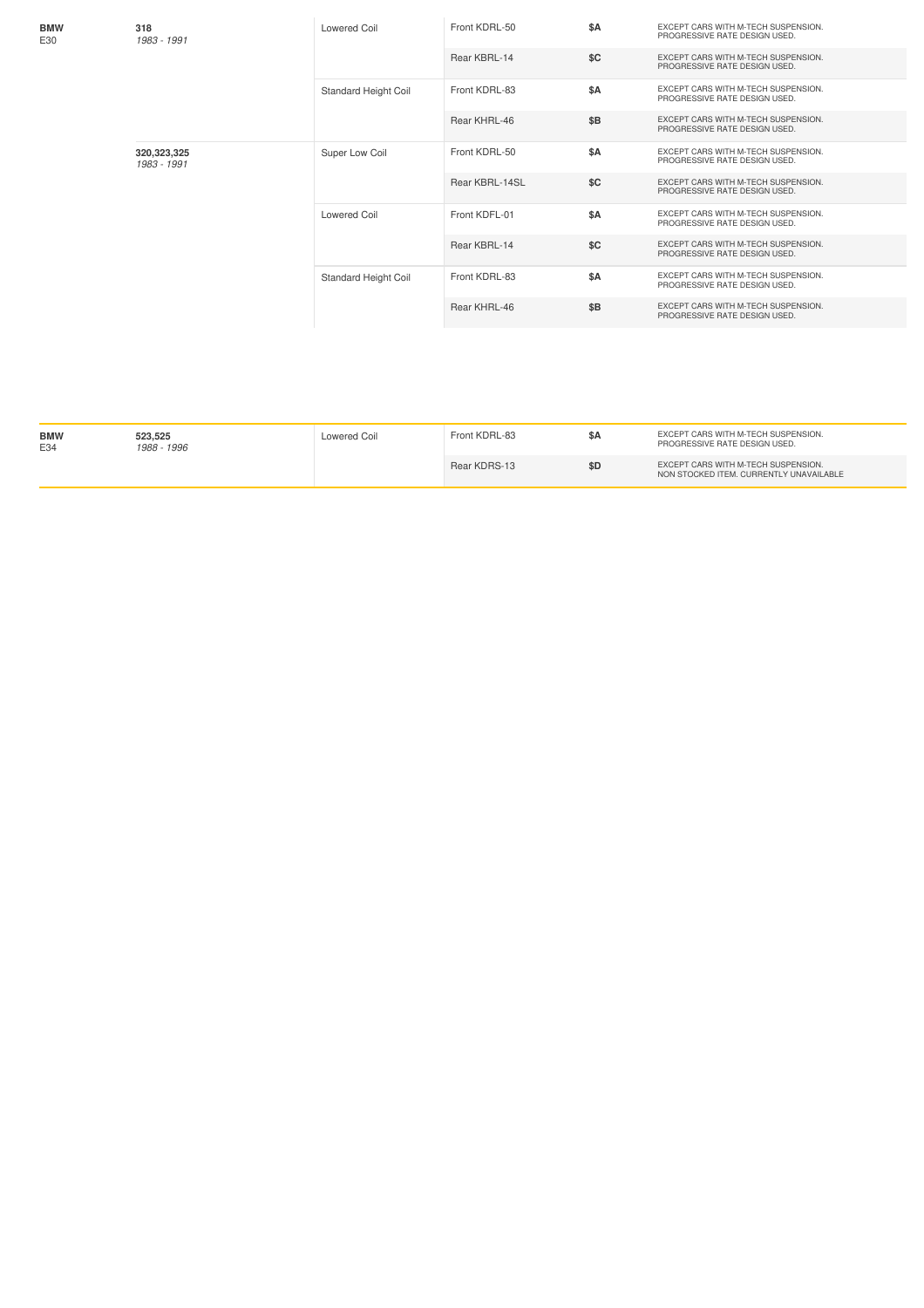| 316<br>1995 - 2000                   | Super Low Coil       | Front KBFL-19   | \$D | EXCEPT CARS WITH M-TECH SUSPENSION.                                                                             |
|--------------------------------------|----------------------|-----------------|-----|-----------------------------------------------------------------------------------------------------------------|
|                                      |                      | Rear KBRL-14SL  | \$C | EXCEPT CARS WITH M-TECH SUSPENSION.<br>PROGRESSIVE RATE DESIGN USED.                                            |
|                                      | <b>Lowered Coil</b>  | Front KBFL-20   | \$D | EXCEPT CARS WITH M-TECH SUSPENSION.<br>NON STOCKED ITEM. CURRENTLY UNAVAILABLE                                  |
|                                      |                      | Rear KBRL-14    | \$C | EXCEPT CARS WITH M-TECH SUSPENSION.<br>PROGRESSIVE RATE DESIGN USED.                                            |
|                                      | Standard Height Coil | Front KBFS-20   | \$D | EXCEPT CARS WITH M-TECH SUSPENSION.<br>NON STOCKED ITEM. CURRENTLY UNAVAILABLE                                  |
|                                      |                      | Rear KBRL-17    | \$D | EXCEPT CARS WITH M-TECH SUSPENSION.<br>PROGRESSIVE RATE DESIGN USED.                                            |
| 318<br>1990 - 9/1991                 | <b>Lowered Coil</b>  | Front KTFL-26   | \$D | EXCEPT CARS WITH M-TECH SUSPENSION.<br>PROGRESSIVE RATE DESIGN USED.<br>NON STOCKED ITEM. CURRENTLY UNAVAILABLE |
|                                      |                      | Rear KBRL-17    | \$D | EXCEPT CARS WITH M-TECH SUSPENSION.<br>PROGRESSIVE RATE DESIGN USED.                                            |
|                                      | Standard Height Coil | Front KTFS-26   | \$D | EXCEPT CARS WITH M-TECH SUSPENSION.<br>NON STOCKED ITEM. CURRENTLY UNAVAILABLE                                  |
|                                      |                      | Rear KHRL-125   | \$Β | EXCEPT CARS WITH M-TECH SUSPENSION.<br>PROGRESSIVE RATE DESIGN USED.                                            |
| 318<br>10/1991 - 2000                | Super Low Coil       | Front KBFL-19SL | \$D | EXCEPT CARS WITH M-TECH SUSPENSION.<br>SHORTER SHOCKS REQUIRED.                                                 |
|                                      |                      | Rear KBRL-17SL  | \$D | EXCEPT CARS WITH M-TECH SUSPENSION.<br>PROGRESSIVE RATE DESIGN USED.                                            |
|                                      | <b>Lowered Coil</b>  | Front KBFL-19   | \$D | EXCEPT CARS WITH M-TECH SUSPENSION.<br>SHORTER SHOCKS REQUIRED.                                                 |
|                                      |                      | Rear KBRL-17    | \$D | EXCEPT CARS WITH M-TECH SUSPENSION.<br>PROGRESSIVE RATE DESIGN USED.                                            |
|                                      | Standard Height Coil | Front KBFS-19   | \$D | EXCEPT CARS WITH M-TECH SUSPENSION.<br>NON STOCKED ITEM. CURRENTLY UNAVAILABLE                                  |
|                                      |                      | Rear KHRL-125   | \$Β | EXCEPT CARS WITH M-TECH SUSPENSION.<br>PROGRESSIVE RATE DESIGN USED.                                            |
| 320, 323, 325, 328<br>10/1991 - 2000 | Super Low Coil       | Front KBFL-19   | \$D | EXCEPT CARS WITH M-TECH SUSPENSION.<br>SHORTER SHOCKS REQUIRED.                                                 |
|                                      |                      | Rear KBRL-17SL  | \$D | EXCEPT CARS WITH M-TECH SUSPENSION.<br>PROGRESSIVE RATE DESIGN USED.                                            |
|                                      | <b>Lowered Coil</b>  | Front KBFL-20   | \$D | EXCEPT CARS WITH M-TECH SUSPENSION.<br>NON STOCKED ITEM. CURRENTLY UNAVAILABLE                                  |
|                                      |                      | Rear KBRL-17    | \$D | EXCEPT CARS WITH M-TECH SUSPENSION.<br>PROGRESSIVE RATE DESIGN USED.                                            |
|                                      | Standard Height Coil | Front KBFS-20   | \$D | EXCEPT CARS WITH M-TECH SUSPENSION.<br>NON STOCKED ITEM. CURRENTLY UNAVAILABLE                                  |
|                                      |                      | Rear KHRL-125   | \$Β | EXCEPT CARS WITH M-TECH SUSPENSION.<br>PROGRESSIVE RATE DESIGN USED.                                            |
| 320,325<br>1990 - 9/1991             | Lowered Coil         | Front KTFL-26   | \$D | EXCEPT CARS WITH M-TECH SUSPENSION.<br>PROGRESSIVE RATE DESIGN USED.<br>NON STOCKED ITEM. CURRENTLY UNAVAILABLE |
|                                      |                      | Rear KBRL-17    | \$D | EXCEPT CARS WITH M-TECH SUSPENSION.<br>PROGRESSIVE RATE DESIGN USED.                                            |
|                                      | Standard Height Coil | Front KTFS-26   | \$D | EXCEPT CARS WITH M-TECH SUSPENSION.<br>NON STOCKED ITEM. CURRENTLY UNAVAILABLE                                  |
|                                      |                      | Rear KHRL-125   | \$Β | EXCEPT CARS WITH M-TECH SUSPENSION.<br>PROGRESSIVE RATE DESIGN USED.                                            |

**BMW** E36

| <b>BMW</b><br>E39 | 523,525,528<br>1996 - 2000 | Lowered Coil | Front KBFL-32SP | \$D | EXCEPT CARS WITH M-TECH SUSPENSION.<br>NON STOCKED ITEM. CURRENTLY UNAVAILABLE                                  |
|-------------------|----------------------------|--------------|-----------------|-----|-----------------------------------------------------------------------------------------------------------------|
|                   |                            |              | Rear KBRL-31    | \$D | EXCEPT CARS WITH M-TECH SUSPENSION.<br>PROGRESSIVE RATE DESIGN USED.<br>NON STOCKED ITEM, CURRENTLY UNAVAILABLE |
|                   | 535,540<br>1996 - 2000     | Lowered Coil | Front KBFL-30   | \$D | EXCEPT CARS WITH M-TECH SUSPENSION.<br>NON STOCKED ITEM. CURRENTLY UNAVAILABLE                                  |
|                   |                            |              | Rear KBRL-31    | \$D | EXCEPT CARS WITH M-TECH SUSPENSION.<br>PROGRESSIVE RATE DESIGN USED.<br>NON STOCKED ITEM, CURRENTLY UNAVAILABLE |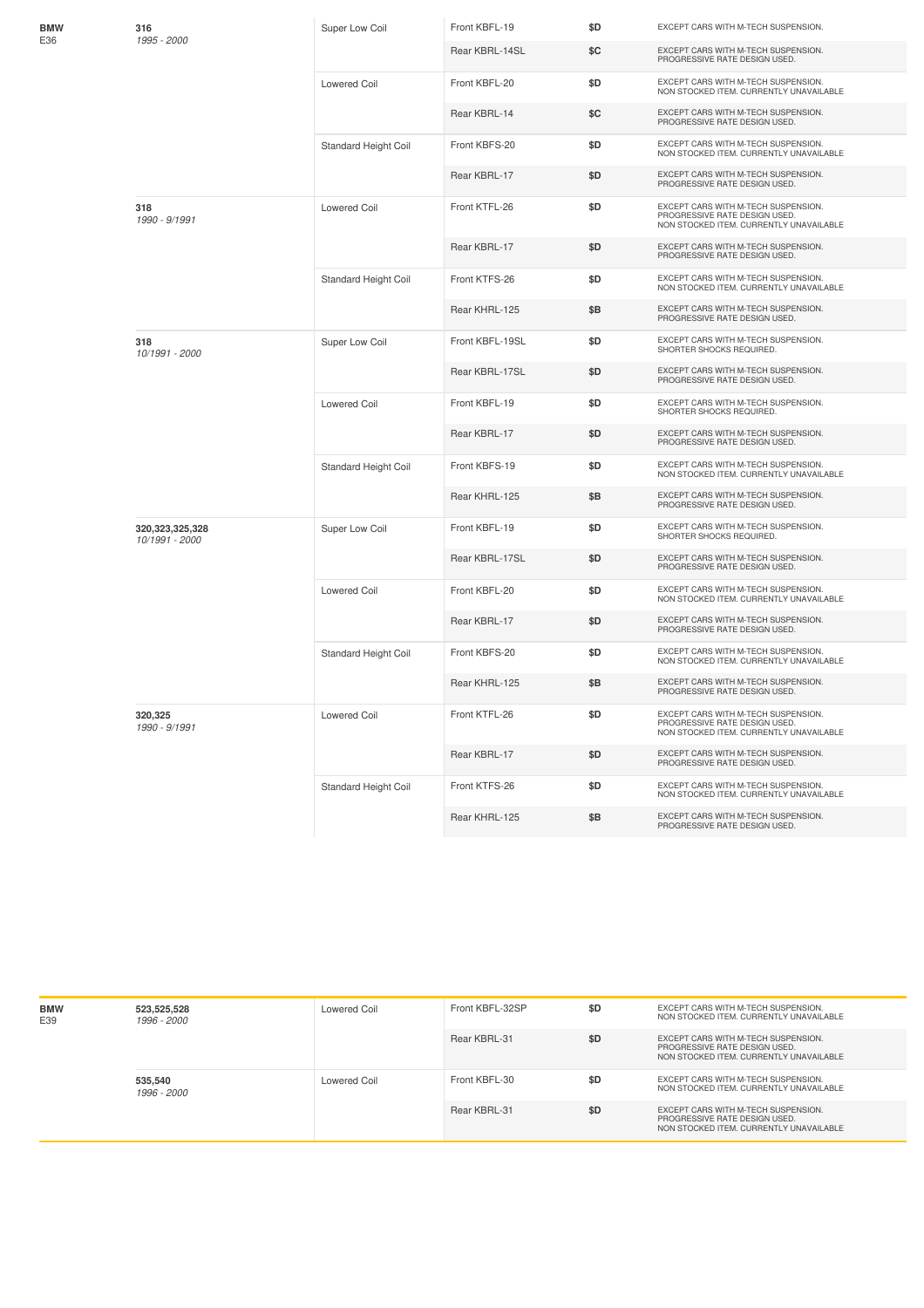| <b>BMW</b>                   | M6                                                | Lowered Coil         | Front KBFL-32M6 | \$D | NON STOCKED ITEM. CURRENTLY UNAVAILABLE                                                                       |
|------------------------------|---------------------------------------------------|----------------------|-----------------|-----|---------------------------------------------------------------------------------------------------------------|
| E63                          | 10/2005 - 2010                                    |                      | Rear KBRL-37    | \$D | NON STOCKED ITEM. CURRENTLY UNAVAILABLE                                                                       |
| <b>BMW</b>                   | 120D 1 SERIES DIESEL - HATCH                      | Lowered Coil         | Front KBFL-35SL | \$D | $\overline{\phantom{a}}$                                                                                      |
| E87                          | 4/2004 - 11/2011                                  |                      | Rear KBRL-36    | \$D | $\overline{\phantom{a}}$                                                                                      |
| <b>BMW</b>                   | <b>SEDAN &amp; COUPE</b>                          | Super Low Coil       | Front KBFL-35SL | \$D | $\overline{\phantom{a}}$                                                                                      |
| E90                          | 2005 - 2011                                       |                      | Rear KBRL-36SL  | \$D |                                                                                                               |
|                              |                                                   | <b>Lowered Coil</b>  | Front KBFL-35   | \$D |                                                                                                               |
|                              |                                                   |                      | Rear KBRL-36    | \$D | $\overline{\phantom{a}}$                                                                                      |
| <b>BMW</b><br>E92            | <b>SEDAN &amp; COUPE</b><br>2005 - 2011           | Super Low Coil       | Front KBFL-35SL | \$D | ×,                                                                                                            |
|                              |                                                   |                      | Rear KBRL-36SL  | \$D |                                                                                                               |
|                              |                                                   | Lowered Coil         | Front KBFL-35   | \$D | J.                                                                                                            |
|                              |                                                   |                      | Rear KBRL-36    | \$D | $\overline{\phantom{a}}$                                                                                      |
| <b>BMW</b>                   | E46                                               | Lowered Coil         | Front KBFL-32M3 | \$C | $\overline{\phantom{a}}$                                                                                      |
| M3                           | 2001 - 2005                                       |                      | Rear KBRL-18SL  | \$D | PROGRESSIVE RATE DESIGN USED.                                                                                 |
| <b>BMW</b>                   | E84 5 DOOR                                        | Lowered Coil         | Front KBFL-35   | \$D | $\overline{\phantom{a}}$                                                                                      |
| X1                           | 11/2010 - 7/2015                                  |                      | Rear KBRL-40    | \$D | $\overline{\phantom{a}}$                                                                                      |
| <b>BMW</b><br>X <sub>5</sub> | E53 (WITH AIR ADJUSTABLE REAR)<br>1/2002 - 2/2007 | Lowered Coil         | Front KBFL-33   | \$D | í,                                                                                                            |
|                              | E53 (WITHOUT AIR ADJUSTABLE                       | <b>Lowered Coil</b>  | Front KBFL-33   | \$D |                                                                                                               |
|                              | REAR)<br>1/2002 - 2/2007                          |                      | Rear KBRL-34    | \$D | NON STOCKED ITEM. CURRENTLY UNAVAILABLE                                                                       |
| <b>BMW</b>                   | E36-7 ROADSTER 1.9 2.0 2.2                        | Lowered Coil         | Front KBFL-19SL | \$D | $\overline{\phantom{a}}$                                                                                      |
| Z3                           | 1977 - 2002                                       |                      | Rear KBRL-14SL  | \$C |                                                                                                               |
|                              | E36-7 ROADSTER 2.8 3.0 3.2<br>1977 - 2002         | <b>Lowered Coil</b>  | Front KBFL-19   | \$D |                                                                                                               |
|                              |                                                   |                      | Rear KBRL-14SL  | \$C | $\overline{\phantom{a}}$                                                                                      |
|                              |                                                   |                      |                 |     | <b>CHEVROLET</b>                                                                                              |
| <b>CHEVROLET</b>             | 1958 - 1963                                       | <b>Lowered Coil</b>  | Front KCFL-52   | \$B | ×,                                                                                                            |
| BELAIR/IMPALA                |                                                   |                      | Rear KCRL-50    | \$Β |                                                                                                               |
|                              |                                                   | Standard Height Coil | Front KCFS-52   | \$B |                                                                                                               |
|                              |                                                   |                      | Rear KCRS-50    | \$D | NON STOCKED ITEM. CURRENTLY UNAVAILABLE                                                                       |
|                              | 1964 - 1970                                       | <b>Lowered Coil</b>  | Front KCFL-52   | \$B | $\overline{\phantom{a}}$                                                                                      |
|                              |                                                   |                      | Rear KCRL-51    | \$Β | CHECK COIL - MUST HAVE LOWER 50MM REDUCTION ON ONE<br>END OF COIL.                                            |
|                              |                                                   | Standard Height Coil | Front KCFS-52   | \$Β | ÷                                                                                                             |
|                              |                                                   |                      | Rear KCRS-51    | \$D | CHECK COIL - MUST HAVE LOWER 50MM REDUCTION ON ONE<br>END OF COIL.<br>NON STOCKED ITEM. CURRENTLY UNAVAILABLE |
|                              |                                                   |                      |                 |     |                                                                                                               |
| <b>CHEVROLET</b><br>C20-C30  | 1973 - 1986                                       | Standard Height Coil | Front KCFS-30   | \$D | NON STOCKED ITEM. CURRENTLY UNAVAILABLE                                                                       |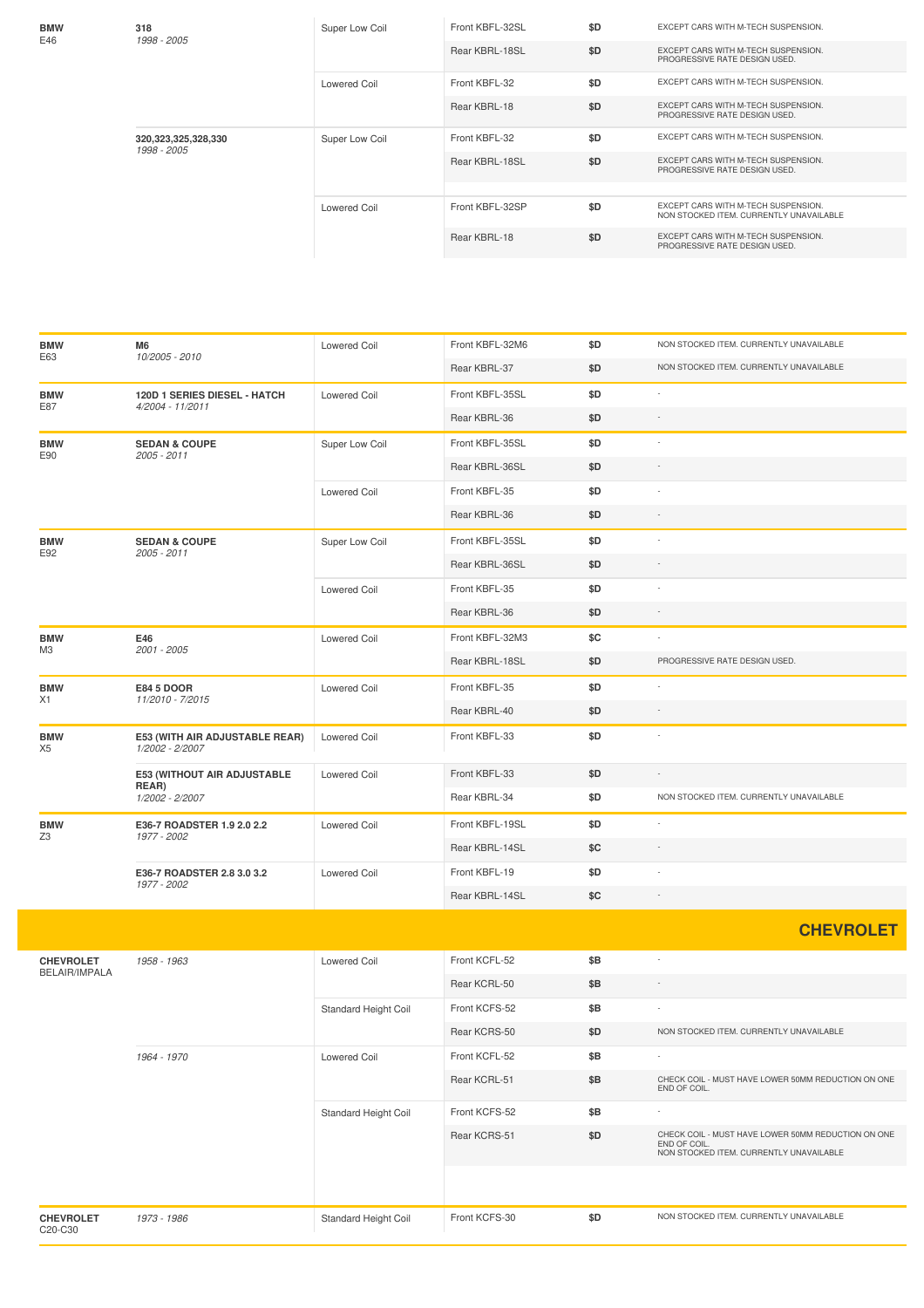| <b>CHEVROLET</b>                             | V8                                   | Super Low Coil      | Front KHFL-300SL                                                                            | \$D                                     |                                                                                                                                                               |
|----------------------------------------------|--------------------------------------|---------------------|---------------------------------------------------------------------------------------------|-----------------------------------------|---------------------------------------------------------------------------------------------------------------------------------------------------------------|
| CAMARO<br>2010 - 2015<br><b>Lowered Coil</b> | Rear KHRL-301SL                      | \$D                 | EXCLUDING CARS FITTED WITH MAGNETIC RIDE CONTROL<br>NON STOCKED ITEM, CURRENTLY UNAVAILABLE |                                         |                                                                                                                                                               |
|                                              |                                      |                     |                                                                                             |                                         |                                                                                                                                                               |
|                                              |                                      | Front KHFL-300      | \$D                                                                                         | NON STOCKED ITEM. CURRENTLY UNAVAILABLE |                                                                                                                                                               |
|                                              |                                      |                     | Rear KHRL-301                                                                               | \$D                                     | EXCLUDING CARS FITTED WITH MAGNETIC RIDE CONTROL<br>NON STOCKED ITEM. CURRENTLY UNAVAILABLE                                                                   |
|                                              |                                      |                     |                                                                                             |                                         |                                                                                                                                                               |
|                                              | <b>V8 6.2LTR</b><br>7/2018 - Current | <b>Lowered Coil</b> | Front KCFL-202                                                                              | \$D                                     | NON STOCKED ITEM. CURRENTLY UNAVAILABLE<br>THIS PART NUMBER WILL ONLY LOWER THE CAR<br>APPROXIMATELY 20MM, WE ALSO RECOMMEND TO USE WITH<br>BUMPSTOP KSBS-04. |
|                                              |                                      |                     | Rear KCRL-203                                                                               | \$D                                     | THIS PART NUMBER WILL ONLY LOWER THE CAR<br>APPROXIMATELY 20MM, WE ALSO RECOMMEND TO USE WITH<br>BUMPSTOP KSBS-06 WITH 20MM REMOVED FROM BUMP STOP.           |
|                                              |                                      |                     |                                                                                             |                                         |                                                                                                                                                               |

| <b>CHEVROLET</b><br><b>SILVERADO</b> | 1500<br>2020 - Current                 | Raised Coil                 | Front KGMC-01   | \$D                                     | $\sim$                                                                                                                      |
|--------------------------------------|----------------------------------------|-----------------------------|-----------------|-----------------------------------------|-----------------------------------------------------------------------------------------------------------------------------|
|                                      |                                        |                             |                 |                                         | <b>CHRYSLER</b>                                                                                                             |
| <b>CHRYSLER</b><br>300 / 300C        | 6 CYL & HEMI V8 - SEDAN<br>2005 - 2015 | Lowered Coil                | Front KCFL-69   | \$C                                     | $\sim$                                                                                                                      |
|                                      |                                        |                             | Rear KCRL-70    | \$B                                     | THIS SPRING IS DESIGNED FOR THE USE OF THE ORIGINAL<br>SELF LEVEL SHOCK ABSORBER                                            |
|                                      | 6 CYL & HEMI V8 - WAGON<br>2005 - 2015 | Lowered Coil                | Front KCFL-69   | \$C                                     | $\sim$                                                                                                                      |
|                                      |                                        |                             | Rear KCRL-70SW  | \$D                                     | THIS SPRING IS DESIGNED FOR THE USE OF THE ORIGINAL<br>SELF LEVEL SHOCK ABSORBER<br>NON STOCKED ITEM. CURRENTLY UNAVAILABLE |
| <b>CHRYSLER</b><br><b>CENTURA</b>    | 1974 - 1977                            | <b>Lowered Coil</b>         | Front KCFL-07   | \$D                                     | NON STOCKED ITEM. CURRENTLY UNAVAILABLE                                                                                     |
|                                      |                                        |                             | Rear KHFS-21    | \$D                                     | NON STOCKED ITEM. CURRENTLY UNAVAILABLE                                                                                     |
|                                      |                                        | <b>Standard Height Coil</b> | Front KCFS-07   | \$D                                     | NON STOCKED ITEM. CURRENTLY UNAVAILABLE                                                                                     |
|                                      |                                        |                             | Rear KHFS-29    | \$D                                     | NON STOCKED ITEM. CURRENTLY UNAVAILABLE                                                                                     |
| <b>CHRYSLER</b><br>SER <sub>1</sub>  | <b>Lowered Coil</b><br>1996 - 8/1999   | Front KCFL-62               | \$D             | NON STOCKED ITEM. CURRENTLY UNAVAILABLE |                                                                                                                             |
| <b>NEON</b>                          |                                        |                             | Rear KCRL-63    | \$D                                     | PROGRESSIVE RATE DESIGN USED.<br>NON STOCKED ITEM. CURRENTLY UNAVAILABLE                                                    |
|                                      | SER <sub>2</sub><br>9/1999 - 3/2002    | <b>Lowered Coil</b>         | Front KCFL-62SP | \$D                                     | NON STOCKED ITEM. CURRENTLY UNAVAILABLE                                                                                     |
|                                      |                                        |                             | Rear KCRL-63SP  | \$D                                     | PROGRESSIVE RATE DESIGN USED.<br>NON STOCKED ITEM. CURRENTLY UNAVAILABLE                                                    |
| <b>CHRYSLER</b><br><b>PT CRUISER</b> | 2000 - 2010                            | <b>Lowered Coil</b>         | Front KCFL-67   | \$D                                     | NON STOCKED ITEM, CURRENTLY UNAVAILABLE                                                                                     |
|                                      |                                        |                             | Rear KCRL-68    | \$D                                     | PROGRESSIVE RATE DESIGN USED.<br>NON STOCKED ITEM. CURRENTLY UNAVAILABLE                                                    |
| <b>CHRYSLER</b><br><b>VOYAGER</b>    | 1997 - 2001                            | <b>Lowered Coil</b>         | Front KCFL-64   | \$D                                     | NON STOCKED ITEM. CURRENTLY UNAVAILABLE                                                                                     |

|                                 |                          |                             |                |                                                                          | <b>DAEWOO</b>                                                            |
|---------------------------------|--------------------------|-----------------------------|----------------|--------------------------------------------------------------------------|--------------------------------------------------------------------------|
| <b>DAEWOO</b><br>CIELO          | 2 DOOR<br>1995 - 1998    | <b>Lowered Coil</b>         | Front KDFL-103 | \$D                                                                      | NON STOCKED ITEM. CURRENTLY UNAVAILABLE                                  |
|                                 |                          |                             | Rear KDRL-104  | \$D                                                                      | PROGRESSIVE RATE DESIGN USED.                                            |
|                                 |                          | <b>Standard Height Coil</b> | Rear KDRS-104  | \$D                                                                      | PROGRESSIVE RATE DESIGN USED.<br>NON STOCKED ITEM. CURRENTLY UNAVAILABLE |
|                                 | 4 DOOR<br>1995 - 1998    | <b>Lowered Coil</b>         | Front KDFL-103 | \$D                                                                      | NON STOCKED ITEM. CURRENTLY UNAVAILABLE                                  |
|                                 |                          | Rear KDRL-110               | \$D            | PROGRESSIVE RATE DESIGN USED.<br>NON STOCKED ITEM, CURRENTLY UNAVAILABLE |                                                                          |
|                                 |                          | Standard Height Coil        | Rear KDRL-104  | \$D                                                                      | PROGRESSIVE RATE DESIGN USED.                                            |
| <b>DAEWOO</b><br><b>ESPERO</b>  | 1995 - 1997              | <b>Lowered Coil</b>         | Front KHFL-71  | \$D                                                                      | NON STOCKED ITEM, CURRENTLY UNAVAILABLE                                  |
|                                 |                          |                             | Rear KDRL-104  | \$D                                                                      | PROGRESSIVE RATE DESIGN USED.                                            |
|                                 |                          | <b>Standard Height Coil</b> | Rear KDRS-104  | \$D                                                                      | PROGRESSIVE RATE DESIGN USED.<br>NON STOCKED ITEM. CURRENTLY UNAVAILABLE |
| <b>DAEWOO</b><br><b>KORANDO</b> | 1998 - 2000              | <b>Raised Coil</b>          | Rear KMRS-90   | \$B                                                                      |                                                                          |
| <b>DAEWOO</b>                   | <b>SEDAN &amp; HATCH</b> | <b>Lowered Coil</b>         | Front KDFL-109 | \$D                                                                      | NON STOCKED ITEM, CURRENTLY UNAVAILABLE                                  |
| LANOS<br>1997 - 2003            |                          |                             | Rear KDRL-110  | \$D                                                                      | PROGRESSIVE RATE DESIGN USED.<br>NON STOCKED ITEM. CURRENTLY UNAVAILABLE |
| <b>DAEWOO</b>                   | 1997 - 2002              | <b>Lowered Coil</b>         | Front KDFL-111 | \$D                                                                      | NON STOCKED ITEM, CURRENTLY UNAVAILABLE                                  |
| LEGANZA                         |                          | Rear KDRL-112               | \$D            | PROGRESSIVE RATE DESIGN USED.<br>NON STOCKED ITEM. CURRENTLY UNAVAILABLE |                                                                          |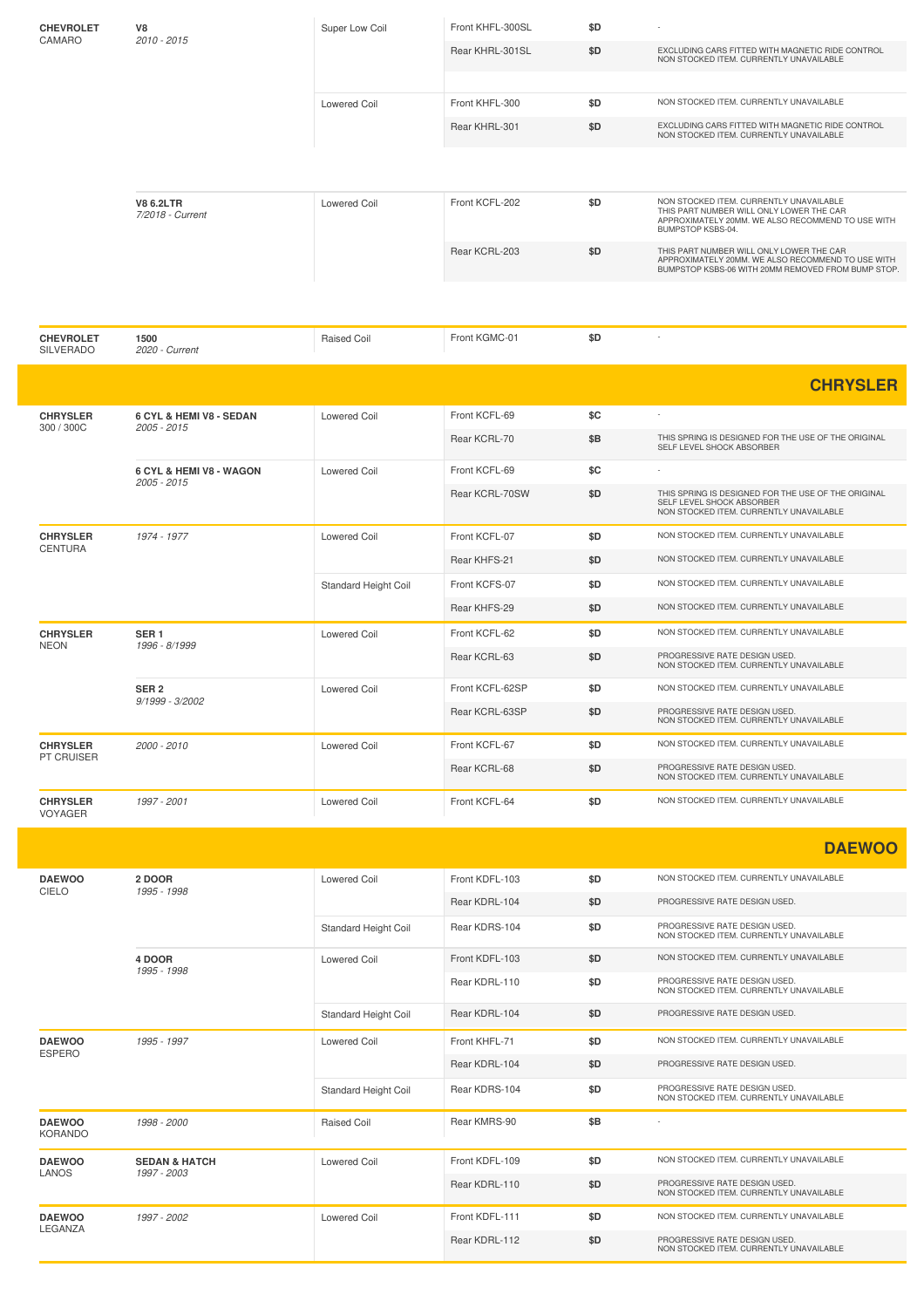| <b>DAEWOO</b> |  |
|---------------|--|
| MATIZ         |  |

**M100** *1999 -11/2001*

Lowered Coil **Front KDFL-117 \$D** 

Rear KDRL-118 **\$D** PROGRESSIVE RATE DESIGN USED. NON STOCKED ITEM. CURRENTLY UNAVAILABLE

| <b>DAEWOO</b><br><b>MUSSO</b>    | 1996 - 2002                             | Standard Height Coil | Rear KMRS-90                       | \$Β            |                                                                                                                        |
|----------------------------------|-----------------------------------------|----------------------|------------------------------------|----------------|------------------------------------------------------------------------------------------------------------------------|
|                                  |                                         | Raised Coil          | Rear KMRR-90                       | \$Β            |                                                                                                                        |
| <b>DAEWOO</b><br><b>NUBIRA</b>   | J100, J150 - SEDAN<br>1997 - 2003       | <b>Lowered Coil</b>  | Front KDFL-114                     | \$D            | NON STOCKED ITEM. CURRENTLY UNAVAILABLE                                                                                |
|                                  |                                         |                      | Rear KDRL-50                       | \$Α            | PROGRESSIVE RATE DESIGN USED.                                                                                          |
|                                  |                                         | Standard Height Coil | Rear KFRL-51                       | \$D            | PROGRESSIVE RATE DESIGN USED.                                                                                          |
|                                  | J100, J150 - WAGON<br>1997 - 2003       | <b>Lowered Coil</b>  | Front KDFL-114                     | \$D            | NON STOCKED ITEM. CURRENTLY UNAVAILABLE                                                                                |
|                                  |                                         |                      | Rear KDRL-115                      | \$D            | PROGRESSIVE RATE DESIGN USED.<br>NON STOCKED ITEM. CURRENTLY UNAVAILABLE                                               |
|                                  |                                         | Standard Height Coil | Rear KDFL-14                       | \$D            | PROGRESSIVE RATE DESIGN USED.<br>NON STOCKED ITEM. CURRENTLY UNAVAILABLE                                               |
|                                  |                                         | Raised Coil          | Rear KDRS-83                       | \$D            | PROGRESSIVE RATE DESIGN USED.<br>NON STOCKED ITEM. CURRENTLY UNAVAILABLE                                               |
|                                  |                                         |                      |                                    |                | <b>DAIHATSU</b>                                                                                                        |
| <b>DAIHATSU</b>                  | 1989 - 1999                             | <b>Lowered Coil</b>  | Front KDFL-88                      | \$D            | NON STOCKED ITEM. CURRENTLY UNAVAILABLE                                                                                |
| <b>APPLAUSE</b>                  |                                         |                      | Rear KDRL-89                       | \$D            | PROGRESSIVE RATE DESIGN USED.                                                                                          |
|                                  |                                         |                      |                                    |                | NON STOCKED ITEM. CURRENTLY UNAVAILABLE                                                                                |
|                                  |                                         | Standard Height Coil | Rear KDRS-89                       | \$D            |                                                                                                                        |
| <b>DAIHATSU</b><br>CHARADE       | G102, G100 - 4CYL ONLY<br>1987 - 6/1993 | <b>Lowered Coil</b>  | Front KDFL-76                      | \$D            | NON STOCKED ITEM. CURRENTLY UNAVAILABLE                                                                                |
|                                  |                                         |                      | Rear KDRL-77                       | \$D            | PROGRESSIVE RATE DESIGN USED.                                                                                          |
|                                  |                                         | Standard Height Coil | Front KDFS-76                      | \$D            | NON STOCKED ITEM. CURRENTLY UNAVAILABLE                                                                                |
|                                  |                                         |                      | Rear KDRS-77                       | \$D            |                                                                                                                        |
|                                  | G200 4CYL<br>7/1993 - 4/1996            | <b>Lowered Coil</b>  | Front KDFL-78                      | \$D            | PROGRESSIVE RATE DESIGN USED.<br>NON STOCKED ITEM. CURRENTLY UNAVAILABLE                                               |
|                                  |                                         |                      | Rear KFRL-96                       | \$D            | PROGRESSIVE RATE DESIGN USED.                                                                                          |
|                                  |                                         | Standard Height Coil | Front KDFS-76                      | \$D            | NON STOCKED ITEM. CURRENTLY UNAVAILABLE                                                                                |
|                                  |                                         |                      | Rear KFRS-96                       | \$D            | NON STOCKED ITEM. CURRENTLY UNAVAILABLE                                                                                |
|                                  | G202 3 CYL<br>7/1993 - 4/1996           | <b>Lowered Coil</b>  | Front KDFL-78SL                    | \$D            | PROGRESSIVE RATE DESIGN USED.                                                                                          |
|                                  |                                         |                      | Rear KFRL-96                       | \$D            | PROGRESSIVE RATE DESIGN USED.                                                                                          |
|                                  |                                         | Standard Height Coil | Front KDFL-78                      | \$D            | PROGRESSIVE RATE DESIGN USED.<br>NON STOCKED ITEM. CURRENTLY UNAVAILABLE                                               |
|                                  |                                         |                      | Rear KFRS-96                       | \$D            | NON STOCKED ITEM. CURRENTLY UNAVAILABLE                                                                                |
|                                  | G203<br>5/1996 - 2000                   | Lowered Coil         | Front KDFL-74                      | \$D            | PROGRESSIVE RATE DESIGN USED.<br>NON STOCKED ITEM. CURRENTLY UNAVAILABLE                                               |
|                                  |                                         |                      | Rear KTRL-52                       | \$D            | PROGRESSIVE RATE DESIGN USED.<br>NON STOCKED ITEM. CURRENTLY UNAVAILABLE                                               |
|                                  |                                         | Standard Height Coil | Rear KTRL-86                       | \$Α            | PROGRESSIVE RATE DESIGN USED.                                                                                          |
| <b>DAIHATSU</b><br><b>FEROZA</b> | <b>F-SERIES</b><br>8/1988 - 1997        | Raised Coil          | Front TORSION BAR                  |                | TORSION BARS SHOWN FOR ILLUSTRATION PURPOSES ONLY.<br>KING SPRINGS DO NOT SUPPLY OR MANUFACTURE TORSION<br><b>BARS</b> |
|                                  |                                         | Raised Leaf          | Rear DIA-004                       |                | EXCEPT WIDE TRACK MODELS (70MM WIDE MATERIAL).                                                                         |
|                                  |                                         | Raised EHD Leaf      | Rear DIA-002                       |                | EXCEPT WIDE TRACK MODELS (70MM WIDE MATERIAL).                                                                         |
|                                  |                                         | <b>Ubolts</b>        | Rear UB-658 X 4                    |                | RD 12X65X170                                                                                                           |
|                                  |                                         | <b>Bushes Rear</b>   | Rear Spring Front Eye SPF-<br>239K | $\blacksquare$ |                                                                                                                        |
|                                  |                                         |                      | Rear Spring Rear Eye SPF-<br>238K  |                |                                                                                                                        |
|                                  |                                         |                      | Rear Spring Upper SPF-<br>560K     |                |                                                                                                                        |
|                                  |                                         | <b>BUSH KIT</b>      | Kit KIT-063K                       |                |                                                                                                                        |
| <b>DAIHATSU</b>                  | 4/1992 - 2/1995                         | Lowered Coil         | Front KDFL-81                      | \$D            |                                                                                                                        |
| MIRA J                           |                                         |                      | Rear KDRL-82                       | \$D            | PROGRESSIVE RATE DESIGN USED.                                                                                          |
|                                  |                                         | Standard Height Coil | Front KDFS-81                      | \$D            |                                                                                                                        |
|                                  |                                         |                      | Rear KDRS-82                       | \$D            | NON STOCKED ITEM. CURRENTLY UNAVAILABLE                                                                                |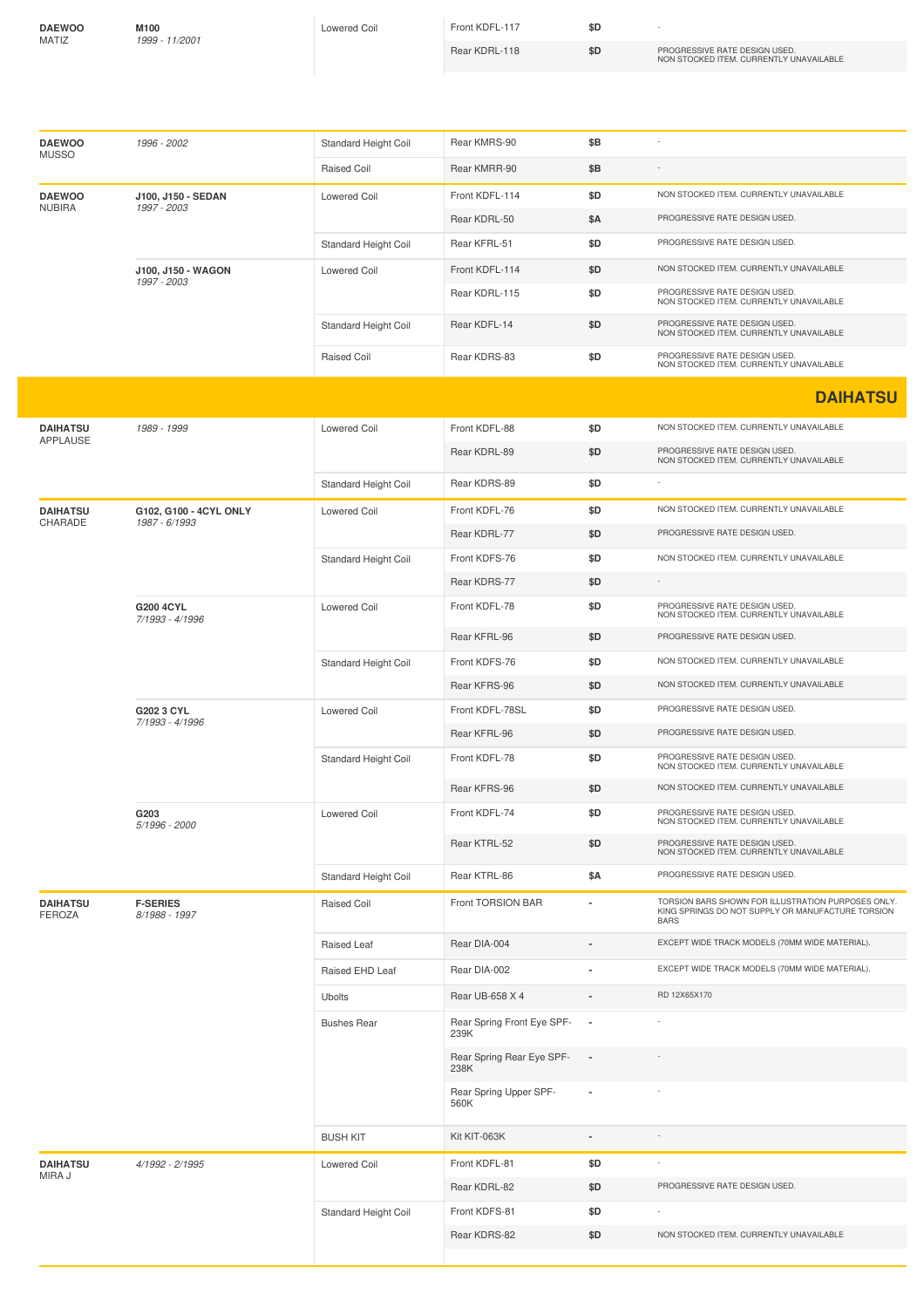| <b>DAIHATSU</b><br><b>PYZAR</b> | G301, G303<br>1997 - 2000 | Standard Height Coil | Rear KTRS-36 | \$Α |                                         |
|---------------------------------|---------------------------|----------------------|--------------|-----|-----------------------------------------|
|                                 |                           | Raised Coil          | Rear KTRL-78 | \$D | NON STOCKED ITEM. CURRENTLY UNAVAILABLE |
|                                 |                           |                      |              |     |                                         |

| EXCEPT WIDE TRACK MODELS (70MM WIDE MATERIAL).<br>Rear DIA-004<br>EXCEPT WIDE TRACK MODELS (70MM WIDE MATERIAL).<br>Front DIA-017<br>Raised EHD Leaf<br>×,<br>EXCEPT WIDE TRACK MODELS (70MM WIDE MATERIAL).<br>Rear DIA-002<br>$\overline{a}$<br>RD X 12 X 65 X 170<br><b>Ubolts</b><br>Front UB-658 X 3<br>÷.<br>Front UB-659 X 1<br>RD 12 X 82 X 170<br>ä,<br>RD X 12 X 170<br>Rear UB-658 X 4<br>ä,<br>Front Spring Front Eye SPF-<br>Front Bushes<br>$\overline{\phantom{a}}$<br>238K<br>Front Spring Rear Eye SPF-<br>$\overline{\phantom{a}}$<br>238K<br>Front Spring Upper SPF-<br>$\blacksquare$<br>560K<br>Rear Spring Front Eye SPF-<br><b>Bushes Rear</b><br>$\overline{\phantom{a}}$<br>239K<br>Rear Spring Rear Eye SPF-<br>$\blacksquare$<br>238K<br>Rear Spring Upper SPF-<br>ä,<br>560K<br>Kit KIT-062K<br><b>BUSH KIT</b><br>TORSION BARS SHOWN FOR ILLUSTRATION PURPOSES ONLY.<br>Front TORSION BAR<br>F73, F78<br><b>Raised Coil</b><br>ä,<br>KING SPRINGS DO NOT SUPPLY OR MANUFACTURE TORSION<br>8/1993 - 1999<br><b>BARS</b><br>Rear KHRS-17<br>\$Β<br>EXCEPT WIDE TRACK MODELS (70MM WIDE MATERIAL).<br>Front DIA-001<br><b>F75 LWB DIESEL</b><br>Raised Leaf<br>ä,<br>All<br>EXCEPT WIDE TRACK MODELS (70MM WIDE MATERIAL).<br>Rear DIA-004<br>EXCEPT WIDE TRACK MODELS (70MM WIDE MATERIAL).<br>Raised EHD Leaf<br>Front DIA-017<br>ä,<br>Rear DIA-002<br>EXCEPT WIDE TRACK MODELS (70MM WIDE MATERIAL).<br>$\overline{a}$<br>RD X 12 X 65 X 170<br>Ubolts<br>Front UB-658 X 3<br>RD 12 X 82 X 170<br>Front UB-659 X 1<br>Rear UB-658 X 4<br>RD X 12 X 170<br>Front Spring Front Eye SPF-<br>$\overline{\phantom{a}}$<br><b>Front Bushes</b><br>238K<br>Front Spring Rear Eye SPF-<br>$\overline{\phantom{a}}$<br>238K<br>Front Spring Upper SPF-<br>$\sim$<br>$\overline{\phantom{a}}$<br>560K<br>Rear Spring Front Eye SPF-<br><b>Bushes Rear</b><br>$\overline{\phantom{a}}$<br>239K<br>Rear Spring Rear Eye SPF-<br>$\overline{\phantom{a}}$<br>238K<br>Rear Spring Upper SPF-<br>ä,<br>560K<br>Kit KIT-062K<br><b>BUSH KIT</b> | <b>DAIHATSU</b>     | F70 SWB | Raised Leaf | Front DIA-001 | ٠ | EXCEPT WIDE TRACK MODELS (70MM WIDE MATERIAL). |
|---------------------------------------------------------------------------------------------------------------------------------------------------------------------------------------------------------------------------------------------------------------------------------------------------------------------------------------------------------------------------------------------------------------------------------------------------------------------------------------------------------------------------------------------------------------------------------------------------------------------------------------------------------------------------------------------------------------------------------------------------------------------------------------------------------------------------------------------------------------------------------------------------------------------------------------------------------------------------------------------------------------------------------------------------------------------------------------------------------------------------------------------------------------------------------------------------------------------------------------------------------------------------------------------------------------------------------------------------------------------------------------------------------------------------------------------------------------------------------------------------------------------------------------------------------------------------------------------------------------------------------------------------------------------------------------------------------------------------------------------------------------------------------------------------------------------------------------------------------------------------------------------------------------------------------------------------------------------------------------------------------------------------------------------------------------|---------------------|---------|-------------|---------------|---|------------------------------------------------|
|                                                                                                                                                                                                                                                                                                                                                                                                                                                                                                                                                                                                                                                                                                                                                                                                                                                                                                                                                                                                                                                                                                                                                                                                                                                                                                                                                                                                                                                                                                                                                                                                                                                                                                                                                                                                                                                                                                                                                                                                                                                               | <b>ROCKY</b><br>All |         |             |               |   |                                                |
|                                                                                                                                                                                                                                                                                                                                                                                                                                                                                                                                                                                                                                                                                                                                                                                                                                                                                                                                                                                                                                                                                                                                                                                                                                                                                                                                                                                                                                                                                                                                                                                                                                                                                                                                                                                                                                                                                                                                                                                                                                                               |                     |         |             |               |   |                                                |
|                                                                                                                                                                                                                                                                                                                                                                                                                                                                                                                                                                                                                                                                                                                                                                                                                                                                                                                                                                                                                                                                                                                                                                                                                                                                                                                                                                                                                                                                                                                                                                                                                                                                                                                                                                                                                                                                                                                                                                                                                                                               |                     |         |             |               |   |                                                |
|                                                                                                                                                                                                                                                                                                                                                                                                                                                                                                                                                                                                                                                                                                                                                                                                                                                                                                                                                                                                                                                                                                                                                                                                                                                                                                                                                                                                                                                                                                                                                                                                                                                                                                                                                                                                                                                                                                                                                                                                                                                               |                     |         |             |               |   |                                                |
|                                                                                                                                                                                                                                                                                                                                                                                                                                                                                                                                                                                                                                                                                                                                                                                                                                                                                                                                                                                                                                                                                                                                                                                                                                                                                                                                                                                                                                                                                                                                                                                                                                                                                                                                                                                                                                                                                                                                                                                                                                                               |                     |         |             |               |   |                                                |
|                                                                                                                                                                                                                                                                                                                                                                                                                                                                                                                                                                                                                                                                                                                                                                                                                                                                                                                                                                                                                                                                                                                                                                                                                                                                                                                                                                                                                                                                                                                                                                                                                                                                                                                                                                                                                                                                                                                                                                                                                                                               |                     |         |             |               |   |                                                |
|                                                                                                                                                                                                                                                                                                                                                                                                                                                                                                                                                                                                                                                                                                                                                                                                                                                                                                                                                                                                                                                                                                                                                                                                                                                                                                                                                                                                                                                                                                                                                                                                                                                                                                                                                                                                                                                                                                                                                                                                                                                               |                     |         |             |               |   |                                                |
|                                                                                                                                                                                                                                                                                                                                                                                                                                                                                                                                                                                                                                                                                                                                                                                                                                                                                                                                                                                                                                                                                                                                                                                                                                                                                                                                                                                                                                                                                                                                                                                                                                                                                                                                                                                                                                                                                                                                                                                                                                                               |                     |         |             |               |   |                                                |
|                                                                                                                                                                                                                                                                                                                                                                                                                                                                                                                                                                                                                                                                                                                                                                                                                                                                                                                                                                                                                                                                                                                                                                                                                                                                                                                                                                                                                                                                                                                                                                                                                                                                                                                                                                                                                                                                                                                                                                                                                                                               |                     |         |             |               |   |                                                |
|                                                                                                                                                                                                                                                                                                                                                                                                                                                                                                                                                                                                                                                                                                                                                                                                                                                                                                                                                                                                                                                                                                                                                                                                                                                                                                                                                                                                                                                                                                                                                                                                                                                                                                                                                                                                                                                                                                                                                                                                                                                               |                     |         |             |               |   |                                                |
|                                                                                                                                                                                                                                                                                                                                                                                                                                                                                                                                                                                                                                                                                                                                                                                                                                                                                                                                                                                                                                                                                                                                                                                                                                                                                                                                                                                                                                                                                                                                                                                                                                                                                                                                                                                                                                                                                                                                                                                                                                                               |                     |         |             |               |   |                                                |
|                                                                                                                                                                                                                                                                                                                                                                                                                                                                                                                                                                                                                                                                                                                                                                                                                                                                                                                                                                                                                                                                                                                                                                                                                                                                                                                                                                                                                                                                                                                                                                                                                                                                                                                                                                                                                                                                                                                                                                                                                                                               |                     |         |             |               |   |                                                |
|                                                                                                                                                                                                                                                                                                                                                                                                                                                                                                                                                                                                                                                                                                                                                                                                                                                                                                                                                                                                                                                                                                                                                                                                                                                                                                                                                                                                                                                                                                                                                                                                                                                                                                                                                                                                                                                                                                                                                                                                                                                               |                     |         |             |               |   |                                                |
|                                                                                                                                                                                                                                                                                                                                                                                                                                                                                                                                                                                                                                                                                                                                                                                                                                                                                                                                                                                                                                                                                                                                                                                                                                                                                                                                                                                                                                                                                                                                                                                                                                                                                                                                                                                                                                                                                                                                                                                                                                                               |                     |         |             |               |   |                                                |
|                                                                                                                                                                                                                                                                                                                                                                                                                                                                                                                                                                                                                                                                                                                                                                                                                                                                                                                                                                                                                                                                                                                                                                                                                                                                                                                                                                                                                                                                                                                                                                                                                                                                                                                                                                                                                                                                                                                                                                                                                                                               |                     |         |             |               |   |                                                |
|                                                                                                                                                                                                                                                                                                                                                                                                                                                                                                                                                                                                                                                                                                                                                                                                                                                                                                                                                                                                                                                                                                                                                                                                                                                                                                                                                                                                                                                                                                                                                                                                                                                                                                                                                                                                                                                                                                                                                                                                                                                               |                     |         |             |               |   |                                                |
|                                                                                                                                                                                                                                                                                                                                                                                                                                                                                                                                                                                                                                                                                                                                                                                                                                                                                                                                                                                                                                                                                                                                                                                                                                                                                                                                                                                                                                                                                                                                                                                                                                                                                                                                                                                                                                                                                                                                                                                                                                                               |                     |         |             |               |   |                                                |
|                                                                                                                                                                                                                                                                                                                                                                                                                                                                                                                                                                                                                                                                                                                                                                                                                                                                                                                                                                                                                                                                                                                                                                                                                                                                                                                                                                                                                                                                                                                                                                                                                                                                                                                                                                                                                                                                                                                                                                                                                                                               |                     |         |             |               |   |                                                |
|                                                                                                                                                                                                                                                                                                                                                                                                                                                                                                                                                                                                                                                                                                                                                                                                                                                                                                                                                                                                                                                                                                                                                                                                                                                                                                                                                                                                                                                                                                                                                                                                                                                                                                                                                                                                                                                                                                                                                                                                                                                               |                     |         |             |               |   |                                                |
|                                                                                                                                                                                                                                                                                                                                                                                                                                                                                                                                                                                                                                                                                                                                                                                                                                                                                                                                                                                                                                                                                                                                                                                                                                                                                                                                                                                                                                                                                                                                                                                                                                                                                                                                                                                                                                                                                                                                                                                                                                                               |                     |         |             |               |   |                                                |
|                                                                                                                                                                                                                                                                                                                                                                                                                                                                                                                                                                                                                                                                                                                                                                                                                                                                                                                                                                                                                                                                                                                                                                                                                                                                                                                                                                                                                                                                                                                                                                                                                                                                                                                                                                                                                                                                                                                                                                                                                                                               |                     |         |             |               |   |                                                |
|                                                                                                                                                                                                                                                                                                                                                                                                                                                                                                                                                                                                                                                                                                                                                                                                                                                                                                                                                                                                                                                                                                                                                                                                                                                                                                                                                                                                                                                                                                                                                                                                                                                                                                                                                                                                                                                                                                                                                                                                                                                               |                     |         |             |               |   |                                                |
|                                                                                                                                                                                                                                                                                                                                                                                                                                                                                                                                                                                                                                                                                                                                                                                                                                                                                                                                                                                                                                                                                                                                                                                                                                                                                                                                                                                                                                                                                                                                                                                                                                                                                                                                                                                                                                                                                                                                                                                                                                                               |                     |         |             |               |   |                                                |
|                                                                                                                                                                                                                                                                                                                                                                                                                                                                                                                                                                                                                                                                                                                                                                                                                                                                                                                                                                                                                                                                                                                                                                                                                                                                                                                                                                                                                                                                                                                                                                                                                                                                                                                                                                                                                                                                                                                                                                                                                                                               |                     |         |             |               |   |                                                |
|                                                                                                                                                                                                                                                                                                                                                                                                                                                                                                                                                                                                                                                                                                                                                                                                                                                                                                                                                                                                                                                                                                                                                                                                                                                                                                                                                                                                                                                                                                                                                                                                                                                                                                                                                                                                                                                                                                                                                                                                                                                               |                     |         |             |               |   |                                                |
|                                                                                                                                                                                                                                                                                                                                                                                                                                                                                                                                                                                                                                                                                                                                                                                                                                                                                                                                                                                                                                                                                                                                                                                                                                                                                                                                                                                                                                                                                                                                                                                                                                                                                                                                                                                                                                                                                                                                                                                                                                                               |                     |         |             |               |   |                                                |
|                                                                                                                                                                                                                                                                                                                                                                                                                                                                                                                                                                                                                                                                                                                                                                                                                                                                                                                                                                                                                                                                                                                                                                                                                                                                                                                                                                                                                                                                                                                                                                                                                                                                                                                                                                                                                                                                                                                                                                                                                                                               |                     |         |             |               |   |                                                |
|                                                                                                                                                                                                                                                                                                                                                                                                                                                                                                                                                                                                                                                                                                                                                                                                                                                                                                                                                                                                                                                                                                                                                                                                                                                                                                                                                                                                                                                                                                                                                                                                                                                                                                                                                                                                                                                                                                                                                                                                                                                               |                     |         |             |               |   |                                                |
|                                                                                                                                                                                                                                                                                                                                                                                                                                                                                                                                                                                                                                                                                                                                                                                                                                                                                                                                                                                                                                                                                                                                                                                                                                                                                                                                                                                                                                                                                                                                                                                                                                                                                                                                                                                                                                                                                                                                                                                                                                                               |                     |         |             |               |   |                                                |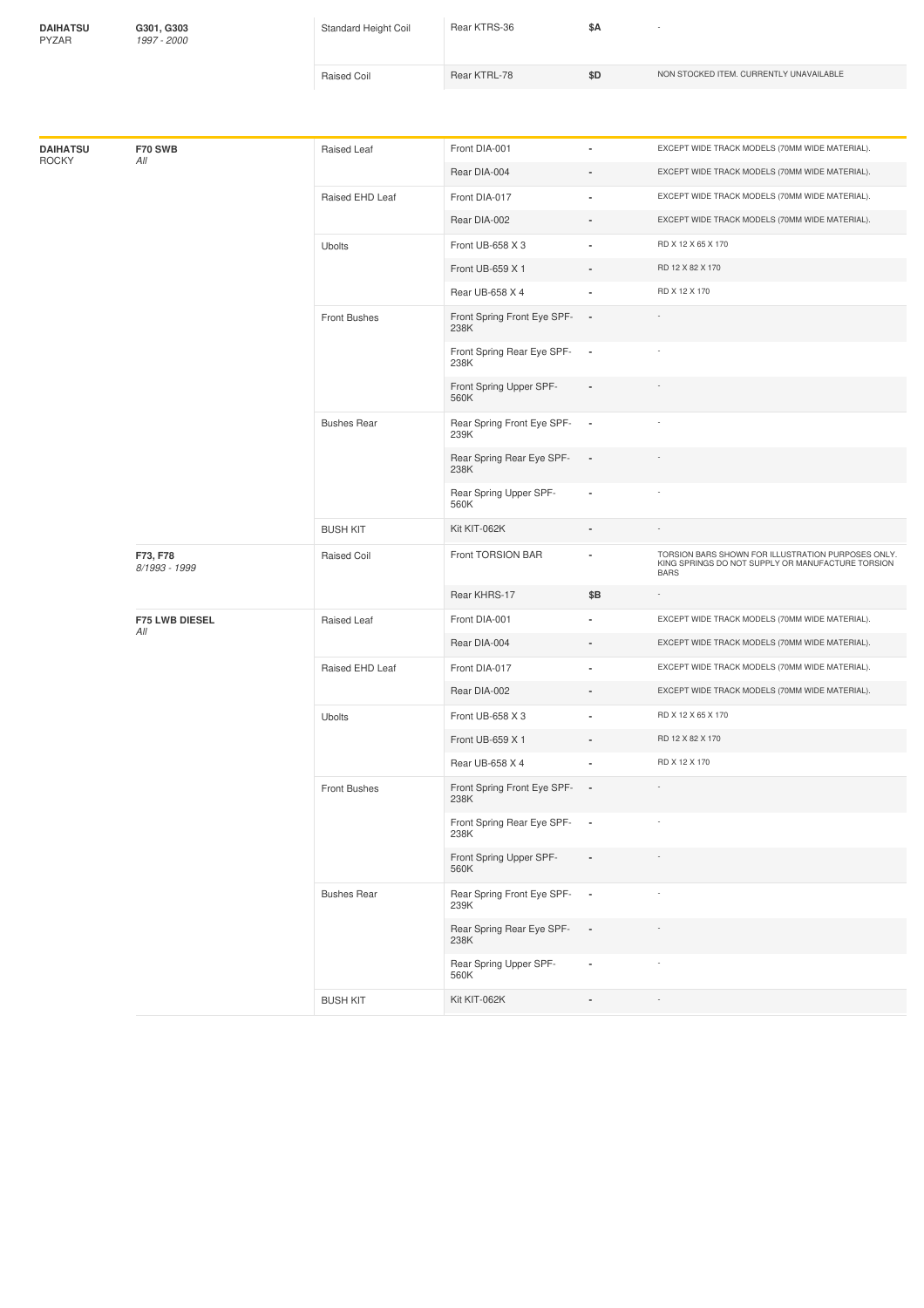| <b>F77 TRAY BACK DIESEL</b> | Raised Leaf                              | Front DIA-001                         | $\blacksquare$           | EXCEPT WIDE TRACK MODELS (70MM WIDE MATERIAL). |
|-----------------------------|------------------------------------------|---------------------------------------|--------------------------|------------------------------------------------|
| All                         | Rear DIA-007<br>$\sim$<br>$\blacksquare$ |                                       |                          |                                                |
|                             | Raised EHD Leaf                          | Front DIA-017                         | ٠                        | EXCEPT WIDE TRACK MODELS (70MM WIDE MATERIAL). |
|                             |                                          | Rear DIA-008                          | $\sim$                   | $\sim$                                         |
|                             | <b>Ubolts</b>                            | Front SAMPLE REQ.                     | $\blacksquare$           | ٠                                              |
|                             |                                          | Rear SAMPLE REQ.                      | $\overline{\phantom{a}}$ | $\sim$                                         |
|                             | Front Bushes                             | Front Spring Front Eye SPF- -<br>238K |                          | ٠                                              |
|                             |                                          | Front Spring Rear Eye SPF- -<br>238K  |                          |                                                |
|                             |                                          | Front Spring Upper SPF-<br>560K       | $\blacksquare$           | $\overline{\phantom{a}}$                       |
|                             | <b>Bushes Rear</b>                       | Rear Spring Front Eye SPF- -<br>238K  |                          |                                                |
|                             |                                          | Rear Spring Rear Eye SPF-<br>316K     | $\overline{\phantom{a}}$ |                                                |
|                             |                                          | Rear Spring Upper SPF-<br>697K        | $\overline{\phantom{a}}$ | $\sim$                                         |
|                             | <b>BUSH KIT</b>                          | Kit KIT-111K                          | $\blacksquare$           | $\sim$                                         |

| F80 SWB                      | Raised Leaf        | Front DIA-003                       |                          | EXCEPT WIDE TRACK MODELS (70MM WIDE MATERIAL). |
|------------------------------|--------------------|-------------------------------------|--------------------------|------------------------------------------------|
| All                          |                    | Rear DIA-004                        |                          | EXCEPT WIDE TRACK MODELS (70MM WIDE MATERIAL). |
|                              | Raised EHD Leaf    | Front DIA-003                       |                          | EXCEPT WIDE TRACK MODELS (70MM WIDE MATERIAL). |
|                              |                    | Rear DIA-002                        | $\blacksquare$           | EXCEPT WIDE TRACK MODELS (70MM WIDE MATERIAL). |
|                              | Ubolts             | Front UB-658 X 3                    |                          | RD X 12 X 65 X 170                             |
|                              |                    | Front UB-659 X 1                    |                          | RD 12 X 82 X 170                               |
|                              |                    | Rear UB-658 X 4                     | $\overline{a}$           | RD X 12 X 170                                  |
|                              | Front Bushes       | Front Spring Front Eye SPF-<br>238K | $\overline{\phantom{a}}$ |                                                |
|                              |                    | Front Spring Rear Eye SPF-<br>238K  | $\overline{\phantom{a}}$ |                                                |
|                              |                    | Front Spring Upper SPF-<br>560K     | ×,                       |                                                |
|                              | <b>Bushes Rear</b> | Rear Spring Front Eye SPF-<br>239K  | $\overline{\phantom{a}}$ |                                                |
|                              |                    | Rear Spring Rear Eye SPF-<br>238K   | $\blacksquare$           |                                                |
|                              |                    | Rear Spring Upper SPF-<br>560K      |                          |                                                |
|                              |                    |                                     |                          |                                                |
|                              | <b>BUSH KIT</b>    | Kit KIT-062K                        | $\blacksquare$           |                                                |
| <b>F85 LWB PETROL</b><br>All | Raised Leaf        | Front DIA-003                       |                          | EXCEPT WIDE TRACK MODELS (70MM WIDE MATERIAL). |
|                              |                    | Rear DIA-004                        |                          | EXCEPT WIDE TRACK MODELS (70MM WIDE MATERIAL). |
|                              | Raised EHD Leaf    | Front DIA-003                       |                          | EXCEPT WIDE TRACK MODELS (70MM WIDE MATERIAL). |
|                              |                    |                                     |                          |                                                |
|                              |                    | Rear DIA-002                        | ä,                       | EXCEPT WIDE TRACK MODELS (70MM WIDE MATERIAL). |
|                              | Ubolts             | Front UB-658 X 3                    |                          | RD X 12 X 65 X 170                             |
|                              |                    | Front UB-659 X 1                    |                          | RD 12 X 82 X 170                               |
|                              |                    | Rear UB-658 X 4                     |                          | RD X 12 X 170                                  |
|                              | Front Bushes       | Front Spring Front Eye SPF-<br>238K | $\overline{\phantom{a}}$ | i,                                             |
|                              |                    | Front Spring Rear Eye SPF-<br>238K  | $\overline{\phantom{a}}$ |                                                |
|                              |                    | Front Spring Upper SPF-<br>560K     | ×,                       |                                                |
|                              | <b>Bushes Rear</b> | Rear Spring Front Eye SPF-<br>239K  | $\blacksquare$           |                                                |
|                              |                    | Rear Spring Rear Eye SPF-<br>238K   | $\overline{\phantom{a}}$ |                                                |
|                              |                    | Rear Spring Upper SPF-<br>560K      |                          |                                                |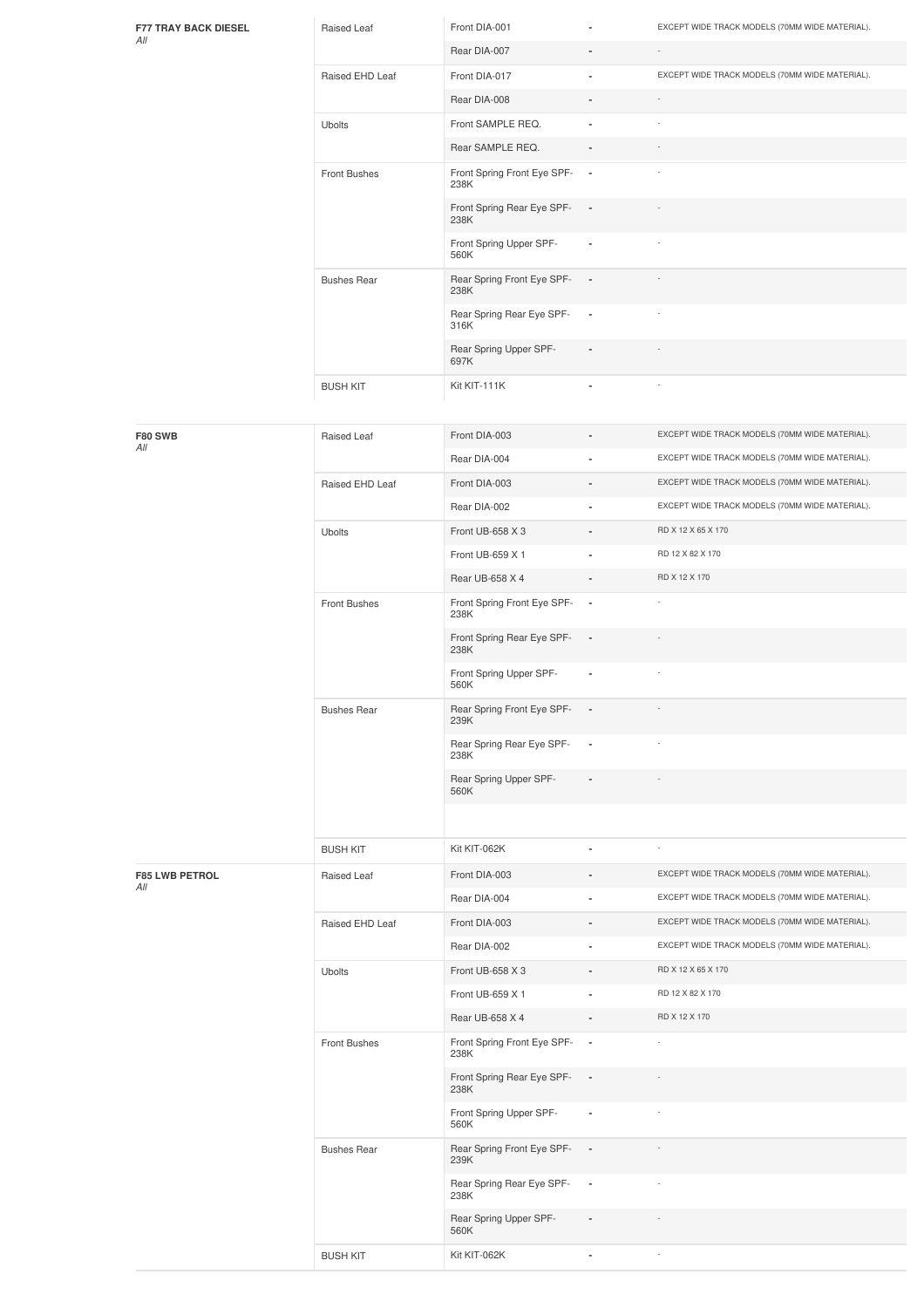|                                  | <b>F87 TRAY BACK PETROL</b><br>All           | Raised Leaf         | Front DIA-003                        |                | EXCEPT WIDE TRACK MODELS (70MM WIDE MATERIAL).                           |
|----------------------------------|----------------------------------------------|---------------------|--------------------------------------|----------------|--------------------------------------------------------------------------|
|                                  |                                              |                     | Rear DIA-007                         |                |                                                                          |
|                                  |                                              |                     |                                      |                |                                                                          |
|                                  |                                              | Raised EHD Leaf     | Front DIA-001                        |                | EXCEPT WIDE TRACK MODELS (70MM WIDE MATERIAL).                           |
|                                  |                                              |                     | Rear DIA-008                         |                |                                                                          |
|                                  |                                              | <b>Ubolts</b>       | Front SAMPLE REQ.                    |                |                                                                          |
|                                  |                                              |                     | Rear SAMPLE REQ.                     | ä,             |                                                                          |
|                                  |                                              | <b>Front Bushes</b> | Front Spring Front Eye SPF-<br>238K  | ٠.             |                                                                          |
|                                  |                                              |                     | Front Spring Rear Eye SPF- -<br>238K |                |                                                                          |
|                                  |                                              |                     | Front Spring Upper SPF-<br>560K      |                |                                                                          |
|                                  |                                              | <b>Bushes Rear</b>  | Rear Spring Front Eye SPF-<br>238K   | $\blacksquare$ |                                                                          |
|                                  |                                              |                     | Rear Spring Rear Eye SPF-<br>316K    |                |                                                                          |
|                                  |                                              |                     | Rear Spring Upper SPF-<br>697K       |                |                                                                          |
|                                  |                                              | <b>BUSH KIT</b>     | Kit KIT-111K                         |                |                                                                          |
| <b>DAIHATSU</b><br><b>SIRION</b> | M1001L<br>1998 - 8/2000                      | <b>Lowered Coil</b> | Front KDFL-79                        | \$D            | NON STOCKED ITEM. CURRENTLY UNAVAILABLE                                  |
|                                  |                                              |                     | Rear KDRL-80                         | \$D            | PROGRESSIVE RATE DESIGN USED.<br>NON STOCKED ITEM. CURRENTLY UNAVAILABLE |
|                                  | M101 1.3 (INC GTVI 16V)<br>$9/2000 - 1/2005$ | Lowered Coil        | Front KDFL-79A                       | \$D            | NON STOCKED ITEM. CURRENTLY UNAVAILABLE                                  |
|                                  |                                              |                     | Rear KDRL-80                         | \$D            | PROGRESSIVE RATE DESIGN USED.<br>NON STOCKED ITEM. CURRENTLY UNAVAILABLE |
| <b>DAIHATSU</b><br><b>TERIOS</b> | J100, J102<br>1997 - 2006                    | Lowered Coil        | Front KDFL-90                        | \$D            |                                                                          |
|                                  |                                              |                     | Rear KMFL-06                         | \$Α            | PROGRESSIVE RATE DESIGN USED.                                            |
|                                  |                                              | Raised Coil         | Front KDFR-90                        | \$D            | NON STOCKED ITEM. CURRENTLY UNAVAILABLE                                  |
|                                  |                                              |                     | Rear KMRS-21                         | \$B            | PROGRESSIVE RATE DESIGN USED.                                            |
|                                  |                                              |                     |                                      |                | <b>DODGE</b>                                                             |
| <b>DODGE</b>                     | 2006 - 2012                                  | <b>Lowered Coil</b> | Front KDFL-132                       | \$D            | NON STOCKED ITEM. CURRENTLY UNAVAILABLE                                  |
| CALIBER                          |                                              |                     | Rear KDRL-133                        | \$D            | NON STOCKED ITEM. CURRENTLY UNAVAILABLE                                  |
|                                  |                                              |                     |                                      |                |                                                                          |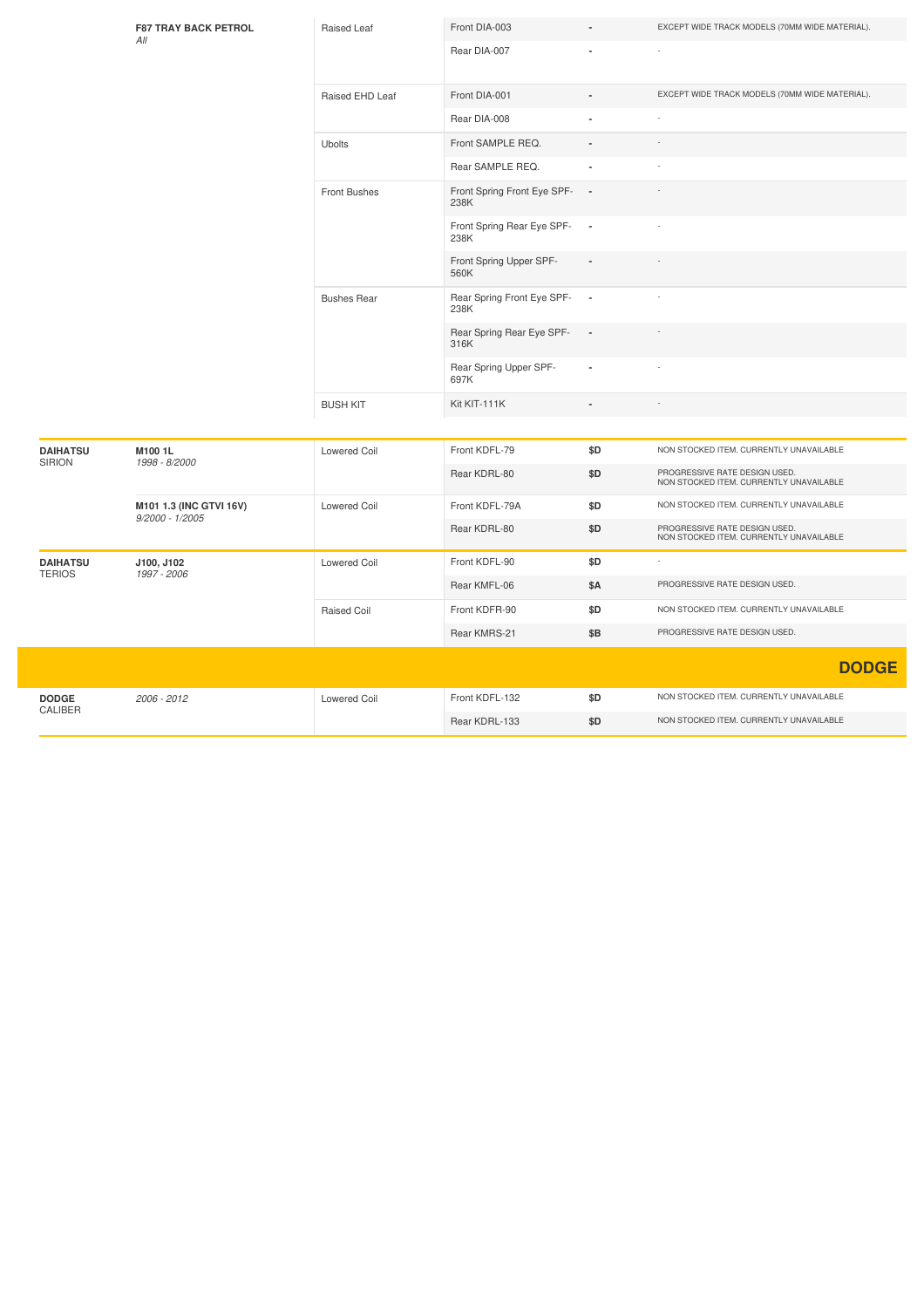| DODGE<br>RAM | 1500 DS 3L ECO DIESEL<br>1/2012 - Current  | <b>Raised Coil</b>      | Front KDFR-402   | \$C | RAISES THE CAR APPROXIMATELY 40-50MM FROM ORIGINAL<br>STANDARD HEIGHT<br>PLEASE REUSE FACTORY INSULATOR FROM ORIGINAL COILS<br>ONTO THE REPLACEMENT KING SPRINGS COILS        |
|--------------|--------------------------------------------|-------------------------|------------------|-----|-------------------------------------------------------------------------------------------------------------------------------------------------------------------------------|
|              |                                            |                         | Rear KDRR-403    | \$C | RAISES THE CAR APPROXIMATELY 40-50MM FROM ORIGINAL<br>STANDARD HEIGHT                                                                                                         |
|              |                                            | Raised Coil (100-250KG) | Front KDFR-402HD | \$C | PLEASE REUSE FACTORY INSULATOR FROM ORIGINAL COILS<br>ONTO THE REPLACEMENT KING SPRINGS COILS                                                                                 |
|              |                                            | Raised Coil (100-300KG) | Rear KDRR-403HD  | \$C |                                                                                                                                                                               |
|              |                                            | Raised Coil (500KG+)    | Rear KDRR-403EHD | \$C |                                                                                                                                                                               |
|              | 1500 DS 5.7L V8 PETROL<br>1/2012 - Current | <b>Raised Coil</b>      | Front KDFR-402   | \$C | RAISES THE CAR APPROXIMATELY 40-50MM FROM ORIGINAL<br><b>STANDARD HEIGHT</b><br>PLEASE REUSE FACTORY INSULATOR FROM ORIGINAL COILS<br>ONTO THE REPLACEMENT KING SPRINGS COILS |
|              |                                            |                         | Rear KDRR-403    | \$C | RAISES THE CAR APPROXIMATELY 40-50MM FROM ORIGINAL<br>STANDARD HEIGHT                                                                                                         |
|              |                                            | Raised Coil (100-250KG) | Front KDFR-402HD | \$C | PLEASE REUSE FACTORY INSULATOR FROM ORIGINAL COILS<br>ONTO THE REPLACEMENT KING SPRINGS COILS                                                                                 |
|              |                                            | Raised Coil (100-300KG) | Rear KDRR-403HD  | \$C |                                                                                                                                                                               |
|              |                                            | Raised Coil (500KG+)    | Rear KDRR-403EHD | \$C |                                                                                                                                                                               |
|              | 1500 DT 3L ECO DIESEL<br>1/2019 - Current  | <b>Raised Coil</b>      | Front KDFR-402   | \$C | RAISES THE CAR APPROXIMATELY 40-50MM FROM ORIGINAL<br><b>STANDARD HEIGHT</b><br>PLEASE REUSE FACTORY INSULATOR FROM ORIGINAL COILS<br>ONTO THE REPLACEMENT KING SPRINGS COILS |
|              |                                            |                         | Rear KDRR-404    | \$C | TAPERED WIRE PROGRESSIVE RATE COMFORT DESIGN<br>RAISES THE CAR APPROXIMATELY 40-50MM FROM ORIGINAL<br><b>STANDARD HEIGHT</b>                                                  |
|              |                                            | Raised Coil (100-250KG) | Front KDFR-402HD | \$C | PLEASE REUSE FACTORY INSULATOR FROM ORIGINAL COILS<br>ONTO THE REPLACEMENT KING SPRINGS COILS                                                                                 |
|              |                                            | Raised Coil (100-300KG) | Rear KDRR-404HD  | \$D | TAPERED WIRE PROGRESSIVE RATE COMFORT DESIGN                                                                                                                                  |
|              |                                            | Raised Coil (500KG+)    | Rear KDRR-404EHD | \$D | TAPERED WIRE PROGRESSIVE RATE COMFORT DESIGN                                                                                                                                  |
|              | 1500 DT 5.7L V8 PETROL<br>1/2019 - Current | <b>Raised Coil</b>      | Front KDFR-402   | \$C | RAISES THE CAR APPROXIMATELY 40-50MM FROM ORIGINAL<br>STANDARD HEIGHT<br>PLEASE REUSE FACTORY INSULATOR FROM ORIGINAL COILS<br>ONTO THE REPLACEMENT KING SPRINGS COILS        |
|              |                                            |                         | Rear KDRR-404    | \$C | TAPERED WIRE PROGRESSIVE RATE COMFORT DESIGN<br>RAISES THE CAR APPROXIMATELY 40-50MM FROM ORIGINAL<br>STANDARD HEIGHT                                                         |
|              |                                            | Raised Coil (100-250KG) | Front KDFR-402HD | \$C | PLEASE REUSE FACTORY INSULATOR FROM ORIGINAL COILS<br>ONTO THE REPLACEMENT KING SPRINGS COILS                                                                                 |
|              |                                            | Raised Coil (100-300KG) | Rear KDRR-404HD  | \$D | TAPERED WIRE PROGRESSIVE RATE COMFORT DESIGN                                                                                                                                  |
|              |                                            | Raised Coil (500KG+)    | Rear KDRR-404EHD | \$D | TAPERED WIRE PROGRESSIVE RATE COMFORT DESIGN                                                                                                                                  |

| 2500 4X4 4 DOOR<br>2017 - Current | Raised Coil                         | Front KDFR-400  | \$E | RAISES THE CAR APPROXIMATELY 15-20MM FROM ORIGINAL<br><b>STANDARD HEIGHT</b> |
|-----------------------------------|-------------------------------------|-----------------|-----|------------------------------------------------------------------------------|
|                                   |                                     | Rear KDRR-401   | \$E | RAISES THE CAR APPROXIMATELY 15-20MM FROM ORIGINAL<br><b>STANDARD HEIGHT</b> |
|                                   | Raised Coil (50-100KG)              | Front KDFR-400H | \$E | RAISES THE CAR APPROXIMATELY 40-50MM FROM ORIGINAL<br>STANDARD HEIGHT        |
|                                   | Raised Comfort Coil (100-<br>250KG) | Rear KDRR-401H  | \$E | RAISES THE CAR APPROXIMATELY 40-50MM FROM ORIGINAL<br><b>STANDARD HEIGHT</b> |
|                                   |                                     |                 |     |                                                                              |
|                                   | Raised Coil (100-300KG)             | Rear KDRR-401HH | \$E |                                                                              |

|                     |             |                     |               |     | <b>EUNOS</b>                                                             |
|---------------------|-------------|---------------------|---------------|-----|--------------------------------------------------------------------------|
| <b>EUNOS</b><br>30X | 1992 - 1997 | <b>Lowered Coil</b> | Front KFFL-50 | \$D | PROGRESSIVE RATE DESIGN USED.<br>NON STOCKED ITEM, CURRENTLY UNAVAILABLE |
|                     |             |                     | Rear KMRL-23  | \$D | PROGRESSIVE RATE DESIGN USED.<br>NON STOCKED ITEM, CURRENTLY UNAVAILABLE |
| <b>EUNOS</b><br>500 | 1992 - 1998 | <b>Lowered Coil</b> | Front KFFL-80 | \$D | PROGRESSIVE RATE DESIGN USED.<br>NON STOCKED ITEM. CURRENTLY UNAVAILABLE |
|                     |             |                     | Rear KFRL-81  | \$D | PROGRESSIVE RATE DESIGN USED.<br>NON STOCKED ITEM, CURRENTLY UNAVAILABLE |
| <b>EUNOS</b><br>800 | 1994 - 2000 | <b>Lowered Coil</b> | Front KMFL-91 | \$D | NON STOCKED ITEM. CURRENTLY UNAVAILABLE                                  |
|                     |             |                     | Rear KMRL-92  | \$D | PROGRESSIVE RATE DESIGN USED.<br>NON STOCKED ITEM. CURRENTLY UNAVAILABLE |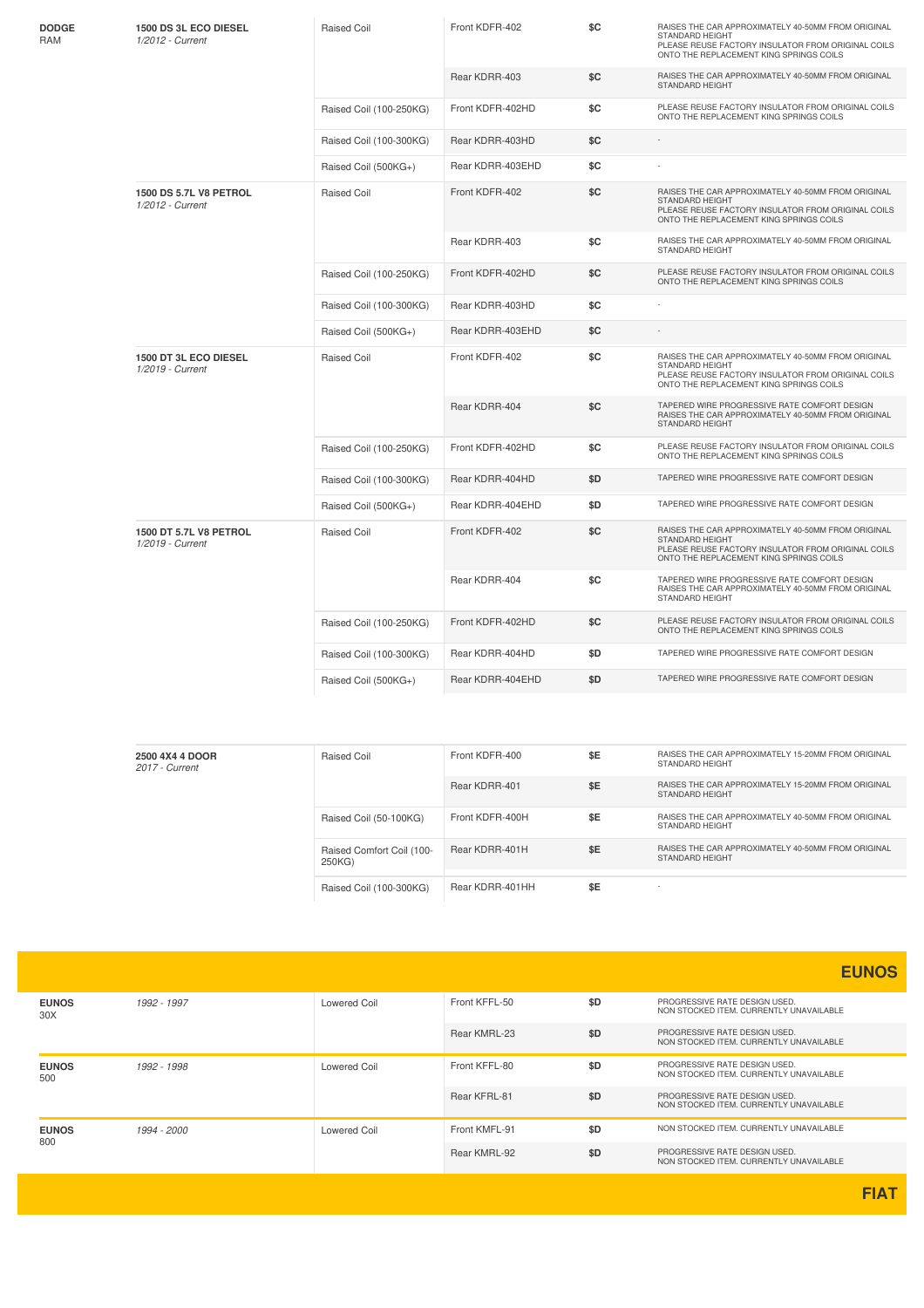| <b>FIAT</b><br>124 | 1968 - 1985 | <b>Lowered Coil</b>         | Front KFFL-60 | \$D | NON STOCKED ITEM. CURRENTLY UNAVAILABLE                                  |
|--------------------|-------------|-----------------------------|---------------|-----|--------------------------------------------------------------------------|
|                    |             |                             | Rear KFRL-61  | \$D | PROGRESSIVE RATE DESIGN USED.<br>NON STOCKED ITEM, CURRENTLY UNAVAILABLE |
|                    |             | <b>Standard Height Coil</b> | Front KFFS-60 | \$D |                                                                          |
|                    |             |                             | Rear KFRS-61  | \$D | NON STOCKED ITEM, CURRENTLY UNAVAILABLE                                  |
|                    |             |                             |               |     |                                                                          |

| <b>DUCATO</b><br><b>MOTORHOME</b>      | 2002 - 2007                     | <b>Raised Coil</b>          | Front KFFR-43   | \$D        | NON STOCKED ITEM. CURRENTLY UNAVAILABLE                                    |
|----------------------------------------|---------------------------------|-----------------------------|-----------------|------------|----------------------------------------------------------------------------|
|                                        | 250<br>2007 - 2016              | <b>Raised Coil</b>          | Front KFFR-37   | \$C        | EXTRA HEAVY DUTY - FOR USE WITH WEIGHT HANGING OVER<br><b>TOP OF CABIN</b> |
|                                        |                                 |                             | Front KFFR-37SP | \$C        | HEAVY DUTY - FOR USE WITH NO WEIGHT HANGING OVER TOP<br>OF CABIN           |
|                                        |                                 |                             |                 |            | <b>FORD</b>                                                                |
| <b>FORD</b><br>CAPRI                   | 4CYL<br>1969 - 1973             | <b>Lowered Coil</b>         | Front KFFL-12   | \$D        | PROGRESSIVE RATE DESIGN USED.<br>NON STOCKED ITEM. CURRENTLY UNAVAILABLE   |
|                                        |                                 | Standard Height Coil        | Front KFFL-13   | <b>\$A</b> | PROGRESSIVE RATE DESIGN USED.                                              |
|                                        | SA, SC, SE<br>1989 - 1994       | <b>Lowered Coil</b>         | Front KFFL-15   | <b>\$A</b> | PROGRESSIVE RATE DESIGN USED.                                              |
|                                        |                                 |                             | Rear KFRL-16SL  | \$D        | PROGRESSIVE RATE DESIGN USED.<br>NON STOCKED ITEM. CURRENTLY UNAVAILABLE   |
|                                        |                                 | <b>Standard Height Coil</b> | Front KFFS-45   | \$A        |                                                                            |
|                                        |                                 |                             | Rear KFRS-46    | \$D        | NON STOCKED ITEM. CURRENTLY UNAVAILABLE                                    |
| <b>SA, SC, SE TURBO</b><br>1989 - 1994 |                                 | <b>Lowered Coil</b>         | Front KHFL-116  | \$D        | PROGRESSIVE RATE DESIGN USED.<br>NON STOCKED ITEM. CURRENTLY UNAVAILABLE   |
|                                        |                                 |                             | Rear KFRL-16SL  | \$D        | PROGRESSIVE RATE DESIGN USED.<br>NON STOCKED ITEM, CURRENTLY UNAVAILABLE   |
|                                        |                                 | Standard Height Coil        | Rear KFRS-46    | \$D        | NON STOCKED ITEM. CURRENTLY UNAVAILABLE                                    |
|                                        | V6<br>1969 - 1973               | <b>Lowered Coil</b>         | Front KFFL-13   | <b>\$A</b> | PROGRESSIVE RATE DESIGN USED.                                              |
|                                        |                                 | Standard Height Coil        | Front KFFS-13   | \$D        | PROGRESSIVE RATE DESIGN USED.<br>NON STOCKED ITEM. CURRENTLY UNAVAILABLE   |
| <b>FORD</b><br>CORSAIR                 | <b>U12 HATCH</b><br>1989 - 1992 | <b>Lowered Coil</b>         | Front KDRL-83   | <b>\$A</b> | PROGRESSIVE RATE DESIGN USED.                                              |
|                                        |                                 |                             | Rear KFRL-51    | \$D        | PROGRESSIVE RATE DESIGN USED.                                              |
|                                        |                                 | <b>Standard Height Coil</b> | Front KDFS-14   | \$D        | NON STOCKED ITEM. CURRENTLY UNAVAILABLE                                    |
|                                        |                                 |                             | Rear KDFS-14    | \$D        | NON STOCKED ITEM. CURRENTLY UNAVAILABLE                                    |
|                                        | <b>U12 SEDAN</b>                | <b>Lowered Coil</b>         | Front KDRL-83   | <b>\$A</b> | PROGRESSIVE RATE DESIGN USED.                                              |
|                                        | 1989 - 1992                     |                             | Rear KDRL-50    | \$A        | PROGRESSIVE RATE DESIGN USED.                                              |
|                                        |                                 | Standard Height Coil        | Front KDFS-14   | \$D        | NON STOCKED ITEM. CURRENTLY UNAVAILABLE                                    |
|                                        |                                 |                             | Rear KDFL-14    | \$D        | PROGRESSIVE RATE DESIGN USED.<br>NON STOCKED ITEM. CURRENTLY UNAVAILABLE   |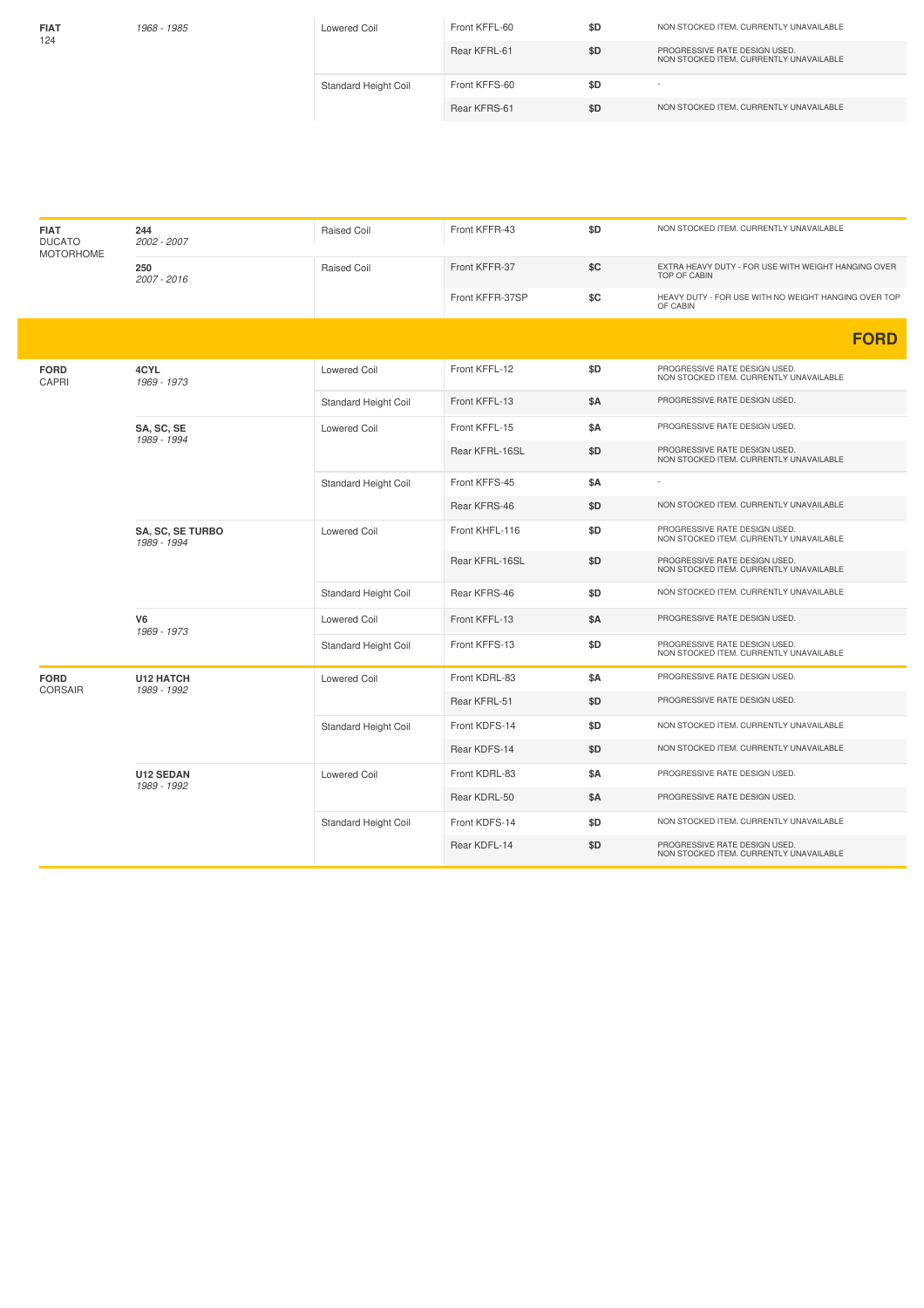|         | TE 6CYL STEEL HEAD - SEDAN<br>1977 - 1980 | Super Low Coil       | Front KFFL-59   | \$Α | PROGRESSIVE RATE DESIGN USED.           |
|---------|-------------------------------------------|----------------------|-----------------|-----|-----------------------------------------|
|         |                                           |                      |                 |     |                                         |
|         |                                           |                      |                 |     |                                         |
|         |                                           |                      |                 |     |                                         |
|         |                                           |                      |                 |     |                                         |
|         |                                           |                      |                 |     |                                         |
|         |                                           |                      | Rear KFRS-05    | \$D | NON STOCKED ITEM. CURRENTLY UNAVAILABLE |
|         |                                           | Standard Height Coil | Front KFFS-34   | \$D | NON STOCKED ITEM. CURRENTLY UNAVAILABLE |
|         |                                           |                      | Rear KFRL-05    | \$C | PROGRESSIVE RATE DESIGN USED.           |
|         | <b>TE 4 CYL - SEDAN</b><br>1977 - 1980    | <b>Lowered Coil</b>  | Front KFFS-14   | \$Α | $\overline{\phantom{a}}$                |
|         |                                           |                      |                 |     |                                         |
|         |                                           | Raised Coil          | Rear KFRR-05    | \$D | NON STOCKED ITEM. CURRENTLY UNAVAILABLE |
|         |                                           |                      |                 |     |                                         |
|         |                                           | Standard Height Coil | Rear KFRS-05    | \$D | NON STOCKED ITEM. CURRENTLY UNAVAILABLE |
|         | TC, TD, TE, TF - WAGON<br>1971 - 1983     | <b>Lowered Coil</b>  | Rear KFRL-05    | \$C | PROGRESSIVE RATE DESIGN USED.           |
|         |                                           |                      |                 |     |                                         |
|         |                                           |                      | Rear KFRS-05    | \$D | NON STOCKED ITEM. CURRENTLY UNAVAILABLE |
|         |                                           | Standard Height Coil | Front KFFS-04   | \$Α |                                         |
|         |                                           |                      | Rear KFRL-05    | \$C | PROGRESSIVE RATE DESIGN USED.           |
|         |                                           | <b>Lowered Coil</b>  | Front KFFL-04   | \$Β |                                         |
|         |                                           |                      |                 |     | NON STOCKED ITEM. CURRENTLY UNAVAILABLE |
|         | 1971 - 1976                               |                      | Rear KFRL-05SL  | \$D | PROGRESSIVE RATE DESIGN USED.           |
|         | TC, TD 6CYL - SEDAN                       | Super Low Coil       | Front KFFL-03   | \$Β |                                         |
|         |                                           |                      | Rear KFRS-05    | \$D | NON STOCKED ITEM. CURRENTLY UNAVAILABLE |
|         |                                           | Standard Height Coil | Front KFFS-03   | \$D | NON STOCKED ITEM. CURRENTLY UNAVAILABLE |
|         |                                           |                      | Rear KFRL-05    | \$C | PROGRESSIVE RATE DESIGN USED.           |
|         |                                           | <b>Lowered Coil</b>  | Front KFFL-03   | \$Β |                                         |
|         |                                           |                      |                 |     | NON STOCKED ITEM. CURRENTLY UNAVAILABLE |
|         | 1971 - 1976                               |                      | Rear KFRL-05SL  | \$D | PROGRESSIVE RATE DESIGN USED.           |
| CORTINA | TC, TD 4 CYL - SEDAN                      | Super Low Coil       | Front KFFL-03SL | \$D | NON STOCKED ITEM. CURRENTLY UNAVAILABLE |

| <b>FORD</b><br>COUGAR         | SW, SX<br>1999 - 2001                | <b>Lowered Coil</b>  | Front KFFL-82                      | \$D                      | NON STOCKED ITEM. CURRENTLY UNAVAILABLE                                                                                |
|-------------------------------|--------------------------------------|----------------------|------------------------------------|--------------------------|------------------------------------------------------------------------------------------------------------------------|
|                               |                                      | Rear KFRL-83         |                                    | \$D                      | PROGRESSIVE RATE DESIGN USED.<br>NON STOCKED ITEM. CURRENTLY UNAVAILABLE                                               |
| <b>FORD</b><br><b>COURIER</b> | 1977 - 1985                          | Standard Height Coil | Front KFFS-31                      | \$D                      | NON STOCKED ITEM. CURRENTLY UNAVAILABLE                                                                                |
|                               | PC <sub>2WD</sub><br>6/1985 - 4/1996 | Standard Height Coil | Front KFFS-44                      | \$D                      | NON STOCKED ITEM. CURRENTLY UNAVAILABLE                                                                                |
|                               | PC,PD,PG,PH 4WD<br>6/1985 - 2006     | <b>Raised Coil</b>   | Front TORSION BAR                  | $\overline{\phantom{a}}$ | TORSION BARS SHOWN FOR ILLUSTRATION PURPOSES ONLY.<br>KING SPRINGS DO NOT SUPPLY OR MANUFACTURE TORSION<br><b>BARS</b> |
|                               |                                      | <b>Ubolts</b>        | Rear UB-453/1 X 4                  | $\blacksquare$           | RD 14 x 83 x 215                                                                                                       |
|                               |                                      | <b>Bushes Rear</b>   | Rear Spring Front Eye SPF-<br>311K | $\overline{\phantom{a}}$ |                                                                                                                        |
|                               |                                      |                      | Rear Spring Rear Eye SPF-<br>502K  | $\overline{\phantom{a}}$ | ٠                                                                                                                      |
|                               |                                      |                      | Rear Spring Upper SPF-<br>753K     | $\overline{\phantom{a}}$ |                                                                                                                        |
|                               |                                      | <b>BUSH KIT</b>      | Kit KIT-065K                       | $\overline{\phantom{a}}$ |                                                                                                                        |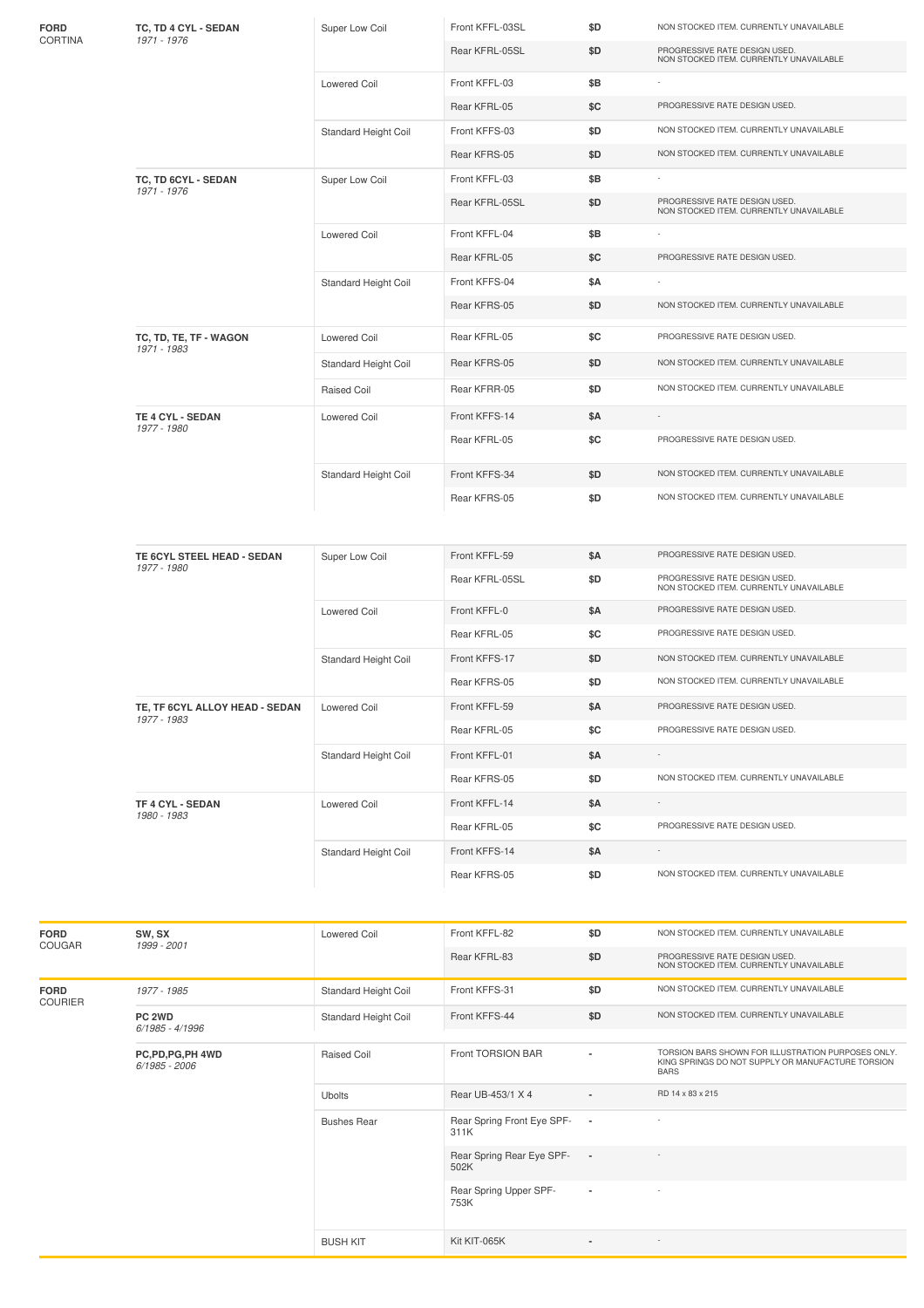| <b>FORD</b><br><b>ECONOVAN</b>    | <b>DIESEL</b><br>1979 - 1988               | Standard Height Coil       | Front KFFS-33                       | \$D            | NON STOCKED ITEM. CURRENTLY UNAVAILABLE                                                                                |
|-----------------------------------|--------------------------------------------|----------------------------|-------------------------------------|----------------|------------------------------------------------------------------------------------------------------------------------|
|                                   | <b>PETROL</b><br>1979 - 1988               | Standard Height Coil       | Front KFFS-32                       | \$D            |                                                                                                                        |
|                                   |                                            |                            |                                     |                |                                                                                                                        |
| <b>FORD</b><br><b>ESCAPE</b>      | BA, ZA, ZB, ZC, ZD<br>2001 - 2012          | <b>Raised Coil</b>         | Front KMFR-54                       | \$D            | NON STOCKED ITEM. CURRENTLY UNAVAILABLE                                                                                |
|                                   |                                            |                            | Rear KMRR-55                        | \$D            | NON STOCKED ITEM. CURRENTLY UNAVAILABLE                                                                                |
| <b>FORD</b><br><b>ESCORT</b>      | <b>2 LITRE ONLY</b><br>1978 - 1981         | <b>Lowered Coil</b>        | Front KFFL-13                       | \$Α            | PROGRESSIVE RATE DESIGN USED.                                                                                          |
|                                   |                                            | Lowered Leaf               | Rear FOR-024                        |                | REVERSE EYE TYPE DESIGN.                                                                                               |
|                                   |                                            | Standard Height Coil       | Front KFFS-13                       | \$D            | PROGRESSIVE RATE DESIGN USED.<br>NON STOCKED ITEM. CURRENTLY UNAVAILABLE                                               |
|                                   |                                            | <b>Bushes Rear</b>         | Rear Spring Front Eye SPF-<br>935K  |                |                                                                                                                        |
|                                   |                                            |                            | Rear Spring Rear Eye SPF-<br>933K   | $\sim$         |                                                                                                                        |
|                                   |                                            |                            | Rear Spring Upper SPF-<br>934K 20MM | $\blacksquare$ |                                                                                                                        |
| ALL EXCEPT 2 LITRE<br>1970 - 1981 |                                            | <b>Lowered Coil</b>        | Front KFFL-11                       | \$D            | PROGRESSIVE RATE DESIGN USED.<br>NON STOCKED ITEM. CURRENTLY UNAVAILABLE                                               |
|                                   |                                            | Standard Height Coil       | Front KFFS-11                       | \$D            | NON STOCKED ITEM. CURRENTLY UNAVAILABLE                                                                                |
| <b>FORD</b><br><b>EVEREST</b>     | UA - 4X4 3.2TD<br>7/2015 - 2017            | <b>Lowered Coil</b>        | Front KFFL-08                       | \$D            | PROGRESSIVE RATE DESIGN USED.<br>NON STOCKED ITEM. CURRENTLY UNAVAILABLE                                               |
|                                   |                                            |                            | Rear KFRL-106                       | \$D            |                                                                                                                        |
|                                   |                                            | <b>Raised Coil</b>         | Front KFFR-08                       | \$B            |                                                                                                                        |
|                                   |                                            |                            | Rear KFRR-106                       | \$Β            |                                                                                                                        |
|                                   |                                            | <b>Raised Comfort Coil</b> | Rear KFRR-106C                      | \$D            | PROGRESSIVE RATE DESIGN USED.<br>NON STOCKED ITEM. CURRENTLY UNAVAILABLE                                               |
|                                   |                                            | Raised Coil (100-300KG)    | Rear KFRR-106HD                     | \$Β            | THESE SPRINGS ARE MANUFACTURED FOR CONSTANT LOAD<br>CARRYING ONLY                                                      |
|                                   |                                            | Raised Coil (300-500KG)    | Rear KFRR-106EHD                    | \$D            | THESE SPRINGS ARE MANUFACTURED FOR CONSTANT LOAD<br><b>CARRYING ONLY</b><br>NON STOCKED ITEM. CURRENTLY UNAVAILABLE    |
|                                   | <b>UAII - 4X4 2.0TTD</b><br>2018 - Current | <b>Raised Coil</b>         | Front KFFR-24                       | \$Β            |                                                                                                                        |
|                                   |                                            |                            | Rear KFRR-106                       | \$Β            |                                                                                                                        |
|                                   |                                            | <b>Raised Comfort Coil</b> | Rear KFRR-106C                      | \$D            | PROGRESSIVE RATE DESIGN USED.<br>NON STOCKED ITEM. CURRENTLY UNAVAILABLE                                               |
|                                   |                                            | Raised Coil (100-300KG)    | Rear KFRR-106HD                     | \$B            | THESE SPRINGS ARE MANUFACTURED FOR CONSTANT LOAD<br><b>CARRYING ONLY</b>                                               |
|                                   |                                            | Raised Coil (300-500KG)    | Rear KFRR-106EHD                    | \$D            | THESE SPRINGS ARE MANUFACTURED FOR CONSTANT LOAD<br><b>CARRYING ONLY</b><br>NON STOCKED ITEM. CURRENTLY UNAVAILABLE    |
|                                   | <b>UAII - 4X4 3.2TD</b><br>2018 - Current  | Raised Coil                | Front KFFR-24                       | \$B            |                                                                                                                        |
|                                   |                                            |                            | Rear KFRR-106                       | \$Β            |                                                                                                                        |
|                                   |                                            | Raised Comfort Coil        | Rear KFRR-106C                      | \$D            | PROGRESSIVE RATE DESIGN USED.<br>NON STOCKED ITEM. CURRENTLY UNAVAILABLE                                               |
|                                   |                                            | Raised Coil (100-300KG)    | Rear KFRR-106HD                     | \$Β            | THESE SPRINGS ARE MANUFACTURED FOR CONSTANT LOAD<br>CARRYING ONLY                                                      |
|                                   |                                            | Raised Coil (300-500KG)    | Rear KFRR-106EHD                    | \$D            | THESE SPRINGS ARE MANUFACTURED FOR CONSTANT LOAD<br><b>CARRYING ONLY</b><br>NON STOCKED ITEM. CURRENTLY UNAVAILABLE    |
| <b>FORD</b><br><b>EXPLORER</b>    | UN, UP, UQ, US<br>1996 - 2001              | <b>Raised Coil</b>         | Front TORSION BAR                   | ٠              | TORSION BARS SHOWN FOR ILLUSTRATION PURPOSES ONLY.<br>KING SPRINGS DO NOT SUPPLY OR MANUFACTURE TORSION<br><b>BARS</b> |

Bushes Rear Rear Rear Spring Front Eye SPF-1207K

**Raised Coil** Front KFFR-78 **\$D** 

**UT, UX UZ 6CYL** *2001 -2005*

**UT, UX, UZ 8CYL** *2003 -2005*

Rear Spring Rear Eye SPF-<br>469K

BUSH KIT Kit KIT-066K **-** -

**-** -

**-** -

Rear KFRL-79 **\$D** PROGRESSIVE RATE DESIGN USED.

Rear KFRR-79 **\$D** PROGRESSIVE RATE DESIGN USED. NON STOCKED ITEM. CURRENTLY UNAVAILABLE

Rear KFRR-79 **\$D** PROGRESSIVE RATE DESIGN USED. NON STOCKED ITEM. CURRENTLY UNAVAILABLE

Lowered Coil Front KFFL-78 **\$D** NON STOCKED ITEM. CURRENTLY UNAVAILABLE

Raised Coil **Front KFFR-78SP \$D** NON STOCKED ITEM. CURRENTLY UNAVAILABLE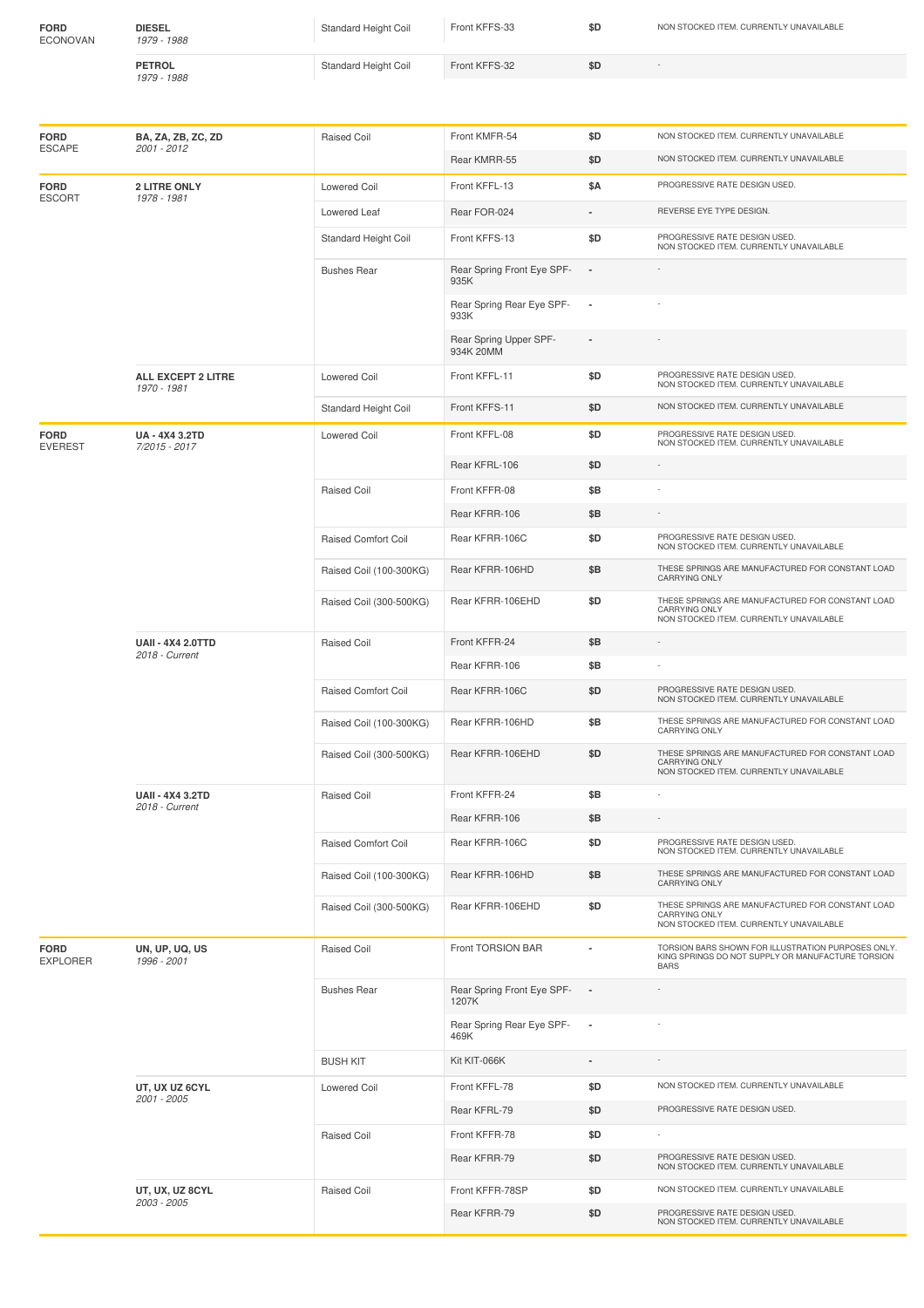| <b>FORD</b><br>F100            | 2WD<br>1967 - 1981                           | Standard Height Coil        | Front KFFS-06   | \$C |                                                                                                                                      |
|--------------------------------|----------------------------------------------|-----------------------------|-----------------|-----|--------------------------------------------------------------------------------------------------------------------------------------|
|                                |                                              | <b>Raised Coil</b>          | Front KFFR-06   | \$D | NON STOCKED ITEM. CURRENTLY UNAVAILABLE                                                                                              |
|                                |                                              |                             |                 |     |                                                                                                                                      |
|                                | <b>2WD &amp; BRONCO</b><br>1982 - 1987       | Standard Height Coil        | Front KFFS-10   | \$D |                                                                                                                                      |
|                                |                                              | <b>Raised Coil</b>          | Front KFFR-10   | \$D | NON STOCKED ITEM. CURRENTLY UNAVAILABLE                                                                                              |
|                                | 4WD<br>1977 - 1981                           | Standard Height Coil        | Front KFFS-09   | \$D | NON STOCKED ITEM. CURRENTLY UNAVAILABLE                                                                                              |
|                                |                                              | <b>Raised Coil</b>          | Front KFFR-09   | \$D | NON STOCKED ITEM. CURRENTLY UNAVAILABLE                                                                                              |
|                                | 4WD & F150<br>1982 - 1987                    | Standard Height Coil        | Front KFFS-38   | \$D | NON STOCKED ITEM. CURRENTLY UNAVAILABLE                                                                                              |
|                                |                                              | <b>Raised Coil</b>          | Front KFFR-38   | \$D | NON STOCKED ITEM. CURRENTLY UNAVAILABLE                                                                                              |
|                                |                                              |                             |                 |     |                                                                                                                                      |
|                                |                                              |                             |                 |     |                                                                                                                                      |
| <b>FORD</b><br>F250            | 1967 - 1981                                  | <b>Standard Height Coil</b> | Front KFFS-07   | \$D | NON STOCKED ITEM. CURRENTLY UNAVAILABLE                                                                                              |
|                                |                                              | <b>Raised Coil</b>          | Front KFFR-07   | \$D | NON STOCKED ITEM. CURRENTLY UNAVAILABLE                                                                                              |
| <b>FORD</b><br>F350            | 1967 - 1981                                  | Standard Height Coil        | Front KFFS-07   | \$D | NON STOCKED ITEM. CURRENTLY UNAVAILABLE                                                                                              |
|                                |                                              | Raised Coil                 | Front KFFR-07   | \$D | NON STOCKED ITEM. CURRENTLY UNAVAILABLE                                                                                              |
|                                | 1982 - 1987                                  | Standard Height Coil        | Front KFFS-39   | \$D | NON STOCKED ITEM. CURRENTLY UNAVAILABLE                                                                                              |
|                                |                                              | <b>Raised Coil</b>          | Front KFFR-39   | \$D | NON STOCKED ITEM. CURRENTLY UNAVAILABLE                                                                                              |
| <b>FORD</b><br><b>FAIRLANE</b> | <b>AU 8CYL</b><br>2000 - 2003                | Super Low Coil              | Front KFFL-57SL | \$Α | STRONGLY RECOMMEND MONROE GT SPORT SHORTENED<br>SHOCK ABSORBERS TO BE FITTED WITH THIS PART NUMBER.<br>PROGRESSIVE RATE DESIGN USED. |
|                                |                                              |                             | Rear KFRL-67SL  | \$Α | PROGRESSIVE RATE DESIGN USED.                                                                                                        |
|                                |                                              | <b>Lowered Coil</b>         | Front KFFL-57   | \$Α | STRONGLY RECOMMEND MONROE GT SPORT SHORTENED<br>SHOCK ABSORBERS TO BE FITTED WITH THIS PART NUMBER.<br>PROGRESSIVE RATE DESIGN USED. |
|                                |                                              |                             | Rear KFRL-67    | \$Α | PROGRESSIVE RATE DESIGN USED.                                                                                                        |
|                                |                                              | Lowered EHD Coil            | Rear KFRL-67HD  | \$D | PROGRESSIVE RATE DESIGN USED.<br>NON STOCKED ITEM. CURRENTLY UNAVAILABLE                                                             |
|                                |                                              | Standard Height Coil        | Front KFFS-57   | \$Α |                                                                                                                                      |
|                                |                                              |                             | Rear KFRS-67    | \$D | NON STOCKED ITEM. CURRENTLY UNAVAILABLE                                                                                              |
|                                |                                              | Raised Coil                 | Front KFFR-57   | \$Α |                                                                                                                                      |
|                                |                                              |                             | Rear KFRR-67    | \$D | NON STOCKED ITEM. CURRENTLY UNAVAILABLE                                                                                              |
|                                | <b>BA, BF 6CYL &amp; 8CYL</b><br>2003 - 2007 | Super Low Coil              | Front KFFL-57   | \$Α | STRONGLY RECOMMEND MONROE GT SPORT SHORTENED<br>SHOCK ABSORBERS TO BE FITTED WITH THIS PART NUMBER.                                  |
|                                |                                              |                             | Rear KFRL-68SL  | \$Β | STRONGLY RECOMMEND MONROE GT SPORT SHORTENED<br>SHOCK ABSORBERS TO BE FITTED WITH THIS PART NUMBER.                                  |
|                                |                                              | <b>Lowered Coil</b>         | Front KFFL-57SP | \$Α | STRONGLY RECOMMEND MONROE GT SPORT SHORTENED<br>SHOCK ABSORBERS TO BE FITTED WITH THIS PART NUMBER.                                  |
|                                |                                              |                             | Rear KFRL-68    | \$Β | STRONGLY RECOMMEND MONROE GT SPORT SHORTENED<br>SHOCK ABSORBERS TO BE FITTED WITH THIS PART NUMBER.<br>PROGRESSIVE RATE DESIGN USED. |
|                                |                                              | Standard Height Coil        | Front KFFR-57   | \$Α |                                                                                                                                      |
|                                |                                              |                             | Rear KFRS-68    | \$Β |                                                                                                                                      |

Raised Coil Front KFFR-57H **\$A** -

Rear KFRR-68 **\$B** -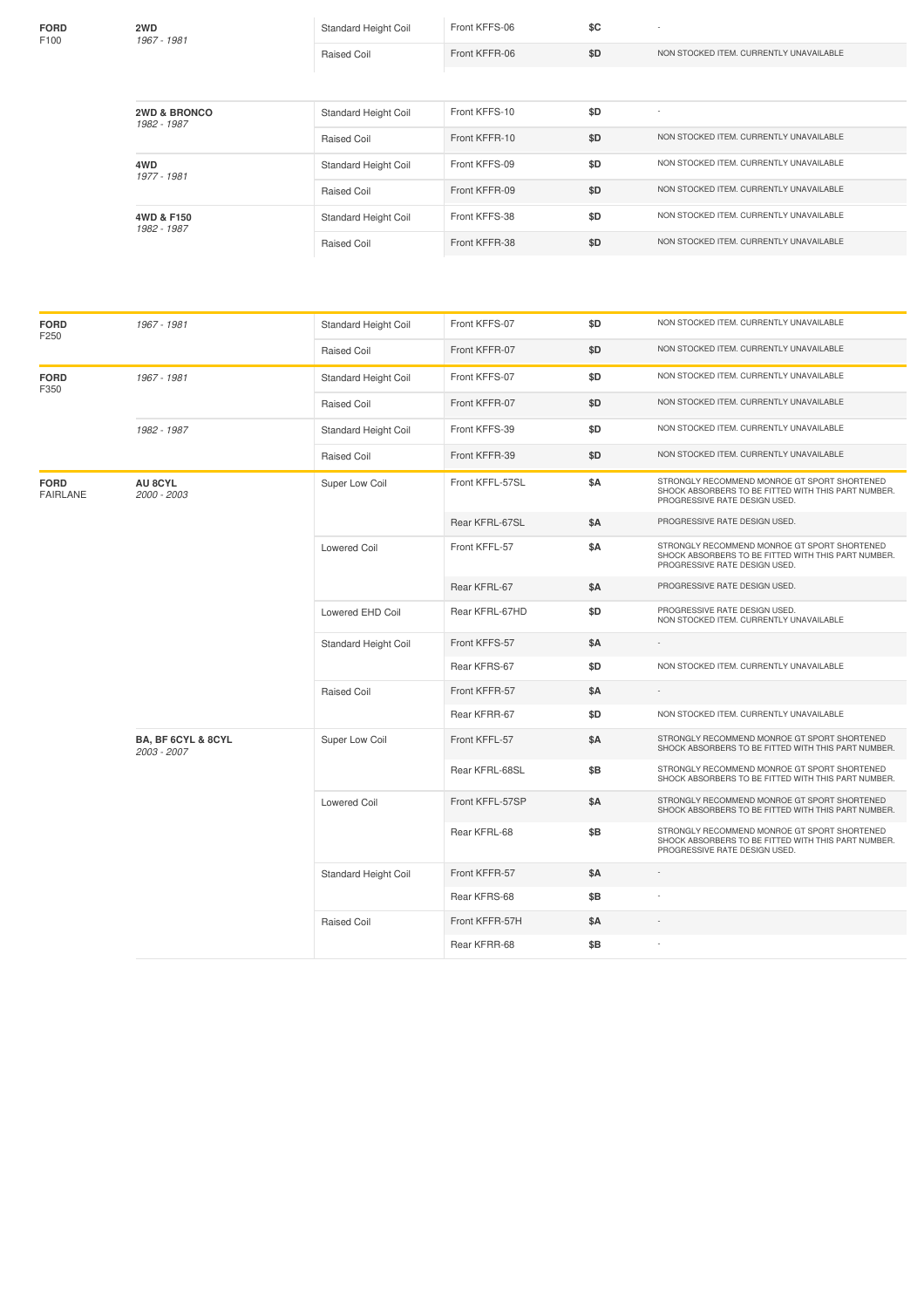| NA, NC, NF, NL/LTD DA, DC, DF, DL<br>6CYL | Super Low Coil       | Front KFFL-26SL | \$Α        | STRONGLY RECOMMEND MONROE GT SPORT SHORTENED<br>SHOCK ABSORBERS TO BE FITTED WITH THIS PART NUMBER.                                                                                                                                                                                                                                                 |
|-------------------------------------------|----------------------|-----------------|------------|-----------------------------------------------------------------------------------------------------------------------------------------------------------------------------------------------------------------------------------------------------------------------------------------------------------------------------------------------------|
| 1988 - 1999                               |                      | Rear KFRL-27    | \$Α        | STRONGLY RECOMMEND MONROE GT SPORT SHORTENED<br>SHOCK ABSORBERS TO BE FITTED WITH THIS PART NUMBER.<br>NOT SUITABLE FOR SELF LEVELLING TYPE SHOCK<br>ABSORBERS - WHEN REPLACING SELF LEVELLING UNITS THIS<br>PART NO MUST BE USED WITH CONVENTIONAL SHOCK<br>ABSORBERS.<br>PROGRESSIVE RATE DESIGN USED.                                            |
|                                           | Super Low EHD Coil   | Rear KFRL-27HD  | \$D        | STRONGLY RECOMMEND MONROE GT SPORT SHORTENED<br>SHOCK ABSORBERS TO BE FITTED WITH THIS PART NUMBER.<br>NOT SUITABLE FOR SELF LEVELLING TYPE SHOCK<br>ABSORBERS - WHEN REPLACING SELF LEVELLING UNITS THIS<br>PART NO MUST BE USED WITH CONVENTIONAL SHOCK<br>ABSORBERS.<br>PROGRESSIVE RATE DESIGN USED.<br>NON STOCKED ITEM. CURRENTLY UNAVAILABLE |
|                                           | <b>Lowered Coil</b>  | Front KFFL-29   | \$D        | STRONGLY RECOMMEND MONROE GT SPORT SHORTENED<br>SHOCK ABSORBERS TO BE FITTED WITH THIS PART NUMBER.<br>NON STOCKED ITEM. CURRENTLY UNAVAILABLE                                                                                                                                                                                                      |
|                                           |                      | Rear KFRL-18    | \$Α        | STRONGLY RECOMMEND MONROE GT SPORT SHORTENED<br>SHOCK ABSORBERS TO BE FITTED WITH THIS PART NUMBER.<br>NOT SUITABLE FOR SELF LEVELLING TYPE SHOCK<br>ABSORBERS - WHEN REPLACING SELF LEVELLING UNITS THIS<br>PART NO MUST BE USED WITH CONVENTIONAL SHOCK<br>ABSORBERS.<br>PROGRESSIVE RATE DESIGN USED.                                            |
|                                           | Standard Height Coil | Front KFFR-26   | \$B        |                                                                                                                                                                                                                                                                                                                                                     |
|                                           |                      | Rear KFRS-18    | \$Α        | NOT SUITABLE FOR SELF LEVELLING TYPE SHOCK<br>ABSORBERS - WHEN REPLACING SELF LEVELLING UNITS THIS<br>PART NO MUST BE USED WITH CONVENTIONAL SHOCK<br>ABSORBERS.                                                                                                                                                                                    |
|                                           | Raised Coil          | Front KFFR-29   | \$D        | NON STOCKED ITEM. CURRENTLY UNAVAILABLE                                                                                                                                                                                                                                                                                                             |
|                                           |                      | Rear KFRR-18    | \$D        | NOT SUITABLE FOR SELF LEVELLING TYPE SHOCK<br>ABSORBERS - WHEN REPLACING SELF LEVELLING UNITS THIS<br>PART NO MUST BE USED WITH CONVENTIONAL SHOCK<br>ABSORBERS.<br>NON STOCKED ITEM. CURRENTLY UNAVAILABLE                                                                                                                                         |
|                                           |                      |                 |            |                                                                                                                                                                                                                                                                                                                                                     |
| NC, NF, NL/LTD DC-DL 8CYL<br>1992 - 1999  | Super Low Coil       | Front KFFL-52SL | \$A        | STRONGLY RECOMMEND MONROE GT SPORT SHORTENED<br>SHOCK ABSORBERS TO BE FITTED WITH THIS PART NUMBER.                                                                                                                                                                                                                                                 |
|                                           |                      | Rear KFRL-27    | \$Α        | STRONGLY RECOMMEND MONROE GT SPORT SHORTENED<br>SHOCK ABSORBERS TO BE FITTED WITH THIS PART NUMBER.<br>NOT SUITABLE FOR SELF LEVELLING TYPE SHOCK<br>ABSORBERS - WHEN REPLACING SELF LEVELLING UNITS THIS<br>PART NO MUST BE USED WITH CONVENTIONAL SHOCK<br>ABSORBERS.<br>PROGRESSIVE RATE DESIGN USED.                                            |
|                                           | Super Low EHD Coil   | Rear KFRL-27HD  | \$D        | STRONGLY RECOMMEND MONROE GT SPORT SHORTENED<br>SHOCK ABSORBERS TO BE FITTED WITH THIS PART NUMBER.<br>NOT SUITABLE FOR SELF LEVELLING TYPE SHOCK<br>ABSORBERS - WHEN REPLACING SELF LEVELLING UNITS THIS<br>PART NO MUST BE USED WITH CONVENTIONAL SHOCK<br>ABSORBERS.<br>PROGRESSIVE RATE DESIGN USED.<br>NON STOCKED ITEM. CURRENTLY UNAVAILABLE |
|                                           | <b>Lowered Coil</b>  | Front KFFL-52   | \$Α        | STRONGLY RECOMMEND MONROE GT SPORT SHORTENED<br>SHOCK ABSORBERS TO BE FITTED WITH THIS PART NUMBER.                                                                                                                                                                                                                                                 |
|                                           |                      | Rear KFRL-18    | \$Α        | STRONGLY RECOMMEND MONROE GT SPORT SHORTENED<br>SHOCK ABSORBERS TO BE FITTED WITH THIS PART NUMBER.<br>NOT SUITABLE FOR SELF LEVELLING TYPE SHOCK<br>ABSORBERS - WHEN REPLACING SELF LEVELLING UNITS THIS<br>PART NO MUST BE USED WITH CONVENTIONAL SHOCK<br>ABSORBERS.<br>PROGRESSIVE RATE DESIGN USED.                                            |
|                                           | Standard Height Coil | Front KFFS-52   | \$B        |                                                                                                                                                                                                                                                                                                                                                     |
|                                           |                      | Rear KFRS-18    | \$Α        | NOT SUITABLE FOR SELF LEVELLING TYPE SHOCK<br>ABSORBERS - WHEN REPLACING SELF LEVELLING UNITS THIS<br>PART NO MUST BE USED WITH CONVENTIONAL SHOCK<br>ABSORBERS.                                                                                                                                                                                    |
|                                           | Raised Coil          | Front KFFR-52   | \$D        | NON STOCKED ITEM. CURRENTLY UNAVAILABLE                                                                                                                                                                                                                                                                                                             |
|                                           |                      | Rear KFRR-18    | \$D        | NOT SUITABLE FOR SELF LEVELLING TYPE SHOCK<br>ABSORBERS - WHEN REPLACING SELF LEVELLING UNITS THIS<br>PART NO MUST BE USED WITH CONVENTIONAL SHOCK<br>ABSORBERS.<br>NON STOCKED ITEM. CURRENTLY UNAVAILABLE                                                                                                                                         |
| ZA, ZB, ZC, ZD                            | Super Low Coil       | Front KFFL-01   | \$Α        | PROGRESSIVE RATE DESIGN USED.                                                                                                                                                                                                                                                                                                                       |
| 1967 - 1970                               | <b>Lowered Coil</b>  | Front KFFL-02   | <b>\$A</b> | PROGRESSIVE RATE DESIGN USED.                                                                                                                                                                                                                                                                                                                       |
|                                           | Standard Height Coil | Front KFFS-02   | \$Α        |                                                                                                                                                                                                                                                                                                                                                     |
|                                           | Raised Coil          | Front KFFR-02   | \$B        |                                                                                                                                                                                                                                                                                                                                                     |
|                                           | <b>Ubolts</b>        | Rear UB-02 X 4  |            | RD 7/16 X 2 7/8 X 8"                                                                                                                                                                                                                                                                                                                                |
| ZF, ZG                                    | Super Low Coil       | Front KFFL-01   | \$Α        | PROGRESSIVE RATE DESIGN USED.                                                                                                                                                                                                                                                                                                                       |
| 1970 - 1976                               | Lowered Coil         | Front KFFL-02   | <b>\$A</b> | PROGRESSIVE RATE DESIGN USED.                                                                                                                                                                                                                                                                                                                       |
|                                           | Standard Height Coil | Front KFFS-02   | \$Α        |                                                                                                                                                                                                                                                                                                                                                     |
|                                           | Raised Coil          | Front KFFR-02   | \$Β        |                                                                                                                                                                                                                                                                                                                                                     |
|                                           | Ubolts               | Rear UB-02 X 4  |            | RD 7/16 X 2 7/8 X 8"                                                                                                                                                                                                                                                                                                                                |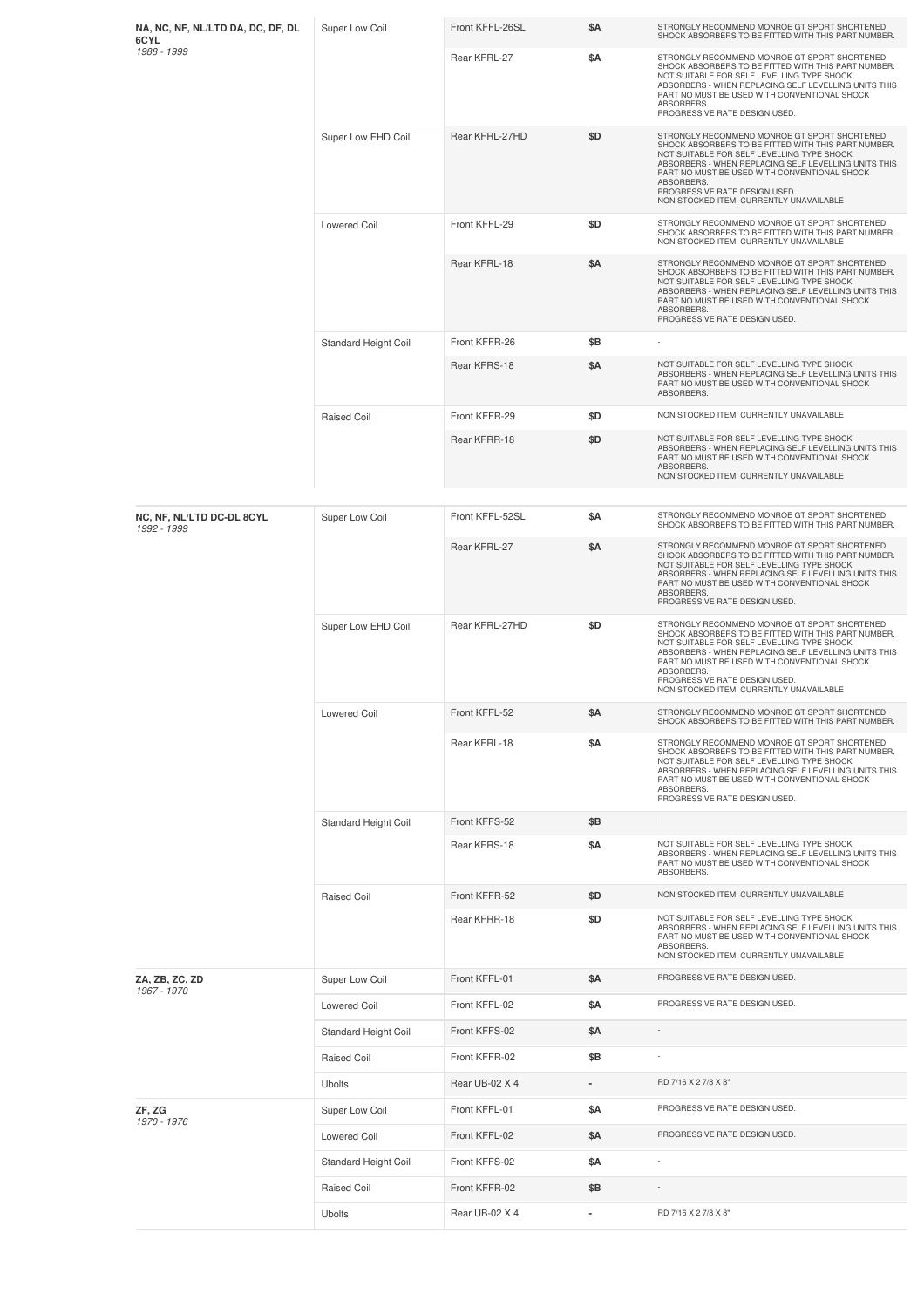| ZΗ<br>1976 - 1979                        | Super Low Coil       | Front KFFL-01                         | \$Α                      | PROGRESSIVE RATE DESIGN USED.                                                                                                                  |
|------------------------------------------|----------------------|---------------------------------------|--------------------------|------------------------------------------------------------------------------------------------------------------------------------------------|
|                                          | <b>Lowered Coil</b>  | Front KFFL-02                         | \$Α                      | PROGRESSIVE RATE DESIGN USED.                                                                                                                  |
|                                          | Standard Height Coil | Front KFFS-02                         | \$Α                      |                                                                                                                                                |
|                                          | Raised Coil          | Front KFFR-02                         | \$Β                      |                                                                                                                                                |
|                                          | <b>Ubolts</b>        | Rear UB-02 X 4                        |                          | RD 7/16 X 2 7/8 X 8"                                                                                                                           |
|                                          |                      |                                       |                          |                                                                                                                                                |
| ZJ<br>1979 - 1982                        | Super Low Coil       | Front KFFL-01                         | \$Α                      | PROGRESSIVE RATE DESIGN USED.                                                                                                                  |
|                                          | <b>Lowered Coil</b>  | Front KFFL-02                         | \$Α                      | PROGRESSIVE RATE DESIGN USED.                                                                                                                  |
|                                          | Lowered Leaf         | Rear FOR-521 ZZ                       |                          | FRONT EYE BUSH SUPPLIED WITH SPRING.<br><b>IMPORTED SPRING</b>                                                                                 |
|                                          | Standard Height Coil | Front KFFS-02                         | \$Α                      |                                                                                                                                                |
|                                          | Standard Height Leaf | Rear FOR-522 ZZ                       | ٠                        | FRONT EYE BUSH SUPPLIED WITH SPRING.<br><b>IMPORTED SPRING</b>                                                                                 |
|                                          | <b>Raised Coil</b>   | Front KFFR-02                         | \$Β                      |                                                                                                                                                |
|                                          | <b>Ubolts</b>        | Rear UB-02 X 4                        | ÷.                       | RD 7/16 X 2 7/8 X 8"                                                                                                                           |
| ZK,ZL/LTD FD,FE 6CYL<br>1982 - 1988      | Super Low Coil       | Front KFFL-0                          | \$Α                      | PROGRESSIVE RATE DESIGN USED.                                                                                                                  |
|                                          |                      | Rear KFRL-18                          | \$Α                      | STRONGLY RECOMMEND MONROE GT SPORT SHORTENED<br>SHOCK ABSORBERS TO BE FITTED WITH THIS PART NUMBER.<br>PROGRESSIVE RATE DESIGN USED.           |
|                                          | <b>Lowered Coil</b>  | Front KFFL-01                         | \$Α                      | PROGRESSIVE RATE DESIGN USED.                                                                                                                  |
|                                          |                      | Rear KFRL-28                          | \$D                      | STRONGLY RECOMMEND MONROE GT SPORT SHORTENED<br>SHOCK ABSORBERS TO BE FITTED WITH THIS PART NUMBER.<br>NON STOCKED ITEM. CURRENTLY UNAVAILABLE |
|                                          | Standard Height Coil | Front KFFS-01                         | \$Α                      |                                                                                                                                                |
|                                          |                      | Rear KFRS-28                          | \$C                      |                                                                                                                                                |
|                                          | <b>Raised Coil</b>   | Front KFFS-02                         | \$Α                      |                                                                                                                                                |
|                                          |                      | Rear KFRR-28                          | \$D                      | NON STOCKED ITEM. CURRENTLY UNAVAILABLE                                                                                                        |
| ZK,ZL/LTD FD,FE 8CYL<br>1982 - 1988      | Super Low Coil       | Front KFFL-01                         | \$Α                      | PROGRESSIVE RATE DESIGN USED.                                                                                                                  |
|                                          |                      | Rear KFRL-18                          | \$Α                      | STRONGLY RECOMMEND MONROE GT SPORT SHORTENED<br>SHOCK ABSORBERS TO BE FITTED WITH THIS PART NUMBER.<br>PROGRESSIVE RATE DESIGN USED.           |
|                                          | Lowered Coil         | Front KFFL-02                         | \$Α                      | PROGRESSIVE RATE DESIGN USED.                                                                                                                  |
|                                          |                      | Rear KFRL-28                          | \$D                      | STRONGLY RECOMMEND MONROE GT SPORT SHORTENED<br>SHOCK ABSORBERS TO BE FITTED WITH THIS PART NUMBER.<br>NON STOCKED ITEM. CURRENTLY UNAVAILABLE |
|                                          | Standard Height Coil | Front KFFS-02                         | \$Α                      |                                                                                                                                                |
|                                          |                      | Rear KFRS-28                          | \$C                      |                                                                                                                                                |
|                                          | Raised Coil          | Front KFFR-02                         | \$Β                      |                                                                                                                                                |
|                                          |                      | Rear KFRR-28                          | \$D                      | NON STOCKED ITEM. CURRENTLY UNAVAILABLE                                                                                                        |
| <b>AU - 1 TONNER</b><br>1999 - 2002      | Standard Height Coil | Front KFFS-57                         | \$Α                      | ÷,                                                                                                                                             |
|                                          | Raised Coil          | Front KFFR-57                         | \$Α                      |                                                                                                                                                |
|                                          | <b>Ubolts</b>        | Rear UB-06 X 4                        | ٠                        | RD 9/16 X 2 7/8 X 8"                                                                                                                           |
|                                          | <b>Bushes Rear</b>   | Rear Spring Front Eye SPF-<br>1744K   | $\blacksquare$           |                                                                                                                                                |
|                                          |                      | Rear Spring Rear Eye SPF-<br>2233 X 4 | $\overline{\phantom{a}}$ |                                                                                                                                                |
|                                          |                      | Rear Spring Upper SPF-<br>2233 X 4    | $\overline{\phantom{a}}$ |                                                                                                                                                |
| <b>AU - STRETCH LIMMO</b><br>1998 - 2002 | <b>Raised Coil</b>   | Front KFFR-58                         | \$Β                      | ×,                                                                                                                                             |
|                                          |                      | Rear KFRR-67H                         | \$D                      | ÷                                                                                                                                              |

**FORD** FALCON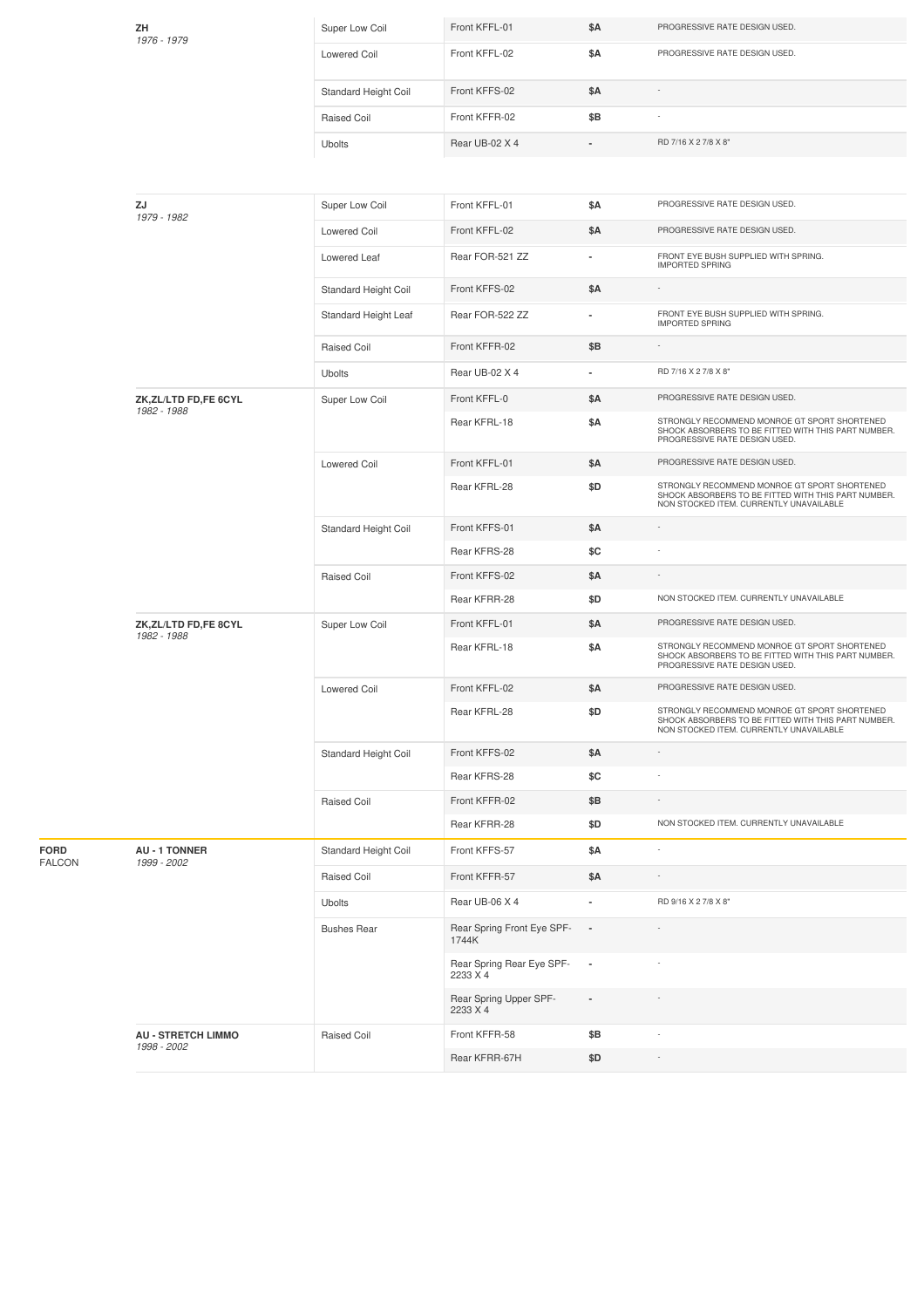| AU - UTE<br>1999 - 2002                  | <b>Ultra Low Coil</b> | Front KFFL-57SSL                              | \$Α                      | STRONGLY RECOMMEND MONROE GT SPORT SHORTENED<br>SHOCK ABSORBERS TO BE FITTED WITH THIS PART NUMBER.<br>PROGRESSIVE RATE DESIGN USED.                                            |
|------------------------------------------|-----------------------|-----------------------------------------------|--------------------------|---------------------------------------------------------------------------------------------------------------------------------------------------------------------------------|
|                                          | Super Low Coil        | Front KFFL-57SL                               | \$Α                      | STRONGLY RECOMMEND MONROE GT SPORT SHORTENED<br>SHOCK ABSORBERS TO BE FITTED WITH THIS PART NUMBER.<br>PROGRESSIVE RATE DESIGN USED.                                            |
|                                          | Super Low Leaf        | Rear FOR-303SL ZZ                             |                          | FRONT EYE BUSH SUPPLIED WITH SPRING.<br>REVERSE EYE TYPE DESIGN.<br>IMPORTED SPRING                                                                                             |
|                                          | <b>Lowered Coil</b>   | Front KFFL-57                                 | \$Α                      | STRONGLY RECOMMEND MONROE GT SPORT SHORTENED<br>SHOCK ABSORBERS TO BE FITTED WITH THIS PART NUMBER.<br>PROGRESSIVE RATE DESIGN USED.                                            |
|                                          | Lowered EHD Coil      | Front KFFL-57/520                             | \$D                      | STRONGLY RECOMMEND MONROE GT SPORT SHORTENED<br>SHOCK ABSORBERS TO BE FITTED WITH THIS PART NUMBER.<br>PROGRESSIVE RATE DESIGN USED.<br>NON STOCKED ITEM. CURRENTLY UNAVAILABLE |
|                                          | Lowered Leaf          | Rear FOR-303 ZZ                               |                          | FRONT EYE BUSH SUPPLIED WITH SPRING.<br>REVERSE EYE TYPE DESIGN.<br><b>IMPORTED SPRING</b>                                                                                      |
|                                          | Standard Height Coil  | Front KFFS-57                                 | \$Α                      |                                                                                                                                                                                 |
|                                          | Raised Coil           | Front KFFR-57                                 | \$Α                      |                                                                                                                                                                                 |
|                                          | <b>Ubolts</b>         | Rear UB-06 X 4                                | $\blacksquare$           | RD 9/16 X 2 7/8 X 8"                                                                                                                                                            |
|                                          | <b>Bushes Rear</b>    | Rear Spring Front Eye SPF-<br>1744K           |                          |                                                                                                                                                                                 |
|                                          |                       | Rear Spring Rear Eye SPF-<br>2233 X 4         | ×                        |                                                                                                                                                                                 |
|                                          |                       | Rear Spring Upper SPF-<br>2233 X 4            |                          |                                                                                                                                                                                 |
|                                          |                       | Saddle Pads SPF-101K                          |                          |                                                                                                                                                                                 |
| <b>AU - UTE XR SERIES</b><br>1999 - 2002 | Super Low Coil        | Front KFFL-57SSL                              | \$Α                      | STRONGLY RECOMMEND MONROE GT SPORT SHORTENED<br>SHOCK ABSORBERS TO BE FITTED WITH THIS PART NUMBER.<br>PROGRESSIVE RATE DESIGN USED.                                            |
|                                          | Super Low Leaf        | Rear FOR-303SL ZZ                             |                          | FRONT EYE BUSH SUPPLIED WITH SPRING.<br>REVERSE EYE TYPE DESIGN.<br><b>IMPORTED SPRING</b>                                                                                      |
|                                          | <b>Lowered Coil</b>   | Front KFFL-57SL                               | \$Α                      | STRONGLY RECOMMEND MONROE GT SPORT SHORTENED<br>SHOCK ABSORBERS TO BE FITTED WITH THIS PART NUMBER.<br>PROGRESSIVE RATE DESIGN USED.                                            |
|                                          | Lowered Leaf          | Rear FOR-303 ZZ                               |                          | FRONT EYE BUSH SUPPLIED WITH SPRING.<br>REVERSE EYE TYPE DESIGN.<br><b>IMPORTED SPRING</b>                                                                                      |
|                                          | Standard Height Coil  | Front KFFL-57                                 | \$Α                      |                                                                                                                                                                                 |
|                                          | Standard Height Leaf  | Rear FOR-304 ZZ                               | $\blacksquare$           | FRONT EYE BUSH SUPPLIED WITH SPRING.<br>REVERSE EYE TYPE DESIGN.<br><b>IMPORTED SPRING</b>                                                                                      |
|                                          | Raised Coil           | Front KFFS-57                                 | \$Α                      |                                                                                                                                                                                 |
|                                          | <b>Ubolts</b>         | Rear UB-06 X 4                                | $\blacksquare$           | RD 9/16 X 2 7/8 X 8"                                                                                                                                                            |
| AU 6CYL & 8CYL - WAGON<br>1998 - 2002    | Ultra Low Coil        | Front KFFL-57SSL                              | \$Α                      | STRONGLY RECOMMEND MONROE GT SPORT SHORTENED<br>SHOCK ABSORBERS TO BE FITTED WITH THIS PART NUMBER.<br>PROGRESSIVE RATE DESIGN USED.                                            |
|                                          | Super Low Coil        | Front KFFL-57SL                               | \$Α                      | STRONGLY RECOMMEND MONROE GT SPORT SHORTENED<br>SHOCK ABSORBERS TO BE FITTED WITH THIS PART NUMBER.<br>PROGRESSIVE RATE DESIGN USED.                                            |
|                                          | <b>Lowered Coil</b>   | Front KFFL-57                                 | \$Α                      | STRONGLY RECOMMEND MONROE GT SPORT SHORTENED<br>SHOCK ABSORBERS TO BE FITTED WITH THIS PART NUMBER.<br>PROGRESSIVE RATE DESIGN USED.                                            |
|                                          | Lowered EHD Coil      | Front KFFL-57/520                             | \$D                      | STRONGLY RECOMMEND MONROE GT SPORT SHORTENED<br>SHOCK ABSORBERS TO BE FITTED WITH THIS PART NUMBER.<br>PROGRESSIVE RATE DESIGN USED.                                            |
|                                          | Standard Height Coil  | Front KFFS-57                                 | \$Α                      |                                                                                                                                                                                 |
|                                          | Raised Coil           | Front KFFR-57                                 | \$Α                      |                                                                                                                                                                                 |
|                                          | <b>Ubolts</b>         | Rear UB-06 X 4                                |                          | RD 9/16 X 2 7/8 X 8"                                                                                                                                                            |
|                                          | <b>Bushes Rear</b>    | Rear Spring Front Eye S-229<br>X <sub>2</sub> | $\overline{\phantom{a}}$ |                                                                                                                                                                                 |
|                                          |                       | Rear Spring Rear Eye SPF-<br>2233 X 4         | $\overline{\phantom{a}}$ |                                                                                                                                                                                 |
|                                          |                       | Rear Spring Upper SPF-<br>2233 X 4            | ×,                       |                                                                                                                                                                                 |
|                                          |                       | Saddle Pads SPF-101K                          |                          |                                                                                                                                                                                 |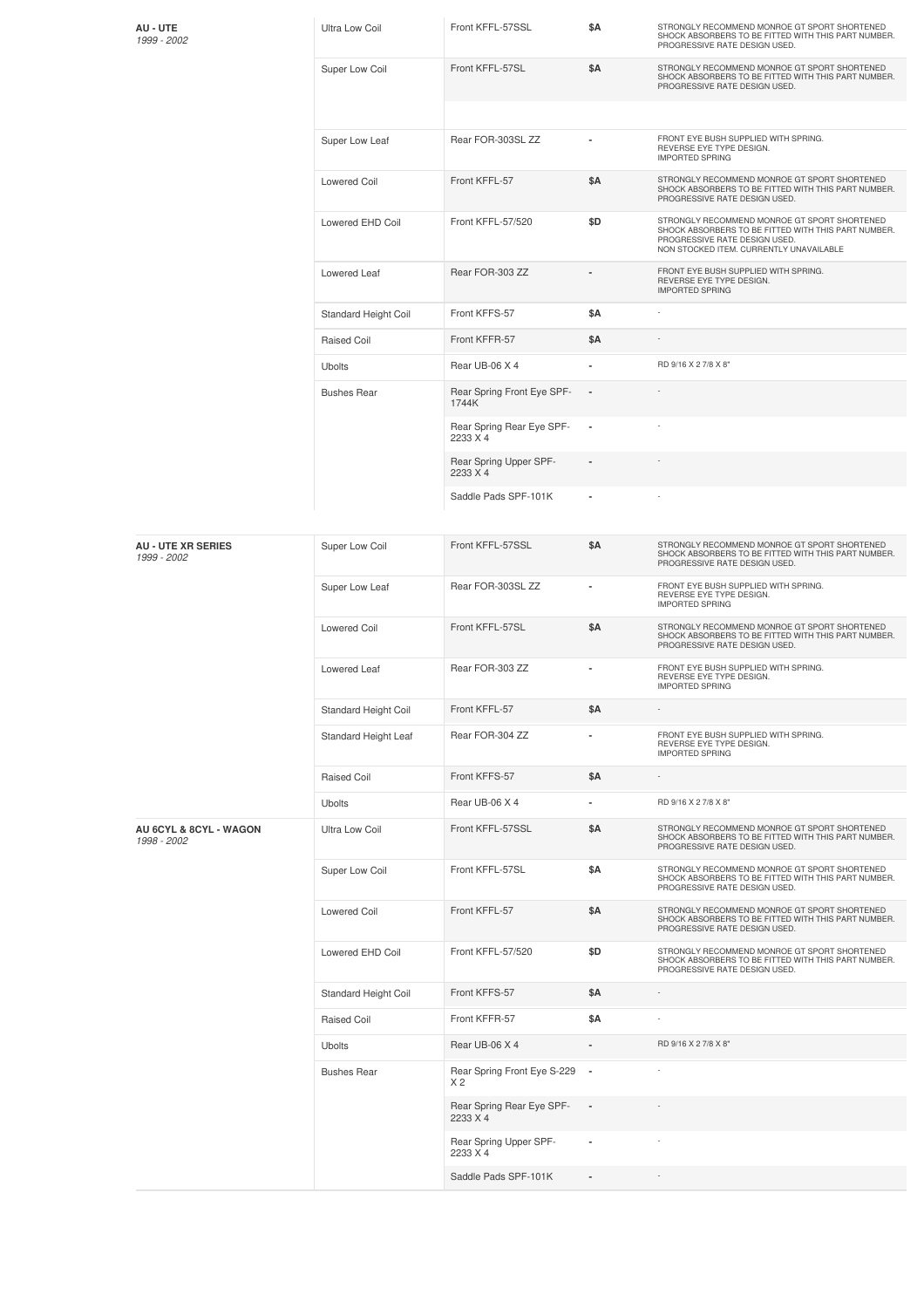| AU 6CYL & 8CYL IRS - SEDAN<br>1998 - 2002                 | Ultra Low Coil        | Front KFFL-57SSL  | \$Α        | STRONGLY RECOMMEND MONROE GT SPORT SHORTENED<br>SHOCK ABSORBERS TO BE FITTED WITH THIS PART NUMBER.<br>PROGRESSIVE RATE DESIGN USED.                                                                                                                                                                     |
|-----------------------------------------------------------|-----------------------|-------------------|------------|----------------------------------------------------------------------------------------------------------------------------------------------------------------------------------------------------------------------------------------------------------------------------------------------------------|
|                                                           |                       | Rear KFRL-67SSL   | \$Α        | PROGRESSIVE RATE DESIGN USED.                                                                                                                                                                                                                                                                            |
|                                                           | Super Low Coil        | Front KFFL-57SL   | \$Α        | STRONGLY RECOMMEND MONROE GT SPORT SHORTENED<br>SHOCK ABSORBERS TO BE FITTED WITH THIS PART NUMBER.<br>PROGRESSIVE RATE DESIGN USED.                                                                                                                                                                     |
|                                                           |                       | Rear KFRL-67SL    | \$Α        | PROGRESSIVE RATE DESIGN USED.                                                                                                                                                                                                                                                                            |
|                                                           | <b>Lowered Coil</b>   | Front KFFL-57     | \$Α        | STRONGLY RECOMMEND MONROE GT SPORT SHORTENED<br>SHOCK ABSORBERS TO BE FITTED WITH THIS PART NUMBER.<br>PROGRESSIVE RATE DESIGN USED.                                                                                                                                                                     |
|                                                           |                       | Rear KFRL-67      | \$Α        | PROGRESSIVE RATE DESIGN USED.                                                                                                                                                                                                                                                                            |
|                                                           | Lowered EHD Coil      | Front KFFL-57/520 | \$D        | STRONGLY RECOMMEND MONROE GT SPORT SHORTENED<br>SHOCK ABSORBERS TO BE FITTED WITH THIS PART NUMBER.<br>PROGRESSIVE RATE DESIGN USED.<br>NON STOCKED ITEM. CURRENTLY UNAVAILABLE                                                                                                                          |
|                                                           | Standard Height Coil  | Front KFFS-57     | \$Α        |                                                                                                                                                                                                                                                                                                          |
|                                                           |                       | Rear KFRS-67      | \$D        | PROGRESSIVE RATE DESIGN USED.<br>NON STOCKED ITEM. CURRENTLY UNAVAILABLE                                                                                                                                                                                                                                 |
|                                                           | Raised Coil           | Front KFFR-57     | \$Α        |                                                                                                                                                                                                                                                                                                          |
|                                                           |                       | Rear KFRR-67      | \$D        | NON STOCKED ITEM. CURRENTLY UNAVAILABLE                                                                                                                                                                                                                                                                  |
|                                                           |                       |                   |            |                                                                                                                                                                                                                                                                                                          |
| AU 6CYL & 8CYL LIVE AXLE -<br><b>SEDAN</b><br>1998 - 2002 | <b>Ultra Low Coil</b> | Front KFFL-57SSL  | \$Α        | STRONGLY RECOMMEND MONROE GT SPORT SHORTENED<br>SHOCK ABSORBERS TO BE FITTED WITH THIS PART NUMBER.<br>PROGRESSIVE RATE DESIGN USED.                                                                                                                                                                     |
|                                                           |                       | Rear KFRL-27SSL   | \$Α        | STRONGLY RECOMMEND MONROE GT SPORT SHORTENED<br>SHOCK ABSORBERS TO BE FITTED WITH THIS PART NUMBER.<br>PROGRESSIVE RATE DESIGN USED.                                                                                                                                                                     |
|                                                           | Super Low Coil        | Front KFFL-57SL   | <b>\$A</b> | STRONGLY RECOMMEND MONROE GT SPORT SHORTENED<br>SHOCK ABSORBERS TO BE FITTED WITH THIS PART NUMBER.<br>PROGRESSIVE RATE DESIGN USED.                                                                                                                                                                     |
|                                                           |                       | Rear KFRL-27SL    | \$Α        | STRONGLY RECOMMEND MONROE GT SPORT SHORTENED<br>SHOCK ABSORBERS TO BE FITTED WITH THIS PART NUMBER.<br>PROGRESSIVE RATE DESIGN USED.                                                                                                                                                                     |
|                                                           | Super Low EHD Coil    | Rear KFRL-27SLHD  | \$D        | STRONGLY RECOMMEND MONROE GT SPORT SHORTENED<br>SHOCK ABSORBERS TO BE FITTED WITH THIS PART NUMBER.<br>PROGRESSIVE RATE DESIGN USED.<br>NON STOCKED ITEM. CURRENTLY UNAVAILABLE                                                                                                                          |
|                                                           | <b>Lowered Coil</b>   | Front KFFL-57     | \$Α        | STRONGLY RECOMMEND MONROE GT SPORT SHORTENED<br>SHOCK ABSORBERS TO BE FITTED WITH THIS PART NUMBER.<br>PROGRESSIVE RATE DESIGN USED.                                                                                                                                                                     |
|                                                           |                       | Rear KFRL-27      | \$Α        | STRONGLY RECOMMEND MONROE GT SPORT SHORTENED<br>SHOCK ABSORBERS TO BE FITTED WITH THIS PART NUMBER.<br>NOT SUITABLE FOR SELF LEVELLING TYPE SHOCK<br>ABSORBERS - WHEN REPLACING SELF LEVELLING UNITS THIS<br>PART NO MUST BE USED WITH CONVENTIONAL SHOCK<br>ABSORBERS.<br>PROGRESSIVE RATE DESIGN USED. |
|                                                           | Lowered EHD Coil      | Front KFFL-57/520 | \$D        | STRONGLY RECOMMEND MONROE GT SPORT SHORTENED<br>SHOCK ABSORBERS TO BE FITTED WITH THIS PART NUMBER.<br>PROGRESSIVE RATE DESIGN USED.<br>NON STOCKED ITEM. CURRENTLY UNAVAILABLE                                                                                                                          |
|                                                           |                       | Rear KFRL-27HD    | \$D        | STRONGLY RECOMMEND MONROE GT SPORT SHORTENED<br>SHOCK ABSORBERS TO BE FITTED WITH THIS PART NUMBER.<br>PROGRESSIVE RATE DESIGN USED.<br>NON STOCKED ITEM. CURRENTLY UNAVAILABLE                                                                                                                          |
|                                                           | Standard Height Coil  | Front KFFS-57     | \$Α        | $\sim$                                                                                                                                                                                                                                                                                                   |
|                                                           |                       | Rear KFRS-27      | \$Α        | NOT SUITABLE FOR SELF LEVELLING TYPE SHOCK<br>ABSORBERS - WHEN REPLACING SELF LEVELLING UNITS THIS<br>PART NO MUST BE USED WITH CONVENTIONAL SHOCK<br>ABSORBERS.                                                                                                                                         |
|                                                           | Raised Coil           | Front KFFR-57     | \$Α        |                                                                                                                                                                                                                                                                                                          |
|                                                           |                       | Rear KFRS-18      | \$Α        | NOT SUITABLE FOR SELF LEVELLING TYPE SHOCK<br>ABSORBERS - WHEN REPLACING SELF LEVELLING UNITS THIS<br>PART NO MUST BE USED WITH CONVENTIONAL SHOCK<br>ABSORBERS.                                                                                                                                         |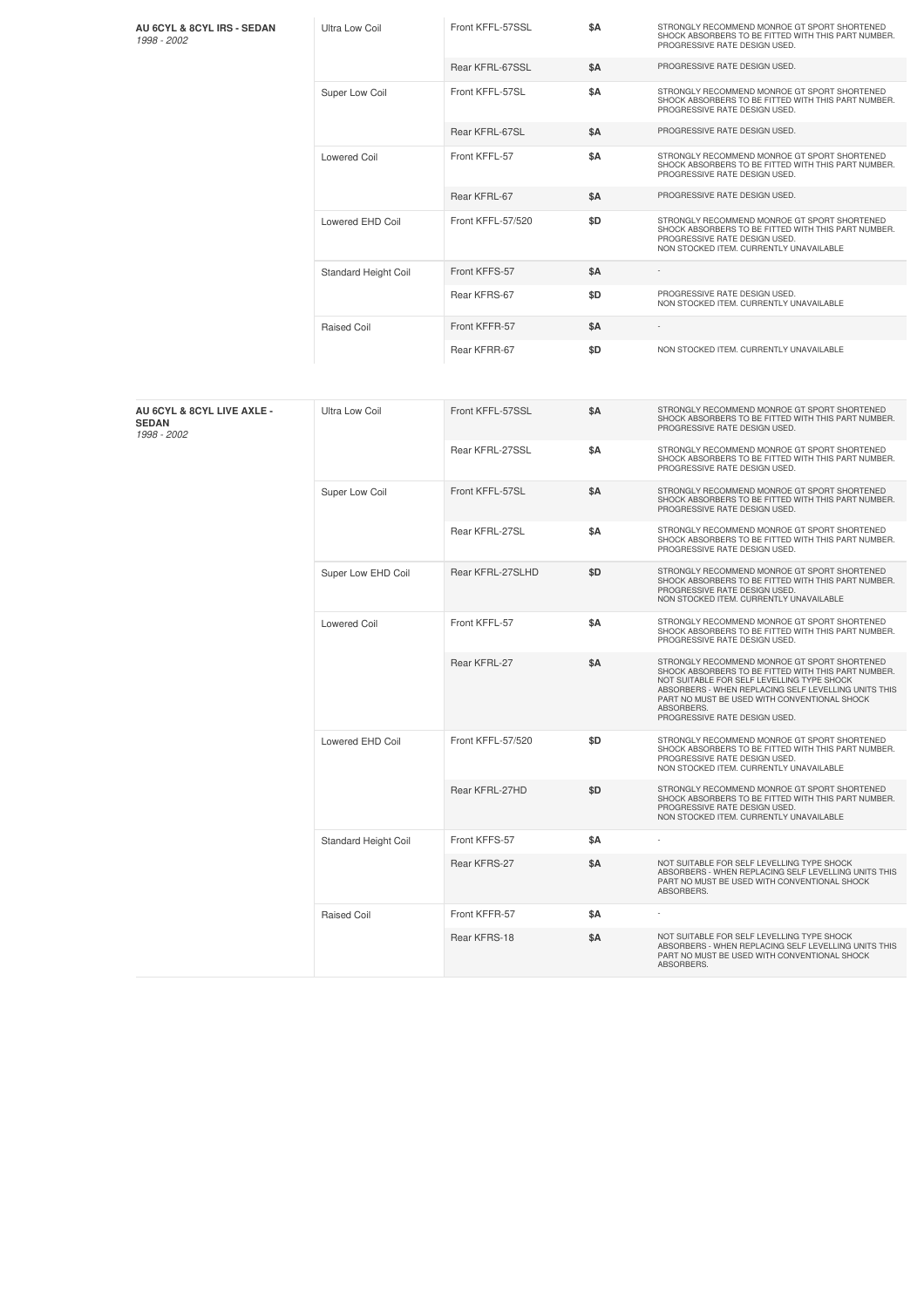| AU XR6 - LIVE AXLE |  |
|--------------------|--|
| 1998 - 2002        |  |

| Super Low Coil       | Front KFFL-57SSL | \$Α | STRONGLY RECOMMEND MONROE GT SPORT SHORTENED<br>SHOCK ABSORBERS TO BE FITTED WITH THIS PART NUMBER.<br>PROGRESSIVE RATE DESIGN USED.                                                                                                                                                                     |
|----------------------|------------------|-----|----------------------------------------------------------------------------------------------------------------------------------------------------------------------------------------------------------------------------------------------------------------------------------------------------------|
|                      | Rear KFRL-27SSL  | \$Α | STRONGLY RECOMMEND MONROE GT SPORT SHORTENED<br>SHOCK ABSORBERS TO BE FITTED WITH THIS PART NUMBER.<br>PROGRESSIVE RATE DESIGN USED.                                                                                                                                                                     |
| Lowered Coil         | Front KFFL-57SL  | \$A | STRONGLY RECOMMEND MONROE GT SPORT SHORTENED<br>SHOCK ABSORBERS TO BE FITTED WITH THIS PART NUMBER.<br>PROGRESSIVE RATE DESIGN USED.                                                                                                                                                                     |
|                      | Rear KFRL-27SL   | \$A | STRONGLY RECOMMEND MONROE GT SPORT SHORTENED<br>SHOCK ABSORBERS TO BE FITTED WITH THIS PART NUMBER.<br>NOT SUITABLE FOR SELF LEVELLING TYPE SHOCK<br>ABSORBERS - WHEN REPLACING SELF LEVELLING UNITS THIS<br>PART NO MUST BE USED WITH CONVENTIONAL SHOCK<br>ABSORBERS.<br>PROGRESSIVE RATE DESIGN USED. |
| Lowered EHD Coil     | Rear KFRL-27SLHD | \$D | STRONGLY RECOMMEND MONROE GT SPORT SHORTENED<br>SHOCK ABSORBERS TO BE FITTED WITH THIS PART NUMBER.<br>PROGRESSIVE RATE DESIGN USED.<br>NON STOCKED ITEM. CURRENTLY UNAVAILABLE                                                                                                                          |
| Standard Height Coil | Front KFFL-57    | \$A | PROGRESSIVE RATE DESIGN USED.                                                                                                                                                                                                                                                                            |
|                      | Rear KFRL-27     | \$A | NOT SUITABLE FOR SELF LEVELLING TYPE SHOCK<br>ABSORBERS - WHEN REPLACING SELF LEVELLING UNITS THIS<br>PART NO MUST BE USED WITH CONVENTIONAL SHOCK<br>ABSORBERS.<br>PROGRESSIVE RATE DESIGN USED.                                                                                                        |
| Raised Coil          | Front KFFS-57    | \$A |                                                                                                                                                                                                                                                                                                          |
|                      | Rear KFRS-27     | \$A | NOT SUITABLE FOR SELF LEVELLING TYPE SHOCK<br>ABSORBERS - WHEN REPLACING SELF LEVELLING UNITS THIS<br>PART NO MUST BE USED WITH CONVENTIONAL SHOCK<br>ABSORBERS.                                                                                                                                         |

| AU XR6 XR8 & T SERIES - IRS<br>1998 - 2002 | Super Low Coil       | Front KFFL-57SSL                      | \$A            | STRONGLY RECOMMEND MONROE GT SPORT SHORTENED<br>SHOCK ABSORBERS TO BE FITTED WITH THIS PART NUMBER.<br>PROGRESSIVE RATE DESIGN USED.      |
|--------------------------------------------|----------------------|---------------------------------------|----------------|-------------------------------------------------------------------------------------------------------------------------------------------|
|                                            |                      | Rear KFRL-67SSL                       | \$A            | PROGRESSIVE RATE DESIGN USED.                                                                                                             |
|                                            | <b>Lowered Coil</b>  | Front KFFL-57SL                       | <b>\$A</b>     | STRONGLY RECOMMEND MONROE GT SPORT SHORTENED<br>SHOCK ABSORBERS TO BE FITTED WITH THIS PART NUMBER.<br>PROGRESSIVE RATE DESIGN USED.      |
|                                            |                      | Rear KFRL-67SL                        | \$A            | PROGRESSIVE RATE DESIGN USED.                                                                                                             |
|                                            | Standard Height Coil | Front KFFL-57                         | \$A            | STRONGLY RECOMMEND MONROE GT SPORT SHORTENED<br>SHOCK ABSORBERS TO BE FITTED WITH THIS PART NUMBER.<br>PROGRESSIVE RATE DESIGN USED.      |
|                                            |                      | Rear KFRL-67                          | \$Α            | PROGRESSIVE RATE DESIGN USED.                                                                                                             |
|                                            | Raised Coil          | Front KFFS-57                         | <b>\$A</b>     |                                                                                                                                           |
|                                            |                      | Rear KFRS-67                          | \$D            | PROGRESSIVE RATE DESIGN USED.<br>NON STOCKED ITEM. CURRENTLY UNAVAILABLE                                                                  |
| <b>BA, BF - 1 TONNER</b><br>2002 - 6/2007  | Standard Height Coil | Front KFFR-57                         | \$A            | NOTE: ALL BF FALCONS - CHECK SPRING SEAT HEIGHT<br>BEFORE ORDERING SPRING FOR BF & BF11 *CALL 0755396700<br>FOR MORE DETAILS IF REQUIRED. |
|                                            | Raised Coil          | Front KFFR-57H                        | \$A            | NOTE: ALL BF FALCONS - CHECK SPRING SEAT HEIGHT<br>BEFORE ORDERING SPRING FOR BF & BF11 *CALL 0755396700<br>FOR MORE DETAILS IF REQUIRED. |
|                                            | Ubolts               | Rear UB-06 X 4                        |                | RD 9/16 X 2 7/8 X 8"                                                                                                                      |
|                                            | <b>Bushes Rear</b>   | Rear Spring Front Eye SPF-<br>1744K   | $\blacksquare$ |                                                                                                                                           |
|                                            |                      | Rear Spring Rear Eye SPF-<br>2233 X 4 | $\blacksquare$ |                                                                                                                                           |
|                                            |                      | Rear Spring Upper SPF-<br>2233 X 4    |                |                                                                                                                                           |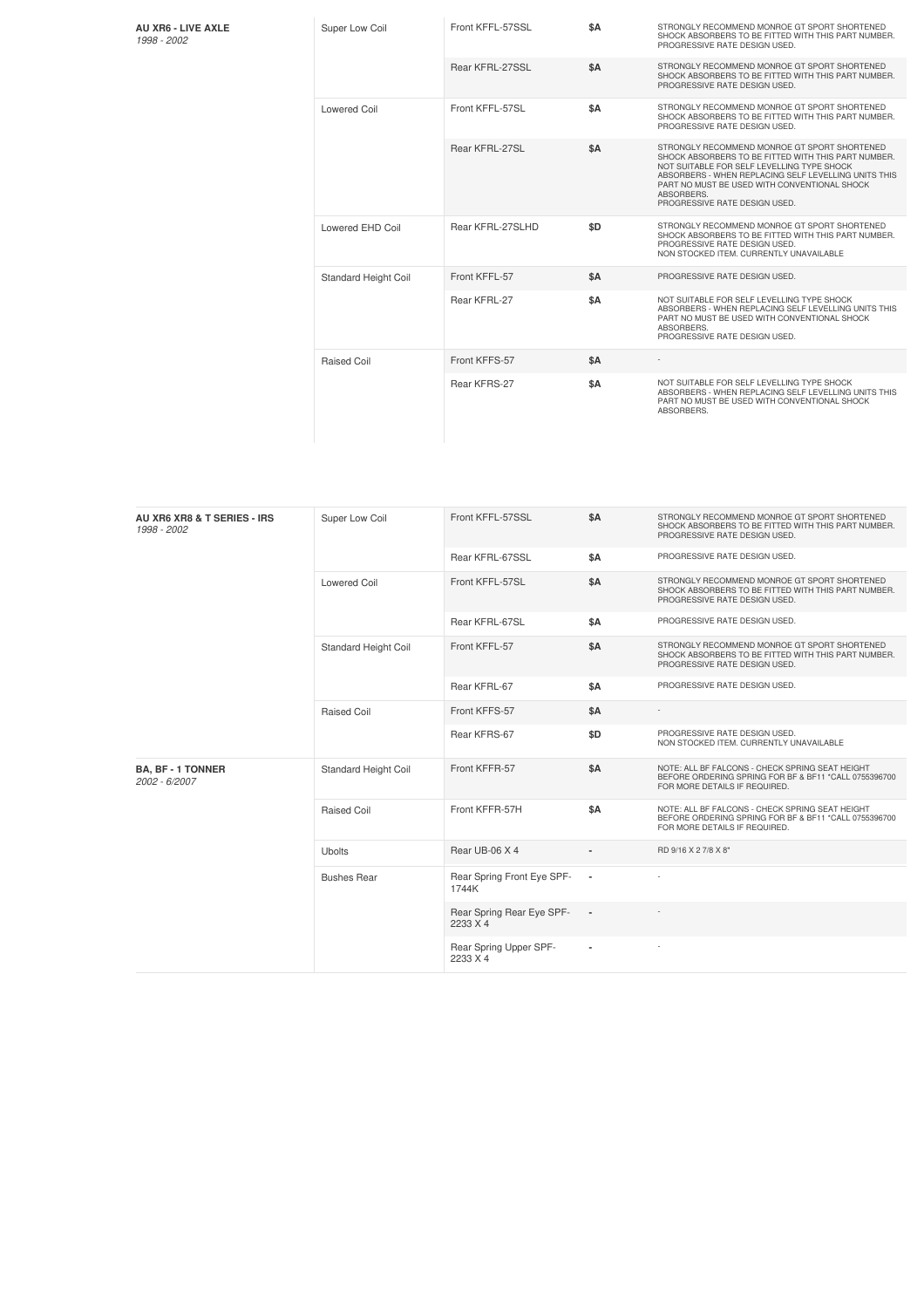**BA, BF - SEDAN**

| 2002 - 6/2007 |  |  |
|---------------|--|--|
|               |  |  |

| <b>BA, BF - SEDAN</b><br>2002 - 6/2007 | Ultra Low Coil              | Front KFFL-57SL | \$A | NOTE: ALL BF FALCONS - CHECK SPRING SEAT HEIGHT<br>BEFORE ORDERING SPRING FOR BF & BF11 *CALL 0755396700<br>FOR MORE DETAILS IF REQUIRED.<br>STRONGLY RECOMMEND MONROE GT SPORT SHORTENED<br>SHOCK ABSORBERS TO BE FITTED WITH THIS PART NUMBER.<br>PROGRESSIVE RATE DESIGN USED. |
|----------------------------------------|-----------------------------|-----------------|-----|-----------------------------------------------------------------------------------------------------------------------------------------------------------------------------------------------------------------------------------------------------------------------------------|
|                                        |                             | Rear KFRL-68SSL | \$B | STRONGLY RECOMMEND MONROE GT SPORT SHORTENED<br>SHOCK ABSORBERS TO BE FITTED WITH THIS PART NUMBER.<br>PROGRESSIVE RATE DESIGN USED.                                                                                                                                              |
|                                        | Super Low Coil              | Front KFFL-57   | \$A | NOTE: ALL BF FALCONS - CHECK SPRING SEAT HEIGHT<br>BEFORE ORDERING SPRING FOR BF & BF11 *CALL 0755396700<br>FOR MORE DETAILS IF REQUIRED.<br>STRONGLY RECOMMEND MONROE GT SPORT SHORTENED<br>SHOCK ABSORBERS TO BE FITTED WITH THIS PART NUMBER.<br>PROGRESSIVE RATE DESIGN USED. |
|                                        |                             | Rear KFRL-68SL  | \$B | STRONGLY RECOMMEND MONROE GT SPORT SHORTENED<br>SHOCK ABSORBERS TO BE FITTED WITH THIS PART NUMBER.<br>PROGRESSIVE RATE DESIGN USED.                                                                                                                                              |
|                                        | <b>Lowered Coil</b>         | Front KFFL-57SP | \$A | NOTE: ALL BF FALCONS - CHECK SPRING SEAT HEIGHT<br>BEFORE ORDERING SPRING FOR BF & BF11 *CALL 0755396700<br>FOR MORE DETAILS IF REQUIRED.<br>STRONGLY RECOMMEND MONROE GT SPORT SHORTENED<br>SHOCK ABSORBERS TO BE FITTED WITH THIS PART NUMBER.<br>PROGRESSIVE RATE DESIGN USED. |
|                                        |                             | Rear KFRL-68    | \$B | STRONGLY RECOMMEND MONROE GT SPORT SHORTENED<br>SHOCK ABSORBERS TO BE FITTED WITH THIS PART NUMBER.<br>PROGRESSIVE RATE DESIGN USED.                                                                                                                                              |
|                                        | <b>Standard Height Coil</b> | Front KFFR-57   | \$A | NOTE: ALL BF FALCONS - CHECK SPRING SEAT HEIGHT<br>BEFORE ORDERING SPRING FOR BF & BF11 *CALL 0755396700<br>FOR MORE DETAILS IF REQUIRED.                                                                                                                                         |
|                                        |                             | Rear KFRS-68    | \$B | PROGRESSIVE RATE DESIGN USED.                                                                                                                                                                                                                                                     |
|                                        | <b>Raised Coil</b>          | Front KFFR-57H  | \$A | NOTE: ALL BF FALCONS - CHECK SPRING SEAT HEIGHT<br>BEFORE ORDERING SPRING FOR BF & BF11 *CALL 0755396700<br>FOR MORE DETAILS IF REQUIRED.                                                                                                                                         |
|                                        |                             | Rear KFRR-68    | \$B | PROGRESSIVE RATE DESIGN USED.                                                                                                                                                                                                                                                     |

| <b>BA, BF - UTE</b><br>2002 - 6/2007 | <b>Ultra Low Coil</b> | Front KFFL-57SL                       | <b>\$A</b>     | NOTE: ALL BF FALCONS - CHECK SPRING SEAT HEIGHT<br>BEFORE ORDERING SPRING FOR BF & BF11 *CALL 0755396700<br>FOR MORE DETAILS IF REQUIRED.<br>STRONGLY RECOMMEND MONROE GT SPORT SHORTENED<br>SHOCK ABSORBERS TO BE FITTED WITH THIS PART NUMBER.<br>PROGRESSIVE RATE DESIGN USED. |
|--------------------------------------|-----------------------|---------------------------------------|----------------|-----------------------------------------------------------------------------------------------------------------------------------------------------------------------------------------------------------------------------------------------------------------------------------|
|                                      | Ultra Low Leaf        | Rear FOR-303SSL ZZ                    |                | FRONT EYE BUSH SUPPLIED WITH SPRING.<br>REVERSE EYE TYPE DESIGN.<br><b>IMPORTED SPRING</b>                                                                                                                                                                                        |
|                                      | Super Low Coil        | Front KFFL-57                         | <b>\$A</b>     | NOTE: ALL BF FALCONS - CHECK SPRING SEAT HEIGHT<br>BEFORE ORDERING SPRING FOR BF & BF11 *CALL 0755396700<br>FOR MORE DETAILS IF REQUIRED.<br>STRONGLY RECOMMEND MONROE GT SPORT SHORTENED<br>SHOCK ABSORBERS TO BE FITTED WITH THIS PART NUMBER.<br>PROGRESSIVE RATE DESIGN USED. |
|                                      | Super Low Leaf        | Rear FOR-303SL ZZ                     |                | FRONT EYE BUSH SUPPLIED WITH SPRING.<br>REVERSE EYE TYPE DESIGN.<br><b>IMPORTED SPRING</b>                                                                                                                                                                                        |
|                                      | <b>Lowered Coil</b>   | Front KFFL-57SP                       | <b>\$A</b>     | NOTE: ALL BF FALCONS - CHECK SPRING SEAT HEIGHT<br>BEFORE ORDERING SPRING FOR BF & BF11 *CALL 0755396700<br>FOR MORE DETAILS IF REQUIRED.<br>STRONGLY RECOMMEND MONROE GT SPORT SHORTENED<br>SHOCK ABSORBERS TO BE FITTED WITH THIS PART NUMBER.<br>PROGRESSIVE RATE DESIGN USED. |
|                                      | Lowered Leaf          | Rear FOR-303 ZZ                       |                | FRONT EYE BUSH SUPPLIED WITH SPRING.<br>REVERSE EYE TYPE DESIGN.<br><b>IMPORTED SPRING</b>                                                                                                                                                                                        |
|                                      | Standard Height Coil  | Front KFFR-57                         | <b>\$A</b>     | NOTE: ALL BF FALCONS - CHECK SPRING SEAT HEIGHT<br>BEFORE ORDERING SPRING FOR BF & BF11 *CALL 0755396700<br>FOR MORE DETAILS IF REQUIRED.                                                                                                                                         |
|                                      | Raised Coil           | Front KFFR-57H                        | \$A            | NOTE: ALL BF FALCONS - CHECK SPRING SEAT HEIGHT<br>BEFORE ORDERING SPRING FOR BF & BF11 *CALL 0755396700<br>FOR MORE DETAILS IF REQUIRED.                                                                                                                                         |
|                                      | <b>Ubolts</b>         | Rear UB-06 X 4                        |                | RD 9/16 X 2 7/8 X 8"                                                                                                                                                                                                                                                              |
|                                      | <b>Bushes Rear</b>    | Rear Spring Front Eye SPF-<br>1744K   |                |                                                                                                                                                                                                                                                                                   |
|                                      |                       | Rear Spring Rear Eye SPF-<br>2233 X 4 |                |                                                                                                                                                                                                                                                                                   |
|                                      |                       | Rear Spring Upper SPF-<br>2233 X 4    |                |                                                                                                                                                                                                                                                                                   |
|                                      |                       | Saddle Pads SPF-101K                  | $\blacksquare$ |                                                                                                                                                                                                                                                                                   |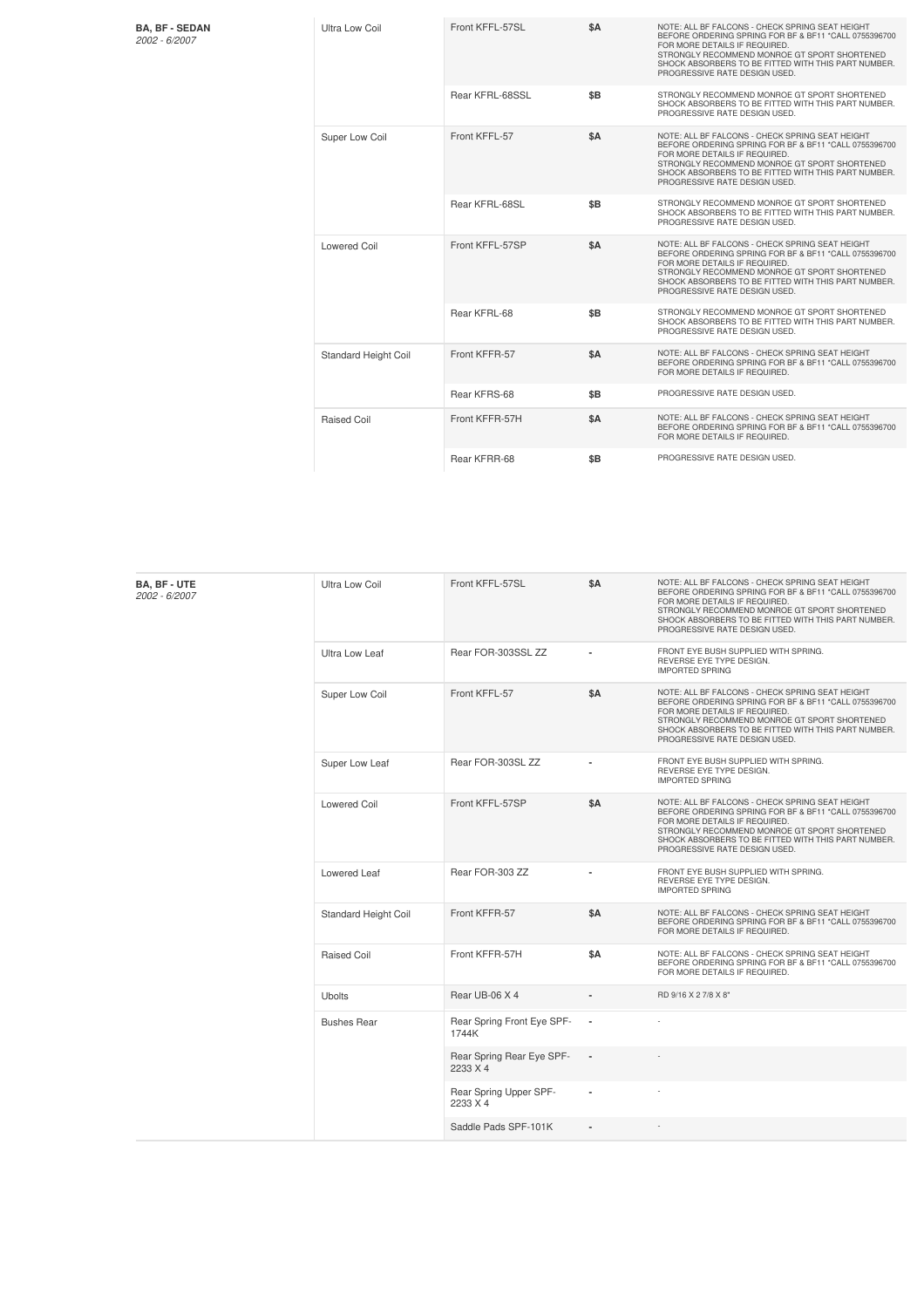| <b>BA, BF - WAGON</b><br>2002 - 6/2007      | Ultra Low Coil              | Front KFFL-57SL                               | \$Α                      | NOTE: ALL BF FALCONS - CHECK SPRING SEAT HEIGHT<br>BEFORE ORDERING SPRING FOR BF & BF11 *CALL 0755396700<br>FOR MORE DETAILS IF REQUIRED.<br>STRONGLY RECOMMEND MONROE GT SPORT SHORTENED<br>SHOCK ABSORBERS TO BE FITTED WITH THIS PART NUMBER.<br>PROGRESSIVE RATE DESIGN USED.                                            |
|---------------------------------------------|-----------------------------|-----------------------------------------------|--------------------------|------------------------------------------------------------------------------------------------------------------------------------------------------------------------------------------------------------------------------------------------------------------------------------------------------------------------------|
|                                             | Super Low Coil              | Front KFFL-57                                 | \$Α                      | NOTE: ALL BF FALCONS - CHECK SPRING SEAT HEIGHT<br>BEFORE ORDERING SPRING FOR BF & BF11 *CALL 0755396700<br>FOR MORE DETAILS IF REQUIRED.<br>STRONGLY RECOMMEND MONROE GT SPORT SHORTENED<br>SHOCK ABSORBERS TO BE FITTED WITH THIS PART NUMBER.<br>PROGRESSIVE RATE DESIGN USED.                                            |
|                                             | <b>Lowered Coil</b>         | Front KFFL-57SP                               | \$Α                      | NOTE: ALL BF FALCONS - CHECK SPRING SEAT HEIGHT<br>BEFORE ORDERING SPRING FOR BF & BF11 *CALL 0755396700<br>FOR MORE DETAILS IF REQUIRED.<br>STRONGLY RECOMMEND MONROE GT SPORT SHORTENED<br>SHOCK ABSORBERS TO BE FITTED WITH THIS PART NUMBER.<br>PROGRESSIVE RATE DESIGN USED.                                            |
|                                             | Standard Height Coil        | Front KFFR-57                                 | \$Α                      | NOTE: ALL BF FALCONS - CHECK SPRING SEAT HEIGHT<br>BEFORE ORDERING SPRING FOR BF & BF11 *CALL 0755396700<br>FOR MORE DETAILS IF REQUIRED.                                                                                                                                                                                    |
|                                             | Raised Coil                 | Front KFFR-57H                                | \$Α                      | NOTE: ALL BF FALCONS - CHECK SPRING SEAT HEIGHT<br>BEFORE ORDERING SPRING FOR BF & BF11 *CALL 0755396700<br>FOR MORE DETAILS IF REQUIRED.                                                                                                                                                                                    |
|                                             | <b>Ubolts</b>               | Rear UB-06 X 4                                |                          | RD 9/16 X 2 7/8 X 8"                                                                                                                                                                                                                                                                                                         |
|                                             | <b>Bushes Rear</b>          | Rear Spring Front Eye S-229<br>X <sub>2</sub> | $\overline{\phantom{a}}$ |                                                                                                                                                                                                                                                                                                                              |
|                                             |                             | Rear Spring Rear Eye SPF-<br>2233 X 4         |                          |                                                                                                                                                                                                                                                                                                                              |
|                                             |                             | Rear Spring Upper SPF-<br>2233 X 4            |                          |                                                                                                                                                                                                                                                                                                                              |
|                                             |                             | Saddle Pads SPF-101K                          |                          |                                                                                                                                                                                                                                                                                                                              |
| <b>BA, BF GT &amp; GTP</b><br>2002 - 6/2007 | Ultra Low Coil              | Front KFFL-57SSL                              | \$Α                      | NOTE: ALL BF FALCONS - CHECK SPRING SEAT HEIGHT<br>BEFORE ORDERING SPRING FOR BF & BF11 *CALL 0755396700<br>FOR MORE DETAILS IF REQUIRED.<br>STRONGLY RECOMMEND MONROE GT SPORT SHORTENED<br>SHOCK ABSORBERS TO BE FITTED WITH THIS PART NUMBER.<br>PROGRESSIVE RATE DESIGN USED.                                            |
|                                             |                             | Rear KFRL-68SSSL                              | \$Β                      | STRONGLY RECOMMEND MONROE GT SPORT SHORTENED<br>SHOCK ABSORBERS TO BE FITTED WITH THIS PART NUMBER.<br>PROGRESSIVE RATE DESIGN USED.                                                                                                                                                                                         |
|                                             | Super Low Coil              | Front KFFL-57SL                               | \$Α                      | NOTE: ALL BF FALCONS - CHECK SPRING SEAT HEIGHT<br>BEFORE ORDERING SPRING FOR BF & BF11 *CALL 0755396700<br>FOR MORE DETAILS IF REQUIRED.<br>STRONGLY RECOMMEND MONROE GT SPORT SHORTENED<br>SHOCK ABSORBERS TO BE FITTED WITH THIS PART NUMBER.<br>PROGRESSIVE RATE DESIGN USED.                                            |
|                                             | <b>Lowered Coil</b>         | Front KFFL-57/520                             | \$D                      | NOTE: ALL BF FALCONS - CHECK SPRING SEAT HEIGHT<br>BEFORE ORDERING SPRING FOR BF & BF11 *CALL 0755396700<br>FOR MORE DETAILS IF REQUIRED.<br>STRONGLY RECOMMEND MONROE GT SPORT SHORTENED<br>SHOCK ABSORBERS TO BE FITTED WITH THIS PART NUMBER.<br>PROGRESSIVE RATE DESIGN USED.<br>NON STOCKED ITEM. CURRENTLY UNAVAILABLE |
|                                             | <b>Standard Height Coil</b> | Front KFFL-57SP/520                           | \$D                      | NOTE: ALL BF FALCONS - CHECK SPRING SEAT HEIGHT<br>BEFORE ORDERING SPRING FOR BF & BF11 *CALL 0755396700<br>FOR MORE DETAILS IF REQUIRED.<br>PROGRESSIVE RATE DESIGN USED.<br>NON STOCKED ITEM. CURRENTLY UNAVAILABLE                                                                                                        |
|                                             | Raised Coil                 | Front KFFS-57                                 | \$Α                      | NOTE: ALL BF FALCONS - CHECK SPRING SEAT HEIGHT<br>BEFORE ORDERING SPRING FOR BF & BF11 *CALL 0755396700<br>FOR MORE DETAILS IF REQUIRED.                                                                                                                                                                                    |
|                                             |                             | Rear KFRS-68                                  | \$Β                      | PROGRESSIVE RATE DESIGN USED.                                                                                                                                                                                                                                                                                                |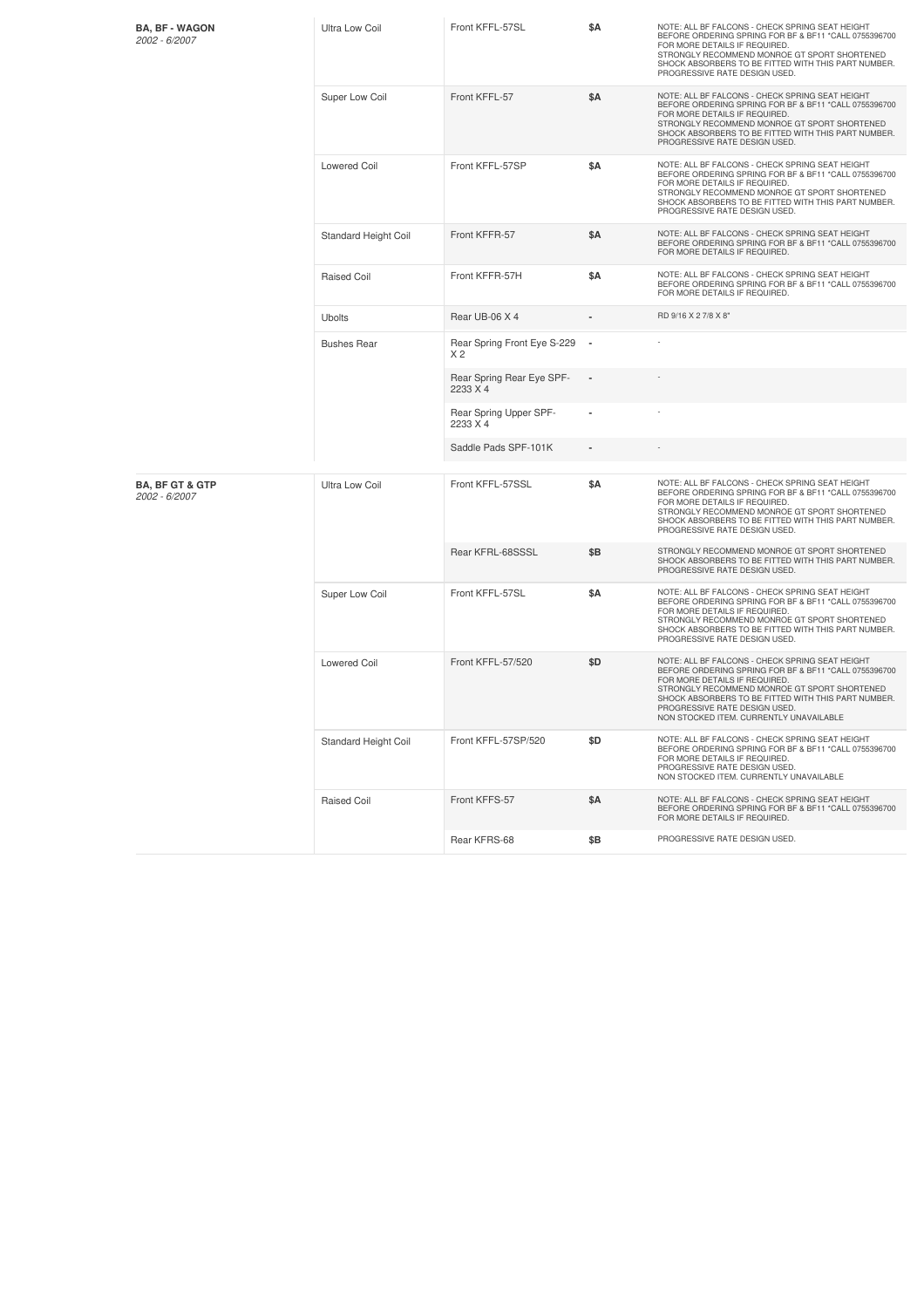| <b>BA, BF XR6 - SEDAN</b><br>2002 - 6/2007 | Ultra Low Coil       | Front KFFL-57SSL  | <b>\$A</b> | NOTE: ALL BF FALCONS - CHECK SPRING SEAT HEIGHT<br>BEFORE ORDERING SPRING FOR BF & BF11 *CALL 0755396700<br>FOR MORE DETAILS IF REQUIRED.<br>STRONGLY RECOMMEND MONROE GT SPORT SHORTENED<br>SHOCK ABSORBERS TO BE FITTED WITH THIS PART NUMBER.<br>PROGRESSIVE RATE DESIGN USED.                                            |
|--------------------------------------------|----------------------|-------------------|------------|------------------------------------------------------------------------------------------------------------------------------------------------------------------------------------------------------------------------------------------------------------------------------------------------------------------------------|
|                                            |                      | Rear KFRL-68SSSL  | \$B        | STRONGLY RECOMMEND MONROE GT SPORT SHORTENED<br>SHOCK ABSORBERS TO BE FITTED WITH THIS PART NUMBER.<br>PROGRESSIVE RATE DESIGN USED.                                                                                                                                                                                         |
|                                            | Super Low Coil       | Front KFFL-57SL   | <b>\$A</b> | NOTE: ALL BF FALCONS - CHECK SPRING SEAT HEIGHT<br>BEFORE ORDERING SPRING FOR BF & BF11 *CALL 0755396700<br>FOR MORE DETAILS IF REQUIRED.<br>STRONGLY RECOMMEND MONROE GT SPORT SHORTENED<br>SHOCK ABSORBERS TO BE FITTED WITH THIS PART NUMBER.<br>PROGRESSIVE RATE DESIGN USED.                                            |
|                                            |                      | Rear KFRL-68SSL   | \$B        | STRONGLY RECOMMEND MONROE GT SPORT SHORTENED<br>SHOCK ABSORBERS TO BE FITTED WITH THIS PART NUMBER.<br>PROGRESSIVE RATE DESIGN USED.                                                                                                                                                                                         |
|                                            | <b>Lowered Coil</b>  | Front KFFL-57     | <b>\$A</b> | NOTE: ALL BF FALCONS - CHECK SPRING SEAT HEIGHT<br>BEFORE ORDERING SPRING FOR BF & BF11 *CALL 0755396700<br>FOR MORE DETAILS IF REQUIRED.<br>STRONGLY RECOMMEND MONROE GT SPORT SHORTENED<br>SHOCK ABSORBERS TO BE FITTED WITH THIS PART NUMBER.<br>PROGRESSIVE RATE DESIGN USED.                                            |
|                                            |                      | Rear KFRL-68SL    | \$B        | STRONGLY RECOMMEND MONROE GT SPORT SHORTENED<br>SHOCK ABSORBERS TO BE FITTED WITH THIS PART NUMBER.<br>PROGRESSIVE RATE DESIGN USED.                                                                                                                                                                                         |
|                                            | Lowered EHD Coil     | Front KFFL-57/520 | \$D        | NOTE: ALL BF FALCONS - CHECK SPRING SEAT HEIGHT<br>BEFORE ORDERING SPRING FOR BF & BF11 *CALL 0755396700<br>FOR MORE DETAILS IF REQUIRED.<br>STRONGLY RECOMMEND MONROE GT SPORT SHORTENED<br>SHOCK ABSORBERS TO BE FITTED WITH THIS PART NUMBER.<br>PROGRESSIVE RATE DESIGN USED.<br>NON STOCKED ITEM. CURRENTLY UNAVAILABLE |
|                                            | Standard Height Coil | Front KFFL-57SP   | \$A        | NOTE: ALL BF FALCONS - CHECK SPRING SEAT HEIGHT<br>BEFORE ORDERING SPRING FOR BF & BF11 *CALL 0755396700<br>FOR MORE DETAILS IF REQUIRED.<br>PROGRESSIVE RATE DESIGN USED.                                                                                                                                                   |
|                                            |                      | Rear KFRL-68      | \$B        | STRONGLY RECOMMEND MONROE GT SPORT SHORTENED<br>SHOCK ABSORBERS TO BE FITTED WITH THIS PART NUMBER.<br>PROGRESSIVE RATE DESIGN USED.                                                                                                                                                                                         |
|                                            | Raised Coil          | Front KFFS-57     | \$A        | NOTE: ALL BF FALCONS - CHECK SPRING SEAT HEIGHT<br>BEFORE ORDERING SPRING FOR BF & BF11 *CALL 0755396700<br>FOR MORE DETAILS IF REQUIRED.                                                                                                                                                                                    |
|                                            |                      | Rear KFRS-68      | \$B        | PROGRESSIVE RATE DESIGN USED.                                                                                                                                                                                                                                                                                                |
|                                            |                      |                   |            |                                                                                                                                                                                                                                                                                                                              |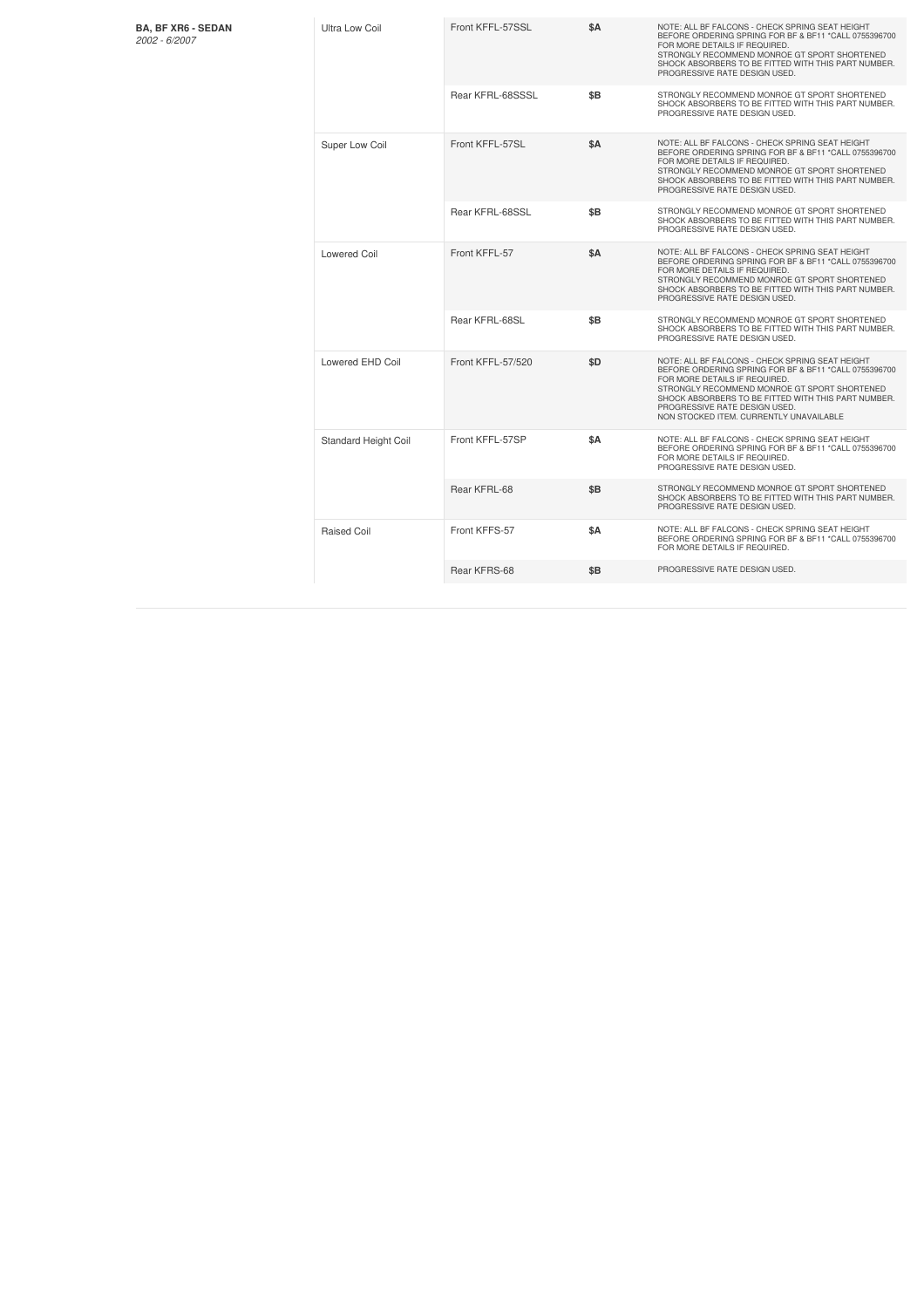| <b>BA. BF XR6 - UTE</b> |
|-------------------------|
| 2002 - 6/2007           |

| <b>BA, BF XR6 - UTE</b><br>2002 - 6/2007 | <b>Ultra Low Coil</b> | Front KFFL-57SSL                      | \$Α | NOTE: ALL BF FALCONS - CHECK SPRING SEAT HEIGHT<br>BEFORE ORDERING SPRING FOR BF & BF11 *CALL 0755396700<br>FOR MORE DETAILS IF REQUIRED.<br>STRONGLY RECOMMEND MONROE GT SPORT SHORTENED<br>SHOCK ABSORBERS TO BE FITTED WITH THIS PART NUMBER.<br>PROGRESSIVE RATE DESIGN USED.                                            |
|------------------------------------------|-----------------------|---------------------------------------|-----|------------------------------------------------------------------------------------------------------------------------------------------------------------------------------------------------------------------------------------------------------------------------------------------------------------------------------|
|                                          | Ultra Low Leaf        | Rear FOR-303SSL ZZ                    |     | FRONT EYE BUSH SUPPLIED WITH SPRING.<br>REVERSE EYE TYPE DESIGN.<br><b>IMPORTED SPRING</b>                                                                                                                                                                                                                                   |
|                                          | Super Low Coil        | Front KFFL-57SL                       | \$Α | NOTE: ALL BF FALCONS - CHECK SPRING SEAT HEIGHT<br>BEFORE ORDERING SPRING FOR BF & BF11 *CALL 0755396700<br>FOR MORE DETAILS IF REQUIRED.<br>STRONGLY RECOMMEND MONROE GT SPORT SHORTENED<br>SHOCK ABSORBERS TO BE FITTED WITH THIS PART NUMBER.<br>PROGRESSIVE RATE DESIGN USED.                                            |
|                                          | Super Low Leaf        | Rear FOR-303SL ZZ                     |     | FRONT EYE BUSH SUPPLIED WITH SPRING.<br>REVERSE EYE TYPE DESIGN.<br><b>IMPORTED SPRING</b>                                                                                                                                                                                                                                   |
|                                          | <b>Lowered Coil</b>   | Front KFFL-57                         | \$Α | NOTE: ALL BF FALCONS - CHECK SPRING SEAT HEIGHT<br>BEFORE ORDERING SPRING FOR BF & BF11 *CALL 0755396700<br>FOR MORE DETAILS IF REQUIRED.<br>STRONGLY RECOMMEND MONROE GT SPORT SHORTENED<br>SHOCK ABSORBERS TO BE FITTED WITH THIS PART NUMBER.<br>PROGRESSIVE RATE DESIGN USED.                                            |
|                                          | Lowered EHD Coil      | Front KFFL-57/520                     | \$D | NOTE: ALL BF FALCONS - CHECK SPRING SEAT HEIGHT<br>BEFORE ORDERING SPRING FOR BF & BF11 *CALL 0755396700<br>FOR MORE DETAILS IF REQUIRED.<br>STRONGLY RECOMMEND MONROE GT SPORT SHORTENED<br>SHOCK ABSORBERS TO BE FITTED WITH THIS PART NUMBER.<br>PROGRESSIVE RATE DESIGN USED.<br>NON STOCKED ITEM. CURRENTLY UNAVAILABLE |
|                                          | Lowered Leaf          | Rear FOR-303 ZZ                       |     | FRONT EYE BUSH SUPPLIED WITH SPRING.<br>REVERSE EYE TYPE DESIGN.<br><b>IMPORTED SPRING</b>                                                                                                                                                                                                                                   |
|                                          | Standard Height Coil  | Front KFFL-57SP                       | \$Α | NOTE: ALL BF FALCONS - CHECK SPRING SEAT HEIGHT<br>BEFORE ORDERING SPRING FOR BF & BF11 *CALL 0755396700<br>FOR MORE DETAILS IF REQUIRED.<br>STRONGLY RECOMMEND MONROE GT SPORT SHORTENED<br>SHOCK ABSORBERS TO BE FITTED WITH THIS PART NUMBER.<br>PROGRESSIVE RATE DESIGN USED.                                            |
|                                          | Standard Height Leaf  | Rear FOR-304 ZZ                       |     | FRONT EYE BUSH SUPPLIED WITH SPRING.<br>REVERSE EYE TYPE DESIGN.<br><b>IMPORTED SPRING</b>                                                                                                                                                                                                                                   |
|                                          | <b>Raised Coil</b>    | Front KFFS-57                         | \$Α | NOTE: ALL BF FALCONS - CHECK SPRING SEAT HEIGHT<br>BEFORE ORDERING SPRING FOR BF & BF11 *CALL 0755396700<br>FOR MORE DETAILS IF REQUIRED.                                                                                                                                                                                    |
|                                          | <b>Ubolts</b>         | Rear UB-06 X 4                        |     | RD 9/16 X 2 7/8 X 8"                                                                                                                                                                                                                                                                                                         |
|                                          | <b>Bushes Rear</b>    | Rear Spring Front Eye SPF-<br>1744K   |     |                                                                                                                                                                                                                                                                                                                              |
|                                          |                       | Rear Spring Rear Eye SPF-<br>2233 X 4 |     |                                                                                                                                                                                                                                                                                                                              |
|                                          |                       | Rear Spring Upper SPF-<br>2233 X 4    |     |                                                                                                                                                                                                                                                                                                                              |
|                                          |                       | Saddle Pads SPF-101K                  |     |                                                                                                                                                                                                                                                                                                                              |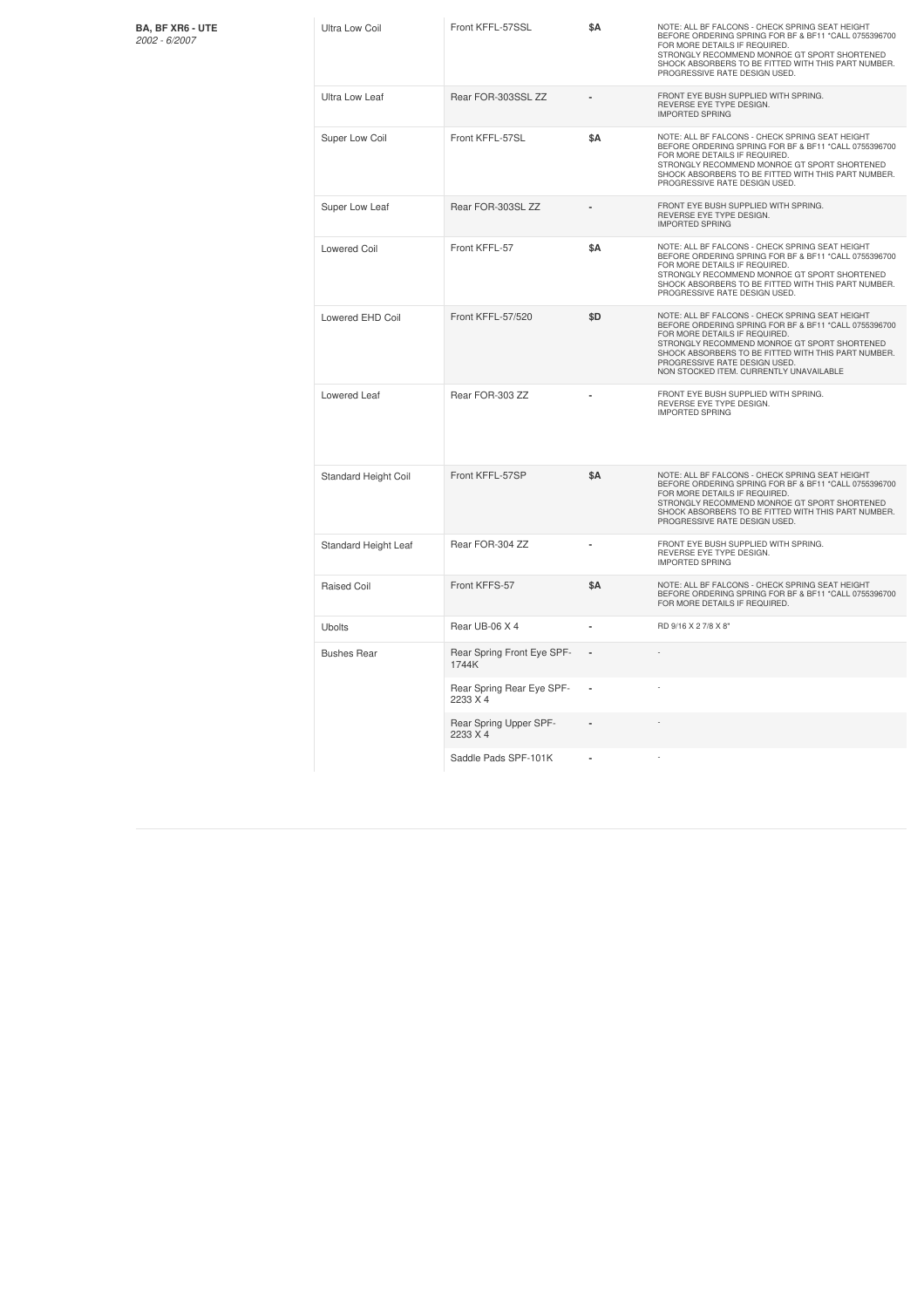| <b>BA, BF XR8 - SEDAN</b><br>$2002 - 6/2007$ | Ultra Low Coil       | Front KFFL-57SSL  | \$A | NOTE: ALL BF FALCONS - CHECK SPRING SEAT HEIGHT<br>BEFORE ORDERING SPRING FOR BF & BF11 *CALL 0755396700<br>FOR MORE DETAILS IF REQUIRED<br>STRONGLY RECOMMEND MONROE GT SPORT SHORTENED<br>SHOCK ABSORBERS TO BE FITTED WITH THIS PART NUMBER.<br>PROGRESSIVE RATE DESIGN USED.                                             |
|----------------------------------------------|----------------------|-------------------|-----|------------------------------------------------------------------------------------------------------------------------------------------------------------------------------------------------------------------------------------------------------------------------------------------------------------------------------|
|                                              |                      | Rear KFRL-68SSSL  | \$B | STRONGLY RECOMMEND MONROE GT SPORT SHORTENED<br>SHOCK ABSORBERS TO BE FITTED WITH THIS PART NUMBER.<br>PROGRESSIVE RATE DESIGN USED.                                                                                                                                                                                         |
|                                              | Super Low Coil       | Front KFFL-57SL   | \$A | NOTE: ALL BF FALCONS - CHECK SPRING SEAT HEIGHT<br>BEFORE ORDERING SPRING FOR BF & BF11 *CALL 0755396700<br>FOR MORE DETAILS IF REQUIRED.<br>STRONGLY RECOMMEND MONROE GT SPORT SHORTENED<br>SHOCK ABSORBERS TO BE FITTED WITH THIS PART NUMBER.<br>PROGRESSIVE RATE DESIGN USED.                                            |
|                                              |                      | Rear KFRL-68SSL   | \$B | STRONGLY RECOMMEND MONROE GT SPORT SHORTENED<br>SHOCK ABSORBERS TO BE FITTED WITH THIS PART NUMBER.<br>PROGRESSIVE RATE DESIGN USED.                                                                                                                                                                                         |
|                                              | <b>Lowered Coil</b>  | Front KFFL-57     | \$A | NOTE: ALL BF FALCONS - CHECK SPRING SEAT HEIGHT<br>BEFORE ORDERING SPRING FOR BF & BF11 *CALL 0755396700<br>FOR MORE DETAILS IF REQUIRED.<br>STRONGLY RECOMMEND MONROE GT SPORT SHORTENED<br>SHOCK ABSORBERS TO BE FITTED WITH THIS PART NUMBER.<br>PROGRESSIVE RATE DESIGN USED.                                            |
|                                              |                      | Rear KFRL-68SL    | \$B | STRONGLY RECOMMEND MONROE GT SPORT SHORTENED<br>SHOCK ABSORBERS TO BE FITTED WITH THIS PART NUMBER.<br>PROGRESSIVE RATE DESIGN USED.                                                                                                                                                                                         |
|                                              | Lowered EHD Coil     | Front KFFL-57/520 | \$D | NOTE: ALL BF FALCONS - CHECK SPRING SEAT HEIGHT<br>BEFORE ORDERING SPRING FOR BF & BF11 *CALL 0755396700<br>FOR MORE DETAILS IF REQUIRED.<br>STRONGLY RECOMMEND MONROE GT SPORT SHORTENED<br>SHOCK ABSORBERS TO BE FITTED WITH THIS PART NUMBER.<br>PROGRESSIVE RATE DESIGN USED.<br>NON STOCKED ITEM. CURRENTLY UNAVAILABLE |
|                                              | Standard Height Coil | Front KFFL-57SP   | \$A | NOTE: ALL BF FALCONS - CHECK SPRING SEAT HEIGHT<br>BEFORE ORDERING SPRING FOR BF & BF11 *CALL 0755396700<br>FOR MORE DETAILS IF REQUIRED<br>PROGRESSIVE RATE DESIGN USED.                                                                                                                                                    |
|                                              |                      | Rear KFRL-68      | \$B | STRONGLY RECOMMEND MONROE GT SPORT SHORTENED<br>SHOCK ABSORBERS TO BE FITTED WITH THIS PART NUMBER.<br>PROGRESSIVE RATE DESIGN USED.                                                                                                                                                                                         |
|                                              | Raised Coil          | Front KFFS-57     | \$A | NOTE: ALL BF FALCONS - CHECK SPRING SEAT HEIGHT<br>BEFORE ORDERING SPRING FOR BF & BF11 *CALL 0755396700<br>FOR MORE DETAILS IF REQUIRED.                                                                                                                                                                                    |
|                                              |                      | Rear KFRS-68      | \$B | PROGRESSIVE RATE DESIGN USED.                                                                                                                                                                                                                                                                                                |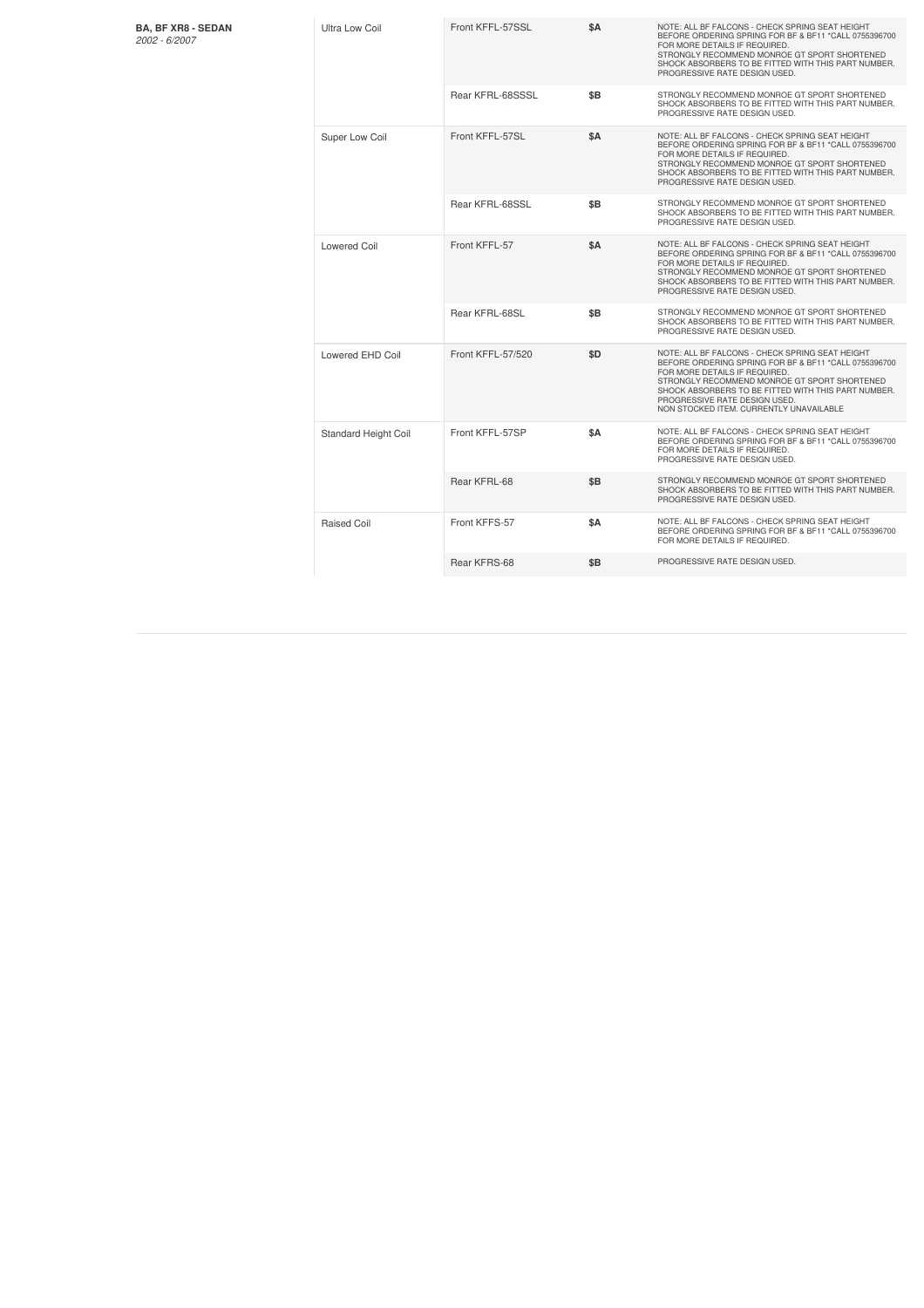|  | BA, BF XR8 - UTE |  |  |
|--|------------------|--|--|
|  | 2002 - 6/2007    |  |  |

| <b>BA, BF XR8 - UTE</b><br>2002 - 6/2007 | Ultra Low Coil       | Front KFFL-57SSL                      | \$Α        | NOTE: ALL BF FALCONS - CHECK SPRING SEAT HEIGHT<br>BEFORE ORDERING SPRING FOR BF & BF11 *CALL 0755396700<br>FOR MORE DETAILS IF REQUIRED.<br>STRONGLY RECOMMEND MONROE GT SPORT SHORTENED<br>SHOCK ABSORBERS TO BE FITTED WITH THIS PART NUMBER.<br>PROGRESSIVE RATE DESIGN USED.                                           |
|------------------------------------------|----------------------|---------------------------------------|------------|-----------------------------------------------------------------------------------------------------------------------------------------------------------------------------------------------------------------------------------------------------------------------------------------------------------------------------|
|                                          | Ultra Low Leaf       | Rear FOR-303SSL ZZ                    |            | FRONT EYE BUSH SUPPLIED WITH SPRING.<br>REVERSE EYE TYPE DESIGN.<br><b>IMPORTED SPRING</b>                                                                                                                                                                                                                                  |
|                                          | Super Low Coil       | Front KFFL-57SL                       | \$Α        | NOTE: ALL BF FALCONS - CHECK SPRING SEAT HEIGHT<br>BEFORE ORDERING SPRING FOR BF & BF11 *CALL 0755396700<br>FOR MORE DETAILS IF REQUIRED.<br>STRONGLY RECOMMEND MONROE GT SPORT SHORTENED<br>SHOCK ABSORBERS TO BE FITTED WITH THIS PART NUMBER.<br>PROGRESSIVE RATE DESIGN USED.                                           |
|                                          | Super Low Leaf       | Rear FOR-303SL ZZ                     |            | FRONT EYE BUSH SUPPLIED WITH SPRING.<br>REVERSE EYE TYPE DESIGN.<br><b>IMPORTED SPRING</b>                                                                                                                                                                                                                                  |
|                                          | <b>Lowered Coil</b>  | Front KFFL-57                         | \$Α        | NOTE: ALL BF FALCONS - CHECK SPRING SEAT HEIGHT<br>BEFORE ORDERING SPRING FOR BF & BF11 *CALL 0755396700<br>FOR MORE DETAILS IF REQUIRED.<br>STRONGLY RECOMMEND MONROE GT SPORT SHORTENED<br>SHOCK ABSORBERS TO BE FITTED WITH THIS PART NUMBER.<br>PROGRESSIVE RATE DESIGN USED.                                           |
|                                          | Lowered EHD Coil     | Front KFFL-57/520                     | \$D        | NOTE: ALL BF FALCONS - CHECK SPRING SEAT HEIGHT<br>BEFORE ORDERING SPRING FOR BF & BF11 *CALL 0755396700<br>FOR MORE DETAILS IF REQUIRED.<br>STRONGLY RECOMMEND MONROE GT SPORT SHORTENED<br>SHOCK ABSORBERS TO BE FITTED WITH THIS PART NUMBER.<br>PROGRESSIVE RATE DESIGN USED<br>NON STOCKED ITEM. CURRENTLY UNAVAILABLE |
|                                          | Lowered Leaf         | Rear FOR-303 ZZ                       |            | FRONT EYE BUSH SUPPLIED WITH SPRING.<br>REVERSE EYE TYPE DESIGN.<br><b>IMPORTED SPRING</b>                                                                                                                                                                                                                                  |
|                                          | Standard Height Coil | Front KFFL-57SP                       | <b>\$A</b> | NOTE: ALL BF FALCONS - CHECK SPRING SEAT HEIGHT<br>BEFORE ORDERING SPRING FOR BF & BF11 *CALL 0755396700<br>FOR MORE DETAILS IF REQUIRED.<br>STRONGLY RECOMMEND MONROE GT SPORT SHORTENED<br>SHOCK ABSORBERS TO BE FITTED WITH THIS PART NUMBER.<br>PROGRESSIVE RATE DESIGN USED.                                           |
|                                          | Standard Height Leaf | Rear FOR-304 ZZ                       |            | FRONT EYE BUSH SUPPLIED WITH SPRING.<br>REVERSE EYE TYPE DESIGN.<br><b>IMPORTED SPRING</b>                                                                                                                                                                                                                                  |
|                                          | <b>Raised Coil</b>   | Front KFFS-57                         | \$Α        | NOTE: ALL BF FALCONS - CHECK SPRING SEAT HEIGHT<br>BEFORE ORDERING SPRING FOR BF & BF11 *CALL 0755396700<br>FOR MORE DETAILS IF REQUIRED.                                                                                                                                                                                   |
|                                          | <b>Ubolts</b>        | Rear UB-06 X 4                        |            | RD 9/16 X 2 7/8 X 8"                                                                                                                                                                                                                                                                                                        |
|                                          | <b>Bushes Rear</b>   | Rear Spring Front Eye SPF-<br>1744K   |            |                                                                                                                                                                                                                                                                                                                             |
|                                          |                      | Rear Spring Rear Eye SPF-<br>2233 X 4 | ×          |                                                                                                                                                                                                                                                                                                                             |
|                                          |                      | Rear Spring Upper SPF-<br>2233 X 4    |            |                                                                                                                                                                                                                                                                                                                             |
|                                          |                      | Saddle Pads SPF-101K                  |            |                                                                                                                                                                                                                                                                                                                             |

| <b>BF MK II - 1 TONNER</b><br>7/2007 - 4/2008 | <b>Standard Height Coil</b> | Front KFFS-53                         | \$A                      | NOTE: ALL BF FALCONS - CHECK SPRING SEAT HEIGHT<br>BEFORE ORDERING SPRING FOR BF & BF11 *CALL 0755396700<br>FOR MORE DETAILS IF REQUIRED. |
|-----------------------------------------------|-----------------------------|---------------------------------------|--------------------------|-------------------------------------------------------------------------------------------------------------------------------------------|
|                                               | Raised Coil                 | Front KFFR-53                         | \$A                      | NOTE: ALL BF FALCONS - CHECK SPRING SEAT HEIGHT<br>BEFORE ORDERING SPRING FOR BF & BF11 *CALL 0755396700<br>FOR MORE DETAILS IF REQUIRED. |
|                                               | <b>Ubolts</b>               | Rear UB-06 X 4                        | $\blacksquare$           | RD 9/16 X 2 7/8 X 8"                                                                                                                      |
|                                               | <b>Bushes Rear</b>          | Rear Spring Front Eye SPF-<br>1744K   | $\overline{\phantom{a}}$ |                                                                                                                                           |
|                                               |                             | Rear Spring Rear Eye SPF-<br>2233 X 4 | $\overline{\phantom{a}}$ |                                                                                                                                           |
|                                               |                             | Rear Spring Upper SPF-<br>2233 X 4    | $\overline{a}$           | $\sim$                                                                                                                                    |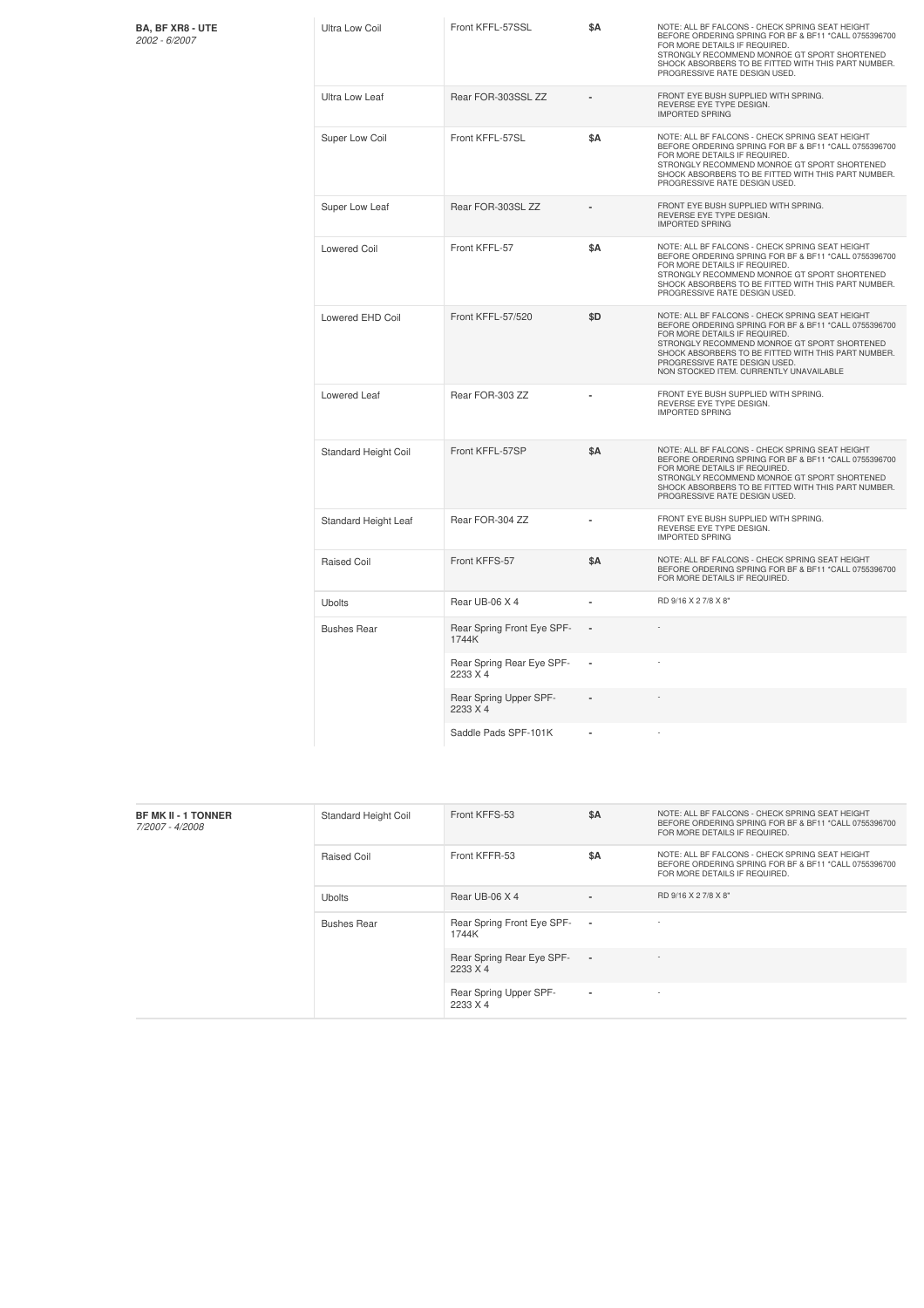| <b>BF MK II - SEDAN</b><br>7/2007 - 4/2008 | <b>Ultra Low Coil</b> | Rear KFRL-68SSL                       | \$Β        | STRONGLY RECOMMEND MONROE GT SPORT SHORTENED<br>SHOCK ABSORBERS TO BE FITTED WITH THIS PART NUMBER.<br>PROGRESSIVE RATE DESIGN USED.                                                                                                             |
|--------------------------------------------|-----------------------|---------------------------------------|------------|--------------------------------------------------------------------------------------------------------------------------------------------------------------------------------------------------------------------------------------------------|
|                                            | Super Low Coil        | Front KFFL-53SL                       | \$Α        | NOTE: ALL BF FALCONS - CHECK SPRING SEAT HEIGHT<br>BEFORE ORDERING SPRING FOR BF & BF11 *CALL 0755396700<br>FOR MORE DETAILS IF REQUIRED.<br>STRONGLY RECOMMEND MONROE GT SPORT SHORTENED<br>SHOCK ABSORBERS TO BE FITTED WITH THIS PART NUMBER. |
|                                            |                       | Rear KFRL-68SL                        | \$Β        | STRONGLY RECOMMEND MONROE GT SPORT SHORTENED<br>SHOCK ABSORBERS TO BE FITTED WITH THIS PART NUMBER.<br>PROGRESSIVE RATE DESIGN USED.                                                                                                             |
|                                            | <b>Lowered Coil</b>   | Front KFFL-53                         | \$Α        | NOTE: ALL BF FALCONS - CHECK SPRING SEAT HEIGHT<br>BEFORE ORDERING SPRING FOR BF & BF11 *CALL 0755396700<br>FOR MORE DETAILS IF REQUIRED.                                                                                                        |
|                                            |                       | Rear KFRL-68                          | \$Β        | STRONGLY RECOMMEND MONROE GT SPORT SHORTENED<br>SHOCK ABSORBERS TO BE FITTED WITH THIS PART NUMBER.<br>PROGRESSIVE RATE DESIGN USED.                                                                                                             |
|                                            | Standard Height Coil  | Front KFFS-53                         | \$Α        | NOTE: ALL BF FALCONS - CHECK SPRING SEAT HEIGHT<br>BEFORE ORDERING SPRING FOR BF & BF11 *CALL 0755396700<br>FOR MORE DETAILS IF REQUIRED.                                                                                                        |
|                                            |                       | Rear KFRS-68                          | \$Β        | PROGRESSIVE RATE DESIGN USED.                                                                                                                                                                                                                    |
|                                            | <b>Raised Coil</b>    | Front KFFR-53                         | \$Α        | NOTE: ALL BF FALCONS - CHECK SPRING SEAT HEIGHT<br>BEFORE ORDERING SPRING FOR BF & BF11 *CALL 0755396700<br>FOR MORE DETAILS IF REQUIRED.                                                                                                        |
|                                            |                       | Rear KFRR-68                          | \$Β        | PROGRESSIVE RATE DESIGN USED.                                                                                                                                                                                                                    |
|                                            |                       |                                       |            |                                                                                                                                                                                                                                                  |
| <b>BF MK II - UTE</b><br>7/2007 - 4/2008   | Ultra Low Leaf        | Rear FOR-303SSL ZZ                    | ٠          | FRONT EYE BUSH SUPPLIED WITH SPRING.<br>REVERSE EYE TYPE DESIGN.<br><b>IMPORTED SPRING</b>                                                                                                                                                       |
|                                            | Super Low Coil        | Front KFFL-53SL                       | <b>\$A</b> | NOTE: ALL BF FALCONS - CHECK SPRING SEAT HEIGHT<br>BEFORE ORDERING SPRING FOR BF & BF11 *CALL 0755396700<br>FOR MORE DETAILS IF REQUIRED.<br>STRONGLY RECOMMEND MONROE GT SPORT SHORTENED<br>SHOCK ABSORBERS TO BE FITTED WITH THIS PART NUMBER. |
|                                            | Super Low Leaf        | Rear FOR-303SL ZZ                     |            | FRONT EYE BUSH SUPPLIED WITH SPRING.<br>REVERSE EYE TYPE DESIGN.<br><b>IMPORTED SPRING</b>                                                                                                                                                       |
|                                            | <b>Lowered Coil</b>   | Front KFFL-53                         | \$Α        | NOTE: ALL BF FALCONS - CHECK SPRING SEAT HEIGHT<br>BEFORE ORDERING SPRING FOR BF & BF11 *CALL 0755396700<br>FOR MORE DETAILS IF REQUIRED.                                                                                                        |
|                                            | Lowered Leaf          | Rear FOR-303 ZZ                       |            | FRONT EYE BUSH SUPPLIED WITH SPRING.<br>REVERSE EYE TYPE DESIGN.<br><b>IMPORTED SPRING</b>                                                                                                                                                       |
|                                            | Standard Height Coil  | Front KFFS-53                         | \$Α        | NOTE: ALL BF FALCONS - CHECK SPRING SEAT HEIGHT<br>BEFORE ORDERING SPRING FOR BF & BF11 *CALL 0755396700<br>FOR MORE DETAILS IF REQUIRED.                                                                                                        |
|                                            | Raised Coil           | Front KFFR-53                         | \$Α        | NOTE: ALL BF FALCONS - CHECK SPRING SEAT HEIGHT<br>BEFORE ORDERING SPRING FOR BF & BF11 *CALL 0755396700<br>FOR MORE DETAILS IF REQUIRED.                                                                                                        |
|                                            | Ubolts                | Rear UB-06 X 4                        |            | RD 9/16 X 2 7/8 X 8"                                                                                                                                                                                                                             |
|                                            | <b>Bushes Rear</b>    | Rear Spring Front Eye SPF-<br>1744K   |            |                                                                                                                                                                                                                                                  |
|                                            |                       | Rear Spring Rear Eye SPF-<br>2233 X 4 |            |                                                                                                                                                                                                                                                  |
|                                            |                       | Rear Spring Upper SPF-<br>2233 X 4    |            |                                                                                                                                                                                                                                                  |
|                                            |                       | Saddle Pads SPF-101K                  |            |                                                                                                                                                                                                                                                  |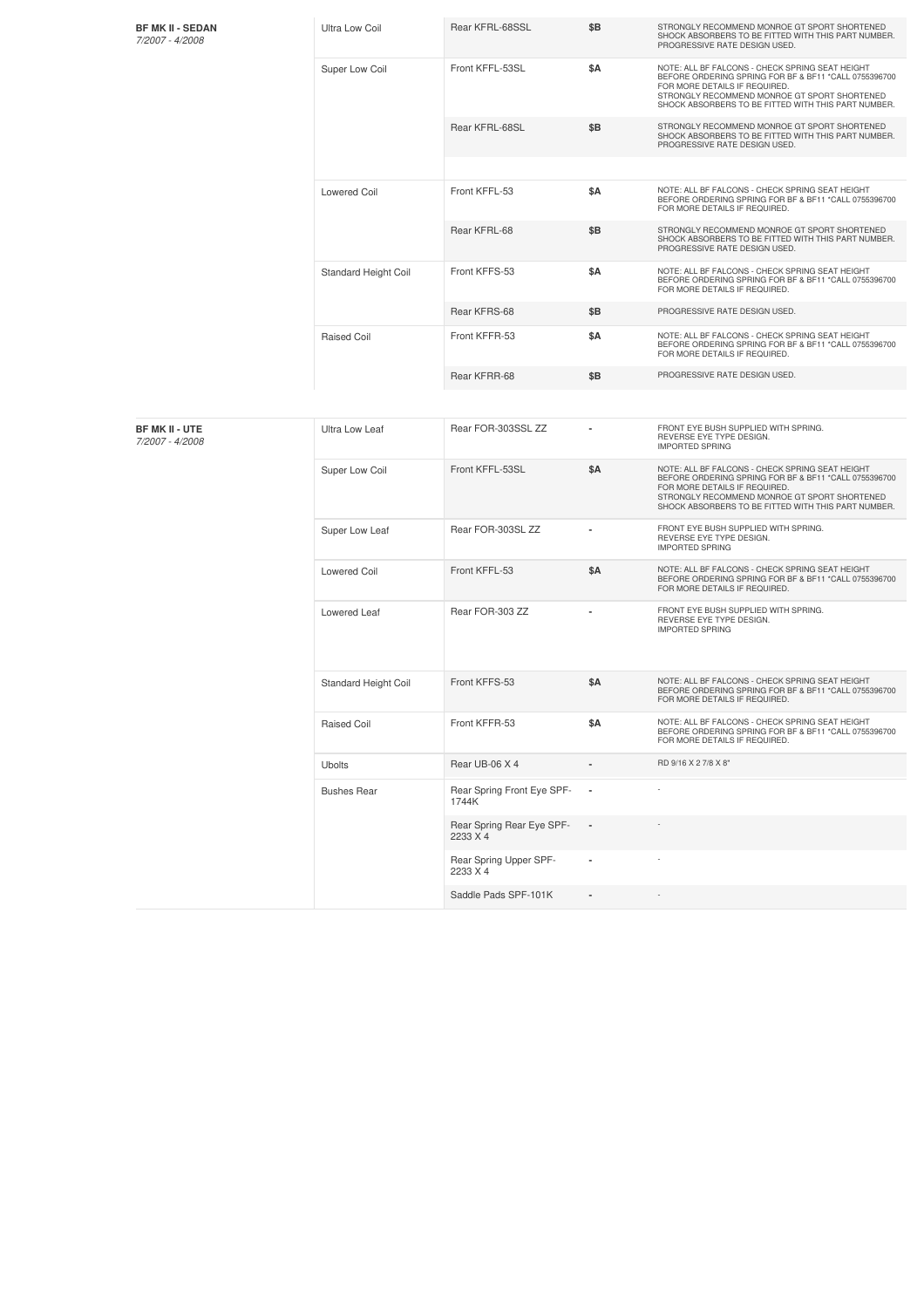**BF MK II - UTE XR6** *7/2007 -4/2008*

| Ultra Low Leaf              | Rear FOR-303SSL ZZ                    |     | FRONT EYE BUSH SUPPLIED WITH SPRING.<br>REVERSE EYE TYPE DESIGN.<br><b>IMPORTED SPRING</b>                                                                                                                                                       |
|-----------------------------|---------------------------------------|-----|--------------------------------------------------------------------------------------------------------------------------------------------------------------------------------------------------------------------------------------------------|
| Super Low Leaf              | Rear FOR-303SL ZZ                     |     | FRONT EYE BUSH SUPPLIED WITH SPRING.<br>REVERSE EYE TYPE DESIGN.<br><b>IMPORTED SPRING</b>                                                                                                                                                       |
| Lowered Coil                | Front KFFL-53SL                       | \$A | NOTE: ALL BF FALCONS - CHECK SPRING SEAT HEIGHT<br>BEFORE ORDERING SPRING FOR BF & BF11 *CALL 0755396700<br>FOR MORE DETAILS IF REQUIRED.<br>STRONGLY RECOMMEND MONROE GT SPORT SHORTENED<br>SHOCK ABSORBERS TO BE FITTED WITH THIS PART NUMBER. |
| Lowered Leaf                | Rear FOR-303 ZZ                       |     | FRONT EYE BUSH SUPPLIED WITH SPRING.<br>REVERSE EYE TYPE DESIGN.<br><b>IMPORTED SPRING</b>                                                                                                                                                       |
| <b>Standard Height Coil</b> | Front KFFL-53                         | \$A | NOTE: ALL BF FALCONS - CHECK SPRING SEAT HEIGHT<br>BEFORE ORDERING SPRING FOR BF & BF11 *CALL 0755396700<br>FOR MORE DETAILS IF REQUIRED.                                                                                                        |
| Standard Height Leaf        | Rear FOR-304 ZZ                       |     | FRONT EYE BUSH SUPPLIED WITH SPRING.<br>REVERSE EYE TYPE DESIGN.<br><b>IMPORTED SPRING</b>                                                                                                                                                       |
| Raised Coil                 | Front KFFS-53                         | \$A | NOTE: ALL BF FALCONS - CHECK SPRING SEAT HEIGHT<br>BEFORE ORDERING SPRING FOR BF & BF11 *CALL 0755396700<br>FOR MORE DETAILS IF REQUIRED.                                                                                                        |
| <b>Ubolts</b>               | Rear UB-06 X 4                        |     | RD 9/16 X 2 7/8 X 8"                                                                                                                                                                                                                             |
| <b>Bushes Rear</b>          | Rear Spring Front Eye SPF-<br>1744K   | ä,  |                                                                                                                                                                                                                                                  |
|                             | Rear Spring Rear Eye SPF-<br>2233 X 4 |     |                                                                                                                                                                                                                                                  |
|                             | Rear Spring Upper SPF-<br>2233 X 4    |     |                                                                                                                                                                                                                                                  |
|                             | Saddle Pads SPF-101K                  |     |                                                                                                                                                                                                                                                  |

| <b>BF MK II - UTE XR8</b><br>7/2007 - 4/2008    | Ultra Low Leaf        | Rear FOR-303SSL ZZ                    |                | FRONT EYE BUSH SUPPLIED WITH SPRING.<br>REVERSE EYE TYPE DESIGN.<br><b>IMPORTED SPRING</b>                                                                                                                                                       |
|-------------------------------------------------|-----------------------|---------------------------------------|----------------|--------------------------------------------------------------------------------------------------------------------------------------------------------------------------------------------------------------------------------------------------|
|                                                 | Super Low Leaf        | Rear FOR-303SL ZZ                     |                | FRONT EYE BUSH SUPPLIED WITH SPRING.<br>REVERSE EYE TYPE DESIGN.<br><b>IMPORTED SPRING</b>                                                                                                                                                       |
|                                                 | <b>Lowered Coil</b>   | Front KFFL-53SL                       | \$Α            | NOTE: ALL BF FALCONS - CHECK SPRING SEAT HEIGHT<br>BEFORE ORDERING SPRING FOR BF & BF11 *CALL 0755396700<br>FOR MORE DETAILS IF REQUIRED.<br>STRONGLY RECOMMEND MONROE GT SPORT SHORTENED<br>SHOCK ABSORBERS TO BE FITTED WITH THIS PART NUMBER. |
|                                                 | Lowered Leaf          | Rear FOR-303 ZZ                       |                | FRONT EYE BUSH SUPPLIED WITH SPRING.<br>REVERSE EYE TYPE DESIGN.<br><b>IMPORTED SPRING</b>                                                                                                                                                       |
|                                                 | Standard Height Coil  | Front KFFL-53                         | \$Α            | NOTE: ALL BF FALCONS - CHECK SPRING SEAT HEIGHT<br>BEFORE ORDERING SPRING FOR BF & BF11 *CALL 0755396700<br>FOR MORE DETAILS IF REQUIRED.                                                                                                        |
|                                                 | Standard Height Leaf  | Rear FOR-304 ZZ                       |                | FRONT EYE BUSH SUPPLIED WITH SPRING.<br>REVERSE EYE TYPE DESIGN.<br><b>IMPORTED SPRING</b>                                                                                                                                                       |
|                                                 | <b>Raised Coil</b>    | Front KFFR-53                         | \$Α            | NOTE: ALL BF FALCONS - CHECK SPRING SEAT HEIGHT<br>BEFORE ORDERING SPRING FOR BF & BF11 *CALL 0755396700<br>FOR MORE DETAILS IF REQUIRED.                                                                                                        |
|                                                 | <b>Ubolts</b>         | Rear UB-06 X 4                        |                | RD 9/16 X 2 7/8 X 8"                                                                                                                                                                                                                             |
|                                                 | <b>Bushes Rear</b>    | Rear Spring Front Eye SPF-<br>1744K   |                |                                                                                                                                                                                                                                                  |
|                                                 |                       | Rear Spring Rear Eye SPF-<br>2233 X 4 |                |                                                                                                                                                                                                                                                  |
|                                                 |                       | Rear Spring Upper SPF-<br>2233 X 4    |                |                                                                                                                                                                                                                                                  |
|                                                 |                       | Saddle Pads SPF-101K                  | $\blacksquare$ |                                                                                                                                                                                                                                                  |
| <b>BF MK II GT &amp; GTP</b><br>7/2007 - 4/2008 | <b>Ultra Low Coil</b> | Rear KFRL-68SSSL                      | \$Β            | STRONGLY RECOMMEND MONROE GT SPORT SHORTENED<br>SHOCK ABSORBERS TO BE FITTED WITH THIS PART NUMBER.<br>PROGRESSIVE RATE DESIGN USED.                                                                                                             |
|                                                 | <b>Lowered Coil</b>   | Front KFFL-53SL                       | \$A            | NOTE: ALL BF FALCONS - CHECK SPRING SEAT HEIGHT<br>BEFORE ORDERING SPRING FOR BF & BF11 *CALL 0755396700<br>FOR MORE DETAILS IF REQUIRED.<br>STRONGLY RECOMMEND MONROE GT SPORT SHORTENED<br>SHOCK ABSORBERS TO BE FITTED WITH THIS PART NUMBER. |
|                                                 | Standard Height Coil  | Front KFFL-53                         | \$Α            | NOTE: ALL BF FALCONS - CHECK SPRING SEAT HEIGHT<br>BEFORE ORDERING SPRING FOR BF & BF11 *CALL 0755396700<br>FOR MORE DETAILS IF REQUIRED.                                                                                                        |
|                                                 | <b>Raised Coil</b>    | Front KFFS-53                         | \$A            | NOTE: ALL BF FALCONS - CHECK SPRING SEAT HEIGHT<br>BEFORE ORDERING SPRING FOR BF & BF11 *CALL 0755396700<br>FOR MORE DETAILS IF REQUIRED.                                                                                                        |
|                                                 |                       | Rear KFRS-68                          | \$B            | PROGRESSIVE RATE DESIGN USED.                                                                                                                                                                                                                    |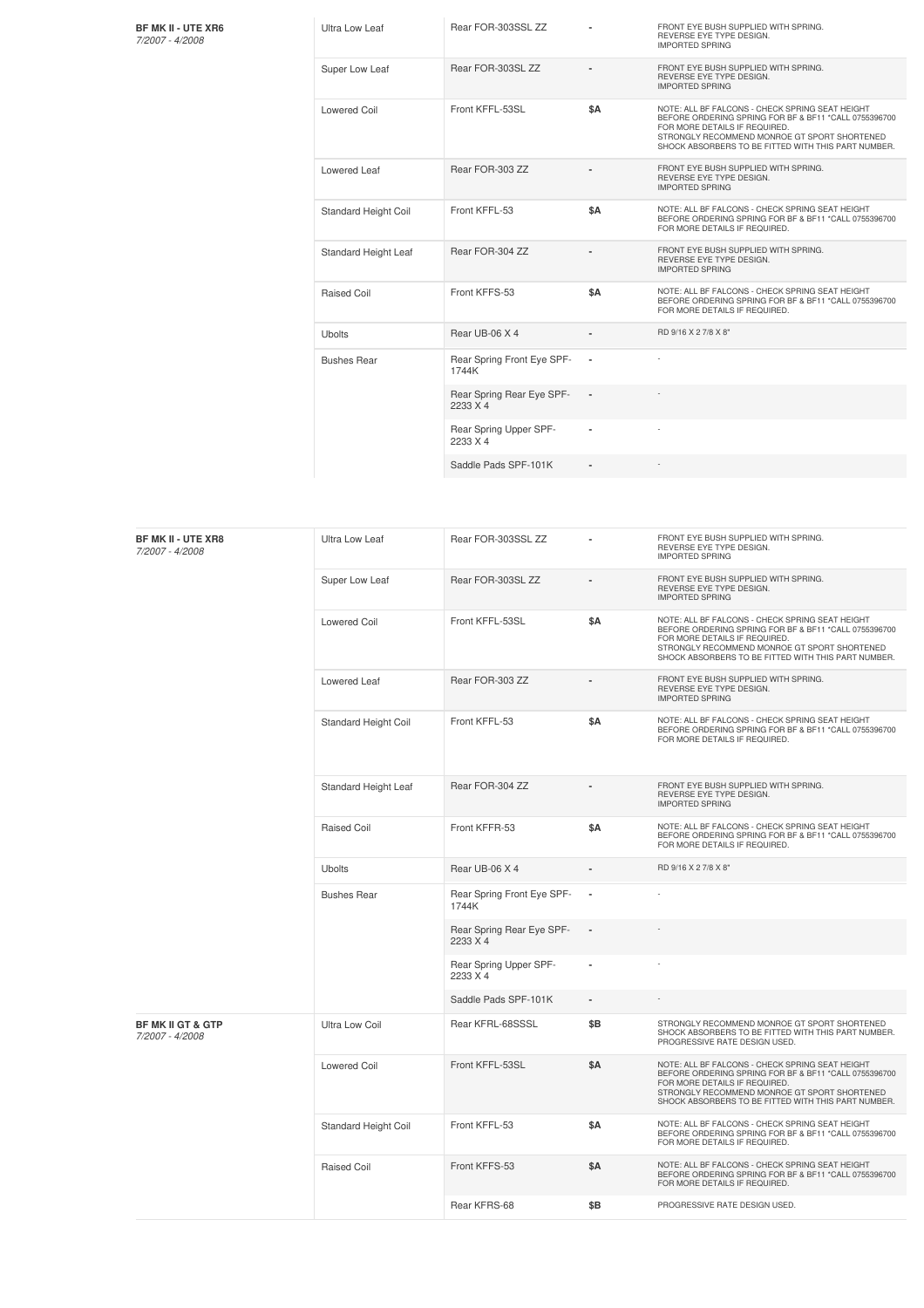| <b>BF MK II III - WAGON</b><br>7/2007 - 2011   | Super Low Coil        | Front KFFL-53SL                               | \$Α                      | NOTE: ALL BF FALCONS - CHECK SPRING SEAT HEIGHT<br>BEFORE ORDERING SPRING FOR BF & BF11 *CALL 0755396700<br>FOR MORE DETAILS IF REQUIRED.<br>STRONGLY RECOMMEND MONROE GT SPORT SHORTENED<br>SHOCK ABSORBERS TO BE FITTED WITH THIS PART NUMBER. |
|------------------------------------------------|-----------------------|-----------------------------------------------|--------------------------|--------------------------------------------------------------------------------------------------------------------------------------------------------------------------------------------------------------------------------------------------|
|                                                | <b>Lowered Coil</b>   | Front KFFL-53                                 | \$Α                      | NOTE: ALL BF FALCONS - CHECK SPRING SEAT HEIGHT<br>BEFORE ORDERING SPRING FOR BF & BF11 *CALL 0755396700<br>FOR MORE DETAILS IF REQUIRED.                                                                                                        |
|                                                | Standard Height Coil  | Front KFFS-53                                 | \$Α                      | NOTE: ALL BF FALCONS - CHECK SPRING SEAT HEIGHT<br>BEFORE ORDERING SPRING FOR BF & BF11 *CALL 0755396700<br>FOR MORE DETAILS IF REQUIRED.                                                                                                        |
|                                                | <b>Raised Coil</b>    | Front KFFR-53                                 | \$Α                      | NOTE: ALL BF FALCONS - CHECK SPRING SEAT HEIGHT<br>BEFORE ORDERING SPRING FOR BF & BF11 *CALL 0755396700<br>FOR MORE DETAILS IF REQUIRED.                                                                                                        |
|                                                | Ubolts                | Rear UB-06 X 4                                |                          | RD 9/16 X 2 7/8 X 8"                                                                                                                                                                                                                             |
|                                                | <b>Bushes Rear</b>    | Rear Spring Front Eye S-229<br>X <sub>2</sub> | $\overline{\phantom{a}}$ |                                                                                                                                                                                                                                                  |
|                                                |                       | Rear Spring Rear Eye SPF-<br>2233 X 4         |                          |                                                                                                                                                                                                                                                  |
|                                                |                       | Rear Spring Upper SPF-<br>2233 X 4            |                          |                                                                                                                                                                                                                                                  |
|                                                |                       | Saddle Pads SPF-101K                          |                          |                                                                                                                                                                                                                                                  |
| <b>BF MK II XR6 - SEDAN</b><br>7/2007 - 4/2008 | <b>Ultra Low Coil</b> | Rear KFRL-68SSSL                              | \$Β                      | STRONGLY RECOMMEND MONROE GT SPORT SHORTENED<br>SHOCK ABSORBERS TO BE FITTED WITH THIS PART NUMBER.<br>PROGRESSIVE RATE DESIGN USED.                                                                                                             |
|                                                | Super Low Coil        | Rear KFRL-68SSL                               | \$Β                      | STRONGLY RECOMMEND MONROE GT SPORT SHORTENED<br>SHOCK ABSORBERS TO BE FITTED WITH THIS PART NUMBER.<br>PROGRESSIVE RATE DESIGN USED.                                                                                                             |
|                                                | <b>Lowered Coil</b>   | Front KFFL-53SL                               | \$Α                      | NOTE: ALL BF FALCONS - CHECK SPRING SEAT HEIGHT<br>BEFORE ORDERING SPRING FOR BF & BF11 *CALL 0755396700<br>FOR MORE DETAILS IF REQUIRED<br>STRONGLY RECOMMEND MONROE GT SPORT SHORTENED<br>SHOCK ABSORBERS TO BE FITTED WITH THIS PART NUMBER.  |
|                                                |                       | Rear KFRL-68SL                                | \$Β                      | STRONGLY RECOMMEND MONROE GT SPORT SHORTENED<br>SHOCK ABSORBERS TO BE FITTED WITH THIS PART NUMBER.<br>PROGRESSIVE RATE DESIGN USED.                                                                                                             |
|                                                | Standard Height Coil  | Front KFFL-53                                 | \$Α                      | NOTE: ALL BF FALCONS - CHECK SPRING SEAT HEIGHT<br>BEFORE ORDERING SPRING FOR BF & BF11 *CALL 0755396700<br>FOR MORE DETAILS IF REQUIRED.                                                                                                        |
|                                                |                       | Rear KFRL-68                                  | \$Β                      | STRONGLY RECOMMEND MONROE GT SPORT SHORTENED<br>SHOCK ABSORBERS TO BE FITTED WITH THIS PART NUMBER.<br>PROGRESSIVE RATE DESIGN USED.                                                                                                             |
|                                                | <b>Raised Coil</b>    | Front KFFS-53                                 | \$Α                      | NOTE: ALL BF FALCONS - CHECK SPRING SEAT HEIGHT<br>BEFORE ORDERING SPRING FOR BF & BF11 *CALL 0755396700<br>FOR MORE DETAILS IF REQUIRED.                                                                                                        |
|                                                |                       | Rear KFRS-68                                  | \$Β                      | PROGRESSIVE RATE DESIGN USED.                                                                                                                                                                                                                    |
| <b>BF MK II XR8 - SEDAN</b><br>7/2007 - 4/2008 | Ultra Low Coil        | Rear KFRL-68SSSL                              | \$Β                      | STRONGLY RECOMMEND MONROE GT SPORT SHORTENED<br>SHOCK ABSORBERS TO BE FITTED WITH THIS PART NUMBER.<br>PROGRESSIVE RATE DESIGN USED.                                                                                                             |
|                                                | Super Low Coil        | Rear KFRL-68SSL                               | \$Β                      | STRONGLY RECOMMEND MONROE GT SPORT SHORTENED<br>SHOCK ABSORBERS TO BE FITTED WITH THIS PART NUMBER.<br>PROGRESSIVE RATE DESIGN USED.                                                                                                             |
|                                                | <b>Lowered Coil</b>   | Front KFFL-53SL                               | \$Α                      | NOTE: ALL BF FALCONS - CHECK SPRING SEAT HEIGHT<br>BEFORE ORDERING SPRING FOR BF & BF11 *CALL 0755396700<br>FOR MORE DETAILS IF REQUIRED.<br>STRONGLY RECOMMEND MONROE GT SPORT SHORTENED<br>SHOCK ABSORBERS TO BE FITTED WITH THIS PART NUMBER. |
|                                                |                       | Rear KFRL-68SL                                | \$Β                      | STRONGLY RECOMMEND MONROE GT SPORT SHORTENED<br>SHOCK ABSORBERS TO BE FITTED WITH THIS PART NUMBER.<br>PROGRESSIVE RATE DESIGN USED.                                                                                                             |
|                                                | Standard Height Coil  | Front KFFL-53                                 | \$Α                      | NOTE: ALL BF FALCONS - CHECK SPRING SEAT HEIGHT<br>BEFORE ORDERING SPRING FOR BF & BF11 *CALL 0755396700<br>FOR MORE DETAILS IF REQUIRED.                                                                                                        |
|                                                |                       | Rear KFRL-68                                  | \$Β                      | STRONGLY RECOMMEND MONROE GT SPORT SHORTENED<br>SHOCK ABSORBERS TO BE FITTED WITH THIS PART NUMBER.<br>PROGRESSIVE RATE DESIGN USED.                                                                                                             |
|                                                | <b>Raised Coil</b>    | Front KFFS-53                                 | \$Α                      | NOTE: ALL BF FALCONS - CHECK SPRING SEAT HEIGHT<br>BEFORE ORDERING SPRING FOR BF & BF11 *CALL 0755396700<br>FOR MORE DETAILS IF REQUIRED.                                                                                                        |
|                                                |                       | Rear KFRS-68                                  | \$Β                      | PROGRESSIVE RATE DESIGN USED.                                                                                                                                                                                                                    |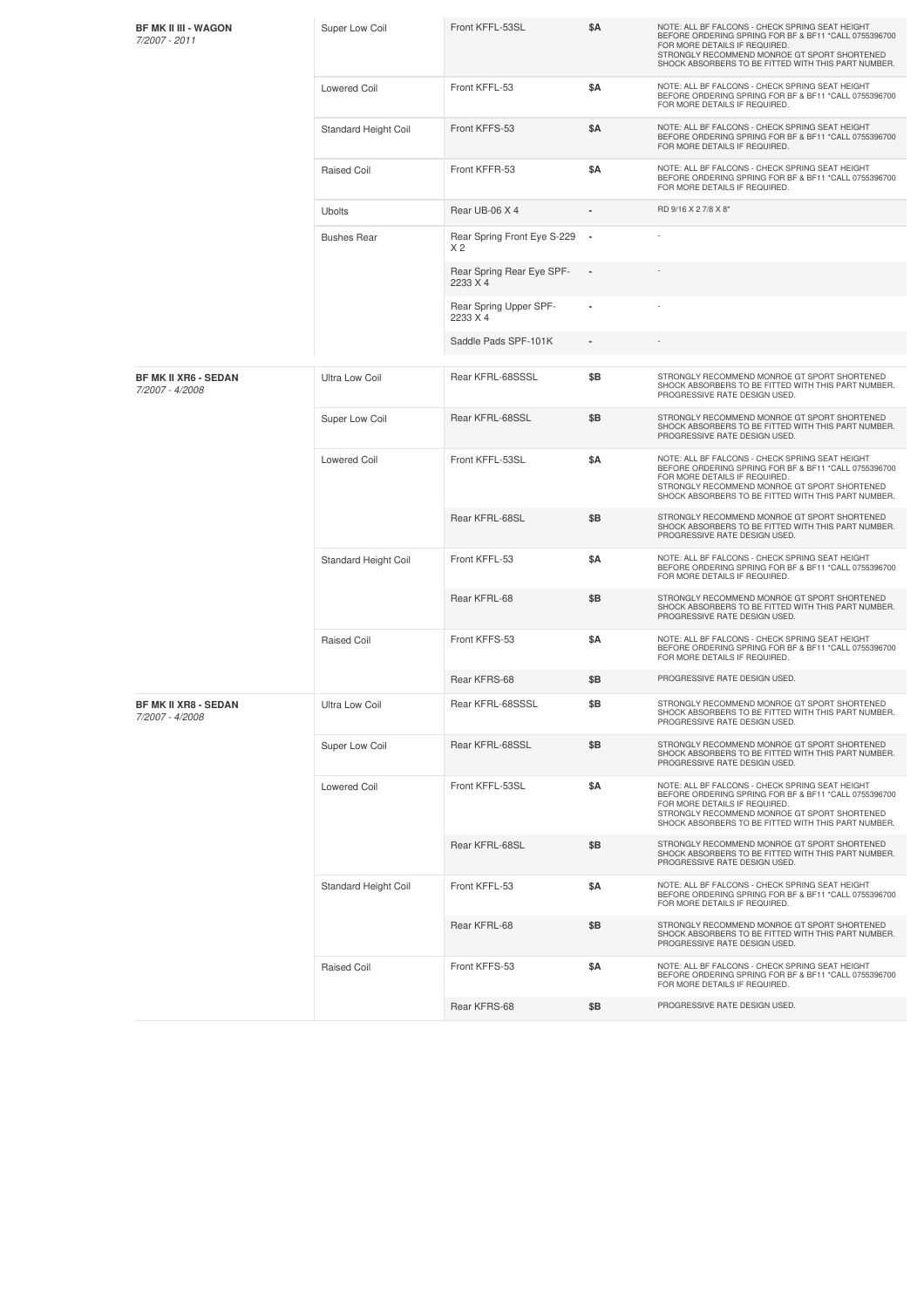| EA, EB, ED, EF, EL 6CYL - SEDAN<br>1988 - 1997 | Ultra Low Coil       | Front KFFL-26SSL | \$A        | STRONGLY RECOMMEND MONROE GT SPORT SHORTENED<br>SHOCK ABSORBERS TO BE FITTED WITH THIS PART NUMBER.                                                                                                                                                                                                      |
|------------------------------------------------|----------------------|------------------|------------|----------------------------------------------------------------------------------------------------------------------------------------------------------------------------------------------------------------------------------------------------------------------------------------------------------|
|                                                |                      | Rear KFRL-27SSL  | <b>\$A</b> | STRONGLY RECOMMEND MONROE GT SPORT SHORTENED<br>SHOCK ABSORBERS TO BE FITTED WITH THIS PART NUMBER.<br>PROGRESSIVE RATE DESIGN USED.                                                                                                                                                                     |
|                                                | Super Low Coil       | Front KFFL-26SL  | <b>\$A</b> | STRONGLY RECOMMEND MONROE GT SPORT SHORTENED<br>SHOCK ABSORBERS TO BE FITTED WITH THIS PART NUMBER.                                                                                                                                                                                                      |
|                                                |                      | Rear KFRL-27SL   | \$A        | STRONGLY RECOMMEND MONROE GT SPORT SHORTENED<br>SHOCK ABSORBERS TO BE FITTED WITH THIS PART NUMBER.<br>PROGRESSIVE RATE DESIGN USED.                                                                                                                                                                     |
|                                                | Super Low EHD Coil   | Rear KFRL-27SLHD | \$D        | STRONGLY RECOMMEND MONROE GT SPORT SHORTENED<br>SHOCK ABSORBERS TO BE FITTED WITH THIS PART NUMBER.<br>PROGRESSIVE RATE DESIGN USED.<br>NON STOCKED ITEM. CURRENTLY UNAVAILABLE                                                                                                                          |
|                                                | Lowered Coil         | Front KFFL-26    | <b>\$A</b> | STRONGLY RECOMMEND MONROE GT SPORT SHORTENED<br>SHOCK ABSORBERS TO BE FITTED WITH THIS PART NUMBER.                                                                                                                                                                                                      |
|                                                |                      | Rear KFRL-27     | \$A        | STRONGLY RECOMMEND MONROE GT SPORT SHORTENED<br>SHOCK ABSORBERS TO BE FITTED WITH THIS PART NUMBER.<br>NOT SUITABLE FOR SELF LEVELLING TYPE SHOCK<br>ABSORBERS - WHEN REPLACING SELF LEVELLING UNITS THIS<br>PART NO MUST BE USED WITH CONVENTIONAL SHOCK<br>ABSORBERS.<br>PROGRESSIVE RATE DESIGN USED. |
|                                                | Lowered EHD Coil     | Rear KFRL-27HD   | \$D        | STRONGLY RECOMMEND MONROE GT SPORT SHORTENED<br>SHOCK ABSORBERS TO BE FITTED WITH THIS PART NUMBER.<br>PROGRESSIVE RATE DESIGN USED.<br>NON STOCKED ITEM. CURRENTLY UNAVAILABLE                                                                                                                          |
|                                                | Standard Height Coil | Front KFFS-26    | \$A        |                                                                                                                                                                                                                                                                                                          |
|                                                |                      | Rear KFRS-27     | <b>\$A</b> | NOT SUITABLE FOR SELF LEVELLING TYPE SHOCK<br>ABSORBERS - WHEN REPLACING SELF LEVELLING UNITS THIS<br>PART NO MUST BE USED WITH CONVENTIONAL SHOCK<br>ABSORBERS.                                                                                                                                         |
|                                                | <b>Raised Coil</b>   | Front KFFR-26    | \$B        |                                                                                                                                                                                                                                                                                                          |
|                                                |                      | Rear KFRS-18     | <b>\$A</b> | NOT SUITABLE FOR SELF LEVELLING TYPE SHOCK<br>ABSORBERS - WHEN REPLACING SELF LEVELLING UNITS THIS<br>PART NO MUST BE USED WITH CONVENTIONAL SHOCK<br>ABSORBERS.                                                                                                                                         |

| Ultra Low Coil              | Front KFFL-26SSL | \$A | STRONGLY RECOMMEND MONROE GT SPORT SHORTENED<br>SHOCK ABSORBERS TO BE FITTED WITH THIS PART NUMBER. |
|-----------------------------|------------------|-----|-----------------------------------------------------------------------------------------------------|
| Super Low Coil              | Front KFFL-26SL  | \$A | STRONGLY RECOMMEND MONROE GT SPORT SHORTENED<br>SHOCK ABSORBERS TO BE FITTED WITH THIS PART NUMBER. |
| Lowered Coil                | Front KFFL-26    | \$A | STRONGLY RECOMMEND MONROE GT SPORT SHORTENED<br>SHOCK ABSORBERS TO BE FITTED WITH THIS PART NUMBER. |
| <b>Standard Height Coil</b> | Front KFFS-26    | \$A | $\sim$                                                                                              |
| Raised Coil                 | Front KFFR-26    | \$B | $\sim$                                                                                              |
| Ubolts                      | Rear UB-06 X 4   |     | RD 9/16 X 2 7/8 X 8"                                                                                |
|                             |                  |     |                                                                                                     |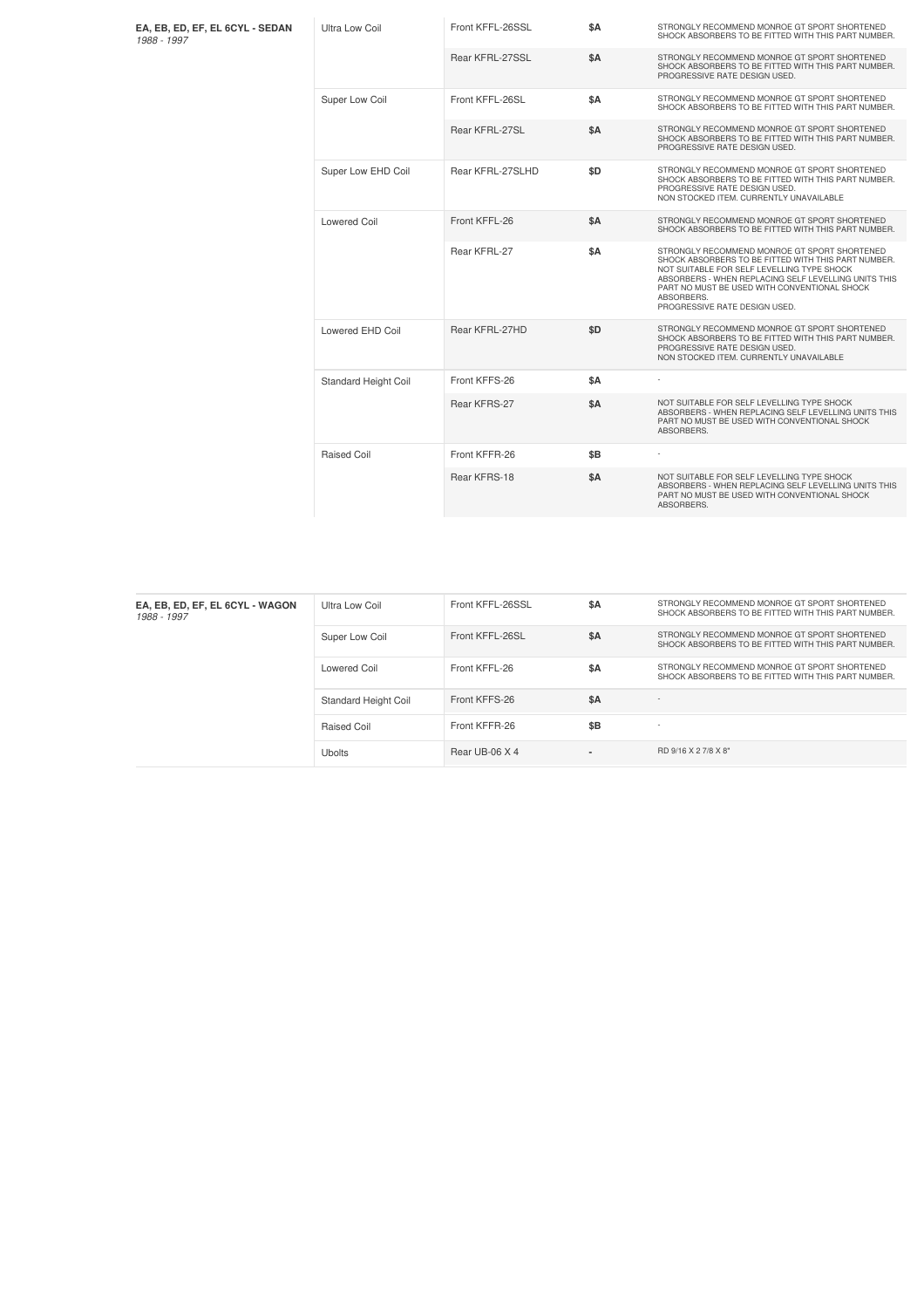| EB, ED, EF, EL 8CYL - SEDAN<br>1991 - 1997 | Ultra Low Coil              | Front KFFL-26SSL | \$Α        | STRONGLY RECOMMEND MONROE GT SPORT SHORTENED<br>SHOCK ABSORBERS TO BE FITTED WITH THIS PART NUMBER.                                                                                                                                                                                                      |
|--------------------------------------------|-----------------------------|------------------|------------|----------------------------------------------------------------------------------------------------------------------------------------------------------------------------------------------------------------------------------------------------------------------------------------------------------|
|                                            |                             | Rear KFRL-27SSL  | \$Α        | STRONGLY RECOMMEND MONROE GT SPORT SHORTENED<br>SHOCK ABSORBERS TO BE FITTED WITH THIS PART NUMBER.<br>PROGRESSIVE RATE DESIGN USED.                                                                                                                                                                     |
|                                            | Super Low Coil              | Front KFFL-52SL  | \$Α        | STRONGLY RECOMMEND MONROE GT SPORT SHORTENED<br>SHOCK ABSORBERS TO BE FITTED WITH THIS PART NUMBER.                                                                                                                                                                                                      |
|                                            |                             | Rear KFRL-27SL   | \$Α        | STRONGLY RECOMMEND MONROE GT SPORT SHORTENED<br>SHOCK ABSORBERS TO BE FITTED WITH THIS PART NUMBER.<br>PROGRESSIVE RATE DESIGN USED.                                                                                                                                                                     |
|                                            | Super Low EHD Coil          | Rear KFRL-27SLHD | \$D        | STRONGLY RECOMMEND MONROE GT SPORT SHORTENED<br>SHOCK ABSORBERS TO BE FITTED WITH THIS PART NUMBER.<br>PROGRESSIVE RATE DESIGN USED.<br>NON STOCKED ITEM. CURRENTLY UNAVAILABLE                                                                                                                          |
|                                            | <b>Lowered Coil</b>         | Front KFFL-52    | <b>\$A</b> | STRONGLY RECOMMEND MONROE GT SPORT SHORTENED<br>SHOCK ABSORBERS TO BE FITTED WITH THIS PART NUMBER.                                                                                                                                                                                                      |
|                                            |                             | Rear KFRL-27     | <b>\$A</b> | STRONGLY RECOMMEND MONROE GT SPORT SHORTENED<br>SHOCK ABSORBERS TO BE FITTED WITH THIS PART NUMBER.<br>NOT SUITABLE FOR SELF LEVELLING TYPE SHOCK<br>ABSORBERS - WHEN REPLACING SELF LEVELLING UNITS THIS<br>PART NO MUST BE USED WITH CONVENTIONAL SHOCK<br>ABSORBERS.<br>PROGRESSIVE RATE DESIGN USED. |
|                                            | Lowered EHD Coil            | Rear KFRL-27HD   | \$D        | STRONGLY RECOMMEND MONROE GT SPORT SHORTENED<br>SHOCK ABSORBERS TO BE FITTED WITH THIS PART NUMBER.<br>PROGRESSIVE RATE DESIGN USED.<br>NON STOCKED ITEM. CURRENTLY UNAVAILABLE                                                                                                                          |
|                                            | <b>Standard Height Coil</b> | Front KFFS-52    | \$B        |                                                                                                                                                                                                                                                                                                          |
|                                            |                             | Rear KFRS-27     | \$Α        | NOT SUITABLE FOR SELF LEVELLING TYPE SHOCK<br>ABSORBERS - WHEN REPLACING SELF LEVELLING UNITS THIS<br>PART NO MUST BE USED WITH CONVENTIONAL SHOCK<br>ABSORBERS.                                                                                                                                         |
|                                            | Raised Coil                 | Front KFFR-52    | \$D        | NON STOCKED ITEM. CURRENTLY UNAVAILABLE                                                                                                                                                                                                                                                                  |
|                                            |                             | Rear KFRS-18     | \$A        | NOT SUITABLE FOR SELF LEVELLING TYPE SHOCK<br>ABSORBERS - WHEN REPLACING SELF LEVELLING UNITS THIS<br>PART NO MUST BE USED WITH CONVENTIONAL SHOCK<br>ABSORBERS.                                                                                                                                         |
|                                            |                             |                  |            |                                                                                                                                                                                                                                                                                                          |
| EB, ED, EF, EL 8CYL - WAGON<br>1991 - 1997 | <b>Ultra Low Coil</b>       | Front KFFL-26SSL | \$Α        | STRONGLY RECOMMEND MONROE GT SPORT SHORTENED<br>SHOCK ABSORBERS TO BE FITTED WITH THIS PART NUMBER.                                                                                                                                                                                                      |
|                                            | Super Low Coil              | Front KFFL-52SL  | \$A        | STRONGLY RECOMMEND MONROE GT SPORT SHORTENED<br>SHOCK ABSORBERS TO BE FITTED WITH THIS PART NUMBER.                                                                                                                                                                                                      |
|                                            | <b>Lowered Coil</b>         | Front KFFL-52    | \$Α        | STRONGLY RECOMMEND MONROE GT SPORT SHORTENED<br>SHOCK ABSORBERS TO BE FITTED WITH THIS PART NUMBER                                                                                                                                                                                                       |
|                                            | Standard Height Coil        | Front KFFS-52    | \$Β        |                                                                                                                                                                                                                                                                                                          |
|                                            | Raised Coil                 | Front KFFR-52    | \$D        | NON STOCKED ITEM. CURRENTLY UNAVAILABLE                                                                                                                                                                                                                                                                  |
|                                            | <b>Ubolts</b>               | Rear UB-06 X 4   |            | RD 9/16 X 2 7/8 X 8"                                                                                                                                                                                                                                                                                     |
| ED, EF, EL XR6<br>1993 - 1997              | Super Low Coil              | Rear KFRL-27SSL  | \$Α        | STRONGLY RECOMMEND MONROE GT SPORT SHORTENED<br>SHOCK ABSORBERS TO BE FITTED WITH THIS PART NUMBER.<br>PROGRESSIVE RATE DESIGN USED.                                                                                                                                                                     |
|                                            | <b>Lowered Coil</b>         | Front KFFL-26SL  | \$A        | STRONGLY RECOMMEND MONROE GT SPORT SHORTENED<br>SHOCK ABSORBERS TO BE FITTED WITH THIS PART NUMBER.                                                                                                                                                                                                      |
|                                            |                             | Rear KFRL-27SL   | <b>\$A</b> | STRONGLY RECOMMEND MONROE GT SPORT SHORTENED<br>SHOCK ABSORBERS TO BE FITTED WITH THIS PART NUMBER.<br>NOT SUITABLE FOR SELF LEVELLING TYPE SHOCK<br>ABSORBERS - WHEN REPLACING SELF LEVELLING UNITS THIS<br>PART NO MUST BE USED WITH CONVENTIONAL SHOCK<br>ABSORBERS.<br>PROGRESSIVE RATE DESIGN USED. |
|                                            | Lowered EHD Coil            | Rear KFRL-27SLHD | \$D        | STRONGLY RECOMMEND MONROE GT SPORT SHORTENED<br>SHOCK ABSORBERS TO BE FITTED WITH THIS PART NUMBER.<br>PROGRESSIVE RATE DESIGN USED.<br>NON STOCKED ITEM. CURRENTLY UNAVAILABLE                                                                                                                          |
|                                            | Standard Height Coil        | Front KFFL-26    | \$Α        |                                                                                                                                                                                                                                                                                                          |
|                                            |                             | Rear KFRL-27     | \$A        | STRONGLY RECOMMEND MONROE GT SPORT SHORTENED<br>SHOCK ABSORBERS TO BE FITTED WITH THIS PART NUMBER.<br>PROGRESSIVE RATE DESIGN USED.                                                                                                                                                                     |
|                                            | Raised Coil                 | Front KFFS-26    | \$Α        |                                                                                                                                                                                                                                                                                                          |

Rear KFRS-27 **\$A**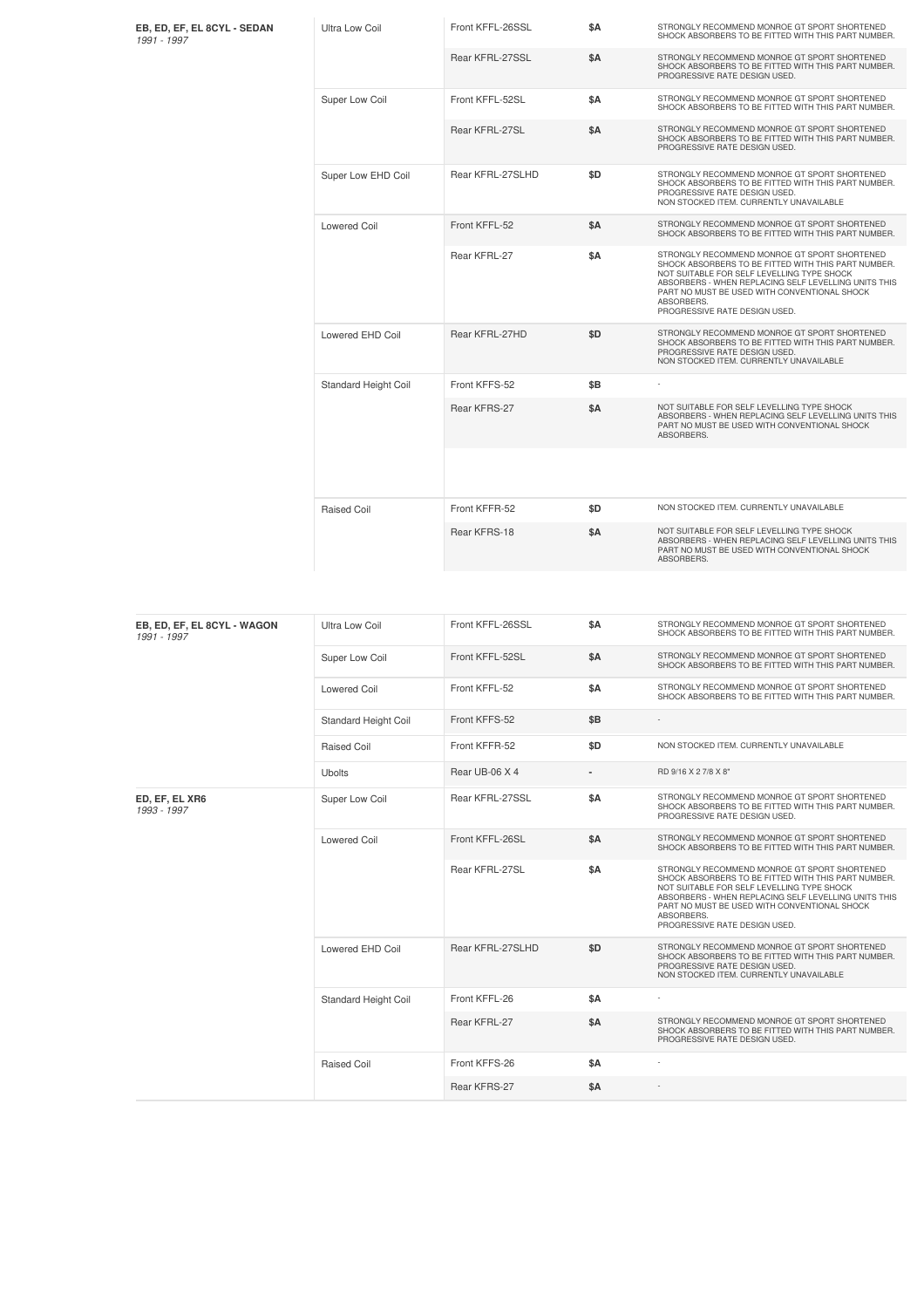| ED, EF, EL XR8<br>1993 - 1997     | Super Low Coil       | Rear KFRL-27SSL                       | \$Α                      | STRONGLY RECOMMEND MONROE GT SPORT SHORTENED<br>SHOCK ABSORBERS TO BE FITTED WITH THIS PART NUMBER.<br>PROGRESSIVE RATE DESIGN USED.                                                                                                                                                                     |
|-----------------------------------|----------------------|---------------------------------------|--------------------------|----------------------------------------------------------------------------------------------------------------------------------------------------------------------------------------------------------------------------------------------------------------------------------------------------------|
|                                   | <b>Lowered Coil</b>  | Front KFFL-52SL                       | \$A                      | STRONGLY RECOMMEND MONROE GT SPORT SHORTENED<br>SHOCK ABSORBERS TO BE FITTED WITH THIS PART NUMBER.                                                                                                                                                                                                      |
|                                   |                      | Rear KFRL-27SL                        | <b>\$A</b>               | STRONGLY RECOMMEND MONROE GT SPORT SHORTENED<br>SHOCK ABSORBERS TO BE FITTED WITH THIS PART NUMBER.<br>NOT SUITABLE FOR SELF LEVELLING TYPE SHOCK<br>ABSORBERS - WHEN REPLACING SELF LEVELLING UNITS THIS<br>PART NO MUST BE USED WITH CONVENTIONAL SHOCK<br>ABSORBERS.<br>PROGRESSIVE RATE DESIGN USED. |
|                                   | Lowered EHD Coil     | Rear KFRL-27SLHD                      | \$D                      | STRONGLY RECOMMEND MONROE GT SPORT SHORTENED<br>SHOCK ABSORBERS TO BE FITTED WITH THIS PART NUMBER.<br>PROGRESSIVE RATE DESIGN USED.<br>NON STOCKED ITEM. CURRENTLY UNAVAILABLE                                                                                                                          |
|                                   | Standard Height Coil | Front KFFL-52                         | \$Α                      |                                                                                                                                                                                                                                                                                                          |
|                                   |                      | Rear KFRL-27                          | \$Α                      | STRONGLY RECOMMEND MONROE GT SPORT SHORTENED<br>SHOCK ABSORBERS TO BE FITTED WITH THIS PART NUMBER.<br>PROGRESSIVE RATE DESIGN USED.                                                                                                                                                                     |
|                                   | Raised Coil          | Front KFFS-52                         | \$B                      |                                                                                                                                                                                                                                                                                                          |
|                                   |                      | Rear KFRS-27                          | \$Α                      |                                                                                                                                                                                                                                                                                                          |
|                                   |                      |                                       |                          |                                                                                                                                                                                                                                                                                                          |
| FG, FGX - 1 TONNER                | Standard Height Coil | Front KFFS-40                         | \$A                      |                                                                                                                                                                                                                                                                                                          |
| 8/2008 - Current                  | Raised Coil          | Front KFFR-40                         | \$Α                      |                                                                                                                                                                                                                                                                                                          |
|                                   | <b>Ubolts</b>        | Rear UB-06 X 4                        | $\overline{\phantom{a}}$ | RD 9/16 X 2 7/8 X 8"                                                                                                                                                                                                                                                                                     |
|                                   | <b>Bushes Rear</b>   | Rear Spring Front Eye SPF-<br>1744K   |                          |                                                                                                                                                                                                                                                                                                          |
|                                   |                      | Rear Spring Rear Eye SPF-<br>2233 X 4 | ×                        |                                                                                                                                                                                                                                                                                                          |
|                                   |                      | Rear Spring Upper SPF-<br>2233 X 4    |                          |                                                                                                                                                                                                                                                                                                          |
| FG, FGX - UTE<br>5/2008 - Current | Ultra Low Coil       | Front KFFL-40SSSLHD                   | \$D                      | STRONGLY RECOMMEND MONROE GT SPORT SHORTENED<br>SHOCK ABSORBERS TO BE FITTED WITH THIS PART NUMBER.<br>NON STOCKED ITEM. CURRENTLY UNAVAILABLE                                                                                                                                                           |
|                                   | Ultra Low Leaf       | Rear FOR-303SSL ZZ                    |                          | FRONT EYE BUSH SUPPLIED WITH SPRING.<br>REVERSE EYE TYPE DESIGN.<br><b>IMPORTED SPRING</b>                                                                                                                                                                                                               |
|                                   | Super Low Coil       | Front KFFL-40SSLHD                    | \$Α                      | STRONGLY RECOMMEND MONROE GT SPORT SHORTENED<br>SHOCK ABSORBERS TO BE FITTED WITH THIS PART NUMBER.<br>PROGRESSIVE RATE DESIGN USED.                                                                                                                                                                     |
|                                   | Super Low Leaf       | Rear FOR-303SL ZZ                     |                          | FRONT EYE BUSH SUPPLIED WITH SPRING.<br>REVERSE EYE TYPE DESIGN.<br><b>IMPORTED SPRING</b>                                                                                                                                                                                                               |
|                                   | Lowered Coil         | Front KFFL-40                         | \$Α                      | PROGRESSIVE RATE DESIGN USED.                                                                                                                                                                                                                                                                            |
|                                   | Lowered Leaf         | Rear FOR-303 ZZ                       |                          | FRONT EYE BUSH SUPPLIED WITH SPRING.<br>REVERSE EYE TYPE DESIGN.<br><b>IMPORTED SPRING</b>                                                                                                                                                                                                               |
|                                   | Standard Height Coil | Front KFFS-40                         | \$Α                      |                                                                                                                                                                                                                                                                                                          |
|                                   | Raised Coil          | Front KFFR-40                         | \$Α                      |                                                                                                                                                                                                                                                                                                          |
|                                   | <b>Ubolts</b>        | Rear UB-06 X 4                        | ä,                       | RD 9/16 X 2 7/8 X 8"                                                                                                                                                                                                                                                                                     |
|                                   | <b>Bushes Rear</b>   | Rear Spring Front Eye SPF-<br>1744K   |                          |                                                                                                                                                                                                                                                                                                          |
|                                   |                      | Rear Spring Rear Eye SPF-<br>2233 X 4 | ×                        |                                                                                                                                                                                                                                                                                                          |
|                                   |                      | Rear Spring Upper SPF-<br>2233 X 4    |                          |                                                                                                                                                                                                                                                                                                          |
|                                   |                      | Saddle Pads SPF-101K                  | ä,                       |                                                                                                                                                                                                                                                                                                          |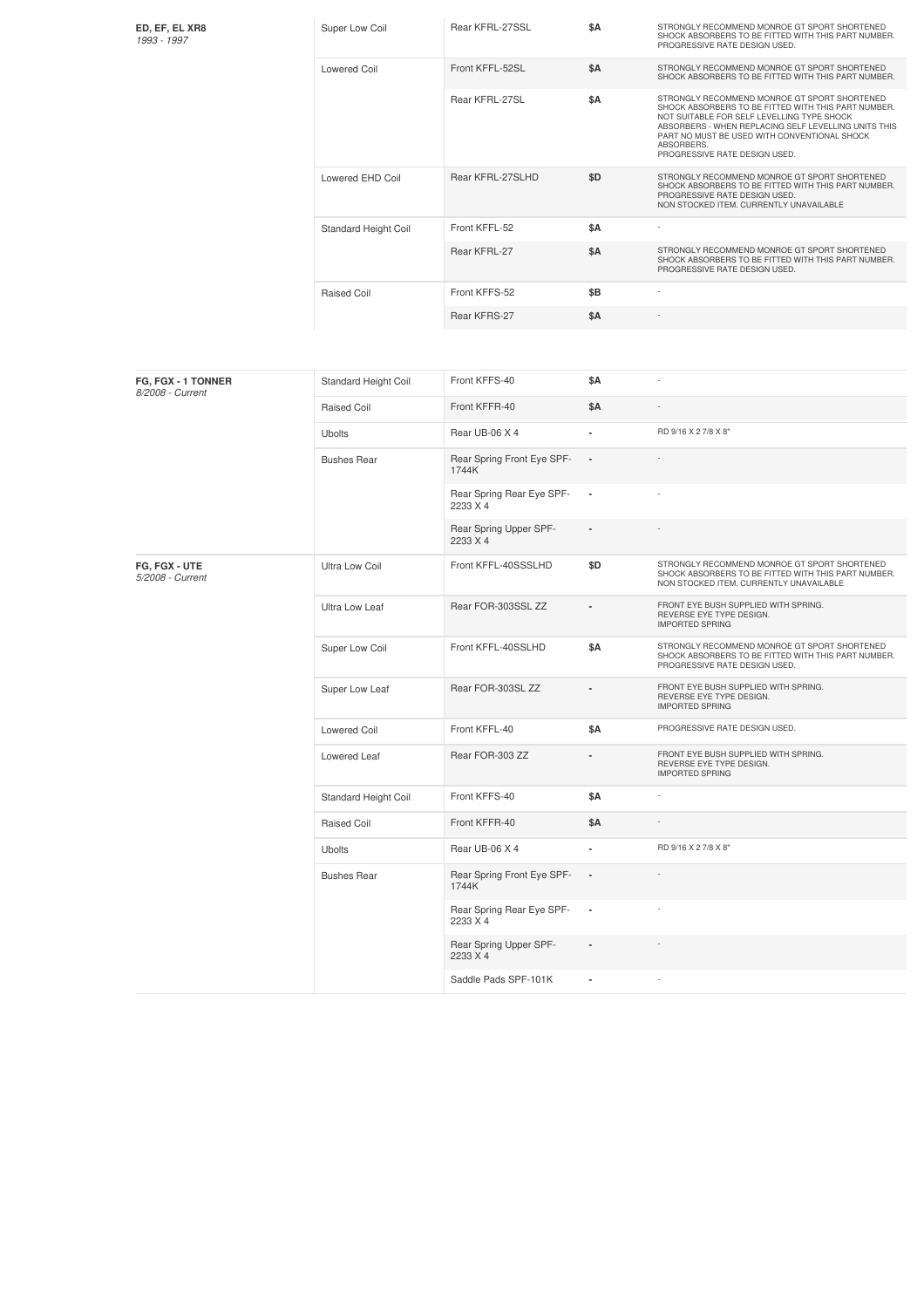| FG, FGX 6CYL - SEDAN<br>5/2008 - Current | <b>Ultra Low Coil</b> | Front KFFL-40SSSL                     | \$Α            | STRONGLY RECOMMEND MONROE GT SPORT SHORTENED<br>SHOCK ABSORBERS TO BE FITTED WITH THIS PART NUMBER.<br>PROGRESSIVE RATE DESIGN USED. |
|------------------------------------------|-----------------------|---------------------------------------|----------------|--------------------------------------------------------------------------------------------------------------------------------------|
|                                          |                       | Rear KFRL-68SSSL                      | \$Β            | STRONGLY RECOMMEND MONROE GT SPORT SHORTENED<br>SHOCK ABSORBERS TO BE FITTED WITH THIS PART NUMBER.<br>PROGRESSIVE RATE DESIGN USED. |
|                                          | Super Low Coil        | Front KFFL-40SSL                      | \$Α            | STRONGLY RECOMMEND MONROE GT SPORT SHORTENED<br>SHOCK ABSORBERS TO BE FITTED WITH THIS PART NUMBER.<br>PROGRESSIVE RATE DESIGN USED. |
|                                          |                       | Rear KFRL-68SSL                       | \$Β            | STRONGLY RECOMMEND MONROE GT SPORT SHORTENED<br>SHOCK ABSORBERS TO BE FITTED WITH THIS PART NUMBER.<br>PROGRESSIVE RATE DESIGN USED. |
|                                          | <b>Lowered Coil</b>   | Front KFFL-40                         | \$Α            | PROGRESSIVE RATE DESIGN USED.                                                                                                        |
|                                          |                       | Rear KFRL-68SL                        | \$B            | STRONGLY RECOMMEND MONROE GT SPORT SHORTENED<br>SHOCK ABSORBERS TO BE FITTED WITH THIS PART NUMBER.<br>PROGRESSIVE RATE DESIGN USED. |
|                                          | Standard Height Coil  | Front KFFS-40                         | \$Α            |                                                                                                                                      |
|                                          |                       | Rear KFRS-68                          | \$B            | PROGRESSIVE RATE DESIGN USED.                                                                                                        |
|                                          | Raised Coil           | Front KFFR-40                         | \$Α            | ÷,                                                                                                                                   |
|                                          |                       | Rear KFRR-68                          | \$Β            | PROGRESSIVE RATE DESIGN USED.                                                                                                        |
| FG, FGX XR6 - SEDAN<br>5/2008 - Current  | Super Low Coil        | Front KFFL-40SSSL                     | \$Α            | STRONGLY RECOMMEND MONROE GT SPORT SHORTENED<br>SHOCK ABSORBERS TO BE FITTED WITH THIS PART NUMBER.<br>PROGRESSIVE RATE DESIGN USED. |
|                                          |                       | Rear KFRL-68SSSL                      | \$Β            | STRONGLY RECOMMEND MONROE GT SPORT SHORTENED<br>SHOCK ABSORBERS TO BE FITTED WITH THIS PART NUMBER.<br>PROGRESSIVE RATE DESIGN USED. |
|                                          | <b>Lowered Coil</b>   | Front KFFL-40SSL                      | \$Α            | STRONGLY RECOMMEND MONROE GT SPORT SHORTENED<br>SHOCK ABSORBERS TO BE FITTED WITH THIS PART NUMBER.<br>PROGRESSIVE RATE DESIGN USED. |
|                                          |                       | Rear KFRL-68SSL                       | \$B            | STRONGLY RECOMMEND MONROE GT SPORT SHORTENED<br>SHOCK ABSORBERS TO BE FITTED WITH THIS PART NUMBER.<br>PROGRESSIVE RATE DESIGN USED. |
|                                          | Standard Height Coil  | Rear KFRL-68                          | \$B            | PROGRESSIVE RATE DESIGN USED.                                                                                                        |
|                                          | Raised Coil           | Front KFFS-40                         | \$Α            |                                                                                                                                      |
|                                          |                       | Rear KFRS-68                          | \$Β            | PROGRESSIVE RATE DESIGN USED.                                                                                                        |
| FG, FGX XR6 - UTE<br>5/2008 - Current    | Ultra Low Leaf        | Rear FOR-303SSL ZZ                    | ٠              | FRONT EYE BUSH SUPPLIED WITH SPRING.<br>REVERSE EYE TYPE DESIGN.<br><b>IMPORTED SPRING</b>                                           |
|                                          | Super Low Coil        | Front KFFL-40SSSL                     | \$Α            | STRONGLY RECOMMEND MONROE GT SPORT SHORTENED<br>SHOCK ABSORBERS TO BE FITTED WITH THIS PART NUMBER.<br>PROGRESSIVE RATE DESIGN USED. |
|                                          | Super Low Leaf        | Rear FOR-303SL ZZ                     |                | FRONT EYE BUSH SUPPLIED WITH SPRING.<br>REVERSE EYE TYPE DESIGN.<br><b>IMPORTED SPRING</b>                                           |
|                                          | <b>Lowered Coil</b>   | Front KFFL-40SSL                      | \$Α            | STRONGLY RECOMMEND MONROE GT SPORT SHORTENED<br>SHOCK ABSORBERS TO BE FITTED WITH THIS PART NUMBER.<br>PROGRESSIVE RATE DESIGN USED. |
|                                          | Lowered Leaf          | Rear FOR-303 ZZ                       |                | FRONT EYE BUSH SUPPLIED WITH SPRING.<br>REVERSE EYE TYPE DESIGN.<br><b>IMPORTED SPRING</b>                                           |
|                                          | Standard Height Coil  | Front KFFL-40                         | \$Α            | PROGRESSIVE RATE DESIGN USED.                                                                                                        |
|                                          | Standard Height Leaf  | Rear FOR-304 ZZ                       |                | FRONT EYE BUSH SUPPLIED WITH SPRING.<br>REVERSE EYE TYPE DESIGN.<br><b>IMPORTED SPRING</b>                                           |
|                                          | Raised Coil           | Front KFFS-40                         | \$Α            |                                                                                                                                      |
|                                          | Ubolts                | Rear UB-06 X 4                        | ä,             | RD 9/16 X 2 7/8 X 8"                                                                                                                 |
|                                          | <b>Bushes Rear</b>    | Rear Spring Front Eye SPF-<br>1744K   |                |                                                                                                                                      |
|                                          |                       | Rear Spring Rear Eye SPF-<br>2233 X 4 |                |                                                                                                                                      |
|                                          |                       | Rear Spring Upper SPF-<br>2233 X 4    |                |                                                                                                                                      |
|                                          |                       | Saddle Pads SPF-101K                  | $\blacksquare$ |                                                                                                                                      |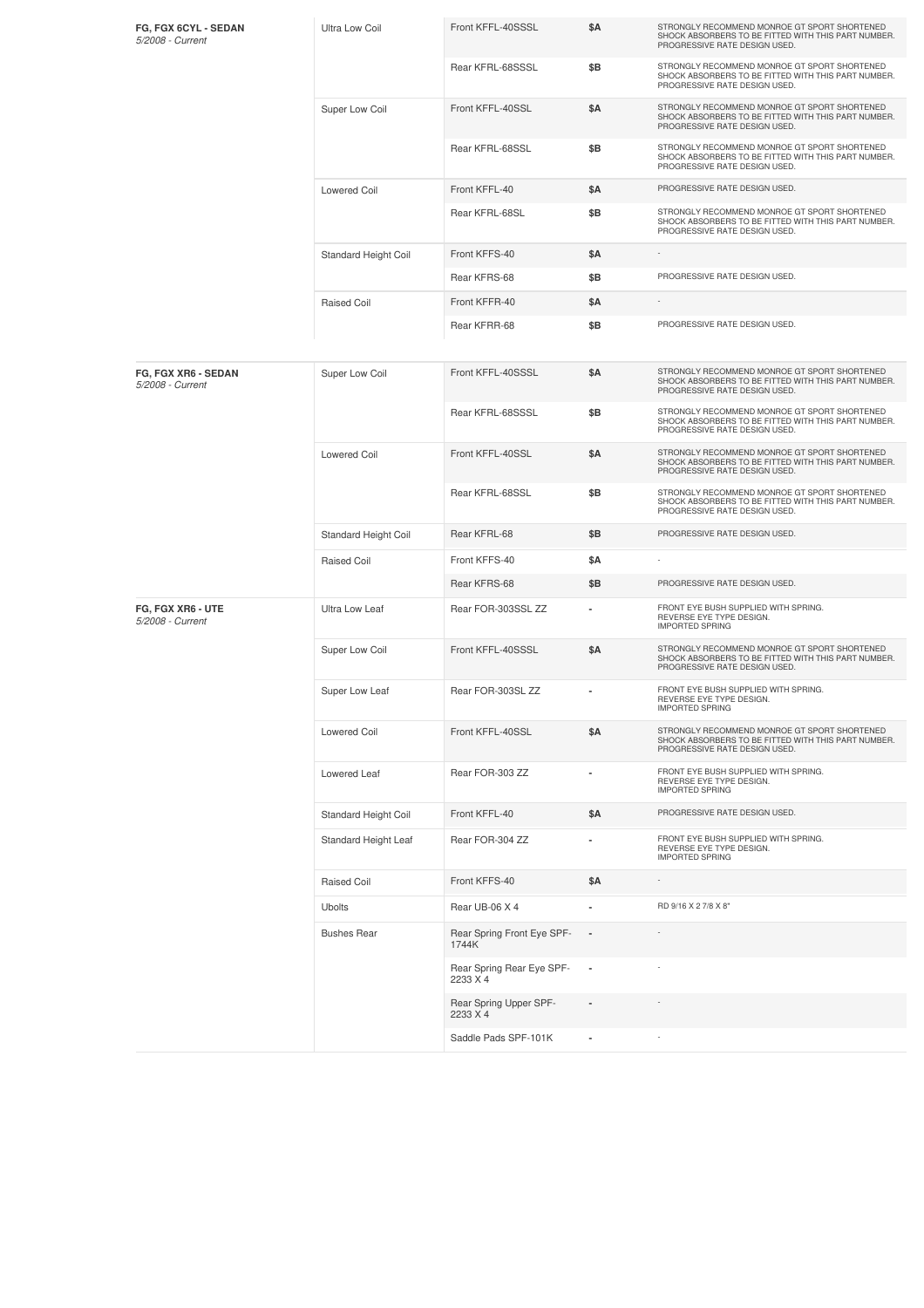| FG, FGX XR8 - UTE<br>5/2008 - Current | Ultra Low Coil              | Front KFFL-40SSSL                     | \$A                      | STRONGLY RECOMMEND MONROE GT SPORT SHORTENED<br>SHOCK ABSORBERS TO BE FITTED WITH THIS PART NUMBER.<br>PROGRESSIVE RATE DESIGN USED. |
|---------------------------------------|-----------------------------|---------------------------------------|--------------------------|--------------------------------------------------------------------------------------------------------------------------------------|
|                                       | Ultra Low Leaf              | Rear FOR-303SSL ZZ                    |                          | FRONT EYE BUSH SUPPLIED WITH SPRING.<br>REVERSE EYE TYPE DESIGN.<br><b>IMPORTED SPRING</b>                                           |
|                                       | Super Low Coil              | Front KFFL-40SSL                      | \$A                      | STRONGLY RECOMMEND MONROE GT SPORT SHORTENED<br>SHOCK ABSORBERS TO BE FITTED WITH THIS PART NUMBER.<br>PROGRESSIVE RATE DESIGN USED. |
|                                       | Super Low Leaf              | Rear FOR-303SL ZZ                     |                          | FRONT EYE BUSH SUPPLIED WITH SPRING.<br>REVERSE EYE TYPE DESIGN.<br><b>IMPORTED SPRING</b>                                           |
|                                       | Lowered Coil                | Front KFFL-40SSLHD                    | <b>\$A</b>               | STRONGLY RECOMMEND MONROE GT SPORT SHORTENED<br>SHOCK ABSORBERS TO BE FITTED WITH THIS PART NUMBER.<br>PROGRESSIVE RATE DESIGN USED. |
|                                       | Lowered Leaf                | Rear FOR-303 ZZ                       |                          | FRONT EYE BUSH SUPPLIED WITH SPRING.<br>REVERSE EYE TYPE DESIGN.<br><b>IMPORTED SPRING</b>                                           |
|                                       | <b>Standard Height Coil</b> | Front KFFL-40                         | \$A                      | PROGRESSIVE RATE DESIGN USED.                                                                                                        |
|                                       | Standard Height Leaf        | Rear FOR-304 ZZ                       | ٠                        | FRONT EYE BUSH SUPPLIED WITH SPRING.<br>REVERSE EYE TYPE DESIGN.<br><b>IMPORTED SPRING</b>                                           |
|                                       | <b>Raised Coil</b>          | Front KFFS-40                         | \$A                      |                                                                                                                                      |
|                                       | Ubolts                      | Rear UB-06 X 4                        | ٠                        | RD 9/16 X 2 7/8 X 8"                                                                                                                 |
|                                       | <b>Bushes Rear</b>          | Rear Spring Front Eye SPF-<br>1744K   | $\blacksquare$           |                                                                                                                                      |
|                                       |                             | Rear Spring Rear Eye SPF-<br>2233 X 4 | $\overline{\phantom{a}}$ |                                                                                                                                      |
|                                       |                             | Rear Spring Upper SPF-<br>2233 X 4    |                          |                                                                                                                                      |
|                                       |                             | Saddle Pads SPF-101K                  | $\blacksquare$           |                                                                                                                                      |

| FG, FGX XR8 / GT - SEDAN<br>5/2008 - Current | Ultra Low Coil       | Front KFFL-40SSSLHD                           | \$D                      | STRONGLY RECOMMEND MONROE GT SPORT SHORTENED<br>SHOCK ABSORBERS TO BE FITTED WITH THIS PART NUMBER.<br>NON STOCKED ITEM. CURRENTLY UNAVAILABLE |
|----------------------------------------------|----------------------|-----------------------------------------------|--------------------------|------------------------------------------------------------------------------------------------------------------------------------------------|
|                                              | Super Low Coil       | Front KFFL-40SSLHD                            | \$Α                      | STRONGLY RECOMMEND MONROE GT SPORT SHORTENED<br>SHOCK ABSORBERS TO BE FITTED WITH THIS PART NUMBER.<br>PROGRESSIVE RATE DESIGN USED.           |
|                                              |                      | Rear KFRL-68SSSL                              | \$Β                      | STRONGLY RECOMMEND MONROE GT SPORT SHORTENED<br>SHOCK ABSORBERS TO BE FITTED WITH THIS PART NUMBER.<br>PROGRESSIVE RATE DESIGN USED.           |
|                                              | <b>Lowered Coil</b>  | Front KFFL-40SL                               | \$Α                      | STRONGLY RECOMMEND MONROE GT SPORT SHORTENED<br>SHOCK ABSORBERS TO BE FITTED WITH THIS PART NUMBER.<br>PROGRESSIVE RATE DESIGN USED.           |
|                                              |                      | Rear KFRL-68SSL                               | \$B                      | STRONGLY RECOMMEND MONROE GT SPORT SHORTENED<br>SHOCK ABSORBERS TO BE FITTED WITH THIS PART NUMBER.<br>PROGRESSIVE RATE DESIGN USED.           |
|                                              | Standard Height Coil | Front KFFS-40                                 | \$Α                      |                                                                                                                                                |
|                                              |                      | Rear KFRL-68                                  | \$Β                      | PROGRESSIVE RATE DESIGN USED.                                                                                                                  |
|                                              | Raised Coil          | Front KFFR-40                                 | \$Α                      |                                                                                                                                                |
|                                              |                      | Rear KFRS-68                                  | \$B                      | PROGRESSIVE RATE DESIGN USED.                                                                                                                  |
| XA, XB, XC 6CYL STEEL HEAD -<br><b>SEDAN</b> | Ultra Low Coil       | Front KFFL-59                                 | \$Α                      | PROGRESSIVE RATE DESIGN USED.                                                                                                                  |
| 1972 - 1982                                  | Super Low Coil       | Front KFFL-0                                  | \$Α                      | PROGRESSIVE RATE DESIGN USED.                                                                                                                  |
|                                              | Super Low Leaf       | Rear FOR-503 ZZ                               | ٠                        | FRONT EYE BUSH SUPPLIED WITH SPRING.<br><b>IMPORTED SPRING</b>                                                                                 |
|                                              | Lowered Coil         | Front KFFL-01                                 | \$Α                      | PROGRESSIVE RATE DESIGN USED.                                                                                                                  |
|                                              | Lowered Leaf         | Rear FOR-501 ZZ                               | ä,                       | FRONT EYE BUSH SUPPLIED WITH SPRING.<br><b>IMPORTED SPRING</b>                                                                                 |
|                                              | Standard Height Coil | Front KFFS-01                                 | \$Α                      |                                                                                                                                                |
|                                              | Standard Height Leaf | Rear FOR-502 ZZ                               | ä,                       | FRONT EYE BUSH SUPPLIED WITH SPRING.<br><b>IMPORTED SPRING</b>                                                                                 |
|                                              | Raised Coil          | Front KFFS-02                                 | \$Α                      |                                                                                                                                                |
|                                              | <b>Ubolts</b>        | Rear UB-02 X 4                                | ä,                       | RD 7/16 X 2 7/8 X 8"                                                                                                                           |
|                                              | <b>Bushes Rear</b>   | Rear Spring Front Eye S-229<br>X <sub>2</sub> | $\overline{\phantom{a}}$ |                                                                                                                                                |
|                                              |                      | Rear Spring Rear Eye SPF-<br>2233 X 4         | $\overline{\phantom{a}}$ |                                                                                                                                                |
|                                              |                      | Rear Spring Upper SPF-<br>2233 X 4            |                          |                                                                                                                                                |
|                                              |                      | Saddle Pads SPF-101K                          | ٠                        |                                                                                                                                                |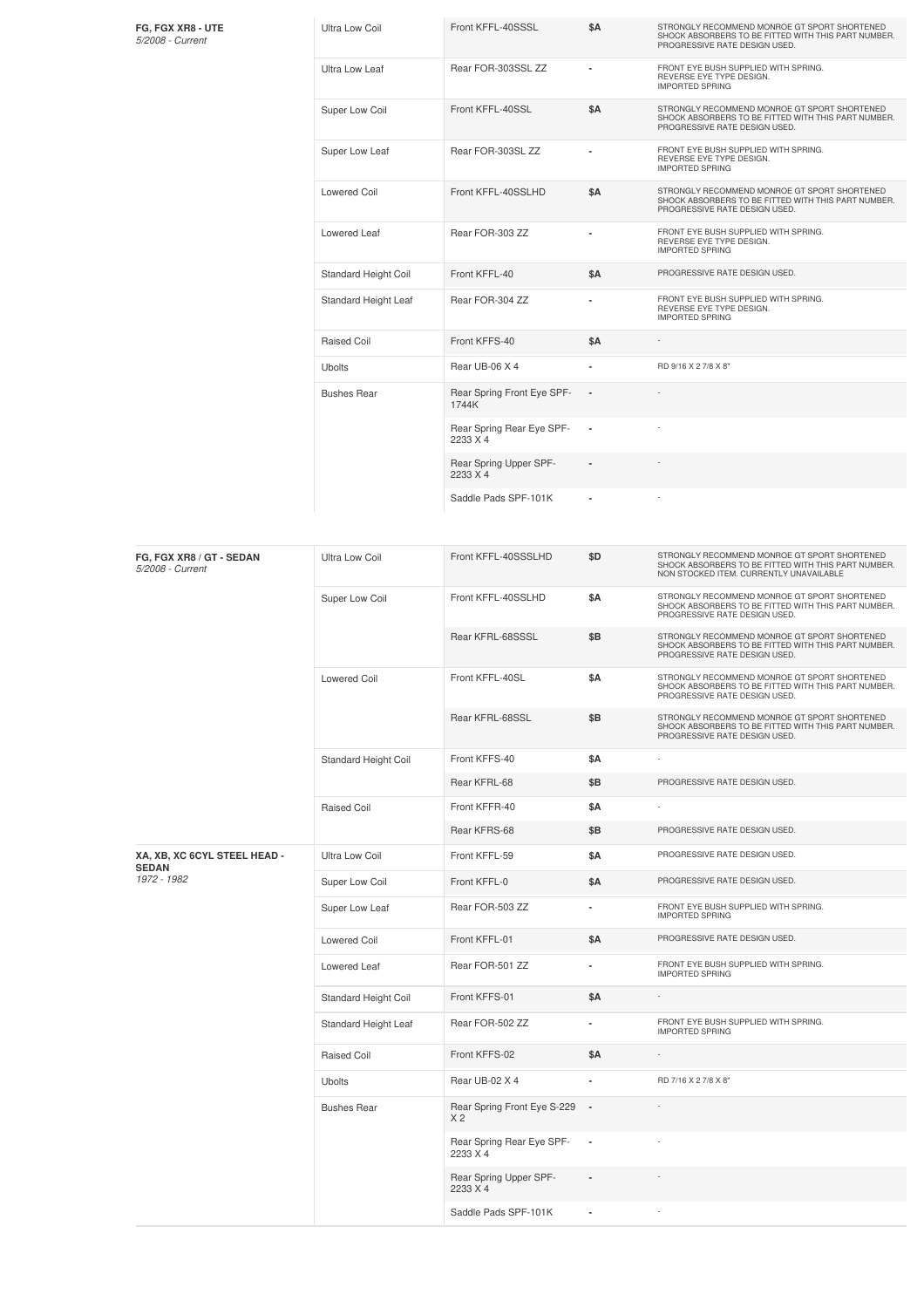| XA, XB, XC 6CYL STEEL HEAD - UTE<br>1972 - 1982 | Ultra Low Coil       | Front KFFL-59                                   | \$Α                      | PROGRESSIVE RATE DESIGN USED.                                  |
|-------------------------------------------------|----------------------|-------------------------------------------------|--------------------------|----------------------------------------------------------------|
|                                                 | Super Low Coil       | Front KFFL-0                                    | \$Α                      | PROGRESSIVE RATE DESIGN USED.                                  |
|                                                 | <b>Lowered Coil</b>  | Front KFFL-01                                   | \$Α                      | PROGRESSIVE RATE DESIGN USED.                                  |
|                                                 | Standard Height Coil | Front KFFS-01                                   | \$Α                      |                                                                |
|                                                 | Raised Coil          | Front KFFS-02                                   | \$Α                      |                                                                |
|                                                 | <b>Ubolts</b>        | Rear UB-06 X 4                                  | ä,                       | RD 9/16 X 2 7/8 X 8"                                           |
|                                                 | <b>Bushes Rear</b>   | Rear Spring Front Eye S-229<br>X <sub>2</sub>   | $\overline{\phantom{a}}$ |                                                                |
|                                                 |                      | Rear Spring Rear Eye SPF-<br>2233 X 4           | $\overline{\phantom{a}}$ |                                                                |
|                                                 |                      | Rear Spring Upper SPF-<br>2233 X 4              |                          |                                                                |
|                                                 |                      | Saddle Pads SPF-101K                            |                          |                                                                |
|                                                 |                      |                                                 |                          |                                                                |
| XA, XB, XC 6CYL STEEL HEAD -<br><b>WAGON</b>    | Ultra Low Coil       | Front KFFL-59                                   | \$Α                      | PROGRESSIVE RATE DESIGN USED.                                  |
| 1972 - 1982                                     | Super Low Coil       | Front KFFL-0                                    | \$Α                      | PROGRESSIVE RATE DESIGN USED.                                  |
|                                                 | <b>Lowered Coil</b>  | Front KFFL-01                                   | \$Α                      | PROGRESSIVE RATE DESIGN USED.                                  |
|                                                 | Standard Height Coil | Front KFFS-01                                   | \$Α                      | $\overline{\phantom{a}}$                                       |
|                                                 | Raised Coil          | Front KFFS-02                                   | \$Α                      |                                                                |
|                                                 | <b>Bushes Rear</b>   | Rear Spring Front Eye S-229<br>X 2              | $\overline{\phantom{a}}$ |                                                                |
|                                                 |                      | Rear Spring Rear Eye SPF-<br>2233 X 4           | ÷,                       |                                                                |
|                                                 |                      | Rear Spring Upper SPF-<br>2233 X 4              | ä,                       |                                                                |
|                                                 |                      | Saddle Pads SPF-101K                            | $\overline{\phantom{a}}$ |                                                                |
| XA, XB, XC 8CYL - SEDAN<br>1972 - 1979          | Ultra Low Coil       | Front KFFL-0                                    | \$Α                      | PROGRESSIVE RATE DESIGN USED.                                  |
|                                                 | Super Low Coil       | Front KFFL-01                                   | \$Α                      | PROGRESSIVE RATE DESIGN USED.                                  |
|                                                 | Super Low Leaf       | Rear FOR-503 ZZ                                 | ä,                       | FRONT EYE BUSH SUPPLIED WITH SPRING.<br><b>IMPORTED SPRING</b> |
|                                                 | Lowered Coil         | Front KFFL-02                                   | \$Α                      | PROGRESSIVE RATE DESIGN USED.                                  |
|                                                 | Lowered Leaf         | Rear FOR-501 ZZ                                 | $\overline{\phantom{a}}$ | FRONT EYE BUSH SUPPLIED WITH SPRING.<br><b>IMPORTED SPRING</b> |
|                                                 | Standard Height Coil | Front KFFS-02                                   | \$Α                      |                                                                |
|                                                 | Standard Height Leaf | Rear FOR-502 ZZ                                 | ä,                       | FRONT EYE BUSH SUPPLIED WITH SPRING.<br><b>IMPORTED SPRING</b> |
|                                                 | Raised Coil          | Front KFFR-02                                   | \$Β                      | $\overline{\phantom{a}}$                                       |
|                                                 | Ubolts               | Rear UB-02 X 4                                  | ä,                       | RD 7/16 X 2 7/8 X 8"                                           |
|                                                 | <b>Bushes Rear</b>   | Rear Spring Front Eye S-229 -<br>X <sub>2</sub> |                          |                                                                |
|                                                 |                      | Rear Spring Rear Eye SPF-<br>2233 X 4           | $\blacksquare$           |                                                                |
|                                                 |                      | Rear Spring Upper SPF-<br>2233 X 4              |                          |                                                                |

Saddle Pads SPF-101K **-** -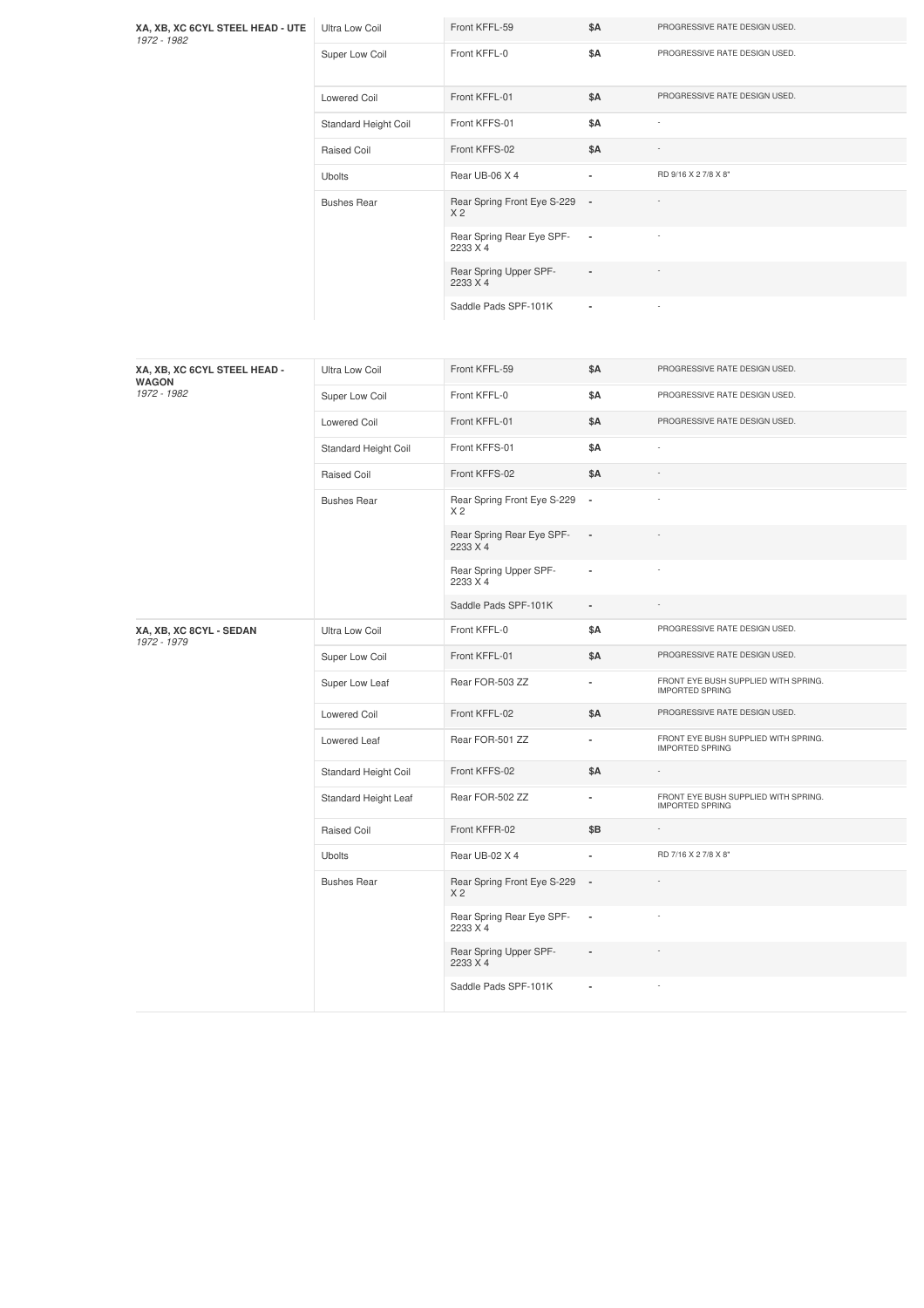**XA, XB, XC 8CYL - UTE** *1972 -1979*

| Ultra Low Coil       | Front KFFL-0                                    | <b>\$A</b>     | PROGRESSIVE RATE DESIGN USED. |
|----------------------|-------------------------------------------------|----------------|-------------------------------|
| Super Low Coil       | Front KFFL-01                                   | <b>\$A</b>     | PROGRESSIVE RATE DESIGN USED. |
| Lowered Coil         | Front KFFL-02                                   | <b>\$A</b>     | PROGRESSIVE RATE DESIGN USED. |
| Standard Height Coil | Front KFFS-02                                   | <b>\$A</b>     | ٠                             |
| Raised Coil          | Front KFFR-02                                   | \$B            | $\overline{a}$                |
| <b>Ubolts</b>        | Rear UB-06 X 4                                  | $\blacksquare$ | RD 9/16 X 2 7/8 X 8"          |
| <b>Bushes Rear</b>   | Rear Spring Front Eye S-229 -<br>X <sub>2</sub> |                |                               |
|                      | Rear Spring Rear Eye SPF-<br>2233 X 4           | $\blacksquare$ |                               |
|                      | Rear Spring Upper SPF-<br>2233 X 4              | ٠              |                               |
|                      | Saddle Pads SPF-101K                            | $\blacksquare$ | $\sim$                        |

| XA, XB, XC 8CYL - WAGON<br>1972 - 1979    | Ultra Low Coil       | Front KFFL-0                                  | <b>\$A</b>               | PROGRESSIVE RATE DESIGN USED.                                  |
|-------------------------------------------|----------------------|-----------------------------------------------|--------------------------|----------------------------------------------------------------|
|                                           | Super Low Coil       | Front KFFL-01                                 | \$Α                      | PROGRESSIVE RATE DESIGN USED.                                  |
|                                           | <b>Lowered Coil</b>  | Front KFFL-02                                 | \$Α                      | PROGRESSIVE RATE DESIGN USED.                                  |
|                                           | Standard Height Coil | Front KFFS-02                                 | <b>\$A</b>               | ×,                                                             |
|                                           | Raised Coil          | Front KFFR-02                                 | \$B                      |                                                                |
|                                           | <b>Ubolts</b>        | Rear UB-06 X 4                                |                          | RD 9/16 X 2 7/8 X 8"                                           |
|                                           | <b>Bushes Rear</b>   | Rear Spring Front Eye S-229<br>X <sub>2</sub> | $\overline{\phantom{a}}$ |                                                                |
|                                           |                      | Rear Spring Rear Eye SPF-<br>2233 X 4         | $\blacksquare$           |                                                                |
|                                           |                      | Rear Spring Upper SPF-<br>2233 X 4            | $\overline{\phantom{a}}$ |                                                                |
|                                           |                      | Saddle Pads SPF-101K                          | $\blacksquare$           |                                                                |
| XD 6CYL ALLOY HEAD - SEDAN<br>1979 - 1982 | Super Low Coil       | Front KFFL-59                                 | \$Α                      | PROGRESSIVE RATE DESIGN USED.                                  |
|                                           | Super Low Leaf       | Rear FOR-503SL ZZ                             | $\blacksquare$           | FRONT EYE BUSH SUPPLIED WITH SPRING.<br><b>IMPORTED SPRING</b> |
|                                           | <b>Lowered Coil</b>  | Front KFFL-0                                  | <b>\$A</b>               | PROGRESSIVE RATE DESIGN USED.                                  |
|                                           | Lowered Leaf         | Rear FOR-503 ZZ                               | $\blacksquare$           | FRONT EYE BUSH SUPPLIED WITH SPRING.<br><b>IMPORTED SPRING</b> |
|                                           | Standard Height Coil | Front KFFS-17                                 | \$D                      | NON STOCKED ITEM. CURRENTLY UNAVAILABLE                        |
|                                           | Standard Height Leaf | Rear FOR-504 ZZ                               | ä,                       | FRONT EYE BUSH SUPPLIED WITH SPRING.<br><b>IMPORTED SPRING</b> |
|                                           | Raised Coil          | Front KFFS-01                                 | <b>\$A</b>               |                                                                |
|                                           | <b>Ubolts</b>        | Rear UB-02 X 4                                |                          | RD 7/16 X 2 7/8 X 8"                                           |
|                                           | <b>Bushes Rear</b>   | Rear Spring Front Eye S-229<br>X <sub>2</sub> | $\overline{\phantom{a}}$ |                                                                |
|                                           |                      | Rear Spring Rear Eye SPF-<br>2233 X 4         | $\overline{\phantom{a}}$ |                                                                |
|                                           |                      | Rear Spring Upper SPF-<br>2233 X 4            |                          |                                                                |
|                                           |                      | Saddle Pads SPF-101K                          |                          |                                                                |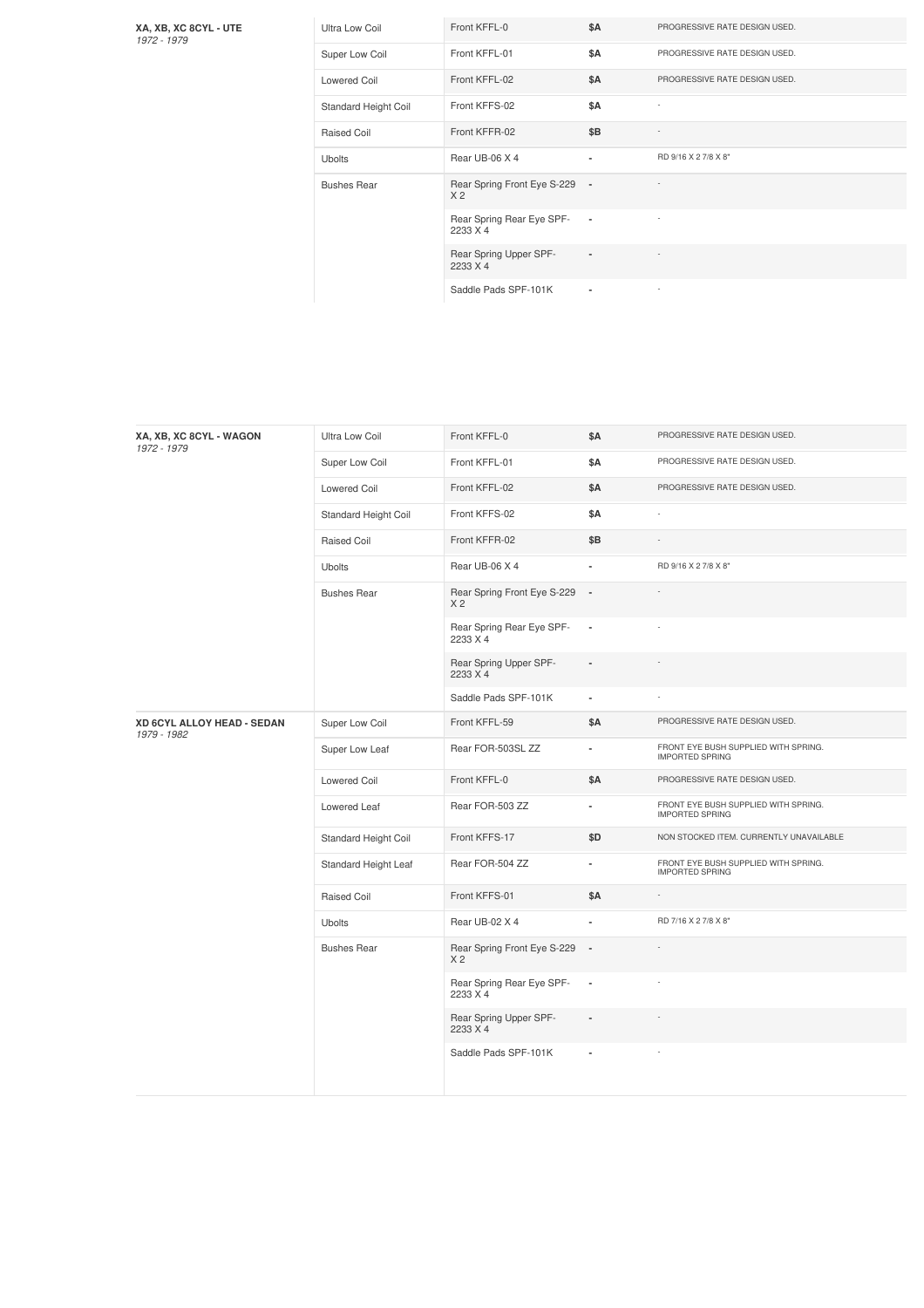## **XD 6CYL ALLOY HEAD - UTE** *1979 -1982*

| Super Low Coil       | Front KFFL-59                                   | <b>\$A</b>               | PROGRESSIVE RATE DESIGN USED.           |
|----------------------|-------------------------------------------------|--------------------------|-----------------------------------------|
| <b>Lowered Coil</b>  | Front KFFL-0                                    | \$A                      | PROGRESSIVE RATE DESIGN USED.           |
| Standard Height Coil | Front KFFS-17                                   | \$D                      | NON STOCKED ITEM. CURRENTLY UNAVAILABLE |
| Raised Coil          | Front KFFS-01                                   | <b>\$A</b>               |                                         |
| <b>Ubolts</b>        | Rear UB-06 X 4                                  | $\blacksquare$           | RD 9/16 X 2 7/8 X 8"                    |
| <b>Bushes Rear</b>   | Rear Spring Front Eye S-229 -<br>X <sub>2</sub> |                          |                                         |
|                      | Rear Spring Rear Eye SPF-<br>2233 X 4           | $\overline{\phantom{a}}$ |                                         |
|                      | Rear Spring Upper SPF-<br>2233 X 4              | $\blacksquare$           | ٠                                       |
|                      | Saddle Pads SPF-101K                            | $\blacksquare$           |                                         |

| XD 6CYL ALLOY HEAD - WAGON<br>1979 - 1982 | Super Low Coil       | Front KFFL-59                                 | \$Α                      | PROGRESSIVE RATE DESIGN USED.                                  |
|-------------------------------------------|----------------------|-----------------------------------------------|--------------------------|----------------------------------------------------------------|
|                                           | Lowered Coil         | Front KFFL-0                                  | \$Α                      | PROGRESSIVE RATE DESIGN USED.                                  |
|                                           | Standard Height Coil | Front KFFS-17                                 | \$D                      | NON STOCKED ITEM. CURRENTLY UNAVAILABLE                        |
|                                           | Raised Coil          | Front KFFS-01                                 | <b>\$A</b>               |                                                                |
|                                           | <b>Ubolts</b>        | Rear UB-06 X 4                                | ä,                       | RD 9/16 X 2 7/8 X 8"                                           |
|                                           | <b>Bushes Rear</b>   | Rear Spring Front Eye S-229<br>X <sub>2</sub> | $\overline{\phantom{a}}$ |                                                                |
|                                           |                      | Rear Spring Rear Eye SPF-<br>2233 X 4         | $\overline{\phantom{a}}$ |                                                                |
|                                           |                      | Rear Spring Upper SPF-<br>2233 X 4            |                          |                                                                |
|                                           |                      | Saddle Pads SPF-101K                          | ä,                       |                                                                |
| XD 6CYL STEEL HEAD - SEDAN<br>1972 - 1982 | Ultra Low Coil       | Front KFFL-59                                 | \$Α                      | PROGRESSIVE RATE DESIGN USED.                                  |
|                                           | Super Low Coil       | Front KFFL-0                                  | \$Α                      | PROGRESSIVE RATE DESIGN USED.                                  |
|                                           | Super Low Leaf       | Rear FOR-503SL ZZ                             | $\frac{1}{2}$            | FRONT EYE BUSH SUPPLIED WITH SPRING.<br><b>IMPORTED SPRING</b> |
|                                           | <b>Lowered Coil</b>  | Front KFFL-01                                 | \$Α                      | PROGRESSIVE RATE DESIGN USED.                                  |
|                                           | Lowered Leaf         | Rear FOR-503 ZZ                               | ä,                       | FRONT EYE BUSH SUPPLIED WITH SPRING.<br><b>IMPORTED SPRING</b> |
|                                           | Standard Height Coil | Front KFFS-01                                 | \$Α                      |                                                                |
|                                           | Standard Height Leaf | Rear FOR-504 ZZ                               |                          | FRONT EYE BUSH SUPPLIED WITH SPRING.<br><b>IMPORTED SPRING</b> |
|                                           | Raised Coil          | Front KFFS-02                                 | \$Α                      |                                                                |
|                                           | <b>Ubolts</b>        | Rear UB-02 X 4                                | ä,                       | RD 7/16 X 2 7/8 X 8"                                           |
|                                           | <b>Bushes Rear</b>   | Rear Spring Front Eye S-229<br>X 2            | $\blacksquare$           |                                                                |
|                                           |                      | Rear Spring Rear Eye SPF-<br>2233 X 4         | $\overline{\phantom{a}}$ |                                                                |
|                                           |                      | Rear Spring Upper SPF-<br>2233 X 4            | ×,                       |                                                                |
|                                           |                      | Saddle Pads SPF-101K                          |                          |                                                                |
|                                           |                      |                                               |                          |                                                                |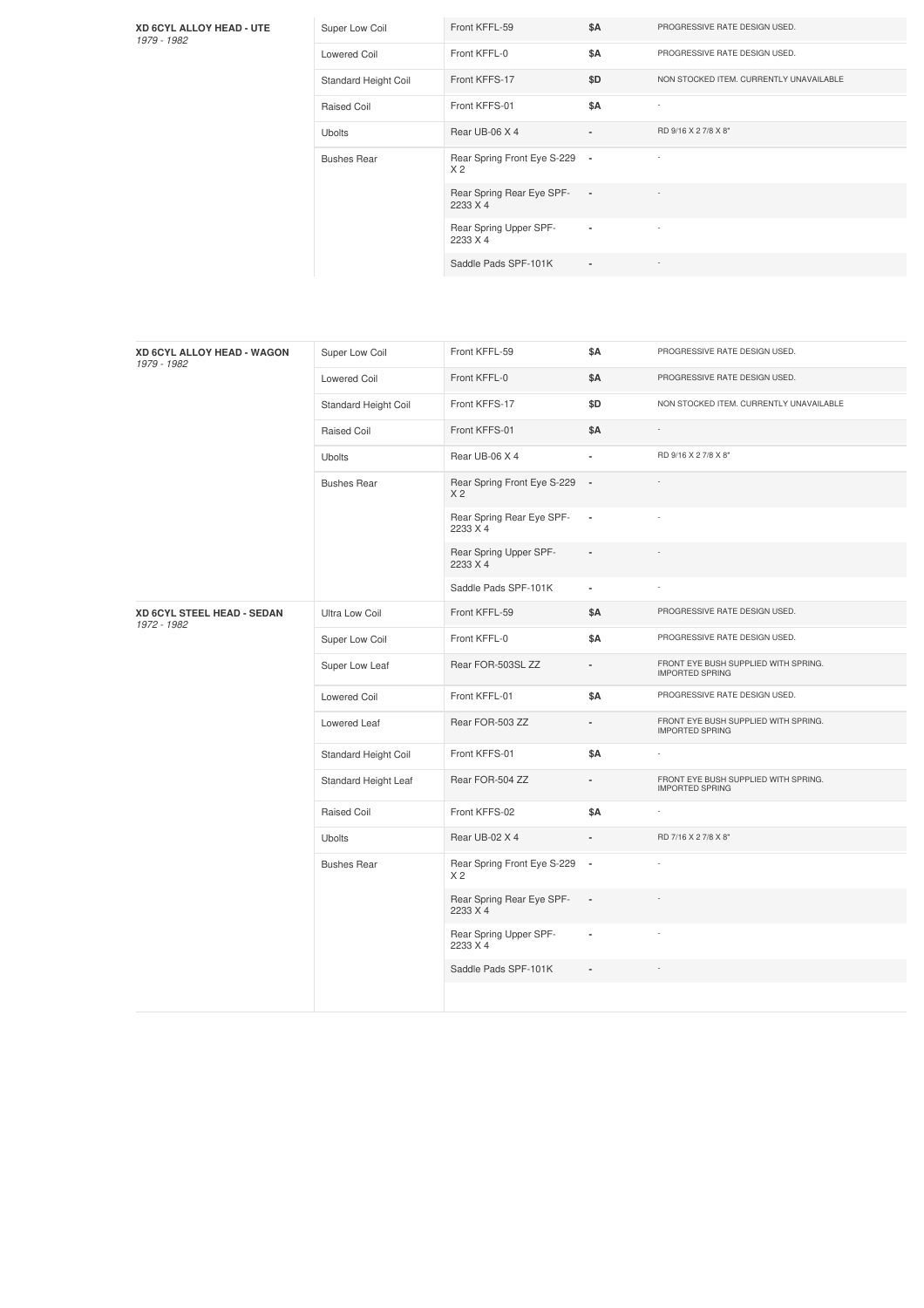**XD 6CYL STEEL HEAD - UTE** *1972 -1982*

| Ultra Low Coil       | Front KFFL-59                                   | \$A                      | PROGRESSIVE RATE DESIGN USED. |
|----------------------|-------------------------------------------------|--------------------------|-------------------------------|
| Super Low Coil       | Front KFFL-0                                    | \$A                      | PROGRESSIVE RATE DESIGN USED. |
| <b>Lowered Coil</b>  | Front KFFL-01                                   | <b>\$A</b>               | PROGRESSIVE RATE DESIGN USED. |
| Standard Height Coil | Front KFFS-01                                   | <b>\$A</b>               | ×,                            |
| Raised Coil          | Front KFFS-02                                   | \$A                      | $\overline{a}$                |
| <b>Ubolts</b>        | Rear UB-06 X 4                                  |                          | RD 9/16 X 2 7/8 X 8"          |
| <b>Bushes Rear</b>   | Rear Spring Front Eye S-229 -<br>X <sub>2</sub> |                          |                               |
|                      | Rear Spring Rear Eye SPF-<br>2233 X 4           | $\overline{\phantom{a}}$ |                               |
|                      | Rear Spring Upper SPF-<br>2233 X 4              | ٠                        |                               |
|                      | Saddle Pads SPF-101K                            | $\overline{\phantom{a}}$ |                               |

| XD 6CYL STEEL HEAD - WAGON<br>1972 - 1982 | Ultra Low Coil       | Front KFFL-59                                   | \$Α                      | PROGRESSIVE RATE DESIGN USED.                                  |
|-------------------------------------------|----------------------|-------------------------------------------------|--------------------------|----------------------------------------------------------------|
|                                           | Super Low Coil       | Front KFFL-0                                    | <b>\$A</b>               | PROGRESSIVE RATE DESIGN USED.                                  |
|                                           | <b>Lowered Coil</b>  | Front KFFL-01                                   | \$Α                      | PROGRESSIVE RATE DESIGN USED.                                  |
|                                           | Standard Height Coil | Front KFFS-01                                   | \$A                      |                                                                |
|                                           | Raised Coil          | Front KFFS-02                                   | <b>\$A</b>               |                                                                |
|                                           | <b>Ubolts</b>        | Rear UB-06 X 4                                  |                          | RD 9/16 X 2 7/8 X 8"                                           |
|                                           | <b>Bushes Rear</b>   | Rear Spring Front Eye S-229 -<br>X <sub>2</sub> |                          |                                                                |
|                                           |                      | Rear Spring Rear Eye SPF-<br>2233 X 4           | $\overline{\phantom{a}}$ |                                                                |
|                                           |                      | Rear Spring Upper SPF-<br>2233 X 4              | $\overline{\phantom{a}}$ |                                                                |
|                                           |                      | Saddle Pads SPF-101K                            | $\blacksquare$           |                                                                |
| XD 8CYL - SEDAN<br>1979 - 1982            | Ultra Low Coil       | Front KFFL-59                                   | \$Α                      | PROGRESSIVE RATE DESIGN USED.                                  |
|                                           | Super Low Coil       | Front KFFL-0                                    | \$Α                      | PROGRESSIVE RATE DESIGN USED.                                  |
|                                           | <b>Lowered Coil</b>  | Front KFFL-01                                   | <b>\$A</b>               | PROGRESSIVE RATE DESIGN USED.                                  |
|                                           | Lowered Leaf         | Rear FOR-503 ZZ                                 |                          | FRONT EYE BUSH SUPPLIED WITH SPRING.<br><b>IMPORTED SPRING</b> |
|                                           | Standard Height Coil | Front KFFS-01                                   | \$Α                      |                                                                |
|                                           | Standard Height Leaf | Rear FOR-504 ZZ                                 | $\overline{\phantom{a}}$ | FRONT EYE BUSH SUPPLIED WITH SPRING.<br><b>IMPORTED SPRING</b> |
|                                           | Raised Coil          | Front KFFS-02                                   | <b>\$A</b>               |                                                                |
|                                           | Ubolts               | Rear UB-02 X 4                                  | $\overline{a}$           | RD 7/16 X 2 7/8 X 8"                                           |
|                                           | <b>Bushes Rear</b>   | Rear Spring Front Eye S-229 -<br>X <sub>2</sub> |                          |                                                                |
|                                           |                      | Rear Spring Rear Eye SPF-<br>2233 X 4           | $\overline{\phantom{a}}$ |                                                                |
|                                           |                      | Rear Spring Upper SPF-<br>2233 X 4              | ä,                       |                                                                |
|                                           |                      | Saddle Pads SPF-101K                            |                          |                                                                |
|                                           |                      |                                                 |                          |                                                                |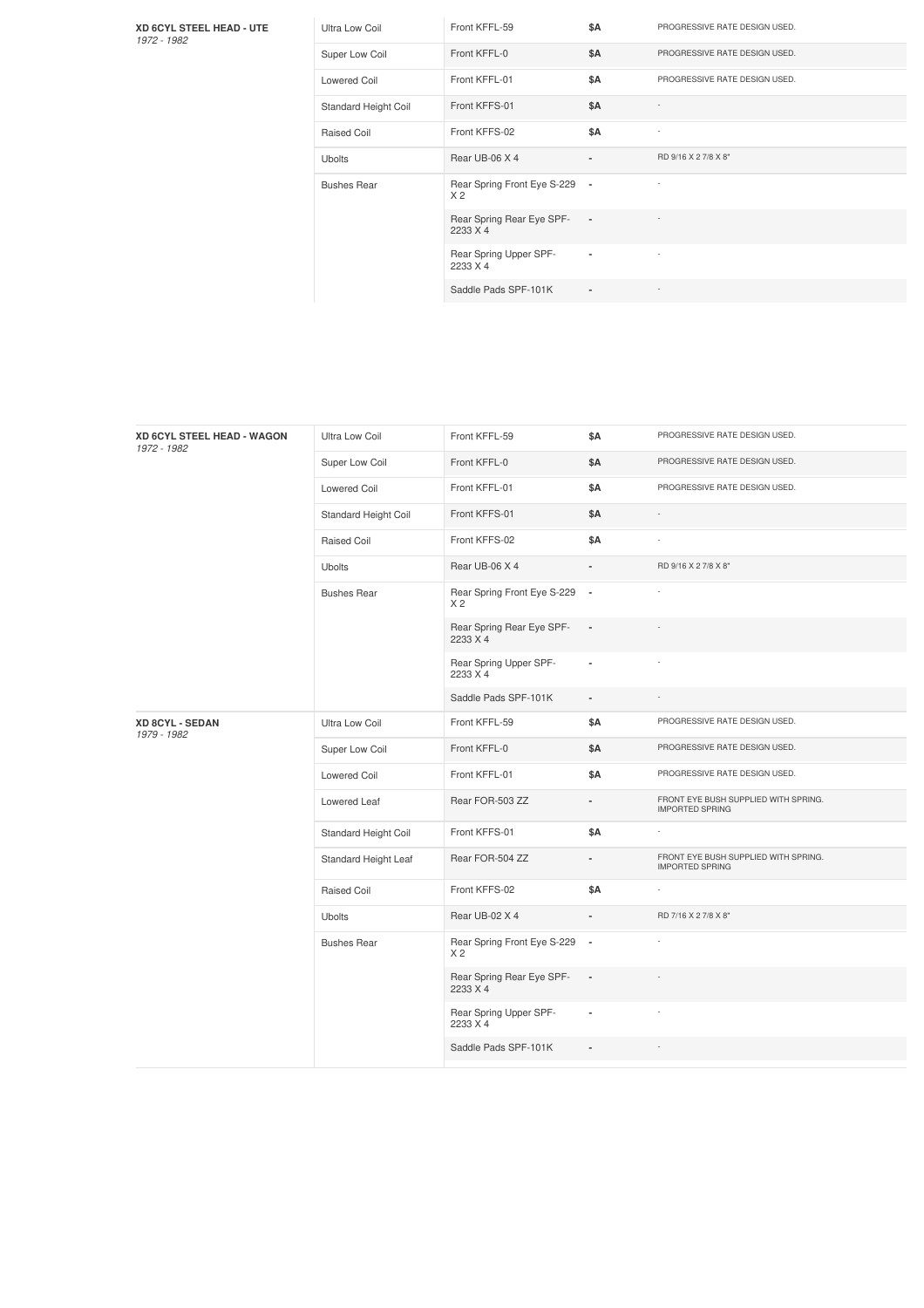| <b>XD 8CYL - UTE</b> |  |
|----------------------|--|
| 1979 - 1982          |  |

| Ultra Low Coil       | Front KFFL-59                                   | \$Α        | PROGRESSIVE RATE DESIGN USED. |
|----------------------|-------------------------------------------------|------------|-------------------------------|
| Super Low Coil       | Front KFFL-0                                    | <b>\$A</b> | PROGRESSIVE RATE DESIGN USED. |
| Lowered Coil         | Front KFFL-01                                   | \$Α        | PROGRESSIVE RATE DESIGN USED. |
| Standard Height Coil | Front KFFS-01                                   | <b>\$A</b> |                               |
| <b>Raised Coil</b>   | Front KFFS-02                                   | <b>\$A</b> |                               |
| <b>Ubolts</b>        | Rear UB-06 X 4                                  | ۰          | RD 9/16 X 2 7/8 X 8"          |
| <b>Bushes Rear</b>   | Rear Spring Front Eye S-229 -<br>X <sub>2</sub> |            |                               |
|                      | Rear Spring Rear Eye SPF-<br>2233 X 4           | $\sim$     |                               |
|                      | Rear Spring Upper SPF-<br>2233 X 4              | ٠          |                               |
|                      | Saddle Pads SPF-101K                            | ٠          |                               |

| <b>XD 8CYL - WAGON</b><br>1979 - 1982  | Ultra Low Coil       | Front KFFL-59                                 | \$Α                      | PROGRESSIVE RATE DESIGN USED.                                                                                                                                                   |
|----------------------------------------|----------------------|-----------------------------------------------|--------------------------|---------------------------------------------------------------------------------------------------------------------------------------------------------------------------------|
|                                        | Super Low Coil       | Front KFFL-0                                  | \$Α                      | PROGRESSIVE RATE DESIGN USED.                                                                                                                                                   |
|                                        | <b>Lowered Coil</b>  | Front KFFL-01                                 | \$Α                      | PROGRESSIVE RATE DESIGN USED.                                                                                                                                                   |
|                                        | Standard Height Coil | Front KFFS-01                                 | \$Α                      |                                                                                                                                                                                 |
|                                        | Raised Coil          | Front KFFS-02                                 | \$Α                      |                                                                                                                                                                                 |
|                                        | <b>Ubolts</b>        | Rear UB-06 X 4                                |                          | RD 9/16 X 2 7/8 X 8"                                                                                                                                                            |
|                                        | <b>Bushes Rear</b>   | Rear Spring Front Eye S-229<br>X <sub>2</sub> | $\overline{\phantom{a}}$ |                                                                                                                                                                                 |
|                                        |                      | Rear Spring Rear Eye SPF-<br>2233 X 4         |                          |                                                                                                                                                                                 |
|                                        |                      | Rear Spring Upper SPF-<br>2233 X 4            |                          |                                                                                                                                                                                 |
|                                        |                      | Saddle Pads SPF-101K                          | $\overline{\phantom{a}}$ |                                                                                                                                                                                 |
| XD, XE, XF 8CYL - WAGON<br>1979 - 1985 | Ultra Low Coil       | Front KFFL-59                                 | \$Α                      | PROGRESSIVE RATE DESIGN USED.                                                                                                                                                   |
|                                        | Super Low Coil       | Front KFFL-0                                  | \$Α                      | PROGRESSIVE RATE DESIGN USED.                                                                                                                                                   |
|                                        | <b>Lowered Coil</b>  | Front KFFL-01                                 | \$Α                      | PROGRESSIVE RATE DESIGN USED.                                                                                                                                                   |
|                                        | Standard Height Coil | Front KFFS-01                                 | \$Α                      |                                                                                                                                                                                 |
|                                        | Raised Coil          | Front KFFS-02                                 | \$Α                      |                                                                                                                                                                                 |
|                                        | <b>Ubolts</b>        | Rear UB-06 X 4                                |                          | RD 9/16 X 2 7/8 X 8"                                                                                                                                                            |
|                                        | <b>Bushes Rear</b>   | Rear Spring Front Eye S-229<br>X <sub>2</sub> | $\overline{\phantom{a}}$ |                                                                                                                                                                                 |
|                                        |                      | Rear Spring Rear Eye SPF-<br>2233 X 4         | $\blacksquare$           |                                                                                                                                                                                 |
|                                        |                      | Rear Spring Upper SPF-<br>2233 X 4            | ×,                       |                                                                                                                                                                                 |
|                                        |                      | Saddle Pads SPF-101K                          | $\overline{\phantom{a}}$ |                                                                                                                                                                                 |
| <b>XE 8CYL - SEDAN</b><br>1982 - 1985  | Super Low Coil       | Front KFFL-0                                  | \$Α                      | PROGRESSIVE RATE DESIGN USED.                                                                                                                                                   |
|                                        |                      | Rear KFRL-27                                  | \$Α                      | STRONGLY RECOMMEND MONROE GT SPORT SHORTENED<br>SHOCK ABSORBERS TO BE FITTED WITH THIS PART NUMBER.<br>PROGRESSIVE RATE DESIGN USED.                                            |
|                                        | Super Low EHD Coil   | Rear KFRL-27HD                                | \$D                      | STRONGLY RECOMMEND MONROE GT SPORT SHORTENED<br>SHOCK ABSORBERS TO BE FITTED WITH THIS PART NUMBER.<br>PROGRESSIVE RATE DESIGN USED.<br>NON STOCKED ITEM. CURRENTLY UNAVAILABLE |
|                                        | Lowered Coil         | Front KFFL-01                                 | \$Α                      | PROGRESSIVE RATE DESIGN USED.                                                                                                                                                   |
|                                        |                      | Rear KFRL-18                                  | \$Α                      | STRONGLY RECOMMEND MONROE GT SPORT SHORTENED<br>SHOCK ABSORBERS TO BE FITTED WITH THIS PART NUMBER.<br>PROGRESSIVE RATE DESIGN USED.                                            |
|                                        | Standard Height Coil | Front KFFS-01                                 | \$Α                      | $\overline{\phantom{a}}$                                                                                                                                                        |
|                                        |                      | Rear KFRS-18                                  | \$Α                      |                                                                                                                                                                                 |
|                                        | Raised Coil          | Front KFFS-02                                 | \$Α                      |                                                                                                                                                                                 |
|                                        |                      | Rear KFRR-18                                  | \$D                      | NON STOCKED ITEM. CURRENTLY UNAVAILABLE                                                                                                                                         |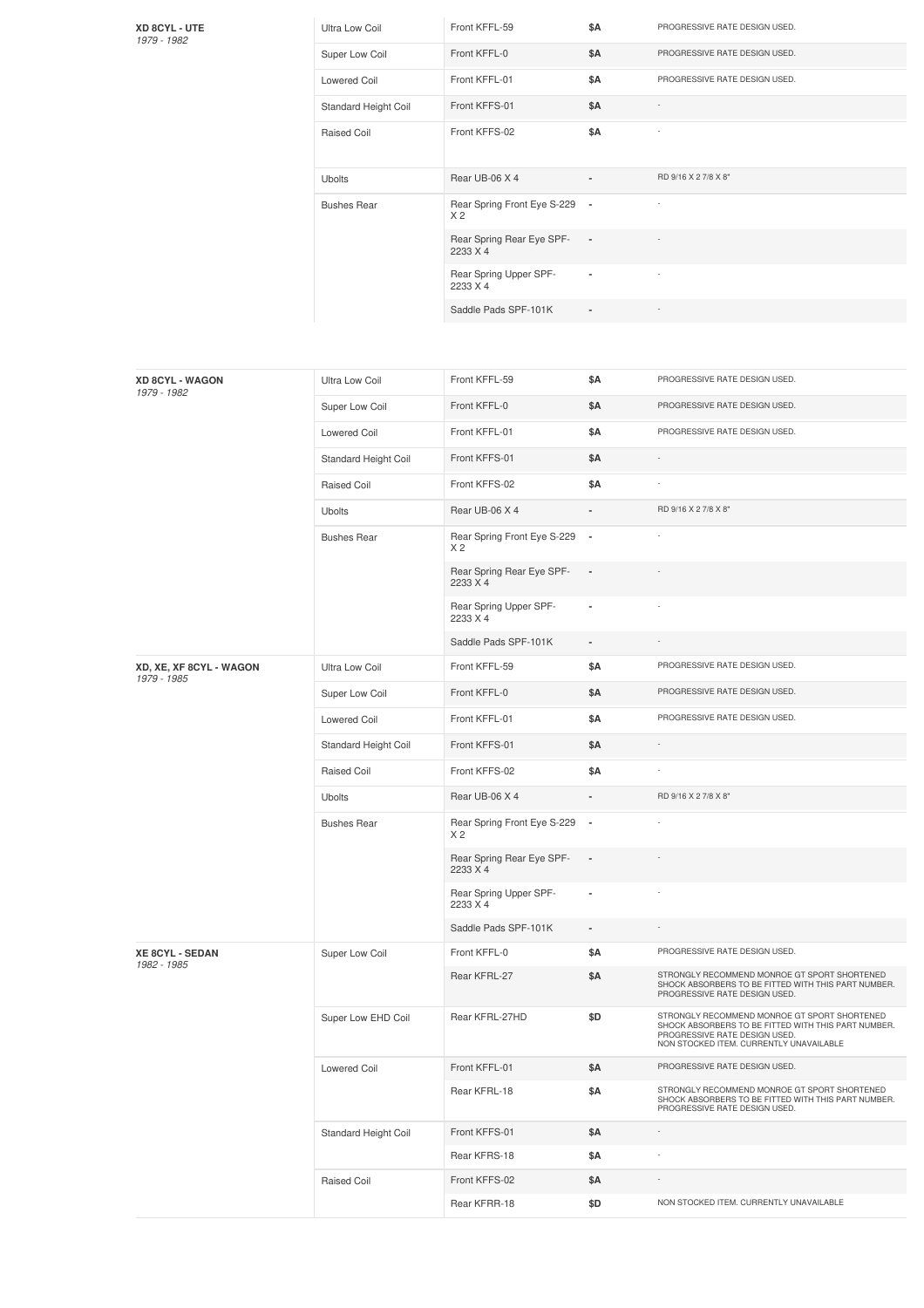| XE XF 6CYL - SEDAN<br>1982 - 1988   | Super Low Coil       | Front KFFL-59                                              | \$Α                      | PROGRESSIVE RATE DESIGN USED.                                                                                                                                                   |
|-------------------------------------|----------------------|------------------------------------------------------------|--------------------------|---------------------------------------------------------------------------------------------------------------------------------------------------------------------------------|
|                                     |                      | Rear KFRL-27                                               | \$Α                      | STRONGLY RECOMMEND MONROE GT SPORT SHORTENED<br>SHOCK ABSORBERS TO BE FITTED WITH THIS PART NUMBER.<br>PROGRESSIVE RATE DESIGN USED.                                            |
|                                     | Super Low EHD Coil   | Rear KFRL-27HD                                             | \$D                      | STRONGLY RECOMMEND MONROE GT SPORT SHORTENED<br>SHOCK ABSORBERS TO BE FITTED WITH THIS PART NUMBER.<br>PROGRESSIVE RATE DESIGN USED.<br>NON STOCKED ITEM. CURRENTLY UNAVAILABLE |
|                                     | <b>Lowered Coil</b>  | Front KFFL-0                                               | \$Α                      | PROGRESSIVE RATE DESIGN USED.                                                                                                                                                   |
|                                     |                      | Rear KFRL-18                                               | \$Α                      | STRONGLY RECOMMEND MONROE GT SPORT SHORTENED<br>SHOCK ABSORBERS TO BE FITTED WITH THIS PART NUMBER.<br>PROGRESSIVE RATE DESIGN USED.                                            |
|                                     | Standard Height Coil | Front KFFS-17                                              | \$D                      | NON STOCKED ITEM. CURRENTLY UNAVAILABLE                                                                                                                                         |
|                                     |                      | Rear KFRS-18                                               | \$Α                      | $\overline{\phantom{a}}$                                                                                                                                                        |
|                                     | Raised Coil          | Front KFFS-01                                              | \$Α                      |                                                                                                                                                                                 |
|                                     |                      | Rear KFRR-18                                               | \$D                      | NON STOCKED ITEM. CURRENTLY UNAVAILABLE                                                                                                                                         |
| XE, XF - UTE & P/VAN<br>1982 - 1992 | Super Low Coil       | Front KFFL-59                                              | \$Α                      | PROGRESSIVE RATE DESIGN USED.                                                                                                                                                   |
|                                     | <b>Lowered Coil</b>  | Front KFFL-0                                               | \$Α                      | PROGRESSIVE RATE DESIGN USED.                                                                                                                                                   |
|                                     | Standard Height Coil | Front KFFS-17                                              | \$D                      | NON STOCKED ITEM. CURRENTLY UNAVAILABLE                                                                                                                                         |
|                                     | <b>Raised Coil</b>   | Front KFFS-01                                              | \$Α                      |                                                                                                                                                                                 |
|                                     | Ubolts               | Rear UB-06 X 4                                             | ä,                       | RD 9/16 X 2 7/8 X 8"                                                                                                                                                            |
|                                     | <b>Bushes Rear</b>   | Rear Spring Front Eye S-229<br>X <sub>2</sub>              | $\overline{\phantom{a}}$ |                                                                                                                                                                                 |
|                                     |                      | Rear Spring Rear Eye SPF-<br>2233 X 4                      | $\overline{\phantom{a}}$ |                                                                                                                                                                                 |
|                                     |                      | Rear Spring Upper SPF-<br>2233 X 4                         |                          |                                                                                                                                                                                 |
|                                     |                      | Saddle Pads SPF-101K                                       | ٠                        |                                                                                                                                                                                 |
| XE, XF 6CYL - UTE<br>1982 - 1988    | Super Low Coil       | Front KFFL-59                                              | \$Α                      | PROGRESSIVE RATE DESIGN USED.                                                                                                                                                   |
|                                     | Lowered Coil         | Front KFFL-0                                               | \$Α                      | PROGRESSIVE RATE DESIGN USED.                                                                                                                                                   |
|                                     | Standard Height Coil | Front KFFS-17                                              | \$D                      | NON STOCKED ITEM. CURRENTLY UNAVAILABLE                                                                                                                                         |
|                                     | Raised Coil          | Front KFFS-01                                              | \$Α                      |                                                                                                                                                                                 |
|                                     | Ubolts               | Rear UB-06 X 4                                             |                          | RD 9/16 X 2 7/8 X 8"                                                                                                                                                            |
|                                     | <b>Bushes Rear</b>   | Rear Spring Front Eye S-229<br>X 2                         | $\blacksquare$           |                                                                                                                                                                                 |
|                                     |                      | Rear Spring Rear Eye SPF-<br>2233 X 4                      | $\blacksquare$           |                                                                                                                                                                                 |
|                                     |                      | Rear Spring Upper SPF-<br>2233 X 4                         | ä,                       |                                                                                                                                                                                 |
|                                     |                      | Saddle Pads SPF-101K                                       | ä,                       |                                                                                                                                                                                 |
| XE, XF 6CYL - WAGON<br>1982 - 1988  | Super Low Coil       | Front KFFL-59                                              | \$Α                      | PROGRESSIVE RATE DESIGN USED.                                                                                                                                                   |
|                                     | Lowered Coil         | Front KFFL-0                                               | \$Α                      | PROGRESSIVE RATE DESIGN USED.                                                                                                                                                   |
|                                     | Standard Height Coil | Front KFFS-17                                              | \$D                      | NON STOCKED ITEM. CURRENTLY UNAVAILABLE                                                                                                                                         |
|                                     | Raised Coil          | Front KFFS-01                                              | \$Α                      |                                                                                                                                                                                 |
|                                     | <b>Ubolts</b>        | Rear UB-06 X 4                                             | ä,                       | RD 9/16 X 2 7/8 X 8"                                                                                                                                                            |
|                                     | <b>Bushes Rear</b>   | Rear Spring Front Eye S-229<br>X <sub>2</sub>              | $\overline{\phantom{a}}$ |                                                                                                                                                                                 |
|                                     |                      | Rear Spring Rear Eye SPF-                                  | $\overline{\phantom{a}}$ |                                                                                                                                                                                 |
|                                     |                      | 2233 X 4                                                   |                          |                                                                                                                                                                                 |
|                                     |                      | Rear Spring Upper SPF-<br>2233 X 4<br>Saddle Pads SPF-101K |                          |                                                                                                                                                                                 |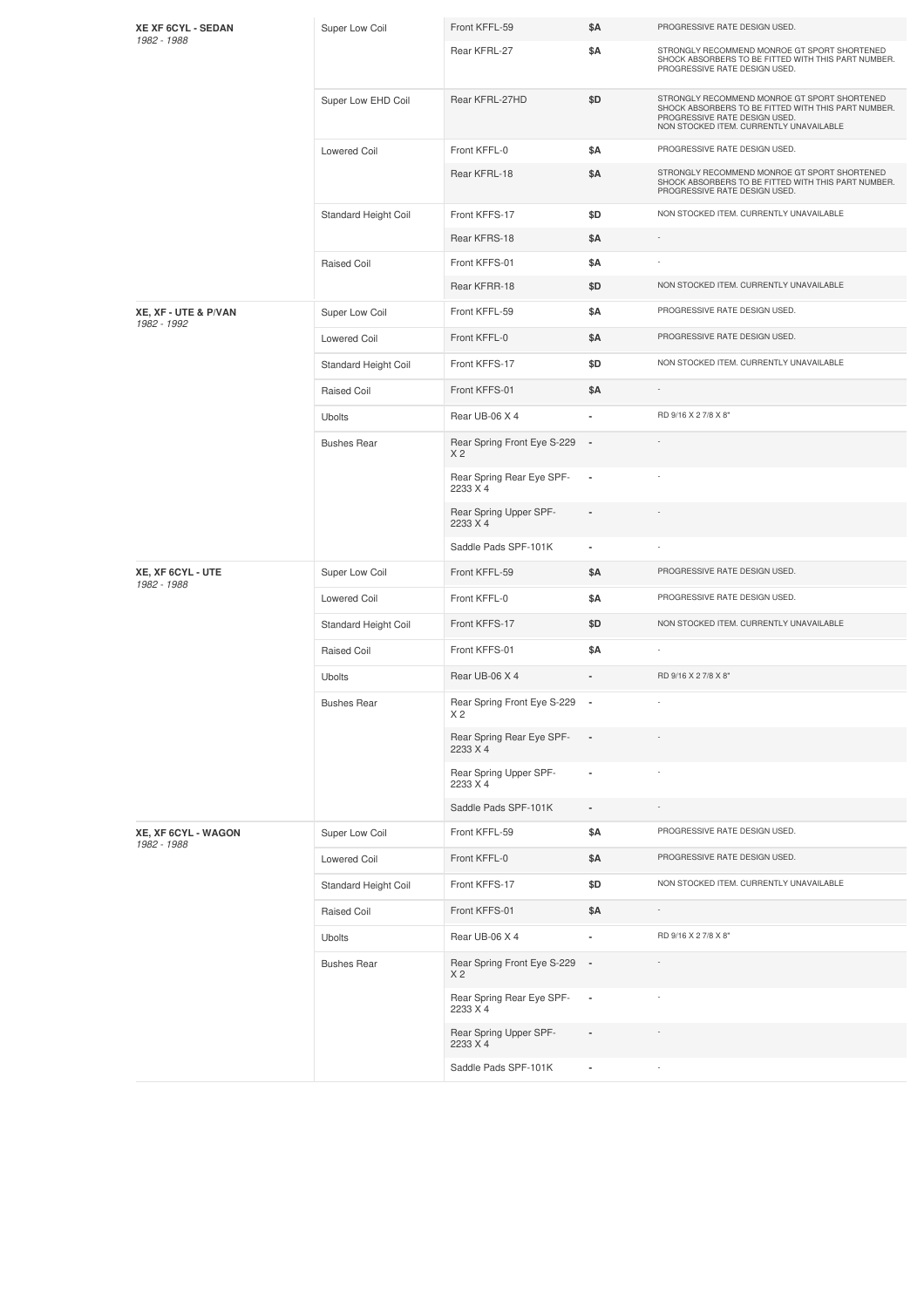## **XG UTE & P/VAN** *1993 -1996*

| Super Low Coil       | Front KFFL-0                                    | <b>\$A</b>               | PROGRESSIVE RATE DESIGN USED. |
|----------------------|-------------------------------------------------|--------------------------|-------------------------------|
| Lowered Coil         | Front KFFL-01                                   | \$Α                      | PROGRESSIVE RATE DESIGN USED. |
| Standard Height Coil | Front KFFS-01                                   | <b>\$A</b>               | $\overline{a}$                |
| Raised Coil          | Front KFFS-02                                   | \$Α                      | ٠                             |
| <b>Ubolts</b>        | Rear UB-06 X 4                                  | $\blacksquare$           | RD 9/16 X 2 7/8 X 8"          |
|                      |                                                 |                          |                               |
| <b>Bushes Rear</b>   | Rear Spring Front Eye S-229 -<br>X <sub>2</sub> |                          |                               |
|                      | Rear Spring Rear Eye SPF-<br>2233 X 4           | $\overline{\phantom{a}}$ |                               |
|                      | Rear Spring Upper SPF-                          | ٠                        |                               |
|                      | 2233 X 4                                        |                          |                               |

| XH 6CYL - UTE & P/VAN<br>1996 - 1998  | Super Low Coil       | Front KFFL-26SL                               | \$Α                      | STRONGLY RECOMMEND MONROE GT SPORT SHORTENED<br>SHOCK ABSORBERS TO BE FITTED WITH THIS PART NUMBER. |
|---------------------------------------|----------------------|-----------------------------------------------|--------------------------|-----------------------------------------------------------------------------------------------------|
|                                       | <b>Lowered Coil</b>  | Front KFFL-26                                 | \$Α                      | STRONGLY RECOMMEND MONROE GT SPORT SHORTENED<br>SHOCK ABSORBERS TO BE FITTED WITH THIS PART NUMBER. |
|                                       | Standard Height Coil | Front KFFS-26                                 | <b>\$A</b>               | ÷                                                                                                   |
|                                       | Raised Coil          | Front KFFR-26                                 | \$B                      |                                                                                                     |
|                                       | <b>Ubolts</b>        | Rear UB-06 X 4                                |                          | RD 9/16 X 2 7/8 X 8"                                                                                |
|                                       | <b>Bushes Rear</b>   | Rear Spring Front Eye S-229<br>X <sub>2</sub> | $\sim$                   |                                                                                                     |
|                                       |                      | Rear Spring Rear Eye SPF-<br>2233 X 4         | $\overline{\phantom{a}}$ |                                                                                                     |
|                                       |                      | Rear Spring Upper SPF-<br>2233 X 4            |                          |                                                                                                     |
|                                       |                      | Saddle Pads SPF-101K                          | $\overline{\phantom{a}}$ |                                                                                                     |
| XH 8CYL - UTE / P/VAN<br>1996 - 1998  | Super Low Coil       | Front KFFL-52SL                               | \$Α                      | STRONGLY RECOMMEND MONROE GT SPORT SHORTENED<br>SHOCK ABSORBERS TO BE FITTED WITH THIS PART NUMBER. |
|                                       | <b>Lowered Coil</b>  | Front KFFL-52                                 | \$Α                      | STRONGLY RECOMMEND MONROE GT SPORT SHORTENED<br>SHOCK ABSORBERS TO BE FITTED WITH THIS PART NUMBER. |
|                                       | Standard Height Coil | Front KFFS-52                                 | \$B                      |                                                                                                     |
|                                       | Raised Coil          | Front KFFR-52                                 | \$D                      | NON STOCKED ITEM. CURRENTLY UNAVAILABLE                                                             |
|                                       | <b>Ubolts</b>        | Rear UB-06 X 4                                |                          | RD 9/16 X 2 7/8 X 8"                                                                                |
|                                       | <b>Bushes Rear</b>   | Rear Spring Front Eye S-229<br>X <sub>2</sub> | $\sim$                   |                                                                                                     |
|                                       |                      | Rear Spring Rear Eye SPF-<br>2233 X 4         | $\overline{\phantom{a}}$ |                                                                                                     |
|                                       |                      | Rear Spring Upper SPF-<br>2233 X 4            | $\overline{\phantom{a}}$ |                                                                                                     |
|                                       |                      | Saddle Pads SPF-101K                          | $\frac{1}{2}$            |                                                                                                     |
| XK, XL, XM, XP - SEDAN<br>1960 - 1966 | <b>Lowered Coil</b>  | Front KFFL-14                                 | \$Α                      | ÷                                                                                                   |
|                                       | Standard Height Coil | Front KFFS-14                                 | \$Α                      | J.                                                                                                  |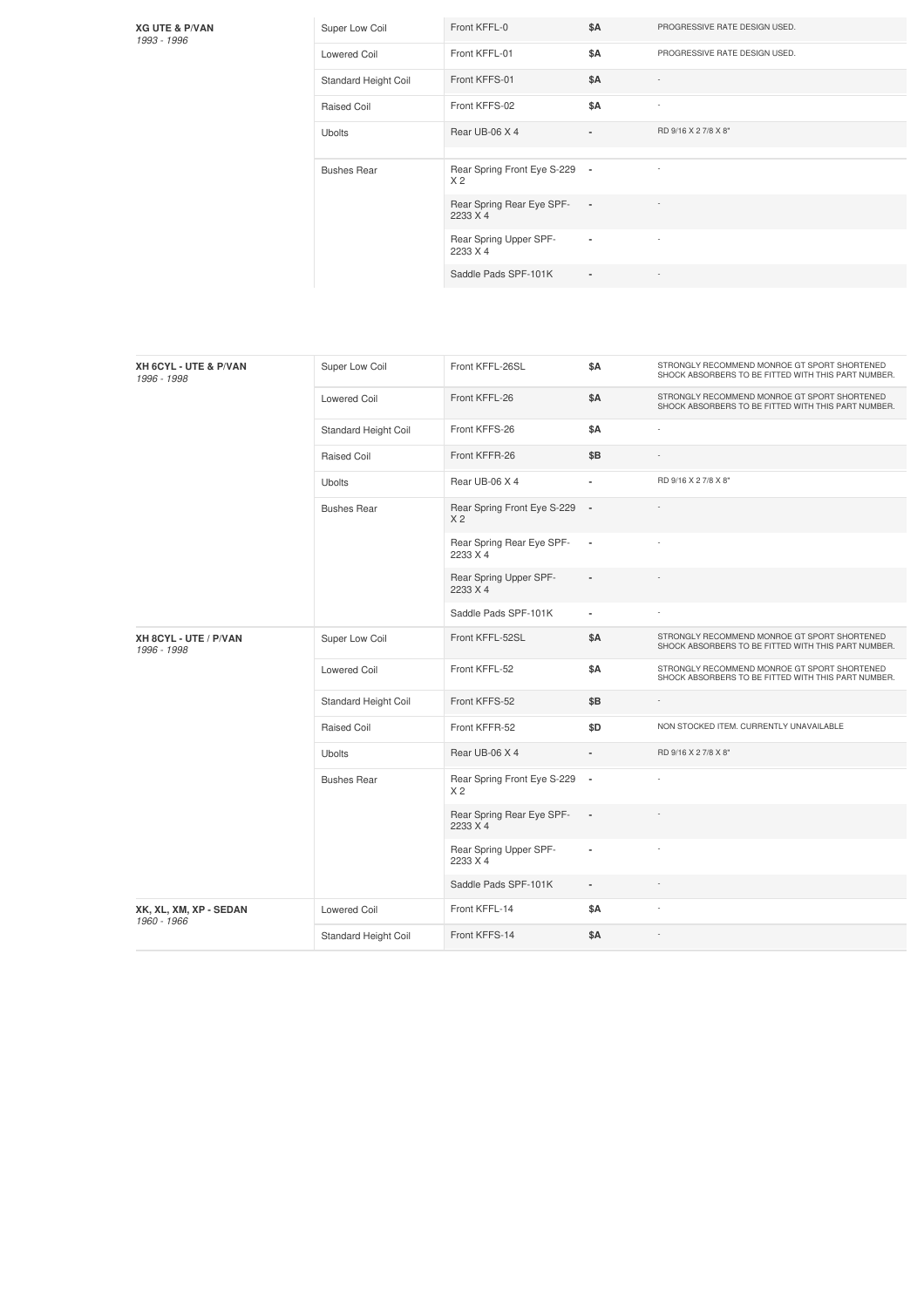**XR, XT, XW, XY 6CYL - SEDAN** *1967 -1972*

| Ultra Low Coil       | Front KFFL-59                                 | \$A                      | PROGRESSIVE RATE DESIGN USED.                                  |
|----------------------|-----------------------------------------------|--------------------------|----------------------------------------------------------------|
| Super Low Coil       | Front KFFL-0                                  | \$A                      | PROGRESSIVE RATE DESIGN USED.                                  |
| Super Low Leaf       | Rear FOR-503 ZZ                               | $\blacksquare$           | FRONT EYE BUSH SUPPLIED WITH SPRING.<br><b>IMPORTED SPRING</b> |
| <b>Lowered Coil</b>  | Front KFFL-01                                 | <b>\$A</b>               | PROGRESSIVE RATE DESIGN USED.                                  |
| Lowered Leaf         | Rear FOR-501 ZZ                               | $\blacksquare$           | FRONT EYE BUSH SUPPLIED WITH SPRING.<br><b>IMPORTED SPRING</b> |
| Standard Height Coil | Front KFFS-01                                 | <b>\$A</b>               |                                                                |
| Standard Height Leaf | Rear FOR-502 ZZ                               |                          | FRONT EYE BUSH SUPPLIED WITH SPRING.<br><b>IMPORTED SPRING</b> |
| Raised Coil          | Front KFFS-02                                 | <b>\$A</b>               |                                                                |
| Ubolts               | Rear UB-02 X 4                                | ٠                        | RD 7/16 X 2 7/8 X 8"                                           |
| <b>Bushes Rear</b>   | Rear Spring Front Eye S-229<br>X <sub>2</sub> | . .                      |                                                                |
|                      | Rear Spring Rear Eye SPF-<br>2233 X 4         | $\overline{\phantom{a}}$ |                                                                |
|                      | Rear Spring Upper SPF-<br>2233 X 4            |                          |                                                                |
|                      | Saddle Pads SPF-101K                          | ٠                        |                                                                |

| XR, XT, XW, XY 8CYL CLEVELAND -<br><b>SEDAN</b><br>1967 - 1972 | Ultra Low Coil       | Front KFFL-0                                  | <b>\$A</b>               | PROGRESSIVE RATE DESIGN USED.                                  |
|----------------------------------------------------------------|----------------------|-----------------------------------------------|--------------------------|----------------------------------------------------------------|
|                                                                | Super Low Coil       | Front KFFL-01                                 | <b>\$A</b>               | PROGRESSIVE RATE DESIGN USED.                                  |
|                                                                | Super Low Leaf       | Rear FOR-503 ZZ                               |                          | FRONT EYE BUSH SUPPLIED WITH SPRING.<br><b>IMPORTED SPRING</b> |
|                                                                | <b>Lowered Coil</b>  | Front KFFL-02                                 | <b>\$A</b>               | PROGRESSIVE RATE DESIGN USED.                                  |
|                                                                | Lowered Leaf         | Rear FOR-501 ZZ                               |                          | FRONT EYE BUSH SUPPLIED WITH SPRING.<br><b>IMPORTED SPRING</b> |
|                                                                | Standard Height Coil | Front KFFS-02                                 | <b>\$A</b>               |                                                                |
|                                                                | Standard Height Leaf | Rear FOR-502 ZZ                               |                          | FRONT EYE BUSH SUPPLIED WITH SPRING.<br><b>IMPORTED SPRING</b> |
|                                                                | Raised Coil          | Front KFFR-02                                 | \$B                      |                                                                |
|                                                                | <b>Ubolts</b>        | Rear UB-02 X 4                                |                          | RD 7/16 X 2 7/8 X 8"                                           |
|                                                                | <b>Bushes Rear</b>   | Rear Spring Front Eye S-229<br>X <sub>2</sub> | $\blacksquare$           |                                                                |
|                                                                |                      | Rear Spring Rear Eye SPF-<br>2233 X 4         | $\overline{\phantom{a}}$ |                                                                |
|                                                                |                      | Rear Spring Upper SPF-<br>2233 X 4            | ٠                        |                                                                |
|                                                                |                      | Saddle Pads SPF-101K                          | $\blacksquare$           |                                                                |
| XR, XT, XW, XY 8CYL WINDSOR -<br><b>SEDAN</b>                  | Ultra Low Coil       | Front KFFL-59                                 | <b>\$A</b>               | PROGRESSIVE RATE DESIGN USED.                                  |
| 1967 - 1972                                                    | Super Low Coil       | Front KFFL-0                                  | \$Α                      | PROGRESSIVE RATE DESIGN USED.                                  |
|                                                                | Super Low Leaf       | Rear FOR-503 ZZ                               | $\overline{\phantom{a}}$ | FRONT EYE BUSH SUPPLIED WITH SPRING.<br><b>IMPORTED SPRING</b> |
|                                                                | <b>Lowered Coil</b>  | Front KFFL-01                                 | \$Α                      | PROGRESSIVE RATE DESIGN USED.                                  |
|                                                                | Lowered Leaf         | Rear FOR-501 ZZ                               | ä,                       | FRONT EYE BUSH SUPPLIED WITH SPRING.<br><b>IMPORTED SPRING</b> |
|                                                                | Standard Height Coil | Front KFFS-01                                 | <b>\$A</b>               |                                                                |
|                                                                | Standard Height Leaf | Rear FOR-502 ZZ                               | $\overline{\phantom{a}}$ | FRONT EYE BUSH SUPPLIED WITH SPRING.<br><b>IMPORTED SPRING</b> |
|                                                                | Raised Coil          | Front KFFS-02                                 | <b>\$A</b>               |                                                                |
|                                                                | Ubolts               | Rear UB-02 X 4                                |                          | RD 7/16 X 2 7/8 X 8"                                           |
|                                                                | <b>Bushes Rear</b>   | Rear Spring Front Eye S-229<br>X <sub>2</sub> |                          |                                                                |
|                                                                |                      | Rear Spring Rear Eye SPF-<br>2233 X 4         | $\blacksquare$           |                                                                |
|                                                                |                      | Rear Spring Upper SPF-<br>2233 X 4            |                          |                                                                |
|                                                                |                      | Saddle Pads SPF-101K                          | $\overline{\phantom{a}}$ |                                                                |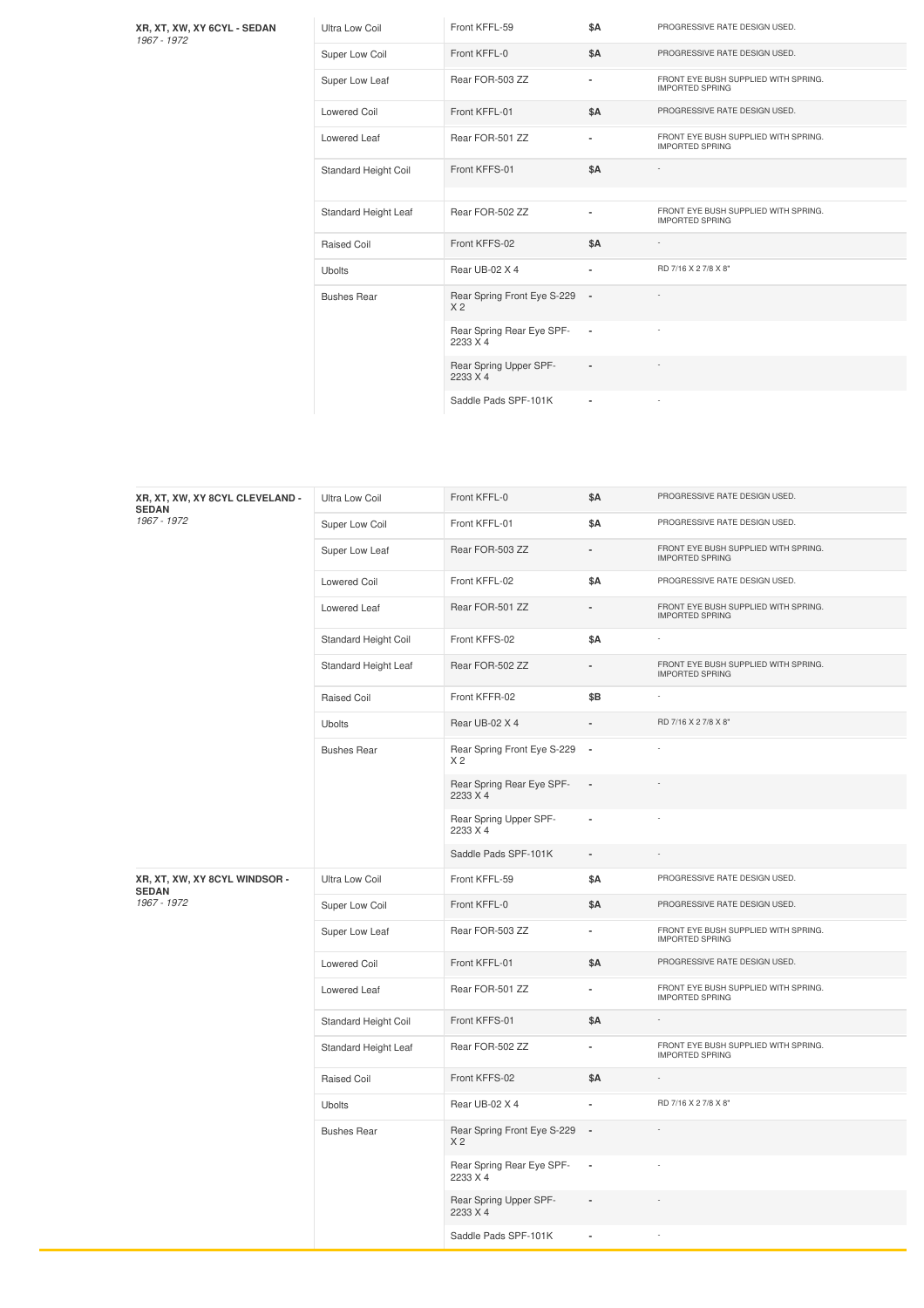| <b>FORD</b>                 | WB                                | <b>Lowered Coil</b>  | Front KFFL-95   | \$D        | NON STOCKED ITEM. CURRENTLY UNAVAILABLE                                                                                                                              |  |  |  |  |  |
|-----------------------------|-----------------------------------|----------------------|-----------------|------------|----------------------------------------------------------------------------------------------------------------------------------------------------------------------|--|--|--|--|--|
| <b>FESTIVA</b>              | 1994 - 1996                       |                      | Rear KFRL-96    | \$D        | PROGRESSIVE RATE DESIGN USED.                                                                                                                                        |  |  |  |  |  |
|                             |                                   |                      |                 |            |                                                                                                                                                                      |  |  |  |  |  |
|                             |                                   | Standard Height Coil | Front KFFS-95   | \$D        | NON STOCKED ITEM. CURRENTLY UNAVAILABLE                                                                                                                              |  |  |  |  |  |
|                             |                                   |                      | Rear KFRS-96    | \$D        | NON STOCKED ITEM. CURRENTLY UNAVAILABLE                                                                                                                              |  |  |  |  |  |
|                             |                                   |                      |                 |            |                                                                                                                                                                      |  |  |  |  |  |
|                             | WD, WF<br>1997 - 2001             | <b>Lowered Coil</b>  | Front KFFL-95   | \$D        | NON STOCKED ITEM. CURRENTLY UNAVAILABLE                                                                                                                              |  |  |  |  |  |
|                             |                                   |                      | Rear KSRL-11    | \$D        | PROGRESSIVE RATE DESIGN USED.<br>NON STOCKED ITEM. CURRENTLY UNAVAILABLE                                                                                             |  |  |  |  |  |
|                             |                                   | Standard Height Coil | Front KFFS-95   | \$D        | NON STOCKED ITEM. CURRENTLY UNAVAILABLE                                                                                                                              |  |  |  |  |  |
|                             |                                   |                      | Rear KFRS-96    | \$D        | NON STOCKED ITEM. CURRENTLY UNAVAILABLE                                                                                                                              |  |  |  |  |  |
|                             |                                   |                      |                 |            |                                                                                                                                                                      |  |  |  |  |  |
| <b>FORD</b>                 | WP, WQ ONLY                       | <b>Lowered Coil</b>  | Front KFFL-70   | \$D        | NON STOCKED ITEM. CURRENTLY UNAVAILABLE                                                                                                                              |  |  |  |  |  |
| <b>FIESTA</b>               | 3/2004 - 2008                     |                      | Rear KFRL-71    | \$D        | PROGRESSIVE RATE DESIGN USED.<br>NON STOCKED ITEM. CURRENTLY UNAVAILABLE                                                                                             |  |  |  |  |  |
| <b>FORD</b><br><b>FOCUS</b> | LR<br>2002 - 5/2005               | Super Low Coil       | Front KFFL-73SL | \$D        | PROGRESSIVE RATE DESIGN USED.<br>NON STOCKED ITEM. CURRENTLY UNAVAILABLE                                                                                             |  |  |  |  |  |
|                             |                                   |                      | Rear KFRL-74SL  | <b>\$A</b> | PROGRESSIVE RATE DESIGN USED.                                                                                                                                        |  |  |  |  |  |
|                             |                                   | <b>Lowered Coil</b>  | Front KFFL-73   | \$D        |                                                                                                                                                                      |  |  |  |  |  |
|                             |                                   |                      | Rear KFRL-74    | \$A        | PROGRESSIVE RATE DESIGN USED.                                                                                                                                        |  |  |  |  |  |
|                             |                                   | Standard Height Coil | Rear KFRS-74    | \$Α        |                                                                                                                                                                      |  |  |  |  |  |
|                             | LS, LT, LV                        | Super Low Coil       | Front KMFL-42SL | \$Α        | PROGRESSIVE RATE DESIGN USED.                                                                                                                                        |  |  |  |  |  |
|                             | $6/2005 - 5/2011$                 |                      | Rear KFRL-74SL  | \$Α        | PROGRESSIVE RATE DESIGN USED.                                                                                                                                        |  |  |  |  |  |
|                             |                                   | <b>Lowered Coil</b>  | Front KMFL-42   | <b>\$A</b> | PROGRESSIVE RATE DESIGN USED.                                                                                                                                        |  |  |  |  |  |
|                             |                                   |                      | Rear KFRL-74    | \$Α        | PROGRESSIVE RATE DESIGN USED.                                                                                                                                        |  |  |  |  |  |
|                             |                                   | Standard Height Coil | Front KMFS-42   | \$B        |                                                                                                                                                                      |  |  |  |  |  |
|                             |                                   |                      | Rear KFRS-74    | \$Α        |                                                                                                                                                                      |  |  |  |  |  |
|                             | LS, LT, LV, XR5 TURBO             | <b>Lowered Coil</b>  | Front KMFL-42   | \$Α        | PROGRESSIVE RATE DESIGN USED.                                                                                                                                        |  |  |  |  |  |
|                             | 6/2005 - 5/2011                   |                      | Rear KFRL-74SL  | \$Α        | PROGRESSIVE RATE DESIGN USED.                                                                                                                                        |  |  |  |  |  |
|                             | LW                                | <b>Lowered Coil</b>  | Front KMFL-42SL | \$Α        | PROGRESSIVE RATE DESIGN USED.                                                                                                                                        |  |  |  |  |  |
|                             | 6/2011 - 6/2015                   |                      | Rear KFRL-74    | \$Α        | PROGRESSIVE RATE DESIGN USED.                                                                                                                                        |  |  |  |  |  |
|                             |                                   | Standard Height Coil | Front KMFS-42   | \$Β        |                                                                                                                                                                      |  |  |  |  |  |
|                             |                                   |                      | Rear KFRS-74    | \$Α        |                                                                                                                                                                      |  |  |  |  |  |
|                             | LZ 1.5T                           | <b>Lowered Coil</b>  | Front KFFL-111  | \$D        |                                                                                                                                                                      |  |  |  |  |  |
|                             | 7/2015 - Current                  |                      | Rear KFRL-112   | \$D        | NON STOCKED ITEM. CURRENTLY UNAVAILABLE                                                                                                                              |  |  |  |  |  |
|                             | LZ SPORT 1.5T<br>7/2015 - Current | <b>Lowered Coil</b>  | Front KFFL-111  | \$D        | DUE TO THIS VEHICLE ALREADY BEING LOWERED FROM<br>FACTORY, THIS PART NUMBER WILL ONLY LOWER THE CAR A<br>FURTHER 10-15MM.                                            |  |  |  |  |  |
|                             |                                   |                      | Rear KFRL-112   | \$D        | DUE TO THIS VEHICLE ALREADY BEING LOWERED FROM<br>FACTORY, THIS PART NUMBER WILL ONLY LOWER THE CAR A<br>FURTHER 20-25MM.<br>NON STOCKED ITEM. CURRENTLY UNAVAILABLE |  |  |  |  |  |
|                             | <b>TDCi DIESEL</b>                | <b>Lowered Coil</b>  | Front KMFL-42D  | \$D        | NON STOCKED ITEM. CURRENTLY UNAVAILABLE                                                                                                                              |  |  |  |  |  |
|                             | 7/2007 - 2015                     |                      | Rear KFRL-74    | \$Α        | PROGRESSIVE RATE DESIGN USED.                                                                                                                                        |  |  |  |  |  |
|                             |                                   | Standard Height Coil | Rear KFRS-74    | \$Α        |                                                                                                                                                                      |  |  |  |  |  |
| <b>FORD</b><br>KA           | TA<br>10/1999 - 10/2000           | <b>Lowered Coil</b>  | Front KFFL-84   | \$D        | PROGRESSIVE RATE DESIGN USED.<br>NON STOCKED ITEM. CURRENTLY UNAVAILABLE                                                                                             |  |  |  |  |  |
|                             |                                   |                      | Rear KFRL-85    | \$D        | PROGRESSIVE RATE DESIGN USED.                                                                                                                                        |  |  |  |  |  |
|                             | TB<br>11/2000 - 2002              | <b>Lowered Coil</b>  | Front KFFL-84   | \$D        | PROGRESSIVE RATE DESIGN USED.<br>NON STOCKED ITEM. CURRENTLY UNAVAILABLE                                                                                             |  |  |  |  |  |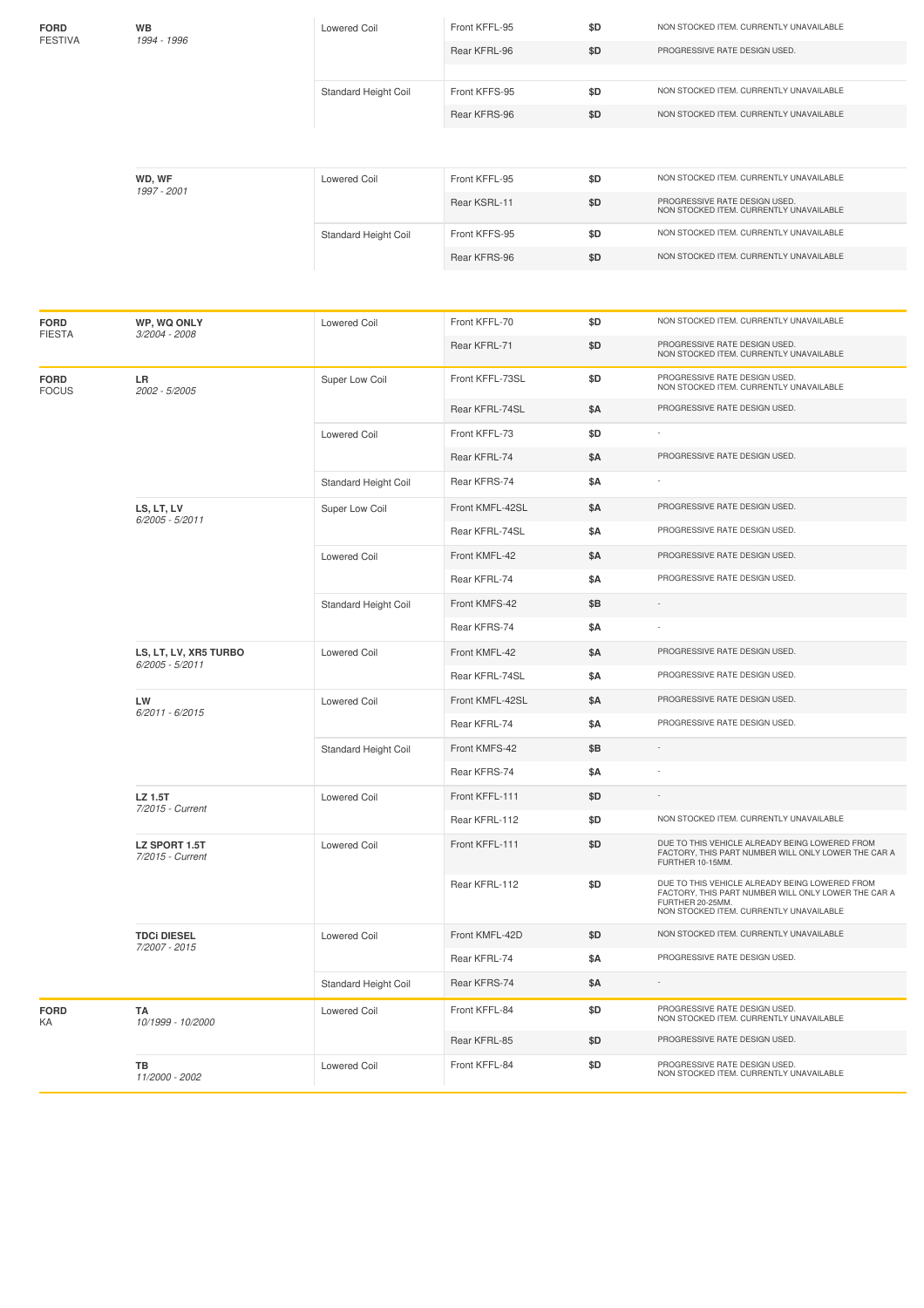| FORD<br>KA, KB, KC, KE<br>LASER<br>1981 - 1990 |  | Super Low Coil              | Front KHFL-114  | \$A                                     | PROGRESSIVE RATE DESIGN USED.                                            |
|------------------------------------------------|--|-----------------------------|-----------------|-----------------------------------------|--------------------------------------------------------------------------|
|                                                |  |                             | Rear KFRL-16SL  | \$D                                     | PROGRESSIVE RATE DESIGN USED.<br>NON STOCKED ITEM, CURRENTLY UNAVAILABLE |
|                                                |  | <b>Lowered Coil</b>         | Front KFFL-15   | <b>\$A</b>                              | PROGRESSIVE RATE DESIGN USED.                                            |
|                                                |  |                             | Rear KFRL-16    | <b>\$A</b>                              | PROGRESSIVE RATE DESIGN USED.                                            |
|                                                |  | Standard Height Coil        | Front KFFS-15   | \$D                                     | NON STOCKED ITEM. CURRENTLY UNAVAILABLE                                  |
|                                                |  | Rear KFRS-16                | \$D             | NON STOCKED ITEM. CURRENTLY UNAVAILABLE |                                                                          |
| KF, KH (INC TX3 2WD)<br>1990 - 9/1994          |  | Super Low Coil              | Front KFFL-50SL | \$D                                     | PROGRESSIVE RATE DESIGN USED.                                            |
|                                                |  |                             | Rear KMRL-23    | \$D                                     | PROGRESSIVE RATE DESIGN USED.<br>NON STOCKED ITEM, CURRENTLY UNAVAILABLE |
|                                                |  |                             |                 |                                         |                                                                          |
|                                                |  | <b>Lowered Coil</b>         | Front KFFL-50   | \$D                                     | PROGRESSIVE RATE DESIGN USED.<br>NON STOCKED ITEM. CURRENTLY UNAVAILABLE |
|                                                |  |                             | Rear KFRL-51    | \$D                                     | PROGRESSIVE RATE DESIGN USED.                                            |
|                                                |  | <b>Standard Height Coil</b> | Front KFFS-50   | \$D                                     | NON STOCKED ITEM, CURRENTLY UNAVAILABLE                                  |
|                                                |  |                             | Rear KFRS-51    | \$D                                     |                                                                          |
|                                                |  |                             |                 |                                         |                                                                          |

| KJ, KL<br>1994 - 1999     | Lowered Coil                | Front KFFL-90 | \$D | NON STOCKED ITEM. CURRENTLY UNAVAILABLE                                  |
|---------------------------|-----------------------------|---------------|-----|--------------------------------------------------------------------------|
|                           |                             | Rear KFRL-91  | \$D | PROGRESSIVE RATE DESIGN USED.<br>NON STOCKED ITEM. CURRENTLY UNAVAILABLE |
|                           | Standard Height Coil        | Front KFFS-90 | \$A | ٠                                                                        |
|                           |                             | Rear KFRS-91  | \$D | NON STOCKED ITEM. CURRENTLY UNAVAILABLE                                  |
| KN, KQ<br>2/1999 - 7/2002 | Lowered Coil                | Front KMFL-93 | \$D | NON STOCKED ITEM. CURRENTLY UNAVAILABLE                                  |
|                           |                             | Rear KMRL-94  | \$D | PROGRESSIVE RATE DESIGN USED.<br>NON STOCKED ITEM. CURRENTLY UNAVAILABLE |
|                           | <b>Standard Height Coil</b> | Front KMFS-93 | \$A | $\sim$                                                                   |
|                           |                             | Rear KMRS-94  | \$A | $\sim$                                                                   |

| <b>FORD</b><br><b>MAVERICK</b> | DA<br>1988 - 1994 | Standard Height Coil                | Front KDFS-42    | \$B        |                                                                                                                          |
|--------------------------------|-------------------|-------------------------------------|------------------|------------|--------------------------------------------------------------------------------------------------------------------------|
|                                |                   |                                     | Rear KDRS-43     | \$C        |                                                                                                                          |
|                                |                   | Standard Height Coil (50-<br>100KG) | Front KDFS-42HD  | \$B        |                                                                                                                          |
|                                |                   | <b>Raised Coil</b>                  | Front KDFR-42    | \$B        |                                                                                                                          |
|                                |                   |                                     | Rear KDPR-43     | \$B        | PROGRESSIVE RATE DESIGN USED.                                                                                            |
|                                |                   |                                     | Rear KDRR-43     | \$Β        |                                                                                                                          |
|                                |                   | <b>Raised Comfort Coil</b>          | Front KDPR-42    | \$B        | PROGRESSIVE RATE DESIGN USED.                                                                                            |
|                                |                   | Raised Comfort Coil (50-<br>100KG)  | Front KDFR-42H   | \$B        | LONG TRAVEL SHOCK ABSORBERS ARE RECOMMENDED.                                                                             |
|                                |                   | Raised Coil (50-100KG)              | Front KDFR-42HD  | \$B        | LONG TRAVEL SHOCK ABSORBERS ARE RECOMMENDED.                                                                             |
|                                |                   | Raised Coil (100-250KG)             | Front KDFR-42HHD | \$Β        | LONG TRAVEL SHOCK ABSORBERS ARE RECOMMENDED.                                                                             |
|                                |                   | Raised Comfort Coil (100-<br>250KG) | Rear KDPR-43HD   | \$C        | LONG TRAVEL SHOCK ABSORBERS ARE RECOMMENDED.<br>PROGRESSIVE RATE DESIGN USED.                                            |
|                                |                   | Raised Coil (100-300KG)             | Rear KDRR-43HD   | \$C        | LONG TRAVEL SHOCK ABSORBERS ARE RECOMMENDED.                                                                             |
|                                |                   | Raised Comfort Coil (300-<br>500KG) | Rear KDPR-59SP   | \$D        | LONG TRAVEL SHOCK ABSORBERS ARE RECOMMENDED.<br>PROGRESSIVE RATE DESIGN USED.                                            |
|                                |                   | Raised Coil (500KG+)                | Rear KDRR-43EHD  | \$D        | LONG TRAVEL SHOCK ABSORBERS ARE RECOMMENDED.<br>THESE SPRINGS ARE MANUFACTURED FOR CONSTANT LOAD<br><b>CARRYING ONLY</b> |
|                                |                   | Raised Coil (750KG+)                | Rear KDRR-43SHD  | \$E        | LONG TRAVEL SHOCK ABSORBERS ARE RECOMMENDED.<br>THESE SPRINGS ARE MANUFACTURED FOR CONSTANT LOAD<br>CARRYING ONLY        |
| <b>FORD</b>                    | GA, GB, GC        | <b>Lowered Coil</b>                 | Front KFFL-15    | \$A        | PROGRESSIVE RATE DESIGN USED.                                                                                            |
| <b>METEOR</b>                  | 1981 - 1990       |                                     | Rear KFRL-16     | <b>\$A</b> | PROGRESSIVE RATE DESIGN USED.                                                                                            |
|                                |                   | Standard Height Coil                | Front KFFS-15    | \$D        | NON STOCKED ITEM. CURRENTLY UNAVAILABLE                                                                                  |
|                                |                   |                                     | Rear KFRS-16     | \$D        | NON STOCKED ITEM. CURRENTLY UNAVAILABLE                                                                                  |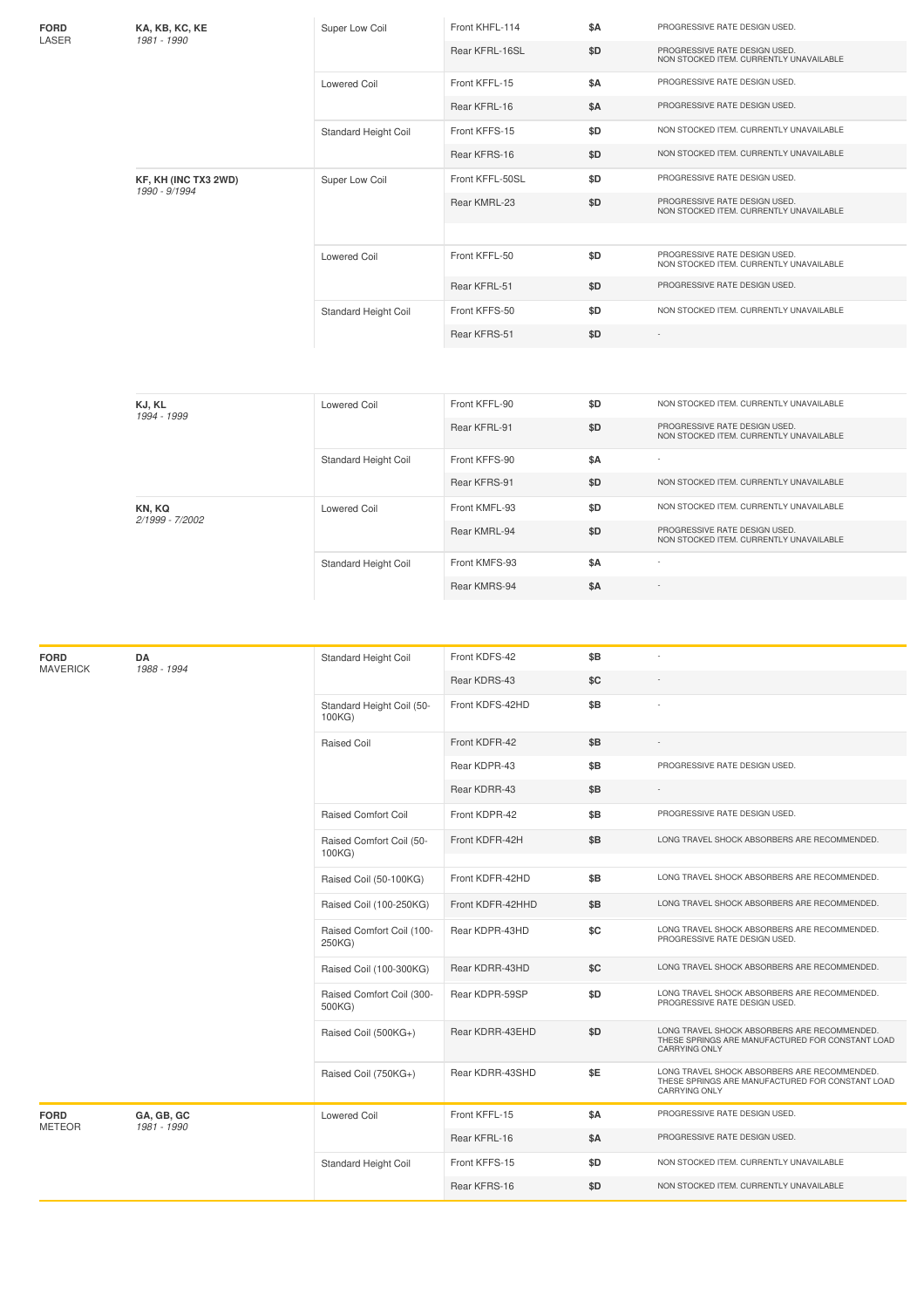| <b>FORD</b><br>MONDEO | <b>HA, HB - SEDAN</b>                             | <b>Lowered Coil</b>         | Front KFFL-97  | \$D | NON STOCKED ITEM. CURRENTLY UNAVAILABLE                                  |
|-----------------------|---------------------------------------------------|-----------------------------|----------------|-----|--------------------------------------------------------------------------|
|                       | 1995 - 11/1996                                    |                             | Rear KFRL-98   | \$D | PROGRESSIVE RATE DESIGN USED.<br>NON STOCKED ITEM. CURRENTLY UNAVAILABLE |
|                       |                                                   | Standard Height Coil        | Front KFFS-97  | \$B |                                                                          |
|                       |                                                   |                             | Rear KFRS-98   | \$D | NON STOCKED ITEM. CURRENTLY UNAVAILABLE                                  |
|                       |                                                   |                             |                |     |                                                                          |
|                       | <b>HA, HB - WAGON</b><br>1995 - 11/1996           | <b>Lowered Coil</b>         | Front KFFL-97  | \$D | NON STOCKED ITEM. CURRENTLY UNAVAILABLE                                  |
|                       |                                                   |                             | Rear KFRL-99   | \$D |                                                                          |
|                       |                                                   | <b>Standard Height Coil</b> | Front KFFS-97  | \$B |                                                                          |
|                       |                                                   |                             | Rear KFRS-99   | \$D | NON STOCKED ITEM. CURRENTLY UNAVAILABLE                                  |
|                       | <b>HC-SEDAN</b><br>12/1996 - 12/1999              | <b>Lowered Coil</b>         | Front KFFL-89  | \$D | NON STOCKED ITEM. CURRENTLY UNAVAILABLE                                  |
|                       |                                                   |                             | Rear KFRL-98   | \$D | PROGRESSIVE RATE DESIGN USED.<br>NON STOCKED ITEM. CURRENTLY UNAVAILABLE |
|                       |                                                   | <b>Standard Height Coil</b> | Rear KFRS-98   | \$D | NON STOCKED ITEM. CURRENTLY UNAVAILABLE                                  |
|                       | <b>HC-WAGON</b><br>12/1996 - 12/1999              | <b>Lowered Coil</b>         | Front KFFL-89  | \$D | NON STOCKED ITEM. CURRENTLY UNAVAILABLE                                  |
|                       |                                                   |                             | Rear KFRL-99   | \$D |                                                                          |
|                       |                                                   | Standard Height Coil        | Rear KFRS-99   | \$D | NON STOCKED ITEM. CURRENTLY UNAVAILABLE                                  |
|                       | <b>HE 4 CYL - SEDAN</b><br>2/2000 - 10/2000       | <b>Lowered Coil</b>         | Front KFFL-102 | \$D | NON STOCKED ITEM. CURRENTLY UNAVAILABLE                                  |
|                       |                                                   |                             | Rear KFRL-104  | \$D | NON STOCKED ITEM. CURRENTLY UNAVAILABLE                                  |
|                       | HE V6 (NOT ST24 GHIA) - SEDAN<br>2/2000 - 10/2000 | <b>Lowered Coil</b>         | Front KFFL-103 | \$D | NON STOCKED ITEM. CURRENTLY UNAVAILABLE                                  |
|                       |                                                   |                             | Rear KFRL-104  | \$D | NON STOCKED ITEM. CURRENTLY UNAVAILABLE                                  |

| <b>FORD</b><br><b>MUSTANG</b> | <b>COBRA (IRS)</b><br>2001 - 2002                                | <b>Lowered Coil</b>  | Front KFFL-76    | \$D | PROGRESSIVE RATE DESIGN USED.                                                                                                                    |
|-------------------------------|------------------------------------------------------------------|----------------------|------------------|-----|--------------------------------------------------------------------------------------------------------------------------------------------------|
|                               |                                                                  |                      | Rear KFRL-77     | \$D | NON STOCKED ITEM. CURRENTLY UNAVAILABLE                                                                                                          |
|                               | FM/FN - 4CYL 2.3LTR CONV. EXCL<br><b>MRC</b><br>8/2015 - Current | <b>Lowered Coil</b>  | Front KFFL-109SL | \$D | NON STOCKED ITEM. CURRENTLY UNAVAILABLE<br>PLEASE NOTE, THIS PART NUMBER IS NOT SUITABLE FOR<br>VEHICLES FITTED WITH MAGNETIC RIDE CONTROL (MRC) |
|                               |                                                                  |                      | Rear KFRL-110    | \$D | PROGRESSIVE RATE DESIGN USED.                                                                                                                    |
|                               | FM/FN - 4CYL 2.3LTR COUPE EXCL<br><b>MRC</b><br>8/2015 - Current | Super Low Coil       | Front KFFL-107SL | \$Β | PROGRESSIVE RATE DESIGN USED.<br>PLEASE NOTE, THIS PART NUMBER IS NOT SUITABLE FOR<br>VEHICLES FITTED WITH MAGNETIC RIDE CONTROL (MRC)           |
|                               |                                                                  |                      | Rear KFRL-108SL  | \$Β | PROGRESSIVE RATE DESIGN USED.                                                                                                                    |
|                               |                                                                  | <b>Lowered Coil</b>  | Front KFFL-107   | \$B | PROGRESSIVE RATE DESIGN USED.<br>PLEASE NOTE, THIS PART NUMBER IS NOT SUITABLE FOR<br>VEHICLES FITTED WITH MAGNETIC RIDE CONTROL (MRC)           |
|                               |                                                                  |                      | Rear KFRL-108    | \$Β | PROGRESSIVE RATE DESIGN USED.                                                                                                                    |
|                               | FM/FN - 8CYL 5.0LTR CONV. EXCL<br><b>MRC</b><br>8/2015 - Current | Super Low Coil       | Front KFFL-109SL | \$D | NON STOCKED ITEM. CURRENTLY UNAVAILABLE<br>PLEASE NOTE, THIS PART NUMBER IS NOT SUITABLE FOR<br>VEHICLES FITTED WITH MAGNETIC RIDE CONTROL (MRC) |
|                               |                                                                  |                      | Rear KFRL-110SL  | \$D | PROGRESSIVE RATE DESIGN USED.<br>NON STOCKED ITEM. CURRENTLY UNAVAILABLE                                                                         |
|                               |                                                                  | <b>Lowered Coil</b>  | Front KFFL-109   | \$D | NON STOCKED ITEM. CURRENTLY UNAVAILABLE<br>PLEASE NOTE, THIS PART NUMBER IS NOT SUITABLE FOR<br>VEHICLES FITTED WITH MAGNETIC RIDE CONTROL (MRC) |
|                               |                                                                  |                      | Rear KFRL-110    | \$D | PROGRESSIVE RATE DESIGN USED.                                                                                                                    |
|                               | FM/FN - 8CYL 5.0LTR COUPE EXCL<br><b>MRC</b><br>8/2015 - Current | Super Low Coil       | Front KFFL-107SL | \$B | PROGRESSIVE RATE DESIGN USED.<br>PLEASE NOTE, THIS PART NUMBER IS NOT SUITABLE FOR<br>VEHICLES FITTED WITH MAGNETIC RIDE CONTROL (MRC)           |
|                               |                                                                  |                      | Rear KFRL-108SL  | \$Β | PROGRESSIVE RATE DESIGN USED.                                                                                                                    |
|                               |                                                                  | <b>Lowered Coil</b>  | Front KFFL-107   | \$Β | PROGRESSIVE RATE DESIGN USED.<br>PLEASE NOTE, THIS PART NUMBER IS NOT SUITABLE FOR<br>VEHICLES FITTED WITH MAGNETIC RIDE CONTROL (MRC)           |
|                               |                                                                  |                      | Rear KFRL-108    | \$Β | PROGRESSIVE RATE DESIGN USED.                                                                                                                    |
| FORD<br>PROBE                 | ST, SV<br>1994 - 1998                                            | <b>Lowered Coil</b>  | Front KFFL-88    | \$D | NON STOCKED ITEM. CURRENTLY UNAVAILABLE                                                                                                          |
|                               |                                                                  |                      | Rear KFRL-93     | \$D | PROGRESSIVE RATE DESIGN USED.<br>NON STOCKED ITEM. CURRENTLY UNAVAILABLE                                                                         |
|                               |                                                                  | Standard Height Coil | Rear KFRS-81     | \$D | NON STOCKED ITEM. CURRENTLY UNAVAILABLE                                                                                                          |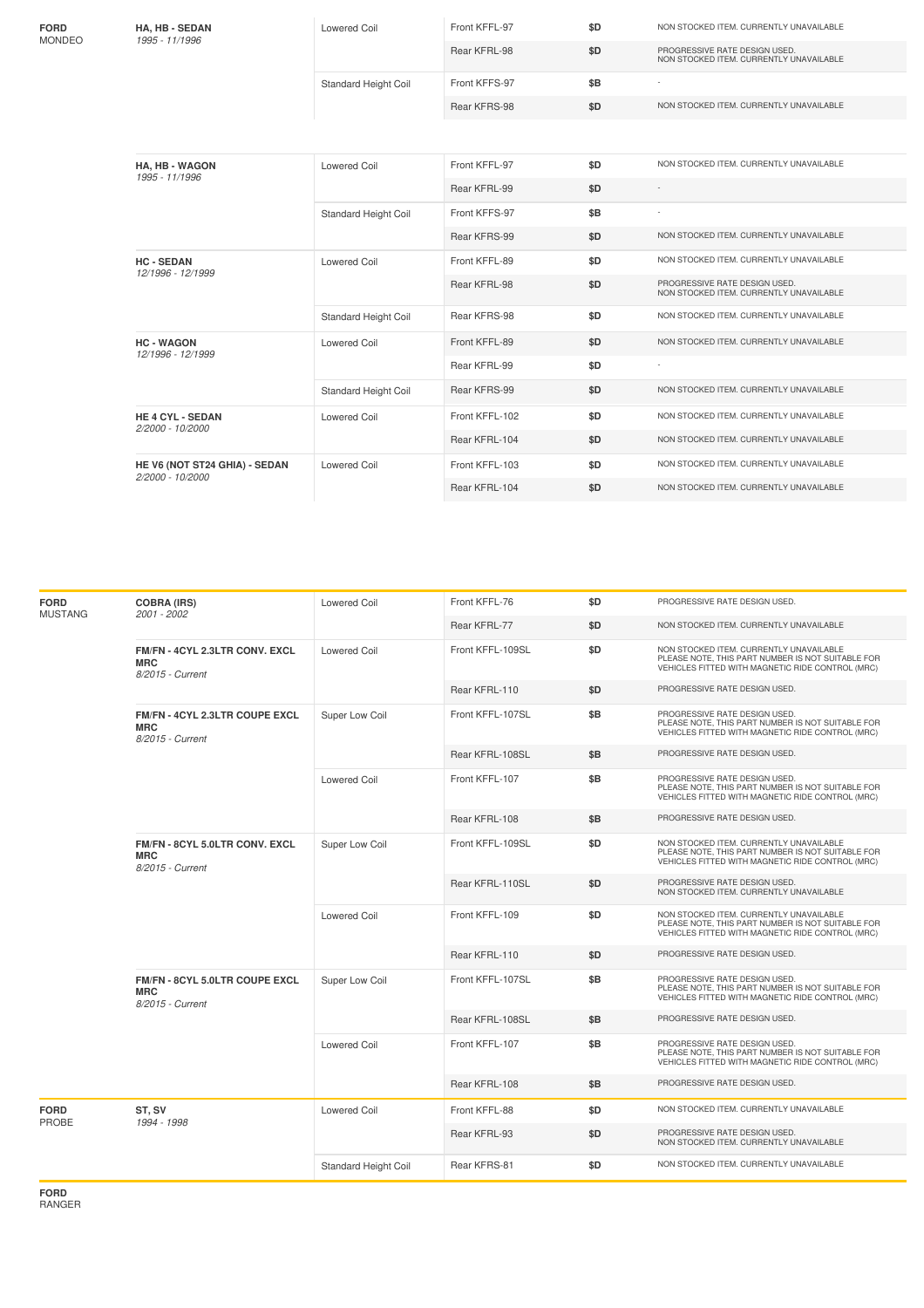| <b>PJ, PK 4WD</b> |  |
|-------------------|--|
| 2007 - 2011       |  |

| Raised Coil        | Front TORSION BAR                   |                | TORSION BARS SHOWN FOR ILLUSTRATION PURPOSES ONLY.<br>KING SPRINGS DO NOT SUPPLY OR MANUFACTURE TORSION<br><b>BARS</b>                |
|--------------------|-------------------------------------|----------------|---------------------------------------------------------------------------------------------------------------------------------------|
| Raised Leaf        | Rear MAZ-009 ZZ                     | $\blacksquare$ | LONGER UBOLTS REQUIRED.<br><b>IMPORTED SPRING</b><br>UP TO 300KG OF LOAD                                                              |
| Raised EHD Leaf    | Rear MAZ-009HD ZZ                   |                | LONGER UBOLTS REQUIRED.<br>LONG TRAVEL SHOCK ABSORBERS ARE RECOMMENDED.<br><b>IMPORTED SPRING</b><br>CONSTANT LOAD OF 300KG UP TO GVM |
| <b>Ubolts</b>      | Rear UB-07 X 4                      |                | RD 14 X 90 X 210                                                                                                                      |
| Pin                | Rear SK-387-2G X 2                  | ٠              |                                                                                                                                       |
| Shackle            | Rear SK-386/1G X 2                  | $\blacksquare$ |                                                                                                                                       |
| <b>Bushes Rear</b> | Rear Spring Front Eye SPF-<br>2670K | $\blacksquare$ |                                                                                                                                       |
|                    | Rear Spring Rear Eye SPF-<br>502K   | $\blacksquare$ |                                                                                                                                       |
|                    | Rear Spring Upper SPF-<br>753K      | $\blacksquare$ |                                                                                                                                       |
| <b>BUSH KIT</b>    | Kit KIT-145K                        | ٠              |                                                                                                                                       |

| PX, PX II 4WD<br>2011 - 6/2018 | <b>Lowered Coil</b>                | Front KFFL-08                       | \$D                      | PROGRESSIVE RATE DESIGN USED.<br>NON STOCKED ITEM. CURRENTLY UNAVAILABLE                                                                                                |
|--------------------------------|------------------------------------|-------------------------------------|--------------------------|-------------------------------------------------------------------------------------------------------------------------------------------------------------------------|
|                                | Lowered Leaf                       | Rear MAZ-011                        | ä,                       |                                                                                                                                                                         |
|                                | Standard Height Coil               | Front KFFS-08                       | \$B                      |                                                                                                                                                                         |
|                                |                                    | Front KFFS-08SP                     | \$D                      | **NOTE** THIS IS A 15MM LOWERED COIL, DESIGNED TO SUIT<br>REAR LADEN VEHICLES SO FRONT WILL SIT AT STANDARD<br><b>HEIGHT</b><br>NON STOCKED ITEM. CURRENTLY UNAVAILABLE |
|                                |                                    | Front KFFS-08T                      | \$D                      | TAPERED WIRE PROGRESSIVE RATE COMFORT DESIGN<br>NON STOCKED ITEM. CURRENTLY UNAVAILABLE                                                                                 |
|                                | <b>Raised Coil</b>                 | Front KFFR-08                       | \$Β                      | ÷                                                                                                                                                                       |
|                                |                                    | Front KFFR-08T                      | \$C                      | TAPERED WIRE PROGRESSIVE RATE COMFORT DESIGN                                                                                                                            |
|                                | Raised Leaf                        | Rear MAZ-010 ZZ                     |                          | LONG TRAVEL SHOCK ABSORBERS ARE RECOMMENDED.<br><b>IMPORTED SPRING</b><br>CONSTANT LOAD OF 300KG UP TO GVM                                                              |
|                                | Raised Comfort Leaf                | Rear MAZ-010C ZZ                    | ä,                       | LONG TRAVEL SHOCK ABSORBERS ARE RECOMMENDED.<br>TOP STAGE ONLY LEAF SPRING.<br><b>IMPORTED SPRING</b><br>UP TO 300KG OF LOAD                                            |
|                                | Raised Comfort Coil (50-<br>100KG) | Front KFFR-08H                      | \$Β                      | $\overline{\phantom{a}}$                                                                                                                                                |
|                                |                                    | Front KFFR-08HT                     | \$C                      | TAPERED WIRE PROGRESSIVE RATE COMFORT DESIGN                                                                                                                            |
|                                | Raised Coil (50-100KG)             | Front KFFR-08HD                     | \$Β                      | ÷,                                                                                                                                                                      |
|                                | Raised Coil (100-250KG)            | Front KFFR-08HDT                    | \$C                      | TAPERED WIRE PROGRESSIVE RATE COMFORT DESIGN                                                                                                                            |
|                                |                                    | Front KFFR-08HHD                    | \$Β                      | $\overline{\phantom{a}}$                                                                                                                                                |
|                                | Raised EHD Leaf                    | Rear MAZ-010HD ZZ                   | ä,                       | LONGER UBOLTS REQUIRED.<br>LONG TRAVEL SHOCK ABSORBERS ARE RECOMMENDED.<br><b>IMPORTED SPRING</b><br>CONSTANT LOAD OF 500KG UP TO GVM                                   |
|                                | Ubolts                             | Rear UB-07 X 4                      |                          | RD 14 X 90 X 210                                                                                                                                                        |
|                                | Pin                                | Rear SK-387-2G X 2                  | ä,                       | ÷,                                                                                                                                                                      |
|                                | Shackle                            | Rear SK-390G X 2                    | ÷                        |                                                                                                                                                                         |
|                                | <b>Bushes Rear</b>                 | Rear Spring Front Eye SPF-<br>3802K | $\overline{\phantom{a}}$ |                                                                                                                                                                         |
|                                |                                    | Rear Spring Rear Eye SPF-<br>3804K  | $\overline{\phantom{a}}$ |                                                                                                                                                                         |
|                                |                                    | Rear Spring Upper SPF-<br>3803K     | ٠                        |                                                                                                                                                                         |
|                                | <b>BUSH KIT</b>                    | Kit KIT-168K                        |                          |                                                                                                                                                                         |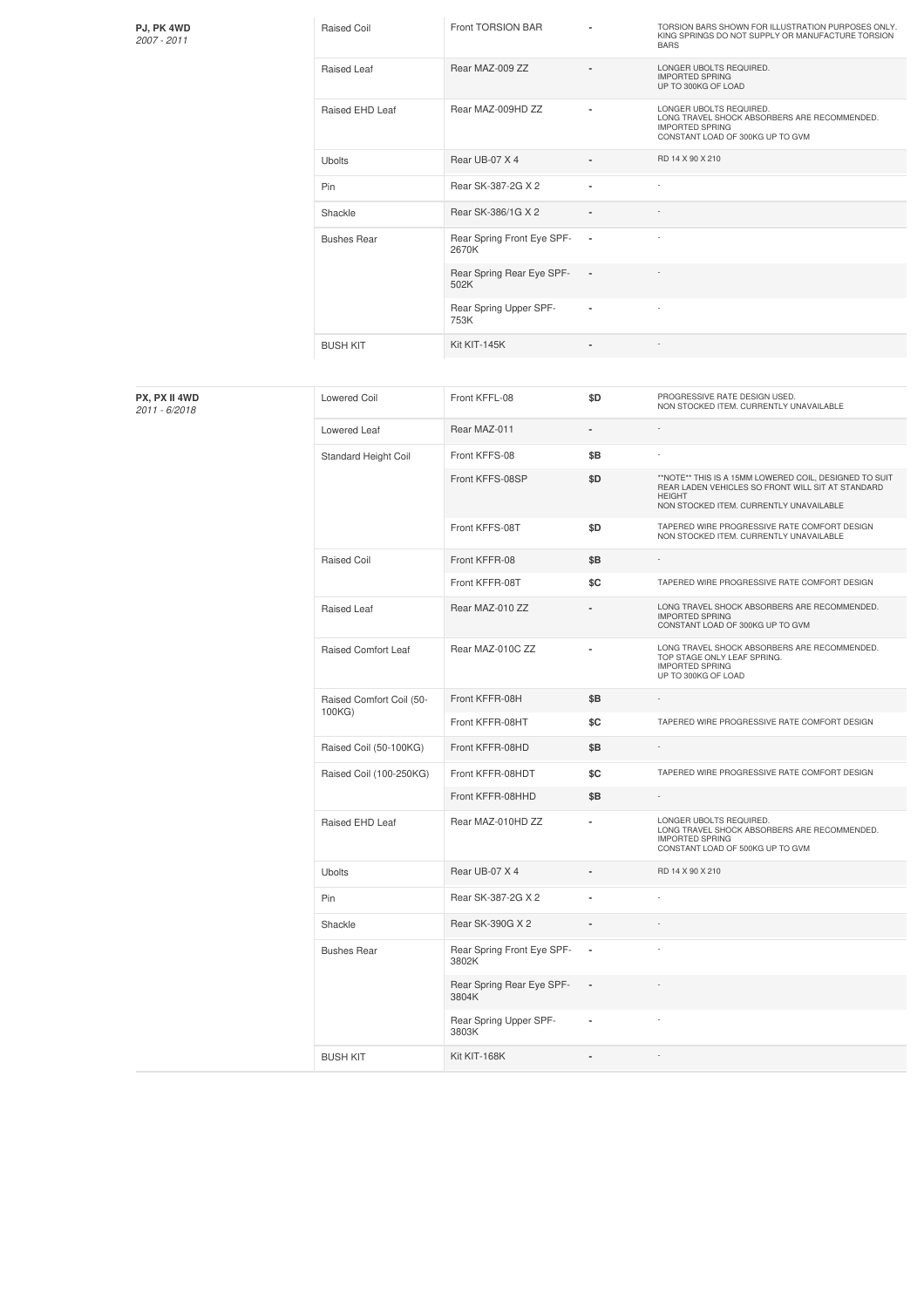|               | PXIII 4WD - EXC. FX4 MAX<br>7/2018 - Current | Lowered Leaf                       | Rear MAZ-011                        |                          |                                                                                                                                       |
|---------------|----------------------------------------------|------------------------------------|-------------------------------------|--------------------------|---------------------------------------------------------------------------------------------------------------------------------------|
|               |                                              | Raised Coil                        | Front KFFR-24                       | \$Β                      |                                                                                                                                       |
|               |                                              |                                    | Front KFFR-24T                      | \$C                      | TAPERED WIRE PROGRESSIVE RATE COMFORT DESIGN                                                                                          |
|               |                                              | Raised Leaf                        | Rear MAZ-010 ZZ                     |                          | LONG TRAVEL SHOCK ABSORBERS ARE RECOMMENDED.<br><b>IMPORTED SPRING</b><br>CONSTANT LOAD OF 300KG UP TO GVM                            |
|               |                                              | Raised Comfort Leaf                | Rear MAZ-010C ZZ                    |                          | LONG TRAVEL SHOCK ABSORBERS ARE RECOMMENDED.<br>TOP STAGE ONLY LEAF SPRING.<br><b>IMPORTED SPRING</b><br>UP TO 300KG OF LOAD          |
|               |                                              | Raised Comfort Coil (50-<br>100KG) | Front KFFR-24H                      | \$Β                      |                                                                                                                                       |
|               |                                              |                                    | Front KFFR-24HT                     | \$C                      | TAPERED WIRE PROGRESSIVE RATE COMFORT DESIGN                                                                                          |
|               |                                              | Raised Coil (100-250KG)            | Front KFFR-24HH                     | \$Β                      |                                                                                                                                       |
|               |                                              | Raised EHD Leaf                    | Rear MAZ-010HD ZZ                   |                          | LONGER UBOLTS REQUIRED.<br>LONG TRAVEL SHOCK ABSORBERS ARE RECOMMENDED.<br><b>IMPORTED SPRING</b><br>CONSTANT LOAD OF 500KG UP TO GVM |
|               |                                              | Ubolts                             | Rear UB-07 X 4                      |                          | RD 14 X 90 X 210                                                                                                                      |
|               |                                              | Pin                                | Rear SK-387-2G X 2                  |                          |                                                                                                                                       |
|               |                                              | Shackle                            | Rear SK-390G X 2                    |                          |                                                                                                                                       |
|               |                                              | <b>Bushes Rear</b>                 | Rear Spring Front Eye SPF-<br>3802K | $\overline{\phantom{a}}$ |                                                                                                                                       |
|               |                                              |                                    | Rear Spring Rear Eye SPF-<br>3804K  | $\overline{\phantom{a}}$ |                                                                                                                                       |
|               |                                              |                                    | Rear Spring Upper SPF-<br>3803K     | ×                        |                                                                                                                                       |
|               |                                              | <b>BUSH KIT</b>                    | Kit KIT-168K                        |                          |                                                                                                                                       |
|               | PXIII 4WD - FX4 MAX<br>7/2018 - Current      | <b>Raised Coil</b>                 | Front KFFR-24FX4                    | \$Β                      | RAISES THE CAR APPROXIMATELY 15-20MM FROM ORIGINAL<br>STANDARD HEIGHT                                                                 |
|               | <b>RAPTOR PXIII</b>                          | Standard Height Coil               | Front KFFS-120T                     | \$C                      | TAPERED WIRE PROGRESSIVE RATE COMFORT DESIGN                                                                                          |
|               | 7/2018 - Current                             |                                    | Rear KFRS-121                       | \$Β                      |                                                                                                                                       |
|               |                                              | <b>Raised Coil</b>                 | Front KFFR-120                      | \$Β                      |                                                                                                                                       |
|               |                                              |                                    | Front KFFR-120T                     | \$C                      | TAPERED WIRE PROGRESSIVE RATE COMFORT DESIGN                                                                                          |
|               |                                              |                                    | Rear KFRR-121                       | \$B                      | $\sim$                                                                                                                                |
|               |                                              | Raised Coil (50-100KG)             | Front KFFR-120H                     | \$Β                      |                                                                                                                                       |
|               |                                              |                                    | Front KFFR-120HT                    | \$C                      | TAPERED WIRE PROGRESSIVE RATE COMFORT DESIGN                                                                                          |
|               |                                              | Raised Coil (100-250KG)            | Front KFFR-120HH                    | \$B                      |                                                                                                                                       |
|               |                                              | Raised Coil (100-300KG)            | Rear KFRR-121HD                     | \$Β                      |                                                                                                                                       |
|               |                                              | Raised Coil (300-500KG)            | Rear KFRR-121EHD                    | \$Β                      |                                                                                                                                       |
| FORD          | DN DP                                        | Lowered Coil                       | Front KFFL-54                       | \$D                      | NON STOCKED ITEM. CURRENTLY UNAVAILABLE                                                                                               |
| <b>TAURUS</b> | 1996 - 1998                                  |                                    | Rear KFRL-55                        | \$D                      | PROGRESSIVE RATE DESIGN USED.                                                                                                         |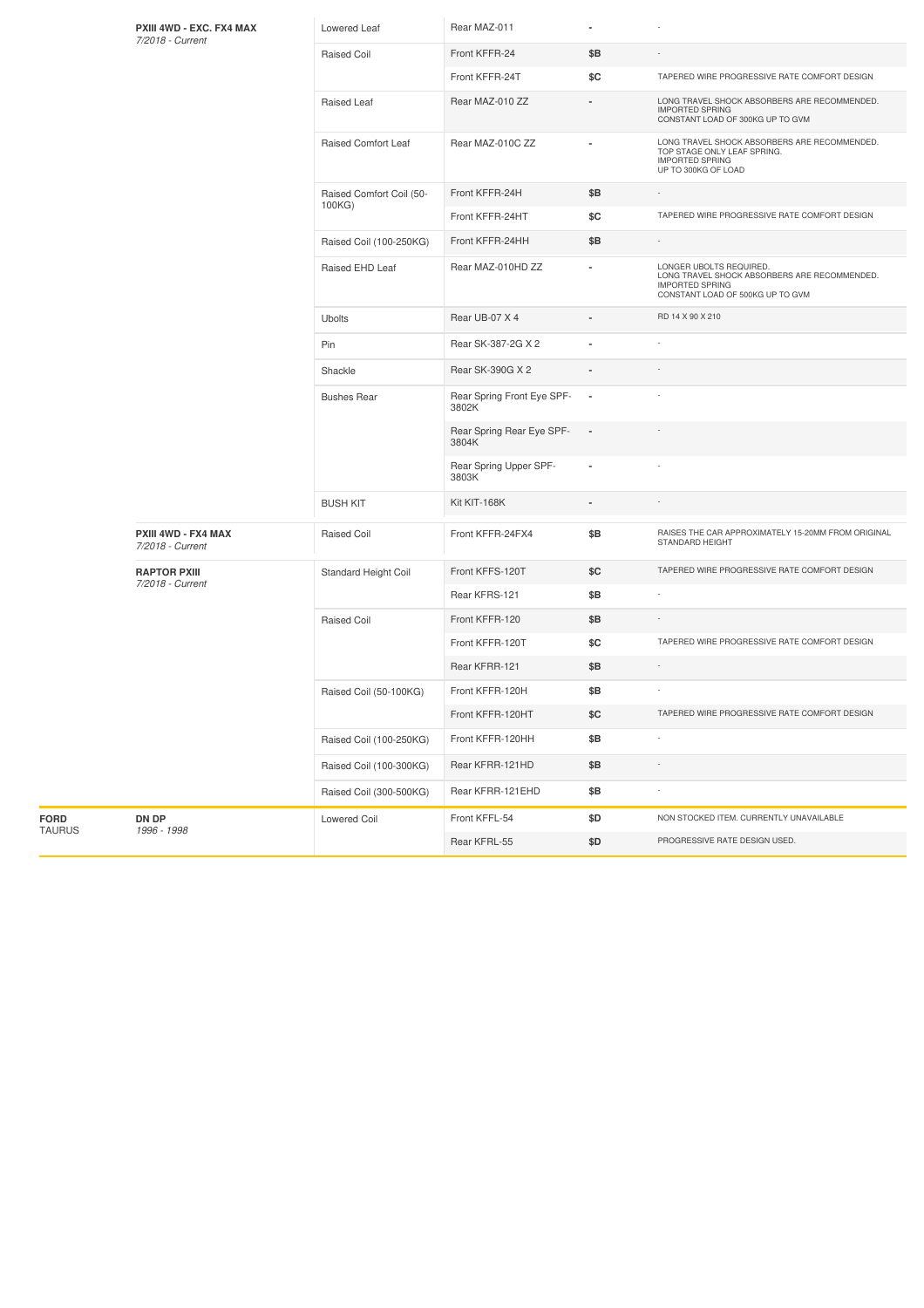| <b>FORD</b>    | AR, AS NON ADJ ORIG SHOCKS<br>1983 - 1987 | Standard Height Coil | Front KFFS-19  | \$D |                                                                                                                                                                                             |
|----------------|-------------------------------------------|----------------------|----------------|-----|---------------------------------------------------------------------------------------------------------------------------------------------------------------------------------------------|
| <b>TELSTAR</b> |                                           |                      | Rear KFRS-20   | \$D |                                                                                                                                                                                             |
|                |                                           | Raised Coil          | Rear KFRS-20HD | \$D | NON STOCKED ITEM. CURRENTLY UNAVAILABLE                                                                                                                                                     |
|                | AR, AS W/ADJ ORIG SHOCKS<br>1983 - 1987   | <b>Lowered Coil</b>  | Front KFFL-21  | \$D | WHEN CHANGING FROM ORIGINAL ELECTRONIC ADJ SHOCK<br>ABSORBERS TO NON ADJ THE ADJ PART NO MUST STILL BE<br>USED.<br>NON STOCKED ITEM. CURRENTLY UNAVAILABLE                                  |
|                |                                           |                      | Rear KFRL-22   | \$D | WHEN CHANGING FROM ORIGINAL ELECTRONIC ADJ SHOCK<br>ABSORBERS TO NON ADJ THE ADJ PART NO MUST STILL BE<br>USED.<br>PROGRESSIVE RATE DESIGN USED.<br>NON STOCKED ITEM. CURRENTLY UNAVAILABLE |
|                |                                           | Standard Height Coil | Front KFFS-21  | \$D |                                                                                                                                                                                             |
|                |                                           |                      | Rear KFRS-22   | \$D | WHEN CHANGING FROM ORIGINAL ELECTRONIC ADJ SHOCK<br>ABSORBERS TO NON ADJ THE ADJ PART NO MUST STILL BE<br>USED.<br>NON STOCKED ITEM. CURRENTLY UNAVAILABLE                                  |
|                | AT, AV INC TX5<br>1987 - 12/1991          | Super Low Coil       | Front KFFL-80  | \$D | PROGRESSIVE RATE DESIGN USED.<br>NON STOCKED ITEM. CURRENTLY UNAVAILABLE                                                                                                                    |
|                |                                           |                      | Rear KFRL-23SL | \$D | PROGRESSIVE RATE DESIGN USED.<br>NON STOCKED ITEM. CURRENTLY UNAVAILABLE                                                                                                                    |
|                |                                           | <b>Lowered Coil</b>  | Front KFFL-25  | \$D | PROGRESSIVE RATE DESIGN USED.<br>NON STOCKED ITEM. CURRENTLY UNAVAILABLE                                                                                                                    |
|                |                                           |                      | Rear KFRL-23   | \$D | PROGRESSIVE RATE DESIGN USED.<br>NON STOCKED ITEM. CURRENTLY UNAVAILABLE                                                                                                                    |
|                |                                           | Standard Height Coil | Front KFFS-25  | \$Β |                                                                                                                                                                                             |
|                |                                           |                      | Rear KFRS-23   | \$D |                                                                                                                                                                                             |
|                | AX INC TX5<br>1/1992 - 9/1994             | <b>Lowered Coil</b>  | Front KFFL-80  | \$D | PROGRESSIVE RATE DESIGN USED.<br>NON STOCKED ITEM. CURRENTLY UNAVAILABLE                                                                                                                    |
|                |                                           |                      | Rear KFRL-81   | \$D | PROGRESSIVE RATE DESIGN USED.<br>NON STOCKED ITEM. CURRENTLY UNAVAILABLE                                                                                                                    |
|                |                                           | Standard Height Coil | Front KFFS-25  | \$Β |                                                                                                                                                                                             |
|                |                                           |                      | Rear KFRS-81   | \$D | NON STOCKED ITEM. CURRENTLY UNAVAILABLE                                                                                                                                                     |
|                | AY INC TX5<br>10/1994 - 7/1996            | <b>Lowered Coil</b>  | Front KFFL-80  | \$D | PROGRESSIVE RATE DESIGN USED.<br>NON STOCKED ITEM. CURRENTLY UNAVAILABLE                                                                                                                    |
|                |                                           |                      | Rear KFRL-93   | \$D | PROGRESSIVE RATE DESIGN USED.<br>NON STOCKED ITEM. CURRENTLY UNAVAILABLE                                                                                                                    |
|                |                                           | Standard Height Coil | Front KFFS-25  | \$B |                                                                                                                                                                                             |
|                |                                           |                      | Rear KFRS-81   | \$D | NON STOCKED ITEM. CURRENTLY UNAVAILABLE                                                                                                                                                     |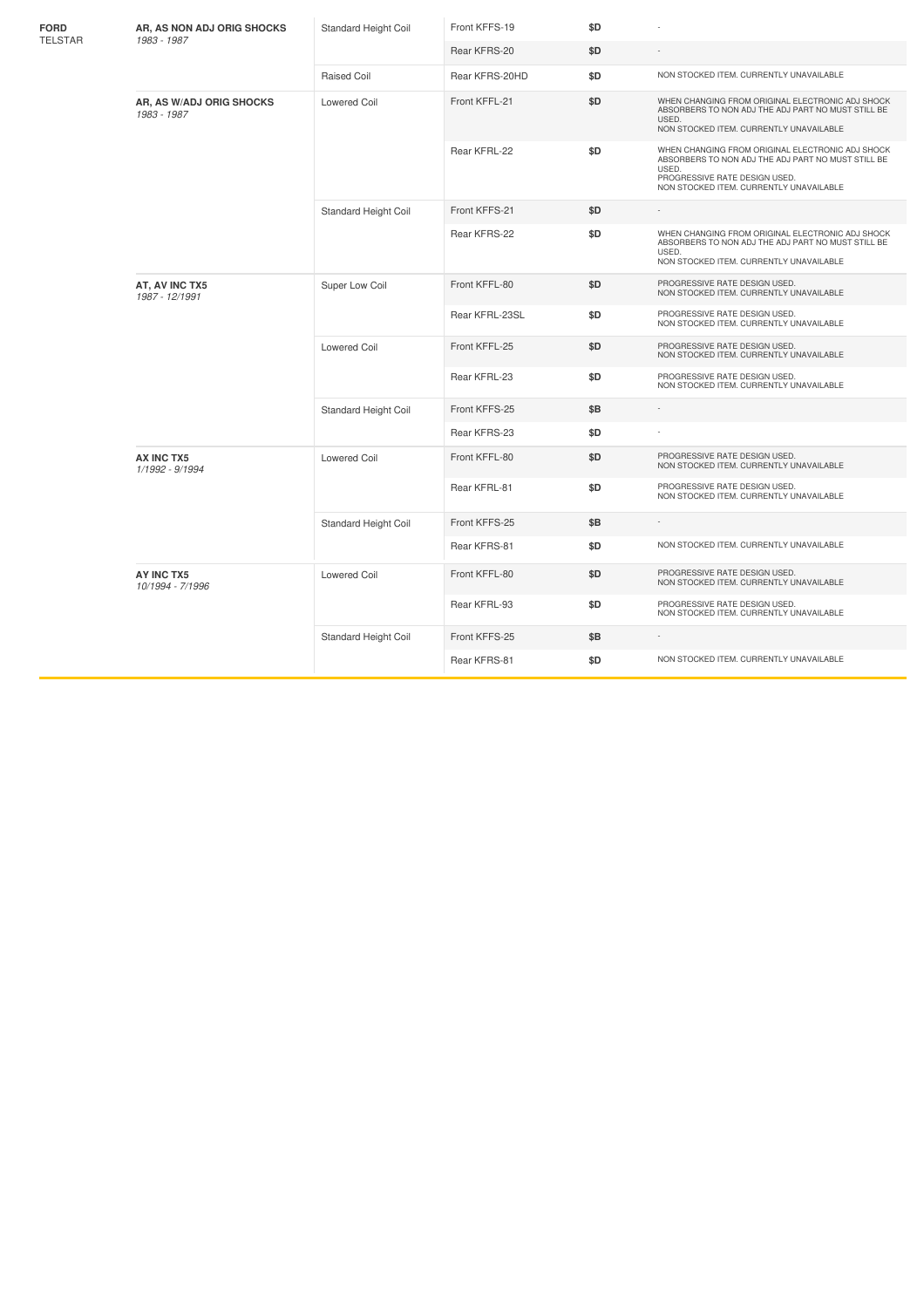| FORD             | SX, SY AWD                        | Lowered Coil         | Front KFFL-57SP | \$Α | PROGRESSIVE RATE DESIGN USED.           |
|------------------|-----------------------------------|----------------------|-----------------|-----|-----------------------------------------|
| <b>TERRITORY</b> | 2004 - 9/2007                     |                      | Rear KFRL-69    | \$Β | PROGRESSIVE RATE DESIGN USED.           |
|                  |                                   | Standard Height Coil | Front KFFR-57   | \$Α |                                         |
|                  |                                   |                      | Rear KFRS-69    | \$Β |                                         |
|                  |                                   | Raised Coil          | Front KFFR-58   | \$Β |                                         |
|                  |                                   |                      | Rear KFRR-69    | \$Β |                                         |
|                  | SX, SY AWD                        | <b>Lowered Coil</b>  | Front KFFL-53   | \$Α |                                         |
|                  | 10/2007 - 2011                    |                      | Rear KFRL-69    | \$Β | PROGRESSIVE RATE DESIGN USED.           |
|                  |                                   | Standard Height Coil | Front KFFS-53   | \$Α |                                         |
|                  |                                   |                      | Rear KFRS-69    | \$Β |                                         |
|                  |                                   | Raised Coil          | Front KFFR-53   | \$Α |                                         |
|                  |                                   |                      | Rear KFRR-69    | \$Β |                                         |
|                  | SX, SY RWD                        | Lowered Coil         | Front KFFL-57   | \$Α | PROGRESSIVE RATE DESIGN USED.           |
|                  | 2004 - 9/2007                     |                      | Rear KFRL-69SL  | \$Β | PROGRESSIVE RATE DESIGN USED.           |
|                  |                                   | Standard Height Coil | Front KFFS-57   | \$Α |                                         |
|                  |                                   |                      | Rear KFRS-69    | \$Β |                                         |
|                  |                                   | Raised Coil          | Front KFFR-57   | \$Α |                                         |
|                  |                                   |                      | Rear KFRR-69    | \$Β |                                         |
|                  | SX, SY RWD                        | Lowered Coil         | Front KFFL-53   | \$Α |                                         |
|                  | 10/2007 - 2011                    |                      | Rear KFRL-69SL  | \$B | PROGRESSIVE RATE DESIGN USED.           |
|                  |                                   | Standard Height Coil | Front KFFS-53   | \$Α |                                         |
|                  |                                   |                      | Rear KFRS-69    | \$Β |                                         |
|                  |                                   | Raised Coil          | Front KFFR-53   | \$Α |                                         |
|                  |                                   |                      | Rear KFRR-69    | \$Β |                                         |
|                  | SZ, SZII AWD 2.7TDi               | Lowered Coil         | Front KFFL-53   | \$Α |                                         |
|                  | 2012 - 2016                       |                      | Rear KFRL-69    | \$Β | PROGRESSIVE RATE DESIGN USED.           |
|                  |                                   | Standard Height Coil | Front KFFS-53   | \$Α |                                         |
|                  |                                   |                      | Rear KFRS-69    | \$Β |                                         |
|                  |                                   | Raised Coil          | Front KFFR-53   | \$A |                                         |
|                  |                                   |                      | Rear KFRR-69    | \$Β |                                         |
|                  |                                   |                      |                 |     |                                         |
|                  | SZ, SZII RWD 2.7TDi & 4.0I PETROL | <b>Lowered Coil</b>  | Front KFFL-53   | \$Α |                                         |
|                  | 2012 - 2016                       |                      | Rear KFRL-69SL  | \$Β | PROGRESSIVE RATE DESIGN USED.           |
|                  |                                   | Standard Height Coil | Front KFFS-53   | \$Α |                                         |
|                  |                                   |                      | Rear KFRS-69    | \$Β |                                         |
|                  |                                   | Raised Coil          | Front KFFR-53   | \$Α |                                         |
|                  |                                   |                      | Rear KFRR-69    | \$Β |                                         |
|                  |                                   |                      |                 |     |                                         |
|                  |                                   |                      |                 |     |                                         |
| FORD<br>TRANSIT  | VAN VE VF VG<br>4/1994 - 9/2000   | Raised Coil          | Front KFFR-35   | \$D | NON STOCKED ITEM. CURRENTLY UNAVAILABLE |
|                  |                                   |                      |                 |     | <b>HOLDEN</b>                           |
| <b>HOLDEN</b>    | <b>VYII VZ</b>                    | Lowered Coil         | Front KHFR-19   | \$Α |                                         |
| ADVENTRA         | 10/2003 - 2006                    |                      | Rear KHRS-69    | \$Β | PROGRESSIVE RATE DESIGN USED.           |
|                  |                                   | Standard Height Coil | Rear KHRS-65    | \$D | NON STOCKED ITEM. CURRENTLY UNAVAILABLE |
|                  |                                   |                      | Front KHFR-64   |     |                                         |
|                  |                                   | Raised Coil          |                 | \$Α | PROGRESSIVE RATE DESIGN USED.           |
|                  |                                   |                      | Rear KHRR-65    | \$Β |                                         |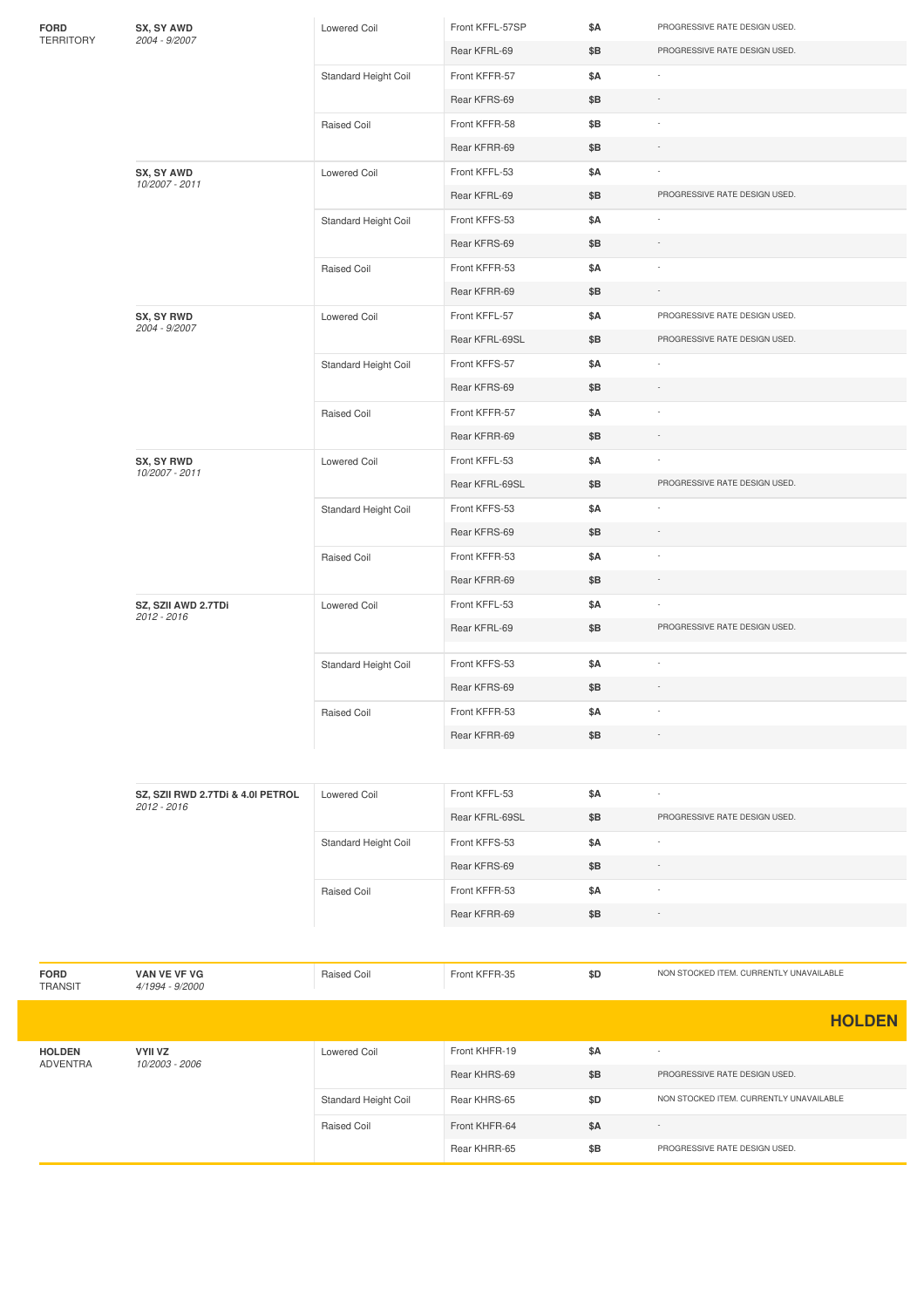|                                                                 |                                                              | Lowered Coil                | Front KTFL-53                           | \$D | NON STOCKED ITEM. CURRENTLY UNAVAILABLE |
|-----------------------------------------------------------------|--------------------------------------------------------------|-----------------------------|-----------------------------------------|-----|-----------------------------------------|
| <b>HOLDEN</b><br>JK, JL - SEDAN<br><b>APOLLO</b><br>1989 - 1993 |                                                              |                             | Rear KTRL-86                            |     | PROGRESSIVE RATE DESIGN USED.           |
|                                                                 |                                                              |                             |                                         | \$Α |                                         |
|                                                                 |                                                              | <b>Standard Height Coil</b> | Front KTFS-53                           | \$D | NON STOCKED ITEM. CURRENTLY UNAVAILABLE |
|                                                                 |                                                              |                             | Rear KTRS-36                            | \$Α |                                         |
|                                                                 |                                                              |                             |                                         |     |                                         |
|                                                                 |                                                              | Raised Coil                 | Rear KTRL-78                            | \$D | NON STOCKED ITEM. CURRENTLY UNAVAILABLE |
|                                                                 | JK, JL - WAGON<br>1991 - 1993                                | Lowered Coil                | Front KTFL-53                           | \$D | NON STOCKED ITEM. CURRENTLY UNAVAILABLE |
|                                                                 |                                                              |                             | Rear KTRL-78                            | \$D | NON STOCKED ITEM. CURRENTLY UNAVAILABLE |
|                                                                 |                                                              | Standard Height Coil        | Front KTFS-53                           | \$D | NON STOCKED ITEM. CURRENTLY UNAVAILABLE |
|                                                                 |                                                              |                             | Rear KTRS-78                            | \$D | NON STOCKED ITEM. CURRENTLY UNAVAILABLE |
|                                                                 |                                                              | <b>Raised Coil</b>          | Rear KTRS-78HD                          | \$D | NON STOCKED ITEM. CURRENTLY UNAVAILABLE |
|                                                                 | JM, JP 4CYL - SEDAN<br>1993 - 1997                           | <b>Lowered Coil</b>         | Front KTFL-63SL                         | \$D | NON STOCKED ITEM. CURRENTLY UNAVAILABLE |
|                                                                 |                                                              |                             | Rear KTRL-61                            | \$Α | PROGRESSIVE RATE DESIGN USED.           |
|                                                                 |                                                              | Standard Height Coil        | Front KTFS-60                           | \$D | NON STOCKED ITEM. CURRENTLY UNAVAILABLE |
|                                                                 |                                                              |                             | Rear KTRS-61                            | \$Α |                                         |
|                                                                 | JM, JP 4CYL - WAGON                                          | <b>Lowered Coil</b>         | Front KTFL-63SL                         | \$D | NON STOCKED ITEM. CURRENTLY UNAVAILABLE |
|                                                                 |                                                              |                             | Rear KTRS-61                            | \$Α | ÷.                                      |
|                                                                 | 1993 - 1997<br>Front KTFS-60<br>\$D.<br>Standard Height Coil |                             | NON STOCKED ITEM. CURRENTLY UNAVAILABLE |     |                                         |
|                                                                 |                                                              |                             | Rear KTRS-62                            | \$Β |                                         |
|                                                                 | JM, JP 6CYL - SEDAN<br>1993 - 1997                           | <b>Lowered Coil</b>         | Front KTFL-63SL                         | \$D | NON STOCKED ITEM. CURRENTLY UNAVAILABLE |
|                                                                 |                                                              |                             | Rear KTRL-61                            | \$Α | PROGRESSIVE RATE DESIGN USED.           |
|                                                                 |                                                              | Standard Height Coil        | Front KTFS-60                           | \$D | NON STOCKED ITEM. CURRENTLY UNAVAILABLE |
|                                                                 |                                                              |                             | Rear KTRS-61                            | \$Α |                                         |
|                                                                 | JM, JP 6CYL - WAGON<br>1993 - 1997                           | Lowered Coil                | Front KTFL-63SL                         | \$D | NON STOCKED ITEM. CURRENTLY UNAVAILABLE |
|                                                                 |                                                              |                             | Rear KTRS-61                            | \$A |                                         |
|                                                                 |                                                              | <b>Standard Height Coil</b> | Front KTFS-60                           | \$D | NON STOCKED ITEM. CURRENTLY UNAVAILABLE |
|                                                                 |                                                              |                             | Rear KTRS-62                            | \$Β | ÷                                       |
|                                                                 |                                                              |                             |                                         |     |                                         |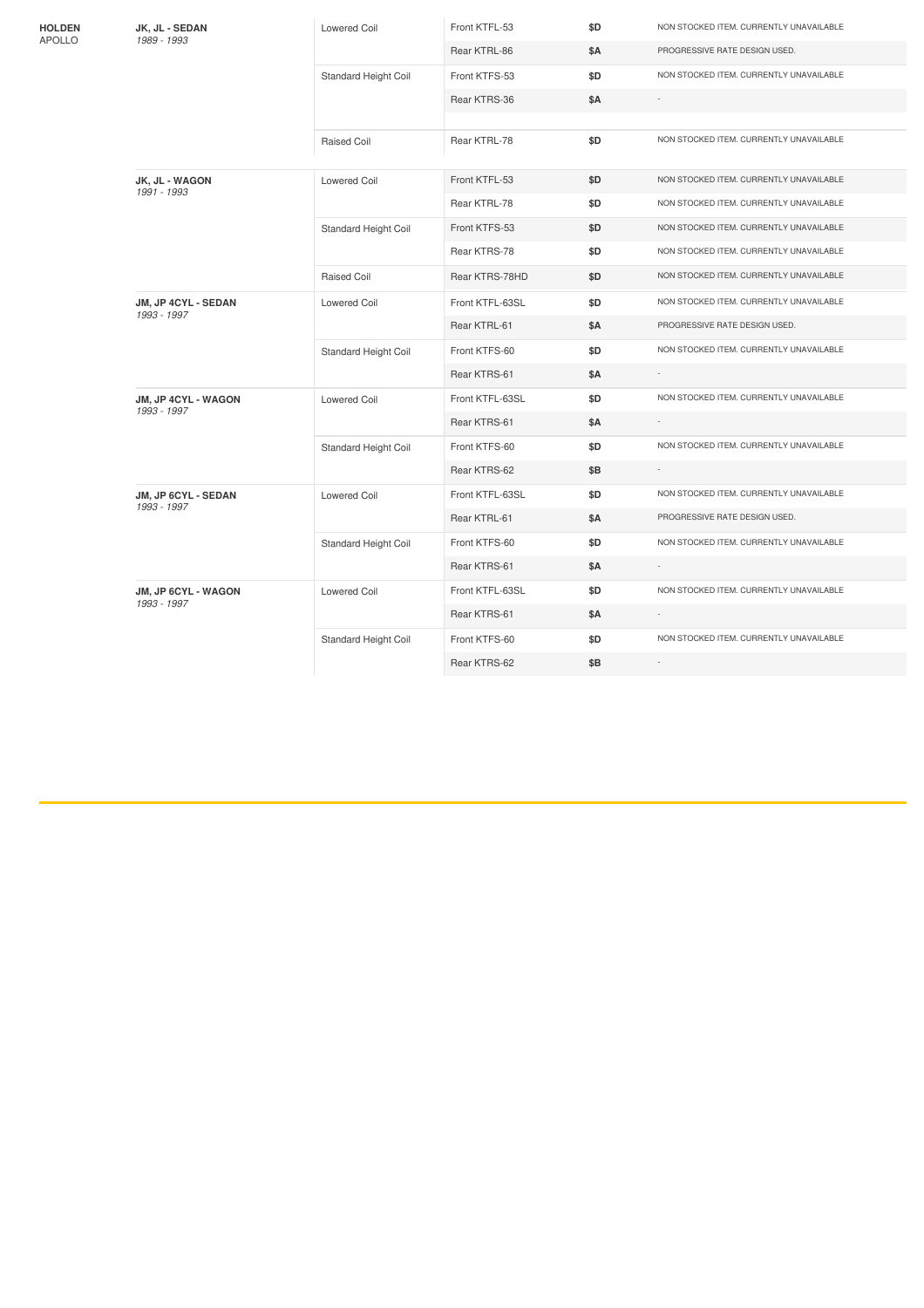| <b>HOLDEN</b> | <b>AH - COUPE</b><br>10/2004 - 2010       | <b>Lowered Coil</b>  | Front KHFL-73   | \$D | NON STOCKED ITEM. CURRENTLY UNAVAILABLE                                  |
|---------------|-------------------------------------------|----------------------|-----------------|-----|--------------------------------------------------------------------------|
| ASTRA         |                                           |                      | Rear KHRL-128   | \$Β | PROGRESSIVE RATE DESIGN USED.                                            |
|               | <b>AH - HATCH</b><br>10/2004 - 2010       | <b>Lowered Coil</b>  | Front KHFL-74   | \$D | NON STOCKED ITEM. CURRENTLY UNAVAILABLE                                  |
|               |                                           |                      | Rear KHRL-128SP | \$D | PROGRESSIVE RATE DESIGN USED.                                            |
|               | <b>AH - WAGON</b><br>10/2004 - 2010       | <b>Lowered Coil</b>  | Front KHFL-74   | \$D | NON STOCKED ITEM. CURRENTLY UNAVAILABLE                                  |
|               |                                           |                      | Rear KHRS-128   | \$D | PROGRESSIVE RATE DESIGN USED.                                            |
|               | <b>BK-HATCH</b><br>$9/2016 - 2017$        | <b>Lowered Coil</b>  | Front KHFL-73   | \$D | NON STOCKED ITEM. CURRENTLY UNAVAILABLE                                  |
|               |                                           |                      | Rear KHRL-102   | \$D | PROGRESSIVE RATE DESIGN USED.<br>NON STOCKED ITEM. CURRENTLY UNAVAILABLE |
|               | <b>BL-SEDAN</b><br>All                    | <b>Lowered Coil</b>  | Front KHFL-73   | \$D | NON STOCKED ITEM. CURRENTLY UNAVAILABLE                                  |
|               |                                           |                      | Rear KHRL-102SL | \$D | PROGRESSIVE RATE DESIGN USED.                                            |
|               | LB, LC<br>1984 - 1987                     | <b>Lowered Coil</b>  | Front KMFL-06   | \$Α | PROGRESSIVE RATE DESIGN USED.                                            |
|               |                                           |                      | Rear KDRL-23    | \$D | PROGRESSIVE RATE DESIGN USED.<br>NON STOCKED ITEM. CURRENTLY UNAVAILABLE |
|               |                                           | Standard Height Coil | Front KDFS-22   | \$D | NON STOCKED ITEM. CURRENTLY UNAVAILABLE                                  |
|               |                                           |                      | Rear KDRS-23    | \$D | NON STOCKED ITEM. CURRENTLY UNAVAILABLE                                  |
|               | LD<br>1987 - 1989                         | <b>Lowered Coil</b>  | Front KFFL-15   | \$Α | PROGRESSIVE RATE DESIGN USED.                                            |
|               |                                           |                      | Rear KDRL-50    | \$Α | PROGRESSIVE RATE DESIGN USED.                                            |
|               |                                           | Standard Height Coil | Front KDRL-83   | \$Α | PROGRESSIVE RATE DESIGN USED.                                            |
|               |                                           |                      | Rear KFFS-15    | \$D | NON STOCKED ITEM. CURRENTLY UNAVAILABLE                                  |
|               | <b>TR</b>                                 | Lowered Coil         | Front KDFL-103  | \$D | NON STOCKED ITEM. CURRENTLY UNAVAILABLE                                  |
|               | 9/1996 - 7/1998                           |                      | Rear KHRL-50    | \$D | NON STOCKED ITEM. CURRENTLY UNAVAILABLE                                  |
|               |                                           |                      |                 |     |                                                                          |
|               | <b>TS</b><br>8/1998 - 2005                | <b>Lowered Coil</b>  | Front KHFL-71   | \$D | NON STOCKED ITEM. CURRENTLY UNAVAILABLE                                  |
|               |                                           |                      | Rear KHRL-128   | \$Β | PROGRESSIVE RATE DESIGN USED.                                            |
|               |                                           | Standard Height Coil | Front KHFS-71   | \$D | NON STOCKED ITEM. CURRENTLY UNAVAILABLE                                  |
|               |                                           |                      | Rear KHRS-128   | \$D | PROGRESSIVE RATE DESIGN USED.                                            |
|               | <b>TS CONVERTIBLE</b><br>5/2003 - 12/2004 | <b>Lowered Coil</b>  | Front KHFL-71   | \$D | NON STOCKED ITEM. CURRENTLY UNAVAILABLE                                  |
|               |                                           |                      | Rear KHRS-128SP | \$D | PROGRESSIVE RATE DESIGN USED.<br>NON STOCKED ITEM. CURRENTLY UNAVAILABLE |
|               |                                           | Standard Height Coil | Front KHFS-71   | \$D | NON STOCKED ITEM. CURRENTLY UNAVAILABLE                                  |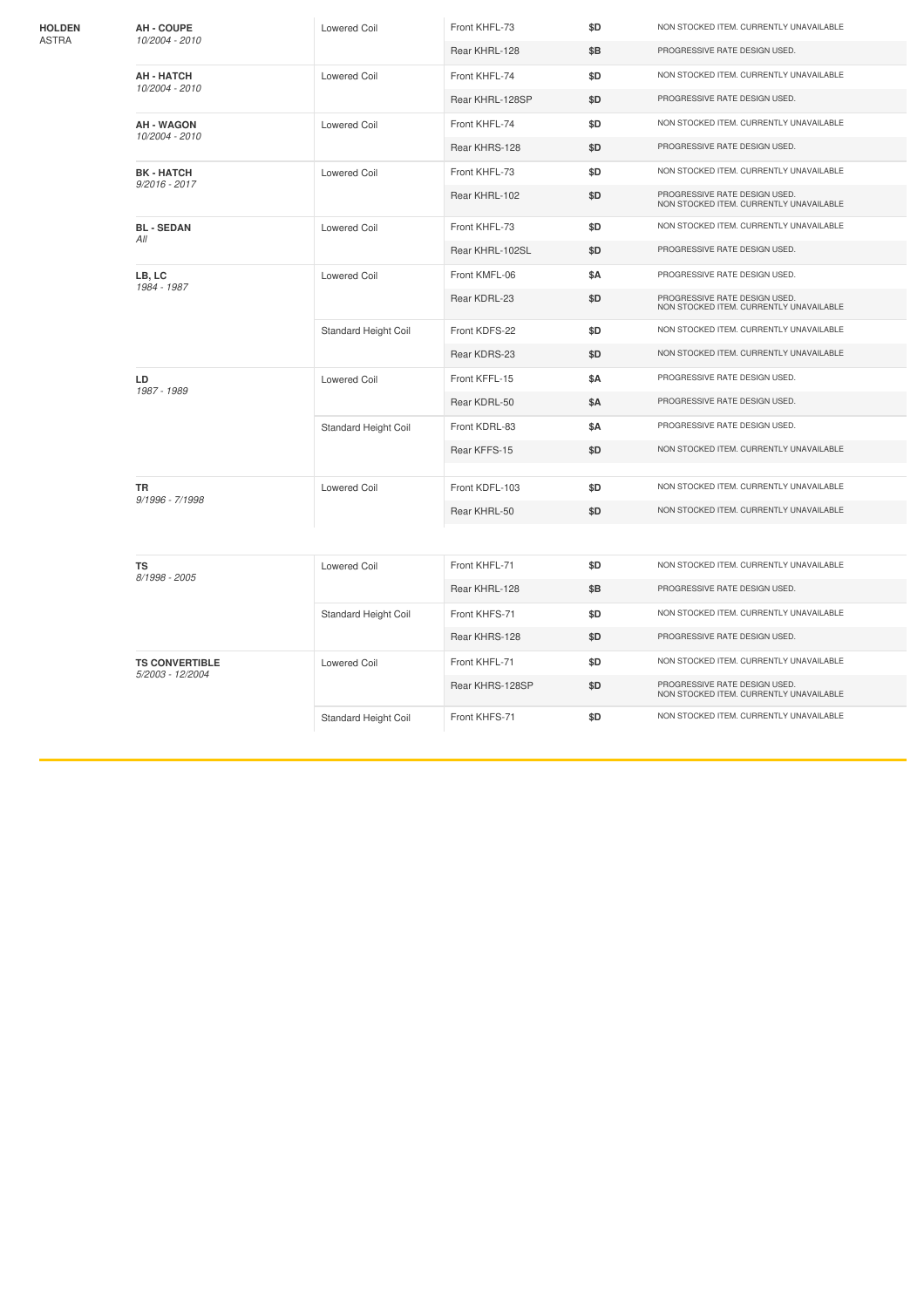| <b>HOLDEN</b><br><b>BARINA</b> | <b>MF MH</b><br>1/1989 - 3/1994                                       | <b>Lowered Coil</b>     | Front KSFL-10                         | \$D                      | PROGRESSIVE RATE DESIGN USED.<br>NON STOCKED ITEM. CURRENTLY UNAVAILABLE                                                              |
|--------------------------------|-----------------------------------------------------------------------|-------------------------|---------------------------------------|--------------------------|---------------------------------------------------------------------------------------------------------------------------------------|
|                                |                                                                       |                         | Rear KSRL-13                          | \$D                      | PROGRESSIVE RATE DESIGN USED.<br>NON STOCKED ITEM. CURRENTLY UNAVAILABLE                                                              |
|                                |                                                                       | Standard Height Coil    | Front KSFS-10                         | \$D                      | NON STOCKED ITEM. CURRENTLY UNAVAILABLE                                                                                               |
|                                |                                                                       |                         | Rear KSRS-13                          | \$D                      | NON STOCKED ITEM. CURRENTLY UNAVAILABLE                                                                                               |
|                                | ML<br>1986 - 12/1988                                                  | <b>Lowered Coil</b>     | Front KSFL-12                         | \$D                      | PROGRESSIVE RATE DESIGN USED.<br>NON STOCKED ITEM. CURRENTLY UNAVAILABLE                                                              |
|                                |                                                                       |                         | Rear KSRL-11                          | \$D                      | PROGRESSIVE RATE DESIGN USED.<br>NON STOCKED ITEM. CURRENTLY UNAVAILABLE                                                              |
|                                |                                                                       | Standard Height Coil    | Front KSFS-12                         | \$D                      | NON STOCKED ITEM. CURRENTLY UNAVAILABLE                                                                                               |
|                                |                                                                       |                         | Rear KFRS-96                          | \$D                      | NON STOCKED ITEM. CURRENTLY UNAVAILABLE                                                                                               |
|                                | SB                                                                    | <b>Lowered Coil</b>     | Front KHFL-66                         | \$D                      | PROGRESSIVE RATE DESIGN USED.                                                                                                         |
|                                | 4/1994 - 12/2000                                                      |                         | Rear KHRL-126                         | \$D                      | PROGRESSIVE RATE DESIGN USED.<br>NON STOCKED ITEM. CURRENTLY UNAVAILABLE                                                              |
|                                |                                                                       | Standard Height Coil    | Front KHFS-66                         | \$D                      | NON STOCKED ITEM. CURRENTLY UNAVAILABLE                                                                                               |
|                                |                                                                       |                         | Rear KHRL-63                          | \$D                      | PROGRESSIVE RATE DESIGN USED.<br>NON STOCKED ITEM. CURRENTLY UNAVAILABLE                                                              |
|                                | TK, KL                                                                | <b>Lowered Coil</b>     | Front KDFL-109                        | \$D                      | NON STOCKED ITEM. CURRENTLY UNAVAILABLE                                                                                               |
|                                | 12/2005 - 9/2011                                                      |                         | Rear KHRL-148                         | \$D                      | NON STOCKED ITEM. CURRENTLY UNAVAILABLE                                                                                               |
|                                |                                                                       | Standard Height Coil    | Rear KHRS-148                         | \$D                      | NON STOCKED ITEM. CURRENTLY UNAVAILABLE                                                                                               |
|                                | <b>TM</b>                                                             | Lowered Coil            | Front KHFL-162                        | \$D                      | NON STOCKED ITEM. CURRENTLY UNAVAILABLE                                                                                               |
|                                | 10/2011 - Current                                                     |                         | Rear KHRL-163                         | \$D                      | PROGRESSIVE RATE DESIGN USED.<br>NON STOCKED ITEM. CURRENTLY UNAVAILABLE                                                              |
|                                | ХC                                                                    | <b>Lowered Coil</b>     | Front KHFL-62                         | \$D                      | NON STOCKED ITEM. CURRENTLY UNAVAILABLE                                                                                               |
|                                | 2001 - 11/2005                                                        |                         | Rear KHRL-63                          | \$D                      | PROGRESSIVE RATE DESIGN USED.<br>NON STOCKED ITEM. CURRENTLY UNAVAILABLE                                                              |
|                                | <b>XC COMBO VAN</b><br>2/2002 - 2012                                  | Standard Height Coil    | Front KHFS-62                         | \$D                      | NON STOCKED ITEM. CURRENTLY UNAVAILABLE                                                                                               |
|                                |                                                                       |                         |                                       |                          |                                                                                                                                       |
| <b>HOLDEN</b>                  | JB, JD, JE - SEDAN                                                    | Standard Height Coil    | Front KHFS-19                         | \$Α                      | PROGRESSIVE RATE DESIGN USED.                                                                                                         |
| CAMIRA                         | 1982 - 1989                                                           |                         | Rear KHRS-27                          | \$D                      | NON STOCKED ITEM. CURRENTLY UNAVAILABLE                                                                                               |
|                                | JB, JD, JE - WAGON<br>1982 - 1989                                     | Standard Height Coil    | Front KHFS-19                         | \$Α                      | PROGRESSIVE RATE DESIGN USED.                                                                                                         |
|                                |                                                                       |                         | Rear KHRS-28                          | \$D                      | $\sim$                                                                                                                                |
| <b>HOLDEN</b><br>CAPTIVA       | <b>SER 1 (EXCLUDING LOAD</b><br><b>LEVELLING REAR)</b><br>2006 - 2010 | <b>Lowered Coil</b>     | Front KHFL-160                        | \$D                      | NON STOCKED ITEM. CURRENTLY UNAVAILABLE                                                                                               |
|                                |                                                                       |                         | Rear KHRL-161                         | \$D                      |                                                                                                                                       |
|                                |                                                                       | Standard Height Coil    | Rear KHRS-161                         | \$D                      |                                                                                                                                       |
|                                |                                                                       | Raised Coil             | Front KHFR-160                        | \$D                      | NON STOCKED ITEM. CURRENTLY UNAVAILABLE                                                                                               |
|                                |                                                                       |                         | Rear KHRR-161                         | \$C                      | ×,                                                                                                                                    |
| <b>HOLDEN</b><br>COLORADO      | $\overline{7}$<br>2012 - 2016                                         | Raised Coil             | Front KHFR-168                        | \$B                      | $\overline{\phantom{a}}$                                                                                                              |
|                                |                                                                       |                         | Front KHFR-168T                       | \$C                      | TAPERED WIRE PROGRESSIVE RATE COMFORT DESIGN                                                                                          |
|                                |                                                                       |                         | Rear KHRR-96                          | \$Β                      | ÷,                                                                                                                                    |
|                                |                                                                       | Raised Coil (100-300KG) | Rear KHRR-96HD                        | \$Β                      |                                                                                                                                       |
|                                | <b>RC - 2WD</b><br>2008 - 5/2012                                      | Super Low Coil          | Front KHFL-51SL                       | \$D                      | NON STOCKED ITEM. CURRENTLY UNAVAILABLE                                                                                               |
|                                |                                                                       | Lowered Coil            | Front KHFL-51                         | \$D                      | NON STOCKED ITEM. CURRENTLY UNAVAILABLE                                                                                               |
|                                |                                                                       | Raised Coil             | Front KHFR-51                         | \$D                      | NON STOCKED ITEM. CURRENTLY UNAVAILABLE                                                                                               |
|                                | <b>RC-4WD</b><br>2009 - 12/2011                                       | Raised Coil             | Front TORSION BAR                     |                          | TORSION BARS SHOWN FOR ILLUSTRATION PURPOSES ONLY.<br>KING SPRINGS DO NOT SUPPLY OR MANUFACTURE TORSION<br><b>BARS</b>                |
|                                |                                                                       | Raised Leaf             | Rear HOL-206 ZZ                       | $\overline{a}$           | <b>IMPORTED SPRING</b><br>UP TO 300KG OF LOAD                                                                                         |
|                                |                                                                       | Raised EHD Leaf         | Rear HOL-206HD ZZ                     |                          | LONGER UBOLTS REQUIRED.<br>LONG TRAVEL SHOCK ABSORBERS ARE RECOMMENDED.<br><b>IMPORTED SPRING</b><br>CONSTANT LOAD OF 300KG UP TO GVM |
|                                |                                                                       | <b>Ubolts</b>           | Rear UB-07 X 4                        |                          | RD 14 X 90 X 210                                                                                                                      |
|                                |                                                                       | Pin                     | Rear SK-387-2G X 2                    |                          |                                                                                                                                       |
|                                |                                                                       | Shackle                 | Rear SK-386G X 2                      |                          |                                                                                                                                       |
|                                |                                                                       | <b>Bushes Rear</b>      | Rear Spring Front Eye SPF-<br>972K    | $\blacksquare$           |                                                                                                                                       |
|                                |                                                                       |                         | Rear Spring Rear Eye SPF-<br>2231 X 8 | $\overline{\phantom{a}}$ |                                                                                                                                       |
|                                |                                                                       | <b>BUSH KIT</b>         | Kit KIT-070K                          |                          |                                                                                                                                       |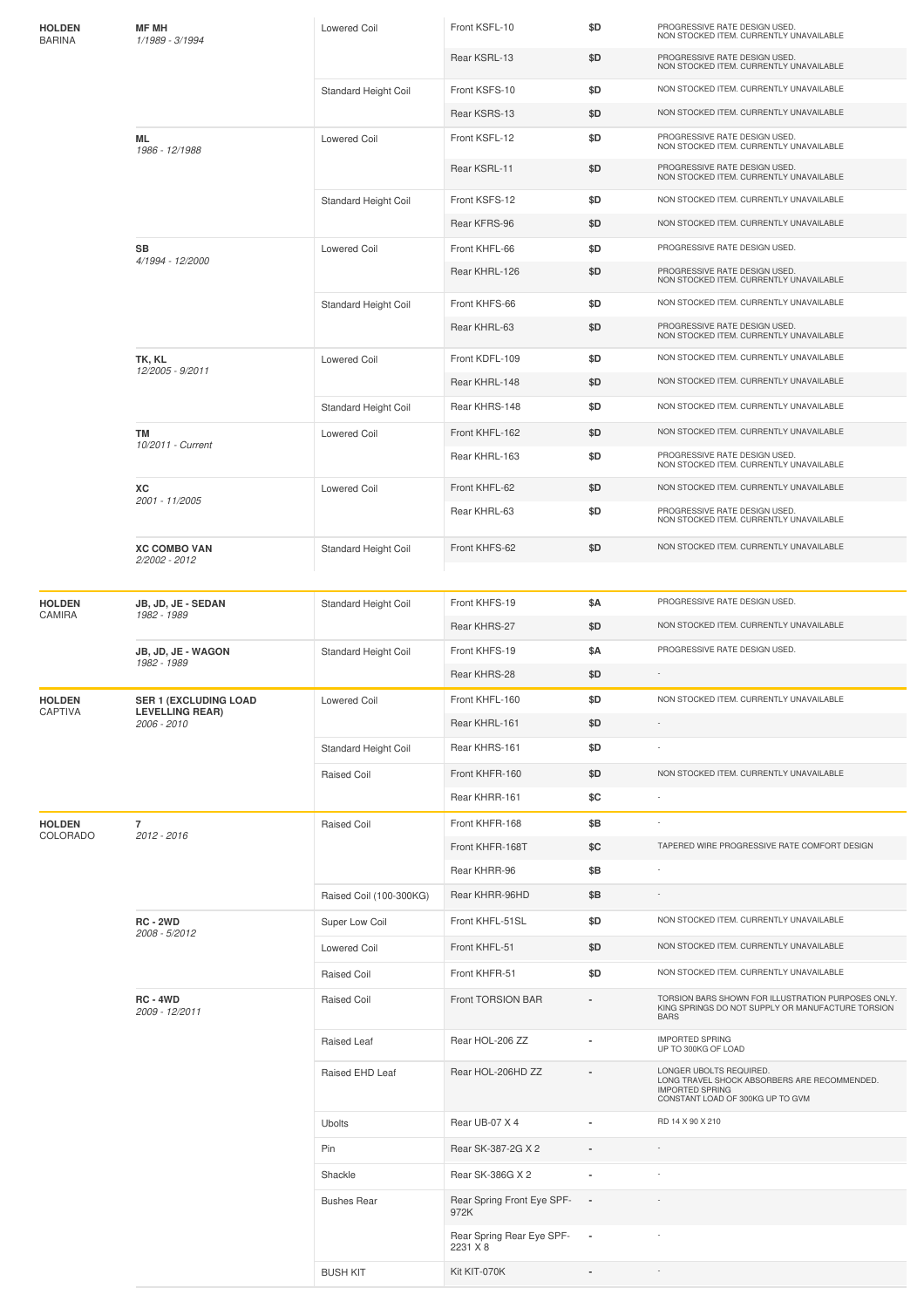| <b>RG1-4WD</b>                   | <b>Lowered Coil</b>    | Front KTFL-58                         | \$D                      | NON STOCKED ITEM. CURRENTLY UNAVAILABLE                                                                                               |
|----------------------------------|------------------------|---------------------------------------|--------------------------|---------------------------------------------------------------------------------------------------------------------------------------|
| 1/2012 - 3/2013                  |                        | Front KTFL-58T                        | \$D                      | TAPERED WIRE PROGRESSIVE RATE COMFORT DESIGN<br>NON STOCKED ITEM. CURRENTLY UNAVAILABLE                                               |
|                                  | Lowered Leaf           | Rear HOL-208                          | ä,                       |                                                                                                                                       |
|                                  | Raised Coil            | Front KHFR-168                        | \$Β                      |                                                                                                                                       |
|                                  |                        | Front KHFR-168T                       | \$C                      | TAPERED WIRE PROGRESSIVE RATE COMFORT DESIGN                                                                                          |
|                                  | Raised Leaf            | Rear HOL-207 ZZ                       | $\overline{a}$           | <b>IMPORTED SPRING</b><br>CONSTANT LOAD OF 300KG UP TO GVM                                                                            |
|                                  | Raised Comfort Leaf    | Rear HOL-207C ZZ                      | ×,                       | <b>IMPORTED SPRING</b><br>UP TO 300KG OF LOAD                                                                                         |
|                                  | Raised Coil (50-100KG) | Front KHFR-168H                       | \$Β                      |                                                                                                                                       |
|                                  |                        | Front KHFR-168HT                      | \$C                      | TAPERED WIRE PROGRESSIVE RATE COMFORT DESIGN                                                                                          |
|                                  | Raised EHD Leaf        | Rear HOL-207HD ZZ                     |                          | LONGER UBOLTS REQUIRED.<br>LONG TRAVEL SHOCK ABSORBERS ARE RECOMMENDED.<br><b>IMPORTED SPRING</b><br>CONSTANT LOAD OF 500KG UP TO GVM |
|                                  | <b>Ubolts</b>          | Rear UB-453/2 X 4                     |                          | SQ 14 X 62 X 180                                                                                                                      |
|                                  | <b>Bushes Rear</b>     | Rear Spring Front Eye SPF-<br>2670K   | $\overline{\phantom{a}}$ |                                                                                                                                       |
|                                  |                        | Rear Spring Rear Eye SPF-<br>2231 X 4 | $\overline{\phantom{a}}$ |                                                                                                                                       |
|                                  |                        | Rear Spring Upper SPF-<br>4040K       | $\overline{\phantom{a}}$ |                                                                                                                                       |
|                                  | <b>BUSH KIT</b>        | Kit KIT-185K                          | ٠                        |                                                                                                                                       |
| RG II - 4WD<br>$4/2013 - 6/2016$ | <b>Raised Coil</b>     | Front KHFR-168SP                      | \$Β                      |                                                                                                                                       |
|                                  |                        | Front KHFR-168TSP                     | \$C                      | TAPERED WIRE PROGRESSIVE RATE COMFORT DESIGN                                                                                          |
|                                  | Raised Leaf            | Rear HOL-207 ZZ                       | ÷,                       | <b>IMPORTED SPRING</b><br>CONSTANT LOAD OF 300KG UP TO GVM                                                                            |
|                                  | Raised Comfort Leaf    | Rear HOL-207C ZZ                      | ٠                        | <b>IMPORTED SPRING</b><br>UP TO 300KG OF LOAD                                                                                         |
|                                  | Raised Coil (50-100KG) | Front KHFR-168HSP                     | \$Β                      | ٠                                                                                                                                     |
|                                  |                        | Front KHFR-168HTSP                    | \$C                      | TAPERED WIRE PROGRESSIVE RATE COMFORT DESIGN                                                                                          |
|                                  | Raised EHD Leaf        | Rear HOL-207HD ZZ                     | $\overline{a}$           | LONGER UBOLTS REQUIRED.<br>LONG TRAVEL SHOCK ABSORBERS ARE RECOMMENDED.<br><b>IMPORTED SPRING</b><br>CONSTANT LOAD OF 500KG UP TO GVM |
|                                  | Ubolts                 | Rear UB-453/2 X 4                     |                          | SQ 14 X 62 X 180                                                                                                                      |
|                                  | <b>Bushes Rear</b>     | Rear Spring Front Eye SPF- -<br>2670K |                          |                                                                                                                                       |
|                                  |                        | Rear Spring Rear Eye SPF-<br>2231 X 4 | $\sim$                   |                                                                                                                                       |
|                                  |                        | Rear Spring Upper SPF-<br>4040K       |                          |                                                                                                                                       |
|                                  | <b>BUSH KIT</b>        | Kit KIT-185K                          | ×,                       | ÷                                                                                                                                     |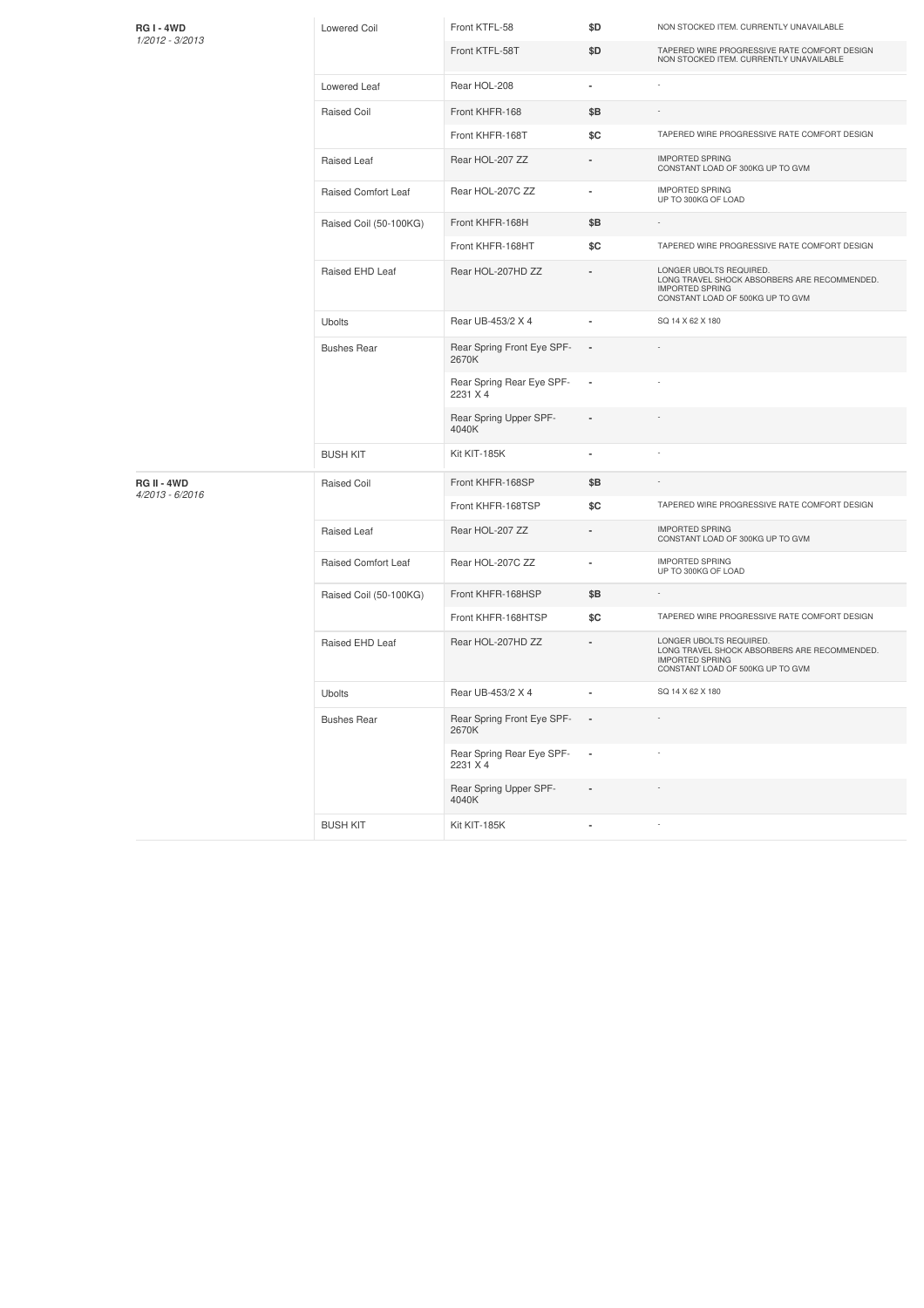|               | RG III - 4WD<br>7/2016 - Current            | Lowered Coil                | Front KTFL-58                         | \$D                      | NON STOCKED ITEM. CURRENTLY UNAVAILABLE                                                                                               |
|---------------|---------------------------------------------|-----------------------------|---------------------------------------|--------------------------|---------------------------------------------------------------------------------------------------------------------------------------|
|               |                                             |                             | Front KTFL-58T                        | \$D                      | TAPERED WIRE PROGRESSIVE RATE COMFORT DESIGN<br>NON STOCKED ITEM. CURRENTLY UNAVAILABLE                                               |
|               |                                             | Lowered Leaf                | Rear HOL-208                          |                          | i,                                                                                                                                    |
|               |                                             | <b>Raised Coil</b>          | Front KHFR-168                        | \$Β                      |                                                                                                                                       |
|               |                                             |                             | Front KHFR-168T                       | \$C                      | TAPERED WIRE PROGRESSIVE RATE COMFORT DESIGN                                                                                          |
|               |                                             | Raised Leaf                 | Rear HOL-207 ZZ                       |                          | <b>IMPORTED SPRING</b><br>CONSTANT LOAD OF 300KG UP TO GVM                                                                            |
|               |                                             | Raised Comfort Leaf         | Rear HOL-207C ZZ                      |                          | <b>IMPORTED SPRING</b><br>UP TO 300KG OF LOAD                                                                                         |
|               |                                             | Raised Coil (50-100KG)      | Front KHFR-168H                       | \$B                      |                                                                                                                                       |
|               |                                             |                             | Front KHFR-168HT                      | \$C                      | TAPERED WIRE PROGRESSIVE RATE COMFORT DESIGN                                                                                          |
|               |                                             | Raised EHD Leaf             | Rear HOL-207HD ZZ                     |                          | LONGER UBOLTS REQUIRED.<br>LONG TRAVEL SHOCK ABSORBERS ARE RECOMMENDED.<br><b>IMPORTED SPRING</b><br>CONSTANT LOAD OF 500KG UP TO GVM |
|               |                                             | <b>Ubolts</b>               | Rear UB-453/2 X 4                     |                          | SQ 14 X 62 X 180                                                                                                                      |
|               |                                             | <b>Bushes Rear</b>          | Rear Spring Front Eye SPF-<br>2670K   | $\overline{\phantom{a}}$ |                                                                                                                                       |
|               |                                             |                             | Rear Spring Rear Eye SPF-<br>2231 X 4 | $\overline{\phantom{a}}$ |                                                                                                                                       |
|               |                                             |                             | Rear Spring Upper SPF-<br>4040K       |                          |                                                                                                                                       |
|               |                                             | <b>BUSH KIT</b>             | Kit KIT-185K                          |                          |                                                                                                                                       |
| <b>HOLDEN</b> | VB, VC, VH, VK 8CYL - SEDAN                 | <b>Ultra Low Coil</b>       | Front KHPR-22SL                       | <b>\$A</b>               | PROGRESSIVE RATE DESIGN USED.                                                                                                         |
| COMMODORE     | 1978 - 1986                                 |                             | Rear KHPR-20SL                        | \$Α                      | STRONGLY RECOMMEND MONROE GT SPORT SHORTENED<br>SHOCK ABSORBERS TO BE FITTED WITH THIS PART NUMBER.<br>PROGRESSIVE RATE DESIGN USED.  |
|               |                                             | Super Low Coil              | Front KHPR-22                         | \$Α                      | PROGRESSIVE RATE DESIGN USED.                                                                                                         |
|               |                                             |                             | Rear KHRL-20HD                        | \$Α                      | STRONGLY RECOMMEND MONROE GT SPORT SHORTENED<br>SHOCK ABSORBERS TO BE FITTED WITH THIS PART NUMBER.<br>PROGRESSIVE RATE DESIGN USED.  |
|               |                                             | Lowered Coil                | Front KHFL-47                         | \$Α                      | PROGRESSIVE RATE DESIGN USED.                                                                                                         |
|               |                                             |                             | Rear KHRL-23                          | \$Α                      | STRONGLY RECOMMEND MONROE GT SPORT SHORTENED<br>SHOCK ABSORBERS TO BE FITTED WITH THIS PART NUMBER.<br>PROGRESSIVE RATE DESIGN USED.  |
|               |                                             | Lowered EHD Coil            | Front KHPR-19                         | \$Α                      | PROGRESSIVE RATE DESIGN USED.                                                                                                         |
|               |                                             |                             | Rear KHRL-24SL                        | \$Α                      | STRONGLY RECOMMEND MONROE GT SPORT SHORTENED<br>SHOCK ABSORBERS TO BE FITTED WITH THIS PART NUMBER.<br>PROGRESSIVE RATE DESIGN USED.  |
|               |                                             | <b>Standard Height Coil</b> | Front KHFS-19                         | \$Α                      | PROGRESSIVE RATE DESIGN USED.                                                                                                         |
|               |                                             |                             | Rear KHRS-23                          | \$Α                      | PROGRESSIVE RATE DESIGN USED.                                                                                                         |
|               |                                             | <b>Raised Coil</b>          | Front KHFR-19                         | \$Α                      | PROGRESSIVE RATE DESIGN USED.                                                                                                         |
|               |                                             |                             | Rear KHRR-23                          | \$C                      | PROGRESSIVE RATE DESIGN USED.                                                                                                         |
|               | VB, VC, VH, VK, 6CYL - SEDAN<br>1978 - 1986 | Ultra Low Coil              | Front KHFL-22SSL                      | \$Α                      | PROGRESSIVE RATE DESIGN USED.                                                                                                         |
|               |                                             |                             | Rear KHPR-20SL                        | \$Α                      | STRONGLY RECOMMEND MONROE GT SPORT SHORTENED<br>SHOCK ABSORBERS TO BE FITTED WITH THIS PART NUMBER.<br>PROGRESSIVE RATE DESIGN USED.  |
|               |                                             | Super Low Coil              | Front KHPR-22SL                       | <b>\$A</b>               | PROGRESSIVE RATE DESIGN USED.                                                                                                         |
|               |                                             |                             | Rear KHRL-20HD                        | \$Α                      | STRONGLY RECOMMEND MONROE GT SPORT SHORTENED<br>SHOCK ABSORBERS TO BE FITTED WITH THIS PART NUMBER.<br>PROGRESSIVE RATE DESIGN USED.  |
|               |                                             | <b>Lowered Coil</b>         | Front KHFL-22                         | \$Α                      | PROGRESSIVE RATE DESIGN USED.                                                                                                         |
|               |                                             |                             | Rear KHRL-23                          | \$Α                      | STRONGLY RECOMMEND MONROE GT SPORT SHORTENED<br>SHOCK ABSORBERS TO BE FITTED WITH THIS PART NUMBER.<br>PROGRESSIVE RATE DESIGN USED.  |
|               |                                             | Lowered EHD Coil            | Front KHPR-22                         | \$Α                      | PROGRESSIVE RATE DESIGN USED.                                                                                                         |
|               |                                             |                             | Rear KHRL-24SL                        | \$Α                      | STRONGLY RECOMMEND MONROE GT SPORT SHORTENED<br>SHOCK ABSORBERS TO BE FITTED WITH THIS PART NUMBER.<br>PROGRESSIVE RATE DESIGN USED.  |
|               |                                             | Standard Height Coil        | Front KHFS-22                         | \$Α                      | PROGRESSIVE RATE DESIGN USED.                                                                                                         |
|               |                                             |                             | Rear KHRS-23                          | \$Α                      | PROGRESSIVE RATE DESIGN USED.                                                                                                         |
|               |                                             | <b>Raised Coil</b>          | Front KHFS-19                         | \$Α                      | PROGRESSIVE RATE DESIGN USED.                                                                                                         |
|               |                                             |                             | Rear KHRR-23                          | \$C                      | PROGRESSIVE RATE DESIGN USED.                                                                                                         |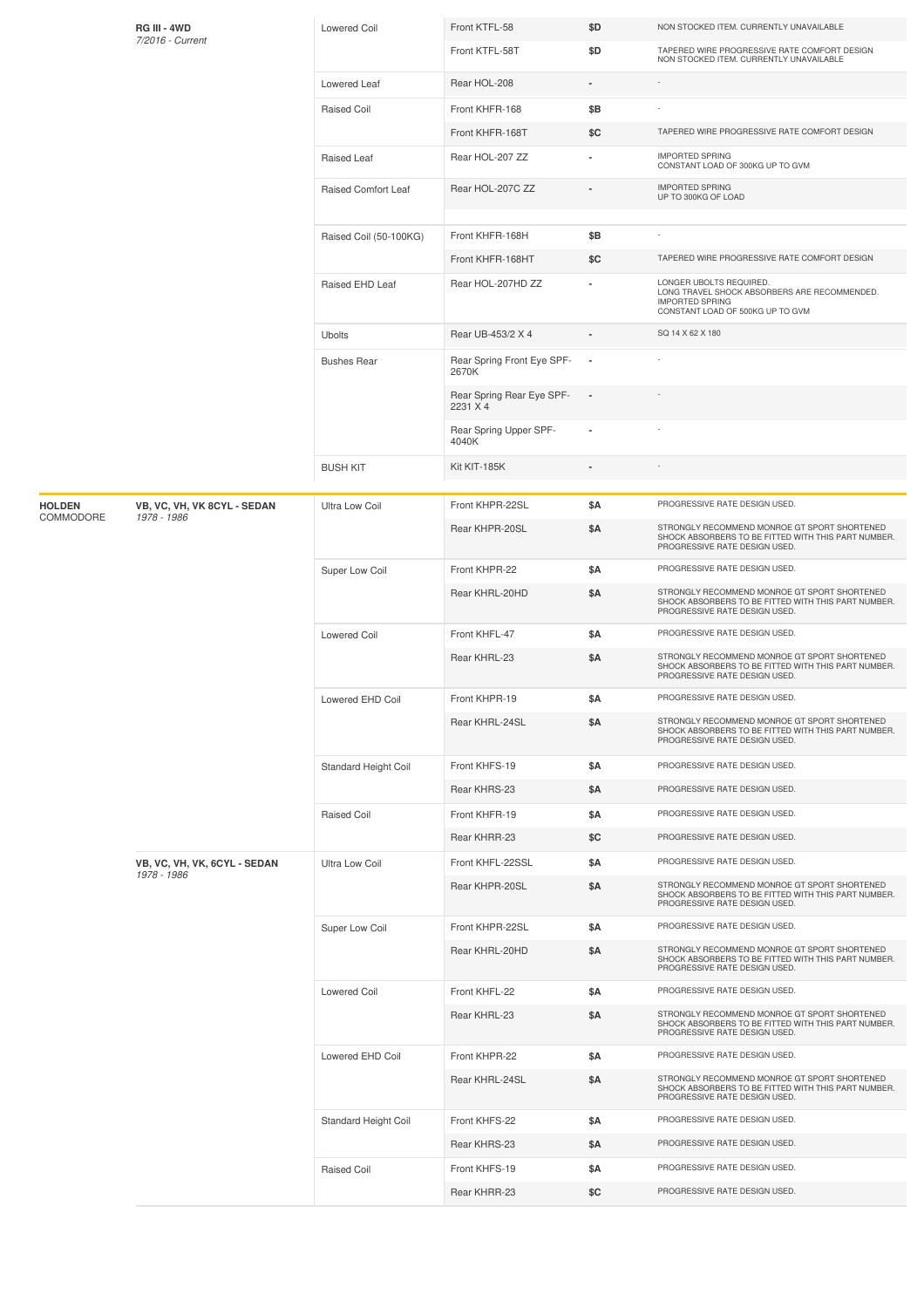| VB, VC, VH, VK, VL, VN, VP 6CYL -<br><b>WAGON</b> | Ultra Low Coil        | Front KHFL-22SSL   | \$Α        | PROGRESSIVE RATE DESIGN USED.                                                                                                        |
|---------------------------------------------------|-----------------------|--------------------|------------|--------------------------------------------------------------------------------------------------------------------------------------|
| 1978 - 1993                                       |                       | Rear KHPR-20HD     | \$Α        | STRONGLY RECOMMEND MONROE GT SPORT SHORTENED<br>SHOCK ABSORBERS TO BE FITTED WITH THIS PART NUMBER.<br>PROGRESSIVE RATE DESIGN USED. |
|                                                   | Super Low Coil        | Front KHPR-22SL    | <b>\$A</b> | PROGRESSIVE RATE DESIGN USED.                                                                                                        |
|                                                   |                       | Rear KHRL-24SL     | \$Α        | STRONGLY RECOMMEND MONROE GT SPORT SHORTENED<br>SHOCK ABSORBERS TO BE FITTED WITH THIS PART NUMBER.<br>PROGRESSIVE RATE DESIGN USED. |
|                                                   | <b>Lowered Coil</b>   | Front KHFL-22      | <b>\$A</b> | PROGRESSIVE RATE DESIGN USED.                                                                                                        |
|                                                   |                       | Rear KHRL-24       | \$Α        | STRONGLY RECOMMEND MONROE GT SPORT SHORTENED<br>SHOCK ABSORBERS TO BE FITTED WITH THIS PART NUMBER.<br>PROGRESSIVE RATE DESIGN USED. |
|                                                   | Lowered EHD Coil      | Front KHPR-22      | \$Α        | PROGRESSIVE RATE DESIGN USED.                                                                                                        |
|                                                   | Standard Height Coil  | Front KHFS-22      | \$Α        | PROGRESSIVE RATE DESIGN USED.                                                                                                        |
|                                                   |                       | Rear KHRS-24       | \$B        | PROGRESSIVE RATE DESIGN USED.                                                                                                        |
|                                                   | <b>Raised Coil</b>    | Front KHFS-19      | \$Α        | PROGRESSIVE RATE DESIGN USED.                                                                                                        |
|                                                   |                       | Rear KHRR-24       | \$D        | PROGRESSIVE RATE DESIGN USED.<br>NON STOCKED ITEM. CURRENTLY UNAVAILABLE                                                             |
| VB, VC, VH, VK, VL, VN, VP 8CYL -<br><b>WAGON</b> | Ultra Low Coil        | Front KHPR-22SL    | <b>\$A</b> | PROGRESSIVE RATE DESIGN USED.                                                                                                        |
| 1978 - 1993                                       |                       | Rear KHPR-20HD     | <b>\$A</b> | STRONGLY RECOMMEND MONROE GT SPORT SHORTENED<br>SHOCK ABSORBERS TO BE FITTED WITH THIS PART NUMBER.<br>PROGRESSIVE RATE DESIGN USED. |
|                                                   | Super Low Coil        | Front KHPR-22      | \$Α        | PROGRESSIVE RATE DESIGN USED.                                                                                                        |
|                                                   |                       | Rear KHRL-24SL     | \$Α        | STRONGLY RECOMMEND MONROE GT SPORT SHORTENED<br>SHOCK ABSORBERS TO BE FITTED WITH THIS PART NUMBER.<br>PROGRESSIVE RATE DESIGN USED. |
|                                                   | <b>Lowered Coil</b>   | Front KHFL-47      | <b>\$A</b> | PROGRESSIVE RATE DESIGN USED.                                                                                                        |
|                                                   |                       | Rear KHRL-24       | \$Α        | STRONGLY RECOMMEND MONROE GT SPORT SHORTENED<br>SHOCK ABSORBERS TO BE FITTED WITH THIS PART NUMBER.<br>PROGRESSIVE RATE DESIGN USED. |
|                                                   | Lowered EHD Coil      | Front KHPR-19      | \$Α        | PROGRESSIVE RATE DESIGN USED.                                                                                                        |
|                                                   | Standard Height Coil  | Front KHFS-19      | \$Α        | PROGRESSIVE RATE DESIGN USED.                                                                                                        |
|                                                   |                       | Rear KHRS-24       | \$Β        | PROGRESSIVE RATE DESIGN USED.                                                                                                        |
|                                                   | Raised Coil           | Front KHFR-19      | \$Α        | PROGRESSIVE RATE DESIGN USED.                                                                                                        |
|                                                   |                       | Rear KHRR-24       | \$D        | PROGRESSIVE RATE DESIGN USED.<br>NON STOCKED ITEM. CURRENTLY UNAVAILABLE                                                             |
| <b>VE 6CYL - SEDAN</b><br>8/2006 - 4/2013         | <b>Ultra Low Coil</b> | Front KHFL-151SSSL | \$Α        | STRONGLY RECOMMEND MONROE GT SPORT SHORTENED<br>SHOCK ABSORBERS TO BE FITTED WITH THIS PART NUMBER.<br>PROGRESSIVE RATE DESIGN USED. |
|                                                   |                       | Rear KHRL-152SSSL  | \$Α        | STRONGLY RECOMMEND MONROE GT SPORT SHORTENED<br>SHOCK ABSORBERS TO BE FITTED WITH THIS PART NUMBER.<br>PROGRESSIVE RATE DESIGN USED. |
|                                                   | Super Low Coil        | Front KHFL-150SSSL | \$Α        | STRONGLY RECOMMEND MONROE GT SPORT SHORTENED<br>SHOCK ABSORBERS TO BE FITTED WITH THIS PART NUMBER.<br>PROGRESSIVE RATE DESIGN USED. |
|                                                   |                       | Rear KHRL-152SSL   | <b>\$A</b> | STRONGLY RECOMMEND MONROE GT SPORT SHORTENED<br>SHOCK ABSORBERS TO BE FITTED WITH THIS PART NUMBER.<br>PROGRESSIVE RATE DESIGN USED. |
|                                                   | Super Low EHD Coil    | Rear KHRL-152SSLHD | \$Α        | STRONGLY RECOMMEND MONROE GT SPORT SHORTENED<br>SHOCK ABSORBERS TO BE FITTED WITH THIS PART NUMBER.<br>PROGRESSIVE RATE DESIGN USED. |
|                                                   | <b>Lowered Coil</b>   | Front KHFL-150SSL  | \$Α        | STRONGLY RECOMMEND MONROE GT SPORT SHORTENED<br>SHOCK ABSORBERS TO BE FITTED WITH THIS PART NUMBER.<br>PROGRESSIVE RATE DESIGN USED. |
|                                                   |                       | Rear KHRL-152SL    | \$Α        | STRONGLY RECOMMEND MONROE GT SPORT SHORTENED<br>SHOCK ABSORBERS TO BE FITTED WITH THIS PART NUMBER.<br>PROGRESSIVE RATE DESIGN USED. |
|                                                   | Lowered EHD Coil      | Rear KHRL-152SLHD  | \$Α        | STRONGLY RECOMMEND MONROE GT SPORT SHORTENED<br>SHOCK ABSORBERS TO BE FITTED WITH THIS PART NUMBER.<br>PROGRESSIVE RATE DESIGN USED. |
|                                                   | Standard Height Coil  | Front KHFS-150     | \$Α        |                                                                                                                                      |
|                                                   |                       | Rear KHRS-152      | \$Α        |                                                                                                                                      |
|                                                   | <b>Raised Coil</b>    | Front KHFR-150     | \$Α        |                                                                                                                                      |
|                                                   |                       | Rear KHRR-152      | \$Α        |                                                                                                                                      |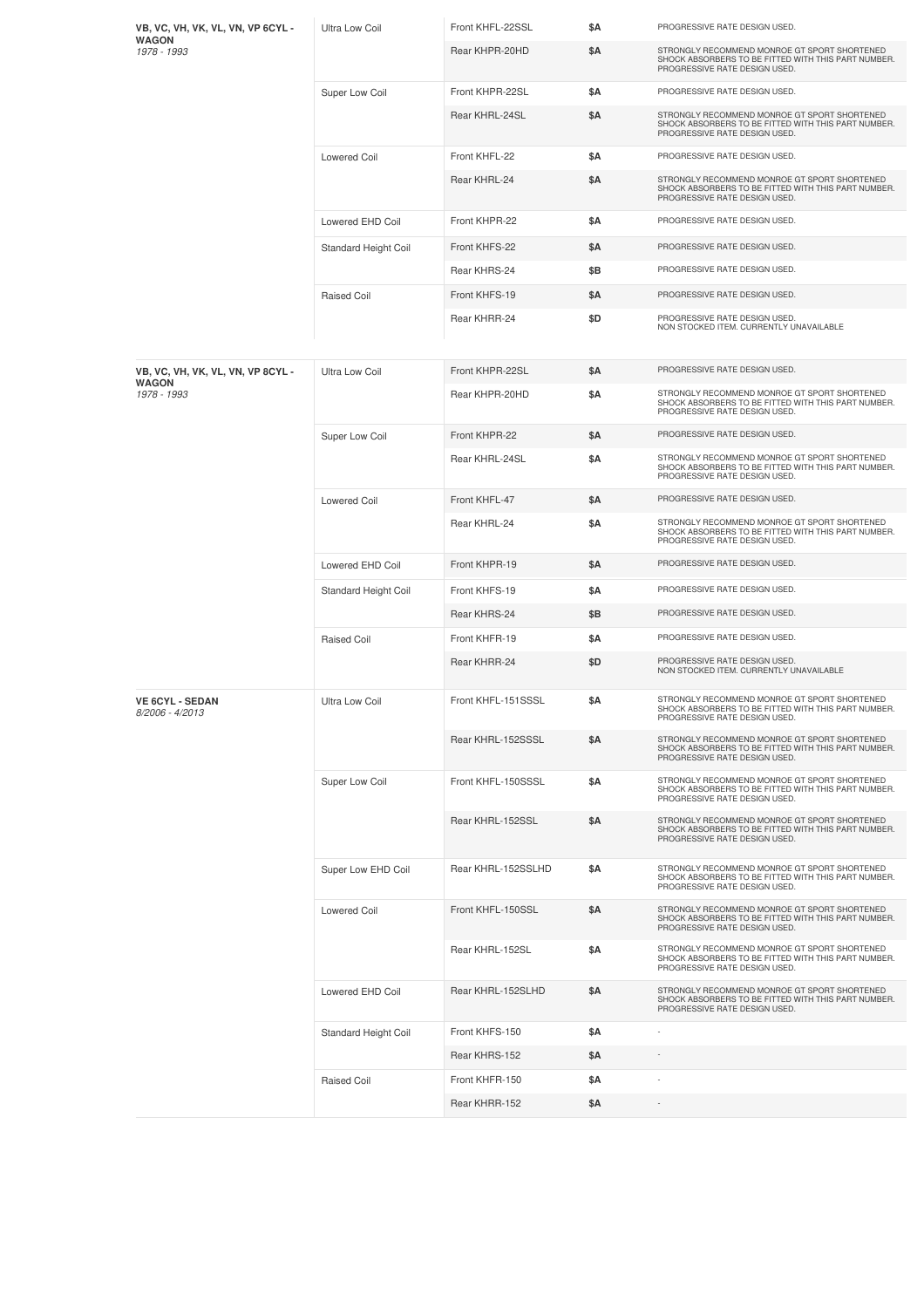| <b>VE 6CYL - SPORTWAGON</b><br>8/2006 - 4/2013 | Ultra Low Coil        | Front KHFL-151SSSL | \$Α        | STRONGLY RECOMMEND MONROE GT SPORT SHORTENED<br>SHOCK ABSORBERS TO BE FITTED WITH THIS PART NUMBER.<br>PROGRESSIVE RATE DESIGN USED. |
|------------------------------------------------|-----------------------|--------------------|------------|--------------------------------------------------------------------------------------------------------------------------------------|
|                                                |                       | Rear KHRL-152SSLHD | \$Β        | STRONGLY RECOMMEND MONROE GT SPORT SHORTENED<br>SHOCK ABSORBERS TO BE FITTED WITH THIS PART NUMBER.<br>PROGRESSIVE RATE DESIGN USED. |
|                                                | Super Low Coil        | Front KHFL-150SSSL | \$Α        | STRONGLY RECOMMEND MONROE GT SPORT SHORTENED<br>SHOCK ABSORBERS TO BE FITTED WITH THIS PART NUMBER.<br>PROGRESSIVE RATE DESIGN USED. |
|                                                |                       | Rear KHRL-152SLHD  | \$Β        | STRONGLY RECOMMEND MONROE GT SPORT SHORTENED<br>SHOCK ABSORBERS TO BE FITTED WITH THIS PART NUMBER.<br>PROGRESSIVE RATE DESIGN USED. |
|                                                | Lowered Coil          | Front KHFL-150SSL  | <b>\$A</b> | STRONGLY RECOMMEND MONROE GT SPORT SHORTENED<br>SHOCK ABSORBERS TO BE FITTED WITH THIS PART NUMBER.<br>PROGRESSIVE RATE DESIGN USED. |
|                                                |                       | Rear KHRL-152HD    | \$A        | STRONGLY RECOMMEND MONROE GT SPORT SHORTENED<br>SHOCK ABSORBERS TO BE FITTED WITH THIS PART NUMBER.<br>PROGRESSIVE RATE DESIGN USED. |
|                                                | Standard Height Coil  | Front KHFS-150     | \$Α        |                                                                                                                                      |
|                                                |                       | Rear KHRS-152      | \$Α        |                                                                                                                                      |
|                                                | Raised Coil           | Front KHFR-150     | \$Α        |                                                                                                                                      |
|                                                |                       | Rear KHRR-152HD    | \$Α        |                                                                                                                                      |
| <b>VE 6CYL - UTE</b><br>10/2007 - 4/2013       | <b>Ultra Low Coil</b> | Front KHFL-151SSSL | \$Α        | STRONGLY RECOMMEND MONROE GT SPORT SHORTENED<br>SHOCK ABSORBERS TO BE FITTED WITH THIS PART NUMBER.<br>PROGRESSIVE RATE DESIGN USED. |
|                                                |                       | Rear KHRL-152SSSL  | \$A        | STRONGLY RECOMMEND MONROE GT SPORT SHORTENED<br>SHOCK ABSORBERS TO BE FITTED WITH THIS PART NUMBER.<br>PROGRESSIVE RATE DESIGN USED. |
|                                                | Super Low Coil        | Front KHFL-150SSSL | \$Α        | STRONGLY RECOMMEND MONROE GT SPORT SHORTENED<br>SHOCK ABSORBERS TO BE FITTED WITH THIS PART NUMBER.<br>PROGRESSIVE RATE DESIGN USED. |
|                                                |                       | Rear KHRL-152SSL   | \$A        | STRONGLY RECOMMEND MONROE GT SPORT SHORTENED<br>SHOCK ABSORBERS TO BE FITTED WITH THIS PART NUMBER.<br>PROGRESSIVE RATE DESIGN USED. |
|                                                | Super Low EHD Coil    | Rear KHRL-152SSLHD | \$Α        | STRONGLY RECOMMEND MONROE GT SPORT SHORTENED<br>SHOCK ABSORBERS TO BE FITTED WITH THIS PART NUMBER.<br>PROGRESSIVE RATE DESIGN USED. |
|                                                | <b>Lowered Coil</b>   | Front KHFL-150SSL  | \$A        | STRONGLY RECOMMEND MONROE GT SPORT SHORTENED<br>SHOCK ABSORBERS TO BE FITTED WITH THIS PART NUMBER.<br>PROGRESSIVE RATE DESIGN USED. |
|                                                |                       | Rear KHRL-152SL    | <b>\$A</b> | STRONGLY RECOMMEND MONROE GT SPORT SHORTENED<br>SHOCK ABSORBERS TO BE FITTED WITH THIS PART NUMBER.<br>PROGRESSIVE RATE DESIGN USED. |
|                                                | Lowered EHD Coil      | Rear KHRL-152HD    | \$A        | STRONGLY RECOMMEND MONROE GT SPORT SHORTENED<br>SHOCK ABSORBERS TO BE FITTED WITH THIS PART NUMBER.<br>PROGRESSIVE RATE DESIGN USED. |
|                                                | Standard Height Coil  | Front KHFS-150     | \$Α        |                                                                                                                                      |
|                                                |                       | Rear KHRS-152      | \$Α        |                                                                                                                                      |
|                                                | Raised Coil           | Front KHFR-150     | <b>\$A</b> |                                                                                                                                      |
|                                                |                       | Rear KHRR-152HD    | \$Α        |                                                                                                                                      |
| <b>VE 8CYL - SEDAN</b><br>8/2006 - 4/2013      | <b>Ultra Low Coil</b> | Front KHFL-150SSSL | \$Α        | STRONGLY RECOMMEND MONROE GT SPORT SHORTENED<br>SHOCK ABSORBERS TO BE FITTED WITH THIS PART NUMBER.<br>PROGRESSIVE RATE DESIGN USED. |
|                                                |                       | Rear KHRL-152SSSL  | \$A        | STRONGLY RECOMMEND MONROE GT SPORT SHORTENED<br>SHOCK ABSORBERS TO BE FITTED WITH THIS PART NUMBER.<br>PROGRESSIVE RATE DESIGN USED. |
|                                                | Super Low Coil        | Front KHFL-150SSL  | \$Α        | STRONGLY RECOMMEND MONROE GT SPORT SHORTENED<br>SHOCK ABSORBERS TO BE FITTED WITH THIS PART NUMBER.<br>PROGRESSIVE RATE DESIGN USED. |
|                                                |                       | Rear KHRL-152SSL   | \$Α        | STRONGLY RECOMMEND MONROE GT SPORT SHORTENED<br>SHOCK ABSORBERS TO BE FITTED WITH THIS PART NUMBER.<br>PROGRESSIVE RATE DESIGN USED. |
|                                                | Super Low EHD Coil    | Rear KHRL-152SSLHD | <b>\$A</b> | STRONGLY RECOMMEND MONROE GT SPORT SHORTENED<br>SHOCK ABSORBERS TO BE FITTED WITH THIS PART NUMBER.<br>PROGRESSIVE RATE DESIGN USED. |
|                                                | <b>Lowered Coil</b>   | Front KHFL-150SL   | \$A        | STRONGLY RECOMMEND MONROE GT SPORT SHORTENED<br>SHOCK ABSORBERS TO BE FITTED WITH THIS PART NUMBER.<br>PROGRESSIVE RATE DESIGN USED. |
|                                                |                       | Rear KHRL-152SL    | \$Α        | STRONGLY RECOMMEND MONROE GT SPORT SHORTENED<br>SHOCK ABSORBERS TO BE FITTED WITH THIS PART NUMBER.<br>PROGRESSIVE RATE DESIGN USED. |
|                                                | Lowered EHD Coil      | Rear KHRL-152SLHD  | \$Α        | STRONGLY RECOMMEND MONROE GT SPORT SHORTENED<br>SHOCK ABSORBERS TO BE FITTED WITH THIS PART NUMBER.<br>PROGRESSIVE RATE DESIGN USED. |
|                                                | Standard Height Coil  | Front KHFS-150     | <b>\$A</b> |                                                                                                                                      |
|                                                |                       | Rear KHRS-152      | \$Α        |                                                                                                                                      |
|                                                | <b>Raised Coil</b>    | Front KHFR-150     | \$Α        |                                                                                                                                      |
|                                                |                       | Rear KHRR-152      | \$Α        |                                                                                                                                      |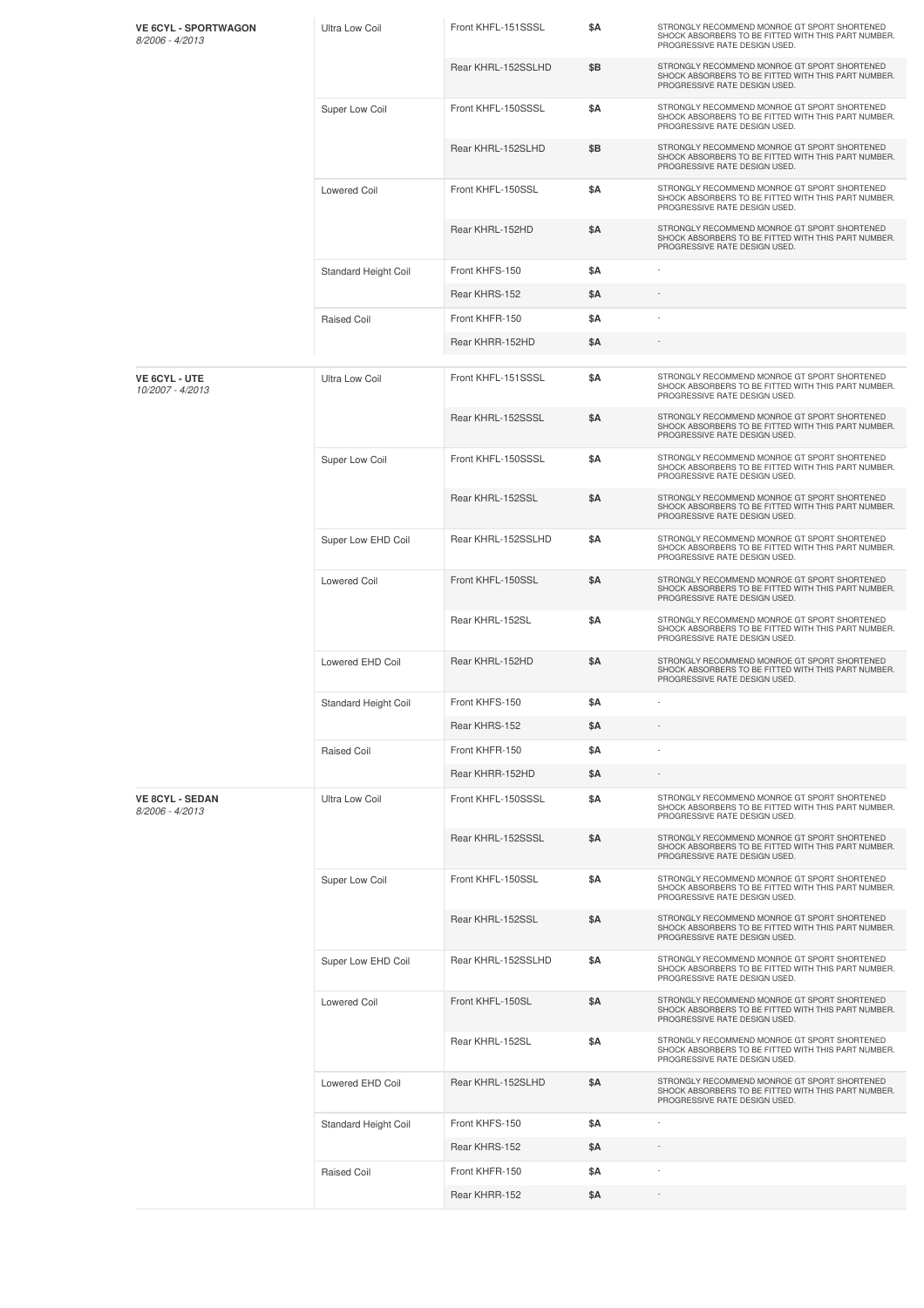| <b>VE 8CYL - SPORTWAGON</b><br>8/2006 - 4/2013 | Ultra Low Coil        | Front KHFL-150SSSL | \$Α        | STRONGLY RECOMMEND MONROE GT SPORT SHORTENED<br>SHOCK ABSORBERS TO BE FITTED WITH THIS PART NUMBER.<br>PROGRESSIVE RATE DESIGN USED. |
|------------------------------------------------|-----------------------|--------------------|------------|--------------------------------------------------------------------------------------------------------------------------------------|
|                                                |                       | Rear KHRL-152SSLHD | \$A        | STRONGLY RECOMMEND MONROE GT SPORT SHORTENED<br>SHOCK ABSORBERS TO BE FITTED WITH THIS PART NUMBER.<br>PROGRESSIVE RATE DESIGN USED. |
|                                                | Super Low Coil        | Front KHFL-150SSL  | \$Α        | STRONGLY RECOMMEND MONROE GT SPORT SHORTENED<br>SHOCK ABSORBERS TO BE FITTED WITH THIS PART NUMBER.<br>PROGRESSIVE RATE DESIGN USED. |
|                                                |                       | Rear KHRL-152SLHD  | \$A        | STRONGLY RECOMMEND MONROE GT SPORT SHORTENED<br>SHOCK ABSORBERS TO BE FITTED WITH THIS PART NUMBER.<br>PROGRESSIVE RATE DESIGN USED. |
|                                                | <b>Lowered Coil</b>   | Front KHFL-150SL   | \$Α        | STRONGLY RECOMMEND MONROE GT SPORT SHORTENED<br>SHOCK ABSORBERS TO BE FITTED WITH THIS PART NUMBER.<br>PROGRESSIVE RATE DESIGN USED. |
|                                                |                       | Rear KHRL-152HD    | \$A        | STRONGLY RECOMMEND MONROE GT SPORT SHORTENED<br>SHOCK ABSORBERS TO BE FITTED WITH THIS PART NUMBER.<br>PROGRESSIVE RATE DESIGN USED. |
|                                                | Standard Height Coil  | Front KHFS-150     | <b>\$A</b> |                                                                                                                                      |
|                                                |                       | Rear KHRS-152      | \$Α        |                                                                                                                                      |
|                                                | <b>Raised Coil</b>    | Front KHFR-150     | \$Α        |                                                                                                                                      |
|                                                |                       | Rear KHRR-152HD    | \$Α        |                                                                                                                                      |
| <b>VE 8CYL - UTE</b><br>10/2007 - 4/2013       | <b>Ultra Low Coil</b> | Front KHFL-150SSSL | \$Α        | STRONGLY RECOMMEND MONROE GT SPORT SHORTENED<br>SHOCK ABSORBERS TO BE FITTED WITH THIS PART NUMBER.<br>PROGRESSIVE RATE DESIGN USED. |
|                                                |                       | Rear KHRL-152SSSL  | \$A        | STRONGLY RECOMMEND MONROE GT SPORT SHORTENED<br>SHOCK ABSORBERS TO BE FITTED WITH THIS PART NUMBER.<br>PROGRESSIVE RATE DESIGN USED. |
|                                                | Super Low Coil        | Front KHFL-150SSL  | \$Α        | STRONGLY RECOMMEND MONROE GT SPORT SHORTENED<br>SHOCK ABSORBERS TO BE FITTED WITH THIS PART NUMBER.<br>PROGRESSIVE RATE DESIGN USED. |
|                                                |                       | Rear KHRL-152SSL   | \$A        | STRONGLY RECOMMEND MONROE GT SPORT SHORTENED<br>SHOCK ABSORBERS TO BE FITTED WITH THIS PART NUMBER.<br>PROGRESSIVE RATE DESIGN USED. |
|                                                | Super Low EHD Coil    | Rear KHRL-152SSLHD | \$Α        | STRONGLY RECOMMEND MONROE GT SPORT SHORTENED<br>SHOCK ABSORBERS TO BE FITTED WITH THIS PART NUMBER.<br>PROGRESSIVE RATE DESIGN USED. |
|                                                | <b>Lowered Coil</b>   | Front KHFL-150SL   | \$A        | STRONGLY RECOMMEND MONROE GT SPORT SHORTENED<br>SHOCK ABSORBERS TO BE FITTED WITH THIS PART NUMBER.<br>PROGRESSIVE RATE DESIGN USED. |
|                                                |                       | Rear KHRL-152SL    | \$Α        | STRONGLY RECOMMEND MONROE GT SPORT SHORTENED<br>SHOCK ABSORBERS TO BE FITTED WITH THIS PART NUMBER.<br>PROGRESSIVE RATE DESIGN USED. |
|                                                | Lowered EHD Coil      | Rear KHRL-152SLHD  | \$A        | STRONGLY RECOMMEND MONROE GT SPORT SHORTENED<br>SHOCK ABSORBERS TO BE FITTED WITH THIS PART NUMBER.<br>PROGRESSIVE RATE DESIGN USED. |
|                                                | Standard Height Coil  | Front KHFS-150     | \$Α        |                                                                                                                                      |
|                                                |                       | Rear KHRS-152      | \$Α        |                                                                                                                                      |
|                                                | <b>Raised Coil</b>    | Front KHFR-150     | \$A        |                                                                                                                                      |
|                                                |                       | Rear KHRR-152HD    | \$Α        |                                                                                                                                      |
| <b>VF 6CYL - SEDAN</b><br>5/2013 - Current     | <b>Ultra Low Coil</b> | Front KHFL-151SSSL | \$Α        | STRONGLY RECOMMEND MONROE GT SPORT SHORTENED<br>SHOCK ABSORBERS TO BE FITTED WITH THIS PART NUMBER.<br>PROGRESSIVE RATE DESIGN USED. |
|                                                |                       | Rear KHRL-152SSSL  |            | STRONGLY RECOMMEND MONROE GT SPORT SHORTENED<br>SHOCK ABSORBERS TO BE FITTED WITH THIS PART NUMBER.<br>PROGRESSIVE RATE DESIGN USED. |
|                                                | Super Low Coil        | Front KHFL-151SSL  | <b>\$A</b> | STRONGLY RECOMMEND MONROE GT SPORT SHORTENED<br>SHOCK ABSORBERS TO BE FITTED WITH THIS PART NUMBER.<br>PROGRESSIVE RATE DESIGN USED. |
|                                                |                       | Rear KHRL-152SSL   |            | STRONGLY RECOMMEND MONROE GT SPORT SHORTENED<br>SHOCK ABSORBERS TO BE FITTED WITH THIS PART NUMBER.<br>PROGRESSIVE RATE DESIGN USED. |
|                                                | Super Low EHD Coil    | Rear KHRL-152SSLHD | <b>\$A</b> | STRONGLY RECOMMEND MONROE GT SPORT SHORTENED<br>SHOCK ABSORBERS TO BE FITTED WITH THIS PART NUMBER.<br>PROGRESSIVE RATE DESIGN USED. |
|                                                | <b>Lowered Coil</b>   | Front KHFL-151SL   | \$A        | STRONGLY RECOMMEND MONROE GT SPORT SHORTENED<br>SHOCK ABSORBERS TO BE FITTED WITH THIS PART NUMBER.<br>PROGRESSIVE RATE DESIGN USED. |
|                                                |                       | Rear KHRL-152SL    | <b>\$A</b> | STRONGLY RECOMMEND MONROE GT SPORT SHORTENED<br>SHOCK ABSORBERS TO BE FITTED WITH THIS PART NUMBER.<br>PROGRESSIVE RATE DESIGN USED. |
|                                                | Lowered EHD Coil      | Rear KHRL-152SLHD  | \$A        | STRONGLY RECOMMEND MONROE GT SPORT SHORTENED<br>SHOCK ABSORBERS TO BE FITTED WITH THIS PART NUMBER.<br>PROGRESSIVE RATE DESIGN USED. |
|                                                | Standard Height Coil  | Front KHFS-151     | <b>\$A</b> |                                                                                                                                      |
|                                                |                       | Rear KHRS-152      | \$A        |                                                                                                                                      |
|                                                | <b>Raised Coil</b>    | Front KHFS-150     | \$Α        |                                                                                                                                      |
|                                                |                       | Rear KHRR-152      | \$Α        |                                                                                                                                      |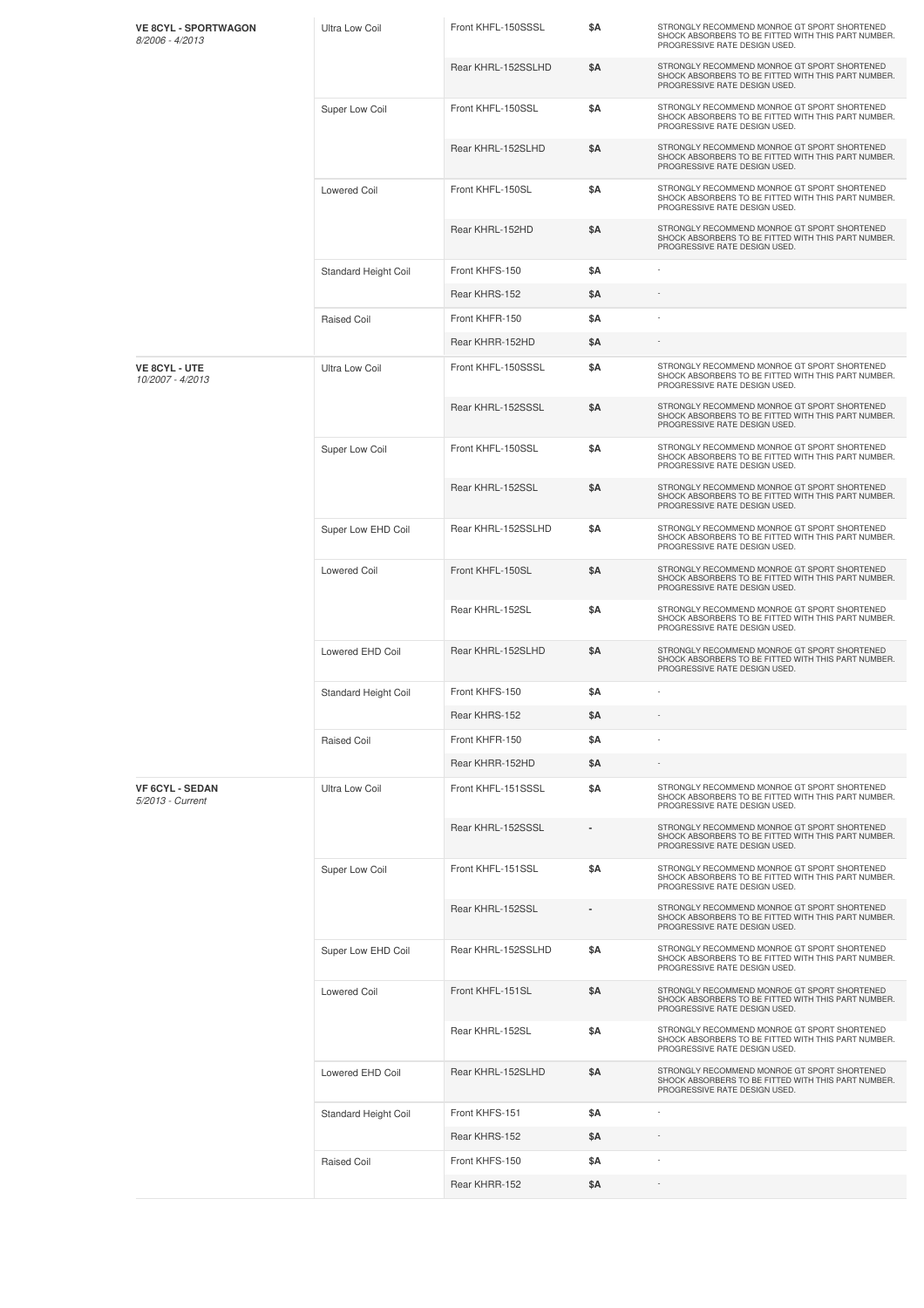| <b>VF 6CYL - SPORTWAGON</b><br>5/2013 - Current | Ultra Low Coil        | Front KHFL-151SSSL | \$Α        | STRONGLY RECOMMEND MONROE GT SPORT SHORTENED<br>SHOCK ABSORBERS TO BE FITTED WITH THIS PART NUMBER.<br>PROGRESSIVE RATE DESIGN USED. |
|-------------------------------------------------|-----------------------|--------------------|------------|--------------------------------------------------------------------------------------------------------------------------------------|
|                                                 |                       | Rear KHRL-152SSLHD | \$Α        | STRONGLY RECOMMEND MONROE GT SPORT SHORTENED<br>SHOCK ABSORBERS TO BE FITTED WITH THIS PART NUMBER.<br>PROGRESSIVE RATE DESIGN USED. |
|                                                 | Super Low Coil        | Front KHFL-151SSL  | \$Α        | STRONGLY RECOMMEND MONROE GT SPORT SHORTENED<br>SHOCK ABSORBERS TO BE FITTED WITH THIS PART NUMBER.<br>PROGRESSIVE RATE DESIGN USED. |
|                                                 |                       | Rear KHRL-152SLHD  | \$Α        | STRONGLY RECOMMEND MONROE GT SPORT SHORTENED<br>SHOCK ABSORBERS TO BE FITTED WITH THIS PART NUMBER.<br>PROGRESSIVE RATE DESIGN USED. |
|                                                 | Lowered Coil          | Front KHFL-151SL   | <b>\$A</b> | STRONGLY RECOMMEND MONROE GT SPORT SHORTENED<br>SHOCK ABSORBERS TO BE FITTED WITH THIS PART NUMBER.<br>PROGRESSIVE RATE DESIGN USED. |
|                                                 |                       | Rear KHRL-152HD    | \$A        | STRONGLY RECOMMEND MONROE GT SPORT SHORTENED<br>SHOCK ABSORBERS TO BE FITTED WITH THIS PART NUMBER.<br>PROGRESSIVE RATE DESIGN USED. |
|                                                 | Standard Height Coil  | Front KHFS-151     | \$Α        |                                                                                                                                      |
|                                                 |                       | Rear KHRS-152      | \$Α        |                                                                                                                                      |
|                                                 | Raised Coil           | Front KHFS-150     | \$Α        |                                                                                                                                      |
|                                                 |                       | Rear KHRR-152HD    | \$Α        |                                                                                                                                      |
| <b>VF 6CYL - UTE</b><br>$5/2013 - 2016$         | <b>Ultra Low Coil</b> | Front KHFL-151SSSL | \$Α        | STRONGLY RECOMMEND MONROE GT SPORT SHORTENED<br>SHOCK ABSORBERS TO BE FITTED WITH THIS PART NUMBER.<br>PROGRESSIVE RATE DESIGN USED. |
|                                                 |                       | Rear KHRL-152SSSL  | \$A        | STRONGLY RECOMMEND MONROE GT SPORT SHORTENED<br>SHOCK ABSORBERS TO BE FITTED WITH THIS PART NUMBER.<br>PROGRESSIVE RATE DESIGN USED. |
|                                                 | Super Low Coil        | Front KHFL-151SSL  | \$Α        | STRONGLY RECOMMEND MONROE GT SPORT SHORTENED<br>SHOCK ABSORBERS TO BE FITTED WITH THIS PART NUMBER.<br>PROGRESSIVE RATE DESIGN USED. |
|                                                 |                       | Rear KHRL-152SSL   | \$A        | STRONGLY RECOMMEND MONROE GT SPORT SHORTENED<br>SHOCK ABSORBERS TO BE FITTED WITH THIS PART NUMBER.<br>PROGRESSIVE RATE DESIGN USED. |
|                                                 | Super Low EHD Coil    | Rear KHRL-152SSLHD | \$Α        | STRONGLY RECOMMEND MONROE GT SPORT SHORTENED<br>SHOCK ABSORBERS TO BE FITTED WITH THIS PART NUMBER.<br>PROGRESSIVE RATE DESIGN USED. |
|                                                 | <b>Lowered Coil</b>   | Front KHFL-151SL   | \$A        | STRONGLY RECOMMEND MONROE GT SPORT SHORTENED<br>SHOCK ABSORBERS TO BE FITTED WITH THIS PART NUMBER.<br>PROGRESSIVE RATE DESIGN USED. |
|                                                 |                       | Rear KHRL-152SL    | <b>\$A</b> | STRONGLY RECOMMEND MONROE GT SPORT SHORTENED<br>SHOCK ABSORBERS TO BE FITTED WITH THIS PART NUMBER.<br>PROGRESSIVE RATE DESIGN USED. |
|                                                 | Lowered EHD Coil      | Rear KHRL-152SLHD  | \$A        | STRONGLY RECOMMEND MONROE GT SPORT SHORTENED<br>SHOCK ABSORBERS TO BE FITTED WITH THIS PART NUMBER.<br>PROGRESSIVE RATE DESIGN USED. |
|                                                 | Standard Height Coil  | Front KHFS-151     | \$Α        |                                                                                                                                      |
|                                                 |                       | Rear KHRS-152      | \$Α        |                                                                                                                                      |
|                                                 | Raised Coil           | Front KHFS-150     | <b>\$A</b> |                                                                                                                                      |
|                                                 |                       | Rear KHRR-152HD    | \$Α        |                                                                                                                                      |
| <b>VF 8CYL - SEDAN</b><br>5/2013 - Current      | <b>Ultra Low Coil</b> | Front KHFL-151SSL  | \$Α        | STRONGLY RECOMMEND MONROE GT SPORT SHORTENED<br>SHOCK ABSORBERS TO BE FITTED WITH THIS PART NUMBER.<br>PROGRESSIVE RATE DESIGN USED. |
|                                                 |                       | Rear KHRL-152SSSL  |            | STRONGLY RECOMMEND MONROE GT SPORT SHORTENED<br>SHOCK ABSORBERS TO BE FITTED WITH THIS PART NUMBER.<br>PROGRESSIVE RATE DESIGN USED. |
|                                                 | Super Low Coil        | Front KHFL-151SL   | <b>\$A</b> | STRONGLY RECOMMEND MONROE GT SPORT SHORTENED<br>SHOCK ABSORBERS TO BE FITTED WITH THIS PART NUMBER.<br>PROGRESSIVE RATE DESIGN USED. |
|                                                 |                       | Rear KHRL-152SSL   |            | STRONGLY RECOMMEND MONROE GT SPORT SHORTENED<br>SHOCK ABSORBERS TO BE FITTED WITH THIS PART NUMBER.<br>PROGRESSIVE RATE DESIGN USED. |
|                                                 | Super Low EHD Coil    | Rear KHRL-152SSLHD | <b>\$A</b> | STRONGLY RECOMMEND MONROE GT SPORT SHORTENED<br>SHOCK ABSORBERS TO BE FITTED WITH THIS PART NUMBER.<br>PROGRESSIVE RATE DESIGN USED. |
|                                                 | <b>Lowered Coil</b>   | Front KHFL-151     | \$A        | STRONGLY RECOMMEND MONROE GT SPORT SHORTENED<br>SHOCK ABSORBERS TO BE FITTED WITH THIS PART NUMBER.<br>PROGRESSIVE RATE DESIGN USED. |
|                                                 |                       | Rear KHRL-152SL    | \$Α        | STRONGLY RECOMMEND MONROE GT SPORT SHORTENED<br>SHOCK ABSORBERS TO BE FITTED WITH THIS PART NUMBER.<br>PROGRESSIVE RATE DESIGN USED. |
|                                                 | Lowered EHD Coil      | Rear KHRL-152SLHD  | \$Α        | STRONGLY RECOMMEND MONROE GT SPORT SHORTENED<br>SHOCK ABSORBERS TO BE FITTED WITH THIS PART NUMBER.<br>PROGRESSIVE RATE DESIGN USED. |
|                                                 | Standard Height Coil  | Front KHFS-151     | <b>\$A</b> |                                                                                                                                      |
|                                                 |                       | Rear KHRS-152      | \$Α        |                                                                                                                                      |
|                                                 | <b>Raised Coil</b>    | Front KHFS-150     | \$Α        |                                                                                                                                      |
|                                                 |                       | Rear KHRR-152      | \$Α        |                                                                                                                                      |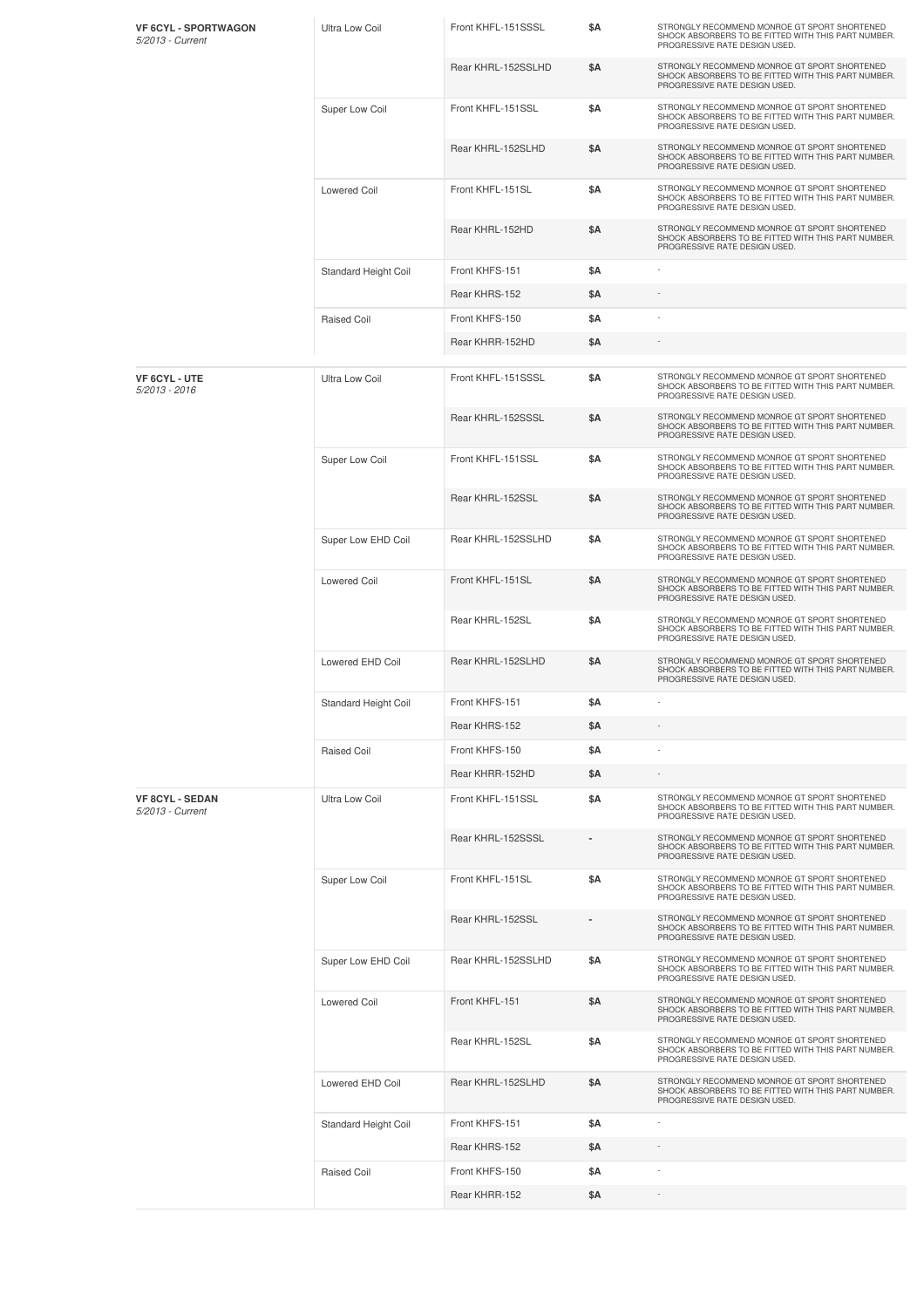| <b>VF 8CYL - SPORTWAGON</b><br>5/2013 - Current | Ultra Low Coil        | Front KHFL-151SSL  | <b>\$A</b> | STRONGLY RECOMMEND MONROE GT SPORT SHORTENED<br>SHOCK ABSORBERS TO BE FITTED WITH THIS PART NUMBER.<br>PROGRESSIVE RATE DESIGN USED. |
|-------------------------------------------------|-----------------------|--------------------|------------|--------------------------------------------------------------------------------------------------------------------------------------|
|                                                 |                       | Rear KHRL-152SSLHD | \$A        | STRONGLY RECOMMEND MONROE GT SPORT SHORTENED<br>SHOCK ABSORBERS TO BE FITTED WITH THIS PART NUMBER.<br>PROGRESSIVE RATE DESIGN USED. |
|                                                 | Super Low Coil        | Front KHFL-151SL   | \$Α        | STRONGLY RECOMMEND MONROE GT SPORT SHORTENED<br>SHOCK ABSORBERS TO BE FITTED WITH THIS PART NUMBER.<br>PROGRESSIVE RATE DESIGN USED. |
|                                                 |                       | Rear KHRL-152SLHD  | \$Α        | STRONGLY RECOMMEND MONROE GT SPORT SHORTENED<br>SHOCK ABSORBERS TO BE FITTED WITH THIS PART NUMBER.<br>PROGRESSIVE RATE DESIGN USED. |
|                                                 | <b>Lowered Coil</b>   | Front KHFL-151     | \$Α        | STRONGLY RECOMMEND MONROE GT SPORT SHORTENED<br>SHOCK ABSORBERS TO BE FITTED WITH THIS PART NUMBER.<br>PROGRESSIVE RATE DESIGN USED. |
|                                                 |                       | Rear KHRL-152HD    | \$A        | STRONGLY RECOMMEND MONROE GT SPORT SHORTENED<br>SHOCK ABSORBERS TO BE FITTED WITH THIS PART NUMBER.<br>PROGRESSIVE RATE DESIGN USED. |
|                                                 | Standard Height Coil  | Front KHFS-151     | \$A        |                                                                                                                                      |
|                                                 |                       | Rear KHRS-152      | \$A        |                                                                                                                                      |
|                                                 | Raised Coil           | Front KHFS-150     | \$Α        |                                                                                                                                      |
|                                                 |                       | Rear KHRR-152HD    | \$Α        |                                                                                                                                      |
| VF 8CYL - UTE<br>5/2013 - 2016                  | <b>Ultra Low Coil</b> | Front KHFL-151SSL  | \$Α        | STRONGLY RECOMMEND MONROE GT SPORT SHORTENED<br>SHOCK ABSORBERS TO BE FITTED WITH THIS PART NUMBER.<br>PROGRESSIVE RATE DESIGN USED. |
|                                                 |                       | Rear KHRL-152SSSL  | \$A        | STRONGLY RECOMMEND MONROE GT SPORT SHORTENED<br>SHOCK ABSORBERS TO BE FITTED WITH THIS PART NUMBER.<br>PROGRESSIVE RATE DESIGN USED. |
|                                                 | Super Low Coil        | Front KHFL-151SL   | \$Α        | STRONGLY RECOMMEND MONROE GT SPORT SHORTENED<br>SHOCK ABSORBERS TO BE FITTED WITH THIS PART NUMBER.<br>PROGRESSIVE RATE DESIGN USED. |
|                                                 |                       | Rear KHRL-152SSL   | \$A        | STRONGLY RECOMMEND MONROE GT SPORT SHORTENED<br>SHOCK ABSORBERS TO BE FITTED WITH THIS PART NUMBER.<br>PROGRESSIVE RATE DESIGN USED. |
|                                                 | Super Low EHD Coil    | Rear KHRL-152SSLHD | <b>\$A</b> | STRONGLY RECOMMEND MONROE GT SPORT SHORTENED<br>SHOCK ABSORBERS TO BE FITTED WITH THIS PART NUMBER.<br>PROGRESSIVE RATE DESIGN USED. |
|                                                 | <b>Lowered Coil</b>   | Front KHFL-151     | \$A        | STRONGLY RECOMMEND MONROE GT SPORT SHORTENED<br>SHOCK ABSORBERS TO BE FITTED WITH THIS PART NUMBER.<br>PROGRESSIVE RATE DESIGN USED. |
|                                                 |                       | Rear KHRL-152SL    | <b>\$A</b> | STRONGLY RECOMMEND MONROE GT SPORT SHORTENED<br>SHOCK ABSORBERS TO BE FITTED WITH THIS PART NUMBER.<br>PROGRESSIVE RATE DESIGN USED. |
|                                                 | Lowered EHD Coil      | Rear KHRL-152SLHD  | \$Α        | STRONGLY RECOMMEND MONROE GT SPORT SHORTENED<br>SHOCK ABSORBERS TO BE FITTED WITH THIS PART NUMBER.<br>PROGRESSIVE RATE DESIGN USED. |
|                                                 | Standard Height Coil  | Front KHFS-151     | \$A        |                                                                                                                                      |
|                                                 |                       | Rear KHRS-152      | \$Α        |                                                                                                                                      |
|                                                 | Raised Coil           | Front KHFS-150     | <b>\$A</b> |                                                                                                                                      |
|                                                 |                       | Rear KHRR-152HD    | \$Α        |                                                                                                                                      |
| VG 6CYL - UTE<br>1990 - 1993                    | <b>Ultra Low Coil</b> | Front KHFL-47SSL   | \$Α        | STRONGLY RECOMMEND MONROE GT SPORT SHORTENED<br>SHOCK ABSORBERS TO BE FITTED WITH THIS PART NUMBER.<br>PROGRESSIVE RATE DESIGN USED. |
|                                                 |                       | Rear KHPR-24SSL    | \$Α        | STRONGLY RECOMMEND MONROE GT SPORT SHORTENED<br>SHOCK ABSORBERS TO BE FITTED WITH THIS PART NUMBER.<br>PROGRESSIVE RATE DESIGN USED. |
|                                                 | Super Low Coil        | Front KHFL-47SL    | <b>\$A</b> | STRONGLY RECOMMEND MONROE GT SPORT SHORTENED<br>SHOCK ABSORBERS TO BE FITTED WITH THIS PART NUMBER.<br>PROGRESSIVE RATE DESIGN USED. |
|                                                 |                       | Rear KHPR-24SL     | \$A        | STRONGLY RECOMMEND MONROE GT SPORT SHORTENED<br>SHOCK ABSORBERS TO BE FITTED WITH THIS PART NUMBER.<br>PROGRESSIVE RATE DESIGN USED. |
|                                                 | <b>Lowered Coil</b>   | Front KHFL-47      | <b>\$A</b> | PROGRESSIVE RATE DESIGN USED.                                                                                                        |
|                                                 |                       | Rear KHPR-24       | \$Α        | STRONGLY RECOMMEND MONROE GT SPORT SHORTENED<br>SHOCK ABSORBERS TO BE FITTED WITH THIS PART NUMBER.<br>PROGRESSIVE RATE DESIGN USED. |
|                                                 | Standard Height Coil  | Front KHFS-19      | \$Α        | PROGRESSIVE RATE DESIGN USED.                                                                                                        |
|                                                 |                       | Rear KHRS-30       | \$Α        | PROGRESSIVE RATE DESIGN USED.                                                                                                        |
|                                                 | Raised Coil           |                    | \$A        | PROGRESSIVE RATE DESIGN USED.                                                                                                        |
|                                                 |                       | Front KHFR-19      |            |                                                                                                                                      |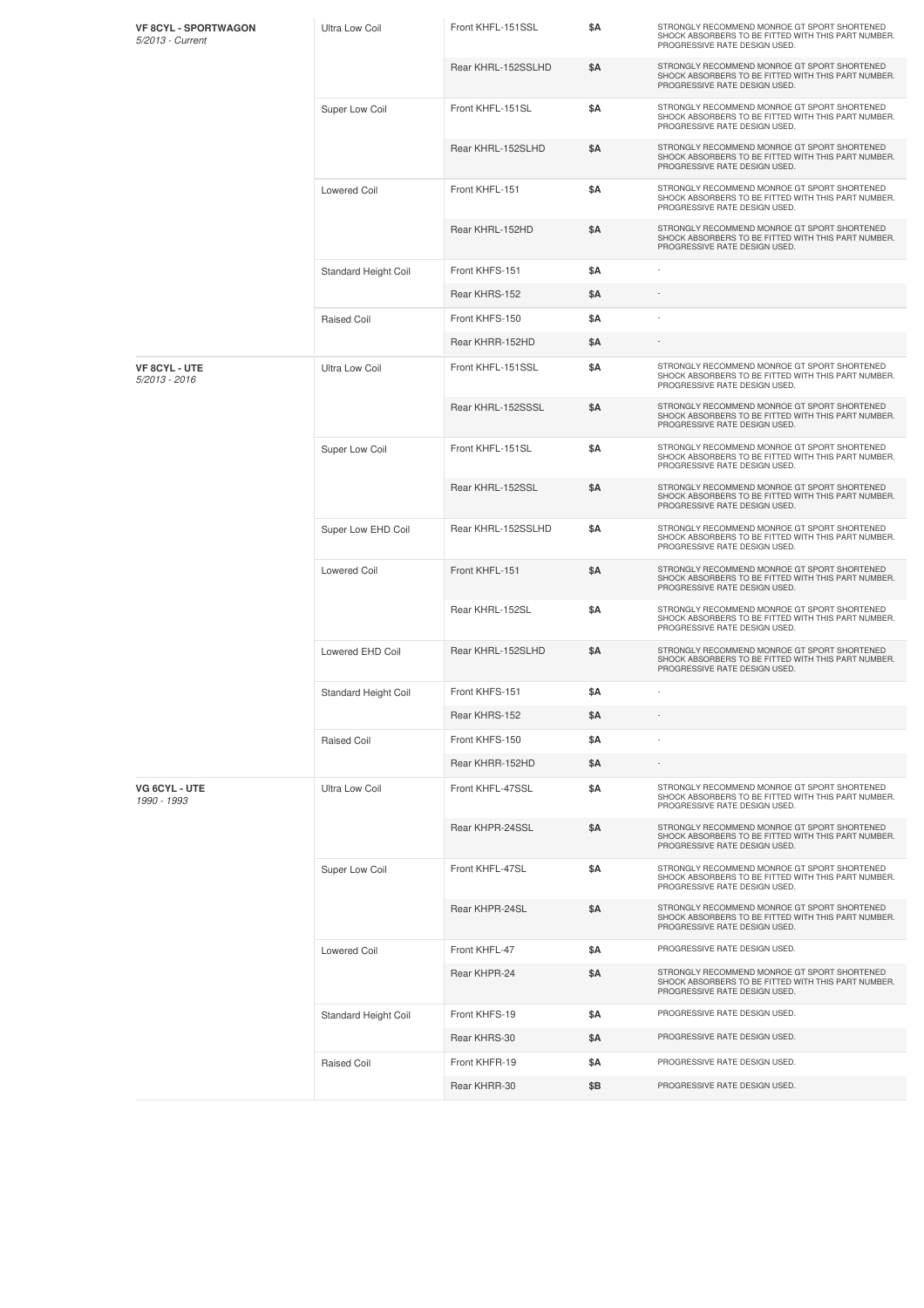| VG 8CYL - UTE<br>1990 - 1993                | Ultra Low Coil        | Front KHFL-47SL  | \$Α        | STRONGLY RECOMMEND MONROE GT SPORT SHORTENED<br>SHOCK ABSORBERS TO BE FITTED WITH THIS PART NUMBER.<br>PROGRESSIVE RATE DESIGN USED. |
|---------------------------------------------|-----------------------|------------------|------------|--------------------------------------------------------------------------------------------------------------------------------------|
|                                             |                       | Rear KHPR-24SSL  | \$Α        | STRONGLY RECOMMEND MONROE GT SPORT SHORTENED<br>SHOCK ABSORBERS TO BE FITTED WITH THIS PART NUMBER.<br>PROGRESSIVE RATE DESIGN USED. |
|                                             | Super Low Coil        | Front KHFL-47HD  | \$Α        | STRONGLY RECOMMEND MONROE GT SPORT SHORTENED<br>SHOCK ABSORBERS TO BE FITTED WITH THIS PART NUMBER.<br>PROGRESSIVE RATE DESIGN USED. |
|                                             |                       | Rear KHPR-24SL   | \$Α        | STRONGLY RECOMMEND MONROE GT SPORT SHORTENED<br>SHOCK ABSORBERS TO BE FITTED WITH THIS PART NUMBER.<br>PROGRESSIVE RATE DESIGN USED. |
|                                             | <b>Lowered Coil</b>   | Front KHFL-48    | \$Α        | PROGRESSIVE RATE DESIGN USED.                                                                                                        |
|                                             |                       | Rear KHPR-24     | \$Α        | STRONGLY RECOMMEND MONROE GT SPORT SHORTENED<br>SHOCK ABSORBERS TO BE FITTED WITH THIS PART NUMBER.<br>PROGRESSIVE RATE DESIGN USED. |
|                                             | Standard Height Coil  | Front KHFR-19    | \$Α        | PROGRESSIVE RATE DESIGN USED.                                                                                                        |
|                                             |                       | Rear KHRS-30     | \$Α        | PROGRESSIVE RATE DESIGN USED.                                                                                                        |
|                                             | <b>Raised Coil</b>    | Rear KHRR-30     | \$Β        | PROGRESSIVE RATE DESIGN USED.                                                                                                        |
| VL, VN, VP 6CYL - SEDAN LIVE<br><b>AXLE</b> | <b>Ultra Low Coil</b> | Front KHFL-22SSL | \$Α        | PROGRESSIVE RATE DESIGN USED.                                                                                                        |
| 1986 - 1993                                 |                       | Rear KHPR-20SL   | \$Α        | STRONGLY RECOMMEND MONROE GT SPORT SHORTENED<br>SHOCK ABSORBERS TO BE FITTED WITH THIS PART NUMBER.<br>PROGRESSIVE RATE DESIGN USED. |
|                                             | Super Low Coil        | Front KHPR-22SL  | \$Α        | PROGRESSIVE RATE DESIGN USED.                                                                                                        |
|                                             |                       | Rear KHPR-20HD   | \$Α        | STRONGLY RECOMMEND MONROE GT SPORT SHORTENED<br>SHOCK ABSORBERS TO BE FITTED WITH THIS PART NUMBER.<br>PROGRESSIVE RATE DESIGN USED. |
|                                             | <b>Lowered Coil</b>   | Front KHFL-22    | \$Α        | PROGRESSIVE RATE DESIGN USED.                                                                                                        |
|                                             |                       | Rear KHRL-20     | \$Α        | STRONGLY RECOMMEND MONROE GT SPORT SHORTENED<br>SHOCK ABSORBERS TO BE FITTED WITH THIS PART NUMBER.<br>PROGRESSIVE RATE DESIGN USED. |
|                                             | Lowered EHD Coil      | Front KHPR-22    | \$Α        | STRONGLY RECOMMEND MONROE GT SPORT SHORTENED<br>SHOCK ABSORBERS TO BE FITTED WITH THIS PART NUMBER.<br>PROGRESSIVE RATE DESIGN USED. |
|                                             |                       | Rear KHRL-20HD   | \$Α        | STRONGLY RECOMMEND MONROE GT SPORT SHORTENED<br>SHOCK ABSORBERS TO BE FITTED WITH THIS PART NUMBER.<br>PROGRESSIVE RATE DESIGN USED. |
|                                             | Standard Height Coil  | Front KHFS-22    | <b>\$A</b> | PROGRESSIVE RATE DESIGN USED.                                                                                                        |
|                                             |                       | Rear KHRS-20     | \$Α        | PROGRESSIVE RATE DESIGN USED.                                                                                                        |
|                                             | <b>Raised Coil</b>    | Front KHFS-19    | \$Α        | PROGRESSIVE RATE DESIGN USED.                                                                                                        |
|                                             |                       | Rear KHRS-23     | \$Α        | PROGRESSIVE RATE DESIGN USED.                                                                                                        |
| VL, VN, VP 8CYL - SEDAN LIVE                | <b>Ultra Low Coil</b> | Front KHPR-22SL  | \$Α        | PROGRESSIVE RATE DESIGN USED.                                                                                                        |
| <b>AXLE</b><br>1986 - 1993                  |                       | Rear KHPR-20SL   | \$Α        | STRONGLY RECOMMEND MONROE GT SPORT SHORTENED<br>SHOCK ABSORBERS TO BE FITTED WITH THIS PART NUMBER.<br>PROGRESSIVE RATE DESIGN USED. |
|                                             | Super Low Coil        | Front KHPR-22    | \$Α        | PROGRESSIVE RATE DESIGN USED.                                                                                                        |
|                                             |                       | Rear KHPR-20HD   | \$Α        | STRONGLY RECOMMEND MONROE GT SPORT SHORTENED<br>SHOCK ABSORBERS TO BE FITTED WITH THIS PART NUMBER.<br>PROGRESSIVE RATE DESIGN USED. |
|                                             | <b>Lowered Coil</b>   | Front KHFL-47    | <b>\$A</b> | PROGRESSIVE RATE DESIGN USED.                                                                                                        |
|                                             |                       | Rear KHRL-20     | \$Α        | STRONGLY RECOMMEND MONROE GT SPORT SHORTENED<br>SHOCK ABSORBERS TO BE FITTED WITH THIS PART NUMBER.<br>PROGRESSIVE RATE DESIGN USED. |
|                                             | Lowered EHD Coil      | Front KHPR-19    | \$Α        | PROGRESSIVE RATE DESIGN USED.                                                                                                        |
|                                             |                       | Rear KHRL-20HD   | \$Α        | STRONGLY RECOMMEND MONROE GT SPORT SHORTENED<br>SHOCK ABSORBERS TO BE FITTED WITH THIS PART NUMBER.<br>PROGRESSIVE RATE DESIGN USED. |
|                                             | Standard Height Coil  | Front KHFS-19    | \$Α        | PROGRESSIVE RATE DESIGN USED.                                                                                                        |
|                                             |                       | Rear KHRS-20     | \$Α        | PROGRESSIVE RATE DESIGN USED.                                                                                                        |
|                                             | Raised Coil           | Front KHFR-19    | \$Α        | PROGRESSIVE RATE DESIGN USED.                                                                                                        |
|                                             |                       | Rear KHRS-23     | \$Α        | PROGRESSIVE RATE DESIGN USED.                                                                                                        |
|                                             |                       |                  |            |                                                                                                                                      |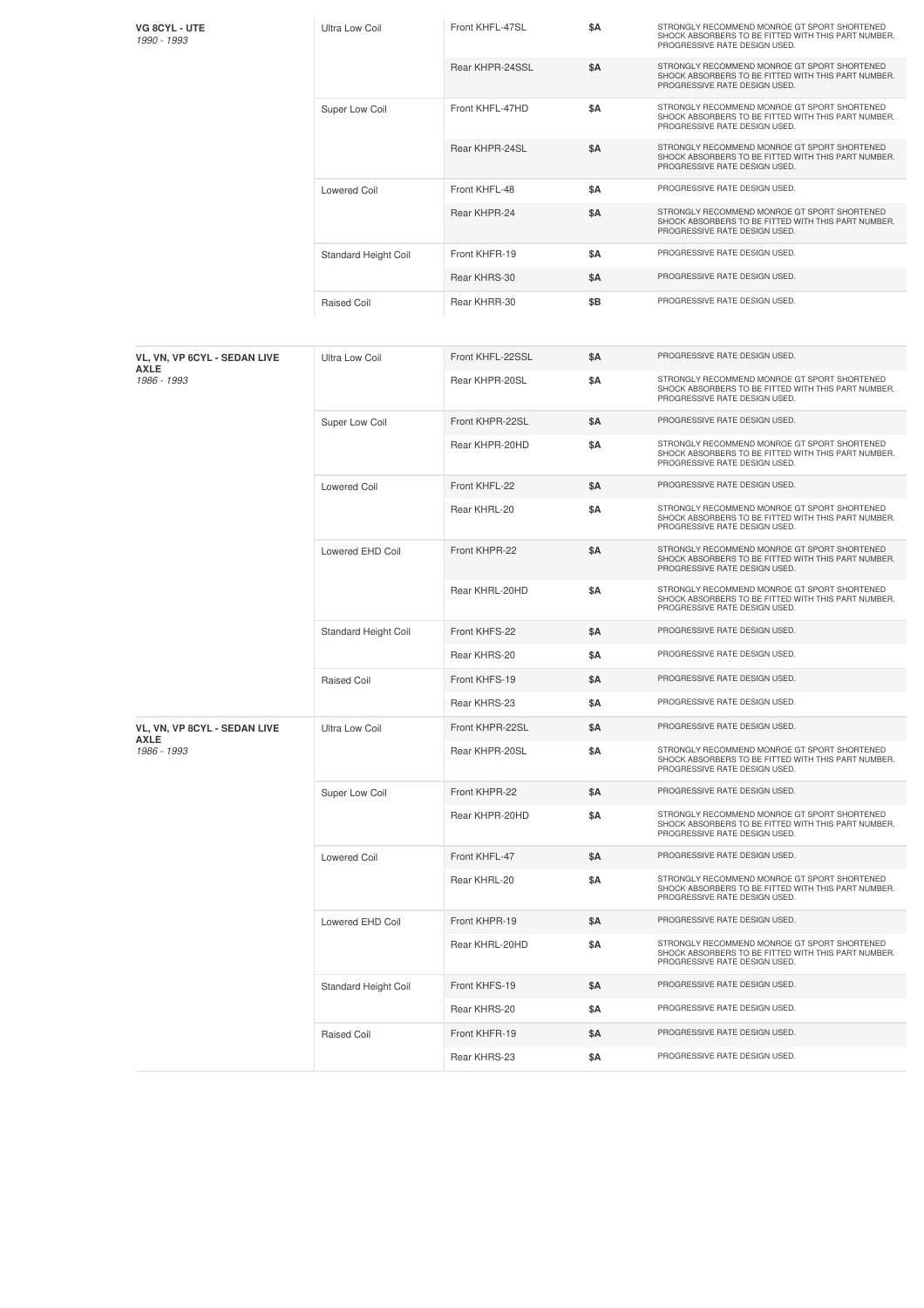| <b>VP 6CYL - SEDAN IRS</b><br>1991 - 1993    | Ultra Low Coil        | Front KHFL-22SSL | \$Α        | PROGRESSIVE RATE DESIGN USED.                                                                                                                                                                                                                        |
|----------------------------------------------|-----------------------|------------------|------------|------------------------------------------------------------------------------------------------------------------------------------------------------------------------------------------------------------------------------------------------------|
|                                              |                       | Rear KHRL-46SSL  | \$B        | STRONGLY RECOMMEND MONROE GT SPORT SHORTENED<br>SHOCK ABSORBERS TO BE FITTED WITH THIS PART NUMBER.<br>PROGRESSIVE RATE DESIGN USED.                                                                                                                 |
|                                              | Super Low Coil        | Front KHPR-22SL  | \$Α        | PROGRESSIVE RATE DESIGN USED.                                                                                                                                                                                                                        |
|                                              |                       | Rear KHRL-46SLHD | \$B        | STRONGLY RECOMMEND MONROE GT SPORT SHORTENED<br>SHOCK ABSORBERS TO BE FITTED WITH THIS PART NUMBER.<br>PROGRESSIVE RATE DESIGN USED.                                                                                                                 |
|                                              | <b>Lowered Coil</b>   | Front KHFL-22    | \$Α        | PROGRESSIVE RATE DESIGN USED.                                                                                                                                                                                                                        |
|                                              |                       | Rear KHRL-46     | \$B        | STRONGLY RECOMMEND MONROE GT SPORT SHORTENED<br>SHOCK ABSORBERS TO BE FITTED WITH THIS PART NUMBER.<br>PROGRESSIVE RATE DESIGN USED.                                                                                                                 |
|                                              | Lowered EHD Coil      | Front KHPR-22    | \$Α        | PROGRESSIVE RATE DESIGN USED.                                                                                                                                                                                                                        |
|                                              |                       | Rear KHRL-46HD   | \$B        | STRONGLY RECOMMEND MONROE GT SPORT SHORTENED<br>SHOCK ABSORBERS TO BE FITTED WITH THIS PART NUMBER.<br>PROGRESSIVE RATE DESIGN USED.                                                                                                                 |
|                                              | Standard Height Coil  | Front KHFS-22    | \$A        | PROGRESSIVE RATE DESIGN USED.                                                                                                                                                                                                                        |
|                                              |                       | Rear KHRS-46     | \$B        | WHEN FITTING LOWERED REAR SPRINGS TO ALL<br>COMMODORES WITH IRS RECOMMEND CAMBER ADJ KITS BE<br>FITTED ALSO.<br>STRONGLY RECOMMEND MONROE GT SPORT SHORTENED<br>SHOCK ABSORBERS TO BE FITTED WITH THIS PART NUMBER.<br>PROGRESSIVE RATE DESIGN USED. |
|                                              | Raised Coil           | Front KHFS-19    | \$Α        | PROGRESSIVE RATE DESIGN USED.                                                                                                                                                                                                                        |
|                                              |                       | Rear KHRS-125    | \$B        | PROGRESSIVE RATE DESIGN USED.                                                                                                                                                                                                                        |
|                                              |                       |                  |            |                                                                                                                                                                                                                                                      |
| <b>VP 8CYL - SEDAN IRS</b>                   | <b>Ultra Low Coil</b> | Front KHPR-22SL  | <b>\$A</b> | PROGRESSIVE RATE DESIGN USED.                                                                                                                                                                                                                        |
| 1991 - 1993                                  |                       | Rear KHRL-46SSL  | \$B        | STRONGLY RECOMMEND MONROE GT SPORT SHORTENED<br>SHOCK ABSORBERS TO BE FITTED WITH THIS PART NUMBER.<br>PROGRESSIVE RATE DESIGN USED.                                                                                                                 |
|                                              | Super Low Coil        | Front KHPR-22    | <b>\$A</b> | PROGRESSIVE RATE DESIGN USED.                                                                                                                                                                                                                        |
|                                              |                       | Rear KHRL-46SLHD | \$B        | STRONGLY RECOMMEND MONROE GT SPORT SHORTENED<br>SHOCK ABSORBERS TO BE FITTED WITH THIS PART NUMBER.<br>PROGRESSIVE RATE DESIGN USED.                                                                                                                 |
|                                              | <b>Lowered Coil</b>   | Front KHFL-47    | \$Α        | PROGRESSIVE RATE DESIGN USED.                                                                                                                                                                                                                        |
|                                              |                       | Rear KHRL-46     | \$B        | STRONGLY RECOMMEND MONROE GT SPORT SHORTENED<br>SHOCK ABSORBERS TO BE FITTED WITH THIS PART NUMBER.<br>PROGRESSIVE RATE DESIGN USED.                                                                                                                 |
|                                              | Lowered EHD Coil      | Front KHPR-19    | \$Α        | PROGRESSIVE RATE DESIGN USED.                                                                                                                                                                                                                        |
|                                              |                       | Rear KHRL-46HD   | \$Β        | STRONGLY RECOMMEND MONROE GT SPORT SHORTENED<br>SHOCK ABSORBERS TO BE FITTED WITH THIS PART NUMBER.<br>PROGRESSIVE RATE DESIGN USED.                                                                                                                 |
|                                              | Standard Height Coil  | Front KHFS-19    | \$Α        | PROGRESSIVE RATE DESIGN USED.                                                                                                                                                                                                                        |
|                                              |                       | Rear KHRS-46     | \$B        | WHEN FITTING LOWERED REAR SPRINGS TO ALL<br>COMMODORES WITH IRS RECOMMEND CAMBER ADJ KITS BE<br>FITTED ALSO.<br>STRONGLY RECOMMEND MONROE GT SPORT SHORTENED<br>SHOCK ABSORBERS TO BE FITTED WITH THIS PART NUMBER.<br>PROGRESSIVE RATE DESIGN USED. |
|                                              | Raised Coil           | Front KHFR-19    | \$Α        | PROGRESSIVE RATE DESIGN USED.                                                                                                                                                                                                                        |
|                                              |                       | Rear KHRS-125    | \$B        | PROGRESSIVE RATE DESIGN USED.                                                                                                                                                                                                                        |
| VR, VS 8CYL - SEDAN LIVE AXLE<br>1993 - 1997 | <b>Ultra Low Coil</b> | Front KHFL-47SL  | \$Α        | STRONGLY RECOMMEND MONROE GT SPORT SHORTENED<br>SHOCK ABSORBERS TO BE FITTED WITH THIS PART NUMBER.<br>PROGRESSIVE RATE DESIGN USED.                                                                                                                 |
|                                              |                       | Rear KHPR-20SL   | \$Α        | STRONGLY RECOMMEND MONROE GT SPORT SHORTENED<br>SHOCK ABSORBERS TO BE FITTED WITH THIS PART NUMBER.<br>PROGRESSIVE RATE DESIGN USED.                                                                                                                 |
|                                              | Super Low Coil        | Front KHFL-47HD  | \$Α        | STRONGLY RECOMMEND MONROE GT SPORT SHORTENED<br>SHOCK ABSORBERS TO BE FITTED WITH THIS PART NUMBER.<br>PROGRESSIVE RATE DESIGN USED.                                                                                                                 |
|                                              |                       | Rear KHPR-20HD   | \$Α        | STRONGLY RECOMMEND MONROE GT SPORT SHORTENED<br>SHOCK ABSORBERS TO BE FITTED WITH THIS PART NUMBER.<br>PROGRESSIVE RATE DESIGN USED.                                                                                                                 |
|                                              | <b>Lowered Coil</b>   | Front KHFL-48    | \$Α        | STRONGLY RECOMMEND MONROE GT SPORT SHORTENED<br>SHOCK ABSORBERS TO BE FITTED WITH THIS PART NUMBER.<br>PROGRESSIVE RATE DESIGN USED.                                                                                                                 |
|                                              |                       | Rear KHRL-20     | \$Α        | STRONGLY RECOMMEND MONROE GT SPORT SHORTENED<br>SHOCK ABSORBERS TO BE FITTED WITH THIS PART NUMBER.<br>PROGRESSIVE RATE DESIGN USED.                                                                                                                 |
|                                              | Lowered EHD Coil      | Front KHFL-48HD  | \$Α        | STRONGLY RECOMMEND MONROE GT SPORT SHORTENED<br>SHOCK ABSORBERS TO BE FITTED WITH THIS PART NUMBER.<br>PROGRESSIVE RATE DESIGN USED.                                                                                                                 |
|                                              |                       | Rear KHRL-20HD   | \$Α        | STRONGLY RECOMMEND MONROE GT SPORT SHORTENED<br>SHOCK ABSORBERS TO BE FITTED WITH THIS PART NUMBER.<br>PROGRESSIVE RATE DESIGN USED.                                                                                                                 |
|                                              | Standard Height Coil  | Front KHFS-48    | \$Α        | PROGRESSIVE RATE DESIGN USED.                                                                                                                                                                                                                        |
|                                              |                       | Rear KHRS-20     | \$Α        | PROGRESSIVE RATE DESIGN USED.                                                                                                                                                                                                                        |
|                                              | Raised Coil           | Front KHFR-19    | \$Α        | PROGRESSIVE RATE DESIGN USED.                                                                                                                                                                                                                        |
|                                              |                       | Rear KHRS-23     | \$Α        | PROGRESSIVE RATE DESIGN USED.                                                                                                                                                                                                                        |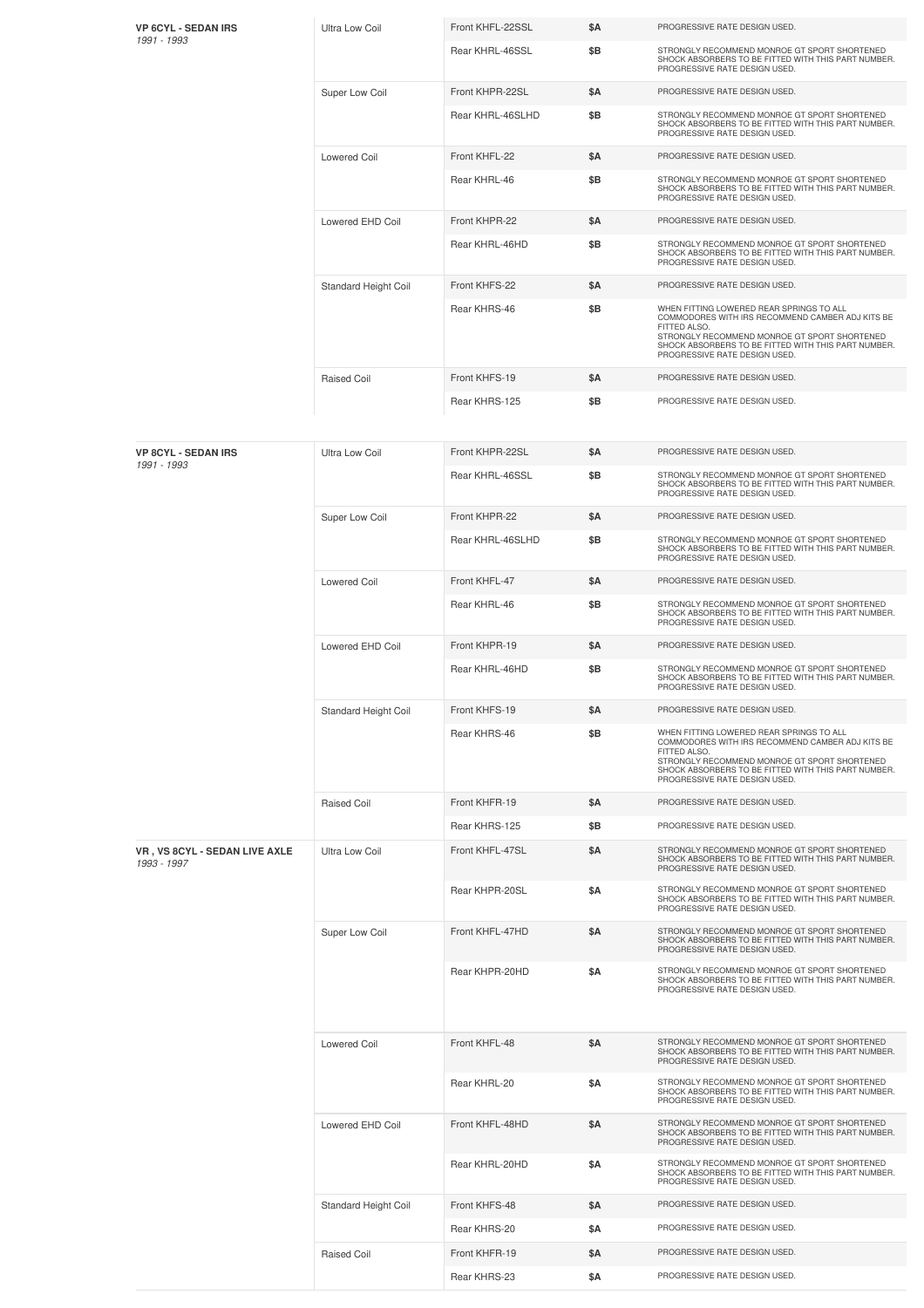| <b>VR 6CYL - SEDAN IRS</b><br>1993 - 1995 | Ultra Low Coil       | Front KHFL-47SSL | \$Α        | STRONGLY RECOMMEND MONROE GT SPORT SHORTENED<br>SHOCK ABSORBERS TO BE FITTED WITH THIS PART NUMBER.<br>PROGRESSIVE RATE DESIGN USED.                                                                                                                 |
|-------------------------------------------|----------------------|------------------|------------|------------------------------------------------------------------------------------------------------------------------------------------------------------------------------------------------------------------------------------------------------|
|                                           |                      | Rear KHRL-46SSL  | \$B        | WHEN FITTING LOWERED REAR SPRINGS TO ALL<br>COMMODORES WITH IRS RECOMMEND CAMBER ADJ KITS BE<br>FITTED ALSO.<br>STRONGLY RECOMMEND MONROE GT SPORT SHORTENED<br>SHOCK ABSORBERS TO BE FITTED WITH THIS PART NUMBER.<br>PROGRESSIVE RATE DESIGN USED. |
|                                           | Super Low Coil       | Front KHFL-47SL  | \$A        | STRONGLY RECOMMEND MONROE GT SPORT SHORTENED<br>SHOCK ABSORBERS TO BE FITTED WITH THIS PART NUMBER.<br>PROGRESSIVE RATE DESIGN USED.                                                                                                                 |
|                                           |                      | Rear KHRL-46SLHD | \$B        | WHEN FITTING LOWERED REAR SPRINGS TO ALL<br>COMMODORES WITH IRS RECOMMEND CAMBER ADJ KITS BE<br>FITTED ALSO.<br>STRONGLY RECOMMEND MONROE GT SPORT SHORTENED<br>SHOCK ABSORBERS TO BE FITTED WITH THIS PART NUMBER.<br>PROGRESSIVE RATE DESIGN USED. |
|                                           | <b>Lowered Coil</b>  | Front KHFL-47    | <b>\$A</b> | STRONGLY RECOMMEND MONROE GT SPORT SHORTENED<br>SHOCK ABSORBERS TO BE FITTED WITH THIS PART NUMBER.<br>PROGRESSIVE RATE DESIGN USED.                                                                                                                 |
|                                           |                      | Rear KHRL-46     | \$B        | STRONGLY RECOMMEND MONROE GT SPORT SHORTENED<br>SHOCK ABSORBERS TO BE FITTED WITH THIS PART NUMBER.<br>PROGRESSIVE RATE DESIGN USED.                                                                                                                 |
|                                           | Lowered EHD Coil     | Front KHFL-47HD  | \$A        | STRONGLY RECOMMEND MONROE GT SPORT SHORTENED<br>SHOCK ABSORBERS TO BE FITTED WITH THIS PART NUMBER.<br>PROGRESSIVE RATE DESIGN USED.                                                                                                                 |
|                                           |                      | Rear KHRL-46HD   | \$B        | WHEN FITTING LOWERED REAR SPRINGS TO ALL<br>COMMODORES WITH IRS RECOMMEND CAMBER ADJ KITS BE<br>FITTED ALSO.<br>STRONGLY RECOMMEND MONROE GT SPORT SHORTENED<br>SHOCK ABSORBERS TO BE FITTED WITH THIS PART NUMBER.<br>PROGRESSIVE RATE DESIGN USED. |
|                                           | Standard Height Coil | Front KHFS-19    | \$Α        | PROGRESSIVE RATE DESIGN USED.                                                                                                                                                                                                                        |
|                                           |                      | Rear KHRS-46     | \$B        | WHEN FITTING LOWERED REAR SPRINGS TO ALL<br>COMMODORES WITH IRS RECOMMEND CAMBER ADJ KITS BE<br>FITTED ALSO.<br>STRONGLY RECOMMEND MONROE GT SPORT SHORTENED<br>SHOCK ABSORBERS TO BE FITTED WITH THIS PART NUMBER.<br>PROGRESSIVE RATE DESIGN USED. |
|                                           | <b>Raised Coil</b>   | Front KHFR-19    | \$Α        | PROGRESSIVE RATE DESIGN USED.                                                                                                                                                                                                                        |
|                                           |                      | Rear KHRS-125    | \$B        | PROGRESSIVE RATE DESIGN USED.                                                                                                                                                                                                                        |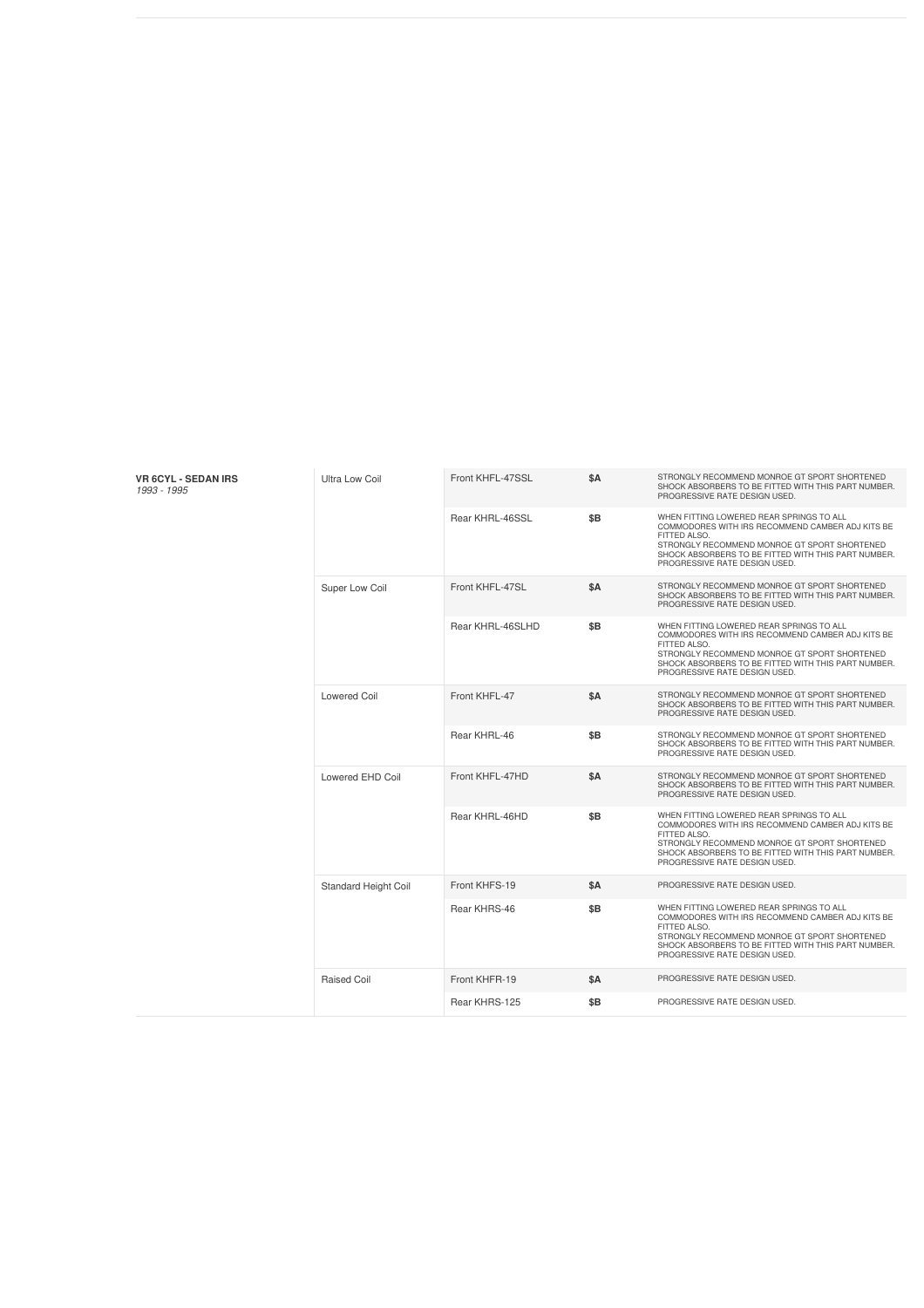| <b>VR 6CYL - SEDAN LIVE AXLE</b><br>1993 - 1995 | <b>Ultra Low Coil</b> | Front KHFL-47SSL | \$Α        | STRONGLY RECOMMEND MONROE GT SPORT SHORTENED<br>SHOCK ABSORBERS TO BE FITTED WITH THIS PART NUMBER.<br>PROGRESSIVE RATE DESIGN USED. |
|-------------------------------------------------|-----------------------|------------------|------------|--------------------------------------------------------------------------------------------------------------------------------------|
|                                                 |                       | Rear KHPR-20SL   | \$Α        | STRONGLY RECOMMEND MONROE GT SPORT SHORTENED<br>SHOCK ABSORBERS TO BE FITTED WITH THIS PART NUMBER.<br>PROGRESSIVE RATE DESIGN USED. |
|                                                 | Super Low Coil        | Front KHFL-47SL  | <b>\$A</b> | STRONGLY RECOMMEND MONROE GT SPORT SHORTENED<br>SHOCK ABSORBERS TO BE FITTED WITH THIS PART NUMBER.<br>PROGRESSIVE RATE DESIGN USED. |
|                                                 |                       | Rear KHPR-20HD   | \$A        | STRONGLY RECOMMEND MONROE GT SPORT SHORTENED<br>SHOCK ABSORBERS TO BE FITTED WITH THIS PART NUMBER.<br>PROGRESSIVE RATE DESIGN USED. |
|                                                 | <b>Lowered Coil</b>   | Front KHFL-47    | \$A        | STRONGLY RECOMMEND MONROE GT SPORT SHORTENED<br>SHOCK ABSORBERS TO BE FITTED WITH THIS PART NUMBER.<br>PROGRESSIVE RATE DESIGN USED. |
|                                                 |                       | Rear KHRL-20     | \$A        | STRONGLY RECOMMEND MONROE GT SPORT SHORTENED<br>SHOCK ABSORBERS TO BE FITTED WITH THIS PART NUMBER.<br>PROGRESSIVE RATE DESIGN USED. |
|                                                 | Lowered EHD Coil      | Front KHFL-47HD  | \$A        | STRONGLY RECOMMEND MONROE GT SPORT SHORTENED<br>SHOCK ABSORBERS TO BE FITTED WITH THIS PART NUMBER.<br>PROGRESSIVE RATE DESIGN USED. |
|                                                 |                       | Rear KHRL-20HD   | \$Α        | STRONGLY RECOMMEND MONROE GT SPORT SHORTENED<br>SHOCK ABSORBERS TO BE FITTED WITH THIS PART NUMBER.<br>PROGRESSIVE RATE DESIGN USED. |
|                                                 | Standard Height Coil  | Front KHFS-19    | <b>\$A</b> | PROGRESSIVE RATE DESIGN USED.                                                                                                        |
|                                                 |                       | Rear KHRS-20     | \$Α        | PROGRESSIVE RATE DESIGN USED.                                                                                                        |
|                                                 | <b>Raised Coil</b>    | Front KHFR-19    | \$A        | PROGRESSIVE RATE DESIGN USED.                                                                                                        |
|                                                 |                       | Rear KHRS-23     | <b>\$A</b> | PROGRESSIVE RATE DESIGN USED.                                                                                                        |
| <b>VR 6CYL - UTE</b><br>1993 - 1995             | <b>Ultra Low Coil</b> | Front KHFL-47SSL | \$A        | STRONGLY RECOMMEND MONROE GT SPORT SHORTENED<br>SHOCK ABSORBERS TO BE FITTED WITH THIS PART NUMBER.<br>PROGRESSIVE RATE DESIGN USED. |
|                                                 |                       | Rear KHPR-24SSL  | \$Α        | STRONGLY RECOMMEND MONROE GT SPORT SHORTENED<br>SHOCK ABSORBERS TO BE FITTED WITH THIS PART NUMBER.<br>PROGRESSIVE RATE DESIGN USED. |
|                                                 | Super Low Coil        | Front KHFL-47SL  | \$A        | STRONGLY RECOMMEND MONROE GT SPORT SHORTENED<br>SHOCK ABSORBERS TO BE FITTED WITH THIS PART NUMBER.<br>PROGRESSIVE RATE DESIGN USED. |
|                                                 |                       | Rear KHPR-24SL   | \$Α        | STRONGLY RECOMMEND MONROE GT SPORT SHORTENED<br>SHOCK ABSORBERS TO BE FITTED WITH THIS PART NUMBER.<br>PROGRESSIVE RATE DESIGN USED. |
|                                                 | <b>Lowered Coil</b>   | Front KHFL-47    | \$A        | STRONGLY RECOMMEND MONROE GT SPORT SHORTENED<br>SHOCK ABSORBERS TO BE FITTED WITH THIS PART NUMBER.<br>PROGRESSIVE RATE DESIGN USED. |
|                                                 |                       | Rear KHPR-24     | \$Α        | STRONGLY RECOMMEND MONROE GT SPORT SHORTENED<br>SHOCK ABSORBERS TO BE FITTED WITH THIS PART NUMBER.<br>PROGRESSIVE RATE DESIGN USED. |
|                                                 | Lowered EHD Coil      | Front KHFL-47HD  | \$Α        | STRONGLY RECOMMEND MONROE GT SPORT SHORTENED<br>SHOCK ABSORBERS TO BE FITTED WITH THIS PART NUMBER.<br>PROGRESSIVE RATE DESIGN USED. |
|                                                 | Standard Height Coil  | Front KHFS-48    | \$Α        | PROGRESSIVE RATE DESIGN USED.                                                                                                        |
|                                                 |                       | Rear KHRS-30     | \$Α        | PROGRESSIVE RATE DESIGN USED.                                                                                                        |
|                                                 | Raised Coil           | Front KHFR-19    | \$Α        | PROGRESSIVE RATE DESIGN USED.                                                                                                        |
|                                                 |                       | Rear KHRR-30     | \$Β        | PROGRESSIVE RATE DESIGN USED.                                                                                                        |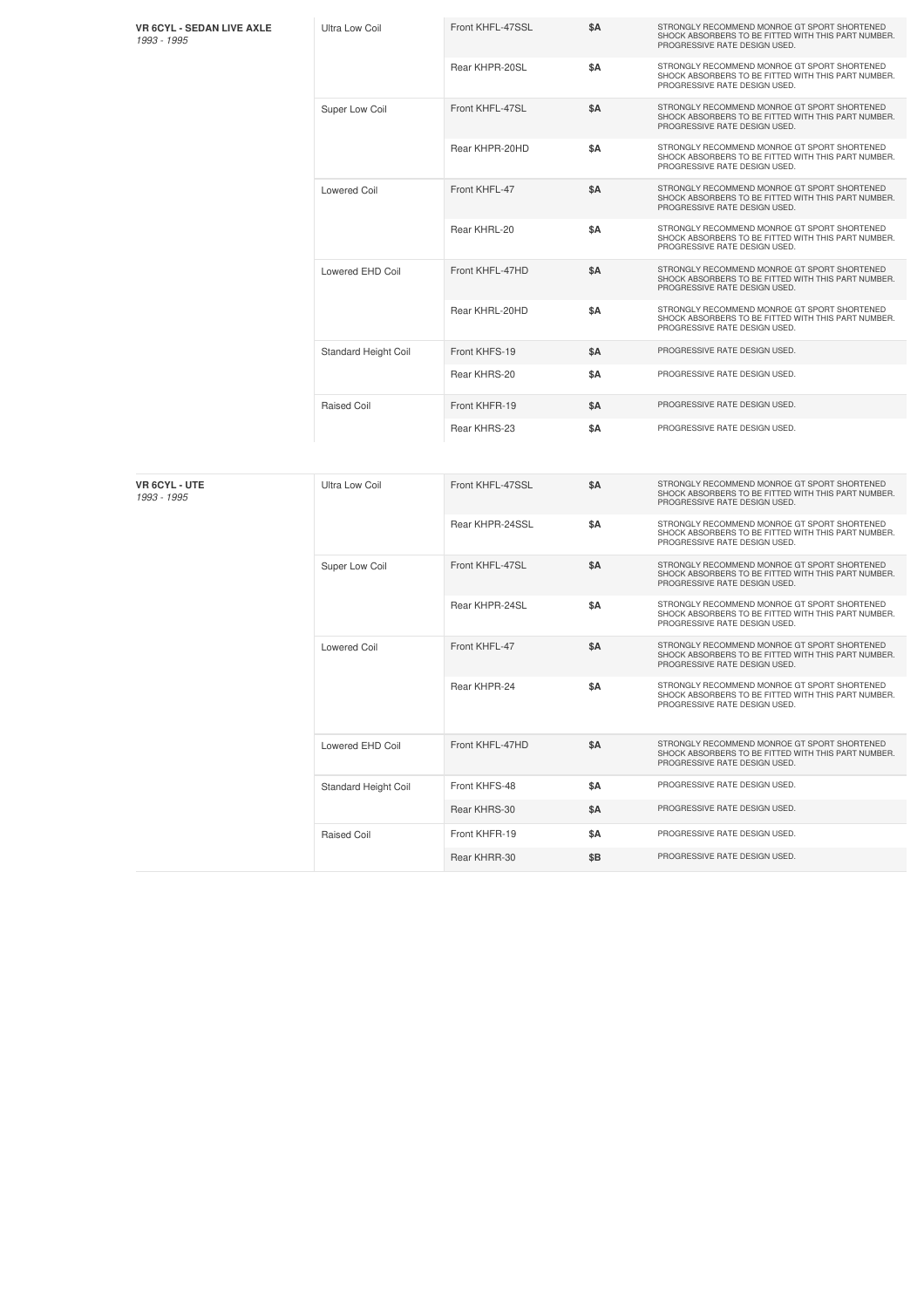**VR 6CYL - WAGON** *1993 -1995*

| 1993 - 1995 |  |  |
|-------------|--|--|
|             |  |  |

| Ultra Low Coil              | Front KHFL-47SSL | <b>SΑ</b> | STRONGLY RECOMMEND MONROE GT SPORT SHORTENED<br>SHOCK ABSORBERS TO BE FITTED WITH THIS PART NUMBER.<br>PROGRESSIVE RATE DESIGN USED. |
|-----------------------------|------------------|-----------|--------------------------------------------------------------------------------------------------------------------------------------|
|                             | Rear KHPR-24SSL  | \$A       | STRONGLY RECOMMEND MONROE GT SPORT SHORTENED<br>SHOCK ABSORBERS TO BE FITTED WITH THIS PART NUMBER.<br>PROGRESSIVE RATE DESIGN USED. |
| Super Low Coil              | Front KHFL-47SL  | \$A       | STRONGLY RECOMMEND MONROE GT SPORT SHORTENED<br>SHOCK ABSORBERS TO BE FITTED WITH THIS PART NUMBER.<br>PROGRESSIVE RATE DESIGN USED. |
|                             | Rear KHPR-24SL   | \$A       | STRONGLY RECOMMEND MONROE GT SPORT SHORTENED<br>SHOCK ABSORBERS TO BE FITTED WITH THIS PART NUMBER.<br>PROGRESSIVE RATE DESIGN USED. |
|                             |                  |           |                                                                                                                                      |
| Lowered Coil                | Front KHFL-47    | \$A       | STRONGLY RECOMMEND MONROE GT SPORT SHORTENED<br>SHOCK ABSORBERS TO BE FITTED WITH THIS PART NUMBER.<br>PROGRESSIVE RATE DESIGN USED. |
|                             | Rear KHPR-24     | \$A       | STRONGLY RECOMMEND MONROE GT SPORT SHORTENED<br>SHOCK ABSORBERS TO BE FITTED WITH THIS PART NUMBER.<br>PROGRESSIVE RATE DESIGN USED. |
| Lowered EHD Coil            | Front KHFL-47HD  | \$A       | STRONGLY RECOMMEND MONROE GT SPORT SHORTENED<br>SHOCK ABSORBERS TO BE FITTED WITH THIS PART NUMBER.<br>PROGRESSIVE RATE DESIGN USED. |
| <b>Standard Height Coil</b> | Front KHFS-19    | \$A       | PROGRESSIVE RATE DESIGN USED.                                                                                                        |
|                             | Rear KHRS-16     | \$D       | PROGRESSIVE RATE DESIGN USED.<br>NON STOCKED ITEM. CURRENTLY UNAVAILABLE                                                             |
| Raised Coil                 | Front KHFR-19    | \$A       | PROGRESSIVE RATE DESIGN USED.                                                                                                        |
|                             | Rear KHRR-16     | \$D       | PROGRESSIVE RATE DESIGN USED.<br>NON STOCKED ITEM. CURRENTLY UNAVAILABLE                                                             |

| VR, VS 8CYL - SEDAN IRS<br>1993 - 1997 | Ultra Low Coil       | Front KHFL-47SL  | \$A        | STRONGLY RECOMMEND MONROE GT SPORT SHORTENED<br>SHOCK ABSORBERS TO BE FITTED WITH THIS PART NUMBER.<br>PROGRESSIVE RATE DESIGN USED.                                                                                                                 |
|----------------------------------------|----------------------|------------------|------------|------------------------------------------------------------------------------------------------------------------------------------------------------------------------------------------------------------------------------------------------------|
|                                        |                      | Rear KHRL-46SSL  | \$B        | WHEN FITTING LOWERED REAR SPRINGS TO ALL<br>COMMODORES WITH IRS RECOMMEND CAMBER ADJ KITS BE<br>FITTED ALSO.<br>STRONGLY RECOMMEND MONROE GT SPORT SHORTENED<br>SHOCK ABSORBERS TO BE FITTED WITH THIS PART NUMBER.<br>PROGRESSIVE RATE DESIGN USED. |
|                                        | Super Low Coil       | Front KHFL-47HD  | \$A        | STRONGLY RECOMMEND MONROE GT SPORT SHORTENED<br>SHOCK ABSORBERS TO BE FITTED WITH THIS PART NUMBER.<br>PROGRESSIVE RATE DESIGN USED.                                                                                                                 |
|                                        |                      | Rear KHRL-46SLHD | \$Β        | WHEN FITTING LOWERED REAR SPRINGS TO ALL<br>COMMODORES WITH IRS RECOMMEND CAMBER ADJ KITS BE<br>FITTED ALSO.<br>STRONGLY RECOMMEND MONROE GT SPORT SHORTENED<br>SHOCK ABSORBERS TO BE FITTED WITH THIS PART NUMBER.<br>PROGRESSIVE RATE DESIGN USED. |
|                                        | <b>Lowered Coil</b>  | Front KHFL-48    | \$Α        | STRONGLY RECOMMEND MONROE GT SPORT SHORTENED<br>SHOCK ABSORBERS TO BE FITTED WITH THIS PART NUMBER.<br>PROGRESSIVE RATE DESIGN USED.                                                                                                                 |
|                                        |                      | Rear KHRL-46     | \$B        | WHEN FITTING LOWERED REAR SPRINGS TO ALL<br>COMMODORES WITH IRS RECOMMEND CAMBER ADJ KITS BE<br>FITTED ALSO.<br>STRONGLY RECOMMEND MONROE GT SPORT SHORTENED<br>SHOCK ABSORBERS TO BE FITTED WITH THIS PART NUMBER.<br>PROGRESSIVE RATE DESIGN USED. |
|                                        | Lowered EHD Coil     | Front KHFL-48HD  | <b>\$A</b> | STRONGLY RECOMMEND MONROE GT SPORT SHORTENED<br>SHOCK ABSORBERS TO BE FITTED WITH THIS PART NUMBER.<br>PROGRESSIVE RATE DESIGN USED.                                                                                                                 |
|                                        |                      | Rear KHRL-46HD   | \$B        | WHEN FITTING LOWERED REAR SPRINGS TO ALL<br>COMMODORES WITH IRS RECOMMEND CAMBER ADJ KITS BE<br>FITTED ALSO.<br>STRONGLY RECOMMEND MONROE GT SPORT SHORTENED<br>SHOCK ABSORBERS TO BE FITTED WITH THIS PART NUMBER.<br>PROGRESSIVE RATE DESIGN USED. |
|                                        | Standard Height Coil | Front KHFS-48    | \$A        | PROGRESSIVE RATE DESIGN USED.                                                                                                                                                                                                                        |
|                                        |                      | Rear KHRS-46     | \$B        | WHEN FITTING LOWERED REAR SPRINGS TO ALL<br>COMMODORES WITH IRS RECOMMEND CAMBER ADJ KITS BE<br>FITTED ALSO.<br>STRONGLY RECOMMEND MONROE GT SPORT SHORTENED<br>SHOCK ABSORBERS TO BE FITTED WITH THIS PART NUMBER.<br>PROGRESSIVE RATE DESIGN USED. |
|                                        | <b>Raised Coil</b>   | Front KHFR-19    | \$A        | PROGRESSIVE RATE DESIGN USED.                                                                                                                                                                                                                        |
|                                        |                      | Rear KHRS-125    | \$B        | PROGRESSIVE RATE DESIGN USED.                                                                                                                                                                                                                        |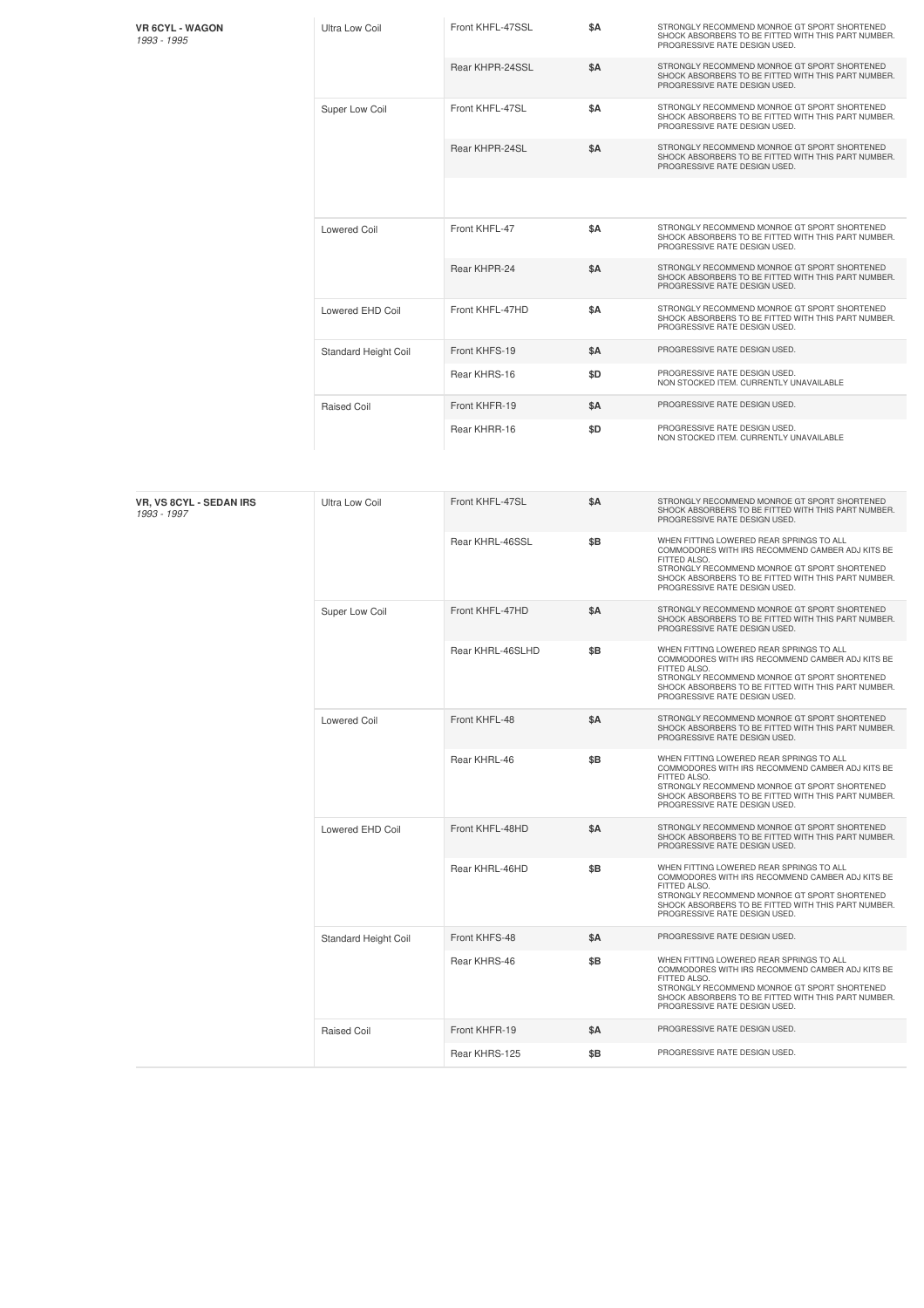| <b>VR. VS 8CYL - UTE</b> |
|--------------------------|
| 1993 - 2000              |

| Ultra Low Coil              | Front KHFL-47SL | \$A       | STRONGLY RECOMMEND MONROE GT SPORT SHORTENED<br>SHOCK ABSORBERS TO BE FITTED WITH THIS PART NUMBER.<br>PROGRESSIVE RATE DESIGN USED. |
|-----------------------------|-----------------|-----------|--------------------------------------------------------------------------------------------------------------------------------------|
|                             | Rear KHPR-24SSL | <b>SΑ</b> | STRONGLY RECOMMEND MONROE GT SPORT SHORTENED<br>SHOCK ABSORBERS TO BE FITTED WITH THIS PART NUMBER.<br>PROGRESSIVE RATE DESIGN USED. |
| Super Low Coil              | Front KHFL-47HD | \$A       | STRONGLY RECOMMEND MONROE GT SPORT SHORTENED<br>SHOCK ABSORBERS TO BE FITTED WITH THIS PART NUMBER.<br>PROGRESSIVE RATE DESIGN USED. |
|                             | Rear KHPR-24SL  | \$A       | STRONGLY RECOMMEND MONROE GT SPORT SHORTENED<br>SHOCK ABSORBERS TO BE FITTED WITH THIS PART NUMBER.<br>PROGRESSIVE RATE DESIGN USED. |
| Lowered Coil                | Front KHFL-48   | \$A       | STRONGLY RECOMMEND MONROE GT SPORT SHORTENED<br>SHOCK ABSORBERS TO BE FITTED WITH THIS PART NUMBER.<br>PROGRESSIVE RATE DESIGN USED. |
|                             | Rear KHPR-24    | <b>SA</b> | STRONGLY RECOMMEND MONROE GT SPORT SHORTENED<br>SHOCK ABSORBERS TO BE FITTED WITH THIS PART NUMBER.<br>PROGRESSIVE RATE DESIGN USED. |
| Lowered EHD Coil            | Front KHFL-48HD | \$A       | STRONGLY RECOMMEND MONROE GT SPORT SHORTENED<br>SHOCK ABSORBERS TO BE FITTED WITH THIS PART NUMBER.<br>PROGRESSIVE RATE DESIGN USED. |
| <b>Standard Height Coil</b> | Front KHFR-19   | \$A       | PROGRESSIVE RATE DESIGN USED.                                                                                                        |
|                             | Rear KHRS-30    | \$A       | PROGRESSIVE RATE DESIGN USED.                                                                                                        |
| Raised Coil                 | Rear KHRR-30    | \$B       | PROGRESSIVE RATE DESIGN USED.                                                                                                        |

| <b>VR. VS 8CYL - WAGON</b><br>1993 - 1997 | Ultra Low Coil              | Front KHFL-47SL | \$A | STRONGLY RECOMMEND MONROE GT SPORT SHORTENED<br>SHOCK ABSORBERS TO BE FITTED WITH THIS PART NUMBER.<br>PROGRESSIVE RATE DESIGN USED. |
|-------------------------------------------|-----------------------------|-----------------|-----|--------------------------------------------------------------------------------------------------------------------------------------|
|                                           |                             | Rear KHPR-24SSL | \$A | STRONGLY RECOMMEND MONROE GT SPORT SHORTENED<br>SHOCK ABSORBERS TO BE FITTED WITH THIS PART NUMBER.<br>PROGRESSIVE RATE DESIGN USED. |
|                                           | Super Low Coil              | Front KHFL-47HD | \$A | STRONGLY RECOMMEND MONROE GT SPORT SHORTENED<br>SHOCK ABSORBERS TO BE FITTED WITH THIS PART NUMBER.<br>PROGRESSIVE RATE DESIGN USED. |
|                                           |                             | Rear KHPR-24SL  | \$A | STRONGLY RECOMMEND MONROE GT SPORT SHORTENED<br>SHOCK ABSORBERS TO BE FITTED WITH THIS PART NUMBER.<br>PROGRESSIVE RATE DESIGN USED. |
|                                           | Lowered Coil                | Front KHFL-48   | \$A | STRONGLY RECOMMEND MONROE GT SPORT SHORTENED<br>SHOCK ABSORBERS TO BE FITTED WITH THIS PART NUMBER.<br>PROGRESSIVE RATE DESIGN USED. |
|                                           |                             | Rear KHPR-24    | \$A | STRONGLY RECOMMEND MONROE GT SPORT SHORTENED<br>SHOCK ABSORBERS TO BE FITTED WITH THIS PART NUMBER.<br>PROGRESSIVE RATE DESIGN USED. |
|                                           | Lowered EHD Coil            | Front KHFL-48HD | \$A | STRONGLY RECOMMEND MONROE GT SPORT SHORTENED<br>SHOCK ABSORBERS TO BE FITTED WITH THIS PART NUMBER.<br>PROGRESSIVE RATE DESIGN USED. |
|                                           | <b>Standard Height Coil</b> | Front KHFS-19   | \$A | PROGRESSIVE RATE DESIGN USED.                                                                                                        |
|                                           |                             | Rear KHRS-16    | \$D | PROGRESSIVE RATE DESIGN USED.<br>NON STOCKED ITEM. CURRENTLY UNAVAILABLE                                                             |
|                                           | <b>Raised Coil</b>          | Front KHFR-19   | \$A | PROGRESSIVE RATE DESIGN USED.                                                                                                        |
|                                           |                             | Rear KHRR-16    | \$D | PROGRESSIVE RATE DESIGN USED.<br>NON STOCKED ITEM. CURRENTLY UNAVAILABLE                                                             |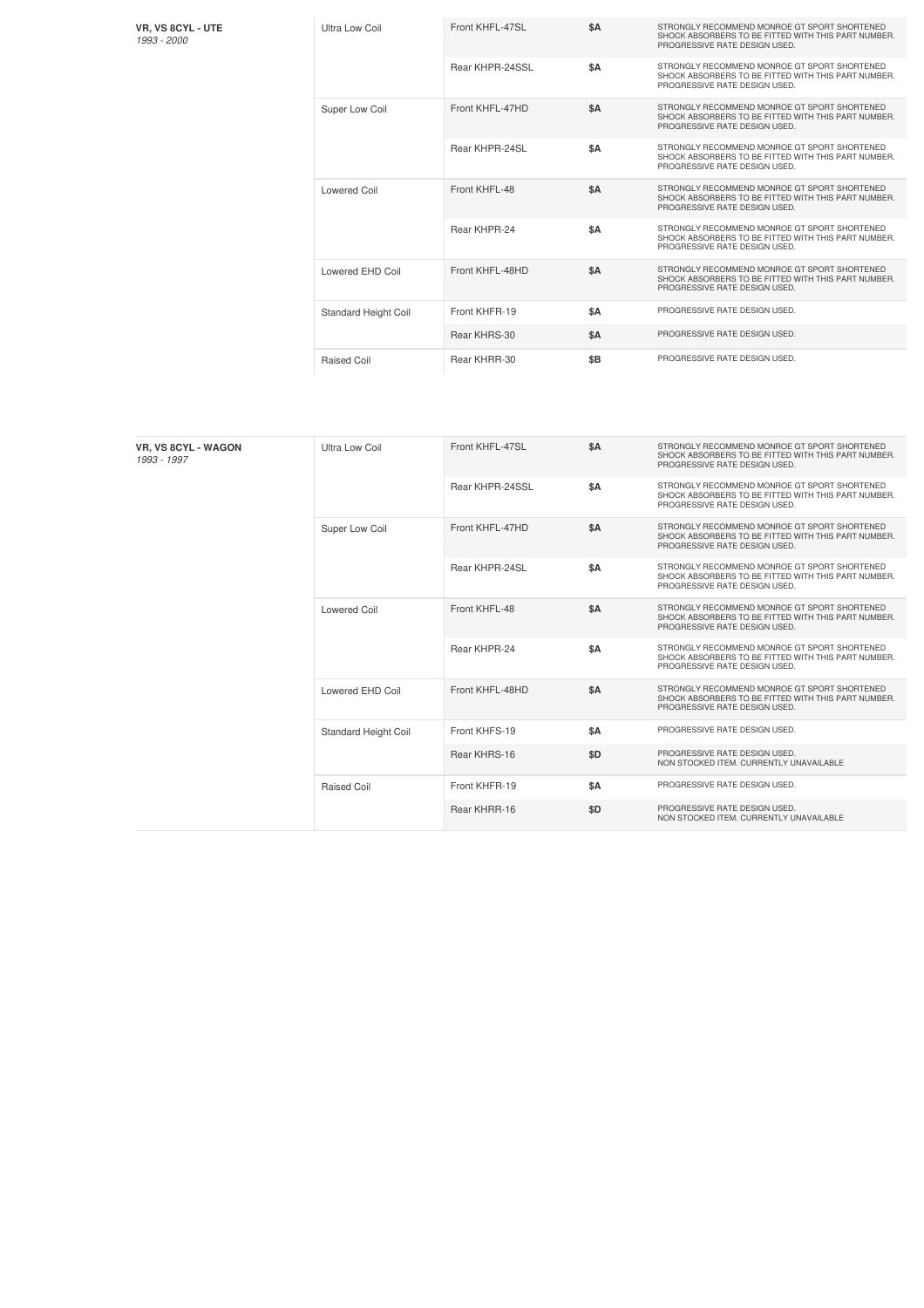| <b>VS 6CYL - SEDAN IRS</b><br>1995 - 1997       | Ultra Low Coil        | Rear KHRL-46SSL  | \$Β | WHEN FITTING LOWERED REAR SPRINGS TO ALL<br>COMMODORES WITH IRS RECOMMEND CAMBER ADJ KITS BE<br>FITTED ALSO.<br>STRONGLY RECOMMEND MONROE GT SPORT SHORTENED<br>SHOCK ABSORBERS TO BE FITTED WITH THIS PART NUMBER.<br>PROGRESSIVE RATE DESIGN USED. |
|-------------------------------------------------|-----------------------|------------------|-----|------------------------------------------------------------------------------------------------------------------------------------------------------------------------------------------------------------------------------------------------------|
|                                                 | Super Low Coil        | Front KHFL-47SSL | \$Α | STRONGLY RECOMMEND MONROE GT SPORT SHORTENED<br>SHOCK ABSORBERS TO BE FITTED WITH THIS PART NUMBER.<br>PROGRESSIVE RATE DESIGN USED.                                                                                                                 |
|                                                 |                       | Rear KHRL-46SLHD | \$B | WHEN FITTING LOWERED REAR SPRINGS TO ALL<br>COMMODORES WITH IRS RECOMMEND CAMBER ADJ KITS BE<br>FITTED ALSO.<br>STRONGLY RECOMMEND MONROE GT SPORT SHORTENED<br>SHOCK ABSORBERS TO BE FITTED WITH THIS PART NUMBER.<br>PROGRESSIVE RATE DESIGN USED. |
|                                                 | <b>Lowered Coil</b>   | Front KHFL-47SL  | \$Α | STRONGLY RECOMMEND MONROE GT SPORT SHORTENED<br>SHOCK ABSORBERS TO BE FITTED WITH THIS PART NUMBER.<br>PROGRESSIVE RATE DESIGN USED.                                                                                                                 |
|                                                 |                       | Rear KHRL-46     | \$Β | WHEN FITTING LOWERED REAR SPRINGS TO ALL<br>COMMODORES WITH IRS RECOMMEND CAMBER ADJ KITS BE<br>FITTED ALSO.<br>STRONGLY RECOMMEND MONROE GT SPORT SHORTENED<br>SHOCK ABSORBERS TO BE FITTED WITH THIS PART NUMBER.<br>PROGRESSIVE RATE DESIGN USED. |
|                                                 | Lowered EHD Coil      | Rear KHRL-46HD   | \$Β | WHEN FITTING LOWERED REAR SPRINGS TO ALL<br>COMMODORES WITH IRS RECOMMEND CAMBER ADJ KITS BE<br>FITTED ALSO.<br>STRONGLY RECOMMEND MONROE GT SPORT SHORTENED<br>SHOCK ABSORBERS TO BE FITTED WITH THIS PART NUMBER.<br>PROGRESSIVE RATE DESIGN USED. |
|                                                 | Standard Height Coil  | Front KHFS-22    | \$Α | PROGRESSIVE RATE DESIGN USED.                                                                                                                                                                                                                        |
|                                                 |                       | Rear KHRS-46     | \$Β | WHEN FITTING LOWERED REAR SPRINGS TO ALL<br>COMMODORES WITH IRS RECOMMEND CAMBER ADJ KITS BE<br>FITTED ALSO.<br>STRONGLY RECOMMEND MONROE GT SPORT SHORTENED<br>SHOCK ABSORBERS TO BE FITTED WITH THIS PART NUMBER.<br>PROGRESSIVE RATE DESIGN USED. |
|                                                 | <b>Raised Coil</b>    | Front KHFR-19    | \$Α | PROGRESSIVE RATE DESIGN USED.                                                                                                                                                                                                                        |
|                                                 |                       | Rear KHRS-125    | \$Β | PROGRESSIVE RATE DESIGN USED.                                                                                                                                                                                                                        |
| <b>VS 6CYL - SEDAN LIVE AXLE</b><br>1995 - 1997 | <b>Ultra Low Coil</b> | Rear KHPR-20SL   | \$Α | STRONGLY RECOMMEND MONROE GT SPORT SHORTENED<br>SHOCK ABSORBERS TO BE FITTED WITH THIS PART NUMBER.<br>PROGRESSIVE RATE DESIGN USED.                                                                                                                 |
|                                                 | Super Low Coil        | Front KHFL-47SSL | \$Α | STRONGLY RECOMMEND MONROE GT SPORT SHORTENED<br>SHOCK ABSORBERS TO BE FITTED WITH THIS PART NUMBER.<br>PROGRESSIVE RATE DESIGN USED.                                                                                                                 |
|                                                 |                       | Rear KHPR-20HD   | \$Α | STRONGLY RECOMMEND MONROE GT SPORT SHORTENED<br>SHOCK ABSORBERS TO BE FITTED WITH THIS PART NUMBER.<br>PROGRESSIVE RATE DESIGN USED.                                                                                                                 |
|                                                 | <b>Lowered Coil</b>   | Front KHFL-47SL  | \$Α | STRONGLY RECOMMEND MONROE GT SPORT SHORTENED<br>SHOCK ABSORBERS TO BE FITTED WITH THIS PART NUMBER.<br>PROGRESSIVE RATE DESIGN USED.                                                                                                                 |
|                                                 |                       | Rear KHRL-20     | \$Α | STRONGLY RECOMMEND MONROE GT SPORT SHORTENED<br>SHOCK ABSORBERS TO BE FITTED WITH THIS PART NUMBER.<br>PROGRESSIVE RATE DESIGN USED.                                                                                                                 |
|                                                 | Lowered EHD Coil      | Rear KHRL-20HD   | \$Α | STRONGLY RECOMMEND MONROE GT SPORT SHORTENED<br>SHOCK ABSORBERS TO BE FITTED WITH THIS PART NUMBER.<br>PROGRESSIVE RATE DESIGN USED.                                                                                                                 |
|                                                 | Standard Height Coil  | Front KHFS-22    | \$Α | PROGRESSIVE RATE DESIGN USED.                                                                                                                                                                                                                        |
|                                                 |                       | Rear KHRS-20     | \$Α | PROGRESSIVE RATE DESIGN USED.                                                                                                                                                                                                                        |
|                                                 | <b>Raised Coil</b>    | Front KHFR-19    | \$Α | PROGRESSIVE RATE DESIGN USED.                                                                                                                                                                                                                        |
|                                                 |                       | Rear KHRS-23     | \$Α | PROGRESSIVE RATE DESIGN USED.                                                                                                                                                                                                                        |
| VS 6CYL - UTE<br>1995 - 2000                    | Ultra Low Coil        | Rear KHPR-24SSL  | \$Α | STRONGLY RECOMMEND MONROE GT SPORT SHORTENED<br>SHOCK ABSORBERS TO BE FITTED WITH THIS PART NUMBER.<br>PROGRESSIVE RATE DESIGN USED.                                                                                                                 |
|                                                 | Super Low Coil        | Front KHFL-47SSL | \$Α | STRONGLY RECOMMEND MONROE GT SPORT SHORTENED<br>SHOCK ABSORBERS TO BE FITTED WITH THIS PART NUMBER.<br>PROGRESSIVE RATE DESIGN USED.                                                                                                                 |
|                                                 |                       | Rear KHPR-24SL   | \$Α | STRONGLY RECOMMEND MONROE GT SPORT SHORTENED<br>SHOCK ABSORBERS TO BE FITTED WITH THIS PART NUMBER.<br>PROGRESSIVE RATE DESIGN USED.                                                                                                                 |
|                                                 | <b>Lowered Coil</b>   | Front KHFL-47    | \$Α | PROGRESSIVE RATE DESIGN USED.                                                                                                                                                                                                                        |
|                                                 |                       | Rear KHPR-24     | \$Α | STRONGLY RECOMMEND MONROE GT SPORT SHORTENED<br>SHOCK ABSORBERS TO BE FITTED WITH THIS PART NUMBER.<br>PROGRESSIVE RATE DESIGN USED.                                                                                                                 |
|                                                 | Standard Height Coil  | Front KHFS-22    | \$Α | PROGRESSIVE RATE DESIGN USED.                                                                                                                                                                                                                        |
|                                                 |                       | Rear KHRS-30     | \$Α | PROGRESSIVE RATE DESIGN USED.                                                                                                                                                                                                                        |
|                                                 | <b>Raised Coil</b>    | Front KHFR-19    | \$Α | PROGRESSIVE RATE DESIGN USED.                                                                                                                                                                                                                        |
|                                                 |                       | Rear KHRR-30     | \$Β | PROGRESSIVE RATE DESIGN USED.                                                                                                                                                                                                                        |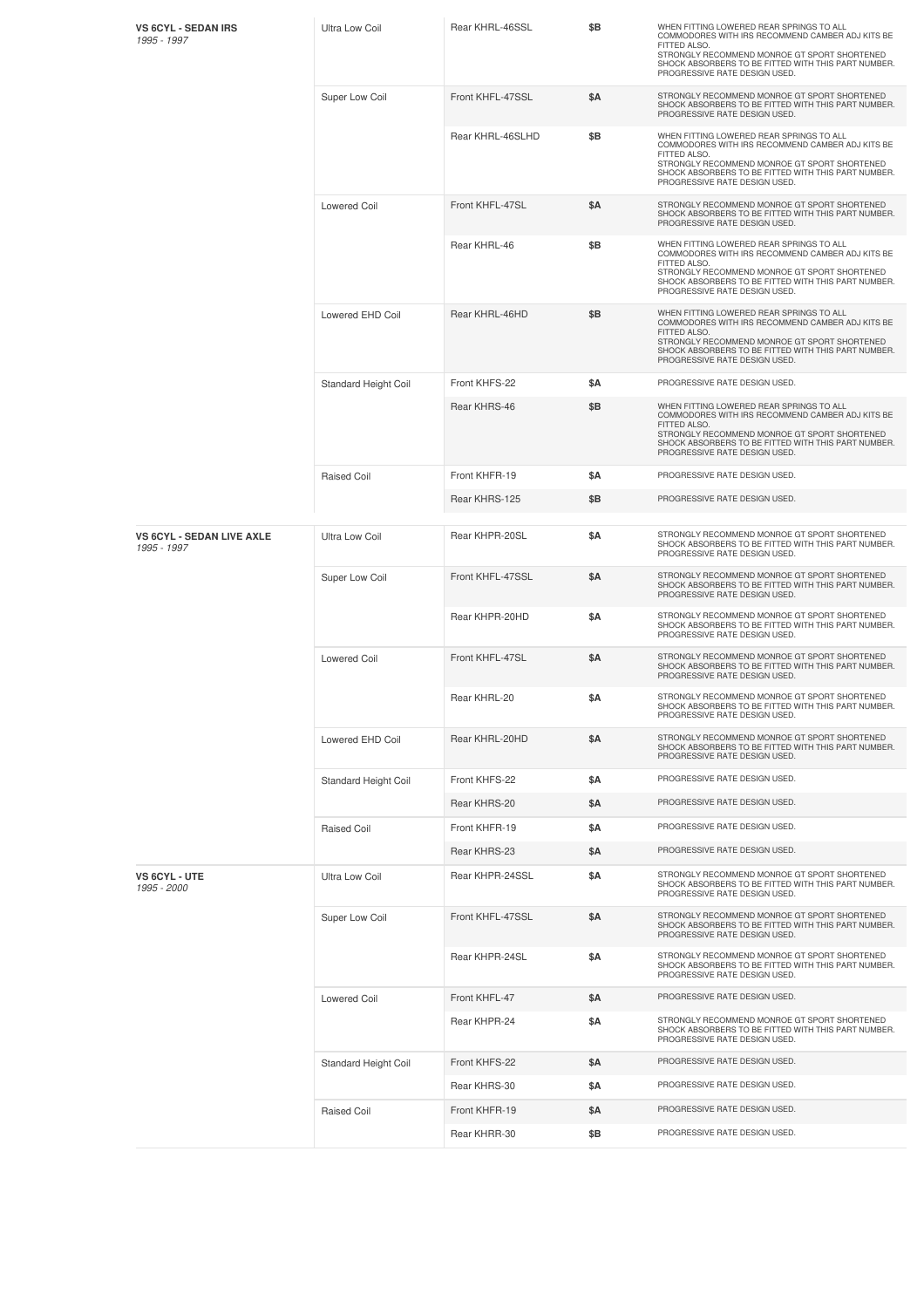| <b>VS 6CYL - WAGON</b><br>1995 - 1997    | Ultra Low Coil              | Rear KHPR-24SSL  | \$A        | STRONGLY RECOMMEND MONROE GT SPORT SHORTENED<br>SHOCK ABSORBERS TO BE FITTED WITH THIS PART NUMBER.<br>PROGRESSIVE RATE DESIGN USED.                                                                                                                 |
|------------------------------------------|-----------------------------|------------------|------------|------------------------------------------------------------------------------------------------------------------------------------------------------------------------------------------------------------------------------------------------------|
|                                          | Super Low Coil              | Front KHFL-47SSL | <b>\$A</b> | STRONGLY RECOMMEND MONROE GT SPORT SHORTENED<br>SHOCK ABSORBERS TO BE FITTED WITH THIS PART NUMBER.<br>PROGRESSIVE RATE DESIGN USED.                                                                                                                 |
|                                          |                             | Rear KHPR-24SL   | \$A        | STRONGLY RECOMMEND MONROE GT SPORT SHORTENED<br>SHOCK ABSORBERS TO BE FITTED WITH THIS PART NUMBER.<br>PROGRESSIVE RATE DESIGN USED.                                                                                                                 |
|                                          | <b>Lowered Coil</b>         | Front KHFL-47SL  | <b>\$A</b> | STRONGLY RECOMMEND MONROE GT SPORT SHORTENED<br>SHOCK ABSORBERS TO BE FITTED WITH THIS PART NUMBER.<br>PROGRESSIVE RATE DESIGN USED.                                                                                                                 |
|                                          |                             | Rear KHPR-24     | \$A        | STRONGLY RECOMMEND MONROE GT SPORT SHORTENED<br>SHOCK ABSORBERS TO BE FITTED WITH THIS PART NUMBER.<br>PROGRESSIVE RATE DESIGN USED.                                                                                                                 |
|                                          | Standard Height Coil        | Front KHFS-22    | \$A        | PROGRESSIVE RATE DESIGN USED.                                                                                                                                                                                                                        |
|                                          |                             | Rear KHRS-16     | \$D        | PROGRESSIVE RATE DESIGN USED.<br>NON STOCKED ITEM. CURRENTLY UNAVAILABLE                                                                                                                                                                             |
|                                          | <b>Raised Coil</b>          | Front KHFR-19    | \$Α        | PROGRESSIVE RATE DESIGN USED.                                                                                                                                                                                                                        |
|                                          |                             | Rear KHRR-16     | \$D        | PROGRESSIVE RATE DESIGN USED.<br>NON STOCKED ITEM. CURRENTLY UNAVAILABLE                                                                                                                                                                             |
|                                          |                             |                  |            |                                                                                                                                                                                                                                                      |
| VT, VX, VY 6CYL - SEDAN<br>1997 - 7/2004 | <b>Ultra Low Coil</b>       | Front KHFL-47SSL | \$A        | STRONGLY RECOMMEND MONROE GT SPORT SHORTENED<br>SHOCK ABSORBERS TO BE FITTED WITH THIS PART NUMBER.<br>PROGRESSIVE RATE DESIGN USED.                                                                                                                 |
|                                          |                             | Rear KHRL-46SLHD | \$Β        | WHEN FITTING LOWERED REAR SPRINGS TO ALL<br>COMMODORES WITH IRS RECOMMEND CAMBER ADJ KITS BE<br>FITTED ALSO.<br>STRONGLY RECOMMEND MONROE GT SPORT SHORTENED<br>SHOCK ABSORBERS TO BE FITTED WITH THIS PART NUMBER.<br>PROGRESSIVE RATE DESIGN USED. |
|                                          | Super Low Coil              | Front KHFL-47SL  | \$A        | STRONGLY RECOMMEND MONROE GT SPORT SHORTENED<br>SHOCK ABSORBERS TO BE FITTED WITH THIS PART NUMBER.<br>PROGRESSIVE RATE DESIGN USED.                                                                                                                 |
|                                          |                             | Rear KHRL-46HD   | \$B        | WHEN FITTING LOWERED REAR SPRINGS TO ALL<br>COMMODORES WITH IRS RECOMMEND CAMBER ADJ KITS BE<br>FITTED ALSO.<br>STRONGLY RECOMMEND MONROE GT SPORT SHORTENED<br>SHOCK ABSORBERS TO BE FITTED WITH THIS PART NUMBER.<br>PROGRESSIVE RATE DESIGN USED. |
|                                          | <b>Lowered Coil</b>         | Front KHFL-47    | <b>\$A</b> | STRONGLY RECOMMEND MONROE GT SPORT SHORTENED<br>SHOCK ABSORBERS TO BE FITTED WITH THIS PART NUMBER.<br>PROGRESSIVE RATE DESIGN USED.                                                                                                                 |
|                                          |                             | Rear KHRL-45     | \$B        | WHEN FITTING LOWERED REAR SPRINGS TO ALL<br>COMMODORES WITH IRS RECOMMEND CAMBER ADJ KITS BE<br>FITTED ALSO.<br>STRONGLY RECOMMEND MONROE GT SPORT SHORTENED<br>SHOCK ABSORBERS TO BE FITTED WITH THIS PART NUMBER.<br>PROGRESSIVE RATE DESIGN USED. |
|                                          | Lowered EHD Coil            | Front KHFL-47HD  | \$Α        | STRONGLY RECOMMEND MONROE GT SPORT SHORTENED<br>SHOCK ABSORBERS TO BE FITTED WITH THIS PART NUMBER.<br>PROGRESSIVE RATE DESIGN USED.                                                                                                                 |
|                                          |                             | Rear KHRL-45HD   | \$Β        | WHEN FITTING LOWERED REAR SPRINGS TO ALL<br>COMMODORES WITH IRS RECOMMEND CAMBER ADJ KITS BE<br>FITTED ALSO.<br>STRONGLY RECOMMEND MONROE GT SPORT SHORTENED<br>SHOCK ABSORBERS TO BE FITTED WITH THIS PART NUMBER.<br>PROGRESSIVE RATE DESIGN USED. |
|                                          | Standard Height Coil        | Front KHFS-19    | \$Α        | PROGRESSIVE RATE DESIGN USED.                                                                                                                                                                                                                        |
|                                          |                             | Rear KHRS-125    | \$Β        | PROGRESSIVE RATE DESIGN USED.                                                                                                                                                                                                                        |
|                                          | Raised Coil                 | Front KHFR-19    | \$Α        | PROGRESSIVE RATE DESIGN USED.                                                                                                                                                                                                                        |
|                                          |                             | Rear KHRR-125    | \$Β        | PROGRESSIVE RATE DESIGN USED.                                                                                                                                                                                                                        |
| VT, VX, VY 6CYL - SEDAN FE2              | <b>Standard Height Coil</b> | Front KHFL-48    | \$Α        | PROGRESSIVE RATE DESIGN USED.                                                                                                                                                                                                                        |
| <b>HEIGHT</b><br>1997 - 7/2004           |                             | Rear KHRL-125    | \$Β        | PROGRESSIVE RATE DESIGN USED.                                                                                                                                                                                                                        |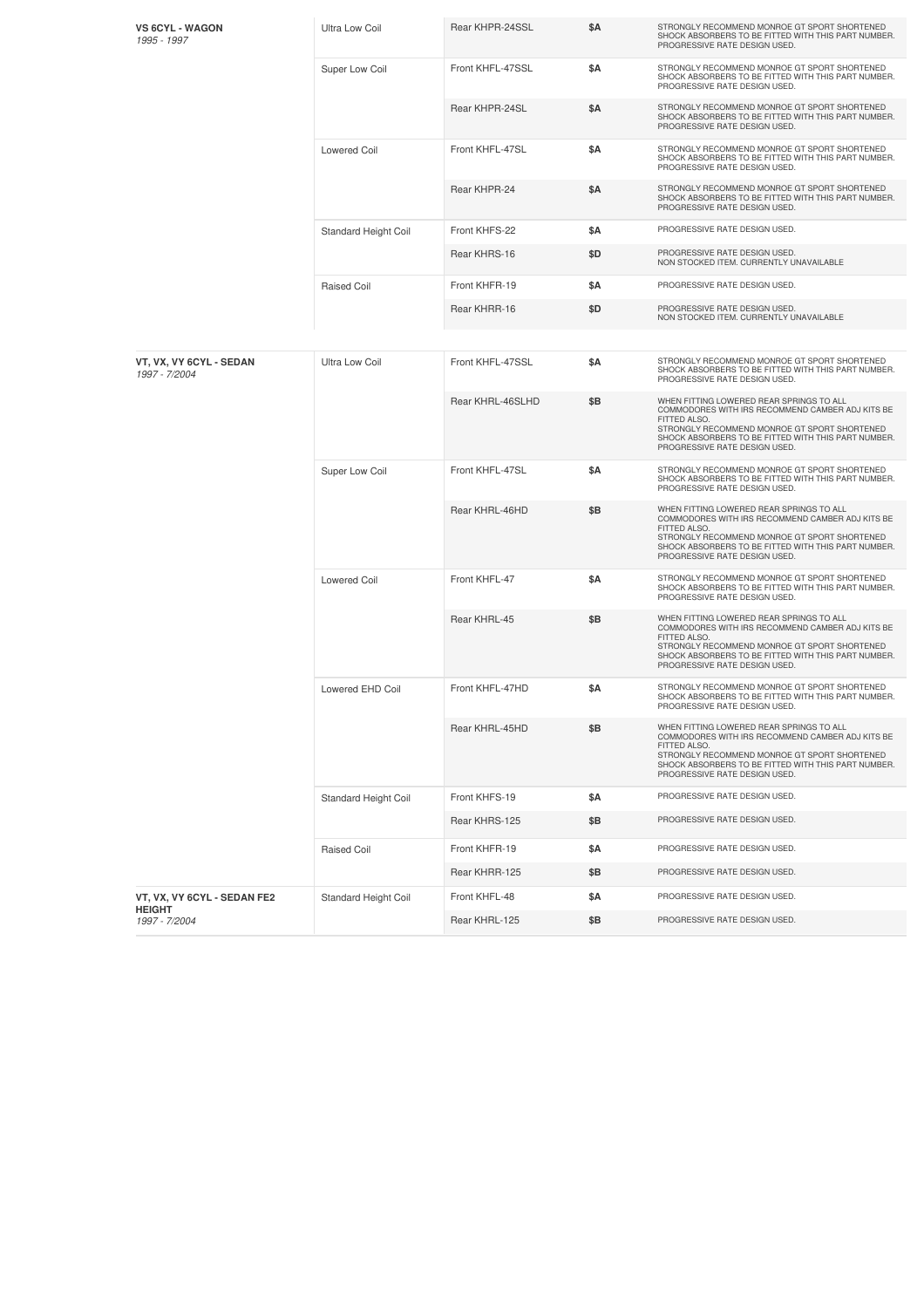| VT, VX, VY 6CYL - WAGON<br>1997 - 7/2004     | <b>Ultra Low Coil</b> | Front KHFL-47SSL | \$Α        | STRONGLY RECOMMEND MONROE GT SPORT SHORTENED<br>SHOCK ABSORBERS TO BE FITTED WITH THIS PART NUMBER.<br>PROGRESSIVE RATE DESIGN USED.                                                                                                                                |
|----------------------------------------------|-----------------------|------------------|------------|---------------------------------------------------------------------------------------------------------------------------------------------------------------------------------------------------------------------------------------------------------------------|
|                                              |                       | Rear KHRL-46HD   | \$Β        | WHEN FITTING LOWERED REAR SPRINGS TO ALL<br>COMMODORES WITH IRS RECOMMEND CAMBER ADJ KITS BE<br>FITTED ALSO.<br>STRONGLY RECOMMEND MONROE GT SPORT SHORTENED<br>SHOCK ABSORBERS TO BE FITTED WITH THIS PART NUMBER.<br>PROGRESSIVE RATE DESIGN USED.                |
|                                              | Super Low Coil        | Front KHFL-47SL  | \$Α        | STRONGLY RECOMMEND MONROE GT SPORT SHORTENED<br>SHOCK ABSORBERS TO BE FITTED WITH THIS PART NUMBER.<br>PROGRESSIVE RATE DESIGN USED.                                                                                                                                |
|                                              |                       | Rear KHRL-45HD   | \$Β        | WHEN FITTING LOWERED REAR SPRINGS TO ALL<br>COMMODORES WITH IRS RECOMMEND CAMBER ADJ KITS BE<br>FITTED ALSO.<br>STRONGLY RECOMMEND MONROE GT SPORT SHORTENED<br>SHOCK ABSORBERS TO BE FITTED WITH THIS PART NUMBER.<br>PROGRESSIVE RATE DESIGN USED.                |
|                                              | <b>Lowered Coil</b>   | Front KHFL-47    | \$Α        | STRONGLY RECOMMEND MONROE GT SPORT SHORTENED<br>SHOCK ABSORBERS TO BE FITTED WITH THIS PART NUMBER.<br>PROGRESSIVE RATE DESIGN USED.                                                                                                                                |
|                                              |                       | Rear KHRS-46     | \$Β        | WHEN FITTING LOWERED REAR SPRINGS TO ALL<br>COMMODORES WITH IRS RECOMMEND CAMBER ADJ KITS BE<br>FITTED ALSO.<br>PROGRESSIVE RATE DESIGN USED.<br>THIS PART NUMBER WILL ONLY LOWER THE CAR<br>APPROXIMATELY 20MM. WE ALSO RECOMMEND TO USE WITH<br>BUMPSTOP KSBS-04. |
|                                              | Lowered EHD Coil      | Front KHFL-47HD  | \$Α        | STRONGLY RECOMMEND MONROE GT SPORT SHORTENED<br>SHOCK ABSORBERS TO BE FITTED WITH THIS PART NUMBER.<br>PROGRESSIVE RATE DESIGN USED.                                                                                                                                |
|                                              | Standard Height Coil  | Front KHFS-19    | \$Α        | PROGRESSIVE RATE DESIGN USED.                                                                                                                                                                                                                                       |
|                                              |                       | Rear KHRS-69     | \$Β        | PROGRESSIVE RATE DESIGN USED.                                                                                                                                                                                                                                       |
|                                              | <b>Raised Coil</b>    | Front KHFR-19    | \$Α        | PROGRESSIVE RATE DESIGN USED.                                                                                                                                                                                                                                       |
|                                              |                       | Rear KHRR-69     | \$Β        | PROGRESSIVE RATE DESIGN USED.                                                                                                                                                                                                                                       |
| VT, VX, VY, VZ 8CYL - SEDAN<br>1997 - 7/2006 | Ultra Low Coil        | Front KHFL-47SL  | \$Α        | STRONGLY RECOMMEND MONROE GT SPORT SHORTENED<br>SHOCK ABSORBERS TO BE FITTED WITH THIS PART NUMBER.<br>PROGRESSIVE RATE DESIGN USED.                                                                                                                                |
|                                              |                       | Rear KHRL-46SLHD | \$B        | WHEN FITTING LOWERED REAR SPRINGS TO ALL<br>COMMODORES WITH IRS RECOMMEND CAMBER ADJ KITS BE<br>FITTED ALSO.<br>STRONGLY RECOMMEND MONROE GT SPORT SHORTENED<br>SHOCK ABSORBERS TO BE FITTED WITH THIS PART NUMBER.<br>PROGRESSIVE RATE DESIGN USED.                |
|                                              | Super Low Coil        | Front KHFL-47HD  | \$Α        | STRONGLY RECOMMEND MONROE GT SPORT SHORTENED<br>SHOCK ABSORBERS TO BE FITTED WITH THIS PART NUMBER.<br>PROGRESSIVE RATE DESIGN USED.                                                                                                                                |
|                                              |                       | Rear KHRL-46HD   | \$Β        | WHEN FITTING LOWERED REAR SPRINGS TO ALL<br>COMMODORES WITH IRS RECOMMEND CAMBER ADJ KITS BE<br>FITTED ALSO.<br>STRONGLY RECOMMEND MONROE GT SPORT SHORTENED<br>SHOCK ABSORBERS TO BE FITTED WITH THIS PART NUMBER.<br>PROGRESSIVE RATE DESIGN USED.                |
|                                              | Lowered Coil          | Front KHFL-48    | \$Α        | STRONGLY RECOMMEND MONROE GT SPORT SHORTENED<br>SHOCK ABSORBERS TO BE FITTED WITH THIS PART NUMBER.<br>PROGRESSIVE RATE DESIGN USED.                                                                                                                                |
|                                              |                       | Rear KHRL-45     | \$Β        | WHEN FITTING LOWERED REAR SPRINGS TO ALL<br>COMMODORES WITH IRS RECOMMEND CAMBER ADJ KITS BE<br>FITTED ALSO.<br>STRONGLY RECOMMEND MONROE GT SPORT SHORTENED<br>SHOCK ABSORBERS TO BE FITTED WITH THIS PART NUMBER.<br>PROGRESSIVE RATE DESIGN USED.                |
|                                              | Lowered EHD Coil      | Front KHFL-48HD  | <b>\$A</b> | STRONGLY RECOMMEND MONROE GT SPORT SHORTENED<br>SHOCK ABSORBERS TO BE FITTED WITH THIS PART NUMBER.<br>PROGRESSIVE RATE DESIGN USED.                                                                                                                                |
|                                              |                       | Rear KHRL-45HD   | \$Β        | WHEN FITTING LOWERED REAR SPRINGS TO ALL<br>COMMODORES WITH IRS RECOMMEND CAMBER ADJ KITS BE<br>FITTED ALSO.<br>STRONGLY RECOMMEND MONROE GT SPORT SHORTENED<br>SHOCK ABSORBERS TO BE FITTED WITH THIS PART NUMBER.<br>PROGRESSIVE RATE DESIGN USED.                |
|                                              | Standard Height Coil  | Front KHFS-48    | \$Α        | PROGRESSIVE RATE DESIGN USED.                                                                                                                                                                                                                                       |
|                                              |                       | Rear KHRS-125    | \$Β        | PROGRESSIVE RATE DESIGN USED.                                                                                                                                                                                                                                       |
|                                              | Raised Coil           | Front KHFR-19    | \$Α        | PROGRESSIVE RATE DESIGN USED.                                                                                                                                                                                                                                       |
|                                              |                       | Rear KHRR-125    | \$Β        | PROGRESSIVE RATE DESIGN USED.                                                                                                                                                                                                                                       |
| VT, VX, VY, VZ 8CYL - SEDAN FE2              | Standard Height Coil  | Front KHFS-22    | \$Α        | PROGRESSIVE RATE DESIGN USED.                                                                                                                                                                                                                                       |
| HEIGHT<br>1997 - 7/2006                      |                       | Rear KHRL-125    | \$Β        | PROGRESSIVE RATE DESIGN USED.                                                                                                                                                                                                                                       |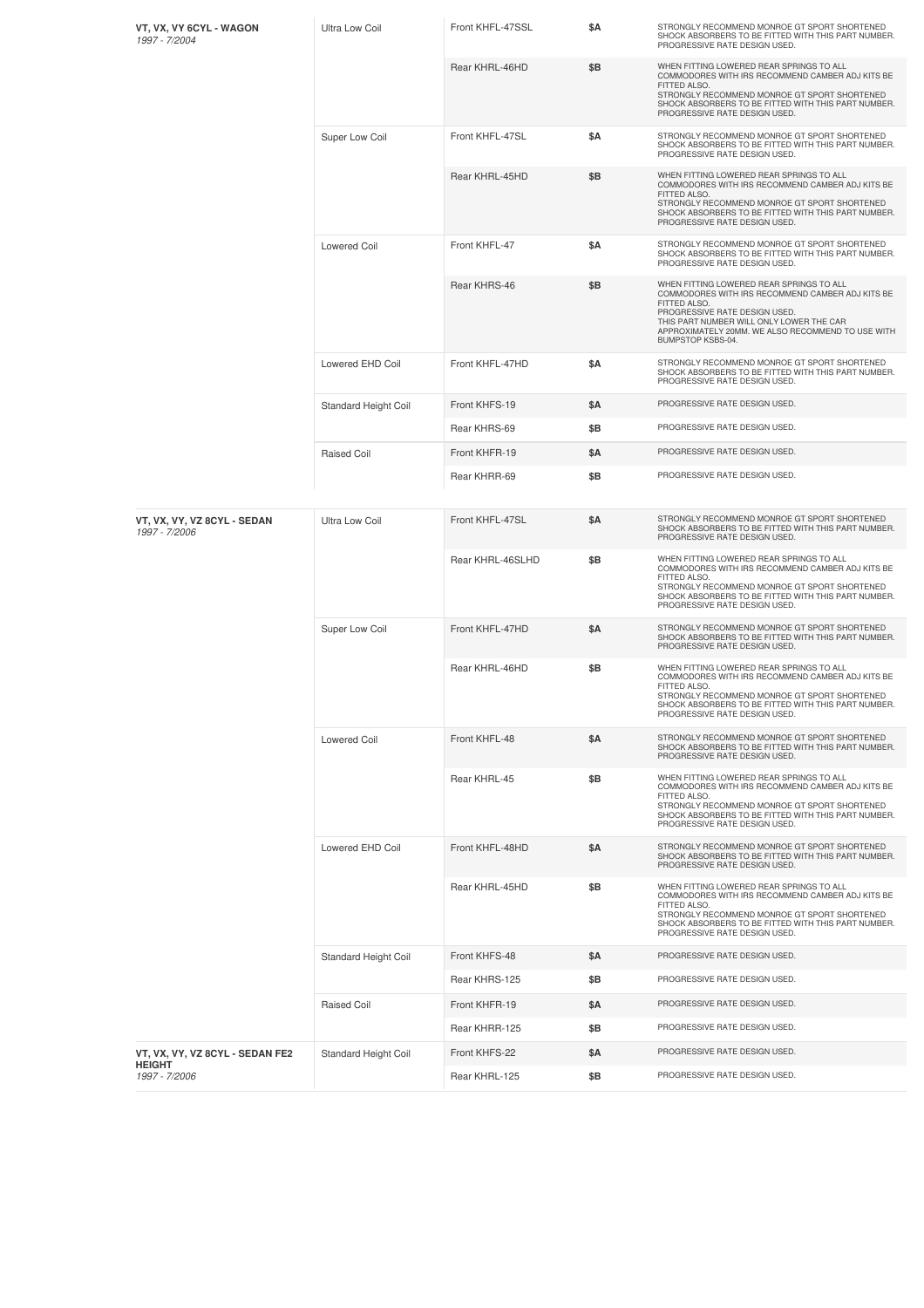| VT, VX, VY, VZ 8CYL - WAGON<br>1997 - 2006 | Ultra Low Coil              | Front KHFL-47SL | <b>\$A</b> | STRONGLY RECOMMEND MONROE GT SPORT SHORTENED<br>SHOCK ABSORBERS TO BE FITTED WITH THIS PART NUMBER.<br>PROGRESSIVE RATE DESIGN USED.                                                                                                                 |
|--------------------------------------------|-----------------------------|-----------------|------------|------------------------------------------------------------------------------------------------------------------------------------------------------------------------------------------------------------------------------------------------------|
|                                            |                             | Rear KHRL-46HD  | \$B        | WHEN FITTING LOWERED REAR SPRINGS TO ALL<br>COMMODORES WITH IRS RECOMMEND CAMBER ADJ KITS BE<br>FITTED ALSO.<br>STRONGLY RECOMMEND MONROE GT SPORT SHORTENED<br>SHOCK ABSORBERS TO BE FITTED WITH THIS PART NUMBER.<br>PROGRESSIVE RATE DESIGN USED. |
|                                            | Super Low Coil              | Front KHFL-47HD | \$A        | STRONGLY RECOMMEND MONROE GT SPORT SHORTENED<br>SHOCK ABSORBERS TO BE FITTED WITH THIS PART NUMBER.<br>PROGRESSIVE RATE DESIGN USED.                                                                                                                 |
|                                            |                             | Rear KHRL-45HD  | \$B        | WHEN FITTING LOWERED REAR SPRINGS TO ALL<br>COMMODORES WITH IRS RECOMMEND CAMBER ADJ KITS BE<br>FITTED ALSO.<br>STRONGLY RECOMMEND MONROE GT SPORT SHORTENED<br>SHOCK ABSORBERS TO BE FITTED WITH THIS PART NUMBER.<br>PROGRESSIVE RATE DESIGN USED. |
|                                            | <b>Lowered Coil</b>         | Front KHFL-48   | <b>\$A</b> | STRONGLY RECOMMEND MONROE GT SPORT SHORTENED<br>SHOCK ABSORBERS TO BE FITTED WITH THIS PART NUMBER.<br>PROGRESSIVE RATE DESIGN USED.                                                                                                                 |
|                                            |                             | Rear KHRS-46    | \$B        | WHEN FITTING LOWERED REAR SPRINGS TO ALL<br>COMMODORES WITH IRS RECOMMEND CAMBER ADJ KITS BE<br>FITTED ALSO.<br>STRONGLY RECOMMEND MONROE GT SPORT SHORTENED<br>SHOCK ABSORBERS TO BE FITTED WITH THIS PART NUMBER.<br>PROGRESSIVE RATE DESIGN USED. |
|                                            | Lowered EHD Coil            | Front KHFL-48HD | <b>\$A</b> | STRONGLY RECOMMEND MONROE GT SPORT SHORTENED<br>SHOCK ABSORBERS TO BE FITTED WITH THIS PART NUMBER.<br>PROGRESSIVE RATE DESIGN USED.                                                                                                                 |
|                                            | <b>Standard Height Coil</b> | Front KHFS-48   | \$A        | PROGRESSIVE RATE DESIGN USED.                                                                                                                                                                                                                        |
|                                            |                             | Rear KHRS-69    | \$B        | PROGRESSIVE RATE DESIGN USED.                                                                                                                                                                                                                        |
|                                            | Raised Coil                 | Front KHFR-19   | \$A        | PROGRESSIVE RATE DESIGN USED.                                                                                                                                                                                                                        |
|                                            |                             | Rear KHRR-69    | \$B        | PROGRESSIVE RATE DESIGN USED.                                                                                                                                                                                                                        |
|                                            | Raised Coil (100-300KG)     | Rear KHRR-69HD  | \$D        | PROGRESSIVE RATE DESIGN USED.<br>NON STOCKED ITEM. CURRENTLY UNAVAILABLE                                                                                                                                                                             |

| VT. VX. VY. VZ CLUBSPORT / SS / R8<br>1997 - 7/2006 | Lowered Coil | Rear KHRL-46HD | \$B | WHEN FITTING LOWERED REAR SPRINGS TO ALL<br>COMMODORES WITH IRS RECOMMEND CAMBER ADJ KITS BE<br>FITTED ALSO.<br>STRONGLY RECOMMEND MONROE GT SPORT SHORTENED<br>SHOCK ABSORBERS TO BE FITTED WITH THIS PART NUMBER.<br>PROGRESSIVE RATE DESIGN USED. |
|-----------------------------------------------------|--------------|----------------|-----|------------------------------------------------------------------------------------------------------------------------------------------------------------------------------------------------------------------------------------------------------|
|-----------------------------------------------------|--------------|----------------|-----|------------------------------------------------------------------------------------------------------------------------------------------------------------------------------------------------------------------------------------------------------|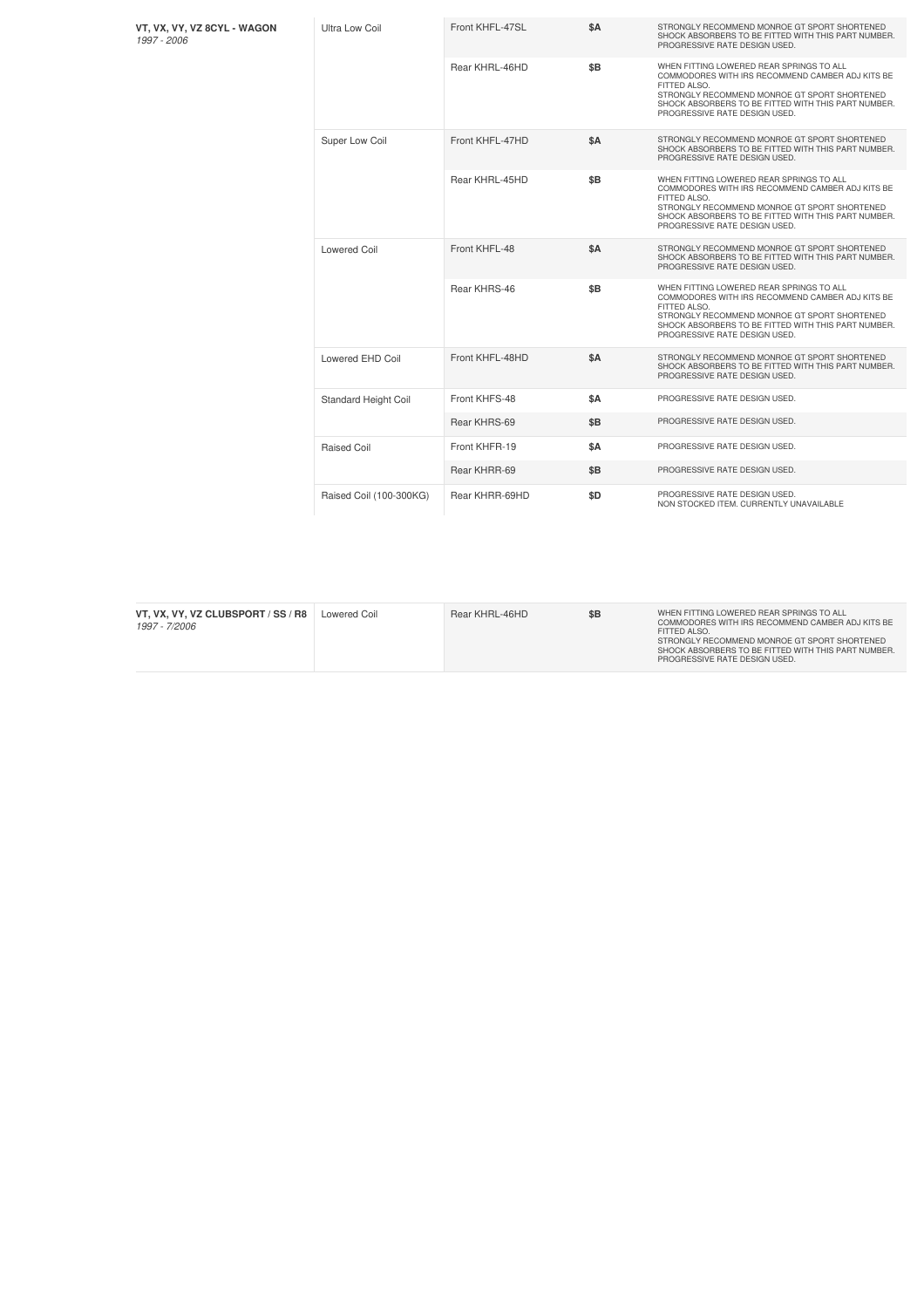| VU, VY 6CYL - UTE<br>2001 - 7/2004 | Ultra Low Coil          | Front KHFL-47SSL | ŜΑ         | STRONGLY RECOMMEND MONROE GT SPORT SHORTENED<br>SHOCK ABSORBERS TO BE FITTED WITH THIS PART NUMBER.<br>PROGRESSIVE RATE DESIGN USED.                                                                                                                 |
|------------------------------------|-------------------------|------------------|------------|------------------------------------------------------------------------------------------------------------------------------------------------------------------------------------------------------------------------------------------------------|
|                                    |                         | Rear KHRL-46     | \$Β        | WHEN FITTING LOWERED REAR SPRINGS TO ALL<br>COMMODORES WITH IRS RECOMMEND CAMBER ADJ KITS BE<br>FITTED ALSO.<br>STRONGLY RECOMMEND MONROE GT SPORT SHORTENED<br>SHOCK ABSORBERS TO BE FITTED WITH THIS PART NUMBER.<br>PROGRESSIVE RATE DESIGN USED. |
|                                    | Super Low Coil          | Front KHFL-47SL  | \$Α        | STRONGLY RECOMMEND MONROE GT SPORT SHORTENED<br>SHOCK ABSORBERS TO BE FITTED WITH THIS PART NUMBER.<br>PROGRESSIVE RATE DESIGN USED.                                                                                                                 |
|                                    |                         | Rear KHRL-45     | \$B        | WHEN FITTING LOWERED REAR SPRINGS TO ALL<br>COMMODORES WITH IRS RECOMMEND CAMBER ADJ KITS BE<br>FITTED ALSO.<br>STRONGLY RECOMMEND MONROE GT SPORT SHORTENED<br>SHOCK ABSORBERS TO BE FITTED WITH THIS PART NUMBER.<br>PROGRESSIVE RATE DESIGN USED. |
|                                    |                         |                  |            |                                                                                                                                                                                                                                                      |
|                                    | Super Low EHD Coil      | Rear KHRL-45HD   | \$Β        | WHEN FITTING LOWERED REAR SPRINGS TO ALL<br>COMMODORES WITH IRS RECOMMEND CAMBER ADJ KITS BE<br>FITTED ALSO.<br>STRONGLY RECOMMEND MONROE GT SPORT SHORTENED<br>SHOCK ABSORBERS TO BE FITTED WITH THIS PART NUMBER.<br>PROGRESSIVE RATE DESIGN USED. |
|                                    | <b>Lowered Coil</b>     | Front KHFL-47    | <b>\$A</b> | STRONGLY RECOMMEND MONROE GT SPORT SHORTENED<br>SHOCK ABSORBERS TO BE FITTED WITH THIS PART NUMBER.<br>PROGRESSIVE RATE DESIGN USED.                                                                                                                 |
|                                    |                         | Rear KHRL-125    | \$B        | WHEN FITTING LOWERED REAR SPRINGS TO ALL<br>COMMODORES WITH IRS RECOMMEND CAMBER ADJ KITS BE<br>FITTED ALSO.<br>STRONGLY RECOMMEND MONROE GT SPORT SHORTENED<br>SHOCK ABSORBERS TO BE FITTED WITH THIS PART NUMBER.<br>PROGRESSIVE RATE DESIGN USED. |
|                                    | Lowered EHD Coil        | Front KHFL-47HD  | \$Α        | STRONGLY RECOMMEND MONROE GT SPORT SHORTENED<br>SHOCK ABSORBERS TO BE FITTED WITH THIS PART NUMBER.<br>PROGRESSIVE RATE DESIGN USED.                                                                                                                 |
|                                    |                         | Rear KHRL-125HD  | \$B        | WHEN FITTING LOWERED REAR SPRINGS TO ALL<br>COMMODORES WITH IRS RECOMMEND CAMBER ADJ KITS BE<br>FITTED ALSO.<br>STRONGLY RECOMMEND MONROE GT SPORT SHORTENED<br>SHOCK ABSORBERS TO BE FITTED WITH THIS PART NUMBER.<br>PROGRESSIVE RATE DESIGN USED. |
|                                    | Standard Height Coil    | Front KHFS-19    | <b>\$A</b> | PROGRESSIVE RATE DESIGN USED.                                                                                                                                                                                                                        |
|                                    |                         | Rear KHRS-69     | \$B        | PROGRESSIVE RATE DESIGN USED.                                                                                                                                                                                                                        |
|                                    | <b>Raised Coil</b>      | Front KHFR-19    | \$Α        | PROGRESSIVE RATE DESIGN USED.                                                                                                                                                                                                                        |
|                                    |                         | Rear KHRR-69     | \$Β        | PROGRESSIVE RATE DESIGN USED.                                                                                                                                                                                                                        |
|                                    | Raised Coil (100-300KG) | Rear KHRR-69HD   | \$D        | PROGRESSIVE RATE DESIGN USED.<br>NON STOCKED ITEM. CURRENTLY UNAVAILABLE                                                                                                                                                                             |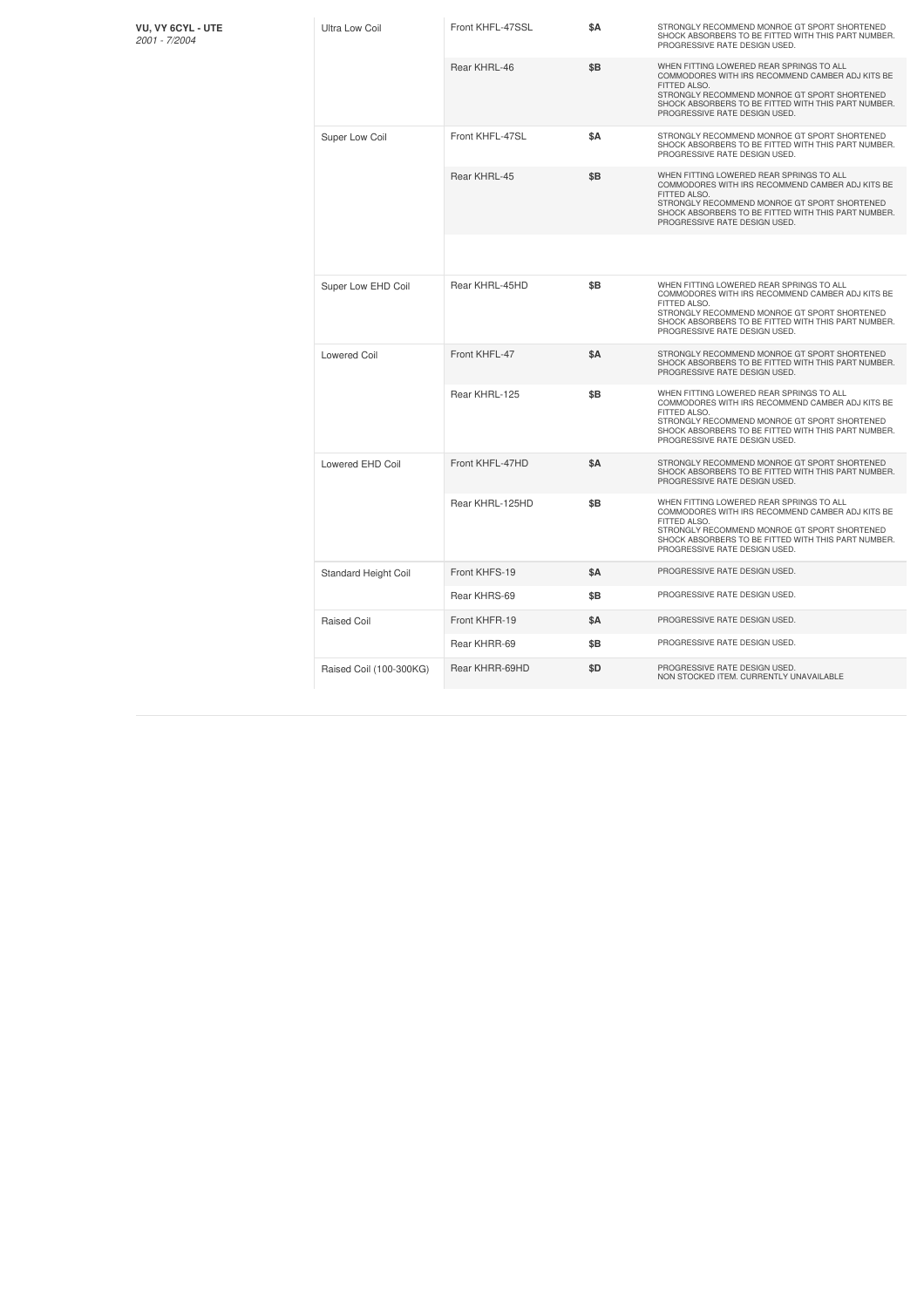| VU, VY, VZ 8CYL - UTE<br>2001 - 2007 | <b>Ultra Low Coil</b>   | Front KHFL-47SL | \$Α        | STRONGLY RECOMMEND MONROE GT SPORT SHORTENED<br>SHOCK ABSORBERS TO BE FITTED WITH THIS PART NUMBER.<br>PROGRESSIVE RATE DESIGN USED.                                                                                                                 |
|--------------------------------------|-------------------------|-----------------|------------|------------------------------------------------------------------------------------------------------------------------------------------------------------------------------------------------------------------------------------------------------|
|                                      |                         | Rear KHRL-46    | \$B        | WHEN FITTING LOWERED REAR SPRINGS TO ALL<br>COMMODORES WITH IRS RECOMMEND CAMBER ADJ KITS BE<br>FITTED ALSO.<br>STRONGLY RECOMMEND MONROE GT SPORT SHORTENED<br>SHOCK ABSORBERS TO BE FITTED WITH THIS PART NUMBER.<br>PROGRESSIVE RATE DESIGN USED. |
|                                      | Super Low Coil          | Front KHFL-47HD | <b>\$A</b> | STRONGLY RECOMMEND MONROE GT SPORT SHORTENED<br>SHOCK ABSORBERS TO BE FITTED WITH THIS PART NUMBER.<br>PROGRESSIVE RATE DESIGN USED.                                                                                                                 |
|                                      |                         | Rear KHRL-45    | \$B        | WHEN FITTING LOWERED REAR SPRINGS TO ALL<br>COMMODORES WITH IRS RECOMMEND CAMBER ADJ KITS BE<br>FITTED ALSO.<br>STRONGLY RECOMMEND MONROE GT SPORT SHORTENED<br>SHOCK ABSORBERS TO BE FITTED WITH THIS PART NUMBER.<br>PROGRESSIVE RATE DESIGN USED. |
|                                      |                         |                 |            |                                                                                                                                                                                                                                                      |
|                                      | Super Low EHD Coil      | Rear KHRL-45HD  | \$B        | WHEN FITTING LOWERED REAR SPRINGS TO ALL<br>COMMODORES WITH IRS RECOMMEND CAMBER ADJ KITS BE<br>FITTED ALSO.<br>STRONGLY RECOMMEND MONROE GT SPORT SHORTENED<br>SHOCK ABSORBERS TO BE FITTED WITH THIS PART NUMBER.<br>PROGRESSIVE RATE DESIGN USED. |
|                                      | <b>Lowered Coil</b>     | Front KHFL-48   | <b>\$A</b> | STRONGLY RECOMMEND MONROE GT SPORT SHORTENED<br>SHOCK ABSORBERS TO BE FITTED WITH THIS PART NUMBER.<br>PROGRESSIVE RATE DESIGN USED.                                                                                                                 |
|                                      |                         | Rear KHRL-125   | \$B        | WHEN FITTING LOWERED REAR SPRINGS TO ALL<br>COMMODORES WITH IRS RECOMMEND CAMBER ADJ KITS BE<br>FITTED ALSO.<br>STRONGLY RECOMMEND MONROE GT SPORT SHORTENED<br>SHOCK ABSORBERS TO BE FITTED WITH THIS PART NUMBER.<br>PROGRESSIVE RATE DESIGN USED. |
|                                      | Lowered EHD Coil        | Front KHFL-48HD | <b>\$A</b> | STRONGLY RECOMMEND MONROE GT SPORT SHORTENED<br>SHOCK ABSORBERS TO BE FITTED WITH THIS PART NUMBER.<br>PROGRESSIVE RATE DESIGN USED.                                                                                                                 |
|                                      |                         | Rear KHRL-125HD | \$B        | WHEN FITTING LOWERED REAR SPRINGS TO ALL<br>COMMODORES WITH IRS RECOMMEND CAMBER ADJ KITS BE<br>FITTED ALSO.<br>STRONGLY RECOMMEND MONROE GT SPORT SHORTENED<br>SHOCK ABSORBERS TO BE FITTED WITH THIS PART NUMBER.<br>PROGRESSIVE RATE DESIGN USED. |
|                                      | Standard Height Coil    | Front KHFS-48   | <b>\$A</b> | PROGRESSIVE RATE DESIGN USED.                                                                                                                                                                                                                        |
|                                      |                         | Rear KHRS-69    | \$Β        | PROGRESSIVE RATE DESIGN USED.                                                                                                                                                                                                                        |
|                                      | <b>Raised Coil</b>      | Front KHFR-19   | \$Α        | PROGRESSIVE RATE DESIGN USED.                                                                                                                                                                                                                        |
|                                      |                         | Rear KHRR-69    | \$B        | PROGRESSIVE RATE DESIGN USED.                                                                                                                                                                                                                        |
|                                      | Raised Coil (100-300KG) | Rear KHRR-69HD  | \$D        | PROGRESSIVE RATE DESIGN USED.<br>NON STOCKED ITEM. CURRENTLY UNAVAILABLE                                                                                                                                                                             |

| VY 6CYL - 1 TONNER<br>2003 - 7/2004   | Super Low Leaf       | Rear HOL-603                          | ٠                        | FRONT EYE BUSH SUPPLIED WITH SPRING.<br>REVERSE EYE TYPE DESIGN. |
|---------------------------------------|----------------------|---------------------------------------|--------------------------|------------------------------------------------------------------|
|                                       | <b>Lowered Coil</b>  | Front KHFL-47HD                       | <b>\$A</b>               | PROGRESSIVE RATE DESIGN USED.                                    |
|                                       | Lowered Leaf         | Rear HOL-604                          | ä,                       | FRONT EYE BUSH SUPPLIED WITH SPRING.<br>REVERSE EYE TYPE DESIGN. |
|                                       | Standard Height Coil | Front KHFS-19                         | <b>\$A</b>               | PROGRESSIVE RATE DESIGN USED.                                    |
|                                       | Raised Coil          | Front KHFR-19                         | <b>\$A</b>               | PROGRESSIVE RATE DESIGN USED.                                    |
|                                       | <b>Ubolts</b>        | Rear UB-04 X 4                        |                          | RD 7/16" X 2 3/4" X 7"                                           |
|                                       | <b>Bushes Rear</b>   | Rear Spring Front Eye SPF-<br>2382K   | $\blacksquare$           |                                                                  |
|                                       |                      | Rear Spring Rear Eye SPF-<br>2231 X 4 | $\overline{\phantom{a}}$ |                                                                  |
|                                       |                      | Rear Spring Upper SPF-<br>2231 X 4    | $\overline{\phantom{a}}$ |                                                                  |
| VY, VZ 8CYL - 1 TONNER<br>2003 - 2006 | Super Low Leaf       | Rear HOL-603                          |                          | FRONT EYE BUSH SUPPLIED WITH SPRING.<br>REVERSE EYE TYPE DESIGN. |
|                                       | <b>Lowered Coil</b>  | Front KHFL-48HD                       | <b>\$A</b>               | PROGRESSIVE RATE DESIGN USED.                                    |
|                                       | Lowered Leaf         | Rear HOL-604                          | ٠                        | FRONT EYE BUSH SUPPLIED WITH SPRING.<br>REVERSE EYE TYPE DESIGN. |
|                                       | Standard Height Coil | Front KHFS-48                         | <b>\$A</b>               | PROGRESSIVE RATE DESIGN USED.                                    |
|                                       | Raised Coil          | Front KHFR-19                         | <b>\$A</b>               | PROGRESSIVE RATE DESIGN USED.                                    |
|                                       | <b>Ubolts</b>        | Rear UB-04 X 4                        | ٠                        | RD 7/16" X 2 3/4" X 7"                                           |
|                                       | <b>Bushes Rear</b>   | Rear Spring Front Eye SPF-<br>2382K   | $\overline{\phantom{a}}$ |                                                                  |
|                                       |                      | Rear Spring Rear Eye SPF-<br>2231 X 4 | $\overline{\phantom{a}}$ |                                                                  |
|                                       |                      | Rear Spring Upper SPF-<br>2231 X 4    |                          |                                                                  |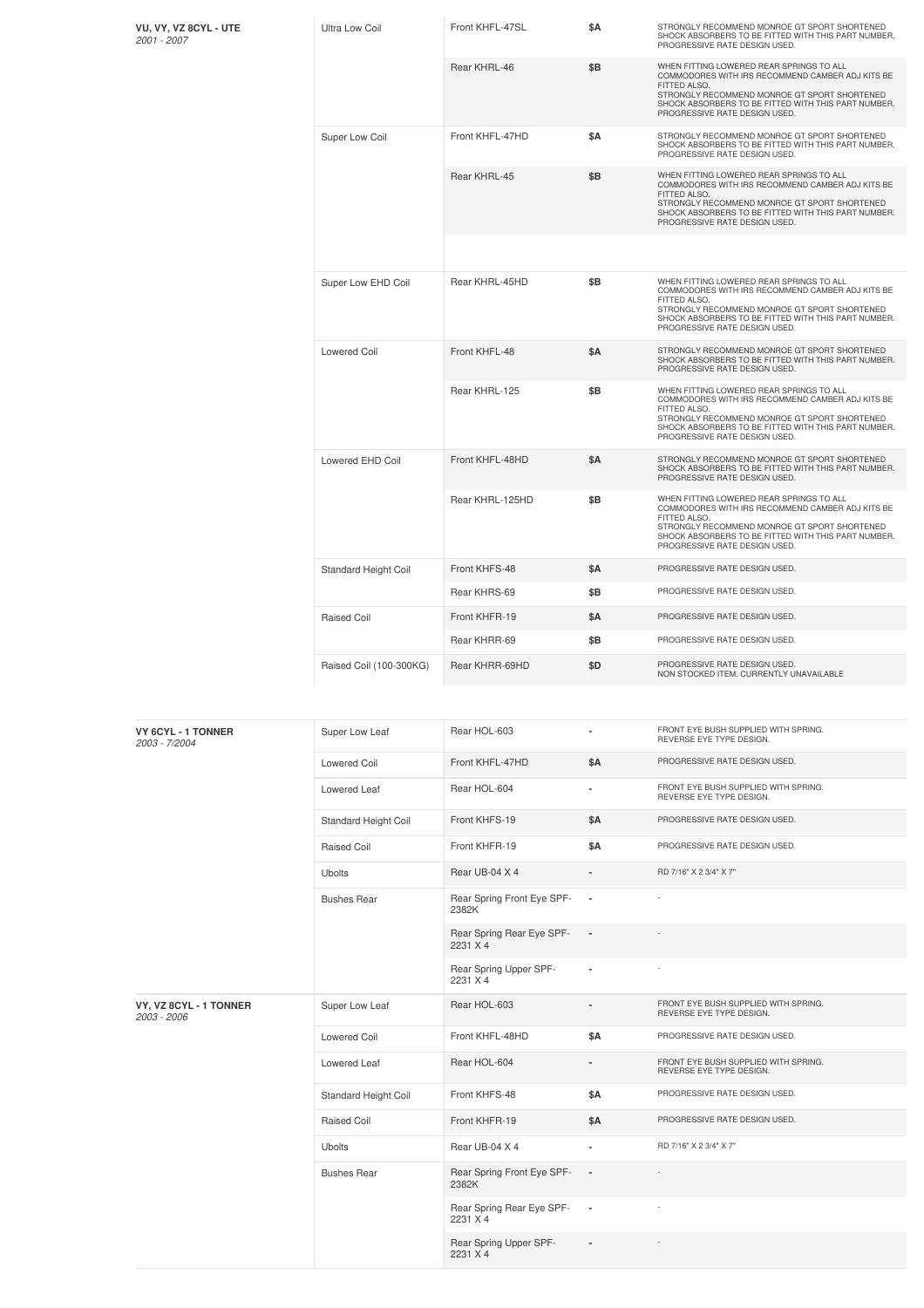| <b>VZ 6CYL - 1 TONNER</b><br>8/2004 - 2006    | Super Low Leaf        | Rear HOL-603                          |                | FRONT EYE BUSH SUPPLIED WITH SPRING.<br>REVERSE EYE TYPE DESIGN.                                                                                                                                                                                     |
|-----------------------------------------------|-----------------------|---------------------------------------|----------------|------------------------------------------------------------------------------------------------------------------------------------------------------------------------------------------------------------------------------------------------------|
|                                               | <b>Lowered Coil</b>   | Front KHFL-48HD                       | \$Α            | PROGRESSIVE RATE DESIGN USED.                                                                                                                                                                                                                        |
|                                               | Lowered Leaf          | Rear HOL-604                          | ٠              | FRONT EYE BUSH SUPPLIED WITH SPRING.<br>REVERSE EYE TYPE DESIGN.                                                                                                                                                                                     |
|                                               | Standard Height Coil  | Front KHFS-48                         | \$A            | PROGRESSIVE RATE DESIGN USED.                                                                                                                                                                                                                        |
|                                               | Raised Coil           | Front KHFR-19                         | \$Α            | PROGRESSIVE RATE DESIGN USED.                                                                                                                                                                                                                        |
|                                               | <b>Ubolts</b>         | Rear UB-04 X 4                        |                | RD 7/16" X 2 3/4" X 7"                                                                                                                                                                                                                               |
|                                               | <b>Bushes Rear</b>    | Rear Spring Front Eye SPF-<br>2382K   |                |                                                                                                                                                                                                                                                      |
|                                               |                       | Rear Spring Rear Eye SPF-<br>2231 X 4 | $\blacksquare$ |                                                                                                                                                                                                                                                      |
|                                               |                       | Rear Spring Upper SPF-<br>2231 X 4    |                |                                                                                                                                                                                                                                                      |
| <b>VZ 6CYL - SEDAN</b><br>8/2004 - 2005       | <b>Ultra Low Coil</b> | Front KHFL-47SL                       | \$A            | STRONGLY RECOMMEND MONROE GT SPORT SHORTENED<br>SHOCK ABSORBERS TO BE FITTED WITH THIS PART NUMBER.<br>PROGRESSIVE RATE DESIGN USED.                                                                                                                 |
|                                               |                       | Rear KHRL-46SLHD                      | \$Β            | WHEN FITTING LOWERED REAR SPRINGS TO ALL<br>COMMODORES WITH IRS RECOMMEND CAMBER ADJ KITS BE<br>FITTED ALSO.<br>STRONGLY RECOMMEND MONROE GT SPORT SHORTENED<br>SHOCK ABSORBERS TO BE FITTED WITH THIS PART NUMBER.<br>PROGRESSIVE RATE DESIGN USED. |
|                                               | Super Low Coil        | Front KHFL-47HD                       | \$Α            | STRONGLY RECOMMEND MONROE GT SPORT SHORTENED<br>SHOCK ABSORBERS TO BE FITTED WITH THIS PART NUMBER.<br>PROGRESSIVE RATE DESIGN USED.                                                                                                                 |
|                                               |                       | Rear KHRL-46HD                        | \$B            | WHEN FITTING LOWERED REAR SPRINGS TO ALL<br>COMMODORES WITH IRS RECOMMEND CAMBER ADJ KITS BE<br>FITTED ALSO.<br>STRONGLY RECOMMEND MONROE GT SPORT SHORTENED<br>SHOCK ABSORBERS TO BE FITTED WITH THIS PART NUMBER.<br>PROGRESSIVE RATE DESIGN USED. |
|                                               | <b>Lowered Coil</b>   | Front KHFL-48                         | \$Α            | STRONGLY RECOMMEND MONROE GT SPORT SHORTENED<br>SHOCK ABSORBERS TO BE FITTED WITH THIS PART NUMBER.<br>PROGRESSIVE RATE DESIGN USED.                                                                                                                 |
|                                               |                       | Rear KHRL-45                          | \$B            | WHEN FITTING LOWERED REAR SPRINGS TO ALL<br>COMMODORES WITH IRS RECOMMEND CAMBER ADJ KITS BE<br>FITTED ALSO.<br>STRONGLY RECOMMEND MONROE GT SPORT SHORTENED<br>SHOCK ABSORBERS TO BE FITTED WITH THIS PART NUMBER.<br>PROGRESSIVE RATE DESIGN USED. |
|                                               | Lowered EHD Coil      | Rear KHRL-45HD                        | \$Β            | WHEN FITTING LOWERED REAR SPRINGS TO ALL<br>COMMODORES WITH IRS RECOMMEND CAMBER ADJ KITS BE<br>FITTED ALSO.<br>STRONGLY RECOMMEND MONROE GT SPORT SHORTENED<br>SHOCK ABSORBERS TO BE FITTED WITH THIS PART NUMBER.<br>PROGRESSIVE RATE DESIGN USED. |
|                                               | Standard Height Coil  | Front KHFS-48                         | \$Α            | PROGRESSIVE RATE DESIGN USED.                                                                                                                                                                                                                        |
|                                               |                       | Rear KHRS-125                         | \$Β            | PROGRESSIVE RATE DESIGN USED.                                                                                                                                                                                                                        |
|                                               | Raised Coil           | Front KHFR-19                         | \$Α            | PROGRESSIVE RATE DESIGN USED.                                                                                                                                                                                                                        |
|                                               |                       | Rear KHRR-125                         | \$B            | PROGRESSIVE RATE DESIGN USED.                                                                                                                                                                                                                        |
| VZ 6CYL - SEDAN FE2 HEIGHT<br>8/2004 - 7/2006 | Standard Height Coil  | Front KHFS-22                         | \$Α            | PROGRESSIVE RATE DESIGN USED.                                                                                                                                                                                                                        |
|                                               |                       | Rear KHRL-125                         | \$Β            | PROGRESSIVE RATE DESIGN USED.                                                                                                                                                                                                                        |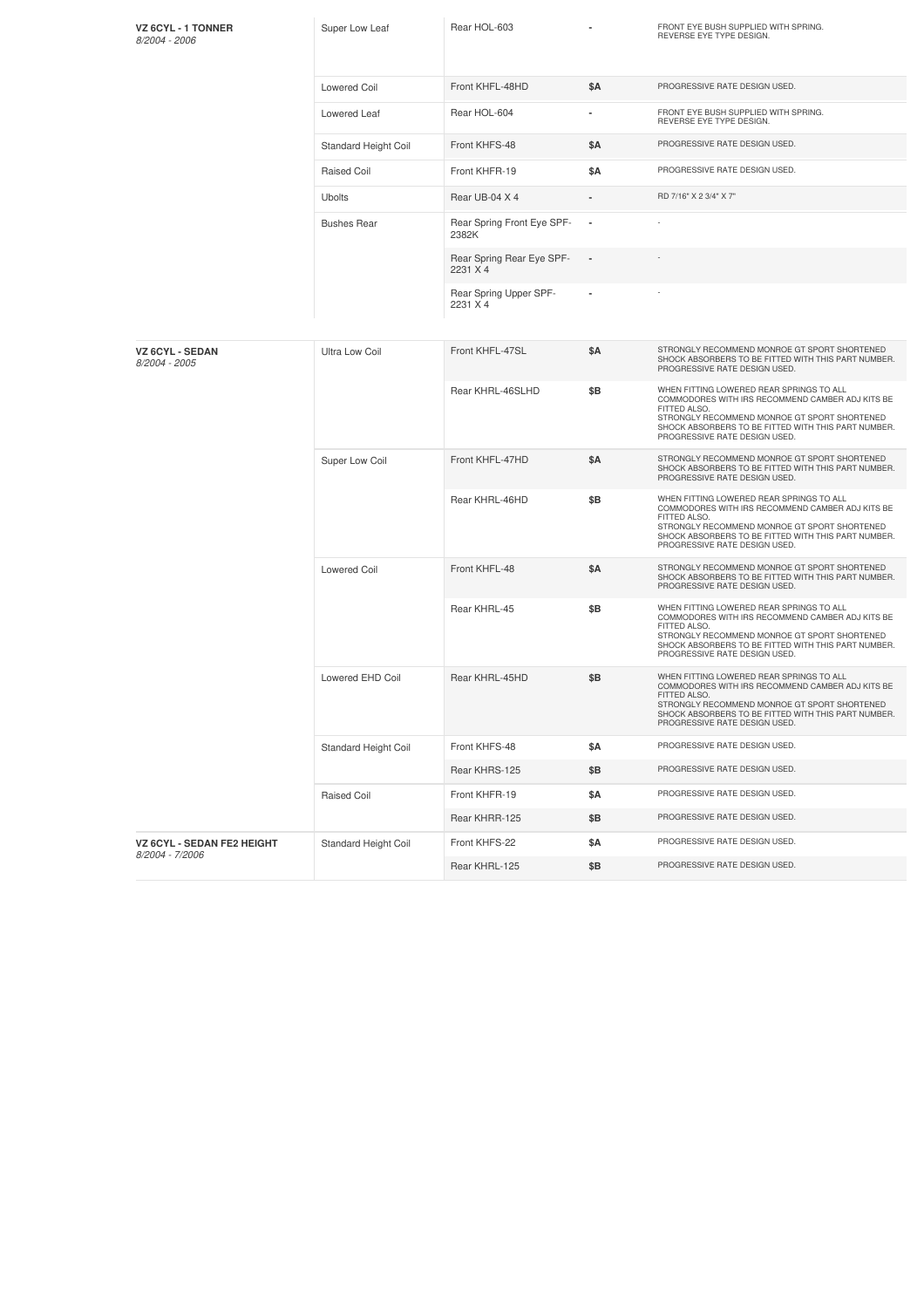| VZ 6CYL - UTE<br>8/2004 - 2006                    | <b>Ultra Low Coil</b>       | Front KHFL-47SL  | \$A        | STRONGLY RECOMMEND MONROE GT SPORT SHORTENED<br>SHOCK ABSORBERS TO BE FITTED WITH THIS PART NUMBER.<br>PROGRESSIVE RATE DESIGN USED.                                                                                                                 |
|---------------------------------------------------|-----------------------------|------------------|------------|------------------------------------------------------------------------------------------------------------------------------------------------------------------------------------------------------------------------------------------------------|
|                                                   |                             | Rear KHRL-46     | \$B        | WHEN FITTING LOWERED REAR SPRINGS TO ALL<br>COMMODORES WITH IRS RECOMMEND CAMBER ADJ KITS BE<br>FITTED ALSO.<br>STRONGLY RECOMMEND MONROE GT SPORT SHORTENED<br>SHOCK ABSORBERS TO BE FITTED WITH THIS PART NUMBER.<br>PROGRESSIVE RATE DESIGN USED. |
|                                                   | Super Low Coil              | Front KHFL-47HD  | <b>\$A</b> | STRONGLY RECOMMEND MONROE GT SPORT SHORTENED<br>SHOCK ABSORBERS TO BE FITTED WITH THIS PART NUMBER.<br>PROGRESSIVE RATE DESIGN USED.                                                                                                                 |
|                                                   |                             | Rear KHRL-45     | \$Β        | WHEN FITTING LOWERED REAR SPRINGS TO ALL<br>COMMODORES WITH IRS RECOMMEND CAMBER ADJ KITS BE<br>FITTED ALSO.<br>STRONGLY RECOMMEND MONROE GT SPORT SHORTENED<br>SHOCK ABSORBERS TO BE FITTED WITH THIS PART NUMBER.<br>PROGRESSIVE RATE DESIGN USED. |
|                                                   | <b>Lowered Coil</b>         | Front KHFL-48    | <b>\$A</b> | PROGRESSIVE RATE DESIGN USED.                                                                                                                                                                                                                        |
|                                                   |                             | Rear KHRL-125    | \$Β        | WHEN FITTING LOWERED REAR SPRINGS TO ALL<br>COMMODORES WITH IRS RECOMMEND CAMBER ADJ KITS BE<br>FITTED ALSO.<br>STRONGLY RECOMMEND MONROE GT SPORT SHORTENED<br>SHOCK ABSORBERS TO BE FITTED WITH THIS PART NUMBER.<br>PROGRESSIVE RATE DESIGN USED. |
|                                                   | Lowered EHD Coil            | Rear KHRL-125HD  | \$B        | WHEN FITTING LOWERED REAR SPRINGS TO ALL<br>COMMODORES WITH IRS RECOMMEND CAMBER ADJ KITS BE<br>FITTED ALSO.<br>STRONGLY RECOMMEND MONROE GT SPORT SHORTENED<br>SHOCK ABSORBERS TO BE FITTED WITH THIS PART NUMBER.<br>PROGRESSIVE RATE DESIGN USED. |
|                                                   | <b>Standard Height Coil</b> | Front KHFS-48    | <b>\$A</b> | PROGRESSIVE RATE DESIGN USED.                                                                                                                                                                                                                        |
|                                                   |                             | Rear KHRS-69     | \$B        | PROGRESSIVE RATE DESIGN USED.                                                                                                                                                                                                                        |
|                                                   | <b>Raised Coil</b>          | Front KHFR-19    | <b>\$A</b> | PROGRESSIVE RATE DESIGN USED.                                                                                                                                                                                                                        |
|                                                   |                             | Rear KHRR-69     | \$B        | PROGRESSIVE RATE DESIGN USED.                                                                                                                                                                                                                        |
| <b>VZ 6CYL - WAGON</b><br>8/2004 - 2006           | <b>Ultra Low Coil</b>       | Front KHFL-47SL  | \$A        | STRONGLY RECOMMEND MONROE GT SPORT SHORTENED<br>SHOCK ABSORBERS TO BE FITTED WITH THIS PART NUMBER.<br>PROGRESSIVE RATE DESIGN USED.                                                                                                                 |
|                                                   |                             | Rear KHRL-46HD   | \$B        | WHEN FITTING LOWERED REAR SPRINGS TO ALL<br>COMMODORES WITH IRS RECOMMEND CAMBER ADJ KITS BE<br>FITTED ALSO.<br>STRONGLY RECOMMEND MONROE GT SPORT SHORTENED<br>SHOCK ABSORBERS TO BE FITTED WITH THIS PART NUMBER.<br>PROGRESSIVE RATE DESIGN USED. |
|                                                   | Super Low Coil              | Front KHFL-47HD  | \$A        | STRONGLY RECOMMEND MONROE GT SPORT SHORTENED<br>SHOCK ABSORBERS TO BE FITTED WITH THIS PART NUMBER.<br>PROGRESSIVE RATE DESIGN USED.                                                                                                                 |
|                                                   |                             | Rear KHRL-45HD   | \$B        | WHEN FITTING LOWERED REAR SPRINGS TO ALL<br>COMMODORES WITH IRS RECOMMEND CAMBER ADJ KITS BE<br>FITTED ALSO.<br>STRONGLY RECOMMEND MONROE GT SPORT SHORTENED<br>SHOCK ABSORBERS TO BE FITTED WITH THIS PART NUMBER.<br>PROGRESSIVE RATE DESIGN USED. |
|                                                   | <b>Lowered Coil</b>         | Front KHFL-48    | \$Α        | STRONGLY RECOMMEND MONROE GT SPORT SHORTENED<br>SHOCK ABSORBERS TO BE FITTED WITH THIS PART NUMBER.<br>PROGRESSIVE RATE DESIGN USED.                                                                                                                 |
|                                                   |                             | Rear KHRS-46     | \$B        | WHEN FITTING LOWERED REAR SPRINGS TO ALL<br>COMMODORES WITH IRS RECOMMEND CAMBER ADJ KITS BE<br>FITTED ALSO.<br>STRONGLY RECOMMEND MONROE GT SPORT SHORTENED<br>SHOCK ABSORBERS TO BE FITTED WITH THIS PART NUMBER.<br>PROGRESSIVE RATE DESIGN USED. |
|                                                   | <b>Standard Height Coil</b> | Front KHFS-48    | \$A        | PROGRESSIVE RATE DESIGN USED.                                                                                                                                                                                                                        |
|                                                   |                             | Rear KHRS-69     | \$B        | PROGRESSIVE RATE DESIGN USED.                                                                                                                                                                                                                        |
|                                                   | Raised Coil                 | Front KHFR-19    | <b>\$A</b> | PROGRESSIVE RATE DESIGN USED.                                                                                                                                                                                                                        |
|                                                   |                             | Rear KHRR-69     | \$B        | PROGRESSIVE RATE DESIGN USED.                                                                                                                                                                                                                        |
| ZB 4CYL FWD 2.0TD - LIFTBACK<br>10/2017 - Current | <b>Lowered Coil</b>         | Front KHFL-190SL | \$Α        |                                                                                                                                                                                                                                                      |
|                                                   |                             | Rear KHRL-192    | \$B        |                                                                                                                                                                                                                                                      |
| ZB 4CYL FWD 2.0TD -<br><b>SPORTSWAGON</b>         | <b>Lowered Coil</b>         | Front KHFL-190SL | \$A        |                                                                                                                                                                                                                                                      |
| 11/2017 - Current                                 |                             | Rear KHRL-192    | \$B        |                                                                                                                                                                                                                                                      |
| ZB 6CYL AWD 3.6L PETROL -<br><b>LIFTBACK</b>      | <b>Lowered Coil</b>         | Front KHFL-190SL | \$Α        |                                                                                                                                                                                                                                                      |
| 11/2017 - Current                                 |                             | Rear KHRL-191SL  | \$B        |                                                                                                                                                                                                                                                      |
| ZB 6CYL AWD 3.6L PETROL -<br><b>SPORTSWAGON</b>   | <b>Lowered Coil</b>         | Front KHFL-190SL | \$A        |                                                                                                                                                                                                                                                      |
| 11/2017 - Current                                 |                             | Rear KHRL-191SL  | \$Β        |                                                                                                                                                                                                                                                      |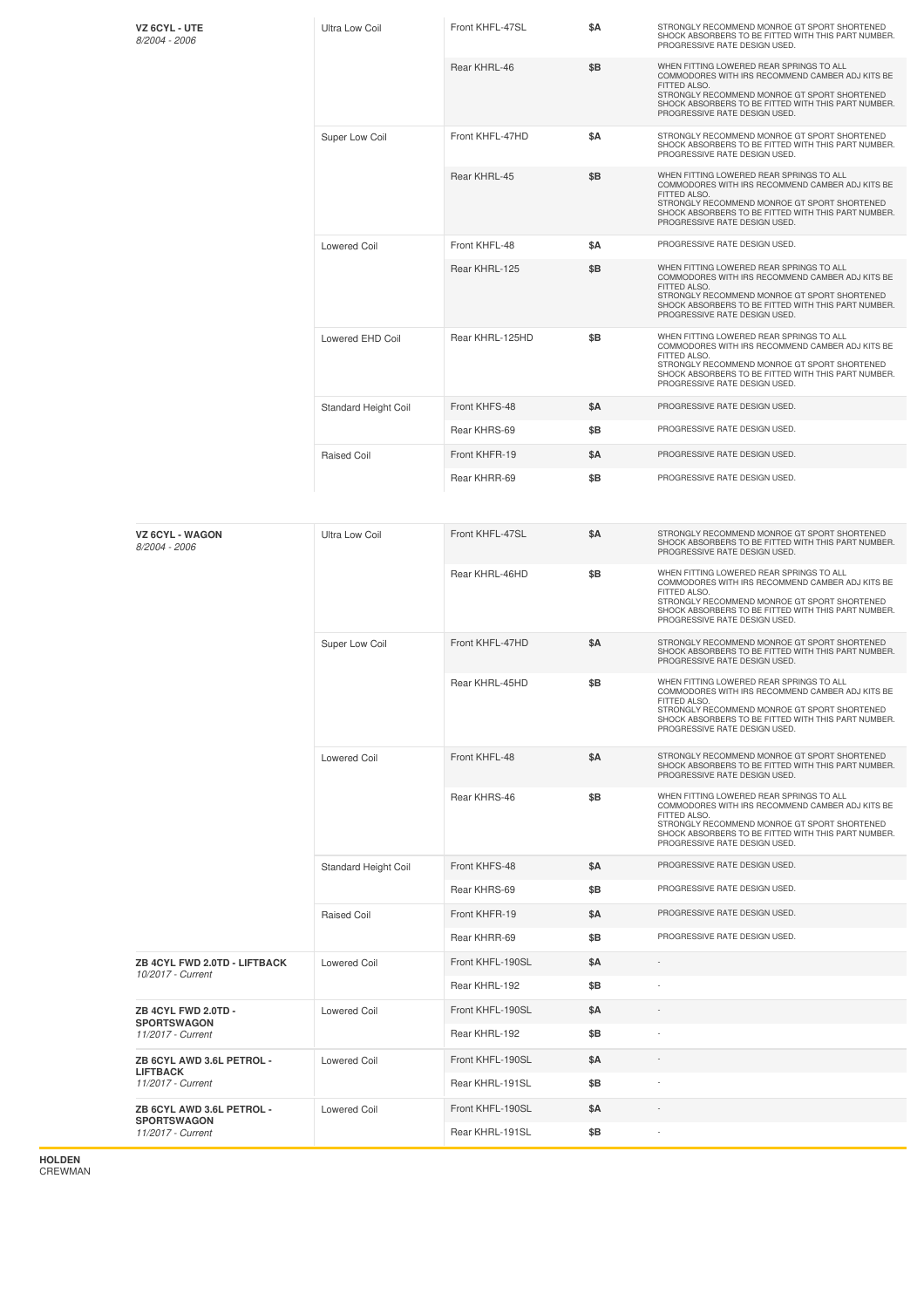| <b>CROSS 6</b><br>2003 - 2007 | Super Low Leaf       | Rear HOL-602                         | ٠                        | FRONT EYE BUSH SUPPLIED WITH SPRING.<br>REVERSE EYE TYPE DESIGN. |
|-------------------------------|----------------------|--------------------------------------|--------------------------|------------------------------------------------------------------|
|                               | <b>Lowered Coil</b>  | Front KHFS-19                        | \$Α                      | PROGRESSIVE RATE DESIGN USED.                                    |
|                               | Lowered Leaf         | Rear HOL-603                         | ä,                       | FRONT EYE BUSH SUPPLIED WITH SPRING.<br>REVERSE EYE TYPE DESIGN. |
|                               | Standard Height Coil | Front KHFR-19H                       | \$Β                      | ÷                                                                |
|                               | Raised Coil          | Front KHFR-64                        | \$Α                      |                                                                  |
|                               | Raised Leaf          | Rear HOL-610                         |                          | LONGER UBOLTS REQUIRED.                                          |
|                               | <b>Ubolts</b>        | Rear UB-04 X 4                       | ä,                       | RD 7/16" X 2 3/4" X 7"                                           |
|                               | <b>Bushes Rear</b>   | Rear Spring Front Eye SPF-<br>2382K  | $\overline{\phantom{a}}$ |                                                                  |
|                               |                      | Rear Spring Rear Eye SPF-<br>2231-4K | $\overline{\phantom{a}}$ |                                                                  |
|                               |                      | Rear Spring Upper SPF-<br>2231-4K    | ä,                       |                                                                  |
|                               | <b>BUSH KIT</b>      | Kit KIT-109K                         | ä,                       |                                                                  |
| <b>CROSS 8</b><br>2003 - 2007 | Super Low Leaf       | Rear HOL-602                         |                          | FRONT EYE BUSH SUPPLIED WITH SPRING.<br>REVERSE EYE TYPE DESIGN. |
|                               | <b>Lowered Coil</b>  | Front KHFS-19                        | \$Α                      | PROGRESSIVE RATE DESIGN USED.                                    |
|                               | Lowered Leaf         | Rear HOL-603                         |                          | FRONT EYE BUSH SUPPLIED WITH SPRING.<br>REVERSE EYE TYPE DESIGN. |
|                               | Standard Height Coil | Front KHFR-19H                       | \$Β                      |                                                                  |
|                               | Raised Coil          | Front KHFR-64                        | \$Α                      |                                                                  |
|                               | Raised Leaf          | Rear HOL-610                         |                          | LONGER UBOLTS REQUIRED.                                          |
|                               | <b>Ubolts</b>        | Rear UB-04 X 4                       | ÷                        | RD 7/16" X 2 3/4" X 7"                                           |
|                               | <b>Bushes Rear</b>   | Rear Spring Front Eye SPF-<br>2382K  | $\overline{\phantom{a}}$ |                                                                  |
|                               |                      | Rear Spring Rear Eye SPF-<br>2231-4K | $\overline{a}$           |                                                                  |
|                               |                      | Rear Spring Upper SPF-<br>2231-4K    | ä,                       |                                                                  |
|                               | <b>BUSH KIT</b>      | Kit KIT-109K                         |                          |                                                                  |
| VY 6CYL<br>2003 - 7/2004      | Super Low Leaf       | Rear HOL-602                         | ä,                       | FRONT EYE BUSH SUPPLIED WITH SPRING.<br>REVERSE EYE TYPE DESIGN. |
|                               | Lowered Coil         | Front KHFL-48HD                      | \$Α                      | PROGRESSIVE RATE DESIGN USED.                                    |
|                               | Lowered Leaf         | Rear HOL-603                         | $\blacksquare$           | FRONT EYE BUSH SUPPLIED WITH SPRING.<br>REVERSE EYE TYPE DESIGN. |
|                               | Standard Height Coil | Front KHFS-48                        | \$Α                      | PROGRESSIVE RATE DESIGN USED.                                    |
|                               | Raised Coil          | Front KHFR-19                        | \$Α                      | ×,                                                               |
|                               | Raised Leaf          | Rear HOL-610                         |                          | LONGER UBOLTS REQUIRED.                                          |
|                               | Ubolts               | Rear UB-04 X 4                       | ä,                       | RD 7/16" X 2 3/4" X 7"                                           |
|                               | <b>Bushes Rear</b>   | Rear Spring Front Eye SPF-<br>2382K  |                          |                                                                  |
|                               |                      | Rear Spring Rear Eye SPF-<br>2231-4K | $\blacksquare$           |                                                                  |
|                               |                      | Rear Spring Upper SPF-<br>2231-4K    | ä,                       |                                                                  |
|                               | <b>BUSH KIT</b>      | Kit KIT-109K                         | $\frac{1}{2}$            |                                                                  |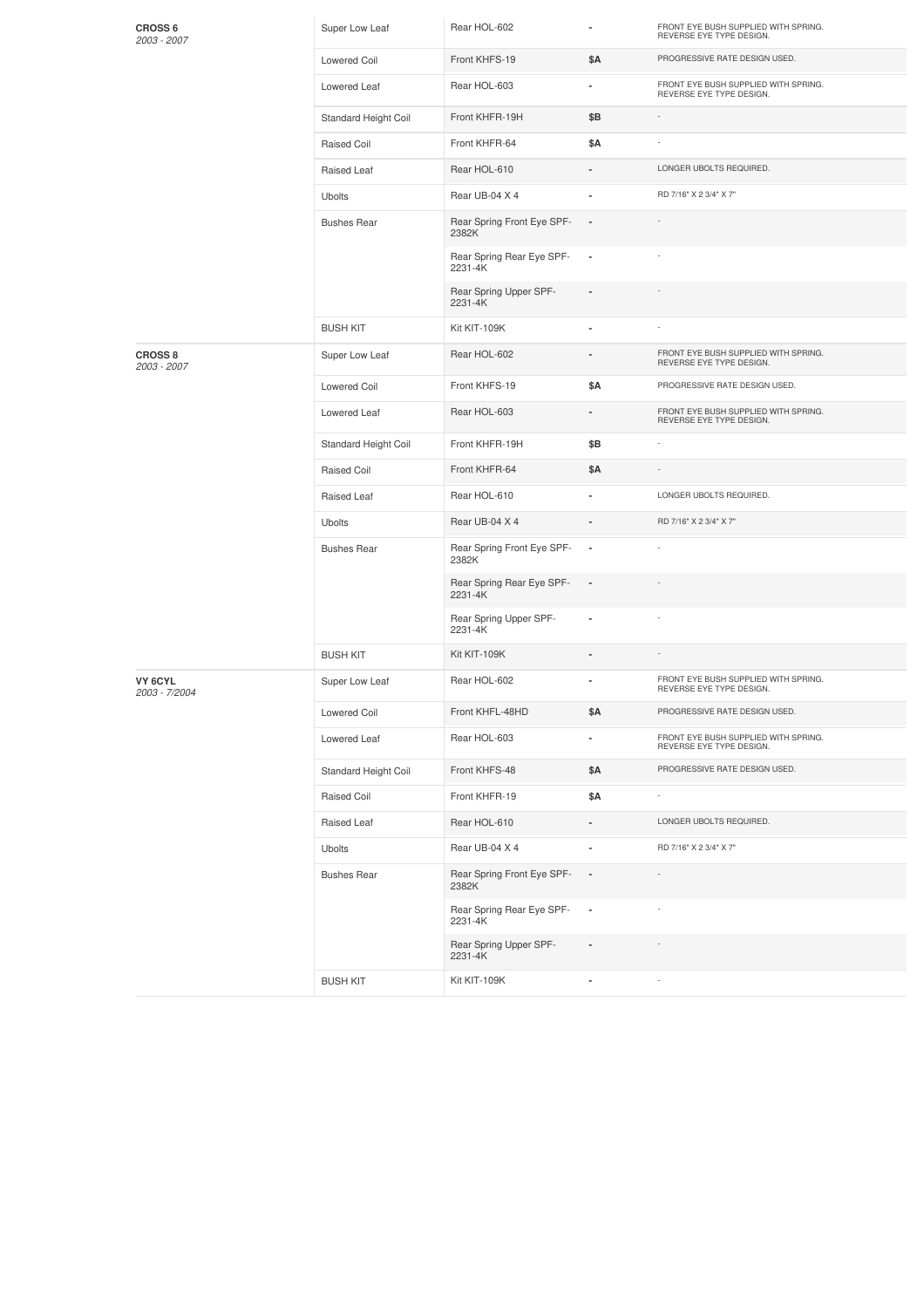**VY, VZ 8 CYL**

| VY, VZ 8 CYL<br>2003 - 2007 | Super Low Leaf       | Rear HOL-602                         |                | FRONT EYE BUSH SUPPLIED WITH SPRING.<br>REVERSE EYE TYPE DESIGN. |
|-----------------------------|----------------------|--------------------------------------|----------------|------------------------------------------------------------------|
|                             | <b>Lowered Coil</b>  | Front KHFS-22                        | \$A            | PROGRESSIVE RATE DESIGN USED.                                    |
|                             | Lowered Leaf         | Rear HOL-603                         |                | FRONT EYE BUSH SUPPLIED WITH SPRING.<br>REVERSE EYE TYPE DESIGN. |
|                             | Standard Height Coil | Front KHFR-19                        | \$A            | $\overline{\phantom{a}}$                                         |
|                             | Raised Coil          | Front KHFR-19H                       | \$B            |                                                                  |
|                             | Raised Leaf          | Rear HOL-610                         | ٠              | LONGER UBOLTS REQUIRED.                                          |
|                             | <b>Ubolts</b>        | Rear UB-04 X 4                       | $\overline{a}$ | RD 7/16" X 2 3/4" X 7"                                           |
|                             | <b>Bushes Rear</b>   | Rear Spring Front Eye SPF-<br>2382K  | $\sim$         | $\overline{\phantom{a}}$                                         |
|                             |                      | Rear Spring Rear Eye SPF-<br>2231-4K | $\sim$         |                                                                  |
|                             |                      | Rear Spring Upper SPF-<br>2231-4K    | $\blacksquare$ |                                                                  |
|                             | <b>BUSH KIT</b>      | Kit KIT-109K                         | ۰              | $\overline{\phantom{a}}$                                         |

|                        | VZ 6CYL<br>8/2004 - 2006               | Super Low Leaf       | Rear HOL-602                         | ×,                       | FRONT EYE BUSH SUPPLIED WITH SPRING.<br>REVERSE EYE TYPE DESIGN.         |
|------------------------|----------------------------------------|----------------------|--------------------------------------|--------------------------|--------------------------------------------------------------------------|
|                        |                                        | <b>Lowered Coil</b>  | Front KHFS-22                        | \$A                      | PROGRESSIVE RATE DESIGN USED.                                            |
|                        |                                        | Lowered Leaf         | Rear HOL-603                         | ä,                       | FRONT EYE BUSH SUPPLIED WITH SPRING.<br>REVERSE EYE TYPE DESIGN.         |
|                        |                                        | Standard Height Coil | Front KHFR-19                        | <b>\$A</b>               |                                                                          |
|                        |                                        | Raised Coil          | Front KHFR-19H                       | \$B                      |                                                                          |
|                        |                                        | Raised Leaf          | Rear HOL-610                         |                          | LONGER UBOLTS REQUIRED.                                                  |
|                        |                                        | <b>Ubolts</b>        | Rear UB-04 X 4                       |                          | RD 7/16" X 2 3/4" X 7"                                                   |
|                        |                                        | <b>Bushes Rear</b>   | Rear Spring Front Eye SPF-<br>2382K  | $\overline{\phantom{a}}$ |                                                                          |
|                        |                                        |                      | Rear Spring Rear Eye SPF-<br>2231-4K | $\cdot$                  |                                                                          |
|                        |                                        |                      | Rear Spring Upper SPF-<br>2231-4K    | $\overline{a}$           |                                                                          |
|                        |                                        | <b>BUSH KIT</b>      | Kit KIT-109K                         | ٠                        |                                                                          |
| <b>HOLDEN</b><br>CRUZE | <b>JG, JH DIESEL</b><br>2009 - Current | <b>Lowered Coil</b>  | Front KHFL-157D                      | \$D                      | NON STOCKED ITEM. CURRENTLY UNAVAILABLE                                  |
|                        |                                        |                      | Rear KHRL-158                        | \$C                      | PROGRESSIVE RATE DESIGN USED.                                            |
|                        |                                        | Standard Height Coil | Rear KHRS-158                        | \$D                      | PROGRESSIVE RATE DESIGN USED.<br>NON STOCKED ITEM. CURRENTLY UNAVAILABLE |
|                        | <b>JG, JH PETROL</b><br>2009 - Current | Super Low Coil       | Front KHFL-157SL                     | \$C                      |                                                                          |
|                        |                                        |                      | Rear KHRL-158SL                      | \$B                      | PROGRESSIVE RATE DESIGN USED.                                            |
|                        |                                        | <b>Lowered Coil</b>  | Front KHFL-157                       | \$C                      |                                                                          |
|                        |                                        |                      | Rear KHRL-158                        | \$C                      | PROGRESSIVE RATE DESIGN USED.                                            |
|                        |                                        | Standard Height Coil | Rear KHRS-158                        | \$D                      | PROGRESSIVE RATE DESIGN USED.<br>NON STOCKED ITEM. CURRENTLY UNAVAILABLE |
|                        | YG<br>2002 - 2008                      | <b>Lowered Coil</b>  | Front KHFL-105                       | \$D                      |                                                                          |
|                        |                                        |                      | Rear KDRL-118                        | \$D                      | PROGRESSIVE RATE DESIGN USED.<br>NON STOCKED ITEM. CURRENTLY UNAVAILABLE |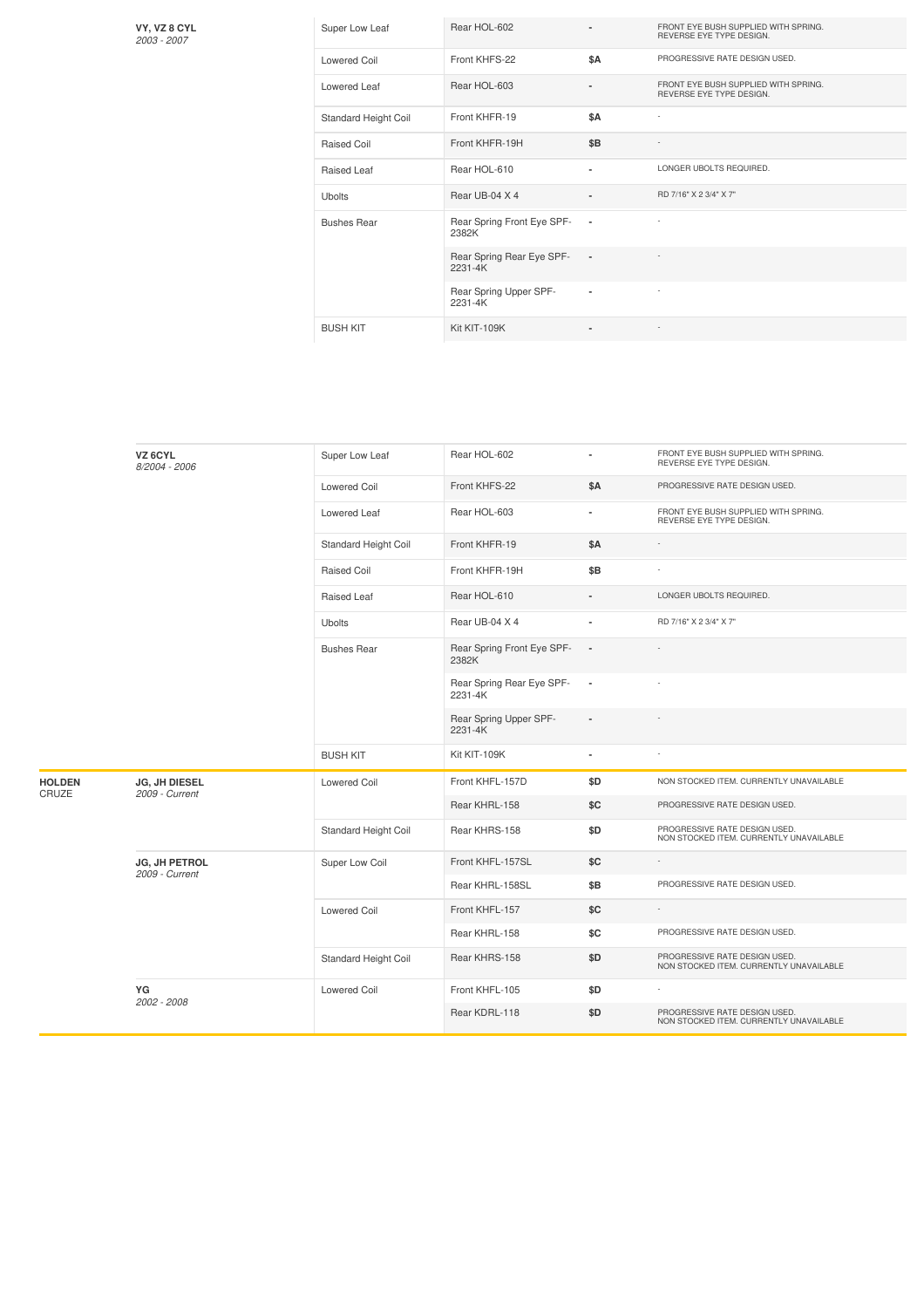**HOLDEN** EJ, EH

**SEDAN** *1962 -1965*

| ۰, |
|----|
|    |

|  |  | 196 |  |
|--|--|-----|--|
|  |  |     |  |

| <b>Lowered Coil</b>  | Front KHFL-01                          | \$A            |                                                                |
|----------------------|----------------------------------------|----------------|----------------------------------------------------------------|
| Lowered Leaf         | Rear HOL-501 ZZ                        | ۰              | FRONT EYE BUSH SUPPLIED WITH SPRING.<br><b>IMPORTED SPRING</b> |
| Standard Height Coil | Front KHFS-01                          | \$A            | ÷,                                                             |
| Standard Height Leaf | Rear HOL-502 ZZ                        | $\blacksquare$ | FRONT EYE BUSH SUPPLIED WITH SPRING.<br><b>IMPORTED SPRING</b> |
| Raised Coil          | Front KHFS-02                          | <b>\$A</b>     | $\overline{a}$                                                 |
| <b>Ubolts</b>        | Rear UB-03 X 4                         | ٠              | RD 7/16" X 2 3/4" X 6"                                         |
| <b>Bushes Rear</b>   | Rear Spring Front Eye SPF-<br>2204K    | $\blacksquare$ |                                                                |
|                      | Rear Spring Rear Eye SPF-<br>2182K X 2 | $\blacksquare$ |                                                                |
|                      | Saddle Pads SPF-089K                   | ۰              |                                                                |

| UTE & P/VAN<br>1962 - 1965  | Lowered Coil         | Front KHFL-01                          | <b>\$A</b>     |                                                                |
|-----------------------------|----------------------|----------------------------------------|----------------|----------------------------------------------------------------|
|                             | Lowered Leaf         | Rear HOL-507 ZZ                        | $\sim$         | FRONT EYE BUSH SUPPLIED WITH SPRING.<br><b>IMPORTED SPRING</b> |
|                             | Standard Height Coil | Front KHFS-01                          | <b>\$A</b>     |                                                                |
|                             | Standard Height Leaf | Rear HOL-504                           | ٠              | FRONT EYE BUSH SUPPLIED WITH SPRING.                           |
|                             | Raised Coil          | Front KHFS-02                          | <b>\$A</b>     |                                                                |
|                             | Ubolts               | Rear UB-03 X 4                         |                | RD 7/16" X 2 3/4" X 6"                                         |
|                             | <b>Bushes Rear</b>   | Rear Spring Front Eye SPF-<br>2204K    | $\sim$         |                                                                |
|                             |                      | Rear Spring Rear Eye SPF-<br>2182K X 2 | $\sim$         |                                                                |
|                             |                      | Saddle Pads SPF-089K                   | $\blacksquare$ |                                                                |
| <b>WAGON</b><br>1962 - 1965 | <b>Lowered Coil</b>  | Front KHFL-01                          | \$A            |                                                                |
|                             | Lowered Leaf         | Rear HOL-507 ZZ                        |                | FRONT EYE BUSH SUPPLIED WITH SPRING.<br><b>IMPORTED SPRING</b> |
|                             | Standard Height Coil | Front KHFS-01                          | <b>\$A</b>     | $\overline{\phantom{a}}$                                       |
|                             | Standard Height Leaf | Rear HOL-504                           | ٠              | FRONT EYE BUSH SUPPLIED WITH SPRING.                           |
|                             | Raised Coil          | Front KHFS-02                          | <b>\$A</b>     |                                                                |
|                             | <b>Ubolts</b>        | Rear UB-03 X 4                         |                | RD 7/16" X 2 3/4" X 6"                                         |
|                             | <b>Bushes Rear</b>   | Rear Spring Front Eye SPF-<br>2204K    | $\sim$         |                                                                |
|                             |                      | Rear Spring Rear Eye SPF-<br>2182K X 2 | $\sim$         |                                                                |
|                             |                      | Saddle Pads SPF-089K                   |                |                                                                |

| <b>HOLDEN</b> | <b>EPICA</b><br>$2007 - 2011$ | owered Coil | Front KSRR-23 |     | NON STOCKED ITEM, CURRENTLY UNAVAILABLE                                  |
|---------------|-------------------------------|-------------|---------------|-----|--------------------------------------------------------------------------|
|               |                               |             | Rear KHRL-49  | \$D | PROGRESSIVE RATE DESIGN USED.<br>NON STOCKED ITEM, CURRENTLY UNAVAILABLE |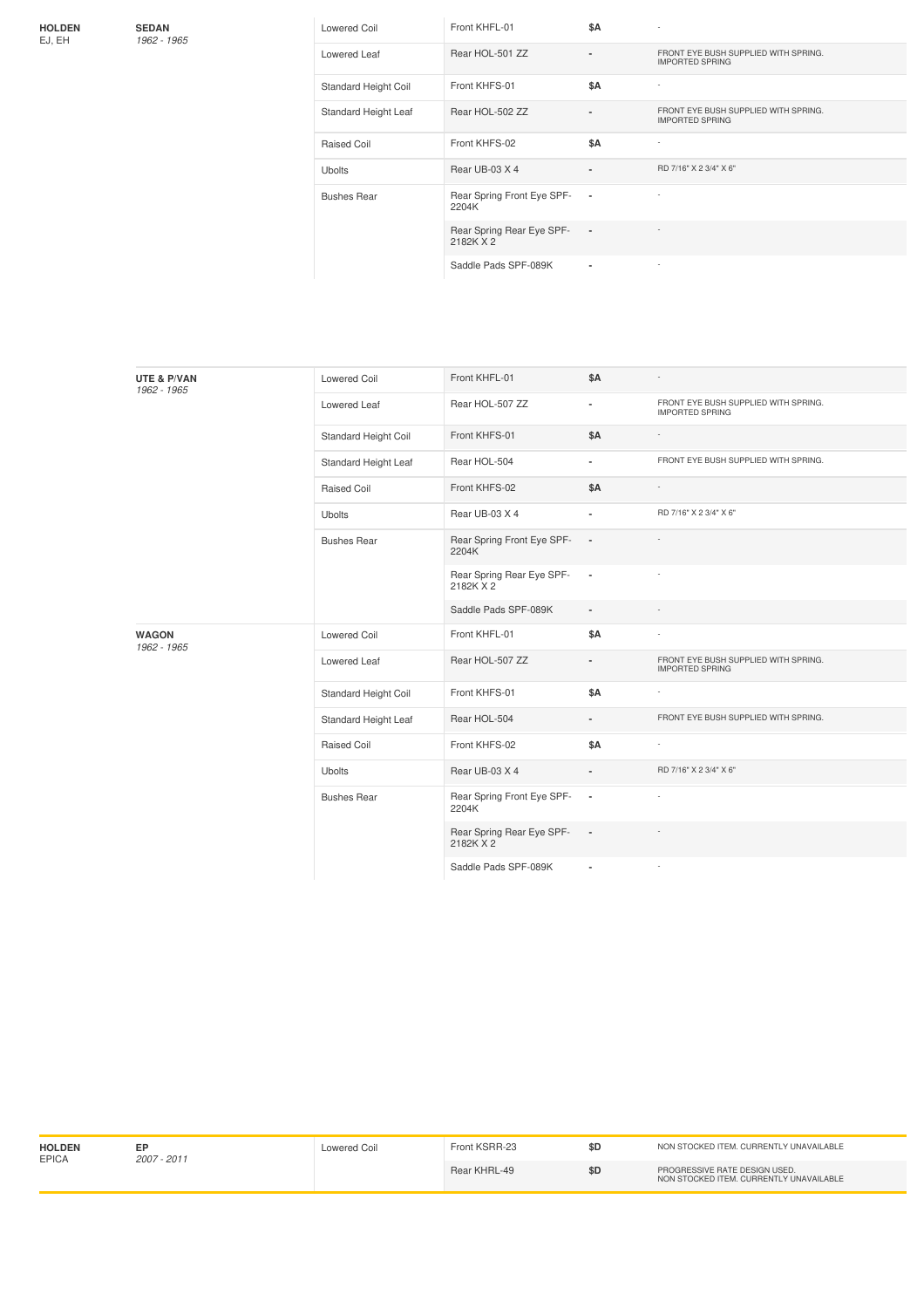| <b>HOLDEN</b><br><b>EQUINOX</b> | <b>EQ 2LTR AWD PETROL TURBO -</b><br><b>SEDAN</b><br>1/2018 - Current | Lowered Coil | Front KHFL-194 | \$D | $\sim$                                  |
|---------------------------------|-----------------------------------------------------------------------|--------------|----------------|-----|-----------------------------------------|
|                                 |                                                                       |              | Rear KHRL-195  | \$D | $\sim$                                  |
|                                 |                                                                       | Raised Coil  | Front KHFR-194 | \$D | NON STOCKED ITEM, CURRENTLY UNAVAILABLE |
|                                 |                                                                       |              | Rear KHRR-195  | \$D | . .                                     |
|                                 |                                                                       |              |                |     |                                         |
|                                 |                                                                       |              |                |     |                                         |

| <b>HOLDEN</b><br>FB, EK          | 1960 - 1961                       | <b>Lowered Coil</b>         | Front KHFL-01     | <b>\$A</b>     | $\overline{a}$                                                                                                         |
|----------------------------------|-----------------------------------|-----------------------------|-------------------|----------------|------------------------------------------------------------------------------------------------------------------------|
|                                  |                                   | Standard Height Coil        | Front KHFS-01     | <b>\$A</b>     |                                                                                                                        |
|                                  |                                   | Standard Height Leaf        | Rear NLA          |                |                                                                                                                        |
|                                  |                                   | Raised Coil                 | Front KHFS-02     | \$Α            |                                                                                                                        |
| <b>HOLDEN</b><br>FE, FC          | 1957 - 1959                       | <b>Lowered Coil</b>         | Front KHFL-21     | \$D            | NON STOCKED ITEM. CURRENTLY UNAVAILABLE                                                                                |
|                                  |                                   | Standard Height Coil        | Front KHFS-21     | \$D            | NON STOCKED ITEM. CURRENTLY UNAVAILABLE                                                                                |
|                                  |                                   | Standard Height Leaf        | Rear NLA          |                |                                                                                                                        |
| <b>HOLDEN</b><br>FJ              | 1953 - 1956                       | <b>Lowered Coil</b>         | Front KHFL-0      | \$D            | NON STOCKED ITEM. CURRENTLY UNAVAILABLE                                                                                |
|                                  |                                   | <b>Standard Height Coil</b> | Front KHFS-0      | \$D            | NON STOCKED ITEM. CURRENTLY UNAVAILABLE                                                                                |
|                                  |                                   | Standard Height Leaf        | Rear NLA          |                | ÷                                                                                                                      |
| <b>HOLDEN</b><br><b>FRONTERA</b> | 1995 - 1998                       | <b>Lowered Coil</b>         | Front TORSION BAR | $\blacksquare$ | TORSION BARS SHOWN FOR ILLUSTRATION PURPOSES ONLY.<br>KING SPRINGS DO NOT SUPPLY OR MANUFACTURE TORSION<br><b>BARS</b> |
|                                  |                                   | <b>Standard Height Coil</b> | Front TORSION BAR |                | TORSION BARS SHOWN FOR ILLUSTRATION PURPOSES ONLY.<br>KING SPRINGS DO NOT SUPPLY OR MANUFACTURE TORSION<br><b>BARS</b> |
|                                  |                                   |                             | Rear KHRS-90      | \$D            | PROGRESSIVE RATE DESIGN USED.<br>NON STOCKED ITEM. CURRENTLY UNAVAILABLE                                               |
|                                  |                                   | <b>Raised Coil</b>          | Front TORSION BAR |                | TORSION BARS SHOWN FOR ILLUSTRATION PURPOSES ONLY.<br>KING SPRINGS DO NOT SUPPLY OR MANUFACTURE TORSION<br><b>BARS</b> |
|                                  |                                   |                             | Rear KHRR-90      | \$D            | PROGRESSIVE RATE DESIGN USED.<br>NON STOCKED ITEM. CURRENTLY UNAVAILABLE                                               |
|                                  | <b>MX LWB</b><br>2/1999 - 10/2003 | <b>Lowered Coil</b>         | Front TORSION BAR |                | TORSION BARS SHOWN FOR ILLUSTRATION PURPOSES ONLY.<br>KING SPRINGS DO NOT SUPPLY OR MANUFACTURE TORSION<br><b>BARS</b> |
|                                  |                                   | Standard Height Coil        | Front TORSION BAR |                | TORSION BARS SHOWN FOR ILLUSTRATION PURPOSES ONLY.<br>KING SPRINGS DO NOT SUPPLY OR MANUFACTURE TORSION<br><b>BARS</b> |
|                                  |                                   | <b>Raised Coil</b>          | Front TORSION BAR |                | TORSION BARS SHOWN FOR ILLUSTRATION PURPOSES ONLY.<br>KING SPRINGS DO NOT SUPPLY OR MANUFACTURE TORSION<br><b>BARS</b> |
|                                  |                                   |                             | Rear KDRL-39      | \$D            | NON STOCKED ITEM. CURRENTLY UNAVAILABLE                                                                                |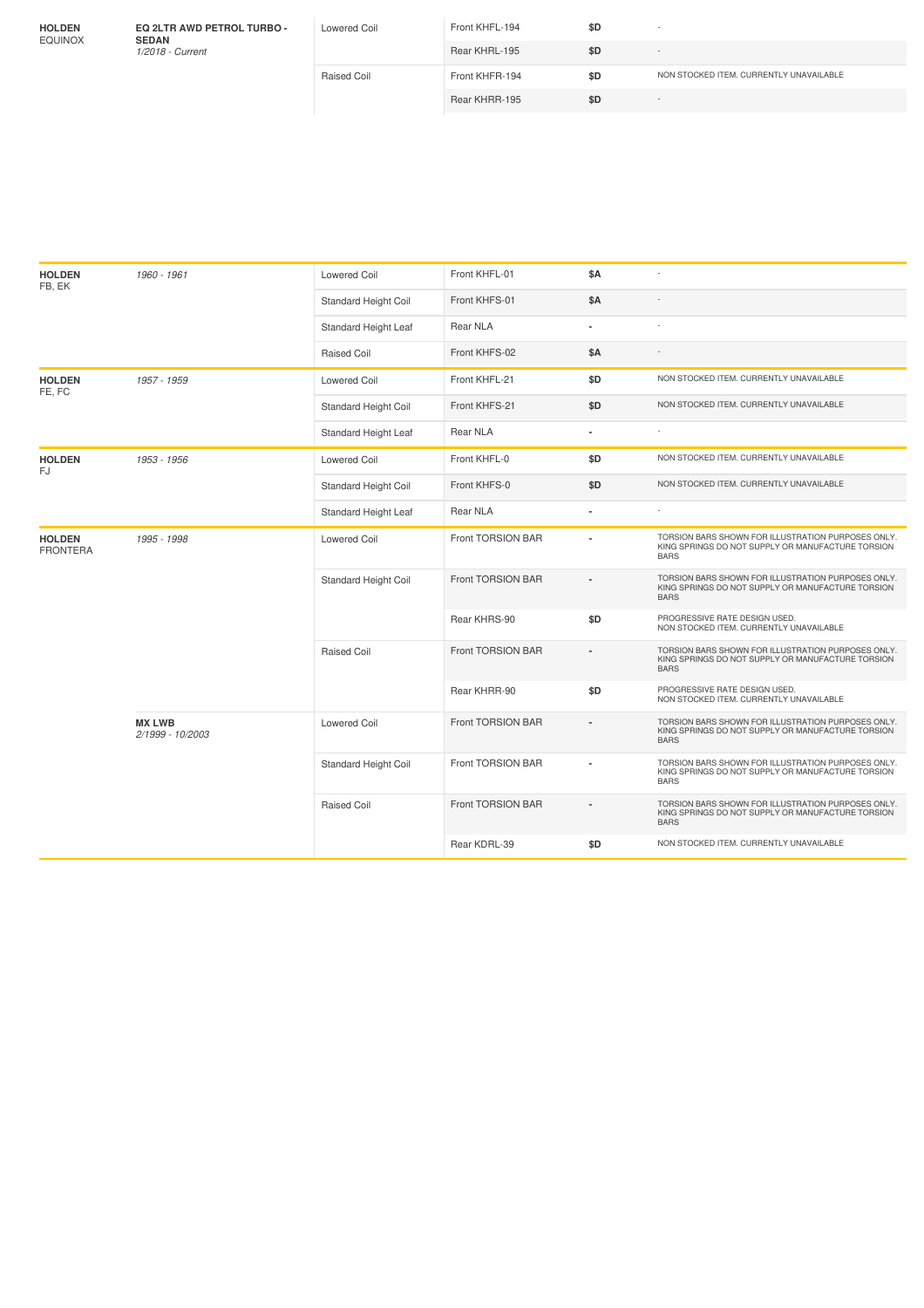| <b>HOLDEN</b><br>GEMINI | <b>RB SEDAN</b><br>1985 - 1987                         | Standard Height Coil | Front KDFL-14                       | \$D                      | PROGRESSIVE RATE DESIGN USED.<br>NON STOCKED ITEM. CURRENTLY UNAVAILABLE                                                             |
|-------------------------|--------------------------------------------------------|----------------------|-------------------------------------|--------------------------|--------------------------------------------------------------------------------------------------------------------------------------|
|                         |                                                        |                      | Rear KHRS-70                        | \$D                      | PROGRESSIVE RATE DESIGN USED.<br>NON STOCKED ITEM. CURRENTLY UNAVAILABLE                                                             |
|                         | TC, TD SEDAN                                           | Super Low Coil       | Front KHFL-06                       | \$Α                      |                                                                                                                                      |
|                         | 1977 - 1979                                            |                      | Rear KMFL-04                        | \$Α                      | STRONGLY RECOMMEND MONROE GT SPORT SHORTENED<br>SHOCK ABSORBERS TO BE FITTED WITH THIS PART NUMBER.<br>PROGRESSIVE RATE DESIGN USED. |
|                         |                                                        | <b>Lowered Coil</b>  | Front KHFS-06                       | \$Α                      |                                                                                                                                      |
|                         |                                                        |                      | Rear KHRL-07                        | \$Α                      | PROGRESSIVE RATE DESIGN USED.                                                                                                        |
|                         |                                                        | Standard Height Coil | Front KHFL-29                       | \$D                      | NON STOCKED ITEM. CURRENTLY UNAVAILABLE                                                                                              |
|                         |                                                        |                      | Rear KHRS-07                        | \$D                      | PROGRESSIVE RATE DESIGN USED.<br>NON STOCKED ITEM. CURRENTLY UNAVAILABLE                                                             |
|                         | <b>TE SEDAN</b>                                        | Super Low Coil       | Front KHFL-06                       | \$Α                      |                                                                                                                                      |
|                         | 1979 - 1982                                            |                      | Rear KMFL-04                        | \$Α                      | STRONGLY RECOMMEND MONROE GT SPORT SHORTENED<br>SHOCK ABSORBERS TO BE FITTED WITH THIS PART NUMBER.<br>PROGRESSIVE RATE DESIGN USED. |
|                         |                                                        | <b>Lowered Coil</b>  | Front KHFS-06                       | \$Α                      |                                                                                                                                      |
|                         |                                                        |                      | Rear KHRL-07                        | \$Α                      | PROGRESSIVE RATE DESIGN USED.                                                                                                        |
|                         |                                                        | Standard Height Coil | Front KHFS-29                       | \$D                      | NON STOCKED ITEM. CURRENTLY UNAVAILABLE                                                                                              |
|                         |                                                        |                      | Rear KHRS-07                        | \$D                      | PROGRESSIVE RATE DESIGN USED.<br>NON STOCKED ITEM. CURRENTLY UNAVAILABLE                                                             |
|                         | TF, TG SEDAN<br>1982 - 1985                            | Super Low Coil       | Front KHFL-06                       | \$Α                      |                                                                                                                                      |
|                         |                                                        |                      | Rear KMFL-04                        | \$Α                      | STRONGLY RECOMMEND MONROE GT SPORT SHORTENED<br>SHOCK ABSORBERS TO BE FITTED WITH THIS PART NUMBER.<br>PROGRESSIVE RATE DESIGN USED. |
|                         |                                                        | <b>Lowered Coil</b>  | Front KHFS-06                       | \$Α                      |                                                                                                                                      |
|                         |                                                        |                      | Rear KHRL-07                        | \$Α                      | PROGRESSIVE RATE DESIGN USED.                                                                                                        |
|                         |                                                        | Standard Height Coil | Front KHFL-29                       | \$D                      | NON STOCKED ITEM. CURRENTLY UNAVAILABLE                                                                                              |
|                         |                                                        |                      | Rear KHRS-07                        | \$D                      | PROGRESSIVE RATE DESIGN USED.<br>NON STOCKED ITEM. CURRENTLY UNAVAILABLE                                                             |
|                         | <b>TX SEDAN</b><br>1975 - 1977                         | <b>Lowered Coil</b>  | Front KHFL-06                       | \$Α                      |                                                                                                                                      |
|                         |                                                        |                      | Rear KHRL-07                        | \$Α                      | PROGRESSIVE RATE DESIGN USED.                                                                                                        |
|                         |                                                        | Standard Height Coil | Front KHFS-06                       | \$Α                      |                                                                                                                                      |
|                         |                                                        |                      | Rear KHRS-07                        | \$D                      | PROGRESSIVE RATE DESIGN USED.<br>NON STOCKED ITEM. CURRENTLY UNAVAILABLE                                                             |
|                         | TX, TC, TD, TE, TF, TG WAGON &<br>P/VAN<br>1975 - 1985 | <b>Lowered Coil</b>  | Rear KHRS-07                        | \$D                      | PROGRESSIVE RATE DESIGN USED.<br>NON STOCKED ITEM. CURRENTLY UNAVAILABLE                                                             |
|                         |                                                        | Standard Height Coil | Rear KHPR-20                        | \$Α                      | PROGRESSIVE RATE DESIGN USED.                                                                                                        |
| <b>HOLDEN</b>           | HD, HR - SEDAN                                         | <b>Lowered Coil</b>  | Front KHFL-01                       | \$Α                      | ÷,                                                                                                                                   |
| H SERIES                | 1965 - 1967                                            | Lowered Leaf         | Rear HOL-501 ZZ                     |                          | FRONT EYE BUSH SUPPLIED WITH SPRING.<br><b>IMPORTED SPRING</b>                                                                       |
|                         |                                                        | Standard Height Coil | Front KHFS-01                       | \$Α                      |                                                                                                                                      |
|                         |                                                        | Standard Height Leaf | Rear HOL-502 ZZ                     | ä,                       | FRONT EYE BUSH SUPPLIED WITH SPRING.                                                                                                 |
|                         |                                                        | Raised Coil          | Front KHFS-02                       | \$Α                      | $\overline{\phantom{a}}$                                                                                                             |
|                         |                                                        | Ubolts               | Rear UB-03 X 4                      |                          | RD 7/16" X 2 3/4" X 6"                                                                                                               |
|                         |                                                        | <b>Bushes Rear</b>   | Rear Spring Front Eye SPF-<br>2204K | $\overline{\phantom{a}}$ |                                                                                                                                      |
|                         |                                                        |                      | Rear Spring Rear Eye SPF-<br>2197K  | $\overline{\phantom{a}}$ |                                                                                                                                      |
|                         |                                                        |                      | Saddle Pads SPF-089K                | $\overline{\phantom{a}}$ |                                                                                                                                      |
|                         |                                                        |                      |                                     |                          |                                                                                                                                      |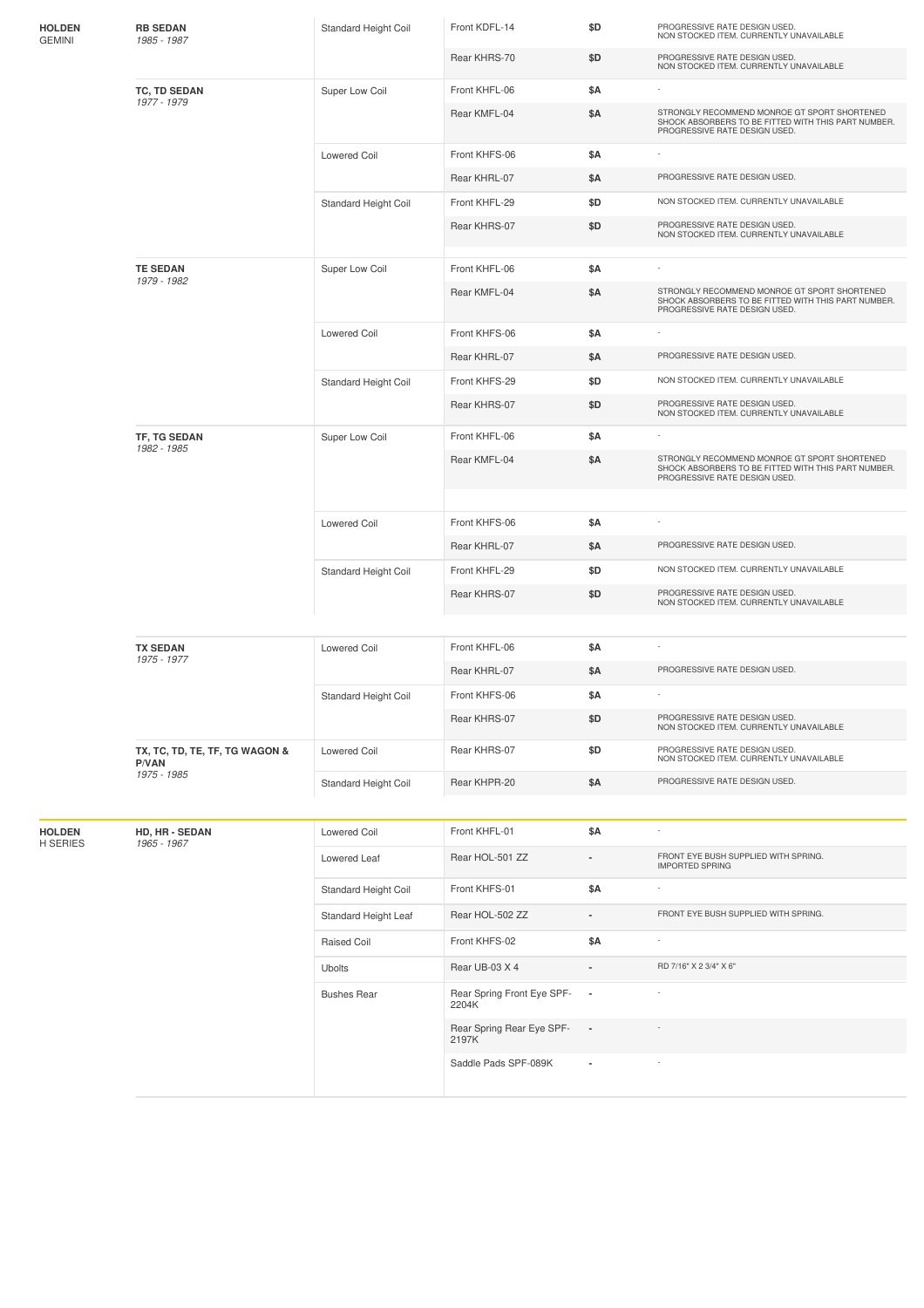| HD, HR - UTE & P/VAN<br>1965 - 1967        | <b>Lowered Coil</b>  | Front KHFL-01                       | \$Α                      |                                                                |
|--------------------------------------------|----------------------|-------------------------------------|--------------------------|----------------------------------------------------------------|
|                                            | Lowered Leaf         | Rear HOL-507 ZZ                     | ٠                        | FRONT EYE BUSH SUPPLIED WITH SPRING.<br><b>IMPORTED SPRING</b> |
|                                            | Standard Height Coil | Front KHFS-01                       | \$A                      | $\overline{\phantom{a}}$                                       |
|                                            | Standard Height Leaf | Rear HOL-504                        | $\overline{\phantom{a}}$ | FRONT EYE BUSH SUPPLIED WITH SPRING.                           |
|                                            | Raised Coil          | Front KHFS-02                       | \$A                      | ÷,                                                             |
|                                            | <b>Ubolts</b>        | Rear UB-03 X 4                      | $\overline{a}$           | RD 7/16" X 2 3/4" X 6"                                         |
|                                            | <b>Bushes Rear</b>   | Rear Spring Front Eye SPF-<br>2204K | $\overline{\phantom{a}}$ |                                                                |
|                                            |                      | Rear Spring Rear Eye SPF-<br>2197K  | $\overline{\phantom{a}}$ |                                                                |
|                                            |                      | Saddle Pads SPF-089K                | $\overline{\phantom{a}}$ |                                                                |
|                                            |                      |                                     |                          |                                                                |
| <b>HD, HR - WAGON</b><br>1965 - 1967       | Lowered Coil         | Front KHFL-01                       | \$Α                      |                                                                |
|                                            | Lowered Leaf         | Rear HOL-507 ZZ                     | $\overline{a}$           | FRONT EYE BUSH SUPPLIED WITH SPRING.<br><b>IMPORTED SPRING</b> |
|                                            | Standard Height Coil | Front KHFS-01                       | \$Α                      |                                                                |
|                                            | Standard Height Leaf | Rear HOL-504                        |                          | FRONT EYE BUSH SUPPLIED WITH SPRING.                           |
|                                            | Raised Coil          | Front KHFS-02                       | \$Α                      |                                                                |
|                                            | <b>Ubolts</b>        | Rear UB-03 X 4                      | $\overline{a}$           | RD 7/16" X 2 3/4" X 6"                                         |
|                                            | <b>Bushes Rear</b>   | Rear Spring Front Eye SPF-<br>2204K | $\overline{\phantom{a}}$ |                                                                |
|                                            |                      | Rear Spring Rear Eye SPF-<br>2197K  | $\overline{\phantom{a}}$ |                                                                |
|                                            |                      | Saddle Pads SPF-089K                | ×,                       | ÷,                                                             |
| HK, HT, HG 6CYL - SEDAN<br>1968 - 1971     | Super Low Coil       | Front KHFL-01                       | \$Α                      |                                                                |
|                                            | <b>Lowered Coil</b>  | Front KHFL-42                       | \$Α                      |                                                                |
|                                            | Lowered Leaf         | Rear HOL-509 ZZ                     | $\overline{\phantom{a}}$ | FRONT EYE BUSH SUPPLIED WITH SPRING.<br><b>IMPORTED SPRING</b> |
|                                            | Standard Height Coil | Front KHFS-02                       | \$Α                      |                                                                |
|                                            | Standard Height Leaf | Rear HOL-506                        |                          | FRONT EYE BUSH SUPPLIED WITH SPRING.                           |
|                                            | Raised Coil          | Front KHFR-02                       | \$Α                      | $\overline{a}$                                                 |
|                                            | Ubolts               | Rear UB-03 X 4                      | $\overline{a}$           | RD 7/16" X 2 3/4" X 6"                                         |
|                                            | <b>Bushes Rear</b>   | Rear Spring Front Eye SPF-<br>2204K | $\overline{\phantom{a}}$ |                                                                |
|                                            |                      | Rear Spring Rear Eye SPF-<br>2197K  | $\blacksquare$           |                                                                |
|                                            |                      | Saddle Pads SPF-089K                | $\blacksquare$           |                                                                |
| HK, HT, HG 6CYL - WAGON/UTE<br>1968 - 1971 | Super Low Coil       | Front KHFL-01                       | \$A                      |                                                                |
|                                            | Lowered Coil         | Front KHFL-42                       | \$Α                      |                                                                |
|                                            | Lowered Leaf         | Rear HOL-511                        | i,                       | FRONT EYE BUSH SUPPLIED WITH SPRING.                           |
|                                            | Standard Height Coil | Front KHFS-02                       | \$Α                      | ÷                                                              |
|                                            | Standard Height Leaf | Rear HOL-512                        |                          | FRONT EYE BUSH SUPPLIED WITH SPRING.                           |
|                                            | Raised Coil          | Front KHFR-02                       | \$Α                      | ÷,                                                             |
|                                            | Ubolts               | Rear UB-05 X 4                      |                          | RD 7/16 x 3 1/8 x 7 1/2"                                       |
|                                            | <b>Bushes Rear</b>   | Rear Spring Front Eye SPF-<br>2204K | $\blacksquare$           |                                                                |
|                                            |                      | Rear Spring Rear Eye SPF-<br>2197K  | $\overline{\phantom{a}}$ |                                                                |
|                                            |                      | Saddle Pads SPF-089K                |                          |                                                                |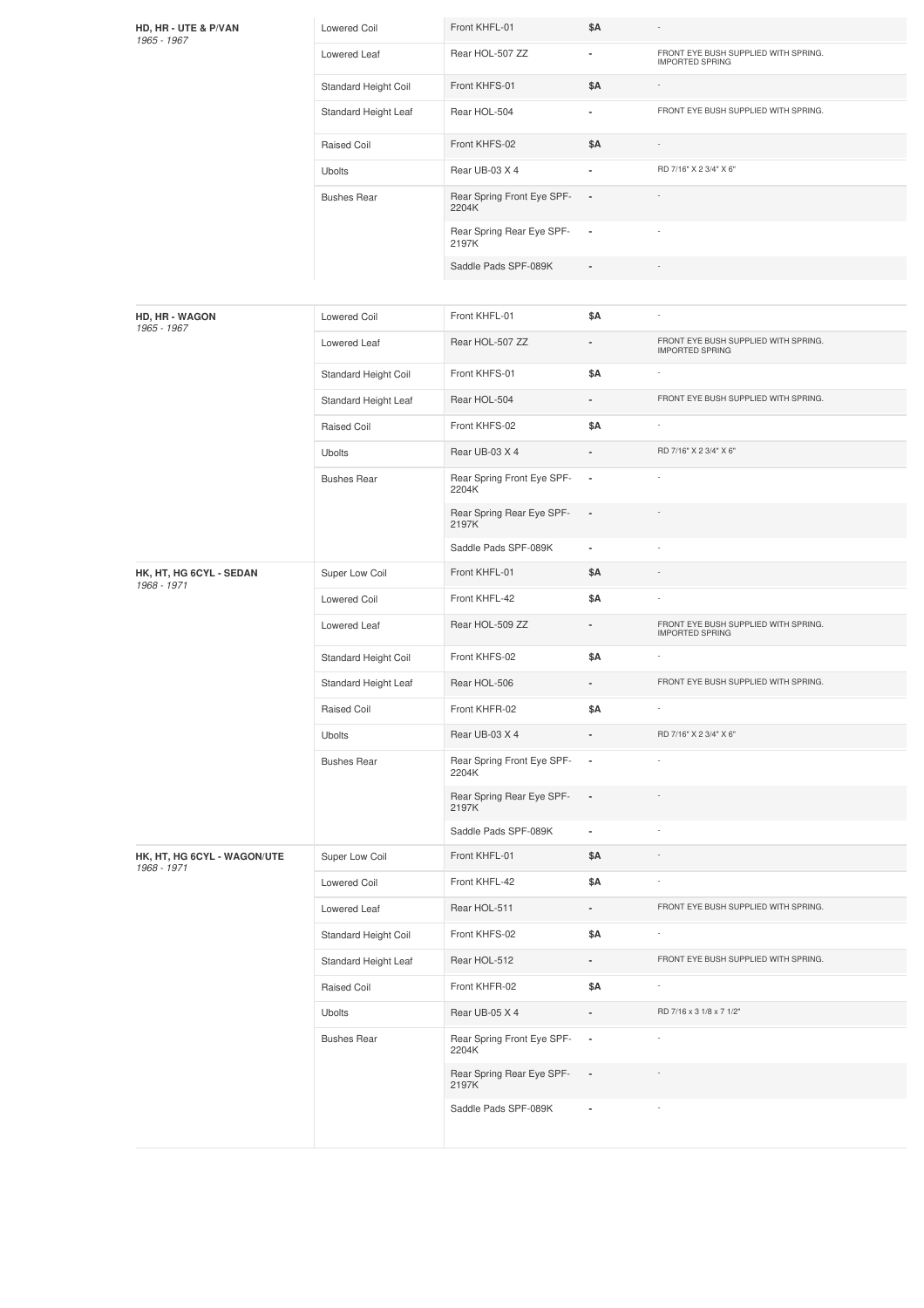| HK, HT, HG 8CYL - SEDAN<br>1968 - 1971     | Super Low Coil       | Front KHFL-42                       | \$Α                      |                                                                |
|--------------------------------------------|----------------------|-------------------------------------|--------------------------|----------------------------------------------------------------|
|                                            | <b>Lowered Coil</b>  | Front KHFL-02                       | \$Α                      |                                                                |
|                                            | Lowered Leaf         | Rear HOL-509 ZZ                     | $\frac{1}{2}$            | FRONT EYE BUSH SUPPLIED WITH SPRING.<br><b>IMPORTED SPRING</b> |
|                                            | Standard Height Coil | Front KHFR-02                       | \$Α                      | ÷                                                              |
|                                            | Standard Height Leaf | Rear HOL-506                        |                          | FRONT EYE BUSH SUPPLIED WITH SPRING.                           |
|                                            | Raised Coil          | Front KHFL-25                       | \$Α                      |                                                                |
|                                            | Ubolts               | Rear UB-05 X 4                      |                          | RD 7/16 x 3 1/8 x 7 1/2"                                       |
|                                            | <b>Bushes Rear</b>   | Rear Spring Front Eye SPF-<br>2204K | $\blacksquare$           |                                                                |
|                                            |                      | Rear Spring Rear Eye SPF-<br>2197K  | $\overline{\phantom{a}}$ |                                                                |
|                                            |                      | Saddle Pads SPF-089K                | $\overline{\phantom{a}}$ |                                                                |
| HK, HT, HG 8CYL - WAGON/UTE<br>1968 - 1971 | Super Low Coil       | Front KHFL-42                       | \$Α                      |                                                                |
|                                            | Lowered Coil         | Front KHFL-02                       | \$Α                      |                                                                |
|                                            | Lowered Leaf         | Rear HOL-511                        |                          | FRONT EYE BUSH SUPPLIED WITH SPRING.                           |
|                                            | Standard Height Coil | Front KHFR-02                       | \$Α                      |                                                                |
|                                            | Standard Height Leaf | Rear HOL-512                        |                          | FRONT EYE BUSH SUPPLIED WITH SPRING.                           |
|                                            | Raised Coil          | Front KHFL-25                       | \$Α                      |                                                                |
|                                            | <b>Ubolts</b>        | Rear UB-05 X 4                      |                          | RD 7/16 x 3 1/8 x 7 1/2"                                       |
|                                            | <b>Bushes Rear</b>   | Rear Spring Front Eye SPF-<br>2204K | ×,                       |                                                                |
|                                            |                      | Rear Spring Rear Eye SPF-<br>2197K  | $\overline{\phantom{a}}$ |                                                                |
|                                            |                      | Saddle Pads SPF-089K                | $\overline{\phantom{a}}$ |                                                                |
| HK, HT, HG MONARO 6 CYL<br>1968 - 1971     | Super Low Coil       | Front KHFL-01                       | \$Α                      |                                                                |
|                                            | Lowered Coil         | Front KHFL-42                       | \$Α                      |                                                                |
|                                            | Lowered Leaf         | Rear HOL-507 ZZ                     | $\blacksquare$           | FRONT EYE BUSH SUPPLIED WITH SPRING.<br><b>IMPORTED SPRING</b> |
|                                            | Standard Height Coil | Front KHFS-02                       | \$Α                      |                                                                |
|                                            | Raised Coil          | Front KHFR-02                       | \$Α                      | i,                                                             |
|                                            | Ubolts               | Rear UB-05 X 4                      | $\blacksquare$           | RD 7/16 x 3 1/8 x 7 1/2"                                       |
|                                            | <b>Bushes Rear</b>   | Rear Spring Front Eye SPF-<br>2204K |                          |                                                                |
|                                            |                      | Rear Spring Rear Eye SPF-<br>2197K  | $\overline{\phantom{a}}$ |                                                                |
|                                            |                      | Saddle Pads SPF-089K                | $\overline{\phantom{a}}$ | $\overline{\phantom{a}}$                                       |
| HK, HT, HG MONARO 8CYL<br>1968 - 1971      | Lowered Coil         | Front KHFL-10                       | \$Α                      |                                                                |
|                                            | Lowered Leaf         | Rear HOL-507 ZZ                     | ä,                       | FRONT EYE BUSH SUPPLIED WITH SPRING.<br><b>IMPORTED SPRING</b> |
|                                            | Standard Height Coil | Front KHFS-10                       | \$D                      | NON STOCKED ITEM. CURRENTLY UNAVAILABLE                        |
|                                            | Ubolts               | Rear UB-05 X 4                      |                          | RD 7/16 x 3 1/8 x 7 1/2"                                       |
|                                            | <b>Bushes Rear</b>   | Rear Spring Front Eye SPF-<br>2204K | $\overline{\phantom{a}}$ |                                                                |
|                                            |                      | Rear Spring Rear Eye SPF-<br>2197K  | $\overline{\phantom{a}}$ |                                                                |
|                                            |                      | Saddle Pads SPF-089K                | $\overline{\phantom{a}}$ |                                                                |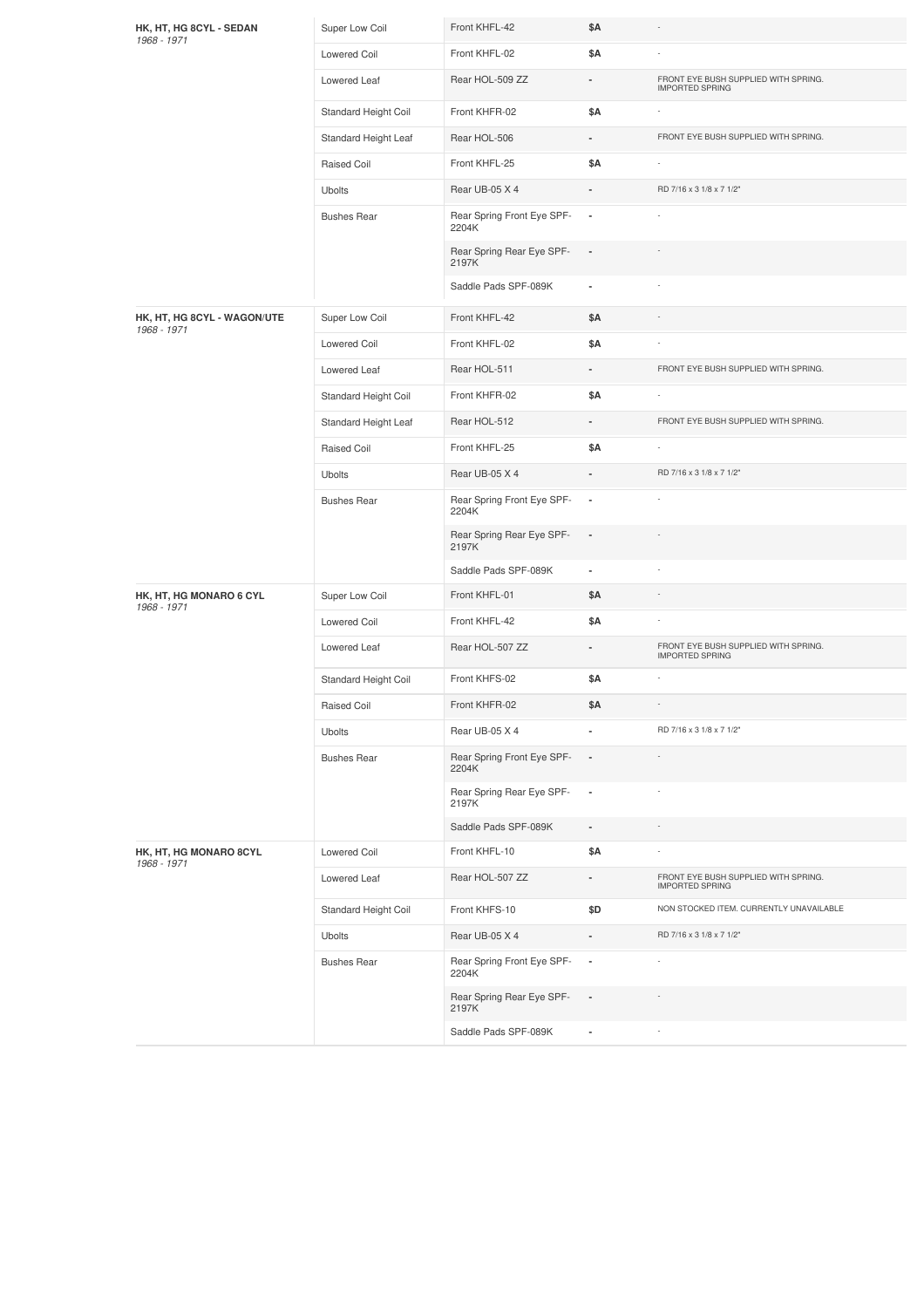| HQ, HJ, HX 6CYL - 1 TONNER<br>1971 - 1977 | Super Low Coil       | Front KHFL-25                                   | \$A                      |                                                                |
|-------------------------------------------|----------------------|-------------------------------------------------|--------------------------|----------------------------------------------------------------|
|                                           | Super Low Leaf       | Rear HOL-513SL ZZ                               | $\blacksquare$           | FRONT EYE BUSH SUPPLIED WITH SPRING.<br><b>IMPORTED SPRING</b> |
|                                           | Lowered Coil         | Front KHFL-43                                   | \$A                      |                                                                |
|                                           | Lowered Leaf         | Rear HOL-513 ZZ                                 |                          | FRONT EYE BUSH SUPPLIED WITH SPRING.<br><b>IMPORTED SPRING</b> |
|                                           | Standard Height Coil | Front KHFS-43                                   | <b>\$A</b>               |                                                                |
|                                           | Raised Coil          | Front KHFS-03                                   | \$A                      | $\sim$                                                         |
|                                           | <b>Ubolts</b>        | Rear UB-05 X 4                                  | $\overline{\phantom{a}}$ | RD 7/16 x 3 1/8 x 7 1/2"                                       |
|                                           | <b>Bushes Rear</b>   | Rear Spring Front Eye S-241 -<br>X <sub>2</sub> |                          |                                                                |
|                                           |                      | Rear Spring Rear Eye SPF-<br>2197K              | $\overline{\phantom{a}}$ |                                                                |
|                                           |                      | Saddle Pads SPF-089K                            |                          | $\sim$                                                         |

| HQ, HJ, HX 6CYL - SEDAN<br>1971 - 1977       | Super Low Coil          | Front KHFL-25                                 | \$Α                      |                                                                                                               |
|----------------------------------------------|-------------------------|-----------------------------------------------|--------------------------|---------------------------------------------------------------------------------------------------------------|
|                                              |                         | Rear KHRL-26                                  | \$Β                      |                                                                                                               |
|                                              | Lowered Coil            | Front KHFL-43                                 | \$Α                      |                                                                                                               |
|                                              |                         | Rear KHRL-04                                  | \$Β                      |                                                                                                               |
|                                              | Standard Height Coil    | Front KHFS-43                                 | \$Α                      |                                                                                                               |
|                                              |                         | Rear KHRS-04                                  | \$Β                      |                                                                                                               |
|                                              | Raised Coil             | Front KHFS-03                                 | \$Α                      |                                                                                                               |
|                                              |                         | Rear KHRS-05                                  | \$Β                      |                                                                                                               |
| HQ, HJ, HX 6CYL - UTE & P/VAN<br>1971 - 1977 | Super Low Coil          | Front KHFL-25                                 | \$Α                      |                                                                                                               |
|                                              | Super Low Leaf          | Rear HOL-513SL ZZ                             | $\overline{\phantom{a}}$ | FRONT EYE BUSH SUPPLIED WITH SPRING.<br><b>IMPORTED SPRING</b>                                                |
|                                              | Lowered Coil            | Front KHFL-43                                 | \$Α                      |                                                                                                               |
|                                              | Lowered Leaf            | Rear HOL-513 ZZ                               | ٠                        | FRONT EYE BUSH SUPPLIED WITH SPRING.<br><b>IMPORTED SPRING</b>                                                |
|                                              | Standard Height Coil    | Front KHFS-43                                 | \$Α                      |                                                                                                               |
|                                              | Standard Height Leaf    | Rear HOL-514                                  | $\overline{a}$           | FRONT EYE BUSH SUPPLIED WITH SPRING.                                                                          |
|                                              | <b>Raised Coil</b>      | Front KHFS-03                                 | \$A                      |                                                                                                               |
|                                              | <b>Ubolts</b>           | Rear UB-04 X 4                                | ä,                       | RD 7/16" X 2 3/4" X 7"                                                                                        |
|                                              | <b>Bushes Rear</b>      | Rear Spring Front Eye S-241<br>X <sub>2</sub> | $\overline{\phantom{a}}$ |                                                                                                               |
|                                              |                         | Rear Spring Rear Eye SPF-<br>2197K            | $\overline{\phantom{a}}$ |                                                                                                               |
|                                              |                         | Saddle Pads SPF-089K                          | $\overline{\phantom{a}}$ |                                                                                                               |
| HQ, HJ, HX 6CYL - WAGON<br>1971 - 1977       | Super Low Coil          | Front KHFL-25                                 | \$Α                      | $\overline{a}$                                                                                                |
|                                              | <b>Lowered Coil</b>     | Front KHFL-43                                 | \$Α                      |                                                                                                               |
|                                              |                         | Rear KHRS-04                                  | \$Β                      |                                                                                                               |
|                                              | Standard Height Coil    | Front KHFS-43                                 | \$A                      |                                                                                                               |
|                                              |                         | Rear KHRS-05                                  | \$Β                      | ÷,                                                                                                            |
|                                              | <b>Raised Coil</b>      | Front KHFS-03                                 | \$Α                      |                                                                                                               |
|                                              |                         | Rear KHRR-05                                  | \$D                      | NON STOCKED ITEM. CURRENTLY UNAVAILABLE                                                                       |
|                                              | Raised Coil (100-300KG) | Rear KHRR-05HD                                | \$D                      | THESE COIL ARE DESIGNED FOR USE IN BASH CAR<br><b>APPLICATIONS</b><br>NON STOCKED ITEM. CURRENTLY UNAVAILABLE |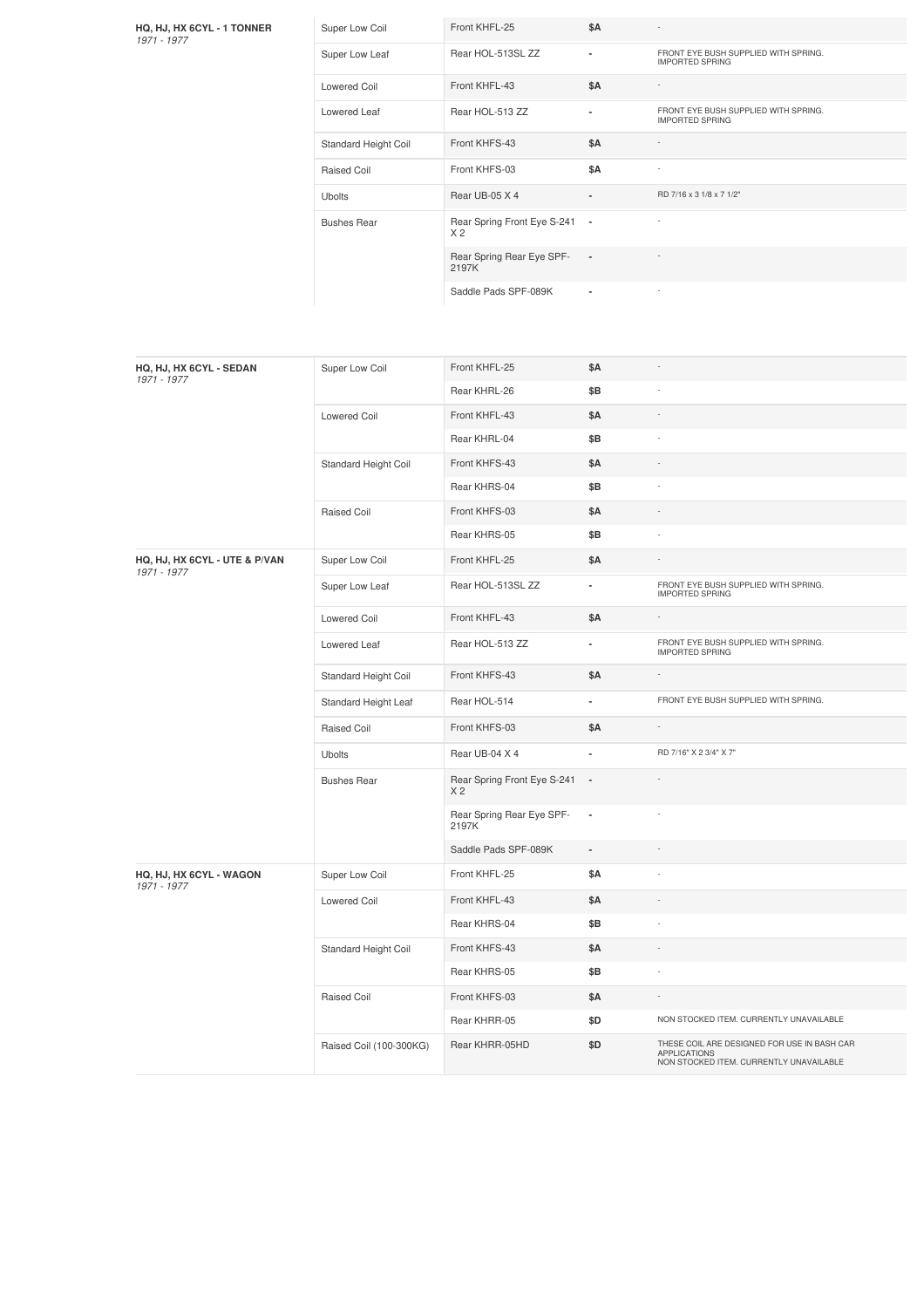| HQ, HJ, HX 8CYL - 1 TONNER<br>1971 - 1977    | Ultra Low Coil         | Front KHFL-25                                   | \$Α                      |                                                                                                               |
|----------------------------------------------|------------------------|-------------------------------------------------|--------------------------|---------------------------------------------------------------------------------------------------------------|
|                                              | Super Low Coil         | Front KHFL-43                                   | \$Α                      |                                                                                                               |
|                                              | Super Low Leaf         | Rear HOL-513SL ZZ                               | ۰                        | FRONT EYE BUSH SUPPLIED WITH SPRING.<br><b>IMPORTED SPRING</b>                                                |
|                                              | Lowered Coil           | Front KHFL-03                                   | \$Α                      |                                                                                                               |
|                                              | Lowered Leaf           | Rear HOL-513 ZZ                                 | ۰                        | FRONT EYE BUSH SUPPLIED WITH SPRING.<br><b>IMPORTED SPRING</b>                                                |
|                                              | Standard Height Coil   | Front KHFS-03                                   | \$Α                      |                                                                                                               |
|                                              | Raised Coil            | Front KHFR-03                                   | \$Α                      | í,                                                                                                            |
|                                              | Raised Coil (50-100KG) | Front KHFR-03HD                                 | \$D                      | THESE COIL ARE DESIGNED FOR USE IN BASH CAR<br><b>APPLICATIONS</b><br>NON STOCKED ITEM. CURRENTLY UNAVAILABLE |
|                                              | <b>Ubolts</b>          | Rear UB-05 X 4                                  | ä,                       | RD 7/16 x 3 1/8 x 7 1/2"                                                                                      |
|                                              | <b>Bushes Rear</b>     | Rear Spring Front Eye S-241 -<br>X <sub>2</sub> |                          |                                                                                                               |
|                                              |                        | Rear Spring Rear Eye SPF-<br>2197K              | $\blacksquare$           |                                                                                                               |
|                                              |                        | Saddle Pads SPF-089K                            | $\overline{\phantom{a}}$ |                                                                                                               |
|                                              |                        |                                                 |                          |                                                                                                               |
| HQ, HJ, HX 8CYL - SEDAN<br>1971 - 1977       | Ultra Low Coil         | Front KHFL-25                                   | \$Α                      |                                                                                                               |
|                                              | Super Low Coil         | Front KHFL-43                                   | \$Α                      |                                                                                                               |
|                                              |                        | Rear KHRL-26                                    | \$Β                      |                                                                                                               |
|                                              | Lowered Coil           | Front KHFL-03                                   | \$Α                      |                                                                                                               |
|                                              |                        | Rear KHRL-04                                    | \$Β                      |                                                                                                               |
|                                              | Standard Height Coil   | Front KHFS-03                                   | \$Α                      |                                                                                                               |
|                                              |                        | Rear KHRS-04                                    | \$Β                      |                                                                                                               |
|                                              | Raised Coil            | Front KHFR-03                                   | \$Α                      |                                                                                                               |
|                                              |                        | Rear KHRS-05                                    | \$Β                      |                                                                                                               |
|                                              | Raised Coil (50-100KG) | Front KHFR-03HD                                 | \$D                      | THESE COIL ARE DESIGNED FOR USE IN BASH CAR<br><b>APPLICATIONS</b><br>NON STOCKED ITEM. CURRENTLY UNAVAILABLE |
|                                              | <b>Bushes Rear</b>     | Rear Spring Front Eye S-241 -<br>X <sub>2</sub> |                          |                                                                                                               |
|                                              |                        | Rear Spring Rear Eye SPF-<br>2197K              |                          |                                                                                                               |
|                                              |                        | Saddle Pads SPF-089K                            | ٠                        |                                                                                                               |
| HQ, HJ, HX 8CYL - UTE & P/VAN<br>1971 - 1977 | Ultra Low Coil         | Front KHFL-25                                   | \$Α                      |                                                                                                               |
|                                              | Super Low Coil         | Front KHFL-43                                   | \$Α                      |                                                                                                               |
|                                              | Super Low Leaf         | Rear HOL-513SL ZZ                               |                          | FRONT EYE BUSH SUPPLIED WITH SPRING.<br><b>IMPORTED SPRING</b>                                                |
|                                              | Lowered Coil           | Front KHFL-03                                   | \$Α                      |                                                                                                               |
|                                              | Lowered Leaf           | Rear HOL-513 ZZ                                 |                          | FRONT EYE BUSH SUPPLIED WITH SPRING.<br><b>IMPORTED SPRING</b>                                                |
|                                              | Standard Height Coil   | Front KHFS-03                                   | \$Α                      |                                                                                                               |
|                                              | Standard Height Leaf   | Rear HOL-514                                    | ٠                        | FRONT EYE BUSH SUPPLIED WITH SPRING.                                                                          |
|                                              | Raised Coil            | Front KHFR-03                                   | \$Α                      |                                                                                                               |
|                                              | Raised Coil (50-100KG) | Front KHFR-03HD                                 | \$D                      | THESE COIL ARE DESIGNED FOR USE IN BASH CAR<br><b>APPLICATIONS</b><br>NON STOCKED ITEM. CURRENTLY UNAVAILABLE |
|                                              | <b>Ubolts</b>          | Rear UB-05 X 4                                  | ä,                       | RD 7/16 x 3 1/8 x 7 1/2"                                                                                      |
|                                              | <b>Bushes Rear</b>     | Rear Spring Front Eye S-241 -<br>X <sub>2</sub> |                          |                                                                                                               |
|                                              |                        | Rear Spring Rear Eye SPF-<br>2197K              | $\overline{\phantom{a}}$ |                                                                                                               |
|                                              |                        | Saddle Pads SPF-089K                            | $\overline{\phantom{a}}$ |                                                                                                               |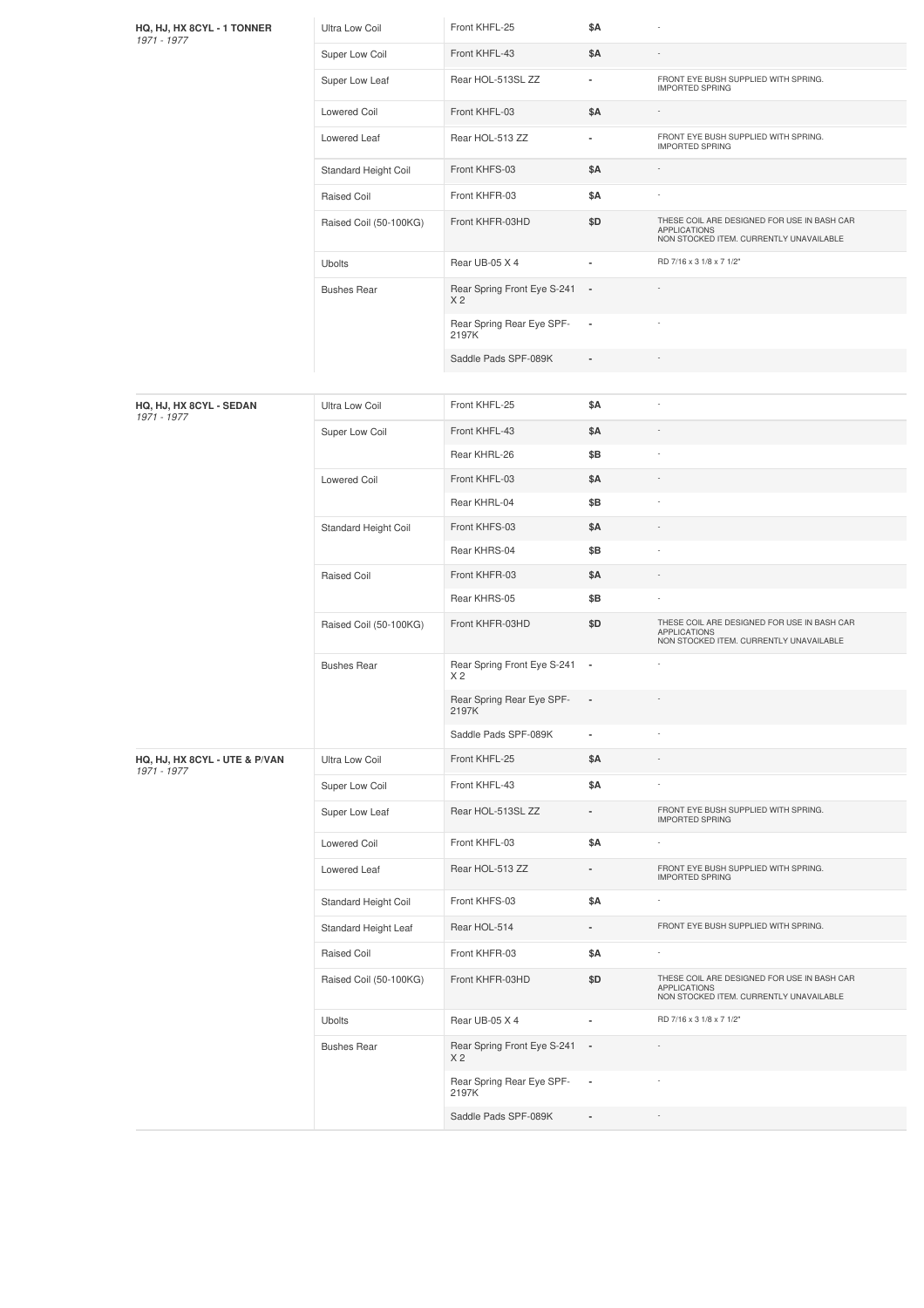| HQ, HJ, HX 8CYL - WAGON<br>1971 - 1977 | Ultra Low Coil          | Front KHFL-25                        | \$Α                      |                                                                                                               |
|----------------------------------------|-------------------------|--------------------------------------|--------------------------|---------------------------------------------------------------------------------------------------------------|
|                                        | Super Low Coil          | Front KHFL-43                        | \$Α                      |                                                                                                               |
|                                        | Lowered Coil            | Front KHFL-03                        | \$Α                      | ÷                                                                                                             |
|                                        |                         | Rear KHRS-04                         | \$Β                      |                                                                                                               |
|                                        | Standard Height Coil    | Front KHFS-03                        | \$Α                      |                                                                                                               |
|                                        |                         | Rear KHRS-05                         | \$Β                      | $\overline{\phantom{a}}$                                                                                      |
|                                        | Raised Coil             | Front KHFR-03                        | \$Α                      |                                                                                                               |
|                                        |                         | Rear KHRR-05                         | \$D                      | NON STOCKED ITEM. CURRENTLY UNAVAILABLE                                                                       |
|                                        | Raised Coil (50-100KG)  | Front KHFR-03HD                      | \$D                      | THESE COIL ARE DESIGNED FOR USE IN BASH CAR<br><b>APPLICATIONS</b><br>NON STOCKED ITEM. CURRENTLY UNAVAILABLE |
|                                        | Raised Coil (100-300KG) | Rear KHRR-05HD                       | \$D                      | THESE COIL ARE DESIGNED FOR USE IN BASH CAR<br><b>APPLICATIONS</b><br>NON STOCKED ITEM. CURRENTLY UNAVAILABLE |
| HQ, HJ, HX, HZ MONARO 6 CYL            | Lowered Coil            | Front KHFL-25                        | \$Α                      |                                                                                                               |
| 1971 - 1979                            |                         | Rear KHRL-26                         | \$Β                      |                                                                                                               |
|                                        | Standard Height Coil    | Front KHFL-03                        | \$Α                      |                                                                                                               |
|                                        |                         | Rear KHRL-04                         | \$Β                      |                                                                                                               |
| HQ, HJ, HX, HZ MONARO 8CYL             | Super Low Coil          | Front KHFL-25                        | \$Α                      | $\overline{\phantom{a}}$                                                                                      |
| 1971 - 1979                            | <b>Lowered Coil</b>     | Front KHFL-43                        | \$Α                      |                                                                                                               |
|                                        |                         | Rear KHRL-26                         | \$Β                      |                                                                                                               |
|                                        | Standard Height Coil    | Front KHFL-13                        | \$Α                      |                                                                                                               |
|                                        |                         | Rear KHRL-04                         | \$Β                      |                                                                                                               |
| <b>HZ RTS 1 TONNE 6CYL</b>             | Ultra Low Coil          | Front KHFL-25                        | \$Α                      |                                                                                                               |
| 1978 - 1980                            | Super Low Coil          | Front KHFL-43                        | \$Α                      |                                                                                                               |
|                                        | Super Low Leaf          | Rear HOL-513SL ZZ                    |                          | FRONT EYE BUSH SUPPLIED WITH SPRING.<br><b>IMPORTED SPRING</b>                                                |
|                                        | Lowered Coil            | Front KHFL-03                        | \$Α                      | ٠                                                                                                             |
|                                        | Lowered Leaf            | Rear HOL-513 ZZ                      |                          | FRONT EYE BUSH SUPPLIED WITH SPRING.<br><b>IMPORTED SPRING</b>                                                |
|                                        | Standard Height Coil    | Front KHFS-03                        | \$Α                      | $\overline{\phantom{a}}$                                                                                      |
|                                        | Raised Coil             | Front KHFR-03                        | \$Α                      |                                                                                                               |
|                                        | Raised Coil (50-100KG)  | Front KHFR-03HD                      | \$D                      | THESE COIL ARE DESIGNED FOR USE IN BASH CAR<br><b>APPLICATIONS</b><br>NON STOCKED ITEM. CURRENTLY UNAVAILABLE |
|                                        | Ubolts                  | Rear UB-05 X 4                       |                          | RD 7/16 x 3 1/8 x 7 1/2"                                                                                      |
|                                        | <b>Bushes Rear</b>      | Rear Spring Front Eye S-241 -<br>X 2 |                          |                                                                                                               |
|                                        |                         | Rear Spring Rear Eye SPF-<br>2197K   | $\overline{\phantom{a}}$ |                                                                                                               |
|                                        |                         | Saddle Pads SPF-089K                 | ۰                        |                                                                                                               |
| HZ RTS 6CYL - SEDAN<br>1978 - 1979     | Ultra Low Coil          | Front KHFL-25                        | \$Α                      |                                                                                                               |
|                                        | Super Low Coil          | Front KHFL-43                        | \$Α                      |                                                                                                               |
|                                        |                         | Rear KHRL-26                         | \$Β                      |                                                                                                               |
|                                        | Lowered Coil            | Front KHFL-03                        | \$Α                      | $\overline{\phantom{a}}$                                                                                      |
|                                        |                         | Rear KHRL-04                         | \$Β                      | $\overline{\phantom{a}}$                                                                                      |
|                                        | Standard Height Coil    | Front KHFS-43                        | \$Α                      |                                                                                                               |
|                                        |                         | Rear KHRS-04                         | \$Β                      |                                                                                                               |
|                                        | Raised Coil             | Front KHFS-03                        | \$Α                      |                                                                                                               |
|                                        |                         | Rear KHRS-05                         | \$Β                      |                                                                                                               |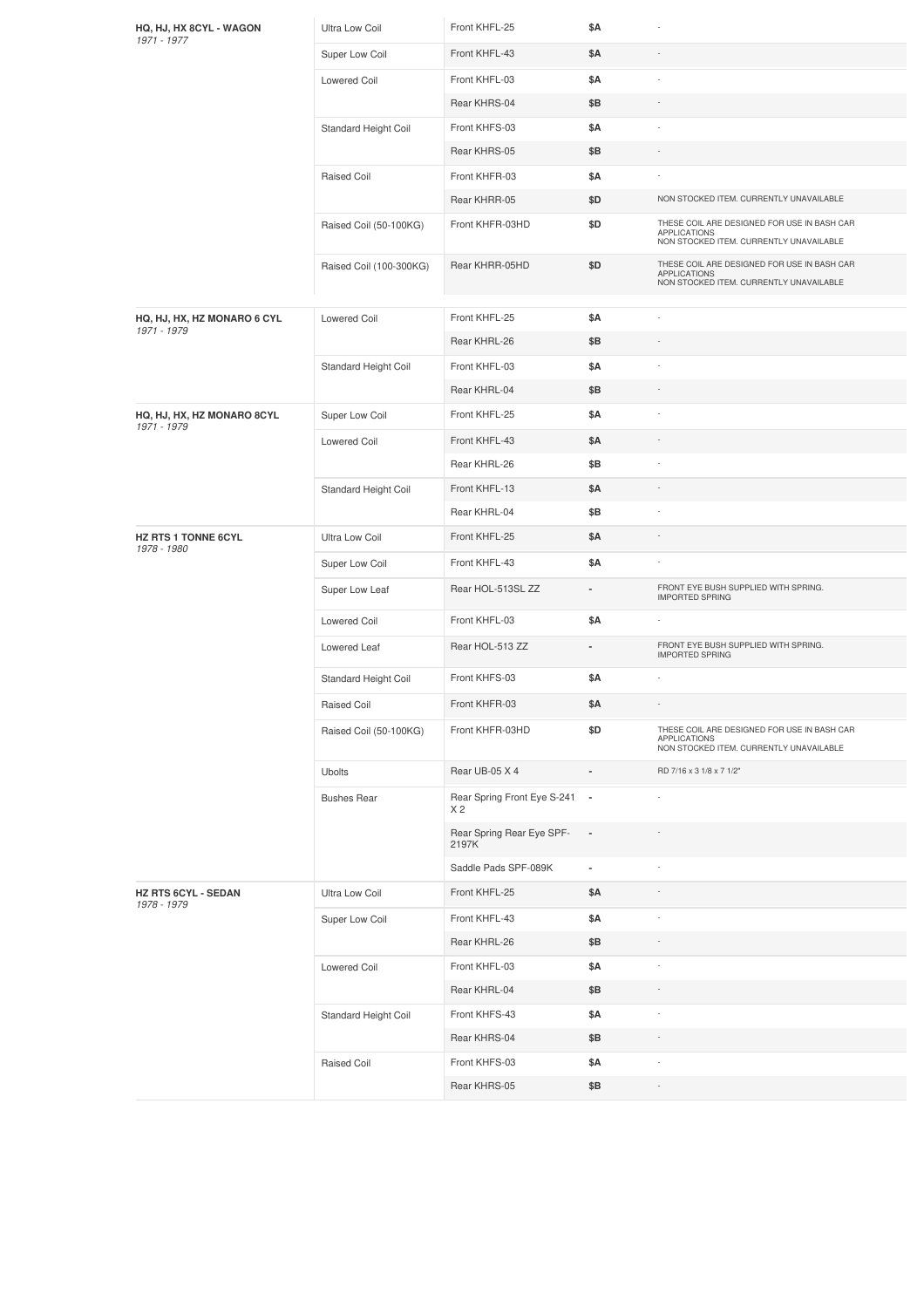| <b>HZ RTS 6CYL - WAGON</b> |  |
|----------------------------|--|
| 1978 - 1979                |  |

| <b>Ultra Low Coil</b>   | Front KHFL-25  | \$A |                                                                                                               |
|-------------------------|----------------|-----|---------------------------------------------------------------------------------------------------------------|
| Super Low Coil          | Front KHFL-43  | \$A |                                                                                                               |
| Lowered Coil            | Front KHFL-03  | \$A |                                                                                                               |
|                         | Rear KHRS-04   | \$B |                                                                                                               |
| Standard Height Coil    | Front KHFS-43  | \$A |                                                                                                               |
|                         | Rear KHRS-05   | \$B |                                                                                                               |
| Raised Coil             | Front KHFS-03  | \$A |                                                                                                               |
|                         | Rear KHRR-05   | \$D | NON STOCKED ITEM. CURRENTLY UNAVAILABLE                                                                       |
| Raised Coil (100-300KG) | Rear KHRR-05HD | \$D | THESE COIL ARE DESIGNED FOR USE IN BASH CAR<br><b>APPLICATIONS</b><br>NON STOCKED ITEM. CURRENTLY UNAVAILABLE |

| HZ RTS 6CYL UTE & P/VAN<br>1978 - 1980 | <b>Ultra Low Coil</b>  | Front KHFL-25                                   | \$Α                      |                                                                                                               |
|----------------------------------------|------------------------|-------------------------------------------------|--------------------------|---------------------------------------------------------------------------------------------------------------|
|                                        | Super Low Coil         | Front KHFL-43                                   | <b>\$A</b>               |                                                                                                               |
|                                        | Super Low Leaf         | Rear HOL-513SL ZZ                               | $\overline{\phantom{a}}$ | FRONT EYE BUSH SUPPLIED WITH SPRING.<br><b>IMPORTED SPRING</b>                                                |
|                                        | <b>Lowered Coil</b>    | Front KHFL-03                                   | \$Α                      |                                                                                                               |
|                                        | Lowered Leaf           | Rear HOL-513 ZZ                                 |                          | FRONT EYE BUSH SUPPLIED WITH SPRING.<br><b>IMPORTED SPRING</b>                                                |
|                                        | Standard Height Coil   | Front KHFS-03                                   | \$Α                      |                                                                                                               |
|                                        | Standard Height Leaf   | Rear HOL-514                                    |                          | FRONT EYE BUSH SUPPLIED WITH SPRING.                                                                          |
|                                        | Raised Coil            | Front KHFR-03                                   | \$A                      |                                                                                                               |
|                                        | Raised Coil (50-100KG) | Front KHFR-03HD                                 | \$D                      | THESE COIL ARE DESIGNED FOR USE IN BASH CAR<br><b>APPLICATIONS</b><br>NON STOCKED ITEM. CURRENTLY UNAVAILABLE |
|                                        | <b>Ubolts</b>          | Rear UB-04 X 4                                  |                          | RD 7/16" X 2 3/4" X 7"                                                                                        |
|                                        | <b>Bushes Rear</b>     | Rear Spring Front Eye S-241 -<br>X <sub>2</sub> |                          |                                                                                                               |
|                                        |                        | Rear Spring Rear Eye SPF-<br>2197K              | $\overline{\phantom{a}}$ |                                                                                                               |
|                                        |                        | Saddle Pads SPF-089K                            | $\overline{\phantom{a}}$ |                                                                                                               |
| HZ RTS 8CYL - 1 TONNER<br>1978 - 1980  | <b>Ultra Low Coil</b>  | Front KHFL-43                                   | \$Α                      |                                                                                                               |
|                                        | Super Low Coil         | Front KHFL-03                                   | \$Α                      |                                                                                                               |
|                                        | Super Low Leaf         | Rear HOL-513SL ZZ                               | $\blacksquare$           | FRONT EYE BUSH SUPPLIED WITH SPRING.<br><b>IMPORTED SPRING</b>                                                |
|                                        | Lowered Coil           | Front KHFL-13                                   | \$Α                      |                                                                                                               |
|                                        | Lowered Leaf           | Rear HOL-513 ZZ                                 | ٠                        | FRONT EYE BUSH SUPPLIED WITH SPRING.<br><b>IMPORTED SPRING</b>                                                |
|                                        | Standard Height Coil   | Front KHFS-03                                   | \$Α                      |                                                                                                               |
|                                        | Raised Coil            | Front KHFR-03                                   | \$Α                      |                                                                                                               |
|                                        | Raised Coil (50-100KG) | Front KHFR-03HD                                 | \$D                      | THESE COIL ARE DESIGNED FOR USE IN BASH CAR<br><b>APPLICATIONS</b><br>NON STOCKED ITEM. CURRENTLY UNAVAILABLE |
|                                        | <b>Ubolts</b>          | Rear UB-05 X 4                                  | ä,                       | RD 7/16 x 3 1/8 x 7 1/2"                                                                                      |
|                                        | <b>Bushes Rear</b>     | Rear Spring Front Eye S-241 -<br>X <sub>2</sub> |                          |                                                                                                               |
|                                        |                        | Rear Spring Rear Eye SPF-<br>2197K              | $\overline{\phantom{a}}$ |                                                                                                               |
|                                        |                        | Saddle Pads SPF-089K                            |                          |                                                                                                               |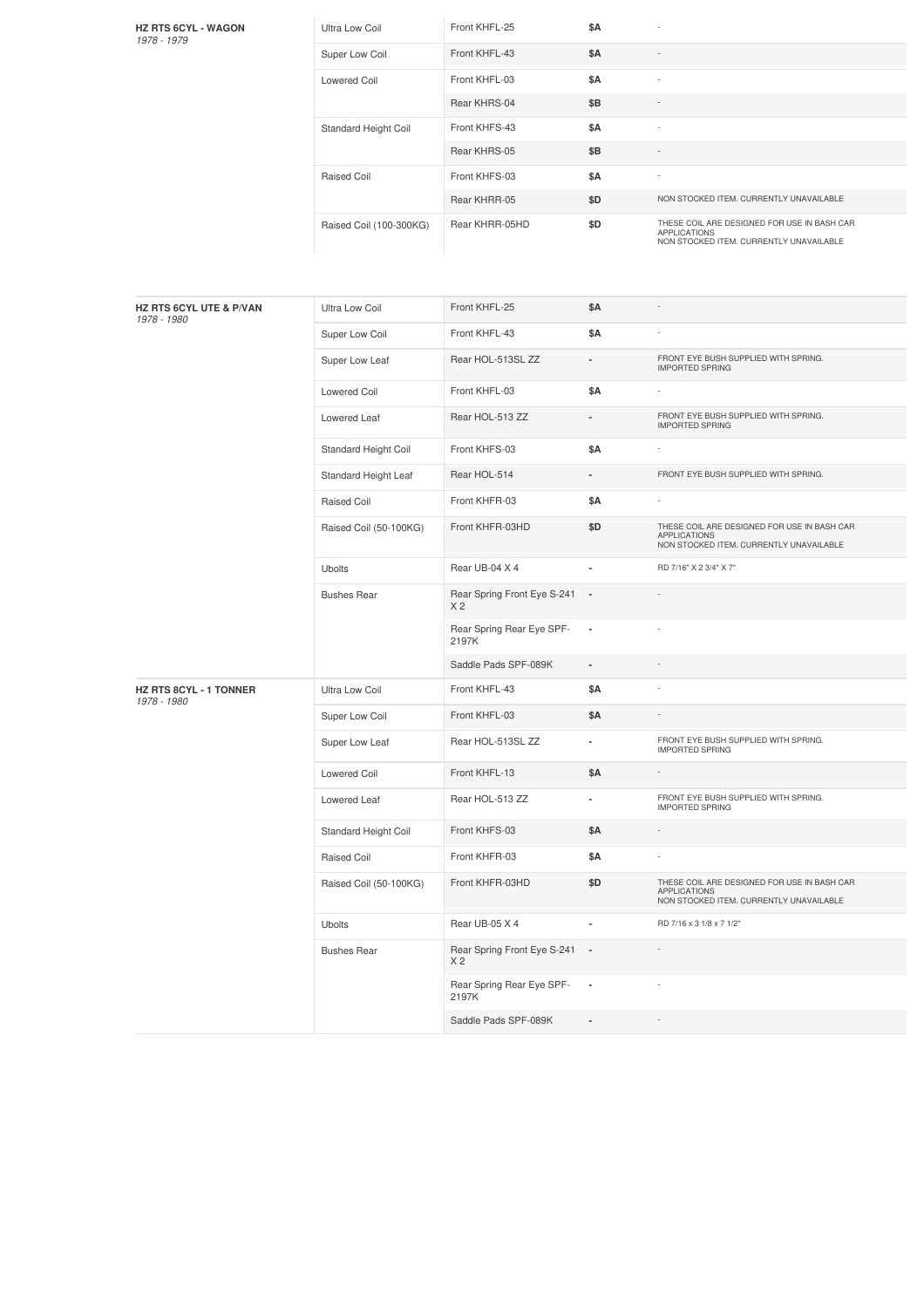|                                  | <b>HZ RTS 8CYL - SEDAN</b><br>1978 - 1980 | Ultra Low Coil          | Front KHFL-25                                   | \$Α                      |                                                                                                                        |
|----------------------------------|-------------------------------------------|-------------------------|-------------------------------------------------|--------------------------|------------------------------------------------------------------------------------------------------------------------|
|                                  |                                           | Super Low Coil          | Front KHFL-43                                   | \$Α                      |                                                                                                                        |
|                                  |                                           |                         | Rear KHRL-26                                    | \$Β                      |                                                                                                                        |
|                                  |                                           | <b>Lowered Coil</b>     | Front KHFL-03                                   | \$Α                      |                                                                                                                        |
|                                  |                                           |                         | Rear KHRL-04                                    | \$Β                      |                                                                                                                        |
|                                  |                                           | Standard Height Coil    | Front KHFS-03                                   | \$Α                      |                                                                                                                        |
|                                  |                                           |                         | Rear KHRS-04                                    | \$Β                      |                                                                                                                        |
|                                  |                                           | Raised Coil             | Front KHFR-03                                   | \$Α                      |                                                                                                                        |
|                                  |                                           |                         | Rear KHRS-05                                    | \$Β                      |                                                                                                                        |
|                                  |                                           | Raised Coil (50-100KG)  | Front KHFR-03HD                                 | \$D                      | THESE COIL ARE DESIGNED FOR USE IN BASH CAR<br><b>APPLICATIONS</b><br>NON STOCKED ITEM. CURRENTLY UNAVAILABLE          |
|                                  |                                           |                         |                                                 |                          |                                                                                                                        |
|                                  | HZ RTS 8CYL - UTE & P/VAN<br>1978 - 1980  | Ultra Low Coil          | Front KHFL-43                                   | \$Α                      |                                                                                                                        |
|                                  |                                           | Super Low Coil          | Front KHFL-03                                   | \$Α                      |                                                                                                                        |
|                                  |                                           | Super Low Leaf          | Rear HOL-513SL ZZ                               | ٠                        | FRONT EYE BUSH SUPPLIED WITH SPRING.<br><b>IMPORTED SPRING</b>                                                         |
|                                  |                                           | <b>Lowered Coil</b>     | Front KHFL-13                                   | \$Α                      |                                                                                                                        |
|                                  |                                           | Lowered Leaf            | Rear HOL-513 ZZ                                 | ٠                        | FRONT EYE BUSH SUPPLIED WITH SPRING.<br><b>IMPORTED SPRING</b>                                                         |
|                                  |                                           | Standard Height Coil    | Front KHFS-03                                   | \$Α                      |                                                                                                                        |
|                                  |                                           | Standard Height Leaf    | Rear HOL-514                                    | ٠                        | FRONT EYE BUSH SUPPLIED WITH SPRING.                                                                                   |
|                                  |                                           | Raised Coil             | Front KHFR-03                                   | \$Α                      |                                                                                                                        |
|                                  |                                           | Raised Coil (50-100KG)  | Front KHFR-03HD                                 | \$D                      | THESE COIL ARE DESIGNED FOR USE IN BASH CAR<br><b>APPLICATIONS</b><br>NON STOCKED ITEM. CURRENTLY UNAVAILABLE          |
|                                  |                                           | <b>Ubolts</b>           | Rear UB-05 X 4                                  |                          | RD 7/16 x 3 1/8 x 7 1/2"                                                                                               |
|                                  |                                           | <b>Bushes Rear</b>      | Rear Spring Front Eye S-241 -<br>X <sub>2</sub> |                          |                                                                                                                        |
|                                  |                                           |                         | Rear Spring Rear Eye SPF-<br>2197K              | $\overline{\phantom{a}}$ |                                                                                                                        |
|                                  |                                           |                         | Saddle Pads SPF-089K                            | ä,                       |                                                                                                                        |
|                                  | <b>HZ RTS 8CYL - WAGON</b><br>1978 - 1980 | Ultra Low Coil          | Front KHFL-25                                   | \$Α                      |                                                                                                                        |
|                                  |                                           | Super Low Coil          | Front KHFL-43                                   | \$Α                      |                                                                                                                        |
|                                  |                                           | <b>Lowered Coil</b>     | Front KHFL-03                                   | \$Α                      |                                                                                                                        |
|                                  |                                           |                         | Rear KHRS-04                                    | \$Β                      |                                                                                                                        |
|                                  |                                           | Standard Height Coil    | Front KHFS-03                                   | \$Α                      |                                                                                                                        |
|                                  |                                           |                         | Rear KHRS-05                                    | \$Β                      |                                                                                                                        |
|                                  |                                           | <b>Raised Coil</b>      | Front KHFR-03                                   | \$A                      |                                                                                                                        |
|                                  |                                           |                         | Rear KHRR-05                                    | \$D                      | NON STOCKED ITEM. CURRENTLY UNAVAILABLE                                                                                |
|                                  |                                           | Raised Coil (50-100KG)  | Front KHFR-03HD                                 | \$D                      | THESE COIL ARE DESIGNED FOR USE IN BASH CAR<br><b>APPLICATIONS</b><br>NON STOCKED ITEM. CURRENTLY UNAVAILABLE          |
|                                  |                                           | Raised Coil (100-300KG) | Rear KHRR-05HD                                  | \$D                      | THESE COIL ARE DESIGNED FOR USE IN BASH CAR<br><b>APPLICATIONS</b><br>NON STOCKED ITEM. CURRENTLY UNAVAILABLE          |
| <b>HOLDEN</b><br><b>JACKAROO</b> | 1992 - 10/2003                            | Standard Height Coil    | Front TORSION BAR                               | ×,                       | TORSION BARS SHOWN FOR ILLUSTRATION PURPOSES ONLY.<br>KING SPRINGS DO NOT SUPPLY OR MANUFACTURE TORSION<br><b>BARS</b> |
|                                  |                                           |                         | Rear KHRS-92                                    | \$D                      | PROGRESSIVE RATE DESIGN USED.<br>NON STOCKED ITEM. CURRENTLY UNAVAILABLE                                               |
|                                  |                                           | <b>Raised Coil</b>      | Front TORSION BAR                               | ٠                        | TORSION BARS SHOWN FOR ILLUSTRATION PURPOSES ONLY.<br>KING SPRINGS DO NOT SUPPLY OR MANUFACTURE TORSION<br><b>BARS</b> |
|                                  |                                           |                         | Rear KHRR-92                                    | \$Β                      | PROGRESSIVE RATE DESIGN USED.                                                                                          |
|                                  |                                           | Raised Coil (100-300KG) | Rear KHRR-92HD                                  | \$Β                      | PROGRESSIVE RATE DESIGN USED.                                                                                          |
|                                  | 4/2000 - 10/2003                          | Raised Coil             | Front TORSION BAR                               | ÷,                       | TORSION BARS SHOWN FOR ILLUSTRATION PURPOSES ONLY.<br>KING SPRINGS DO NOT SUPPLY OR MANUFACTURE TORSION<br><b>BARS</b> |
|                                  |                                           |                         | Rear KHRR-92HD                                  | \$Β                      | PROGRESSIVE RATE DESIGN USED.                                                                                          |
| <b>HOLDEN</b>                    | EM                                        | Lowered Coil            | Front KHFL-177                                  | \$D                      | NON STOCKED ITEM. CURRENTLY UNAVAILABLE                                                                                |
| MALIBU                           | $6/2013 - 2016$                           |                         | Rear KHRL-178                                   | \$D                      | $\overline{\phantom{a}}$                                                                                               |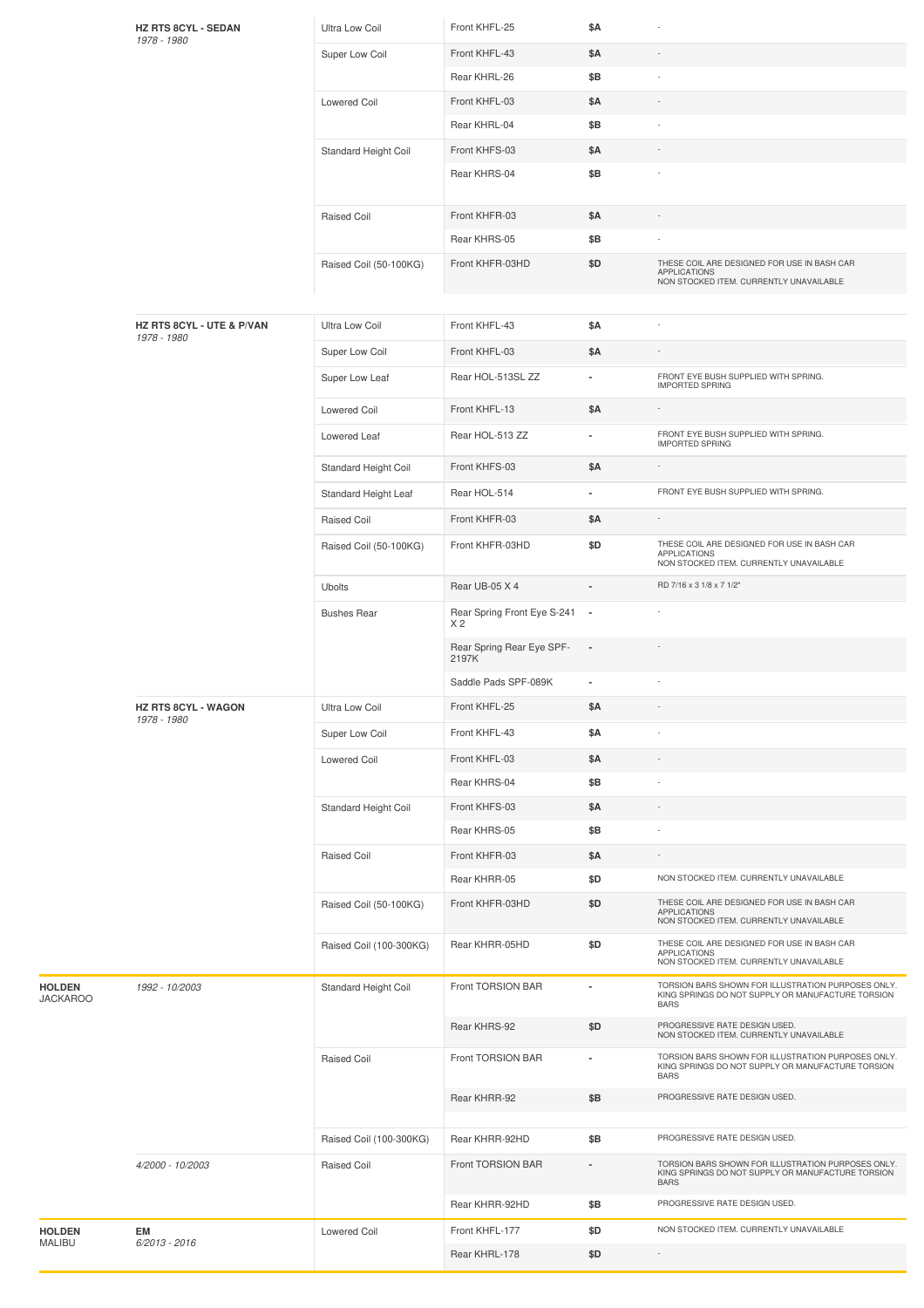| <b>HOLDEN</b><br><b>MONARO</b> | CV6<br>2001 - 2005 | Lowered Coil         | Front KHFL-47SL | \$Α        | STRONGLY RECOMMEND MONROE GT SPORT SHORTENED<br>SHOCK ABSORBERS TO BE FITTED WITH THIS PART NUMBER.<br>PROGRESSIVE RATE DESIGN USED.                                                                                                                 |
|--------------------------------|--------------------|----------------------|-----------------|------------|------------------------------------------------------------------------------------------------------------------------------------------------------------------------------------------------------------------------------------------------------|
|                                |                    |                      | Rear KHRL-46    | \$Β        | STRONGLY RECOMMEND MONROE GT SPORT SHORTENED<br>SHOCK ABSORBERS TO BE FITTED WITH THIS PART NUMBER.<br>PROGRESSIVE RATE DESIGN USED.                                                                                                                 |
|                                |                    |                      |                 |            |                                                                                                                                                                                                                                                      |
|                                |                    | Lowered EHD Coil     | Rear KHRL-46HD  | \$Β        | ÷,                                                                                                                                                                                                                                                   |
|                                |                    | Standard Height Coil | Front KHFL-47   | <b>\$A</b> | PROGRESSIVE RATE DESIGN USED.                                                                                                                                                                                                                        |
|                                |                    |                      | Rear KHRL-125   | \$B        | PROGRESSIVE RATE DESIGN USED.                                                                                                                                                                                                                        |
|                                |                    | <b>Raised Coil</b>   | Rear KHRS-46    | \$B        | WHEN FITTING LOWERED REAR SPRINGS TO ALL<br>COMMODORES WITH IRS RECOMMEND CAMBER ADJ KITS BE<br>FITTED ALSO.<br>STRONGLY RECOMMEND MONROE GT SPORT SHORTENED<br>SHOCK ABSORBERS TO BE FITTED WITH THIS PART NUMBER.<br>PROGRESSIVE RATE DESIGN USED. |
|                                |                    |                      |                 |            |                                                                                                                                                                                                                                                      |
|                                | CV8<br>2001 - 2005 | <b>Lowered Coil</b>  | Front KHFL-47   | <b>\$A</b> | STRONGLY RECOMMEND MONROE GT SPORT SHORTENED<br>SHOCK ABSORBERS TO BE FITTED WITH THIS PART NUMBER.<br>PROGRESSIVE RATE DESIGN USED.                                                                                                                 |
|                                |                    |                      | Rear KHRL-46    | \$Β        | STRONGLY RECOMMEND MONROE GT SPORT SHORTENED<br>SHOCK ABSORBERS TO BE FITTED WITH THIS PART NUMBER.<br>PROGRESSIVE RATE DESIGN USED.                                                                                                                 |
|                                |                    | Lowered EHD Coil     | Rear KHRL-46HD  | \$B        |                                                                                                                                                                                                                                                      |
|                                |                    | Standard Height Coil | Front KHFS-22   | \$A        | PROGRESSIVE RATE DESIGN USED.                                                                                                                                                                                                                        |
|                                |                    |                      | Rear KHRL-125   | \$Β        | PROGRESSIVE RATE DESIGN USED.                                                                                                                                                                                                                        |
|                                |                    | <b>Raised Coil</b>   | Rear KHRS-46    | \$B        | WHEN FITTING LOWERED REAR SPRINGS TO ALL<br>COMMODORES WITH IRS RECOMMEND CAMBER ADJ KITS BE<br>FITTED ALSO.<br>STRONGLY RECOMMEND MONROE GT SPORT SHORTENED<br>SHOCK ABSORBERS TO BE FITTED WITH THIS PART NUMBER.<br>PROGRESSIVE RATE DESIGN USED. |
|                                |                    |                      |                 |            |                                                                                                                                                                                                                                                      |
| <b>HOLDEN</b>                  | LE, LF             | <b>Lowered Coil</b>  | Front KTFL-45   | <b>\$A</b> | PROGRESSIVE RATE DESIGN USED.                                                                                                                                                                                                                        |
| <b>NOVA</b>                    | 1989 - 10/1994     |                      | Rear KTRL-86    | \$Α        | PROGRESSIVE RATE DESIGN USED.                                                                                                                                                                                                                        |
|                                |                    | Standard Height Coil | Front KTFS-45   | \$B        | PROGRESSIVE RATE DESIGN USED.                                                                                                                                                                                                                        |
|                                |                    |                      | Rear KTRS-36    | <b>\$A</b> |                                                                                                                                                                                                                                                      |
|                                | LG                 | <b>Lowered Coil</b>  | Front KTFL-45   | <b>\$A</b> | PROGRESSIVE RATE DESIGN USED.                                                                                                                                                                                                                        |
|                                | 11/1994 - 8/1996   |                      | Rear KTRL-82    | \$Β        | PROGRESSIVE RATE DESIGN USED.                                                                                                                                                                                                                        |
|                                |                    | Standard Height Coil | Front KTFS-45   | \$B        | PROGRESSIVE RATE DESIGN USED.                                                                                                                                                                                                                        |
|                                |                    |                      | Rear KTRS-82    | \$Β        | $\sim$                                                                                                                                                                                                                                               |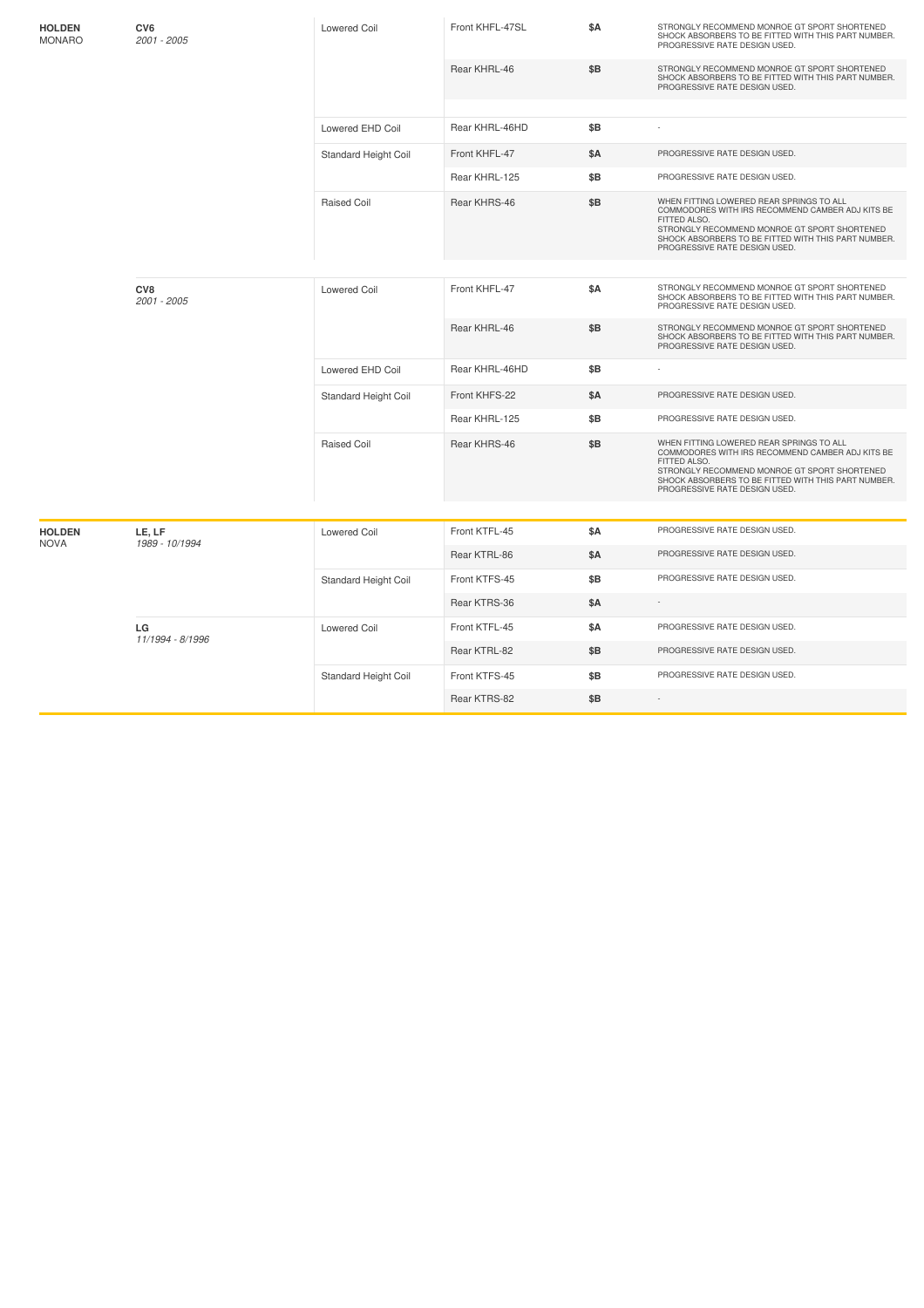| <b>HOLDEN</b><br>RODEO | <b>2WD TFR PETROL</b><br>8/1988 - 2/2003   | Ubolts              | Rear UB-453/3 X 4                     | $\blacksquare$           | RD 14 X 83 X 195                                                                                                                      |
|------------------------|--------------------------------------------|---------------------|---------------------------------------|--------------------------|---------------------------------------------------------------------------------------------------------------------------------------|
|                        |                                            | <b>Bushes Rear</b>  | Rear Spring Front Eye SPF-<br>972K    | $\sim$                   |                                                                                                                                       |
|                        |                                            |                     | Rear Spring Rear Eye SPF-<br>2231 X 4 | $\sim$                   |                                                                                                                                       |
|                        |                                            |                     | Rear Spring Upper SPF-<br>2231 X 4    |                          |                                                                                                                                       |
|                        |                                            | <b>BUSH KIT</b>     | Kit KIT-070K                          | $\blacksquare$           |                                                                                                                                       |
|                        | 4WD TFS SINGLE CAB ONLY<br>8/1988 - 2/2003 | <b>Ubolts</b>       | Rear UB-453/3 X 4                     |                          | RD 14 X 83 X 195                                                                                                                      |
|                        |                                            | Shackle             | Rear SK-386G X 2                      | ä,                       |                                                                                                                                       |
|                        |                                            | <b>Bushes Rear</b>  | Rear Spring Front Eye SPF-<br>972K    | $\overline{\phantom{a}}$ |                                                                                                                                       |
|                        |                                            |                     | Rear Spring Rear Eye SPF-<br>2231 X 4 | $\overline{\phantom{a}}$ |                                                                                                                                       |
|                        |                                            |                     | Rear Spring Upper SPF-<br>2231 X 4    |                          |                                                                                                                                       |
|                        |                                            | <b>BUSH KIT</b>     | Kit KIT-070K                          | ä,                       |                                                                                                                                       |
|                        | RA - 2WD 2.4LTR PETROL<br>2003 - 2008      | Super Low Leaf      | Rear HOL-205                          |                          |                                                                                                                                       |
|                        |                                            | <b>Lowered Coil</b> | Front KHFL-11SL                       | \$D                      | NON STOCKED ITEM. CURRENTLY UNAVAILABLE                                                                                               |
|                        |                                            | Raised Coil         | Front KTFL-58                         | \$D                      | NON STOCKED ITEM. CURRENTLY UNAVAILABLE                                                                                               |
|                        |                                            |                     | Front KTFL-58T                        | \$D                      | TAPERED WIRE PROGRESSIVE RATE COMFORT DESIGN<br>NON STOCKED ITEM. CURRENTLY UNAVAILABLE                                               |
|                        |                                            | <b>Bushes Rear</b>  | Rear Spring Front Eye SPF-<br>972K    | $\blacksquare$           |                                                                                                                                       |
|                        |                                            |                     | Rear Spring Rear Eye SPF-<br>2231 X 4 | $\overline{\phantom{a}}$ |                                                                                                                                       |
|                        |                                            |                     | Rear Spring Upper SPF-<br>2231 X 4    |                          |                                                                                                                                       |
|                        |                                            | <b>BUSH KIT</b>     | Kit KIT-070K                          |                          |                                                                                                                                       |
|                        | RA-4WD<br>2003 - 2008                      | <b>Raised Coil</b>  | Front TORSION BAR                     |                          | TORSION BARS SHOWN FOR ILLUSTRATION PURPOSES ONLY.<br>KING SPRINGS DO NOT SUPPLY OR MANUFACTURE TORSION<br><b>BARS</b>                |
|                        |                                            | Raised Leaf         | Rear HOL-206 ZZ                       |                          | <b>IMPORTED SPRING</b><br>UP TO 300KG OF LOAD                                                                                         |
|                        |                                            | Raised EHD Leaf     | Rear HOL-206HD ZZ                     |                          | LONGER UBOLTS REQUIRED.<br>LONG TRAVEL SHOCK ABSORBERS ARE RECOMMENDED.<br><b>IMPORTED SPRING</b><br>CONSTANT LOAD OF 300KG UP TO GVM |
|                        |                                            | Ubolts              | Rear UB-07 X 4                        |                          | RD 14 X 90 X 210                                                                                                                      |
|                        |                                            | Pin                 | Rear SK-387-2G X 2                    | ×,                       |                                                                                                                                       |
|                        |                                            | Shackle             | Rear SK-386G X 2                      | ä,                       |                                                                                                                                       |
|                        |                                            | <b>Bushes Rear</b>  | Rear Spring Front Eye SPF-<br>972K    | $\overline{\phantom{a}}$ |                                                                                                                                       |
|                        |                                            |                     | Rear Spring Rear Eye SPF-<br>2231 X 4 | $\overline{\phantom{a}}$ |                                                                                                                                       |
|                        |                                            |                     | Rear Spring Upper SPF-<br>2231 X 4    | $\blacksquare$           |                                                                                                                                       |
|                        |                                            | <b>BUSH KIT</b>     | Kit KIT-070K                          | ä,                       | $\sim$                                                                                                                                |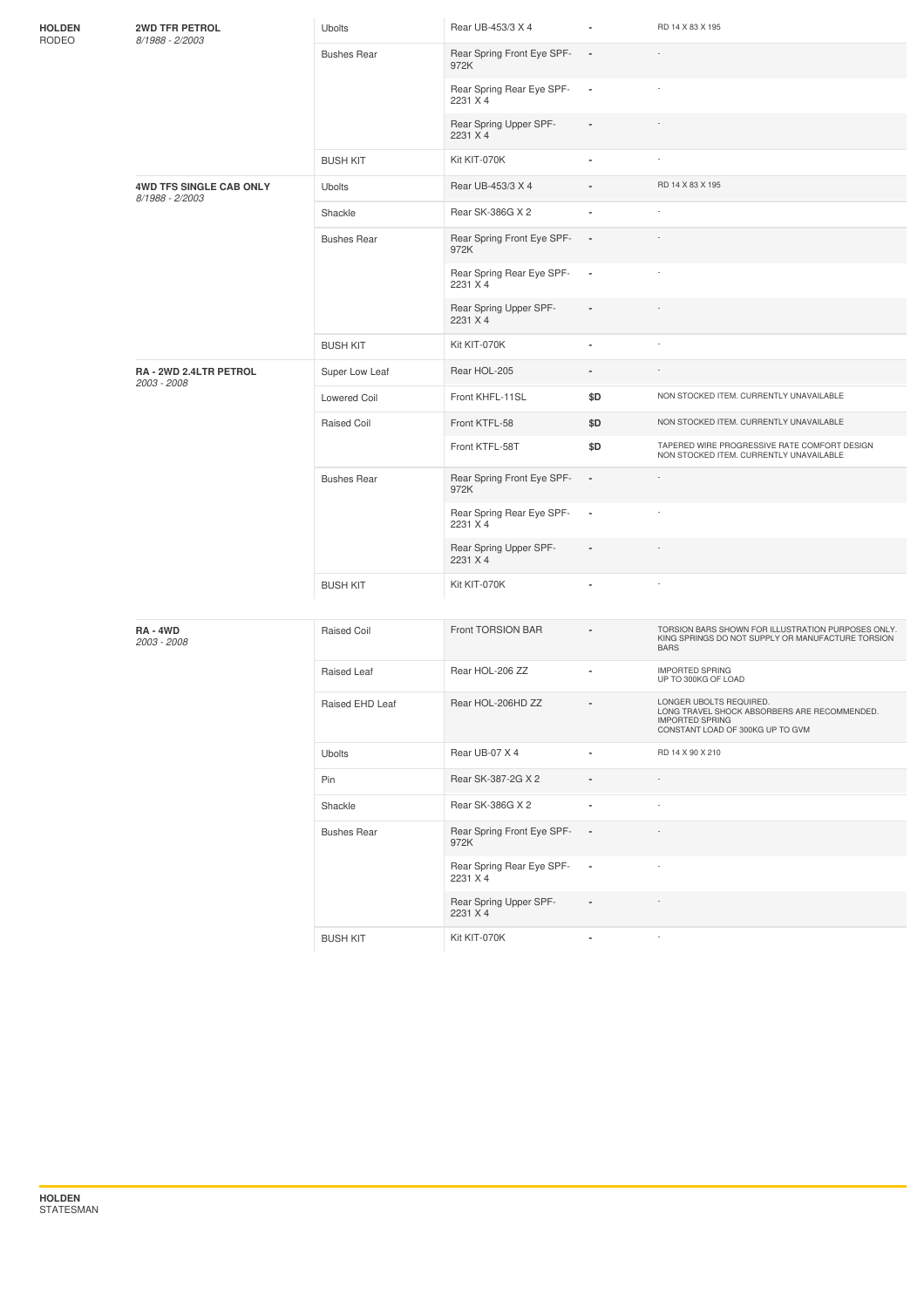| HQ, HX<br>1971 - 1978             | Ultra Low Coil       | Front KHFL-25    | \$Α |                                                                                                                                      |
|-----------------------------------|----------------------|------------------|-----|--------------------------------------------------------------------------------------------------------------------------------------|
|                                   | Super Low Coil       | Front KHFL-43    | \$Α |                                                                                                                                      |
|                                   |                      | Rear KHRL-26     | \$Β |                                                                                                                                      |
|                                   | <b>Lowered Coil</b>  | Front KHFL-03    | \$Α |                                                                                                                                      |
|                                   |                      | Rear KHRL-04     | \$Β |                                                                                                                                      |
|                                   | Standard Height Coil | Front KHFS-03    | \$Α |                                                                                                                                      |
|                                   |                      | Rear KHRS-05     | \$Β |                                                                                                                                      |
|                                   | Raised Coil          | Front KHFR-03    | \$Α |                                                                                                                                      |
|                                   |                      | Rear KHRR-05     | \$D | NON STOCKED ITEM. CURRENTLY UNAVAILABLE                                                                                              |
|                                   |                      |                  |     |                                                                                                                                      |
| HZ, WB                            | Ultra Low Coil       | Front KHFL-25    | \$Α |                                                                                                                                      |
| 1978 - 1985                       | Super Low Coil       | Front KHFL-43    | \$Α | ×                                                                                                                                    |
|                                   |                      | Rear KHRL-26     | \$Β |                                                                                                                                      |
|                                   | Lowered Coil         | Front KHFL-03    | \$Α |                                                                                                                                      |
|                                   |                      | Rear KHRL-04     | \$Β |                                                                                                                                      |
|                                   | Standard Height Coil | Front KHFS-03    | \$Α |                                                                                                                                      |
|                                   |                      | Rear KHRS-05     | \$Β |                                                                                                                                      |
|                                   | Raised Coil          | Front KHFR-03    | \$Α |                                                                                                                                      |
|                                   |                      | Rear KHRR-05     | \$D | NON STOCKED ITEM. CURRENTLY UNAVAILABLE                                                                                              |
| VQ                                | Ultra Low Coil       | Front KHPR-22SL  | \$Α | PROGRESSIVE RATE DESIGN USED.                                                                                                        |
| 1990 - 1994                       |                      | Rear KHRL-46SLHD | \$Β | PROGRESSIVE RATE DESIGN USED.                                                                                                        |
|                                   | Super Low Coil       | Front KHPR-22    | \$Α | PROGRESSIVE RATE DESIGN USED.                                                                                                        |
|                                   |                      | Rear KHRL-46HD   | \$Β | PROGRESSIVE RATE DESIGN USED.                                                                                                        |
|                                   | <b>Lowered Coil</b>  | Front KHFL-47    | \$Α | PROGRESSIVE RATE DESIGN USED.                                                                                                        |
|                                   |                      | Rear KHRL-45     | \$Β | PROGRESSIVE RATE DESIGN USED.                                                                                                        |
|                                   | Standard Height Coil | Front KHFS-19    | \$Α | PROGRESSIVE RATE DESIGN USED.                                                                                                        |
|                                   |                      | Rear KHRS-125    | \$Β | PROGRESSIVE RATE DESIGN USED.                                                                                                        |
|                                   | Raised Coil          | Front KHFR-19    | \$Α |                                                                                                                                      |
| <b>VR, VS 6CYL</b><br>1994 - 1999 | Ultra Low Coil       | Front KHFL-47SSL | \$Α | STRONGLY RECOMMEND MONROE GT SPORT SHORTENED<br>SHOCK ABSORBERS TO BE FITTED WITH THIS PART NUMBER.<br>PROGRESSIVE RATE DESIGN USED. |
|                                   |                      | Rear KHRL-46SLHD | \$Β | STRONGLY RECOMMEND MONROE GT SPORT SHORTENED<br>SHOCK ABSORBERS TO BE FITTED WITH THIS PART NUMBER.<br>PROGRESSIVE RATE DESIGN USED. |
|                                   | Super Low Coil       | Front KHFL-47SL  | \$Α | STRONGLY RECOMMEND MONROE GT SPORT SHORTENED<br>SHOCK ABSORBERS TO BE FITTED WITH THIS PART NUMBER.<br>PROGRESSIVE RATE DESIGN USED. |
|                                   |                      | Rear KHRL-46HD   | \$Β | STRONGLY RECOMMEND MONROE GT SPORT SHORTENED<br>SHOCK ABSORBERS TO BE FITTED WITH THIS PART NUMBER.<br>PROGRESSIVE RATE DESIGN USED. |
|                                   | <b>Lowered Coil</b>  | Front KHFL-47    | \$Α | STRONGLY RECOMMEND MONROE GT SPORT SHORTENED<br>SHOCK ABSORBERS TO BE FITTED WITH THIS PART NUMBER.<br>PROGRESSIVE RATE DESIGN USED. |
|                                   |                      | Rear KHRL-45     | \$Β | PROGRESSIVE RATE DESIGN USED.                                                                                                        |
|                                   | Lowered EHD Coil     | Front KHFL-47HD  | \$Α | STRONGLY RECOMMEND MONROE GT SPORT SHORTENED<br>SHOCK ABSORBERS TO BE FITTED WITH THIS PART NUMBER.<br>PROGRESSIVE RATE DESIGN USED. |
|                                   | Standard Height Coil | Front KHFS-19    | \$Α | PROGRESSIVE RATE DESIGN USED.                                                                                                        |
|                                   |                      | Rear KHRS-125    | \$Β | PROGRESSIVE RATE DESIGN USED.                                                                                                        |
|                                   | Raised Coil          | Front KHFR-19    | \$Α |                                                                                                                                      |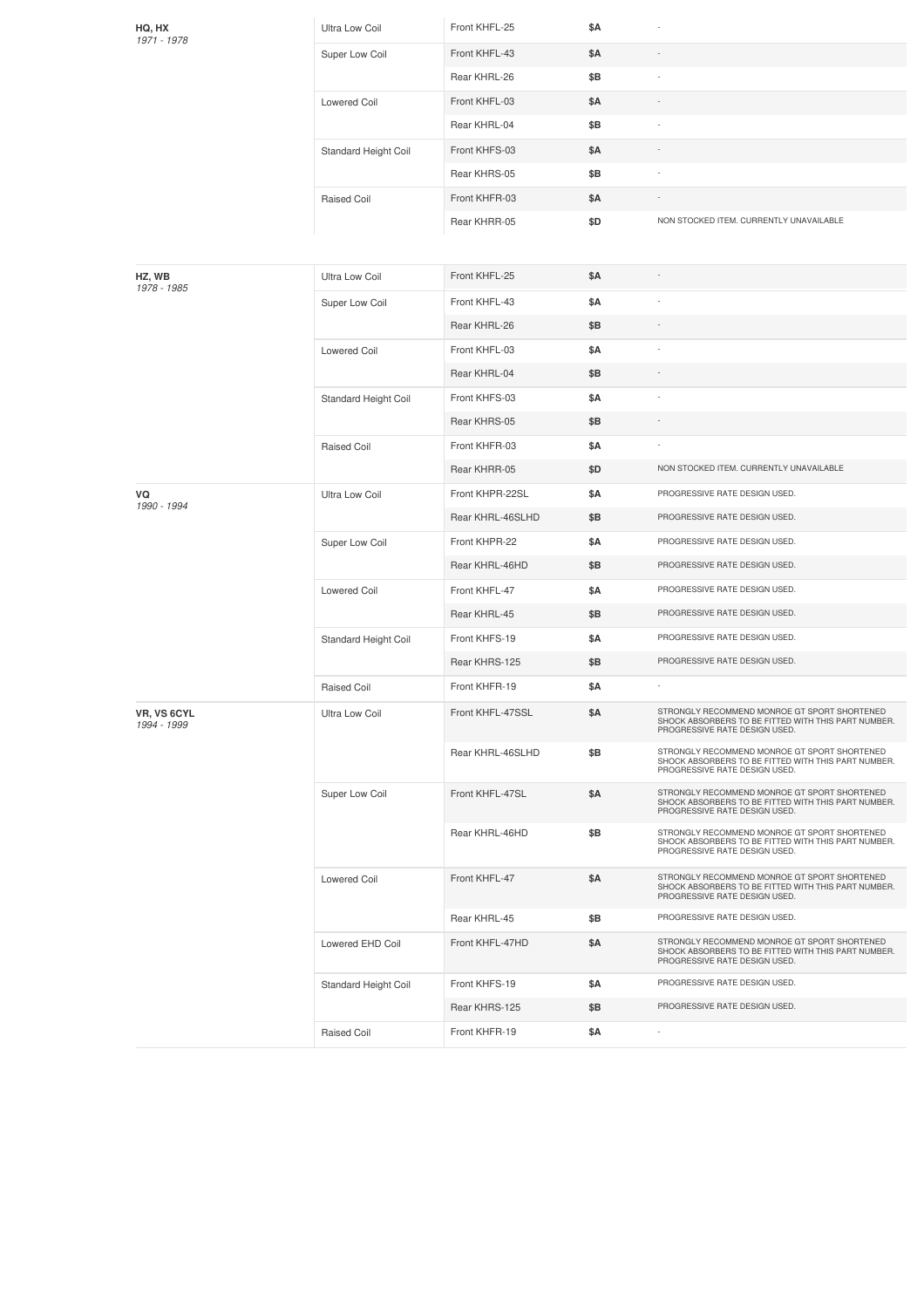| VR, VS 8CYL<br>1994 - 1999                             | <b>Ultra Low Coil</b>       | Front KHFL-47SL   | \$A        | STRONGLY RECOMMEND MONROE GT SPORT SHORTENED<br>SHOCK ABSORBERS TO BE FITTED WITH THIS PART NUMBER.<br>PROGRESSIVE RATE DESIGN USED. |
|--------------------------------------------------------|-----------------------------|-------------------|------------|--------------------------------------------------------------------------------------------------------------------------------------|
|                                                        |                             | Rear KHRL-46SLHD  | \$Β        | STRONGLY RECOMMEND MONROE GT SPORT SHORTENED<br>SHOCK ABSORBERS TO BE FITTED WITH THIS PART NUMBER.<br>PROGRESSIVE RATE DESIGN USED. |
|                                                        | Super Low Coil              | Front KHFL-47HD   | \$A        | STRONGLY RECOMMEND MONROE GT SPORT SHORTENED<br>SHOCK ABSORBERS TO BE FITTED WITH THIS PART NUMBER.<br>PROGRESSIVE RATE DESIGN USED. |
|                                                        |                             | Rear KHRL-46HD    | \$B        | STRONGLY RECOMMEND MONROE GT SPORT SHORTENED<br>SHOCK ABSORBERS TO BE FITTED WITH THIS PART NUMBER.<br>PROGRESSIVE RATE DESIGN USED. |
|                                                        | <b>Lowered Coil</b>         | Front KHFL-48     | \$Α        | STRONGLY RECOMMEND MONROE GT SPORT SHORTENED<br>SHOCK ABSORBERS TO BE FITTED WITH THIS PART NUMBER.<br>PROGRESSIVE RATE DESIGN USED. |
|                                                        |                             | Rear KHRL-45      | \$B        | PROGRESSIVE RATE DESIGN USED.                                                                                                        |
|                                                        | Lowered EHD Coil            | Front KHFL-48HD   | \$A        | STRONGLY RECOMMEND MONROE GT SPORT SHORTENED<br>SHOCK ABSORBERS TO BE FITTED WITH THIS PART NUMBER.<br>PROGRESSIVE RATE DESIGN USED. |
|                                                        | Standard Height Coil        | Front KHFS-48     | \$Α        | PROGRESSIVE RATE DESIGN USED.                                                                                                        |
|                                                        |                             | Rear KHRS-125     | \$Β        | PROGRESSIVE RATE DESIGN USED.                                                                                                        |
|                                                        | <b>Raised Coil</b>          | Front KHFR-19     | <b>\$A</b> |                                                                                                                                      |
| WH, WK, WL<br>1999 - 7/2006                            | <b>Ultra Low Coil</b>       | Front KHFL-47SL   | \$A        | STRONGLY RECOMMEND MONROE GT SPORT SHORTENED<br>SHOCK ABSORBERS TO BE FITTED WITH THIS PART NUMBER.<br>PROGRESSIVE RATE DESIGN USED. |
|                                                        |                             | Rear KHRL-46HD    | \$Β        | STRONGLY RECOMMEND MONROE GT SPORT SHORTENED<br>SHOCK ABSORBERS TO BE FITTED WITH THIS PART NUMBER.<br>PROGRESSIVE RATE DESIGN USED. |
|                                                        | Super Low Coil              | Front KHFL-47HD   | \$Α        | STRONGLY RECOMMEND MONROE GT SPORT SHORTENED<br>SHOCK ABSORBERS TO BE FITTED WITH THIS PART NUMBER.<br>PROGRESSIVE RATE DESIGN USED. |
|                                                        |                             | Rear KHRL-45HD    | \$Β        | STRONGLY RECOMMEND MONROE GT SPORT SHORTENED<br>SHOCK ABSORBERS TO BE FITTED WITH THIS PART NUMBER.<br>PROGRESSIVE RATE DESIGN USED. |
|                                                        | Lowered Coil                | Front KHFL-48     | <b>\$A</b> | STRONGLY RECOMMEND MONROE GT SPORT SHORTENED<br>SHOCK ABSORBERS TO BE FITTED WITH THIS PART NUMBER.<br>PROGRESSIVE RATE DESIGN USED. |
|                                                        |                             | Rear KHRL-125     | \$B        | STRONGLY RECOMMEND MONROE GT SPORT SHORTENED<br>SHOCK ABSORBERS TO BE FITTED WITH THIS PART NUMBER.<br>PROGRESSIVE RATE DESIGN USED. |
|                                                        | <b>Standard Height Coil</b> | Front KHFS-48     | \$Α        | PROGRESSIVE RATE DESIGN USED.                                                                                                        |
|                                                        |                             | Rear KHRS-125     | \$B        | PROGRESSIVE RATE DESIGN USED.                                                                                                        |
|                                                        | <b>Raised Coil</b>          | Front KHFR-19     | \$Α        |                                                                                                                                      |
|                                                        |                             | Rear KHRR-125     | \$B        | PROGRESSIVE RATE DESIGN USED.                                                                                                        |
| <b>WM SER I &amp; II CAPRICE V6</b><br>8/2006 - 4/2013 | Super Low Coil              | Front KHFL-150SSL | \$Α        | STRONGLY RECOMMEND MONROE GT SPORT SHORTENED<br>SHOCK ABSORBERS TO BE FITTED WITH THIS PART NUMBER.<br>PROGRESSIVE RATE DESIGN USED. |
|                                                        |                             | Rear KHRL-152SL   | \$Α        | STRONGLY RECOMMEND MONROE GT SPORT SHORTENED<br>SHOCK ABSORBERS TO BE FITTED WITH THIS PART NUMBER.<br>PROGRESSIVE RATE DESIGN USED. |
|                                                        | Super Low EHD Coil          | Rear KHRL-152SLHD | \$Α        | STRONGLY RECOMMEND MONROE GT SPORT SHORTENED<br>SHOCK ABSORBERS TO BE FITTED WITH THIS PART NUMBER.<br>PROGRESSIVE RATE DESIGN USED. |
|                                                        | <b>Lowered Coil</b>         | Front KHFL-150SL  | \$Α        | STRONGLY RECOMMEND MONROE GT SPORT SHORTENED<br>SHOCK ABSORBERS TO BE FITTED WITH THIS PART NUMBER.<br>PROGRESSIVE RATE DESIGN USED. |
|                                                        |                             | Rear KHRL-152     | \$A        | STRONGLY RECOMMEND MONROE GT SPORT SHORTENED<br>SHOCK ABSORBERS TO BE FITTED WITH THIS PART NUMBER.<br>PROGRESSIVE RATE DESIGN USED. |
|                                                        | Lowered EHD Coil            | Rear KHRL-152HD   | \$Α        | STRONGLY RECOMMEND MONROE GT SPORT SHORTENED<br>SHOCK ABSORBERS TO BE FITTED WITH THIS PART NUMBER.<br>PROGRESSIVE RATE DESIGN USED. |
|                                                        | Standard Height Coil        | Front KHFS-150    | \$Α        |                                                                                                                                      |
|                                                        |                             | Rear KHRS-152     | \$Α        |                                                                                                                                      |
|                                                        | <b>Raised Coil</b>          | Front KHFR-150    | \$Α        |                                                                                                                                      |
|                                                        |                             | Rear KHRR-152     | \$Α        |                                                                                                                                      |
|                                                        |                             |                   |            |                                                                                                                                      |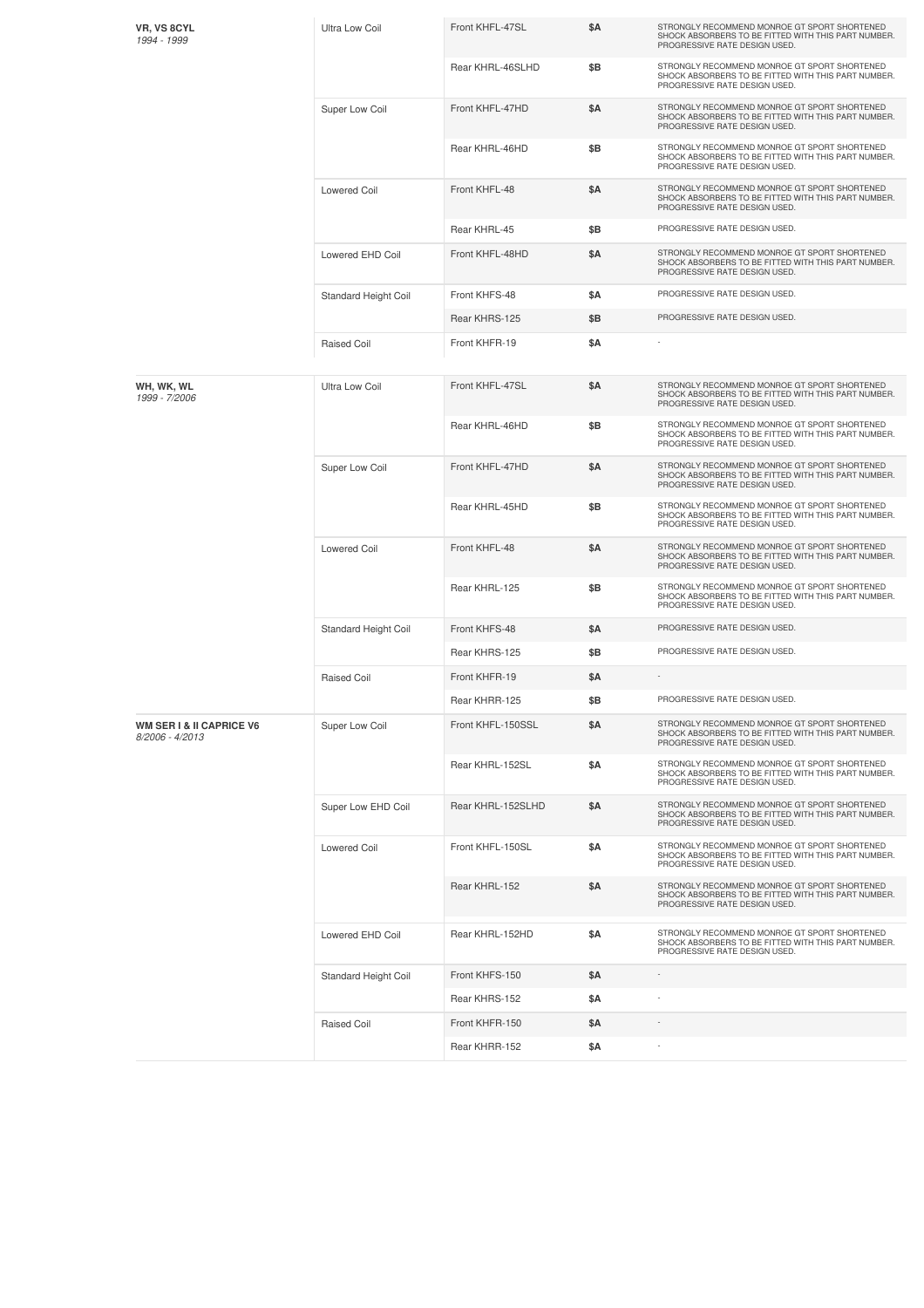| <b>WM SER I &amp; II CAPRICE V8</b><br>8/2006 - 4/2013 | Super Low Coil              | Front KHFL-150SL  | \$Α | STRONGLY RECOMMEND MONROE GT SPORT SHORTENED<br>SHOCK ABSORBERS TO BE FITTED WITH THIS PART NUMBER.<br>PROGRESSIVE RATE DESIGN USED. |
|--------------------------------------------------------|-----------------------------|-------------------|-----|--------------------------------------------------------------------------------------------------------------------------------------|
|                                                        |                             | Rear KHRL-152SL   | \$Α | STRONGLY RECOMMEND MONROE GT SPORT SHORTENED<br>SHOCK ABSORBERS TO BE FITTED WITH THIS PART NUMBER.<br>PROGRESSIVE RATE DESIGN USED. |
|                                                        | Super Low EHD Coil          | Rear KHRL-152SLHD | \$Α | STRONGLY RECOMMEND MONROE GT SPORT SHORTENED<br>SHOCK ABSORBERS TO BE FITTED WITH THIS PART NUMBER.<br>PROGRESSIVE RATE DESIGN USED. |
|                                                        | <b>Lowered Coil</b>         | Front KHFL-150    | \$Α | STRONGLY RECOMMEND MONROE GT SPORT SHORTENED<br>SHOCK ABSORBERS TO BE FITTED WITH THIS PART NUMBER.<br>PROGRESSIVE RATE DESIGN USED. |
|                                                        |                             | Rear KHRL-152     | \$Α | STRONGLY RECOMMEND MONROE GT SPORT SHORTENED<br>SHOCK ABSORBERS TO BE FITTED WITH THIS PART NUMBER.<br>PROGRESSIVE RATE DESIGN USED. |
|                                                        | Lowered EHD Coil            | Rear KHRL-152HD   | \$Α | STRONGLY RECOMMEND MONROE GT SPORT SHORTENED<br>SHOCK ABSORBERS TO BE FITTED WITH THIS PART NUMBER.<br>PROGRESSIVE RATE DESIGN USED. |
|                                                        | Standard Height Coil        | Front KHFS-150    | \$Α |                                                                                                                                      |
|                                                        |                             | Rear KHRS-152     | \$Α |                                                                                                                                      |
|                                                        | Raised Coil                 | Front KHFR-150    | \$Α |                                                                                                                                      |
|                                                        |                             | Rear KHRR-152     | \$Α |                                                                                                                                      |
| <b>WN SER I &amp; II CAPRICE V6</b><br>$5/2013 - 2016$ | Super Low Coil              | Front KHFL-151SSL | \$Α | STRONGLY RECOMMEND MONROE GT SPORT SHORTENED<br>SHOCK ABSORBERS TO BE FITTED WITH THIS PART NUMBER.<br>PROGRESSIVE RATE DESIGN USED. |
|                                                        |                             | Rear KHRL-152SL   | \$Α | STRONGLY RECOMMEND MONROE GT SPORT SHORTENED<br>SHOCK ABSORBERS TO BE FITTED WITH THIS PART NUMBER.<br>PROGRESSIVE RATE DESIGN USED. |
|                                                        | Super Low EHD Coil          | Rear KHRL-152SLHD | \$Α | STRONGLY RECOMMEND MONROE GT SPORT SHORTENED<br>SHOCK ABSORBERS TO BE FITTED WITH THIS PART NUMBER.<br>PROGRESSIVE RATE DESIGN USED. |
|                                                        | <b>Lowered Coil</b>         | Front KHFL-151SL  | \$Α | STRONGLY RECOMMEND MONROE GT SPORT SHORTENED<br>SHOCK ABSORBERS TO BE FITTED WITH THIS PART NUMBER.<br>PROGRESSIVE RATE DESIGN USED. |
|                                                        |                             | Rear KHRL-152     | \$Α | STRONGLY RECOMMEND MONROE GT SPORT SHORTENED<br>SHOCK ABSORBERS TO BE FITTED WITH THIS PART NUMBER.<br>PROGRESSIVE RATE DESIGN USED. |
|                                                        | Lowered EHD Coil            | Rear KHRL-152HD   | \$Α | STRONGLY RECOMMEND MONROE GT SPORT SHORTENED<br>SHOCK ABSORBERS TO BE FITTED WITH THIS PART NUMBER.<br>PROGRESSIVE RATE DESIGN USED. |
|                                                        | <b>Standard Height Coil</b> | Front KHFS-151    | \$Α |                                                                                                                                      |
|                                                        |                             | Rear KHRS-152     | \$Α |                                                                                                                                      |
|                                                        | Raised Coil                 | Front KHFS-150    | \$Α |                                                                                                                                      |
|                                                        |                             | Rear KHRR-152     | \$Α |                                                                                                                                      |
| <b>WN SER I &amp; II CAPRICE V8</b><br>$5/2013 - 2016$ | Super Low Coil              | Front KHFL-151SL  | \$Α | STRONGLY RECOMMEND MONROE GT SPORT SHORTENED<br>SHOCK ABSORBERS TO BE FITTED WITH THIS PART NUMBER.<br>PROGRESSIVE RATE DESIGN USED. |
|                                                        |                             | Rear KHRL-152SL   | \$Α | STRONGLY RECOMMEND MONROE GT SPORT SHORTENED<br>SHOCK ABSORBERS TO BE FITTED WITH THIS PART NUMBER.<br>PROGRESSIVE RATE DESIGN USED. |
|                                                        | Super Low EHD Coil          | Rear KHRL-152SLHD | \$Α | STRONGLY RECOMMEND MONROE GT SPORT SHORTENED<br>SHOCK ABSORBERS TO BE FITTED WITH THIS PART NUMBER.<br>PROGRESSIVE RATE DESIGN USED. |
|                                                        | <b>Lowered Coil</b>         | Front KHFL-151    | \$Α | STRONGLY RECOMMEND MONROE GT SPORT SHORTENED<br>SHOCK ABSORBERS TO BE FITTED WITH THIS PART NUMBER.<br>PROGRESSIVE RATE DESIGN USED. |
|                                                        |                             | Rear KHRL-152     | \$Α | STRONGLY RECOMMEND MONROE GT SPORT SHORTENED<br>SHOCK ABSORBERS TO BE FITTED WITH THIS PART NUMBER.<br>PROGRESSIVE RATE DESIGN USED. |
|                                                        | Lowered EHD Coil            | Rear KHRL-152HD   | \$Α | STRONGLY RECOMMEND MONROE GT SPORT SHORTENED<br>SHOCK ABSORBERS TO BE FITTED WITH THIS PART NUMBER.<br>PROGRESSIVE RATE DESIGN USED. |
|                                                        | Standard Height Coil        | Front KHFS-151    | \$Α |                                                                                                                                      |
|                                                        |                             | Rear KHRS-152     | \$Α |                                                                                                                                      |
|                                                        | Raised Coil                 | Front KHFS-150    | \$Α |                                                                                                                                      |
|                                                        |                             | Rear KHRR-152     | \$Α |                                                                                                                                      |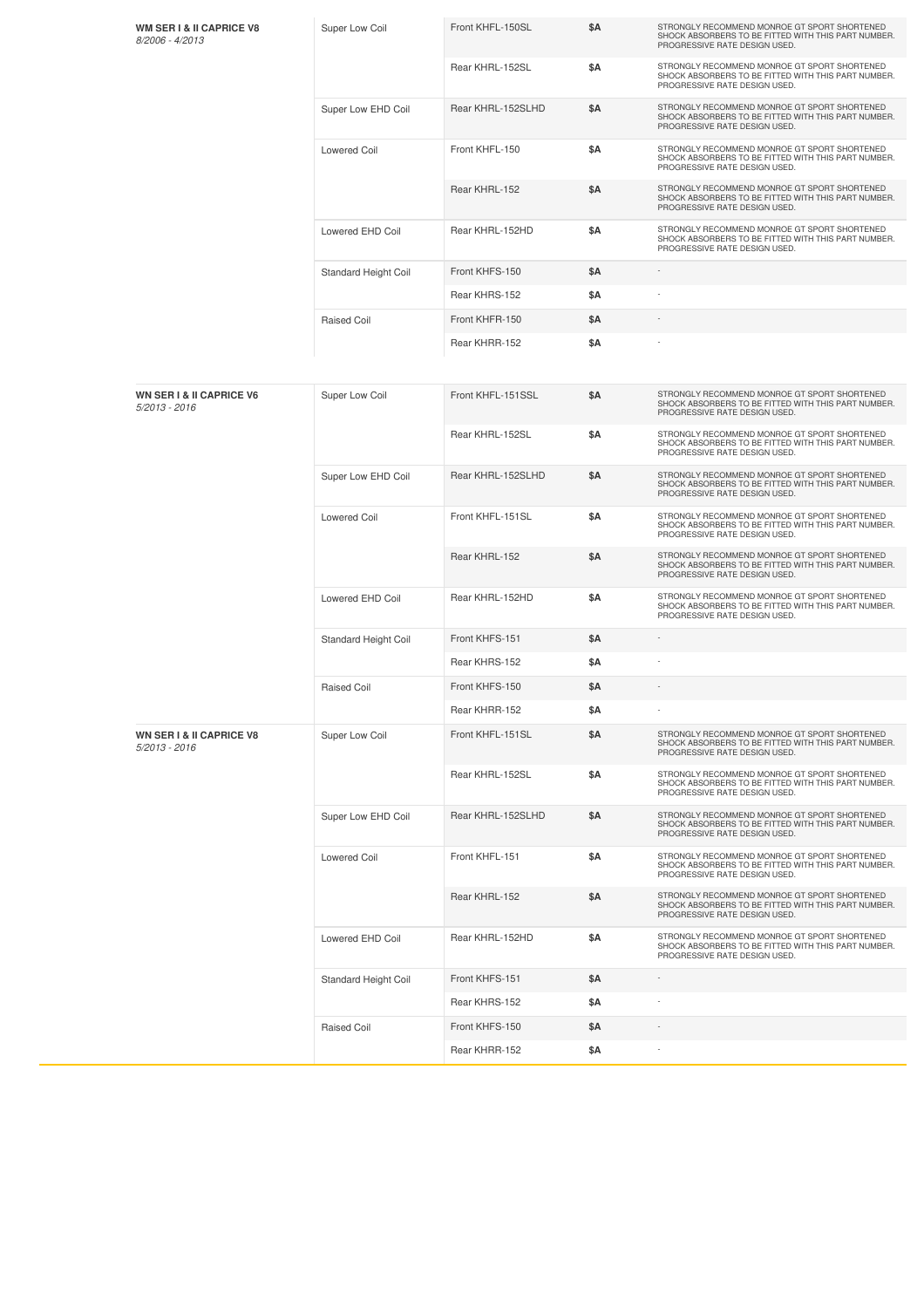| <b>HOLDEN</b><br><b>TORANA</b> | LC, LJ 6 CYL<br>1969 - 1974              | <b>Lowered Coil</b>     | Front KHFL-08   | \$A |                                                                          |
|--------------------------------|------------------------------------------|-------------------------|-----------------|-----|--------------------------------------------------------------------------|
|                                |                                          |                         | Rear KHRL-09    | \$B |                                                                          |
|                                |                                          | Standard Height Coil    | Front KHFS-08   | \$Α |                                                                          |
|                                |                                          |                         | Rear KHRS-09    | \$Β |                                                                          |
|                                | LC, LJ 8CYL<br>1969 - 1974               | <b>Lowered Coil</b>     | Front KHFS-08   | \$Α |                                                                          |
|                                |                                          |                         | Rear KHRL-09    | \$B | $\sim$                                                                   |
|                                |                                          | Standard Height Coil    | Front KHFR-08   | \$B |                                                                          |
|                                |                                          |                         | Rear KHRS-09    | \$B |                                                                          |
|                                | LH, UC 4 & 6 CYL<br>1974 - 1980          | Super Low Coil          | Rear KHRL-12SL  | \$B | SHORTER SHOCKS REQUIRED.                                                 |
|                                |                                          | Lowered Coil            | Front KHFL-44   | \$A |                                                                          |
|                                |                                          |                         | Rear KHRL-12    | \$Β |                                                                          |
|                                |                                          | Standard Height Coil    | Front KHFL-14   | \$Α |                                                                          |
|                                |                                          |                         | Rear KHRS-12    | \$Β |                                                                          |
|                                |                                          | <b>Raised Coil</b>      | Rear KHRR-12    | \$D | NON STOCKED ITEM. CURRENTLY UNAVAILABLE                                  |
|                                |                                          |                         |                 |     |                                                                          |
|                                | LH, UC 8CYL                              | Super Low Coil          | Rear KHRL-12SL  | \$Β | SHORTER SHOCKS REQUIRED.                                                 |
|                                | 1974 - 1980                              | Lowered Coil            | Front KHFL-14   | \$Α |                                                                          |
|                                |                                          |                         | Rear KHRL-12    | \$B |                                                                          |
|                                |                                          | Standard Height Coil    | Front KHFS-14   | \$A |                                                                          |
|                                |                                          |                         | Rear KHRS-12    | \$B |                                                                          |
|                                |                                          | <b>Raised Coil</b>      | Rear KHRR-12    | \$D | NON STOCKED ITEM. CURRENTLY UNAVAILABLE                                  |
|                                | <b>SLR 5000 &amp; A9X</b><br>1974 - 1980 | <b>Lowered Coil</b>     | Front KHFL-15   | \$Α |                                                                          |
|                                |                                          | Standard Height Coil    | Front KHFS-15   | \$Α |                                                                          |
|                                |                                          |                         | Rear KHRS-17    | \$Β |                                                                          |
| <b>HOLDEN</b>                  | RG                                       | Raised Coil             | Front KHFR-168  | \$B | $\sim$                                                                   |
| TRAILBLAZER                    | 2017 - Current                           |                         | Front KHFR-168T | \$C | TAPERED WIRE PROGRESSIVE RATE COMFORT DESIGN                             |
|                                |                                          |                         | Rear KHRR-96    | \$Β |                                                                          |
|                                |                                          | Raised Coil (100-300KG) | Rear KHRR-96HD  | \$Β |                                                                          |
| <b>HOLDEN</b>                  | JR, JS 4 CYL                             | <b>Lowered Coil</b>     | Front KHFL-71   | \$D | NON STOCKED ITEM. CURRENTLY UNAVAILABLE                                  |
| <b>VECTRA</b>                  | 1997 - 2/2003                            |                         | Rear KHRL-72    | \$D | PROGRESSIVE RATE DESIGN USED.                                            |
|                                |                                          |                         |                 |     | NON STOCKED ITEM, CURRENTLY UNAVAILABLE                                  |
|                                | JR, JS 6CYL<br>1997 - 2/2003             | <b>Lowered Coil</b>     | Front KHFL-71SP | \$D | PROGRESSIVE RATE DESIGN USED.                                            |
|                                |                                          |                         | Rear KHRL-72    | \$D | NON STOCKED ITEM. CURRENTLY UNAVAILABLE                                  |
|                                | <b>ZC 2.2 4CYL</b><br>3/2003 - 2005      | <b>Lowered Coil</b>     | Front KHFL-73   | \$D | NON STOCKED ITEM. CURRENTLY UNAVAILABLE                                  |
|                                |                                          |                         | Rear KHRS-128SP | \$D | PROGRESSIVE RATE DESIGN USED.<br>NON STOCKED ITEM. CURRENTLY UNAVAILABLE |
|                                | <b>ZC 3.2 6CYL</b>                       | <b>Lowered Coil</b>     | Front KHFL-74   | \$D | NON STOCKED ITEM. CURRENTLY UNAVAILABLE                                  |
|                                | 3/2003 - 2005                            |                         | Rear KHRS-128SP | \$D | PROGRESSIVE RATE DESIGN USED.<br>NON STOCKED ITEM. CURRENTLY UNAVAILABLE |
| <b>HOLDEN</b>                  | <b>JF S/WAG</b>                          | <b>Lowered Coil</b>     | Front KHFL-155  | \$D |                                                                          |
| <b>VIVA</b>                    | 2005 - 2009                              |                         | Rear KHRL-156HD | \$D | PROGRESSIVE RATE DESIGN USED.<br>NON STOCKED ITEM. CURRENTLY UNAVAILABLE |
|                                | <b>JF SEDAN / HATCH</b>                  | <b>Lowered Coil</b>     | Front KHFL-155  | \$D |                                                                          |
|                                | 2005 - 2009                              |                         | Rear KHRL-156   | \$D | PROGRESSIVE RATE DESIGN USED.<br>NON STOCKED ITEM. CURRENTLY UNAVAILABLE |

**HOLDEN** WB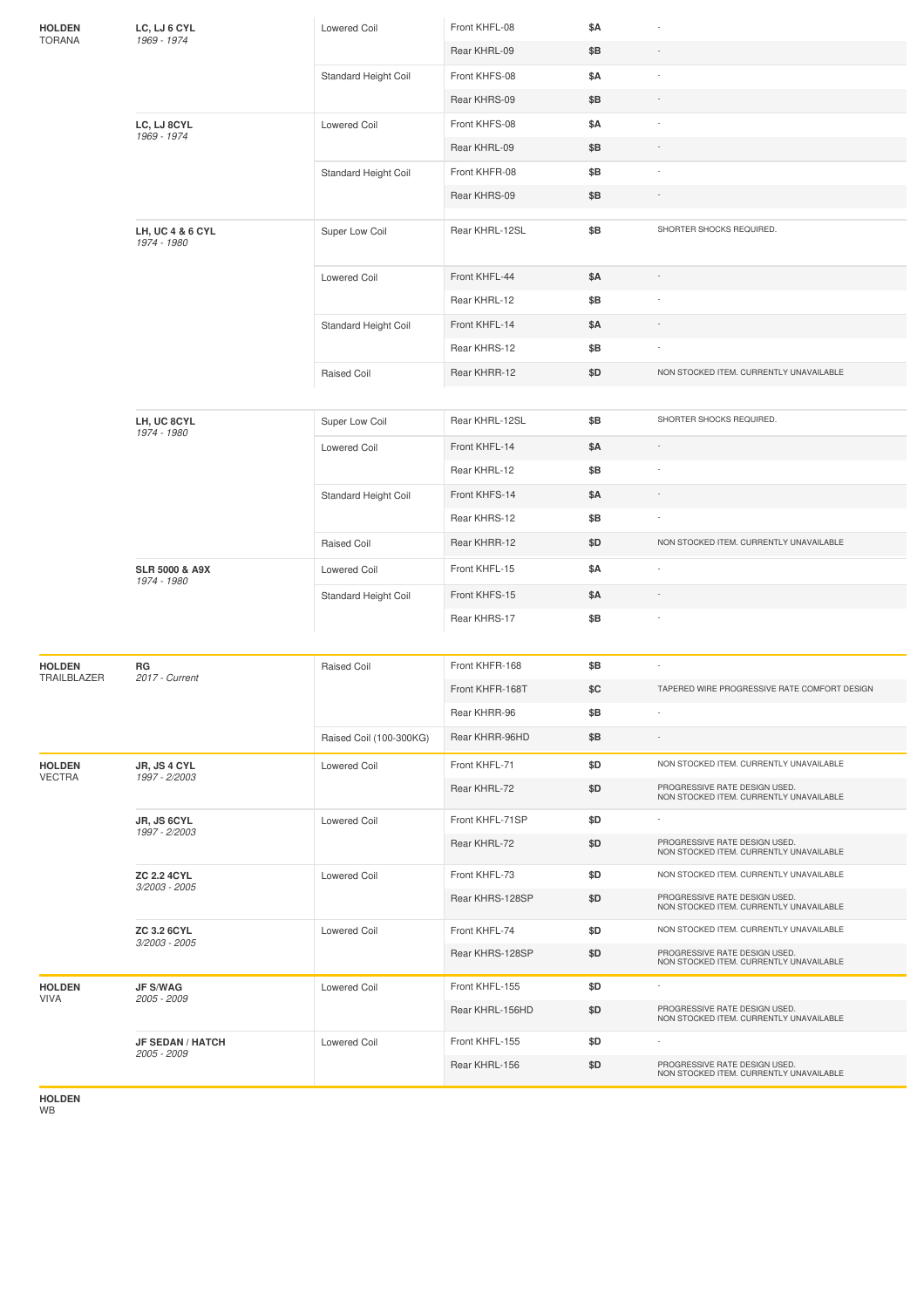| <b>6CYL RTS - 1 TONNER</b><br>1980 - 1985 | Ultra Low Coil         | Front KHFL-25     | \$Α            |                                                                                                               |
|-------------------------------------------|------------------------|-------------------|----------------|---------------------------------------------------------------------------------------------------------------|
|                                           | Super Low Coil         | Front KHFL-43     | \$A            |                                                                                                               |
|                                           | Super Low Leaf         | Rear HOL-513SL ZZ |                | FRONT EYE BUSH SUPPLIED WITH SPRING.<br><b>IMPORTED SPRING</b>                                                |
|                                           | Lowered Coil           | Front KHFL-03     | \$Α            |                                                                                                               |
|                                           | Lowered Leaf           | Rear HOL-513 ZZ   |                | FRONT EYE BUSH SUPPLIED WITH SPRING.<br><b>IMPORTED SPRING</b>                                                |
|                                           | Standard Height Coil   | Front KHFS-03     | \$A            |                                                                                                               |
|                                           | Raised Coil            | Front KHFR-03     | \$Α            |                                                                                                               |
|                                           | Raised Coil (50-100KG) | Front KHFR-03HD   | \$D            | THESE COIL ARE DESIGNED FOR USE IN BASH CAR<br><b>APPLICATIONS</b><br>NON STOCKED ITEM. CURRENTLY UNAVAILABLE |
|                                           | <b>Ubolts</b>          | Rear UB-05 X 4    |                | RD 7/16 x 3 1/8 x 7 1/2"                                                                                      |
| 6CYL RTS - UTE & P/VAN<br>1980 - 1985     | Ultra Low Coil         | Front KHFL-25     | \$A            |                                                                                                               |
|                                           | Super Low Coil         | Front KHFL-43     | <b>\$A</b>     |                                                                                                               |
|                                           | Super Low Leaf         | Rear HOL-513SL ZZ |                | FRONT EYE BUSH SUPPLIED WITH SPRING.<br><b>IMPORTED SPRING</b>                                                |
|                                           | Lowered Coil           | Front KHFL-03     | \$Α            |                                                                                                               |
|                                           | Lowered Leaf           | Rear HOL-513 ZZ   |                | FRONT EYE BUSH SUPPLIED WITH SPRING.<br><b>IMPORTED SPRING</b>                                                |
|                                           | Standard Height Coil   | Front KHFS-03     | \$Α            |                                                                                                               |
|                                           | Standard Height Leaf   | Rear HOL-514      |                | FRONT EYE BUSH SUPPLIED WITH SPRING.                                                                          |
|                                           | Raised Coil            | Front KHFR-03     | \$Α            |                                                                                                               |
|                                           | Raised Coil (50-100KG) | Front KHFR-03HD   | \$D            | THESE COIL ARE DESIGNED FOR USE IN BASH CAR<br><b>APPLICATIONS</b><br>NON STOCKED ITEM. CURRENTLY UNAVAILABLE |
|                                           | <b>Ubolts</b>          | Rear UB-05 X 4    | $\blacksquare$ | RD 7/16 x 3 1/8 x 7 1/2"                                                                                      |
| 8CYL RTS - 1 TONNER<br>1980 - 1985        | Ultra Low Coil         | Front KHFL-43     | \$Α            |                                                                                                               |
|                                           | Super Low Coil         | Front KHFL-03     | \$Α            |                                                                                                               |
|                                           | Super Low Leaf         | Rear HOL-513SL ZZ |                | FRONT EYE BUSH SUPPLIED WITH SPRING.<br><b>IMPORTED SPRING</b>                                                |
|                                           | Lowered Coil           | Front KHFL-13     | \$Α            |                                                                                                               |
|                                           | Lowered Leaf           | Rear HOL-513 ZZ   |                | FRONT EYE BUSH SUPPLIED WITH SPRING.<br><b>IMPORTED SPRING</b>                                                |
|                                           | Standard Height Coil   | Front KHFS-03     | \$Α            |                                                                                                               |
|                                           | Raised Coil            | Front KHFR-03     | \$Α            |                                                                                                               |
|                                           | Raised Coil (50-100KG) | Front KHFR-03HD   | \$D            | THESE COIL ARE DESIGNED FOR USE IN BASH CAR<br><b>APPLICATIONS</b><br>NON STOCKED ITEM. CURRENTLY UNAVAILABLE |
|                                           | <b>Ubolts</b>          | Rear UB-05 X 4    |                | RD 7/16 x 3 1/8 x 7 1/2"                                                                                      |
| 8CYL RTS - UTE & P/VAN<br>1980 - 1985     | Ultra Low Coil         | Front KHFL-43     | \$Α            |                                                                                                               |
|                                           | Super Low Coil         | Front KHFL-03     | \$Α            |                                                                                                               |
|                                           | Super Low Leaf         | Rear HOL-513SL ZZ |                | FRONT EYE BUSH SUPPLIED WITH SPRING.<br><b>IMPORTED SPRING</b>                                                |
|                                           | Lowered Coil           | Front KHFL-13     | \$Α            |                                                                                                               |
|                                           | Lowered Leaf           | Rear HOL-513 ZZ   |                | FRONT EYE BUSH SUPPLIED WITH SPRING.<br><b>IMPORTED SPRING</b>                                                |
|                                           | Standard Height Coil   | Front KHFS-03     | \$Α            |                                                                                                               |
|                                           | Standard Height Leaf   | Rear HOL-514      | $\blacksquare$ | FRONT EYE BUSH SUPPLIED WITH SPRING.                                                                          |
|                                           | Raised Coil            | Front KHFR-03     | \$Α            |                                                                                                               |
|                                           | Raised Coil (50-100KG) | Front KHFR-03HD   | \$D            | THESE COIL ARE DESIGNED FOR USE IN BASH CAR<br><b>APPLICATIONS</b><br>NON STOCKED ITEM. CURRENTLY UNAVAILABLE |
|                                           | <b>Ubolts</b>          | Rear UB-05 X 4    |                | RD 7/16 x 3 1/8 x 7 1/2"                                                                                      |
|                                           |                        |                   |                | <b>HONDA</b>                                                                                                  |
| AC AD                                     | Lowered Coil           | Front KHFL-60     | \$D            | NON STOCKED ITEM. CURRENTLY UNAVAILABLE                                                                       |
| 1983 - 1985                               |                        |                   |                |                                                                                                               |
|                                           |                        | Rear KHRL-61      | \$D            | PROGRESSIVE RATE DESIGN USED.                                                                                 |
|                                           | Standard Height Coil   | Front KHFS-60     | \$D            |                                                                                                               |

**HONDA** ACCORD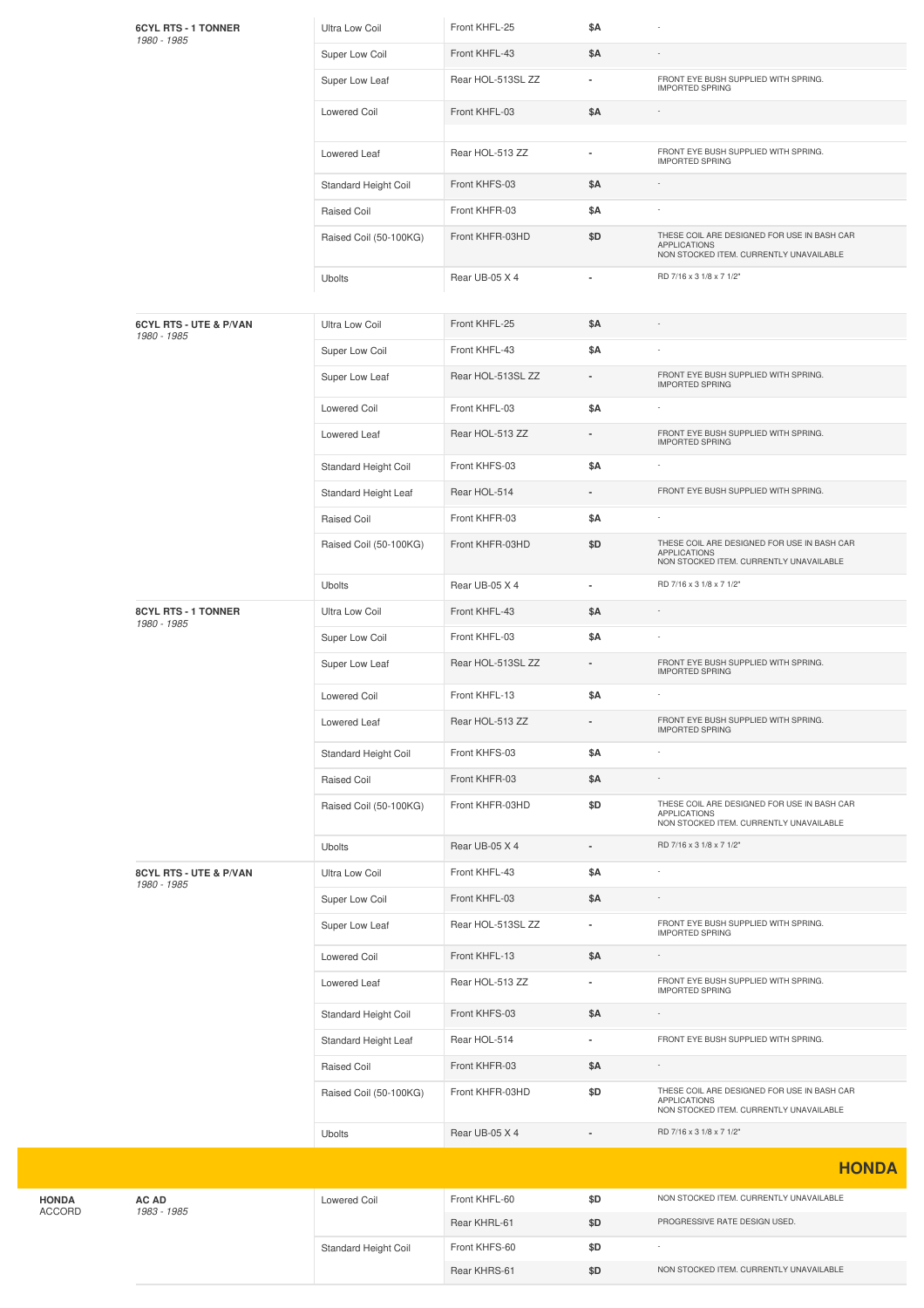| CA4 CA5<br>1985 - 1989                  | Lowered Coil         | Front KHFL-54     | \$D | CHECK INSIDE DIAMETER OF ORIGINAL COIL. KHFL-54 IS A<br>75MM ID COIL - IF COIL IS 60MM ID USE KHFL-54A.<br>NON STOCKED ITEM. CURRENTLY UNAVAILABLE                                                                                                  |
|-----------------------------------------|----------------------|-------------------|-----|-----------------------------------------------------------------------------------------------------------------------------------------------------------------------------------------------------------------------------------------------------|
|                                         |                      | Rear KHRL-80      | \$D | PROGRESSIVE RATE DESIGN USED.<br>NON STOCKED ITEM. CURRENTLY UNAVAILABLE                                                                                                                                                                            |
|                                         | Standard Height Coil | Front KHFS-54     | \$D | CHECK INSIDE DIAMETER OF ORIGINAL COIL. KHFL-54 IS A<br>75MM ID COIL - IF COIL IS 60MM ID USE KHFL-54A.<br>NON STOCKED ITEM. CURRENTLY UNAVAILABLE                                                                                                  |
|                                         |                      | Rear KHRS-80      | \$D | NON STOCKED ITEM. CURRENTLY UNAVAILABLE                                                                                                                                                                                                             |
| CВ                                      | <b>Lowered Coil</b>  | Front KHFL-60     | \$D | NON STOCKED ITEM. CURRENTLY UNAVAILABLE                                                                                                                                                                                                             |
| 1989 - 5/1994                           |                      | Rear KHRL-61      | \$D | PROGRESSIVE RATE DESIGN USED.                                                                                                                                                                                                                       |
|                                         | Standard Height Coil | Front KHFS-60     | \$D |                                                                                                                                                                                                                                                     |
|                                         |                      | Rear KHRS-61      | \$D | NON STOCKED ITEM. CURRENTLY UNAVAILABLE                                                                                                                                                                                                             |
| CD                                      | <b>Lowered Coil</b>  | Front KHFL-60     | \$D | NON STOCKED ITEM. CURRENTLY UNAVAILABLE                                                                                                                                                                                                             |
| 10/1993 - 9/1997                        |                      | Rear KHRL-61      | \$D | PROGRESSIVE RATE DESIGN USED.                                                                                                                                                                                                                       |
|                                         | Standard Height Coil | Front KHFS-60     | \$D |                                                                                                                                                                                                                                                     |
|                                         |                      | Rear KHRS-61      | \$D | NON STOCKED ITEM. CURRENTLY UNAVAILABLE                                                                                                                                                                                                             |
| CG 4 CYL<br>10/1997 - 5/2003            | <b>Lowered Coil</b>  | Front KHFL-88SL   | \$D |                                                                                                                                                                                                                                                     |
|                                         |                      | Rear KHRL-89      | \$D | PROGRESSIVE RATE DESIGN USED.                                                                                                                                                                                                                       |
| CG <sub>V6</sub><br>10/1997 - 5/2003    | <b>Lowered Coil</b>  | Front KHFL-88     | \$D | NON STOCKED ITEM. CURRENTLY UNAVAILABLE                                                                                                                                                                                                             |
|                                         |                      | Rear KHRL-89      | \$D | PROGRESSIVE RATE DESIGN USED.                                                                                                                                                                                                                       |
| CL, CM 4 CYL<br>6/2003 - 2008           | <b>Lowered Coil</b>  | Front KHFL-107SL  | \$B |                                                                                                                                                                                                                                                     |
|                                         |                      | Rear KHRL-108     | \$Β | PROGRESSIVE RATE DESIGN USED.                                                                                                                                                                                                                       |
| CL, CM V6<br>6/2003 - 2008              | Lowered Coil         | Front KHFL-107    | \$D | NON STOCKED ITEM. CURRENTLY UNAVAILABLE                                                                                                                                                                                                             |
|                                         |                      | Rear KHRL-108     | \$B | PROGRESSIVE RATE DESIGN USED.                                                                                                                                                                                                                       |
| CP 4 CYL<br>2008 - 2013                 | <b>Lowered Coil</b>  | Front KHFL-107ASL | \$D | CHECK INSIDE DIAMETER FOR ALTERNATE DESIGN. KHFL-<br>107ASL HAS AN ID OF 92MM. IF COIL IS 82MM ID THEN USE<br>PART NUMBER KHFL-107SL                                                                                                                |
|                                         |                      | Front KHFL-107SL  | \$Β | CHECK INSIDE DIAMETER FOR ALTERNATE DESIGN. KHFL-<br>107SL HAS AN ID OF 82MM ID. IF COIL IS 92MM ID THEN USE<br>PART NUMBER KHFL-107ASL                                                                                                             |
|                                         |                      | Rear KHRL-108SP   | \$D | PROGRESSIVE RATE DESIGN USED.<br>NON STOCKED ITEM. CURRENTLY UNAVAILABLE                                                                                                                                                                            |
| CP6CYL<br>2008 - 2013                   | <b>Lowered Coil</b>  | Front KHFL-107    | \$D | Notes: CHECK INSIDE DIAMETER FOR ALTERNATE DESIGN.<br>KHFL-107 HAS AN ID OF 82MM. IF COIL IS 92MM ID THEN USE<br>PART NUMBER KHFL-107ASL BELOW<br>NON STOCKED ITEM. CURRENTLY UNAVAILABLE                                                           |
|                                         |                      | Front KHFL-107ASL | \$D | CHECK INSIDE DIAMETER FOR ALTERNATE DESIGN. KHFL-<br>107ASL HAS AN ID OF 92MM. IF COIL IS 82MM ID THEN USE<br>PART NUMBER KHFL-107SL                                                                                                                |
|                                         |                      | Rear KHRL-108SP   | \$D | PROGRESSIVE RATE DESIGN USED.<br>NON STOCKED ITEM. CURRENTLY UNAVAILABLE                                                                                                                                                                            |
| CR 4 CYL<br>2013 - 2017                 | <b>Lowered Coil</b>  | Front KHFL-113    | \$D | NON STOCKED ITEM. CURRENTLY UNAVAILABLE                                                                                                                                                                                                             |
|                                         |                      | Rear KHRL-108SP   | \$D | PROGRESSIVE RATE DESIGN USED.<br>NON STOCKED ITEM. CURRENTLY UNAVAILABLE                                                                                                                                                                            |
| EURO CL - CM                            | <b>Lowered Coil</b>  | Front KHFL-107SL  | \$B |                                                                                                                                                                                                                                                     |
| 6/2003 - 2008                           |                      | Rear KHRL-108     | \$B | PROGRESSIVE RATE DESIGN USED.                                                                                                                                                                                                                       |
| <b>EURO CP</b><br>2008 - 2013           | <b>Lowered Coil</b>  | Front KHFL-107ASL | \$D | CHECK INSIDE DIAMETER FOR ALTERNATE DESIGN. KHFL-<br>107ASL HAS AN ID OF 92MM. IF COIL IS 82MM ID THEN USE<br>PART NUMBER KHFL-107SL                                                                                                                |
|                                         |                      | Front KHFL-107SL  | \$B | CHECK INSIDE DIAMETER FOR ALTERNATE DESIGN. KHFL-<br>107SL HAS AN ID OF 82MM ID. IF COIL IS 92MM ID THEN USE<br>PART NUMBER KHFL-107ASL                                                                                                             |
|                                         |                      | Rear KHRL-108SP   | \$D | PROGRESSIVE RATE DESIGN USED.<br>NON STOCKED ITEM. CURRENTLY UNAVAILABLE                                                                                                                                                                            |
| SJ 342-3 542-3 820 830<br>1979 - 1981   | Standard Height Coil | Rear KHRS-33      | \$D | KHRS-33 PART NUMBER IS A 115MM ID WITH A 85MM PIG TAIL<br>AT ONE END. IF THE ORIGINAL COIL HAS A 115MM ID BUT A<br>78MM REDUCTION, THEN YOU WILL NEED TO USE THE<br>ALTERNATE KHRS-33A PART NUMBER BELOW<br>NON STOCKED ITEM. CURRENTLY UNAVAILABLE |
|                                         |                      | Rear KHRS-33A     | \$D | ALTERNATE PART NUMBER<br>NON STOCKED ITEM. CURRENTLY UNAVAILABLE                                                                                                                                                                                    |
| SJ 810<br>1977 - 1978                   | Standard Height Coil | Rear KHRS-35      | \$Β | $\overline{\phantom{a}}$                                                                                                                                                                                                                            |
| SY<br>1982 - 1983                       | <b>Lowered Coil</b>  | Front KHFL-52     | \$D | NON STOCKED ITEM. CURRENTLY UNAVAILABLE                                                                                                                                                                                                             |
|                                         |                      | Rear KHRL-53      | \$D | NON STOCKED ITEM. CURRENTLY UNAVAILABLE                                                                                                                                                                                                             |
|                                         | Standard Height Coil | Front KHFS-52     | \$C |                                                                                                                                                                                                                                                     |
|                                         |                      | Rear KHRS-53      | \$D | NON STOCKED ITEM. CURRENTLY UNAVAILABLE                                                                                                                                                                                                             |
| 10TH GEN 1.8i SEDAN<br>5/2016 - Current | <b>Lowered Coil</b>  | Front KHFL-181    | \$D | NON STOCKED ITEM. CURRENTLY UNAVAILABLE                                                                                                                                                                                                             |
|                                         |                      | Rear KHRL-182     | \$D | TAPERED WIRE PROGRESSIVE RATE COMFORT DESIGN                                                                                                                                                                                                        |

**HONDA** CIVIC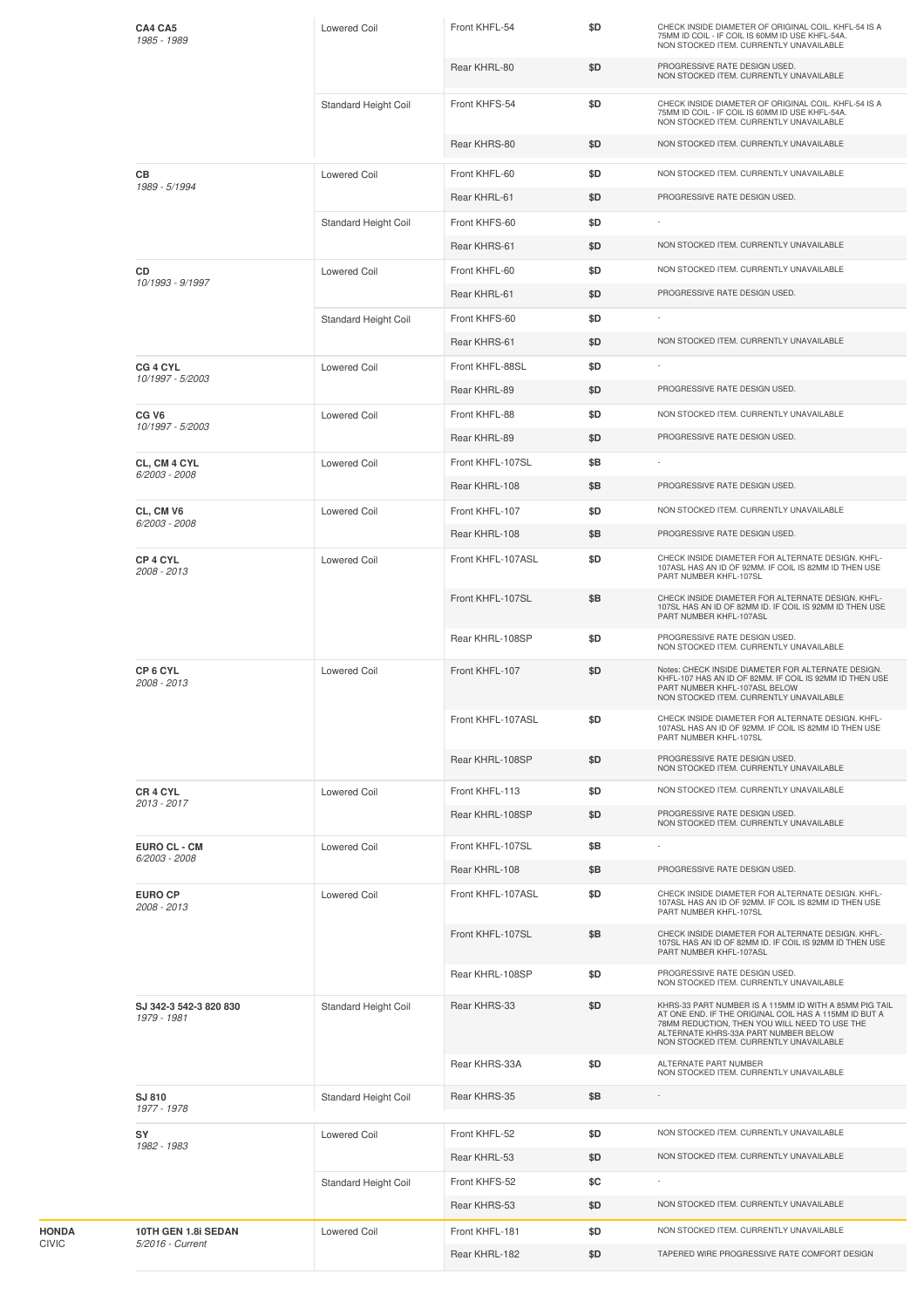| 7TH GEN<br>10/2004 - 1/2006     | <b>Lowered Coil</b>   | Front KHFL-75     | \$D | CHECK PASSENGER SIDE COIL FOR LEFT HAND WOUND COIL-<br>IF LHW USE KHFL-75SP OHERWISE USE KHFL-75.<br>PROGRESSIVE RATE DESIGN USED.<br>NON STOCKED ITEM. CURRENTLY UNAVAILABLE |
|---------------------------------|-----------------------|-------------------|-----|-------------------------------------------------------------------------------------------------------------------------------------------------------------------------------|
|                                 |                       | Rear KHRL-76      | \$D | PROGRESSIVE RATE DESIGN USED.<br>NON STOCKED ITEM. CURRENTLY UNAVAILABLE                                                                                                      |
|                                 |                       |                   |     |                                                                                                                                                                               |
| 8TH GEN<br>2/2006 - 2011        | Lowered Coil          | Front KHFL-111    | \$D | NON STOCKED ITEM. CURRENTLY UNAVAILABLE                                                                                                                                       |
|                                 |                       | Rear KHRL-112     | \$D | $\overline{\phantom{a}}$                                                                                                                                                      |
| 9TH GEN<br>2012 - 3/2016        | <b>Lowered Coil</b>   | Front KHFL-171    | \$D |                                                                                                                                                                               |
|                                 |                       | Rear KHRL-172     | \$D | PROGRESSIVE RATE DESIGN USED.<br>NON STOCKED ITEM. CURRENTLY UNAVAILABLE                                                                                                      |
| AG, AL<br>1984 - 1987           | <b>Lowered Coil</b>   | Front TORSION BAR |     | TORSION BARS SHOWN FOR ILLUSTRATION PURPOSES ONLY.<br>KING SPRINGS DO NOT SUPPLY OR MANUFACTURE TORSION<br><b>BARS</b>                                                        |
|                                 |                       | Rear KHRL-57      | \$D | PROGRESSIVE RATE DESIGN USED.<br>NON STOCKED ITEM. CURRENTLY UNAVAILABLE                                                                                                      |
|                                 | Standard Height Coil  | Front TORSION BAR | ۰   | TORSION BARS SHOWN FOR ILLUSTRATION PURPOSES ONLY.<br>KING SPRINGS DO NOT SUPPLY OR MANUFACTURE TORSION<br><b>BARS</b>                                                        |
|                                 |                       | Rear KHRS-57      | \$D | PROGRESSIVE RATE DESIGN USED.<br>NON STOCKED ITEM. CURRENTLY UNAVAILABLE                                                                                                      |
|                                 | Raised Coil           | Front TORSION BAR | ۰   | TORSION BARS SHOWN FOR ILLUSTRATION PURPOSES ONLY.<br>KING SPRINGS DO NOT SUPPLY OR MANUFACTURE TORSION<br><b>BARS</b>                                                        |
| ED<br>1987 - 10/1991            | Super Low Coil        | Front KHFL-58SL   | \$D |                                                                                                                                                                               |
|                                 |                       | Rear KHRL-59SL    | \$D | PROGRESSIVE RATE DESIGN USED.<br>NON STOCKED ITEM. CURRENTLY UNAVAILABLE                                                                                                      |
|                                 | <b>Lowered Coil</b>   | Front KHFL-58     | \$D | NON STOCKED ITEM. CURRENTLY UNAVAILABLE                                                                                                                                       |
|                                 |                       | Rear KHRL-59      | \$D | PROGRESSIVE RATE DESIGN USED.<br>NON STOCKED ITEM. CURRENTLY UNAVAILABLE                                                                                                      |
|                                 | Standard Height Coil  | Front KHFS-58     | \$D | NON STOCKED ITEM. CURRENTLY UNAVAILABLE                                                                                                                                       |
|                                 |                       | Rear KHRS-59      | \$D | PROGRESSIVE RATE DESIGN USED.<br>NON STOCKED ITEM. CURRENTLY UNAVAILABLE                                                                                                      |
| EG, EH<br>11/1991 - 9/1995      | Super Low Coil        | Front KHFL-58ASL  | \$D | PROGRESSIVE RATE DESIGN USED.<br>NON STOCKED ITEM. CURRENTLY UNAVAILABLE                                                                                                      |
|                                 |                       | Rear KHRL-59SL    | \$D | PROGRESSIVE RATE DESIGN USED.<br>NON STOCKED ITEM. CURRENTLY UNAVAILABLE                                                                                                      |
|                                 | <b>Lowered Coil</b>   | Front KHFL-58A    | \$D | PROGRESSIVE RATE DESIGN USED.<br>NON STOCKED ITEM. CURRENTLY UNAVAILABLE                                                                                                      |
|                                 |                       | Rear KHRL-59      | \$D | PROGRESSIVE RATE DESIGN USED.<br>NON STOCKED ITEM. CURRENTLY UNAVAILABLE                                                                                                      |
|                                 | Standard Height Coil  | Front KHFS-58A    | \$D | NON STOCKED ITEM. CURRENTLY UNAVAILABLE                                                                                                                                       |
|                                 |                       | Rear KHRS-59      | \$D | PROGRESSIVE RATE DESIGN USED.<br>NON STOCKED ITEM. CURRENTLY UNAVAILABLE                                                                                                      |
| EJ, EK, EM<br>10/1995 - 7/2000  | <b>Ultra Low Coil</b> | Front KHFL-58ASL  | \$D | PROGRESSIVE RATE DESIGN USED.<br>NON STOCKED ITEM. CURRENTLY UNAVAILABLE                                                                                                      |
|                                 |                       | Rear KHRL-59SL    | \$D | PROGRESSIVE RATE DESIGN USED.<br>NON STOCKED ITEM. CURRENTLY UNAVAILABLE                                                                                                      |
|                                 | Super Low Coil        | Front KHFL-58A    | \$D | PROGRESSIVE RATE DESIGN USED.<br>NON STOCKED ITEM. CURRENTLY UNAVAILABLE                                                                                                      |
|                                 |                       | Rear KHRL-59      | \$D | PROGRESSIVE RATE DESIGN USED.<br>NON STOCKED ITEM. CURRENTLY UNAVAILABLE                                                                                                      |
|                                 | <b>Lowered Coil</b>   | Front KHFL-67     | \$D | NON STOCKED ITEM. CURRENTLY UNAVAILABLE                                                                                                                                       |
|                                 |                       | Rear KHRL-68      | \$D | PROGRESSIVE RATE DESIGN USED.<br>NON STOCKED ITEM. CURRENTLY UNAVAILABLE                                                                                                      |
|                                 | Standard Height Coil  | Front KHFS-58A    | \$D | NON STOCKED ITEM. CURRENTLY UNAVAILABLE                                                                                                                                       |
|                                 |                       | Rear KHRS-68      | \$D | PROGRESSIVE RATE DESIGN USED.<br>NON STOCKED ITEM. CURRENTLY UNAVAILABLE                                                                                                      |
| ES, 7TH GEN<br>11/2000 - 9/2004 | <b>Lowered Coil</b>   | Front KHFL-75     | \$D | PROGRESSIVE RATE DESIGN USED.<br>NON STOCKED ITEM. CURRENTLY UNAVAILABLE                                                                                                      |
|                                 |                       | Rear KHRL-76      | \$D | PROGRESSIVE RATE DESIGN USED.<br>NON STOCKED ITEM. CURRENTLY UNAVAILABLE                                                                                                      |
| SB, SE, SF<br>1972 - 1979       | <b>Lowered Coil</b>   | Front KHFL-31     | \$D | PROGRESSIVE RATE DESIGN USED.<br>NON STOCKED ITEM. CURRENTLY UNAVAILABLE                                                                                                      |
|                                 |                       | Rear KHRL-32      | \$D | PROGRESSIVE RATE DESIGN USED.<br>NON STOCKED ITEM. CURRENTLY UNAVAILABLE                                                                                                      |
|                                 | Standard Height Coil  | Front KHFS-31     | \$D | NON STOCKED ITEM. CURRENTLY UNAVAILABLE                                                                                                                                       |
|                                 |                       | Rear KHRS-32      | \$D | NON STOCKED ITEM. CURRENTLY UNAVAILABLE                                                                                                                                       |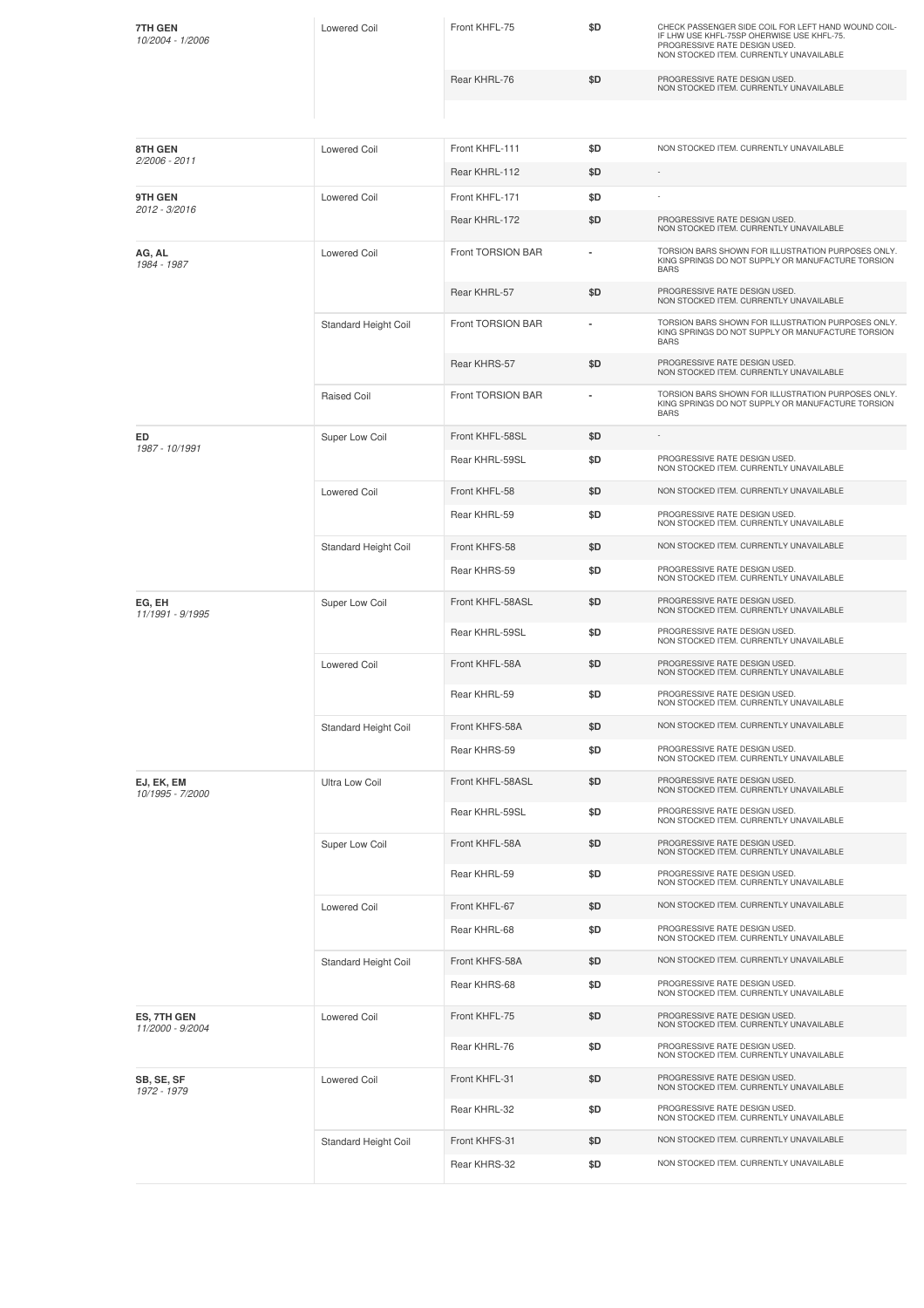| <b>SL</b><br>1979 - 1983 | Lowered Coil         | Front KFFL-13 | \$A | PROGRESSIVE RATE DESIGN USED.                                            |
|--------------------------|----------------------|---------------|-----|--------------------------------------------------------------------------|
|                          |                      | Rear KHRL-37  | \$D | PROGRESSIVE RATE DESIGN USED.<br>NON STOCKED ITEM, CURRENTLY UNAVAILABLE |
|                          | Standard Height Coil | Front KFFS-13 | \$D | PROGRESSIVE RATE DESIGN USED.<br>NON STOCKED ITEM, CURRENTLY UNAVAILABLE |
|                          |                      | Rear KHRS-37  | \$D | NON STOCKED ITEM, CURRENTLY UNAVAILABLE                                  |

|                     | <b>TYPE R 8TH GEN</b>              | <b>Lowered Coil</b>         | Front KHFL-111SP  | \$D            |                                                                                                                        |
|---------------------|------------------------------------|-----------------------------|-------------------|----------------|------------------------------------------------------------------------------------------------------------------------|
|                     | 2007 - 2011                        |                             | Rear KHRL-112SP   | \$D            | NON STOCKED ITEM. CURRENTLY UNAVAILABLE                                                                                |
| <b>HONDA</b>        | <b>RD MKI</b>                      | <b>Lowered Coil</b>         | Front KHFL-83     | \$D            | NON STOCKED ITEM. CURRENTLY UNAVAILABLE                                                                                |
| CRV                 | 10/1997 - 11/2001                  |                             | Rear KHRL-84      | \$D            | $\sim$                                                                                                                 |
|                     |                                    | <b>Raised Coil</b>          | Front KHFR-83     | \$C            |                                                                                                                        |
|                     |                                    |                             | Rear KHRR-84      | \$C            |                                                                                                                        |
|                     | <b>RD MKII</b><br>12/2001 - 1/2007 | <b>Standard Height Coil</b> | Rear KHRS-84SP    | \$B            |                                                                                                                        |
|                     | RE<br>2/2007 - 2012                | Standard Height Coil        | Rear KHRS-84SP    | \$B            | $\sim$                                                                                                                 |
| <b>HONDA</b><br>CRX | AF, AS<br>1984 - 11/1987           | <b>Lowered Coil</b>         | Front TORSION BAR |                | TORSION BARS SHOWN FOR ILLUSTRATION PURPOSES ONLY.<br>KING SPRINGS DO NOT SUPPLY OR MANUFACTURE TORSION<br><b>BARS</b> |
|                     |                                    |                             | Rear KHRL-57      | \$D            | PROGRESSIVE RATE DESIGN USED.<br>NON STOCKED ITEM. CURRENTLY UNAVAILABLE                                               |
|                     |                                    | Standard Height Coil        | Front TORSION BAR | $\overline{a}$ | TORSION BARS SHOWN FOR ILLUSTRATION PURPOSES ONLY.<br>KING SPRINGS DO NOT SUPPLY OR MANUFACTURE TORSION<br><b>BARS</b> |
|                     |                                    |                             | Rear KHRS-57      | \$D            | PROGRESSIVE RATE DESIGN USED.<br>NON STOCKED ITEM. CURRENTLY UNAVAILABLE                                               |
|                     |                                    | <b>Raised Coil</b>          | Front TORSION BAR |                | TORSION BARS SHOWN FOR ILLUSTRATION PURPOSES ONLY.<br>KING SPRINGS DO NOT SUPPLY OR MANUFACTURE TORSION<br><b>BARS</b> |
|                     | EC, ED<br>12/1987 - 5/1992         | Super Low Coil              | Front KHFL-58SL   | \$D            |                                                                                                                        |
|                     |                                    |                             | Rear KHRL-59SL    | \$D            | PROGRESSIVE RATE DESIGN USED.<br>NON STOCKED ITEM. CURRENTLY UNAVAILABLE                                               |
|                     |                                    | <b>Lowered Coil</b>         | Front KHFL-58     | \$D            | NON STOCKED ITEM. CURRENTLY UNAVAILABLE                                                                                |
|                     |                                    |                             | Rear KHRL-59      | \$D            | PROGRESSIVE RATE DESIGN USED.<br>NON STOCKED ITEM. CURRENTLY UNAVAILABLE                                               |
|                     |                                    | Standard Height Coil        | Front KHFS-58     | \$D            | NON STOCKED ITEM. CURRENTLY UNAVAILABLE                                                                                |
|                     |                                    |                             | Rear KHRS-59      | \$D            | PROGRESSIVE RATE DESIGN USED.<br>NON STOCKED ITEM. CURRENTLY UNAVAILABLE                                               |
|                     | EG<br>6/1992 - 6/1998              | Super Low Coil              | Front KHFL-58ASL  | \$D            | PROGRESSIVE RATE DESIGN USED.<br>NON STOCKED ITEM. CURRENTLY UNAVAILABLE                                               |
|                     |                                    |                             | Rear KHRL-59SL    | \$D            | PROGRESSIVE RATE DESIGN USED.<br>NON STOCKED ITEM. CURRENTLY UNAVAILABLE                                               |
|                     |                                    | <b>Lowered Coil</b>         | Front KHFL-58A    | \$D            | PROGRESSIVE RATE DESIGN USED.<br>NON STOCKED ITEM. CURRENTLY UNAVAILABLE                                               |
|                     |                                    |                             | Rear KHRL-59      | \$D            | PROGRESSIVE RATE DESIGN USED.<br>NON STOCKED ITEM. CURRENTLY UNAVAILABLE                                               |
|                     |                                    | Standard Height Coil        | Front KHFS-58A    | \$D            | NON STOCKED ITEM. CURRENTLY UNAVAILABLE                                                                                |
|                     |                                    |                             | Rear KHRS-59      | \$D            | PROGRESSIVE RATE DESIGN USED.<br>NON STOCKED ITEM. CURRENTLY UNAVAILABLE                                               |
| <b>HONDA</b>        | GH                                 | Raised Coil                 | Front KHFR-85     | \$D            | NON STOCKED ITEM. CURRENTLY UNAVAILABLE                                                                                |
| <b>HRV</b>          | 1999 - 2002                        |                             | Rear KHRR-86      | \$D            | NON STOCKED ITEM. CURRENTLY UNAVAILABLE                                                                                |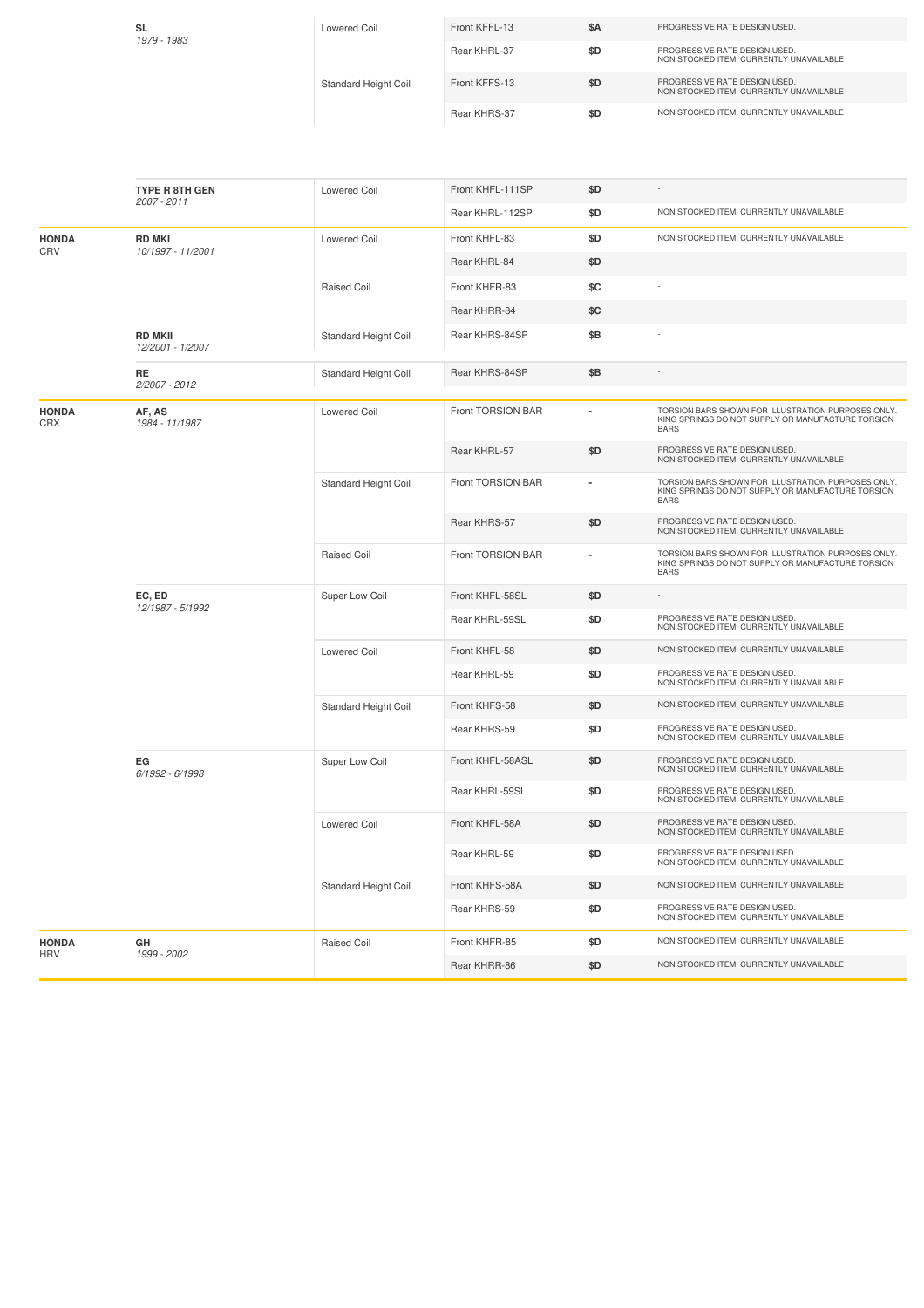| HONDA<br><b>INTEGRA</b> | DA3<br>1986 - 5/1989                  | <b>Lowered Coil</b>         | Front TORSION BAR |     | TORSION BARS SHOWN FOR ILLUSTRATION PURPOSES ONLY.<br>KING SPRINGS DO NOT SUPPLY OR MANUFACTURE TORSION<br><b>BARS</b> |
|-------------------------|---------------------------------------|-----------------------------|-------------------|-----|------------------------------------------------------------------------------------------------------------------------|
|                         |                                       |                             | Rear KHRL-57      | \$D | PROGRESSIVE RATE DESIGN USED.<br>NON STOCKED ITEM. CURRENTLY UNAVAILABLE                                               |
|                         |                                       | Standard Height Coil        | Front TORSION BAR |     | TORSION BARS SHOWN FOR ILLUSTRATION PURPOSES ONLY.<br>KING SPRINGS DO NOT SUPPLY OR MANUFACTURE TORSION<br><b>BARS</b> |
|                         |                                       |                             | Rear KHRS-57      | \$D | PROGRESSIVE RATE DESIGN USED.<br>NON STOCKED ITEM. CURRENTLY UNAVAILABLE                                               |
|                         |                                       | <b>Raised Coil</b>          | Front TORSION BAR |     | TORSION BARS SHOWN FOR ILLUSTRATION PURPOSES ONLY.<br>KING SPRINGS DO NOT SUPPLY OR MANUFACTURE TORSION<br><b>BARS</b> |
|                         | DA9<br>6/1989 - 6/1993                | <b>Lowered Coil</b>         | Front KHFL-77     | \$D | NON STOCKED ITEM. CURRENTLY UNAVAILABLE                                                                                |
|                         |                                       |                             | Rear KHRL-78      | \$D | PROGRESSIVE RATE DESIGN USED.                                                                                          |
|                         |                                       | Standard Height Coil        | Front KHFS-77     | \$D | NON STOCKED ITEM. CURRENTLY UNAVAILABLE                                                                                |
|                         |                                       |                             | Rear KHRS-78      | \$D | NON STOCKED ITEM. CURRENTLY UNAVAILABLE                                                                                |
|                         | DC<br>7/1993 - 8/2001                 | <b>Ultra Low Coil</b>       | Front KHFL-58ASL  | \$D | PROGRESSIVE RATE DESIGN USED.<br>NON STOCKED ITEM. CURRENTLY UNAVAILABLE                                               |
|                         |                                       |                             | Rear KHRL-59SL    | \$D | PROGRESSIVE RATE DESIGN USED.<br>NON STOCKED ITEM. CURRENTLY UNAVAILABLE                                               |
|                         |                                       | Super Low Coil              | Front KHFL-58A    | \$D | PROGRESSIVE RATE DESIGN USED.<br>NON STOCKED ITEM. CURRENTLY UNAVAILABLE                                               |
|                         |                                       |                             | Rear KHRL-59      | \$D | PROGRESSIVE RATE DESIGN USED.<br>NON STOCKED ITEM. CURRENTLY UNAVAILABLE                                               |
|                         |                                       | <b>Lowered Coil</b>         | Front KHFL-67     | \$D | NON STOCKED ITEM. CURRENTLY UNAVAILABLE                                                                                |
|                         |                                       |                             | Rear KHRL-68      | \$D | PROGRESSIVE RATE DESIGN USED.<br>NON STOCKED ITEM. CURRENTLY UNAVAILABLE                                               |
|                         |                                       | Standard Height Coil        | Front KHFS-58A    | \$D | NON STOCKED ITEM. CURRENTLY UNAVAILABLE                                                                                |
|                         |                                       |                             | Rear KHRS-59      | \$D | PROGRESSIVE RATE DESIGN USED.<br>NON STOCKED ITEM. CURRENTLY UNAVAILABLE                                               |
|                         | DC<br>9/2001 - 2006                   | <b>Lowered Coil</b>         | Front KHFL-75     | \$D | PROGRESSIVE RATE DESIGN USED.<br>NON STOCKED ITEM. CURRENTLY UNAVAILABLE                                               |
|                         |                                       |                             | Rear KHRL-76      | \$D | PROGRESSIVE RATE DESIGN USED.<br>NON STOCKED ITEM. CURRENTLY UNAVAILABLE                                               |
|                         | <b>DC TYPE R</b><br>7/1993 - 8/2001   | Ultra Low Coil              | Front KHFL-58ASL  | \$D | PROGRESSIVE RATE DESIGN USED.<br>NON STOCKED ITEM. CURRENTLY UNAVAILABLE                                               |
|                         |                                       |                             | Rear KHRL-59SL    | \$D | PROGRESSIVE RATE DESIGN USED.<br>NON STOCKED ITEM. CURRENTLY UNAVAILABLE                                               |
|                         |                                       | Super Low Coil              | Front KHFL-58A    | \$D | PROGRESSIVE RATE DESIGN USED.<br>NON STOCKED ITEM. CURRENTLY UNAVAILABLE                                               |
|                         |                                       |                             | Rear KHRL-59      | \$D | PROGRESSIVE RATE DESIGN USED.<br>NON STOCKED ITEM. CURRENTLY UNAVAILABLE                                               |
|                         |                                       | <b>Lowered Coil</b>         | Front KHFL-67     | \$D | NON STOCKED ITEM. CURRENTLY UNAVAILABLE                                                                                |
|                         |                                       |                             | Rear KHRL-68      | \$D | PROGRESSIVE RATE DESIGN USED.<br>NON STOCKED ITEM. CURRENTLY UNAVAILABLE                                               |
|                         |                                       | <b>Standard Height Coil</b> | Front KHFS-58A    | \$D | NON STOCKED ITEM. CURRENTLY UNAVAILABLE                                                                                |
|                         |                                       |                             | Rear KHRS-59      | \$D | PROGRESSIVE RATE DESIGN USED.<br>NON STOCKED ITEM. CURRENTLY UNAVAILABLE                                               |
|                         | <b>DC TYPE R</b><br>$9/2001 - 4/2004$ | <b>Lowered Coil</b>         | Front KHFL-75     | \$D | PROGRESSIVE RATE DESIGN USED.<br>NON STOCKED ITEM. CURRENTLY UNAVAILABLE                                               |
|                         |                                       |                             | Rear KHRL-76      | \$D | PROGRESSIVE RATE DESIGN USED.<br>NON STOCKED ITEM. CURRENTLY UNAVAILABLE                                               |
|                         | <b>DC TYPE R</b><br>5/2004 - 2006     | <b>Lowered Coil</b>         | Front KHFL-75SP   | \$D | PROGRESSIVE RATE DESIGN USED.                                                                                          |
|                         |                                       |                             | Rear KHRL-76      | \$D | PROGRESSIVE RATE DESIGN USED.<br>NON STOCKED ITEM. CURRENTLY UNAVAILABLE                                               |
| <b>HONDA</b>            | <b>V-TEC HATCHBACK JD</b>             | <b>Lowered Coil</b>         | Front KHFL-109    | \$D | NON STOCKED ITEM. CURRENTLY UNAVAILABLE                                                                                |
| JAZZ                    | 10/2002 - 2008                        |                             | Rear KHRL-110     | \$D | NON STOCKED ITEM. CURRENTLY UNAVAILABLE                                                                                |
| <b>HONDA</b>            | <b>KA3 COUPE</b>                      | <b>Lowered Coil</b>         | Front KHFL-79     | \$D | NON STOCKED ITEM. CURRENTLY UNAVAILABLE                                                                                |
| LEGEND                  | 1988 - 2/1991                         |                             | Rear KHRL-80      | \$D | PROGRESSIVE RATE DESIGN USED.<br>NON STOCKED ITEM. CURRENTLY UNAVAILABLE                                               |
|                         |                                       | Standard Height Coil        | Rear KHRS-80      | \$D | NON STOCKED ITEM. CURRENTLY UNAVAILABLE                                                                                |
| HONDA                   | <b>RA1ST GEN</b>                      | <b>Lowered Coil</b>         | Front KHFL-97     | \$D | $\overline{\phantom{a}}$                                                                                               |
| ODYSSEY                 | 1995 - 3/2000                         |                             | Rear KHRL-98      | \$D | NON STOCKED ITEM. CURRENTLY UNAVAILABLE                                                                                |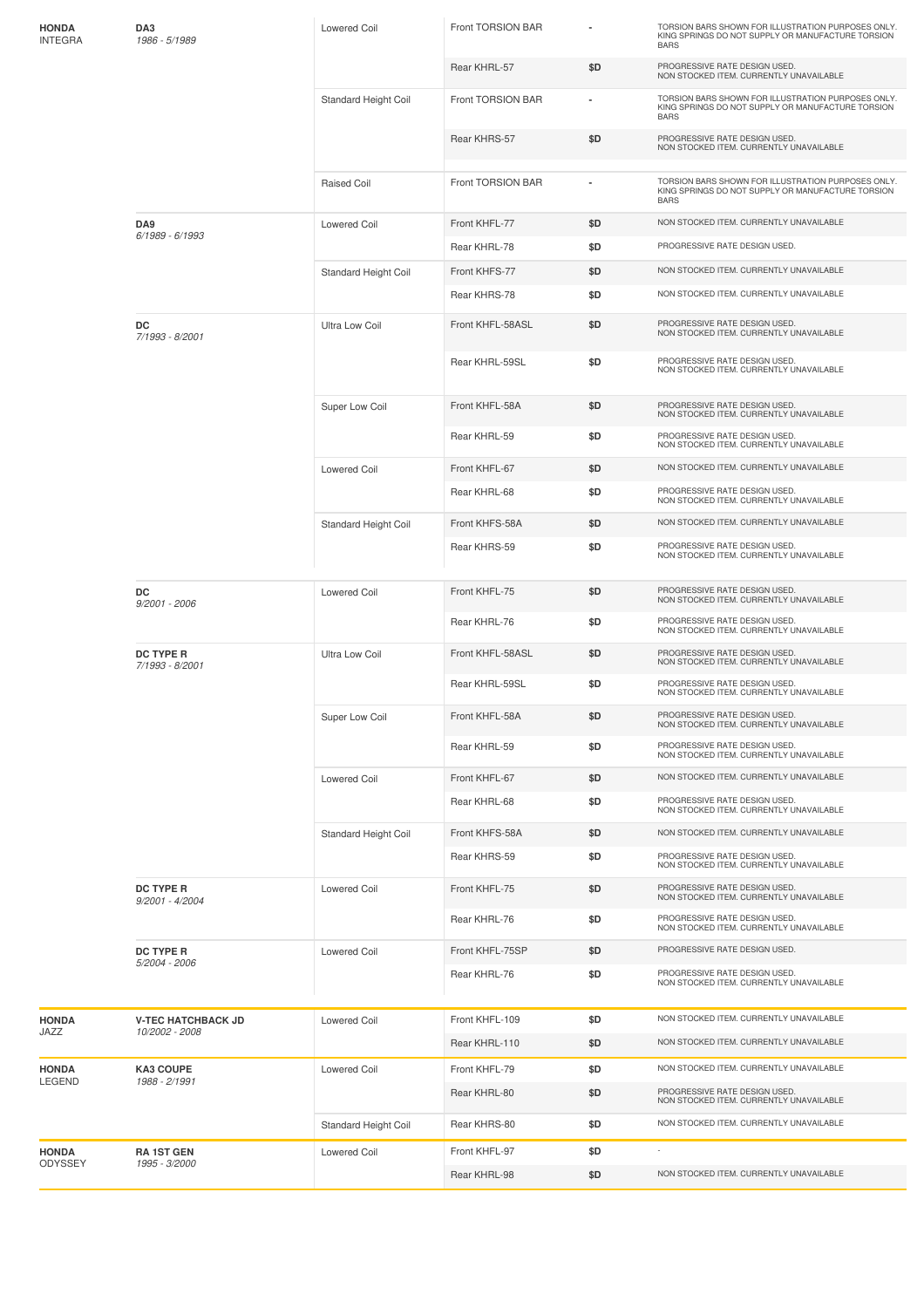| <b>HONDA</b><br>PRELUDE | AB BA3<br>1983 - 1987 | Lowered Coil                | Front KHFL-41 | \$D | NON STOCKED ITEM, CURRENTLY UNAVAILABLE                                  |
|-------------------------|-----------------------|-----------------------------|---------------|-----|--------------------------------------------------------------------------|
|                         |                       |                             | Rear KHRL-38  | \$D | PROGRESSIVE RATE DESIGN USED.<br>NON STOCKED ITEM, CURRENTLY UNAVAILABLE |
|                         |                       | <b>Standard Height Coil</b> | Front KHFS-41 | \$D | NON STOCKED ITEM, CURRENTLY UNAVAILABLE                                  |
|                         |                       |                             | Rear KHRS-38  | \$D | NON STOCKED ITEM, CURRENTLY UNAVAILABLE                                  |
|                         |                       |                             |               |     |                                                                          |

| BA4<br>1987 - 9/1991                                           | <b>Lowered Coil</b>  | Front KHFL-41 | \$D | NON STOCKED ITEM. CURRENTLY UNAVAILABLE                                  |
|----------------------------------------------------------------|----------------------|---------------|-----|--------------------------------------------------------------------------|
|                                                                |                      | Rear KHRL-40  | \$D | NON STOCKED ITEM. CURRENTLY UNAVAILABLE                                  |
|                                                                | Standard Height Coil | Front KHFS-41 | \$D | NON STOCKED ITEM. CURRENTLY UNAVAILABLE                                  |
|                                                                |                      | Rear KHRS-40  | \$D | NON STOCKED ITEM. CURRENTLY UNAVAILABLE                                  |
| <b>BA8 BB (EXCLUDING V-TEC &amp; VTIR)</b><br>10/1991 - 4/2002 | <b>Lowered Coil</b>  | Front KHFL-93 | \$D | NON STOCKED ITEM. CURRENTLY UNAVAILABLE                                  |
|                                                                |                      | Rear KHRL-94  | \$D | PROGRESSIVE RATE DESIGN USED.                                            |
|                                                                | Standard Height Coil | Front KHFS-93 | \$D | NON STOCKED ITEM. CURRENTLY UNAVAILABLE                                  |
|                                                                |                      | Rear KHRS-94  | \$D |                                                                          |
| <b>SN</b><br>1979 - 1982                                       | <b>Lowered Coil</b>  | Front KFFL-13 | \$A | PROGRESSIVE RATE DESIGN USED.                                            |
|                                                                |                      | Rear KHRL-37  | \$D | PROGRESSIVE RATE DESIGN USED.<br>NON STOCKED ITEM. CURRENTLY UNAVAILABLE |
|                                                                | Standard Height Coil | Front KFFS-13 | \$D | PROGRESSIVE RATE DESIGN USED.<br>NON STOCKED ITEM. CURRENTLY UNAVAILABLE |
|                                                                |                      | Rear KHRS-37  | \$D | NON STOCKED ITEM. CURRENTLY UNAVAILABLE                                  |
|                                                                |                      |               |     |                                                                          |

| <b>HONDA</b>                    | AP<br>S2000<br>1999 - 2007               | <b>Lowered Coil</b>  | Front KHFL-103  | \$D |                                                                          |
|---------------------------------|------------------------------------------|----------------------|-----------------|-----|--------------------------------------------------------------------------|
|                                 |                                          |                      | Rear KHRL-104   | \$D | PROGRESSIVE RATE DESIGN USED.                                            |
|                                 |                                          |                      |                 |     | <b>HYUNDAI</b>                                                           |
| <b>HYUNDAI</b><br><b>ACCENT</b> | <b>CH</b><br>2000 - 2/2003               | <b>Lowered Coil</b>  | Front KHFL-116  | \$D | PROGRESSIVE RATE DESIGN USED.<br>NON STOCKED ITEM. CURRENTLY UNAVAILABLE |
|                                 |                                          |                      | Rear KHRL-124   | \$D | PROGRESSIVE RATE DESIGN USED.<br>NON STOCKED ITEM. CURRENTLY UNAVAILABLE |
|                                 |                                          | Standard Height Coil | Rear KHRS-124   | \$D | NON STOCKED ITEM. CURRENTLY UNAVAILABLE                                  |
|                                 | LC.<br>3/2003 - 4/2006                   | <b>Lowered Coil</b>  | Front KHFL-123  | \$D | NON STOCKED ITEM. CURRENTLY UNAVAILABLE                                  |
|                                 |                                          |                      | Rear KHRL-117   | \$D | PROGRESSIVE RATE DESIGN USED.<br>NON STOCKED ITEM. CURRENTLY UNAVAILABLE |
|                                 |                                          | Standard Height Coil | Rear KHRS-117   | \$D | NON STOCKED ITEM. CURRENTLY UNAVAILABLE                                  |
|                                 | <b>RB - DIESEL</b><br>2011 - 2013        | <b>Lowered Coil</b>  | Front KHFL-140D | \$D | NON STOCKED ITEM. CURRENTLY UNAVAILABLE                                  |
|                                 |                                          |                      | Rear KKRL-20SL  | \$D | PROGRESSIVE RATE DESIGN USED.                                            |
|                                 | <b>RB - PETROL</b><br>2011 - 2013        | Lowered Coil         | Front KHFL-140  | \$D | NON STOCKED ITEM. CURRENTLY UNAVAILABLE                                  |
|                                 |                                          |                      | Rear KKRL-20SL  | \$D | PROGRESSIVE RATE DESIGN USED.                                            |
| <b>HYUNDAI</b><br>COUPE         | <b>KG RD1 &amp; RD2</b><br>1996 - 3/2002 | <b>Lowered Coil</b>  | Front KHFL-119  | \$D | PROGRESSIVE RATE DESIGN USED.<br>NON STOCKED ITEM. CURRENTLY UNAVAILABLE |
|                                 |                                          |                      | Rear KHRL-120   | \$D | PROGRESSIVE RATE DESIGN USED.<br>NON STOCKED ITEM. CURRENTLY UNAVAILABLE |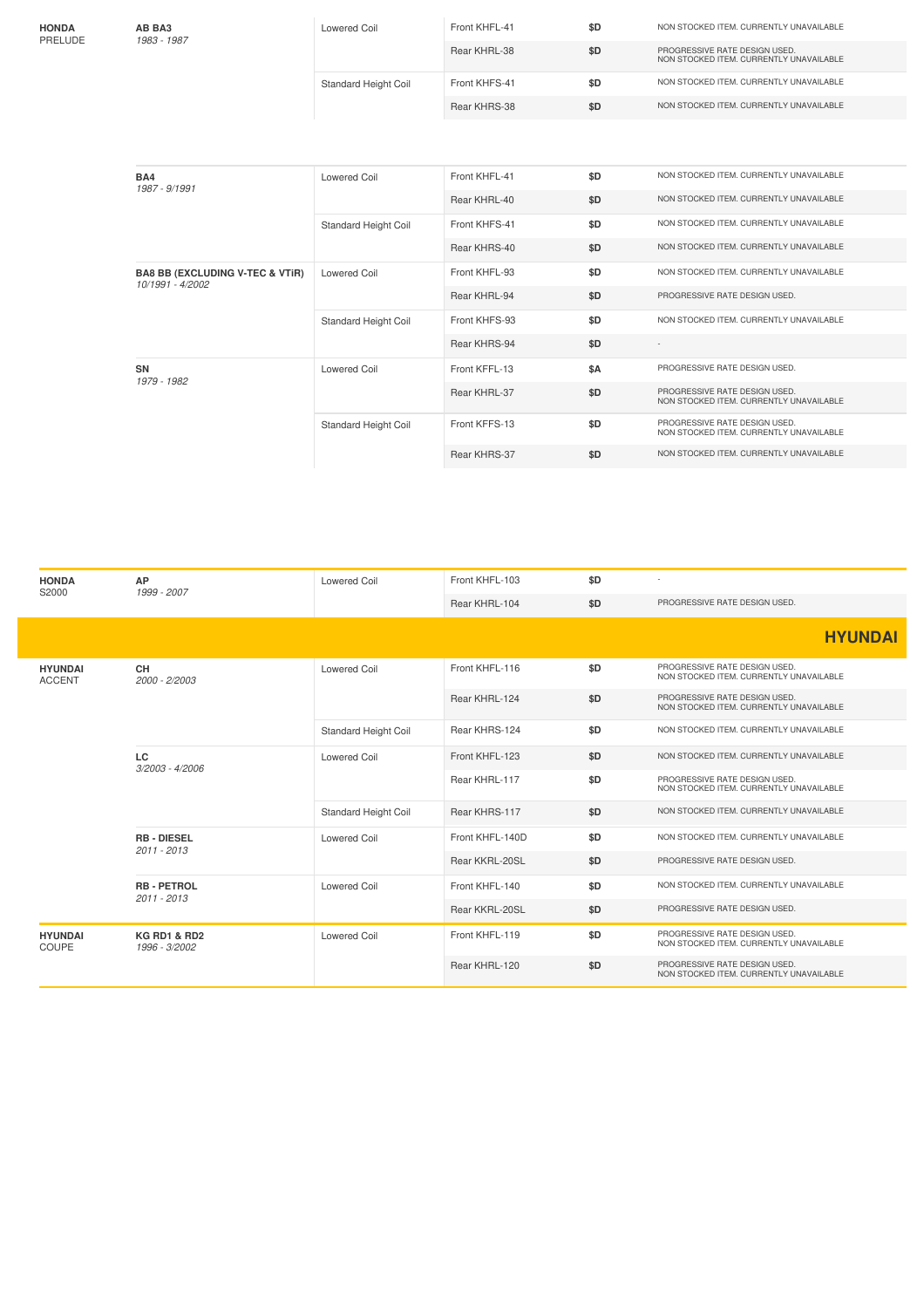| <b>HYUNDAI</b>                    | HD (SUITS 146mm ID FRONT COIL<br><b>NO REDUCTION)</b> | <b>Lowered Coil</b>  | Front KHFL-142 | \$D | NON STOCKED ITEM. CURRENTLY UNAVAILABLE                                  |
|-----------------------------------|-------------------------------------------------------|----------------------|----------------|-----|--------------------------------------------------------------------------|
| <b>ELANTRA</b><br>8/2006 - 6/2012 |                                                       |                      | Rear KHRL-143  | \$D | PROGRESSIVE RATE DESIGN USED.<br>NON STOCKED ITEM. CURRENTLY UNAVAILABLE |
|                                   |                                                       | Standard Height Coil | Rear KHRS-143  | \$Β | ٠                                                                        |
|                                   | HD (SUITS 146mm ID FRONT COIL<br>WITH 103mm REDUCTION | Lowered Coil         | Front KHFL-147 | \$D | NON STOCKED ITEM. CURRENTLY UNAVAILABLE                                  |
| 8/2006 - 6/2012                   |                                                       |                      | Rear KHRL-143  | \$D | PROGRESSIVE RATE DESIGN USED.<br>NON STOCKED ITEM. CURRENTLY UNAVAILABLE |
|                                   |                                                       | Standard Height Coil | Rear KHRS-143  | \$B |                                                                          |
| MD <sub>2</sub>                   | 7/2012 - 2013                                         | <b>Lowered Coil</b>  | Front KHFL-140 | \$D | NON STOCKED ITEM. CURRENTLY UNAVAILABLE                                  |
|                                   |                                                       |                      | Rear KKRL-20   | \$D | PROGRESSIVE RATE DESIGN USED.<br>NON STOCKED ITEM. CURRENTLY UNAVAILABLE |
| <b>XD</b><br>2000 - 7/2006        |                                                       | Lowered Coil         | Front KHFL-134 | \$D |                                                                          |
|                                   |                                                       |                      | Rear KHRL-135  | \$D | PROGRESSIVE RATE DESIGN USED.<br>NON STOCKED ITEM. CURRENTLY UNAVAILABLE |
|                                   |                                                       | Standard Height Coil | Rear KHRS-135  | \$D |                                                                          |
|                                   |                                                       | <b>Raised Coil</b>   | Rear KHRR-135  | \$D | $\overline{\phantom{a}}$                                                 |

| <b>HYUNDAI</b><br><b>EXCEL</b>    | <b>X2</b><br>1990 - 9/1994                  | <b>Lowered Coil</b>         | Front KDRL-50  | <b>\$A</b> | PROGRESSIVE RATE DESIGN USED.                                            |
|-----------------------------------|---------------------------------------------|-----------------------------|----------------|------------|--------------------------------------------------------------------------|
|                                   |                                             |                             | Rear KMFL-06   | <b>\$A</b> | PROGRESSIVE RATE DESIGN USED.                                            |
|                                   |                                             | Standard Height Coil        | Front KDFL-14  | \$D        | PROGRESSIVE RATE DESIGN USED.<br>NON STOCKED ITEM. CURRENTLY UNAVAILABLE |
|                                   |                                             |                             | Rear KHRL-07   | \$A        | PROGRESSIVE RATE DESIGN USED.                                            |
|                                   | X <sub>3</sub><br>10/1994 - 5/1997          | Lowered Coil                | Front KHFL-114 | \$Α        | PROGRESSIVE RATE DESIGN USED.                                            |
|                                   |                                             |                             | Rear KHRL-115  | \$D        | PROGRESSIVE RATE DESIGN USED.<br>NON STOCKED ITEM. CURRENTLY UNAVAILABLE |
|                                   |                                             | Standard Height Coil        | Front KFFL-15  | \$Α        | PROGRESSIVE RATE DESIGN USED.                                            |
|                                   |                                             |                             | Rear KDFS-04   | \$B        |                                                                          |
|                                   | X3 ( CONICAL REAR SPRING )<br>6/1997 - 2000 | <b>Lowered Coil</b>         | Front KHFL-114 | <b>\$A</b> | PROGRESSIVE RATE DESIGN USED.                                            |
|                                   |                                             |                             | Rear KHRL-124  | \$D        | PROGRESSIVE RATE DESIGN USED.<br>NON STOCKED ITEM. CURRENTLY UNAVAILABLE |
|                                   |                                             | Standard Height Coil        | Front KFFL-15  | \$Α        | PROGRESSIVE RATE DESIGN USED.                                            |
|                                   |                                             |                             | Rear KHRS-124  | \$D        | NON STOCKED ITEM. CURRENTLY UNAVAILABLE                                  |
| <b>HYUNDAI</b><br>GETZ            | TB<br>2002 - 2011                           | <b>Lowered Coil</b>         | Front KDRL-83  | \$Α        | PROGRESSIVE RATE DESIGN USED.                                            |
|                                   |                                             |                             | Rear KHRL-117  | \$D        | PROGRESSIVE RATE DESIGN USED.<br>NON STOCKED ITEM. CURRENTLY UNAVAILABLE |
|                                   |                                             | Standard Height Coil        | Rear KHRS-117  | \$D        | NON STOCKED ITEM. CURRENTLY UNAVAILABLE                                  |
| <b>HYUNDAI</b><br><b>GRANDEUR</b> | FT.<br>1999 - 4/2002                        | <b>Lowered Coil</b>         | Front KHFL-131 | \$D        | NON STOCKED ITEM. CURRENTLY UNAVAILABLE                                  |
|                                   |                                             |                             | Rear KHRL-132  | \$D        | PROGRESSIVE RATE DESIGN USED.<br>NON STOCKED ITEM. CURRENTLY UNAVAILABLE |
|                                   | <b>TG</b><br>2006 - 2011                    | <b>Lowered Coil</b>         | Front KHFL-133 | \$D        | NON STOCKED ITEM. CURRENTLY UNAVAILABLE                                  |
|                                   |                                             |                             | Rear KHRL-146  | \$D        | NON STOCKED ITEM. CURRENTLY UNAVAILABLE                                  |
| <b>HYUNDAI</b>                    | 4/2012 - Current                            | <b>Lowered Coil</b>         | Front KHFL-175 | \$D        | NON STOCKED ITEM. CURRENTLY UNAVAILABLE                                  |
| i20                               |                                             |                             | Rear KHRL-165  | \$D        | PROGRESSIVE RATE DESIGN USED.<br>NON STOCKED ITEM. CURRENTLY UNAVAILABLE |
|                                   |                                             | <b>Standard Height Coil</b> | Rear KHRS-165  | \$D        | NON STOCKED ITEM. CURRENTLY UNAVAILABLE                                  |
|                                   | 2001 - 3/2012                               | <b>Lowered Coil</b>         | Front KHFL-164 | \$D        | ÷                                                                        |
|                                   |                                             |                             | Rear KHRL-165  | \$D        | PROGRESSIVE RATE DESIGN USED.<br>NON STOCKED ITEM. CURRENTLY UNAVAILABLE |
|                                   |                                             | Standard Height Coil        | Rear KHRS-165  | \$D        | NON STOCKED ITEM. CURRENTLY UNAVAILABLE                                  |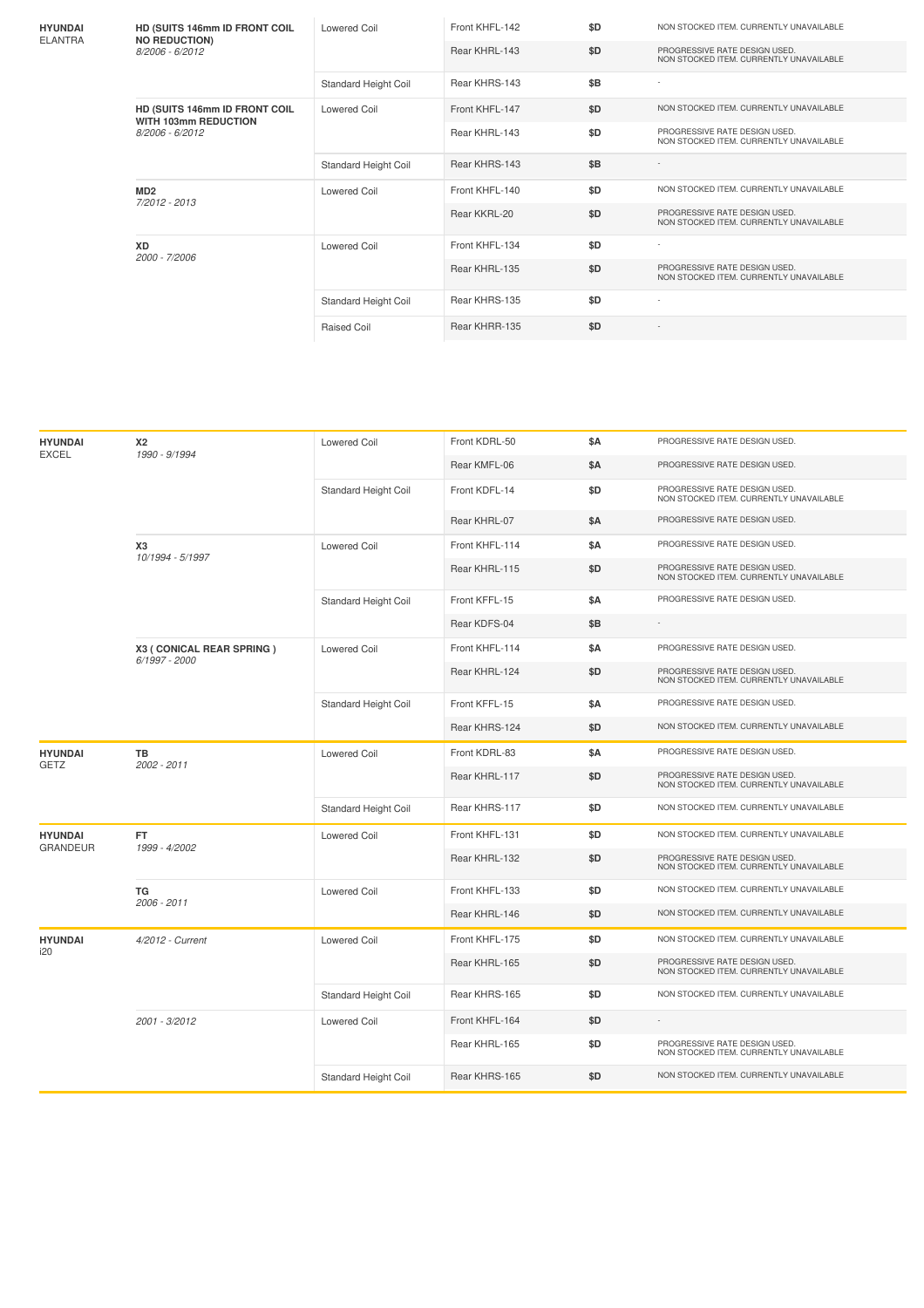| <b>HYUNDAI</b><br>i30   | FD<br>2007 - 6/2010                        | Lowered Coil                | Front KHFL-147  | \$D | PROGRESSIVE RATE DESIGN USED.<br>NON STOCKED ITEM. CURRENTLY UNAVAILABLE                |
|-------------------------|--------------------------------------------|-----------------------------|-----------------|-----|-----------------------------------------------------------------------------------------|
|                         |                                            |                             | Rear KHRL-143   | \$D | PROGRESSIVE RATE DESIGN USED.<br>NON STOCKED ITEM. CURRENTLY UNAVAILABLE                |
|                         |                                            | Standard Height Coil        | Rear KHRS-143   | \$Β |                                                                                         |
|                         | FD (ONLY) HATCH                            | <b>Lowered Coil</b>         | Front KKFL-19   | \$D | NON STOCKED ITEM. CURRENTLY UNAVAILABLE                                                 |
|                         | 7/2010 - 12/2012                           |                             | Rear KHRL-143   | \$D | PROGRESSIVE RATE DESIGN USED.<br>NON STOCKED ITEM. CURRENTLY UNAVAILABLE                |
|                         |                                            | Standard Height Coil        | Rear KHRS-143   | \$Β |                                                                                         |
|                         | PD 1.6L TURBO PETROL<br>3/2017 - 2019      | <b>Lowered Coil</b>         | Front KHFL-183  | \$B | STRONGLY RECOMMEND USING KING SPRINGS<br>REPLACEMENT BUMP STOP KSBS-04 X 2              |
|                         |                                            |                             | Rear KHRL-184   | \$Β | TRIM APPROXIMATELY 20MM OFF THE LOWER PORTION OF<br>THE BUMP STOP AS PER BULLETIN ABOVE |
|                         |                                            |                             |                 |     |                                                                                         |
|                         | PD 2.0L PETROL<br>3/2017 - 2019            | <b>Lowered Coil</b>         | Front KHFL-183  | \$B | STRONGLY RECOMMEND USING KING SPRINGS<br>REPLACEMENT BUMP STOP KSBS-04 X 2              |
|                         |                                            |                             | Rear KHRL-185   | \$D | TRIM APPROXIMATELY 20MM OFF THE LOWER PORTION OF<br>THE BUMP STOP AS PER BULLETIN ABOVE |
|                         |                                            |                             |                 |     |                                                                                         |
| <b>HYUNDAI</b><br>i40   | <b>SEDAN &amp; WAGON</b><br>2010 - Current | <b>Lowered Coil</b>         | Front KHFL-169  | \$D | ÷                                                                                       |
|                         |                                            |                             | Rear KHRL-170   | \$D | $\overline{\phantom{a}}$                                                                |
|                         |                                            | <b>Raised Coil</b>          | Rear KHRR-170   | \$D | NON STOCKED ITEM. CURRENTLY UNAVAILABLE                                                 |
| <b>HYUNDAI</b><br>i45   | 2010 - Current                             | Raised Coil                 | Rear KHRR-167   | \$D | NON STOCKED ITEM. CURRENTLY UNAVAILABLE                                                 |
| <b>HYUNDAI</b><br>ILOAD | 2008 - Current                             | Raised Coil                 | Front KHFR-173  | \$D | NON STOCKED ITEM. CURRENTLY UNAVAILABLE                                                 |
| <b>HYUNDAI</b><br>IMAX  | 2008 - Current                             | Raised Coil                 | Rear KHRR-174   | \$D | NON STOCKED ITEM. CURRENTLY UNAVAILABLE                                                 |
| <b>HYUNDAI</b><br>iX35  | <b>AWD ONLY</b><br>2010 - Current          | <b>Raised Coil</b>          | Rear KHRR-149   | \$Α |                                                                                         |
| <b>HYUNDAI</b>          | J1                                         | <b>Lowered Coil</b>         | Front KCFL-28   | \$D | NON STOCKED ITEM. CURRENTLY UNAVAILABLE                                                 |
| LANTRA                  | 1991 - 5/1995                              |                             | Rear KCRL-27    | \$D | PROGRESSIVE RATE DESIGN USED.                                                           |
|                         | <b>J2 SEDAN</b>                            | <b>Lowered Coil</b>         | Front KHFL-118  | \$D | NON STOCKED ITEM. CURRENTLY UNAVAILABLE                                                 |
|                         | 9/1995 - 10/2000                           |                             | Rear KTRL-52    | \$D | PROGRESSIVE RATE DESIGN USED.<br>NON STOCKED ITEM. CURRENTLY UNAVAILABLE                |
|                         |                                            | Standard Height Coil        | Rear KTRL-86    | \$Α | PROGRESSIVE RATE DESIGN USED.                                                           |
|                         | <b>J2 WAGON</b>                            | <b>Lowered Coil</b>         | Front KHFL-118  | \$D | NON STOCKED ITEM. CURRENTLY UNAVAILABLE                                                 |
|                         | 9/1995 - 10/2000                           |                             | Rear KTRL-86    | \$Α | PROGRESSIVE RATE DESIGN USED.                                                           |
|                         |                                            | Standard Height Coil        | Rear KTRS-36    | \$Α |                                                                                         |
| <b>HYUNDAI</b>          | 1990 - 1995                                | <b>Lowered Coil</b>         | Front KFFL-15SL | \$Β | PROGRESSIVE RATE DESIGN USED.                                                           |
| S COUPE                 |                                            |                             | Rear KCRL-14    | \$D | PROGRESSIVE RATE DESIGN USED.<br>NON STOCKED ITEM. CURRENTLY UNAVAILABLE                |
|                         |                                            | <b>Standard Height Coil</b> | Front KFFL-15   | \$Α | PROGRESSIVE RATE DESIGN USED.                                                           |
|                         |                                            |                             | Rear KCRS-14    | \$D | NON STOCKED ITEM. CURRENTLY UNAVAILABLE                                                 |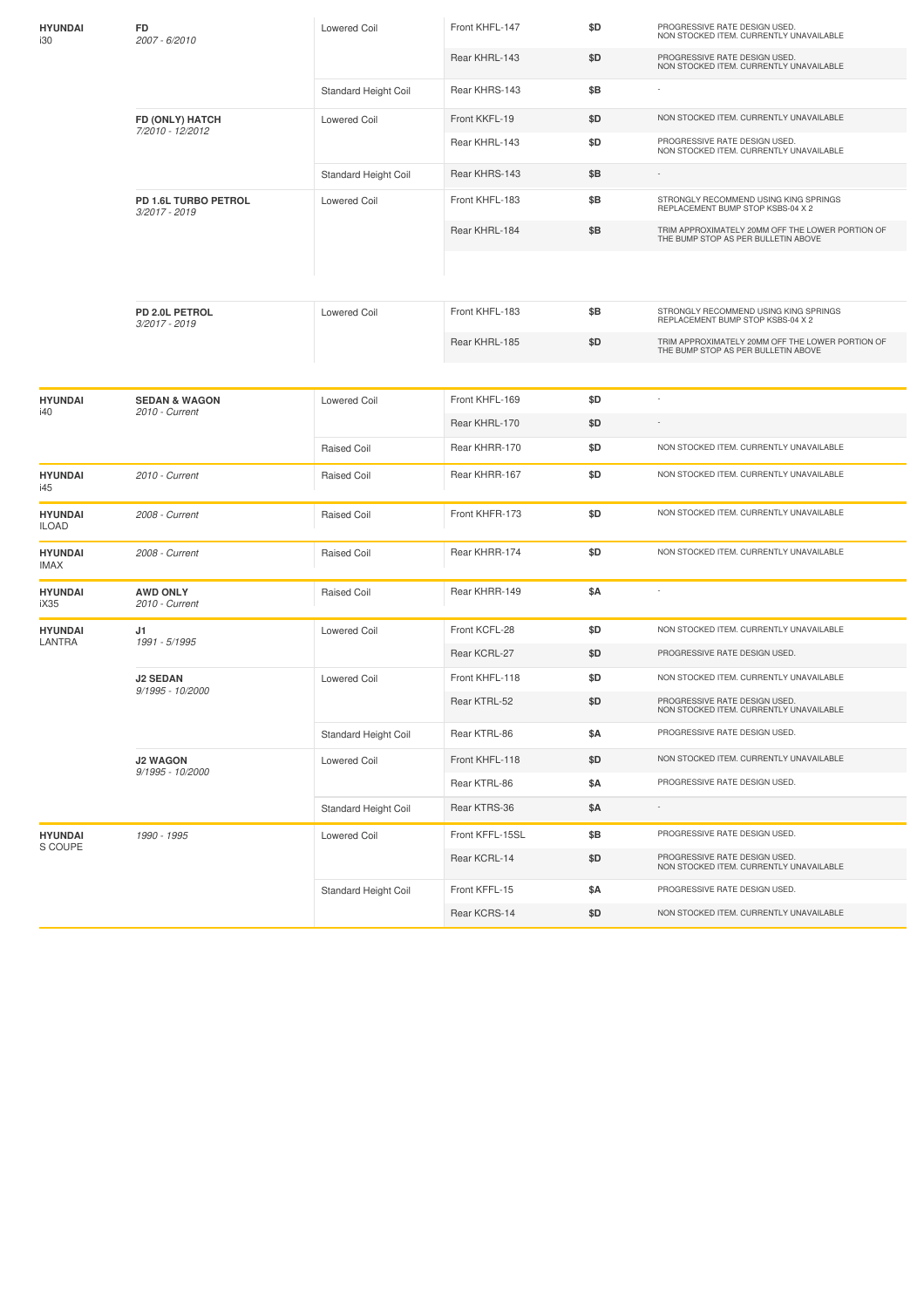**HYUNDAI** SANTA FE *2000 -9/2003* Lowered Coil Front KCFS-42 **\$D** NON STOCKED ITEM. CURRENTLY UNAVAILABLE Rear KFFL-04 **\$B** - Standard Height Coil Rear KFFS-04 **\$B** -Raised Coil **Front KHFR-136 \$D** NON STOCKED ITEM. CURRENTLY UNAVAILABLE Rear KHRR-137 **\$D** NON STOCKED ITEM. CURRENTLY UNAVAILABLE **CM** *5/2006 -8/2008* Standard Height Coil Rear KHRS-139 **\$C** Raised Coil **Front KHFR-138 \$D** 166MM ID NO REDUCTION FRONT COIL NON STOCKED ITEM. CURRENTLY UNAVAILABLE Rear KHRR-139 **\$B CM** *9/2008 -2012* Standard Height Coil Rear KHRS-139 **\$C** Raised Coil **Front KHFR-141 \$B** 110MM ID BOTTOM - 85MM TOP FRONT COIL Rear KHRR-139 **\$B** - **CM SLX** *9/2008 -2009* Standard Height Coil Rear KHRS-139 **\$C** Raised Coil **Front KHFR-138A \$D** 166MM ID BOTTOM - 110MM TOP FRONT COIL Rear KHRR-139 **\$B** -

| <b>HYUNDAI</b><br><b>SONATA</b>   | <b>DF</b><br>1993 - 5/1998         | <b>Lowered Coil</b>         | Front KHFL-121    | \$D            |                                                                                                                        |
|-----------------------------------|------------------------------------|-----------------------------|-------------------|----------------|------------------------------------------------------------------------------------------------------------------------|
|                                   |                                    |                             | Rear KHRL-122     | \$D            | PROGRESSIVE RATE DESIGN USED.                                                                                          |
|                                   |                                    | Standard Height Coil        | Rear KHRS-122     | \$D            | NON STOCKED ITEM. CURRENTLY UNAVAILABLE                                                                                |
|                                   | EF, EF-B<br>8/1998 - 2004          | <b>Lowered Coil</b>         | Front KHFL-129    | \$D            | NON STOCKED ITEM. CURRENTLY UNAVAILABLE                                                                                |
|                                   |                                    |                             | Rear KHRL-130     | \$D            | PROGRESSIVE RATE DESIGN USED.<br>NON STOCKED ITEM. CURRENTLY UNAVAILABLE                                               |
|                                   |                                    | <b>Standard Height Coil</b> | Rear KHRS-130     | \$D            | NON STOCKED ITEM. CURRENTLY UNAVAILABLE                                                                                |
|                                   | NF <sub>4</sub> CYL<br>2005 - 2010 | <b>Lowered Coil</b>         | Front KHFL-145    | \$D            | NON STOCKED ITEM. CURRENTLY UNAVAILABLE                                                                                |
|                                   |                                    |                             | Rear KHRL-146     | \$D            | NON STOCKED ITEM. CURRENTLY UNAVAILABLE                                                                                |
| <b>HYUNDAI</b><br><b>TERRACAN</b> | <b>HP</b><br>2001 - 2006           | <b>Lowered Coil</b>         | Front TORSION BAR | $\blacksquare$ | TORSION BARS SHOWN FOR ILLUSTRATION PURPOSES ONLY.<br>KING SPRINGS DO NOT SUPPLY OR MANUFACTURE TORSION<br><b>BARS</b> |
|                                   |                                    | <b>Standard Height Coil</b> | Front TORSION BAR |                | TORSION BARS SHOWN FOR ILLUSTRATION PURPOSES ONLY.<br>KING SPRINGS DO NOT SUPPLY OR MANUFACTURE TORSION<br><b>BARS</b> |
|                                   |                                    | <b>Raised Coil</b>          | Front TORSION BAR | ٠              | TORSION BARS SHOWN FOR ILLUSTRATION PURPOSES ONLY.<br>KING SPRINGS DO NOT SUPPLY OR MANUFACTURE TORSION<br><b>BARS</b> |
|                                   |                                    |                             | Rear KCRR-23      | \$B            | PROGRESSIVE RATE DESIGN USED.                                                                                          |
| <b>HYUNDAI</b><br><b>VELOSTER</b> | 2012 - 2019                        | <b>Lowered Coil</b>         | Front KHFL-140    | \$D            | NON STOCKED ITEM. CURRENTLY UNAVAILABLE                                                                                |
|                                   |                                    |                             | Rear KKRL-20      | \$D            | PROGRESSIVE RATE DESIGN USED.<br>NON STOCKED ITEM. CURRENTLY UNAVAILABLE                                               |
|                                   |                                    |                             |                   |                |                                                                                                                        |

**ISUZU**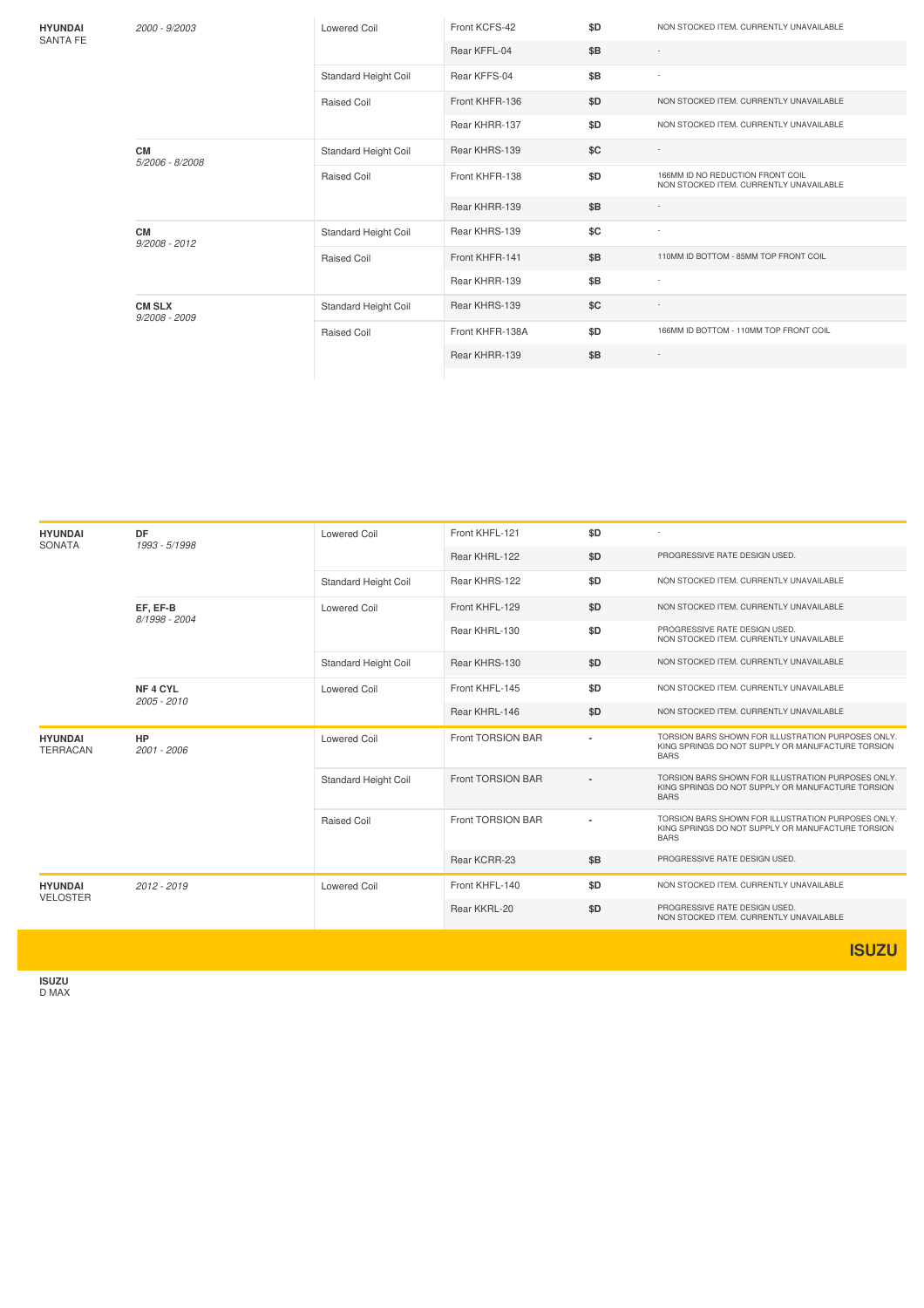**4WD** *2008 -2011*

| Lowered Coil       | Front TORSION BAR                     |                          | TORSION BARS SHOWN FOR ILLUSTRATION PURPOSES ONLY.<br>KING SPRINGS DO NOT SUPPLY OR MANUFACTURE TORSION<br><b>BARS</b>                |
|--------------------|---------------------------------------|--------------------------|---------------------------------------------------------------------------------------------------------------------------------------|
| Lowered Leaf       | Rear HOL-208                          |                          |                                                                                                                                       |
| Raised Coil        | Front TORSION BAR                     |                          | TORSION BARS SHOWN FOR ILLUSTRATION PURPOSES ONLY.<br>KING SPRINGS DO NOT SUPPLY OR MANUFACTURE TORSION<br><b>BARS</b>                |
| Raised Leaf        | Rear HOL-206 ZZ                       |                          | <b>IMPORTED SPRING</b><br>UP TO 300KG OF LOAD                                                                                         |
| Raised EHD Leaf    | Rear HOL-206HD ZZ                     |                          | LONGER UBOLTS REQUIRED.<br>LONG TRAVEL SHOCK ABSORBERS ARE RECOMMENDED.<br><b>IMPORTED SPRING</b><br>CONSTANT LOAD OF 300KG UP TO GVM |
| <b>Ubolts</b>      | Rear UB-07 X 4                        |                          | RD 14 X 90 X 210                                                                                                                      |
| Pin                | Rear SK-387-2G X 2                    |                          |                                                                                                                                       |
| Shackle            | Rear SK-386G X 2                      | $\blacksquare$           |                                                                                                                                       |
| <b>Bushes Rear</b> | Rear Spring Front Eye SPF-<br>972K    | $\overline{\phantom{a}}$ |                                                                                                                                       |
|                    | Rear Spring Rear Eye SPF-<br>2231 X 4 | $\blacksquare$           |                                                                                                                                       |
|                    | Rear Spring Upper SPF-<br>2231 X 4    | ä,                       |                                                                                                                                       |
| <b>BUSH KIT</b>    | Kit KIT-070K                          | ٠                        |                                                                                                                                       |

| 4WD RG<br>2020 - Current | <b>Raised Coil</b>         | Front KTFR-101    | \$B                      | $\overline{\phantom{a}}$                                                                                                              |
|--------------------------|----------------------------|-------------------|--------------------------|---------------------------------------------------------------------------------------------------------------------------------------|
|                          |                            | Front KTFR-101T   | \$C                      | TAPERED WIRE PROGRESSIVE RATE COMFORT DESIGN                                                                                          |
|                          | Raised Leaf                | Rear HOL-207 ZZ   | $\blacksquare$           | <b>IMPORTED SPRING</b><br>CONSTANT LOAD OF 300KG UP TO GVM                                                                            |
|                          | <b>Raised Comfort Coil</b> | Front KTFR-101TC  | \$C                      | EXTRA COMFORT TAPERED WIRE PROGRESSIVE RATE<br><b>DESIGN</b>                                                                          |
|                          | <b>Raised Comfort Leaf</b> | Rear HOL-209C ZZ  | $\blacksquare$           | <b>IMPORTED SPRING</b><br>UP TO 300KG OF LOAD                                                                                         |
|                          | Raised Coil (50-100KG)     | Front KTFR-101H   | \$B                      |                                                                                                                                       |
|                          |                            | Front KTFR-101HT  | \$C                      | TAPERED WIRE PROGRESSIVE RATE COMFORT DESIGN                                                                                          |
|                          |                            | Front KTFR-101HTC | \$C                      | EXTRA COMFORT TAPERED WIRE PROGRESSIVE RATE<br><b>DESIGN</b>                                                                          |
|                          | Raised EHD Leaf            | Rear HOL-207HD ZZ | $\overline{\phantom{a}}$ | LONGER UBOLTS REQUIRED.<br>LONG TRAVEL SHOCK ABSORBERS ARE RECOMMENDED.<br><b>IMPORTED SPRING</b><br>CONSTANT LOAD OF 500KG UP TO GVM |
|                          | <b>Ubolts</b>              | Rear UB-453/2 X 4 | $\overline{\phantom{a}}$ | SQ 14 X 62 X 180                                                                                                                      |
|                          | <b>BUSH KIT</b>            | Kit KIT-246K      | ٠                        | $\sim$                                                                                                                                |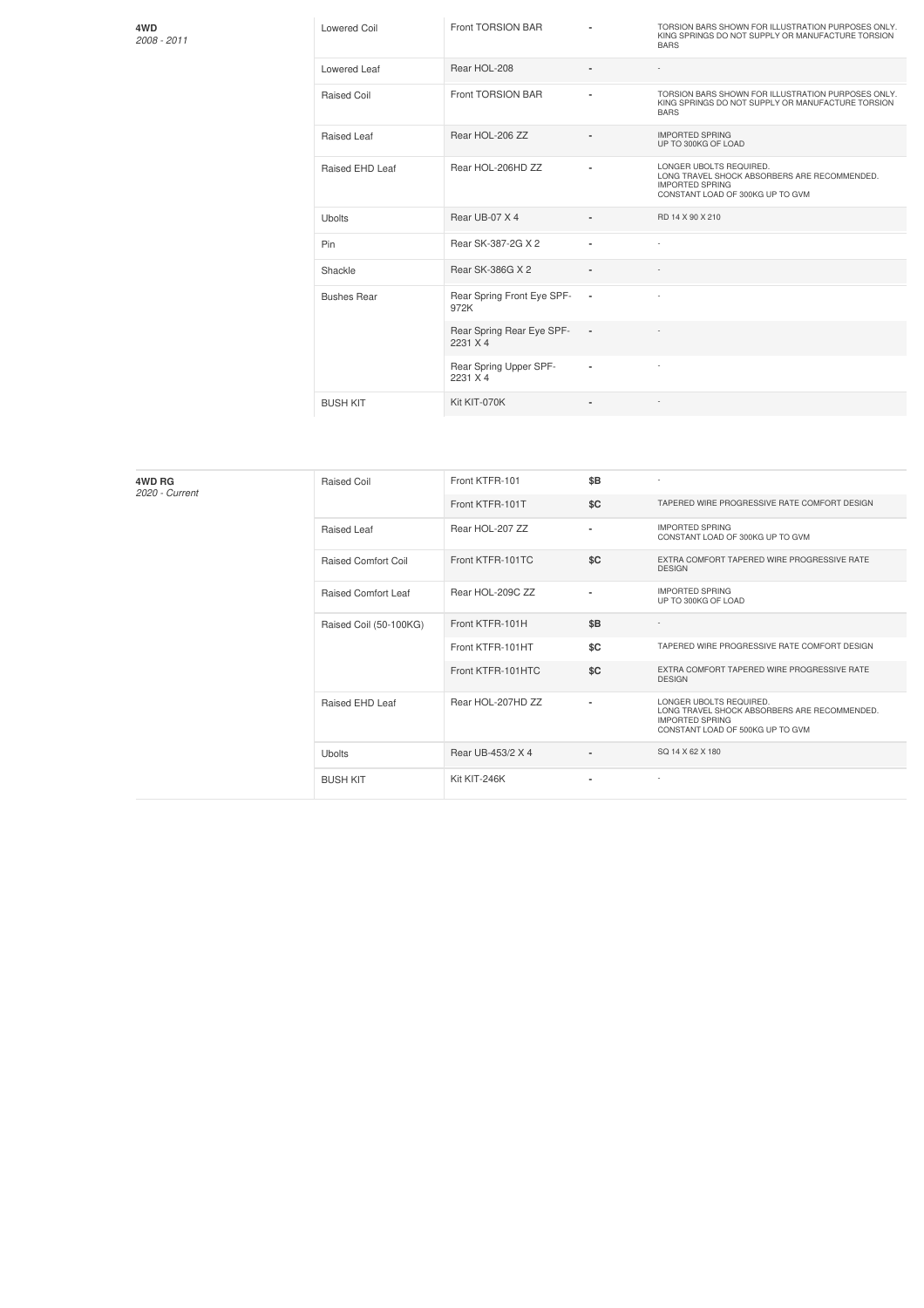|                          | 4WD TFS85                         | <b>Lowered Coil</b>     | Front KTFL-58                         | \$D                                           | NON STOCKED ITEM. CURRENTLY UNAVAILABLE                                                                                               |
|--------------------------|-----------------------------------|-------------------------|---------------------------------------|-----------------------------------------------|---------------------------------------------------------------------------------------------------------------------------------------|
|                          | 2012 - 2019                       |                         | Front KTFL-58T                        | \$D                                           | TAPERED WIRE PROGRESSIVE RATE COMFORT DESIGN<br>NON STOCKED ITEM. CURRENTLY UNAVAILABLE                                               |
|                          | <b>Raised Coil</b>                | Front KHFR-168H         | \$Β                                   |                                               |                                                                                                                                       |
|                          |                                   | Front KHFR-168HT        | \$C                                   | TAPERED WIRE PROGRESSIVE RATE COMFORT DESIGN  |                                                                                                                                       |
|                          |                                   | Raised Leaf             | Rear HOL-207 ZZ                       |                                               | <b>IMPORTED SPRING</b><br>CONSTANT LOAD OF 300KG UP TO GVM                                                                            |
|                          | Raised Comfort Leaf               | Rear HOL-207C ZZ        |                                       | <b>IMPORTED SPRING</b><br>UP TO 300KG OF LOAD |                                                                                                                                       |
|                          |                                   | Raised Coil (50-100KG)  | Front KTFR-101                        | \$B                                           |                                                                                                                                       |
|                          |                                   |                         | Front KTFR-101T                       | \$C                                           | TAPERED WIRE PROGRESSIVE RATE COMFORT DESIGN                                                                                          |
|                          |                                   |                         | Front KTFR-101TC                      | \$C                                           | EXTRA COMFORT TAPERED WIRE PROGRESSIVE RATE<br><b>DESIGN</b>                                                                          |
|                          |                                   | Raised EHD Leaf         | Rear HOL-207HD ZZ                     |                                               | LONGER UBOLTS REQUIRED.<br>LONG TRAVEL SHOCK ABSORBERS ARE RECOMMENDED.<br><b>IMPORTED SPRING</b><br>CONSTANT LOAD OF 500KG UP TO GVM |
|                          |                                   | Ubolts                  | Rear UB-453/2 X 4                     |                                               | SQ 14 X 62 X 180                                                                                                                      |
|                          |                                   | Pin                     | Rear SK-387-2G X 2                    |                                               |                                                                                                                                       |
|                          |                                   | Shackle                 | Rear SK-391G X 2                      |                                               |                                                                                                                                       |
|                          |                                   | <b>Bushes Rear</b>      | Rear Spring Front Eye SPF-<br>2670K   | $\overline{\phantom{a}}$                      |                                                                                                                                       |
|                          |                                   |                         | Rear Spring Rear Eye SPF-<br>2231 X 4 |                                               |                                                                                                                                       |
|                          |                                   |                         | Rear Spring Upper SPF-<br>4040K       |                                               |                                                                                                                                       |
|                          |                                   | <b>BUSH KIT</b>         | Kit KIT-185K                          |                                               |                                                                                                                                       |
| <b>ISUZU</b>             | <b>UCS40 4X4</b>                  | Raised Coil             | Front KTFR-101                        | \$B                                           |                                                                                                                                       |
| MU-X                     | 7/2021 - Current                  |                         | Rear KIRS-02                          | \$Β                                           | PROGRESSIVE RATE DESIGN USED.                                                                                                         |
|                          | <b>UCS85 4X4</b><br>2013 - 6/2021 | Standard Height Coil    | Rear KIRS-02                          | \$B                                           | PROGRESSIVE RATE DESIGN USED.                                                                                                         |
|                          |                                   | <b>Raised Coil</b>      | Front KHFR-168                        | \$B                                           |                                                                                                                                       |
|                          |                                   |                         | Rear KIRR-02                          | \$Β                                           | PROGRESSIVE RATE DESIGN USED.                                                                                                         |
|                          |                                   | Raised Coil (50-100KG)  | Front KHFR-168H                       | \$B                                           |                                                                                                                                       |
|                          |                                   | Raised Coil (100-300KG) | Rear KIRR-02HD                        | \$B                                           | PROGRESSIVE RATE DESIGN USED.                                                                                                         |
|                          |                                   |                         |                                       |                                               | <b>JAGUAR</b>                                                                                                                         |
| <b>JAGUAR</b><br>3.4 3.8 | 1967 - 1969                       | Standard Height Coil    | Front KJFS-04                         | \$D                                           |                                                                                                                                       |
| <b>JAGUAR</b>            | 2001 - 2010                       | <b>Lowered Coil</b>     | Front KJFL-08                         | \$D                                           | NON STOCKED ITEM. CURRENTLY UNAVAILABLE                                                                                               |
| X SERIES 2.1 FWD         |                                   |                         | Rear KJRL-09                          | \$D                                           |                                                                                                                                       |
| <b>JAGUAR</b><br>XJ 6    | SER 1,2,3 6 CYL<br>1968 - 1986    | <b>Lowered Coil</b>     | Front KJFL-01                         | \$C                                           | WHEN FITTING JAGUAR XJ SERIES FR SPRINGS REMOVE<br>PACKING PLATES FROM WISHBONE.                                                      |
|                          |                                   |                         | Rear KJRL-03 X4                       | \$Β                                           |                                                                                                                                       |
|                          |                                   | Standard Height Coil    | Front KJFS-01                         | \$D                                           | WHEN FITTING JAGUAR XJ SERIES FR SPRINGS REMOVE<br>PACKING PLATES FROM WISHBONE.<br>NON STOCKED ITEM. CURRENTLY UNAVAILABLE           |
|                          |                                   |                         | Rear KJRS-03 X4                       | \$B                                           |                                                                                                                                       |
|                          | <b>V12</b><br>1976 - 1992         | Lowered Coil            | Front KJFS-01                         | \$D                                           | WHEN FITTING JAGUAR XJ SERIES FR SPRINGS REMOVE<br>PACKING PLATES FROM WISHBONE.<br>NON STOCKED ITEM. CURRENTLY UNAVAILABLE           |
|                          |                                   |                         | Rear KJRL-03 X4                       | \$B                                           |                                                                                                                                       |
|                          |                                   | Standard Height Coil    | Front KJFS-02                         | \$D                                           | WHEN FITTING JAGUAR XJ SERIES FR SPRINGS REMOVE<br>PACKING PLATES FROM WISHBONE.<br>NON STOCKED ITEM. CURRENTLY UNAVAILABLE           |
|                          |                                   |                         | Rear KJRS-03 X4                       | \$B                                           |                                                                                                                                       |
|                          | WITH CHEV 350 MOTOR               | <b>Lowered Coil</b>     | Front KJFL-05                         | \$C                                           | WHEN FITTING JAGUAR XJ SERIES FR SPRINGS REMOVE                                                                                       |
|                          | 1968 - 1986                       |                         |                                       |                                               | PACKING PLATES FROM WISHBONE.                                                                                                         |
|                          |                                   |                         | Rear KJRL-03 X4                       | \$B                                           | WHEN FITTING JAGUAR XJ SERIES FR SPRINGS REMOVE                                                                                       |
|                          |                                   | Standard Height Coil    | Front KJFS-05                         | \$D                                           | PACKING PLATES FROM WISHBONE.<br>NON STOCKED ITEM. CURRENTLY UNAVAILABLE                                                              |
|                          |                                   |                         | Rear KJRS-03 X4                       | \$B                                           |                                                                                                                                       |
| <b>JAGUAR</b><br>XJ40    | 1987 - 1993                       | Standard Height Coil    | Rear KJRS-07                          | \$D                                           | NON STOCKED ITEM. CURRENTLY UNAVAILABLE                                                                                               |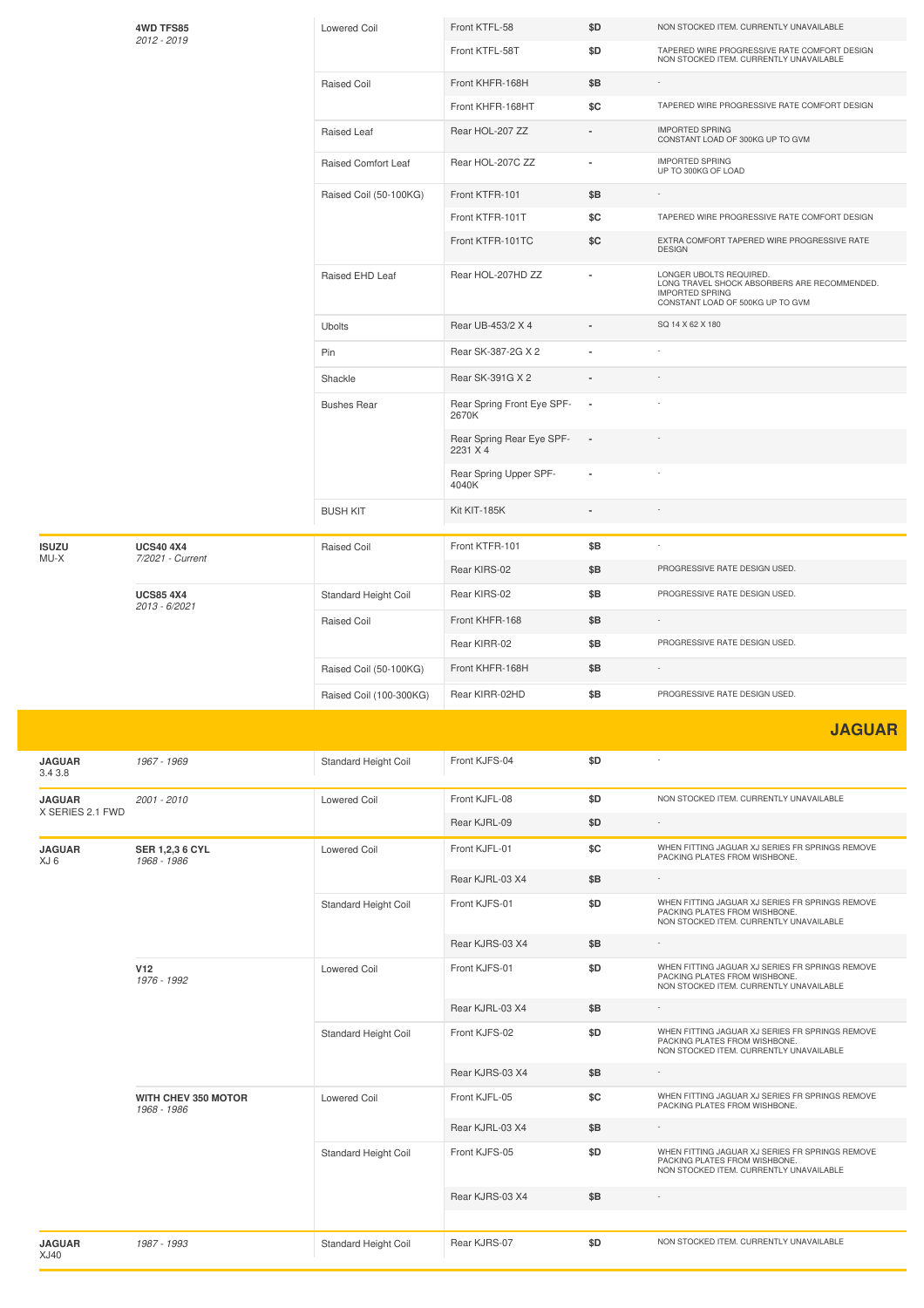| <b>JAGUAR</b><br>XJS V12 | 1976 - 1992 | Lowered Coil         | Front KJFS-01   | \$D | WHEN FITTING JAGUAR XJ SERIES FR SPRINGS REMOVE<br>PACKING PLATES FROM WISHBONE.<br>NON STOCKED ITEM. CURRENTLY UNAVAILABLE |
|--------------------------|-------------|----------------------|-----------------|-----|-----------------------------------------------------------------------------------------------------------------------------|
|                          |             |                      | Rear KJRL-03 X4 | \$B | i.                                                                                                                          |
|                          |             |                      |                 |     |                                                                                                                             |
|                          |             | Standard Height Coil | Front KJFS-02   | \$D | WHEN FITTING JAGUAR XJ SERIES FR SPRINGS REMOVE<br>PACKING PLATES FROM WISHBONE.<br>NON STOCKED ITEM. CURRENTLY UNAVAILABLE |
|                          |             |                      | Rear KJRS-03 X4 | \$B | i.                                                                                                                          |

**JEEP**

| <b>JEEP</b><br>CHEROKEE | <b>KJ-DIESEL</b><br>$9/2001 - 2008$   | Raised Coil             | Front KJFR-27HD                     | \$B                      | $\sim$                                            |
|-------------------------|---------------------------------------|-------------------------|-------------------------------------|--------------------------|---------------------------------------------------|
|                         |                                       |                         | Rear KJRR-28                        | \$B                      |                                                   |
|                         | <b>KJ - PETROL</b><br>$9/2001 - 2007$ | Raised Coil             | Front KJFR-27                       | \$B                      |                                                   |
|                         |                                       |                         | Rear KJRR-28                        | \$B                      |                                                   |
|                         | KK<br>2007 - 2012                     | <b>Raised Coil</b>      | Front KJFR-39                       | \$C                      |                                                   |
|                         |                                       |                         | Rear KJRR-40                        | \$C                      |                                                   |
|                         | XJ<br>1994 - 2001                     | Raised Coil             | Front KJFR-20                       | \$B                      |                                                   |
|                         |                                       | Raised Leaf             | Rear JEEP-03 ZZ                     |                          | LONGER UBOLTS REQUIRED.<br><b>IMPORTED SPRING</b> |
|                         |                                       | <b>Ubolts</b>           | Rear UB-04 X 4                      | $\overline{a}$           | RD 7/16" X 2 3/4" X 7"                            |
|                         |                                       | <b>Bushes Rear</b>      | Rear Spring Front Eye SPF-<br>1737K | $\sim$                   |                                                   |
|                         |                                       |                         | Rear Spring Rear Eye SPF-<br>1738K  | $\sim$                   |                                                   |
|                         |                                       |                         | Rear Spring Upper SPF-<br>1080K     | $\overline{\phantom{a}}$ |                                                   |
|                         |                                       | <b>BUSH KIT</b>         | Kit KIT-084K                        | ٠                        | $\sim$                                            |
| <b>JEEP</b>             | XH<br>2006 - Current                  | <b>Raised Coil</b>      | Front KJFR-29                       | \$B                      | $\sim$                                            |
| <b>COMMANDER</b>        |                                       |                         | Rear KJRR-30HD                      | \$B                      |                                                   |
|                         |                                       | Raised Coil (50-100KG)  | Front KJFR-29HD                     | \$B                      | $\overline{\phantom{a}}$                          |
| <b>JEEP</b>             | 2020 - Current                        | Raised Coil             | Front KJFR-49                       | \$B                      | $\sim$                                            |
| <b>GLADIATOR</b>        |                                       |                         | Rear KJRR-50                        | \$C                      |                                                   |
|                         |                                       | Raised Coil (300-500KG) | Rear KJRR-50HD                      | \$C                      |                                                   |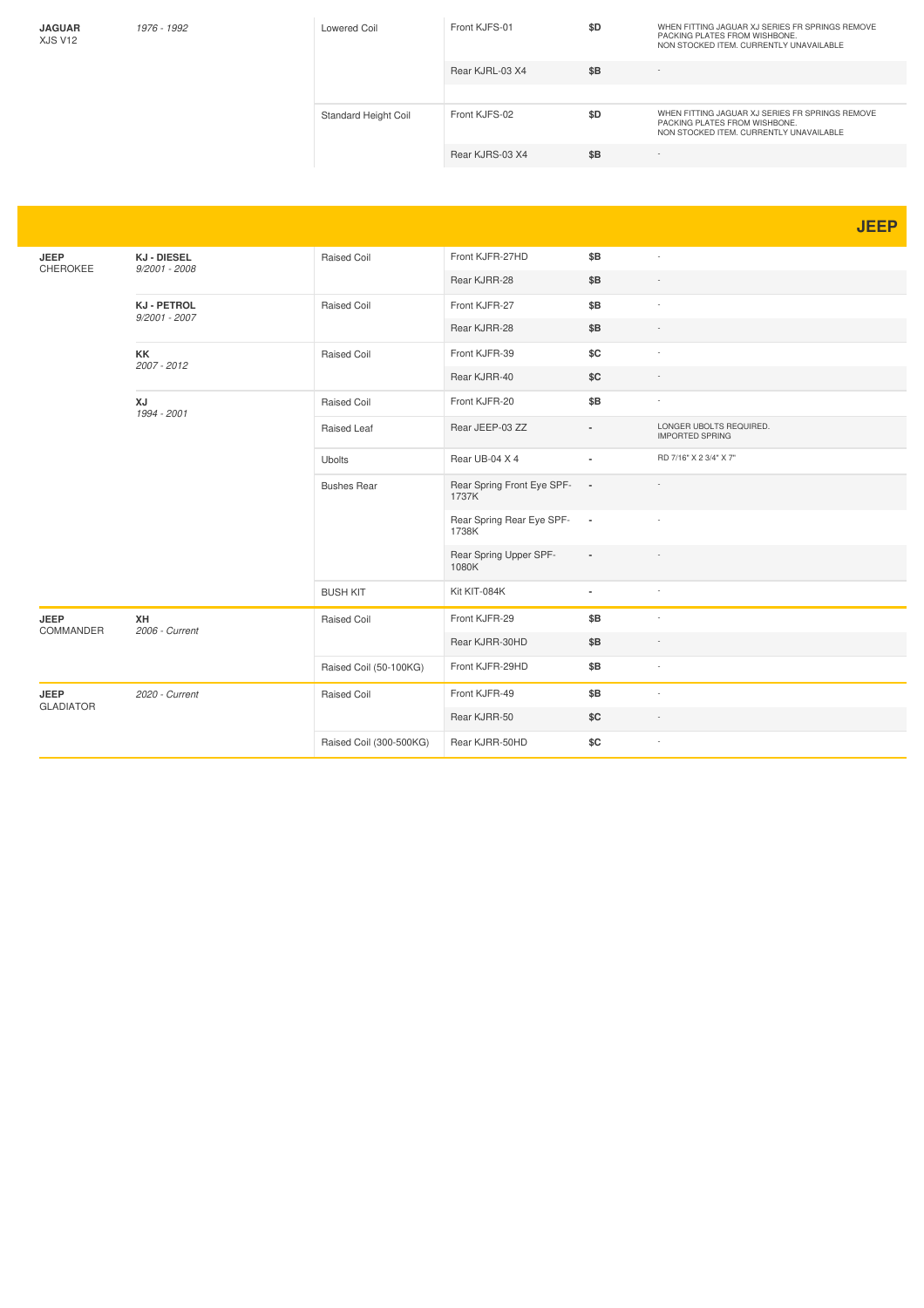| JEEP<br>GRAND<br>CHEROKEE | WH<br>7/2005 - 2010                           | <b>Lowered Coil</b>     | Front KJFL-29      | \$D | NON STOCKED ITEM. CURRENTLY UNAVAILABLE                                                                                                                                                                                    |  |  |  |
|---------------------------|-----------------------------------------------|-------------------------|--------------------|-----|----------------------------------------------------------------------------------------------------------------------------------------------------------------------------------------------------------------------------|--|--|--|
|                           |                                               |                         | Rear KJRL-30       | \$D | PROGRESSIVE RATE DESIGN USED.<br>NON STOCKED ITEM. CURRENTLY UNAVAILABLE                                                                                                                                                   |  |  |  |
|                           |                                               | <b>Raised Coil</b>      | Front KJFR-29      | \$B |                                                                                                                                                                                                                            |  |  |  |
|                           |                                               |                         | Rear KJRR-30       | \$B |                                                                                                                                                                                                                            |  |  |  |
|                           |                                               | Raised Coil (50-100KG)  | Front KJFR-29HD    | \$B |                                                                                                                                                                                                                            |  |  |  |
|                           |                                               | Raised Coil (100-300KG) | Rear KJRR-30HD     | \$B |                                                                                                                                                                                                                            |  |  |  |
|                           | WJ, WG<br>6/1999 - 6/2005                     | <b>Lowered Coil</b>     | Front KJFL-25      | \$D | PROGRESSIVE RATE DESIGN USED.<br>NON STOCKED ITEM. CURRENTLY UNAVAILABLE                                                                                                                                                   |  |  |  |
|                           |                                               |                         | Rear KJRL-26       | \$D | PROGRESSIVE RATE DESIGN USED.<br>NON STOCKED ITEM. CURRENTLY UNAVAILABLE                                                                                                                                                   |  |  |  |
|                           |                                               | <b>Raised Coil</b>      | Front KJFR-25      | \$Β |                                                                                                                                                                                                                            |  |  |  |
|                           |                                               |                         | Rear KJRR-26       | \$Β | $\overline{\phantom{a}}$                                                                                                                                                                                                   |  |  |  |
|                           | <b>WK2 LAREDO DIESEL</b><br>2011 - Current    | <b>Raised Coil</b>      | Front KJFR-43      | \$B |                                                                                                                                                                                                                            |  |  |  |
|                           |                                               |                         | Rear KJRR-44       | SC  | THIS PART NUMBER SUITS ONLY VEHICLES FITTED WITH THE<br>SELF LEVEL SYSTEM. IF NON SELF LEVEL SHOCKS FITTED,<br>USE KJRR-42. YOU MUST ALSO USE OE TOP MOUNTS, BOOTS<br>AND BUMPSTOPS IF USING/CONVERTING TO NON SELF LEVEL. |  |  |  |
|                           | WK2 LAREDO PETROL 3.6LTR V6<br>2011 - Current | Super Low Coil          | Rear KJRL-42SRT8SL | \$C |                                                                                                                                                                                                                            |  |  |  |
|                           |                                               | <b>Lowered Coil</b>     | Front KJFL-41      | \$D | NON STOCKED ITEM. CURRENTLY UNAVAILABLE                                                                                                                                                                                    |  |  |  |
|                           |                                               |                         | Rear KJRL-42SRT8   | \$C |                                                                                                                                                                                                                            |  |  |  |
|                           |                                               | <b>Raised Coil</b>      | Front KJFR-41-3.6  | \$C |                                                                                                                                                                                                                            |  |  |  |
|                           |                                               |                         | Rear KJRR-42       | \$C |                                                                                                                                                                                                                            |  |  |  |
|                           | WK2 LAREDO PETROL 5.7LTR V8<br>2011 - Current | Super Low Coil          | Rear KJRL-42SRT8SL | \$C |                                                                                                                                                                                                                            |  |  |  |
|                           |                                               | <b>Lowered Coil</b>     | Front KJFL-41SRT8  | \$C | ٠                                                                                                                                                                                                                          |  |  |  |
|                           |                                               |                         | Rear KJRL-42SRT8   | \$C |                                                                                                                                                                                                                            |  |  |  |
|                           |                                               | <b>Raised Coil</b>      | Front KJFR-41      | \$D | NON STOCKED ITEM. CURRENTLY UNAVAILABLE                                                                                                                                                                                    |  |  |  |
|                           |                                               |                         | Rear KJRR-42       | \$C | $\sim$                                                                                                                                                                                                                     |  |  |  |
|                           |                                               |                         |                    |     |                                                                                                                                                                                                                            |  |  |  |
|                           | WK2 SRT8<br>2011 - Current                    | Super Low Coil          | Rear KJRL-42SRT8SL | \$C | ÷,                                                                                                                                                                                                                         |  |  |  |
|                           |                                               | Lowered Coil            | Front KJFL-41SRT8  | \$C |                                                                                                                                                                                                                            |  |  |  |
|                           |                                               |                         | Rear KJRL-42SRT8   | \$C |                                                                                                                                                                                                                            |  |  |  |
|                           | ZG                                            | <b>Raised Coil</b>      | Front KJFR-20      | \$B |                                                                                                                                                                                                                            |  |  |  |
|                           | 1996 - 1999                                   |                         | Rear KJRR-21       | \$D | NON STOCKED ITEM. CURRENTLY UNAVAILABLE                                                                                                                                                                                    |  |  |  |
|                           |                                               |                         |                    |     |                                                                                                                                                                                                                            |  |  |  |

| <b>JEEP</b><br><b>PATRIOT</b> | <b>MK</b><br>2007 - Current              | <b>Raised Coil</b> | Front KJFR-37 | \$D | ٠                                       |            |
|-------------------------------|------------------------------------------|--------------------|---------------|-----|-----------------------------------------|------------|
|                               |                                          |                    | Rear KJRR-38  | \$D | NON STOCKED ITEM. CURRENTLY UNAVAILABLE |            |
| <b>JEEP</b><br>WRANGLER       | <b>JK LWB DIESEL</b><br>3/2007 - 5/2018  | <b>Raised Coil</b> | Front KJFR-34 | \$B | $\sim$                                  |            |
|                               |                                          |                    | Rear KJRR-36  | \$B |                                         |            |
|                               | <b>JK LWB PETROL</b><br>3/2007 - 5/2018  | Raised Coil        | Front KJFR-33 | \$B |                                         |            |
|                               |                                          |                    | Rear KJRR-36  | \$B |                                         |            |
|                               | <b>JK SWB DIESEL</b><br>3/2007 - 5/2018  | <b>Raised Coil</b> | Front KJFR-32 | \$D | NON STOCKED ITEM. CURRENTLY UNAVAILABLE |            |
|                               |                                          |                    | Rear KJRR-35  | \$B | $\sim$                                  |            |
|                               | <b>JK SWB PETROL</b><br>3/2007 - 5/2018  | <b>Raised Coil</b> | Front KJFR-31 | \$B |                                         |            |
|                               |                                          |                    | Rear KJRR-35  | \$B | $\sim$                                  |            |
|                               | <b>JL LWB DIESEL</b><br>6/2018 - Current | Raised Coil        | Front KJFR-45 | \$C | $\overline{\phantom{a}}$                |            |
|                               |                                          |                    | Rear KJRR-46  | SC  | $\sim$                                  |            |
|                               | TJ<br>1996 - 2/2007                      | Raised Coil        | Front KJFR-23 | \$B |                                         |            |
|                               |                                          |                    | Rear KJRR-24  | \$B | $\sim$                                  |            |
|                               |                                          |                    |               |     |                                         | <b>KIA</b> |
|                               |                                          |                    |               |     |                                         |            |
| <b>KIA</b><br>CARNIVAL        | <b>UP</b><br>1999 - 6/2006               | <b>Raised Coil</b> | Rear KKRR-07  | \$D |                                         |            |
|                               | YP<br>1/2015 - Current                   | <b>Raised Coil</b> | Rear KKRR-22  | \$D | NON STOCKED ITEM. CURRENTLY UNAVAILABLE |            |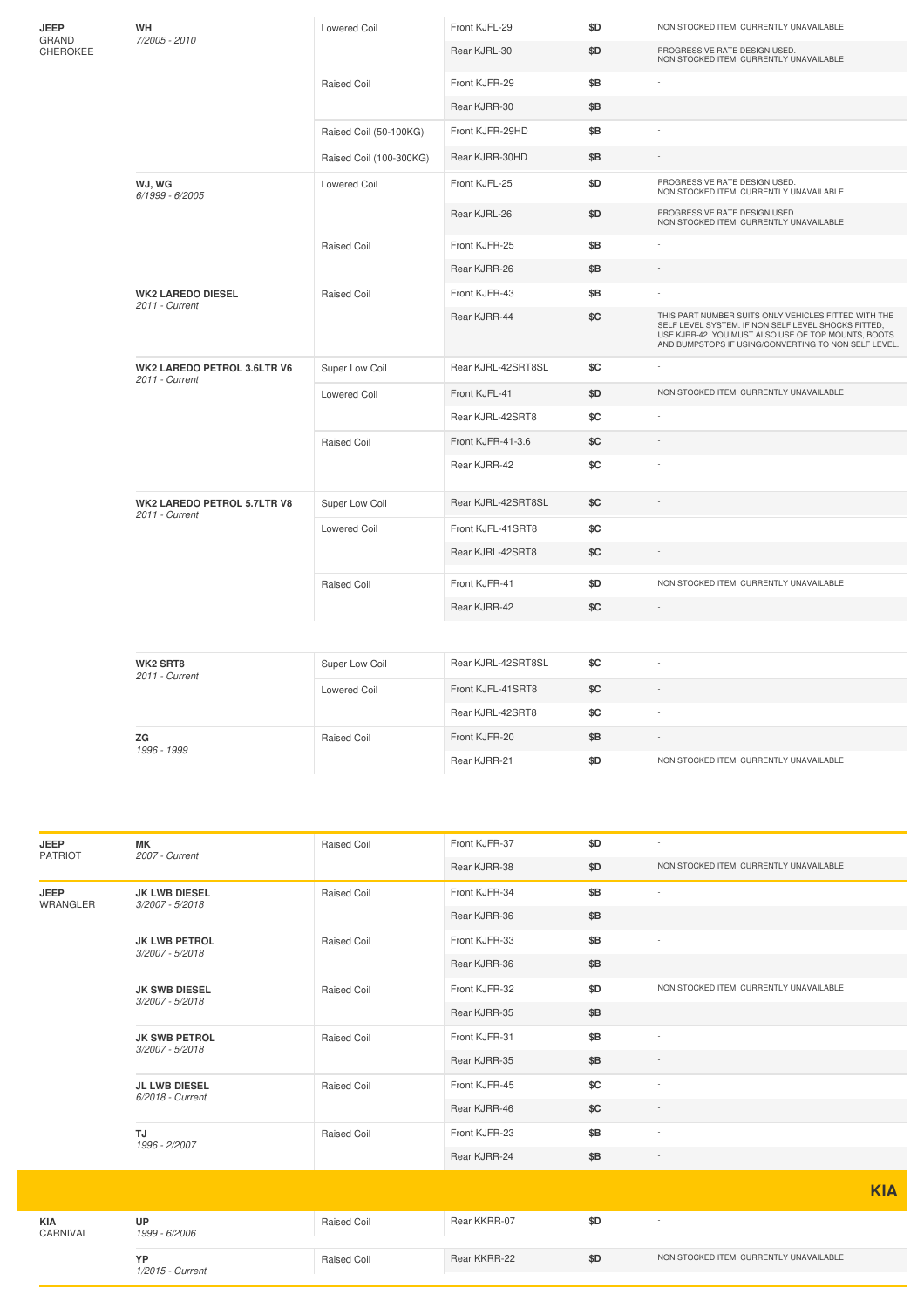| KIA                    | LD                                             | Lowered Coil         | Front KHFL-134 | \$D |                                                                          |
|------------------------|------------------------------------------------|----------------------|----------------|-----|--------------------------------------------------------------------------|
| CERATO                 | 2004 - 2007                                    |                      | Rear KHRL-135  | \$D | PROGRESSIVE RATE DESIGN USED.<br>NON STOCKED ITEM. CURRENTLY UNAVAILABLE |
|                        |                                                | Standard Height Coil | Rear KHRS-135  | \$D |                                                                          |
|                        | TD                                             | <b>Lowered Coil</b>  | Front KKFL-19  | \$D | NON STOCKED ITEM. CURRENTLY UNAVAILABLE                                  |
|                        | 2008 - 3/2013                                  |                      | Rear KKRL-20   | \$D | PROGRESSIVE RATE DESIGN USED.<br>NON STOCKED ITEM. CURRENTLY UNAVAILABLE |
| KIA<br><b>MAGENTIS</b> | MG<br>2006 - 2009                              | Lowered Coil         | Front KKFL-13  | \$D |                                                                          |
|                        |                                                |                      | Rear KCRL-214  | \$D | PROGRESSIVE RATE DESIGN USED.<br>NON STOCKED ITEM. CURRENTLY UNAVAILABLE |
| KIA<br><b>MENTOR</b>   | FA<br>1997 - 4/1998                            | <b>Lowered Coil</b>  | Front KFRL-51  | \$D | PROGRESSIVE RATE DESIGN USED.                                            |
|                        |                                                |                      | Rear KKRL-04   | \$D | PROGRESSIVE RATE DESIGN USED.<br>NON STOCKED ITEM. CURRENTLY UNAVAILABLE |
|                        | <b>FB</b><br>5/1998 - 2000                     | <b>Lowered Coil</b>  | Front KDRL-50  | \$Α | PROGRESSIVE RATE DESIGN USED.                                            |
|                        |                                                |                      | Rear KKRL-04   | \$D | PROGRESSIVE RATE DESIGN USED.<br>NON STOCKED ITEM. CURRENTLY UNAVAILABLE |
| KIA                    | GD - 6CYL<br>5/2004 - 2006                     | Lowered Coil         | Front KKFL-10  | \$D | NON STOCKED ITEM. CURRENTLY UNAVAILABLE                                  |
| <b>OPTIMA</b>          |                                                |                      | Rear KHRL-122  | \$D | PROGRESSIVE RATE DESIGN USED.                                            |
| KIA<br><b>RIO</b>      | DC<br>2000 - 7/2005                            | <b>Lowered Coil</b>  | Front KKFL-05  | \$D | NON STOCKED ITEM. CURRENTLY UNAVAILABLE                                  |
|                        |                                                |                      | Rear KKRL-06   | \$D | PROGRESSIVE RATE DESIGN USED.<br>NON STOCKED ITEM. CURRENTLY UNAVAILABLE |
|                        | JB                                             | Lowered Coil         | Front KKFL-12  | \$D | NON STOCKED ITEM. CURRENTLY UNAVAILABLE                                  |
|                        | 8/2005 - 2011                                  |                      | Rear KHRL-117  | \$D | PROGRESSIVE RATE DESIGN USED.<br>NON STOCKED ITEM. CURRENTLY UNAVAILABLE |
|                        |                                                | Standard Height Coil | Rear KHRS-117  | \$D | NON STOCKED ITEM. CURRENTLY UNAVAILABLE                                  |
| KIA<br>SHUMA           | S <sub>2</sub><br>2000 - 2001                  | Lowered Coil         | Front KDRL-50  | \$Α | PROGRESSIVE RATE DESIGN USED.                                            |
|                        |                                                |                      | Rear KKRL-04   | \$D | PROGRESSIVE RATE DESIGN USED.<br>NON STOCKED ITEM. CURRENTLY UNAVAILABLE |
| KIA                    | <b>BL SERIES</b><br>2003 - 6/2007              | <b>Raised Coil</b>   | Front KKFR-08  | \$D | NON STOCKED ITEM. CURRENTLY UNAVAILABLE                                  |
| SORENTO                |                                                |                      | Rear KKRR-09   | \$D | 130MM INSIDE DIAMETER COIL.<br>NON STOCKED ITEM. CURRENTLY UNAVAILABLE   |
|                        | <b>BL SERIES - DIESEL</b><br>7/2007 - 2009     | <b>Raised Coil</b>   | Front KKFR-08H | \$C |                                                                          |
|                        |                                                |                      | Rear KKRR-11   | \$Β | 115MM INSIDE DIAMETER COIL.                                              |
|                        | <b>BL SERIES - PETROL</b><br>7/2007 - 2009     | <b>Raised Coil</b>   | Front KKFR-08  | \$D | NON STOCKED ITEM. CURRENTLY UNAVAILABLE                                  |
|                        |                                                |                      | Rear KKRR-11   | \$B | 115MM INSIDE DIAMETER COIL.                                              |
|                        | <b>XM 2WD PETROL</b><br>2010 - 2014            | <b>Raised Coil</b>   | Front KHFR-141 | \$Β |                                                                          |
|                        |                                                |                      | Rear KKRR-21   | \$D | PROGRESSIVE RATE DESIGN USED.<br>NON STOCKED ITEM. CURRENTLY UNAVAILABLE |
|                        | <b>XM AWD DIESEL</b><br>2010 - 2014            | Raised Coil          | Front KHFR-141 | \$Β |                                                                          |
|                        |                                                |                      | Rear KHRR-139  | \$Β |                                                                          |
| KIA<br>SPECTRA         | FB<br>5/2001 - 2003                            | Lowered Coil         | Front KDRL-50  | \$Α | PROGRESSIVE RATE DESIGN USED.                                            |
|                        |                                                |                      | Rear KKRL-04   | \$D | PROGRESSIVE RATE DESIGN USED.<br>NON STOCKED ITEM. CURRENTLY UNAVAILABLE |
| KIA                    | JA<br>1997 - 2004<br>KM<br>2005 - 2009         | Raised Coil          | Front KKFR-01  | \$D | NON STOCKED ITEM. CURRENTLY UNAVAILABLE                                  |
| SPORTAGE               |                                                |                      | Rear KKRR-02   | \$D | NON STOCKED ITEM. CURRENTLY UNAVAILABLE                                  |
|                        |                                                | Raised Coil          | Front KKFR-14  | \$D | NON STOCKED ITEM. CURRENTLY UNAVAILABLE                                  |
|                        |                                                |                      | Rear KKRR-15   | \$D | NON STOCKED ITEM. CURRENTLY UNAVAILABLE                                  |
| KIA<br><b>STINGER</b>  | <b>V6 TWIN TURBO - SEDAN</b><br>2017 - Current | Lowered Coil         | Front KKFL-22  | \$D | NON STOCKED ITEM. CURRENTLY UNAVAILABLE                                  |
|                        |                                                |                      | Rear KKRL-23   | \$D | PROGRESSIVE RATE DESIGN USED.<br>NON STOCKED ITEM. CURRENTLY UNAVAILABLE |
|                        |                                                |                      |                |     | <b>LADA</b>                                                              |
| LADA                   | 4 X 4                                          | <b>Raised Coil</b>   | Front KLFR-10  | \$D | NON STOCKED ITEM. CURRENTLY UNAVAILABLE                                  |
| NIVA                   | 1978 - 1994                                    |                      |                |     |                                                                          |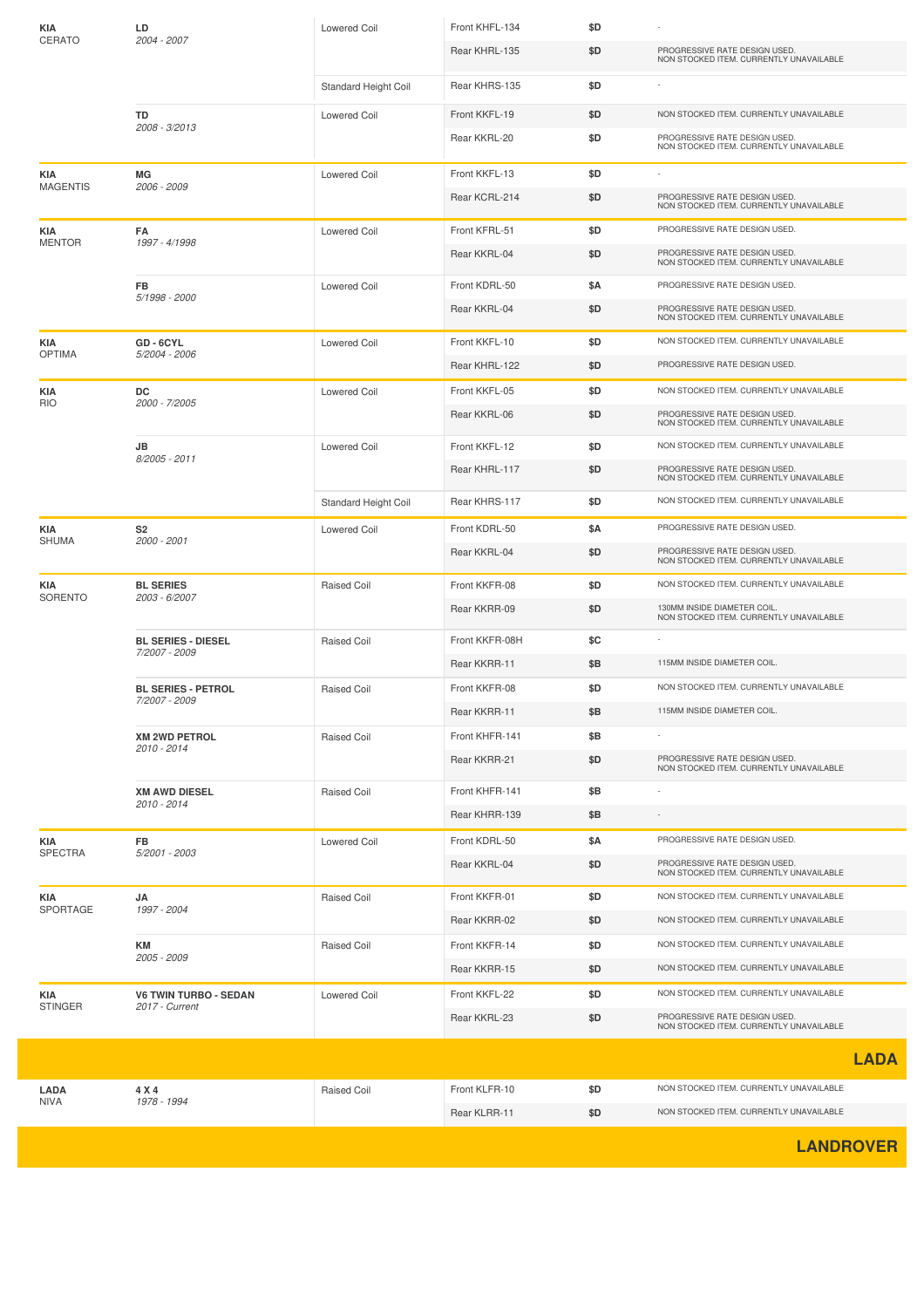| <b>LANDROVER</b>                    | <b>COUNTY DIESEL</b>                                   | Standard Height Coil                   | Front KRRS-02    | \$B |                                                                                                                    |
|-------------------------------------|--------------------------------------------------------|----------------------------------------|------------------|-----|--------------------------------------------------------------------------------------------------------------------|
| 110                                 | 1984 - 1991                                            |                                        | Rear KLRS-04     | \$D | NON STOCKED ITEM. CURRENTLY UNAVAILABLE                                                                            |
|                                     |                                                        | Raised Coil                            | Front KRRR-02    | \$Β |                                                                                                                    |
|                                     |                                                        |                                        | Rear KLRR-04     | \$D | NON STOCKED ITEM. CURRENTLY UNAVAILABLE                                                                            |
|                                     |                                                        |                                        |                  |     |                                                                                                                    |
|                                     | <b>COUNTY PETROL</b><br>1984 - 1991                    | Standard Height Coil                   | Front KRFR-01    | \$B |                                                                                                                    |
|                                     |                                                        |                                        | Rear KLRS-04     | \$D | NON STOCKED ITEM. CURRENTLY UNAVAILABLE                                                                            |
|                                     |                                                        | Raised Coil                            | Front KRRS-02    | \$B | ×                                                                                                                  |
|                                     |                                                        |                                        | Rear KLRR-04     | \$D | NON STOCKED ITEM. CURRENTLY UNAVAILABLE                                                                            |
|                                     |                                                        |                                        |                  |     |                                                                                                                    |
|                                     | <b>TRAYBACK</b><br>1984 - 1991                         | Standard Height Coil                   | Front KRRS-02    | \$Β |                                                                                                                    |
|                                     |                                                        |                                        | Rear KLRS-05     | \$D | NON STOCKED ITEM. CURRENTLY UNAVAILABLE                                                                            |
|                                     |                                                        | Raised Coil                            | Front KRRR-02    | \$Β |                                                                                                                    |
|                                     |                                                        |                                        | Rear KLRR-05     | \$C |                                                                                                                    |
| <b>LANDROVER</b><br><b>DEFENDER</b> | 110 & TD5<br>1992 - 2001                               | Standard Height Coil                   | Front KRFS-03    | \$Β |                                                                                                                    |
|                                     |                                                        |                                        | Rear KLRS-05     | \$D | NON STOCKED ITEM. CURRENTLY UNAVAILABLE                                                                            |
|                                     |                                                        | Raised Coil                            | Front KRFR-03    | \$Β | $\overline{a}$                                                                                                     |
|                                     |                                                        |                                        | Rear KLRR-05     | \$C | $\overline{\phantom{a}}$                                                                                           |
|                                     |                                                        | Raised Coil (50-100KG)                 | Front KRFR-03HD  | \$Β | $\overline{a}$                                                                                                     |
|                                     |                                                        | Raised Coil (300-500KG)                | Rear KLRR-05HD   | \$D |                                                                                                                    |
|                                     | 130                                                    | Standard Height Coil                   | Front KRFS-03    | \$Β |                                                                                                                    |
|                                     | 1992 - 1999                                            | Raised Coil                            | Front KRFR-03    | \$Β |                                                                                                                    |
|                                     |                                                        |                                        | Rear KLRR-05HD   | \$D |                                                                                                                    |
|                                     |                                                        | Raised Comfort Coil                    | Rear KLRR-05HDPR | \$D | PROGRESSIVE RATE DESIGN USED.<br>NON STOCKED ITEM. CURRENTLY UNAVAILABLE                                           |
|                                     |                                                        | Raised Coil (500KG+)                   | Rear KLRR-05EHD  | \$E | NON STOCKED ITEM. CURRENTLY UNAVAILABLE                                                                            |
| <b>LANDROVER</b>                    | 1991 - 1/1999                                          | Standard Height Coil                   | Front KRFS-01    | \$B | ÷                                                                                                                  |
| <b>DISCOVERY</b>                    |                                                        |                                        | Rear KRRS-04     | \$Β | PROGRESSIVE RATE DESIGN USED.                                                                                      |
|                                     |                                                        | Raised Coil                            | Front KRFR-01    | \$Β |                                                                                                                    |
|                                     |                                                        |                                        | Rear KRRR-04     | \$Β | PROGRESSIVE RATE DESIGN USED.                                                                                      |
|                                     |                                                        |                                        | Rear KRRR-04T    | \$D | TAPERED WIRE PROGRESSIVE RATE COMFORT DESIGN                                                                       |
|                                     |                                                        |                                        |                  |     | NON STOCKED ITEM. CURRENTLY UNAVAILABLE<br>NON STOCKED LINE., PLEASE CONTACT SALES FOR PRICING<br>AND AVAILABILITY |
|                                     |                                                        | Raised Coil (50-100KG)                 | Front KRFR-03T   | \$D | TAPERED WIRE PROGRESSIVE RATE COMFORT DESIGN<br>NON STOCKED ITEM, CURRENTLY UNAVAILABLE                            |
|                                     |                                                        | Raised Coil (100-300KG)                | Rear KRRR-04HD   | \$Β | PROGRESSIVE RATE DESIGN USED.                                                                                      |
|                                     |                                                        |                                        | Rear KRRR-04HDT  | \$D | TAPERED WIRE PROGRESSIVE RATE COMFORT DESIGN<br>NON STOCKED ITEM. CURRENTLY UNAVAILABLE                            |
|                                     | SER 11 - EXCL TD5                                      | Raised Coil                            | Front KRFS-06    | \$B | ٠                                                                                                                  |
|                                     | 2/1999 - 2004                                          |                                        | Rear KRRR-04     | \$Β | PROGRESSIVE RATE DESIGN USED.                                                                                      |
|                                     |                                                        | Raised Coil (50-100KG)                 | Front KRFR-06    | \$Β |                                                                                                                    |
|                                     |                                                        | Raised Coil (100-300KG)                | Rear KRRR-04HD   | \$Β | PROGRESSIVE RATE DESIGN USED.                                                                                      |
|                                     |                                                        |                                        | Rear KRRR-04HDT  | \$D | TAPERED WIRE PROGRESSIVE RATE COMFORT DESIGN<br>NON STOCKED ITEM. CURRENTLY UNAVAILABLE                            |
|                                     | <b>SER 11 - TD5</b><br>2/1999 - 2004<br><b>SER 111</b> | Standard Height Coil                   | Front KRFS-06    | \$Β |                                                                                                                    |
|                                     |                                                        |                                        | Rear KRRS-04     | \$B | PROGRESSIVE RATE DESIGN USED.                                                                                      |
|                                     |                                                        | Raised Coil                            | Front KRFR-06    | \$Β | $\overline{\phantom{a}}$                                                                                           |
|                                     |                                                        |                                        | Rear KRRR-04     | \$B | PROGRESSIVE RATE DESIGN USED.                                                                                      |
|                                     |                                                        | Raised Coil (50-100KG)                 | Front KRFR-06HD  | \$Β |                                                                                                                    |
|                                     |                                                        | Raised Coil (100-300KG)<br>Raised Coil | Rear KRRR-04HD   | \$B | PROGRESSIVE RATE DESIGN USED.                                                                                      |
|                                     |                                                        |                                        | Rear KRRR-04HDT  | \$D | TAPERED WIRE PROGRESSIVE RATE COMFORT DESIGN<br>NON STOCKED ITEM. CURRENTLY UNAVAILABLE                            |
|                                     |                                                        |                                        | Front KRFR-13    | \$D | NON STOCKED ITEM. CURRENTLY UNAVAILABLE                                                                            |
|                                     | 2004 - 2009                                            |                                        | Rear KRRR-14     | \$D | NON STOCKED ITEM. CURRENTLY UNAVAILABLE                                                                            |
|                                     |                                                        | Raised Coil (50-100KG)                 | Front KRFR-13HD  | \$D | NON STOCKED ITEM. CURRENTLY UNAVAILABLE                                                                            |
|                                     |                                                        | Raised Coil (300-500KG)                | Rear KRRR-14HD   | \$D | NON STOCKED ITEM. CURRENTLY UNAVAILABLE                                                                            |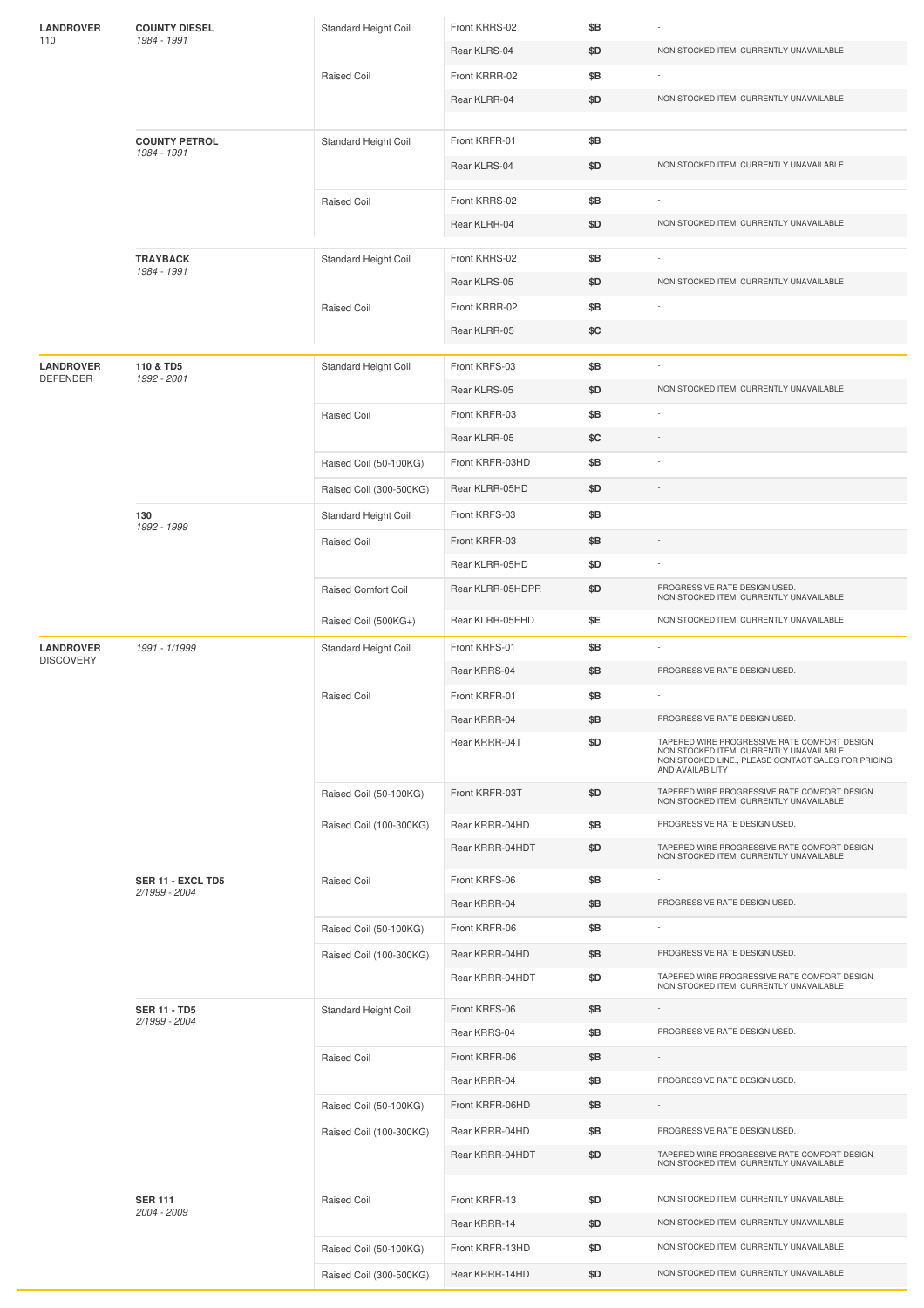|                              |                                     |                      |                 |            | <u>LEXUS</u>                                                                                                       |
|------------------------------|-------------------------------------|----------------------|-----------------|------------|--------------------------------------------------------------------------------------------------------------------|
| <b>LEXUS</b><br><b>ES300</b> | MCV20R<br>10/1996 - 9/2001          | <b>Lowered Coil</b>  | Front KTFL-63   | <b>\$A</b> |                                                                                                                    |
|                              |                                     |                      | Rear KTRL-61    | \$Α        | PROGRESSIVE RATE DESIGN USED.                                                                                      |
|                              | MCV30R<br>10/2001 - 2005            | <b>Lowered Coil</b>  | Front KTFL-103  | \$D        | NON STOCKED ITEM. CURRENTLY UNAVAILABLE                                                                            |
|                              |                                     |                      | Rear KTRL-61    | \$Α        | PROGRESSIVE RATE DESIGN USED.                                                                                      |
|                              | VCV10R<br>1992 - 9/1996             | <b>Lowered Coil</b>  | Front KTFL-63SL | \$D        | NON STOCKED ITEM. CURRENTLY UNAVAILABLE                                                                            |
|                              |                                     |                      | Rear KTRL-61    | \$A        | PROGRESSIVE RATE DESIGN USED.                                                                                      |
| <b>LEXUS</b><br>GS300        | <b>JZS160R</b><br>1997 - 9/2000     | <b>Lowered Coil</b>  | Front KTFL-64   | \$D        | NON STOCKED ITEM. CURRENTLY UNAVAILABLE                                                                            |
|                              |                                     |                      | Rear KTRL-65    | \$D        | NON STOCKED ITEM. CURRENTLY UNAVAILABLE                                                                            |
| <b>LEXUS</b>                 | GXE10R                              | Lowered Coil         | Front KTFL-90   | \$D        | NON STOCKED ITEM. CURRENTLY UNAVAILABLE                                                                            |
| <b>IS200</b>                 | 1999 - 2005                         |                      | Rear KTRL-91    | \$D        | NON STOCKED ITEM. CURRENTLY UNAVAILABLE<br>NON STOCKED LINE., PLEASE CONTACT SALES FOR PRICING<br>AND AVAILABILITY |
| <b>LEXUS</b>                 | GSE20R                              | <b>Lowered Coil</b>  | Front KTFL-115  | \$D        |                                                                                                                    |
| <b>IS250</b>                 | 11/2005 - 2013                      |                      | Rear KTRL-116   | \$D        |                                                                                                                    |
| <b>LEXUS</b>                 | JCE10R                              | <b>Lowered Coil</b>  | Front KTFL-90   | \$D        | NON STOCKED ITEM. CURRENTLY UNAVAILABLE                                                                            |
| <b>IS300</b>                 | 1999 - 2005                         |                      | Rear KTRL-91    | \$D        | NON STOCKED ITEM. CURRENTLY UNAVAILABLE<br>NON STOCKED LINE., PLEASE CONTACT SALES FOR PRICING<br>AND AVAILABILITY |
| <b>LEXUS</b><br>LX470        | <b>UZJ100R - 4WD</b><br>1998 - 2006 | Standard Height Coil | Rear KTRS-79    | \$B        |                                                                                                                    |
| <b>LEXUS</b>                 | MCU38R - 4WD                        | <b>Lowered Coil</b>  | Front KTFL-111  | \$D        | NON STOCKED ITEM. CURRENTLY UNAVAILABLE                                                                            |
| RX-330                       | 2003 - 2005                         |                      | Rear KTRL-112   | \$D        | PROGRESSIVE RATE DESIGN USED.<br>NON STOCKED ITEM. CURRENTLY UNAVAILABLE                                           |
|                              |                                     | Raised Coil          | Front KTFR-111  | \$D        | NON STOCKED ITEM. CURRENTLY UNAVAILABLE                                                                            |
|                              |                                     |                      | Rear KTRR-112   | \$D        | NON STOCKED ITEM. CURRENTLY UNAVAILABLE                                                                            |
| <b>LEXUS</b><br>RX-350       | <b>MCU35R - 4WD</b><br>2003 - 2008  | <b>Lowered Coil</b>  | Front KTFL-111  | \$D        | NON STOCKED ITEM. CURRENTLY UNAVAILABLE                                                                            |
|                              |                                     |                      | Rear KTRL-112   | \$D        | PROGRESSIVE RATE DESIGN USED.<br>NON STOCKED ITEM. CURRENTLY UNAVAILABLE                                           |
|                              |                                     | <b>Raised Coil</b>   | Front KTFR-111  | \$D        | NON STOCKED ITEM. CURRENTLY UNAVAILABLE                                                                            |
|                              |                                     |                      | Rear KTRR-112   | \$D        | NON STOCKED ITEM. CURRENTLY UNAVAILABLE                                                                            |
|                              |                                     |                      |                 |            | <b>LEYLAND</b>                                                                                                     |
| LEYLAND<br>P76               | 1973 - 1974                         | Standard Height Coil | Front KLFS-01   | \$D        | NON STOCKED ITEM. CURRENTLY UNAVAILABLE                                                                            |
|                              |                                     |                      | Rear KLRS-02    | \$D        | NON STOCKED ITEM. CURRENTLY UNAVAILABLE                                                                            |
|                              |                                     |                      |                 |            | <b>MAZDA</b>                                                                                                       |
| <b>MAZDA</b><br>121          | 1975 - 1981                         | Lowered Coil         | Front KMFL-07   | \$D        | PROGRESSIVE RATE DESIGN USED.                                                                                      |
|                              |                                     |                      | Rear KMRL-08    | \$D        | PROGRESSIVE RATE DESIGN USED.<br>NON STOCKED ITEM. CURRENTLY UNAVAILABLE                                           |
|                              |                                     | Standard Height Coil | Rear KMRS-08    | \$D        | NON STOCKED ITEM. CURRENTLY UNAVAILABLE                                                                            |
|                              | DB<br>1990 - 1997                   | Lowered Coil         | Front KFFL-95   | \$D        | NON STOCKED ITEM. CURRENTLY UNAVAILABLE                                                                            |
|                              |                                     |                      | Rear KSRL-11    | \$D        | PROGRESSIVE RATE DESIGN USED.<br>NON STOCKED ITEM. CURRENTLY UNAVAILABLE                                           |
|                              | <b>DW METRO</b>                     | <b>Lowered Coil</b>  | Front KFFL-95   | \$D        | NON STOCKED ITEM. CURRENTLY UNAVAILABLE                                                                            |
|                              | 1996 - 2002                         |                      | Rear KSRL-11    | \$D        | PROGRESSIVE RATE DESIGN USED.<br>NON STOCKED ITEM. CURRENTLY UNAVAILABLE                                           |
| <b>MAZDA</b>                 | DY10Y1, DY10Y2                      | Lowered Coil         | Front KMFL-28   | \$D        | NON STOCKED ITEM. CURRENTLY UNAVAILABLE                                                                            |
| 2                            | 2002 - 8/2007                       |                      | Rear KMRL-29    | \$D        | PROGRESSIVE RATE DESIGN USED.<br>NON STOCKED ITEM. CURRENTLY UNAVAILABLE                                           |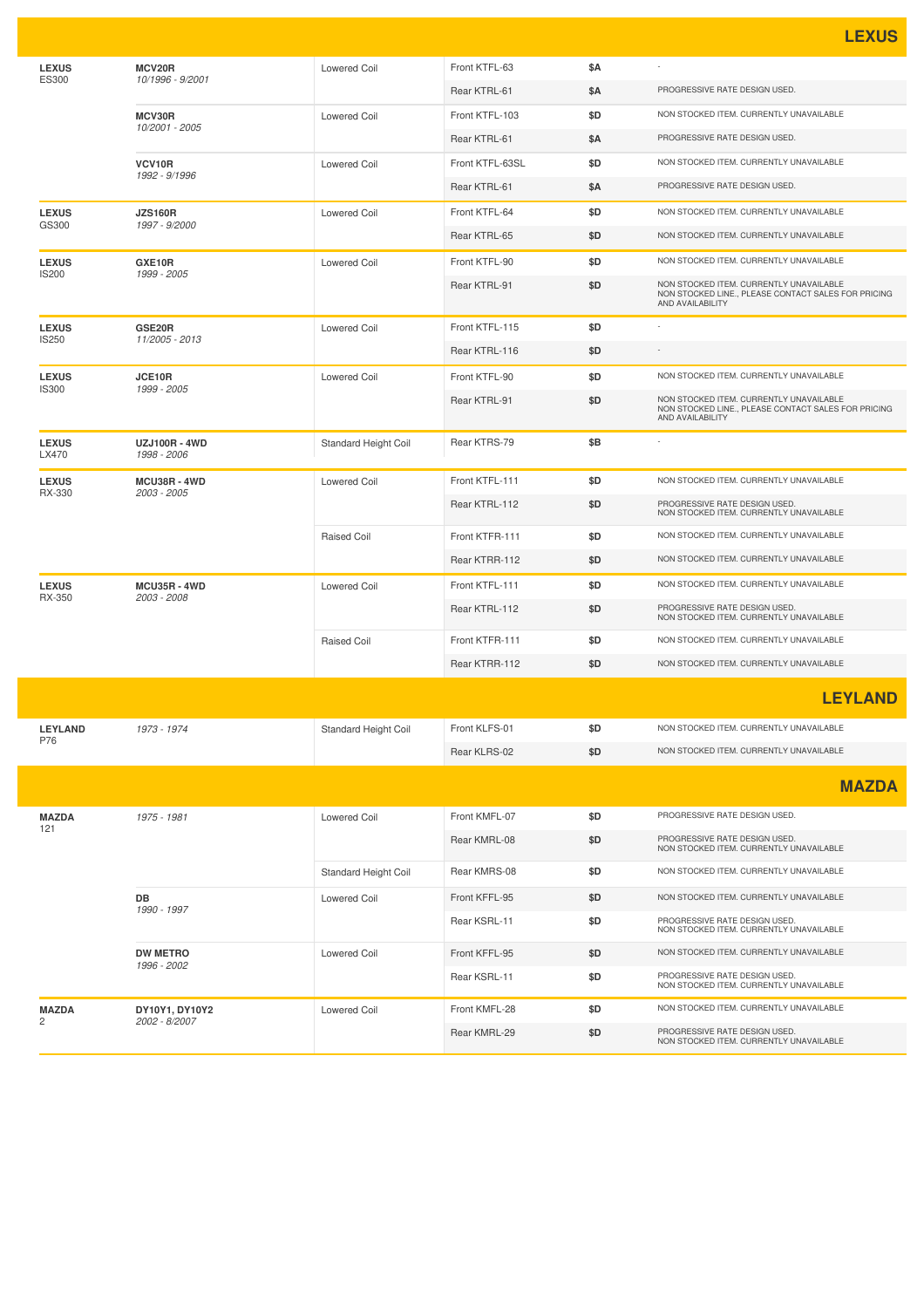| MAZDA<br>3 | BK, BL SERIES PETROL inc.SP23 /<br><b>SP25</b><br>2004 - 1/2014 | Super Low Coil       | Front KMFL-42SL | \$A        | PROGRESSIVE RATE DESIGN USED.                                            |
|------------|-----------------------------------------------------------------|----------------------|-----------------|------------|--------------------------------------------------------------------------|
|            |                                                                 |                      | Rear KFRL-74SL  | \$A        |                                                                          |
|            |                                                                 | Lowered Coil         | Front KMFL-42   | <b>\$A</b> | PROGRESSIVE RATE DESIGN USED.                                            |
|            |                                                                 |                      | Rear KFRL-74    | <b>\$A</b> | PROGRESSIVE RATE DESIGN USED.                                            |
|            |                                                                 | Standard Height Coil | Front KMFS-42   | \$B        |                                                                          |
|            |                                                                 |                      | Rear KFRS-74    | <b>\$A</b> |                                                                          |
|            |                                                                 |                      |                 |            |                                                                          |
|            | <b>BL SERIES DIESEL</b><br>2008 - 1/2014                        | Lowered Coil         | Front KMFL-42D  | \$D        | PROGRESSIVE RATE DESIGN USED.<br>NON STOCKED ITEM. CURRENTLY UNAVAILABLE |
|            |                                                                 |                      | Rear KFRL-74    | <b>\$A</b> | PROGRESSIVE RATE DESIGN USED.                                            |
|            |                                                                 | Standard Height Coil | Rear KFRS-74    | <b>\$A</b> |                                                                          |
|            |                                                                 |                      |                 |            |                                                                          |
|            | <b>BM SERIES PETROL</b><br>2/2014 - 4/2016                      | <b>Lowered Coil</b>  | Front KMFL-56SP | \$A        |                                                                          |
|            |                                                                 |                      | Rear KMRL-57    | <b>\$A</b> | PROGRESSIVE RATE DESIGN USED.                                            |
|            | <b>BN SERIES PETROL</b><br>5/2016 - 2019                        | <b>Lowered Coil</b>  | Front KMFL-56SP | \$A        |                                                                          |
|            |                                                                 |                      | Rear KMRL-57    | \$A        | PROGRESSIVE RATE DESIGN USED.                                            |

| <b>MAZDA</b><br>3 MPS | <b>BK1032</b><br>2006 - 1/2014 | Lowered Coil | Front KMFL-42  | PROGRESSIVE RATE DESIGN USED. |
|-----------------------|--------------------------------|--------------|----------------|-------------------------------|
|                       |                                |              | Rear KFRL-74SL | PROGRESSIVE RATE DESIGN USED. |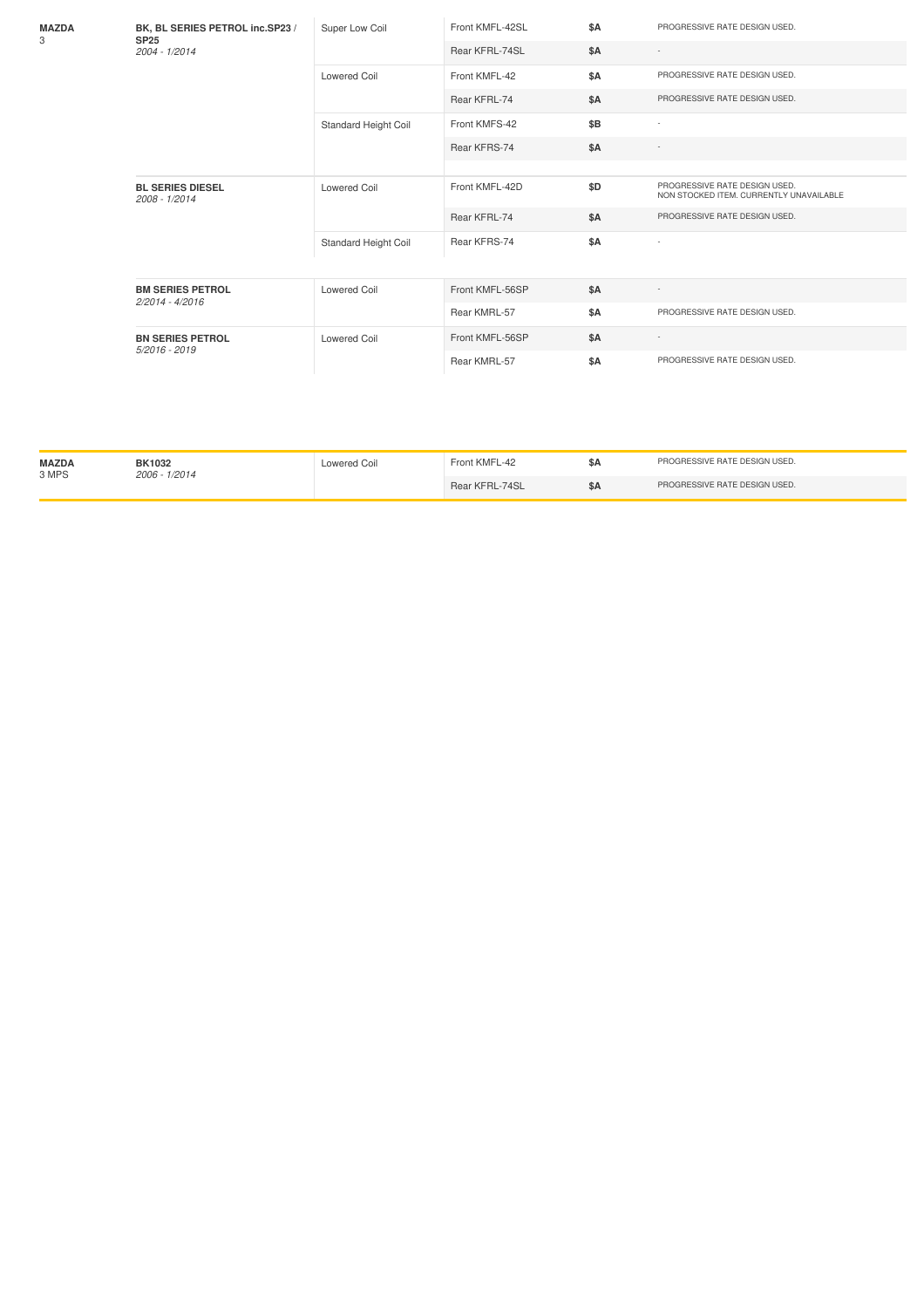| MAZDA | ASTINA BA 2L 6CYL BA11P BA11F<br>7/1994 - 8/1998          | Lowered Coil         | Front KMFL-82   | \$D |                                                                          |
|-------|-----------------------------------------------------------|----------------------|-----------------|-----|--------------------------------------------------------------------------|
| 323   |                                                           |                      | Rear KMRL-83    | \$D | PROGRESSIVE RATE DESIGN USED.<br>NON STOCKED ITEM. CURRENTLY UNAVAILABLE |
|       |                                                           | Standard Height Coil | Front KMFS-82   | \$B |                                                                          |
|       |                                                           |                      | Rear KMRS-83    | \$D | NON STOCKED ITEM. CURRENTLY UNAVAILABLE                                  |
|       | <b>ASTINA BG - BG1061/2 BG10P1/2</b><br>10/1989 - 10/1996 | Super Low Coil       | Front KFFL-50SL | \$D | PROGRESSIVE RATE DESIGN USED.                                            |
|       |                                                           |                      | Rear KMRL-23    | \$D | PROGRESSIVE RATE DESIGN USED.<br>NON STOCKED ITEM. CURRENTLY UNAVAILABLE |
|       |                                                           | <b>Lowered Coil</b>  | Front KFFL-50   | \$D | PROGRESSIVE RATE DESIGN USED.<br>NON STOCKED ITEM. CURRENTLY UNAVAILABLE |
|       |                                                           |                      | Rear KFRL-51    | \$D | PROGRESSIVE RATE DESIGN USED.                                            |
|       |                                                           | Standard Height Coil | Front KFFS-50   | \$D | NON STOCKED ITEM. CURRENTLY UNAVAILABLE                                  |
|       |                                                           |                      | Rear KFRS-51    | \$D | $\overline{\phantom{a}}$                                                 |
|       | <b>ASTINA BJ &amp; BJ SER 2</b><br>9/1998 - 12/2003       | Super Low Coil       | Front KMFL-93SL | \$D | NON STOCKED ITEM. CURRENTLY UNAVAILABLE                                  |
|       |                                                           |                      | Rear KMRL-94SL  | \$D |                                                                          |
|       |                                                           | <b>Lowered Coil</b>  | Front KMFL-93   | \$D | NON STOCKED ITEM. CURRENTLY UNAVAILABLE                                  |
|       |                                                           |                      | Rear KMRL-94    | \$D | PROGRESSIVE RATE DESIGN USED.<br>NON STOCKED ITEM. CURRENTLY UNAVAILABLE |
|       |                                                           | Standard Height Coil | Front KMFS-93   | \$Α |                                                                          |
|       |                                                           |                      | Rear KMRS-94    | \$Α |                                                                          |
|       | BA - 1.6L 1.8L BA11P1 BA1161<br>7/1994 - 8/1998           | <b>Lowered Coil</b>  | Front KFFL-90   | \$D | NON STOCKED ITEM. CURRENTLY UNAVAILABLE                                  |
|       |                                                           |                      | Rear KMRL-83    | \$D | PROGRESSIVE RATE DESIGN USED.<br>NON STOCKED ITEM. CURRENTLY UNAVAILABLE |
|       |                                                           | Standard Height Coil | Front KFFS-90   | \$Α |                                                                          |
|       |                                                           |                      | Rear KMRS-83    | \$D | NON STOCKED ITEM. CURRENTLY UNAVAILABLE                                  |
|       | BD, BF<br>1980 - 9/1989                                   | Super Low Coil       | Front KHFL-114  | \$Α | PROGRESSIVE RATE DESIGN USED.                                            |
|       |                                                           |                      | Rear KFRL-16SL  | \$D | NON STOCKED ITEM. CURRENTLY UNAVAILABLE                                  |
|       |                                                           | <b>Lowered Coil</b>  | Front KFFL-15   | \$Α | PROGRESSIVE RATE DESIGN USED.                                            |
|       |                                                           |                      | Rear KFRL-16    | \$A | PROGRESSIVE RATE DESIGN USED.                                            |
|       |                                                           | Standard Height Coil | Front KFFS-15   | \$D | NON STOCKED ITEM. CURRENTLY UNAVAILABLE                                  |
|       |                                                           |                      | Rear KFRS-16    | \$D | NON STOCKED ITEM. CURRENTLY UNAVAILABLE                                  |
|       | BG - BG1061/2 BG10P1/2<br>10/1989 - 10/1996               | Super Low Coil       | Front KFFL-50SL | \$D | PROGRESSIVE RATE DESIGN USED.                                            |
|       |                                                           |                      | Rear KMRL-23    | \$D | PROGRESSIVE RATE DESIGN USED.<br>NON STOCKED ITEM. CURRENTLY UNAVAILABLE |
|       |                                                           | <b>Lowered Coil</b>  | Front KFFL-50   | \$D | PROGRESSIVE RATE DESIGN USED.<br>NON STOCKED ITEM. CURRENTLY UNAVAILABLE |
|       |                                                           |                      | Rear KFRL-51    | \$D | PROGRESSIVE RATE DESIGN USED.                                            |
|       |                                                           | Standard Height Coil | Front KFFS-50   | \$D | NON STOCKED ITEM. CURRENTLY UNAVAILABLE                                  |
|       |                                                           |                      | Rear KFRS-51    | \$D |                                                                          |
|       | FAMILIA (4WD) (Import)<br>All                             | Lowered Coil         | Front KFFL-50   | \$D | PROGRESSIVE RATE DESIGN USED.<br>NON STOCKED ITEM. CURRENTLY UNAVAILABLE |
|       |                                                           |                      | Rear KDRL-50    | \$Α | PROGRESSIVE RATE DESIGN USED.                                            |
|       | PROTEGE BJ & BJ SER 2                                     | Super Low Coil       | Front KMFL-93SL | \$D | NON STOCKED ITEM. CURRENTLY UNAVAILABLE                                  |
|       | 9/1998 - 12/2003                                          |                      | Rear KMRL-94SL  | \$D |                                                                          |
|       |                                                           | <b>Lowered Coil</b>  | Front KMFL-93   | \$D | NON STOCKED ITEM. CURRENTLY UNAVAILABLE                                  |
|       |                                                           |                      | Rear KMRL-94    | \$D | PROGRESSIVE RATE DESIGN USED.<br>NON STOCKED ITEM. CURRENTLY UNAVAILABLE |
|       |                                                           | Standard Height Coil | Front KMFS-93   | \$Α |                                                                          |
|       |                                                           |                      | Rear KMRS-94    | \$Α |                                                                          |
|       | RWD                                                       | <b>Lowered Coil</b>  | Front KMFL-06   | \$Α | PROGRESSIVE RATE DESIGN USED.                                            |
|       | 1977 - 1980                                               | Standard Height Coil | Front KHRL-07   | \$Α | PROGRESSIVE RATE DESIGN USED.                                            |
|       |                                                           |                      | Rear KMRS-03    | \$D | NON STOCKED ITEM. CURRENTLY UNAVAILABLE                                  |
|       |                                                           |                      |                 |     |                                                                          |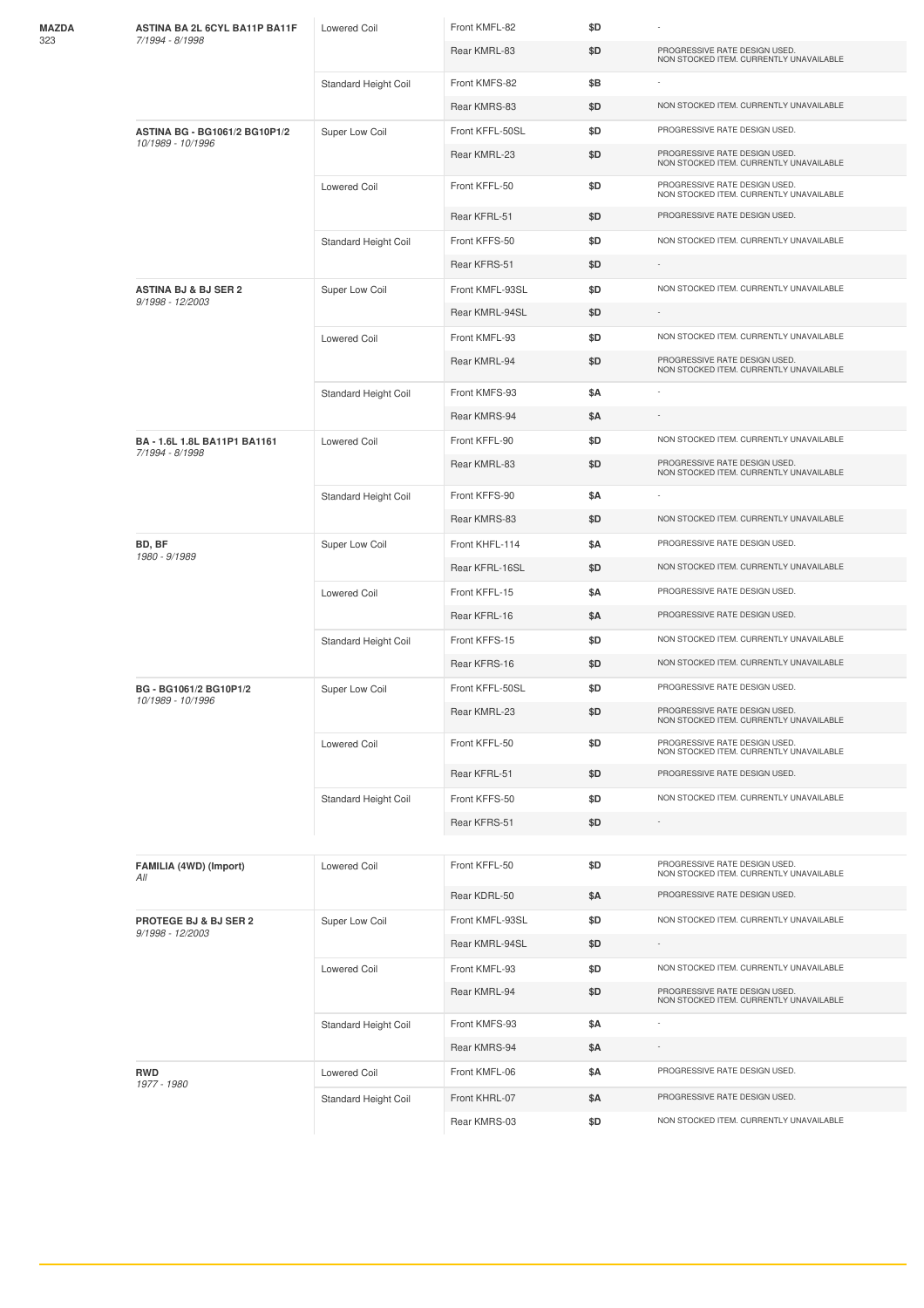| MAZDA<br>հ | <b>GG - MPS AWD TURBO - SEDAN</b><br>8/2005 - 1/2008     | <b>Lowered Coil</b>         | Front KMFL-25HD | \$D | NON STOCKED ITEM. CURRENTLY UNAVAILABLE                                  |  |  |  |
|------------|----------------------------------------------------------|-----------------------------|-----------------|-----|--------------------------------------------------------------------------|--|--|--|
|            |                                                          |                             | Rear KMRL-26SL  | \$D | NON STOCKED ITEM. CURRENTLY UNAVAILABLE                                  |  |  |  |
|            |                                                          |                             |                 |     |                                                                          |  |  |  |
|            | <b>GG - SEDAN &amp; HATCH</b><br>2/2001 - 1/2008         | Super Low Coil              | Front KMFL-25SL | \$D | NON STOCKED ITEM. CURRENTLY UNAVAILABLE                                  |  |  |  |
|            |                                                          |                             | Rear KMRL-26SL  | \$D | NON STOCKED ITEM. CURRENTLY UNAVAILABLE                                  |  |  |  |
|            |                                                          | <b>Lowered Coil</b>         | Front KMFL-25   | \$D | NON STOCKED ITEM. CURRENTLY UNAVAILABLE                                  |  |  |  |
|            |                                                          |                             | Rear KMRL-26    | \$D | NON STOCKED ITEM. CURRENTLY UNAVAILABLE                                  |  |  |  |
|            |                                                          | Standard Height Coil        | Rear KMRS-26    | \$D | NON STOCKED ITEM. CURRENTLY UNAVAILABLE                                  |  |  |  |
|            | <b>GH-WAGON</b><br>2/2008 - 11/2012                      | <b>Lowered Coil</b>         | Front KMFL-32   | \$D | NON STOCKED ITEM. CURRENTLY UNAVAILABLE                                  |  |  |  |
|            |                                                          |                             | Rear KMRL-33SP  | \$D | PROGRESSIVE RATE DESIGN USED.<br>NON STOCKED ITEM. CURRENTLY UNAVAILABLE |  |  |  |
|            |                                                          | Standard Height Coil        | Rear KMRS-33SP  | \$D | NON STOCKED ITEM. CURRENTLY UNAVAILABLE                                  |  |  |  |
|            | <b>GH-SEDAN &amp; HATCH</b><br>2/2008 - 11/2012          | <b>Lowered Coil</b>         | Front KMFL-32   | \$D | NON STOCKED ITEM. CURRENTLY UNAVAILABLE                                  |  |  |  |
|            |                                                          |                             | Rear KMRL-33    | \$D | PROGRESSIVE RATE DESIGN USED.                                            |  |  |  |
|            |                                                          | Standard Height Coil        | Rear KMRL-33SP  | \$D | PROGRESSIVE RATE DESIGN USED.<br>NON STOCKED ITEM. CURRENTLY UNAVAILABLE |  |  |  |
|            | <b>GJ DIESEL - SEDAN &amp; WAGON</b><br>12/2012 - 6/2016 | <b>Lowered Coil</b>         | Front KMFL-50D  | \$D | NON STOCKED ITEM. CURRENTLY UNAVAILABLE                                  |  |  |  |
|            |                                                          |                             | Rear KMRL-51    | \$B | PROGRESSIVE RATE DESIGN USED.                                            |  |  |  |
|            |                                                          | <b>Standard Height Coil</b> | Rear KMRS-51    | \$D | NON STOCKED ITEM. CURRENTLY UNAVAILABLE                                  |  |  |  |
|            | <b>GJ PETROL - SEDAN &amp; WAGON</b><br>12/2012 - 6/2016 | <b>Lowered Coil</b>         | Front KMFL-50   | \$B |                                                                          |  |  |  |
|            |                                                          |                             | Rear KMRL-51    | \$Β | PROGRESSIVE RATE DESIGN USED.                                            |  |  |  |
|            |                                                          | <b>Standard Height Coil</b> | Rear KMRS-51    | \$D | NON STOCKED ITEM. CURRENTLY UNAVAILABLE                                  |  |  |  |
|            | <b>GL PETROL - SEDAN &amp; WAGON</b><br>7/2016 - 2019    | <b>Lowered Coil</b>         | Front KMFL-50   | \$B | $\sim$                                                                   |  |  |  |
|            |                                                          |                             | Rear KMRL-51    | \$Β | PROGRESSIVE RATE DESIGN USED.                                            |  |  |  |
|            |                                                          | <b>Standard Height Coil</b> | Rear KMRS-51    | \$D | NON STOCKED ITEM. CURRENTLY UNAVAILABLE                                  |  |  |  |
|            | <b>GY-WAGON</b><br>2/2001 - 1/2008                       | <b>Lowered Coil</b>         | Front KMFL-25   | \$D | NON STOCKED ITEM. CURRENTLY UNAVAILABLE                                  |  |  |  |
|            |                                                          |                             | Rear KMRL-27    | \$D | NON STOCKED ITEM. CURRENTLY UNAVAILABLE                                  |  |  |  |
|            |                                                          | Standard Height Coil        | Rear KMRS-27    | \$D | NON STOCKED ITEM. CURRENTLY UNAVAILABLE                                  |  |  |  |
|            |                                                          |                             |                 |     |                                                                          |  |  |  |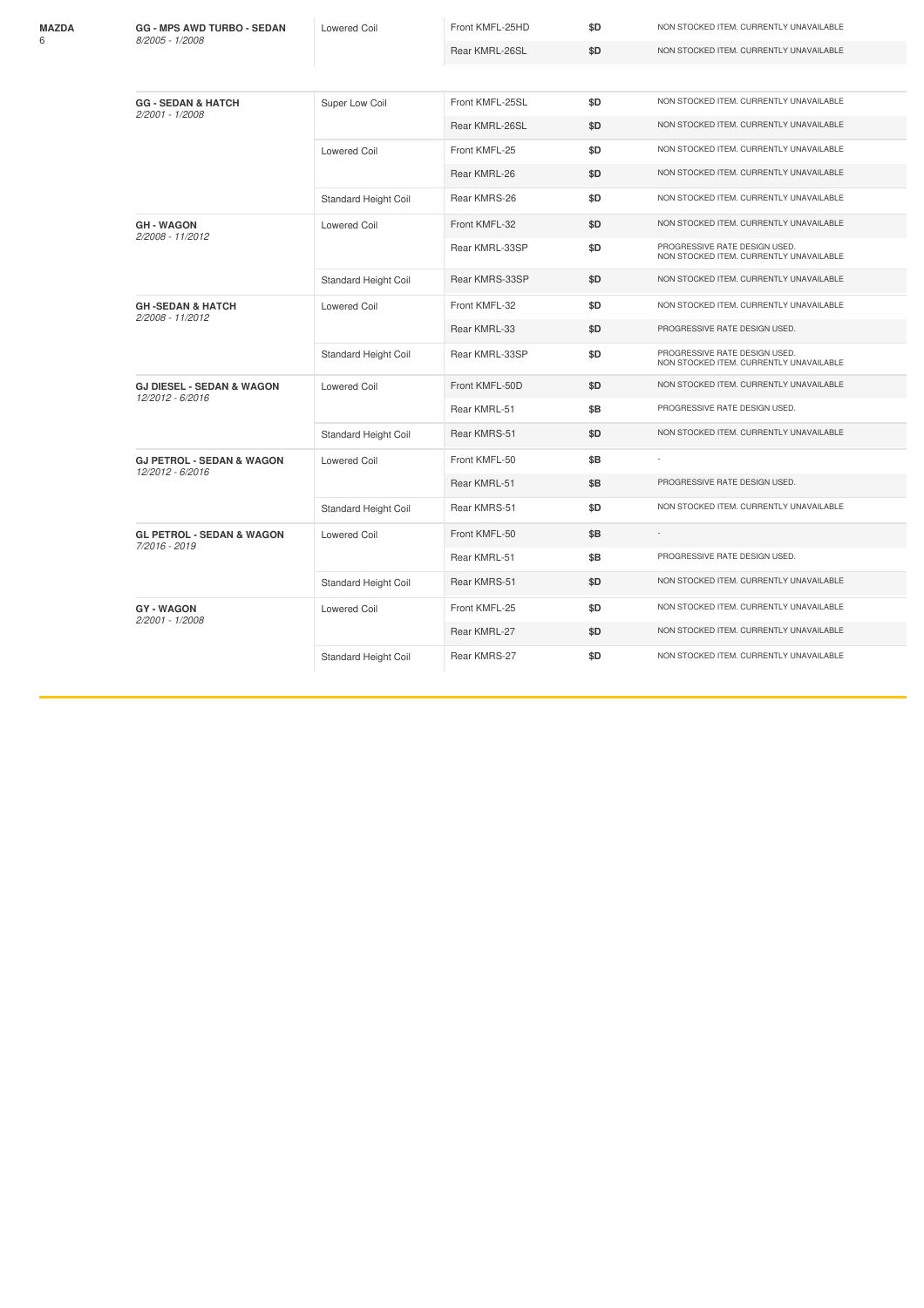| <b>FWD ADJ ORIG SHOCK</b><br>1983 - 1987           | <b>Lowered Coil</b>         | Front KFFL-21  | \$D | NON STOCKED ITEM. CURRENTLY UNAVAILABLE                                  |
|----------------------------------------------------|-----------------------------|----------------|-----|--------------------------------------------------------------------------|
|                                                    |                             | Rear KFRL-22   | \$D | PROGRESSIVE RATE DESIGN USED.<br>NON STOCKED ITEM. CURRENTLY UNAVAILABLE |
|                                                    | <b>Standard Height Coil</b> | Front KFFS-21  | \$D |                                                                          |
|                                                    |                             | Rear KFRS-22   | \$D | NON STOCKED ITEM. CURRENTLY UNAVAILABLE                                  |
| <b>FWD NON ADJ ORIG SHOCK</b><br>1983 - 1987       | Standard Height Coil        | Front KFFS-19  | \$D |                                                                          |
|                                                    |                             | Rear KFRS-20   | \$D | $\sim$                                                                   |
|                                                    | Raised Coil                 | Rear KFRS-20HD | \$D | NON STOCKED ITEM. CURRENTLY UNAVAILABLE                                  |
| <b>RWD</b><br>1978 - 1982                          | <b>Lowered Coil</b>         | Front KMFL-16  | \$D | PROGRESSIVE RATE DESIGN USED.<br>NON STOCKED ITEM. CURRENTLY UNAVAILABLE |
|                                                    |                             | Rear KMRL-01   | \$D | NON STOCKED ITEM. CURRENTLY UNAVAILABLE                                  |
|                                                    | Standard Height Coil        | Front KMFS-16  | \$D | NON STOCKED ITEM. CURRENTLY UNAVAILABLE                                  |
|                                                    |                             | Rear KMRS-01   | \$D | NON STOCKED ITEM. CURRENTLY UNAVAILABLE                                  |
| SEDAN GD1021 GD1022 (INC MX6)<br>10/1987 - 12/1991 | Super Low Coil              | Front KFFL-80  | \$D | PROGRESSIVE RATE DESIGN USED.<br>NON STOCKED ITEM. CURRENTLY UNAVAILABLE |
|                                                    |                             | Rear KFRL-23SL | \$D | NON STOCKED ITEM. CURRENTLY UNAVAILABLE                                  |
|                                                    | <b>Lowered Coil</b>         | Front KFFL-25  | \$D | NON STOCKED ITEM. CURRENTLY UNAVAILABLE                                  |
|                                                    |                             | Rear KFRL-23   | \$D | PROGRESSIVE RATE DESIGN USED.<br>NON STOCKED ITEM. CURRENTLY UNAVAILABLE |
|                                                    | Standard Height Coil        | Front KFFS-25  | \$B |                                                                          |
|                                                    |                             | Rear KFRS-23   | \$D |                                                                          |
| SEDAN GE10S1 (INC MX6)<br>10/1994 - 8/1997         | <b>Lowered Coil</b>         | Front KFFL-80  | \$D | PROGRESSIVE RATE DESIGN USED.<br>NON STOCKED ITEM. CURRENTLY UNAVAILABLE |
|                                                    |                             | Rear KFRL-93   | \$D | PROGRESSIVE RATE DESIGN USED.<br>NON STOCKED ITEM. CURRENTLY UNAVAILABLE |
|                                                    | Standard Height Coil        | Front KFFS-25  | \$Β |                                                                          |
|                                                    |                             | Rear KFRS-81   | \$D | NON STOCKED ITEM. CURRENTLY UNAVAILABLE                                  |
| SEDAN GE10S1 GE10L1 (INC MX6)<br>1/1992 - 9/1994   | <b>Lowered Coil</b>         | Front KFFL-80  | \$D | PROGRESSIVE RATE DESIGN USED.<br>NON STOCKED ITEM. CURRENTLY UNAVAILABLE |
|                                                    |                             | Rear KFRL-81   | \$D | PROGRESSIVE RATE DESIGN USED.<br>NON STOCKED ITEM. CURRENTLY UNAVAILABLE |
|                                                    | <b>Standard Height Coil</b> | Front KFFS-25  | \$Β |                                                                          |
|                                                    |                             | Rear KFRS-81   | \$D | NON STOCKED ITEM. CURRENTLY UNAVAILABLE                                  |
|                                                    |                             |                |     |                                                                          |
| <b>SEDAN GF GW</b><br>8/1997 - 7/2002              | <b>Lowered Coil</b>         | Front KFFL-80  | \$D | PROGRESSIVE RATE DESIGN USED.<br>NON STOCKED ITEM. CURRENTLY UNAVAILABLE |

|                                               |                      | Rear KMRL-97  | \$D | PROGRESSIVE RATE DESIGN USED.<br>NON STOCKED ITEM. CURRENTLY UNAVAILABLE |
|-----------------------------------------------|----------------------|---------------|-----|--------------------------------------------------------------------------|
|                                               | Standard Height Coil | Front KFFS-25 | \$B | $\sim$                                                                   |
|                                               |                      | Rear KFRS-81  | \$D | NON STOCKED ITEM. CURRENTLY UNAVAILABLE                                  |
| <b>WAGON GV1021 GV1022</b><br>1988 - 12/1991  | Lowered Coil         | Front KFFL-25 | \$D | NON STOCKED ITEM. CURRENTLY UNAVAILABLE                                  |
|                                               |                      | Rear KMRL-18  | \$D | $\overline{\phantom{a}}$                                                 |
|                                               | Standard Height Coil | Front KFFS-25 | \$B | ٠                                                                        |
|                                               |                      | Rear KMRS-18  | \$D | NON STOCKED ITEM. CURRENTLY UNAVAILABLE                                  |
| <b>WAGON GV1023 GV1124</b><br>1/1992 - 8/1997 | <b>Lowered Coil</b>  | Front KFFL-25 | \$D | NON STOCKED ITEM. CURRENTLY UNAVAILABLE                                  |
|                                               |                      | Rear KMRL-18  | \$D | ٠                                                                        |
|                                               | Standard Height Coil | Front KFFS-25 | \$B | $\sim$                                                                   |
|                                               |                      | Rear KMRS-18  | \$D | NON STOCKED ITEM. CURRENTLY UNAVAILABLE                                  |

| <b>MAZDA</b><br>.197<br>808 | owered Coil | $\cdots$<br>-06<br><b>KIVII</b> | SΑ | T RATE DESIGN USED.<br><b>RESSIVE</b> |
|-----------------------------|-------------|---------------------------------|----|---------------------------------------|
|-----------------------------|-------------|---------------------------------|----|---------------------------------------|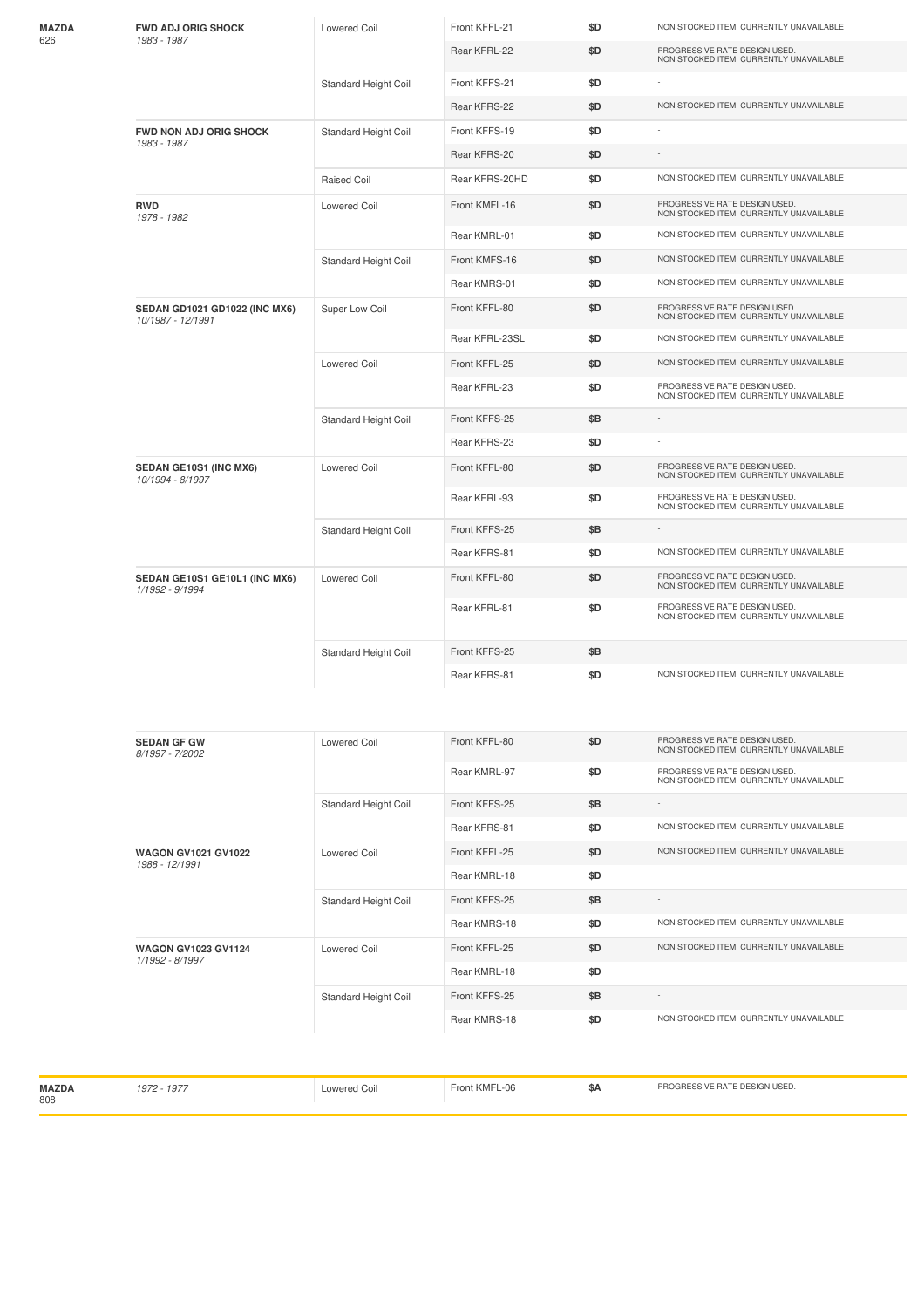| MAZDA<br>929          | <b>HB SHE SEDAN</b><br>2/1982 - 1/1984            | <b>Standard Height Coil</b> | Front KMFS-34                      | \$D                      | NON STOCKED ITEM. CURRENTLY UNAVAILABLE                                                                                |
|-----------------------|---------------------------------------------------|-----------------------------|------------------------------------|--------------------------|------------------------------------------------------------------------------------------------------------------------|
|                       |                                                   |                             | Rear KMRS-24                       | \$D                      | NON STOCKED ITEM. CURRENTLY UNAVAILABLE                                                                                |
|                       | <b>HBES SEDAN ADJ ORIG SHOCK</b><br>1983 - 4/1987 | Standard Height Coil        | Front KMFS-34                      | \$D                      | NON STOCKED ITEM. CURRENTLY UNAVAILABLE                                                                                |
|                       |                                                   |                             | Rear KMRS-35                       | \$D                      | PROGRESSIVE RATE DESIGN USED.<br>NON STOCKED ITEM. CURRENTLY UNAVAILABLE                                               |
|                       | HBES SEDAN NON ADJ ORIG<br><b>SHOCK</b>           | Standard Height Coil        | Front KMFS-13                      | \$D                      | NON STOCKED ITEM. CURRENTLY UNAVAILABLE                                                                                |
|                       | 1983 - 4/1987                                     |                             | Rear KMRS-24                       | \$D                      | NON STOCKED ITEM. CURRENTLY UNAVAILABLE                                                                                |
|                       | <b>HC10E1</b><br>5/1987 - 6/1991                  | Standard Height Coil        | Front KMFS-48                      | \$D                      | NON STOCKED ITEM. CURRENTLY UNAVAILABLE                                                                                |
|                       |                                                   |                             | Rear KMRS-49                       | \$D                      | NON STOCKED ITEM. CURRENTLY UNAVAILABLE                                                                                |
|                       |                                                   |                             |                                    |                          |                                                                                                                        |
|                       |                                                   | <b>Raised Coil</b>          | Rear KMRS-49HD                     | \$D                      | NON STOCKED ITEM. CURRENTLY UNAVAILABLE                                                                                |
|                       | <b>HD10E1</b><br>7/1991 - 3/1996                  | <b>Lowered Coil</b>         | Front KMFL-70                      | \$D                      | NON STOCKED ITEM. CURRENTLY UNAVAILABLE                                                                                |
|                       |                                                   |                             | Rear KMRL-71                       | \$D                      | PROGRESSIVE RATE DESIGN USED.<br>NON STOCKED ITEM. CURRENTLY UNAVAILABLE                                               |
|                       | <b>L6A2VS SEDAN</b><br>1979 - 1/1982              | Standard Height Coil        | Front KMFS-11                      | \$D                      | NON STOCKED ITEM. CURRENTLY UNAVAILABLE                                                                                |
|                       |                                                   |                             | Rear KMRS-02                       | \$D                      | NON STOCKED ITEM. CURRENTLY UNAVAILABLE                                                                                |
|                       | <b>L LA2VV WAGON</b><br>1979 - 1/1982             | Standard Height Coil        | Front KMFS-11                      | \$D                      | NON STOCKED ITEM. CURRENTLY UNAVAILABLE                                                                                |
|                       | <b>WITH AP EXHAUST</b><br>1972 - 1979             | <b>Lowered Coil</b>         | Front KMFL-07                      | \$D                      | 110MM INSIDE DIAMETER COIL<br>PROGRESSIVE RATE DESIGN USED.                                                            |
|                       | <b>WITHOUT AP EXHAUST</b><br>1972 - 1979          | <b>Lowered Coil</b>         | Front KHRL-07                      | \$Α                      | 96MM INSIDE DIAMETER COIL.<br>PROGRESSIVE RATE DESIGN USED.                                                            |
|                       |                                                   | Standard Height Coil        | Front KMFS-10                      | \$D                      | 96MM INSIDE DIAMETER COIL.<br>NON STOCKED ITEM. CURRENTLY UNAVAILABLE                                                  |
| MAZDA<br>B1600        | 1972 - 1982                                       | Standard Height Coil        | Front KMFS-15                      | \$D                      | NON STOCKED ITEM. CURRENTLY UNAVAILABLE                                                                                |
| MAZDA<br>B1800        | 1977 - 1985                                       | Standard Height Coil        | Front KMFS-17                      | \$D                      |                                                                                                                        |
| MAZDA<br>B2000        | 1985 - 1987                                       | Standard Height Coil        | Front KMFS-19                      | \$D                      | NON STOCKED ITEM. CURRENTLY UNAVAILABLE                                                                                |
| MAZDA<br>B2200        | 1985 - 1987                                       | <b>Standard Height Coil</b> | Front KMFS-19                      | \$D                      | NON STOCKED ITEM. CURRENTLY UNAVAILABLE                                                                                |
| MAZDA<br><b>BRAVO</b> | 1992 - 2006                                       | Raised Coil                 | Front TORSION BAR                  |                          | TORSION BARS SHOWN FOR ILLUSTRATION PURPOSES ONLY.<br>KING SPRINGS DO NOT SUPPLY OR MANUFACTURE TORSION<br><b>BARS</b> |
|                       |                                                   | Ubolts                      | Rear UB-453/1 X 4                  |                          | RD 14 X 83 X 215                                                                                                       |
|                       |                                                   | <b>Bushes Rear</b>          | Rear Spring Front Eye SPF-<br>311K | $\overline{\phantom{a}}$ |                                                                                                                        |
|                       |                                                   |                             | Rear Spring Rear Eye SPF-<br>502K  | $\overline{\phantom{a}}$ |                                                                                                                        |
|                       |                                                   |                             | Rear Spring Upper SPF-<br>753K     |                          |                                                                                                                        |
|                       |                                                   | <b>BUSH KIT</b>             | Kit KIT-065K                       |                          |                                                                                                                        |
|                       |                                                   |                             |                                    |                          |                                                                                                                        |

**MAZDA** BT50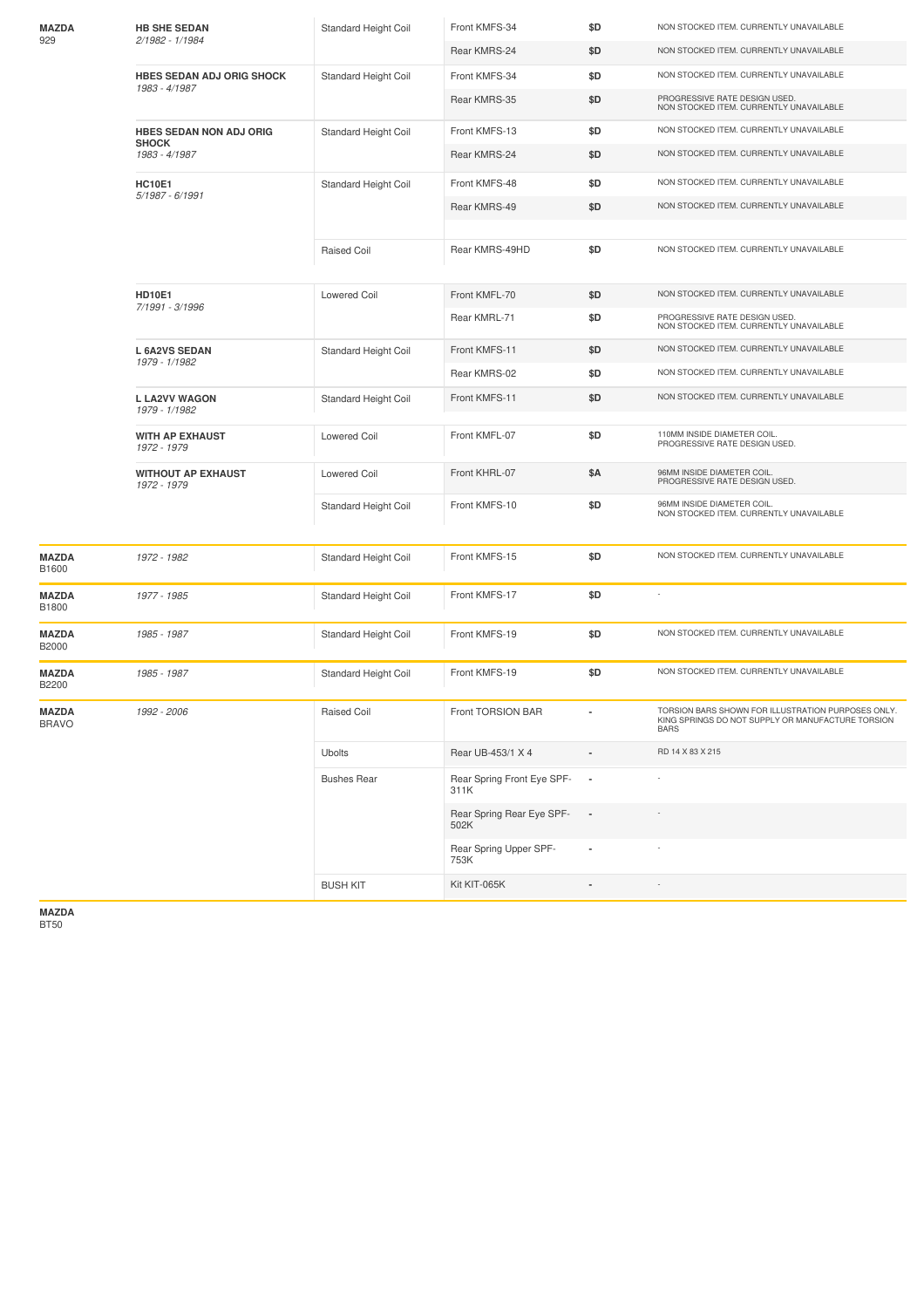| B22, B32 4WD<br>2011 - 7/2020     | <b>Lowered Coil</b>                | Front KFFL-08                       | \$D            | PROGRESSIVE RATE DESIGN USED.<br>NON STOCKED ITEM. CURRENTLY UNAVAILABLE                                                                                                |
|-----------------------------------|------------------------------------|-------------------------------------|----------------|-------------------------------------------------------------------------------------------------------------------------------------------------------------------------|
|                                   |                                    | Rear MAZ-011                        | $\blacksquare$ |                                                                                                                                                                         |
|                                   | Standard Height Coil               | Front KFFS-08                       | \$Β            |                                                                                                                                                                         |
|                                   |                                    | Front KFFS-08SP                     | \$D            | **NOTE** THIS IS A 15MM LOWERED COIL, DESIGNED TO SUIT<br>REAR LADEN VEHICLES SO FRONT WILL SIT AT STANDARD<br><b>HEIGHT</b><br>NON STOCKED ITEM. CURRENTLY UNAVAILABLE |
|                                   |                                    | Front KFFS-08T                      | \$D            | TAPERED WIRE PROGRESSIVE RATE COMFORT DESIGN<br>NON STOCKED ITEM. CURRENTLY UNAVAILABLE                                                                                 |
|                                   | Raised Coil                        | Front KFFR-08                       | \$Β            | ٠                                                                                                                                                                       |
|                                   |                                    | Front KFFR-08T                      | \$C            | TAPERED WIRE PROGRESSIVE RATE COMFORT DESIGN                                                                                                                            |
|                                   | Raised Leaf                        | Rear MAZ-010 ZZ                     |                | LONG TRAVEL SHOCK ABSORBERS ARE RECOMMENDED.<br><b>IMPORTED SPRING</b><br>CONSTANT LOAD OF 300KG UP TO GVM                                                              |
|                                   | Raised Comfort Leaf                | Rear MAZ-010C ZZ                    |                | LONG TRAVEL SHOCK ABSORBERS ARE RECOMMENDED.<br>TOP STAGE ONLY LEAF SPRING.<br><b>IMPORTED SPRING</b><br>UP TO 300KG OF LOAD                                            |
|                                   | Raised Comfort Coil (50-<br>100KG) | Front KFFR-08H                      | \$B            |                                                                                                                                                                         |
|                                   | Raised Coil (50-100KG)             | Front KFFR-08HD                     | \$Β            |                                                                                                                                                                         |
|                                   |                                    | Front KFFR-08HT                     | \$C            | TAPERED WIRE PROGRESSIVE RATE COMFORT DESIGN                                                                                                                            |
|                                   | Raised Coil (100-250KG)            | Front KFFR-08HDT                    | \$C            | TAPERED WIRE PROGRESSIVE RATE COMFORT DESIGN                                                                                                                            |
|                                   |                                    | Front KFFR-08HHD                    | \$Β            | $\sim$                                                                                                                                                                  |
|                                   | Raised EHD Leaf                    | Rear MAZ-010HD ZZ                   | $\blacksquare$ | LONGER UBOLTS REQUIRED.<br>LONG TRAVEL SHOCK ABSORBERS ARE RECOMMENDED.<br><b>IMPORTED SPRING</b><br>CONSTANT LOAD OF 500KG UP TO GVM                                   |
|                                   | Ubolts                             | Rear UB-07 X 4                      |                | RD 14 X 90 X 210                                                                                                                                                        |
|                                   | Pin                                | Rear SK-387-2G X 2                  |                |                                                                                                                                                                         |
|                                   | Shackle                            | Rear SK-390G X 2                    |                |                                                                                                                                                                         |
|                                   | <b>Bushes Rear</b>                 | Rear Spring Front Eye SPF-<br>3802K |                |                                                                                                                                                                         |
|                                   |                                    | Rear Spring Rear Eye SPF-<br>3804K  |                |                                                                                                                                                                         |
|                                   |                                    | Rear Spring Upper SPF-<br>3803K     |                |                                                                                                                                                                         |
|                                   | <b>BUSH KIT</b>                    | Kit KIT-168K                        |                |                                                                                                                                                                         |
| CD <sub>4</sub> WD<br>2007 - 2011 | Raised Coil                        | Front TORSION BAR                   |                | TORSION BARS SHOWN FOR ILLUSTRATION PURPOSES ONLY.<br>KING SPRINGS DO NOT SUPPLY OR MANUFACTURE TORSION<br><b>BARS</b>                                                  |
|                                   | Raised Leaf                        | Rear MAZ-009 ZZ                     |                | LONGER UBOLTS REQUIRED.<br><b>IMPORTED SPRING</b><br>UP TO 300KG OF LOAD                                                                                                |
|                                   | Raised EHD Leaf                    | Rear MAZ-009HD ZZ                   |                | LONGER UBOLTS REQUIRED.<br>LONG TRAVEL SHOCK ABSORBERS ARE RECOMMENDED.<br><b>IMPORTED SPRING</b><br>CONSTANT LOAD OF 300KG UP TO GVM                                   |
|                                   | <b>Ubolts</b>                      | Rear UB-07 X 4                      |                | RD 14 X 90 X 210                                                                                                                                                        |
|                                   | Pin                                | Rear SK-387-2G X 2                  |                |                                                                                                                                                                         |
|                                   | Shackle                            | Rear SK-386/1G X 2                  |                |                                                                                                                                                                         |
|                                   | <b>Bushes Rear</b>                 | Rear Spring Front Eye SPF-<br>2670K | ×,             |                                                                                                                                                                         |
|                                   |                                    | Rear Spring Rear Eye SPF-<br>502K   | $\overline{a}$ |                                                                                                                                                                         |
|                                   |                                    | Rear Spring Upper SPF-<br>753K      |                |                                                                                                                                                                         |
|                                   | <b>BUSH KIT</b>                    | Kit KIT-145K                        |                |                                                                                                                                                                         |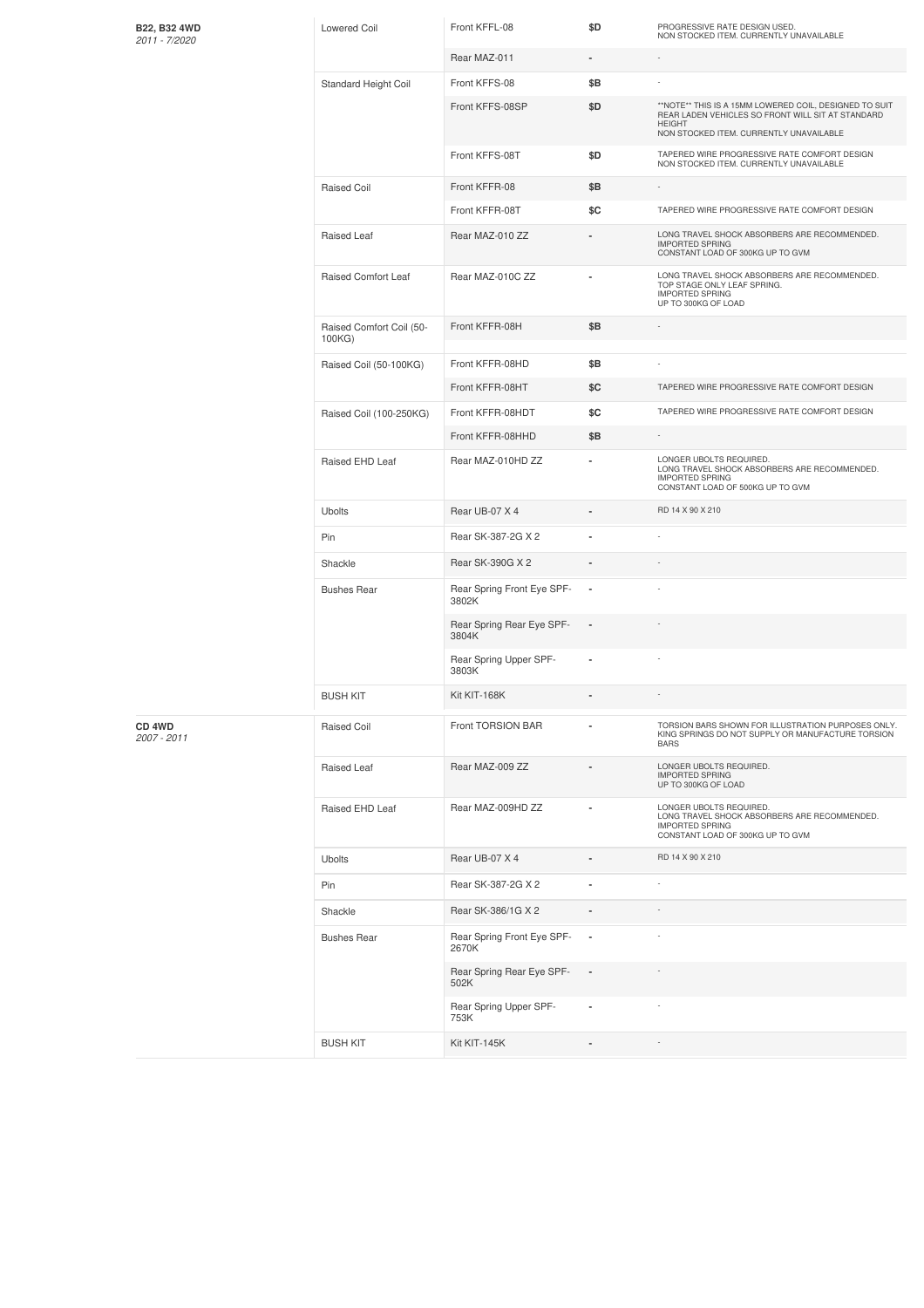| TF<br>2020 - Current | <b>Raised Coil</b>         | Front KTFR-101    | \$B                      |                                                                                                                                       |
|----------------------|----------------------------|-------------------|--------------------------|---------------------------------------------------------------------------------------------------------------------------------------|
|                      |                            | Front KTFR-101T   | \$C                      | TAPERED WIRE PROGRESSIVE RATE COMFORT DESIGN                                                                                          |
|                      | Raised Leaf                | Rear HOL-207 ZZ   | $\overline{\phantom{a}}$ | <b>IMPORTED SPRING</b><br>CONSTANT LOAD OF 300KG UP TO GVM                                                                            |
|                      | <b>Raised Comfort Coil</b> | Front KTFR-101TC  | \$C                      | EXTRA COMFORT TAPERED WIRE PROGRESSIVE RATE<br><b>DESIGN</b>                                                                          |
|                      |                            |                   |                          |                                                                                                                                       |
|                      | <b>Raised Comfort Leaf</b> | Rear HOL-209C ZZ  |                          | <b>IMPORTED SPRING</b><br>UP TO 300KG OF LOAD                                                                                         |
|                      | Raised Coil (50-100KG)     | Front KTFR-101H   | \$B                      | $\overline{\phantom{a}}$                                                                                                              |
|                      |                            | Front KTFR-101HT  | \$C                      | TAPERED WIRE PROGRESSIVE RATE COMFORT DESIGN                                                                                          |
|                      |                            | Front KTFR-101HTC | \$C                      | EXTRA COMFORT TAPERED WIRE PROGRESSIVE RATE<br><b>DESIGN</b>                                                                          |
|                      | Raised EHD Leaf            | Rear HOL-207HD ZZ | $\blacksquare$           | LONGER UBOLTS REQUIRED.<br>LONG TRAVEL SHOCK ABSORBERS ARE RECOMMENDED.<br><b>IMPORTED SPRING</b><br>CONSTANT LOAD OF 500KG UP TO GVM |
|                      | <b>Ubolts</b>              | Rear UB-453/2 X 4 | $\blacksquare$           | SQ 14 X 62 X 180                                                                                                                      |
|                      | <b>BUSH KIT</b>            | Kit KIT-246K      | ٠                        |                                                                                                                                       |
|                      |                            |                   |                          |                                                                                                                                       |

| <b>MAZDA</b><br>CAPELLA    | 1970 - 1978                         | <b>Lowered Coil</b>         | Front KMFL-04   | \$A | PROGRESSIVE RATE DESIGN USED.                                            |
|----------------------------|-------------------------------------|-----------------------------|-----------------|-----|--------------------------------------------------------------------------|
|                            |                                     |                             | Rear KMRL-05    | \$D | PROGRESSIVE RATE DESIGN USED.<br>NON STOCKED ITEM. CURRENTLY UNAVAILABLE |
|                            |                                     | <b>Standard Height Coil</b> | Front KMFS-04   | \$D | NON STOCKED ITEM. CURRENTLY UNAVAILABLE                                  |
|                            |                                     |                             | Rear KMRS-05    | \$D | NON STOCKED ITEM. CURRENTLY UNAVAILABLE                                  |
| <b>MAZDA</b><br>CX-7       | ER.<br>2006 - 2012                  | <b>Lowered Coil</b>         | Front KMFL-30   | \$D | NON STOCKED ITEM. CURRENTLY UNAVAILABLE                                  |
|                            |                                     |                             | Rear KMRL-31    | \$D |                                                                          |
| <b>MAZDA</b><br>$CX-9$     | TB<br>2007 - 2012                   | <b>Lowered Coil</b>         | Front KMFL-45   | \$D | ×,                                                                       |
|                            |                                     |                             | Rear KMRL-46    | \$D | NON STOCKED ITEM. CURRENTLY UNAVAILABLE                                  |
| <b>MAZDA</b><br>E1600      | 1978 - 1984                         | <b>Standard Height Coil</b> | Front KMFS-12   | \$D | NON STOCKED ITEM. CURRENTLY UNAVAILABLE                                  |
| <b>MAZDA</b><br>E2200      | <b>DIESEL</b><br>1978 - 1989        | Standard Height Coil        | Front KHFS-10   | \$D | NON STOCKED ITEM. CURRENTLY UNAVAILABLE                                  |
|                            | <b>PETROL</b><br>1978 - 1989        | <b>Standard Height Coil</b> | Front KHFL-10   | \$Α |                                                                          |
| <b>MAZDA</b><br><b>MPV</b> | LW10G1 LW10J2 LW10J3<br>1999 - 2006 | <b>Lowered Coil</b>         | Front KMFL-98   | \$D | NON STOCKED ITEM. CURRENTLY UNAVAILABLE                                  |
|                            |                                     |                             | Rear KMRL-99    | \$D | NON STOCKED ITEM. CURRENTLY UNAVAILABLE                                  |
|                            |                                     | Standard Height Coil        | Rear KMRS-99    | \$D | NON STOCKED ITEM. CURRENTLY UNAVAILABLE                                  |
| <b>MAZDA</b><br>MX5        | <b>NA</b><br>1989 - 2/1998          | <b>Lowered Coil</b>         | Front KMFL-52   | \$D | PROGRESSIVE RATE DESIGN USED.<br>NON STOCKED ITEM. CURRENTLY UNAVAILABLE |
|                            |                                     |                             | Rear KMRL-53    | \$D | PROGRESSIVE RATE DESIGN USED.<br>NON STOCKED ITEM. CURRENTLY UNAVAILABLE |
|                            |                                     | <b>Standard Height Coil</b> | Front KMFS-52   | \$D | NON STOCKED ITEM. CURRENTLY UNAVAILABLE                                  |
|                            |                                     |                             | Rear KMRS-53    | \$D | $\sim$                                                                   |
|                            | <b>NB</b><br>3/1998 - 8/2005        | <b>Lowered Coil</b>         | Front KMFL-88   | \$B | PROGRESSIVE RATE DESIGN USED.                                            |
|                            |                                     |                             | Rear KMRL-89    | \$B | PROGRESSIVE RATE DESIGN USED.                                            |
|                            | <b>NC</b><br>$9/2005 - 2012$        | <b>Lowered Coil</b>         | Front KMFL-40SP | \$D | NON STOCKED ITEM. CURRENTLY UNAVAILABLE                                  |
|                            |                                     |                             | Rear KMRL-41SP  | \$D | PROGRESSIVE RATE DESIGN USED.<br>NON STOCKED ITEM. CURRENTLY UNAVAILABLE |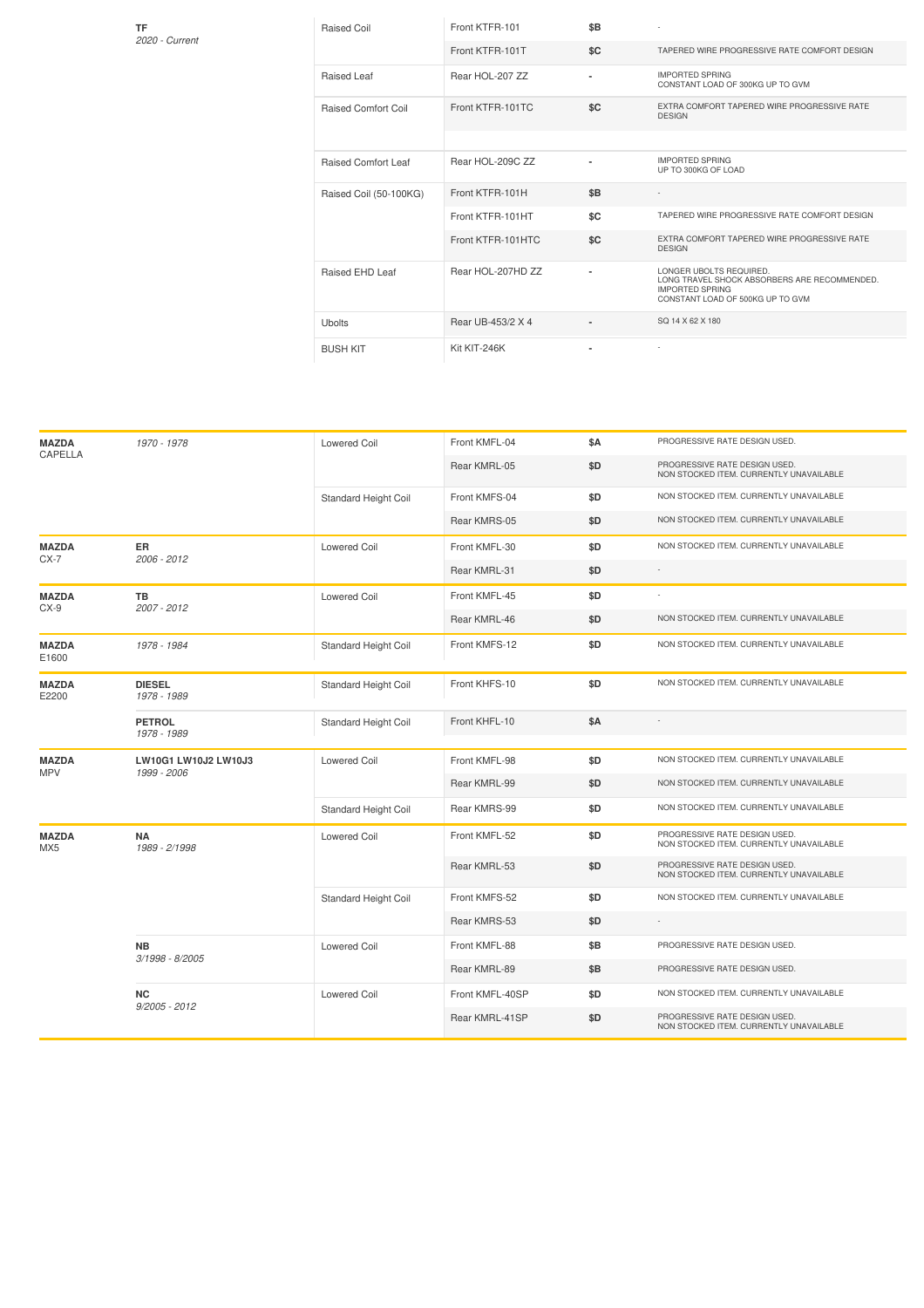| <b>MAZDA</b><br>MX6 | <b>SEDAN GD1021 GD1022</b><br>10/1987 - 12/1991 | Super Low Coil              | Front KFFL-80  | \$D | PROGRESSIVE RATE DESIGN USED.<br>NON STOCKED ITEM. CURRENTLY UNAVAILABLE |
|---------------------|-------------------------------------------------|-----------------------------|----------------|-----|--------------------------------------------------------------------------|
|                     |                                                 |                             | Rear KFRL-23SL | \$D | NON STOCKED ITEM. CURRENTLY UNAVAILABLE                                  |
|                     |                                                 | <b>Lowered Coil</b>         | Front KFFL-25  | \$D | NON STOCKED ITEM. CURRENTLY UNAVAILABLE                                  |
|                     |                                                 |                             | Rear KFRL-23   | \$D | PROGRESSIVE RATE DESIGN USED.<br>NON STOCKED ITEM. CURRENTLY UNAVAILABLE |
|                     |                                                 | <b>Standard Height Coil</b> | Front KFFS-25  | \$B |                                                                          |
|                     |                                                 |                             | Rear KFRS-23   | \$D |                                                                          |
|                     | <b>SEDAN GE10S1</b><br>10/1994 - 8/1997         | <b>Lowered Coil</b>         | Front KFFL-80  | \$D | PROGRESSIVE RATE DESIGN USED.<br>NON STOCKED ITEM. CURRENTLY UNAVAILABLE |
|                     |                                                 |                             | Rear KFRL-93   | \$D | PROGRESSIVE RATE DESIGN USED.<br>NON STOCKED ITEM. CURRENTLY UNAVAILABLE |
|                     |                                                 | <b>Standard Height Coil</b> | Front KFFS-25  | \$B | $\overline{\phantom{a}}$                                                 |
|                     |                                                 |                             | Rear KFRS-81   | \$D | NON STOCKED ITEM. CURRENTLY UNAVAILABLE                                  |
|                     |                                                 |                             |                |     |                                                                          |
|                     | SEDAN GE10S1 GE10L1<br>1/1992 - 9/1994          | Lowered Coil                | Front KFFL-80  | \$D | PROGRESSIVE RATE DESIGN USED.<br>NON STOCKED ITEM. CURRENTLY UNAVAILABLE |
|                     |                                                 |                             | Rear KFRL-81   | \$D | PROGRESSIVE RATE DESIGN USED.<br>NON STOCKED ITEM. CURRENTLY UNAVAILABLE |
|                     |                                                 | <b>Standard Height Coil</b> | Front KFFS-25  | \$B |                                                                          |
|                     |                                                 |                             | Rear KFRS-81   | \$D | NON STOCKED ITEM. CURRENTLY UNAVAILABLE                                  |

| <b>MAZDA</b><br>PREMACY         | 2001 - 2003 | <b>Lowered Coil</b>  | Front KMFL-95                      | \$D                      | NON STOCKED ITEM. CURRENTLY UNAVAILABLE                                         |
|---------------------------------|-------------|----------------------|------------------------------------|--------------------------|---------------------------------------------------------------------------------|
|                                 |             |                      | Rear KMRL-96                       | \$D                      | PROGRESSIVE RATE DESIGN USED.<br>NON STOCKED ITEM. CURRENTLY UNAVAILABLE        |
| <b>MAZDA</b><br>RX <sub>2</sub> | 1970 - 1978 | <b>Lowered Coil</b>  | Front KMFL-04                      | \$A                      | PROGRESSIVE RATE DESIGN USED.                                                   |
|                                 |             |                      | Rear KMRL-05                       | \$D                      | PROGRESSIVE RATE DESIGN USED.<br>NON STOCKED ITEM. CURRENTLY UNAVAILABLE        |
|                                 |             | Standard Height Coil | Front KMFS-04                      | \$D                      | NON STOCKED ITEM. CURRENTLY UNAVAILABLE                                         |
|                                 |             |                      | Rear KMRS-05                       | \$D                      | NON STOCKED ITEM. CURRENTLY UNAVAILABLE                                         |
| <b>MAZDA</b><br>RX3             | 1972 - 1977 | <b>Lowered Coil</b>  | Front KMFL-06                      | \$A                      | PROGRESSIVE RATE DESIGN USED.                                                   |
|                                 |             | <b>Lowered Leaf</b>  | Rear MAZ-503                       |                          | REVERSE EYE TYPE DESIGN.<br>SUITS RX3 WITH 12A MOTOR FITTED OE, 40MM FRONT EYE. |
|                                 |             | <b>Ubolts</b>        | Rear SAMPLES REQ.                  | ٠                        | ٠.                                                                              |
|                                 |             | <b>Bushes Rear</b>   | Rear Spring Front Eye SPF-<br>037K | $\sim$                   |                                                                                 |
|                                 |             |                      | Rear Spring Rear Eye SPF-<br>039K  | $\overline{\phantom{a}}$ |                                                                                 |
|                                 |             |                      | Rear Spring Upper SPF-<br>040K     | $\blacksquare$           |                                                                                 |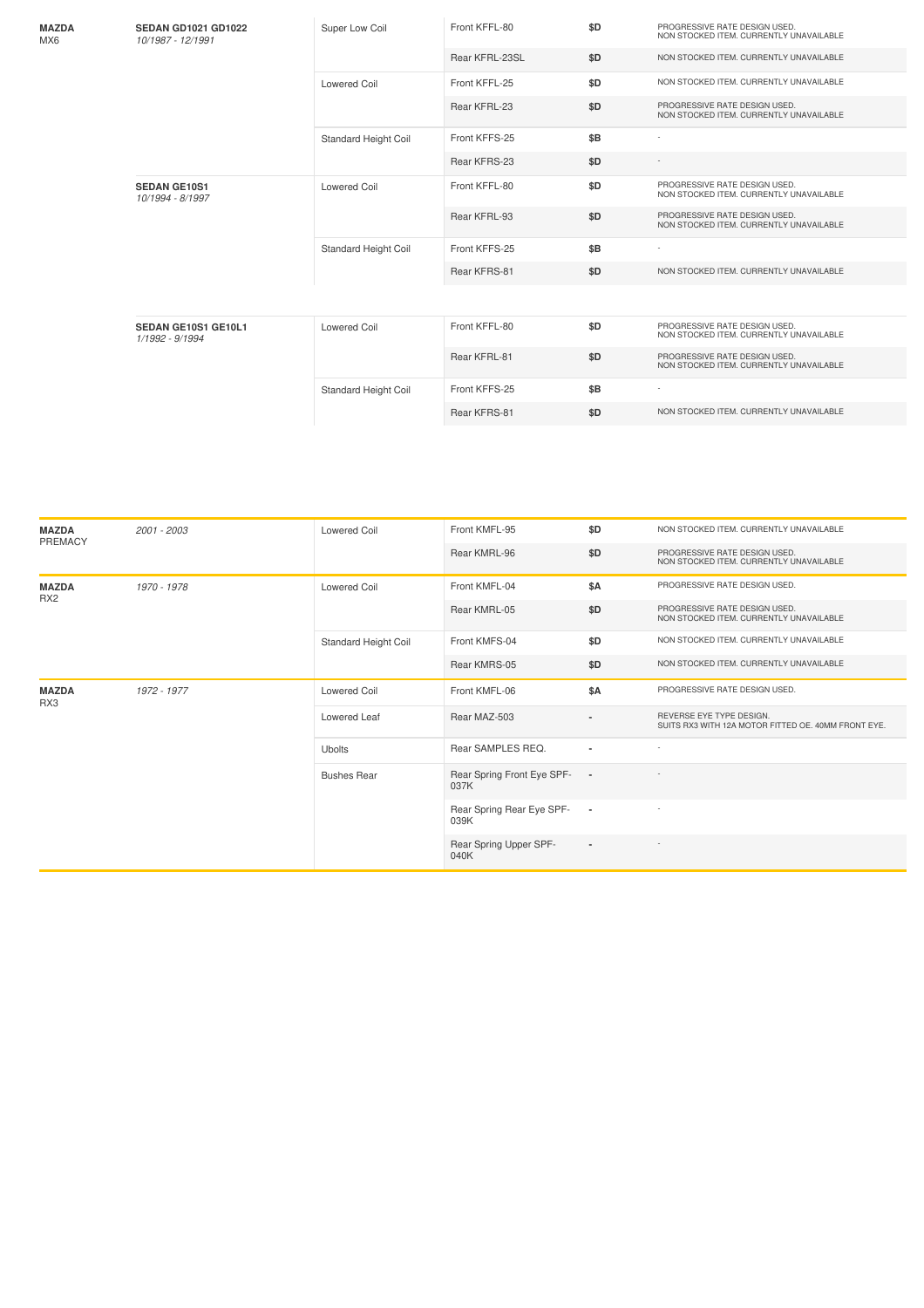| <b>MAZDA</b><br>RX4 | WITH AP EXHAUST (110mm I.D front<br>coil)<br>1972 - 1979          | Lowered Coil         | Front KMFL-07                      | \$D                      | PROGRESSIVE RATE DESIGN USED.           |
|---------------------|-------------------------------------------------------------------|----------------------|------------------------------------|--------------------------|-----------------------------------------|
|                     |                                                                   | Lowered Leaf         | Rear MAZ-505                       | $\overline{a}$           | REVERSE EYE TYPE DESIGN.                |
|                     |                                                                   | <b>Ubolts</b>        | Rear SAMPLES REQ.                  | $\blacksquare$           |                                         |
|                     |                                                                   | <b>Bushes Rear</b>   | Rear Spring Front Eye SPF-<br>542K | $\overline{\phantom{a}}$ |                                         |
|                     |                                                                   |                      | Rear Spring Rear Eye SPF-<br>543K  | $\overline{\phantom{a}}$ |                                         |
|                     |                                                                   |                      | Rear Spring Upper SPF-<br>544K     | $\overline{a}$           |                                         |
|                     | <b>WITHOUT AP EXHAUST (96mm I.D</b><br>front coil)<br>1972 - 1979 | <b>Lowered Coil</b>  | Front KHRL-07                      | \$A                      | PROGRESSIVE RATE DESIGN USED.           |
|                     |                                                                   | Lowered Leaf         | Rear MAZ-505                       | $\overline{a}$           | REVERSE EYE TYPE DESIGN.                |
|                     |                                                                   | Standard Height Coil | Front KMFS-10                      | \$D                      | NON STOCKED ITEM. CURRENTLY UNAVAILABLE |
|                     |                                                                   | <b>Ubolts</b>        | Rear SAMPLES REQ.                  | ٠                        |                                         |
|                     |                                                                   | <b>Bushes Rear</b>   | Rear Spring Front Eye SPF-<br>542K | $\sim$                   |                                         |
|                     |                                                                   |                      | Rear Spring Rear Eye SPF-<br>543K  | $\sim$                   |                                         |
|                     |                                                                   |                      | Rear Spring Upper SPF-<br>544K     | $\blacksquare$           |                                         |

| <b>MAZDA</b><br>RX <sub>5</sub> | 1975 - 1981 | Lowered Coil                | Front KMFL-07 | \$D | PROGRESSIVE RATE DESIGN USED.                                            |
|---------------------------------|-------------|-----------------------------|---------------|-----|--------------------------------------------------------------------------|
|                                 |             |                             | Rear KMRL-08  | \$D | PROGRESSIVE RATE DESIGN USED.<br>NON STOCKED ITEM, CURRENTLY UNAVAILABLE |
|                                 |             | <b>Standard Height Coil</b> | Rear KMRS-08  | \$D | NON STOCKED ITEM, CURRENTLY UNAVAILABLE                                  |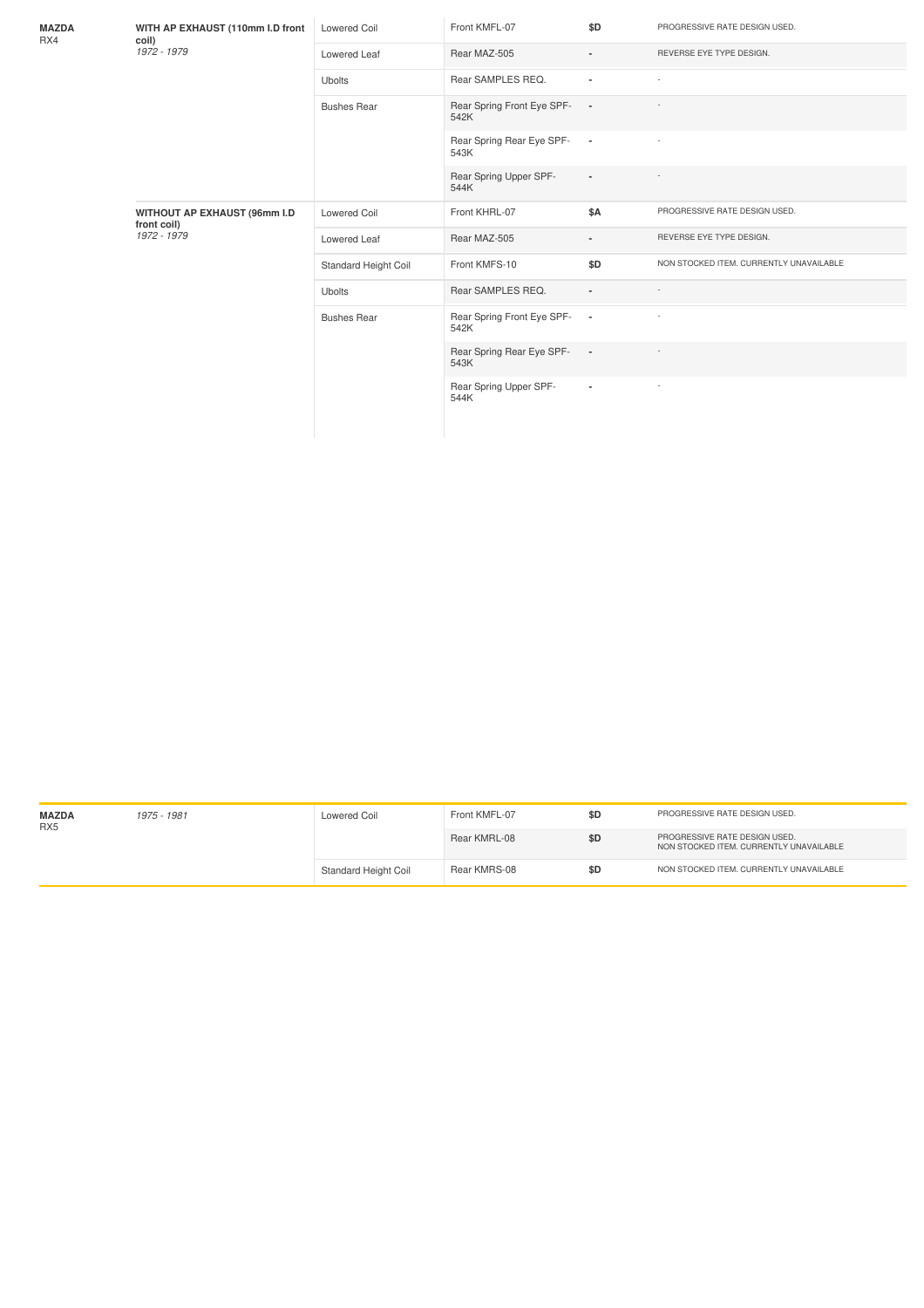| <b>MAZDA</b><br>RX7 | <b>SER 1-2-3</b><br>1978 - 1985          | Super Low Coil              | Front KMFL-20SL | \$D        | NON STOCKED ITEM. CURRENTLY UNAVAILABLE                                  |
|---------------------|------------------------------------------|-----------------------------|-----------------|------------|--------------------------------------------------------------------------|
|                     |                                          |                             | Rear KMFL-06    | <b>\$A</b> |                                                                          |
|                     |                                          | Lowered Coil                | Front KMFL-20   | \$D        | PROGRESSIVE RATE DESIGN USED.<br>NON STOCKED ITEM. CURRENTLY UNAVAILABLE |
|                     |                                          |                             | Rear KMRL-21    | \$D        | PROGRESSIVE RATE DESIGN USED.<br>NON STOCKED ITEM. CURRENTLY UNAVAILABLE |
|                     |                                          | <b>Standard Height Coil</b> | Front KMFS-20   | \$D        | NON STOCKED ITEM. CURRENTLY UNAVAILABLE                                  |
|                     |                                          |                             | Rear KMRS-21    | \$B        |                                                                          |
|                     | <b>SER 4 FC1031</b><br>1986 - 6/1989     | <b>Lowered Coil</b>         | Front KMFL-36   | \$D        | NON STOCKED ITEM. CURRENTLY UNAVAILABLE                                  |
|                     |                                          |                             | Rear KMRL-37    | \$D        | PROGRESSIVE RATE DESIGN USED.<br>NON STOCKED ITEM. CURRENTLY UNAVAILABLE |
|                     |                                          | Standard Height Coil        | Front KMFS-36   | \$D        | NON STOCKED ITEM. CURRENTLY UNAVAILABLE                                  |
|                     |                                          |                             | Rear KMRS-37    | \$D        | NON STOCKED ITEM. CURRENTLY UNAVAILABLE                                  |
|                     | <b>SER 5 FC1032</b><br>7/1989 - 1992     | <b>Lowered Coil</b>         | Front KMFL-36   | \$D        | NON STOCKED ITEM. CURRENTLY UNAVAILABLE                                  |
|                     |                                          |                             | Rear KMRS-37    | \$D        | NON STOCKED ITEM. CURRENTLY UNAVAILABLE                                  |
|                     |                                          | <b>Standard Height Coil</b> | Front KMFS-36   | \$D        | NON STOCKED ITEM. CURRENTLY UNAVAILABLE                                  |
|                     | <b>SER 6 FD1031 RZ</b><br>1992 - 12/1998 | <b>Lowered Coil</b>         | Front KMFL-38SP | \$D        | PROGRESSIVE RATE DESIGN USED.<br>NON STOCKED ITEM. CURRENTLY UNAVAILABLE |
|                     |                                          |                             | Rear KMRL-39SP  | \$D        | PROGRESSIVE RATE DESIGN USED.<br>NON STOCKED ITEM. CURRENTLY UNAVAILABLE |

| <b>MAZDA</b><br>RX8                | FE1031<br>2003 - 2011         | <b>Lowered Coil</b>     | Front KMFL-40    | \$D | NON STOCKED ITEM. CURRENTLY UNAVAILABLE                                      |
|------------------------------------|-------------------------------|-------------------------|------------------|-----|------------------------------------------------------------------------------|
|                                    |                               |                         | Rear KMRL-41     | \$D | PROGRESSIVE RATE DESIGN USED.<br>NON STOCKED ITEM. CURRENTLY UNAVAILABLE     |
| <b>MAZDA</b><br><b>TRIBUTE</b>     | YU<br>2001 - 2006             | <b>Raised Coil</b>      | Front KMFR-54    | \$D | NON STOCKED ITEM. CURRENTLY UNAVAILABLE                                      |
|                                    |                               |                         | Rear KMRR-55     | \$D | NON STOCKED ITEM. CURRENTLY UNAVAILABLE                                      |
|                                    |                               |                         |                  |     | <b>MERCEDES</b>                                                              |
| <b>MERCEDES</b><br>A160            | 1998 - 2000                   | <b>Lowered Coil</b>     | Front KMFL-107   | \$D | NON STOCKED ITEM. CURRENTLY UNAVAILABLE                                      |
|                                    |                               |                         | Rear KMRL-108    | \$D | PROGRESSIVE RATE DESIGN USED.<br>NON STOCKED ITEM. CURRENTLY UNAVAILABLE     |
| <b>MERCEDES</b><br>C180            | 1993 - 10/2000                | <b>Lowered Coil</b>     | Front KMFL-101   | \$D | $\overline{\phantom{a}}$                                                     |
|                                    |                               |                         | Rear KMRL-102    | \$D | NON STOCKED ITEM. CURRENTLY UNAVAILABLE                                      |
| <b>MERCEDES</b><br>C200            | 1993 - 10/2000                | <b>Lowered Coil</b>     | Front KMFL-101   | \$D |                                                                              |
|                                    |                               |                         | Rear KMRL-102    | \$D | NON STOCKED ITEM. CURRENTLY UNAVAILABLE                                      |
| <b>MERCEDES</b><br>ML320           | 1998 - 2003                   | <b>Raised Coil</b>      | Rear KMRR-91     | \$D | PROGRESSIVE RATE DESIGN USED.<br>NON STOCKED ITEM. CURRENTLY UNAVAILABLE     |
|                                    |                               | Raised Coil (100-300KG) | Rear KMRR-91SP   | \$D | CARS WITH O/E REAR WHEEL CARRIER.<br>NON STOCKED ITEM. CURRENTLY UNAVAILABLE |
| <b>MERCEDES</b><br><b>VITO VAN</b> | 2015 - Current                | Raised Coil             | Rear KMRR-115    | \$C |                                                                              |
|                                    | 2004 - 2014                   | Raised Coil             | Rear KMRR-114    | \$C |                                                                              |
| <b>MERCEDES</b><br>W203            | 4CYL<br>2001 - Current        | <b>Lowered Coil</b>     | Front KMFL-111   | \$D |                                                                              |
|                                    |                               |                         | Rear KMRL-112    | \$D | NON STOCKED ITEM. CURRENTLY UNAVAILABLE                                      |
|                                    | 6CYL & 8CYL<br>2001 - Current | <b>Lowered Coil</b>     | Front KMFL-111SP | \$D | NON STOCKED ITEM. CURRENTLY UNAVAILABLE                                      |
|                                    |                               |                         | Rear KMRL-112    | \$D | NON STOCKED ITEM. CURRENTLY UNAVAILABLE                                      |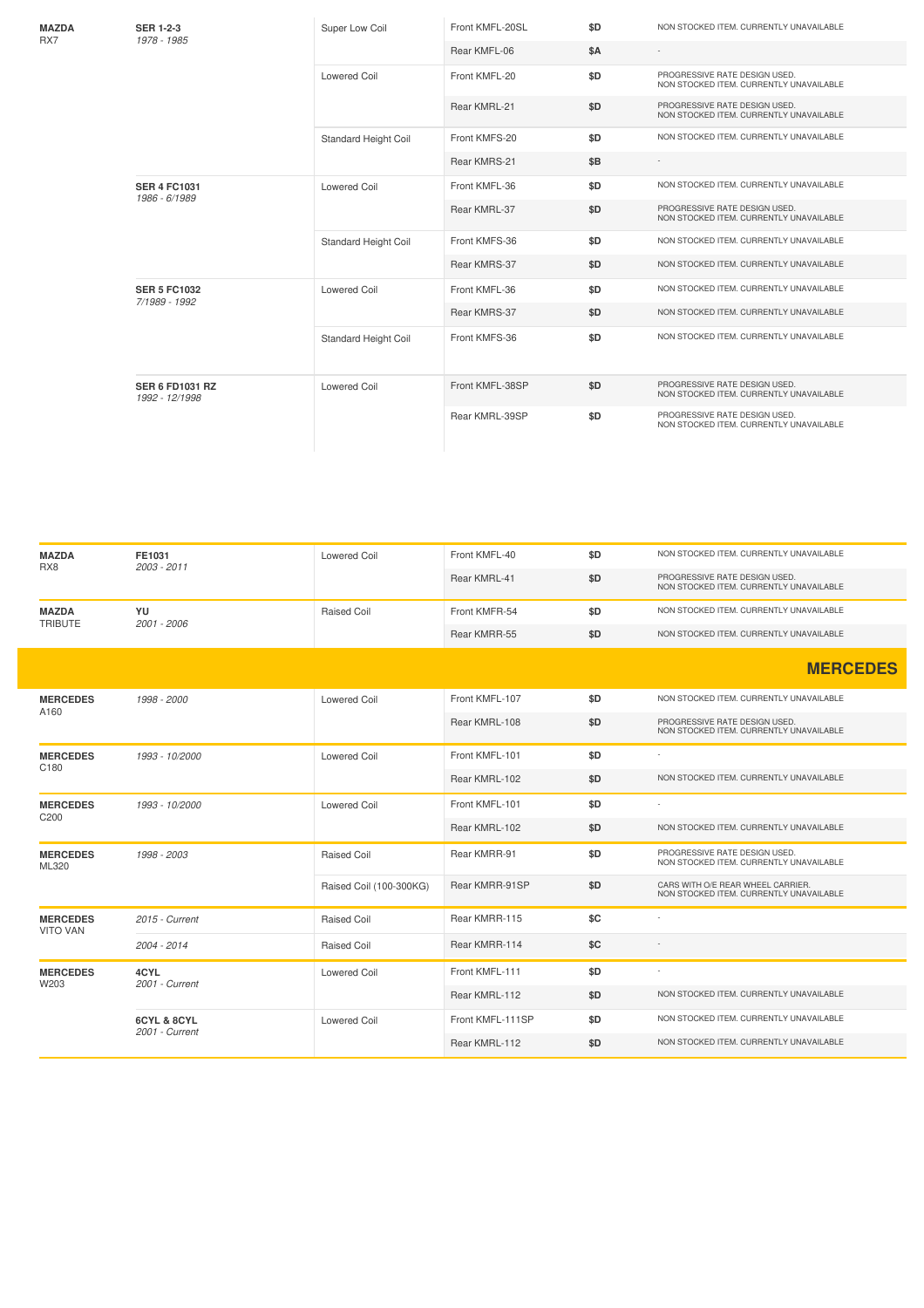| <b>MERCEDES</b><br>X CLASS | <b>4CYL 4X4</b><br>2019 - Current | <b>Lowered Coil</b>        | Front KMFL-116  | \$D |                                              |
|----------------------------|-----------------------------------|----------------------------|-----------------|-----|----------------------------------------------|
|                            |                                   |                            | Rear KMRL-118   | \$C | TAPERED WIRE PROGRESSIVE RATE COMFORT DESIGN |
|                            |                                   | <b>Raised Coil</b>         | Front KMFR-116  | \$C | $\sim$                                       |
|                            |                                   |                            | Rear KMRR-118   | \$C | $\sim$                                       |
|                            |                                   | <b>Raised Comfort Coil</b> | Rear KMRR-118C  | \$B |                                              |
|                            |                                   | Raised Coil (50-100KG)     | Front KMFR-117  | SC  |                                              |
|                            |                                   | Raised Coil (100-300KG)    | Rear KMRR-118HD | \$D | NON STOCKED ITEM. CURRENTLY UNAVAILABLE      |
|                            | <b>6CYL 4X4</b><br>2019 - Current | <b>Lowered Coil</b>        | Front KMFL-117  | \$B |                                              |
|                            |                                   |                            | Rear KMRL-118   | \$C | TAPERED WIRE PROGRESSIVE RATE COMFORT DESIGN |
|                            |                                   | <b>Raised Coil</b>         | Front KMFR-117  | \$C |                                              |
|                            |                                   |                            | Rear KMRR-118   | \$C |                                              |
|                            |                                   | <b>Raised Comfort Coil</b> | Rear KMRR-118C  | \$B |                                              |
|                            |                                   | Raised Coil (50-100KG)     | Front KMFR-117H | \$D |                                              |
|                            |                                   | Raised Coil (100-300KG)    | Rear KMRR-118HD | \$D | NON STOCKED ITEM. CURRENTLY UNAVAILABLE      |

|                                        |                                             |                      |                   |                |                                                                                                                        | <b>MG</b>   |
|----------------------------------------|---------------------------------------------|----------------------|-------------------|----------------|------------------------------------------------------------------------------------------------------------------------|-------------|
| МG<br><b>MGB</b>                       | All                                         | Standard Height Coil | Front KMFS-60     | \$D            | NON STOCKED ITEM. CURRENTLY UNAVAILABLE                                                                                |             |
| MG<br><b>MGZT</b>                      | V8                                          | <b>Lowered Coil</b>  | Front KMFL-61     | \$D            | NON STOCKED ITEM. CURRENTLY UNAVAILABLE                                                                                |             |
|                                        | 10/2004 - 2005                              |                      | Rear KMRL-62      | \$D            | NON STOCKED ITEM. CURRENTLY UNAVAILABLE                                                                                |             |
|                                        |                                             |                      |                   |                |                                                                                                                        | <b>MINI</b> |
| <b>MINI</b><br><b>R50</b>              | <b>INC COOPERS</b><br>2001 - 2006           | <b>Lowered Coil</b>  | Front KMFL-200    | \$D            | NON STOCKED ITEM. CURRENTLY UNAVAILABLE                                                                                |             |
|                                        |                                             |                      | Rear KMRL-201     | \$D            | $\sim$                                                                                                                 |             |
| <b>MINI</b>                            | 2 DOOR PETROL (INC COOPER S &               | <b>Lowered Coil</b>  | Front KMFL-202    | \$D            | PROGRESSIVE RATE DESIGN USED.                                                                                          |             |
| <b>R56</b>                             | JCW)<br>2007 - 2012                         |                      | Rear KMRL-203     | \$D            | PROGRESSIVE RATE DESIGN USED.<br>NON STOCKED ITEM. CURRENTLY UNAVAILABLE                                               |             |
| <b>MINI</b><br><b>R60</b>              | 4 DOOR COUNTRY PETROL 2WD<br>2010 - Current | <b>Lowered Coil</b>  | Front KMFL-204    | \$D            | PROGRESSIVE RATE DESIGN USED.<br>NON STOCKED ITEM. CURRENTLY UNAVAILABLE                                               |             |
|                                        |                                             |                      | Rear KMRL-205     | \$D            | PROGRESSIVE RATE DESIGN USED.                                                                                          |             |
|                                        |                                             |                      |                   |                | <b>MITSUBISHI</b>                                                                                                      |             |
|                                        |                                             |                      |                   |                |                                                                                                                        |             |
|                                        | DB<br>2005 - 2008                           | Super Low Coil       | Front KCFL-24SL   | \$D            | NON STOCKED ITEM. CURRENTLY UNAVAILABLE                                                                                |             |
|                                        |                                             |                      | Rear KCRL-25SL    | \$D            | PROGRESSIVE RATE DESIGN USED.<br>NON STOCKED ITEM. CURRENTLY UNAVAILABLE                                               |             |
|                                        |                                             | <b>Lowered Coil</b>  | Front KCFL-24     | \$D            | NON STOCKED ITEM. CURRENTLY UNAVAILABLE                                                                                |             |
|                                        |                                             |                      | Rear KCRL-25      | \$D            | PROGRESSIVE RATE DESIGN USED.                                                                                          |             |
|                                        |                                             | Standard Height Coil | Rear KCRS-25      | \$D            | NON STOCKED ITEM. CURRENTLY UNAVAILABLE                                                                                |             |
| <b>MITSUBISHI</b><br>380               |                                             | Raised Coil          | Rear KCRR-25      | \$D            | NON STOCKED ITEM. CURRENTLY UNAVAILABLE                                                                                |             |
| <b>MITSUBISHI</b><br><b>CHALLENGER</b> | PAIL<br>$9/2000 - 2006$                     | Raised Coil          | Front TORSION BAR | $\blacksquare$ | TORSION BARS SHOWN FOR ILLUSTRATION PURPOSES ONLY.<br>KING SPRINGS DO NOT SUPPLY OR MANUFACTURE TORSION<br><b>BARS</b> |             |
|                                        |                                             |                      | Rear KCRS-33      | \$B            | PROGRESSIVE RATE DESIGN USED.                                                                                          |             |
|                                        | PB                                          | <b>Raised Coil</b>   | Front KCFR-55     | \$B            |                                                                                                                        |             |
|                                        | 2010 - 2013                                 |                      | Front KCFR-55T    | \$C            | TAPERED WIRE PROGRESSIVE RATE COMFORT DESIGN                                                                           |             |
|                                        |                                             |                      | Rear KCRS-23      | \$B            | PROGRESSIVE RATE DESIGN USED.                                                                                          |             |
|                                        | <b>PC</b>                                   | <b>Raised Coil</b>   | Front KCFR-55     | \$B            | $\sim$                                                                                                                 |             |
|                                        | 2013 - 2015                                 |                      | Front KCFR-55T    | \$C            | TAPERED WIRE PROGRESSIVE RATE COMFORT DESIGN                                                                           |             |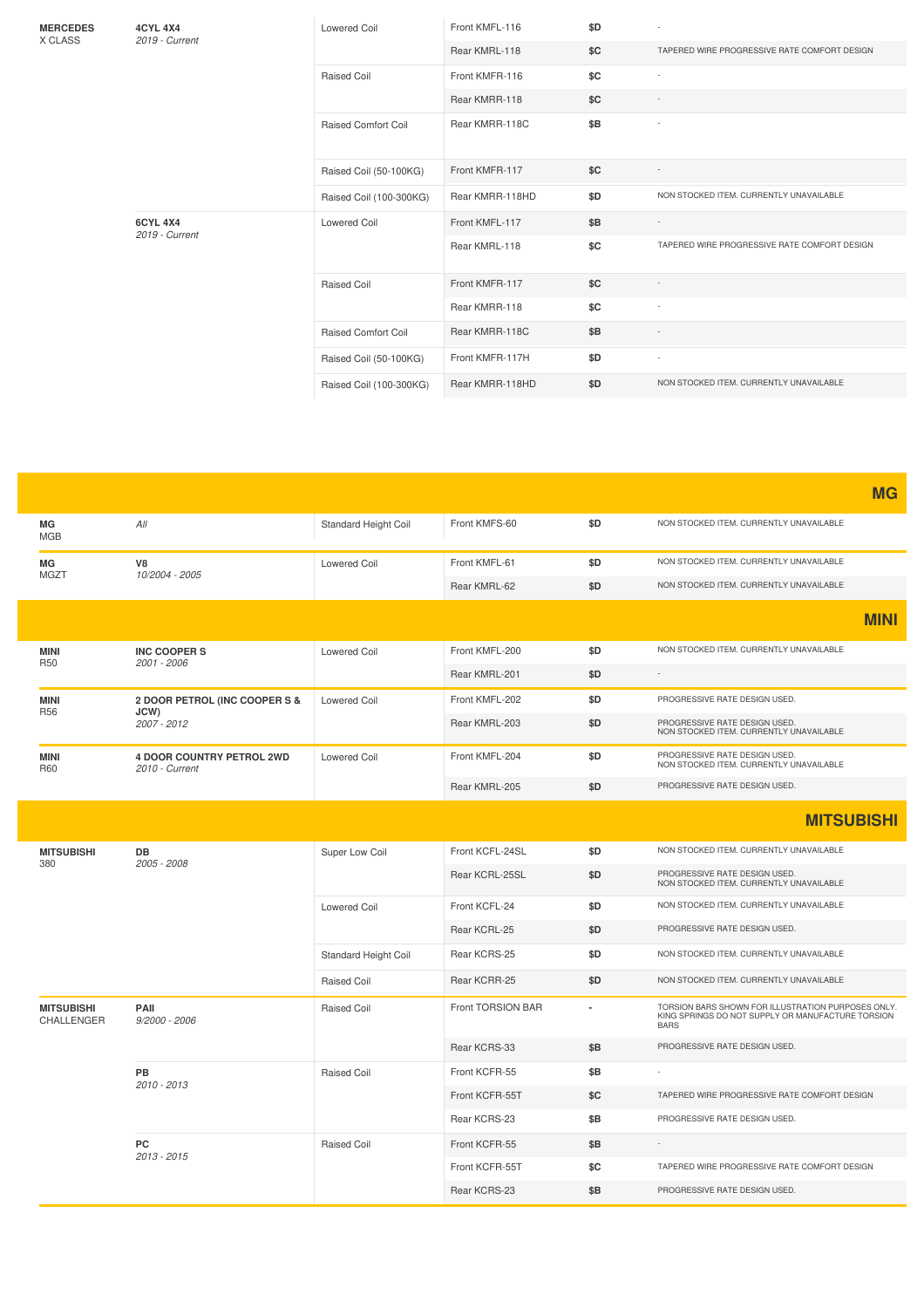| <b>MITSUBISHI</b><br>COLT | RA, RB, RC, RD, RE<br>1980 - 1990 | <b>Lowered Coil</b>         | Front KDFL-01<br>Rear KCRL-14 | \$A<br>\$D | PROGRESSIVE RATE DESIGN USED.<br>PROGRESSIVE RATE DESIGN USED.<br>NON STOCKED ITEM, CURRENTLY UNAVAILABLE |
|---------------------------|-----------------------------------|-----------------------------|-------------------------------|------------|-----------------------------------------------------------------------------------------------------------|
|                           |                                   | <b>Standard Height Coil</b> | Front KDFL-14                 | \$D        | PROGRESSIVE RATE DESIGN USED.                                                                             |
|                           |                                   |                             |                               |            | NON STOCKED ITEM. CURRENTLY UNAVAILABLE                                                                   |
|                           |                                   |                             | Rear KCRS-14                  | \$D        | NON STOCKED ITEM, CURRENTLY UNAVAILABLE                                                                   |
|                           |                                   |                             |                               |            |                                                                                                           |
|                           | <b>RG-5 DOOR</b><br>8/2004 - 2011 | Lowered Coil                | Front KCFL-53                 | \$D        | $\sim$                                                                                                    |
|                           |                                   |                             | Rear KCRL-54                  | \$D        | PROGRESSIVE RATE DESIGN USED.<br>NON STOCKED ITEM, CURRENTLY UNAVAILABLE                                  |
|                           |                                   |                             |                               |            |                                                                                                           |

| <b>MITSUBISHI</b><br><b>CORDIA</b> | AA, AB, AC<br>1983 - 1989                  | Lowered Coil         | Front KCFL-15   | \$D | PROGRESSIVE RATE DESIGN USED.<br>NON STOCKED ITEM. CURRENTLY UNAVAILABLE                                          |
|------------------------------------|--------------------------------------------|----------------------|-----------------|-----|-------------------------------------------------------------------------------------------------------------------|
|                                    |                                            |                      | Rear KMFL-06    | \$Α | PROGRESSIVE RATE DESIGN USED.                                                                                     |
|                                    |                                            | Standard Height Coil | Front KCFS-15   | \$D | NON STOCKED ITEM. CURRENTLY UNAVAILABLE                                                                           |
|                                    |                                            |                      | Rear KHRL-07    | \$Α | PROGRESSIVE RATE DESIGN USED.                                                                                     |
| <b>MITSUBISHI</b><br>DELICA / L400 | Import<br>1996 - 2005                      | <b>Raised Coil</b>   | Rear KCRR-13    | \$C |                                                                                                                   |
| <b>MITSUBISHI</b>                  | Import<br>1994 - 1997                      | <b>Lowered Coil</b>  | Front KMFL-93   | \$D | NON STOCKED ITEM. CURRENTLY UNAVAILABLE                                                                           |
| <b>FTO</b>                         |                                            |                      | Rear KCRL-46    | \$Α | PROGRESSIVE RATE DESIGN USED.                                                                                     |
| <b>MITSUBISHI</b><br><b>GALANT</b> | GA, GD<br>1971 - 1977                      | <b>Lowered Coil</b>  | Front KDRL-83   | \$Α | PROGRESSIVE RATE DESIGN USED.                                                                                     |
|                                    |                                            | Standard Height Coil | Front KDFS-14   | \$D | NON STOCKED ITEM. CURRENTLY UNAVAILABLE                                                                           |
|                                    | HG, HH - NOT AIR SUSPENSION<br><b>TYPE</b> | Lowered Coil         | Front KFFL-25   | \$D | PROGRESSIVE RATE DESIGN USED.<br>NON STOCKED ITEM. CURRENTLY UNAVAILABLE                                          |
|                                    | 1989 - 3/1993                              |                      | Rear KCRL-27    | \$D | PROGRESSIVE RATE DESIGN USED.                                                                                     |
|                                    |                                            | Standard Height Coil | Front KCFS-26   | \$D | NON STOCKED ITEM. CURRENTLY UNAVAILABLE                                                                           |
|                                    |                                            |                      | Rear KCRS-27    | \$D | NON STOCKED ITEM. CURRENTLY UNAVAILABLE                                                                           |
|                                    | HH - VR4<br>1990 - 3/1993                  | <b>Lowered Coil</b>  | Front KCFL-VR4  | \$D | NON STOCKED ITEM. CURRENTLY UNAVAILABLE                                                                           |
|                                    |                                            |                      | Rear KCRL-VR4   | \$D | NON STOCKED ITEM. CURRENTLY UNAVAILABLE                                                                           |
|                                    | HJ-4CYL<br>4/1993 - 1996                   | <b>Lowered Coil</b>  | Front KCFL-60SL | \$D |                                                                                                                   |
|                                    |                                            |                      | Rear KCRL-61    | \$D | PROGRESSIVE RATE DESIGN USED.                                                                                     |
|                                    |                                            | Standard Height Coil | Front KCFS-60   | \$D | NON STOCKED ITEM. CURRENTLY UNAVAILABLE                                                                           |
|                                    |                                            |                      | Rear KCRS-61    | \$D | NON STOCKED ITEM. CURRENTLY UNAVAILABLE                                                                           |
|                                    | HJ-6CYL<br>1993 - 1996                     | <b>Lowered Coil</b>  | Front KCFL-60   | \$D | NON STOCKED ITEM. CURRENTLY UNAVAILABLE                                                                           |
|                                    |                                            |                      | Rear KCRL-61    | \$D | PROGRESSIVE RATE DESIGN USED.                                                                                     |
|                                    |                                            | Standard Height Coil | Front KCFS-60   | \$D | NON STOCKED ITEM. CURRENTLY UNAVAILABLE                                                                           |
|                                    |                                            |                      | Rear KCRS-61    | \$D | NON STOCKED ITEM. CURRENTLY UNAVAILABLE                                                                           |
|                                    | <b>SM</b>                                  | <b>Lowered Coil</b>  | Front KCFL-65   | \$D | NON STOCKED ITEM. CURRENTLY UNAVAILABLE                                                                           |
|                                    | 1997 - 2001                                |                      | Rear KCRL-66    | \$D | PROGRESSIVE RATE DESIGN USED.                                                                                     |
| <b>MITSUBISHI</b><br>L200          | 2WD<br>1981 - 1987                         | Standard Height Coil | Front KCFS-11   | \$D | NON STOCKED ITEM. CURRENTLY UNAVAILABLE                                                                           |
| <b>MITSUBISHI</b><br>L300          | 2WD<br>1981 - 1987                         | Standard Height Coil | Front KCFS-12   | \$D | NON STOCKED ITEM. CURRENTLY UNAVAILABLE                                                                           |
| <b>MITSUBISHI</b><br>LANCER        | CA, CB<br>1988 - 9/1992                    | <b>Lowered Coil</b>  | Front KCFL-28   | \$D | SUITS 146mm INSIDE DIAMETER FR COIL & 86mm INSIDE<br>DIAMETER RE COIL<br>NON STOCKED ITEM. CURRENTLY UNAVAILABLE  |
|                                    |                                            |                      | Rear KCRL-29    | \$D | SUITS 146mm INSIDE DIAMETER FR COIL & 86mm INSIDE<br>DIAMETER RE COIL.<br>PROGRESSIVE RATE DESIGN USED.           |
|                                    |                                            | Standard Height Coil | Front KCFS-28   | \$D | SUITS 146mm INSIDE DIAMETER FR COIL & 86mm INSIDE<br>DIAMETER RE COIL.<br>NON STOCKED ITEM. CURRENTLY UNAVAILABLE |
|                                    |                                            |                      | Rear KCRS-29    | \$D | SUITS 146mm INSIDE DIAMETER FR COIL & 86mm INSIDE<br>DIAMETER RE COIL.<br>NON STOCKED ITEM. CURRENTLY UNAVAILABLE |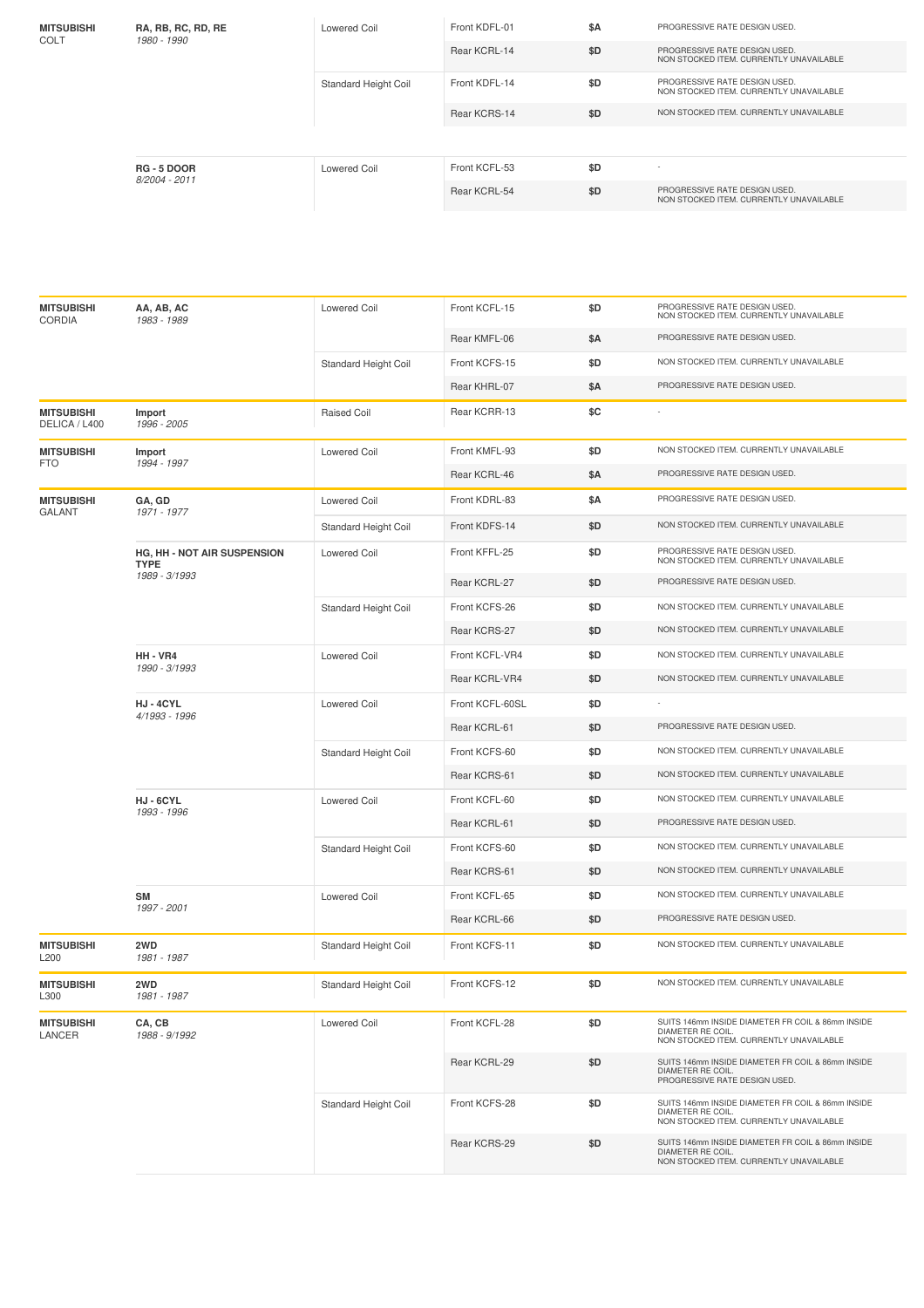| $CC - 5 DOOR$<br>10/1992 - 5/1996 | Lowered Coil                | Front KCFL-28 | \$D | SUITS 146mm INSIDE DIAMETER FR COIL & 86mm INSIDE<br>DIAMETER RE COIL.<br>NON STOCKED ITEM. CURRENTLY UNAVAILABLE |
|-----------------------------------|-----------------------------|---------------|-----|-------------------------------------------------------------------------------------------------------------------|
|                                   |                             | Rear KCRL-29  | \$D | SUITS 146mm INSIDE DIAMETER FR COIL & 86mm INSIDE<br>DIAMETER RE COIL.<br>PROGRESSIVE RATE DESIGN USED.           |
|                                   | <b>Standard Height Coil</b> | Front KCFS-28 | \$D | SUITS 146mm INSIDE DIAMETER FR COIL & 86mm INSIDE<br>DIAMETER RE COIL.<br>NON STOCKED ITEM. CURRENTLY UNAVAILABLE |
|                                   |                             | Rear KCRS-29  | \$D | SUITS 146mm INSIDE DIAMETER FR COIL & 86mm INSIDE<br>DIAMETER RE COIL.<br>NON STOCKED ITEM, CURRENTLY UNAVAILABLE |

| <b>CC - GSR 4WD TURBO</b>                     | Lowered Coil         | Front KCFL-36GSR | \$D | SUITS 140mm INDISE DIAMETER FR COIL.                                                                                                               |
|-----------------------------------------------|----------------------|------------------|-----|----------------------------------------------------------------------------------------------------------------------------------------------------|
| 10/1992 - 5/1996                              |                      | Rear KCRL-37     | \$D | PROGRESSIVE RATE DESIGN USED.<br>NON STOCKED ITEM. CURRENTLY UNAVAILABLE                                                                           |
|                                               | Standard Height Coil | Rear KCRL-46HD   | \$D | PROGRESSIVE RATE DESIGN USED.<br>NON STOCKED ITEM. CURRENTLY UNAVAILABLE                                                                           |
| <b>CC - SEDAN / COUPE</b><br>10/1992 - 5/1996 | Super Low Coil       | Front KCFL-36SL  | \$D | SUITS 120mm INDISE DIAMETER FR COIL & 77mm INDISE<br>DIAMETER RE COIL.                                                                             |
|                                               |                      | Rear KCRL-46     | \$Α | SUITS 120mm INDISE DIAMETER FR COIL & 77mm INDISE<br>DIAMETER RE COIL.                                                                             |
|                                               | <b>Lowered Coil</b>  | Front KCFL-36    | \$C | SUITS 120mm INDISE DIAMETER FR COIL & 77mm INDISE<br>DIAMETER RE COIL.<br>PROGRESSIVE RATE DESIGN USED.                                            |
|                                               |                      | Rear KCRL-37     | \$D | SUITS 120mm INDISE DIAMETER FR COIL & 77mm INDISE<br>DIAMETER RE COIL.<br>PROGRESSIVE RATE DESIGN USED.<br>NON STOCKED ITEM. CURRENTLY UNAVAILABLE |
|                                               | Standard Height Coil | Front KCFS-36    | \$Β | SUITS 120mm INDISE DIAMETER FR COIL & 77mm INDISE<br>DIAMETER RE COIL.                                                                             |
|                                               |                      | Rear KCRS-37     | \$D | SUITS 120mm INDISE DIAMETER FR COIL & 77mm INDISE<br>DIAMETER RE COIL.<br>NON STOCKED ITEM. CURRENTLY UNAVAILABLE                                  |
| <b>CC-WAGON</b><br>10/1992 - 5/1996           | <b>Lowered Coil</b>  | Front KCFL-36    | \$C | SUITS 120mm INDISE DIAMETER FR COIL.<br>PROGRESSIVE RATE DESIGN USED.                                                                              |
|                                               | Standard Height Coil | Front KCFS-36    | \$Β |                                                                                                                                                    |
| <b>CE-WAGON</b><br>1996 - 2001                | <b>Lowered Coil</b>  | Front KCFL-36    | \$C | PROGRESSIVE RATE DESIGN USED.                                                                                                                      |
|                                               | Standard Height Coil | Front KCFS-36    | \$Β |                                                                                                                                                    |
| CEI, CEII<br>7/1996 - 7/2003                  | Super Low Coil       | Front KCFL-36SL  | \$D |                                                                                                                                                    |
|                                               |                      | Rear KCRL-46SL   | \$D | NON STOCKED ITEM. CURRENTLY UNAVAILABLE                                                                                                            |
|                                               | <b>Lowered Coil</b>  | Front KCFL-36    | \$C | PROGRESSIVE RATE DESIGN USED.                                                                                                                      |
|                                               |                      | Rear KCRL-46     | \$Α | PROGRESSIVE RATE DESIGN USED.                                                                                                                      |
|                                               | Standard Height Coil | Front KCFS-36    | \$Β |                                                                                                                                                    |
|                                               |                      | Rear KCRS-46     | \$Α |                                                                                                                                                    |
|                                               | Raised Coil          | Rear KCRS-37     | \$D | NON STOCKED ITEM. CURRENTLY UNAVAILABLE                                                                                                            |
| CG - SEDAN 2.0LTR<br>7/2002 - 8/2007          | Super Low Coil       | Front KCFL-47SL  | \$D | SUITS 124mm INDISE DIAMETER FR COIL.<br>NON STOCKED ITEM. CURRENTLY UNAVAILABLE                                                                    |
|                                               |                      | Rear KCRL-48SL   | \$Α |                                                                                                                                                    |
|                                               | <b>Lowered Coil</b>  | Front KCFL-47    | \$D | SUITS 124mm INDISE DIAMETER FR COIL.<br>NON STOCKED ITEM. CURRENTLY UNAVAILABLE                                                                    |
|                                               |                      | Rear KCRL-48     | \$Α |                                                                                                                                                    |
|                                               | Standard Height Coil | Rear KCRS-48     | \$Α |                                                                                                                                                    |
| <b>CG - VRX SEDAN</b><br>7/2002 - 8/2007      | <b>Lowered Coil</b>  | Front KCFL-49    | \$Α | SUITS 140mm INDISE DIAMETER FR COIL.                                                                                                               |
|                                               |                      | Rear KCRL-48     | \$Α |                                                                                                                                                    |
|                                               | Standard Height Coil | Front KCFS-49    | \$D | NON STOCKED ITEM. CURRENTLY UNAVAILABLE                                                                                                            |
|                                               |                      | Rear KCRS-48     | \$Α |                                                                                                                                                    |
| CH - SEDAN 2.4LTR<br>2005 - 8/2007            | <b>Lowered Coil</b>  | Front KCFL-49    | \$Α |                                                                                                                                                    |
|                                               |                      | Rear KCRL-48     | \$Α |                                                                                                                                                    |
|                                               | Standard Height Coil | Rear KCRS-48     | \$Α |                                                                                                                                                    |
| <b>CH-VRX SEDAN</b>                           | <b>Lowered Coil</b>  | Front KCFL-49    | \$Α | SUITS 140mm INDISE DIAMETER FR COIL.                                                                                                               |
| 7/2002 - 8/2007                               |                      | Rear KCRL-48     | \$Α |                                                                                                                                                    |
|                                               | Standard Height Coil | Front KCFS-49    | \$D | NON STOCKED ITEM. CURRENTLY UNAVAILABLE                                                                                                            |
|                                               |                      | Rear KCRS-48     | \$Α |                                                                                                                                                    |
| CJ-2.0 SEDAN                                  | <b>Lowered Coil</b>  | Front KMFS-93    | \$Α |                                                                                                                                                    |
| 9/2007 - Current                              |                      | Rear KCRL-48SL   | \$Α |                                                                                                                                                    |
|                                               | Standard Height Coil | Rear KCRS-48     | \$Α | $\sim$                                                                                                                                             |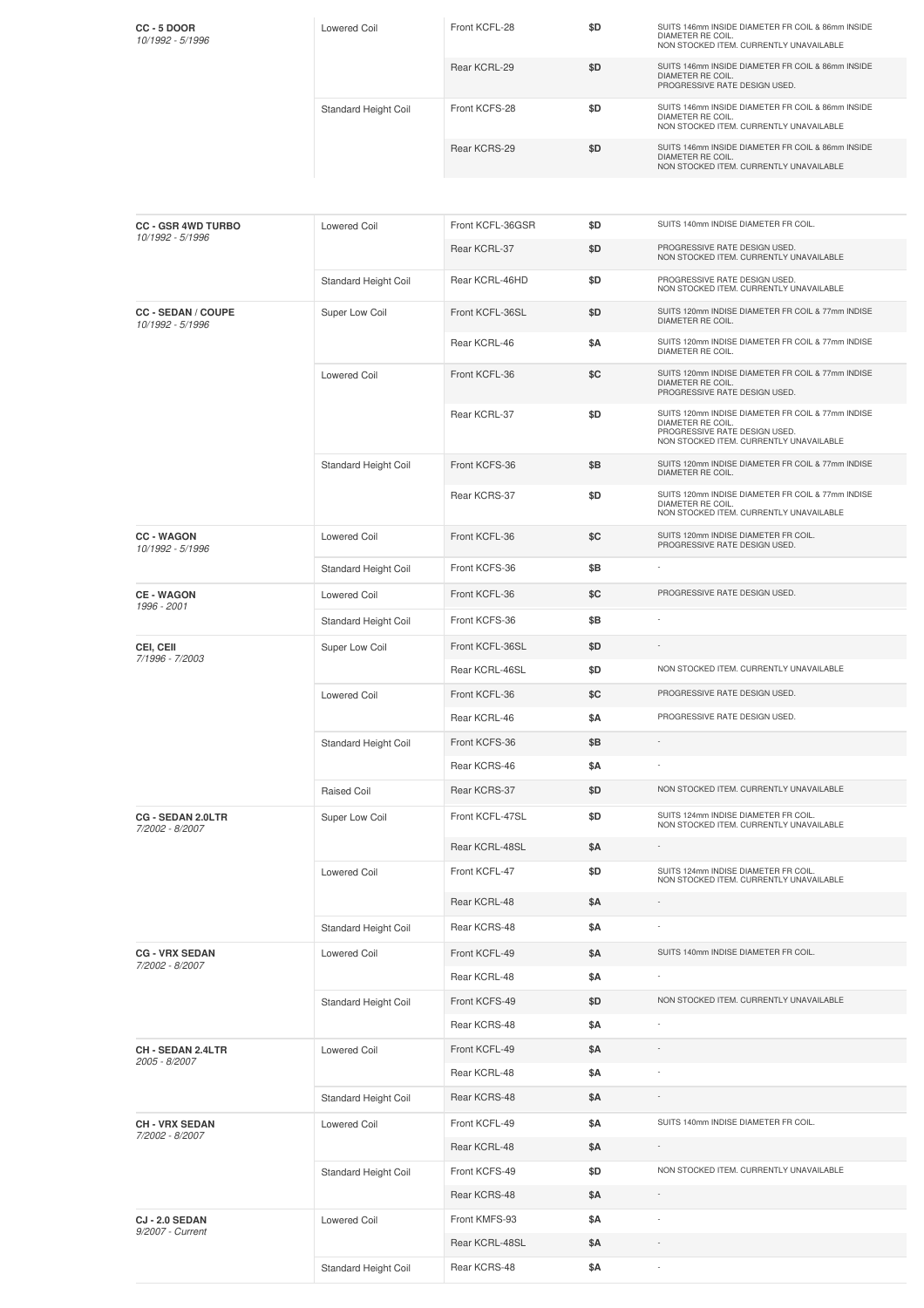|                   | <b>CJ - RALLIART 4WD</b><br>2009 - Current    | <b>Lowered Coil</b>  | Front KCFL-217    | \$D |                                                                          |
|-------------------|-----------------------------------------------|----------------------|-------------------|-----|--------------------------------------------------------------------------|
|                   |                                               |                      | Rear KCRL-218     | \$D | PROGRESSIVE RATE DESIGN USED.<br>NON STOCKED ITEM. CURRENTLY UNAVAILABLE |
|                   | <b>EVO 10</b>                                 | <b>Lowered Coil</b>  | Front KHFL-150SSL | \$Α | PROGRESSIVE RATE DESIGN USED.                                            |
|                   | 2008 - Current                                |                      | Rear KCRL-216     | \$D | PROGRESSIVE RATE DESIGN USED.<br>NON STOCKED ITEM. CURRENTLY UNAVAILABLE |
|                   | EVO 5/6 (EXCL 6.5 TOMMI M ED.)<br>1998 - 2000 | <b>Lowered Coil</b>  | Front KCFL-211    | \$D | PROGRESSIVE RATE DESIGN USED.<br>NON STOCKED ITEM. CURRENTLY UNAVAILABLE |
|                   |                                               |                      | Rear KCRL-212     | \$D | PROGRESSIVE RATE DESIGN USED.<br>NON STOCKED ITEM. CURRENTLY UNAVAILABLE |
|                   | EVO 7/8/9 CZ CY                               | <b>Lowered Coil</b>  | Front KCFL-36GSR  | \$D | $\sim$                                                                   |
|                   | 2003 - 2007                                   |                      | Rear KCRL-214     | \$D | PROGRESSIVE RATE DESIGN USED.<br>NON STOCKED ITEM. CURRENTLY UNAVAILABLE |
|                   | LA                                            | <b>Lowered Coil</b>  | Front KMFL-06     | \$Α | PROGRESSIVE RATE DESIGN USED.                                            |
|                   | 1974 - 1977                                   | Standard Height Coil | Front KHRL-07     | \$Α | PROGRESSIVE RATE DESIGN USED.                                            |
|                   | LB, LC                                        | <b>Lowered Coil</b>  | Front KDRL-83     | \$Α | PROGRESSIVE RATE DESIGN USED.                                            |
|                   | 1977 - 1981                                   | Standard Height Coil | Front KDFS-14     | \$D | NON STOCKED ITEM. CURRENTLY UNAVAILABLE                                  |
| <b>MITSUBISHI</b> | <b>TE - SEDAN</b>                             | <b>Lowered Coil</b>  | Front KCFL-42SP   | \$D | NON STOCKED ITEM. CURRENTLY UNAVAILABLE                                  |
| <b>MAGNA</b>      | 4/1996 - 6/1997                               |                      | Rear KCRL-43SP    | \$D | NON STOCKED ITEM. CURRENTLY UNAVAILABLE                                  |
|                   | <b>TE WAGON</b><br>4/1996 - 6/1997            | <b>Lowered Coil</b>  | Front KCFL-42SP   | \$D | NON STOCKED ITEM. CURRENTLY UNAVAILABLE                                  |
|                   |                                               |                      | Rear KCRL-39      | \$D | PROGRESSIVE RATE DESIGN USED.<br>NON STOCKED ITEM. CURRENTLY UNAVAILABLE |
|                   |                                               | Standard Height Coil | Front KCFS-31     | \$Α |                                                                          |
|                   |                                               |                      | Rear KCRS-39      | \$D | NON STOCKED ITEM. CURRENTLY UNAVAILABLE                                  |
|                   | TF, TH, TJ, TL, TS, TW SEDAN<br>7/1997 - 2005 | Super Low Coil       | Front KCFL-42SL   | \$D | NON STOCKED ITEM. CURRENTLY UNAVAILABLE                                  |
|                   |                                               | <b>Lowered Coil</b>  | Front KCFL-42     | \$Β |                                                                          |
|                   |                                               |                      | Rear KCRL-43      | \$Β | PROGRESSIVE RATE DESIGN USED.                                            |
|                   |                                               | Standard Height Coil | Front KCFS-31     | \$Α |                                                                          |
|                   |                                               |                      | Rear KCRS-43      | \$Α |                                                                          |
|                   |                                               | Raised Coil          | Rear KCRR-43      | \$D | NON STOCKED ITEM. CURRENTLY UNAVAILABLE                                  |
|                   | TF, TH, TJ, TL, TS, TW WAGON<br>7/1997 - 2005 | Super Low Coil       | Front KCFL-42SL   | \$D | NON STOCKED ITEM. CURRENTLY UNAVAILABLE                                  |
|                   |                                               | <b>Lowered Coil</b>  | Front KCFL-42     | \$Β |                                                                          |
|                   |                                               |                      | Rear KCRL-39      | \$D | PROGRESSIVE RATE DESIGN USED.<br>NON STOCKED ITEM. CURRENTLY UNAVAILABLE |
|                   |                                               | Standard Height Coil | Front KCFS-31     | \$Α |                                                                          |
|                   |                                               |                      | Rear KCRS-39      | \$D | NON STOCKED ITEM. CURRENTLY UNAVAILABLE                                  |
|                   | TM, TN, TP SEDAN<br>1985 - 1992               | <b>Lowered Coil</b>  | Front KCFL-21     | \$D | NON STOCKED ITEM. CURRENTLY UNAVAILABLE                                  |
|                   |                                               |                      | Rear KCRL-22      | \$D | PROGRESSIVE RATE DESIGN USED.<br>NON STOCKED ITEM. CURRENTLY UNAVAILABLE |
|                   |                                               | Standard Height Coil | Front KCFS-21     | \$D |                                                                          |
|                   |                                               |                      | Rear KCRS-22      | \$D | NON STOCKED ITEM. CURRENTLY UNAVAILABLE                                  |
|                   |                                               | Raised Coil          | Rear KCRR-22      | \$D | NON STOCKED ITEM. CURRENTLY UNAVAILABLE                                  |
|                   | TM, TN, TP WAGON<br>1985 - 1992               | <b>Lowered Coil</b>  | Front KCFL-21     | \$D | NON STOCKED ITEM. CURRENTLY UNAVAILABLE                                  |
|                   |                                               |                      | Rear KCRL-10      | \$D | NON STOCKED ITEM. CURRENTLY UNAVAILABLE                                  |
|                   |                                               | Standard Height Coil | Front KCFS-21     | \$D | $\overline{\phantom{a}}$                                                 |
|                   |                                               |                      | Rear KCRS-10      | \$D | NON STOCKED ITEM. CURRENTLY UNAVAILABLE                                  |
|                   | TR, TS WAGON<br>3/1991 - 3/1997               | <b>Lowered Coil</b>  | Front KCFL-42     | \$Β |                                                                          |
|                   |                                               |                      | Rear KCRL-39      | \$D | PROGRESSIVE RATE DESIGN USED.<br>NON STOCKED ITEM. CURRENTLY UNAVAILABLE |
|                   |                                               | Standard Height Coil | Front KCFS-31     | \$Α |                                                                          |
|                   |                                               |                      | Rear KCRS-39      | \$D | NON STOCKED ITEM. CURRENTLY UNAVAILABLE                                  |
|                   | TR, TS SEDAN<br>3/1991 - 3/1997               | <b>Lowered Coil</b>  | Front KCFL-42     | \$Β |                                                                          |
|                   |                                               |                      | Rear KCRL-20      | \$D | PROGRESSIVE RATE DESIGN USED.                                            |
|                   |                                               | Standard Height Coil | Front KCFS-31     | \$Α | NON STOCKED ITEM. CURRENTLY UNAVAILABLE                                  |
|                   |                                               |                      | Rear KMRS-24      | \$D |                                                                          |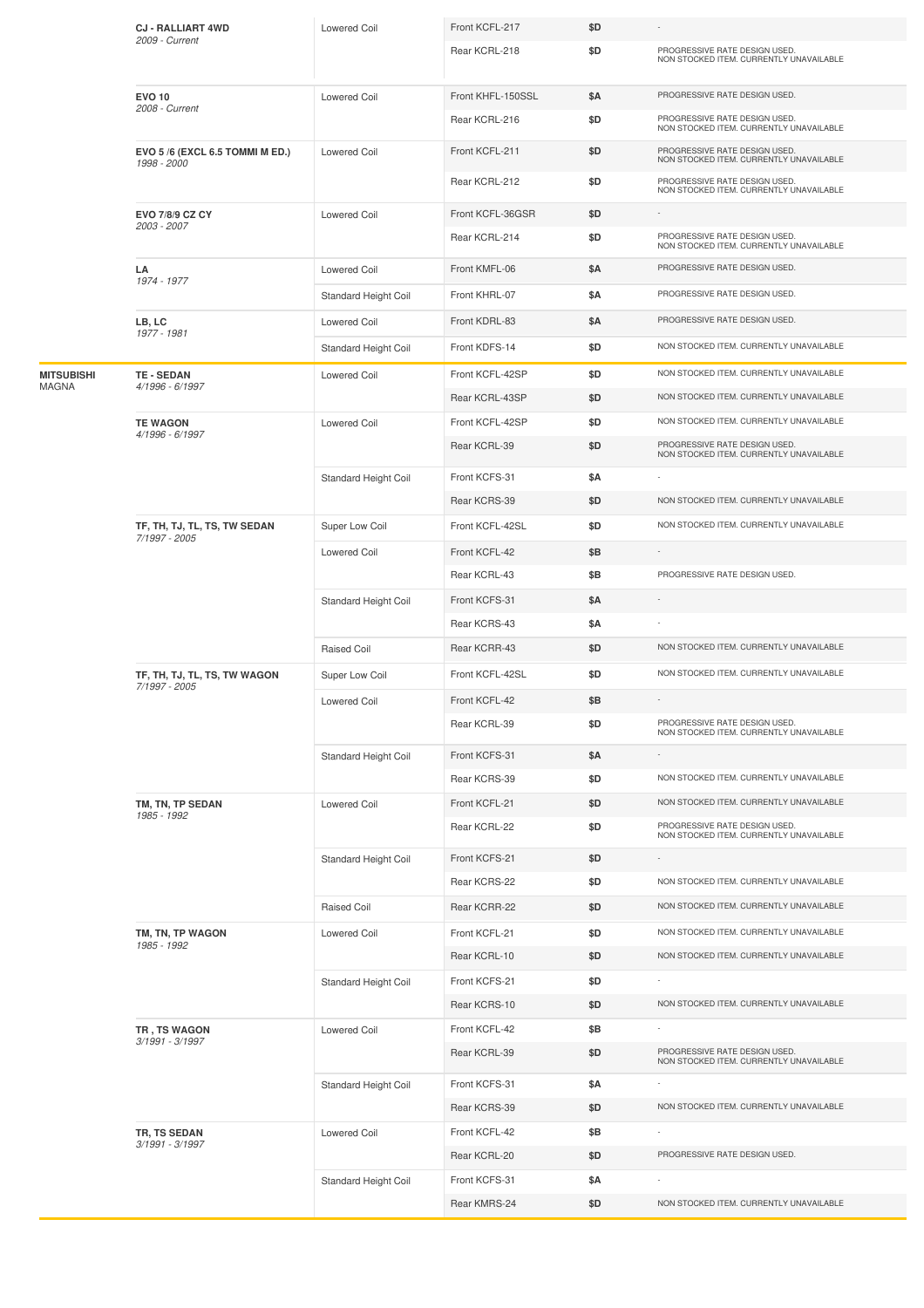| <b>MITSUBISHI</b><br>MIRAGE | <b>CE</b><br>1996 - 2003 | Super Low Coil              | Front KCFL-36  | \$C | $\sim$                                                                   |
|-----------------------------|--------------------------|-----------------------------|----------------|-----|--------------------------------------------------------------------------|
|                             |                          |                             | Rear KCRL-46SL | \$D | NON STOCKED ITEM. CURRENTLY UNAVAILABLE                                  |
|                             |                          | <b>Lowered Coil</b>         | Front KCFL-45  | \$D | PROGRESSIVE RATE DESIGN USED.<br>NON STOCKED ITEM. CURRENTLY UNAVAILABLE |
|                             |                          |                             | Rear KCRL-46   | \$A | PROGRESSIVE RATE DESIGN USED.                                            |
|                             |                          | <b>Standard Height Coil</b> | Rear KCRS-46   | \$Α | ۰.                                                                       |
|                             | LA<br>2013 - 2016        | <b>Lowered Coil</b>         | Front KCFL-32  | \$D | PROGRESSIVE RATE DESIGN USED.                                            |
|                             |                          |                             | Rear KFRL-71   | \$D | PROGRESSIVE RATE DESIGN USED.<br>NON STOCKED ITEM. CURRENTLY UNAVAILABLE |

| <b>MITSUBISHI</b><br><b>NIMBUS</b> | <b>UG - 2WD N84W</b><br>11/1998 - 2004     | Standard Height Coil        | Rear KFFL-03      | \$B                      |                                                                                                                                                                                   |
|------------------------------------|--------------------------------------------|-----------------------------|-------------------|--------------------------|-----------------------------------------------------------------------------------------------------------------------------------------------------------------------------------|
|                                    |                                            | <b>Raised Coil</b>          | Rear KFFL-04      | \$B                      |                                                                                                                                                                                   |
| <b>MITSUBISHI</b><br>OUTLANDER     | ZE, ZF<br>2003 - 2006                      | <b>Lowered Coil</b>         | Front KCFL-02     | \$D                      | NON STOCKED ITEM. CURRENTLY UNAVAILABLE                                                                                                                                           |
|                                    |                                            |                             | Rear KCRL-03      | \$D                      | NON STOCKED ITEM. CURRENTLY UNAVAILABLE                                                                                                                                           |
|                                    |                                            | Standard Height Coil        | Front KCFS-02     | \$D                      | NON STOCKED ITEM. CURRENTLY UNAVAILABLE                                                                                                                                           |
|                                    |                                            |                             | Rear KCRS-03      | \$D                      | NON STOCKED ITEM. CURRENTLY UNAVAILABLE                                                                                                                                           |
|                                    | ZG, ZH<br>2007 - 10/2012                   | Standard Height Coil        | Front KCFS-02     | \$D                      | NON STOCKED ITEM. CURRENTLY UNAVAILABLE                                                                                                                                           |
|                                    |                                            |                             | Rear KCRS-17      | \$A                      |                                                                                                                                                                                   |
|                                    | <b>ZJ PETROL</b><br>11/2012 - 2015         | <b>Standard Height Coil</b> | Rear KCRS-72      | \$D                      | NON STOCKED ITEM. CURRENTLY UNAVAILABLE                                                                                                                                           |
|                                    |                                            | <b>Raised Coil</b>          | Front KCFR-71     | \$D                      | * WILL RAISE VEHICLE 15MM ONLY<br>NON STOCKED ITEM. CURRENTLY UNAVAILABLE                                                                                                         |
|                                    |                                            |                             | Rear KCRR-72      | \$C                      |                                                                                                                                                                                   |
| <b>MITSUBISHI</b><br><b>PAJERO</b> | ю<br>1998 - 2002                           | <b>Raised Coil</b>          | Front KMFS-900    | \$D                      | IF VEHICLE FITTED WITH KYB SHOCK ABSORBERS, PART<br>NUMBER 334405, THEN KING SPRINGS COIL PART NUMBER<br>KMFS-900SP NEEDS TO BE FITTED<br>NON STOCKED ITEM. CURRENTLY UNAVAILABLE |
|                                    |                                            |                             | Rear KFFS-90      | <b>\$A</b>               |                                                                                                                                                                                   |
|                                    | NF, NG, NH, NK, NL LWB<br>1988 - 4/2000    | <b>Standard Height Coil</b> | Front TORSION BAR |                          | TORSION BARS SHOWN FOR ILLUSTRATION PURPOSES ONLY.<br>KING SPRINGS DO NOT SUPPLY OR MANUFACTURE TORSION<br><b>BARS</b>                                                            |
|                                    |                                            |                             | Rear KCRS-23      | \$B                      | PROGRESSIVE RATE DESIGN USED.                                                                                                                                                     |
|                                    |                                            | <b>Raised Coil</b>          | Front TORSION BAR | $\overline{\phantom{a}}$ | TORSION BARS SHOWN FOR ILLUSTRATION PURPOSES ONLY.<br>KING SPRINGS DO NOT SUPPLY OR MANUFACTURE TORSION<br><b>BARS</b>                                                            |
|                                    |                                            |                             | Rear KCRR-23      | \$Β                      | PROGRESSIVE RATE DESIGN USED.                                                                                                                                                     |
|                                    |                                            | <b>Raised Comfort Coil</b>  | Rear KCRR-23LR    | \$D                      | NON STOCKED ITEM. CURRENTLY UNAVAILABLE                                                                                                                                           |
|                                    |                                            | Raised Coil (100-300KG)     | Rear KCRR-23HD    | \$B                      | PROGRESSIVE RATE DESIGN USED.                                                                                                                                                     |
|                                    | NF, NG, NH, NK, NL SWB<br>1988 - 4/2000    | Standard Height Coil        | Front TORSION BAR |                          | TORSION BARS SHOWN FOR ILLUSTRATION PURPOSES ONLY.<br>KING SPRINGS DO NOT SUPPLY OR MANUFACTURE TORSION<br><b>BARS</b>                                                            |
|                                    |                                            |                             | Rear KCRS-33      | \$B                      | PROGRESSIVE RATE DESIGN USED.                                                                                                                                                     |
|                                    |                                            | <b>Raised Coil</b>          | Front TORSION BAR | ä,                       | TORSION BARS SHOWN FOR ILLUSTRATION PURPOSES ONLY.<br>KING SPRINGS DO NOT SUPPLY OR MANUFACTURE TORSION<br><b>BARS</b>                                                            |
|                                    |                                            |                             | Rear KCRR-33      | \$Β                      | PROGRESSIVE RATE DESIGN USED.                                                                                                                                                     |
|                                    | <b>NM - LWB DIESEL</b><br>5/2000 - 10/2002 | <b>Lowered Coil</b>         | Front KCFL-34     | \$D                      | NON STOCKED ITEM. CURRENTLY UNAVAILABLE                                                                                                                                           |
|                                    |                                            |                             | Rear KCRL-35      | \$D                      | NON STOCKED ITEM. CURRENTLY UNAVAILABLE                                                                                                                                           |
|                                    |                                            | <b>Standard Height Coil</b> | Front KCFR-34     | \$Β                      |                                                                                                                                                                                   |
|                                    |                                            |                             | Front KCFR-34T    | \$C                      | TAPERED WIRE PROGRESSIVE RATE COMFORT DESIGN                                                                                                                                      |
|                                    |                                            |                             | Rear KCRS-35      | \$С                      |                                                                                                                                                                                   |
|                                    |                                            | Raised Coil                 | Front KCFR-34HD   | \$Β                      |                                                                                                                                                                                   |
|                                    |                                            |                             | Rear KCRR-35      | \$C                      | PROGRESSIVE RATE DESIGN USED.                                                                                                                                                     |
|                                    |                                            | Raised Comfort Coil         | Rear KCRR-35C     | \$C                      | PROGRESSIVE RATE DESIGN USED.                                                                                                                                                     |
|                                    |                                            | Raised Coil (50-100KG)      | Front KCFR-34HHD  | \$Β                      |                                                                                                                                                                                   |
|                                    |                                            | Raised Coil (100-300KG)     | Rear KCRR-35HD    | \$C                      | PROGRESSIVE RATE DESIGN USED.                                                                                                                                                     |
|                                    |                                            | Raised Coil (300-500KG)     | Rear KCRR-35EHD   | \$D                      |                                                                                                                                                                                   |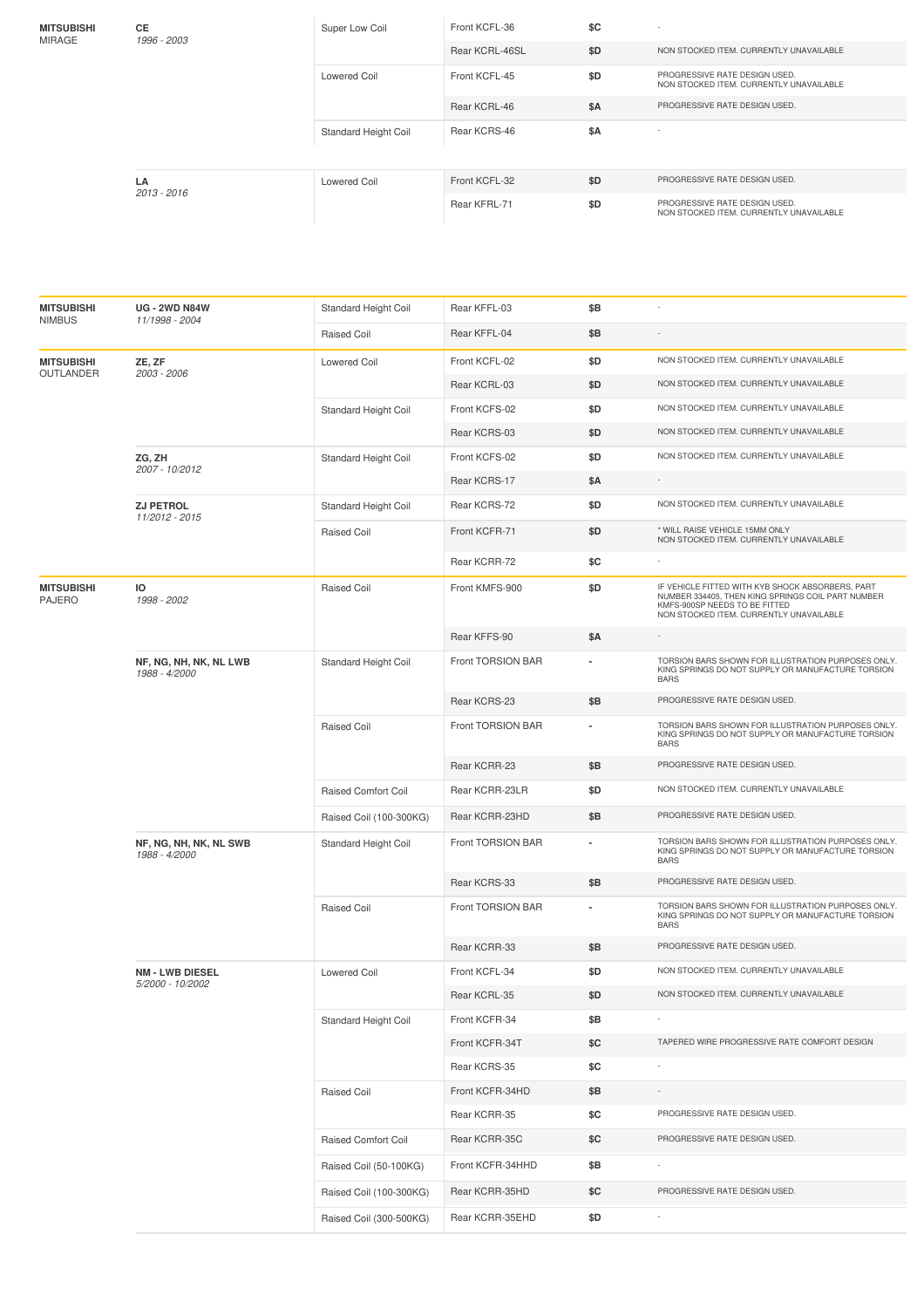| <b>NM - LWB PETROL</b><br>5/2000 - 10/2002    | <b>Lowered Coil</b>        | Front KCFL-34    | \$D | NON STOCKED ITEM. CURRENTLY UNAVAILABLE      |
|-----------------------------------------------|----------------------------|------------------|-----|----------------------------------------------|
|                                               |                            | Rear KCRL-35     | \$D | NON STOCKED ITEM. CURRENTLY UNAVAILABLE      |
|                                               | Standard Height Coil       | Front KCFS-34    | \$Β |                                              |
|                                               |                            | Rear KCRS-35     | \$C |                                              |
|                                               | Raised Coil                | Front KCFR-34    | \$Β |                                              |
|                                               |                            | Front KCFR-34T   | \$C | TAPERED WIRE PROGRESSIVE RATE COMFORT DESIGN |
|                                               |                            | Rear KCRR-35     | \$C | PROGRESSIVE RATE DESIGN USED.                |
|                                               | <b>Raised Comfort Coil</b> | Rear KCRR-35C    | \$C | PROGRESSIVE RATE DESIGN USED.                |
|                                               | Raised Coil (50-100KG)     | Front KCFR-34H   | \$Β |                                              |
|                                               |                            | Front KCFR-34HT  | \$C | TAPERED WIRE PROGRESSIVE RATE COMFORT DESIGN |
|                                               | Raised Coil (100-300KG)    | Rear KCRR-35HD   | \$C | PROGRESSIVE RATE DESIGN USED.                |
|                                               | Raised Coil (300-500KG)    | Rear KCRR-35EHD  | \$D |                                              |
| <b>NM - SWB DIESEL</b><br>5/2000 - 10/2002    | <b>Lowered Coil</b>        | Front KCFL-34    | \$D | NON STOCKED ITEM. CURRENTLY UNAVAILABLE      |
|                                               |                            | Rear KCRL-35     | \$D | NON STOCKED ITEM. CURRENTLY UNAVAILABLE      |
|                                               | Standard Height Coil       | Front KCFR-34    | \$Β |                                              |
|                                               |                            | Front KCFR-34T   | \$C | TAPERED WIRE PROGRESSIVE RATE COMFORT DESIGN |
|                                               | Raised Coil                | Front KCFR-34HD  | \$Β |                                              |
|                                               |                            | Rear KCRS-35     | \$C | PROGRESSIVE RATE DESIGN USED.                |
|                                               | Raised Coil (50-100KG)     | Front KCFR-34HHD | \$Β |                                              |
| <b>NM - SWB PETROL</b>                        | <b>Lowered Coil</b>        | Front KCFL-34    | \$D | NON STOCKED ITEM. CURRENTLY UNAVAILABLE      |
| 5/2000 - 10/2002                              |                            | Rear KCRL-35     | \$D | NON STOCKED ITEM. CURRENTLY UNAVAILABLE      |
|                                               | Standard Height Coil       | Front KCFS-34    | \$Β |                                              |
|                                               | Raised Coil                | Front KCFR-34    | \$Β |                                              |
|                                               |                            | Front KCFR-34T   | \$C | TAPERED WIRE PROGRESSIVE RATE COMFORT DESIGN |
|                                               |                            | Rear KCRS-35     | \$C | PROGRESSIVE RATE DESIGN USED.                |
|                                               | Raised Coil (50-100KG)     | Front KCFR-34H   | \$Β |                                              |
|                                               |                            | Front KCFR-34HT  | \$C | TAPERED WIRE PROGRESSIVE RATE COMFORT DESIGN |
| NP, NS, NT, NW - LWB PETROL<br>11/2002 - 2014 | <b>Lowered Coil</b>        | Front KCFL-34    | \$D | NON STOCKED ITEM. CURRENTLY UNAVAILABLE      |
|                                               |                            | Rear KCRL-35     | ŞD. | NON STOCKED ITEM. CURRENTLY UNAVAILABLE      |
|                                               | Standard Height Coil       | Front KCFS-34    | \$Β |                                              |
|                                               |                            | Rear KCRS-35     | \$C |                                              |
|                                               | Raised Coil                | Front KCFR-34    | \$Β |                                              |
|                                               |                            | Front KCFR-34T   | \$C | TAPERED WIRE PROGRESSIVE RATE COMFORT DESIGN |
|                                               |                            | Rear KCRR-35     | \$C | PROGRESSIVE RATE DESIGN USED.                |
|                                               | Raised Comfort Coil        | Rear KCRR-35C    | \$C | PROGRESSIVE RATE DESIGN USED.                |
|                                               | Raised Coil (50-100KG)     | Front KCFR-34H   | \$Β | $\overline{\phantom{a}}$                     |
|                                               |                            | Front KCFR-34HT  | \$C | TAPERED WIRE PROGRESSIVE RATE COMFORT DESIGN |
|                                               | Raised Coil (100-300KG)    | Rear KCRR-35HD   | \$C | PROGRESSIVE RATE DESIGN USED.                |
|                                               | Raised Coil (300-500KG)    | Rear KCRR-35EHD  | \$D |                                              |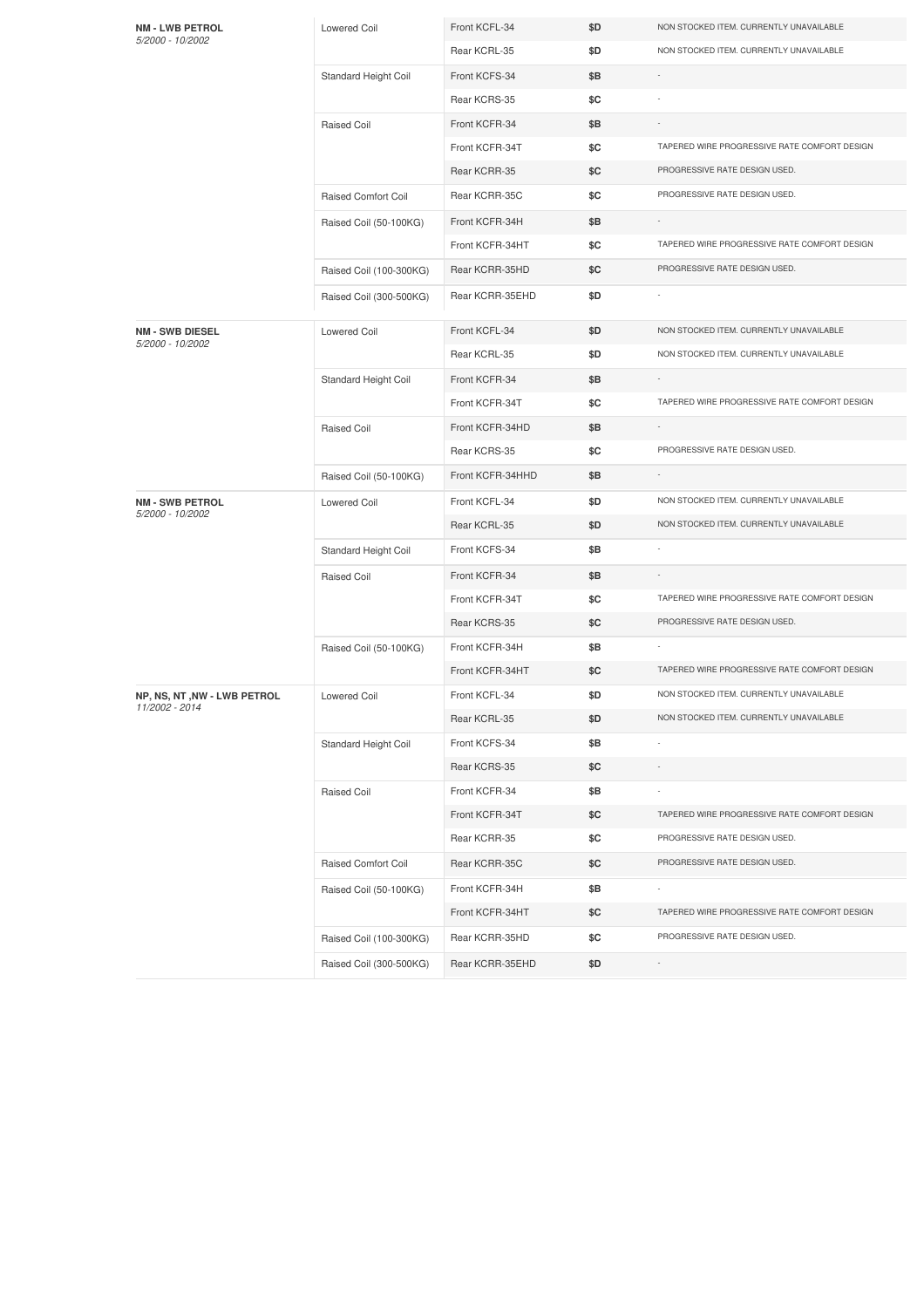| NP, NS, NT, NW - LWB DIESEL<br>11/2002 - 2014 | <b>Lowered Coil</b>        | Front KCFL-34    | \$D | NON STOCKED ITEM. CURRENTLY UNAVAILABLE      |
|-----------------------------------------------|----------------------------|------------------|-----|----------------------------------------------|
|                                               |                            | Rear KCRL-35     | \$D | NON STOCKED ITEM. CURRENTLY UNAVAILABLE      |
|                                               | Standard Height Coil       | Front KCFR-34    | \$Β |                                              |
|                                               |                            | Front KCFR-34T   | \$C | TAPERED WIRE PROGRESSIVE RATE COMFORT DESIGN |
|                                               |                            | Rear KCRS-35     | \$C |                                              |
|                                               | Raised Coil                | Front KCFR-34HD  | \$Β |                                              |
|                                               |                            | Rear KCRR-35     | \$C | PROGRESSIVE RATE DESIGN USED.                |
|                                               | <b>Raised Comfort Coil</b> | Front KCFR-34HT  | \$C | TAPERED WIRE PROGRESSIVE RATE COMFORT DESIGN |
|                                               |                            | Rear KCRR-35C    | \$C | PROGRESSIVE RATE DESIGN USED.                |
|                                               | Raised Coil (50-100KG)     | Front KCFR-34H   | \$Β |                                              |
|                                               |                            | Front KCFR-34HHD | \$Β |                                              |
|                                               | Raised Coil (100-300KG)    | Rear KCRR-35HD   | \$C | PROGRESSIVE RATE DESIGN USED.                |
|                                               | Raised Coil (300-500KG)    | Rear KCRR-35EHD  | \$D |                                              |
| <b>NS - SWB DIESEL</b>                        | <b>Lowered Coil</b>        | Front KCFL-34    | \$D | NON STOCKED ITEM. CURRENTLY UNAVAILABLE      |
| 11/2006 - 2008                                |                            | Rear KCRL-35     | \$D | NON STOCKED ITEM. CURRENTLY UNAVAILABLE      |
|                                               | Raised Coil                | Front KCFR-34HD  | \$Β |                                              |
|                                               |                            | Rear KCRS-35     | \$C | PROGRESSIVE RATE DESIGN USED.                |
|                                               | Raised Coil (50-100KG)     | Front KCFR-34HHD | \$B | $\sim$                                       |
| <b>NS - SWB PETROL</b><br>11/2006 - 2008      | Lowered Coil               | Front KCFL-34    | \$D | NON STOCKED ITEM. CURRENTLY UNAVAILABLE      |
|                                               |                            | Rear KCRL-35     | \$D | NON STOCKED ITEM. CURRENTLY UNAVAILABLE      |
|                                               | Raised Coil                | Front KCFR-34    | \$Β |                                              |
|                                               |                            | Front KCFR-34T   | \$C | TAPERED WIRE PROGRESSIVE RATE COMFORT DESIGN |
|                                               |                            | Rear KCRS-35     | \$C | PROGRESSIVE RATE DESIGN USED.                |
|                                               | Raised Coil (50-100KG)     | Front KCFR-34H   | \$B |                                              |
|                                               |                            | Front KCFR-34HT  | \$C | TAPERED WIRE PROGRESSIVE RATE COMFORT DESIGN |
| QE - SPORTS<br>1/2015 - Current               | Standard Height Coil       | Front KCFR-55SP  | \$Β |                                              |
|                                               |                            | Rear KCRR-38     | \$B | PROGRESSIVE RATE DESIGN USED.                |
|                                               | Raised Coil                | Front KCFR-55H   | \$Β | $\sim$                                       |
|                                               |                            | Rear KCRR-23     | \$Β | PROGRESSIVE RATE DESIGN USED.                |
|                                               | Raised Coil (100-250KG)    | Front KCFR-55HDT | \$C | TAPERED WIRE PROGRESSIVE RATE COMFORT DESIGN |
|                                               | Raised Coil (100-300KG)    | Rear KCRR-23HD   | \$B | PROGRESSIVE RATE DESIGN USED.                |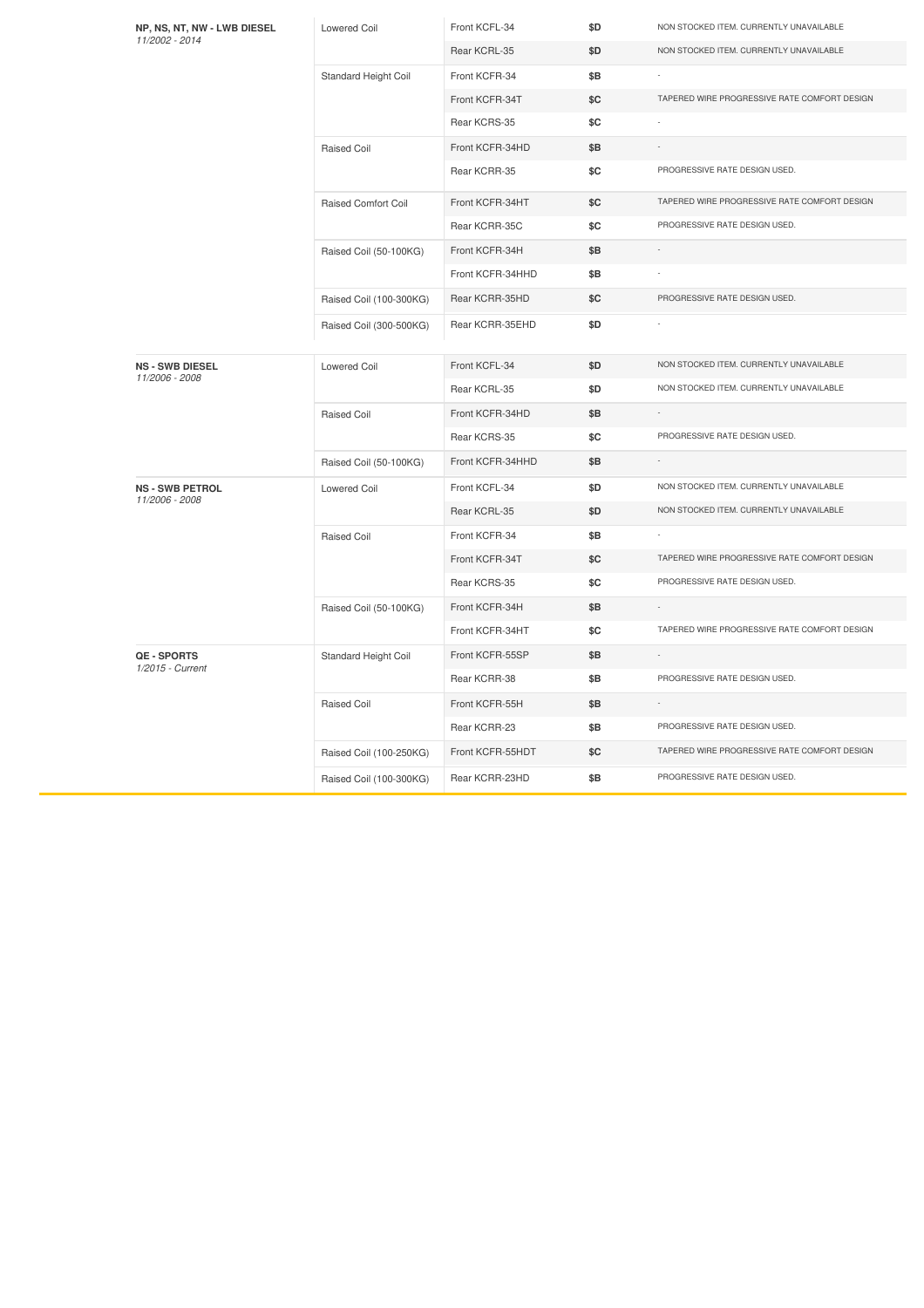| <b>MITSUBISHI</b>            | <b>GE, GH SCORPION</b>                                               | <b>Lowered Coil</b>                     | Front KDRL-83                           | \$Α | PROGRESSIVE RATE DESIGN USED.                                            |
|------------------------------|----------------------------------------------------------------------|-----------------------------------------|-----------------------------------------|-----|--------------------------------------------------------------------------|
| SIGMA                        | 1977 - 1981<br>Rear KCRL-04<br>Front KDFS-14<br>Standard Height Coil | \$D                                     | NON STOCKED ITEM. CURRENTLY UNAVAILABLE |     |                                                                          |
| 1977 - 1981                  |                                                                      |                                         |                                         | \$D | NON STOCKED ITEM. CURRENTLY UNAVAILABLE                                  |
|                              |                                                                      |                                         | Rear KCRS-04                            | \$D | NON STOCKED ITEM. CURRENTLY UNAVAILABLE                                  |
|                              |                                                                      | <b>Raised Coil</b>                      | Rear KCRS-05                            | \$D | PROGRESSIVE RATE DESIGN USED.<br>NON STOCKED ITEM. CURRENTLY UNAVAILABLE |
|                              | <b>GE, GH SEDAN</b>                                                  | <b>Lowered Coil</b>                     | Front KDRL-83                           | \$Α | PROGRESSIVE RATE DESIGN USED.                                            |
|                              |                                                                      |                                         | Rear KCRL-04                            | \$D | NON STOCKED ITEM. CURRENTLY UNAVAILABLE                                  |
|                              | Front KDFS-14<br>\$D<br>Standard Height Coil<br>Rear KCRS-04<br>\$D  | NON STOCKED ITEM. CURRENTLY UNAVAILABLE |                                         |     |                                                                          |
|                              |                                                                      |                                         |                                         |     | NON STOCKED ITEM. CURRENTLY UNAVAILABLE                                  |
|                              |                                                                      | <b>Raised Coil</b>                      | Rear KCRS-05                            | \$D | PROGRESSIVE RATE DESIGN USED.<br>NON STOCKED ITEM. CURRENTLY UNAVAILABLE |
|                              | <b>GE, GH WAGON</b><br>1977 - 1981                                   | Lowered Coil                            | Front KDRL-83                           | \$Α | PROGRESSIVE RATE DESIGN USED.                                            |
|                              |                                                                      |                                         | Rear KCRS-04                            | \$D | NON STOCKED ITEM. CURRENTLY UNAVAILABLE                                  |
|                              |                                                                      | Standard Height Coil                    | Front KDFS-14                           | \$D | NON STOCKED ITEM. CURRENTLY UNAVAILABLE                                  |
|                              |                                                                      |                                         | Rear KCRS-05                            | \$D | NON STOCKED ITEM. CURRENTLY UNAVAILABLE                                  |
|                              | <b>GJ, GK, GN SCORPION</b><br>1982 - 1987                            | <b>Lowered Coil</b>                     | Front KCFL-08                           | \$D | PROGRESSIVE RATE DESIGN USED.<br>NON STOCKED ITEM, CURRENTLY UNAVAILABLE |
|                              |                                                                      |                                         | Rear KCRL-09                            | \$D | PROGRESSIVE RATE DESIGN USED.<br>NON STOCKED ITEM. CURRENTLY UNAVAILABLE |
|                              |                                                                      | Standard Height Coil                    | Front KCFS-08                           | \$D | NON STOCKED ITEM. CURRENTLY UNAVAILABLE                                  |
|                              |                                                                      |                                         | Rear KCRS-09                            | \$D | NON STOCKED ITEM. CURRENTLY UNAVAILABLE                                  |
|                              | GJ, GK, GN SEDAN<br>1982 - 1987                                      | Lowered Coil                            | Front KCFL-08                           | \$D | PROGRESSIVE RATE DESIGN USED.<br>NON STOCKED ITEM. CURRENTLY UNAVAILABLE |
|                              |                                                                      |                                         | Rear KCRL-09                            | \$D | PROGRESSIVE RATE DESIGN USED.<br>NON STOCKED ITEM. CURRENTLY UNAVAILABLE |
|                              |                                                                      | Standard Height Coil                    | Front KCFS-08                           | \$D | NON STOCKED ITEM. CURRENTLY UNAVAILABLE                                  |
|                              |                                                                      |                                         | Rear KCRS-09                            | \$D | NON STOCKED ITEM. CURRENTLY UNAVAILABLE                                  |
|                              |                                                                      |                                         |                                         |     |                                                                          |
|                              | GJ, GK, GN WAGON<br>1982 - 1987                                      | <b>Lowered Coil</b>                     | Front KCFL-08                           | \$D | PROGRESSIVE RATE DESIGN USED.<br>NON STOCKED ITEM. CURRENTLY UNAVAILABLE |
|                              |                                                                      |                                         | Rear KCRL-10                            | \$D | NON STOCKED ITEM. CURRENTLY UNAVAILABLE                                  |
|                              |                                                                      | <b>Standard Height Coil</b>             | Front KCFS-08                           | \$D | NON STOCKED ITEM. CURRENTLY UNAVAILABLE                                  |
|                              |                                                                      |                                         | Rear KCRS-10                            | \$D | NON STOCKED ITEM. CURRENTLY UNAVAILABLE                                  |
|                              |                                                                      |                                         |                                         |     |                                                                          |
| <b>MITSUBISHI</b><br>STARION | JA, JB, JD<br>1983 - 1987                                            | <b>Lowered Coil</b>                     | Front KCFL-08                           | \$D | PROGRESSIVE RATE DESIGN USED.<br>NON STOCKED ITEM. CURRENTLY UNAVAILABLE |
|                              |                                                                      |                                         | Rear KCRL-18                            | \$D | PROGRESSIVE RATE DESIGN USED.<br>NON STOCKED ITEM. CURRENTLY UNAVAILABLE |
|                              |                                                                      | Standard Height Coil                    | Front KCFS-08                           | \$D | NON STOCKED ITEM. CURRENTLY UNAVAILABLE                                  |
|                              |                                                                      |                                         | Rear KCRS-18                            | \$D |                                                                          |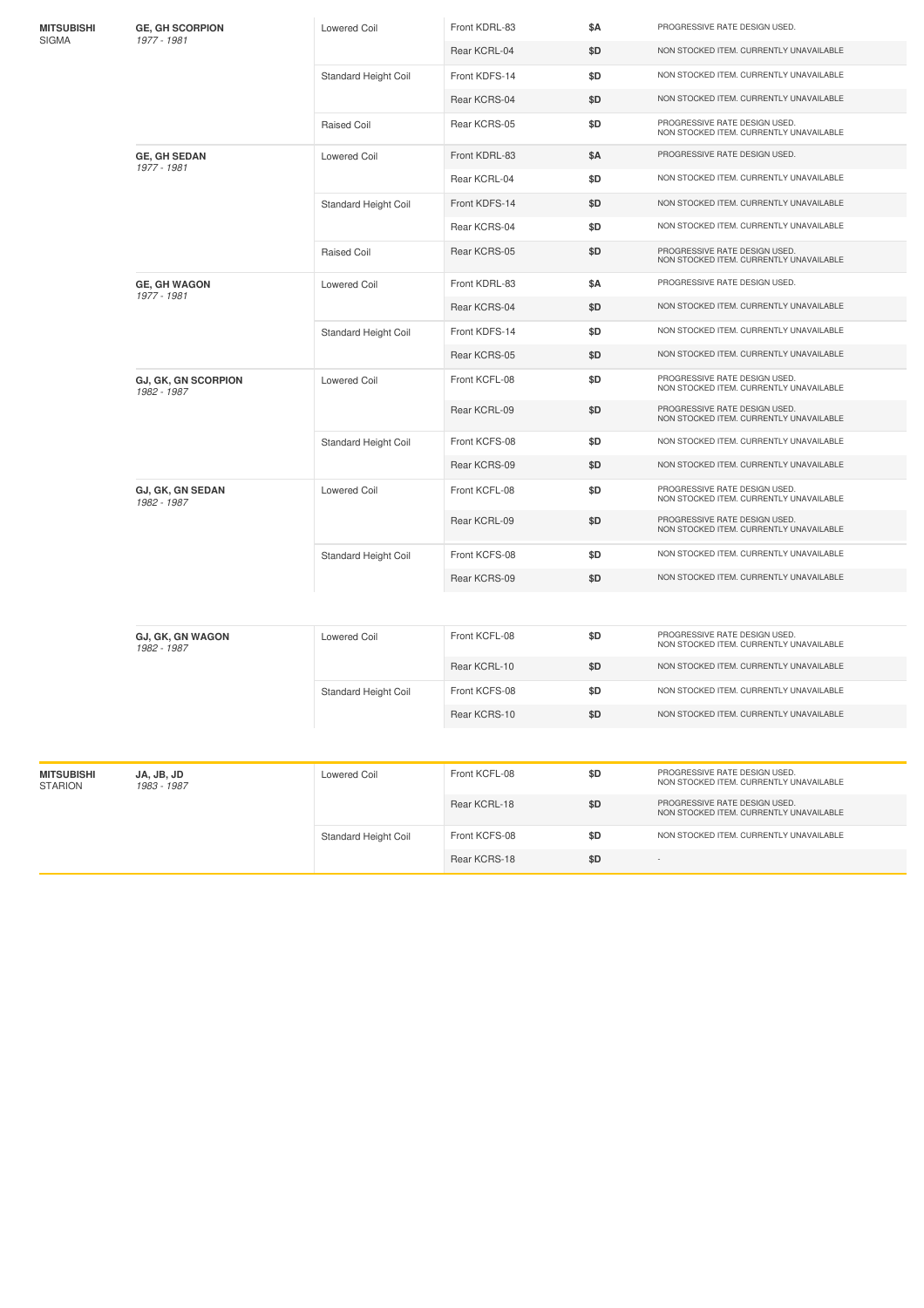| <b>MITSUBISHI</b><br><b>TRITON</b> | ME, MF, MG, MH, MJ<br>1986 - 8/1996 | <b>Raised Coil</b>         | Front KCFS-41                       | \$D                      | NON STOCKED ITEM. CURRENTLY UNAVAILABLE                                                                                                             |
|------------------------------------|-------------------------------------|----------------------------|-------------------------------------|--------------------------|-----------------------------------------------------------------------------------------------------------------------------------------------------|
|                                    | <b>MK - 2WD</b><br>10/1996 - 2006   | <b>Lowered Coil</b>        | Front KCFL-44                       | \$D                      | NON STOCKED ITEM. CURRENTLY UNAVAILABLE                                                                                                             |
|                                    |                                     | <b>Raised Coil</b>         | Front KCFR-44                       | \$D                      | NON STOCKED ITEM. CURRENTLY UNAVAILABLE                                                                                                             |
|                                    | <b>ML-2WD</b><br>7/2006 - 8/2009    | <b>Lowered Coil</b>        | Front KCFL-55SP                     | \$D                      | NON STOCKED ITEM. CURRENTLY UNAVAILABLE                                                                                                             |
|                                    |                                     | <b>Raised Coil</b>         | Front KCFR-55SP                     | \$B                      |                                                                                                                                                     |
|                                    |                                     | Ubolts                     | Rear UB-678 X 4                     | $\blacksquare$           | SQ 12 X 72 X 170                                                                                                                                    |
|                                    | ML, MN - 4WD<br>7/2006 - 2015       | <b>Lowered Coil</b>        | Front KCFL-55                       | \$D                      | NON STOCKED ITEM. CURRENTLY UNAVAILABLE                                                                                                             |
|                                    |                                     | Standard Height Coil       | Front KCFS-55                       | \$B                      |                                                                                                                                                     |
|                                    |                                     | <b>Raised Coil</b>         | Front KCFR-55                       | \$B                      |                                                                                                                                                     |
|                                    |                                     |                            | Front KCFR-55T                      | SC                       | TAPERED WIRE PROGRESSIVE RATE COMFORT DESIGN                                                                                                        |
|                                    |                                     | Raised Leaf                | Rear MIT-023SP                      |                          | CONSTANT LOAD OF 300KG UP TO GVM                                                                                                                    |
|                                    |                                     | <b>Raised Comfort Leaf</b> | Rear MIT-023C ZZ                    |                          | <b>IMPORTED SPRING</b><br>MUST USE TOUGH DOG LEAF SPRING BUSH KIT TDUK-021/31<br>WITH THIS SPRING.                                                  |
|                                    |                                     | Raised Coil (50-100KG)     | Front KCFR-55H                      | \$B                      |                                                                                                                                                     |
|                                    |                                     | Raised Coil (100-250KG)    | Front KCFR-55HD                     | \$B                      | ÷                                                                                                                                                   |
|                                    |                                     |                            | Front KCFR-55HDT                    | \$C                      | TAPERED WIRE PROGRESSIVE RATE COMFORT DESIGN                                                                                                        |
|                                    |                                     | Raised EHD Leaf            | Rear MIT-023SPHD                    |                          | MUST HAVE 500KG+ CONSTANT LOAD OTHERWISE DRIVE<br>TRAIN SHUDDER COULD BE EXPERIENCED<br>LONGER UBOLTS REQUIRED.<br>CONSTANT LOAD OF 500KG UP TO GVM |
|                                    |                                     | <b>Ubolts</b>              | Rear UB-678 X 4                     | $\overline{\phantom{a}}$ | SQ 12 X 72 X 170                                                                                                                                    |
|                                    |                                     | Pin                        | Rear SK-387-2G X 2                  |                          |                                                                                                                                                     |
|                                    |                                     | Shackle                    | Rear SK-MIT-001 X 2                 | $\blacksquare$           |                                                                                                                                                     |
|                                    |                                     | <b>Bushes Rear</b>         | Rear Spring Front Eye SPF-<br>1983K | $\overline{\phantom{a}}$ |                                                                                                                                                     |
|                                    |                                     |                            | Rear Spring Rear Eye SPF-<br>0192K  | $\blacksquare$           |                                                                                                                                                     |
|                                    |                                     |                            | Rear Spring Upper SPF-<br>0187K     |                          |                                                                                                                                                     |
|                                    |                                     | <b>BUSH KIT</b>            | Kit KIT-143K                        |                          |                                                                                                                                                     |

| <b>MQ - 4WD</b><br>2/2015 - Current | Raised Coil            | Front KCFR-55SP    | \$B                      | $\overline{\phantom{a}}$                                                                                                                                       |
|-------------------------------------|------------------------|--------------------|--------------------------|----------------------------------------------------------------------------------------------------------------------------------------------------------------|
|                                     | Raised Leaf            | Rear MIT-024 ZZ    | $\overline{\phantom{a}}$ | <b>IMPORTED SPRING</b><br>UP TO 300KG OF LOAD<br>MUST USE TOUGH DOG LEAF SPRING BUSH KIT TDUK-077<br>WITH THIS SPRING.                                         |
|                                     | Raised Coil (50-100KG) | Front KCFR-55      | \$B                      |                                                                                                                                                                |
|                                     |                        | Front KCFR-55T     | \$C                      | TAPERED WIRE PROGRESSIVE RATE COMFORT DESIGN                                                                                                                   |
|                                     | Raised EHD Leaf        | Rear MIT-024HD ZZ  | $\blacksquare$           | LONGER UBOLTS REQUIRED.<br><b>IMPORTED SPRING</b><br>CONSTANT LOAD OF 300KG UP TO GVM<br>MUST USE TOUGH DOG LEAF SPRING BUSH KIT TDUK-077<br>WITH THIS SPRING. |
|                                     | Raised EEHD Leaf       | Rear MIT-024EHD ZZ | $\overline{\phantom{a}}$ | LONGER UBOLTS REQUIRED.<br><b>IMPORTED SPRING</b><br>CONSTANT LOAD OF 500KG UP TO GVM<br>MUST USE TOUGH DOG LEAF SPRING BUSH KIT TDUK-077<br>WITH THIS SPRING. |
|                                     | <b>Ubolts</b>          | Rear UB-437 X 4    | $\blacksquare$           | SQ 14 X 62 X 210                                                                                                                                               |
|                                     | <b>BUSH KIT</b>        | Kit TDUK-077       | $\blacksquare$           |                                                                                                                                                                |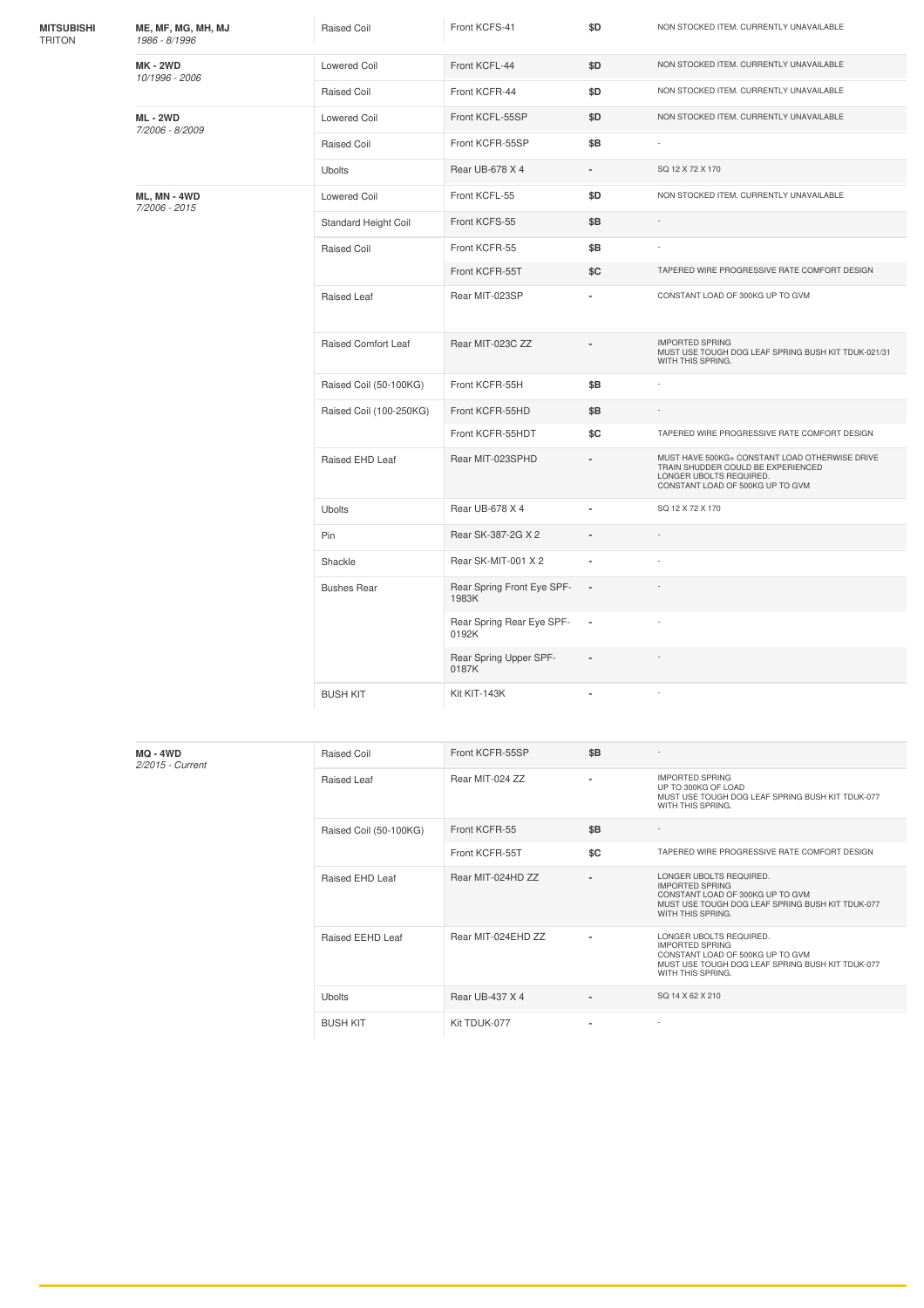| <b>MITSUBISHI</b> | <b>KE-SEDAN</b><br>4/1996 - 6/1997              | <b>Lowered Coil</b>         | Front KCFL-42SP                    | \$D                      | NON STOCKED ITEM. CURRENTLY UNAVAILABLE                                  |
|-------------------|-------------------------------------------------|-----------------------------|------------------------------------|--------------------------|--------------------------------------------------------------------------|
| VERADA            |                                                 |                             | Rear KCRL-43SP                     | \$D                      | NON STOCKED ITEM. CURRENTLY UNAVAILABLE                                  |
|                   | <b>KE-WAGON</b>                                 | <b>Lowered Coil</b>         | Front KCFL-42SP                    | \$D                      | NON STOCKED ITEM. CURRENTLY UNAVAILABLE                                  |
|                   | 4/1996 - 6/1997                                 |                             | Rear KCRL-39                       | \$D                      | PROGRESSIVE RATE DESIGN USED.<br>NON STOCKED ITEM. CURRENTLY UNAVAILABLE |
|                   |                                                 | Standard Height Coil        | Front KCFS-31                      | \$Α                      |                                                                          |
|                   |                                                 |                             | Rear KCRS-39                       | \$D                      | NON STOCKED ITEM. CURRENTLY UNAVAILABLE                                  |
|                   | KF, KH, KJ, KL, KS, KW - SEDAN<br>7/1997 - 2005 | <b>Lowered Coil</b>         | Front KCFL-42                      | \$Β                      |                                                                          |
|                   |                                                 |                             | Rear KCRL-43                       | \$Β                      | PROGRESSIVE RATE DESIGN USED.                                            |
|                   |                                                 | Standard Height Coil        | Front KCFS-31                      | \$Α                      |                                                                          |
|                   |                                                 |                             | Rear KCRS-43                       | \$Α                      |                                                                          |
|                   |                                                 | Raised Coil                 | Rear KCRR-43                       | \$D                      | NON STOCKED ITEM. CURRENTLY UNAVAILABLE                                  |
|                   | KF, KH, KJ, KL, KS, KW - WAGON<br>7/1997 - 2005 | <b>Lowered Coil</b>         | Front KCFL-42                      | \$Β                      |                                                                          |
|                   |                                                 |                             | Rear KCRL-39                       | \$D                      | PROGRESSIVE RATE DESIGN USED.<br>NON STOCKED ITEM. CURRENTLY UNAVAILABLE |
|                   |                                                 | Standard Height Coil        | Front KCFS-31                      | \$Α                      |                                                                          |
|                   |                                                 |                             | Rear KCRS-39                       | \$D                      | NON STOCKED ITEM. CURRENTLY UNAVAILABLE                                  |
|                   |                                                 |                             |                                    |                          | <b>NISSAN</b>                                                            |
| <b>NISSAN</b>     | <b>COUPE</b>                                    | Lowered Coil                | Front KDFL-57                      | \$A                      | PROGRESSIVE RATE DESIGN USED.                                            |
| 1200              | 1971 - 1973                                     |                             |                                    |                          | REVERSE EYE TYPE DESIGN.                                                 |
|                   |                                                 | Lowered Leaf                | Rear DAT-501                       |                          |                                                                          |
|                   |                                                 | Standard Height Coil        | Front KDFL-17                      | \$B                      | PROGRESSIVE RATE DESIGN USED.                                            |
|                   |                                                 | <b>Ubolts</b>               | Rear SAMPLES REQ.                  |                          |                                                                          |
|                   |                                                 | <b>Bushes Rear</b>          | Rear Spring Front Eye SPF-<br>025K | $\overline{\phantom{a}}$ |                                                                          |
|                   |                                                 |                             | Rear Spring Rear Eye SPF-<br>023K  |                          |                                                                          |
|                   |                                                 |                             | Rear Spring Upper SPF-<br>024K     |                          |                                                                          |
|                   | <b>SEDAN</b><br>1971 - 1973                     | <b>Lowered Coil</b>         | Front KDFL-57                      | \$Α                      | PROGRESSIVE RATE DESIGN USED.                                            |
|                   |                                                 | Standard Height Coil        | Front KDFL-17                      | \$Β                      | PROGRESSIVE RATE DESIGN USED.                                            |
|                   | <b>UTE</b><br>1971 - 1973                       | Lowered Coil                | Front KDFL-57                      | \$Α                      | PROGRESSIVE RATE DESIGN USED.                                            |
|                   |                                                 | Standard Height Coil        | Front KDFL-17                      | \$Β                      | PROGRESSIVE RATE DESIGN USED.                                            |
| <b>NISSAN</b>     | <b>COUPE</b>                                    | Lowered Coil                | Front KDFL-57                      | \$Α                      | PROGRESSIVE RATE DESIGN USED.                                            |
| 120Y              | 1970 - 1979                                     | <b>Standard Height Coil</b> | Front KDFL-17                      | \$Β                      | PROGRESSIVE RATE DESIGN USED.                                            |
| <b>NISSAN</b>     | 1968 - 1972                                     | Lowered Coil                | Front KHFL-114                     | \$Α                      | PROGRESSIVE RATE DESIGN USED.                                            |
| 1600              |                                                 |                             | Rear KDRL-02                       | \$D                      | NON STOCKED ITEM. CURRENTLY UNAVAILABLE                                  |
|                   |                                                 | Standard Height Coil        | Front KDFL-14                      | \$D                      | PROGRESSIVE RATE DESIGN USED.<br>NON STOCKED ITEM. CURRENTLY UNAVAILABLE |
|                   |                                                 |                             | Rear KDRS-02                       | \$D                      | NON STOCKED ITEM. CURRENTLY UNAVAILABLE                                  |
| <b>NISSAN</b>     | 1972 - 1977                                     | <b>Lowered Coil</b>         | Front KDFL-01                      | \$Α                      | PROGRESSIVE RATE DESIGN USED.                                            |
| 180B              |                                                 |                             | Rear KDRS-02                       | \$D                      | NON STOCKED ITEM. CURRENTLY UNAVAILABLE                                  |
|                   |                                                 | Standard Height Coil        | Front KDFS-14                      | \$D                      | NON STOCKED ITEM. CURRENTLY UNAVAILABLE                                  |
|                   |                                                 |                             | Rear KDRS-03                       | \$D                      | NON STOCKED ITEM. CURRENTLY UNAVAILABLE                                  |
| <b>NISSAN</b>     | Import                                          | <b>Lowered Coil</b>         | Front KDFL-60SL                    | \$D                      | NON STOCKED ITEM. CURRENTLY UNAVAILABLE                                  |
| 180SX             | 1988 - 1997                                     |                             | Rear KDRL-10                       | \$Β                      | PROGRESSIVE RATE DESIGN USED.                                            |
|                   |                                                 | Standard Height Coil        | Front KDFS-60                      | \$D                      | NON STOCKED ITEM. CURRENTLY UNAVAILABLE                                  |
| <b>NISSAN</b>     | 1977 - 1981                                     | <b>Lowered Coil</b>         | Front KDRL-83                      | \$Α                      | PROGRESSIVE RATE DESIGN USED.                                            |
| 200B              |                                                 |                             | Rear KDRL-11                       | \$D                      | PROGRESSIVE RATE DESIGN USED.<br>NON STOCKED ITEM. CURRENTLY UNAVAILABLE |
|                   |                                                 | Standard Height Coil        | Front KDFS-14                      | \$D                      | NON STOCKED ITEM. CURRENTLY UNAVAILABLE                                  |
|                   |                                                 |                             | Rear KDRS-11                       | \$D                      | NON STOCKED ITEM. CURRENTLY UNAVAILABLE                                  |
|                   |                                                 |                             |                                    |                          |                                                                          |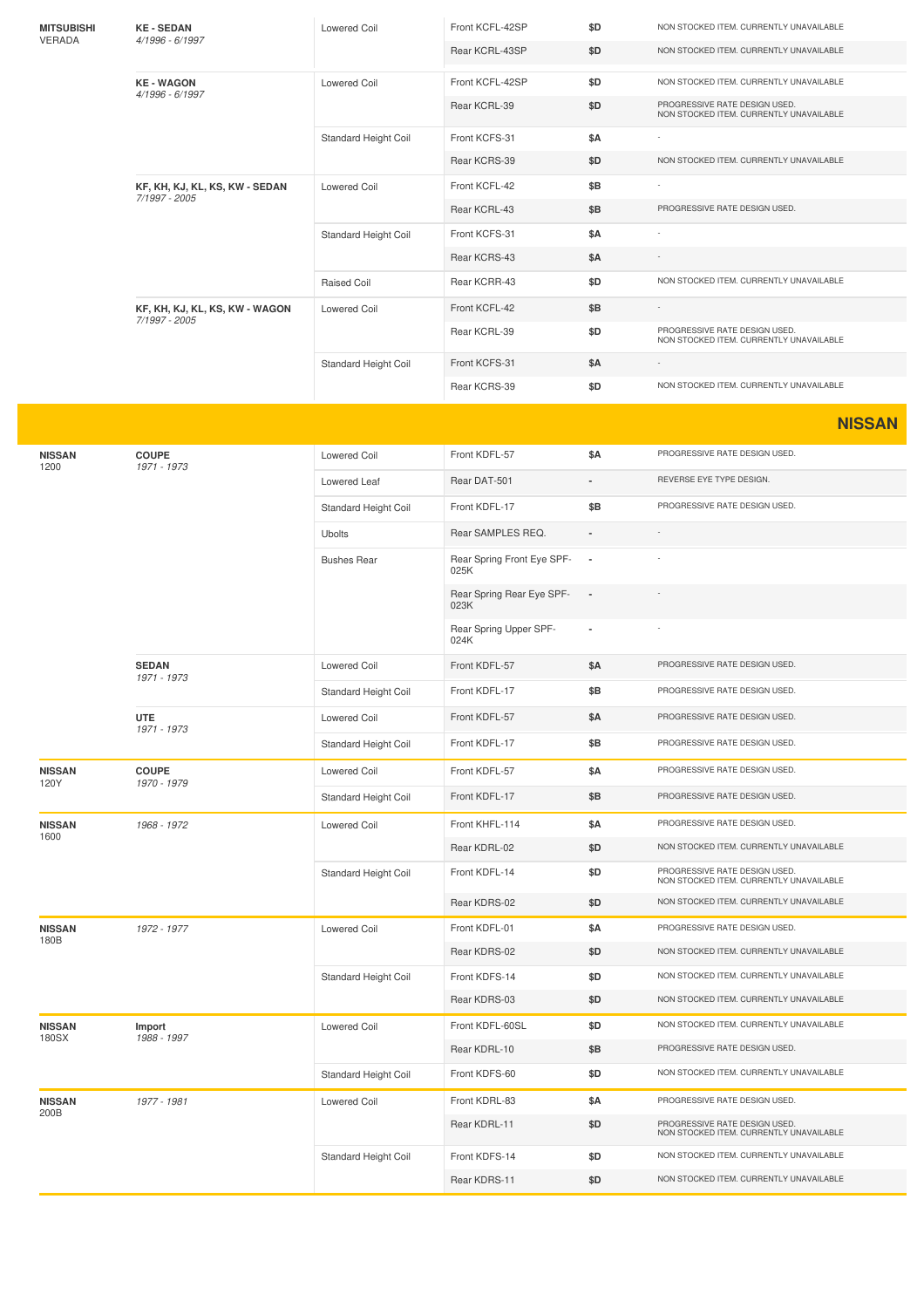| <b>NISSAN</b><br>200SX | S <sub>14</sub><br>10/1994 - 10/2000 | Lowered Coil         | Front KDFL-60   | \$D |                                                                          |
|------------------------|--------------------------------------|----------------------|-----------------|-----|--------------------------------------------------------------------------|
|                        |                                      |                      | Rear KDRL-61    | \$D | PROGRESSIVE RATE DESIGN USED.<br>NON STOCKED ITEM, CURRENTLY UNAVAILABLE |
|                        |                                      | Standard Height Coil | Front KDFS-60   | \$D | NON STOCKED ITEM. CURRENTLY UNAVAILABLE                                  |
|                        |                                      |                      | Rear KDRL-61SP  | \$D | PROGRESSIVE RATE DESIGN USED.<br>NON STOCKED ITEM, CURRENTLY UNAVAILABLE |
|                        |                                      |                      |                 |     |                                                                          |
|                        | S <sub>15</sub><br>10/2000 - 3/2003  | Lowered Coil         | Front KDFL-60SL | \$D | NON STOCKED ITEM, CURRENTLY UNAVAILABLE                                  |
|                        |                                      |                      | Rear KDRL-61    | \$D | PROGRESSIVE RATE DESIGN USED.<br>NON STOCKED ITEM, CURRENTLY UNAVAILABLE |
|                        |                                      | Standard Height Coil | Front KDFS-60   | \$D | NON STOCKED ITEM, CURRENTLY UNAVAILABLE                                  |
|                        |                                      |                      | Rear KDRL-61SP  | \$D | PROGRESSIVE RATE DESIGN USED.<br>NON STOCKED ITEM, CURRENTLY UNAVAILABLE |
|                        |                                      |                      |                 |     |                                                                          |

| <b>NISSAN</b><br>240C | 1972 - 1979        | Standard Height Coil | Front KDFS-34 | \$D | NON STOCKED ITEM. CURRENTLY UNAVAILABLE                                  |
|-----------------------|--------------------|----------------------|---------------|-----|--------------------------------------------------------------------------|
| <b>NISSAN</b>         | 1972 - 1977        | <b>Lowered Coil</b>  | Front KDRL-83 | \$Α | PROGRESSIVE RATE DESIGN USED.                                            |
| 240K                  |                    |                      | Rear KDRL-07  | \$D | NON STOCKED ITEM. CURRENTLY UNAVAILABLE                                  |
|                       |                    | Standard Height Coil | Front KDFS-14 | \$D | NON STOCKED ITEM. CURRENTLY UNAVAILABLE                                  |
|                       |                    |                      | Rear KDRS-07  | \$D | NON STOCKED ITEM. CURRENTLY UNAVAILABLE                                  |
| <b>NISSAN</b><br>240Z | 1970 - 1975        | <b>Lowered Coil</b>  | Front KDFL-08 | \$D | PROGRESSIVE RATE DESIGN USED.<br>NON STOCKED ITEM. CURRENTLY UNAVAILABLE |
|                       |                    |                      | Rear KDRL-09  | \$D | NON STOCKED ITEM. CURRENTLY UNAVAILABLE                                  |
|                       |                    | Standard Height Coil | Front KDFS-08 | \$D |                                                                          |
|                       |                    |                      | Rear KDRS-09  | \$D | NON STOCKED ITEM. CURRENTLY UNAVAILABLE                                  |
| <b>NISSAN</b><br>260C | 1972 - 1979        | Standard Height Coil | Front KDFS-34 | \$D | NON STOCKED ITEM. CURRENTLY UNAVAILABLE                                  |
| <b>NISSAN</b><br>260Z | 1970 - 1979        | <b>Lowered Coil</b>  | Front KDFL-04 | \$D | NON STOCKED ITEM. CURRENTLY UNAVAILABLE                                  |
|                       |                    |                      | Rear KDRS-09  | \$D | NON STOCKED ITEM. CURRENTLY UNAVAILABLE                                  |
|                       |                    | Standard Height Coil | Front KDFS-04 | \$Β |                                                                          |
|                       |                    |                      | Rear KDRS-05  | \$D | NON STOCKED ITEM. CURRENTLY UNAVAILABLE                                  |
| <b>NISSAN</b><br>280C | 330<br>1978 - 1980 | Standard Height Coil | Front KDFS-35 | \$D |                                                                          |
|                       | 430                | Standard Height Coil | Front KDFS-35 | \$D |                                                                          |
|                       | 1980 - 1983        |                      | Rear KDRS-18  | \$D | NON STOCKED ITEM. CURRENTLY UNAVAILABLE                                  |
| <b>NISSAN</b>         | 1979 - 1984        | <b>Lowered Coil</b>  | Front KDFL-15 | \$D | NON STOCKED ITEM. CURRENTLY UNAVAILABLE                                  |
| 280ZX                 |                    |                      | Rear KDRL-11  | \$D | PROGRESSIVE RATE DESIGN USED.<br>NON STOCKED ITEM. CURRENTLY UNAVAILABLE |
|                       |                    | Standard Height Coil | Front KDFS-15 | \$D | NON STOCKED ITEM. CURRENTLY UNAVAILABLE                                  |
|                       |                    |                      | Rear KDRS-11  | \$D | NON STOCKED ITEM. CURRENTLY UNAVAILABLE                                  |
| <b>NISSAN</b><br>300C | 1984 - 1988        | Standard Height Coil | Rear KDRS-18  | \$D | NON STOCKED ITEM. CURRENTLY UNAVAILABLE                                  |
| <b>NISSAN</b>         | Z31<br>1984 - 1989 | <b>Lowered Coil</b>  | Front KDFL-16 | \$D | NON STOCKED ITEM. CURRENTLY UNAVAILABLE                                  |
| 300ZX                 |                    |                      | Rear KDRL-25  | \$D | NON STOCKED ITEM. CURRENTLY UNAVAILABLE                                  |
|                       |                    | Standard Height Coil | Front KDFS-16 | \$D | NON STOCKED ITEM. CURRENTLY UNAVAILABLE                                  |
|                       |                    |                      | Rear KDRS-25  | \$D | NON STOCKED ITEM. CURRENTLY UNAVAILABLE                                  |
|                       | Z32                | Lowered Coil         | Front KDFL-86 | \$D | NON STOCKED ITEM. CURRENTLY UNAVAILABLE                                  |
|                       | 1988 - 1996        |                      | Rear KDRL-87  | \$D | NON STOCKED ITEM. CURRENTLY UNAVAILABLE                                  |
|                       |                    | Standard Height Coil | Front KDFS-86 | \$D | NON STOCKED ITEM. CURRENTLY UNAVAILABLE                                  |
|                       |                    |                      | Rear KDRS-87  | \$D | NON STOCKED ITEM. CURRENTLY UNAVAILABLE                                  |
|                       | Z32 - TURBO        | Lowered Coil         | Front KDFS-86 | \$D | NON STOCKED ITEM. CURRENTLY UNAVAILABLE                                  |
|                       | 1988 - 1996        |                      | Rear KDRL-87  | \$D | NON STOCKED ITEM. CURRENTLY UNAVAILABLE                                  |
|                       |                    | Standard Height Coil | Rear KDRS-87  | \$D | NON STOCKED ITEM. CURRENTLY UNAVAILABLE                                  |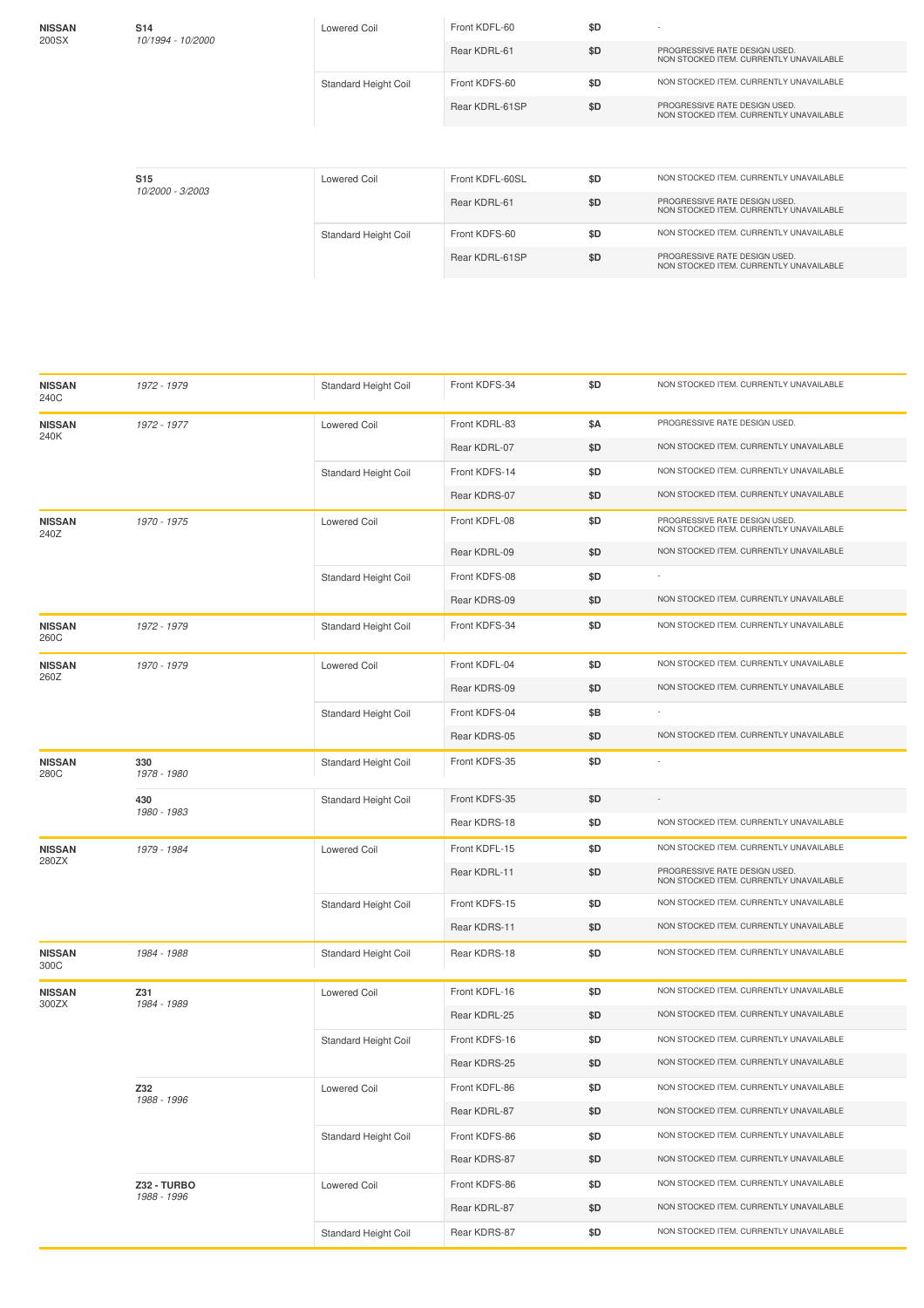**NISSAN** 350Z

**Z33** *2003 -2009*

Lowered Coil Front KDFL-48 **\$D** NON STOCKED ITEM. CURRENTLY UNAVAILABLE Rear KDRL-49 **\$D** NON STOCKED ITEM. CURRENTLY UNAVAILABLE

| <b>NISSAN</b><br><b>ALTIMA</b>   | L33<br>2012 - Current                            | Lowered Coil                | Front KDFL-12   | \$D        | NON STOCKED ITEM. CURRENTLY UNAVAILABLE                                  |
|----------------------------------|--------------------------------------------------|-----------------------------|-----------------|------------|--------------------------------------------------------------------------|
|                                  |                                                  |                             | Rear KDRL-52    | \$D        | NON STOCKED ITEM. CURRENTLY UNAVAILABLE                                  |
| <b>NISSAN</b><br><b>BLUEBIRD</b> | 910 SEDAN (INC TRX)<br>1981 - 1986               | <b>Lowered Coil</b>         | Front KDRL-50   | <b>\$A</b> | PROGRESSIVE RATE DESIGN USED.                                            |
|                                  |                                                  |                             | Rear KDRL-11    | \$D        | PROGRESSIVE RATE DESIGN USED.<br>NON STOCKED ITEM. CURRENTLY UNAVAILABLE |
|                                  |                                                  | Standard Height Coil        | Front KDFL-14   | \$D        | PROGRESSIVE RATE DESIGN USED.<br>NON STOCKED ITEM. CURRENTLY UNAVAILABLE |
|                                  |                                                  |                             | Rear KDRS-11    | \$D        | NON STOCKED ITEM. CURRENTLY UNAVAILABLE                                  |
|                                  | U13<br>1993 - 1997                               | <b>Lowered Coil</b>         | Front KFFL-25   | \$D        | PROGRESSIVE RATE DESIGN USED.<br>NON STOCKED ITEM. CURRENTLY UNAVAILABLE |
|                                  |                                                  |                             | Rear KDRL-50    | \$Α        | PROGRESSIVE RATE DESIGN USED.                                            |
|                                  |                                                  | Standard Height Coil        | Front KFFS-25   | \$Β        |                                                                          |
|                                  |                                                  |                             | Rear KDRS-83    | \$D        | PROGRESSIVE RATE DESIGN USED.<br>NON STOCKED ITEM. CURRENTLY UNAVAILABLE |
| <b>NISSAN</b><br><b>CUBE</b>     | <b>BZ11 - YZ11</b><br>2002 - 2008                | <b>Lowered Coil</b>         | Front KDFL-55SL | \$D        | NON STOCKED ITEM. CURRENTLY UNAVAILABLE                                  |
|                                  |                                                  |                             | Rear KDRL-56    | \$D        |                                                                          |
| <b>NISSAN</b><br>EXA             | <b>N13 2 DOOR</b><br>1987 - 9/1991               | <b>Lowered Coil</b>         | Front KDRL-50   | \$Α        | PROGRESSIVE RATE DESIGN USED.                                            |
|                                  |                                                  |                             | Rear KDRL-50SL  | \$D        | PROGRESSIVE RATE DESIGN USED.<br>NON STOCKED ITEM. CURRENTLY UNAVAILABLE |
|                                  |                                                  | <b>Standard Height Coil</b> | Front KDRL-83   | \$Α        | PROGRESSIVE RATE DESIGN USED.                                            |
|                                  |                                                  |                             | Rear KDRL-50    | \$Α        | PROGRESSIVE RATE DESIGN USED.                                            |
| <b>NISSAN</b><br><b>GAZELLE</b>  | <b>CA20 ENG - IRS</b><br>1984 - 1986             | <b>Lowered Coil</b>         | Front KDFL-15   | \$D        | NON STOCKED ITEM. CURRENTLY UNAVAILABLE                                  |
|                                  |                                                  | Standard Height Coil        | Rear KDRL-25    | \$D        | PROGRESSIVE RATE DESIGN USED.<br>NON STOCKED ITEM. CURRENTLY UNAVAILABLE |
|                                  | <b>CA21 ENG - LIVE AXLE TURBO</b><br>1986 - 1989 | <b>Lowered Coil</b>         | Front KDFL-15   | \$D        | NON STOCKED ITEM. CURRENTLY UNAVAILABLE                                  |
|                                  |                                                  |                             | Rear KHRL-80    | \$D        | PROGRESSIVE RATE DESIGN USED.<br>NON STOCKED ITEM. CURRENTLY UNAVAILABLE |
| <b>NISSAN</b><br><b>INFINITI</b> | G50<br>1993 - 1997                               | <b>Lowered Coil</b>         | Front KDFL-36   | \$D        | NON STOCKED ITEM. CURRENTLY UNAVAILABLE                                  |
|                                  |                                                  |                             | Rear KDRL-37    | \$D        | NON STOCKED ITEM. CURRENTLY UNAVAILABLE                                  |
|                                  |                                                  | <b>Standard Height Coil</b> | Front KDFS-36   | \$D        | NON STOCKED ITEM. CURRENTLY UNAVAILABLE                                  |
|                                  |                                                  |                             | Rear KDRS-37    | \$D        | NON STOCKED ITEM. CURRENTLY UNAVAILABLE                                  |
| <b>NISSAN</b><br>JUKE            | F15 FWD<br>2013 - 12/2014                        | <b>Lowered Coil</b>         | Front KDFL-85   | \$D        | NON STOCKED ITEM. CURRENTLY UNAVAILABLE                                  |
|                                  |                                                  |                             | Rear KDRL-97    | \$D        |                                                                          |
|                                  | F15A AWD - SER 2                                 | <b>Lowered Coil</b>         | Front KDFL-91   | \$D        | NON STOCKED ITEM. CURRENTLY UNAVAILABLE                                  |
|                                  | 1/2015 - Current                                 |                             | Rear KDRL-92    | \$D        | NON STOCKED ITEM. CURRENTLY UNAVAILABLE                                  |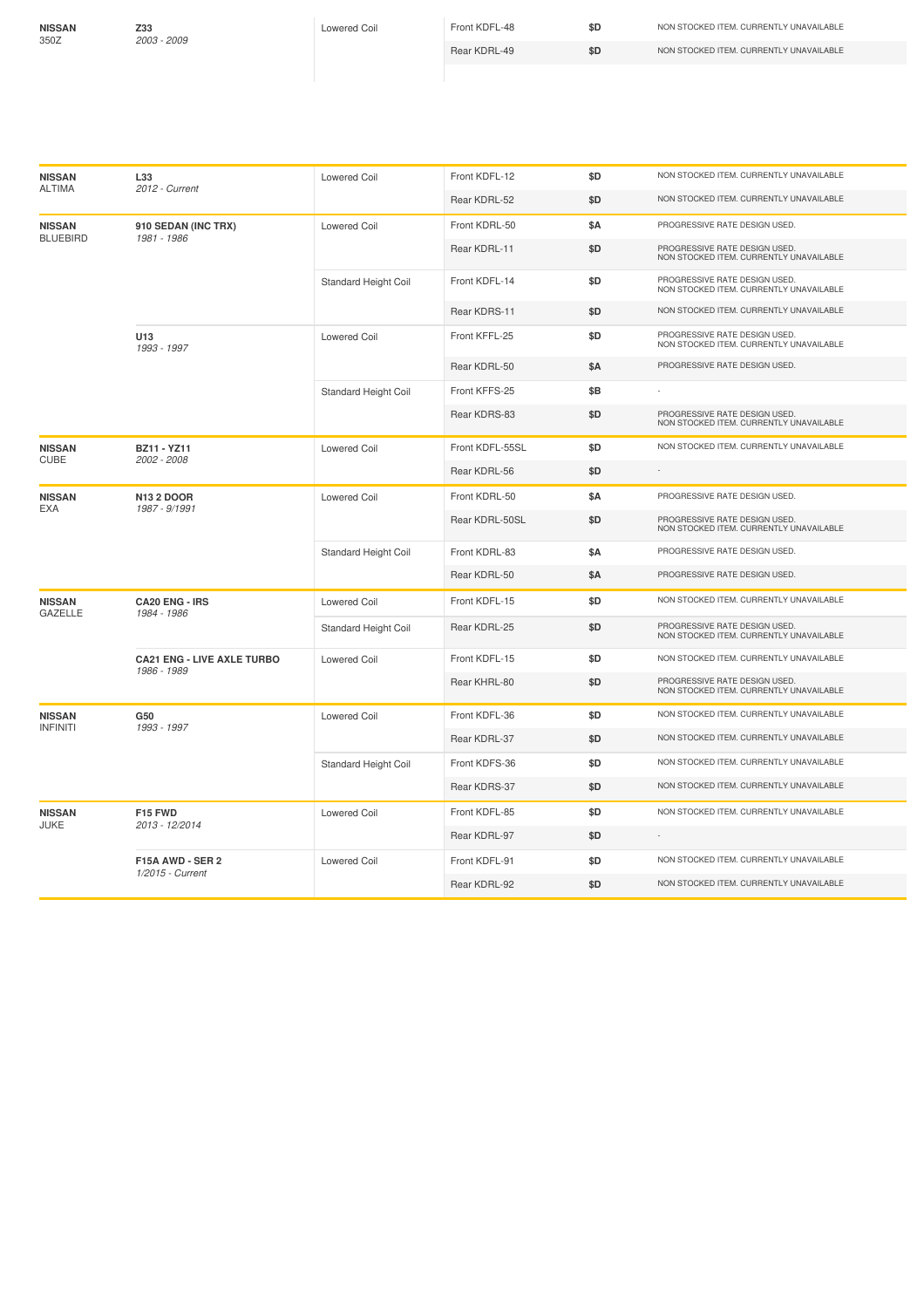| <b>NISSAN</b><br>MAXIMA | A32 SERIES 2.3 & 4<br>2/1995 - 11/1999 | Lowered Coil         | Front KDFL-62  | \$D        | NON STOCKED ITEM. CURRENTLY UNAVAILABLE                                  |
|-------------------------|----------------------------------------|----------------------|----------------|------------|--------------------------------------------------------------------------|
|                         |                                        |                      | Rear KDRL-63   | \$D        | PROGRESSIVE RATE DESIGN USED.<br>NON STOCKED ITEM. CURRENTLY UNAVAILABLE |
|                         |                                        | Standard Height Coil | Front KDFS-62  | \$D        | NON STOCKED ITEM. CURRENTLY UNAVAILABLE                                  |
|                         |                                        |                      | Rear KDRS-63   | \$D        | PROGRESSIVE RATE DESIGN USED.                                            |
|                         | A33<br>12/1999 - 11/2003               | <b>Lowered Coil</b>  | Front KDFL-62  | \$D        | NON STOCKED ITEM. CURRENTLY UNAVAILABLE                                  |
|                         |                                        |                      | Rear KDRS-65SP | \$B        | PROGRESSIVE RATE DESIGN USED.                                            |
|                         |                                        | Standard Height Coil | Front KDFS-62  | \$D        | NON STOCKED ITEM. CURRENTLY UNAVAILABLE                                  |
|                         |                                        |                      | Rear KDRS-93   | \$D        | NON STOCKED ITEM. CURRENTLY UNAVAILABLE                                  |
|                         | J30<br>1990 - 1/1995                   | Lowered Coil         | Front KDFL-84  | \$D        | NON STOCKED ITEM. CURRENTLY UNAVAILABLE                                  |
|                         |                                        |                      | Rear KDRL-83   | <b>\$A</b> | PROGRESSIVE RATE DESIGN USED.                                            |
|                         |                                        | Standard Height Coil | Front KDFS-84  | \$D        | NON STOCKED ITEM. CURRENTLY UNAVAILABLE                                  |
|                         |                                        |                      | Rear KDRS-83   | \$D        | PROGRESSIVE RATE DESIGN USED.<br>NON STOCKED ITEM. CURRENTLY UNAVAILABLE |
|                         | J31<br>12/2003 - 1/2009                | <b>Lowered Coil</b>  | Front KDFL-51  | \$D        |                                                                          |
|                         |                                        |                      | Rear KDRL-52   | \$D        | NON STOCKED ITEM. CURRENTLY UNAVAILABLE                                  |
|                         |                                        | Standard Height Coil | Front KDFS-51  | \$D        | NON STOCKED ITEM. CURRENTLY UNAVAILABLE                                  |
|                         |                                        |                      | Rear KDRS-52   | \$D        | NON STOCKED ITEM. CURRENTLY UNAVAILABLE                                  |
|                         |                                        |                      |                |            |                                                                          |
|                         | J32                                    | <b>Lowered Coil</b>  | Front KDFL-12  | \$D        | NON STOCKED ITEM. CURRENTLY UNAVAILABLE                                  |
|                         | 2/2009 - 2013                          |                      | Rear KDRL-52SP | \$D        | $\sim$                                                                   |
|                         |                                        | Standard Height Coil | Rear KDRS-52   | \$D        | NON STOCKED ITEM. CURRENTLY UNAVAILABLE                                  |
|                         |                                        |                      |                |            |                                                                          |

| <b>NISSAN</b><br><b>MICRA</b>  | K11<br>1995 - 1997             | Lowered Coil         | Front KDFL-26     | \$D                      | NON STOCKED ITEM. CURRENTLY UNAVAILABLE                                                                                |
|--------------------------------|--------------------------------|----------------------|-------------------|--------------------------|------------------------------------------------------------------------------------------------------------------------|
|                                |                                |                      | Rear KDFL-08      | \$D                      | PROGRESSIVE RATE DESIGN USED.<br>NON STOCKED ITEM. CURRENTLY UNAVAILABLE                                               |
|                                |                                | Standard Height Coil | Front KDFS-26     | \$D                      | NON STOCKED ITEM. CURRENTLY UNAVAILABLE                                                                                |
|                                |                                |                      | Rear KDFS-04      | \$B                      |                                                                                                                        |
| <b>NISSAN</b><br><b>MURANO</b> | Z50<br>2005 - 2008             | <b>Lowered Coil</b>  | Front KDFL-53     | \$D                      | ×,                                                                                                                     |
|                                |                                |                      | Rear KDRL-54      | \$D                      | PROGRESSIVE RATE DESIGN USED.<br>NON STOCKED ITEM. CURRENTLY UNAVAILABLE                                               |
|                                |                                | <b>Raised Coil</b>   | Front KDFR-53     | \$D                      | NON STOCKED ITEM. CURRENTLY UNAVAILABLE                                                                                |
|                                |                                |                      | Rear KDRR-54      | \$D                      | NON STOCKED ITEM. CURRENTLY UNAVAILABLE                                                                                |
|                                | Z <sub>51</sub><br>2009 - 2010 | Lowered Coil         | Front KDFL-64     | \$D                      | NON STOCKED ITEM. CURRENTLY UNAVAILABLE                                                                                |
|                                |                                |                      | Rear KDRL-54      | \$D                      | PROGRESSIVE RATE DESIGN USED.<br>NON STOCKED ITEM. CURRENTLY UNAVAILABLE                                               |
|                                |                                | <b>Raised Coil</b>   | Rear KDRR-54      | \$D                      | NON STOCKED ITEM. CURRENTLY UNAVAILABLE                                                                                |
| <b>NISSAN</b><br><b>NAVARA</b> | D21, D22 - 2WD<br>1997 - 2014  | <b>Raised Coil</b>   | Front TORSION BAR |                          | TORSION BARS SHOWN FOR ILLUSTRATION PURPOSES ONLY.<br>KING SPRINGS DO NOT SUPPLY OR MANUFACTURE TORSION<br><b>BARS</b> |
|                                |                                | Raised EHD Leaf      | Rear NIS-200      |                          |                                                                                                                        |
|                                |                                | <b>Ubolts</b>        | Rear UB-451 X 4   | $\overline{\phantom{a}}$ | RD 12 X 77 X 175                                                                                                       |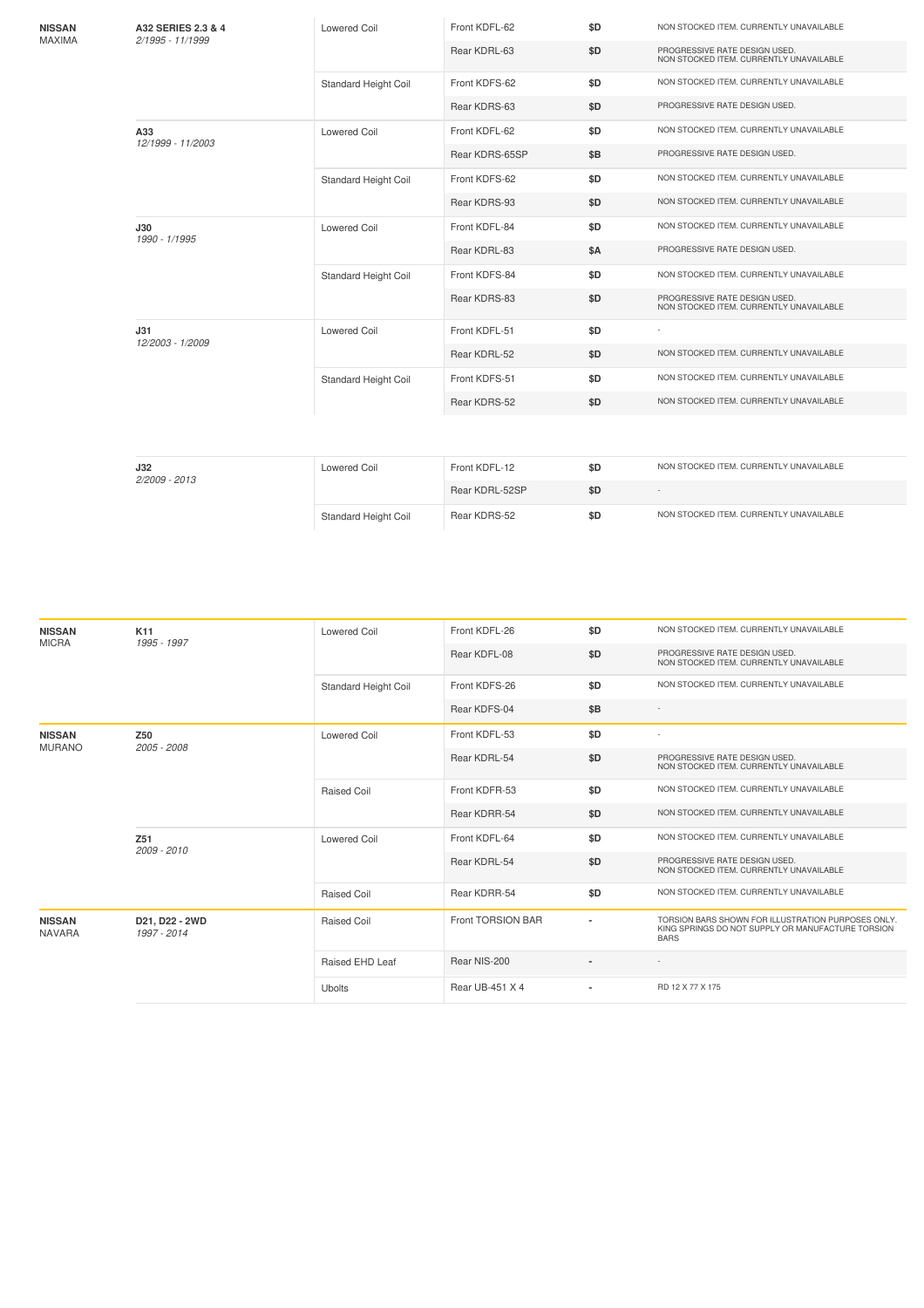| D21, D22 - 4WD DUAL CAB<br>1997 - 2002         | Standard Height Leaf   | Rear NIS-013 ZZ                     |                          | <b>IMPORTED SPRING</b><br>UP TO 300KG OF LOAD                                                                                         |
|------------------------------------------------|------------------------|-------------------------------------|--------------------------|---------------------------------------------------------------------------------------------------------------------------------------|
|                                                | Raised Coil            | Front TORSION BAR                   |                          | TORSION BARS SHOWN FOR ILLUSTRATION PURPOSES ONLY.<br>KING SPRINGS DO NOT SUPPLY OR MANUFACTURE TORSION<br><b>BARS</b>                |
|                                                | Raised Leaf            | Rear NIS-014 ZZ                     |                          | LONGER UBOLTS REQUIRED.<br><b>IMPORTED SPRING</b><br>CONSTANT LOAD OF 300KG UP TO GVM                                                 |
|                                                | <b>Ubolts</b>          | Rear UB-700 X 4                     | $\blacksquare$           | SQ 12 X 63 X 180                                                                                                                      |
|                                                | Pin                    | Rear SK-NSN003G X 2                 |                          |                                                                                                                                       |
|                                                | Shackle                | Rear SK-NIS-018G X 2                | ä,                       |                                                                                                                                       |
|                                                | <b>Bushes Rear</b>     | Rear Spring Front Eye SPF-<br>1163K | $\blacksquare$           |                                                                                                                                       |
|                                                |                        | Rear Spring Rear Eye SPF-<br>203K#  | $\overline{\phantom{a}}$ |                                                                                                                                       |
|                                                | <b>BUSH KIT</b>        | Kit KIT-136K                        |                          |                                                                                                                                       |
|                                                |                        |                                     |                          |                                                                                                                                       |
| D21, D22 - 4WD SINGLE CAB<br>1997 - 2014       | Raised Coil            | Front TORSION BAR                   |                          | TORSION BARS SHOWN FOR ILLUSTRATION PURPOSES ONLY.<br>KING SPRINGS DO NOT SUPPLY OR MANUFACTURE TORSION<br><b>BARS</b>                |
|                                                | Raised Leaf            | Rear NIS-013 ZZ                     |                          | <b>IMPORTED SPRING</b><br>UP TO 300KG OF LOAD                                                                                         |
|                                                | Raised EHD Leaf        | Rear NIS-014 ZZ                     |                          | LONGER UBOLTS REQUIRED.<br><b>IMPORTED SPRING</b><br>CONSTANT LOAD OF 300KG UP TO GVM                                                 |
|                                                | Ubolts                 | Rear UB-700 X 4                     |                          | SQ 12 X 63 X 180                                                                                                                      |
|                                                | Pin                    | Rear SK-NSN003G X 2                 | ٠                        |                                                                                                                                       |
|                                                | Shackle                | Rear SK-NIS-018G X 2                |                          |                                                                                                                                       |
|                                                | <b>Bushes Rear</b>     | Rear Spring Front Eye SPF-<br>1163K | $\overline{\phantom{a}}$ |                                                                                                                                       |
|                                                |                        | Rear Spring Rear Eye SPF-<br>203K#  | $\overline{\phantom{a}}$ |                                                                                                                                       |
|                                                | <b>BUSH KIT</b>        | Kit KIT-136K                        | ä,                       |                                                                                                                                       |
| <b>D40 - 2WD CHASSIS NO. MNT</b><br>(THAILAND) | <b>Lowered Coil</b>    | Front KDFL-70SL                     | \$D                      |                                                                                                                                       |
| 2008 - 2015                                    | Lowered Leaf           | Rear NIS-302/70                     | ٠                        |                                                                                                                                       |
|                                                | <b>Ubolts</b>          | Rear UB-453/2 X 4                   |                          | SQ 14 X 62 X 180                                                                                                                      |
| <b>D40 - 2WD CHASSIS NO. VSK</b><br>(SPAIN)    | <b>Lowered Coil</b>    | Front KDFL-70SL                     | \$D                      |                                                                                                                                       |
| 2008 - 2015                                    | <b>Ubolts</b>          | Rear UB-453/2 X 4                   |                          | SQ 14 X 62 X 180                                                                                                                      |
| D40 - 4WD 3L DIESEL<br>2011 - 2/2015           | Raised Coil            | Front KDFR-70HDSP                   | \$Β                      |                                                                                                                                       |
|                                                | Raised Leaf            | Rear NIS-032 ZZ                     |                          | LONGER UBOLTS REQUIRED.<br><b>IMPORTED SPRING</b><br>UP TO 300KG OF LOAD                                                              |
|                                                | Raised Coil (50-100KG) | Front KDFR-70EHDSP                  | \$Β                      |                                                                                                                                       |
|                                                | Raised EHD Leaf        | Rear NIS-032HD ZZ                   |                          | LONGER UBOLTS REQUIRED.<br>LONG TRAVEL SHOCK ABSORBERS ARE RECOMMENDED.<br><b>IMPORTED SPRING</b><br>CONSTANT LOAD OF 300KG UP TO GVM |
|                                                | Raised EEHD Leaf       | Rear NIS-032EHD ZZ                  | ä,                       | LONGER UBOLTS REQUIRED.<br>LONG TRAVEL SHOCK ABSORBERS ARE RECOMMENDED.<br><b>IMPORTED SPRING</b><br>CONSTANT LOAD OF 500KG UP TO GVM |
|                                                | <b>Ubolts</b>          | Rear UB-453/2 X 4                   |                          | SQ 14 X 62 X 180                                                                                                                      |
|                                                | Pin                    | Rear SK-387-2G X 2                  |                          |                                                                                                                                       |
|                                                | Shackle                | Rear SK-NIS-020G X 2                | $\blacksquare$           |                                                                                                                                       |
|                                                | <b>Bushes Rear</b>     | Rear Spring Front Eye SPF-<br>2766K | $\overline{\phantom{a}}$ |                                                                                                                                       |
|                                                |                        | Rear Spring Rear Eye SPF-<br>2767K  | $\overline{\phantom{a}}$ |                                                                                                                                       |
|                                                |                        | Rear Spring Upper SPF-<br>2768K     |                          |                                                                                                                                       |
|                                                | <b>BUSH KIT</b>        | Kit KIT-141K                        |                          |                                                                                                                                       |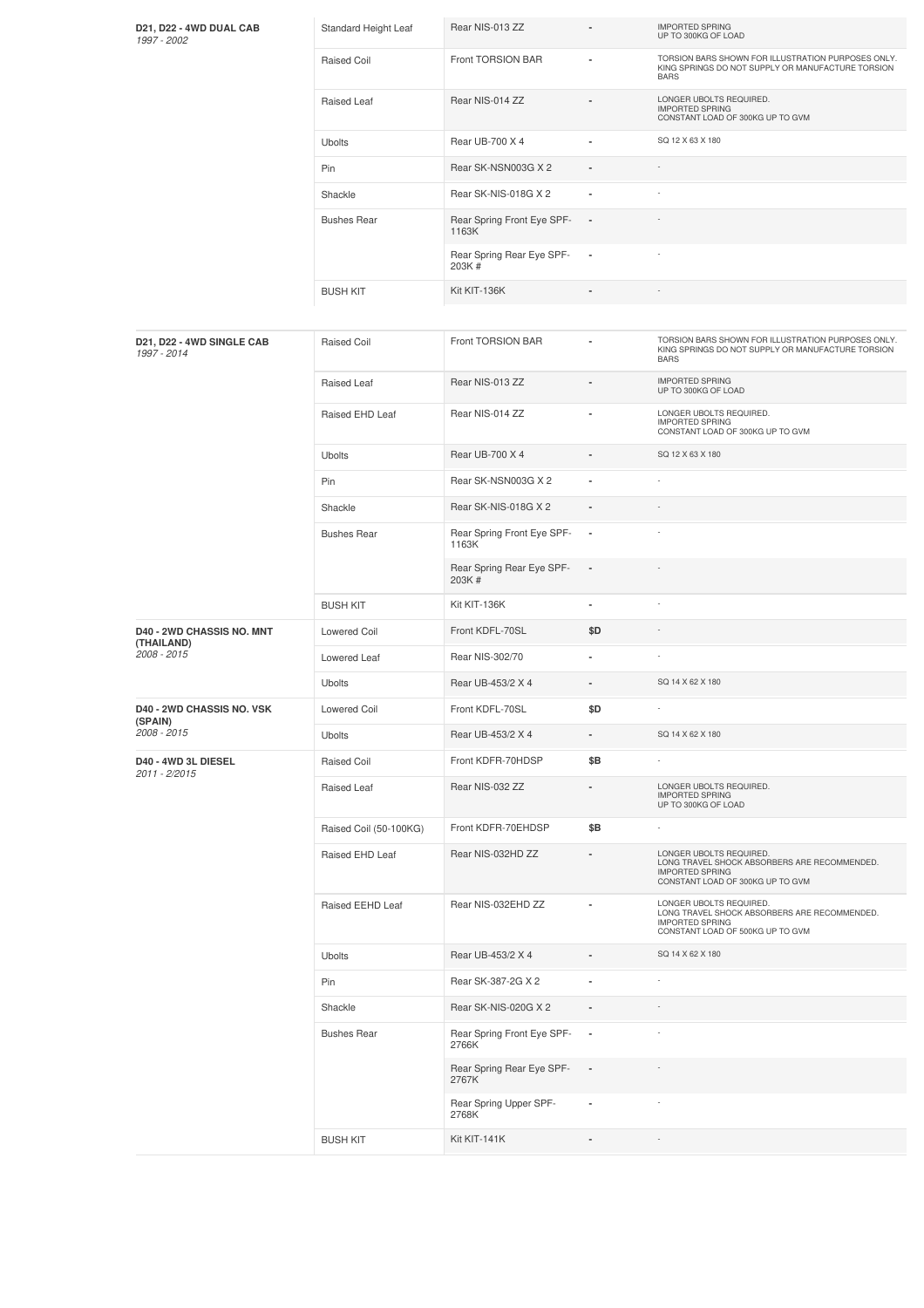|          | D40 - 4WD 4L V6 PET & 2.5 DIESEL<br>2005 - 2/2015       | <b>Lowered Coil</b>                 | Front KDFL-70                       | \$D                      | NON STOCKED ITEM. CURRENTLY UNAVAILABLE                                                                                               |
|----------|---------------------------------------------------------|-------------------------------------|-------------------------------------|--------------------------|---------------------------------------------------------------------------------------------------------------------------------------|
|          |                                                         |                                     | Front KDFL-70T                      | \$D                      | TAPERED WIRE PROGRESSIVE RATE COMFORT DESIGN<br>NON STOCKED ITEM. CURRENTLY UNAVAILABLE                                               |
|          |                                                         | Standard Height Coil                | Front KDFS-70                       | \$B                      |                                                                                                                                       |
|          |                                                         | Raised Coil                         | Front KDFR-70                       | \$Β                      |                                                                                                                                       |
|          |                                                         |                                     | Front KDFR-70T                      | \$C                      | TAPERED WIRE PROGRESSIVE RATE COMFORT DESIGN                                                                                          |
|          |                                                         | Raised Leaf                         | Rear NIS-032 ZZ                     |                          | LONGER UBOLTS REQUIRED.<br><b>IMPORTED SPRING</b><br>UP TO 300KG OF LOAD                                                              |
|          |                                                         | Raised Coil (50-100KG)              | Front KDFR-70HD                     | \$B                      |                                                                                                                                       |
|          |                                                         |                                     | Front KDFR-70HDT                    | \$C                      | TAPERED WIRE PROGRESSIVE RATE COMFORT DESIGN                                                                                          |
|          |                                                         | Raised Coil (100-250KG)             | Front KDFR-70EHD                    | \$B                      |                                                                                                                                       |
|          |                                                         | Raised EHD Leaf                     | Rear NIS-032HD ZZ                   |                          | LONGER UBOLTS REQUIRED.<br>LONG TRAVEL SHOCK ABSORBERS ARE RECOMMENDED.<br><b>IMPORTED SPRING</b><br>CONSTANT LOAD OF 300KG UP TO GVM |
|          |                                                         | Ubolts                              | Rear UB-453/2 X 4                   |                          | SQ 14 X 62 X 180                                                                                                                      |
|          |                                                         | Pin                                 | Rear SK-387-2G X 2                  |                          |                                                                                                                                       |
|          |                                                         | Shackle                             | Rear SK-NIS-020G X 2                | $\blacksquare$           |                                                                                                                                       |
|          |                                                         | <b>Bushes Rear</b>                  | Rear Spring Front Eye SPF-<br>2766K |                          |                                                                                                                                       |
|          |                                                         |                                     | Rear Spring Rear Eye SPF-<br>2767K  | $\overline{\phantom{a}}$ |                                                                                                                                       |
|          |                                                         |                                     | Rear Spring Upper SPF-<br>2768K     |                          |                                                                                                                                       |
|          |                                                         | <b>BUSH KIT</b>                     | Kit KIT-141K                        |                          |                                                                                                                                       |
|          | NP300 (D23) 4WD COIL REAR DUAL<br>CAB<br>2015 - Current | <b>Lowered Coil</b>                 | Front KDFL-72T                      | \$D                      | TAPERED WIRE PROGRESSIVE RATE COMFORT DESIGN                                                                                          |
|          |                                                         |                                     | Rear KDRL-73T                       | \$D                      | TAPERED WIRE PROGRESSIVE RATE COMFORT DESIGN<br>NON STOCKED ITEM. CURRENTLY UNAVAILABLE                                               |
|          |                                                         | Standard Height Coil                | Rear KDRS-73                        | \$B                      |                                                                                                                                       |
|          |                                                         | Raised Coil                         | Front KDFR-72                       | \$B                      |                                                                                                                                       |
|          |                                                         |                                     | Front KDFR-72T                      | \$C                      | TAPERED WIRE PROGRESSIVE RATE COMFORT DESIGN                                                                                          |
|          |                                                         |                                     | Rear KDRR-73                        | \$B                      | PROGRESSIVE RATE DESIGN USED.                                                                                                         |
|          |                                                         | Raised Coil (50-100KG)              | Front KDFR-72HD                     | \$B                      |                                                                                                                                       |
|          |                                                         |                                     | Front KDFR-72HDT                    | \$C                      | TAPERED WIRE PROGRESSIVE RATE COMFORT DESIGN                                                                                          |
|          |                                                         | Raised Comfort Coil (100-<br>250KG) | Rear KDRR-73H                       | \$Β                      |                                                                                                                                       |
|          |                                                         | Raised Coil (100-300KG)             | Rear KDRR-73HD                      | \$Β                      |                                                                                                                                       |
|          |                                                         | Raised Coil (300-500KG)             | Rear KDRR-73EHD                     | \$C                      |                                                                                                                                       |
|          | NP300 (D23) 4WD LEAF REAR<br>2015 - Current             | Raised Coil                         | Front KDFR-72                       | \$B                      |                                                                                                                                       |
|          |                                                         |                                     | Front KDFR-72T                      | \$C                      | TAPERED WIRE PROGRESSIVE RATE COMFORT DESIGN                                                                                          |
|          |                                                         | Raised Leaf                         | Rear NIS-034 ZZ                     | $\blacksquare$           | <b>IMPORTED SPRING</b><br>UP TO 300KG OF LOAD                                                                                         |
|          |                                                         | Raised Coil (50-100KG)              | Front KDFR-72HD                     | \$Β                      |                                                                                                                                       |
|          |                                                         |                                     | Front KDFR-72HDT                    | \$C                      | TAPERED WIRE PROGRESSIVE RATE COMFORT DESIGN                                                                                          |
|          |                                                         | Raised EHD Leaf                     | Rear NIS-034HD ZZ                   | $\blacksquare$           | LONGER UBOLTS REQUIRED.<br>LONG TRAVEL SHOCK ABSORBERS ARE RECOMMENDED.<br><b>IMPORTED SPRING</b><br>CONSTANT LOAD OF 500KG UP TO GVM |
|          |                                                         | Ubolts                              | Rear UB-453/3 X 4                   | $\blacksquare$           | RD 14 X 83 X 195                                                                                                                      |
|          |                                                         | <b>BUSH KIT</b>                     | Kit KIT-211K                        |                          |                                                                                                                                       |
| NISSAN   | 1991 - 1995                                             | <b>Lowered Coil</b>                 | Front KDFL-01                       | \$Α                      | PROGRESSIVE RATE DESIGN USED.                                                                                                         |
| NX COUPE |                                                         |                                     | Rear KDRL-50SL                      | \$D                      | PROGRESSIVE RATE DESIGN USED.<br>NON STOCKED ITEM. CURRENTLY UNAVAILABLE                                                              |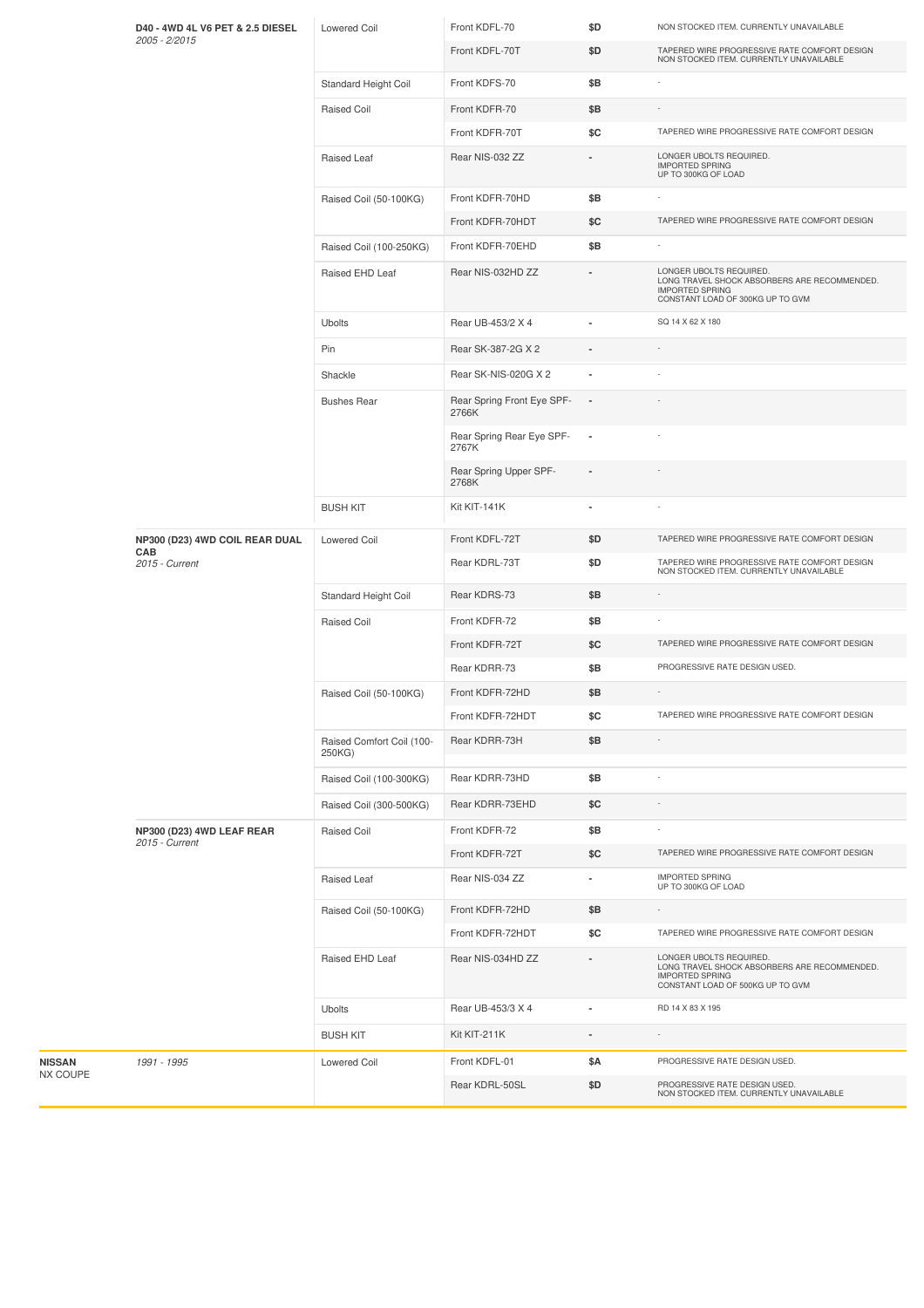| <b>NISSAN</b>     |  |
|-------------------|--|
| <b>PATHFINDER</b> |  |

| D21<br>2/1988 - 10/1995 | Lowered Coil         | Front TORSION BAR |     | TORSION BARS SHOWN FOR ILLUSTRATION PURPOSES ONLY.<br>KING SPRINGS DO NOT SUPPLY OR MANUFACTURE TORSION<br><b>BARS</b> |
|-------------------------|----------------------|-------------------|-----|------------------------------------------------------------------------------------------------------------------------|
|                         | Standard Height Coil | Front TORSION BAR |     | TORSION BARS SHOWN FOR ILLUSTRATION PURPOSES ONLY.<br>KING SPRINGS DO NOT SUPPLY OR MANUFACTURE TORSION<br><b>BARS</b> |
|                         |                      | Rear KDRS-39      | \$D | NON STOCKED ITEM. CURRENTLY UNAVAILABLE                                                                                |
|                         | Raised Coil          | Front TORSION BAR |     | TORSION BARS SHOWN FOR ILLUSTRATION PURPOSES ONLY.<br>KING SPRINGS DO NOT SUPPLY OR MANUFACTURE TORSION<br><b>BARS</b> |
|                         |                      | Rear KDRR-39      | \$B | $\overline{\phantom{a}}$                                                                                               |
|                         |                      |                   |     |                                                                                                                        |

| <b>R50</b><br>11/1995 - 2004                | Standard Height Coil    | Front KDFS-66     | \$D | NON STOCKED ITEM. CURRENTLY UNAVAILABLE                                                 |
|---------------------------------------------|-------------------------|-------------------|-----|-----------------------------------------------------------------------------------------|
|                                             |                         | Rear KDRS-67      | \$B |                                                                                         |
|                                             | <b>Raised Coil</b>      | Front KDFR-66     | \$B |                                                                                         |
|                                             |                         | Rear KDRR-67      | \$B |                                                                                         |
| R51 - 2.5 LTR TURBO DIESEL<br>2005 - 6/2013 | <b>Lowered Coil</b>     | Front KDFL-70     | \$D | NON STOCKED ITEM. CURRENTLY UNAVAILABLE                                                 |
|                                             |                         | Front KDFL-70T    | \$D | TAPERED WIRE PROGRESSIVE RATE COMFORT DESIGN<br>NON STOCKED ITEM. CURRENTLY UNAVAILABLE |
|                                             |                         | Rear KDRL-71      | \$D | NON STOCKED ITEM. CURRENTLY UNAVAILABLE                                                 |
|                                             | Standard Height Coil    | Front KDFS-70     | \$Β |                                                                                         |
|                                             |                         | Rear KDRS-71      | \$B |                                                                                         |
|                                             | <b>Raised Coil</b>      | Front KDFR-70     | \$B |                                                                                         |
|                                             |                         | Front KDFR-70T    | \$C | TAPERED WIRE PROGRESSIVE RATE COMFORT DESIGN                                            |
|                                             |                         | Rear KDRR-71      | \$Β |                                                                                         |
|                                             | Raised Coil (50-100KG)  | Front KDFR-70HD   | \$Β |                                                                                         |
|                                             | Raised Coil (100-300KG) | Rear KDRR-71HD    | \$C |                                                                                         |
| R51 - 3.0 LTR TURBO DIESEL<br>2005 - 6/2013 | <b>Lowered Coil</b>     | Rear KDRL-71      | \$D | NON STOCKED ITEM. CURRENTLY UNAVAILABLE                                                 |
|                                             | Standard Height Coil    | Rear KDRS-71      | \$Β |                                                                                         |
|                                             | <b>Raised Coil</b>      | Front KDFR-70HDSP | \$Β |                                                                                         |
|                                             |                         | Rear KDRR-71      | \$Β |                                                                                         |
|                                             | Raised Coil (100-300KG) | Rear KDRR-71HD    | \$C |                                                                                         |
| R51 - 4.0 LTR V6<br>2005 - 6/2013           | <b>Lowered Coil</b>     | Front KDFL-70     | \$D | NON STOCKED ITEM. CURRENTLY UNAVAILABLE                                                 |
|                                             |                         | Front KDFL-70T    | \$D | TAPERED WIRE PROGRESSIVE RATE COMFORT DESIGN<br>NON STOCKED ITEM. CURRENTLY UNAVAILABLE |
|                                             |                         | Rear KDRL-71      | \$D | NON STOCKED ITEM. CURRENTLY UNAVAILABLE                                                 |
|                                             | Standard Height Coil    | Front KDFS-70     | \$Β |                                                                                         |
|                                             |                         | Rear KDRS-71      | \$Β |                                                                                         |
|                                             | Raised Coil             | Front KDFR-70     | \$Β |                                                                                         |
|                                             |                         | Front KDFR-70T    | \$C | TAPERED WIRE PROGRESSIVE RATE COMFORT DESIGN                                            |
|                                             |                         | Rear KDRR-71      | \$Β |                                                                                         |
|                                             | Raised Coil (50-100KG)  | Front KDFR-70HD   | \$B |                                                                                         |
|                                             | Raised Coil (100-300KG) | Rear KDRR-71HD    | \$C |                                                                                         |
| R52 - 3.5LTR PETROL AWD<br>7/2013 - Current | <b>Raised Coil</b>      | Front KDFR-98     | \$D | NON STOCKED ITEM. CURRENTLY UNAVAILABLE                                                 |
|                                             |                         | Rear KDRR-99      | \$D | NON STOCKED ITEM. CURRENTLY UNAVAILABLE                                                 |
|                                             | Raised Coil (100-300KG) | Rear KDRR-99HD    | \$D | NON STOCKED ITEM. CURRENTLY UNAVAILABLE                                                 |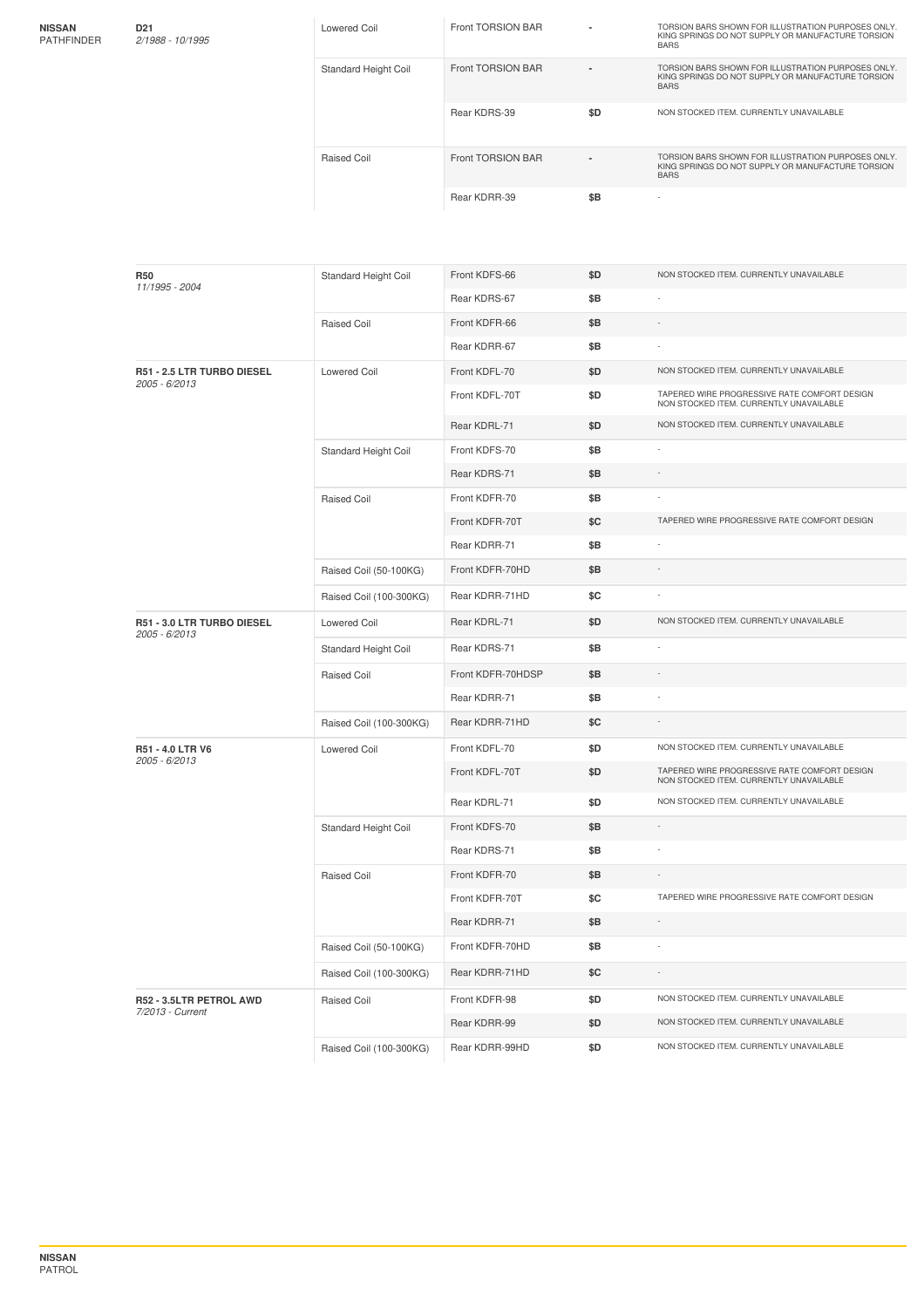| <b>GQ (Y60) LWB 3 LTR</b> |
|---------------------------|
| 1988 - 1997               |
|                           |

| GQ (Y60) LWB 3 LTR<br>1988 - 1997 | <b>Standard Height Coil</b>         | Front KDFS-40    | \$D | NON STOCKED ITEM. CURRENTLY UNAVAILABLE                                                                                                                                                                            |
|-----------------------------------|-------------------------------------|------------------|-----|--------------------------------------------------------------------------------------------------------------------------------------------------------------------------------------------------------------------|
|                                   |                                     | Rear KDRS-43     | \$C |                                                                                                                                                                                                                    |
|                                   |                                     |                  |     |                                                                                                                                                                                                                    |
|                                   | <b>Raised Coil</b>                  | Front KDFR-40    | \$B |                                                                                                                                                                                                                    |
|                                   |                                     | Rear KDPR-43     | \$B | GO PATROL FITTED WITH LPG TANK, SPECIAL COILS<br>AVAILABLE. LOCATION OF TANK REQUIRED.<br>PROGRESSIVE RATE DESIGN USED.                                                                                            |
|                                   |                                     | Rear KDRR-43     | \$B | GQ PATROL FITTED WITH LPG TANK. SPECIAL COILS<br>AVAILABLE, LOCATION OF TANK REQUIRED.                                                                                                                             |
|                                   | <b>Raised Comfort Coil</b>          | Front KDPR-40    | \$D | PROGRESSIVE RATE DESIGN USED.<br>NON STOCKED ITEM. CURRENTLY UNAVAILABLE                                                                                                                                           |
|                                   | Raised Comfort Coil (50-<br>100KG)  | Front KDFR-42H   | \$B | LONG TRAVEL SHOCK ABSORBERS ARE RECOMMENDED.                                                                                                                                                                       |
|                                   | Raised Coil (50-100KG)              | Front KDFR-42HD  | \$B | LONG TRAVEL SHOCK ABSORBERS ARE RECOMMENDED.                                                                                                                                                                       |
|                                   | Raised Coil (100-250KG)             | Front KDFR-42HHD | \$B | LONG TRAVEL SHOCK ABSORBERS ARE RECOMMENDED.                                                                                                                                                                       |
|                                   | Raised Comfort Coil (100-<br>250KG) | Rear KDPR-43HD   | \$C | LONG TRAVEL SHOCK ABSORBERS ARE RECOMMENDED.<br>GQ PATROL FITTED WITH LPG TANK. SPECIAL COILS<br>AVAILABLE. LOCATION OF TANK REQUIRED.<br>PROGRESSIVE RATE DESIGN USED.                                            |
|                                   | Raised Coil (100-300KG)             | Rear KDRR-43HD   | \$C | LONG TRAVEL SHOCK ABSORBERS ARE RECOMMENDED.<br>GQ PATROL FITTED WITH LPG TANK. SPECIAL COILS<br>AVAILABLE. LOCATION OF TANK REQUIRED.                                                                             |
|                                   | Raised Comfort Coil (300-<br>500KG) | Rear KDPR-59SP   | \$D | LONG TRAVEL SHOCK ABSORBERS ARE RECOMMENDED.<br>GQ PATROL FITTED WITH LPG TANK. SPECIAL COILS<br>AVAILABLE. LOCATION OF TANK REQUIRED.<br>PROGRESSIVE RATE DESIGN USED.                                            |
|                                   | Raised Coil (500KG+)                | Rear KDRR-43EHD  | \$D | LONG TRAVEL SHOCK ABSORBERS ARE RECOMMENDED.<br>GQ PATROL FITTED WITH LPG TANK. SPECIAL COILS<br>AVAILABLE. LOCATION OF TANK REQUIRED.<br>THESE SPRINGS ARE MANUFACTURED FOR CONSTANT LOAD<br><b>CARRYING ONLY</b> |
|                                   | Raised Coil (750KG+)                | Rear KDRR-43SHD  | \$E | LONG TRAVEL SHOCK ABSORBERS ARE RECOMMENDED.<br>GQ PATROL FITTED WITH LPG TANK. SPECIAL COILS<br>AVAILABLE, LOCATION OF TANK REQUIRED<br>THESE SPRINGS ARE MANUFACTURED FOR CONSTANT LOAD<br><b>CARRYING ONLY</b>  |

| GQ (Y60) LWB 4.2 LTR<br>1988 - 1997 | Standard Height Coil                | Front KDFS-42    | \$B |                                                                                                                                                                                                                    |
|-------------------------------------|-------------------------------------|------------------|-----|--------------------------------------------------------------------------------------------------------------------------------------------------------------------------------------------------------------------|
|                                     |                                     | Rear KDRS-43     | \$C |                                                                                                                                                                                                                    |
|                                     | Standard Height Coil (50-<br>100KG) | Front KDFS-42HD  | \$B |                                                                                                                                                                                                                    |
|                                     | Raised Coil                         | Front KDFR-42    | \$B |                                                                                                                                                                                                                    |
|                                     |                                     | Rear KDPR-43     | \$B | GQ PATROL FITTED WITH LPG TANK. SPECIAL COILS<br>AVAILABLE. LOCATION OF TANK REQUIRED.<br>PROGRESSIVE RATE DESIGN USED.                                                                                            |
|                                     |                                     | Rear KDRR-43     | \$B | GQ PATROL FITTED WITH LPG TANK. SPECIAL COILS<br>AVAILABLE. LOCATION OF TANK REQUIRED.                                                                                                                             |
|                                     | <b>Raised Comfort Coil</b>          | Front KDPR-42    | \$B | PROGRESSIVE RATE DESIGN USED.                                                                                                                                                                                      |
|                                     | Raised Comfort Coil (50-<br>100KG)  | Front KDFR-42H   | \$B | LONG TRAVEL SHOCK ABSORBERS ARE RECOMMENDED.                                                                                                                                                                       |
|                                     | Raised Coil (50-100KG)              | Front KDFR-42HD  | \$B | LONG TRAVEL SHOCK ABSORBERS ARE RECOMMENDED.                                                                                                                                                                       |
|                                     | Raised Coil (100-250KG)             | Front KDFR-42HHD | \$B | LONG TRAVEL SHOCK ABSORBERS ARE RECOMMENDED.                                                                                                                                                                       |
|                                     | Raised Comfort Coil (100-<br>250KG) | Rear KDPR-43HD   | \$C | LONG TRAVEL SHOCK ABSORBERS ARE RECOMMENDED.<br>GQ PATROL FITTED WITH LPG TANK. SPECIAL COILS<br>AVAILABLE. LOCATION OF TANK REQUIRED.<br>PROGRESSIVE RATE DESIGN USED.                                            |
|                                     | Raised Coil (100-300KG)             | Rear KDRR-43HD   | \$C | LONG TRAVEL SHOCK ABSORBERS ARE RECOMMENDED.<br>GQ PATROL FITTED WITH LPG TANK. SPECIAL COILS<br>AVAILABLE. LOCATION OF TANK REQUIRED.                                                                             |
|                                     | Raised Comfort Coil (300-<br>500KG) | Rear KDPR-59SP   | \$D | LONG TRAVEL SHOCK ABSORBERS ARE RECOMMENDED.<br>GQ PATROL FITTED WITH LPG TANK. SPECIAL COILS<br>AVAILABLE. LOCATION OF TANK REQUIRED.<br>PROGRESSIVE RATE DESIGN USED.                                            |
|                                     | Raised Coil (500KG+)                | Rear KDRR-43EHD  | \$D | LONG TRAVEL SHOCK ABSORBERS ARE RECOMMENDED.<br>GQ PATROL FITTED WITH LPG TANK. SPECIAL COILS<br>AVAILABLE. LOCATION OF TANK REQUIRED.<br>THESE SPRINGS ARE MANUFACTURED FOR CONSTANT LOAD<br><b>CARRYING ONLY</b> |
|                                     | Raised Coil (750KG+)                | Rear KDRR-43SHD  | \$E | LONG TRAVEL SHOCK ABSORBERS ARE RECOMMENDED.<br>GQ PATROL FITTED WITH LPG TANK. SPECIAL COILS<br>AVAILABLE. LOCATION OF TANK REQUIRED.<br>THESE SPRINGS ARE MANUFACTURED FOR CONSTANT LOAD<br><b>CARRYING ONLY</b> |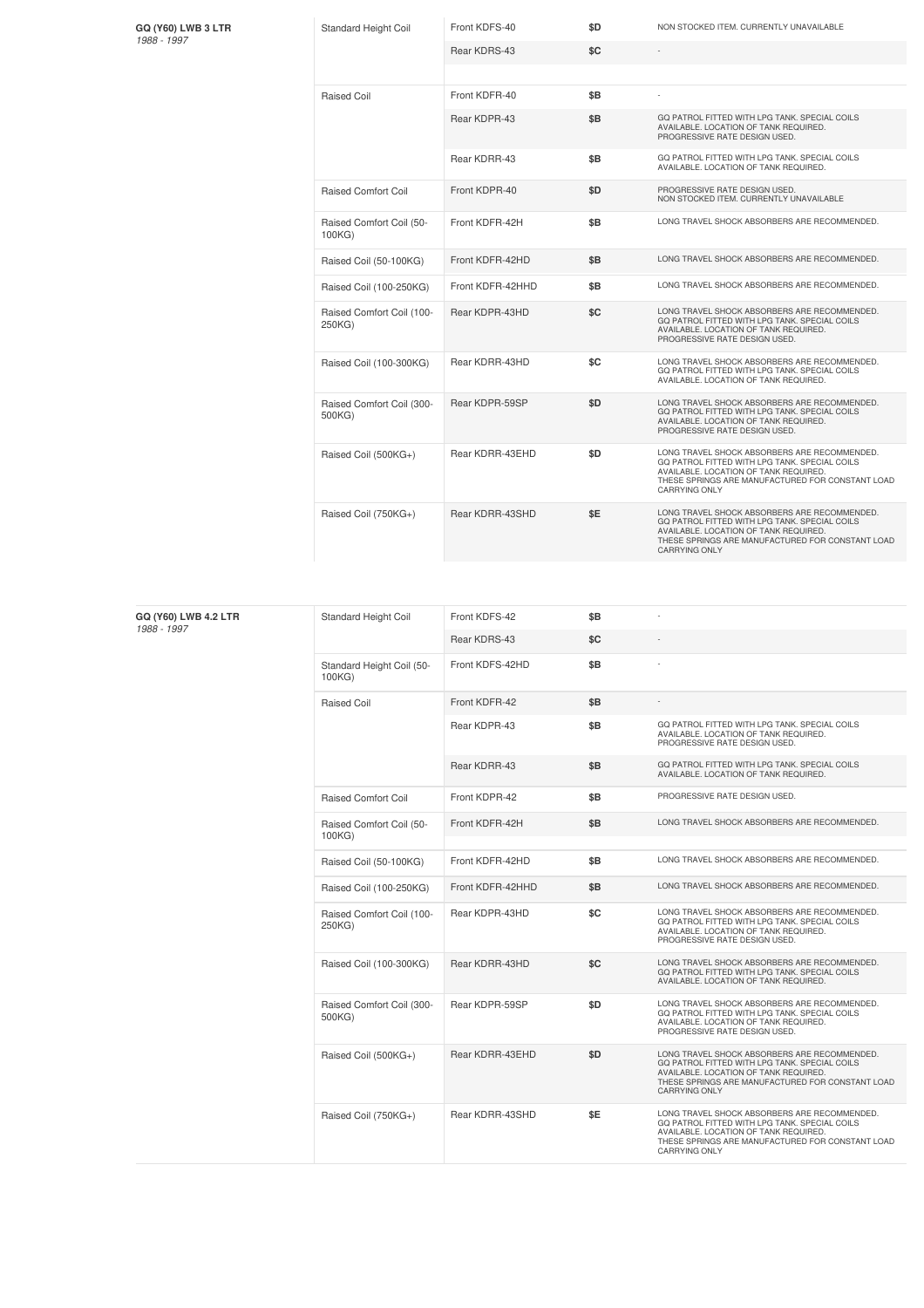| <b>GQ (Y60) SWB</b>                           | Standard Height Coil                | Front KDFS-40                          | \$D | NON STOCKED ITEM. CURRENTLY UNAVAILABLE                                                                                                                                                                            |
|-----------------------------------------------|-------------------------------------|----------------------------------------|-----|--------------------------------------------------------------------------------------------------------------------------------------------------------------------------------------------------------------------|
| 1988 - 1997                                   |                                     | Rear KDRS-41                           | \$D |                                                                                                                                                                                                                    |
|                                               | <b>Raised Coil</b>                  | Front KDFR-40                          | \$Β |                                                                                                                                                                                                                    |
|                                               |                                     | Rear KDRR-41                           | \$Β | GQ PATROL FITTED WITH LPG TANK. SPECIAL COILS<br>AVAILABLE. LOCATION OF TANK REQUIRED.                                                                                                                             |
|                                               | <b>Raised Comfort Coil</b>          | Front KDPR-40                          | \$D | PROGRESSIVE RATE DESIGN USED.<br>NON STOCKED ITEM. CURRENTLY UNAVAILABLE                                                                                                                                           |
|                                               |                                     | Rear KDPR-41                           | \$D | GQ PATROL FITTED WITH LPG TANK. SPECIAL COILS<br>AVAILABLE. LOCATION OF TANK REQUIRED.<br>PROGRESSIVE RATE DESIGN USED.                                                                                            |
| GQ (Y60) T/BACK (COIL FR & RE)<br>1992 - 1998 | Standard Height Coil                | Front KDFS-42                          | \$Β |                                                                                                                                                                                                                    |
|                                               |                                     | Rear KDPR-58                           | \$C | LONG TRAVEL SHOCK ABSORBERS ARE RECOMMENDED.<br>PROGRESSIVE RATE DESIGN USED.                                                                                                                                      |
|                                               | Standard Height Coil (50-<br>100KG) | Front KDFS-42HD                        | \$Β |                                                                                                                                                                                                                    |
|                                               | <b>Raised Coil</b>                  | Front KDFR-42                          | \$Β |                                                                                                                                                                                                                    |
|                                               |                                     | Rear KDPR-43HD                         | \$C | LONG TRAVEL SHOCK ABSORBERS ARE RECOMMENDED.<br>GQ PATROL FITTED WITH LPG TANK. SPECIAL COILS<br>AVAILABLE. LOCATION OF TANK REQUIRED.<br>PROGRESSIVE RATE DESIGN USED.                                            |
|                                               | <b>Raised Comfort Coil</b>          | Front KDPR-42                          | \$Β | PROGRESSIVE RATE DESIGN USED.                                                                                                                                                                                      |
|                                               | Raised Coil (50-100KG)              | Front KDFR-42HD                        | \$Β | LONG TRAVEL SHOCK ABSORBERS ARE RECOMMENDED.                                                                                                                                                                       |
|                                               | Raised Coil (100-250KG)             | Front KDFR-42HHD                       | \$Β | LONG TRAVEL SHOCK ABSORBERS ARE RECOMMENDED.                                                                                                                                                                       |
|                                               | Raised Comfort Coil (100-<br>250KG) | Rear KDPR-58LP                         | \$C | LONG TRAVEL SHOCK ABSORBERS ARE RECOMMENDED.<br>GQ PATROL FITTED WITH LPG TANK. SPECIAL COILS<br>AVAILABLE. LOCATION OF TANK REQUIRED.<br>PROGRESSIVE RATE DESIGN USED.                                            |
|                                               | Raised Comfort Coil (300-<br>500KG) | Rear KDPR-59SP                         | \$D | LONG TRAVEL SHOCK ABSORBERS ARE RECOMMENDED.<br>GQ PATROL FITTED WITH LPG TANK. SPECIAL COILS<br>AVAILABLE. LOCATION OF TANK REQUIRED.<br>PROGRESSIVE RATE DESIGN USED.                                            |
|                                               | Raised Coil (500KG+)                | Rear KDRR-43EHD                        | \$D | LONG TRAVEL SHOCK ABSORBERS ARE RECOMMENDED.<br>THESE SPRINGS ARE MANUFACTURED FOR CONSTANT LOAD<br>CARRYING ONLY                                                                                                  |
|                                               | Raised Coil (750KG+)                | Rear KDRR-43SHD                        | \$E | LONG TRAVEL SHOCK ABSORBERS ARE RECOMMENDED.<br>GQ PATROL FITTED WITH LPG TANK. SPECIAL COILS<br>AVAILABLE. LOCATION OF TANK REQUIRED.<br>THESE SPRINGS ARE MANUFACTURED FOR CONSTANT LOAD<br><b>CARRYING ONLY</b> |
| GQ (Y60) T/BACK (LEAF FR & RE)<br>1992 - 1998 | Raised EHD Leaf                     | Rear NIS-016HD ZZ                      |     | <b>IMPORTED SPRING</b><br>CONSTANT LOAD OF 500KG UP TO GVM                                                                                                                                                         |
|                                               | <b>Ubolts</b>                       | Rear UB-670 X 4                        |     | RD 14 X 95 X 220                                                                                                                                                                                                   |
|                                               | Pin                                 | Rear SK-667G X 2                       |     |                                                                                                                                                                                                                    |
|                                               | Shackle                             | Rear SK-666G X 2                       |     |                                                                                                                                                                                                                    |
|                                               | <b>Bushes Rear</b>                  | Rear Spring Front Eye SPF-<br>2260 X 4 |     |                                                                                                                                                                                                                    |
|                                               |                                     | Rear Spring Rear Eye SPF-<br>2260 X 4  | ×,  |                                                                                                                                                                                                                    |
|                                               |                                     | Rear Spring Upper SPF-<br>2260 X 4     |     |                                                                                                                                                                                                                    |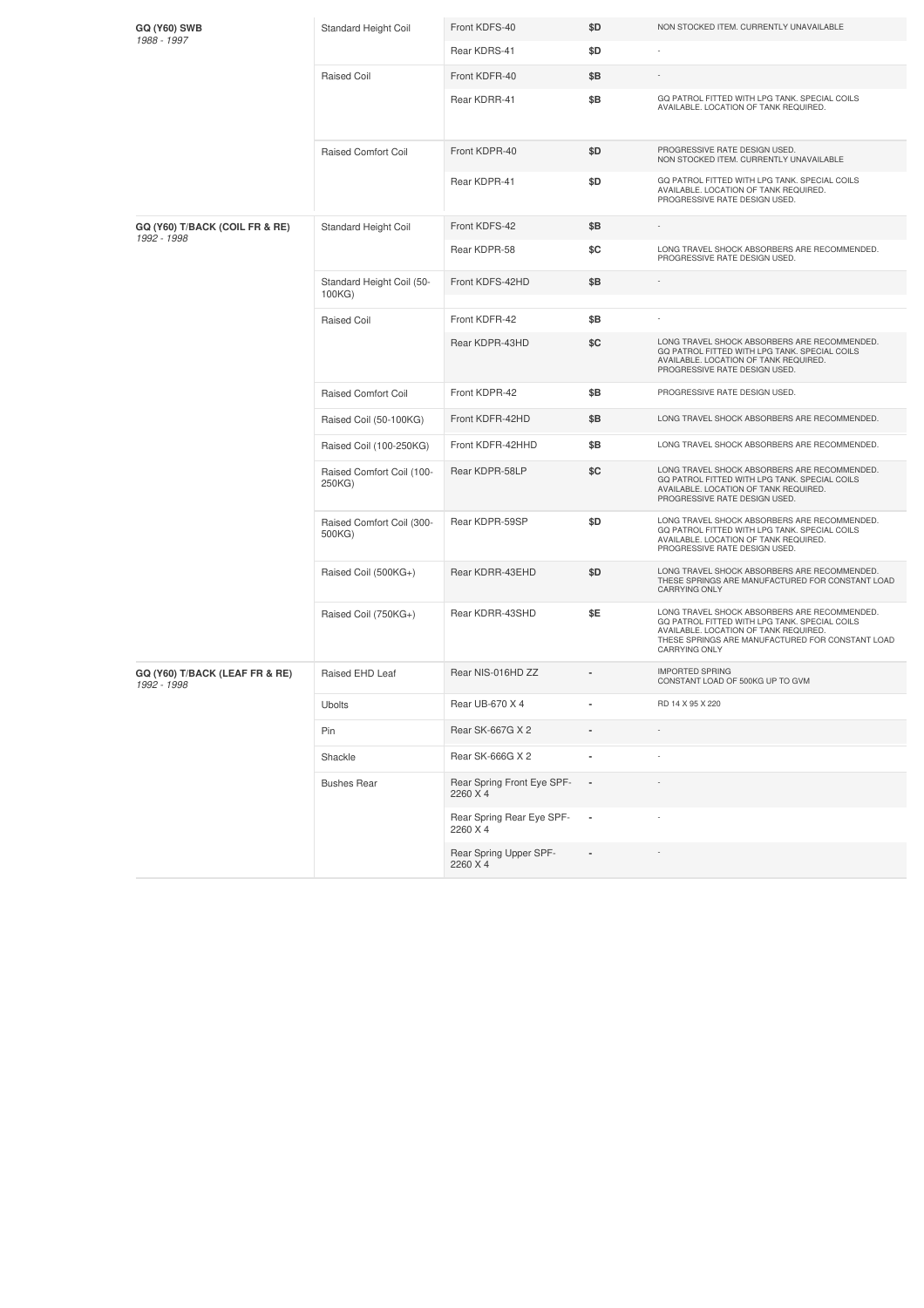| GU (Y61) LWB<br>1998 - 2016 | <b>Standard Height Coil</b>         | Front KDFS-42    | \$B |                                                                                                                                                                                                                    |
|-----------------------------|-------------------------------------|------------------|-----|--------------------------------------------------------------------------------------------------------------------------------------------------------------------------------------------------------------------|
|                             |                                     | Rear KDRS-45     | \$B |                                                                                                                                                                                                                    |
|                             | Standard Height Coil (50-<br>100KG) | Front KDFS-42HD  | \$B |                                                                                                                                                                                                                    |
|                             | <b>Raised Coil</b>                  | Front KDFR-42    | \$B |                                                                                                                                                                                                                    |
|                             |                                     | Rear KDPR-43LP   | \$B | LONG TRAVEL SHOCK ABSORBERS ARE RECOMMENDED.<br>PROGRESSIVE RATE DESIGN USED.                                                                                                                                      |
|                             |                                     | Rear KDRR-45     | \$B | LONG TRAVEL SHOCK ABSORBERS ARE RECOMMENDED.                                                                                                                                                                       |
|                             | <b>Raised Comfort Coil</b>          | Front KDPR-42    | \$B | PROGRESSIVE RATE DESIGN USED.                                                                                                                                                                                      |
|                             | Raised Coil (50-100KG)              | Front KDFR-42HD  | \$B | LONG TRAVEL SHOCK ABSORBERS ARE RECOMMENDED.                                                                                                                                                                       |
|                             | Raised Coil (100-250KG)             | Front KDFR-42HHD | \$B | LONG TRAVEL SHOCK ABSORBERS ARE RECOMMENDED.                                                                                                                                                                       |
|                             | Raised Comfort Coil (100-<br>250KG) | Rear KDPR-58LP   | \$C | LONG TRAVEL SHOCK ABSORBERS ARE RECOMMENDED.<br>GQ PATROL FITTED WITH LPG TANK. SPECIAL COILS<br>AVAILABLE. LOCATION OF TANK REQUIRED.<br>PROGRESSIVE RATE DESIGN USED.                                            |
|                             | Raised Comfort Coil (300-<br>500KG) | Rear KDPR-59     | \$D | LONG TRAVEL SHOCK ABSORBERS ARE RECOMMENDED.<br>GO PATROL FITTED WITH LPG TANK, SPECIAL COILS<br>AVAILABLE. LOCATION OF TANK REQUIRED.<br>PROGRESSIVE RATE DESIGN USED.                                            |
|                             | Raised Coil (500KG+)                | Rear KDRR-43EHD  | \$D | LONG TRAVEL SHOCK ABSORBERS ARE RECOMMENDED.<br>THESE SPRINGS ARE MANUFACTURED FOR CONSTANT LOAD<br><b>CARRYING ONLY</b>                                                                                           |
|                             | Raised Coil (750KG+)                | Rear KDRR-43SHD  | \$E | LONG TRAVEL SHOCK ABSORBERS ARE RECOMMENDED.<br>GQ PATROL FITTED WITH LPG TANK. SPECIAL COILS<br>AVAILABLE, LOCATION OF TANK REQUIRED.<br>THESE SPRINGS ARE MANUFACTURED FOR CONSTANT LOAD<br><b>CARRYING ONLY</b> |

| GU (Y61) T/BACK (COIL FR & LEAF<br>RE)<br>1998 - 2016 | Standard Height Coil                | Front KDFS-42                          | \$Β |                                                                                                                                                                                                             |
|-------------------------------------------------------|-------------------------------------|----------------------------------------|-----|-------------------------------------------------------------------------------------------------------------------------------------------------------------------------------------------------------------|
|                                                       | Standard Height Coil (50-<br>100KG) | Front KDFS-42HD                        | \$B |                                                                                                                                                                                                             |
|                                                       | Raised Coil                         | Front KDFR-42                          | \$B |                                                                                                                                                                                                             |
|                                                       | <b>Raised Comfort Coil</b>          | Front KDPR-42                          | \$B | PROGRESSIVE RATE DESIGN USED.                                                                                                                                                                               |
|                                                       | Raised Coil (50-100KG)              | Front KDFR-42HD                        | \$B | LONG TRAVEL SHOCK ABSORBERS ARE RECOMMENDED.                                                                                                                                                                |
|                                                       | Raised Coil (100-250KG)             | Front KDFR-42HHD                       | \$B | LONG TRAVEL SHOCK ABSORBERS ARE RECOMMENDED.                                                                                                                                                                |
|                                                       | Raised EHD Leaf                     | Rear NIS-016HD ZZ                      |     | <b>IMPORTED SPRING</b><br>CONSTANT LOAD OF 500KG UP TO GVM                                                                                                                                                  |
|                                                       | <b>Ubolts</b>                       | Rear UB-671 X 4                        |     | RD 14 X 110 X 260                                                                                                                                                                                           |
|                                                       | Pin                                 | Rear SK-667G X 2                       |     |                                                                                                                                                                                                             |
|                                                       | Shackle                             | Rear SK-666G X 2                       |     |                                                                                                                                                                                                             |
|                                                       | <b>Bushes Rear</b>                  | Rear Spring Front Eye SPF-<br>2260 X 4 |     |                                                                                                                                                                                                             |
|                                                       |                                     | Rear Spring Rear Eye SPF-<br>2260 X 4  |     |                                                                                                                                                                                                             |
|                                                       |                                     | Rear Spring Upper SPF-<br>2260 X 4     |     |                                                                                                                                                                                                             |
| GU (Y61) T/BACK (COIL FR & RE)<br>1998 - 2016         | Standard Height Coil                | Front KDFS-42                          | \$B |                                                                                                                                                                                                             |
|                                                       |                                     | Rear KDPR-58                           | \$C | LONG TRAVEL SHOCK ABSORBERS ARE RECOMMENDED.<br>PROGRESSIVE RATE DESIGN USED.                                                                                                                               |
|                                                       | Standard Height Coil (50-<br>100KG) | Front KDFS-42HD                        | \$B |                                                                                                                                                                                                             |
|                                                       | Raised Coil                         | Front KDFR-42                          | \$B |                                                                                                                                                                                                             |
|                                                       |                                     | Rear KDPR-43HD                         | \$C | LONG TRAVEL SHOCK ABSORBERS ARE RECOMMENDED.                                                                                                                                                                |
|                                                       | <b>Raised Comfort Coil</b>          | Front KDPR-42                          | \$B | PROGRESSIVE RATE DESIGN USED.                                                                                                                                                                               |
|                                                       | Raised Coil (50-100KG)              | Front KDFR-42HD                        | \$B | LONG TRAVEL SHOCK ABSORBERS ARE RECOMMENDED.                                                                                                                                                                |
|                                                       | Raised Coil (100-250KG)             | Front KDFR-42HHD                       | \$B | LONG TRAVEL SHOCK ABSORBERS ARE RECOMMENDED.                                                                                                                                                                |
|                                                       | Raised Comfort Coil (100-<br>250KG) | Rear KDPR-58LP                         | \$C | LONG TRAVEL SHOCK ABSORBERS ARE RECOMMENDED.<br>GQ PATROL FITTED WITH LPG TANK. SPECIAL COILS<br>AVAILABLE. LOCATION OF TANK REQUIRED.<br>PROGRESSIVE RATE DESIGN USED.                                     |
|                                                       | Raised Comfort Coil (300-<br>500KG) | Rear KDPR-59                           | \$D | LONG TRAVEL SHOCK ABSORBERS ARE RECOMMENDED.<br>GQ PATROL FITTED WITH LPG TANK. SPECIAL COILS<br>AVAILABLE. LOCATION OF TANK REQUIRED.<br>PROGRESSIVE RATE DESIGN USED.                                     |
|                                                       | Raised Coil (750KG+)                | Rear KDRR-43SHD                        | \$E | LONG TRAVEL SHOCK ABSORBERS ARE RECOMMENDED.<br>GQ PATROL FITTED WITH LPG TANK. SPECIAL COILS<br>AVAILABLE. LOCATION OF TANK REQUIRED.<br>THESE SPRINGS ARE MANUFACTURED FOR CONSTANT LOAD<br>CARRYING ONLY |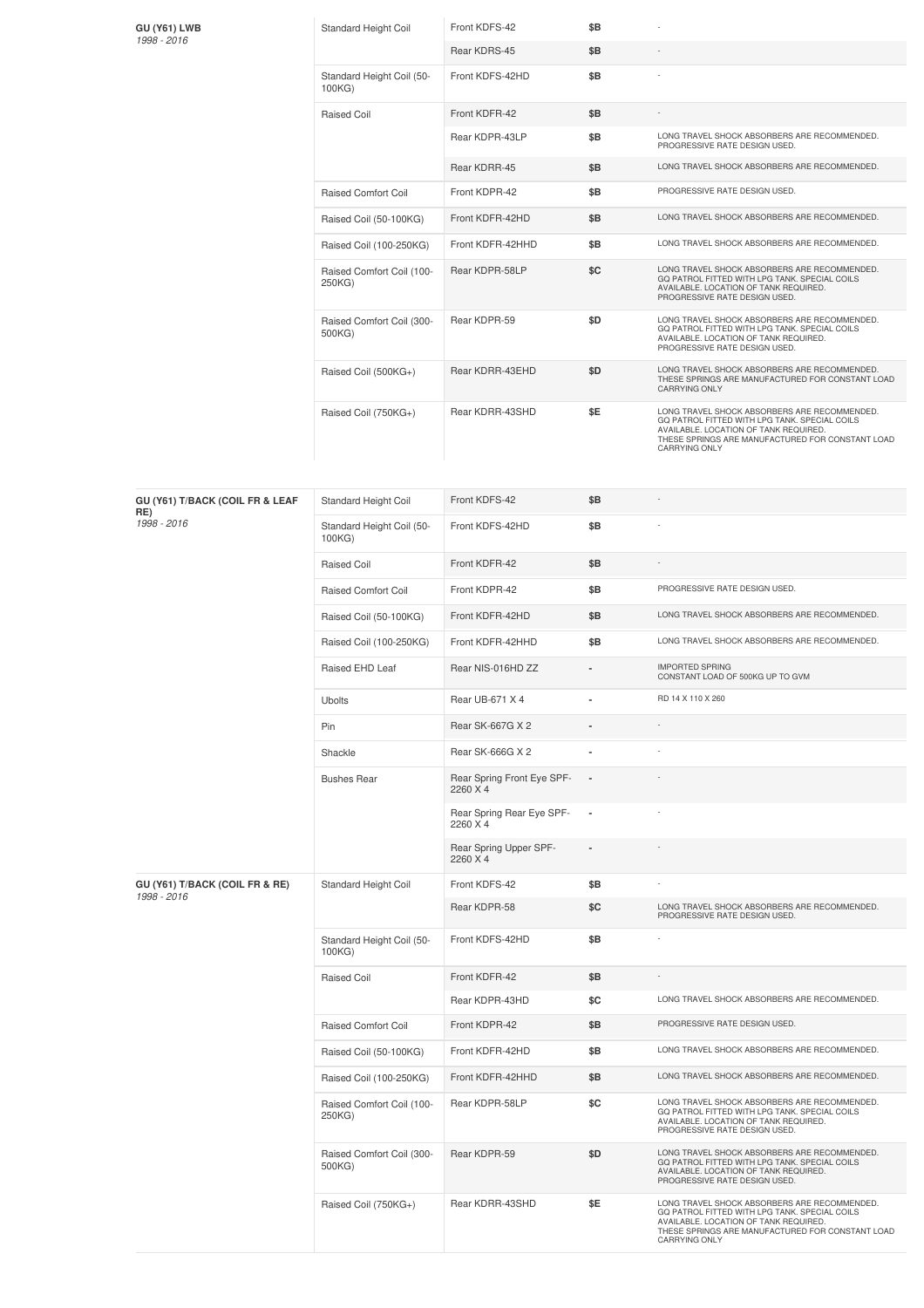| GU (Y61) T/BACK (LEAF FR & RE)<br>1998 - 2016  | Raised EHD Leaf    | Rear NIS-016HD ZZ                       | $\blacksquare$           | <b>IMPORTED SPRING</b><br>CONSTANT LOAD OF 500KG UP TO GVM |
|------------------------------------------------|--------------------|-----------------------------------------|--------------------------|------------------------------------------------------------|
|                                                | <b>Ubolts</b>      | Rear UB-671 X 4                         |                          | RD 14 X 110 X 260                                          |
|                                                | Pin                | Rear SK-667G X 2                        |                          |                                                            |
|                                                | Shackle            | Rear SK-666G X 2                        | $\blacksquare$           |                                                            |
|                                                | <b>Bushes Rear</b> | Rear Spring Front Eye SPF-<br>2260 X 4  | $\blacksquare$           |                                                            |
|                                                |                    | Rear Spring Rear Eye SPF-<br>2260 X 4   | $\overline{\phantom{a}}$ |                                                            |
|                                                |                    | Rear Spring Upper SPF-<br>2260 X 4      |                          |                                                            |
| <b>MK 160 LWB</b>                              | <b>Ubolts</b>      | Front UB-451 X 2                        | $\overline{\phantom{a}}$ | RD 12 X 77 X 175                                           |
| 1983 - 1986                                    |                    | Front UB-452 X 2                        |                          | SQ 12 X 62 X 95                                            |
|                                                |                    | Rear UB-453 X 4                         |                          | RD 14 X 95 X 210                                           |
|                                                | Pin                | Front SK-470G X 2                       | $\blacksquare$           |                                                            |
|                                                |                    | Rear SK-470G X 2                        |                          |                                                            |
|                                                | Shackle            | Front SK-665G X 2                       |                          |                                                            |
|                                                |                    | Rear SK-664G X 2                        | $\overline{\phantom{a}}$ |                                                            |
|                                                | Front Bushes       | Front Spring Front Eye SPF-<br>2053K    | $\sim$                   |                                                            |
|                                                |                    | Front Spring Rear Eye SPF-<br>2054K     | $\sim$                   |                                                            |
|                                                |                    | Front Spring Upper STEEL<br><b>TYPE</b> | $\overline{\phantom{a}}$ |                                                            |
|                                                | <b>Bushes Rear</b> | Rear Spring Front Eye SPF-<br>2054K     | $\overline{\phantom{a}}$ |                                                            |
|                                                |                    | Rear Spring Rear Eye SPF-<br>2052K      | $\overline{\phantom{a}}$ |                                                            |
|                                                |                    | Rear Spring Upper SPF-<br>2051K         |                          |                                                            |
| MK 160 LWB T/BACK 4.0L P, 3.3 D<br>1983 - 1986 | Raised EHD Leaf    | Rear NIS-006                            |                          | LONG TRAVEL SHOCK ABSORBERS ARE RECOMMENDED.               |
|                                                | Ubolts             | Front UB-451 X 2                        |                          | RD 12 X 77 X 175                                           |
|                                                |                    | Front UB-452 X 2                        |                          | SQ 12 X 62 X 95                                            |
|                                                |                    | Rear UB-453 X 4                         |                          | RD 14 X 95 X 210                                           |
|                                                | Pin                | Front SK-470G X 2                       | $\overline{\phantom{a}}$ | $\overline{\phantom{a}}$                                   |
|                                                |                    | Rear SK-470G X 2                        | $\blacksquare$           |                                                            |
|                                                | Shackle            | Front SK-665G X 2                       | $\overline{\phantom{a}}$ |                                                            |
|                                                |                    | Rear SK-664G X 2                        | ä,                       |                                                            |
|                                                | Front Bushes       | Front Spring Front Eye SPF-<br>2053K    | $\blacksquare$           |                                                            |
|                                                |                    | Front Spring Rear Eye SPF-<br>2054K     | $\overline{\phantom{a}}$ |                                                            |
|                                                |                    | Front Spring Upper STEEL<br><b>TYPE</b> | $\overline{\phantom{a}}$ |                                                            |
|                                                | <b>Bushes Rear</b> | Rear Spring Front Eye SPF-<br>2054K     | $\overline{\phantom{a}}$ |                                                            |
|                                                |                    | Rear Spring Rear Eye SPF-<br>2052K      | $\overline{\phantom{a}}$ |                                                            |
|                                                |                    | Rear Spring Upper SPF-<br>2051K         | ×,                       |                                                            |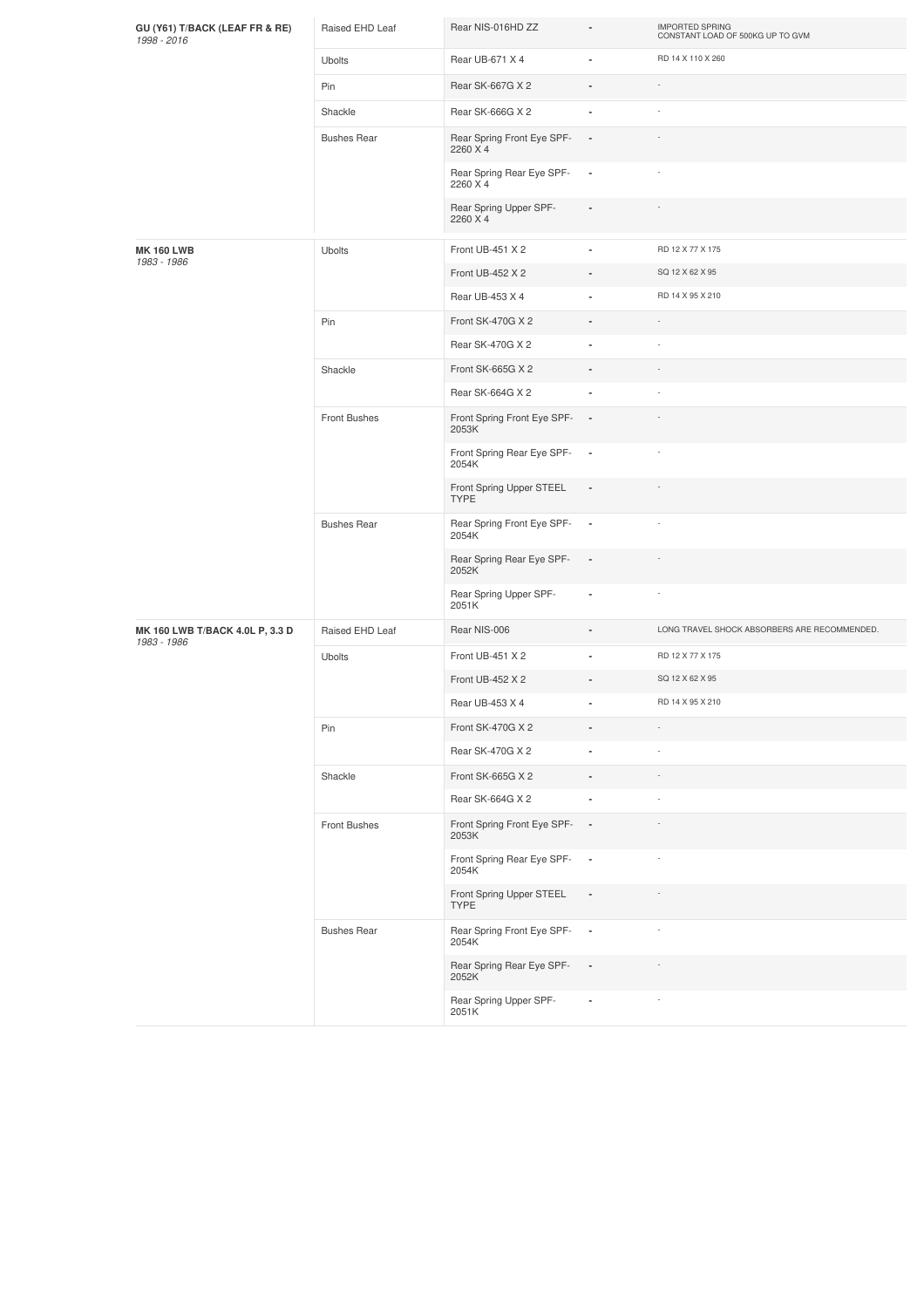## **MK 160 SWB** *1983 -1986*

| <b>Ubolts</b>       | Front UB-451 X 2                        |                | RD 12 X 77 X 175 |
|---------------------|-----------------------------------------|----------------|------------------|
|                     | Front UB-452 X 2                        | ٠              | SQ 12 X 62 X 95  |
|                     | Rear UB-453 X 4                         | ۰              | RD 14 X 95 X 210 |
| Pin                 | Front SK-470G X 2                       | ä,             | ٠                |
|                     | Rear SK-470G X 2                        |                | ٠                |
| Shackle             | Front SK-665G X 2                       | ٠              | ×,               |
|                     | Rear SK-664G X 2                        |                |                  |
| <b>Front Bushes</b> | Front Spring Front Eye SPF-<br>2053K    | $\sim$         |                  |
|                     | Front Spring Rear Eye SPF-<br>2054K     | $\sim$         |                  |
|                     | Front Spring Upper STEEL<br><b>TYPE</b> | $\sim$         |                  |
| <b>Bushes Rear</b>  | Rear Spring Front Eye SPF-<br>2054K     | $\sim$         |                  |
|                     | Rear Spring Rear Eye SPF-<br>2052K      | $\sim$         |                  |
|                     | Rear Spring Upper SPF-<br>2051K         | $\blacksquare$ |                  |

| <b>MQ 160 LWB</b><br>1980 - 1983               | Ubolts              | Front UB-451 X 2                        |                          | RD 12 X 77 X 175                             |
|------------------------------------------------|---------------------|-----------------------------------------|--------------------------|----------------------------------------------|
|                                                |                     | Front UB-452 X 2                        |                          | SQ 12 X 62 X 95                              |
|                                                |                     | Rear UB-453 X 4                         |                          | RD 14 X 95 X 210                             |
|                                                | Pin                 | Front SK-470G X 2                       |                          |                                              |
|                                                |                     | Rear SK-470G X 2                        | ä,                       |                                              |
|                                                | Shackle             | Front SK-355G X 2                       | L.                       |                                              |
|                                                |                     | Rear SK-664G X 2                        |                          |                                              |
|                                                | Front Bushes        | Front Spring Front Eye<br>STEEL TYPE    | ÷,                       |                                              |
|                                                |                     | Front Spring Rear Eye SPF-<br>2054K     | $\overline{\phantom{a}}$ |                                              |
|                                                |                     | Front Spring Upper STEEL<br><b>TYPE</b> | $\blacksquare$           |                                              |
|                                                | <b>Bushes Rear</b>  | Rear Spring Front Eye SPF-<br>2054K     | $\overline{\phantom{a}}$ |                                              |
|                                                |                     | Rear Spring Rear Eye SPF-<br>2052K      | $\overline{\phantom{a}}$ |                                              |
|                                                |                     | Rear Spring Upper SPF-<br>2051K         | ä,                       |                                              |
| MQ 160 LWB T/BACK 4.0L P, 3.3 D<br>1980 - 1983 | Raised EHD Leaf     | Rear NIS-006                            |                          | LONG TRAVEL SHOCK ABSORBERS ARE RECOMMENDED. |
|                                                | Ubolts              | Front UB-451 X 2                        |                          | RD 12 X 77 X 175                             |
|                                                |                     | Front UB-452 X 2                        |                          | SQ 12 X 62 X 95                              |
|                                                |                     | Rear UB-453 X 4                         |                          | RD 14 X 95 X 210                             |
|                                                | Pin                 | Front SK-470G X 2                       |                          |                                              |
|                                                |                     | Rear SK-470G X 2                        | ä,                       |                                              |
|                                                | Shackle             | Front SK-355G X 2                       |                          |                                              |
|                                                |                     | Rear SK-664G X 2                        | ä,                       |                                              |
|                                                | <b>Front Bushes</b> | Front Spring Front Eye<br>STEEL TYPE    |                          |                                              |
|                                                |                     | Front Spring Rear Eye SPF-<br>2054K     | $\overline{\phantom{a}}$ |                                              |
|                                                |                     | Front Spring Upper STEEL<br><b>TYPE</b> | $\blacksquare$           |                                              |
|                                                | <b>Bushes Rear</b>  | Rear Spring Front Eye SPF-<br>2054K     | $\blacksquare$           |                                              |
|                                                |                     | Rear Spring Rear Eye SPF-<br>2052K      | $\blacksquare$           |                                              |
|                                                |                     | Rear Spring Upper SPF-<br>2051K         |                          |                                              |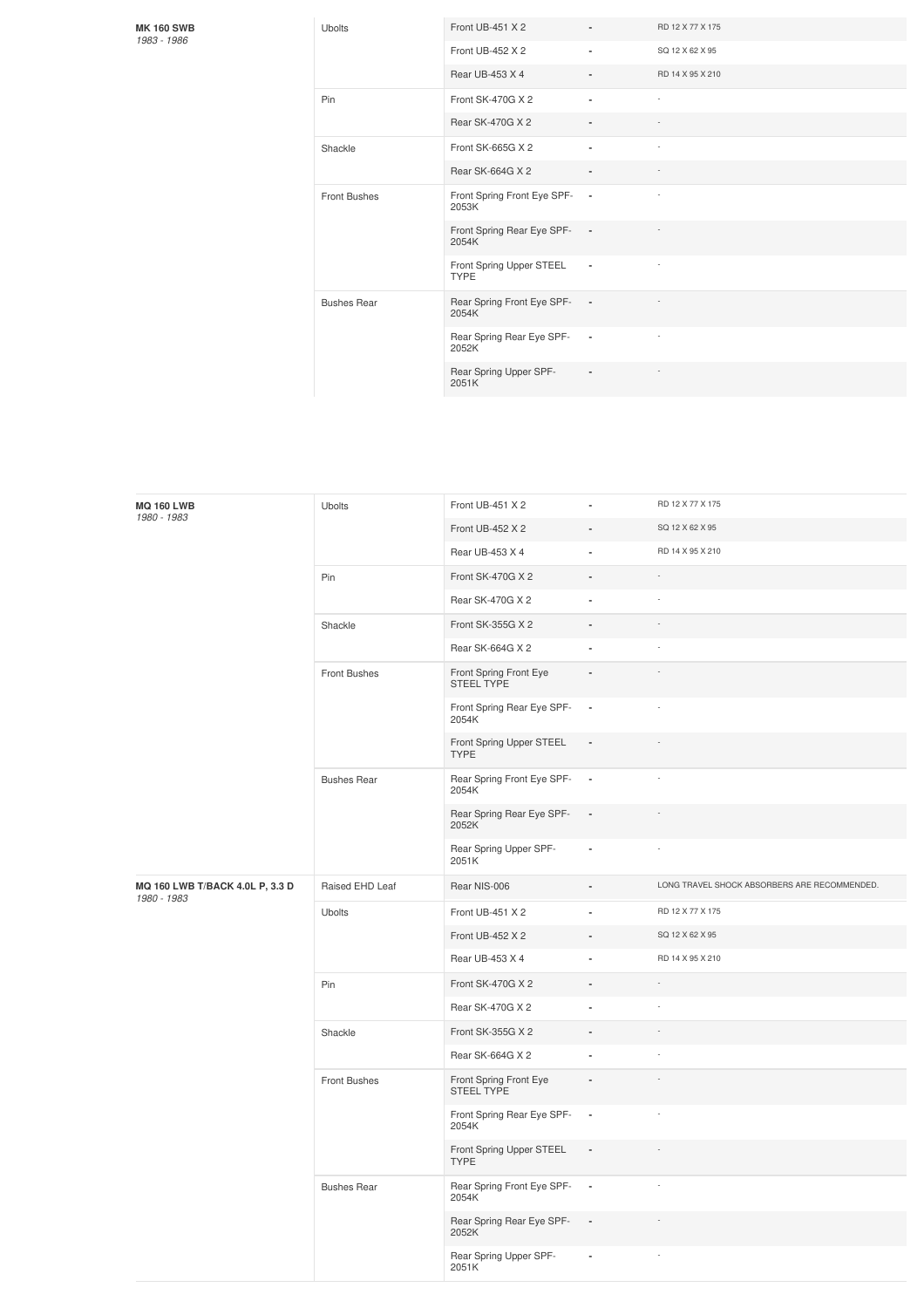| <b>MQ 160 SWB</b>                               | <b>Ubolts</b>              | Front UB-451 X 2                            |     | RD 12 X 77 X 175                                                                                                                                                                                                                                                                                              |
|-------------------------------------------------|----------------------------|---------------------------------------------|-----|---------------------------------------------------------------------------------------------------------------------------------------------------------------------------------------------------------------------------------------------------------------------------------------------------------------|
| 1980 - 1983                                     |                            | Front UB-452 X 2                            |     | SQ 12 X 62 X 95                                                                                                                                                                                                                                                                                               |
|                                                 |                            | Rear UB-453 X 4                             |     | RD 14 X 95 X 210                                                                                                                                                                                                                                                                                              |
|                                                 | Pin                        | Front SK-470G X 2                           |     |                                                                                                                                                                                                                                                                                                               |
|                                                 |                            | Rear SK-470G X 2                            |     |                                                                                                                                                                                                                                                                                                               |
|                                                 | Shackle                    | Front SK-355G X 2                           |     |                                                                                                                                                                                                                                                                                                               |
|                                                 |                            | Rear SK-664G X 2                            |     |                                                                                                                                                                                                                                                                                                               |
|                                                 | Front Bushes               | Front Spring Front Eye<br><b>STEEL TYPE</b> |     |                                                                                                                                                                                                                                                                                                               |
|                                                 |                            | Front Spring Rear Eye SPF-<br>2054K         |     |                                                                                                                                                                                                                                                                                                               |
|                                                 |                            | Front Spring Upper STEEL<br><b>TYPE</b>     |     |                                                                                                                                                                                                                                                                                                               |
|                                                 | <b>Bushes Rear</b>         | Rear Spring Front Eye SPF-<br>2054K         |     |                                                                                                                                                                                                                                                                                                               |
|                                                 |                            | Rear Spring Rear Eye SPF-<br>2052K          | ٠   |                                                                                                                                                                                                                                                                                                               |
|                                                 |                            | Rear Spring Upper SPF-<br>2051K             |     |                                                                                                                                                                                                                                                                                                               |
| Y62<br>2011 - Current                           | Standard Height Coil       | Front KDFS-302                              | \$Β | CAN BE FITTED FOR PATROL Y62 WITH HYDRAULIC SHOCK &<br>SWAY BAR SYSTEM, FRONT OR REAR, BUT WILL NEED TO BE<br>INSTALLED BY A SUSPENSION SPECIALIST WHOM CAN ADJUST<br>THE AUTO LEVELLING SYSTEM AFTER INSTALLATION OF<br>SPRINGS.                                                                             |
|                                                 |                            | Rear KDRS-303                               | \$C | CAN BE FITTED FOR PATROL Y62 WITH HYDRAULIC SHOCK &<br>SWAY BAR SYSTEM, FRONT OR REAR, BUT WILL NEED TO BE<br>INSTALLED BY A SUSPENSION SPECIALIST WHOM CAN ADJUST<br>THE AUTO LEVELLING SYSTEM AFTER INSTALLATION OF<br>SPRINGS.                                                                             |
|                                                 | <b>Raised Coil</b>         | Front KDFR-302                              | \$Β | CAN BE FITTED FOR PATROL Y62 WITH HYDRAULIC SHOCK &<br>SWAY BAR SYSTEM, FRONT OR REAR, BUT WILL NEED TO BE<br>INSTALLED BY A SUSPENSION SPECIALIST WHOM CAN ADJUST<br>THE AUTO LEVELLING SYSTEM AFTER INSTALLATION OF<br>SPRINGS.                                                                             |
|                                                 |                            | Rear KDRR-303                               | \$C | CAN BE FITTED FOR PATROL Y62 WITH HYDRAULIC SHOCK &<br>SWAY BAR SYSTEM, FRONT OR REAR, BUT WILL NEED TO BE<br>INSTALLED BY A SUSPENSION SPECIALIST WHOM CAN ADJUST<br>THE AUTO LEVELLING SYSTEM AFTER INSTALLATION OF<br>SPRINGS.                                                                             |
|                                                 | <b>Raised Comfort Coil</b> | Front KDPR-302                              | \$D | PROGRESSIVE RATE DESIGN USED.<br>CAN BE FITTED FOR PATROL Y62 WITH HYDRAULIC SHOCK &<br>SWAY BAR SYSTEM, FRONT OR REAR, BUT WILL NEED TO BE<br>INSTALLED BY A SUSPENSION SPECIALIST WHOM CAN ADJUST<br>THE AUTO LEVELLING SYSTEM AFTER INSTALLATION OF<br>SPRINGS.                                            |
|                                                 |                            | Rear KDPR-303                               | \$D | PROGRESSIVE RATE DESIGN USED.<br>CAN BE FITTED FOR PATROL Y62 WITH HYDRAULIC SHOCK &<br>SWAY BAR SYSTEM, FRONT OR REAR, BUT WILL NEED TO BE<br>INSTALLED BY A SUSPENSION SPECIALIST WHOM CAN ADJUST<br>THE AUTO LEVELLING SYSTEM AFTER INSTALLATION OF<br>SPRINGS.<br>NON STOCKED ITEM. CURRENTLY UNAVAILABLE |
| <b>Y62 - ARMOURED VEHICLE</b><br>2011 - Current | <b>Raised Coil</b>         | Front KDFR-302AV                            | \$D | CAN BE FITTED FOR PATROL Y62 WITH HYDRAULIC SHOCK &<br>SWAY BAR SYSTEM, FRONT OR REAR, BUT WILL NEED TO BE<br>INSTALLED BY A SUSPENSION SPECIALIST WHOM CAN ADJUST<br>THE AUTO LEVELLING SYSTEM AFTER INSTALLATION OF<br>SPRINGS.                                                                             |
|                                                 |                            | Rear KDRR-303AV                             | \$D | CAN BE FITTED FOR PATROL Y62 WITH HYDRAULIC SHOCK &<br>SWAY BAR SYSTEM, FRONT OR REAR, BUT WILL NEED TO BE<br>INSTALLED BY A SUSPENSION SPECIALIST WHOM CAN ADJUST<br>THE AUTO LEVELLING SYSTEM AFTER INSTALLATION OF<br>SPRINGS.<br>NON STOCKED ITEM. CURRENTLY UNAVAILABLE                                  |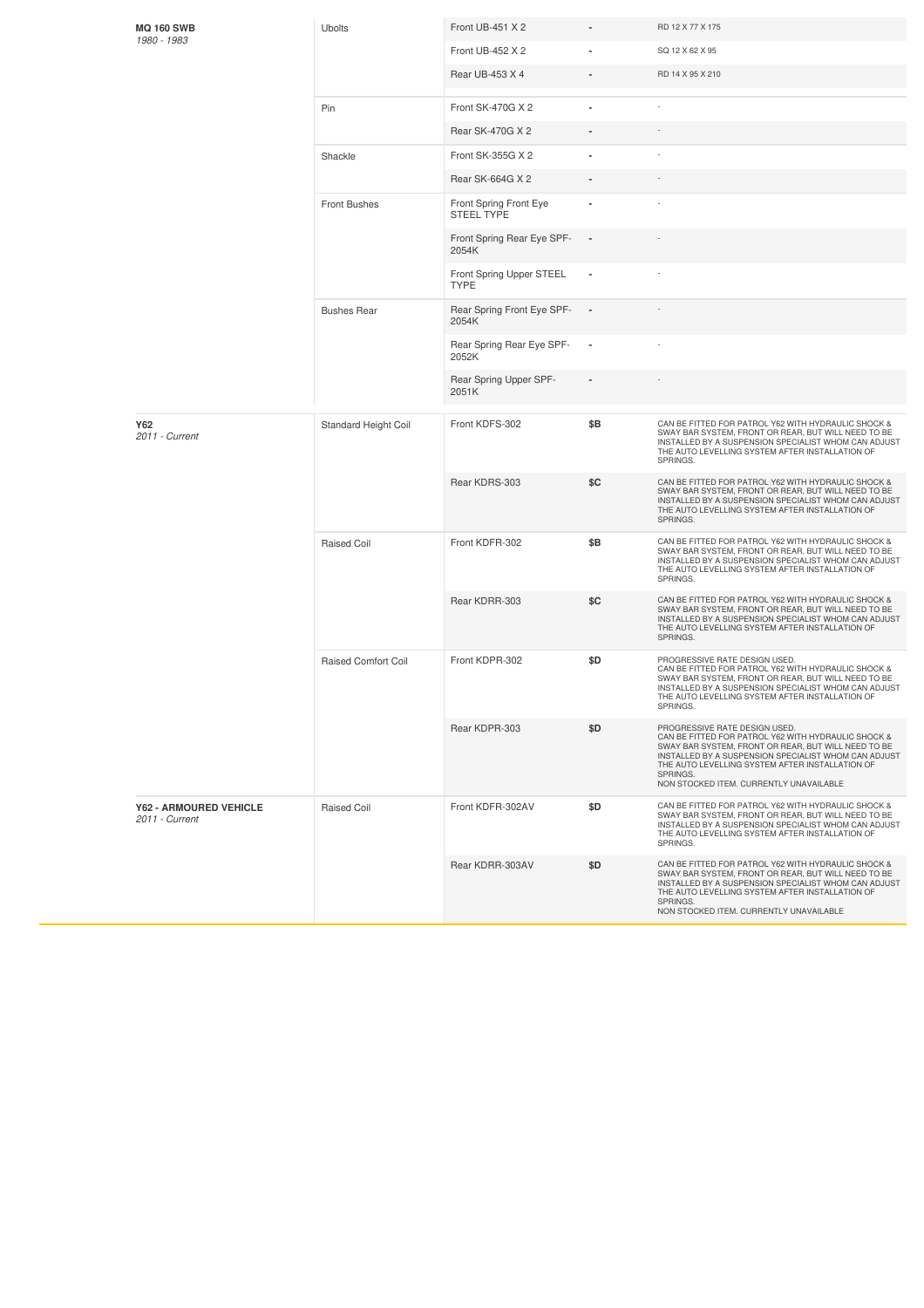| <b>NISSAN</b><br><b>PINTARA</b> | R31 - SEDAN<br>1986 - 1990 | Lowered Coil                | Front KDFL-44 | \$D        | NON STOCKED ITEM. CURRENTLY UNAVAILABLE                                  |
|---------------------------------|----------------------------|-----------------------------|---------------|------------|--------------------------------------------------------------------------|
|                                 |                            |                             | Rear KDRL-30  | \$C        | PROGRESSIVE RATE DESIGN USED.                                            |
|                                 |                            | <b>Standard Height Coil</b> | Front KDFS-44 | \$D        | NON STOCKED ITEM. CURRENTLY UNAVAILABLE                                  |
|                                 |                            |                             | Rear KDRS-30  | \$D        | NON STOCKED ITEM. CURRENTLY UNAVAILABLE                                  |
|                                 | R31 - WAGON<br>1986 - 1990 | <b>Lowered Coil</b>         | Front KDFL-44 | \$D        | NON STOCKED ITEM. CURRENTLY UNAVAILABLE                                  |
|                                 |                            |                             | Rear KDRL-31  | \$D        | NON STOCKED ITEM. CURRENTLY UNAVAILABLE                                  |
|                                 |                            | <b>Standard Height Coil</b> | Front KDFS-44 | \$D        | NON STOCKED ITEM. CURRENTLY UNAVAILABLE                                  |
|                                 |                            |                             | Rear KDRS-31  | \$D        | NON STOCKED ITEM. CURRENTLY UNAVAILABLE                                  |
|                                 | U12 - HATCH<br>1989 - 1992 | <b>Lowered Coil</b>         | Front KDRL-83 | <b>\$A</b> | PROGRESSIVE RATE DESIGN USED.                                            |
|                                 |                            |                             | Rear KFRL-51  | \$D        | PROGRESSIVE RATE DESIGN USED.                                            |
|                                 |                            | Standard Height Coil        | Front KDFS-14 | \$D        | NON STOCKED ITEM. CURRENTLY UNAVAILABLE                                  |
|                                 |                            |                             | Rear KDFL-14  | \$D        | PROGRESSIVE RATE DESIGN USED.<br>NON STOCKED ITEM. CURRENTLY UNAVAILABLE |
|                                 | U12 - SEDAN<br>1989 - 1992 | <b>Lowered Coil</b>         | Front KDRL-83 | \$A        | PROGRESSIVE RATE DESIGN USED.                                            |
|                                 |                            |                             | Rear KDRL-50  | <b>\$A</b> | PROGRESSIVE RATE DESIGN USED.                                            |
|                                 |                            | <b>Standard Height Coil</b> | Front KDFS-14 | \$D        | NON STOCKED ITEM. CURRENTLY UNAVAILABLE                                  |
|                                 |                            |                             | Rear KDFL-14  | \$D        | PROGRESSIVE RATE DESIGN USED.<br>NON STOCKED ITEM. CURRENTLY UNAVAILABLE |

| <b>NISSAN</b><br>PRIMERA | P <sub>10</sub> 1.8 LTR<br>1990 - 1995 | Lowered Coil        | Front KDFL-120 | \$D | NON STOCKED ITEM. CURRENTLY UNAVAILABLE                                  |
|--------------------------|----------------------------------------|---------------------|----------------|-----|--------------------------------------------------------------------------|
|                          |                                        |                     | Rear KDRL-50   | \$A | PROGRESSIVE RATE DESIGN USED.                                            |
|                          | <b>P10 2 LTR</b><br>1990 - 1995        | Lowered Coil        | Front KDFL-120 | \$D | NON STOCKED ITEM, CURRENTLY UNAVAILABLE                                  |
|                          |                                        |                     | Rear KDRL-121  | \$D | PROGRESSIVE RATE DESIGN USED.<br>NON STOCKED ITEM. CURRENTLY UNAVAILABLE |
|                          | P <sub>11</sub><br>1996 - 2002         | <b>Lowered Coil</b> | Front KDFL-120 | \$D | NON STOCKED ITEM. CURRENTLY UNAVAILABLE                                  |
|                          |                                        |                     | Rear KDRL-122  | \$D | PROGRESSIVE RATE DESIGN USED.<br>NON STOCKED ITEM, CURRENTLY UNAVAILABLE |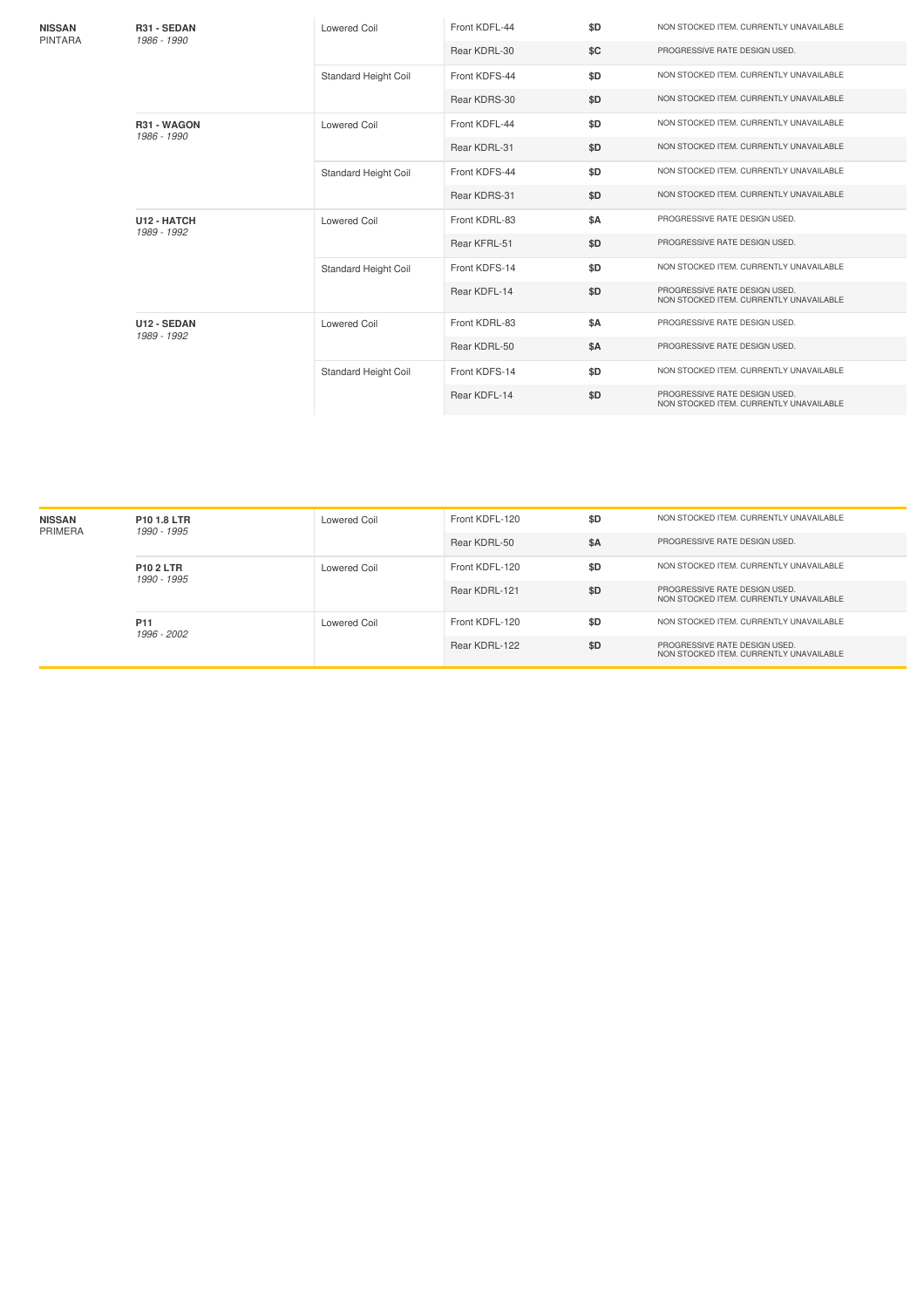| NISSAN<br>PULSAR | <b>B17 INC. SSS</b>                 | Lowered Coil                | Front KDFL-96  | \$D        | NON STOCKED ITEM. CURRENTLY UNAVAILABLE                                  |
|------------------|-------------------------------------|-----------------------------|----------------|------------|--------------------------------------------------------------------------|
|                  | 2013 - 2015                         |                             | Rear KDRL-97   | \$D        |                                                                          |
|                  | C12 INC. SSS<br>2013 - 2015         | Lowered Coil                | Front KDFL-96  | \$D        | NON STOCKED ITEM. CURRENTLY UNAVAILABLE                                  |
|                  |                                     |                             | Rear KDRL-97   | \$D        |                                                                          |
|                  | N <sub>10</sub><br>1980 - 1983      | <b>Lowered Coil</b>         | Front KDFS-22  | \$D        | NON STOCKED ITEM. CURRENTLY UNAVAILABLE                                  |
|                  |                                     | Standard Height Coil        | Front KDFS-20  | \$D        | NON STOCKED ITEM. CURRENTLY UNAVAILABLE                                  |
|                  |                                     |                             | Rear KDRS-21   | \$D        | NON STOCKED ITEM. CURRENTLY UNAVAILABLE                                  |
|                  | N <sub>12</sub><br>1982 - 1987      | <b>Lowered Coil</b>         | Front KMFL-06  | \$Α        | PROGRESSIVE RATE DESIGN USED.                                            |
|                  |                                     |                             | Rear KDRL-23   | \$D        | PROGRESSIVE RATE DESIGN USED.<br>NON STOCKED ITEM, CURRENTLY UNAVAILABLE |
|                  |                                     | Standard Height Coil        | Front KDFS-22  | \$D        | NON STOCKED ITEM. CURRENTLY UNAVAILABLE                                  |
|                  |                                     |                             | Rear KDRS-23   | \$D        | NON STOCKED ITEM. CURRENTLY UNAVAILABLE                                  |
|                  | N <sub>13</sub><br>1987 - 9/1991    | Lowered Coil                | Front KFFL-15  | \$Α        | PROGRESSIVE RATE DESIGN USED.                                            |
|                  |                                     |                             | Rear KDRL-50   | \$Α        | PROGRESSIVE RATE DESIGN USED.                                            |
|                  |                                     | <b>Standard Height Coil</b> | Front KFFS-15  | \$D        | NON STOCKED ITEM. CURRENTLY UNAVAILABLE                                  |
|                  |                                     |                             | Rear KFFS-15   | \$D        | NON STOCKED ITEM. CURRENTLY UNAVAILABLE                                  |
|                  | N <sub>14</sub><br>10/1991 - 9/1995 | <b>Lowered Coil</b>         | Front KDRL-115 | \$D        | PROGRESSIVE RATE DESIGN USED.<br>NON STOCKED ITEM. CURRENTLY UNAVAILABLE |
|                  |                                     |                             | Rear KDRL-50   | \$Α        | PROGRESSIVE RATE DESIGN USED.                                            |
|                  |                                     | <b>Standard Height Coil</b> | Front KDFS-14  | \$D        | NON STOCKED ITEM. CURRENTLY UNAVAILABLE                                  |
|                  |                                     |                             | Rear KFFS-15   | \$D        | NON STOCKED ITEM. CURRENTLY UNAVAILABLE                                  |
|                  | N14 - GTIR (Import)<br>All          | <b>Lowered Coil</b>         | Front KDFL-14  | \$D        | PROGRESSIVE RATE DESIGN USED.<br>NON STOCKED ITEM. CURRENTLY UNAVAILABLE |
|                  |                                     |                             | Rear KDRL-50   | \$Α        | PROGRESSIVE RATE DESIGN USED.                                            |
|                  | N15 - SER 1<br>10/1995 - 8/1997     | <b>Lowered Coil</b>         | Front KDRL-115 | \$D        | PROGRESSIVE RATE DESIGN USED.<br>NON STOCKED ITEM. CURRENTLY UNAVAILABLE |
|                  |                                     |                             | Rear KDRL-65   | \$D        | PROGRESSIVE RATE DESIGN USED.<br>NON STOCKED ITEM. CURRENTLY UNAVAILABLE |
|                  |                                     | Standard Height Coil        | Front KDFS-14  | \$D        | NON STOCKED ITEM. CURRENTLY UNAVAILABLE                                  |
|                  |                                     |                             | Rear KDRL-63   | \$D        | PROGRESSIVE RATE DESIGN USED.<br>NON STOCKED ITEM. CURRENTLY UNAVAILABLE |
|                  | N15 - SER 2                         | <b>Lowered Coil</b>         | Front KDFL-01  | <b>\$A</b> | PROGRESSIVE RATE DESIGN USED.                                            |
|                  | 9/1997 - 6/2000                     |                             | Rear KDRL-65SP | \$D        | PROGRESSIVE RATE DESIGN USED.                                            |
|                  |                                     |                             |                |            | NON STOCKED ITEM. CURRENTLY UNAVAILABLE                                  |
|                  |                                     | Standard Height Coil        | Front KDFS-14  | \$D        | NON STOCKED ITEM. CURRENTLY UNAVAILABLE                                  |
|                  |                                     |                             | Rear KDRS-65SP | \$Β        | PROGRESSIVE RATE DESIGN USED.                                            |
|                  | N16 - HATCH<br>$6/2001 - 2005$      | <b>Lowered Coil</b>         | Front KDFL-68  | \$D        | NON STOCKED ITEM. CURRENTLY UNAVAILABLE                                  |
|                  |                                     |                             | Rear KDRL-65   | \$D        | PROGRESSIVE RATE DESIGN USED.<br>NON STOCKED ITEM. CURRENTLY UNAVAILABLE |
|                  |                                     | Standard Height Coil        | Front KDFS-68  | \$D        | NON STOCKED ITEM. CURRENTLY UNAVAILABLE                                  |
|                  |                                     |                             | Rear KDRL-63   | \$D        | PROGRESSIVE RATE DESIGN USED.<br>NON STOCKED ITEM. CURRENTLY UNAVAILABLE |
|                  | N16 - SEDAN<br>7/2000 - 2005        | <b>Lowered Coil</b>         | Front KDFL-68  | \$D        | NON STOCKED ITEM. CURRENTLY UNAVAILABLE                                  |
|                  |                                     |                             | Rear KDRL-69   | \$D        |                                                                          |
|                  |                                     | Standard Height Coil        | Front KDFS-68  | \$D        | NON STOCKED ITEM. CURRENTLY UNAVAILABLE                                  |
|                  |                                     |                             | Rear KDRS-65SP | \$Β        | PROGRESSIVE RATE DESIGN USED.                                            |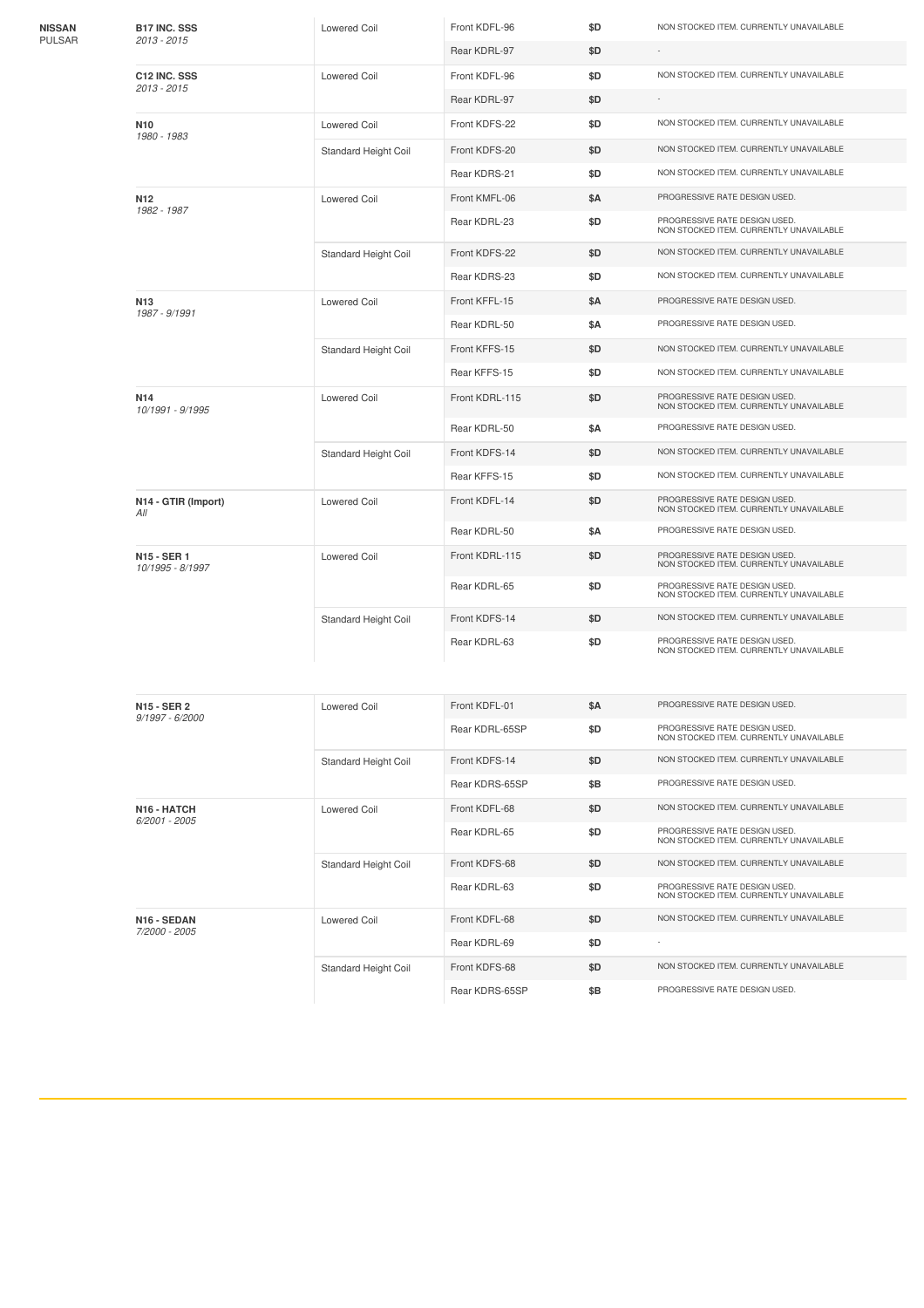| 1988 - 1994<br>SILVIA                                                                                       |                                                                          |
|-------------------------------------------------------------------------------------------------------------|--------------------------------------------------------------------------|
| Rear KDRL-10<br>\$Β                                                                                         | PROGRESSIVE RATE DESIGN USED.                                            |
| Front KDFS-60<br>\$D<br>Standard Height Coil                                                                | NON STOCKED ITEM. CURRENTLY UNAVAILABLE                                  |
| Front KDFL-60<br>\$D<br>S14 (Import)<br>Lowered Coil<br>1995 - 1998                                         |                                                                          |
| Rear KDRL-61<br>\$D                                                                                         | PROGRESSIVE RATE DESIGN USED.<br>NON STOCKED ITEM. CURRENTLY UNAVAILABLE |
| \$D<br>Standard Height Coil<br>Front KDFS-60                                                                | NON STOCKED ITEM. CURRENTLY UNAVAILABLE                                  |
| \$D<br>Rear KDRL-61SP                                                                                       | PROGRESSIVE RATE DESIGN USED.<br>NON STOCKED ITEM. CURRENTLY UNAVAILABLE |
| \$D<br>Front KDFL-60SL<br><b>Lowered Coil</b><br>S15 (Import)<br>1999 - 2001                                | NON STOCKED ITEM. CURRENTLY UNAVAILABLE                                  |
| Rear KDRL-61<br>\$D                                                                                         | PROGRESSIVE RATE DESIGN USED.<br>NON STOCKED ITEM. CURRENTLY UNAVAILABLE |
| Front KDFS-60<br>Standard Height Coil<br>\$D                                                                | NON STOCKED ITEM. CURRENTLY UNAVAILABLE                                  |
| Rear KDRL-61SP<br>\$D                                                                                       | PROGRESSIVE RATE DESIGN USED.<br>NON STOCKED ITEM. CURRENTLY UNAVAILABLE |
| <b>NISSAN</b><br>Front KDFL-14<br>\$D<br>210<br><b>Lowered Coil</b><br><b>SKYLINE</b><br>1978 - 1981        | PROGRESSIVE RATE DESIGN USED.<br>NON STOCKED ITEM. CURRENTLY UNAVAILABLE |
| Rear KDRL-11<br>\$D                                                                                         | PROGRESSIVE RATE DESIGN USED.<br>NON STOCKED ITEM. CURRENTLY UNAVAILABLE |
| \$D<br>Standard Height Coil<br>Front KDFS-06                                                                |                                                                          |
| Rear KDRS-11<br>\$D                                                                                         | NON STOCKED ITEM. CURRENTLY UNAVAILABLE                                  |
| Front KDFL-14<br>\$D<br><b>R30</b><br><b>Lowered Coil</b><br>1981 - 1986                                    | PROGRESSIVE RATE DESIGN USED.<br>NON STOCKED ITEM. CURRENTLY UNAVAILABLE |
| Rear KDRS-09<br>\$D                                                                                         | NON STOCKED ITEM. CURRENTLY UNAVAILABLE                                  |
| Front KDFS-14<br>\$D<br>Standard Height Coil                                                                | NON STOCKED ITEM. CURRENTLY UNAVAILABLE                                  |
| Rear KDRS-05<br>\$D                                                                                         | NON STOCKED ITEM. CURRENTLY UNAVAILABLE                                  |
| Front KDFL-29<br>\$Β<br>R31 - SEDAN<br><b>Lowered Coil</b>                                                  | PROGRESSIVE RATE DESIGN USED.                                            |
| 1986 - 1990<br>\$C<br>Rear KDRL-30                                                                          | PROGRESSIVE RATE DESIGN USED.                                            |
| \$D<br>Front KDFS-29<br>Standard Height Coil                                                                | NON STOCKED ITEM. CURRENTLY UNAVAILABLE                                  |
| Rear KDRS-30<br>\$D                                                                                         | NON STOCKED ITEM. CURRENTLY UNAVAILABLE                                  |
| R31 - WAGON<br>Front KDFL-29<br>\$Β<br><b>Lowered Coil</b><br>1986 - 1990                                   | PROGRESSIVE RATE DESIGN USED.                                            |
| Rear KDRL-31<br>\$D                                                                                         | NON STOCKED ITEM. CURRENTLY UNAVAILABLE                                  |
| Front KDFS-29<br>\$D<br>Standard Height Coil                                                                | NON STOCKED ITEM. CURRENTLY UNAVAILABLE                                  |
| Rear KDRS-31<br>\$D                                                                                         | NON STOCKED ITEM. CURRENTLY UNAVAILABLE                                  |
| <b>Lowered Coil</b><br>Front KDFL-101<br>\$D<br>R32 (Import)<br>1989 - 1994                                 | NON STOCKED ITEM. CURRENTLY UNAVAILABLE                                  |
| Rear KDRL-102<br>\$D                                                                                        | NON STOCKED ITEM. CURRENTLY UNAVAILABLE                                  |
| Front KDFL-101<br>\$D<br>R33 - R34 (Import)<br><b>Lowered Coil</b><br>1993 - 2001                           | NON STOCKED ITEM. CURRENTLY UNAVAILABLE                                  |
| Rear KDRL-61SP<br>\$D                                                                                       | PROGRESSIVE RATE DESIGN USED.<br>NON STOCKED ITEM. CURRENTLY UNAVAILABLE |
| Front KDFL-17<br>\$Β<br><b>NISSAN</b><br>Lowered Coil<br>1978 - 1983<br>STANZA                              | PROGRESSIVE RATE DESIGN USED.                                            |
| Rear KDRL-10<br>\$Β                                                                                         | PROGRESSIVE RATE DESIGN USED.                                            |
| Front KDFS-04<br>\$Β<br>Standard Height Coil                                                                |                                                                          |
| \$D<br>Rear KDRS-10                                                                                         | NON STOCKED ITEM. CURRENTLY UNAVAILABLE                                  |
| \$Β<br><b>NISSAN</b><br><b>SEDAN</b><br>Front KDFL-17<br><b>Lowered Coil</b><br>1979 - 1982<br><b>SUNNY</b> | PROGRESSIVE RATE DESIGN USED.                                            |
| Rear KDRL-10<br>\$Β                                                                                         | PROGRESSIVE RATE DESIGN USED.                                            |
| Standard Height Coil<br>Front KDFS-04<br>\$Β                                                                |                                                                          |
| Rear KDRS-13<br>\$D                                                                                         | NON STOCKED ITEM. CURRENTLY UNAVAILABLE                                  |
| Front KDFL-17<br>\$Β<br><b>WAGON</b><br><b>Lowered Coil</b><br>1979 - 1982                                  | PROGRESSIVE RATE DESIGN USED.                                            |
| Rear KDRS-13<br>\$D                                                                                         | NON STOCKED ITEM. CURRENTLY UNAVAILABLE                                  |
| Standard Height Coil<br>Front KDFS-04<br>\$Β                                                                |                                                                          |
| Rear KDRS-13HD<br>\$D                                                                                       | NON STOCKED ITEM. CURRENTLY UNAVAILABLE                                  |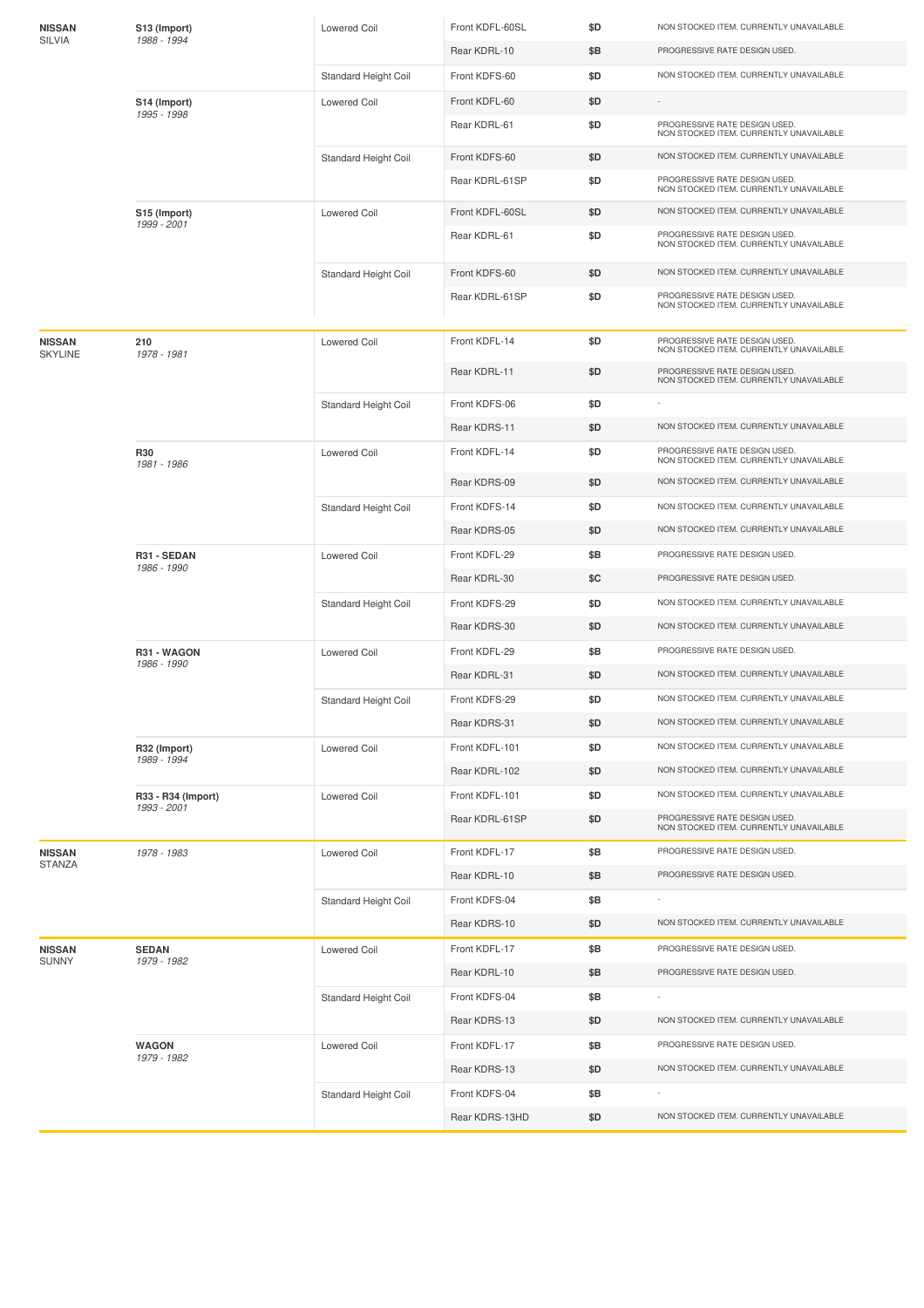**NISSAN** TERRANO

| 1997 - 1999 | Lowered Coil         | Front TORSION BAR        |     | TORSION BARS SHOWN FOR ILLUSTRATION PURPOSES ONLY.<br>KING SPRINGS DO NOT SUPPLY OR MANUFACTURE TORSION<br><b>BARS</b> |
|-------------|----------------------|--------------------------|-----|------------------------------------------------------------------------------------------------------------------------|
|             | Standard Height Coil | <b>Front TORSION BAR</b> |     | TORSION BARS SHOWN FOR ILLUSTRATION PURPOSES ONLY.<br>KING SPRINGS DO NOT SUPPLY OR MANUFACTURE TORSION<br><b>BARS</b> |
|             |                      | Rear KDRS-39             | \$D | NON STOCKED ITEM. CURRENTLY UNAVAILABLE                                                                                |
|             | Raised Coil          | Front TORSION BAR        |     | TORSION BARS SHOWN FOR ILLUSTRATION PURPOSES ONLY.<br>KING SPRINGS DO NOT SUPPLY OR MANUFACTURE TORSION<br><b>BARS</b> |
|             |                      | Rear KDRR-39             | \$B | $\overline{\phantom{a}}$                                                                                               |

| <b>NISSAN</b><br><b>TIDA</b>    | C11<br>2006 - 2012                  | <b>Lowered Coil</b>  | Front KDFL-55    | \$D | NON STOCKED ITEM. CURRENTLY UNAVAILABLE                                                     |
|---------------------------------|-------------------------------------|----------------------|------------------|-----|---------------------------------------------------------------------------------------------|
|                                 |                                     |                      | Rear KDRL-56     | \$D |                                                                                             |
| <b>NISSAN</b><br>X-TRAIL        | T30<br>2001 - 9/2007                | Raised Coil          | Front KDFR-46    | \$Β | RECOMMENDED TO REUSE THE ORIGINAL LOWER STRUT<br>MOUNT INSULATOR WHEN CHANGING STRUTS/COILS |
|                                 |                                     |                      | Rear KDRR-47     | \$B | $\sim$                                                                                      |
|                                 | T31 DIESEL<br>10/2007 - 2013        | Raised Coil          | Front KDFR-94HD  | \$B |                                                                                             |
|                                 |                                     |                      | Rear KDRR-95     | \$B | $\overline{\phantom{a}}$                                                                    |
|                                 | <b>T31 PETROL</b><br>10/2007 - 2013 | Raised Coil          | Front KDFR-94    | \$B |                                                                                             |
|                                 |                                     |                      | Rear KDRR-95     | \$B | ÷,                                                                                          |
|                                 |                                     |                      |                  |     | <b>PEUGEOT</b>                                                                              |
| <b>PEUGEOT</b><br>206           | GTI<br>10/1999 - 9/2005             | <b>Lowered Coil</b>  | Front KPFL-09    | \$D | NON STOCKED ITEM. CURRENTLY UNAVAILABLE                                                     |
| <b>PEUGEOT</b>                  | T <sub>5</sub>                      | <b>Lowered Coil</b>  | Front KPFL-06    | \$D | NON STOCKED ITEM. CURRENTLY UNAVAILABLE                                                     |
| 307                             | 10/2001 - 9/2005                    |                      | Rear KPRL-07     | \$D | PROGRESSIVE RATE DESIGN USED.<br>NON STOCKED ITEM. CURRENTLY UNAVAILABLE                    |
| <b>PEUGEOT</b><br>504           | 1968 - 1982                         | Standard Height Coil | Rear KPRS-01     | \$D | NON STOCKED ITEM. CURRENTLY UNAVAILABLE                                                     |
| <b>PEUGEOT</b><br>505           | 1979 - 1983                         | Standard Height Coil | Rear KPRS-05     | \$D | NON STOCKED ITEM. CURRENTLY UNAVAILABLE                                                     |
|                                 |                                     |                      |                  |     | <b>PROTON</b>                                                                               |
| <b>PROTON</b><br><b>JUMBUCK</b> | 2003 - 2006                         | Lowered Coil         | Front KPFL-10    | \$D |                                                                                             |
| <b>PROTON</b>                   | <b>SPORTS COUPE</b>                 | Lowered Coil         | Front KCFL-36GSR | \$D |                                                                                             |
| M21                             | 1997 - 1999                         |                      | Rear KCRL-37     | \$D | PROGRESSIVE RATE DESIGN USED.<br>NON STOCKED ITEM. CURRENTLY UNAVAILABLE                    |
|                                 |                                     | Standard Height Coil | Rear KCRS-46     | \$Α | $\sim$                                                                                      |
| <b>PROTON</b><br><b>PERSONA</b> | <b>1.5 LTR</b><br>1997 - 2005       | Lowered Coil         | Front KCFL-15    | \$D | PROGRESSIVE RATE DESIGN USED.<br>NON STOCKED ITEM. CURRENTLY UNAVAILABLE                    |
|                                 |                                     |                      | Rear KCRL-37     | \$D | PROGRESSIVE RATE DESIGN USED.<br>NON STOCKED ITEM. CURRENTLY UNAVAILABLE                    |
|                                 |                                     | Standard Height Coil | Rear KCRS-46     | \$Α |                                                                                             |
|                                 | <b>1.6 LTR</b><br>1997 - 2005       | <b>Lowered Coil</b>  | Front KCFL-36GSR | \$D |                                                                                             |
|                                 |                                     |                      | Rear KCRL-37     | \$D | PROGRESSIVE RATE DESIGN USED.<br>NON STOCKED ITEM. CURRENTLY UNAVAILABLE                    |
|                                 |                                     | Standard Height Coil | Rear KCRS-46     | \$A | ÷                                                                                           |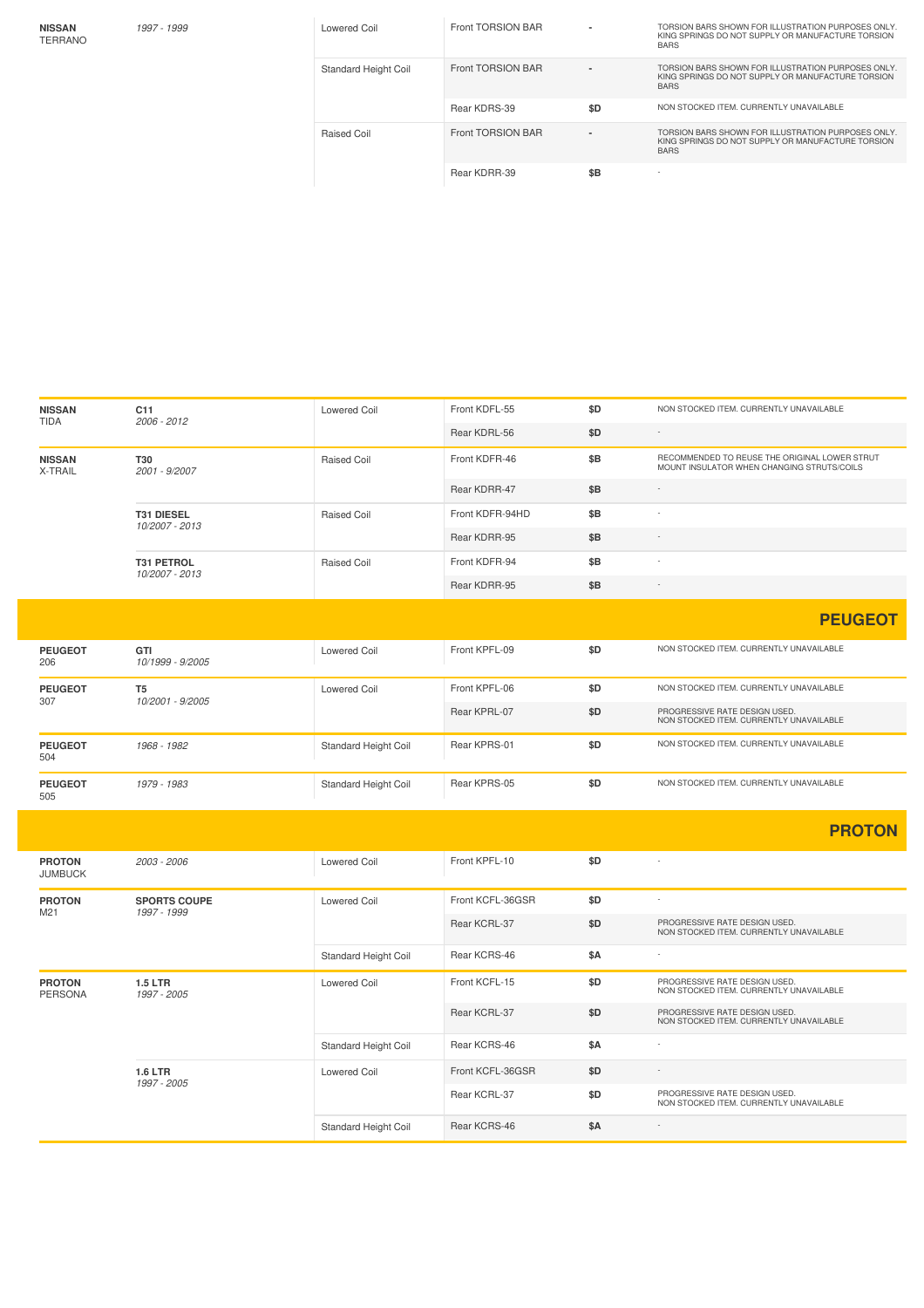| <b>PROTON</b><br><b>SATRIA</b> | <b>1.5 LTR</b><br>1997 - 2005 | Lowered Coil                | Front KCFL-15<br>Rear KCRL-37 | \$D<br>\$D | PROGRESSIVE RATE DESIGN USED.<br>NON STOCKED ITEM. CURRENTLY UNAVAILABLE<br>PROGRESSIVE RATE DESIGN USED.<br>NON STOCKED ITEM, CURRENTLY UNAVAILABLE |
|--------------------------------|-------------------------------|-----------------------------|-------------------------------|------------|------------------------------------------------------------------------------------------------------------------------------------------------------|
|                                |                               | <b>Standard Height Coil</b> | Rear KCRS-46                  | \$A        | $\sim$                                                                                                                                               |
| <b>1.6 LTR</b><br>1997 - 2005  |                               | Lowered Coil                | Front KCFL-36GSR              | \$D        | $\sim$                                                                                                                                               |
|                                |                               |                             | Rear KCRL-37                  | \$D        | PROGRESSIVE RATE DESIGN USED.<br>NON STOCKED ITEM, CURRENTLY UNAVAILABLE                                                                             |
|                                |                               | <b>Standard Height Coil</b> | Rear KCRS-46                  | \$A        | $\sim$                                                                                                                                               |

| <b>PROTON</b>                   | 2001 - 2005                       | Lowered Coil                | Front KCFL-36GSR | \$D |                                                                          |
|---------------------------------|-----------------------------------|-----------------------------|------------------|-----|--------------------------------------------------------------------------|
| WAJA                            |                                   |                             | Rear KCRL-46HD   | \$D | PROGRESSIVE RATE DESIGN USED.<br>NON STOCKED ITEM. CURRENTLY UNAVAILABLE |
| <b>PROTON</b><br><b>WIRA</b>    | 1995 - 2005                       | <b>Lowered Coil</b>         | Front KCFL-15    | \$D | PROGRESSIVE RATE DESIGN USED.<br>NON STOCKED ITEM. CURRENTLY UNAVAILABLE |
|                                 |                                   |                             | Rear KCRL-37     | \$D | PROGRESSIVE RATE DESIGN USED.<br>NON STOCKED ITEM. CURRENTLY UNAVAILABLE |
|                                 |                                   | Standard Height Coil        | Rear KCRS-46     | \$Α |                                                                          |
|                                 |                                   |                             |                  |     | <b>RENAULT</b>                                                           |
| <b>RENAULT</b><br><b>KOLEOS</b> | <b>H45 PHASE I</b><br>2007 - 2011 | Raised Coil                 | Rear KDRR-95     | \$Β |                                                                          |
|                                 |                                   |                             |                  |     | <b>ROVER</b>                                                             |
| <b>ROVER</b>                    | P6 TYPE                           | Standard Height Coil        | Front KRFS-12    | \$D | NON STOCKED ITEM. CURRENTLY UNAVAILABLE                                  |
| 2000                            | 1963 - 1977                       |                             | Rear KRRS-08     | \$D | NON STOCKED ITEM. CURRENTLY UNAVAILABLE                                  |
| <b>ROVER</b><br>3500            | P6 TYPE<br>1963 - 1977            | Standard Height Coil        | Front KRFS-12    | \$D | NON STOCKED ITEM. CURRENTLY UNAVAILABLE                                  |
|                                 |                                   |                             | Rear KRRS-08     | \$D | NON STOCKED ITEM. CURRENTLY UNAVAILABLE                                  |
|                                 | SDI<br>1977 - 1983                | <b>Lowered Coil</b>         | Front KRFL-09    | \$D | NON STOCKED ITEM. CURRENTLY UNAVAILABLE                                  |
|                                 |                                   |                             | Rear KRRL-10     | \$D | PROGRESSIVE RATE DESIGN USED.<br>NON STOCKED ITEM. CURRENTLY UNAVAILABLE |
|                                 |                                   | Standard Height Coil        | Front KRFS-09    | \$D | NON STOCKED ITEM. CURRENTLY UNAVAILABLE                                  |
|                                 |                                   |                             | Rear KRRS-10     | \$D | PROGRESSIVE RATE DESIGN USED.<br>NON STOCKED ITEM. CURRENTLY UNAVAILABLE |
|                                 | SE <sub>1</sub>                   | <b>Lowered Coil</b>         | Front KRFL-09    | \$D | NON STOCKED ITEM. CURRENTLY UNAVAILABLE                                  |
|                                 | 1977 - 1983                       |                             | Rear KRRL-10     | \$D | PROGRESSIVE RATE DESIGN USED.<br>NON STOCKED ITEM. CURRENTLY UNAVAILABLE |
|                                 |                                   | Standard Height Coil        | Front KRFS-09    | \$D | NON STOCKED ITEM. CURRENTLY UNAVAILABLE                                  |
|                                 |                                   |                             | Rear KRRS-10     | \$D | PROGRESSIVE RATE DESIGN USED.<br>NON STOCKED ITEM. CURRENTLY UNAVAILABLE |
|                                 | SE <sub>2</sub><br>1983 - 1987    | <b>Lowered Coil</b>         | Front KRFL-09SL  | \$D | NON STOCKED ITEM. CURRENTLY UNAVAILABLE                                  |
|                                 |                                   | Standard Height Coil        | Front KRFL-09    | \$D | NON STOCKED ITEM. CURRENTLY UNAVAILABLE                                  |
|                                 |                                   |                             | Rear KRRL-10     | \$D | PROGRESSIVE RATE DESIGN USED.<br>NON STOCKED ITEM. CURRENTLY UNAVAILABLE |
|                                 |                                   | <b>Raised Coil</b>          | Rear KRRS-10     | \$D | PROGRESSIVE RATE DESIGN USED.<br>NON STOCKED ITEM. CURRENTLY UNAVAILABLE |
|                                 | <b>VANDEN PLAS</b><br>1983 - 1987 | Lowered Coil                | Front KRFL-09SL  | \$D | NON STOCKED ITEM. CURRENTLY UNAVAILABLE                                  |
|                                 |                                   | <b>Standard Height Coil</b> | Front KRFL-09    | \$D | NON STOCKED ITEM. CURRENTLY UNAVAILABLE                                  |
|                                 |                                   |                             | Rear KRRL-10     | \$D | PROGRESSIVE RATE DESIGN USED.<br>NON STOCKED ITEM. CURRENTLY UNAVAILABLE |
|                                 |                                   | Raised Coil                 | Rear KRRS-10     | \$D | PROGRESSIVE RATE DESIGN USED.<br>NON STOCKED ITEM. CURRENTLY UNAVAILABLE |
| <b>ROVER</b>                    | 1.8LTR & 2LTR T/DIESEL            | Raised Coil                 | Front KLFR-08    | \$D | NON STOCKED ITEM. CURRENTLY UNAVAILABLE                                  |
| FREELANDER                      | 1998 - 2000                       |                             | Rear KLRR-09     | \$D |                                                                          |
|                                 | V6 & 2LTR DIESEL DOHC             | Raised Coil                 | Front KLFR-12    | \$D | NON STOCKED ITEM. CURRENTLY UNAVAILABLE                                  |
|                                 | 2000 - 2006                       |                             | Rear KLRR-09     | \$D |                                                                          |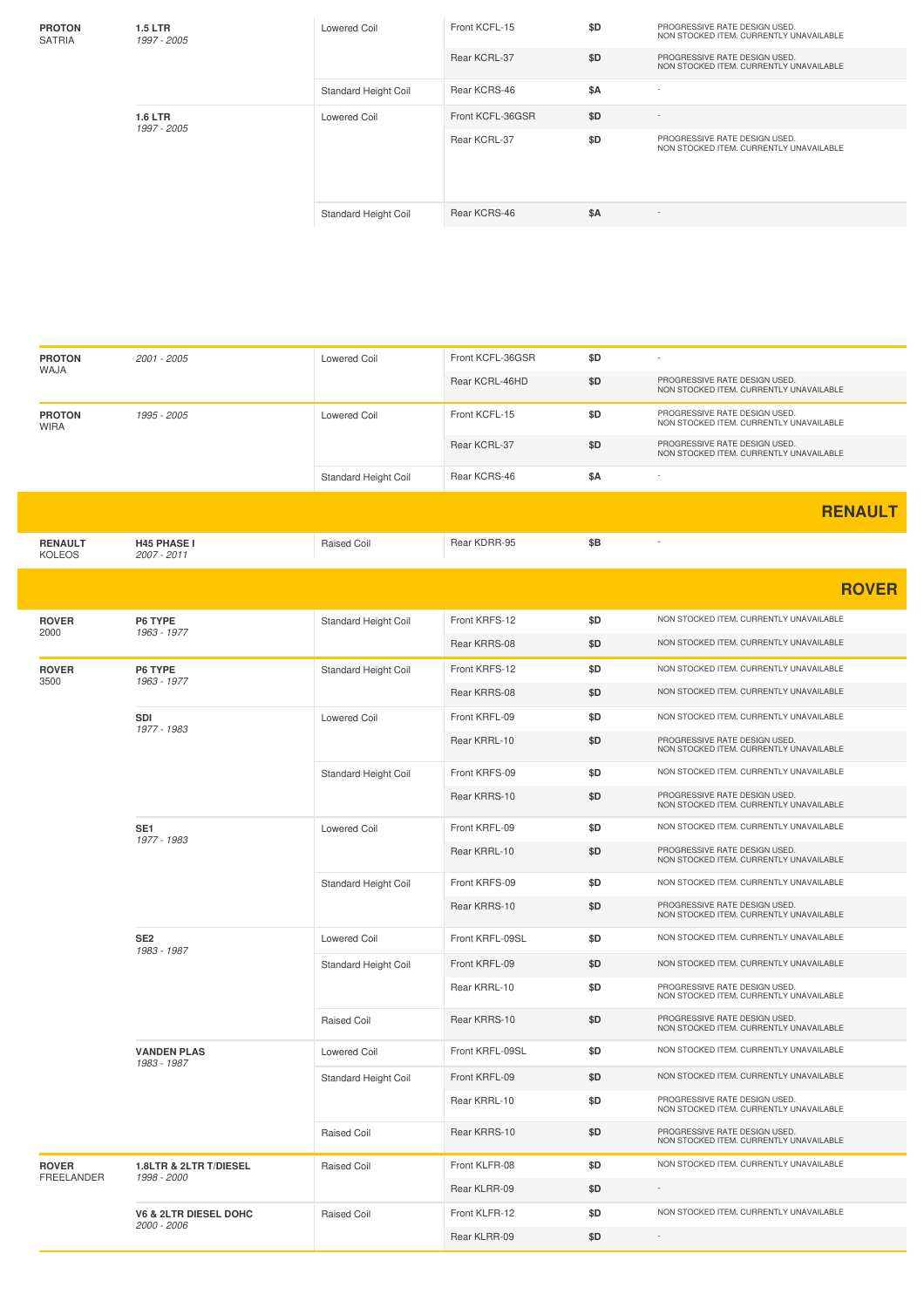| <b>ROVER</b><br>QUINTET | 1980 - 1985 | <b>Lowered Coil</b>  | Front KFFL-13 | \$A | PROGRESSIVE RATE DESIGN USED.                                            |
|-------------------------|-------------|----------------------|---------------|-----|--------------------------------------------------------------------------|
|                         |             |                      | Rear KHRL-37  | \$D | PROGRESSIVE RATE DESIGN USED.<br>NON STOCKED ITEM, CURRENTLY UNAVAILABLE |
|                         |             |                      |               |     |                                                                          |
|                         |             | Standard Height Coil | Front KFFS-13 | \$D | PROGRESSIVE RATE DESIGN USED.<br>NON STOCKED ITEM. CURRENTLY UNAVAILABLE |
|                         |             |                      | Rear KHRS-37  | \$D | NON STOCKED ITEM, CURRENTLY UNAVAILABLE                                  |

| <b>ROVER</b><br>RANGE ROVER              | <b>COIL SPRING FR &amp; RE</b><br>1972 - 4/1995 | Standard Height Coil | Front KRFS-01     | \$Β                                                                                                                    |                                                                                                                                                                    |
|------------------------------------------|-------------------------------------------------|----------------------|-------------------|------------------------------------------------------------------------------------------------------------------------|--------------------------------------------------------------------------------------------------------------------------------------------------------------------|
|                                          |                                                 |                      | Rear KRRS-02      | \$Β                                                                                                                    |                                                                                                                                                                    |
|                                          |                                                 | Raised Coil          | Front KRFR-01     | \$Β                                                                                                                    |                                                                                                                                                                    |
|                                          |                                                 |                      | Front KRFR-03T    | \$D                                                                                                                    | TAPERED WIRE PROGRESSIVE RATE COMFORT DESIGN<br>NON STOCKED ITEM. CURRENTLY UNAVAILABLE                                                                            |
|                                          |                                                 |                      | Rear KRRR-02      | \$Β                                                                                                                    |                                                                                                                                                                    |
|                                          |                                                 |                      | Rear KRRR-04T     | \$D                                                                                                                    | TAPERED WIRE PROGRESSIVE RATE COMFORT DESIGN<br>NON STOCKED ITEM. CURRENTLY UNAVAILABLE<br>NON STOCKED LINE., PLEASE CONTACT SALES FOR PRICING<br>AND AVAILABILITY |
|                                          |                                                 |                      |                   |                                                                                                                        | <b>SEAT</b>                                                                                                                                                        |
| <b>SEAT</b>                              | 1996 - 1999                                     | <b>Lowered Coil</b>  | Front KSFL-40     | \$D                                                                                                                    | NON STOCKED ITEM. CURRENTLY UNAVAILABLE                                                                                                                            |
| CORDOBA                                  |                                                 |                      | Rear KSRL-41      | \$D                                                                                                                    | NON STOCKED ITEM. CURRENTLY UNAVAILABLE                                                                                                                            |
|                                          |                                                 |                      |                   |                                                                                                                        | <b>SSANG YONG</b>                                                                                                                                                  |
| <b>SSANG YONG</b>                        | <b>DUAL CAB UTE</b>                             | Raised Coil          | Front KSFR-54     | \$D                                                                                                                    | NON STOCKED ITEM. CURRENTLY UNAVAILABLE                                                                                                                            |
| <b>ACTYON</b>                            | 2007 - 2011                                     |                      | Rear KMRS-90      | \$Β                                                                                                                    | $\overline{\phantom{a}}$                                                                                                                                           |
|                                          | <b>WAGON</b>                                    | Raised Coil          | Front KSFR-54     | \$D                                                                                                                    | NON STOCKED ITEM. CURRENTLY UNAVAILABLE                                                                                                                            |
|                                          | 2007 - 2011                                     |                      | Rear KMRL-90      | \$D                                                                                                                    | $\sim$                                                                                                                                                             |
| <b>SSANG YONG</b><br><b>MUSSO</b>        | <b>Q200 UTE 4 DOOR 4X4</b><br>10/2018 - 2019    | Raised Coil          | Rear KMRS-90      | \$Β                                                                                                                    | ×,                                                                                                                                                                 |
| <b>SPORT UTE 4 DOOR</b><br>3/2004 - 2006 | Standard Height Coil                            | Front TORSION BAR    |                   | TORSION BARS SHOWN FOR ILLUSTRATION PURPOSES ONLY.<br>KING SPRINGS DO NOT SUPPLY OR MANUFACTURE TORSION<br><b>BARS</b> |                                                                                                                                                                    |
|                                          |                                                 | Rear KMRS-90         | \$Β               |                                                                                                                        |                                                                                                                                                                    |
|                                          |                                                 | <b>Raised Coil</b>   | Front TORSION BAR |                                                                                                                        | TORSION BARS SHOWN FOR ILLUSTRATION PURPOSES ONLY.<br>KING SPRINGS DO NOT SUPPLY OR MANUFACTURE TORSION<br><b>BARS</b>                                             |
|                                          |                                                 |                      | Rear KMRR-90      | \$B                                                                                                                    |                                                                                                                                                                    |
|                                          | <b>WAGON</b><br>1996 - 2006                     | Standard Height Coil | Front TORSION BAR |                                                                                                                        | TORSION BARS SHOWN FOR ILLUSTRATION PURPOSES ONLY.<br>KING SPRINGS DO NOT SUPPLY OR MANUFACTURE TORSION<br><b>BARS</b>                                             |
|                                          |                                                 |                      | Rear KMRS-90      | \$B                                                                                                                    |                                                                                                                                                                    |
|                                          |                                                 | <b>Raised Coil</b>   | Front TORSION BAR |                                                                                                                        | TORSION BARS SHOWN FOR ILLUSTRATION PURPOSES ONLY.<br>KING SPRINGS DO NOT SUPPLY OR MANUFACTURE TORSION<br><b>BARS</b>                                             |
|                                          |                                                 |                      | Rear KMRR-90      | \$Β                                                                                                                    |                                                                                                                                                                    |
| <b>SSANG YONG</b>                        | <b>Y200, Y220 (LIVE AXLE)</b>                   | Raised Coil          | Front KSFR-50     | \$B                                                                                                                    |                                                                                                                                                                    |
| <b>REXTON</b>                            | 2003 - 2006                                     |                      | Rear KMRS-90      | \$Β                                                                                                                    |                                                                                                                                                                    |
|                                          | Y220 II (INDEPENDENT REAR)<br>2006 - 2010       | Standard Height Coil | Rear KSRS-61      | \$D                                                                                                                    | NON STOCKED ITEM. CURRENTLY UNAVAILABLE                                                                                                                            |
|                                          |                                                 | Raised Coil          | Rear KSRR-61      | \$B                                                                                                                    |                                                                                                                                                                    |
|                                          | Y285 II (INDEPENDENT REAR)                      | Standard Height Coil | Rear KSRS-61      | \$D                                                                                                                    | NON STOCKED ITEM. CURRENTLY UNAVAILABLE                                                                                                                            |
|                                          | 2011 - 2016                                     | Raised Coil          | Front KSFR-50     | \$Β                                                                                                                    |                                                                                                                                                                    |
|                                          |                                                 |                      | Rear KSRR-61      | \$B                                                                                                                    |                                                                                                                                                                    |
|                                          |                                                 |                      |                   |                                                                                                                        | <b>SUBARU</b>                                                                                                                                                      |
| <b>SUBARU</b><br><b>BRUMBY</b>           | <b>UTE &amp; WAGON</b><br>1984 - 1994           | Standard Height Coil | Front KFFS-45     | \$A                                                                                                                    |                                                                                                                                                                    |
|                                          |                                                 |                      | Front KTFL-122SP  |                                                                                                                        | PROGRESSIVE RATE DESIGN USED.                                                                                                                                      |
| <b>SUBARU</b><br><b>BRZ</b>              | 2012 - Current                                  | Lowered Coil         |                   | \$B                                                                                                                    |                                                                                                                                                                    |

I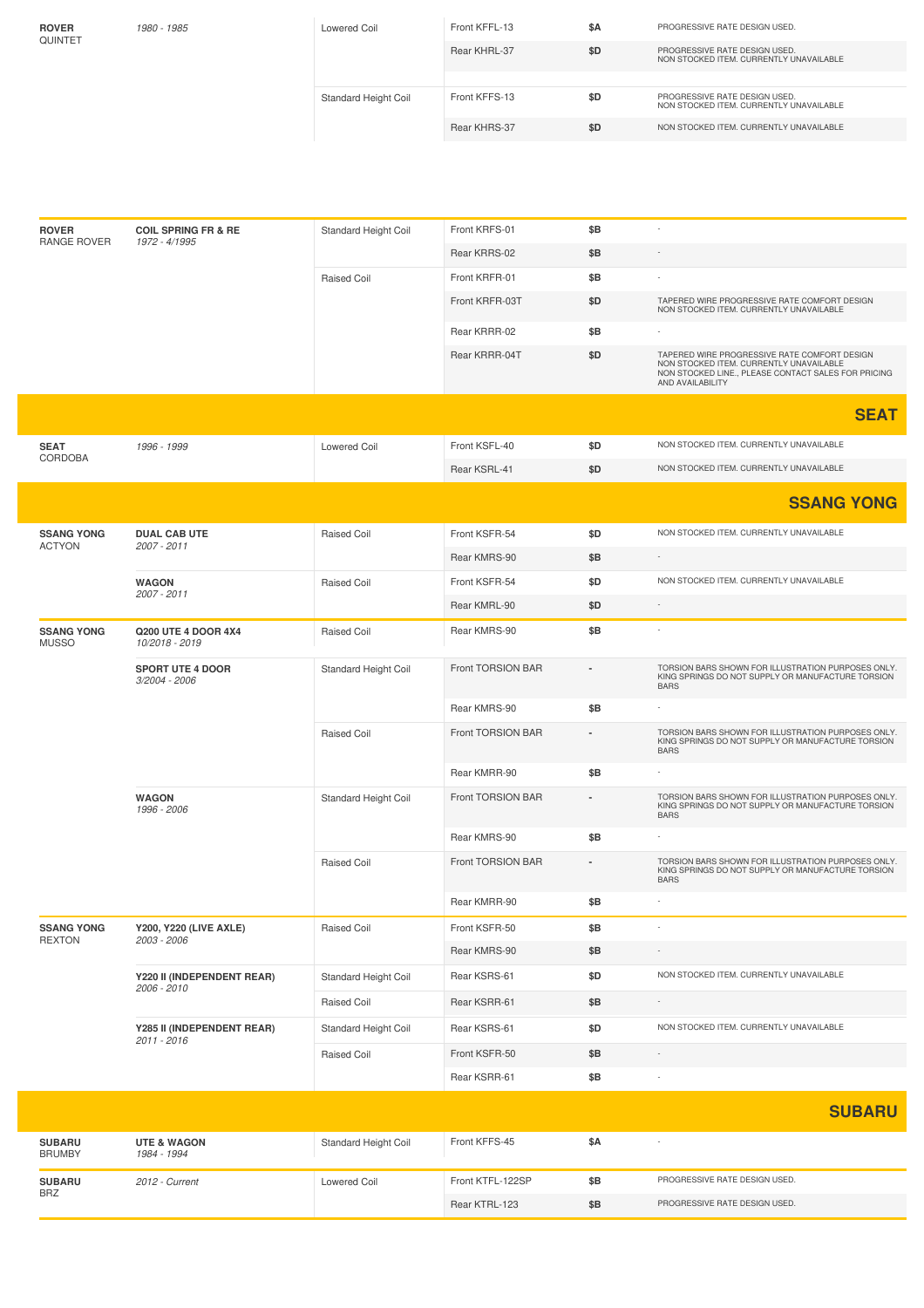| <b>SUBARU</b><br>SF<br><b>FORESTER</b><br>1997 - 6/2002 |                                                                   | <b>Lowered Coil</b>         | Front KSFS-22   | \$Α        |                                                                                                                                                                               |
|---------------------------------------------------------|-------------------------------------------------------------------|-----------------------------|-----------------|------------|-------------------------------------------------------------------------------------------------------------------------------------------------------------------------------|
|                                                         |                                                                   |                             | Rear KSRL-33    | \$Β        | WARNING THIS PART NUMBER NOT TO BE USED WITH O/E<br>STRUT. RECOMMEND REPLACEMENT KYB 334191/2.                                                                                |
|                                                         |                                                                   | Standard Height Coil        | Front KSFR-28   | \$Α        |                                                                                                                                                                               |
|                                                         |                                                                   |                             | Rear KSRS-33    | <b>\$A</b> | WARNING THIS PART NUMBER NOT TO BE USED WITH O/E<br>STRUT. RECOMMEND REPLACEMENT KYB 334191/2.                                                                                |
|                                                         |                                                                   | Raised Coil                 | Front KSFR-32   | \$Α        |                                                                                                                                                                               |
|                                                         |                                                                   |                             | Rear KSRR-33    | \$Α        | WARNING THIS PART NUMBER NOT TO BE USED WITH O/E<br>STRUT. RECOMMEND REPLACEMENT KYB 334191/2.                                                                                |
|                                                         |                                                                   |                             |                 |            |                                                                                                                                                                               |
|                                                         | SG<br>7/2002 - 2/2008                                             | Lowered Coil                | Front KSFR-22   | \$Α        |                                                                                                                                                                               |
|                                                         |                                                                   |                             | Rear KSRS-39    | <b>\$A</b> | CHECK FOR SELF LEVEL REAR SUSPENSION. IF VEHICLE IS<br>FITTED WITH SELF LEVEL REAR SUSPENSION, THEN YOU<br>MUST FIT A NON SELF LEVEL TYPE SHOCK ABSORBER WITH<br>THIS SPRING. |
|                                                         |                                                                   | Standard Height Coil        | Front KSFS-32   | \$Α        |                                                                                                                                                                               |
|                                                         |                                                                   |                             | Rear KSRS-43    | \$Α        | CHECK FOR SELF LEVEL REAR SUSPENSION. IF VEHICLE IS<br>FITTED WITH SELF LEVEL REAR SUSPENSION, THEN YOU<br>MUST FIT A NON SELF LEVEL TYPE SHOCK ABSORBER WITH<br>THIS SPRING. |
|                                                         |                                                                   | Raised Coil                 | Front KSFR-32SP | \$Α        |                                                                                                                                                                               |
|                                                         |                                                                   |                             | Rear KSRR-43    | \$Α        | CHECK FOR SELF LEVEL REAR SUSPENSION. IF VEHICLE IS<br>FITTED WITH SELF LEVEL REAR SUSPENSION, THEN YOU<br>MUST FIT A NON SELF LEVEL TYPE SHOCK ABSORBER WITH<br>THIS SPRING. |
|                                                         | SH - TURBO WITH SELF LEVELING<br><b>REAR</b><br>3/2008 - 2013     | Standard Height Coil        | Front KSFS-55   | \$Α        | DUE TO A LACK OF SUSPENSION TRAVEL OF THE SHOCK<br>ABSORBERS, WE CAN NOT MANUFACTURE A LOWERED NOR A<br>RAISED HEIGHT FOR THIS VEHICLE                                        |
|                                                         |                                                                   |                             | Rear KSRS-57    | \$Β        | DUE TO A LACK OF SUSPENSION TRAVEL OF THE SHOCK<br>ABSORBERS, WE CAN NOT MANUFACTURE A LOWERED NOR A<br>RAISED HEIGHT FOR THIS VEHICLE                                        |
|                                                         | <b>SH - WITHOUT SELF LEVEL REAR</b><br>3/2008 - 2013              | Standard Height Coil        | Front KSFS-55   | \$Α        | DUE TO A LACK OF SUSPENSION TRAVEL OF THE SHOCK<br>ABSORBERS, WE CAN NOT MANUFACTURE A LOWERED NOR A<br>RAISED HEIGHT FOR THIS VEHICLE                                        |
|                                                         |                                                                   |                             | Rear KSRS-56    | <b>\$A</b> | DUE TO A LACK OF SUSPENSION TRAVEL OF THE SHOCK<br>ABSORBERS, WE CAN NOT MANUFACTURE A LOWERED NOR A<br>RAISED HEIGHT FOR THIS VEHICLE                                        |
|                                                         | SJ - WITH SELF LEVELING REAR<br>1/2013 - 2018                     | Standard Height Coil        | Front KSFS-55   | \$Α        | DUE TO A LACK OF SUSPENSION TRAVEL OF THE SHOCK<br>ABSORBERS, WE CAN NOT MANUFACTURE A LOWERED NOR A<br>RAISED HEIGHT FOR THIS VEHICLE                                        |
|                                                         |                                                                   |                             | Rear KSRS-57    | \$B        | DUE TO A LACK OF SUSPENSION TRAVEL OF THE SHOCK<br>ABSORBERS, WE CAN NOT MANUFACTURE A LOWERED NOR A<br>RAISED HEIGHT FOR THIS VEHICLE                                        |
|                                                         | <b>SJ - WITHOUT SELF LEVELING</b><br><b>REAR</b><br>1/2013 - 2018 | <b>Standard Height Coil</b> | Front KSFS-55   | \$Α        | DUE TO A LACK OF SUSPENSION TRAVEL OF THE SHOCK<br>ABSORBERS, WE CAN NOT MANUFACTURE A LOWERED NOR A<br>RAISED HEIGHT FOR THIS VEHICLE                                        |
|                                                         |                                                                   |                             | Rear KSRS-56    | <b>\$A</b> | DUE TO A LACK OF SUSPENSION TRAVEL OF THE SHOCK<br>ABSORBERS, WE CAN NOT MANUFACTURE A LOWERED NOR A<br>RAISED HEIGHT FOR THIS VEHICLE                                        |
|                                                         | <b>SK</b>                                                         | <b>Raised Coil</b>          | Front KSFR-62   | \$Β        |                                                                                                                                                                               |
|                                                         | 2018 - Current                                                    |                             | Rear KSRR-205   | \$A        |                                                                                                                                                                               |

| <b>SUBARU</b><br><b>IMPREZA &amp; WRX</b> | <b>GC SEDAN</b><br>1993 - 9/2000    | Ultra Low Coil              | Front KSFL-22SSL | \$B | PROGRESSIVE RATE DESIGN USED.                                            |
|-------------------------------------------|-------------------------------------|-----------------------------|------------------|-----|--------------------------------------------------------------------------|
|                                           |                                     |                             | Rear KSRL-23SSL  | \$D | NON STOCKED ITEM. CURRENTLY UNAVAILABLE                                  |
|                                           |                                     | Super Low Coil              | Front KSFL-22SL  | \$A | PROGRESSIVE RATE DESIGN USED.                                            |
|                                           |                                     |                             | Rear KSRL-23SL   | \$D | PROGRESSIVE RATE DESIGN USED.<br>NON STOCKED ITEM. CURRENTLY UNAVAILABLE |
|                                           |                                     | Lowered Coil                | Front KSFL-22    | \$A | PROGRESSIVE RATE DESIGN USED.                                            |
|                                           |                                     |                             | Rear KSRL-23     | \$B | PROGRESSIVE RATE DESIGN USED.                                            |
|                                           |                                     | <b>Standard Height Coil</b> | Front KSFS-22    | \$A |                                                                          |
|                                           |                                     |                             | Rear KSRS-23     | \$D | PROGRESSIVE RATE DESIGN USED.<br>NON STOCKED ITEM. CURRENTLY UNAVAILABLE |
|                                           |                                     | Raised Coil                 | Front KSFR-22    | \$A | $\overline{a}$                                                           |
|                                           |                                     |                             | Rear KSRR-23     | \$D | NON STOCKED ITEM. CURRENTLY UNAVAILABLE                                  |
|                                           | <b>GC STI ONLY</b><br>1993 - 9/2000 | <b>Lowered Coil</b>         | Front KSFL-22SL  | \$A | PROGRESSIVE RATE DESIGN USED.                                            |
|                                           |                                     |                             | Rear KSRL-23SL   | \$D | PROGRESSIVE RATE DESIGN USED.<br>NON STOCKED ITEM. CURRENTLY UNAVAILABLE |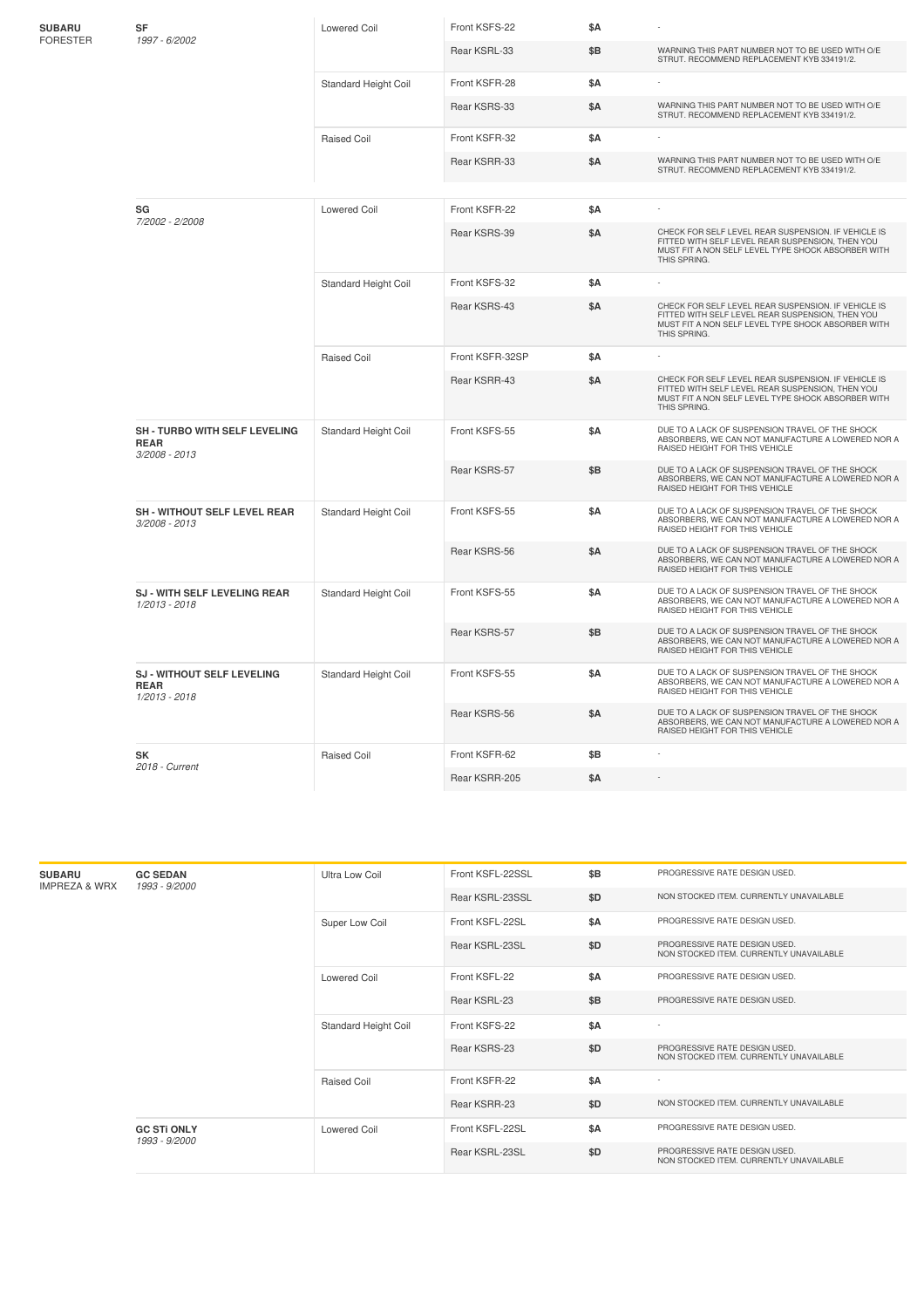| <b>GD SEDAN</b><br>10/2000 - 10/2002 | Ultra Low Coil       | Front KSFL-22SSL | \$Β | PROGRESSIVE RATE DESIGN USED.                                            |
|--------------------------------------|----------------------|------------------|-----|--------------------------------------------------------------------------|
|                                      |                      | Rear KSRL-24SSL  | \$D | PROGRESSIVE RATE DESIGN USED.<br>NON STOCKED ITEM. CURRENTLY UNAVAILABLE |
|                                      | Super Low Coil       | Front KSFL-22SL  | \$Α | PROGRESSIVE RATE DESIGN USED.                                            |
|                                      |                      | Rear KSRL-24SL   | \$C | PROGRESSIVE RATE DESIGN USED.                                            |
|                                      | <b>Lowered Coil</b>  | Front KSFL-22    | \$Α | PROGRESSIVE RATE DESIGN USED.                                            |
|                                      |                      | Rear KSRL-24     | \$D | PROGRESSIVE RATE DESIGN USED.<br>NON STOCKED ITEM. CURRENTLY UNAVAILABLE |
|                                      | Standard Height Coil | Front KSFS-22    | \$Α |                                                                          |
|                                      |                      | Rear KSRS-24     | \$D | PROGRESSIVE RATE DESIGN USED.<br>NON STOCKED ITEM. CURRENTLY UNAVAILABLE |
|                                      | Raised Coil          | Front KSFR-22    | \$Α |                                                                          |
| <b>GD SEDAN</b>                      | Ultra Low Coil       | Front KSFL-22SSL | \$Β | PROGRESSIVE RATE DESIGN USED.                                            |
| 11/2002 - 1/2008                     |                      | Rear KSRL-39SSL  | \$Β | PROGRESSIVE RATE DESIGN USED.                                            |
|                                      | Super Low Coil       | Front KSFL-22SL  | \$Α | PROGRESSIVE RATE DESIGN USED.                                            |
|                                      |                      | Rear KSRL-39SL   | \$Α | PROGRESSIVE RATE DESIGN USED.                                            |
|                                      | <b>Lowered Coil</b>  | Front KSFL-22    | \$Α | PROGRESSIVE RATE DESIGN USED.                                            |
|                                      |                      | Rear KSRL-39     | \$Α | PROGRESSIVE RATE DESIGN USED.                                            |
|                                      | Standard Height Coil | Front KSFS-22    | \$Α |                                                                          |
|                                      |                      | Rear KSRS-39     | \$Α |                                                                          |
|                                      | Raised Coil          | Front KSFR-22    | \$Α |                                                                          |
| <b>GD STI ONLY</b>                   | <b>Lowered Coil</b>  | Front KSFL-22SL  | \$Α | PROGRESSIVE RATE DESIGN USED.                                            |
| 10/2000 - 10/2002                    |                      | Rear KSRL-24SL   | \$C | PROGRESSIVE RATE DESIGN USED.                                            |
| <b>GD STI ONLY</b>                   | <b>Lowered Coil</b>  | Front KSFL-22SL  | \$Α | PROGRESSIVE RATE DESIGN USED.                                            |
| 11/2002 - 1/2008                     |                      | Rear KSRL-39SL   | \$Α | PROGRESSIVE RATE DESIGN USED.                                            |
| <b>GE, GV SEDAN</b>                  | Super Low Coil       | Front KSFL-52SL  | \$Α | PROGRESSIVE RATE DESIGN USED.                                            |
| 2/2008 - 2012                        |                      | Rear KSRL-53SL   | \$Α | PROGRESSIVE RATE DESIGN USED.                                            |
|                                      | <b>Lowered Coil</b>  | Front KSFL-52    | \$Α | PROGRESSIVE RATE DESIGN USED.                                            |
|                                      |                      | Rear KSRL-53     | \$Α | PROGRESSIVE RATE DESIGN USED.                                            |
| <b>GF HATCH</b><br>1993 - 9/2000     | Ultra Low Coil       | Front KSFL-22SSL | \$Β | PROGRESSIVE RATE DESIGN USED.                                            |
|                                      |                      | Rear KSRL-23SL   | \$D | PROGRESSIVE RATE DESIGN USED.<br>NON STOCKED ITEM. CURRENTLY UNAVAILABLE |
|                                      | Super Low Coil       | Front KSFL-22SL  | \$Α | PROGRESSIVE RATE DESIGN USED.                                            |
|                                      |                      | Rear KSRL-23     | \$Β | PROGRESSIVE RATE DESIGN USED.                                            |
|                                      | <b>Lowered Coil</b>  | Front KSFL-22    | \$Α | PROGRESSIVE RATE DESIGN USED.                                            |
|                                      |                      | Rear KSRL-23H    | \$D | PROGRESSIVE RATE DESIGN USED.<br>NON STOCKED ITEM. CURRENTLY UNAVAILABLE |
|                                      | Standard Height Coil | Front KSFS-22    | \$Α |                                                                          |
|                                      |                      | Rear KSRS-23     | \$D | PROGRESSIVE RATE DESIGN USED.<br>NON STOCKED ITEM. CURRENTLY UNAVAILABLE |
|                                      | <b>Raised Coil</b>   | Front KSFR-22    | \$Α |                                                                          |
|                                      |                      | Rear KSRR-23     | \$D | NON STOCKED ITEM. CURRENTLY UNAVAILABLE                                  |
| <b>GG HATCH</b><br>10/2000 - 10/2002 | Ultra Low Coil       | Front KSFL-22SSL | \$B | PROGRESSIVE RATE DESIGN USED.                                            |
|                                      |                      | Rear KSRL-24SL   | \$C | PROGRESSIVE RATE DESIGN USED.                                            |
|                                      | Super Low Coil       | Front KSFL-22SL  | \$Α | PROGRESSIVE RATE DESIGN USED.                                            |
|                                      |                      | Rear KSRL-24     | \$D | PROGRESSIVE RATE DESIGN USED.<br>NON STOCKED ITEM. CURRENTLY UNAVAILABLE |
|                                      | <b>Lowered Coil</b>  | Front KSFL-22    | \$Α | PROGRESSIVE RATE DESIGN USED.                                            |
|                                      |                      | Rear KSRL-24H    | \$D | PROGRESSIVE RATE DESIGN USED.<br>NON STOCKED ITEM. CURRENTLY UNAVAILABLE |
|                                      | Standard Height Coil | Front KSFS-22    | \$Α |                                                                          |
|                                      |                      | Rear KSRS-24     | \$D | PROGRESSIVE RATE DESIGN USED.<br>NON STOCKED ITEM. CURRENTLY UNAVAILABLE |
|                                      | Raised Coil          | Front KSFR-22    | \$Α |                                                                          |
|                                      |                      |                  |     |                                                                          |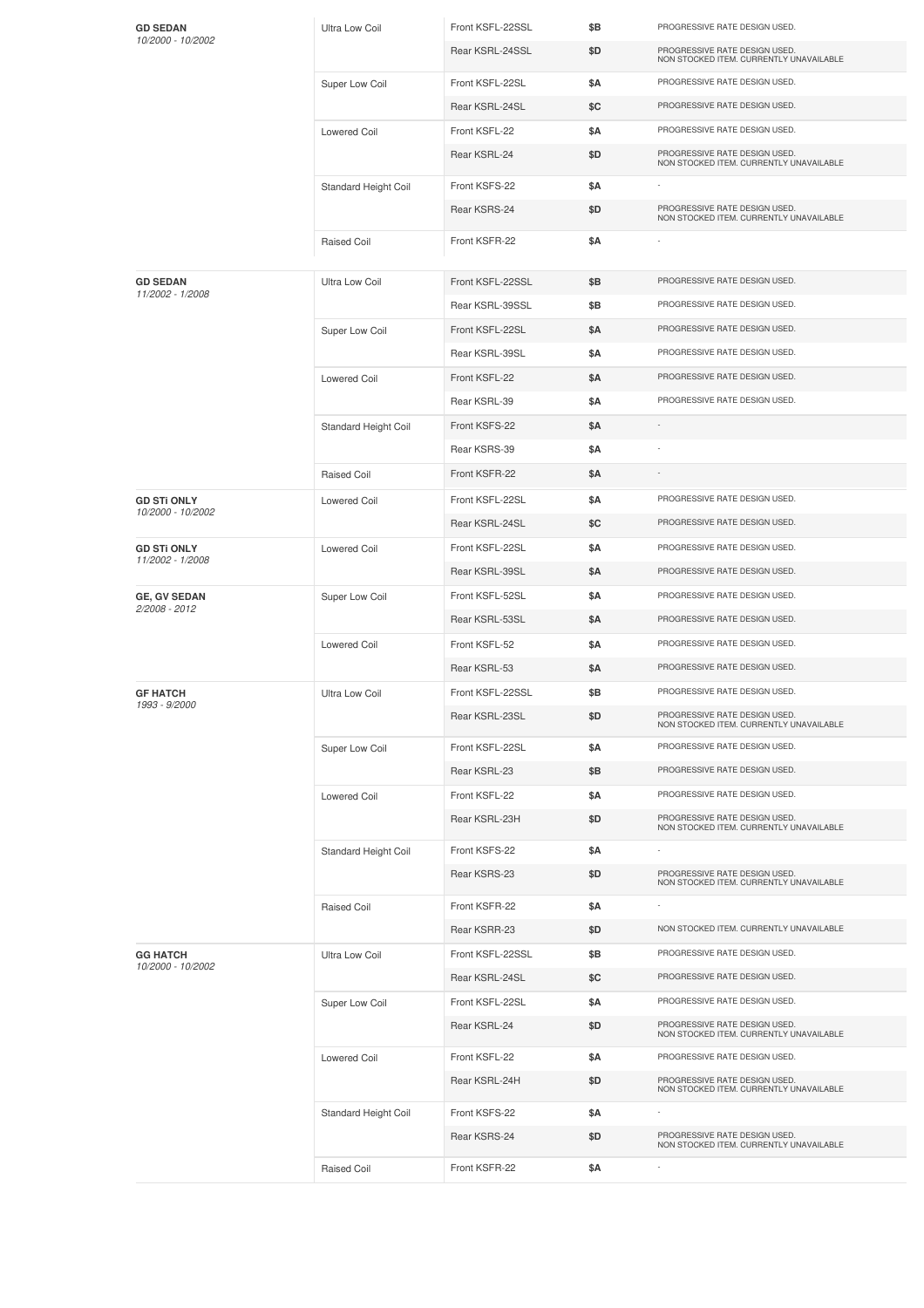|                                 | <b>GG HATCH</b><br>11/2002 - 1/2008                       | Ultra Low Coil       | Front KSFL-22SSL | \$Β        | PROGRESSIVE RATE DESIGN USED.                                                                                                                                              |
|---------------------------------|-----------------------------------------------------------|----------------------|------------------|------------|----------------------------------------------------------------------------------------------------------------------------------------------------------------------------|
|                                 |                                                           |                      | Rear KSRL-39SSL  | \$Β        | PROGRESSIVE RATE DESIGN USED.                                                                                                                                              |
|                                 |                                                           | Super Low Coil       | Front KSFL-22SL  | \$A        | PROGRESSIVE RATE DESIGN USED.                                                                                                                                              |
|                                 |                                                           |                      | Rear KSRL-39SL   | \$Α        | PROGRESSIVE RATE DESIGN USED.                                                                                                                                              |
|                                 |                                                           | <b>Lowered Coil</b>  | Front KSFL-22    | \$Α        | PROGRESSIVE RATE DESIGN USED.                                                                                                                                              |
|                                 |                                                           |                      | Rear KSRL-39     | \$Α        | PROGRESSIVE RATE DESIGN USED.                                                                                                                                              |
|                                 |                                                           | Standard Height Coil | Front KSFS-22    | \$Α        |                                                                                                                                                                            |
|                                 |                                                           |                      | Rear KSRS-39     | \$Α        |                                                                                                                                                                            |
|                                 |                                                           | Raised Coil          | Front KSFR-22    | \$A        |                                                                                                                                                                            |
|                                 | <b>GH, GR HATCH</b><br>2/2008 - 2012                      | Super Low Coil       | Front KSFL-52SL  | \$Α        | PROGRESSIVE RATE DESIGN USED.                                                                                                                                              |
|                                 |                                                           |                      | Rear KSRL-53SL   | \$A        | PROGRESSIVE RATE DESIGN USED.                                                                                                                                              |
|                                 |                                                           | <b>Lowered Coil</b>  | Front KSFL-52    | <b>\$A</b> | PROGRESSIVE RATE DESIGN USED.                                                                                                                                              |
|                                 |                                                           |                      | Rear KSRL-53     | \$Α        | PROGRESSIVE RATE DESIGN USED.                                                                                                                                              |
|                                 | <b>GJ SEDAN</b><br>2012 - 2016                            | <b>Lowered Coil</b>  | Front KSFL-52SSL | \$Β        | PROGRESSIVE RATE DESIGN USED.                                                                                                                                              |
|                                 |                                                           |                      | Rear KSRL-58     | \$Α        | PROGRESSIVE RATE DESIGN USED.                                                                                                                                              |
|                                 | <b>GP HATCH</b><br>2012 - 2016                            | <b>Lowered Coil</b>  | Front KSFL-52SSL | \$B        | PROGRESSIVE RATE DESIGN USED.                                                                                                                                              |
|                                 |                                                           |                      | Rear KSRL-58     | \$A        | PROGRESSIVE RATE DESIGN USED.                                                                                                                                              |
|                                 | <b>V1 WRX &amp; STi</b>                                   | <b>Lowered Coil</b>  | Front KSFL-52SSL | \$Β        | PROGRESSIVE RATE DESIGN USED.                                                                                                                                              |
|                                 | 2012 - 2016                                               |                      | Rear KSRL-58     | \$Α        | PROGRESSIVE RATE DESIGN USED.                                                                                                                                              |
| <b>SUBARU</b>                   | <b>SEDAN</b>                                              | Standard Height Coil | Front KFFS-45    | \$Α        |                                                                                                                                                                            |
| L SERIES LEONE                  | 1985 - 1994                                               |                      | Rear KSRS-02     | \$D        | THESE PART NO'S SUIT ORIGINAL AND KYB SHOCK<br>ABSORBERS ONLY. KSRS-02M & KSRS-03M AVAILABLE FOR<br>MONROE SHOCKS.                                                         |
|                                 | <b>WAGON</b><br>1985 - 1994                               | Standard Height Coil | Front KFFS-45    | \$Α        |                                                                                                                                                                            |
|                                 |                                                           |                      | Rear KSRS-03     | \$D        | THESE PART NO'S SUIT ORIGINAL AND KYB SHOCK<br>ABSORBERS ONLY. KSRS-02M & KSRS-03M AVAILABLE FOR<br>MONROE SHOCKS.<br>NON STOCKED ITEM. CURRENTLY UNAVAILABLE              |
| <b>SUBARU</b><br><b>LIBERTY</b> | <b>1ST GEN SEDAN - 2WD ONLY</b><br>1989 - 5/1994          | <b>Lowered Coil</b>  | Front KSFL-04    | \$D        | PROGRESSIVE RATE DESIGN USED.<br>NON STOCKED ITEM. CURRENTLY UNAVAILABLE                                                                                                   |
|                                 |                                                           |                      | Rear KSRL-05     | \$D        | PROGRESSIVE RATE DESIGN USED.<br>NON STOCKED ITEM. CURRENTLY UNAVAILABLE                                                                                                   |
|                                 |                                                           | Standard Height Coil | Front KFFS-25    | \$Β        |                                                                                                                                                                            |
|                                 |                                                           |                      | Rear KSRS-05     | \$D        |                                                                                                                                                                            |
|                                 | 1ST GEN SEDAN - 4WD & RS<br><b>TURBO</b><br>1991 - 5/1994 | <b>Lowered Coil</b>  | Front KSFL-04    | \$D        | PROGRESSIVE RATE DESIGN USED.<br>NON STOCKED ITEM. CURRENTLY UNAVAILABLE                                                                                                   |
|                                 |                                                           |                      | Rear KSRL-07     | \$D        | PROGRESSIVE RATE DESIGN USED.                                                                                                                                              |
|                                 |                                                           | Standard Height Coil | Front KFFS-25    | \$Β        |                                                                                                                                                                            |
|                                 |                                                           |                      | Rear KSRS-07     | \$D        | NON STOCKED ITEM. CURRENTLY UNAVAILABLE                                                                                                                                    |
|                                 | <b>1ST GEN WAGON</b><br>1989 - 5/1994                     | <b>Lowered Coil</b>  | Front KSFL-04    | \$D        | FOR 89-94 LIBERTY WAGON WITH AIR BAG SUSPENSION.<br>AIRBAG CONVERSION KITS NO LONGER AVAILABLE<br>PROGRESSIVE RATE DESIGN USED.<br>NON STOCKED ITEM. CURRENTLY UNAVAILABLE |
|                                 |                                                           | Standard Height Coil | Front KFFS-25    | \$Β        | FOR 89-94 LIBERTY WAGON WITH AIR BAG SUSPENSION.<br>AIRBAG CONVERSION KITS NO LONGER AVAILABLE                                                                             |
|                                 |                                                           |                      | Rear KSRS-08     | \$D        | FOR 89-94 LIBERTY WAGON WITH AIR BAG SUSPENSION.<br>AIRBAG CONVERSION KITS NO LONGER AVAILABLE<br>NON STOCKED ITEM. CURRENTLY UNAVAILABLE                                  |
|                                 | <b>1ST GEN WAGON - RS TURBO</b><br>1991 - 5/1994          | <b>Lowered Coil</b>  | Front KSFL-04    | \$D        | FOR 89-94 LIBERTY WAGON WITH AIR BAG SUSPENSION.<br>AIRBAG CONVERSION KITS NO LONGER AVAILABLE<br>PROGRESSIVE RATE DESIGN USED.<br>NON STOCKED ITEM. CURRENTLY UNAVAILABLE |
|                                 |                                                           |                      | Rear KSRL-07     | \$D        | FOR 89-94 LIBERTY WAGON WITH AIR BAG SUSPENSION.<br>AIRBAG CONVERSION KITS NO LONGER AVAILABLE<br>PROGRESSIVE RATE DESIGN USED.                                            |
|                                 |                                                           | Standard Height Coil | Front KFFS-25    | \$Β        | FOR 89-94 LIBERTY WAGON WITH AIR BAG SUSPENSION.<br>AIRBAG CONVERSION KITS NO LONGER AVAILABLE                                                                             |
|                                 |                                                           |                      | Rear KSRS-07     | \$D        | FOR 89-94 LIBERTY WAGON WITH AIR BAG SUSPENSION.<br>AIRBAG CONVERSION KITS NO LONGER AVAILABLE<br>PROGRESSIVE RATE DESIGN USED.<br>NON STOCKED ITEM. CURRENTLY UNAVAILABLE |
|                                 | 2ND GEN SEDAN<br>6/1994 - 10/1998                         | <b>Lowered Coil</b>  | Front KSFL-04    | \$D        | PROGRESSIVE RATE DESIGN USED.<br>NON STOCKED ITEM. CURRENTLY UNAVAILABLE                                                                                                   |
|                                 |                                                           |                      | Rear KSRL-09     | \$D        | PROGRESSIVE RATE DESIGN USED.                                                                                                                                              |
|                                 |                                                           | Standard Height Coil | Front KFFS-25    | \$Β        |                                                                                                                                                                            |
|                                 |                                                           |                      | Rear KSRS-09     | \$D        | NON STOCKED ITEM. CURRENTLY UNAVAILABLE                                                                                                                                    |
|                                 |                                                           |                      |                  |            |                                                                                                                                                                            |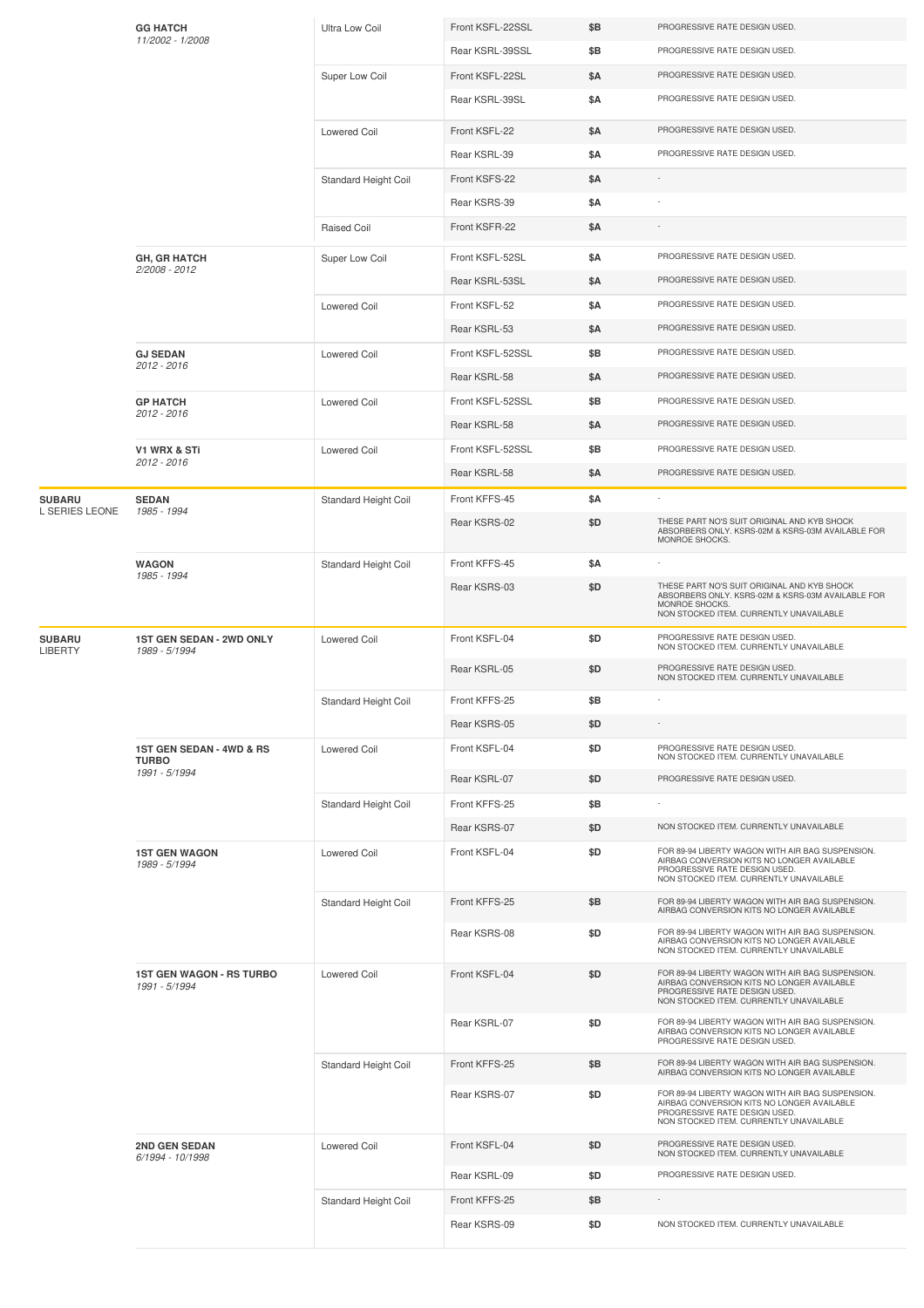| <b>2ND GEN WAGON</b><br>6/1994 - 10/1998   | <b>Lowered Coil</b>         | Front KSFL-04   | \$D | PROGRESSIVE RATE DESIGN USED.<br>NON STOCKED ITEM. CURRENTLY UNAVAILABLE |
|--------------------------------------------|-----------------------------|-----------------|-----|--------------------------------------------------------------------------|
|                                            |                             | Rear KSRL-25    | \$D | PROGRESSIVE RATE DESIGN USED.                                            |
|                                            | Standard Height Coil        | Front KFFS-25   | \$Β |                                                                          |
|                                            |                             | Rear KSRS-25    | \$D | NON STOCKED ITEM. CURRENTLY UNAVAILABLE                                  |
| 3RD GEN SEDAN - INC B4<br>11/1998 - 8/2003 | <b>Lowered Coil</b>         | Front KSFL-28   | \$D | PROGRESSIVE RATE DESIGN USED.<br>NON STOCKED ITEM. CURRENTLY UNAVAILABLE |
|                                            |                             | Rear KSRL-27    | \$Α | PROGRESSIVE RATE DESIGN USED.                                            |
|                                            | Standard Height Coil        | Front KSFR-22   | \$Α |                                                                          |
|                                            |                             | Rear KSRL-29    | \$Α |                                                                          |
| <b>3RD GEN WAGON</b><br>11/1998 - 8/2003   | <b>Lowered Coil</b>         | Front KSFL-28   | \$D | PROGRESSIVE RATE DESIGN USED.<br>NON STOCKED ITEM. CURRENTLY UNAVAILABLE |
|                                            |                             | Rear KSRL-29    | \$Α |                                                                          |
|                                            | Standard Height Coil        | Front KSFR-22   | \$Α |                                                                          |
|                                            |                             | Rear KSRS-29    | \$Α |                                                                          |
|                                            | Raised Coil                 | Front KSFR-28   | \$Α |                                                                          |
|                                            |                             | Rear KSRR-29    | \$Α |                                                                          |
| <b>4TH GEN SEDAN</b><br>$9/2003 - 2009$    | <b>Lowered Coil</b>         | Front KSFL-42SP | \$Β | PROGRESSIVE RATE DESIGN USED.                                            |
|                                            |                             | Rear KSRL-27    | \$Α | PROGRESSIVE RATE DESIGN USED.                                            |
|                                            | Standard Height Coil        | Rear KSRL-29    | \$Α |                                                                          |
| 4TH GEN SEDAN - GT ONLY<br>9/2003 - 2009   | <b>Lowered Coil</b>         | Front KSFL-42   | \$Β | PROGRESSIVE RATE DESIGN USED.                                            |
|                                            |                             | Rear KSRL-27    | \$Α | PROGRESSIVE RATE DESIGN USED.                                            |
|                                            | Standard Height Coil        | Rear KSRL-29    | \$Α |                                                                          |
| <b>4TH GEN WAGON</b>                       | Lowered Coil                | Front KSFL-42SP | \$Β | PROGRESSIVE RATE DESIGN USED.                                            |
| 9/2003 - 2009                              |                             | Rear KSRL-29    | \$Α |                                                                          |
|                                            | Standard Height Coil        | Rear KSRS-29    | \$Α |                                                                          |
|                                            | Raised Coil                 | Rear KSRR-29    | \$Α |                                                                          |
| 4TH GEN WAGON - GT ONLY                    | <b>Lowered Coil</b>         | Front KSFL-42   | \$Β | PROGRESSIVE RATE DESIGN USED.                                            |
| $9/2003 - 2009$                            |                             | Rear KSRL-29    | \$Α |                                                                          |
|                                            | Standard Height Coil        | Rear KSRS-29    | \$Α |                                                                          |
|                                            | Raised Coil                 | Rear KSRR-29    | \$Α |                                                                          |
| 5TH GEN SEDAN - 2.5 NON TURBO              | Lowered Coil                | Front KSFL-42SP | \$Β | PROGRESSIVE RATE DESIGN USED.                                            |
| 2009 - 2014                                |                             | Rear KSRL-58    | \$Α | PROGRESSIVE RATE DESIGN USED.                                            |
|                                            | <b>Standard Height Coil</b> | Rear KSRS-58    | \$D | NON STOCKED ITEM. CURRENTLY UNAVAILABLE                                  |
|                                            | Raised Coil                 | Rear KSRR-58    | \$D |                                                                          |
| 5TH GEN SEDAN - 3.6 V6 &                   | Lowered Coil                | Front KSFL-42   | \$Β | PROGRESSIVE RATE DESIGN USED.                                            |
| 2.5TURBO<br>2009 - 2014                    |                             | Rear KSRL-58    | \$Α | PROGRESSIVE RATE DESIGN USED.                                            |
|                                            | Standard Height Coil        | Rear KSRS-58    | \$D | NON STOCKED ITEM. CURRENTLY UNAVAILABLE                                  |
|                                            | Raised Coil                 | Rear KSRR-58    | \$D |                                                                          |
| <b>5TH GEN WAGON</b>                       | Lowered Coil                | Front KSFL-42SP | \$Β | PROGRESSIVE RATE DESIGN USED.                                            |
| 2009 - 11/2014                             |                             | Rear KSRL-60    | \$D | PROGRESSIVE RATE DESIGN USED.                                            |
|                                            | Standard Height Coil        | Rear KSRS-60    | \$D |                                                                          |
|                                            | Raised Coil                 | Rear KSRR-60    | \$D | $\sim$                                                                   |
| 5TH GEN WAGON - GT ONLY                    | Lowered Coil                | Front KSFL-42   | \$Β | PROGRESSIVE RATE DESIGN USED.                                            |
| 2009 - 11/2014                             |                             | Rear KSRL-60    | \$D | PROGRESSIVE RATE DESIGN USED.                                            |
|                                            | Standard Height Coil        | Rear KSRS-60    | \$D |                                                                          |
|                                            | Raised Coil                 | Rear KSRR-60    | \$D |                                                                          |
|                                            |                             |                 |     |                                                                          |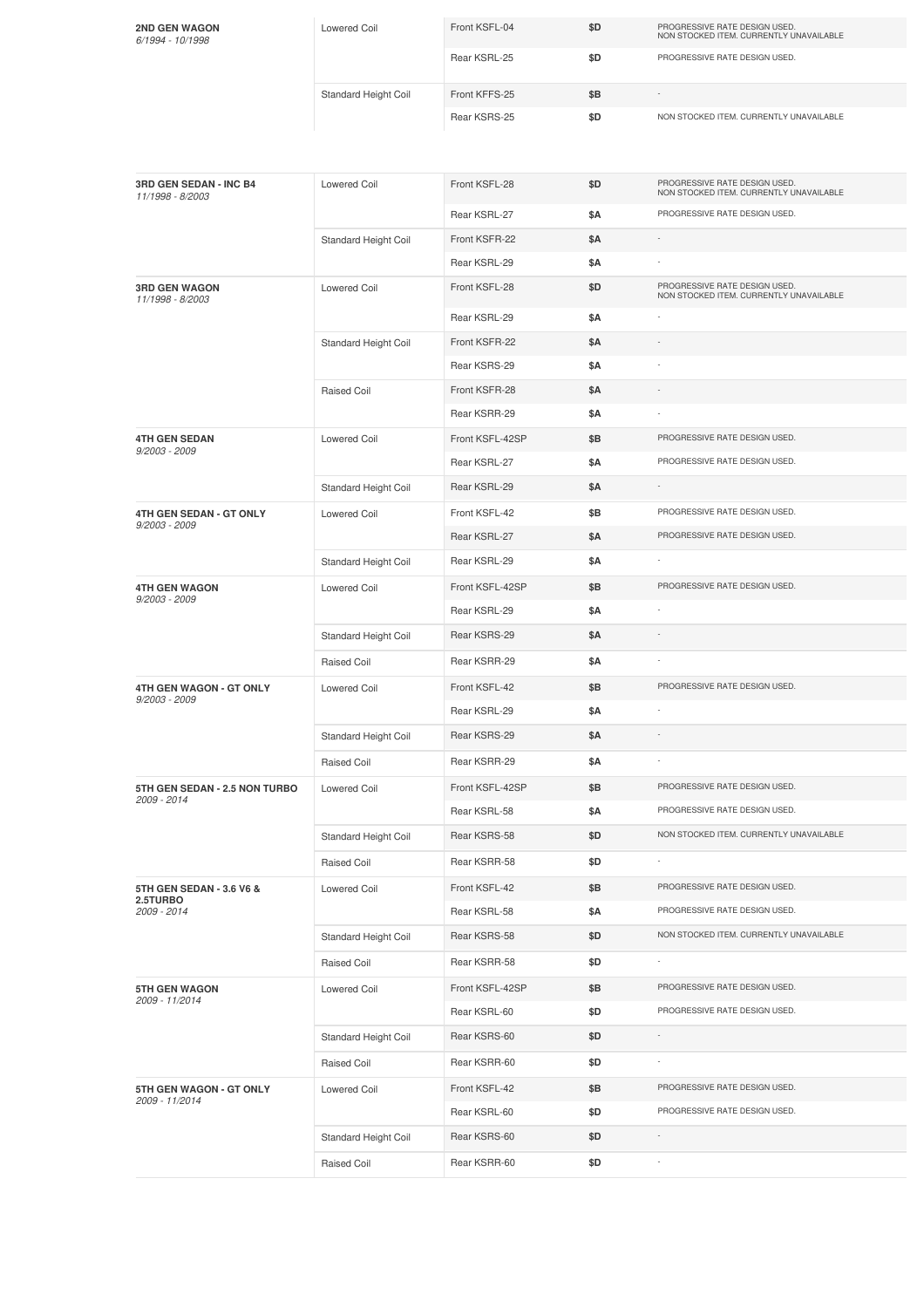| 6TH GEN SEDAN - 2.5i            |                                                                 | Lowered Coil         | Front KSFL-42   | \$Β        | PROGRESSIVE RATE DESIGN USED.                                                                                                                                                                                                                                                                                   |
|---------------------------------|-----------------------------------------------------------------|----------------------|-----------------|------------|-----------------------------------------------------------------------------------------------------------------------------------------------------------------------------------------------------------------------------------------------------------------------------------------------------------------|
|                                 | 2014 - Current                                                  |                      | Rear KSRL-58    | \$Α        | PROGRESSIVE RATE DESIGN USED.                                                                                                                                                                                                                                                                                   |
|                                 |                                                                 | Standard Height Coil | Rear KSRS-58    | \$D        | NON STOCKED ITEM. CURRENTLY UNAVAILABLE                                                                                                                                                                                                                                                                         |
|                                 |                                                                 |                      |                 |            |                                                                                                                                                                                                                                                                                                                 |
|                                 |                                                                 | <b>Raised Coil</b>   | Rear KSRR-58    | \$D        |                                                                                                                                                                                                                                                                                                                 |
|                                 |                                                                 |                      |                 |            |                                                                                                                                                                                                                                                                                                                 |
| <b>SUBARU</b><br><b>OUTBACK</b> | <b>1GEN BG9</b><br>6/1996 - 10/1998                             | Lowered Coil         | Front KFFL-25   | \$D        | PROGRESSIVE RATE DESIGN USED.<br>NON STOCKED ITEM. CURRENTLY UNAVAILABLE                                                                                                                                                                                                                                        |
|                                 |                                                                 |                      | Rear KSRL-25    | \$D        | PROGRESSIVE RATE DESIGN USED.                                                                                                                                                                                                                                                                                   |
|                                 |                                                                 | Standard Height Coil | Front KFFS-25   | \$B        |                                                                                                                                                                                                                                                                                                                 |
|                                 |                                                                 |                      | Rear KSRS-25    | \$D        | NON STOCKED ITEM. CURRENTLY UNAVAILABLE                                                                                                                                                                                                                                                                         |
|                                 |                                                                 | <b>Raised Coil</b>   | Front KSFR-26   | \$D        | NON STOCKED ITEM. CURRENTLY UNAVAILABLE                                                                                                                                                                                                                                                                         |
|                                 |                                                                 |                      | Rear KSRR-25    | \$C        | $\sim$                                                                                                                                                                                                                                                                                                          |
|                                 | 2GEN BH 4CYL 2.5L<br>11/1998 - 8/2003                           | Lowered Coil         | Front KSFR-22   | \$Α        |                                                                                                                                                                                                                                                                                                                 |
|                                 |                                                                 |                      | Rear KSRL-29    | \$Α        |                                                                                                                                                                                                                                                                                                                 |
|                                 |                                                                 | Standard Height Coil | Front KSFS-32   | \$Α        |                                                                                                                                                                                                                                                                                                                 |
|                                 |                                                                 |                      | Rear KSRS-29    | \$Α        |                                                                                                                                                                                                                                                                                                                 |
|                                 |                                                                 | <b>Raised Coil</b>   | Front KSFR-32   | \$Α        |                                                                                                                                                                                                                                                                                                                 |
|                                 |                                                                 |                      | Rear KSRR-29    | \$Α        |                                                                                                                                                                                                                                                                                                                 |
|                                 | 2GEN BH 4CYL 2.5L SELF LEVEL<br><b>REAR</b><br>11/1998 - 8/2003 | Standard Height Coil | Rear KSRS-29SPC | \$Β        | USE KYB 341276 WHEN CONVERTING FROM SELF LEVEL TO<br>NON SELF LEVEL TYPE SHOCK ABSORBERS.<br>USE THIS KING SPRINGS PART NUMBER FOR CARS FITTED<br>WITH SELF LEVEL TYPE SHOCK ABSORBERS AND YOU ARE<br>CONVERTING FROM SELF LEVEL TO NON LEVEL TYPE SHOCK<br>ABSORBER                                            |
|                                 |                                                                 | <b>Raised Coil</b>   | Front KSFR-32   | <b>\$A</b> |                                                                                                                                                                                                                                                                                                                 |
|                                 |                                                                 |                      | Rear KSRR-29SP  | \$B        | USE THIS KING SPRING PART NUMBER FOR CARS FITTED WITH<br>SELF LEVEL TYPE SHOCK ABSORBERS AND WILL CONTINUE<br>TO USE THE SELF LEVEL TYPE SHOCK ABSORBER. SEE<br>LISTING BELOW IF YOU ARE CONVERTING FROM SELF LEVEL<br>TO A NON LEVEL TYPE SHOCK ABSORBER.                                                      |
|                                 |                                                                 |                      | Rear KSRR-29SPC | \$D        | USE KYB 341276 WHEN CONVERTING FROM SELF LEVEL TO<br>NON SELF LEVEL TYPE SHOCK ABSORBERS.<br>USE THIS KING SPRINGS PART NUMBER FOR CARS FITTED<br>WITH SELF LEVEL TYPE SHOCK ABSORBERS AND YOU ARE<br>CONVERTING FROM SELF LEVEL TO NON LEVEL TYPE SHOCK<br>ABSORBER<br>NON STOCKED ITEM. CURRENTLY UNAVAILABLE |
|                                 | 2GEN BH 6CYL 3.0L                                               | Standard Height Coil | Rear KSRS-29    | \$Α        |                                                                                                                                                                                                                                                                                                                 |
|                                 | 11/1998 - 8/2003                                                | <b>Raised Coil</b>   | Front KSFR-32SP | \$Α        |                                                                                                                                                                                                                                                                                                                 |
|                                 |                                                                 |                      | Rear KSRR-29    | \$Α        |                                                                                                                                                                                                                                                                                                                 |
|                                 | 2GEN BH 6CYL 3.0L SELF LEVEL<br><b>REAR</b><br>11/1998 - 8/2003 | Standard Height Coil | Rear KSRS-29SPC | \$Β        | USE KYB 341276 WHEN CONVERTING FROM SELF LEVEL TO<br>NON SELF LEVEL TYPE SHOCK ABSORBERS.<br>USE THIS KING SPRINGS PART NUMBER FOR CARS FITTED<br>WITH SELF LEVEL TYPE SHOCK ABSORBERS AND YOU ARE<br>CONVERTING FROM SELF LEVEL TO NON LEVEL TYPE SHOCK<br>ABSORBER                                            |
|                                 |                                                                 | <b>Raised Coil</b>   | Front KSFR-32SP | \$Α        |                                                                                                                                                                                                                                                                                                                 |
|                                 |                                                                 |                      | Rear KSRR-29SP  | \$Β        | USE THIS KING SPRING PART NUMBER FOR CARS FITTED WITH<br>SELF LEVEL TYPE SHOCK ABSORBERS AND WILL CONTINUE<br>TO USE THE SELF LEVEL TYPE SHOCK ABSORBER. SEE<br>LISTING BELOW IF YOU ARE CONVERTING FROM SELF LEVEL<br>TO A NON LEVEL TYPE SHOCK ABSORBER.                                                      |
|                                 |                                                                 |                      | Rear KSRR-29SPC | \$D        | USE KYB 341276 WHEN CONVERTING FROM SELF LEVEL TO<br>NON SELF LEVEL TYPE SHOCK ABSORBERS.<br>USE THIS KING SPRINGS PART NUMBER FOR CARS FITTED<br>WITH SELF LEVEL TYPE SHOCK ABSORBERS AND YOU ARE<br>CONVERTING FROM SELF LEVEL TO NON LEVEL TYPE SHOCK<br>ABSORBER<br>NON STOCKED ITEM. CURRENTLY UNAVAILABLE |
|                                 | 3GEN BP 4CYL 2.5L                                               | Standard Height Coil | Rear KSRS-29    | \$Α        |                                                                                                                                                                                                                                                                                                                 |
|                                 | 9/2003 - 8/2009                                                 | Raised Coil          | Front KSFR-51   | \$Α        |                                                                                                                                                                                                                                                                                                                 |
|                                 |                                                                 |                      | Rear KSRR-29    | \$Α        |                                                                                                                                                                                                                                                                                                                 |
|                                 |                                                                 |                      |                 |            |                                                                                                                                                                                                                                                                                                                 |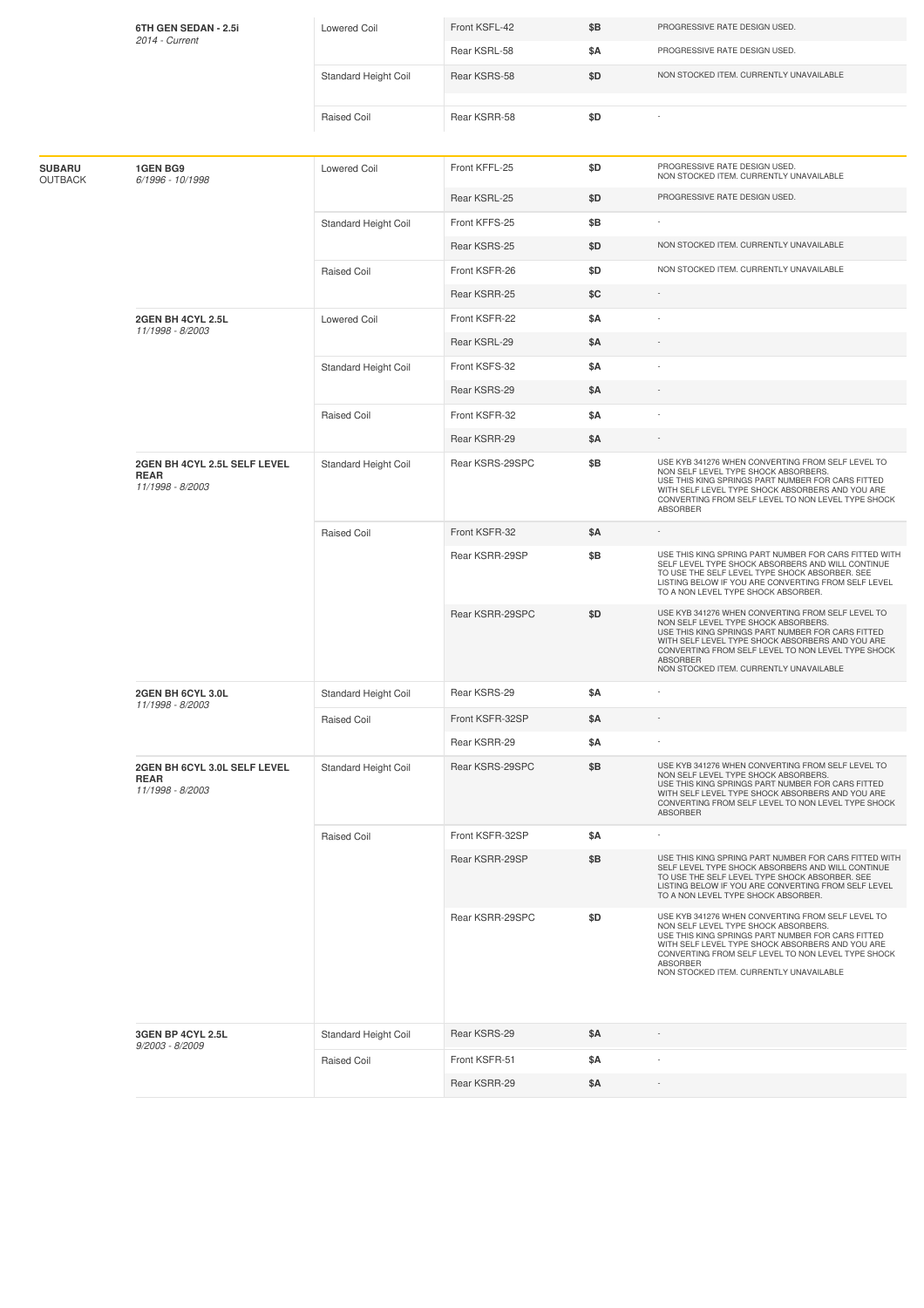| 3GEN BP 4CYL 2.5L SELF LEVEL<br><b>REAR</b><br>$9/2003 - 8/2009$ | <b>Standard Height Coil</b> | Rear KSRS-29SPC | \$B | USE KYB 341354 WHEN CONVERTING FROM SELF LEVEL TO<br>NON SELF LEVEL TYPE SHOCK ABSORBERS.<br>USE THIS KING SPRINGS PART NUMBER FOR CARS FITTED<br>WITH SELF LEVEL TYPE SHOCK ABSORBERS AND YOU ARE<br>CONVERTING FROM SELF LEVEL TO NON LEVEL TYPE SHOCK<br><b>ABSORBER</b>                                            |
|------------------------------------------------------------------|-----------------------------|-----------------|-----|------------------------------------------------------------------------------------------------------------------------------------------------------------------------------------------------------------------------------------------------------------------------------------------------------------------------|
|                                                                  | Raised Coil                 | Front KSFR-51   | \$A |                                                                                                                                                                                                                                                                                                                        |
|                                                                  |                             | Rear KSRR-29SP  | \$B | USE THIS KING SPRING PART NUMBER FOR CARS FITTED WITH<br>SELF LEVEL TYPE SHOCK ABSORBERS AND WILL CONTINUE<br>TO USE THE SELF LEVEL TYPE SHOCK ABSORBER, SEE<br>LISTING BELOW IF YOU ARE CONVERTING FROM SELF LEVEL<br>TO A NON LEVEL TYPE SHOCK ABSORBER.                                                             |
|                                                                  |                             | Rear KSRR-29SPC | \$D | USE KYB 341354 WHEN CONVERTING FROM SELF LEVEL TO<br>NON SELF LEVEL TYPE SHOCK ABSORBERS.<br>USE THIS KING SPRINGS PART NUMBER FOR CARS FITTED<br>WITH SELF LEVEL TYPE SHOCK ABSORBERS AND YOU ARE<br>CONVERTING FROM SELF LEVEL TO NON LEVEL TYPE SHOCK<br><b>ABSORBER</b><br>NON STOCKED ITEM. CURRENTLY UNAVAILABLE |

|                     | 3GEN BP 6CYL 3.0L<br>$9/2003 - 8/2009$                           | Standard Height Coil | Rear KSRS-29    | \$A |                                                                                                                                                                                                                                                                                                                        |
|---------------------|------------------------------------------------------------------|----------------------|-----------------|-----|------------------------------------------------------------------------------------------------------------------------------------------------------------------------------------------------------------------------------------------------------------------------------------------------------------------------|
|                     |                                                                  | Raised Coil          | Front KSFR-51SP | \$B |                                                                                                                                                                                                                                                                                                                        |
|                     |                                                                  |                      | Rear KSRR-29    | \$A |                                                                                                                                                                                                                                                                                                                        |
|                     | 3GEN BP 6CYL 3.0L SELF LEVEL<br><b>REAR</b><br>$9/2003 - 8/2009$ | Standard Height Coil | Rear KSRS-29SPC | \$B | USE KYB 341354 WHEN CONVERTING FROM SELF LEVEL TO<br>NON SELF LEVEL TYPE SHOCK ABSORBERS.<br>USE THIS KING SPRINGS PART NUMBER FOR CARS FITTED<br>WITH SELF LEVEL TYPE SHOCK ABSORBERS AND YOU ARE<br>CONVERTING FROM SELF LEVEL TO NON LEVEL TYPE SHOCK<br><b>ABSORBER</b>                                            |
|                     |                                                                  | <b>Raised Coil</b>   | Front KSFR-51SP | \$B |                                                                                                                                                                                                                                                                                                                        |
|                     |                                                                  |                      | Rear KSRR-29SP  | \$B | USE THIS KING SPRING PART NUMBER FOR CARS FITTED WITH<br>SELF LEVEL TYPE SHOCK ABSORBERS AND WILL CONTINUE<br>TO USE THE SELF LEVEL TYPE SHOCK ABSORBER. SEE<br>LISTING BELOW IF YOU ARE CONVERTING FROM SELF LEVEL<br>TO A NON LEVEL TYPE SHOCK ABSORBER.                                                             |
|                     |                                                                  |                      | Rear KSRR-29SPC | \$D | USE KYB 341354 WHEN CONVERTING FROM SELF LEVEL TO<br>NON SELF LEVEL TYPE SHOCK ABSORBERS.<br>USE THIS KING SPRINGS PART NUMBER FOR CARS FITTED<br>WITH SELF LEVEL TYPE SHOCK ABSORBERS AND YOU ARE<br>CONVERTING FROM SELF LEVEL TO NON LEVEL TYPE SHOCK<br><b>ABSORBER</b><br>NON STOCKED ITEM. CURRENTLY UNAVAILABLE |
|                     | <b>5GEN BS</b><br>12/2014 - Current                              | Raised Coil          | Rear KSRS-56    | \$A |                                                                                                                                                                                                                                                                                                                        |
| <b>SUBARU</b><br>XV | GX <sub>5</sub><br>5/2017 - Current                              | Raised Coil          | Rear KSRR-201   | \$D | NON STOCKED ITEM. CURRENTLY UNAVAILABLE                                                                                                                                                                                                                                                                                |

|                                |                                     |                             |                |     | <b>SUZUKI</b>                                                            |
|--------------------------------|-------------------------------------|-----------------------------|----------------|-----|--------------------------------------------------------------------------|
| <b>SUZUKI</b><br><b>BALENO</b> | <b>SEDAN / HATCH</b><br>1995 - 2001 | Lowered Coil                | Front KSFL-20  | \$D | PROGRESSIVE RATE DESIGN USED.<br>NON STOCKED ITEM. CURRENTLY UNAVAILABLE |
|                                |                                     |                             | Rear KSRL-21   | \$D | PROGRESSIVE RATE DESIGN USED.<br>NON STOCKED ITEM. CURRENTLY UNAVAILABLE |
|                                |                                     | Standard Height Coil        | Front KSFS-20  | \$D | NON STOCKED ITEM. CURRENTLY UNAVAILABLE                                  |
|                                |                                     |                             | Rear KSRS-21   | \$D | NON STOCKED ITEM. CURRENTLY UNAVAILABLE                                  |
| <b>WAGON</b><br>1995 - 2001    |                                     | Lowered Coil                | Front KSFL-20  | \$D | PROGRESSIVE RATE DESIGN USED.<br>NON STOCKED ITEM. CURRENTLY UNAVAILABLE |
|                                |                                     | Standard Height Coil        | Front KSFS-20  | \$D | NON STOCKED ITEM. CURRENTLY UNAVAILABLE                                  |
|                                |                                     |                             | Rear KSRS-21SP | \$D | NON STOCKED ITEM. CURRENTLY UNAVAILABLE                                  |
| <b>SUZUKI</b><br>CINO          | <b>INC GTI</b><br>1989 - 10/1999    | <b>Lowered Coil</b>         | Front KSFL-10  | \$D | PROGRESSIVE RATE DESIGN USED.<br>NON STOCKED ITEM. CURRENTLY UNAVAILABLE |
|                                |                                     |                             | Rear KSRL-13   | \$D | PROGRESSIVE RATE DESIGN USED.<br>NON STOCKED ITEM. CURRENTLY UNAVAILABLE |
|                                |                                     | <b>Standard Height Coil</b> | Front KSFS-10  | \$D | NON STOCKED ITEM. CURRENTLY UNAVAILABLE                                  |
|                                |                                     |                             | Rear KSRS-13   | \$D | NON STOCKED ITEM. CURRENTLY UNAVAILABLE                                  |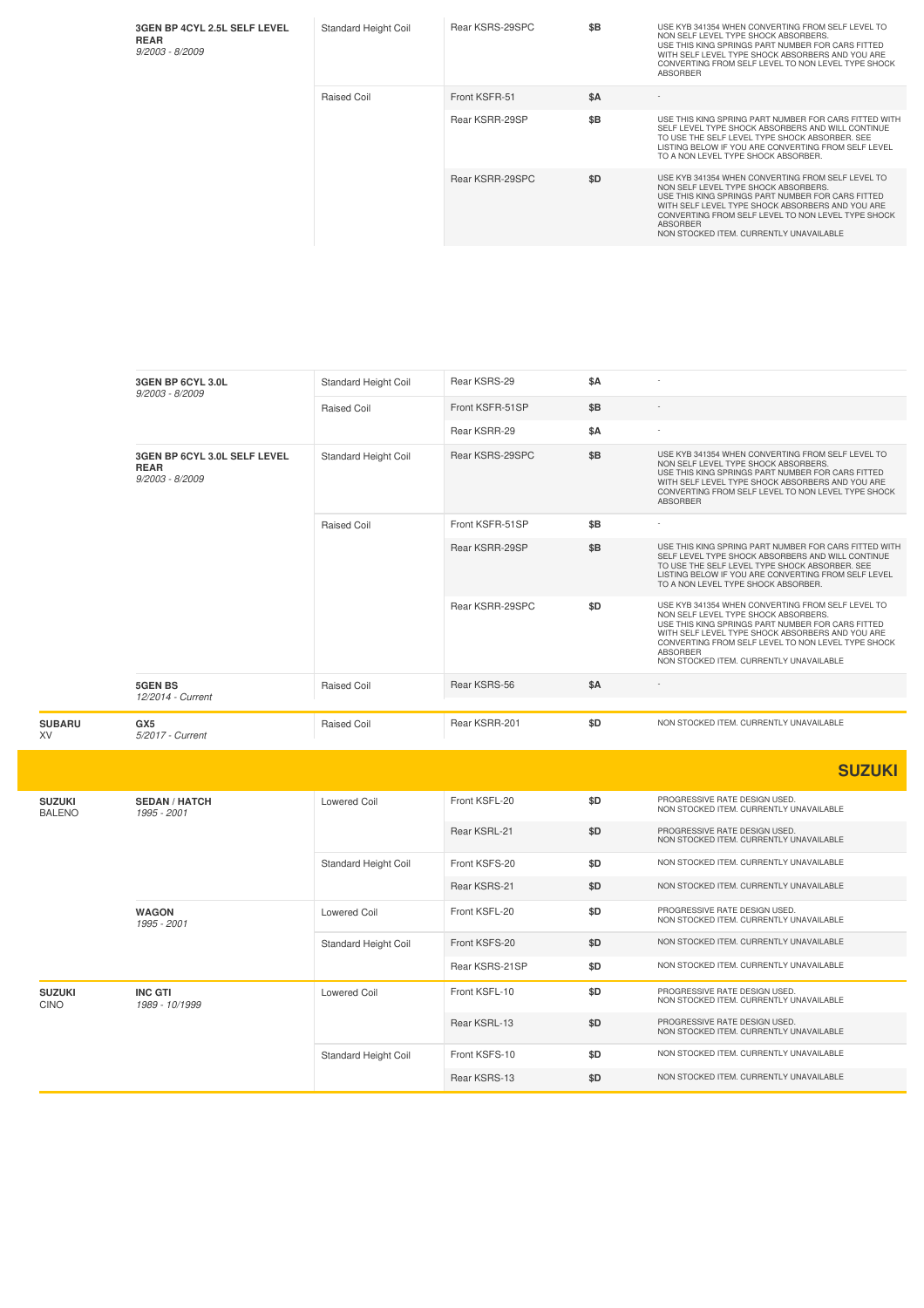| <b>SUZUKI</b><br><b>GRAND VITARA</b> | JB416 4CYL ALL<br>8/2005 - Current                 | <b>Raised Coil</b>   | Front KSFR-46SP | \$Β |                                                                                 |
|--------------------------------------|----------------------------------------------------|----------------------|-----------------|-----|---------------------------------------------------------------------------------|
|                                      |                                                    |                      | Rear KSRR-47    | \$Β |                                                                                 |
|                                      | <b>JB627 6CYL &amp; DIESEL</b><br>8/2005 - Current | Raised Coil          | Front KSFR-46   | \$B |                                                                                 |
|                                      |                                                    |                      | Rear KSRR-47    | \$B |                                                                                 |
|                                      | <b>SQ 2.5L 6CYL - LWB</b>                          | Standard Height Coil | Front KSFS-34   | \$D | NON STOCKED ITEM. CURRENTLY UNAVAILABLE                                         |
|                                      | 4/1998 - 7/2005                                    |                      | Rear KSRS-35    | \$D | NON STOCKED ITEM. CURRENTLY UNAVAILABLE                                         |
|                                      |                                                    | Raised Coil          | Front KSFR-34   | \$B |                                                                                 |
|                                      |                                                    |                      | Rear KSRR-35    | \$B |                                                                                 |
|                                      | SQ 4CYL - LWB<br>4/1998 - 7/2005                   | Standard Height Coil | Rear KSRS-35    | \$D | NON STOCKED ITEM. CURRENTLY UNAVAILABLE                                         |
|                                      |                                                    | Raised Coil          | Front KSFS-34   | \$D | NON STOCKED ITEM. CURRENTLY UNAVAILABLE                                         |
|                                      |                                                    |                      | Rear KSRR-35    | \$Β |                                                                                 |
|                                      | <b>SQ 4CYL - SWB</b><br>4/1998 - 7/2005            | Raised Coil          | Front KSFS-34   | \$D | NON STOCKED ITEM. CURRENTLY UNAVAILABLE                                         |
|                                      |                                                    |                      | Rear KSRS-35    | \$D | NON STOCKED ITEM. CURRENTLY UNAVAILABLE                                         |
|                                      | XL-7<br>8/2001 - 7/2005                            | Raised Coil          | Front KSFR-34H  | \$C |                                                                                 |
|                                      |                                                    |                      | Rear KSRR-38    | \$Β |                                                                                 |
| <b>SUZUKI</b><br><b>IGNIS</b>        | 3 & 5 DOOR<br>2000 - 2005                          | <b>Lowered Coil</b>  | Front KSFL-06   | \$D | NON STOCKED ITEM. CURRENTLY UNAVAILABLE                                         |
|                                      |                                                    |                      | Rear KDRL-118   | \$D | PROGRESSIVE RATE DESIGN USED.<br>NON STOCKED ITEM. CURRENTLY UNAVAILABLE        |
|                                      | SPORT 1.5 TYPE 4<br>2003 - 2005                    | <b>Lowered Coil</b>  | Front KSFL-44   | \$D | NON STOCKED ITEM. CURRENTLY UNAVAILABLE                                         |
|                                      |                                                    |                      | Rear KSRL-45    | \$D | PROGRESSIVE RATE DESIGN USED.<br>NON STOCKED ITEM. CURRENTLY UNAVAILABLE        |
| <b>SUZUKI</b><br><b>JIMNY</b>        | 1998 - 2017                                        | Raised Coil          | Front KSFR-36H  | \$Β | JIMNY RAISED PART NUMBERS CAN ONLY BE USED WITH<br>LONG TRAVEL SHOCK ABSORBERS. |
|                                      |                                                    |                      | Rear KSRR-37H   | \$Β | JIMNY RAISED PART NUMBERS CAN ONLY BE USED WITH<br>LONG TRAVEL SHOCK ABSORBERS. |
|                                      | GJ<br>2018 - Current                               | <b>Raised Coil</b>   | Front KSFR-63   | \$B | RAISES THE CAR APPROXIMATELY 15MM FROM ORIGINAL<br>STANDARD HEIGHT              |
|                                      |                                                    |                      | Rear KSRR-64    | \$Β | RAISES THE CAR APPROXIMATELY 15MM FROM ORIGINAL<br>STANDARD HEIGHT              |
| <b>SUZUKI</b><br>KIZASHI             | <b>FWD ONLY</b><br>2010 - Current                  | Lowered Coil         | Front KDFL-51   | \$D |                                                                                 |
|                                      |                                                    |                      | Rear KSRL-06    | \$D | NON STOCKED ITEM. CURRENTLY UNAVAILABLE                                         |
| <b>SUZUKI</b><br><b>SIERRA</b>       | COIL SPRUNG - SN413 (SJ80)<br>1996 - 1998          | Raised Coil          | Front KSFR-30   | \$Α |                                                                                 |
|                                      |                                                    |                      | Rear KSRR-31    | \$Α |                                                                                 |
| <b>SUZUKI</b><br>SWIFT               | <b>INC GTI</b><br>1986 - 1988                      | <b>Lowered Coil</b>  | Front KSFL-12   | \$D | PROGRESSIVE RATE DESIGN USED.<br>NON STOCKED ITEM. CURRENTLY UNAVAILABLE        |
|                                      |                                                    |                      | Rear KSRL-11    | \$D | PROGRESSIVE RATE DESIGN USED.<br>NON STOCKED ITEM. CURRENTLY UNAVAILABLE        |
|                                      |                                                    | Standard Height Coil | Front KSFS-12   | \$D | NON STOCKED ITEM. CURRENTLY UNAVAILABLE                                         |
|                                      |                                                    |                      | Rear KFRS-96    | \$D | NON STOCKED ITEM. CURRENTLY UNAVAILABLE                                         |
|                                      | <b>INC GTI</b><br>1989 - 10/1999                   | <b>Lowered Coil</b>  | Front KSFL-10   | \$D | PROGRESSIVE RATE DESIGN USED.<br>NON STOCKED ITEM. CURRENTLY UNAVAILABLE        |
|                                      |                                                    |                      | Rear KSRL-13    | \$D | PROGRESSIVE RATE DESIGN USED.<br>NON STOCKED ITEM. CURRENTLY UNAVAILABLE        |
|                                      |                                                    | Standard Height Coil | Front KSFS-10   | \$D | NON STOCKED ITEM. CURRENTLY UNAVAILABLE                                         |
|                                      |                                                    |                      | Rear KSRS-13    | \$D | NON STOCKED ITEM. CURRENTLY UNAVAILABLE                                         |
|                                      | <b>RS415</b><br>2/2005 - 2/2011                    | Lowered Coil         | Front KSRL-39SL | \$Α | PROGRESSIVE RATE DESIGN USED.                                                   |
|                                      |                                                    |                      | Rear KSRL-19    | \$Β | PROGRESSIVE RATE DESIGN USED.                                                   |
|                                      |                                                    | Standard Height Coil | Rear KPRL-07    | \$D | PROGRESSIVE RATE DESIGN USED.<br>NON STOCKED ITEM. CURRENTLY UNAVAILABLE        |
|                                      | RS416 / FZ<br>3/2011 - 4/2017                      | Lowered Coil         | Front KSFL-59   | \$D | PROGRESSIVE RATE DESIGN USED.<br>NON STOCKED ITEM. CURRENTLY UNAVAILABLE        |
|                                      |                                                    |                      | Rear KSRL-19    | \$Β | PROGRESSIVE RATE DESIGN USED.                                                   |
|                                      |                                                    | Standard Height Coil | Rear KPRL-07    | \$D | PROGRESSIVE RATE DESIGN USED.<br>NON STOCKED ITEM. CURRENTLY UNAVAILABLE        |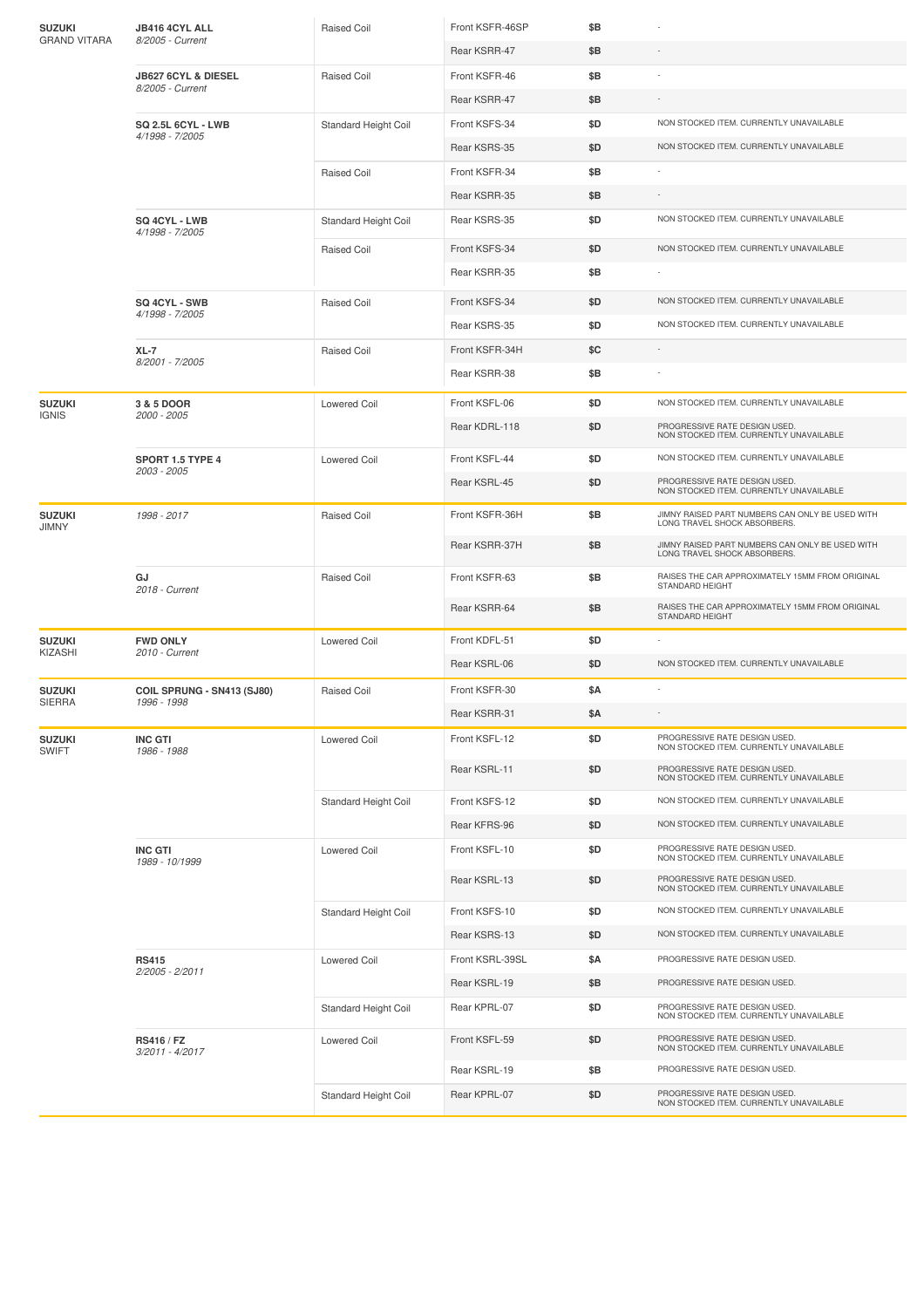| <b>SUZUKI</b><br>SX4            | <b>GYA SEDAN</b><br>2007 - 1/2014 | Lowered Coil         | Front KSRL-39  | <b>\$A</b> | PROGRESSIVE RATE DESIGN USED.                                            |
|---------------------------------|-----------------------------------|----------------------|----------------|------------|--------------------------------------------------------------------------|
|                                 |                                   |                      | Rear KARL-14SL | \$D        | PROGRESSIVE RATE DESIGN USED.<br>NON STOCKED ITEM. CURRENTLY UNAVAILABLE |
| <b>GYB AWD</b><br>2007 - 1/2012 |                                   | Standard Height Coil | Rear KSRL-49   | \$D        | PROGRESSIVE RATE DESIGN USED.<br>NON STOCKED ITEM. CURRENTLY UNAVAILABLE |
|                                 |                                   | Super Low Coil       | Front KSRS-39  | <b>\$A</b> |                                                                          |
|                                 |                                   |                      | Rear KARL-14   | \$D        | PROGRESSIVE RATE DESIGN USED.<br>NON STOCKED ITEM, CURRENTLY UNAVAILABLE |
|                                 |                                   | Lowered Coil         | Front KSFL-48  | \$D        | $\sim$                                                                   |
|                                 |                                   |                      | Rear KSRL-49   | \$D        | PROGRESSIVE RATE DESIGN USED.<br>NON STOCKED ITEM. CURRENTLY UNAVAILABLE |

| <b>SUZUKI</b><br><b>VITARA</b> | 2 DOOR 1.6 4 CYL - SWB<br>1988 - 3/1998 | Lowered Coil | Front KSFL-14 | \$D | PROGRESSIVE RATE DESIGN USED.<br>NON STOCKED ITEM. CURRENTLY UNAVAILABLE |
|--------------------------------|-----------------------------------------|--------------|---------------|-----|--------------------------------------------------------------------------|
|                                |                                         |              | Rear KSRL-15  | \$D | PROGRESSIVE RATE DESIGN USED.<br>NON STOCKED ITEM, CURRENTLY UNAVAILABLE |
|                                |                                         | Raised Coil  | Front KSFR-14 | \$B | $\sim$                                                                   |
|                                |                                         |              | Rear KSRR-15  | \$A | $\sim$                                                                   |
|                                | 2 DOOR 2L 4CYL - SWB<br>1988 - 3/1998   | Raised Coil  | Front KSFR-16 | \$B | $\sim$                                                                   |
|                                |                                         |              | Rear KSRR-15  | \$A | $\sim$                                                                   |
|                                | 4 DOOR 1.6 4CYL - LWB<br>1991 - 3/1998  | Raised Coil  | Front KSFR-16 | \$B | $\sim$                                                                   |
|                                |                                         |              | Rear KSRR-17  | \$B | $\sim$                                                                   |
|                                | 4 DOOR 2L V6 - LWB<br>1995 - 3/1998     | Raised Coil  | Front KSFR-18 | \$D | NON STOCKED ITEM. CURRENTLY UNAVAILABLE                                  |
|                                |                                         |              | Rear KSRR-17  | \$B | $\sim$                                                                   |

**TOYOTA**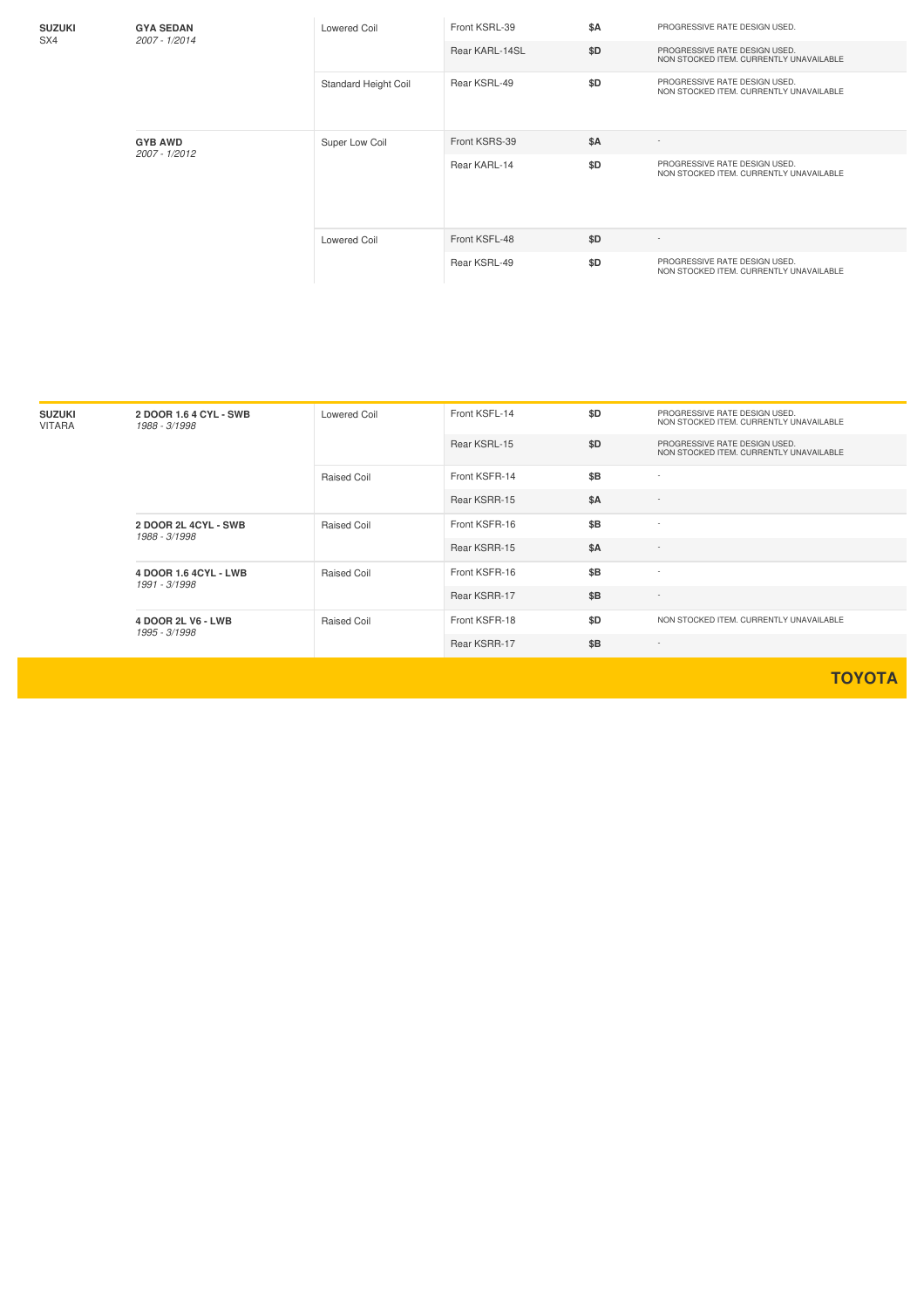| ΤΟΥΟΤΑ<br>4 RUNNER | 130<br>1989 - 1996                    | Standard Height Coil       | Front TORSION BAR                      |                | TORSION BARS SHOWN FOR ILLUSTRATION PURPOSES ONLY.<br>KING SPRINGS DO NOT SUPPLY OR MANUFACTURE TORSION<br><b>BARS</b> |
|--------------------|---------------------------------------|----------------------------|----------------------------------------|----------------|------------------------------------------------------------------------------------------------------------------------|
|                    |                                       |                            | Rear KTRS-68                           | \$D            | NON STOCKED ITEM. CURRENTLY UNAVAILABLE                                                                                |
|                    |                                       | <b>Raised Coil</b>         | Front TORSION BAR                      |                | TORSION BARS SHOWN FOR ILLUSTRATION PURPOSES ONLY.<br>KING SPRINGS DO NOT SUPPLY OR MANUFACTURE TORSION<br><b>BARS</b> |
|                    |                                       |                            | Rear KTRR-68                           | \$B            | $\sim$                                                                                                                 |
|                    |                                       | <b>Raised Comfort Coil</b> | Rear KTPR-68                           | \$D            | PROGRESSIVE RATE DESIGN USED.<br>NON STOCKED ITEM. CURRENTLY UNAVAILABLE                                               |
|                    |                                       | Raised Coil (100-300KG)    | Rear KTRR-68HD                         | \$Β            | $\sim$                                                                                                                 |
|                    | YN60 DIESEL (LEAF FRONT)<br>All       | <b>Ubolts</b>              | Front UB-437 X 3                       | i.             | SQ 14 X 62 X 210                                                                                                       |
|                    |                                       |                            | Front UB-449/3 X1                      |                | SQ 14 X 62 X 210                                                                                                       |
|                    |                                       |                            | Rear UB-453/2 X 4                      | ä,             | SQ 14 X 62 X 180                                                                                                       |
|                    |                                       | Pin                        | Front SK-385G X 2                      | ÷,             |                                                                                                                        |
|                    |                                       |                            | Rear SK-385G X 2                       | ä,             |                                                                                                                        |
|                    |                                       | Shackle                    | Front SK-384G X 2                      | ÷,             |                                                                                                                        |
|                    |                                       |                            | Rear SK-386G X 2                       |                |                                                                                                                        |
|                    | YN60 PETROL (LEAF FRONT)<br>All       | <b>Ubolts</b>              | Front UB-437 X 3                       |                | SQ 14 X 62 X 210                                                                                                       |
|                    |                                       |                            | Front UB-449/3 X1                      |                | SQ 14 X 62 X 210                                                                                                       |
|                    |                                       |                            | Rear UB-453/2 X 4                      | $\blacksquare$ | SQ 14 X 62 X 180                                                                                                       |
|                    |                                       | Pin                        | Front SK-385G X 2                      | $\blacksquare$ |                                                                                                                        |
|                    |                                       |                            | Rear SK-385G X 2                       | ÷,             |                                                                                                                        |
|                    |                                       | Shackle                    | Front SK-384G X 2                      | ä,             |                                                                                                                        |
|                    |                                       |                            | Rear SK-386G X 2                       | ÷,             |                                                                                                                        |
|                    | YN63, LN61 (INDEPENDENT FRONT)<br>All | Raised Coil                | Front TORSION BAR                      | ä,             | TORSION BARS SHOWN FOR ILLUSTRATION PURPOSES ONLY.<br>KING SPRINGS DO NOT SUPPLY OR MANUFACTURE TORSION<br><b>BARS</b> |
|                    |                                       | Ubolts                     | Rear UB-453/2 X 4                      |                | SQ 14 X 62 X 180                                                                                                       |
|                    |                                       | Pin                        | Rear SK-385G X 2                       | ä,             |                                                                                                                        |
|                    |                                       | Shackle                    | Rear SK-386G X 2                       | ä,             |                                                                                                                        |
|                    |                                       | <b>Bushes Rear</b>         | Rear Spring Front Eye SPF-<br>2231 X 4 | $\cdot$        |                                                                                                                        |
|                    |                                       |                            | Rear Spring Rear Eye SPF-<br>2231 X 4  | $\blacksquare$ |                                                                                                                        |
|                    |                                       |                            | Rear Spring Upper SPF-<br>1684K        |                |                                                                                                                        |

| <b>TOYOTA</b><br>86            | <b>INC GTS</b><br>2012 - Current             | <b>Lowered Coil</b>  |                 | \$B        | PROGRESSIVE RATE DESIGN USED.                                            |
|--------------------------------|----------------------------------------------|----------------------|-----------------|------------|--------------------------------------------------------------------------|
|                                |                                              |                      | Rear KTRL-123   | \$B        | PROGRESSIVE RATE DESIGN USED.                                            |
| <b>TOYOTA</b><br><b>AURION</b> | <b>40 SERIES</b><br>$2006 - 2012$            | Super Low Coil       | Front KTFL-63SL | \$D        | NON STOCKED ITEM. CURRENTLY UNAVAILABLE                                  |
|                                |                                              |                      | Rear KTRL-61SL  | \$D        | NON STOCKED ITEM. CURRENTLY UNAVAILABLE                                  |
|                                |                                              | Lowered Coil         | Front KTFL-63   | \$A        |                                                                          |
|                                |                                              |                      | Rear KTRL-61    | <b>\$A</b> | PROGRESSIVE RATE DESIGN USED.                                            |
|                                |                                              | Standard Height Coil | Front KTFS-63   | \$A        |                                                                          |
|                                |                                              |                      | Rear KTRS-61    | <b>\$A</b> |                                                                          |
|                                | 50 SERIES<br>2012 - 2016                     | Lowered Coil         | Front KTFL-124  | \$D        | PROGRESSIVE RATE DESIGN USED.<br>NON STOCKED ITEM. CURRENTLY UNAVAILABLE |
|                                |                                              |                      | Rear KTRL-125   | \$D        | PROGRESSIVE RATE DESIGN USED.                                            |
|                                |                                              | Standard Height Coil | Front KTFS-124  | \$D        | NON STOCKED ITEM, CURRENTLY UNAVAILABLE                                  |
|                                |                                              |                      | Rear KTRS-125   | \$D        | NON STOCKED ITEM. CURRENTLY UNAVAILABLE                                  |
| <b>TOYOTA</b><br><b>AVALON</b> | <b>MCX10R MK1 &amp; MKIII</b><br>2000 - 2005 | <b>Lowered Coil</b>  | Front KTFL-103  | \$D        | NON STOCKED ITEM. CURRENTLY UNAVAILABLE                                  |
|                                |                                              |                      | Rear KTRL-61SP  | \$D        | PROGRESSIVE RATE DESIGN USED.<br>NON STOCKED ITEM. CURRENTLY UNAVAILABLE |
|                                |                                              | Standard Height Coil | Rear KTRS-104   | \$D        | NON STOCKED ITEM, CURRENTLY UNAVAILABLE                                  |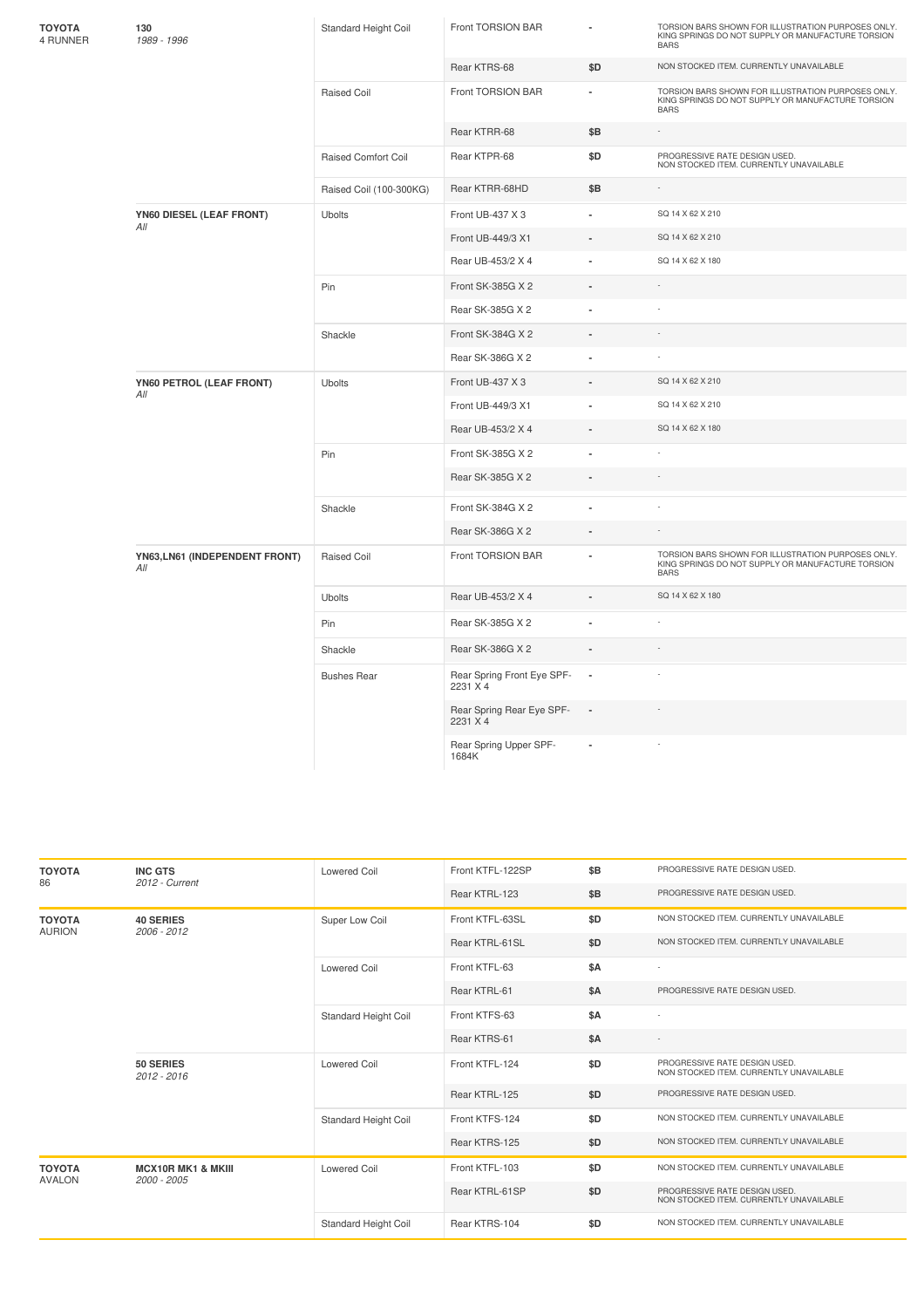**TOYOTA** BUNDERA

| 1985 - 1989 | Standard Height Coil | Front KTFS-41 | \$D |                                         |
|-------------|----------------------|---------------|-----|-----------------------------------------|
|             |                      | Rear KTRS-42  | \$D | NON STOCKED ITEM, CURRENTLY UNAVAILABLE |
|             | Raised Coil          | Front KTFR-41 | \$C |                                         |
|             |                      | Rear KTRR-42  | \$C | $\sim$                                  |

| ΤΟΥΟΤΑ<br>CAMRY | 70<br>10/2017 - Current                         | <b>Lowered Coil</b>  | Front KTFL-136    | \$D | NON STOCKED ITEM. CURRENTLY UNAVAILABLE                                  |
|-----------------|-------------------------------------------------|----------------------|-------------------|-----|--------------------------------------------------------------------------|
|                 |                                                 |                      | Rear KTRL-137     | \$D | NON STOCKED ITEM. CURRENTLY UNAVAILABLE                                  |
|                 | <b>ACV36R 4 CYL - SEDAN</b><br>10/2002 - 6/2006 | <b>Lowered Coil</b>  | Front KTFL-63     | \$Α |                                                                          |
|                 |                                                 |                      | Rear KTRL-61      | \$Α | PROGRESSIVE RATE DESIGN USED.                                            |
|                 |                                                 | Standard Height Coil | Front KTFS-63     | \$Α |                                                                          |
|                 |                                                 |                      | Rear KTRS-61      | \$Α |                                                                          |
|                 |                                                 | Raised Coil          | Front KTFR-63     | \$D | NON STOCKED ITEM. CURRENTLY UNAVAILABLE                                  |
|                 | <b>ACV40R 4CYL- SEDAN</b>                       | Super Low Coil       | Front KTFL-60SL   | \$D | NON STOCKED ITEM. CURRENTLY UNAVAILABLE                                  |
|                 | 7/2006 - 2011                                   |                      | Rear KTRL-61SL    | \$D | PROGRESSIVE RATE DESIGN USED.<br>NON STOCKED ITEM. CURRENTLY UNAVAILABLE |
|                 |                                                 | <b>Lowered Coil</b>  | Front KTFL-63SL   | \$D | NON STOCKED ITEM. CURRENTLY UNAVAILABLE                                  |
|                 |                                                 |                      | Rear KTRL-61      | \$Α | PROGRESSIVE RATE DESIGN USED.                                            |
|                 |                                                 | Standard Height Coil | Rear KTRS-61      | \$Α |                                                                          |
|                 | <b>ASV50R 4CYL - TAXI ONLY</b><br>2012 - 2014   | Raised Coil          | Front KTFR-128    | \$D | NON STOCKED ITEM. CURRENTLY UNAVAILABLE                                  |
|                 |                                                 |                      | Rear KTRR-129HDSP | \$D | NON STOCKED ITEM. CURRENTLY UNAVAILABLE                                  |
|                 | ASV50R 4CYL EXCL. HYBRID -<br><b>SEDAN</b>      | Lowered Coil         | Front KTFL-124    | \$D | PROGRESSIVE RATE DESIGN USED.<br>NON STOCKED ITEM. CURRENTLY UNAVAILABLE |
|                 | 2012 - 2016                                     |                      | Rear KTRL-125     | \$D | PROGRESSIVE RATE DESIGN USED.                                            |
|                 | <b>MCV36R 6 CYL - SEDAN</b><br>10/2002 - 6/2006 | <b>Lowered Coil</b>  | Front KTFL-103    | \$D | NON STOCKED ITEM. CURRENTLY UNAVAILABLE                                  |
|                 |                                                 |                      | Rear KTRL-61      | \$Α | PROGRESSIVE RATE DESIGN USED.                                            |
|                 |                                                 | Standard Height Coil | Rear KTRS-61      | \$Α |                                                                          |
|                 | SDV10 4CYL - SEDAN                              | <b>Lowered Coil</b>  | Front KTFL-60SL   | \$D | NON STOCKED ITEM. CURRENTLY UNAVAILABLE                                  |
|                 | 2/1993 - 7/1997                                 |                      | Rear KTRL-61      | \$Α | PROGRESSIVE RATE DESIGN USED.                                            |
|                 |                                                 | Standard Height Coil | Front KTFS-60     | \$D | NON STOCKED ITEM. CURRENTLY UNAVAILABLE                                  |
|                 |                                                 |                      | Rear KTRS-61      | \$Α |                                                                          |
|                 | SDV10 4CYL - WAGON                              | <b>Lowered Coil</b>  | Front KTFL-60SL   | \$D | NON STOCKED ITEM. CURRENTLY UNAVAILABLE                                  |
|                 | 2/1993 - 7/1997                                 |                      | Rear KTRS-61      | \$Α |                                                                          |
|                 |                                                 | Standard Height Coil | Front KTFS-60     | \$D | NON STOCKED ITEM. CURRENTLY UNAVAILABLE                                  |
|                 |                                                 |                      | Rear KTRS-62      | \$Β |                                                                          |
|                 | SDV10 6CYL - SEDAN                              | <b>Lowered Coil</b>  | Front KTFL-63SL   | \$D | NON STOCKED ITEM. CURRENTLY UNAVAILABLE                                  |
|                 | 2/1993 - 7/1997                                 |                      | Rear KTRL-61      | \$Α | PROGRESSIVE RATE DESIGN USED.                                            |
|                 |                                                 | Standard Height Coil | Front KTFS-60     | \$D | NON STOCKED ITEM. CURRENTLY UNAVAILABLE                                  |
|                 |                                                 |                      | Rear KTRS-61      | \$Α |                                                                          |
|                 | SDV10 6CYL - WAGON<br>2/1993 - 7/1997           | <b>Lowered Coil</b>  | Front KTFL-63SL   | \$D | NON STOCKED ITEM. CURRENTLY UNAVAILABLE                                  |
|                 |                                                 |                      | Rear KTRS-61      | \$Α |                                                                          |
|                 |                                                 | Standard Height Coil | Front KTFS-60     | \$D | NON STOCKED ITEM. CURRENTLY UNAVAILABLE                                  |
|                 |                                                 |                      | Rear KTRS-62      | \$Β |                                                                          |
|                 | <b>SV10, 11 - SEDAN</b><br>1983 - 1986          | Lowered Coil         | Front KCFL-21     | \$D | NON STOCKED ITEM. CURRENTLY UNAVAILABLE                                  |
|                 |                                                 |                      | Rear KTRL-86      | \$Α | PROGRESSIVE RATE DESIGN USED.                                            |
|                 |                                                 | Standard Height Coil | Front KCFS-21     | \$D |                                                                          |
|                 |                                                 |                      | Rear KTRS-36      | \$Α |                                                                          |
|                 |                                                 | Raised Coil          | Rear KTRL-78      | \$D | NON STOCKED ITEM. CURRENTLY UNAVAILABLE                                  |
|                 | SV20, 21, 22 - SEDAN<br>1987 - 1992             | Lowered Coil         | Front KTFL-53     | \$D | NON STOCKED ITEM. CURRENTLY UNAVAILABLE                                  |
|                 |                                                 |                      | Rear KTRL-86      | \$Α | PROGRESSIVE RATE DESIGN USED.                                            |
|                 |                                                 | Standard Height Coil | Front KTFS-53     | \$D | NON STOCKED ITEM. CURRENTLY UNAVAILABLE                                  |
|                 |                                                 |                      | Rear KTRS-36      | \$Α | $\sim$                                                                   |
|                 |                                                 | Raised Coil          | Rear KTRL-78      | \$D | NON STOCKED ITEM. CURRENTLY UNAVAILABLE                                  |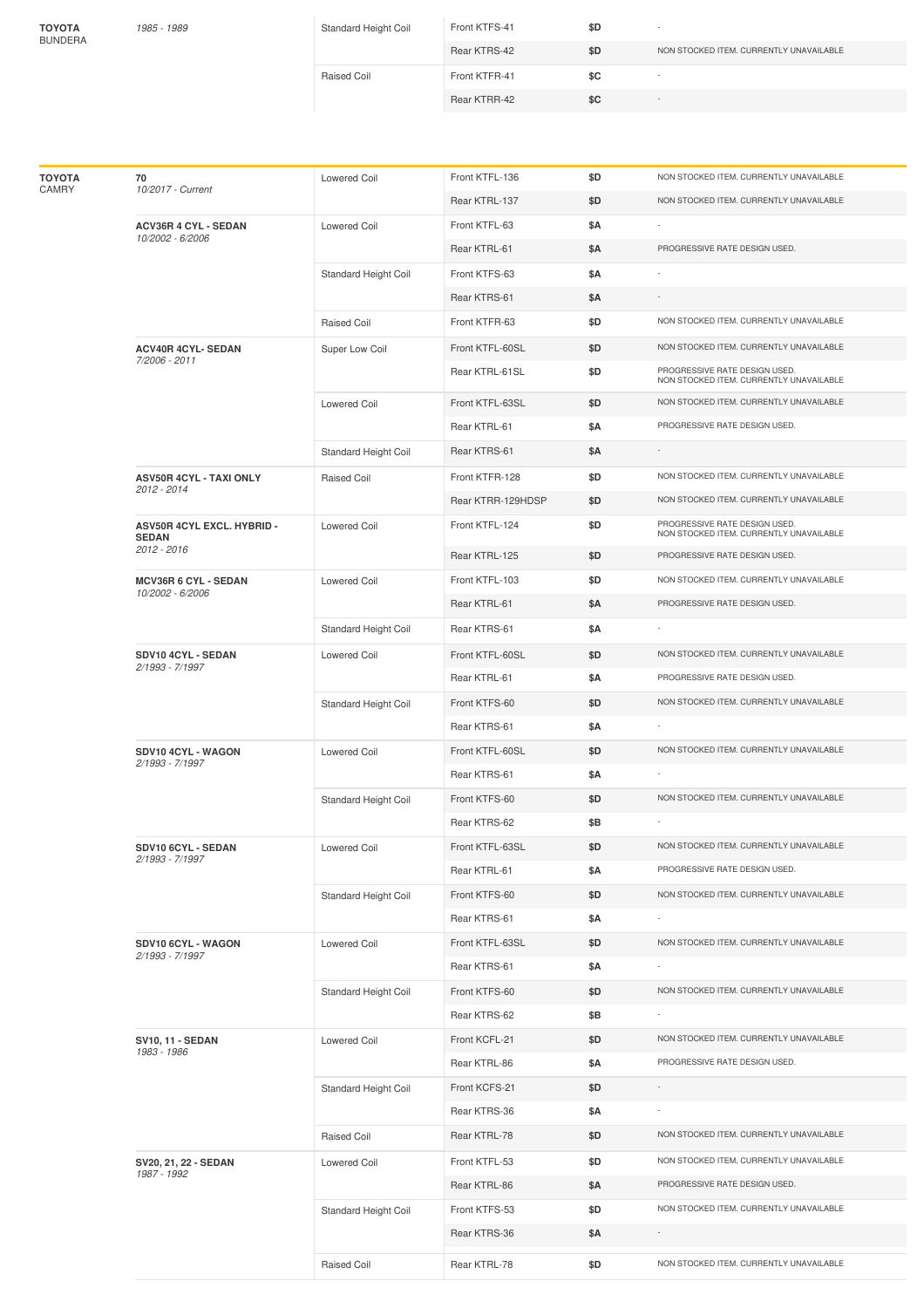| <b>SV21, 22 - WAGON</b><br>1987 - 1992 | <b>Lowered Coil</b>  | Front KTFL-53   | \$D        | NON STOCKED ITEM. CURRENTLY UNAVAILABLE                                  |
|----------------------------------------|----------------------|-----------------|------------|--------------------------------------------------------------------------|
|                                        |                      | Rear KTRL-78    | \$D        | NON STOCKED ITEM. CURRENTLY UNAVAILABLE                                  |
|                                        | Standard Height Coil | Front KTFS-53   | \$D        | NON STOCKED ITEM. CURRENTLY UNAVAILABLE                                  |
|                                        |                      | Rear KTRS-78    | \$D        | NON STOCKED ITEM. CURRENTLY UNAVAILABLE                                  |
|                                        | Raised Coil          | Rear KTRS-78HD  | \$D        | NON STOCKED ITEM. CURRENTLY UNAVAILABLE                                  |
| V20 4CYL - SEDAN                       | <b>Lowered Coil</b>  | Front KTFL-63SL | \$D        | NON STOCKED ITEM. CURRENTLY UNAVAILABLE                                  |
| 8/1997 - 8/2002                        |                      | Rear KTRL-61    | <b>\$A</b> | PROGRESSIVE RATE DESIGN USED.                                            |
|                                        | Standard Height Coil | Front KTFS-63   | \$Α        |                                                                          |
|                                        |                      | Rear KTRS-61    | <b>\$A</b> |                                                                          |
|                                        | <b>Raised Coil</b>   | Front KTFR-63   | \$D        | NON STOCKED ITEM. CURRENTLY UNAVAILABLE                                  |
| V20 4CYL - WAGON                       | <b>Lowered Coil</b>  | Front KTFL-63SL | \$D        | NON STOCKED ITEM. CURRENTLY UNAVAILABLE                                  |
| 8/1997 - 8/2002                        |                      | Rear KTRS-61    | <b>\$A</b> |                                                                          |
|                                        | Standard Height Coil | Front KTFS-63   | \$Α        |                                                                          |
|                                        |                      | Rear KTRS-62    | \$Β        |                                                                          |
|                                        | <b>Raised Coil</b>   | Front KTFR-63   | \$D        | NON STOCKED ITEM. CURRENTLY UNAVAILABLE                                  |
| V20 6CYL - SEDAN<br>8/1997 - 8/2002    | Super Low Coil       | Front KTFL-63SL | \$D        | NON STOCKED ITEM. CURRENTLY UNAVAILABLE                                  |
|                                        |                      | Rear KTRL-61SL  | \$D        | PROGRESSIVE RATE DESIGN USED.<br>NON STOCKED ITEM. CURRENTLY UNAVAILABLE |
|                                        | <b>Lowered Coil</b>  | Front KTFL-63   | \$Α        |                                                                          |
|                                        |                      | Rear KTRL-61    | <b>\$A</b> | PROGRESSIVE RATE DESIGN USED.                                            |
|                                        | Standard Height Coil | Front KTFS-63   | \$Α        |                                                                          |
|                                        |                      | Rear KTRS-61    | \$Α        |                                                                          |
|                                        | <b>Raised Coil</b>   | Front KTFR-63   | \$D        | NON STOCKED ITEM. CURRENTLY UNAVAILABLE                                  |
| V20 6CYL - WAGON<br>8/1997 - 8/2002    | <b>Lowered Coil</b>  | Front KTFL-63   | <b>\$A</b> |                                                                          |
|                                        |                      | Rear KTRS-61    | \$Α        |                                                                          |
|                                        | Standard Height Coil | Front KTFS-63   | \$Α        |                                                                          |
|                                        |                      | Rear KTRS-62    | \$Β        |                                                                          |
|                                        | Raised Coil          | Front KTFR-63   | \$D        | NON STOCKED ITEM. CURRENTLY UNAVAILABLE                                  |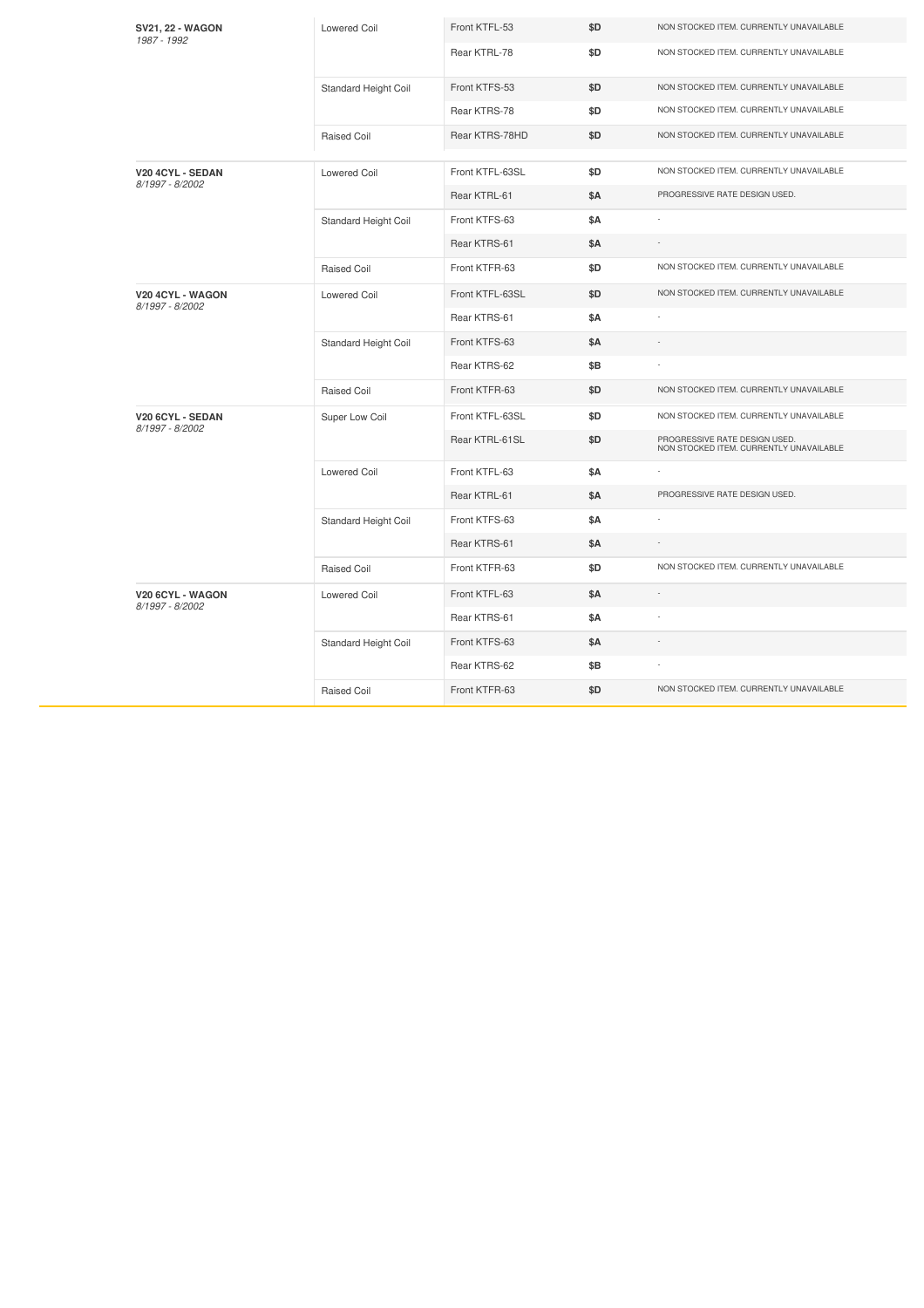| ΤΟΥΟΤΑ<br>CELICA | <b>RA40</b><br>1978 - 1982            | <b>Lowered Coil</b>         | Front KTFL-14   | \$B | PROGRESSIVE RATE DESIGN USED.                                            |
|------------------|---------------------------------------|-----------------------------|-----------------|-----|--------------------------------------------------------------------------|
|                  |                                       |                             | Rear KTRL-15    | \$Α | PROGRESSIVE RATE DESIGN USED.                                            |
|                  |                                       | Standard Height Coil        | Front KTFS-14   | \$D |                                                                          |
|                  |                                       |                             | Rear KTRS-15    | \$D | NON STOCKED ITEM. CURRENTLY UNAVAILABLE                                  |
|                  | <b>RA60</b><br>11/1981 - 9/1983       | <b>Lowered Coil</b>         | Front KTFL-26   | \$D | PROGRESSIVE RATE DESIGN USED.<br>NON STOCKED ITEM. CURRENTLY UNAVAILABLE |
|                  |                                       |                             | Rear KTRL-15    | \$Α | PROGRESSIVE RATE DESIGN USED.                                            |
|                  |                                       | Standard Height Coil        | Front KTFS-26   | \$D | NON STOCKED ITEM. CURRENTLY UNAVAILABLE                                  |
|                  |                                       |                             | Rear KTRS-15    | \$D | NON STOCKED ITEM. CURRENTLY UNAVAILABLE                                  |
|                  | <b>SA63 RA65</b><br>10/1983 - 10/1985 | <b>Lowered Coil</b>         | Front KTFL-26   | \$D | PROGRESSIVE RATE DESIGN USED.<br>NON STOCKED ITEM. CURRENTLY UNAVAILABLE |
|                  |                                       |                             | Rear KTRL-48    | \$D | PROGRESSIVE RATE DESIGN USED.<br>NON STOCKED ITEM. CURRENTLY UNAVAILABLE |
|                  |                                       | Standard Height Coil        | Front KTFS-26   | \$D | NON STOCKED ITEM. CURRENTLY UNAVAILABLE                                  |
|                  |                                       |                             | Rear KTRS-48    | \$D | NON STOCKED ITEM. CURRENTLY UNAVAILABLE                                  |
|                  | ST162, SX162<br>11/1985 - 11/1989     | <b>Ultra Low Coil</b>       | Front KTFL-45SL | \$D | PROGRESSIVE RATE DESIGN USED.                                            |
|                  |                                       |                             | Rear KTRL-52SL  | \$D | PROGRESSIVE RATE DESIGN USED.<br>NON STOCKED ITEM. CURRENTLY UNAVAILABLE |
|                  |                                       | Super Low Coil              | Front KTFL-45   | \$Α | PROGRESSIVE RATE DESIGN USED.                                            |
|                  |                                       |                             | Rear KTRL-52    | \$D | PROGRESSIVE RATE DESIGN USED.<br>NON STOCKED ITEM. CURRENTLY UNAVAILABLE |
|                  |                                       | <b>Lowered Coil</b>         | Front KTFS-45   | \$Β | PROGRESSIVE RATE DESIGN USED.                                            |
|                  |                                       |                             | Rear KTRL-86    | \$Α | PROGRESSIVE RATE DESIGN USED.                                            |
|                  |                                       | Standard Height Coil        | Front KTFS-50   | \$D | NON STOCKED ITEM. CURRENTLY UNAVAILABLE                                  |
|                  |                                       |                             | Rear KTRS-36    | \$Α | $\sim$                                                                   |
|                  | ST184, 185<br>12/1989 - 1/1994        | <b>Lowered Coil</b>         | Front KTFL-51   | \$D | PROGRESSIVE RATE DESIGN USED.<br>NON STOCKED ITEM. CURRENTLY UNAVAILABLE |
|                  |                                       |                             | Rear KTRL-86    | \$Α | PROGRESSIVE RATE DESIGN USED.                                            |
|                  |                                       | Standard Height Coil        | Front KTFS-51   | \$D | NON STOCKED ITEM. CURRENTLY UNAVAILABLE                                  |
|                  |                                       |                             | Rear KTRS-36    | \$Α |                                                                          |
|                  | ST204, 205                            | <b>Lowered Coil</b>         | Front KTFL-51SP | \$D | PROGRESSIVE RATE DESIGN USED.                                            |
|                  | 2/1994 - 10/1999                      |                             |                 |     | NON STOCKED ITEM. CURRENTLY UNAVAILABLE                                  |
|                  |                                       |                             | Rear KTRL-86    | \$Α | PROGRESSIVE RATE DESIGN USED.                                            |
|                  |                                       | Standard Height Coil        | Rear KTRS-36    | ŞΑ  |                                                                          |
|                  | TA20, 22<br>1971 - 1976               | <b>Lowered Coil</b>         | Front KTFL-10   | \$D | PROGRESSIVE RATE DESIGN USED.<br>NON STOCKED ITEM. CURRENTLY UNAVAILABLE |
|                  |                                       |                             | Rear KTRL-11    | \$Α | PROGRESSIVE RATE DESIGN USED.                                            |
|                  |                                       | Standard Height Coil        | Front KTFS-10   | \$D | NON STOCKED ITEM. CURRENTLY UNAVAILABLE                                  |
|                  |                                       |                             | Rear KTRS-11    | \$D |                                                                          |
|                  | TA23, RA23, 28<br>1975 - 1977         | <b>Lowered Coil</b>         | Front KTFL-14   | \$Β | PROGRESSIVE RATE DESIGN USED.                                            |
|                  |                                       |                             | Rear KTRL-11    | \$Α | PROGRESSIVE RATE DESIGN USED.                                            |
|                  |                                       | <b>Standard Height Coil</b> | Front KTFS-14   | \$D |                                                                          |
|                  |                                       |                             | Rear KTRS-11    | \$D |                                                                          |
|                  | <b>ZZT231R</b><br>11/1999 - 2005      | <b>Lowered Coil</b>         | Front KTFL-98   | \$D | PROGRESSIVE RATE DESIGN USED.<br>NON STOCKED ITEM. CURRENTLY UNAVAILABLE |
|                  |                                       |                             | Rear KTRL-99    | \$D | PROGRESSIVE RATE DESIGN USED.<br>NON STOCKED ITEM. CURRENTLY UNAVAILABLE |

| <b>TOYOTA</b><br>COROLLA | AE 101, 102, 112<br>$9/1994 - 11/2001$ | Lowered Coil         | Front KTFL-45 | \$Α | PROGRESSIVE RATE DESIGN USED.           |
|--------------------------|----------------------------------------|----------------------|---------------|-----|-----------------------------------------|
|                          |                                        |                      | Rear KTRL-82  | \$Β | PROGRESSIVE RATE DESIGN USED.           |
|                          |                                        | Standard Height Coil | Front KTFS-45 | \$Β | PROGRESSIVE RATE DESIGN USED.           |
|                          |                                        |                      | Rear KTRS-82  | \$Β | $\sim$                                  |
|                          | AE 95 - 4WD<br>1987 - 1995             | Standard Height Coil | Front KTFS-50 | \$D | NON STOCKED ITEM, CURRENTLY UNAVAILABLE |
|                          |                                        |                      | Rear KTRS-85  | \$D | NON STOCKED ITEM, CURRENTLY UNAVAILABLE |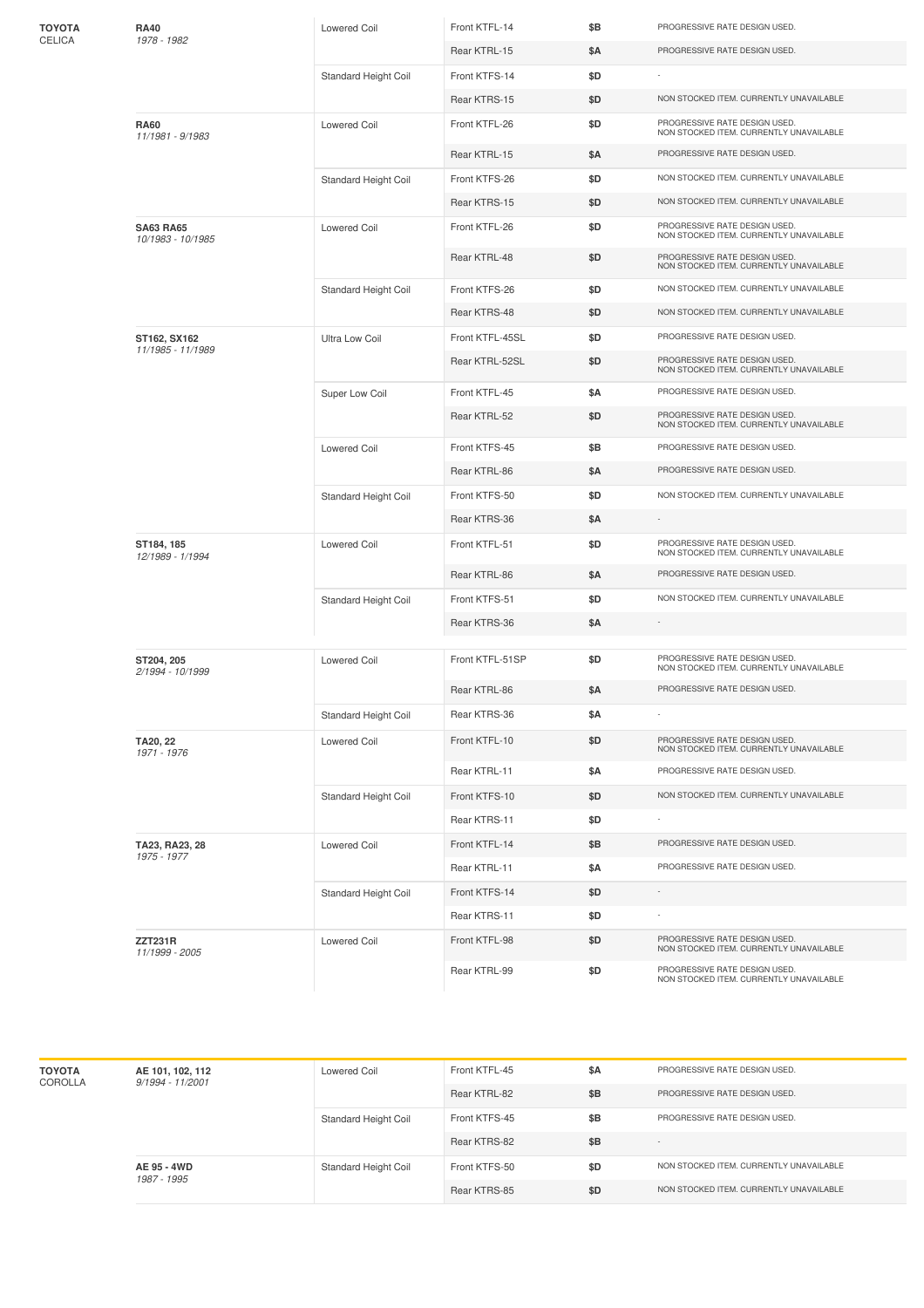| <b>AE70, KE70</b><br>1981 - 1985          | <b>Lowered Coil</b>  | Front KFRL-16    | \$Α | CHECK FOR REDUCTION OF INSIDE DIAMETER OF ORIGINAL<br>COIL LOWER MOUNT. IF 110MM ID USE KTFL-33 OR KTFS-33.<br>PROGRESSIVE RATE DESIGN USED.           |
|-------------------------------------------|----------------------|------------------|-----|--------------------------------------------------------------------------------------------------------------------------------------------------------|
|                                           |                      | Rear KTRL-34     | \$Α | PROGRESSIVE RATE DESIGN USED.                                                                                                                          |
|                                           | Standard Height Coil | Front KTFS-29    | \$D | CHECK FOR REDUCTION OF INSIDE DIAMETER OF ORIGINAL<br>COIL LOWER MOUNT. IF 110MM ID USE KTFL-33 OR KTFS-33.<br>NON STOCKED ITEM. CURRENTLY UNAVAILABLE |
|                                           |                      | Rear KTRS-30     | \$D | NON STOCKED ITEM. CURRENTLY UNAVAILABLE                                                                                                                |
|                                           |                      |                  |     |                                                                                                                                                        |
| AE80<br>1985 - 5/1989                     | Super Low Coil       | Front KHFL-114   | \$Α | PROGRESSIVE RATE DESIGN USED.                                                                                                                          |
|                                           |                      | Rear KTRL-52SL   | \$D | PROGRESSIVE RATE DESIGN USED.<br>NON STOCKED ITEM. CURRENTLY UNAVAILABLE                                                                               |
|                                           | <b>Lowered Coil</b>  | Front KDRL-50    | \$Α | PROGRESSIVE RATE DESIGN USED.                                                                                                                          |
|                                           |                      | Rear KTRL-52     | \$D | PROGRESSIVE RATE DESIGN USED.<br>NON STOCKED ITEM. CURRENTLY UNAVAILABLE                                                                               |
|                                           | Standard Height Coil | Front KTFS-80    | \$D | NON STOCKED ITEM. CURRENTLY UNAVAILABLE                                                                                                                |
|                                           |                      | Rear KTRL-86     | \$Α | PROGRESSIVE RATE DESIGN USED.                                                                                                                          |
| <b>AE82 - SINGLE CAM</b><br>1985 - 5/1989 | Super Low Coil       | Front KHFL-114   | \$Α | PROGRESSIVE RATE DESIGN USED.                                                                                                                          |
|                                           |                      | Rear KTRL-52SL   | \$D | PROGRESSIVE RATE DESIGN USED.<br>NON STOCKED ITEM. CURRENTLY UNAVAILABLE                                                                               |
|                                           | <b>Lowered Coil</b>  | Front KDRL-50    | \$Α | PROGRESSIVE RATE DESIGN USED.                                                                                                                          |
|                                           |                      | Rear KTRL-52     | \$D | PROGRESSIVE RATE DESIGN USED.<br>NON STOCKED ITEM. CURRENTLY UNAVAILABLE                                                                               |
|                                           | Standard Height Coil | Front KTFS-80    | \$D | NON STOCKED ITEM. CURRENTLY UNAVAILABLE                                                                                                                |
|                                           |                      | Rear KTRL-86     | \$Α | PROGRESSIVE RATE DESIGN USED.                                                                                                                          |
| <b>AE82 - TWIN CAM</b><br>1986 - 5/1989   | Super Low Coil       | Front KTFL-45SL  | \$D | PROGRESSIVE RATE DESIGN USED.                                                                                                                          |
|                                           |                      | Rear KTRL-52SL   | \$D | PROGRESSIVE RATE DESIGN USED.<br>NON STOCKED ITEM. CURRENTLY UNAVAILABLE                                                                               |
|                                           | <b>Lowered Coil</b>  | Front KTFL-45    | \$Α | PROGRESSIVE RATE DESIGN USED.                                                                                                                          |
|                                           |                      | Rear KTRL-52     | \$D | PROGRESSIVE RATE DESIGN USED.<br>NON STOCKED ITEM. CURRENTLY UNAVAILABLE                                                                               |
|                                           | Standard Height Coil | Front KTFS-45    | \$B | PROGRESSIVE RATE DESIGN USED.                                                                                                                          |
|                                           |                      | Rear KTRL-86     | \$Α | PROGRESSIVE RATE DESIGN USED.                                                                                                                          |
| <b>AE86 SPRINTER</b><br>1983 - 1986       | <b>Lowered Coil</b>  | Front KTFL-33    | \$D | NON STOCKED ITEM. CURRENTLY UNAVAILABLE                                                                                                                |
|                                           |                      | Rear KTRL-34     | \$Α | PROGRESSIVE RATE DESIGN USED.                                                                                                                          |
|                                           | Standard Height Coil | Front KTFS-33    | \$D |                                                                                                                                                        |
|                                           |                      | Rear KTRS-30     | \$D | NON STOCKED ITEM. CURRENTLY UNAVAILABLE                                                                                                                |
| AE92, 93, 94<br>6/1989 - 8/1994           | Super Low Coil       | Front KTFL-45SL  | \$D | PROGRESSIVE RATE DESIGN USED.                                                                                                                          |
|                                           |                      | Rear KTRL-52     | \$D | PROGRESSIVE RATE DESIGN USED.<br>NON STOCKED ITEM. CURRENTLY UNAVAILABLE                                                                               |
|                                           | <b>Lowered Coil</b>  | Front KTFL-45    | \$Α | PROGRESSIVE RATE DESIGN USED.                                                                                                                          |
|                                           |                      | Rear KTRL-86     | \$Α | PROGRESSIVE RATE DESIGN USED.                                                                                                                          |
|                                           | Standard Height Coil | Front KTFS-45    | \$Β | PROGRESSIVE RATE DESIGN USED.                                                                                                                          |
|                                           |                      | Rear KTRS-36     | \$Α |                                                                                                                                                        |
| KE20, 25, 26<br>1970 - 1974               | <b>Lowered Coil</b>  | Front KTFL-28    | \$D | NON STOCKED ITEM. CURRENTLY UNAVAILABLE                                                                                                                |
|                                           | Standard Height Coil | Front KTFS-28    | \$C |                                                                                                                                                        |
| KE30, 50, 55<br>1975 - 1981               | <b>Lowered Coil</b>  | Front KFFL-15    | \$Α | PROGRESSIVE RATE DESIGN USED.                                                                                                                          |
|                                           | Standard Height Coil | Front KFFS-15    | \$D | NON STOCKED ITEM. CURRENTLY UNAVAILABLE                                                                                                                |
| ZRE152R, 182<br>5/2007 - Current          | Lowered Coil         | Front KTFL-119   | \$B | ÷                                                                                                                                                      |
|                                           |                      | Rear KTRL-120    | \$Β | PROGRESSIVE RATE DESIGN USED.                                                                                                                          |
|                                           | Standard Height Coil | Rear KTRS-120    | \$D | NON STOCKED ITEM. CURRENTLY UNAVAILABLE                                                                                                                |
| <b>ZZE122</b>                             | Super Low Coil       | Front KTFL-105SL | \$Β | PROGRESSIVE RATE DESIGN USED.                                                                                                                          |
| 12/2001 - 4/2007                          |                      | Rear KTRL-106SL  | \$Β | PROGRESSIVE RATE DESIGN USED.                                                                                                                          |
|                                           | <b>Lowered Coil</b>  | Front KTFL-105   | \$Α |                                                                                                                                                        |
|                                           |                      | Rear KTRL-106    | \$Α | PROGRESSIVE RATE DESIGN USED.                                                                                                                          |
|                                           | Standard Height Coil | Rear KTRS-106    | \$D | NON STOCKED ITEM. CURRENTLY UNAVAILABLE                                                                                                                |
| ZZE122 - WAGON                            | <b>Lowered Coil</b>  | Front KTFL-105   | \$Α |                                                                                                                                                        |
| 12/2001 - 4/2007                          |                      | Rear KTRL-106    | \$Α | PROGRESSIVE RATE DESIGN USED.                                                                                                                          |
|                                           | Standard Height Coil | Rear KTRS-106    | \$D | NON STOCKED ITEM. CURRENTLY UNAVAILABLE                                                                                                                |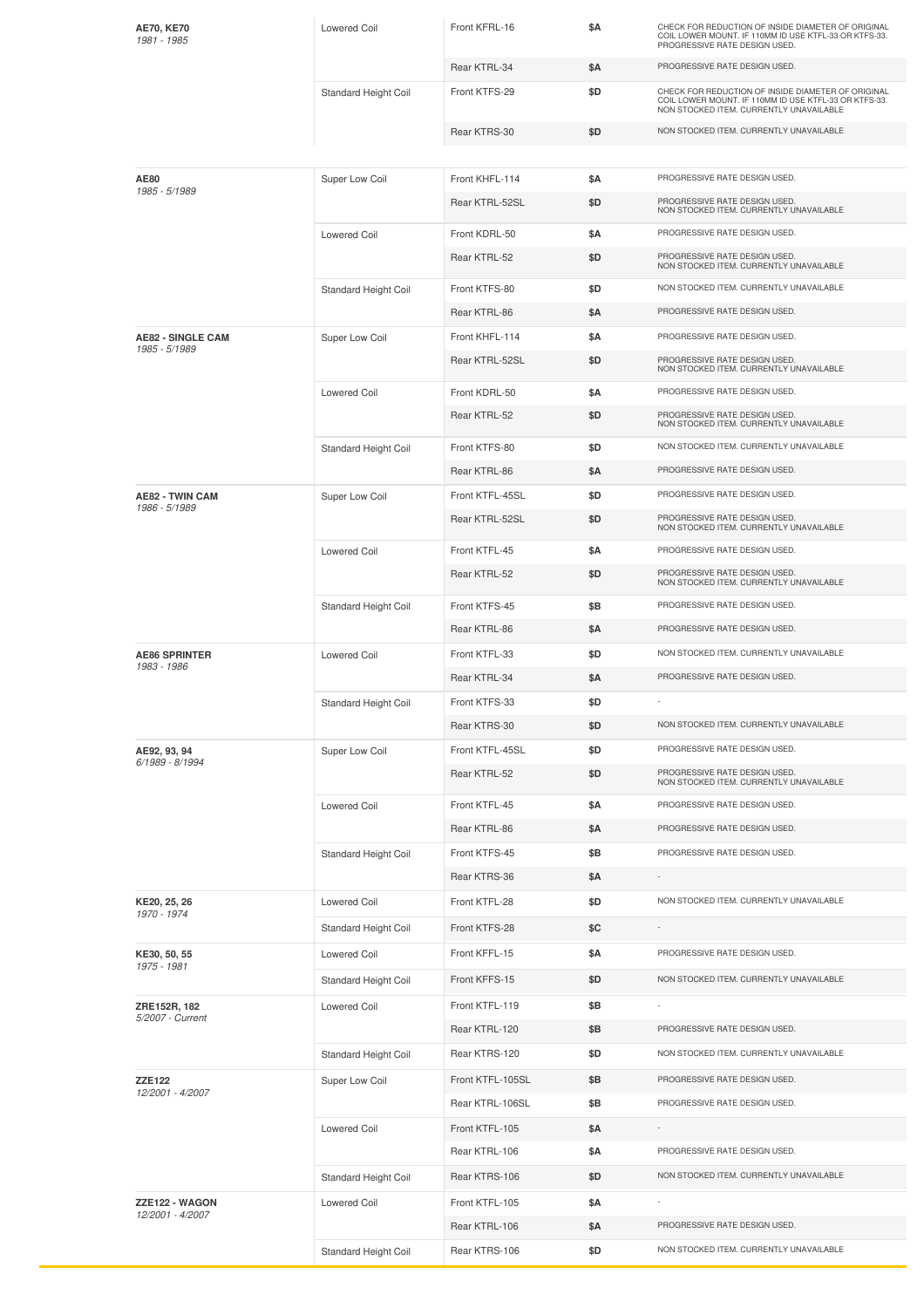| ΤΟΥΟΤΑ<br>CORONA | MKII<br>1972 - 1977                        | <b>Lowered Coil</b>  | Front KTFL-09  | \$D | NON STOCKED ITEM. CURRENTLY UNAVAILABLE                                  |
|------------------|--------------------------------------------|----------------------|----------------|-----|--------------------------------------------------------------------------|
|                  |                                            |                      | Rear KCRL-04   | \$D | NON STOCKED ITEM. CURRENTLY UNAVAILABLE                                  |
|                  |                                            |                      |                |     |                                                                          |
|                  |                                            | Standard Height Coil | Front KTFS-12  | \$D | NON STOCKED ITEM. CURRENTLY UNAVAILABLE                                  |
|                  |                                            |                      | Rear KCRS-05   | \$D | NON STOCKED ITEM. CURRENTLY UNAVAILABLE                                  |
|                  |                                            |                      |                |     |                                                                          |
|                  | RT 104,118<br>1974 - 9/1979                | <b>Lowered Coil</b>  | Front KTFL-09  | \$D | NON STOCKED ITEM. CURRENTLY UNAVAILABLE                                  |
|                  |                                            | Standard Height Coil | Front KTFS-09  | \$D | NON STOCKED ITEM. CURRENTLY UNAVAILABLE                                  |
|                  | RT 40-80<br>1964 - 1974                    | <b>Lowered Coil</b>  | Front KHFS-06  | \$Α |                                                                          |
|                  |                                            | Standard Height Coil | Front KTFL-09  | \$D | NON STOCKED ITEM. CURRENTLY UNAVAILABLE                                  |
|                  | RT142 - SEDAN<br>8/1983 - 10/1985          | <b>Lowered Coil</b>  | Front KTFL-26A | \$D | PROGRESSIVE RATE DESIGN USED.<br>NON STOCKED ITEM. CURRENTLY UNAVAILABLE |
|                  |                                            |                      | Rear KTRL-15   | \$Α | PROGRESSIVE RATE DESIGN USED.                                            |
|                  |                                            | Standard Height Coil | Front KTFS-26  | \$D | NON STOCKED ITEM. CURRENTLY UNAVAILABLE                                  |
|                  |                                            |                      | Rear KTRS-15   | \$D | NON STOCKED ITEM. CURRENTLY UNAVAILABLE                                  |
|                  | RT142 - SEDAN IRS<br>11/1985 - 1987        | <b>Lowered Coil</b>  | Front KTFL-26A | \$D | PROGRESSIVE RATE DESIGN USED.<br>NON STOCKED ITEM. CURRENTLY UNAVAILABLE |
|                  |                                            |                      | Rear KTRL-48   | \$D | PROGRESSIVE RATE DESIGN USED.<br>NON STOCKED ITEM. CURRENTLY UNAVAILABLE |
|                  |                                            | Standard Height Coil | Front KTFS-26  | \$D | NON STOCKED ITEM. CURRENTLY UNAVAILABLE                                  |
|                  |                                            |                      | Rear KTRS-48   | \$D | NON STOCKED ITEM. CURRENTLY UNAVAILABLE                                  |
|                  | RT142 - WAGON<br>11/1985 - 1987            | <b>Lowered Coil</b>  | Front KTFL-26A | \$D | PROGRESSIVE RATE DESIGN USED.<br>NON STOCKED ITEM. CURRENTLY UNAVAILABLE |
|                  |                                            |                      | Rear KTRL-25   | \$D | NON STOCKED ITEM. CURRENTLY UNAVAILABLE                                  |
|                  |                                            | Standard Height Coil | Front KTFS-26  | \$D | NON STOCKED ITEM. CURRENTLY UNAVAILABLE                                  |
|                  |                                            |                      | Rear KTRS-25   | \$D | NON STOCKED ITEM. CURRENTLY UNAVAILABLE                                  |
|                  | ST141 - SEDAN<br>8/1983 - 1987             | <b>Lowered Coil</b>  | Front KTFL-26A | \$D | PROGRESSIVE RATE DESIGN USED.<br>NON STOCKED ITEM. CURRENTLY UNAVAILABLE |
|                  |                                            |                      | Rear KTRL-15   | \$Α | PROGRESSIVE RATE DESIGN USED.                                            |
|                  |                                            | Standard Height Coil | Front KTFS-26  | \$D | NON STOCKED ITEM. CURRENTLY UNAVAILABLE                                  |
|                  |                                            |                      | Rear KTRS-15   | \$D | NON STOCKED ITEM. CURRENTLY UNAVAILABLE                                  |
|                  | ST141 - WAGON<br>8/1983 - 1987             | <b>Lowered Coil</b>  | Front KTFL-26A | \$D | PROGRESSIVE RATE DESIGN USED.<br>NON STOCKED ITEM. CURRENTLY UNAVAILABLE |
|                  |                                            |                      | Rear KTRL-25   | \$D | NON STOCKED ITEM. CURRENTLY UNAVAILABLE                                  |
|                  |                                            | Standard Height Coil | Front KTFS-26  | \$D | NON STOCKED ITEM. CURRENTLY UNAVAILABLE                                  |
|                  |                                            |                      | Rear KTRS-25   | \$D | NON STOCKED ITEM. CURRENTLY UNAVAILABLE                                  |
|                  | XT130,131 & RT 132,133<br>10/1979 - 7/1983 | <b>Lowered Coil</b>  | Front KTFL-14  | \$Β | PROGRESSIVE RATE DESIGN USED.                                            |
|                  |                                            |                      | Rear KTRL-15   | \$Α | PROGRESSIVE RATE DESIGN USED.                                            |
|                  |                                            | Standard Height Coil | Front KTFS-14  | \$D | NON STOCKED ITEM. CURRENTLY UNAVAILABLE                                  |
|                  |                                            |                      | Rear KTRS-15   | \$D |                                                                          |
| ΤΟΥΟΤΑ           | <b>MX 73 TWIN CAM - IRS</b>                | <b>Lowered Coil</b>  | Front KTFL-57  | \$D | NON STOCKED ITEM. CURRENTLY UNAVAILABLE                                  |
| CRESSIDA         | 1985 - 9/1988                              |                      | Front KTFS-57  | \$D | NON STOCKED ITEM. CURRENTLY UNAVAILABLE                                  |
|                  |                                            | Standard Height Coil | Rear KTRS-75   | \$D | NON STOCKED ITEM. CURRENTLY UNAVAILABLE                                  |
|                  | <b>MX 83</b>                               | <b>Lowered Coil</b>  | Front KTFL-76  | \$D | NON STOCKED ITEM. CURRENTLY UNAVAILABLE                                  |
|                  | 10/1988 - 1993                             |                      | Rear KTRL-77   | \$D | NON STOCKED ITEM. CURRENTLY UNAVAILABLE                                  |
|                  |                                            |                      | Front KTFS-76  | \$D | NON STOCKED ITEM. CURRENTLY UNAVAILABLE                                  |
|                  |                                            | Standard Height Coil | Rear KTRS-77   | \$D | NON STOCKED ITEM. CURRENTLY UNAVAILABLE                                  |
| ΤΟΥΟΤΑ           | MS 111 112                                 | Standard Height Coil | Front KTFL-18  | \$D | $\overline{\phantom{a}}$                                                 |
| CROWN            | 1979 - 10/1983                             |                      | Rear KTRR-22   | \$D | NON STOCKED ITEM. CURRENTLY UNAVAILABLE                                  |
|                  | <b>MS 123 IRS</b>                          | Standard Height Coil | Front KTFL-18  | \$D |                                                                          |
|                  | 11/1983 - 1988                             |                      | Rear KTRS-67   | \$D | NON STOCKED ITEM. CURRENTLY UNAVAILABLE                                  |
|                  | MS 40-95 (124MMID REAR SPRING)             | Standard Height Coil | Front KTFL-18  | \$D |                                                                          |
|                  | 1963 - 1979                                |                      | Rear KTRS-22   | \$D | NON STOCKED ITEM. CURRENTLY UNAVAILABLE                                  |
|                  |                                            | Raised Coil          | Rear KTRR-22   | \$D | NON STOCKED ITEM. CURRENTLY UNAVAILABLE                                  |
|                  |                                            |                      |                |     |                                                                          |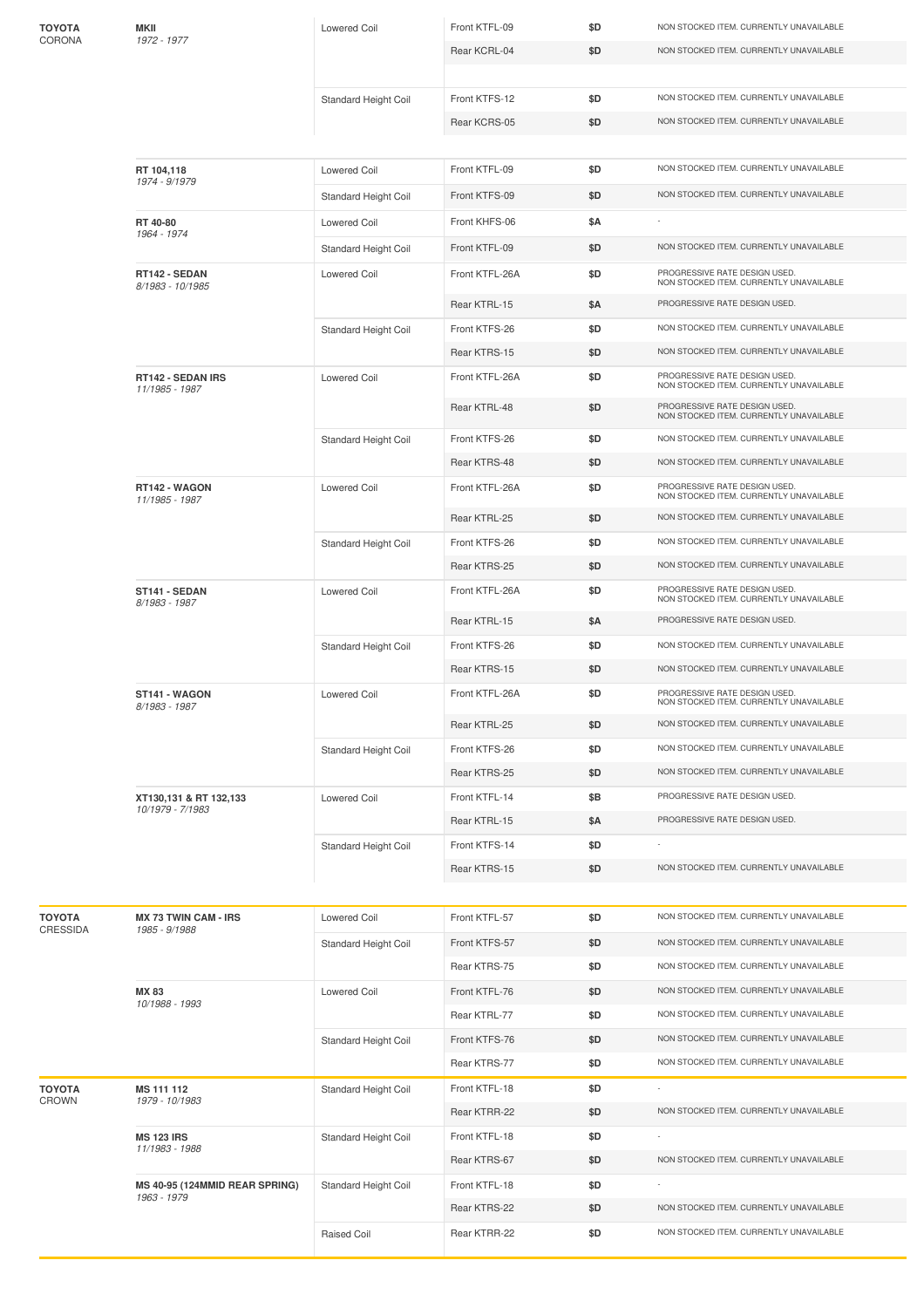**TOYOTA** ECHO

**NCP10R,12R, 13R** *1999 -2005*

Lowered Coil Front KTFL-96 **\$C** -

Rear KTRL-97 **\$C** PROGRESSIVE RATE DESIGN USED.

|                                  | <b>CRUISER</b>                                    |                         | Front KHFR-168                         | \$Β                      | ÷,                                                                                                                     |
|----------------------------------|---------------------------------------------------|-------------------------|----------------------------------------|--------------------------|------------------------------------------------------------------------------------------------------------------------|
| <b>TOYOTA</b><br>FJ              | 2011 - Current                                    | Standard Height Coil    |                                        |                          |                                                                                                                        |
|                                  |                                                   |                         | Rear KTRS-102                          | \$B                      |                                                                                                                        |
|                                  |                                                   | <b>Raised Coil</b>      | Front KTFR-101                         | \$B                      |                                                                                                                        |
|                                  |                                                   |                         | Rear KTRR-102                          | \$Β                      | $\overline{\phantom{a}}$                                                                                               |
| <b>TOYOTA</b><br><b>FORTUNER</b> | <b>ARMOURED VEHICLE (EXPORT)</b><br>All           | Raised Coil             | Front KTFR-101AV                       | \$D                      | ł,                                                                                                                     |
|                                  |                                                   |                         | Rear KTRR-212AV                        | \$D                      | ÷                                                                                                                      |
|                                  | <b>GUN156R</b><br>8/2015 - Current                | Standard Height Coil    | Rear KTRS-215                          | \$Β                      | PROGRESSIVE RATE DESIGN USED.                                                                                          |
|                                  |                                                   | <b>Raised Coil</b>      | Front KHFR-168HT                       | \$C                      | TAPERED WIRE PROGRESSIVE RATE COMFORT DESIGN                                                                           |
|                                  |                                                   |                         | Rear KTRR-215                          | \$Β                      | PROGRESSIVE RATE DESIGN USED.                                                                                          |
|                                  |                                                   | Raised Coil (100-300KG) | Rear KTRR-215HD                        | \$B                      | PROGRESSIVE RATE DESIGN USED.                                                                                          |
|                                  |                                                   | Raised Coil (300-500KG) | Rear KTRR-215EHD                       | \$D                      | PROGRESSIVE RATE DESIGN USED.<br>NON STOCKED ITEM. CURRENTLY UNAVAILABLE                                               |
| <b>TOYOTA</b><br><b>HIACE</b>    | 1978 - 1984                                       | Standard Height Coil    | Front KTFS-20                          | \$D                      | NON STOCKED ITEM. CURRENTLY UNAVAILABLE                                                                                |
| <b>TOYOTA</b><br><b>HILUX</b>    | 2WD KUN16R, GGN15R, TGN16R<br>2005 - 12/2015      | Super Low Coil          | Front KTFL-113SL                       | \$Β                      |                                                                                                                        |
|                                  |                                                   | Super Low Leaf          | Rear TOY-302/100                       |                          | REVERSE EYE TYPE DESIGN.<br>SUITS SINGLE CAB ONLY.                                                                     |
|                                  |                                                   | <b>Lowered Coil</b>     | Front KTFL-113                         | \$D                      | NON STOCKED ITEM. CURRENTLY UNAVAILABLE                                                                                |
|                                  |                                                   | <b>Raised Coil</b>      | Front KTFR-113                         | \$B                      |                                                                                                                        |
|                                  |                                                   | Raised Coil (50-100KG)  | Front KTFR-113HD                       | \$D                      | NON STOCKED ITEM. CURRENTLY UNAVAILABLE                                                                                |
|                                  |                                                   | Raised EHD Leaf         | Rear TOY-402                           |                          | SUITS SINGLE CAB ONLY.<br>TOP STAGE ONLY LEAF SPRING.                                                                  |
|                                  |                                                   | Ubolts                  | Rear UB-453/3 X 4                      |                          | RD 14 X 83 X 195                                                                                                       |
|                                  | 2WD LN, RN, YN 30MM FRONT EYE<br>10/1988 - 2/2005 | Ultra Low Coil          | Front TORSION BAR                      |                          | TORSION BARS SHOWN FOR ILLUSTRATION PURPOSES ONLY.<br>KING SPRINGS DO NOT SUPPLY OR MANUFACTURE TORSION<br><b>BARS</b> |
|                                  |                                                   | Ultra Low Leaf          | Rear TOY-300/50                        |                          | REVERSE EYE TYPE DESIGN.<br>SUITS SINGLE CAB ONLY.                                                                     |
|                                  |                                                   | Super Low Coil          | Front TORSION BAR                      |                          | TORSION BARS SHOWN FOR ILLUSTRATION PURPOSES ONLY.<br>KING SPRINGS DO NOT SUPPLY OR MANUFACTURE TORSION<br><b>BARS</b> |
|                                  |                                                   | Super Low Leaf          | Rear TOY-300/75                        |                          | REVERSE EYE TYPE DESIGN.<br>SUITS SINGLE CAB ONLY.                                                                     |
|                                  |                                                   | <b>Bushes Rear</b>      | Rear Spring Front Eye SPF-<br>2231 X 4 |                          |                                                                                                                        |
|                                  |                                                   |                         | Rear Spring Rear Eye SPF-<br>2231 X 8  |                          | ×,                                                                                                                     |
|                                  | 2WD LN, RN, YN 40MM FRONT EYE<br>10/1988 - 2/2005 | Ultra Low Coil          | Front TORSION BAR                      |                          | TORSION BARS SHOWN FOR ILLUSTRATION PURPOSES ONLY.<br>KING SPRINGS DO NOT SUPPLY OR MANUFACTURE TORSION<br><b>BARS</b> |
|                                  |                                                   | Ultra Low Leaf          | Rear TOY-301/75                        |                          | REVERSE EYE TYPE DESIGN.<br>SUITS SINGLE CAB ONLY.                                                                     |
|                                  |                                                   | Super Low Coil          | Front TORSION BAR                      |                          | TORSION BARS SHOWN FOR ILLUSTRATION PURPOSES ONLY.<br>KING SPRINGS DO NOT SUPPLY OR MANUFACTURE TORSION<br><b>BARS</b> |
|                                  |                                                   | Super Low Leaf          | Rear TOY-301/100                       |                          | REVERSE EYE TYPE DESIGN.<br>SUITS SINGLE CAB ONLY.                                                                     |
|                                  |                                                   | <b>Bushes Rear</b>      | Rear Spring Front Eye SPF-<br>972K     |                          |                                                                                                                        |
|                                  |                                                   |                         | Rear Spring Rear Eye SPF-<br>2231 X 8  | $\overline{\phantom{a}}$ |                                                                                                                        |
|                                  | 2WD N20, N30, N40<br>1968 - 1982                  | Standard Height Coil    | Front KTFS-47                          | \$D                      | NON STOCKED ITEM. CURRENTLY UNAVAILABLE                                                                                |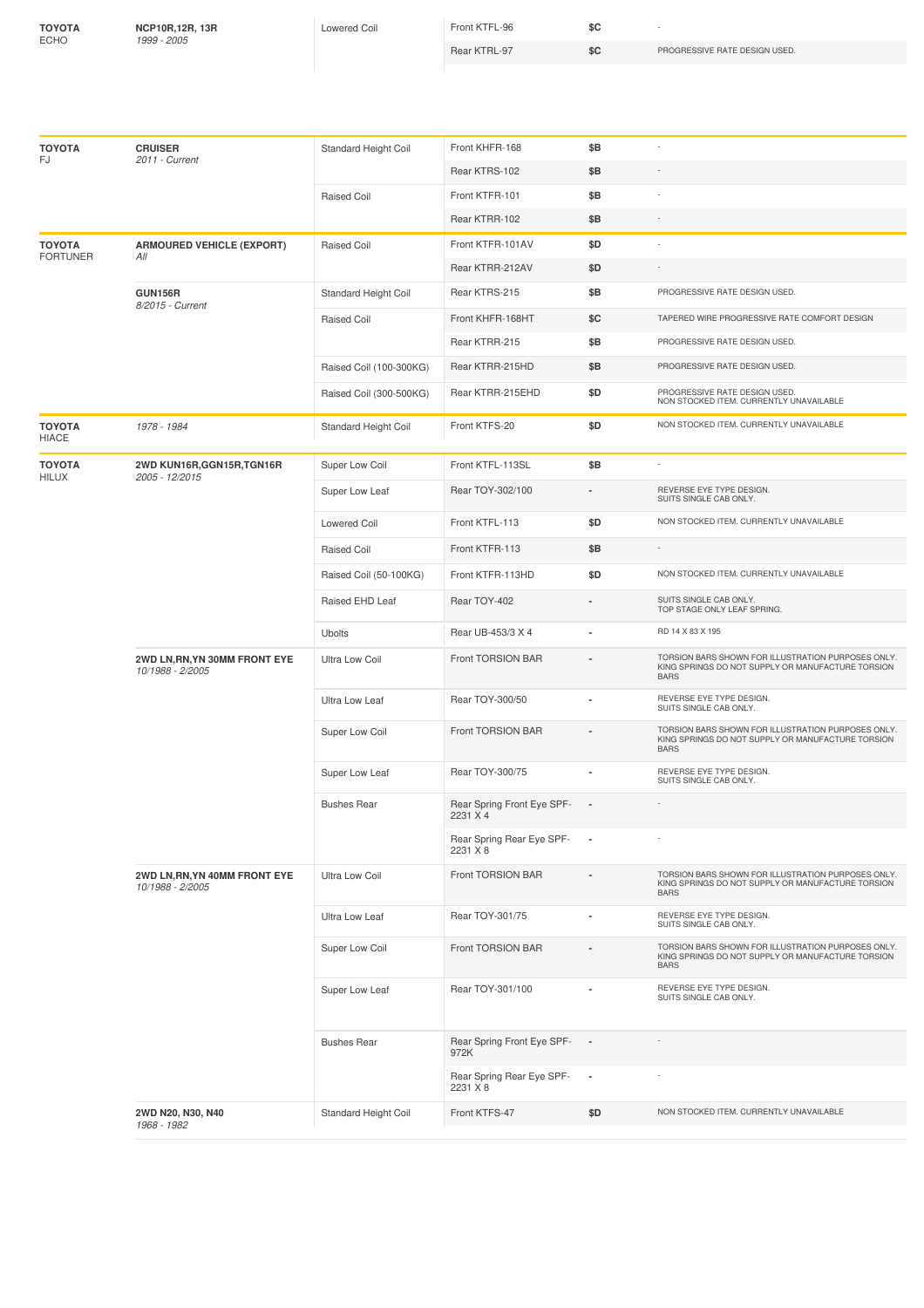## **4WD GUN126R 2.8TD** *7/2015 -Current*

| <b>Lowered Coil</b>     | Front KTFS-58                       | \$B |                                                                                                                                                                                                                                                                                                                                                                          |
|-------------------------|-------------------------------------|-----|--------------------------------------------------------------------------------------------------------------------------------------------------------------------------------------------------------------------------------------------------------------------------------------------------------------------------------------------------------------------------|
| Standard Height Coil    | Front KHFR-168                      | \$Β |                                                                                                                                                                                                                                                                                                                                                                          |
| Raised Coil             | Front KTFR-101                      | \$B |                                                                                                                                                                                                                                                                                                                                                                          |
|                         | Front KTFR-101T                     | \$C | TAPERED WIRE PROGRESSIVE RATE COMFORT DESIGN                                                                                                                                                                                                                                                                                                                             |
|                         | Front KTFR-101TC                    | \$C | EXTRA COMFORT TAPERED WIRE PROGRESSIVE RATE<br><b>DESIGN</b>                                                                                                                                                                                                                                                                                                             |
| Raised Leaf             | Rear TOY-094 ZZ                     |     | <b>IMPORTED SPRING</b><br>UP TO 300KG OF LOAD<br>DUE TO THE POSITIONING OF THE FUEL TANK WE<br>RECOMMEND TO SUPPLY A SK-387-2G X 1 (FRONT PIN) WITH<br>ALL THE TOY-094 SERIES LEAF SPRINGS. L/H FRONT PIN<br>EITHER REQUIRES TO BE CUT FROM THE VEHICLE TO BE<br>REMOVED AND A NEW ONE SUPPLIED, OR REMOVAL OF THE<br>FUEL TANK.                                         |
| Raised Comfort Leaf     | Rear TOY-094C ZZ                    |     | <b>IMPORTED SPRING</b><br>DUE TO THE POSITIONING OF THE FUEL TANK WE<br>RECOMMEND TO SUPPLY A SK-387-2G X 1 (FRONT PIN) WITH<br>ALL THE TOY-094 SERIES LEAF SPRINGS. L/H FRONT PIN<br>EITHER REQUIRES TO BE CUT FROM THE VEHICLE TO BE<br>REMOVED AND A NEW ONE SUPPLIED, OR REMOVAL OF THE<br>FUEL TANK.                                                                |
| Raised Coil (50-100KG)  | Front KTFR-101H                     | \$Β |                                                                                                                                                                                                                                                                                                                                                                          |
|                         | Front KTFR-101HT                    | \$C | TAPERED WIRE PROGRESSIVE RATE COMFORT DESIGN                                                                                                                                                                                                                                                                                                                             |
|                         | Front KTFR-101HTC                   | \$C | EXTRA COMFORT TAPERED WIRE PROGRESSIVE RATE<br><b>DESIGN</b>                                                                                                                                                                                                                                                                                                             |
| Raised Coil (100-250KG) | Front KTFR-101HD                    | \$B |                                                                                                                                                                                                                                                                                                                                                                          |
|                         | Front KTFR-101HDT                   | \$C | TAPERED WIRE PROGRESSIVE RATE COMFORT DESIGN                                                                                                                                                                                                                                                                                                                             |
|                         | Front KTFR-101HH                    | \$B |                                                                                                                                                                                                                                                                                                                                                                          |
| Raised EHD Leaf         | Rear TOY-094HD ZZ                   |     | LONGER UBOLTS REQUIRED.<br><b>IMPORTED SPRING</b><br>CONSTANT LOAD OF 500KG UP TO GVM<br>DUE TO THE POSITIONING OF THE FUEL TANK WE<br>RECOMMEND TO SUPPLY A SK-387-2G X 1 (FRONT PIN) WITH<br>ALL THE TOY-094 SERIES LEAF SPRINGS. L/H FRONT PIN<br>EITHER REQUIRES TO BE CUT FROM THE VEHICLE TO BE<br>REMOVED AND A NEW ONE SUPPLIED, OR REMOVAL OF THE<br>FUEL TANK. |
| <b>Ubolts</b>           | Rear UB-437 X 4                     |     | SQ 14 X 62 X 210                                                                                                                                                                                                                                                                                                                                                         |
| Pin                     | Rear SK-387-2G X 2                  |     |                                                                                                                                                                                                                                                                                                                                                                          |
| Shackle                 | Rear SK-392G X 2                    | ä,  |                                                                                                                                                                                                                                                                                                                                                                          |
| <b>Bushes Rear</b>      | Rear Spring Front Eye SPF-<br>2670K |     |                                                                                                                                                                                                                                                                                                                                                                          |
|                         | Rear Spring Rear Eye SPF-<br>2671K  | ä,  |                                                                                                                                                                                                                                                                                                                                                                          |
|                         | Rear Spring Upper SPF-<br>2672K     |     |                                                                                                                                                                                                                                                                                                                                                                          |
| <b>BUSH KIT</b>         | Kit KIT-096K                        |     |                                                                                                                                                                                                                                                                                                                                                                          |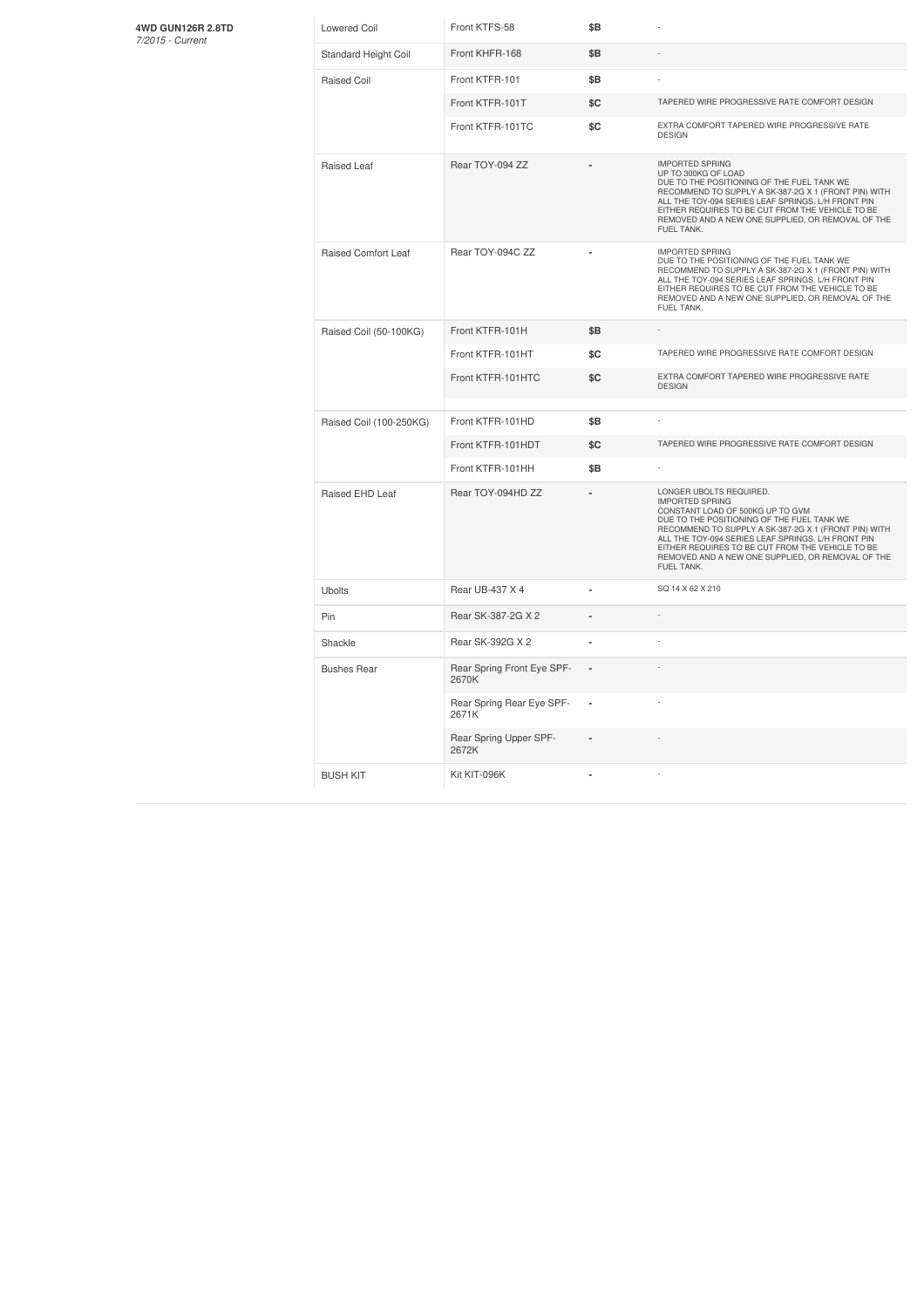|  | 4WD KUN26R, GGN25R<br>2005 - 7/2015 | <b>Lowered Coil</b>                | Front KTFS-58                           | \$Β                      |                                                                                       |
|--|-------------------------------------|------------------------------------|-----------------------------------------|--------------------------|---------------------------------------------------------------------------------------|
|  |                                     | Standard Height Coil               | Front KHFR-168                          | \$Β                      |                                                                                       |
|  |                                     | Raised Coil                        | Front KTFR-101                          | \$Β                      | $\sim$                                                                                |
|  |                                     |                                    | Front KTFR-101T                         | \$C                      | TAPERED WIRE PROGRESSIVE RATE COMFORT DESIGN                                          |
|  |                                     |                                    | Front KTFR-101TC                        | \$C                      | EXTRA COMFORT TAPERED WIRE PROGRESSIVE RATE<br><b>DESIGN</b>                          |
|  |                                     | Raised Leaf                        | Rear TOY-092 ZZ                         | ۰                        | <b>IMPORTED SPRING</b><br>UP TO 300KG OF LOAD                                         |
|  |                                     | Raised Comfort Leaf                | Rear TOY-092C ZZ                        | $\overline{a}$           | <b>IMPORTED SPRING</b><br>UP TO 300KG OF LOAD                                         |
|  |                                     | Raised Coil (50-100KG)             | Front KTFR-101H                         | \$Β                      |                                                                                       |
|  |                                     |                                    | Front KTFR-101HT                        | \$C                      | TAPERED WIRE PROGRESSIVE RATE COMFORT DESIGN                                          |
|  |                                     |                                    | Front KTFR-101HTC                       | \$C                      | EXTRA COMFORT TAPERED WIRE PROGRESSIVE RATE<br><b>DESIGN</b>                          |
|  |                                     | Raised Coil (100-250KG)            | Front KTFR-101HD                        | \$B                      |                                                                                       |
|  |                                     |                                    | Front KTFR-101HDT                       | \$C                      | TAPERED WIRE PROGRESSIVE RATE COMFORT DESIGN                                          |
|  |                                     |                                    | Front KTFR-101HH                        | \$Β                      | $\overline{\phantom{a}}$                                                              |
|  |                                     | Raised EHD Leaf                    | Rear TOY-092HD ZZ                       | ٠                        | LONGER UBOLTS REQUIRED.<br><b>IMPORTED SPRING</b><br>CONSTANT LOAD OF 500KG UP TO GVM |
|  |                                     | Ubolts                             | Rear UB-453/2 X 4                       |                          | SQ 14 X 62 X 180                                                                      |
|  |                                     | Pin                                | Rear SK-387-2G X 2                      | ä,                       |                                                                                       |
|  |                                     | Shackle                            | Rear SK-387G X 2                        |                          |                                                                                       |
|  |                                     | <b>Bushes Rear</b>                 | Rear Spring Front Eye SPF-<br>2670K     | $\overline{\phantom{a}}$ |                                                                                       |
|  |                                     | Rear Spring Rear Eye SPF-<br>2671K | $\overline{\phantom{a}}$                |                          |                                                                                       |
|  |                                     |                                    | Rear Spring Upper SPF-<br>2672K         | ٠                        |                                                                                       |
|  |                                     | <b>BUSH KIT</b>                    | Kit KIT-096K                            |                          |                                                                                       |
|  | 4WD LN106 DIESEL (LEAF FRONT)       | Ubolts                             | Front UB-437 X 3                        |                          | SQ 14 X 62 X 210                                                                      |
|  | 1988 - 1997                         |                                    | Front UB-449/3 X1                       | ٠                        | SQ 14 X 62 X 210                                                                      |
|  |                                     |                                    | Rear UB-453/2 X 4                       | ä,                       | SQ X 14 X 62 X 180                                                                    |
|  |                                     | Pin                                | Front SK-385G X 2                       | $\overline{\phantom{a}}$ | $\sim$                                                                                |
|  |                                     |                                    | Rear SK-385G X 2                        | ×,                       |                                                                                       |
|  |                                     | Shackle                            | Front SK-384G X 2                       | ÷,                       |                                                                                       |
|  |                                     |                                    | Rear SK-386G X 2                        | $\blacksquare$           |                                                                                       |
|  |                                     | Front Bushes                       | Front Spring Front Eye SPF-<br>2231 X 4 | $\sim$                   |                                                                                       |
|  |                                     |                                    | Front Spring Rear Eye SPF-<br>2231 X 4  | $\sim$                   |                                                                                       |
|  |                                     |                                    | Front Spring Upper SPF-<br>2240 X 4     |                          |                                                                                       |
|  |                                     | <b>Bushes Rear</b>                 | Rear Spring Front Eye SPF-<br>2231 X 4  | $\overline{\phantom{a}}$ |                                                                                       |
|  |                                     |                                    | Rear Spring Rear Eye SPF-<br>2231 X 4   | $\overline{\phantom{a}}$ |                                                                                       |
|  |                                     |                                    | Rear Spring Upper SPF-<br>2231 X 4      |                          |                                                                                       |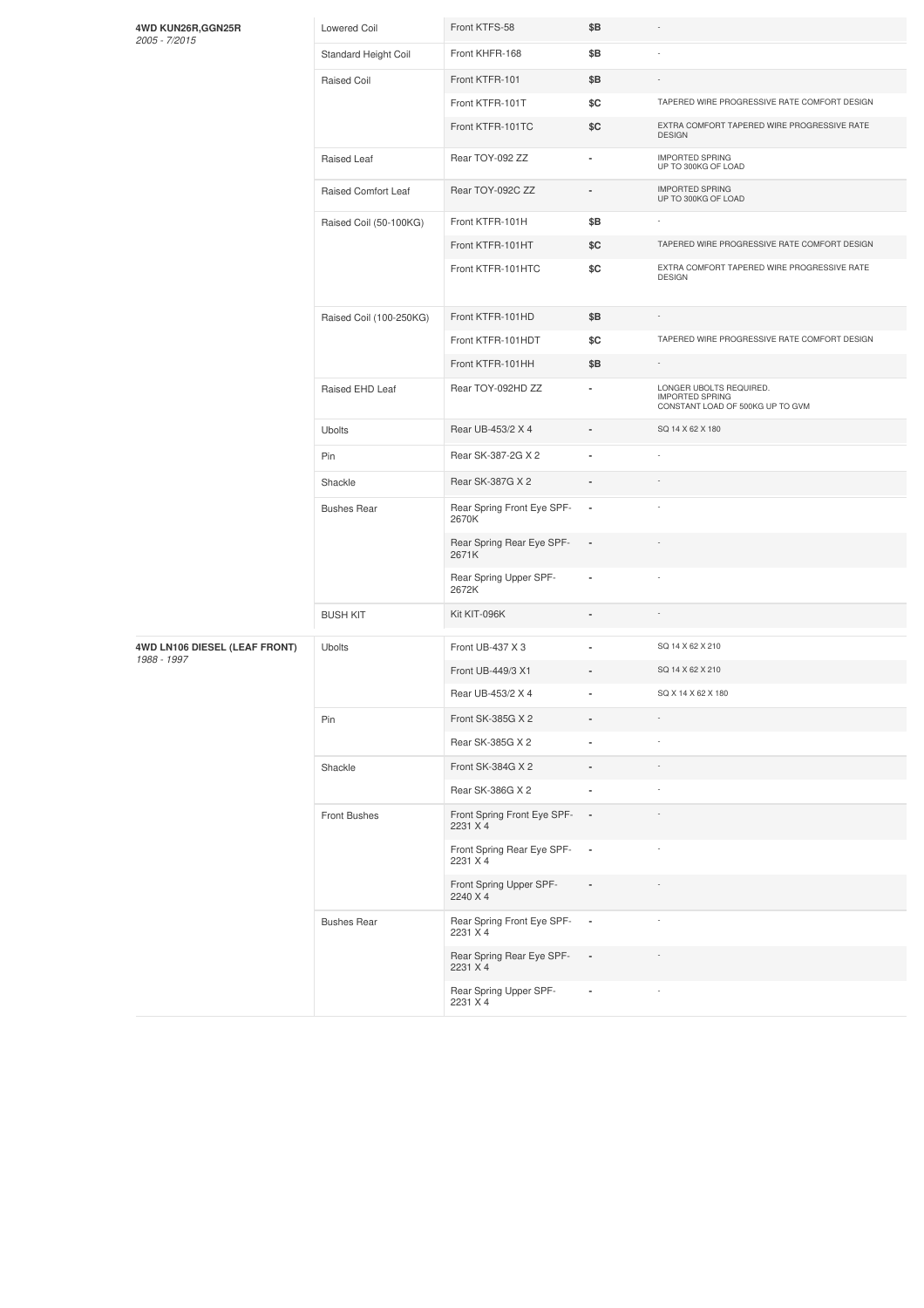**4WD LN110,LN111, LN167 DIESEL (IND. FRONT)** *1989 -2003*

| EL. | Raised Coil        | Front TORSION BAR                     | $\blacksquare$           | TORSION BARS SHOWN FOR ILLUSTRATION PURPOSES ONLY.<br>KING SPRINGS DO NOT SUPPLY OR MANUFACTURE TORSION<br><b>BARS</b> |
|-----|--------------------|---------------------------------------|--------------------------|------------------------------------------------------------------------------------------------------------------------|
|     | Raised Leaf        | Rear TOY-049 ZZ                       | $\overline{\phantom{a}}$ | <b>IMPORTED SPRING</b><br>UP TO 300KG OF LOAD                                                                          |
|     | Raised EHD Leaf    | Rear TOY-208 ZZ                       | $\blacksquare$           | LONGER UBOLTS REQUIRED.<br><b>IMPORTED SPRING</b><br>CONSTANT LOAD OF 300KG UP TO GVM                                  |
|     |                    |                                       |                          |                                                                                                                        |
|     | <b>Ubolts</b>      | Rear UB-453/2 X 4                     | $\overline{a}$           | SQ X 14 X 62 X 180                                                                                                     |
|     | Pin                | Rear SK-387-2G X 2                    | $\blacksquare$           | ÷                                                                                                                      |
|     | Shackle            | Rear SK-386/1G X 2                    | ٠                        | ٠                                                                                                                      |
|     | <b>Bushes Rear</b> | Rear Spring Front Eye SPF-<br>972K    | $\overline{\phantom{a}}$ |                                                                                                                        |
|     |                    | Rear Spring Rear Eye SPF-<br>2231 X 4 | $\sim$                   | ×,                                                                                                                     |
|     |                    | Rear Spring Upper SPF-<br>1684K       | $\blacksquare$           |                                                                                                                        |
|     | <b>BUSH KIT</b>    | Kit KIT-077K                          | ٠                        | $\sim$                                                                                                                 |

| 4WD LN36,46,65,67 DIESEL (LEAF<br>FRONT)<br>All | <b>Ubolts</b>      | Front UB-437 X 3                        |                          | SQ 14 X 62 X 210   |
|-------------------------------------------------|--------------------|-----------------------------------------|--------------------------|--------------------|
|                                                 |                    | Front UB-449/3 X1                       |                          | SQ 14 X 62 X 210   |
|                                                 |                    | Rear UB-453/2 X 4                       | $\overline{\phantom{a}}$ | SQ X 14 X 62 X 180 |
|                                                 | Pin                | Front SK-385G X 2                       | $\overline{a}$           |                    |
|                                                 |                    | Rear SK-385G X 2                        | ä,                       |                    |
|                                                 | Shackle            | Front SK-384G X 2                       | ä,                       | ÷,                 |
|                                                 |                    | Rear SK-386G X 2                        |                          |                    |
|                                                 | Front Bushes       | Front Spring Front Eye SPF-<br>2231 X 4 | $\overline{\phantom{a}}$ |                    |
|                                                 |                    | Front Spring Rear Eye SPF-<br>2231 X 4  | $\overline{\phantom{a}}$ |                    |
|                                                 |                    | Front Spring Upper SPF-<br>2240 X 4     | $\overline{\phantom{a}}$ |                    |
|                                                 | <b>Bushes Rear</b> | Rear Spring Front Eye SPF-<br>2231 X 4  | $\blacksquare$           |                    |
|                                                 |                    | Rear Spring Rear Eye SPF-<br>2231 X 4   | $\overline{\phantom{a}}$ |                    |
|                                                 |                    | Rear Spring Upper SPF-<br>2231 X 4      | $\blacksquare$           |                    |
|                                                 |                    |                                         |                          |                    |
| 4WD RN36M RN46, RN105 (LEAF<br>FRONT)           | Ubolts             | Front UB-437 X 3                        |                          | SQ 14 X 62 X 210   |
| All                                             |                    | Front UB-449/3 X1                       | ٠                        | SQ 14 X 62 X 210   |
|                                                 |                    | Rear UB-453/2 X 4                       | ä,                       | SQ X 14 X 62 X 180 |
|                                                 |                    |                                         |                          |                    |
|                                                 | Pin                | Front SK-385G X 2                       |                          | $\overline{a}$     |
|                                                 |                    | Rear SK-385G X 2                        | ä,                       |                    |
|                                                 | Shackle            | Front SK-384G X 2                       |                          |                    |
|                                                 |                    | Rear SK-386G X 2                        | $\blacksquare$           |                    |
|                                                 | Front Bushes       | Front Spring Front Eye SPF-<br>2231 X 4 | $\overline{\phantom{a}}$ |                    |
|                                                 |                    | Front Spring Rear Eye SPF-<br>2231 X 4  | $\overline{\phantom{a}}$ |                    |
|                                                 |                    | Front Spring Upper SPF-<br>2240 X 4     | $\overline{\phantom{a}}$ |                    |
|                                                 | <b>Bushes Rear</b> | Rear Spring Front Eye SPF-<br>2231 X 4  | $\overline{\phantom{a}}$ | ÷                  |
|                                                 |                    | Rear Spring Rear Eye SPF-<br>2231 X 4   | $\overline{\phantom{a}}$ |                    |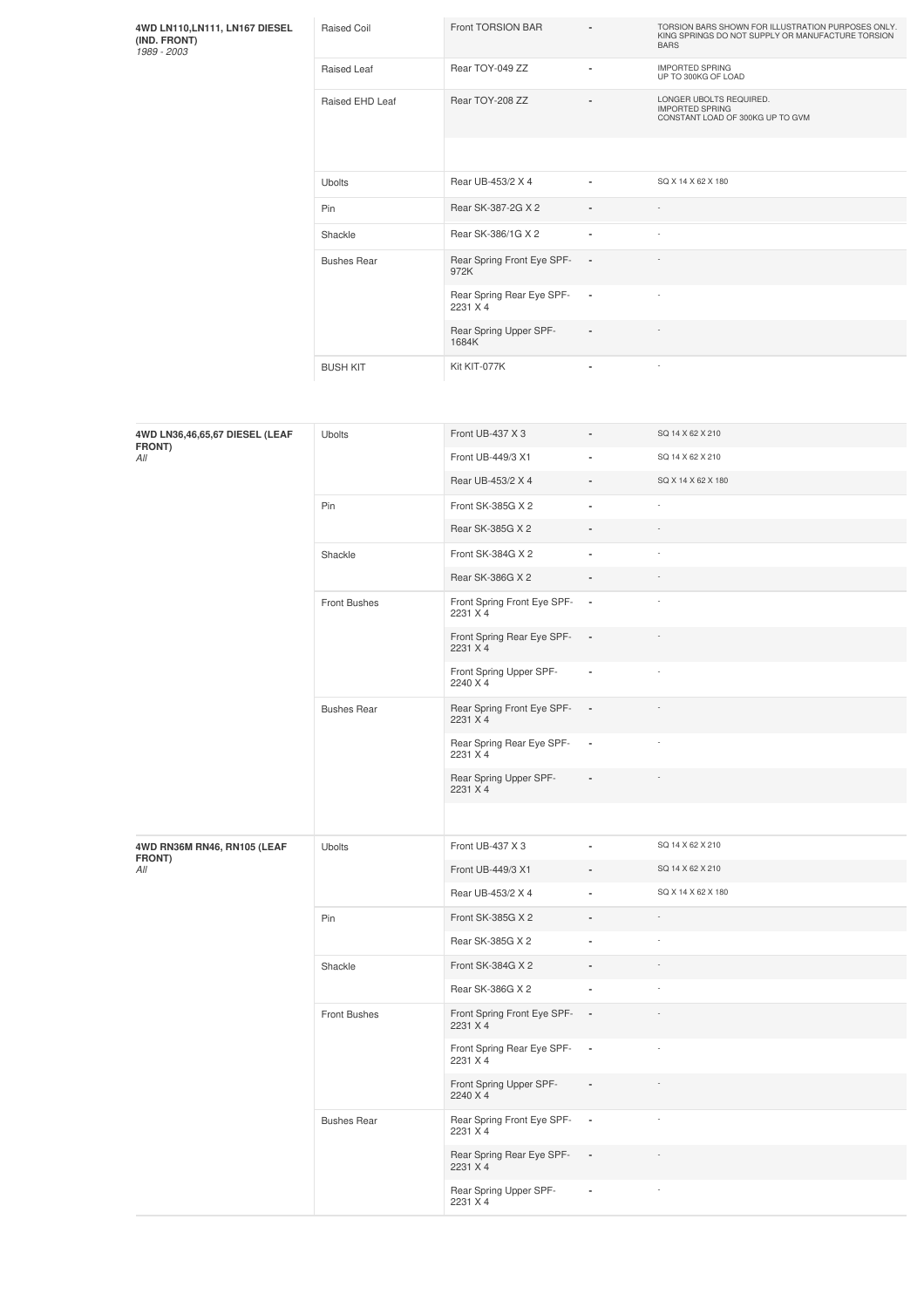|                       | 4WD SR5 RN110, LN107, LN111 (IND.<br>FRONT)        | Raised EHD Leaf      | Rear TOY-049 ZZ                           |                          | <b>IMPORTED SPRING</b><br>UP TO 300KG OF LOAD                                                                                                                                                                                                                                                                              |
|-----------------------|----------------------------------------------------|----------------------|-------------------------------------------|--------------------------|----------------------------------------------------------------------------------------------------------------------------------------------------------------------------------------------------------------------------------------------------------------------------------------------------------------------------|
|                       | 1989 - 2003                                        | Ubolts               | Rear UB-453/2 X 4                         |                          | SQ X 14 X 62 X 180                                                                                                                                                                                                                                                                                                         |
|                       |                                                    | Pin                  | Rear SK-387-2G X 2                        |                          |                                                                                                                                                                                                                                                                                                                            |
|                       |                                                    | Shackle              | Rear SK-386/1G X 2                        |                          |                                                                                                                                                                                                                                                                                                                            |
|                       |                                                    | <b>Bushes Rear</b>   | Rear Spring Front Eye SPF-<br>972K        | ٠.                       |                                                                                                                                                                                                                                                                                                                            |
|                       |                                                    |                      | Rear Spring Rear Eye SPF-<br>2231 X 4     |                          |                                                                                                                                                                                                                                                                                                                            |
|                       |                                                    |                      | Rear Spring Upper SPF-<br>1684K           |                          |                                                                                                                                                                                                                                                                                                                            |
|                       |                                                    | <b>BUSH KIT</b>      | Kit KIT-077K                              |                          |                                                                                                                                                                                                                                                                                                                            |
|                       | 4WD YN65, YN67 PETROL (LEAF                        | <b>Ubolts</b>        | Front UB-437 X 3                          |                          | SQ 14 X 62 X 210                                                                                                                                                                                                                                                                                                           |
|                       | FRONT)<br>All                                      |                      | Front UB-449/3 X1                         |                          | SQ 14 X 62 X 210                                                                                                                                                                                                                                                                                                           |
|                       |                                                    |                      | Rear UB-453/2 X 4                         |                          | SQ X 14 X 62 X 180                                                                                                                                                                                                                                                                                                         |
|                       |                                                    | Pin                  | Front SK-385G X 2                         |                          |                                                                                                                                                                                                                                                                                                                            |
|                       |                                                    |                      | Rear SK-385G X 2                          |                          |                                                                                                                                                                                                                                                                                                                            |
|                       |                                                    | Shackle              | Front SK-384G X 2                         |                          |                                                                                                                                                                                                                                                                                                                            |
|                       |                                                    |                      | Rear SK-386G X 2                          | $\frac{1}{2}$            |                                                                                                                                                                                                                                                                                                                            |
|                       |                                                    | Front Bushes         | Front Spring Front Eye SPF- -<br>2231 X 4 |                          |                                                                                                                                                                                                                                                                                                                            |
|                       |                                                    |                      | Front Spring Rear Eye SPF-<br>2231 X 4    |                          |                                                                                                                                                                                                                                                                                                                            |
|                       |                                                    |                      | Front Spring Upper SPF-<br>2240 X 4       |                          |                                                                                                                                                                                                                                                                                                                            |
|                       |                                                    | <b>Bushes Rear</b>   | Rear Spring Front Eye SPF-<br>2231 X 4    |                          |                                                                                                                                                                                                                                                                                                                            |
|                       |                                                    |                      | Rear Spring Rear Eye SPF-<br>2231 X 4     | $\overline{\phantom{a}}$ |                                                                                                                                                                                                                                                                                                                            |
|                       |                                                    |                      | Rear Spring Upper SPF-<br>2231 X 4        |                          |                                                                                                                                                                                                                                                                                                                            |
| ΤΟΥΟΤΑ<br>KLUGER      | GSU 40 FWD<br>5/2007 - 11/2013                     | Raised Coil          | Front KTFR-132                            | \$D                      | Notes: CHECK FOR R/H WOUND SPRING ON R/H FRONT OF<br>CAR. IF RH WOUND COIL IS ON RHF OF CAR THEN ORDER THE<br>KTFR-132 WHICH HAS A RIGHT AND RIGHT HAND WOUND COIL.<br>IF CAR HAS A L/H WOUND COIL ON RHF THEN USE A KTFR-<br>132SP WHICH HAS A LEFT AND RIGHT HAND WOUND COIL.<br>NON STOCKED ITEM. CURRENTLY UNAVAILABLE |
|                       |                                                    |                      | Rear KTRR-133                             | \$C                      |                                                                                                                                                                                                                                                                                                                            |
|                       | <b>GSU 45 AWD</b><br>5/2007 - 3/2014               | Raised Coil          | Front KTFR-132SP                          | \$D                      | CHECK FOR L/H WOUND SPRING ON R/H FRONT OF CAR. IF LH<br>WOUND COIL IS ON RHF OF CAR THEN ORDER KTFR-132SP<br>WHICH HAS A LEFT AND RIGHT HAND WOUND COIL. IF CAR<br>HAS A R/H WOUND COIL ON RHF THEN USE A KTFR-132 WHICH<br>HAS A RIGHT AND RIGHT HAND WOUND COIL.<br>NON STOCKED ITEM. CURRENTLY UNAVAILABLE             |
|                       |                                                    |                      | Rear KTRR-133                             | \$C                      |                                                                                                                                                                                                                                                                                                                            |
|                       | GSU 50 FWD<br>12/2013 - Current                    | Raised Coil          | Rear KTRS-135                             | \$D                      | NON STOCKED ITEM. CURRENTLY UNAVAILABLE                                                                                                                                                                                                                                                                                    |
|                       | <b>GSU 55 AWD</b><br>4/2014 - Current              | Standard Height Coil | Rear KTRS-135                             | \$D                      | NON STOCKED ITEM. CURRENTLY UNAVAILABLE                                                                                                                                                                                                                                                                                    |
|                       |                                                    | Raised Coil          | Rear KTRR-135                             | \$C                      |                                                                                                                                                                                                                                                                                                                            |
|                       | <b>MCU28R AWD</b>                                  | Lowered Coil         | Front KTFL-111                            | \$D                      | NON STOCKED ITEM. CURRENTLY UNAVAILABLE                                                                                                                                                                                                                                                                                    |
|                       | 2003 - 4/2007                                      |                      | Rear KTRL-112                             | \$D                      | PROGRESSIVE RATE DESIGN USED.<br>NON STOCKED ITEM. CURRENTLY UNAVAILABLE                                                                                                                                                                                                                                                   |
|                       |                                                    | <b>Raised Coil</b>   | Front KTFR-111                            | \$D                      | NON STOCKED ITEM. CURRENTLY UNAVAILABLE                                                                                                                                                                                                                                                                                    |
|                       |                                                    |                      | Rear KTRR-112                             | \$D                      | NON STOCKED ITEM. CURRENTLY UNAVAILABLE                                                                                                                                                                                                                                                                                    |
| ΤΟΥΟΤΑ<br>LANDCRUISER | <b>100 SERIES INDEPENDENT FRONT</b><br>2000 - 2006 | <b>Lowered Coil</b>  | Front TORSION BAR                         | $\overline{\phantom{a}}$ | TORSION BARS SHOWN FOR ILLUSTRATION PURPOSES ONLY.<br>KING SPRINGS DO NOT SUPPLY OR MANUFACTURE TORSION<br><b>BARS</b>                                                                                                                                                                                                     |
|                       |                                                    |                      | Rear KTRL-95SP                            | \$D                      | PROGRESSIVE RATE DESIGN USED.<br>NON STOCKED ITEM. CURRENTLY UNAVAILABLE                                                                                                                                                                                                                                                   |
|                       |                                                    | Standard Height Coil | Front TORSION BAR                         | $\blacksquare$           | TORSION BARS SHOWN FOR ILLUSTRATION PURPOSES ONLY.<br>KING SPRINGS DO NOT SUPPLY OR MANUFACTURE TORSION<br><b>BARS</b>                                                                                                                                                                                                     |
|                       |                                                    |                      | Rear KTPR-95                              | \$B                      | PROGRESSIVE RATE DESIGN USED.                                                                                                                                                                                                                                                                                              |
|                       |                                                    | <b>Raised Coil</b>   | Front TORSION BAR                         | ٠                        | TORSION BARS SHOWN FOR ILLUSTRATION PURPOSES ONLY.<br>KING SPRINGS DO NOT SUPPLY OR MANUFACTURE TORSION<br><b>BARS</b>                                                                                                                                                                                                     |
|                       |                                                    |                      | Rear KTPR-70                              | \$Β                      | PROGRESSIVE RATE DESIGN USED.                                                                                                                                                                                                                                                                                              |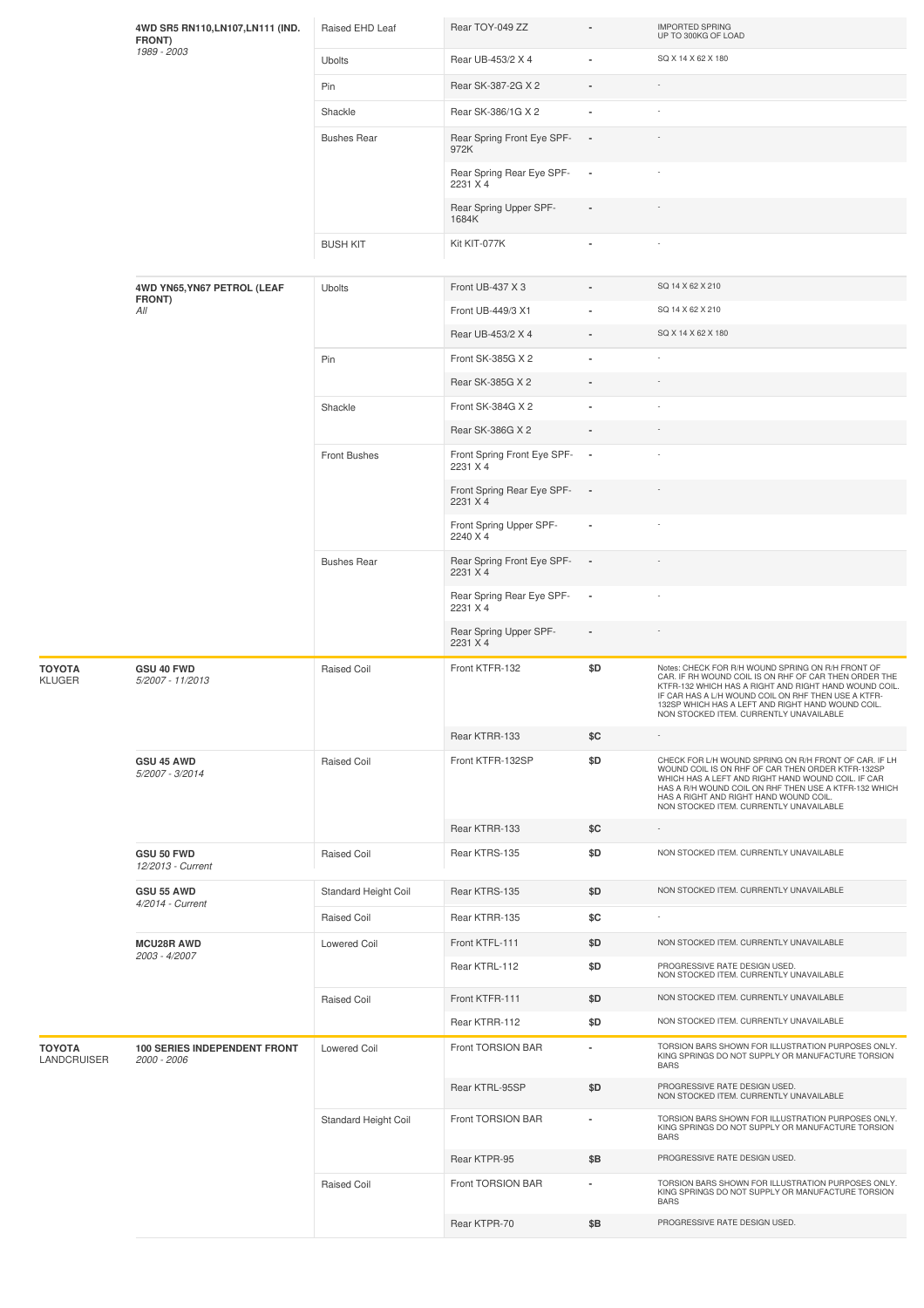| 100, 105 SERIES SOLID AXLE<br><b>FRONT</b><br>1998 - 2007           | Standard Height Coil                | Front KTFS-94     | \$Β |                                                                                                                        |
|---------------------------------------------------------------------|-------------------------------------|-------------------|-----|------------------------------------------------------------------------------------------------------------------------|
|                                                                     |                                     | Rear KTRS-95      | \$Β |                                                                                                                        |
|                                                                     | Raised Coil                         | Front KTFS-69     | \$Β |                                                                                                                        |
|                                                                     |                                     | Rear KTRS-70      | \$Β |                                                                                                                        |
|                                                                     | <b>Raised Comfort Coil</b>          | Front KTFS-69C    | \$Β |                                                                                                                        |
|                                                                     |                                     | Rear KTRS-70C     | \$Β |                                                                                                                        |
|                                                                     | Raised Coil (50-100KG)              | Front KTFR-69     | \$Β |                                                                                                                        |
|                                                                     |                                     | Front KTFR-69T    | \$C | TAPERED WIRE PROGRESSIVE RATE COMFORT DESIGN                                                                           |
|                                                                     | Raised Coil (100-250KG)             | Front KTFR-69HD   | \$Β |                                                                                                                        |
|                                                                     | Raised Comfort Coil (100-<br>250KG) | Rear KTPR-70      | \$Β | PROGRESSIVE RATE DESIGN USED.                                                                                          |
|                                                                     | Raised Coil (100-300KG)             | Rear KTRS-70HD    | \$C | ÷,                                                                                                                     |
|                                                                     | Raised Coil (300-500KG)             | Rear KTRR-70HD    | \$C |                                                                                                                        |
|                                                                     | Raised Coil (500KG+)                | Rear KTRR-70HHD   | \$D |                                                                                                                        |
| <b>105 SERIES WITH ACTIVE RIDE</b><br><b>CONTROL</b><br>2004 - 2006 | <b>Lowered Coil</b>                 | Front TORSION BAR |     | TORSION BARS SHOWN FOR ILLUSTRATION PURPOSES ONLY.<br>KING SPRINGS DO NOT SUPPLY OR MANUFACTURE TORSION<br><b>BARS</b> |
|                                                                     | Standard Height Coil                | Front TORSION BAR |     | TORSION BARS SHOWN FOR ILLUSTRATION PURPOSES ONLY.<br>KING SPRINGS DO NOT SUPPLY OR MANUFACTURE TORSION<br><b>BARS</b> |
|                                                                     |                                     | Rear KTRS-79      | \$Β |                                                                                                                        |
|                                                                     | Raised Coil                         | Front TORSION BAR | ä,  | TORSION BARS SHOWN FOR ILLUSTRATION PURPOSES ONLY.<br>KING SPRINGS DO NOT SUPPLY OR MANUFACTURE TORSION<br><b>BARS</b> |
| <b>200 SERIES ARMOURED VEHICLE</b>                                  | Raised Coil                         | Front KTFR-130AV  | \$D |                                                                                                                        |
| 2007 - Current                                                      |                                     | Rear KTRR-131AV   | \$D |                                                                                                                        |
| 200 SERIES EXCL KDSS                                                | <b>Lowered Coil</b>                 | Front KTFL-130    | \$D |                                                                                                                        |
| 2007 - Current                                                      |                                     | Rear KTRL-131     | \$Β | PROGRESSIVE RATE DESIGN USED.                                                                                          |
|                                                                     | Standard Height Coil                | Front KTFS-130    | \$Β |                                                                                                                        |
|                                                                     |                                     | Rear KTRS-131     | \$Β |                                                                                                                        |
|                                                                     | Raised Coil                         | Front KTFR-130    | \$Β |                                                                                                                        |
|                                                                     |                                     | Rear KTPR-131     | \$Β | PROGRESSIVE RATE DESIGN USED.                                                                                          |
|                                                                     |                                     | Rear KTRR-131     | \$Β |                                                                                                                        |
|                                                                     | Raised Comfort Coil                 | Front KTFR-130T   | \$C | TAPERED WIRE PROGRESSIVE RATE COMFORT DESIGN                                                                           |
|                                                                     | Raised Coil (50-100KG)              | Front KTFR-130H   | \$Β |                                                                                                                        |
|                                                                     |                                     | Front KTFR-130HT  | \$C | TAPERED WIRE PROGRESSIVE RATE COMFORT DESIGN                                                                           |
|                                                                     | Raised Coil (100-250KG)             | Front KTFR-130HD  | \$Β |                                                                                                                        |
|                                                                     |                                     | Front KTFR-130HHD | \$C |                                                                                                                        |
|                                                                     | Raised Comfort Coil (100-<br>250KG) | Rear KTRR-131H    | \$Β |                                                                                                                        |
|                                                                     | Raised Coil (100-300KG)             | Rear KTPR-131HD   | \$C | PROGRESSIVE RATE DESIGN USED.                                                                                          |
|                                                                     |                                     | Rear KTRR-131HD   | \$C | $\overline{\phantom{a}}$                                                                                               |
|                                                                     | Raised Coil (300-500KG)             | Rear KTRR-131HHD  | \$C |                                                                                                                        |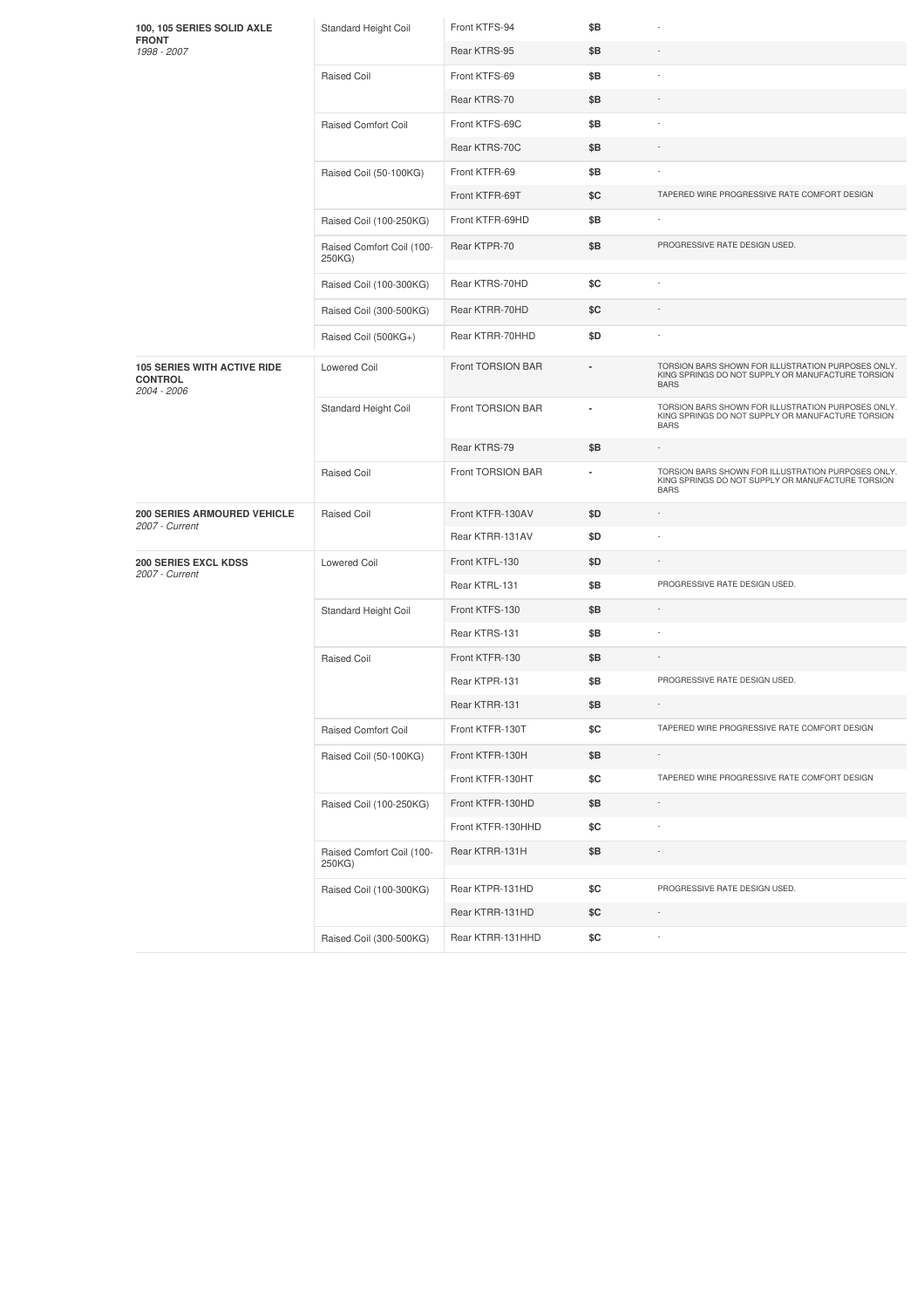### **200 SERIES WITH KDSS** *2007 -Current*

| <b>Lowered Coil</b>                 | Front KTFL-130K    | \$D | FOR LANDCRUISER 200 SERIES FITTED WITH KINETIC SUSP.<br>PLEASE REFER BULLETIN AT TOP OF THIS PAGE                                                 |
|-------------------------------------|--------------------|-----|---------------------------------------------------------------------------------------------------------------------------------------------------|
|                                     | Rear KTRL-131      | \$B | PROGRESSIVE RATE DESIGN USED.<br>FOR LANDCRUISER 200 SERIES FITTED WITH KINETIC SUSP.<br>PLEASE REFER BULLETIN AT TOP OF THIS PAGE                |
| Standard Height Coil                | Front KTFS-130K    | \$B | FOR LANDCRUISER 200 SERIES FITTED WITH KINETIC SUSP.<br>PLEASE REFER BULLETIN AT TOP OF THIS PAGE                                                 |
|                                     | Rear KTRS-131      | \$B | FOR LANDCRUISER 200 SERIES FITTED WITH KINETIC SUSP.<br>PLEASE REFER BULLETIN AT TOP OF THIS PAGE                                                 |
| Raised Coil                         | Front KTFR-130K    | \$Β | FOR LANDCRUISER 200 SERIES FITTED WITH KINETIC SUSP.<br>PLEASE REFER BULLETIN AT TOP OF THIS PAGE                                                 |
|                                     | Rear KTPR-131      | \$B | PROGRESSIVE RATE DESIGN USED.<br>FOR LANDCRUISER 200 SERIES FITTED WITH KINETIC SUSP.<br>PLEASE REFER BULLETIN AT TOP OF THIS PAGE                |
|                                     | Rear KTRR-131      | \$B | FOR LANDCRUISER 200 SERIES FITTED WITH KINETIC SUSP.<br>PLEASE REFER BULLETIN AT TOP OF THIS PAGE                                                 |
| <b>Raised Comfort Coil</b>          | Front KTFR-130TK   | \$C | FOR LANDCRUISER 200 SERIES FITTED WITH KINETIC SUSP.<br>PLEASE REFER BULLETIN AT TOP OF THIS PAGE<br>TAPERED WIRE PROGRESSIVE RATE COMFORT DESIGN |
| Raised Coil (50-100KG)              | Front KTFR-130HK   | \$B | FOR LANDCRUISER 200 SERIES FITTED WITH KINETIC SUSP.<br>PLEASE REFER BULLETIN AT TOP OF THIS PAGE                                                 |
|                                     | Front KTFR-130HTK  | \$C | FOR LANDCRUISER 200 SERIES FITTED WITH KINETIC SUSP.<br>PLEASE REFER BULLETIN AT TOP OF THIS PAGE<br>TAPERED WIRE PROGRESSIVE RATE COMFORT DESIGN |
| Raised Coil (100-250KG)             | Front KTFR-130HDK  | \$B | FOR LANDCRUISER 200 SERIES FITTED WITH KINETIC SUSP.<br>PLEASE REFER BULLETIN AT TOP OF THIS PAGE                                                 |
|                                     | Front KTFR-130HHDK | \$C | FOR LANDCRUISER 200 SERIES FITTED WITH KINETIC SUSP.<br>PLEASE REFER BULLETIN AT TOP OF THIS PAGE                                                 |
| Raised Comfort Coil (100-<br>250KG) | Rear KTRR-131H     | \$B | FOR LANDCRUISER 200 SERIES FITTED WITH KINETIC SUSP.<br>PLEASE REFER BULLETIN AT TOP OF THIS PAGE                                                 |
| Raised Coil (100-300KG)             | Rear KTPR-131HD    | \$C | PROGRESSIVE RATE DESIGN USED.<br>FOR LANDCRUISER 200 SERIES FITTED WITH KINETIC SUSP.<br>PLEASE REFER BULLETIN AT TOP OF THIS PAGE                |
|                                     | Rear KTRR-131HD    | \$C | FOR LANDCRUISER 200 SERIES FITTED WITH KINETIC SUSP.<br>PLEASE REFER BULLETIN AT TOP OF THIS PAGE                                                 |
| Raised Coil (300-500KG)             | Rear KTRR-131HHD   | \$C | FOR LANDCRUISER 200 SERIES FITTED WITH KINETIC SUSP.<br>PLEASE REFER BULLETIN AT TOP OF THIS PAGE                                                 |

| 300 SERIES<br>2022 - Current | Standard Height Coil                | Front KTFS-140    | \$B | $\sim$                        |
|------------------------------|-------------------------------------|-------------------|-----|-------------------------------|
|                              |                                     | Rear KTRS-141     | \$B | PROGRESSIVE RATE DESIGN USED. |
|                              | <b>Raised Coil</b>                  | Front KTFR-140    | \$B |                               |
|                              |                                     | Rear KTRR-141     | \$B | PROGRESSIVE RATE DESIGN USED. |
|                              | Raised Comfort Coil (50-<br>100KG)  | Front KTFR-140H   | \$B |                               |
|                              |                                     |                   |     |                               |
|                              | Raised Coil (50-100KG)              | Front KTFR-140HD  | \$B | ٠                             |
|                              | Raised Coil (100-250KG)             | Front KTFR-140HHD | \$B | $\overline{\phantom{a}}$      |
|                              | Raised Comfort Coil (100-<br>250KG) | Rear KTRR-141H    | \$B | PROGRESSIVE RATE DESIGN USED. |
|                              | Raised Coil (100-300KG)             | Rear KTRR-141HD   | \$C | PROGRESSIVE RATE DESIGN USED. |
|                              | Raised Coil (300-500KG)             | Rear KTRR-141HHD  | \$C | PROGRESSIVE RATE DESIGN USED. |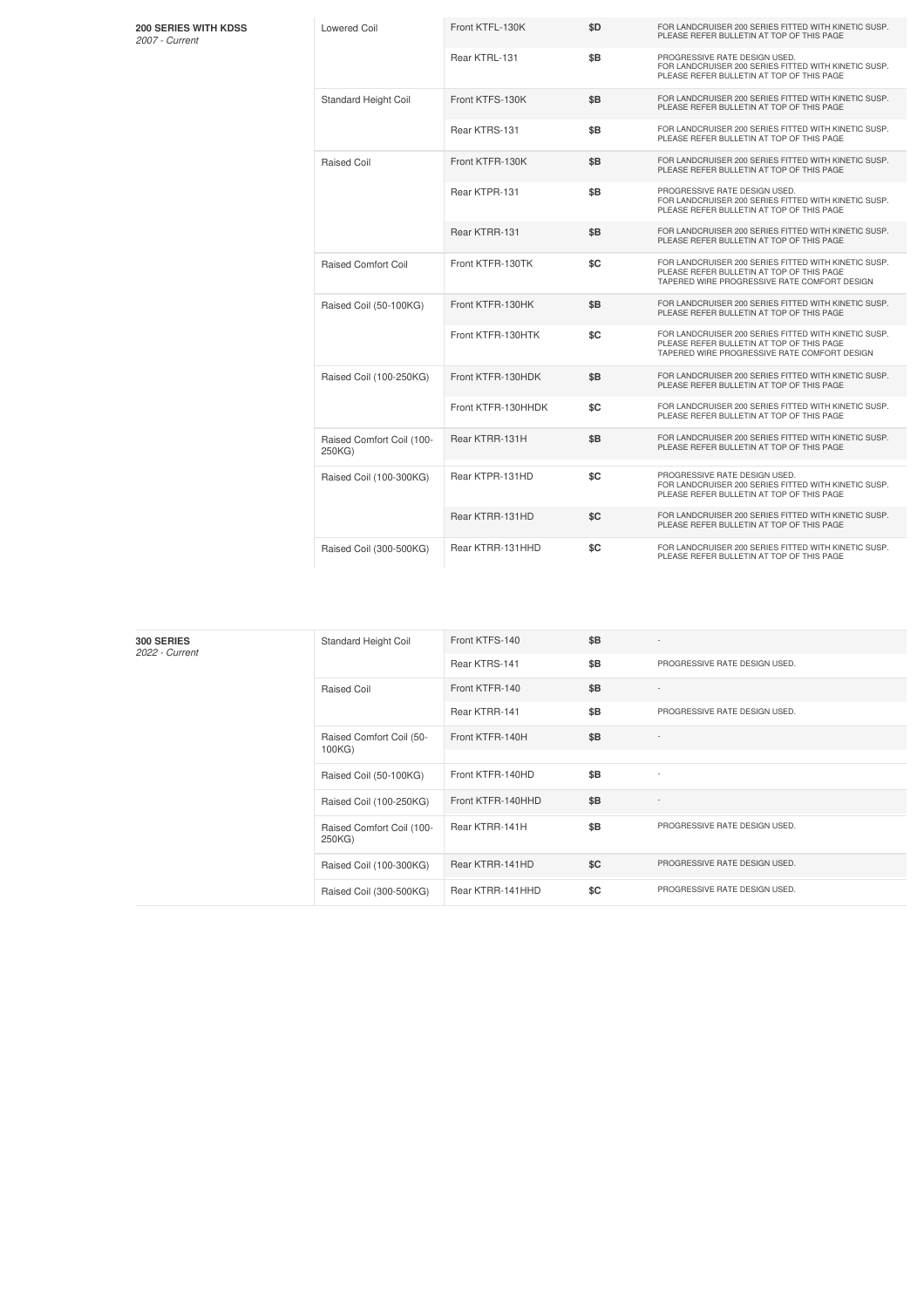| 40, 42 SERIES SWB 1980 - ON (35MM<br>EYES)<br>All | Raised EHD Leaf     | Front TOY-212                             | ٠                        | LONG TRAVEL SHOCK ABSORBERS ARE RECOMMENDED. |
|---------------------------------------------------|---------------------|-------------------------------------------|--------------------------|----------------------------------------------|
|                                                   |                     | Rear TOY-054                              | ٠                        | LONG TRAVEL SHOCK ABSORBERS ARE RECOMMENDED. |
|                                                   | <b>Ubolts</b>       | Front UB-449 X 1                          | ٠                        | SQ 14 X 85 X 230                             |
|                                                   |                     | Front UB-453/1 X 3                        | ٠                        | RD 14 X 83 X 215                             |
|                                                   |                     | Rear UB-453/3 X 4                         | $\blacksquare$           | RD 14 X 83 X 195                             |
|                                                   | Pin                 | Front SK-351G X 2                         | ٠                        | $\overline{\phantom{a}}$                     |
|                                                   |                     | Rear SK-351G X 2                          | $\overline{\phantom{a}}$ |                                              |
|                                                   |                     |                                           |                          |                                              |
|                                                   | Shackle             | Front SK-353G X 2                         | ٠                        | $\overline{\phantom{a}}$                     |
|                                                   |                     | Rear SK-353G X 2                          | $\blacksquare$           |                                              |
|                                                   | <b>Front Bushes</b> | Front Spring Front Eye SPF- -<br>2260 X 4 |                          | $\overline{\phantom{a}}$                     |
|                                                   |                     | Front Spring Rear Eye SPF- -<br>2260 X 4  |                          |                                              |
|                                                   |                     | Front Spring Upper SPF-<br>2260 X 4       | $\overline{\phantom{a}}$ | $\overline{\phantom{a}}$                     |
|                                                   | <b>Bushes Rear</b>  | Rear Spring Front Eye SPF-<br>2260 X 4    | $\sim$                   |                                              |
|                                                   |                     | Rear Spring Rear Eye SPF- -<br>2260 X 4   |                          | $\overline{\phantom{a}}$                     |
|                                                   |                     | Rear Spring Upper SPF-<br>2260 X 4        | $\blacksquare$           |                                              |

| 40, 42 SERIES SWB PRE 1980 (25MM<br>EYES)<br>All | <b>Ubolts</b>      | Front UB-453/1 X 4                        | $\sim$                   | RD 14 X 83 X 215         |
|--------------------------------------------------|--------------------|-------------------------------------------|--------------------------|--------------------------|
|                                                  |                    | Rear UB-453/3 X 4                         | $\sim$                   | RD 14 X 83 X 195         |
|                                                  | Pin                | Front SK-346G X 2                         | $\blacksquare$           | $\sim$                   |
|                                                  |                    | Rear SK-346G X 2                          | $\overline{\phantom{a}}$ | $\sim$                   |
|                                                  | Shackle            | Front SK-343G X 2                         | $\blacksquare$           | $\sim$                   |
|                                                  |                    | Rear SK-343G X 2                          | $\overline{\phantom{a}}$ | $\sim$                   |
|                                                  | Front Bushes       | Front Spring Front Eye SPF- -<br>2230 X 4 |                          | $\sim$                   |
|                                                  |                    | Front Spring Rear Eye SPF- -<br>2230 X 4  |                          | $\overline{\phantom{a}}$ |
|                                                  |                    | Front Spring Upper SPF-<br>2230 X 4       | $\blacksquare$           | $\sim$                   |
|                                                  | <b>Bushes Rear</b> | Rear Spring Front Eye SPF- -<br>2230 X 4  |                          |                          |
|                                                  |                    | Rear Spring Rear Eye SPF-<br>2230 X 4     | $\sim$ 100 $\pm$         | $\overline{\phantom{a}}$ |
|                                                  |                    | Rear Spring Upper SPF-<br>2230 X 4        | $\blacksquare$           | $\overline{\phantom{a}}$ |
|                                                  |                    |                                           |                          |                          |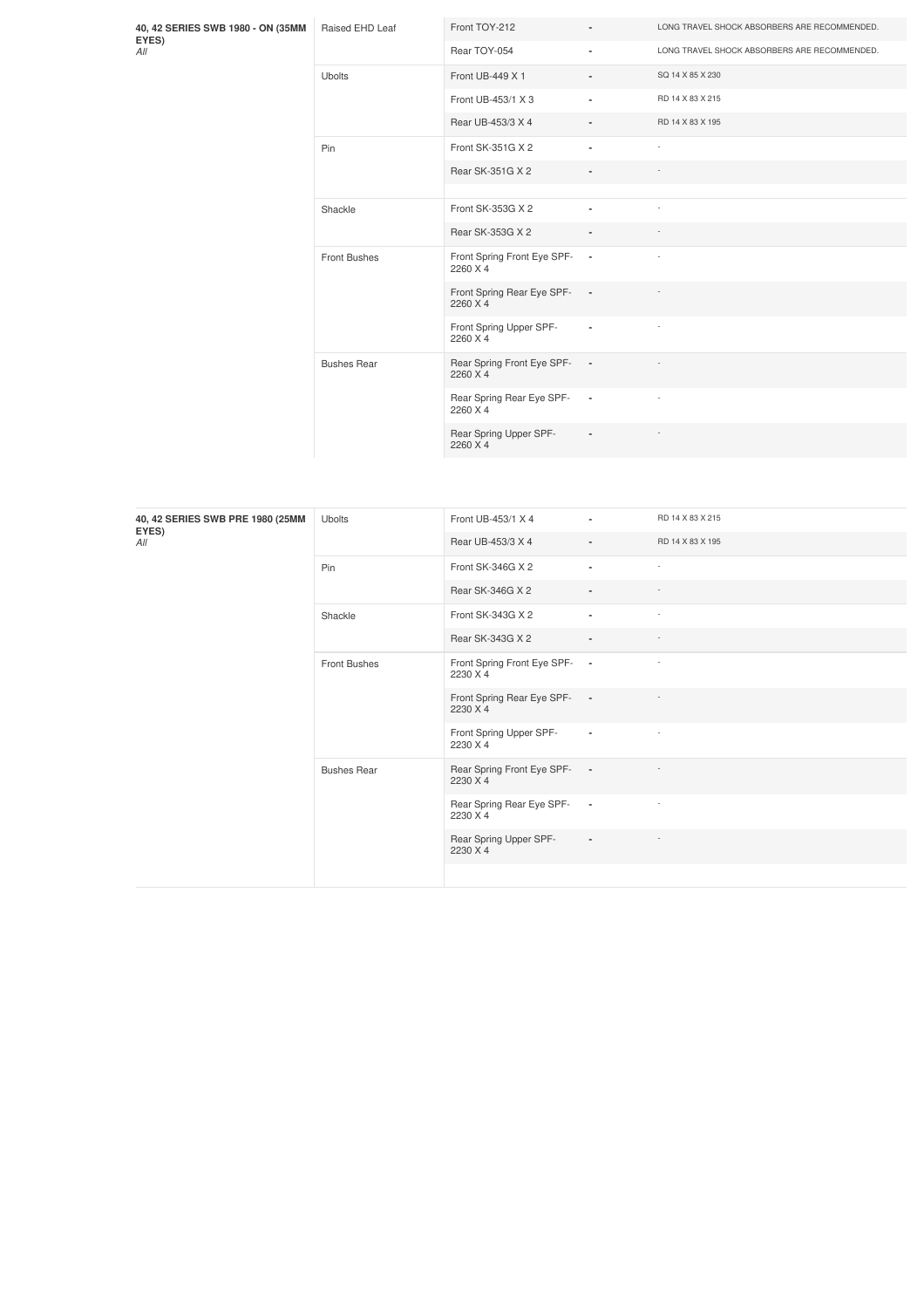**45, 47 SERIES LWB 1980 - ON (35MM EYES)** *All*

| <b>Ubolts</b>       | Front UB-449 X 1                        | ٠                        | SQ 14 X 85 X 230         |
|---------------------|-----------------------------------------|--------------------------|--------------------------|
|                     | Front UB-453/1 X 3                      | $\blacksquare$           | RD 14 X 83 X 215         |
|                     | Rear UB-453/1 X 4                       | ٠                        | RD 14 X 83 X 215         |
| Pin                 | Front SK-351G X 2                       | $\overline{\phantom{a}}$ |                          |
|                     | Rear SK-351G X 2                        | ٠                        | ÷,                       |
| Shackle             | Front SK-353G X 2                       | $\blacksquare$           |                          |
|                     | Rear SK-349LG X1 SK-<br>350RG X 1       | ٠                        | ×,                       |
| <b>Front Bushes</b> | Front Spring Front Eye SPF-<br>2260 X 4 | $\overline{\phantom{a}}$ |                          |
|                     | Front Spring Rear Eye SPF-<br>2260 X 4  | $\sim$                   |                          |
|                     | Front Spring Upper SPF-<br>2260 X 4     | $\overline{\phantom{a}}$ | $\overline{\phantom{a}}$ |
| <b>Bushes Rear</b>  | Rear Spring Front Eye SPF-<br>2260 X 4  | $\overline{\phantom{a}}$ | $\overline{\phantom{a}}$ |
|                     | Rear Spring Rear Eye SPF-<br>2260 X 4   | $\overline{\phantom{a}}$ |                          |
|                     | Rear Spring Upper SPF-<br>2260 X 4      | ×,                       | ×,                       |

| 45, 47 SERIES LWB PRE 1980 (25MM<br>EYES) | Raised Leaf         | Rear TOY-022                              | $\blacksquare$ | LONG TRAVEL SHOCK ABSORBERS ARE RECOMMENDED. |
|-------------------------------------------|---------------------|-------------------------------------------|----------------|----------------------------------------------|
| All                                       | Raised EHD Leaf     | Front TOY-051                             | ٠              | LONG TRAVEL SHOCK ABSORBERS ARE RECOMMENDED. |
|                                           |                     | Rear TOY-055                              | $\blacksquare$ | LONG TRAVEL SHOCK ABSORBERS ARE RECOMMENDED. |
|                                           | <b>Ubolts</b>       | Front UB-453/1 X 4                        | ٠              | RD 14 X 83 X 215                             |
|                                           |                     | Rear UB-453/1 X 4                         | $\blacksquare$ | RD 14 X 83 X 215                             |
|                                           | Pin                 | Front SK-346G X 2                         | $\blacksquare$ | ٠                                            |
|                                           |                     | Rear SK-347G X 2                          | $\blacksquare$ |                                              |
|                                           | Shackle             | Front SK-343G X 2                         | $\blacksquare$ |                                              |
|                                           |                     | Rear SK-344G X1 SK-345G -<br>X1           |                |                                              |
|                                           | <b>Front Bushes</b> | Front Spring Front Eye SPF- -<br>2230 X 4 |                |                                              |
|                                           |                     | Front Spring Rear Eye SPF- -<br>2230 X 4  |                |                                              |
|                                           |                     | Front Spring Upper SPF-<br>2230 X 4       | $\blacksquare$ |                                              |
|                                           | <b>Bushes Rear</b>  | Rear Spring Front Eye SPF-<br>2230 X 4    | $\sim$ $-$     |                                              |
|                                           |                     | Rear Spring Rear Eye SPF-<br>2230 X 4     | $\sim$         |                                              |
|                                           |                     | Rear Spring Upper SPF-<br>2230 X 4        | $\blacksquare$ |                                              |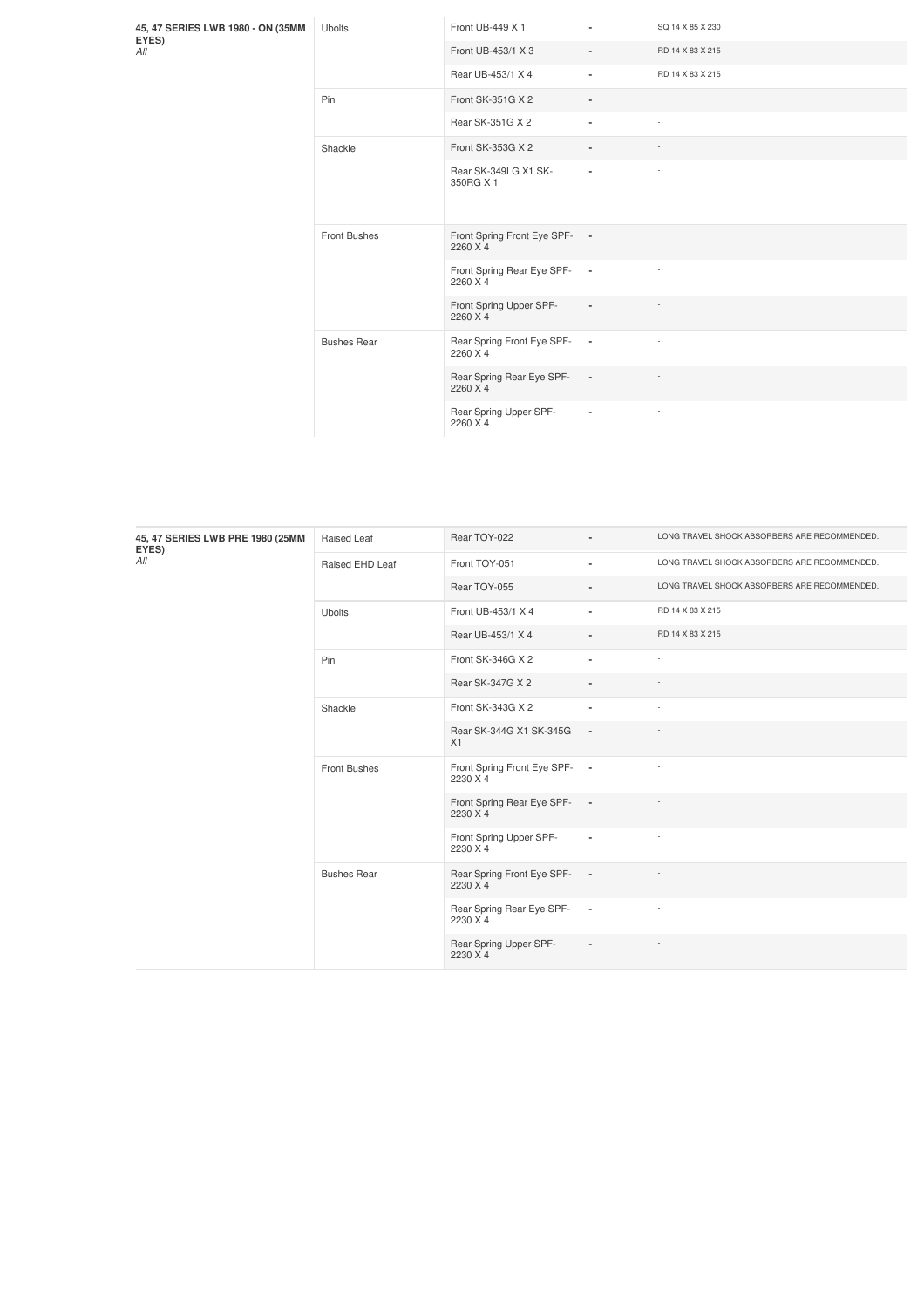### **60 SERIES DIESEL** *1981 -1990*

|  | 981 - 1990 |  |
|--|------------|--|
|  |            |  |

| Raised EHD Leaf     | Front TOY-061                           | ٠                        | LONG TRAVEL SHOCK ABSORBERS ARE RECOMMENDED. |
|---------------------|-----------------------------------------|--------------------------|----------------------------------------------|
| Ubolts              | Front UB-436 X 4                        | $\blacksquare$           | SQ 14 X 72 X 210                             |
|                     | Rear UB-453/1 X 4                       | $\blacksquare$           | RD 14 X 83 X 215                             |
| Pin                 | Front SK-351G X 2                       | $\blacksquare$           |                                              |
|                     | Rear SK-351G X 2                        | $\blacksquare$           | $\overline{\phantom{a}}$                     |
| Shackle             | Front SK-353G X 2                       | $\overline{\phantom{a}}$ |                                              |
|                     | Rear SK-353G X 2                        | ٠                        | $\overline{\phantom{a}}$                     |
| <b>Front Bushes</b> | Front Spring Front Eye SPF-<br>2260 X 4 | $\blacksquare$           |                                              |
|                     | Front Spring Rear Eye SPF-<br>2260 X 4  | $\blacksquare$           |                                              |
|                     | Front Spring Upper SPF-<br>2260 X 4     | $\blacksquare$           |                                              |
| <b>Bushes Rear</b>  | Rear Spring Front Eye SPF-<br>2260 X 4  | $\blacksquare$           |                                              |
|                     | Rear Spring Rear Eye SPF-<br>2260 X 4   | $\sim$                   |                                              |
|                     | Rear Spring Upper SPF-<br>2260 X 4      | ٠                        |                                              |

| <b>60 SERIES PETROL</b><br>1981 - 1990 | Ubolts              | Front UB-436 X 4                        | $\overline{a}$           | SQ 14 X 72 X 210                                                       |
|----------------------------------------|---------------------|-----------------------------------------|--------------------------|------------------------------------------------------------------------|
|                                        |                     | Rear UB-453/1 X 4                       |                          | RD 14 X 83 X 215                                                       |
|                                        | Pin                 | Front SK-351G X 2                       |                          |                                                                        |
|                                        |                     | Rear SK-351G X 2                        |                          |                                                                        |
|                                        | Shackle             | Front SK-353G X 2                       |                          |                                                                        |
|                                        |                     | Rear SK-353G X 2                        | ÷,                       |                                                                        |
|                                        | <b>Front Bushes</b> | Front Spring Front Eye SPF-<br>2260 X 4 | $\overline{\phantom{a}}$ |                                                                        |
|                                        |                     | Front Spring Rear Eye SPF-<br>2260 X 4  | $\sim$                   |                                                                        |
|                                        |                     | Front Spring Upper SPF-<br>2260 X 4     |                          |                                                                        |
|                                        | <b>Bushes Rear</b>  | Rear Spring Front Eye SPF-<br>2260 X 4  | $\overline{\phantom{a}}$ |                                                                        |
|                                        |                     | Rear Spring Rear Eye SPF-<br>2260 X 4   | $\overline{\phantom{a}}$ |                                                                        |
|                                        |                     | Rear Spring Upper SPF-<br>2260 X 4      | $\overline{a}$           | ×                                                                      |
| 70, 73, 74 SERIES MWB<br>1985 - 1999   | Raised EHD Leaf     | Front TOY-031 ZZ                        |                          | LONG TRAVEL SHOCK ABSORBERS ARE RECOMMENDED.<br><b>IMPORTED SPRING</b> |
|                                        | Ubolts              | Rear SAMPLES REQ.                       |                          |                                                                        |
|                                        | Pin                 | Front SK-351G X 2                       |                          |                                                                        |
|                                        |                     | Rear SK-354G X 2                        | ä,                       | ÷.                                                                     |
|                                        | Shackle             | Front SK-353G X 2                       | $\blacksquare$           |                                                                        |
|                                        |                     | Rear SK-353G X 2                        | ä,                       |                                                                        |
|                                        | <b>Front Bushes</b> | Front Spring Front Eye SPF-<br>2260 X 4 | $\sim$                   |                                                                        |
|                                        |                     | Front Spring Rear Eye SPF-<br>2260 X 4  | $\overline{\phantom{a}}$ |                                                                        |
|                                        |                     | Front Spring Upper SPF-<br>2260 X 4     |                          |                                                                        |
|                                        | <b>Bushes Rear</b>  | Rear Spring Front Eye SPF-<br>2260 X 4  | $\blacksquare$           |                                                                        |
|                                        |                     | Rear Spring Rear Eye SPF-<br>2260 X 4   | $\blacksquare$           |                                                                        |
|                                        |                     | Rear Spring Upper SPF-<br>2260 X 4      |                          |                                                                        |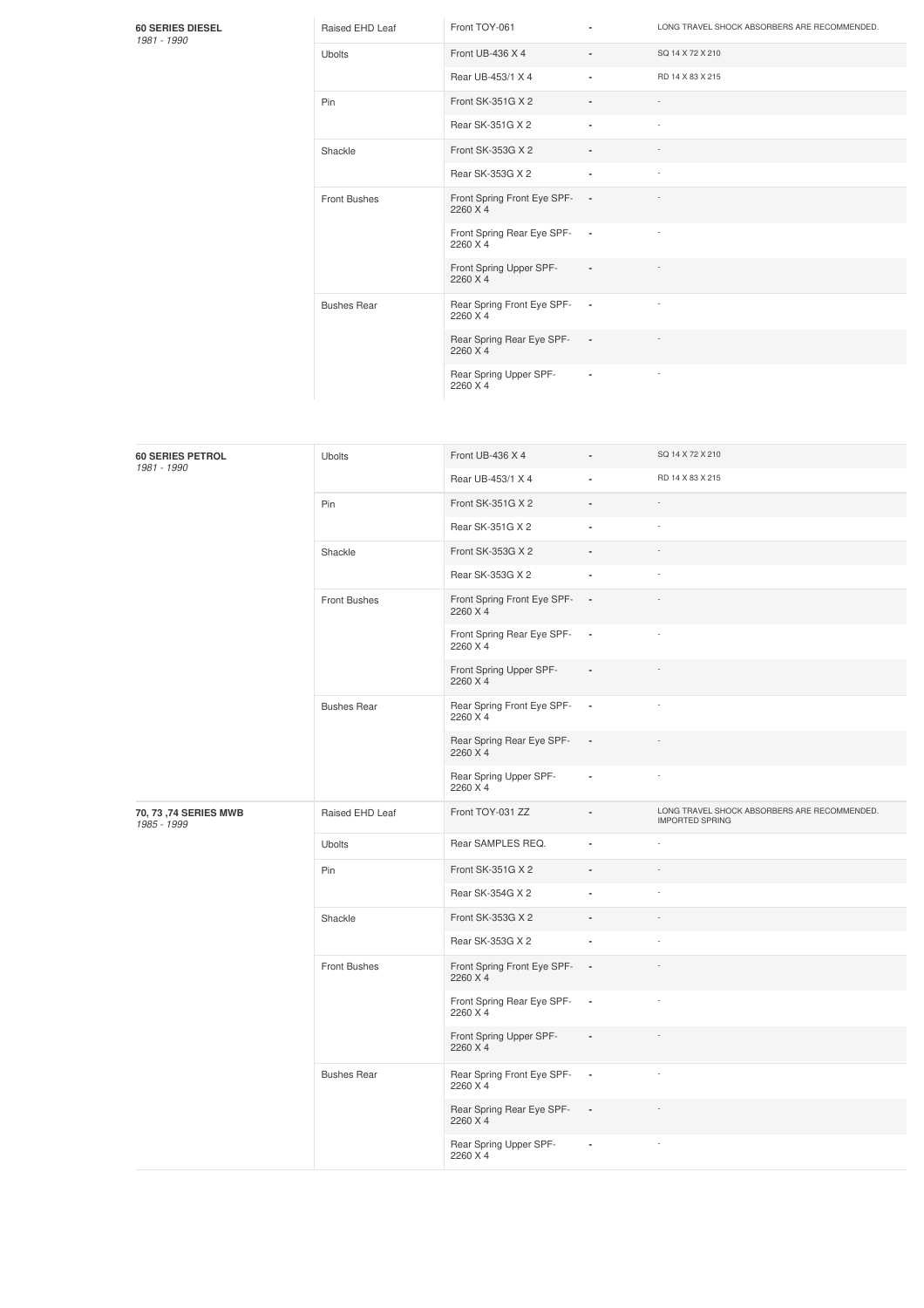| 71, 74 SERIES<br>1999 - 2004       | Standard Height Coil    | Front KTFS-74                           | \$Β                      |                                                                                                                                       |
|------------------------------------|-------------------------|-----------------------------------------|--------------------------|---------------------------------------------------------------------------------------------------------------------------------------|
|                                    | Raised Coil             | Front KTFR-74                           | \$Β                      |                                                                                                                                       |
|                                    |                         | Front KTFR-74T                          | \$C                      | TAPERED WIRE PROGRESSIVE RATE COMFORT DESIGN                                                                                          |
|                                    | Raised Coil (50-100KG)  | Front KTFR-74HT                         | \$C                      | TAPERED WIRE PROGRESSIVE RATE COMFORT DESIGN                                                                                          |
|                                    | Raised Coil (100-250KG) | Front KTFR-74HD                         | \$Β                      |                                                                                                                                       |
|                                    |                         |                                         |                          |                                                                                                                                       |
| <b>75 SERIES</b><br>1985 - 1999    | Raised Leaf             | Front TOY-031 ZZ                        |                          | LONG TRAVEL SHOCK ABSORBERS ARE RECOMMENDED.<br><b>IMPORTED SPRING</b>                                                                |
|                                    |                         | Rear TOY-025 ZZ                         |                          | LONG TRAVEL SHOCK ABSORBERS ARE RECOMMENDED.<br><b>IMPORTED SPRING</b><br>CONSTANT LOAD OF 300KG UP TO GVM                            |
|                                    | Raised EEHD Leaf        | Rear TOY-066HD ZZ                       |                          | LONGER UBOLTS REQUIRED.<br>LONG TRAVEL SHOCK ABSORBERS ARE RECOMMENDED.<br><b>IMPORTED SPRING</b><br>CONSTANT LOAD OF 500KG UP TO GVM |
|                                    | Ubolts                  | Front UB-436 X 4                        |                          | SQ X 14 X 72 X 210                                                                                                                    |
|                                    |                         | Rear UB-416 X 4                         |                          | RD 14 X 83 X 225                                                                                                                      |
|                                    | Pin                     | Front SK-351G X 2                       |                          |                                                                                                                                       |
|                                    |                         | Rear SK-354G X 2                        |                          |                                                                                                                                       |
|                                    | Shackle                 | Front SK-353G X 2                       |                          |                                                                                                                                       |
|                                    |                         | Rear SK-353G X 2                        |                          |                                                                                                                                       |
|                                    | Front Bushes            | Front Spring Front Eye SPF-<br>2260 X 4 | $\overline{\phantom{a}}$ |                                                                                                                                       |
|                                    |                         | Front Spring Rear Eye SPF-<br>2260 X 4  | ×,                       |                                                                                                                                       |
|                                    |                         | Front Spring Upper SPF-<br>2260 X 4     |                          |                                                                                                                                       |
|                                    | <b>Bushes Rear</b>      | Rear Spring Front Eye SPF-<br>2270 x 4  | $\overline{\phantom{a}}$ |                                                                                                                                       |
|                                    |                         | Rear Spring Rear Eye SPF-<br>2270 x 4   | $\overline{\phantom{a}}$ |                                                                                                                                       |
|                                    |                         | Rear Spring Upper SPF-<br>2270 x 4      | ٠                        |                                                                                                                                       |
| <b>76 SERIES</b><br>1999 - Current | Standard Height Coil    | Front KTFS-74                           | \$Β                      |                                                                                                                                       |
|                                    | <b>Raised Coil</b>      | Front KTFR-74                           | \$Β                      |                                                                                                                                       |
|                                    |                         | Front KTFR-74T                          | \$C                      | TAPERED WIRE PROGRESSIVE RATE COMFORT DESIGN                                                                                          |
|                                    | Raised Leaf             | Rear TOY-093 ZZ                         | ٠                        | LONG TRAVEL SHOCK ABSORBERS ARE RECOMMENDED.<br><b>IMPORTED SPRING</b><br>UP TO 300KG OF LOAD                                         |
|                                    | Raised Coil (50-100KG)  | Front KTFR-74HT                         | \$C                      | TAPERED WIRE PROGRESSIVE RATE COMFORT DESIGN                                                                                          |
|                                    | Raised Coil (100-250KG) | Front KTFR-74HD                         | \$Β                      | $\sim$                                                                                                                                |
|                                    | Raised EHD Leaf         | Rear TOY-093HD ZZ                       |                          | LONGER UBOLTS REQUIRED.<br>LONG TRAVEL SHOCK ABSORBERS ARE RECOMMENDED.<br><b>IMPORTED SPRING</b><br>CONSTANT LOAD OF 300KG UP TO GVM |
|                                    | Raised EEHD Leaf        | Rear TOY-093EHD ZZ                      |                          | LONGER UBOLTS REQUIRED.<br>LONG TRAVEL SHOCK ABSORBERS ARE RECOMMENDED.<br><b>IMPORTED SPRING</b><br>CONSTANT LOAD OF 500KG UP TO GVM |
|                                    | <b>Ubolts</b>           | Rear UB-416 X 4                         |                          | RD 14 X 83 X 225                                                                                                                      |
|                                    | Pin                     | Rear SK-356G X 2                        |                          |                                                                                                                                       |
|                                    | Shackle                 | Rear SK-388G X 2                        | $\blacksquare$           |                                                                                                                                       |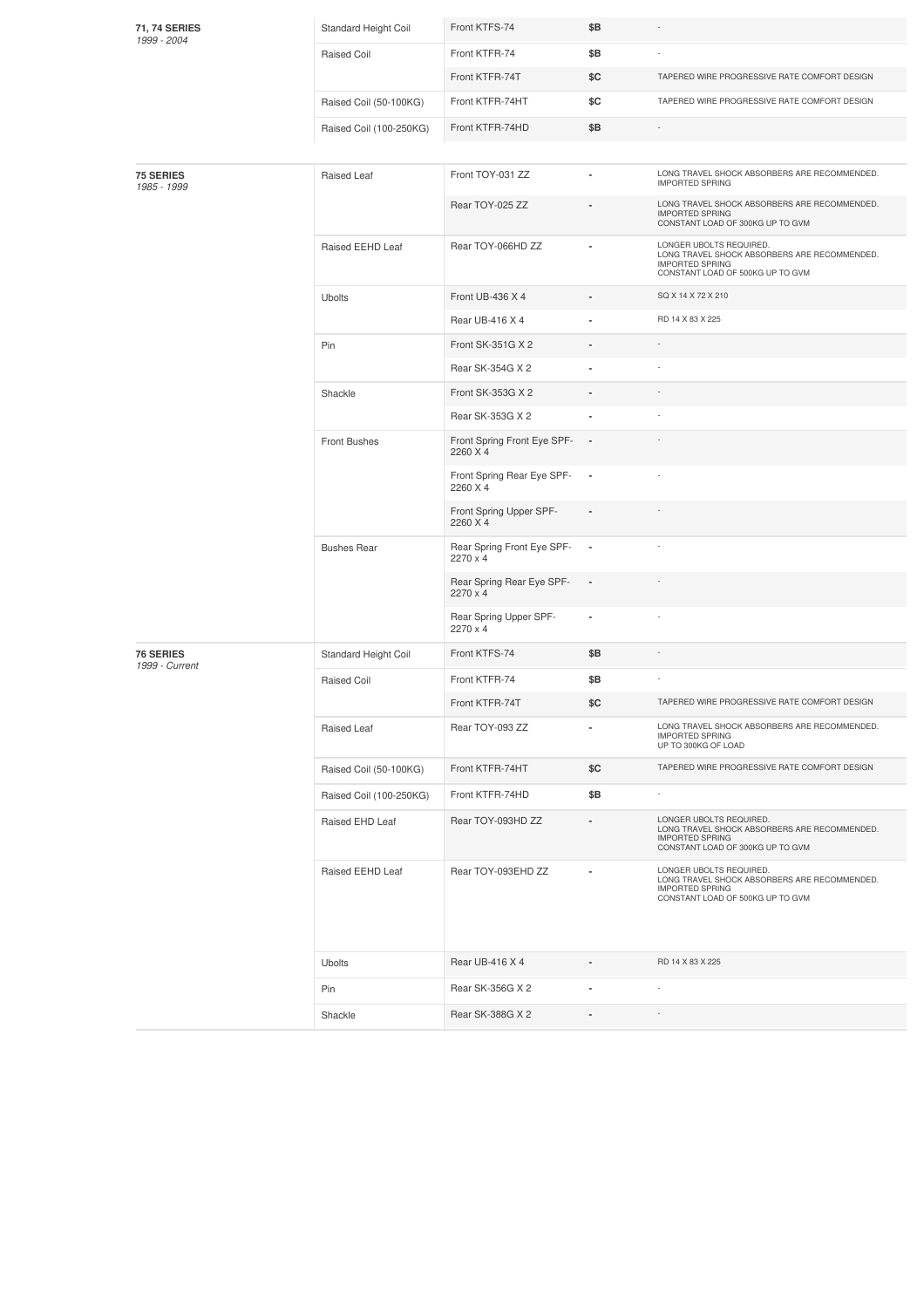| <b>78 SERIES</b> |
|------------------|
| 1999 - Current   |

| <b>78 SERIES</b><br>1999 - Current | <b>Standard Height Coil</b> | Front KTFS-74      | \$B |                                                                                                                                       |
|------------------------------------|-----------------------------|--------------------|-----|---------------------------------------------------------------------------------------------------------------------------------------|
|                                    | Raised Coil                 | Front KTFR-74      | \$B | KTFR-74SP3 & KTFR-74SP4 AVAILABLE FOR 78/79 SERIES.                                                                                   |
|                                    |                             | Front KTFR-74T     | \$C | KTFR-74SP3 & KTFR-74SP4 AVAILABLE FOR 78/79 SERIES.<br>TAPERED WIRE PROGRESSIVE RATE COMFORT DESIGN                                   |
|                                    | Raised Leaf                 | Rear TOY-091 ZZ    |     | LONG TRAVEL SHOCK ABSORBERS ARE RECOMMENDED.<br><b>IMPORTED SPRING</b><br>CONSTANT LOAD OF 300KG UP TO GVM                            |
|                                    | Raised Coil (50-100KG)      | Front KTFR-74HT    | \$C | KTFR-74SP3 & KTFR-74SP4 AVAILABLE FOR 78/79 SERIES.<br>TAPERED WIRE PROGRESSIVE RATE COMFORT DESIGN                                   |
|                                    | Raised Coil (100-250KG)     | Front KTFR-74HD    | \$B | KTFR-74SP3 & KTFR-74SP4 AVAILABLE FOR 78/79 SERIES.                                                                                   |
|                                    | Raised EHD Leaf             | Rear TOY-091HD ZZ  |     | LONGER UBOLTS REQUIRED.<br>LONG TRAVEL SHOCK ABSORBERS ARE RECOMMENDED.<br><b>IMPORTED SPRING</b><br>CONSTANT LOAD OF 500KG UP TO GVM |
|                                    | Raised EEHD Leaf            | Rear TOY-091EHD ZZ |     | LONGER UBOLTS REQUIRED.<br>LONG TRAVEL SHOCK ABSORBERS ARE RECOMMENDED.<br><b>IMPORTED SPRING</b><br>CONSTANT LOAD OF 800KG UP TO GVM |
|                                    | Ubolts                      | Rear UB-416A X 4   |     | BD 14 X 83 X 240<br>*** PLEASE NOTE: UB-416A X4 TO BE USED WITH TOY-091HD ZZ<br>AND TOY-091EHD ZZ ONLY, FOR TOY-091 ZZ USE UB-416 X4  |
|                                    | Pin                         | Rear SK-356G X 2   |     |                                                                                                                                       |
|                                    | Shackle                     | Rear SK-388G X 2   |     | MUST USE SK-388BK WITH THESE SHACKLES                                                                                                 |
|                                    | <b>BUSH KIT</b>             | Kit SK-388BK       |     | ALL REAR SHACKLE BUSHES INCLUDED IN KIT                                                                                               |

| <b>79 SERIES</b><br>1999 - Current | Standard Height Coil                | Front KTFS-74      | \$B |                                                                                                                                       |
|------------------------------------|-------------------------------------|--------------------|-----|---------------------------------------------------------------------------------------------------------------------------------------|
|                                    | Raised Coil                         | Front KTFR-74      | \$Β | KTFR-74SP3 & KTFR-74SP4 AVAILABLE FOR 78/79 SERIES.                                                                                   |
|                                    |                                     | Front KTFR-74T     | \$C | KTFR-74SP3 & KTFR-74SP4 AVAILABLE FOR 78/79 SERIES.<br>TAPERED WIRE PROGRESSIVE RATE COMFORT DESIGN                                   |
|                                    | Raised Leaf                         | Rear TOY-091 ZZ    |     | LONG TRAVEL SHOCK ABSORBERS ARE RECOMMENDED.<br><b>IMPORTED SPRING</b><br>CONSTANT LOAD OF 300KG UP TO GVM                            |
|                                    | Raised Coil (50-100KG)              | Front KTFR-74HT    | \$C | KTFR-74SP3 & KTFR-74SP4 AVAILABLE FOR 78/79 SERIES.<br>TAPERED WIRE PROGRESSIVE RATE COMFORT DESIGN                                   |
|                                    | Raised Coil (100-250KG)             | Front KTFR-74HD    | \$Β | KTFR-74SP3 & KTFR-74SP4 AVAILABLE FOR 78/79 SERIES.                                                                                   |
|                                    | Raised EHD Leaf                     | Rear TOY-091HD ZZ  |     | LONGER UBOLTS REQUIRED.<br>LONG TRAVEL SHOCK ABSORBERS ARE RECOMMENDED.<br><b>IMPORTED SPRING</b><br>CONSTANT LOAD OF 500KG UP TO GVM |
|                                    | Raised EEHD Leaf                    | Rear TOY-091EHD ZZ |     | LONGER UBOLTS REQUIRED.<br>LONG TRAVEL SHOCK ABSORBERS ARE RECOMMENDED.<br><b>IMPORTED SPRING</b><br>CONSTANT LOAD OF 800KG UP TO GVM |
|                                    | <b>Ubolts</b>                       | Rear UB-416A X 4   |     | RD 14 X 83 X 240<br>*** PLEASE NOTE: UB-416A X4 TO BE USED WITH TOY-091HD ZZ<br>AND TOY-091EHD ZZ ONLY. FOR TOY-091 ZZ USE UB-416 X4  |
|                                    | Pin                                 | Rear SK-356G X 2   |     |                                                                                                                                       |
|                                    | Shackle                             | Rear SK-388G X 2   |     | MUST USE SK-388BK WITH THESE SHACKLES                                                                                                 |
|                                    | <b>BUSH KIT</b>                     | Kit SK-388BK       |     | ALL REAR SHACKLE BUSHES INCLUDED IN KIT                                                                                               |
| 80 SERIES<br>1990 - 8/1991         | Standard Height Coil                | Front KTFS-69      | \$B |                                                                                                                                       |
|                                    |                                     | Rear KTRS-70       | \$Β |                                                                                                                                       |
|                                    | <b>Raised Coil</b>                  | Front KTFR-69      | \$B |                                                                                                                                       |
|                                    |                                     | Front KTFR-69T     | \$C | TAPERED WIRE PROGRESSIVE RATE COMFORT DESIGN                                                                                          |
|                                    |                                     | Rear KTRR-70       | \$Β |                                                                                                                                       |
|                                    |                                     | Rear KTRR-70C      | \$D | PROGRESSIVE RATE DESIGN USED.<br>NON STOCKED ITEM. CURRENTLY UNAVAILABLE                                                              |
|                                    | Raised Coil (50-100KG)              | Front KTFR-69HD    | \$Β |                                                                                                                                       |
|                                    |                                     | Front KTFR-69HDT   | \$C | TAPERED WIRE PROGRESSIVE RATE COMFORT DESIGN                                                                                          |
|                                    | Raised Coil (100-250KG)             | Front KTFR-69HHD   | \$D |                                                                                                                                       |
|                                    | Raised Comfort Coil (100-<br>250KG) | Rear KTPR-70       | \$Β | PROGRESSIVE RATE DESIGN USED.                                                                                                         |
|                                    | Raised Coil (100-300KG)             | Rear KTRS-70HD     | \$C |                                                                                                                                       |
|                                    | Raised Coil (300-500KG)             | Rear KTRR-70HD     | \$C |                                                                                                                                       |
|                                    | Raised Coil (500KG+)                | Rear KTRR-70HHD    | \$D |                                                                                                                                       |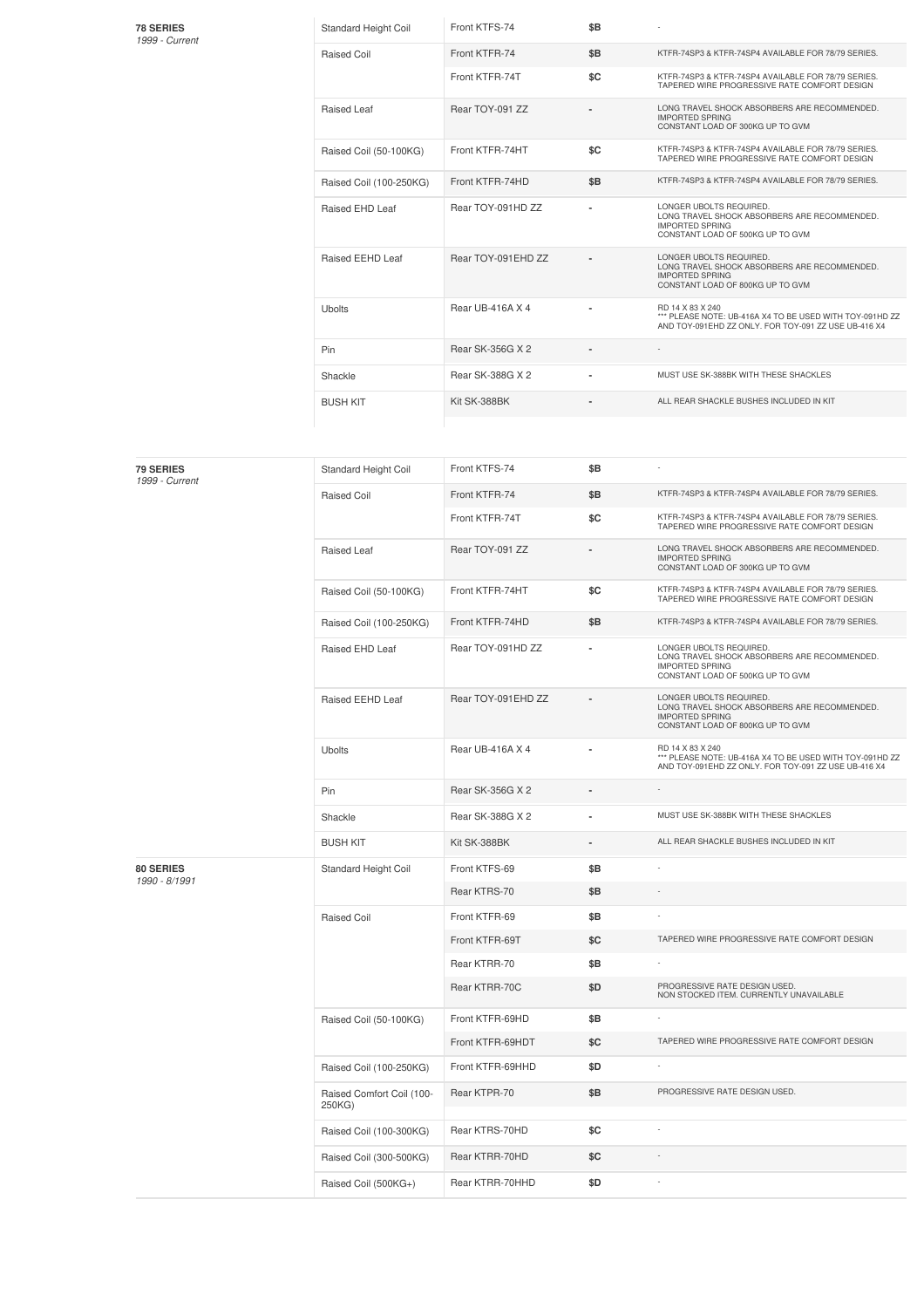| Standard Height Coil                | Front KTFS-94   | \$B |                                              |
|-------------------------------------|-----------------|-----|----------------------------------------------|
|                                     | Rear KTRS-95    | \$B | ٠                                            |
| Raised Coil                         | Front KTFS-69   | \$B |                                              |
|                                     | Rear KTRS-70    | \$B | ٠                                            |
| <b>Raised Comfort Coil</b>          | Front KTFS-69C  | \$B |                                              |
|                                     | Rear KTRS-70C   | \$B |                                              |
| Raised Coil (50-100KG)              | Front KTFR-69   | \$B |                                              |
|                                     | Front KTFR-69T  | \$C | TAPERED WIRE PROGRESSIVE RATE COMFORT DESIGN |
| Raised Coil (100-250KG)             | Front KTFR-69HD | \$B |                                              |
| Raised Comfort Coil (100-<br>250KG) | Rear KTPR-70    | \$B | PROGRESSIVE RATE DESIGN USED.                |
| Raised Coil (100-300KG)             | Rear KTRS-70HD  | SC  |                                              |
| Raised Coil (300-500KG)             | Rear KTRR-70HD  | \$C | ٠                                            |
| Raised Coil (500KG+)                | Rear KTRR-70HHD | \$D |                                              |

**80 SERIES** *9/1991 -1998*

| <b>TOYOTA</b><br>MR <sub>2</sub> | AW 11<br>1985 - 1989                       | <b>Lowered Coil</b>                 | Front KTFL-83     | \$D        | PROGRESSIVE RATE DESIGN USED.<br>NON STOCKED ITEM. CURRENTLY UNAVAILABLE |
|----------------------------------|--------------------------------------------|-------------------------------------|-------------------|------------|--------------------------------------------------------------------------|
|                                  |                                            |                                     | Rear KTRL-86      | \$Α        | PROGRESSIVE RATE DESIGN USED.                                            |
|                                  | SW 20 NON TURBO                            | Lowered Coil                        | Front KTFL-87     | \$D        | NON STOCKED ITEM. CURRENTLY UNAVAILABLE                                  |
|                                  | 1/1990 - 12/1999                           |                                     | Rear KTRL-11      | <b>\$A</b> | PROGRESSIVE RATE DESIGN USED.                                            |
|                                  |                                            | Standard Height Coil                | Rear KHRS-07      | \$D        | PROGRESSIVE RATE DESIGN USED.<br>NON STOCKED ITEM. CURRENTLY UNAVAILABLE |
|                                  | ZZW30R<br>10/2000 - 9/2002                 | <b>Lowered Coil</b>                 | Front KTFL-107    | \$D        | NON STOCKED ITEM. CURRENTLY UNAVAILABLE                                  |
|                                  |                                            |                                     | Rear KDFL-17      | \$B        | PROGRESSIVE RATE DESIGN USED.                                            |
|                                  | ZZW30R SER 2<br>10/2002 - 1/2015           | Lowered Coil                        | Front KTFL-107    | \$D        | NON STOCKED ITEM. CURRENTLY UNAVAILABLE                                  |
|                                  |                                            |                                     | Rear KDFS-08      | \$D        | PROGRESSIVE RATE DESIGN USED.                                            |
| <b>TOYOTA</b>                    | EL 44 54                                   | Lowered Coil                        | Front KTFL-54     | \$Α        | PROGRESSIVE RATE DESIGN USED.                                            |
| <b>PASEO</b>                     | 1991 - 1999                                |                                     | Rear KTRL-55SP    | \$D        | PROGRESSIVE RATE DESIGN USED.                                            |
| <b>TOYOTA</b>                    | 120 GX & GXL - EXCL. KDSS<br>2/2003 - 2009 | <b>Lowered Coil</b>                 | Front KTFS-58     | \$Β        |                                                                          |
| PRADO                            |                                            |                                     | Rear KTRL-102     | \$D        | PROGRESSIVE RATE DESIGN USED.<br>NON STOCKED ITEM. CURRENTLY UNAVAILABLE |
|                                  |                                            | Standard Height Coil                | Front KHFR-168    | \$B        |                                                                          |
|                                  |                                            |                                     | Rear KTRS-102     | \$Β        |                                                                          |
|                                  |                                            | <b>Raised Coil</b>                  | Front KTFR-101    | \$B        |                                                                          |
|                                  |                                            |                                     | Front KTFR-101T   | \$C        | TAPERED WIRE PROGRESSIVE RATE COMFORT DESIGN                             |
|                                  |                                            |                                     | Front KTFR-101TC  | \$C        | EXTRA COMFORT TAPERED WIRE PROGRESSIVE RATE<br><b>DESIGN</b>             |
|                                  |                                            |                                     | Rear KTPR-102T    | \$C        | TAPERED WIRE PROGRESSIVE RATE COMFORT DESIGN                             |
|                                  |                                            |                                     | Rear KTRR-102     | \$B        |                                                                          |
|                                  |                                            | Raised Coil (50-100KG)              | Front KTFR-101H   | \$Β        |                                                                          |
|                                  |                                            |                                     | Front KTFR-101HT  | \$C        | TAPERED WIRE PROGRESSIVE RATE COMFORT DESIGN                             |
|                                  |                                            |                                     | Front KTFR-101HTC | \$C        | EXTRA COMFORT TAPERED WIRE PROGRESSIVE RATE<br><b>DESIGN</b>             |
|                                  |                                            |                                     |                   |            |                                                                          |
|                                  |                                            | Raised Coil (100-250KG)             | Front KTFR-101HD  | \$Β        |                                                                          |
|                                  |                                            |                                     | Front KTFR-101HDT | \$C        | TAPERED WIRE PROGRESSIVE RATE COMFORT DESIGN                             |
|                                  |                                            |                                     | Front KTFR-101HH  | \$Β        |                                                                          |
|                                  |                                            | Raised Comfort Coil (100-<br>250KG) | Rear KTPR-102     | \$B        | PROGRESSIVE RATE DESIGN USED.                                            |
|                                  |                                            | Raised Coil (100-300KG)             | Rear KTRR-102HD   | \$Β        |                                                                          |
|                                  |                                            | Raised Coil (300-500KG)             | Rear KTRR-102EHD  | \$C        |                                                                          |
|                                  |                                            |                                     |                   |            |                                                                          |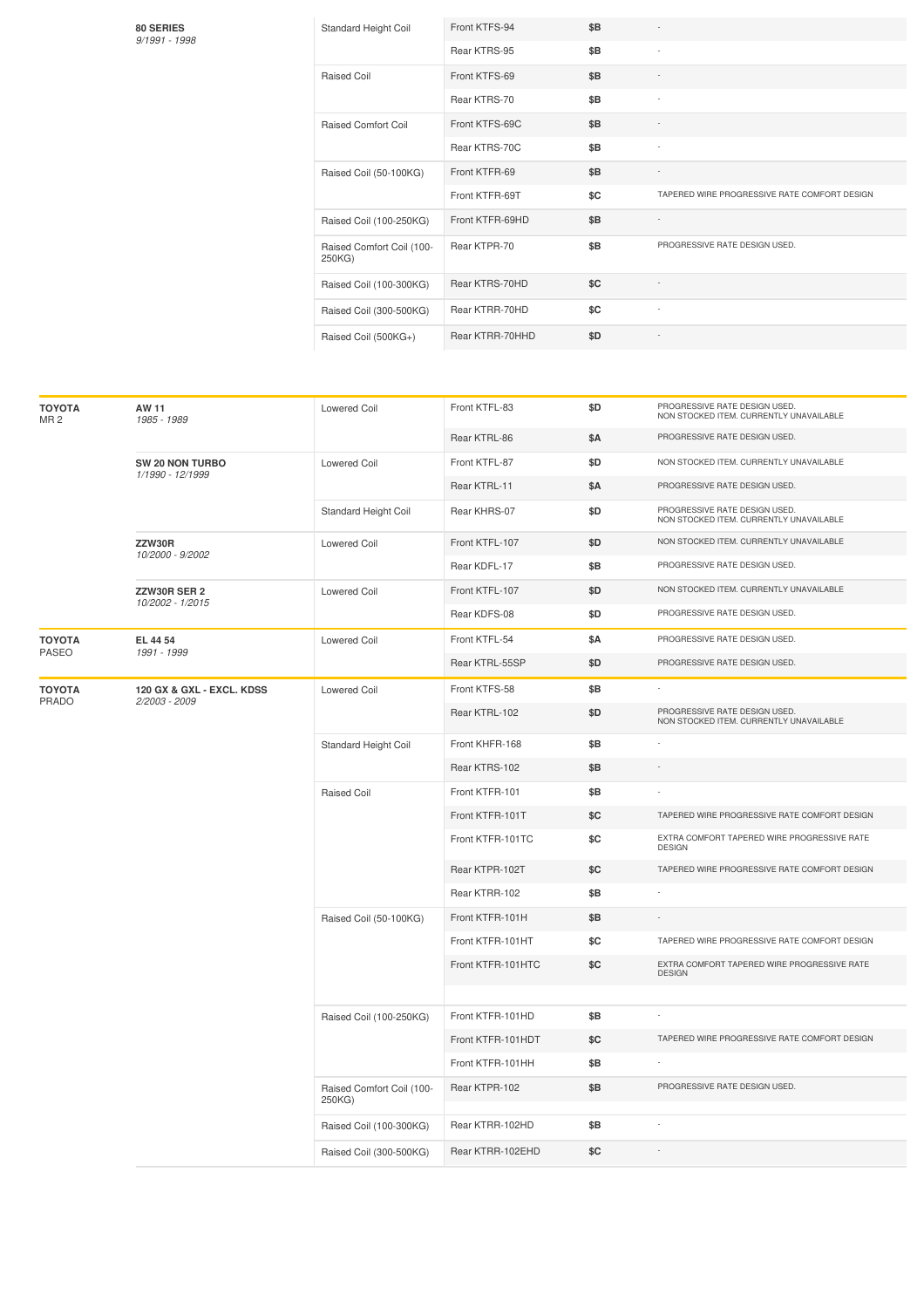**120 LWB - AIR BAG CONV.** *2/2003 -2009*

|  | Standard Height Coil    | Front KHFR-168    | \$B |                                                                                                                                                                                     |
|--|-------------------------|-------------------|-----|-------------------------------------------------------------------------------------------------------------------------------------------------------------------------------------|
|  |                         | Rear KTRS-102AB   | \$C | COIL REPLACEMENT, CONVERTS FROM ORIGINAL AIR BAG<br>MUST REMOVE ORIGINAL AIR COMPRESSOR, LINES, ETC. RE-<br>FIT A NON SELF LEVEL, DIRECT REPLACEMENT PRADO SHOCK<br><b>ABSORBER</b> |
|  | <b>Raised Coil</b>      | Front KTFR-101    | \$B |                                                                                                                                                                                     |
|  |                         | Front KTFR-101T   | \$C | TAPERED WIRE PROGRESSIVE RATE COMFORT DESIGN                                                                                                                                        |
|  |                         | Front KTFR-101TC  | \$C | EXTRA COMFORT TAPERED WIRE PROGRESSIVE RATE<br><b>DESIGN</b>                                                                                                                        |
|  |                         | Rear KTRR-102AB   | \$C | COIL REPLACEMENT, CONVERTS FROM ORIGINAL AIR BAG<br>MUST REMOVE ORIGINAL AIR COMPRESSOR, LINES, ETC. RE-<br>FIT A NON SELF LEVEL, DIRECT REPLACEMENT PRADO SHOCK<br><b>ABSORBER</b> |
|  | Raised Coil (50-100KG)  | Front KTFR-101H   | \$B |                                                                                                                                                                                     |
|  |                         | Front KTFR-101HT  | \$C | TAPERED WIRE PROGRESSIVE RATE COMFORT DESIGN                                                                                                                                        |
|  |                         | Front KTFR-101HTC | \$C | EXTRA COMFORT TAPERED WIRE PROGRESSIVE RATE<br><b>DESIGN</b>                                                                                                                        |
|  | Raised Coil (100-250KG) | Front KTFR-101HD  | \$B |                                                                                                                                                                                     |
|  |                         | Front KTFR-101HDT | \$C | TAPERED WIRE PROGRESSIVE RATE COMFORT DESIGN                                                                                                                                        |
|  |                         | Front KTFR-101HH  | \$B |                                                                                                                                                                                     |

| 150 GX & GXL - EXCL. KDSS<br>2009 - Current | <b>Lowered Coil</b>                 | Front KTFS-58       | \$B |                                                                                                                                                                                                                                                                                                            |
|---------------------------------------------|-------------------------------------|---------------------|-----|------------------------------------------------------------------------------------------------------------------------------------------------------------------------------------------------------------------------------------------------------------------------------------------------------------|
|                                             |                                     | Rear KTRL-102       | \$D | PROGRESSIVE RATE DESIGN USED.<br>NON STOCKED ITEM. CURRENTLY UNAVAILABLE                                                                                                                                                                                                                                   |
|                                             | Standard Height Coil                | Front KHFR-168      | \$Β |                                                                                                                                                                                                                                                                                                            |
|                                             |                                     | Rear KTRS-102       | \$Β |                                                                                                                                                                                                                                                                                                            |
|                                             | Raised Coil                         | Front KTFR-101      | \$B |                                                                                                                                                                                                                                                                                                            |
|                                             |                                     | Front KTFR-101T     | \$C | TAPERED WIRE PROGRESSIVE RATE COMFORT DESIGN                                                                                                                                                                                                                                                               |
|                                             |                                     | Front KTFR-101TC    | \$C | EXTRA COMFORT TAPERED WIRE PROGRESSIVE RATE<br><b>DESIGN</b>                                                                                                                                                                                                                                               |
|                                             |                                     | Rear KTPR-102T      | \$C | TAPERED WIRE PROGRESSIVE RATE COMFORT DESIGN                                                                                                                                                                                                                                                               |
|                                             |                                     | Rear KTRR-102       | \$Β |                                                                                                                                                                                                                                                                                                            |
|                                             | Raised Coil (50-100KG)              | Front KTFR-101H     | \$B |                                                                                                                                                                                                                                                                                                            |
|                                             |                                     | Front KTFR-101HT    | \$C | TAPERED WIRE PROGRESSIVE RATE COMFORT DESIGN                                                                                                                                                                                                                                                               |
|                                             |                                     | Front KTFR-101HTC   | \$C | EXTRA COMFORT TAPERED WIRE PROGRESSIVE RATE<br><b>DESIGN</b>                                                                                                                                                                                                                                               |
|                                             | Raised Coil (100-250KG)             | Front KTFR-101HD    | \$B |                                                                                                                                                                                                                                                                                                            |
|                                             |                                     | Front KTFR-101HDT   | \$C | TAPERED WIRE PROGRESSIVE RATE COMFORT DESIGN                                                                                                                                                                                                                                                               |
|                                             |                                     | Front KTFR-101HH    | \$B |                                                                                                                                                                                                                                                                                                            |
|                                             | Raised Comfort Coil (100-<br>250KG) | Rear KTPR-102       | \$B | PROGRESSIVE RATE DESIGN USED.                                                                                                                                                                                                                                                                              |
|                                             | Raised Coil (100-300KG)             | Rear KTRR-102HD     | \$B |                                                                                                                                                                                                                                                                                                            |
|                                             | Raised Coil (300-500KG)             | Rear KTRR-102EHD    | \$C |                                                                                                                                                                                                                                                                                                            |
| 150 LWB - AIR BAG CONV.<br>2009 - Current   | Standard Height Coil                | Front KTFS-121      | \$D | NON STOCKED ITEM. CURRENTLY UNAVAILABLE                                                                                                                                                                                                                                                                    |
|                                             | Raised Coil                         | Front KTFR-121      | \$B |                                                                                                                                                                                                                                                                                                            |
|                                             |                                     | Rear KTRR-102AB/150 | \$C | COIL REPLACEMENT. CONVERTS FROM ORIGINAL AIR BAG<br>MUST REMOVE ORIGINAL AIR COMPRESSOR, LINES, ETC. RE-<br>FIT A NON SELF LEVEL, DIRECT REPLACEMENT PRADO SHOCK<br>ABSORBER<br>CURRENTLY ONLY A RAISED OPTION IS AVAILABLE AS A<br>STANDARD HEIGHT COIL WOULD NOT BE TRAPPED AT FULL<br>SUSPENSION DROOP. |
| 150 LWB - WITH KDSS                         | Standard Height Coil                | Front KTFS-121      | \$D | NON STOCKED ITEM. CURRENTLY UNAVAILABLE                                                                                                                                                                                                                                                                    |
| 2009 - Current                              |                                     | Rear KTRS-102       | \$B |                                                                                                                                                                                                                                                                                                            |
|                                             | Raised Coil                         | Front KTFR-121      | \$B |                                                                                                                                                                                                                                                                                                            |
|                                             |                                     | Rear KTRR-102       | \$B |                                                                                                                                                                                                                                                                                                            |
| 150 SWB - EXCL. KDSS                        | Raised Coil                         | Front KHFR-168      | \$B |                                                                                                                                                                                                                                                                                                            |
| 2009 - Current                              |                                     | Rear KTRS-102       | \$B |                                                                                                                                                                                                                                                                                                            |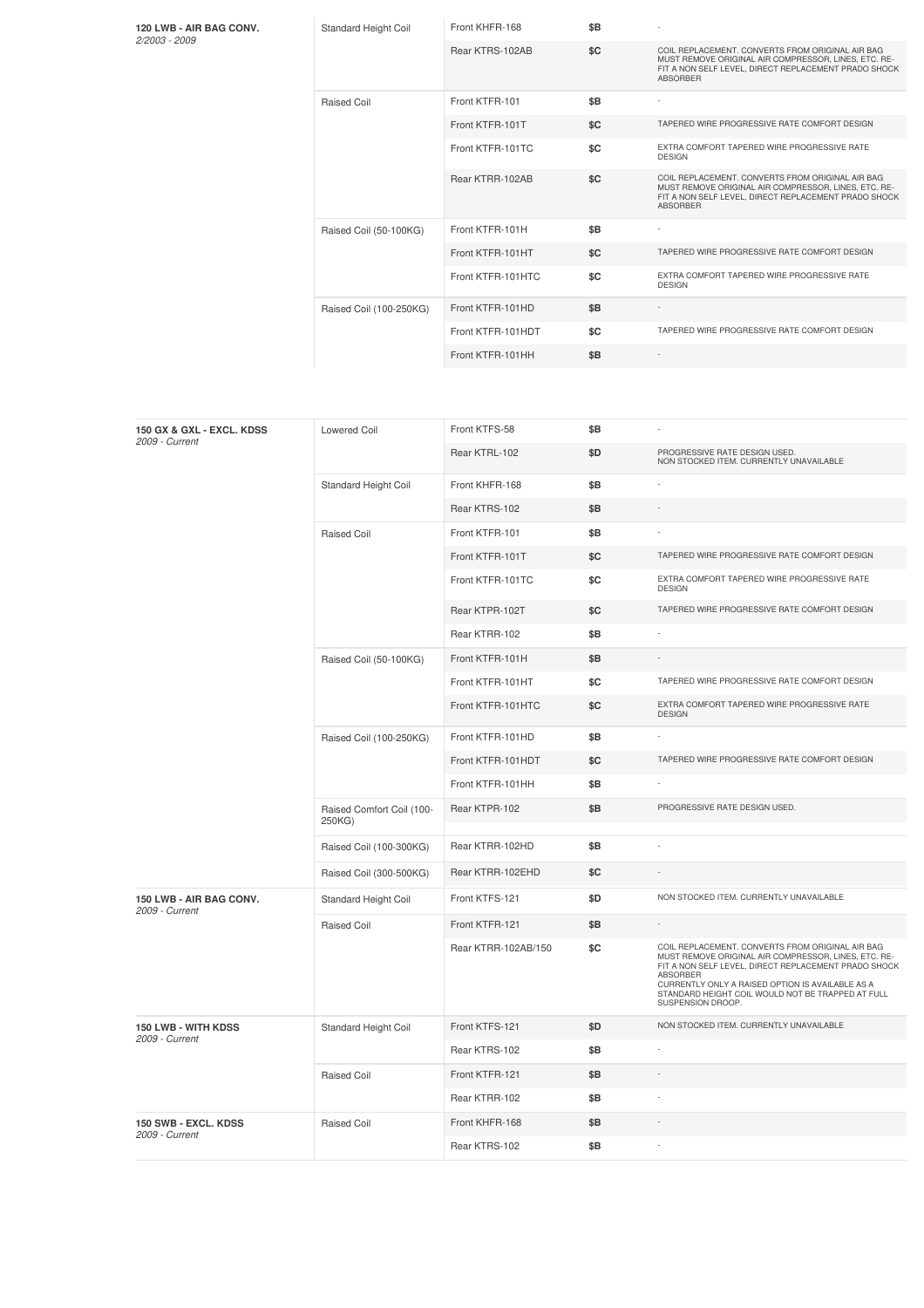| 90<br>1996 - 2003 | Lowered Coil            | Front KTFL-58   | \$D | NON STOCKED ITEM, CURRENTLY UNAVAILABLE                                                 |
|-------------------|-------------------------|-----------------|-----|-----------------------------------------------------------------------------------------|
|                   |                         | Front KTFL-58T  | \$D | TAPERED WIRE PROGRESSIVE RATE COMFORT DESIGN<br>NON STOCKED ITEM. CURRENTLY UNAVAILABLE |
|                   |                         | Rear KTRL-59    | \$D | PROGRESSIVE RATE DESIGN USED.<br>NON STOCKED ITEM. CURRENTLY UNAVAILABLE                |
|                   | Standard Height Coil    | Front KTFS-58   | \$B |                                                                                         |
|                   |                         | Rear KTRS-59    | \$B | PROGRESSIVE RATE DESIGN USED.                                                           |
|                   | Raised Coil             | Front KTFR-58   | \$B |                                                                                         |
|                   |                         | Rear KTRR-59    | \$B | PROGRESSIVE RATE DESIGN USED.                                                           |
|                   | Raised Coil (50-100KG)  | Front KTFR-58HD | \$B |                                                                                         |
|                   | Raised Coil (100-300KG) | Rear KTRR-59HD  | \$B | PROGRESSIVE RATE DESIGN USED.                                                           |

| <b>TOYOTA</b>                 | <b>20 SERIES</b>                                  | Standard Height Coil | Front KTFR-105SP  | \$D  | NON STOCKED ITEM. CURRENTLY UNAVAILABLE                                  |
|-------------------------------|---------------------------------------------------|----------------------|-------------------|------|--------------------------------------------------------------------------|
| <b>PRIUS</b>                  | 8/2003 - 2008                                     |                      | Rear KTRR-106SP   | \$D  | NON STOCKED ITEM. CURRENTLY UNAVAILABLE                                  |
|                               | <b>30 SERIES</b>                                  | Standard Height Coil | Front KTFR-108    | \$D  | NON STOCKED ITEM. CURRENTLY UNAVAILABLE                                  |
|                               | 7/2009 - 2015                                     |                      | Rear KTRS-120     | \$D  | NON STOCKED ITEM. CURRENTLY UNAVAILABLE                                  |
| <b>TOYOTA</b>                 | <b>LWB ACA33R 4WD</b>                             | <b>Lowered Coil</b>  | Front KTFL-117    | \$D  | NON STOCKED ITEM. CURRENTLY UNAVAILABLE                                  |
| RAV <sub>4</sub>              | 1/2006 - 1/2012                                   |                      | Rear KTRL-118     | \$D  | NON STOCKED ITEM. CURRENTLY UNAVAILABLE                                  |
|                               |                                                   | Raised Coil          | Front KTFR-117    | \$Β  |                                                                          |
|                               |                                                   |                      | Rear KTRR-118     | \$Β  | $\overline{\phantom{a}}$                                                 |
|                               | <b>LWB ASA44R ALA49R AWD</b><br>10/2012 - Current | Raised Coil          | Front KTFR-117SPH | \$D  | NON STOCKED ITEM. CURRENTLY UNAVAILABLE                                  |
|                               |                                                   |                      | Rear KTRR-118     | \$Β  |                                                                          |
|                               | <b>LWB GSA33R AWD</b><br>10/2007 - 12/2012        | Raised Coil          | Front KTFR-117SP  | \$D  | NON STOCKED ITEM. CURRENTLY UNAVAILABLE                                  |
|                               |                                                   |                      | Rear KTRR-118     | \$B  |                                                                          |
|                               | <b>LWB SXA11R</b><br>1994 - 6/2000                | <b>Lowered Coil</b>  | Front KTFL-43     | \$D  | PROGRESSIVE RATE DESIGN USED.<br>NON STOCKED ITEM. CURRENTLY UNAVAILABLE |
|                               |                                                   |                      | Rear KTRL-44      | \$D  | PROGRESSIVE RATE DESIGN USED.<br>NON STOCKED ITEM. CURRENTLY UNAVAILABLE |
|                               |                                                   | Raised Coil          | Front KTFR-43     | \$Β  |                                                                          |
|                               |                                                   |                      | Rear KFFL-04      | \$Β  |                                                                          |
|                               | SWB & LWB ACA20 ACA21 ACA23<br>7/2000 - 2005      | <b>Lowered Coil</b>  | Front KTFL-43     | \$D  | PROGRESSIVE RATE DESIGN USED.<br>NON STOCKED ITEM. CURRENTLY UNAVAILABLE |
|                               |                                                   |                      | Rear KTRL-46      | \$D. | PROGRESSIVE RATE DESIGN USED.<br>NON STOCKED ITEM. CURRENTLY UNAVAILABLE |
|                               |                                                   | Raised Coil          | Front KTFR-43     | \$Β  |                                                                          |
|                               |                                                   |                      | Rear KTRR-46      | \$Β  | $\overline{\phantom{a}}$                                                 |
|                               | <b>SWB SXA10R</b><br>1994 - 6/2000                | <b>Lowered Coil</b>  | Front KTFL-43     | \$D  | PROGRESSIVE RATE DESIGN USED.<br>NON STOCKED ITEM. CURRENTLY UNAVAILABLE |
|                               |                                                   |                      | Rear KTRL-44      | \$D  | PROGRESSIVE RATE DESIGN USED.<br>NON STOCKED ITEM. CURRENTLY UNAVAILABLE |
|                               |                                                   | Raised Coil          | Front KTFR-43     | \$Β  |                                                                          |
|                               |                                                   |                      | Rear KFFL-03      | \$Β  | ٠                                                                        |
| <b>TOYOTA</b><br><b>RUKUS</b> | 2010 - 2010                                       | <b>Lowered Coil</b>  | Front KTFL-119    | \$Β  | ×,                                                                       |
|                               |                                                   |                      | Rear KTRL-120     | \$Β  | PROGRESSIVE RATE DESIGN USED.                                            |
| <b>TOYOTA</b>                 | ZZ30                                              | <b>Lowered Coil</b>  | Front KTFL-109    | \$D  | PROGRESSIVE RATE DESIGN USED.                                            |
| SOARER                        | 1991 - 1997                                       |                      | Rear KTRL-110     | \$D  | PROGRESSIVE RATE DESIGN USED.                                            |
| <b>TOYOTA</b>                 | EP 80/81/82                                       | <b>Lowered Coil</b>  | Front KTFL-54     | \$Α  | PROGRESSIVE RATE DESIGN USED.                                            |
| <b>STARLET</b>                | 1990 - 1996                                       |                      | Rear KTRL-55SP    | \$D  | PROGRESSIVE RATE DESIGN USED.                                            |
|                               | EP 90/91                                          | <b>Lowered Coil</b>  | Front KTFL-54     | \$Α  | PROGRESSIVE RATE DESIGN USED.                                            |
|                               | 1996 - 1999                                       |                      | Rear KTRL-55      | \$Α  | PROGRESSIVE RATE DESIGN USED.                                            |
|                               |                                                   | Standard Height Coil | Rear KTRS-55      | \$D  | NON STOCKED ITEM. CURRENTLY UNAVAILABLE                                  |
|                               |                                                   |                      |                   |      |                                                                          |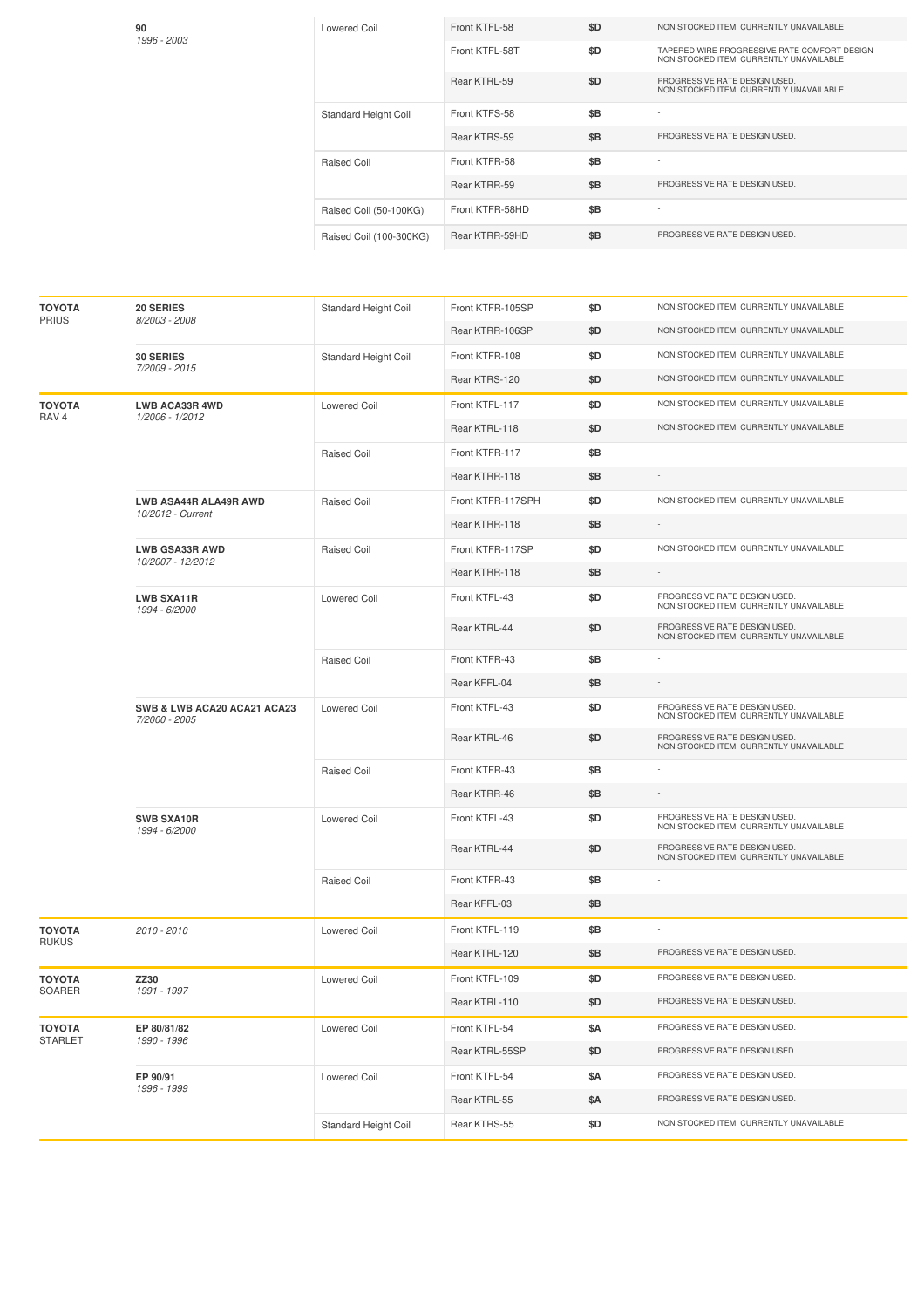| TOYOTA<br><b>SUPRA</b>         | JZA80<br>1993 - 1998               | Lowered Coil            | Front KTFL-72                 | \$D        | NON STOCKED ITEM. CURRENTLY UNAVAILABLE                                  |
|--------------------------------|------------------------------------|-------------------------|-------------------------------|------------|--------------------------------------------------------------------------|
|                                |                                    |                         | Rear KTRL-73                  | \$D        | NON STOCKED ITEM. CURRENTLY UNAVAILABLE                                  |
|                                |                                    | Standard Height Coil    | Front KTFL-109                | \$D        |                                                                          |
|                                |                                    |                         | Rear KDFL-116                 | \$D        |                                                                          |
|                                | <b>MA 61</b>                       | <b>Lowered Coil</b>     | Front KTFL-31                 | \$D        | NON STOCKED ITEM. CURRENTLY UNAVAILABLE                                  |
|                                | 1983 - 1986                        |                         | Rear KTRL-27                  | \$D        | NON STOCKED ITEM. CURRENTLY UNAVAILABLE                                  |
|                                |                                    |                         |                               |            |                                                                          |
|                                |                                    | Standard Height Coil    | Front KTFS-31                 | \$D        | NON STOCKED ITEM. CURRENTLY UNAVAILABLE                                  |
|                                |                                    |                         | Rear KTRS-27                  | \$D        | NON STOCKED ITEM. CURRENTLY UNAVAILABLE                                  |
|                                |                                    |                         |                               |            |                                                                          |
|                                |                                    |                         |                               |            |                                                                          |
|                                | MA 70/71<br>1986 - 1992            | <b>Lowered Coil</b>     | Front KTFL-24                 | \$D        | NON STOCKED ITEM. CURRENTLY UNAVAILABLE                                  |
|                                |                                    |                         | Rear KTRL-71                  | \$D        | NON STOCKED ITEM. CURRENTLY UNAVAILABLE                                  |
|                                |                                    | Standard Height Coil    | Front KTFS-24                 | \$D        | NON STOCKED ITEM. CURRENTLY UNAVAILABLE                                  |
|                                |                                    |                         | Rear KTRS-71                  | \$D        | NON STOCKED ITEM. CURRENTLY UNAVAILABLE                                  |
|                                |                                    |                         |                               |            |                                                                          |
|                                |                                    |                         |                               |            |                                                                          |
| <b>TOYOTA</b><br><b>SURF</b>   | 130 (IMPORT)<br>1989 - 1996        | Standard Height Coil    | Rear KTRS-68                  | \$D        | NON STOCKED ITEM. CURRENTLY UNAVAILABLE                                  |
|                                |                                    | Raised Coil             | Rear KTRR-68                  | \$Β        |                                                                          |
|                                |                                    | Raised Comfort Coil     | Rear KTPR-68                  | \$D        | PROGRESSIVE RATE DESIGN USED.<br>NON STOCKED ITEM. CURRENTLY UNAVAILABLE |
|                                |                                    | Raised Coil (100-300KG) | Rear KTRR-68HD                | \$Β        |                                                                          |
|                                | 185 SERIES - COIL FRONT (IMPORT)   | Standard Height Coil    | Front KTFS-58                 | \$Β        |                                                                          |
|                                | 1996 - 2002                        |                         | Rear KTRS-59                  | \$Β        | PROGRESSIVE RATE DESIGN USED.                                            |
|                                |                                    | Raised Coil             | Front KTFR-58HD               | \$B        |                                                                          |
|                                |                                    |                         | Rear KTRR-59                  | \$Β        | PROGRESSIVE RATE DESIGN USED.                                            |
| ΤΟΥΟΤΑ                         | <b>TE72</b>                        | Lowered Coil            | Front KTFL-16                 | \$D        | NON STOCKED ITEM. CURRENTLY UNAVAILABLE                                  |
| T18                            | 1979 - 7/1981                      |                         | Rear KTRL-17                  | \$D        | NON STOCKED ITEM. CURRENTLY UNAVAILABLE                                  |
|                                |                                    | Standard Height Coil    | Front KTFS-16                 | \$D        | NON STOCKED ITEM. CURRENTLY UNAVAILABLE                                  |
|                                |                                    |                         | Rear KTRS-17                  | \$D        | NON STOCKED ITEM. CURRENTLY UNAVAILABLE                                  |
|                                | <b>TE72</b><br>8/1981 - 1983       | Lowered Coil            | Front KTFL-16A                | \$D        | NON STOCKED ITEM. CURRENTLY UNAVAILABLE                                  |
|                                |                                    |                         | Rear KTRL-17                  | \$D        | NON STOCKED ITEM. CURRENTLY UNAVAILABLE                                  |
|                                |                                    | Standard Height Coil    | Front KTFS-16A                | \$Β        |                                                                          |
|                                |                                    |                         | Rear KTRS-17                  | \$D        | NON STOCKED ITEM. CURRENTLY UNAVAILABLE                                  |
| ΤΟΥΟΤΑ                         | <b>TCR10 - LIVE AXLE</b>           | Standard Height Coil    | Front KTFS-91                 | \$D        |                                                                          |
| <b>TARAGO</b>                  | 1990 - 2000                        |                         | Rear KFFS-14                  | \$Α        |                                                                          |
|                                | TCR11 - IRS                        | Standard Height Coil    | Front KTFS-88                 | \$D        | NON STOCKED ITEM. CURRENTLY UNAVAILABLE                                  |
|                                | 1990 - 2000                        |                         | Rear KTRS-89                  | \$D        | NON STOCKED ITEM. CURRENTLY UNAVAILABLE                                  |
|                                | YR 2WD                             | Standard Height Coil    | Rear KTRS-22                  | \$D        | NON STOCKED ITEM. CURRENTLY UNAVAILABLE                                  |
|                                | 1983 - 1989                        |                         |                               |            |                                                                          |
| <b>TOYOTA</b><br><b>TERCEL</b> | <b>AL 25</b><br>1983 - 1988        | Standard Height Coil    | Front KTFS-38                 | \$D        | NON STOCKED ITEM. CURRENTLY UNAVAILABLE                                  |
|                                |                                    |                         | Rear KTRS-39                  | \$D        | NON STOCKED ITEM. CURRENTLY UNAVAILABLE                                  |
| <b>TOYOTA</b><br><b>YARIS</b>  | <b>GR AWD</b><br>2020 - Current    | Lowered Coil            | Front KTFL-138                | \$Β        | ÷                                                                        |
|                                |                                    |                         | Rear KTRL-139                 | \$Β        |                                                                          |
|                                | NCP131R<br>7/2014 - Current        | <b>Lowered Coil</b>     | Front KTFL-19SL               | \$D        |                                                                          |
|                                |                                    |                         | Rear KTRL-55SP                | \$D        | PROGRESSIVE RATE DESIGN USED.                                            |
|                                | NCP90, 91, 93R<br>10/2005 - 6/2014 | Lowered Coil            | Front KTFL-19                 | \$D        | NON STOCKED ITEM. CURRENTLY UNAVAILABLE                                  |
|                                |                                    |                         | Rear KTRL-55                  | \$Α        | PROGRESSIVE RATE DESIGN USED.                                            |
|                                |                                    | Standard Height Coil    | Rear KTRS-55                  | \$D        | NON STOCKED ITEM. CURRENTLY UNAVAILABLE                                  |
|                                |                                    |                         |                               |            | <b>TRIUMPH</b>                                                           |
|                                |                                    |                         |                               |            |                                                                          |
| <b>TRIUMPH</b><br>2000         | <b>MKI</b><br>1964 - 1975          | Standard Height Coil    | Front KTFS-01<br>Rear KTRS-02 | \$D<br>\$D | NON STOCKED ITEM. CURRENTLY UNAVAILABLE                                  |
|                                |                                    |                         |                               |            |                                                                          |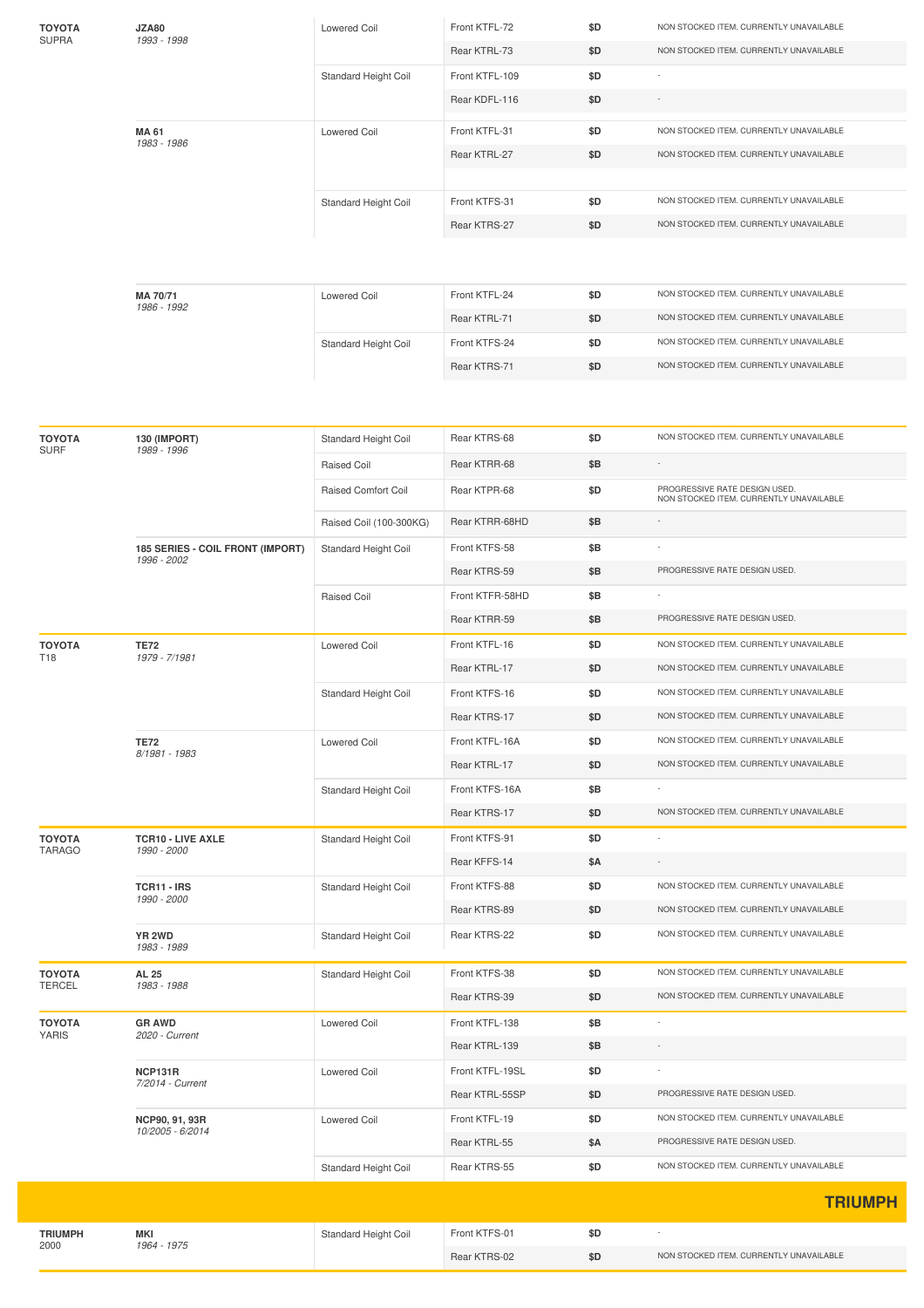| <b>TRIUMPH</b><br>2500      | <b>MKII</b><br>1969 - 1977            | Standard Height Coil        | Front KTFS-01  | \$D |                                                                                                                                                     |
|-----------------------------|---------------------------------------|-----------------------------|----------------|-----|-----------------------------------------------------------------------------------------------------------------------------------------------------|
|                             |                                       |                             | Rear KTRS-03   | \$D | NON STOCKED ITEM. CURRENTLY UNAVAILABLE                                                                                                             |
|                             |                                       |                             |                |     |                                                                                                                                                     |
|                             |                                       |                             |                |     |                                                                                                                                                     |
| <b>TRIUMPH</b>              | 1969 - 1977                           | Standard Height Coil        | Front KTFS-01  | \$D |                                                                                                                                                     |
| <b>STAG</b>                 |                                       |                             | Rear KTRS-03   | \$D | NON STOCKED ITEM. CURRENTLY UNAVAILABLE                                                                                                             |
|                             |                                       |                             |                |     | <b>VOLVO</b>                                                                                                                                        |
| <b>VOLVO</b>                | 1971 - 1974                           | <b>Standard Height Coil</b> | Front KVFL-03  | \$D | NON STOCKED ITEM. CURRENTLY UNAVAILABLE                                                                                                             |
| 142/144/145                 |                                       |                             | Rear KVRS-01   | \$D | NON STOCKED ITEM. CURRENTLY UNAVAILABLE                                                                                                             |
| <b>VOLVO</b>                | 1971 - 1974                           | <b>Lowered Coil</b>         | Front KVFL-03  | \$D | NON STOCKED ITEM. CURRENTLY UNAVAILABLE                                                                                                             |
| 164/165                     |                                       | Standard Height Coil        | Front KVFS-03  | \$D | NON STOCKED ITEM. CURRENTLY UNAVAILABLE                                                                                                             |
|                             |                                       |                             | Rear KVRS-01   | \$D | NON STOCKED ITEM. CURRENTLY UNAVAILABLE                                                                                                             |
| <b>VOLVO</b>                | SEDAN - 242/244/264                   | Lowered Coil                | Front KVFL-04  | \$D | NON STOCKED ITEM. CURRENTLY UNAVAILABLE                                                                                                             |
| 240                         | 1974 - 1989                           |                             | Rear KVRL-07   | \$C |                                                                                                                                                     |
|                             |                                       | Standard Height Coil        | Front KVFS-04  | \$D | NON STOCKED ITEM. CURRENTLY UNAVAILABLE                                                                                                             |
|                             |                                       |                             | Rear KVRS-02   | \$D | $\sim$                                                                                                                                              |
|                             | <b>WAGON - 245/265</b><br>1974 - 1989 | <b>Lowered Coil</b>         | Front KVFL-04  | \$D | NON STOCKED ITEM. CURRENTLY UNAVAILABLE                                                                                                             |
|                             |                                       |                             | Rear KVRS-07   | \$D | NON STOCKED ITEM. CURRENTLY UNAVAILABLE                                                                                                             |
|                             |                                       | Standard Height Coil        | Front KVFS-04  | \$D | NON STOCKED ITEM. CURRENTLY UNAVAILABLE                                                                                                             |
|                             |                                       |                             | Rear KVRS-05   | \$D |                                                                                                                                                     |
| <b>VOLVO</b><br>740/760/940 | <b>IRS</b><br>1982 - 1993             | Lowered Coil                | Front KVFL-08  | \$D | CHECK UPPER INSIDE DIAMETER FOR REDUCTION. IF COIL<br>DOES NOT HAVE REDUCTION USE KVFL-08A AND KVFS-08A.<br>NON STOCKED ITEM. CURRENTLY UNAVAILABLE |
|                             |                                       | Standard Height Coil        | Front KVFS-08  | \$D | CHECK UPPER INSIDE DIAMETER FOR REDUCTION. IF COIL<br>DOES NOT HAVE REDUCTION USE KVFL-08A AND KVFS-08A.                                            |
|                             |                                       |                             | Rear KDRL-31   | \$D | NON STOCKED ITEM. CURRENTLY UNAVAILABLE                                                                                                             |
|                             | <b>LIVE AXLE</b><br>1982 - 1993       | <b>Lowered Coil</b>         | Front KVFL-08  | \$D | CHECK UPPER INSIDE DIAMETER FOR REDUCTION. IF COIL<br>DOES NOT HAVE REDUCTION USE KVFL-08A AND KVFS-08A.<br>NON STOCKED ITEM. CURRENTLY UNAVAILABLE |
|                             |                                       |                             | Rear KVRL-07SL | \$D | PROGRESSIVE RATE DESIGN USED.<br>NON STOCKED ITEM. CURRENTLY UNAVAILABLE                                                                            |
|                             |                                       | Standard Height Coil        | Front KVFS-08  | \$D | CHECK UPPER INSIDE DIAMETER FOR REDUCTION. IF COIL<br>DOES NOT HAVE REDUCTION USE KVFL-08A AND KVFS-08A.                                            |
|                             |                                       |                             | Rear KVRL-07   | \$C |                                                                                                                                                     |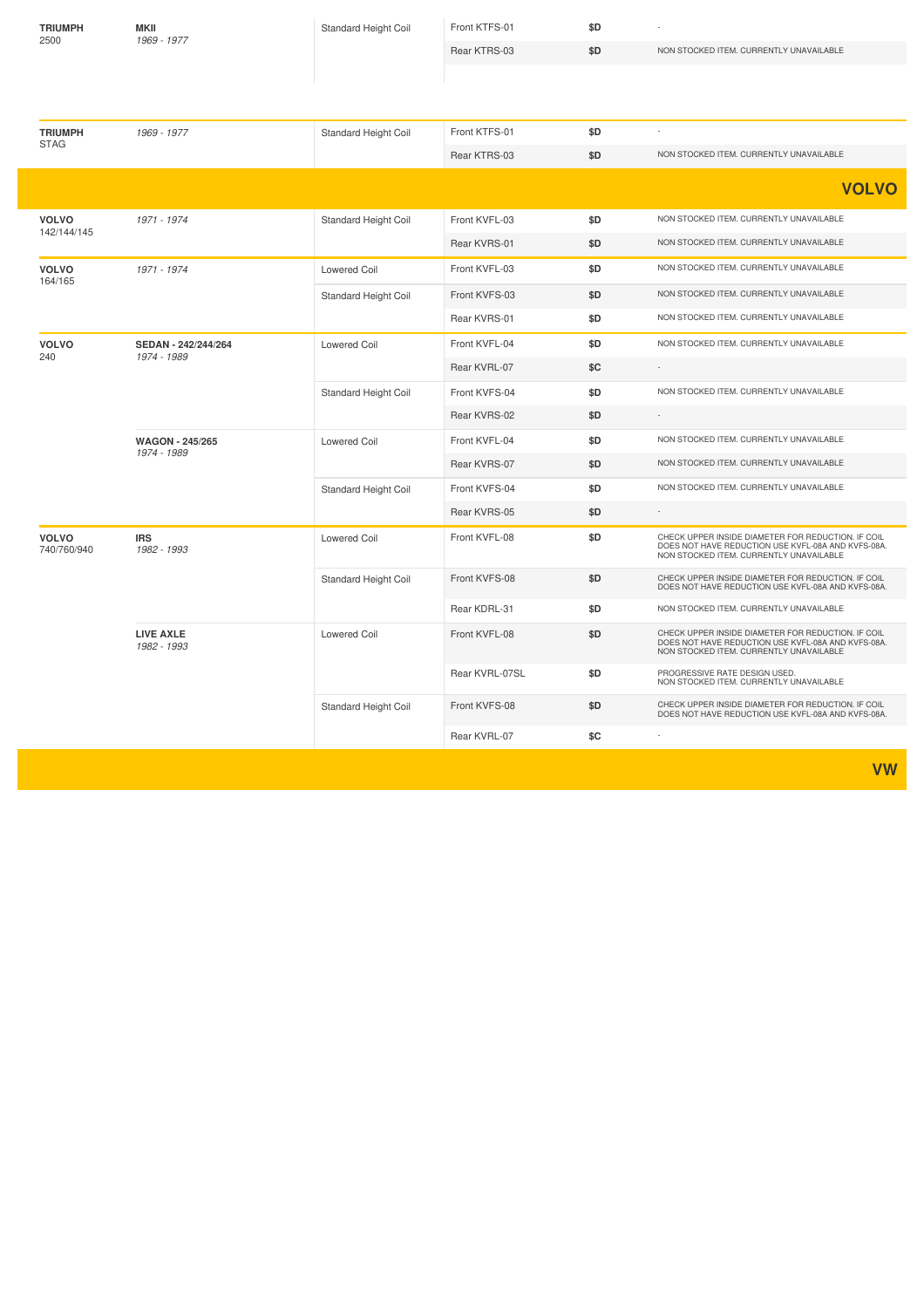| VW<br>AMAROK | 2H 4WD TDi 4CYL<br>2011 - Current | <b>Raised Coil</b>     | Front KVFR-22                       | \$B                      |                                                                                                                                     |
|--------------|-----------------------------------|------------------------|-------------------------------------|--------------------------|-------------------------------------------------------------------------------------------------------------------------------------|
|              |                                   |                        | Front KVFR-22T                      | \$C                      | $\overline{a}$                                                                                                                      |
|              |                                   | Raised Leaf            | Rear VOL-002 ZZ                     | $\blacksquare$           | MUST USE BUSH KIT. EITHER TOUGH DOG TDUK-072 OR<br>SUPERPRO KIT-183K.<br><b>IMPORTED SPRING</b><br>CONSTANT LOAD OF 300KG UP TO GVM |
|              |                                   | Raised Coil (50-100KG) | Front KVFR-22H                      | \$B                      |                                                                                                                                     |
|              |                                   | <b>Ubolts</b>          | Rear UB-453/1 X 4                   |                          | RD 14 X 83 X 215                                                                                                                    |
|              |                                   | <b>Bushes Rear</b>     | Rear Spring Front Eye SPF-<br>3716K | $\blacksquare$           |                                                                                                                                     |
|              |                                   |                        | Rear Spring Rear Eye SPF-<br>3715K  | $\overline{\phantom{a}}$ |                                                                                                                                     |
|              |                                   |                        | Rear Spring Upper SPF-<br>3717K     |                          |                                                                                                                                     |
|              |                                   |                        |                                     |                          |                                                                                                                                     |
|              |                                   | <b>BUSH KIT</b>        | Kit KIT-183K                        |                          |                                                                                                                                     |
|              | 2H 4WD TDi V6<br>2016 - Current   | <b>Raised Coil</b>     | Front KVFR-22H                      | \$B                      |                                                                                                                                     |
|              |                                   | Raised Leaf            | Rear VOL-002 ZZ                     | ×,                       | MUST USE BUSH KIT. EITHER TOUGH DOG TDUK-072 OR<br>SUPERPRO KIT-183K.<br><b>IMPORTED SPRING</b><br>CONSTANT LOAD OF 300KG UP TO GVM |
|              |                                   | Raised Coil (50-100KG) | Front KVFR-22HH                     | \$B                      |                                                                                                                                     |
|              |                                   | <b>Ubolts</b>          | Rear UB-453/1 X 4                   | ä,                       | RD 14 x 83 x 215                                                                                                                    |
|              |                                   | <b>Bushes Rear</b>     | Rear Spring Front Eye SPF-<br>3716K | $\blacksquare$           |                                                                                                                                     |
|              |                                   |                        | Rear Spring Rear Eye SPF-<br>3715K  | $\overline{\phantom{a}}$ |                                                                                                                                     |
|              |                                   |                        | Rear Spring Upper SPF-<br>3717K     | $\blacksquare$           | $\sim$                                                                                                                              |
|              |                                   | <b>BUSH KIT</b>        | Kit KIT-183K                        |                          |                                                                                                                                     |
|              |                                   |                        |                                     |                          |                                                                                                                                     |

| VW<br><b>BEETLE</b>             | 9C, 1Y<br>2000 - 2011                     | Lowered Coil            | Front KVFL-16  | \$D | NON STOCKED ITEM. CURRENTLY UNAVAILABLE                                  |
|---------------------------------|-------------------------------------------|-------------------------|----------------|-----|--------------------------------------------------------------------------|
|                                 |                                           |                         | Rear KVRL-17   | \$D | PROGRESSIVE RATE DESIGN USED.<br>NON STOCKED ITEM. CURRENTLY UNAVAILABLE |
| <b>VW</b><br><b>GOLF</b>        | <b>1ST GEN PETROL ONLY</b><br>1975 - 1983 | Lowered Coil            | Front KVFL-11  | \$D | PROGRESSIVE RATE DESIGN USED.<br>NON STOCKED ITEM. CURRENTLY UNAVAILABLE |
|                                 |                                           |                         | Rear KVRL-12   | \$D | PROGRESSIVE RATE DESIGN USED.                                            |
|                                 |                                           | Standard Height Coil    | Front KVFS-11  | \$D |                                                                          |
|                                 |                                           |                         | Rear KVRS-12   | \$B |                                                                          |
|                                 | <b>4TH GEN</b><br>9/1998 - 6/2004         | <b>Lowered Coil</b>     | Front KVFL-16  | \$D | NON STOCKED ITEM. CURRENTLY UNAVAILABLE                                  |
|                                 |                                           |                         | Rear KARL-14   | \$D | PROGRESSIVE RATE DESIGN USED.<br>NON STOCKED ITEM. CURRENTLY UNAVAILABLE |
| <b>VW</b><br><b>TOUAREG</b>     | 7L<br>$2002 - 2010$                       | Standard Height Coil    | Front KVFS-20  | \$D | NON STOCKED ITEM. CURRENTLY UNAVAILABLE                                  |
|                                 |                                           |                         | Rear KVRS-21   | \$D | NON STOCKED ITEM. CURRENTLY UNAVAILABLE                                  |
| <b>VW</b><br><b>TRANSPORTER</b> | <b>T4</b><br>1/1993 - 7/2004              | Raised Coil             | Rear KVRR-15   | \$E | NON STOCKED ITEM. CURRENTLY UNAVAILABLE                                  |
|                                 | T <sub>5</sub><br>8/2004 - 6/2015         | Standard Height Coil    | Rear KVRS-18   | \$E |                                                                          |
|                                 |                                           | Raised Coil             | Front KVFR-19  | \$C |                                                                          |
|                                 |                                           |                         | Rear KVRR-18   | \$E |                                                                          |
|                                 |                                           | Raised Coil (300-500KG) | Rear KVRR-18HD | \$E | THESE SPRINGS ARE MANUFACTURED FOR CONSTANT LOAD<br><b>CARRYING ONLY</b> |